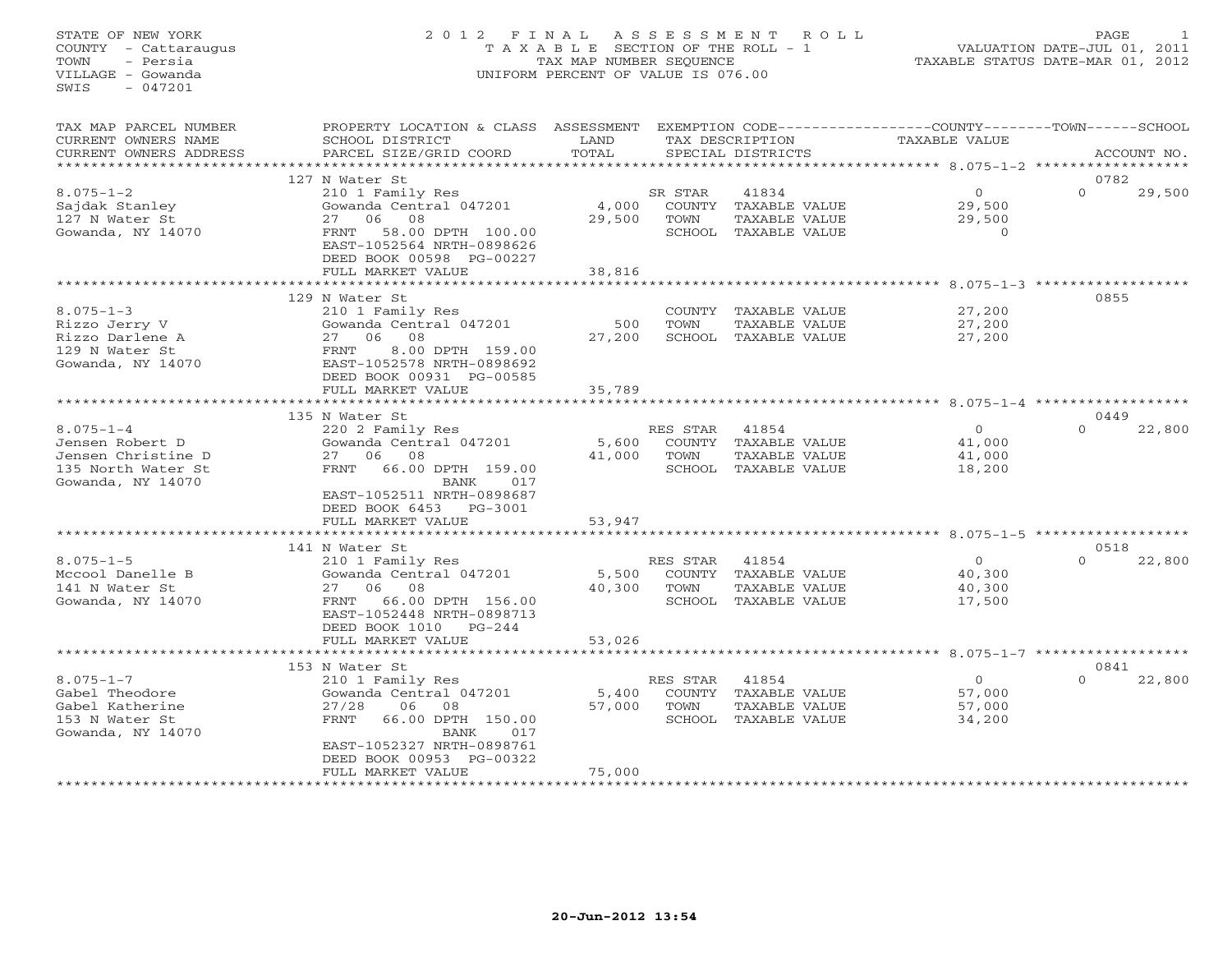# STATE OF NEW YORK 2 0 1 2 F I N A L A S S E S S M E N T R O L L PAGE 2 COUNTY - Cattaraugus T A X A B L E SECTION OF THE ROLL - 1 VALUATION DATE-JUL 01, 2011 TOWN - Persia TAX MAP NUMBER SEQUENCE TAXABLE STATUS DATE-MAR 01, 2012 VILLAGE - Gowanda UNIFORM PERCENT OF VALUE IS 076.00UNIFORM PERCENT OF VALUE IS 076.00

| SCHOOL DISTRICT                                                                                                                                                          | LAND<br>TOTAL                                                                                                                                                                                                                               |                                                               |                                                          | TAXABLE VALUE                                                                                                                              |                  | ACCOUNT NO.                                                                                                                                     |
|--------------------------------------------------------------------------------------------------------------------------------------------------------------------------|---------------------------------------------------------------------------------------------------------------------------------------------------------------------------------------------------------------------------------------------|---------------------------------------------------------------|----------------------------------------------------------|--------------------------------------------------------------------------------------------------------------------------------------------|------------------|-------------------------------------------------------------------------------------------------------------------------------------------------|
|                                                                                                                                                                          |                                                                                                                                                                                                                                             |                                                               |                                                          |                                                                                                                                            |                  |                                                                                                                                                 |
| 210 1 Family Res<br>Gowanda Central 047201<br>06<br>08<br>28<br>54.00 DPTH 325.00<br>FRNT<br>EAST-1051494 NRTH-0898888<br>DEED BOOK 877<br>PG-00115                      | 5,200<br>48,600                                                                                                                                                                                                                             | RES STAR<br>TOWN                                              | 41854<br>TAXABLE VALUE<br>TAXABLE VALUE                  | $\circ$<br>48,600<br>48,600<br>25,800                                                                                                      | 0692<br>$\Omega$ | 22,800                                                                                                                                          |
|                                                                                                                                                                          |                                                                                                                                                                                                                                             |                                                               |                                                          |                                                                                                                                            |                  |                                                                                                                                                 |
| 210 1 Family Res<br>Gowanda Central 047201<br>06<br>08<br>28<br>79.50 DPTH 160.00<br>FRNT<br>EAST-1051557 NRTH-0898806<br>DEED BOOK 778<br>PG-00273<br>FULL MARKET VALUE | 6,500<br>34,500<br>45,395                                                                                                                                                                                                                   | RES STAR<br>TOWN<br>SCHOOL                                    | 41854<br>TAXABLE VALUE<br>TAXABLE VALUE<br>TAXABLE VALUE | $\Omega$<br>34,500<br>34,500<br>11,700                                                                                                     | 0330<br>$\Omega$ | 22,800                                                                                                                                          |
|                                                                                                                                                                          |                                                                                                                                                                                                                                             |                                                               |                                                          |                                                                                                                                            | 0523             |                                                                                                                                                 |
| 210 1 Family Res<br>Gowanda Central 047201<br>06<br>08<br>28<br>40.00 DPTH 161.00<br>FRNT<br>EAST-1051557 NRTH-0898747<br>DEED BOOK 00970 PG-00586<br>FULL MARKET VALUE  | 3,700<br>43,800<br>57,632                                                                                                                                                                                                                   | RES STAR<br>TOWN                                              | 41854<br>TAXABLE VALUE                                   | $\Omega$<br>43,800<br>43,800<br>21,000                                                                                                     | $\Omega$         | 22,800                                                                                                                                          |
|                                                                                                                                                                          |                                                                                                                                                                                                                                             |                                                               |                                                          |                                                                                                                                            |                  |                                                                                                                                                 |
| 210 1 Family Res<br>Gowanda Central 047201<br>28 06<br>08<br>Life Use<br>FRNT<br>50.00 DPTH 161.00<br>EAST-1051557 NRTH-0898702<br>DEED BOOK 63<br>PG-7001               | 4,400<br>42,500                                                                                                                                                                                                                             | RES STAR<br>TOWN<br>SCHOOL                                    | 41854<br>TAXABLE VALUE<br>TAXABLE VALUE<br>TAXABLE VALUE | $\Omega$<br>42,500<br>42,500<br>19,700                                                                                                     | $\Omega$         | 22,800                                                                                                                                          |
| FULL MARKET VALUE                                                                                                                                                        | 55,921                                                                                                                                                                                                                                      |                                                               |                                                          |                                                                                                                                            |                  |                                                                                                                                                 |
|                                                                                                                                                                          |                                                                                                                                                                                                                                             |                                                               |                                                          |                                                                                                                                            |                  |                                                                                                                                                 |
| 210 1 Family Res<br>Gowanda Central 047201<br>06<br>08<br>28<br>50.00 DPTH 163.00<br>FRNT<br>EAST-1051557 NRTH-0898652<br>DEED BOOK 00916 PG-00259<br>FULL MARKET VALUE  | 4,500<br>62,000<br>81,579                                                                                                                                                                                                                   | RES STAR<br>COUNTY<br>TOWN<br>SCHOOL                          | 41854<br>TAXABLE VALUE<br>TAXABLE VALUE<br>TAXABLE VALUE | $\circ$<br>62,000<br>62,000<br>39,200                                                                                                      | $\Omega$         | 22,800                                                                                                                                          |
|                                                                                                                                                                          | PARCEL SIZE/GRID COORD<br>162 Aldrich St<br>FULL MARKET VALUE<br>****************************<br>154 Aldrich St<br>150 Aldrich St<br>******************<br>144 Aldrich St<br>**********************<br>138 Aldrich St<br>****************** | PROPERTY LOCATION & CLASS ASSESSMENT<br>63,947<br>*********** |                                                          | TAX DESCRIPTION<br>SPECIAL DISTRICTS<br>COUNTY<br>SCHOOL TAXABLE VALUE<br>COUNTY<br>COUNTY TAXABLE VALUE<br>SCHOOL TAXABLE VALUE<br>COUNTY |                  | EXEMPTION CODE-----------------COUNTY-------TOWN------SCHOOL<br>*********** 8.075-1-10 **********<br>$8.075 - 1 - 11$ *********<br>0541<br>0546 |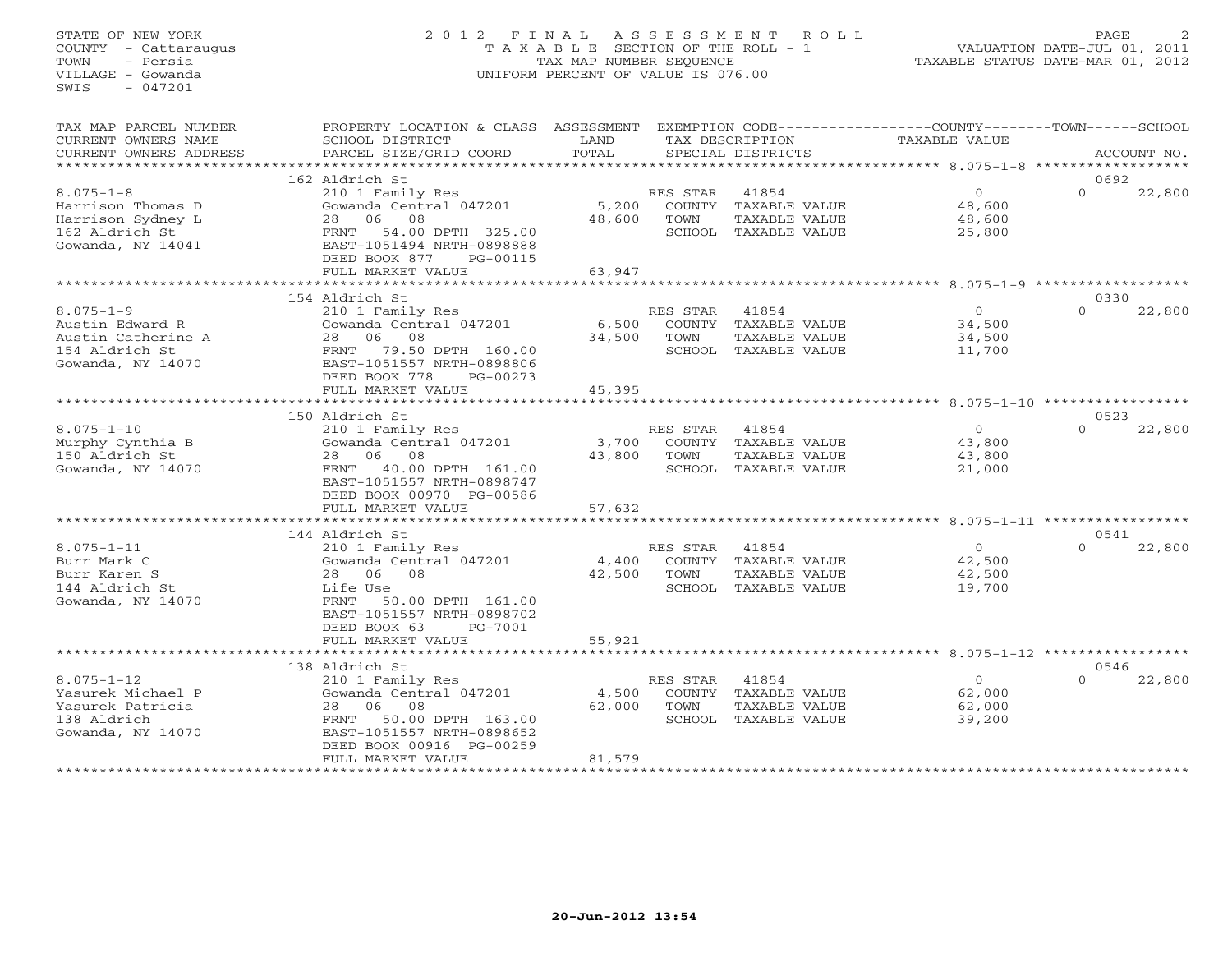# STATE OF NEW YORK 2 0 1 2 F I N A L A S S E S S M E N T R O L L PAGE 3 COUNTY - Cattaraugus T A X A B L E SECTION OF THE ROLL - 1 VALUATION DATE-JUL 01, 2011 TOWN - Persia TAX MAP NUMBER SEQUENCE TAXABLE STATUS DATE-MAR 01, 2012 VILLAGE - Gowanda UNIFORM PERCENT OF VALUE IS 076.00

TAX MAP PARCEL NUMBER PROPERTY LOCATION & CLASS ASSESSMENT EXEMPTION CODE----------------COUNTY-------TOWN------SCHOOL

| CURRENT OWNERS NAME<br>CURRENT OWNERS ADDRESS | SCHOOL DISTRICT<br>PARCEL SIZE/GRID COORD     | LAND<br>TOTAL |                                   | TAX DESCRIPTION<br>SPECIAL DISTRICTS | <b>TAXABLE VALUE</b>                                   |                    | ACCOUNT NO       |
|-----------------------------------------------|-----------------------------------------------|---------------|-----------------------------------|--------------------------------------|--------------------------------------------------------|--------------------|------------------|
|                                               |                                               |               |                                   |                                      | ***** 8.075-1-13                                       |                    |                  |
|                                               | 122 Aldrich St                                |               |                                   |                                      |                                                        |                    | 0363             |
| $8.075 - 1 - 13$                              | 210 1 Family Res                              |               | RES STAR                          | 41854                                | $\circ$                                                | $\Omega$           | 22,800           |
| Gertsch Judith K                              | Gowanda Central 047201                        | 4,500         | COUNTY                            | <b>TAXABLE VALUE</b>                 | 37,500                                                 |                    |                  |
| 122 Aldrich St                                | 06<br>08<br>28                                | 37,500        | TOWN                              | TAXABLE VALUE                        | 37,500                                                 |                    |                  |
| Gowanda, NY 14070                             | By Will                                       |               | SCHOOL                            | TAXABLE VALUE                        | 14,700                                                 |                    |                  |
|                                               | FRNT<br>50.00 DPTH 164.50                     |               |                                   |                                      |                                                        |                    |                  |
|                                               | EAST-1051557 NRTH-0898603                     |               |                                   |                                      |                                                        |                    |                  |
|                                               | DEED BOOK 831<br>PG-00733                     |               |                                   |                                      |                                                        |                    |                  |
|                                               | FULL MARKET VALUE                             | 49,342        |                                   |                                      |                                                        |                    |                  |
|                                               |                                               |               |                                   |                                      | ******** 8.075-1-14                                    |                    |                  |
|                                               | 118 Aldrich St                                |               |                                   |                                      |                                                        |                    | 0298             |
| $8.075 - 1 - 14$                              | 210 1 Family Res                              |               | RES STAR                          | 41854                                | $\Omega$                                               | $\Omega$           | 22,800           |
| Barlow Ronald C Jr                            | Gowanda Central 047201                        | 3,700         | COUNTY                            | TAXABLE VALUE                        | 55,200                                                 |                    |                  |
| 118 Aldrich St                                | 06<br>08<br>28                                | 55,200        | TOWN                              | TAXABLE VALUE                        | 55,200                                                 |                    |                  |
| Gowanda, NY 14070                             | 40.00 DPTH 165.00<br>FRNT                     |               | SCHOOL                            | TAXABLE VALUE                        | 32,400                                                 |                    |                  |
|                                               | <b>BANK</b><br>017                            |               |                                   |                                      |                                                        |                    |                  |
|                                               | EAST-1051557 NRTH-0898557                     |               |                                   |                                      |                                                        |                    |                  |
|                                               | DEED BOOK 1003<br>$PG-908$                    |               |                                   |                                      |                                                        |                    |                  |
|                                               | FULL MARKET VALUE                             | 72,632        |                                   |                                      |                                                        |                    |                  |
|                                               |                                               |               |                                   |                                      | ************** 8.075-1-15 *****************            |                    |                  |
|                                               | 116 Aldrich St                                |               |                                   |                                      |                                                        |                    | 0924             |
| $8.075 - 1 - 15$<br>Voigt Jean M              | 210 1 Family Res<br>Gowanda Central 047201    |               | AGED C/T/S 41800<br>5,000 SR STAR | 41834                                | 32,050<br>$\circ$                                      | 32,050<br>$\Omega$ | 32,050<br>32,050 |
| 116 Aldrich St                                | 08<br>06<br>28                                | 64,100        |                                   | COUNTY TAXABLE VALUE                 | 32,050                                                 |                    |                  |
| Gowanda, NY 14070                             | 58.08 DPTH 166.00<br>FRNT                     |               | TOWN                              | TAXABLE VALUE                        | 32,050                                                 |                    |                  |
|                                               | EAST-1051557 NRTH-0898508                     |               |                                   | SCHOOL TAXABLE VALUE                 | $\Omega$                                               |                    |                  |
|                                               | DEED BOOK 5653<br>PG-9001                     |               |                                   |                                      |                                                        |                    |                  |
|                                               | FULL MARKET VALUE                             | 84,342        |                                   |                                      |                                                        |                    |                  |
|                                               | * * * * * * * * * * * * * * * *               |               |                                   |                                      | $8.075 - 1 - 16$ ***********                           |                    |                  |
|                                               | 114 Aldrich St                                |               |                                   |                                      |                                                        |                    | 0454             |
| $8.075 - 1 - 16$                              | 210 1 Family Res                              |               | COUNTY                            | TAXABLE VALUE                        | 40,400                                                 |                    |                  |
| Darling Walter L Sr                           | Gowanda Central 047201                        | 3,900         | TOWN                              | TAXABLE VALUE                        | 40,400                                                 |                    |                  |
| Darling Lorissa                               | 06<br>08<br>28                                | 40,400        | SCHOOL                            | TAXABLE VALUE                        | 40,400                                                 |                    |                  |
| 143 Aldrich St                                | 42.00 DPTH 167.00<br>FRNT                     |               |                                   |                                      |                                                        |                    |                  |
| Gowanda, NY 14070                             | EAST-1051557 NRTH-0898458                     |               |                                   |                                      |                                                        |                    |                  |
|                                               | DEED BOOK 5406<br>PG-9001                     |               |                                   |                                      |                                                        |                    |                  |
|                                               | FULL MARKET VALUE                             | 53,158        |                                   |                                      |                                                        |                    |                  |
|                                               |                                               |               |                                   |                                      | ******************************** 8.075-1-17 ********** |                    |                  |
|                                               | 110 Aldrich St                                |               |                                   |                                      |                                                        |                    | 0611             |
| $8.075 - 1 - 17$                              | 210 1 Family Res                              |               | RES STAR                          | 41854                                | $\circ$                                                | $\Omega$           | 22,800           |
| Long James C                                  | Gowanda Central 047201                        | 3,900         | COUNTY                            | TAXABLE VALUE                        | 41,500                                                 |                    |                  |
| 110 Aldrich St                                | 08<br>06<br>28                                | 41,500        | TOWN                              | TAXABLE VALUE                        | 41,500                                                 |                    |                  |
| Gowanda, NY 14070                             | 42.80 DPTH 168.00<br>FRNT                     |               | SCHOOL                            | TAXABLE VALUE                        | 18,700                                                 |                    |                  |
|                                               | EAST-1051557 NRTH-0898414                     |               |                                   |                                      |                                                        |                    |                  |
|                                               | DEED BOOK 00971 PG-00553<br>FULL MARKET VALUE | 54,605        |                                   |                                      |                                                        |                    |                  |
|                                               |                                               |               |                                   |                                      |                                                        |                    |                  |
|                                               |                                               |               |                                   |                                      |                                                        |                    |                  |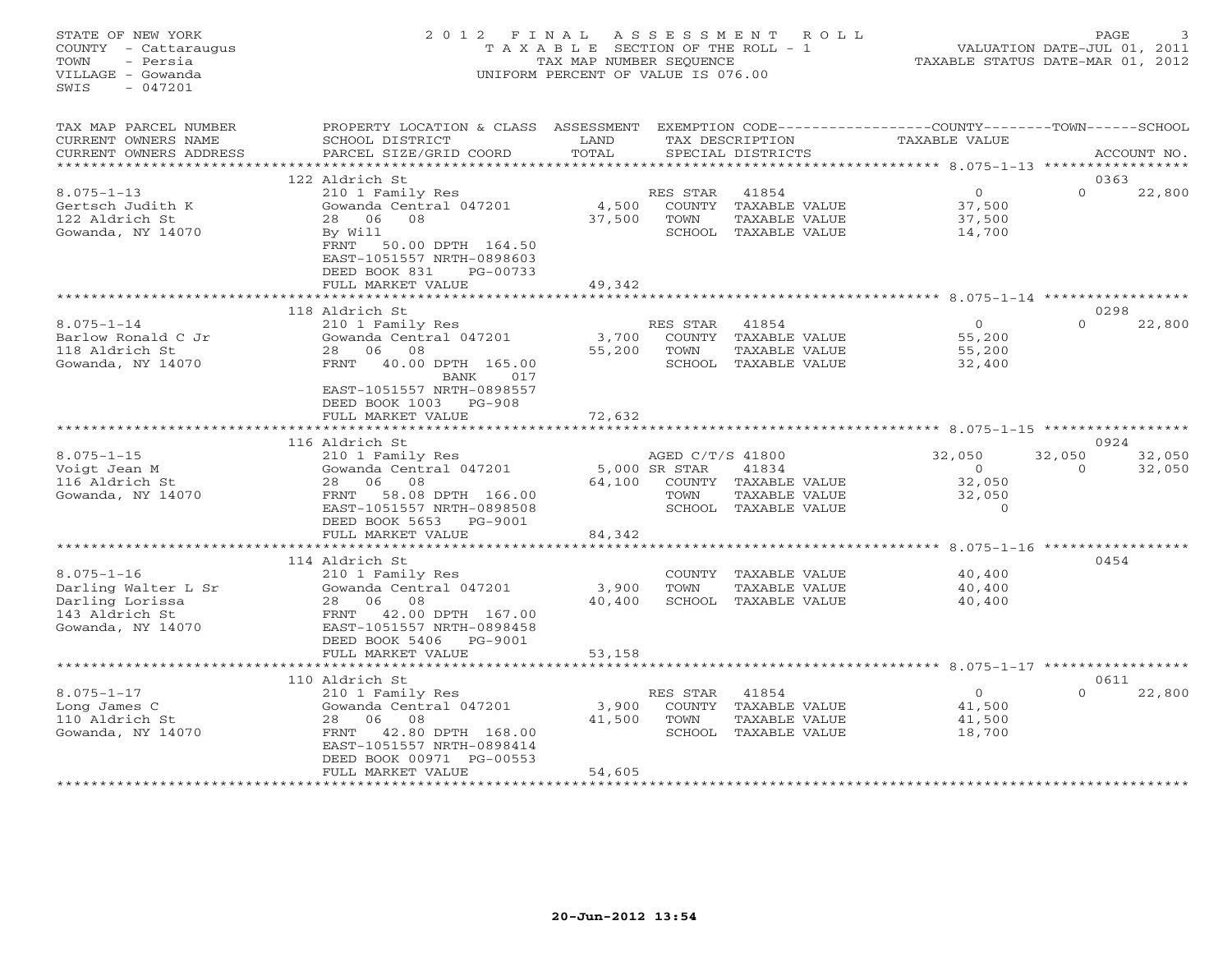# STATE OF NEW YORK 2 0 1 2 F I N A L A S S E S S M E N T R O L L PAGE 4 COUNTY - Cattaraugus T A X A B L E SECTION OF THE ROLL - 1 VALUATION DATE-JUL 01, 2011 TOWN - Persia TAX MAP NUMBER SEQUENCE TAXABLE STATUS DATE-MAR 01, 2012 VILLAGE - Gowanda UNIFORM PERCENT OF VALUE IS 076.00UNIFORM PERCENT OF VALUE IS 076.00

| CURRENT OWNERS NAME<br>TAX DESCRIPTION<br>TAXABLE VALUE<br>SCHOOL DISTRICT<br>LAND<br>TOTAL<br>CURRENT OWNERS ADDRESS<br>PARCEL SIZE/GRID COORD<br>SPECIAL DISTRICTS<br>ACCOUNT NO.<br>**********************<br>106 Aldrich St<br>0295<br>$\Omega$<br>$8.075 - 1 - 18$<br>210 1 Family Res<br>$\Omega$<br>22,800<br>RES STAR<br>41854<br>Gowanda Central 047201<br>3,900<br>COUNTY TAXABLE VALUE<br>47,300<br>Kinsey Patrick S<br>Kinsey Amy L<br>06 08<br>TAXABLE VALUE<br>28<br>47,300<br>TOWN<br>47,300<br>106 Aldrich St<br>42.80 DPTH 168.50<br>FRNT<br>SCHOOL TAXABLE VALUE<br>24,500<br>Gowanda, NY 14070<br>EAST-1051557 NRTH-0898371<br>DEED BOOK 00945 PG-00557<br>FULL MARKET VALUE<br>62,237<br>104 Aldrich St<br>0931<br>$8.075 - 1 - 19$<br>$\circ$<br>$\Omega$<br>22,800<br>210 1 Family Res<br>RES STAR<br>41854<br>Gowanda Central 047201<br>3,900<br>COUNTY TAXABLE VALUE<br>Wurst Matthew J<br>35,000<br>104 Aldrich St<br>28 06 08<br>35,000<br>TOWN<br>TAXABLE VALUE<br>35,000<br>FRNT<br>42.80 DPTH 169.00<br>SCHOOL TAXABLE VALUE<br>Gowanda, NY 14070<br>12,200<br>EAST-1051557 NRTH-0898328<br>DEED BOOK 9478 PG-7001<br>FULL MARKET VALUE<br>46,053<br>***************************<br>100 Aldrich St<br>0310<br>$8.075 - 1 - 20$<br>41854<br>$\Omega$<br>$\Omega$<br>22,800<br>210 1 Family Res<br>RES STAR<br>Walsh William J<br>Gowanda Central 047201<br>3,900<br>COUNTY TAXABLE VALUE<br>55,400<br>08<br>55,400<br>TAXABLE VALUE<br>Walsh Cathy L<br>28<br>06<br>TOWN<br>55,400<br>100 Aldrich St<br>SCHOOL TAXABLE VALUE<br>FRNT<br>42.80 DPTH 170.00<br>32,600<br>Gowanda, NY 14070<br>BANK<br>017<br>EAST-1051557 NRTH-0898285<br>DEED BOOK 00944 PG-00122<br>FULL MARKET VALUE<br>72,895<br>96 Aldrich St<br>0892<br>$8.075 - 1 - 21$<br>$\circ$<br>$\Omega$<br>22,800<br>210 1 Family Res<br>RES STAR<br>41854<br>COUNTY TAXABLE VALUE<br>Kiernan David J<br>Gowanda Central 047201<br>3,900<br>58,300<br>96 Aldrich St<br>58,300<br>28<br>06 08<br>TOWN<br><b>TAXABLE VALUE</b><br>58,300<br>Gowanda, NY 14070<br>42.80 DPTH 170.50<br>SCHOOL TAXABLE VALUE<br>FRNT<br>35,500<br>BANK<br>017<br>EAST-1051558 NRTH-0898242<br>DEED BOOK 14713 PG-2001<br>76,711<br>FULL MARKET VALUE<br>* * * * * * * * * * *<br>**************************** 8.075-1-22 *****************<br><b>+++++++++++++++++++</b><br>94 Aldrich St<br>0626<br>$8.075 - 1 - 22$<br>$\overline{0}$<br>22,800<br>210 1 Family Res<br>RES STAR<br>41854<br>$\Omega$<br>Gowanda Central 047201<br>3,900<br>57,500<br>George Gary M<br>COUNTY TAXABLE VALUE<br>George Denise K<br>28 06<br>08<br>57,500<br>TOWN<br>TAXABLE VALUE<br>57,500<br>94 Aldrich St<br>42.80 DPTH 171.00<br>SCHOOL TAXABLE VALUE<br>34,700<br>FRNT<br>Gowanda, NY 14070<br>EAST-1051558 NRTH-0898200<br>DEED BOOK 897<br>PG-00635<br>FULL MARKET VALUE<br>75,658 | TAX MAP PARCEL NUMBER | PROPERTY LOCATION & CLASS ASSESSMENT |  | EXEMPTION CODE-----------------COUNTY-------TOWN------SCHOOL |  |
|-----------------------------------------------------------------------------------------------------------------------------------------------------------------------------------------------------------------------------------------------------------------------------------------------------------------------------------------------------------------------------------------------------------------------------------------------------------------------------------------------------------------------------------------------------------------------------------------------------------------------------------------------------------------------------------------------------------------------------------------------------------------------------------------------------------------------------------------------------------------------------------------------------------------------------------------------------------------------------------------------------------------------------------------------------------------------------------------------------------------------------------------------------------------------------------------------------------------------------------------------------------------------------------------------------------------------------------------------------------------------------------------------------------------------------------------------------------------------------------------------------------------------------------------------------------------------------------------------------------------------------------------------------------------------------------------------------------------------------------------------------------------------------------------------------------------------------------------------------------------------------------------------------------------------------------------------------------------------------------------------------------------------------------------------------------------------------------------------------------------------------------------------------------------------------------------------------------------------------------------------------------------------------------------------------------------------------------------------------------------------------------------------------------------------------------------------------------------------------------------------------------------------------------------------------------------------------------------------------------------------------------------------------------------------------------------------------------------------------------------------------------------------------------------------------------------------------------------------|-----------------------|--------------------------------------|--|--------------------------------------------------------------|--|
|                                                                                                                                                                                                                                                                                                                                                                                                                                                                                                                                                                                                                                                                                                                                                                                                                                                                                                                                                                                                                                                                                                                                                                                                                                                                                                                                                                                                                                                                                                                                                                                                                                                                                                                                                                                                                                                                                                                                                                                                                                                                                                                                                                                                                                                                                                                                                                                                                                                                                                                                                                                                                                                                                                                                                                                                                                               |                       |                                      |  |                                                              |  |
|                                                                                                                                                                                                                                                                                                                                                                                                                                                                                                                                                                                                                                                                                                                                                                                                                                                                                                                                                                                                                                                                                                                                                                                                                                                                                                                                                                                                                                                                                                                                                                                                                                                                                                                                                                                                                                                                                                                                                                                                                                                                                                                                                                                                                                                                                                                                                                                                                                                                                                                                                                                                                                                                                                                                                                                                                                               |                       |                                      |  |                                                              |  |
|                                                                                                                                                                                                                                                                                                                                                                                                                                                                                                                                                                                                                                                                                                                                                                                                                                                                                                                                                                                                                                                                                                                                                                                                                                                                                                                                                                                                                                                                                                                                                                                                                                                                                                                                                                                                                                                                                                                                                                                                                                                                                                                                                                                                                                                                                                                                                                                                                                                                                                                                                                                                                                                                                                                                                                                                                                               |                       |                                      |  |                                                              |  |
|                                                                                                                                                                                                                                                                                                                                                                                                                                                                                                                                                                                                                                                                                                                                                                                                                                                                                                                                                                                                                                                                                                                                                                                                                                                                                                                                                                                                                                                                                                                                                                                                                                                                                                                                                                                                                                                                                                                                                                                                                                                                                                                                                                                                                                                                                                                                                                                                                                                                                                                                                                                                                                                                                                                                                                                                                                               |                       |                                      |  |                                                              |  |
|                                                                                                                                                                                                                                                                                                                                                                                                                                                                                                                                                                                                                                                                                                                                                                                                                                                                                                                                                                                                                                                                                                                                                                                                                                                                                                                                                                                                                                                                                                                                                                                                                                                                                                                                                                                                                                                                                                                                                                                                                                                                                                                                                                                                                                                                                                                                                                                                                                                                                                                                                                                                                                                                                                                                                                                                                                               |                       |                                      |  |                                                              |  |
|                                                                                                                                                                                                                                                                                                                                                                                                                                                                                                                                                                                                                                                                                                                                                                                                                                                                                                                                                                                                                                                                                                                                                                                                                                                                                                                                                                                                                                                                                                                                                                                                                                                                                                                                                                                                                                                                                                                                                                                                                                                                                                                                                                                                                                                                                                                                                                                                                                                                                                                                                                                                                                                                                                                                                                                                                                               |                       |                                      |  |                                                              |  |
|                                                                                                                                                                                                                                                                                                                                                                                                                                                                                                                                                                                                                                                                                                                                                                                                                                                                                                                                                                                                                                                                                                                                                                                                                                                                                                                                                                                                                                                                                                                                                                                                                                                                                                                                                                                                                                                                                                                                                                                                                                                                                                                                                                                                                                                                                                                                                                                                                                                                                                                                                                                                                                                                                                                                                                                                                                               |                       |                                      |  |                                                              |  |
|                                                                                                                                                                                                                                                                                                                                                                                                                                                                                                                                                                                                                                                                                                                                                                                                                                                                                                                                                                                                                                                                                                                                                                                                                                                                                                                                                                                                                                                                                                                                                                                                                                                                                                                                                                                                                                                                                                                                                                                                                                                                                                                                                                                                                                                                                                                                                                                                                                                                                                                                                                                                                                                                                                                                                                                                                                               |                       |                                      |  |                                                              |  |
|                                                                                                                                                                                                                                                                                                                                                                                                                                                                                                                                                                                                                                                                                                                                                                                                                                                                                                                                                                                                                                                                                                                                                                                                                                                                                                                                                                                                                                                                                                                                                                                                                                                                                                                                                                                                                                                                                                                                                                                                                                                                                                                                                                                                                                                                                                                                                                                                                                                                                                                                                                                                                                                                                                                                                                                                                                               |                       |                                      |  |                                                              |  |
|                                                                                                                                                                                                                                                                                                                                                                                                                                                                                                                                                                                                                                                                                                                                                                                                                                                                                                                                                                                                                                                                                                                                                                                                                                                                                                                                                                                                                                                                                                                                                                                                                                                                                                                                                                                                                                                                                                                                                                                                                                                                                                                                                                                                                                                                                                                                                                                                                                                                                                                                                                                                                                                                                                                                                                                                                                               |                       |                                      |  |                                                              |  |
|                                                                                                                                                                                                                                                                                                                                                                                                                                                                                                                                                                                                                                                                                                                                                                                                                                                                                                                                                                                                                                                                                                                                                                                                                                                                                                                                                                                                                                                                                                                                                                                                                                                                                                                                                                                                                                                                                                                                                                                                                                                                                                                                                                                                                                                                                                                                                                                                                                                                                                                                                                                                                                                                                                                                                                                                                                               |                       |                                      |  |                                                              |  |
|                                                                                                                                                                                                                                                                                                                                                                                                                                                                                                                                                                                                                                                                                                                                                                                                                                                                                                                                                                                                                                                                                                                                                                                                                                                                                                                                                                                                                                                                                                                                                                                                                                                                                                                                                                                                                                                                                                                                                                                                                                                                                                                                                                                                                                                                                                                                                                                                                                                                                                                                                                                                                                                                                                                                                                                                                                               |                       |                                      |  |                                                              |  |
|                                                                                                                                                                                                                                                                                                                                                                                                                                                                                                                                                                                                                                                                                                                                                                                                                                                                                                                                                                                                                                                                                                                                                                                                                                                                                                                                                                                                                                                                                                                                                                                                                                                                                                                                                                                                                                                                                                                                                                                                                                                                                                                                                                                                                                                                                                                                                                                                                                                                                                                                                                                                                                                                                                                                                                                                                                               |                       |                                      |  |                                                              |  |
|                                                                                                                                                                                                                                                                                                                                                                                                                                                                                                                                                                                                                                                                                                                                                                                                                                                                                                                                                                                                                                                                                                                                                                                                                                                                                                                                                                                                                                                                                                                                                                                                                                                                                                                                                                                                                                                                                                                                                                                                                                                                                                                                                                                                                                                                                                                                                                                                                                                                                                                                                                                                                                                                                                                                                                                                                                               |                       |                                      |  |                                                              |  |
|                                                                                                                                                                                                                                                                                                                                                                                                                                                                                                                                                                                                                                                                                                                                                                                                                                                                                                                                                                                                                                                                                                                                                                                                                                                                                                                                                                                                                                                                                                                                                                                                                                                                                                                                                                                                                                                                                                                                                                                                                                                                                                                                                                                                                                                                                                                                                                                                                                                                                                                                                                                                                                                                                                                                                                                                                                               |                       |                                      |  |                                                              |  |
|                                                                                                                                                                                                                                                                                                                                                                                                                                                                                                                                                                                                                                                                                                                                                                                                                                                                                                                                                                                                                                                                                                                                                                                                                                                                                                                                                                                                                                                                                                                                                                                                                                                                                                                                                                                                                                                                                                                                                                                                                                                                                                                                                                                                                                                                                                                                                                                                                                                                                                                                                                                                                                                                                                                                                                                                                                               |                       |                                      |  |                                                              |  |
|                                                                                                                                                                                                                                                                                                                                                                                                                                                                                                                                                                                                                                                                                                                                                                                                                                                                                                                                                                                                                                                                                                                                                                                                                                                                                                                                                                                                                                                                                                                                                                                                                                                                                                                                                                                                                                                                                                                                                                                                                                                                                                                                                                                                                                                                                                                                                                                                                                                                                                                                                                                                                                                                                                                                                                                                                                               |                       |                                      |  |                                                              |  |
|                                                                                                                                                                                                                                                                                                                                                                                                                                                                                                                                                                                                                                                                                                                                                                                                                                                                                                                                                                                                                                                                                                                                                                                                                                                                                                                                                                                                                                                                                                                                                                                                                                                                                                                                                                                                                                                                                                                                                                                                                                                                                                                                                                                                                                                                                                                                                                                                                                                                                                                                                                                                                                                                                                                                                                                                                                               |                       |                                      |  |                                                              |  |
|                                                                                                                                                                                                                                                                                                                                                                                                                                                                                                                                                                                                                                                                                                                                                                                                                                                                                                                                                                                                                                                                                                                                                                                                                                                                                                                                                                                                                                                                                                                                                                                                                                                                                                                                                                                                                                                                                                                                                                                                                                                                                                                                                                                                                                                                                                                                                                                                                                                                                                                                                                                                                                                                                                                                                                                                                                               |                       |                                      |  |                                                              |  |
|                                                                                                                                                                                                                                                                                                                                                                                                                                                                                                                                                                                                                                                                                                                                                                                                                                                                                                                                                                                                                                                                                                                                                                                                                                                                                                                                                                                                                                                                                                                                                                                                                                                                                                                                                                                                                                                                                                                                                                                                                                                                                                                                                                                                                                                                                                                                                                                                                                                                                                                                                                                                                                                                                                                                                                                                                                               |                       |                                      |  |                                                              |  |
|                                                                                                                                                                                                                                                                                                                                                                                                                                                                                                                                                                                                                                                                                                                                                                                                                                                                                                                                                                                                                                                                                                                                                                                                                                                                                                                                                                                                                                                                                                                                                                                                                                                                                                                                                                                                                                                                                                                                                                                                                                                                                                                                                                                                                                                                                                                                                                                                                                                                                                                                                                                                                                                                                                                                                                                                                                               |                       |                                      |  |                                                              |  |
|                                                                                                                                                                                                                                                                                                                                                                                                                                                                                                                                                                                                                                                                                                                                                                                                                                                                                                                                                                                                                                                                                                                                                                                                                                                                                                                                                                                                                                                                                                                                                                                                                                                                                                                                                                                                                                                                                                                                                                                                                                                                                                                                                                                                                                                                                                                                                                                                                                                                                                                                                                                                                                                                                                                                                                                                                                               |                       |                                      |  |                                                              |  |
|                                                                                                                                                                                                                                                                                                                                                                                                                                                                                                                                                                                                                                                                                                                                                                                                                                                                                                                                                                                                                                                                                                                                                                                                                                                                                                                                                                                                                                                                                                                                                                                                                                                                                                                                                                                                                                                                                                                                                                                                                                                                                                                                                                                                                                                                                                                                                                                                                                                                                                                                                                                                                                                                                                                                                                                                                                               |                       |                                      |  |                                                              |  |
|                                                                                                                                                                                                                                                                                                                                                                                                                                                                                                                                                                                                                                                                                                                                                                                                                                                                                                                                                                                                                                                                                                                                                                                                                                                                                                                                                                                                                                                                                                                                                                                                                                                                                                                                                                                                                                                                                                                                                                                                                                                                                                                                                                                                                                                                                                                                                                                                                                                                                                                                                                                                                                                                                                                                                                                                                                               |                       |                                      |  |                                                              |  |
|                                                                                                                                                                                                                                                                                                                                                                                                                                                                                                                                                                                                                                                                                                                                                                                                                                                                                                                                                                                                                                                                                                                                                                                                                                                                                                                                                                                                                                                                                                                                                                                                                                                                                                                                                                                                                                                                                                                                                                                                                                                                                                                                                                                                                                                                                                                                                                                                                                                                                                                                                                                                                                                                                                                                                                                                                                               |                       |                                      |  |                                                              |  |
|                                                                                                                                                                                                                                                                                                                                                                                                                                                                                                                                                                                                                                                                                                                                                                                                                                                                                                                                                                                                                                                                                                                                                                                                                                                                                                                                                                                                                                                                                                                                                                                                                                                                                                                                                                                                                                                                                                                                                                                                                                                                                                                                                                                                                                                                                                                                                                                                                                                                                                                                                                                                                                                                                                                                                                                                                                               |                       |                                      |  |                                                              |  |
|                                                                                                                                                                                                                                                                                                                                                                                                                                                                                                                                                                                                                                                                                                                                                                                                                                                                                                                                                                                                                                                                                                                                                                                                                                                                                                                                                                                                                                                                                                                                                                                                                                                                                                                                                                                                                                                                                                                                                                                                                                                                                                                                                                                                                                                                                                                                                                                                                                                                                                                                                                                                                                                                                                                                                                                                                                               |                       |                                      |  |                                                              |  |
|                                                                                                                                                                                                                                                                                                                                                                                                                                                                                                                                                                                                                                                                                                                                                                                                                                                                                                                                                                                                                                                                                                                                                                                                                                                                                                                                                                                                                                                                                                                                                                                                                                                                                                                                                                                                                                                                                                                                                                                                                                                                                                                                                                                                                                                                                                                                                                                                                                                                                                                                                                                                                                                                                                                                                                                                                                               |                       |                                      |  |                                                              |  |
|                                                                                                                                                                                                                                                                                                                                                                                                                                                                                                                                                                                                                                                                                                                                                                                                                                                                                                                                                                                                                                                                                                                                                                                                                                                                                                                                                                                                                                                                                                                                                                                                                                                                                                                                                                                                                                                                                                                                                                                                                                                                                                                                                                                                                                                                                                                                                                                                                                                                                                                                                                                                                                                                                                                                                                                                                                               |                       |                                      |  |                                                              |  |
|                                                                                                                                                                                                                                                                                                                                                                                                                                                                                                                                                                                                                                                                                                                                                                                                                                                                                                                                                                                                                                                                                                                                                                                                                                                                                                                                                                                                                                                                                                                                                                                                                                                                                                                                                                                                                                                                                                                                                                                                                                                                                                                                                                                                                                                                                                                                                                                                                                                                                                                                                                                                                                                                                                                                                                                                                                               |                       |                                      |  |                                                              |  |
|                                                                                                                                                                                                                                                                                                                                                                                                                                                                                                                                                                                                                                                                                                                                                                                                                                                                                                                                                                                                                                                                                                                                                                                                                                                                                                                                                                                                                                                                                                                                                                                                                                                                                                                                                                                                                                                                                                                                                                                                                                                                                                                                                                                                                                                                                                                                                                                                                                                                                                                                                                                                                                                                                                                                                                                                                                               |                       |                                      |  |                                                              |  |
|                                                                                                                                                                                                                                                                                                                                                                                                                                                                                                                                                                                                                                                                                                                                                                                                                                                                                                                                                                                                                                                                                                                                                                                                                                                                                                                                                                                                                                                                                                                                                                                                                                                                                                                                                                                                                                                                                                                                                                                                                                                                                                                                                                                                                                                                                                                                                                                                                                                                                                                                                                                                                                                                                                                                                                                                                                               |                       |                                      |  |                                                              |  |
|                                                                                                                                                                                                                                                                                                                                                                                                                                                                                                                                                                                                                                                                                                                                                                                                                                                                                                                                                                                                                                                                                                                                                                                                                                                                                                                                                                                                                                                                                                                                                                                                                                                                                                                                                                                                                                                                                                                                                                                                                                                                                                                                                                                                                                                                                                                                                                                                                                                                                                                                                                                                                                                                                                                                                                                                                                               |                       |                                      |  |                                                              |  |
|                                                                                                                                                                                                                                                                                                                                                                                                                                                                                                                                                                                                                                                                                                                                                                                                                                                                                                                                                                                                                                                                                                                                                                                                                                                                                                                                                                                                                                                                                                                                                                                                                                                                                                                                                                                                                                                                                                                                                                                                                                                                                                                                                                                                                                                                                                                                                                                                                                                                                                                                                                                                                                                                                                                                                                                                                                               |                       |                                      |  |                                                              |  |
|                                                                                                                                                                                                                                                                                                                                                                                                                                                                                                                                                                                                                                                                                                                                                                                                                                                                                                                                                                                                                                                                                                                                                                                                                                                                                                                                                                                                                                                                                                                                                                                                                                                                                                                                                                                                                                                                                                                                                                                                                                                                                                                                                                                                                                                                                                                                                                                                                                                                                                                                                                                                                                                                                                                                                                                                                                               |                       |                                      |  |                                                              |  |
|                                                                                                                                                                                                                                                                                                                                                                                                                                                                                                                                                                                                                                                                                                                                                                                                                                                                                                                                                                                                                                                                                                                                                                                                                                                                                                                                                                                                                                                                                                                                                                                                                                                                                                                                                                                                                                                                                                                                                                                                                                                                                                                                                                                                                                                                                                                                                                                                                                                                                                                                                                                                                                                                                                                                                                                                                                               |                       |                                      |  |                                                              |  |
|                                                                                                                                                                                                                                                                                                                                                                                                                                                                                                                                                                                                                                                                                                                                                                                                                                                                                                                                                                                                                                                                                                                                                                                                                                                                                                                                                                                                                                                                                                                                                                                                                                                                                                                                                                                                                                                                                                                                                                                                                                                                                                                                                                                                                                                                                                                                                                                                                                                                                                                                                                                                                                                                                                                                                                                                                                               |                       |                                      |  |                                                              |  |
|                                                                                                                                                                                                                                                                                                                                                                                                                                                                                                                                                                                                                                                                                                                                                                                                                                                                                                                                                                                                                                                                                                                                                                                                                                                                                                                                                                                                                                                                                                                                                                                                                                                                                                                                                                                                                                                                                                                                                                                                                                                                                                                                                                                                                                                                                                                                                                                                                                                                                                                                                                                                                                                                                                                                                                                                                                               |                       |                                      |  |                                                              |  |
|                                                                                                                                                                                                                                                                                                                                                                                                                                                                                                                                                                                                                                                                                                                                                                                                                                                                                                                                                                                                                                                                                                                                                                                                                                                                                                                                                                                                                                                                                                                                                                                                                                                                                                                                                                                                                                                                                                                                                                                                                                                                                                                                                                                                                                                                                                                                                                                                                                                                                                                                                                                                                                                                                                                                                                                                                                               |                       |                                      |  |                                                              |  |
|                                                                                                                                                                                                                                                                                                                                                                                                                                                                                                                                                                                                                                                                                                                                                                                                                                                                                                                                                                                                                                                                                                                                                                                                                                                                                                                                                                                                                                                                                                                                                                                                                                                                                                                                                                                                                                                                                                                                                                                                                                                                                                                                                                                                                                                                                                                                                                                                                                                                                                                                                                                                                                                                                                                                                                                                                                               |                       |                                      |  |                                                              |  |
|                                                                                                                                                                                                                                                                                                                                                                                                                                                                                                                                                                                                                                                                                                                                                                                                                                                                                                                                                                                                                                                                                                                                                                                                                                                                                                                                                                                                                                                                                                                                                                                                                                                                                                                                                                                                                                                                                                                                                                                                                                                                                                                                                                                                                                                                                                                                                                                                                                                                                                                                                                                                                                                                                                                                                                                                                                               |                       |                                      |  |                                                              |  |
|                                                                                                                                                                                                                                                                                                                                                                                                                                                                                                                                                                                                                                                                                                                                                                                                                                                                                                                                                                                                                                                                                                                                                                                                                                                                                                                                                                                                                                                                                                                                                                                                                                                                                                                                                                                                                                                                                                                                                                                                                                                                                                                                                                                                                                                                                                                                                                                                                                                                                                                                                                                                                                                                                                                                                                                                                                               |                       |                                      |  |                                                              |  |
|                                                                                                                                                                                                                                                                                                                                                                                                                                                                                                                                                                                                                                                                                                                                                                                                                                                                                                                                                                                                                                                                                                                                                                                                                                                                                                                                                                                                                                                                                                                                                                                                                                                                                                                                                                                                                                                                                                                                                                                                                                                                                                                                                                                                                                                                                                                                                                                                                                                                                                                                                                                                                                                                                                                                                                                                                                               |                       |                                      |  |                                                              |  |
|                                                                                                                                                                                                                                                                                                                                                                                                                                                                                                                                                                                                                                                                                                                                                                                                                                                                                                                                                                                                                                                                                                                                                                                                                                                                                                                                                                                                                                                                                                                                                                                                                                                                                                                                                                                                                                                                                                                                                                                                                                                                                                                                                                                                                                                                                                                                                                                                                                                                                                                                                                                                                                                                                                                                                                                                                                               |                       |                                      |  |                                                              |  |
|                                                                                                                                                                                                                                                                                                                                                                                                                                                                                                                                                                                                                                                                                                                                                                                                                                                                                                                                                                                                                                                                                                                                                                                                                                                                                                                                                                                                                                                                                                                                                                                                                                                                                                                                                                                                                                                                                                                                                                                                                                                                                                                                                                                                                                                                                                                                                                                                                                                                                                                                                                                                                                                                                                                                                                                                                                               |                       |                                      |  |                                                              |  |
|                                                                                                                                                                                                                                                                                                                                                                                                                                                                                                                                                                                                                                                                                                                                                                                                                                                                                                                                                                                                                                                                                                                                                                                                                                                                                                                                                                                                                                                                                                                                                                                                                                                                                                                                                                                                                                                                                                                                                                                                                                                                                                                                                                                                                                                                                                                                                                                                                                                                                                                                                                                                                                                                                                                                                                                                                                               |                       |                                      |  |                                                              |  |
|                                                                                                                                                                                                                                                                                                                                                                                                                                                                                                                                                                                                                                                                                                                                                                                                                                                                                                                                                                                                                                                                                                                                                                                                                                                                                                                                                                                                                                                                                                                                                                                                                                                                                                                                                                                                                                                                                                                                                                                                                                                                                                                                                                                                                                                                                                                                                                                                                                                                                                                                                                                                                                                                                                                                                                                                                                               |                       |                                      |  |                                                              |  |
|                                                                                                                                                                                                                                                                                                                                                                                                                                                                                                                                                                                                                                                                                                                                                                                                                                                                                                                                                                                                                                                                                                                                                                                                                                                                                                                                                                                                                                                                                                                                                                                                                                                                                                                                                                                                                                                                                                                                                                                                                                                                                                                                                                                                                                                                                                                                                                                                                                                                                                                                                                                                                                                                                                                                                                                                                                               |                       |                                      |  |                                                              |  |
|                                                                                                                                                                                                                                                                                                                                                                                                                                                                                                                                                                                                                                                                                                                                                                                                                                                                                                                                                                                                                                                                                                                                                                                                                                                                                                                                                                                                                                                                                                                                                                                                                                                                                                                                                                                                                                                                                                                                                                                                                                                                                                                                                                                                                                                                                                                                                                                                                                                                                                                                                                                                                                                                                                                                                                                                                                               |                       |                                      |  |                                                              |  |
|                                                                                                                                                                                                                                                                                                                                                                                                                                                                                                                                                                                                                                                                                                                                                                                                                                                                                                                                                                                                                                                                                                                                                                                                                                                                                                                                                                                                                                                                                                                                                                                                                                                                                                                                                                                                                                                                                                                                                                                                                                                                                                                                                                                                                                                                                                                                                                                                                                                                                                                                                                                                                                                                                                                                                                                                                                               |                       |                                      |  |                                                              |  |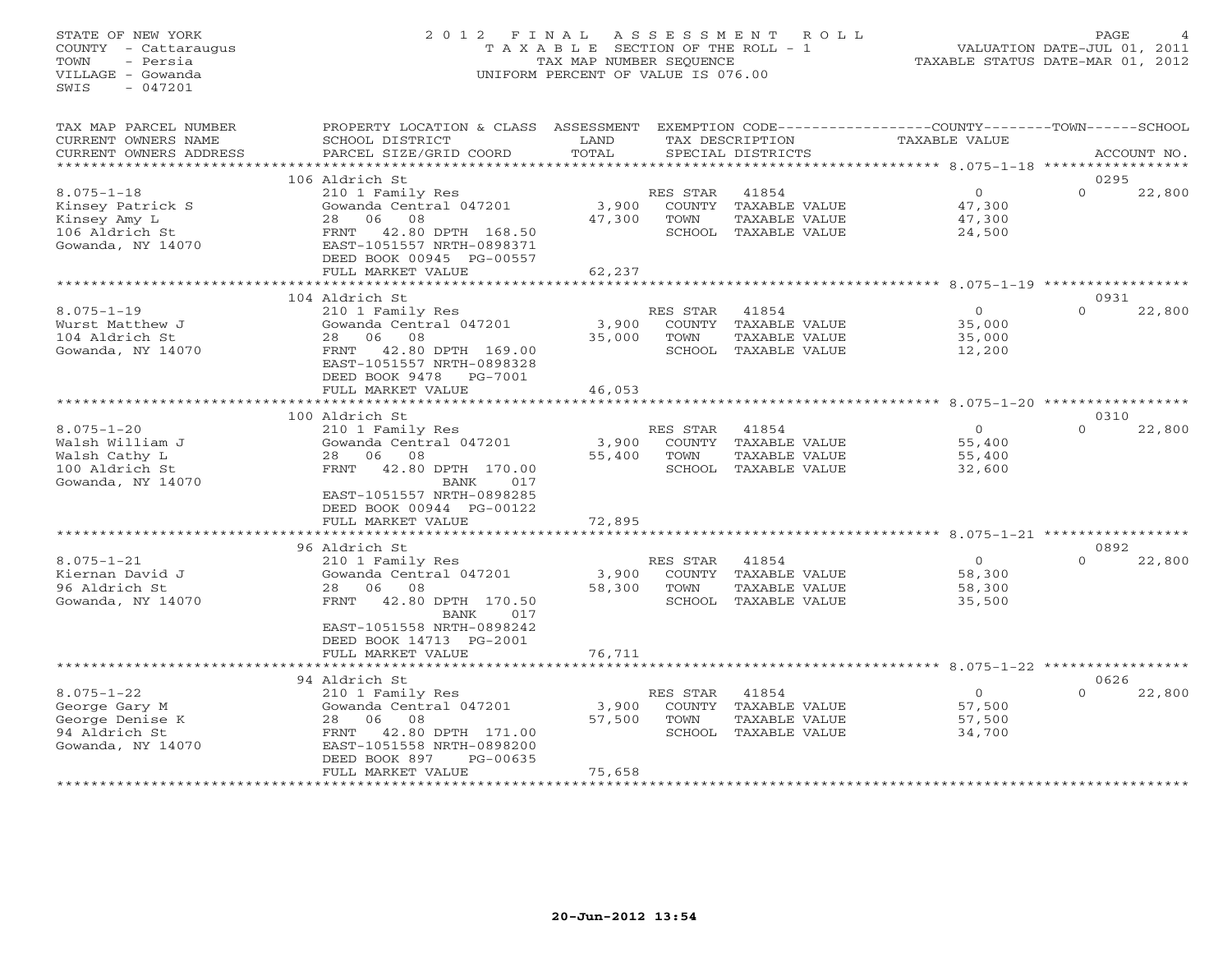# STATE OF NEW YORK 2 0 1 2 F I N A L A S S E S S M E N T R O L L PAGE 5 COUNTY - Cattaraugus T A X A B L E SECTION OF THE ROLL - 1 VALUATION DATE-JUL 01, 2011 TOWN - Persia TAX MAP NUMBER SEQUENCE TAXABLE STATUS DATE-MAR 01, 2012 VILLAGE - Gowanda UNIFORM PERCENT OF VALUE IS 076.00

| TAX MAP PARCEL NUMBER                         | PROPERTY LOCATION & CLASS                              | ASSESSMENT    |          |                                       | EXEMPTION CODE----------------COUNTY-------TOWN-----SCHOOL           |          |             |
|-----------------------------------------------|--------------------------------------------------------|---------------|----------|---------------------------------------|----------------------------------------------------------------------|----------|-------------|
| CURRENT OWNERS NAME<br>CURRENT OWNERS ADDRESS | SCHOOL DISTRICT<br>PARCEL SIZE/GRID COORD              | LAND<br>TOTAL |          | TAX DESCRIPTION                       | TAXABLE VALUE                                                        |          | ACCOUNT NO. |
|                                               |                                                        | ************  |          | SPECIAL DISTRICTS                     | ************************************** 8.075-1-23 ****************** |          |             |
|                                               | 94 Aldrich St                                          |               |          |                                       |                                                                      | 0588     |             |
| $8.075 - 1 - 23$                              | 311 Res vac land                                       |               | COUNTY   | TAXABLE VALUE                         | 2,600                                                                |          |             |
| George Gary M                                 | Gowanda Central 047201                                 | 2,600         | TOWN     | TAXABLE VALUE                         | 2,600                                                                |          |             |
| George Denise K                               | 06<br>08<br>28                                         | 2,600         |          | SCHOOL TAXABLE VALUE                  | 2,600                                                                |          |             |
| 94 Aldrich                                    | 42.80 DPTH 172.00<br>FRNT                              |               |          |                                       |                                                                      |          |             |
| Gowanda, NY 14070                             | EAST-1051557 NRTH-0898156                              |               |          |                                       |                                                                      |          |             |
|                                               | DEED BOOK 897<br>PG-00637                              |               |          |                                       |                                                                      |          |             |
|                                               | FULL MARKET VALUE                                      | 3,421         |          |                                       |                                                                      |          |             |
|                                               | 84 Aldrich St                                          |               |          |                                       | ****************** 8.075-1-24 ************                           | 0343     |             |
| $8.075 - 1 - 24$                              | 210 1 Family Res                                       |               | RES STAR | 41854                                 | $\Omega$                                                             | $\Omega$ | 22,800      |
| Girome Donald R                               | Gowanda Central 047201                                 | 6,100         | COUNTY   | TAXABLE VALUE                         | 55,500                                                               |          |             |
| Girome Theresa A                              | 28<br>06<br>08                                         | 55,500        | TOWN     | TAXABLE VALUE                         | 55,500                                                               |          |             |
| 84 Aldrich St                                 | 72.00 DPTH 173.00<br>FRNT                              |               |          | SCHOOL TAXABLE VALUE                  | 32,700                                                               |          |             |
| Gowanda, NY 14070                             | EAST-1051558 NRTH-0898098                              |               |          |                                       |                                                                      |          |             |
|                                               | DEED BOOK 832<br>PG-00430                              |               |          |                                       |                                                                      |          |             |
|                                               | FULL MARKET VALUE                                      | 73,026        |          |                                       |                                                                      |          |             |
|                                               |                                                        | *********     |          |                                       | ****************** 8.075-1-25 **********                             |          |             |
|                                               | 78 Aldrich St                                          |               |          |                                       |                                                                      | 0290     |             |
| $8.075 - 1 - 25$                              | 210 1 Family Res                                       |               | RES STAR | 41854                                 | $\circ$                                                              | $\Omega$ | 22,800      |
| Mcgee Linda A                                 | Gowanda Central 047201                                 | 5,300         | COUNTY   | TAXABLE VALUE                         | 54,600                                                               |          |             |
| 78 Aldrich St<br>Gowanda, NY 14070            | 06<br>08<br>28<br>60.00 DPTH 174.00<br>FRNT            | 54,600        | TOWN     | TAXABLE VALUE<br>SCHOOL TAXABLE VALUE | 54,600<br>31,800                                                     |          |             |
|                                               | 012<br>BANK                                            |               |          |                                       |                                                                      |          |             |
|                                               | EAST-1051557 NRTH-0898033                              |               |          |                                       |                                                                      |          |             |
|                                               | DEED BOOK 1005 PG-602                                  |               |          |                                       |                                                                      |          |             |
|                                               | FULL MARKET VALUE                                      | 71,842        |          |                                       |                                                                      |          |             |
|                                               |                                                        |               |          |                                       |                                                                      |          |             |
|                                               | 72 Aldrich St                                          |               |          |                                       |                                                                      | 0476     |             |
| $8.075 - 1 - 26$                              | 210 1 Family Res                                       |               | RES STAR | 41854                                 | $\circ$                                                              | $\Omega$ | 22,800      |
| Zeafla Timothy L                              | Gowanda Central 047201                                 | 4,500         |          | COUNTY TAXABLE VALUE                  | 54,400                                                               |          |             |
| Zeafla Cherish C                              | 06<br>08<br>28                                         | 54,400        | TOWN     | TAXABLE VALUE                         | 54,400                                                               |          |             |
| 72 Aldrich St<br>Gowanda, NY 14070            | 50.00 DPTH 175.00<br>FRNT<br>EAST-1051557 NRTH-0897977 |               | SCHOOL   | TAXABLE VALUE                         | 31,600                                                               |          |             |
|                                               | DEED BOOK 15982 PG-9001                                |               |          |                                       |                                                                      |          |             |
|                                               | FULL MARKET VALUE                                      | 71,579        |          |                                       |                                                                      |          |             |
|                                               |                                                        |               |          |                                       |                                                                      |          |             |
|                                               | 68 Aldrich St                                          |               |          |                                       |                                                                      | 0322     |             |
| $8.075 - 1 - 27$                              | 210 1 Family Res                                       |               | COUNTY   | TAXABLE VALUE                         | 55,500                                                               |          |             |
| Jones Patricia L                              | Gowanda Central 047201                                 | 4,500         | TOWN     | TAXABLE VALUE                         | 55,500                                                               |          |             |
| 14159 Four Mile Level Rd                      | 06<br>08<br>28                                         | 55,500        |          | SCHOOL TAXABLE VALUE                  | 55,500                                                               |          |             |
| Gowanda, NY 14070                             | 50.00 DPTH 176.00<br>FRNT                              |               |          |                                       |                                                                      |          |             |
|                                               | EAST-1051557 NRTH-0897926<br>DEED BOOK 15952 PG-5001   |               |          |                                       |                                                                      |          |             |
|                                               | FULL MARKET VALUE                                      | 73,026        |          |                                       |                                                                      |          |             |
|                                               |                                                        |               |          |                                       |                                                                      |          |             |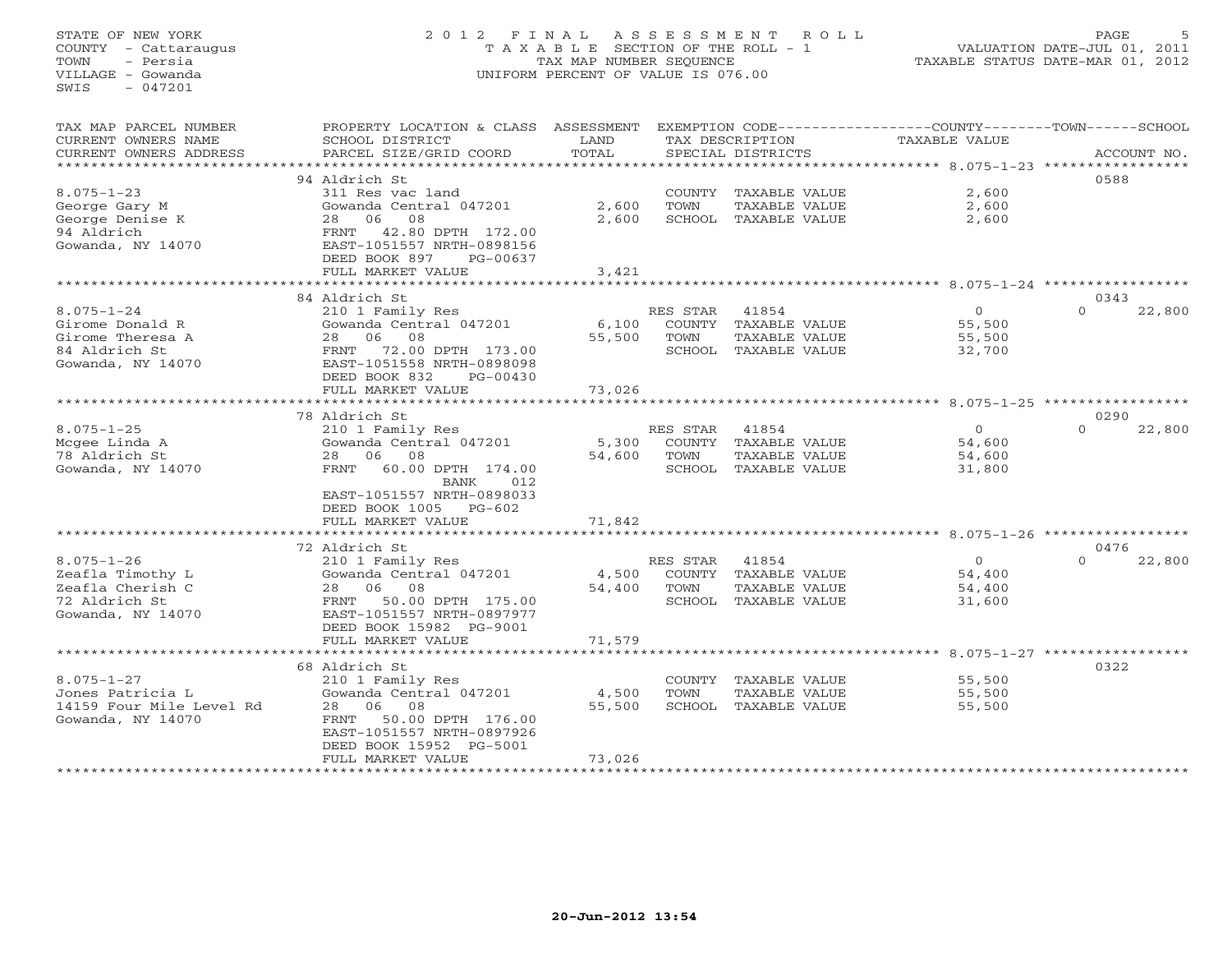# STATE OF NEW YORK 2 0 1 2 F I N A L A S S E S S M E N T R O L L PAGE 6 COUNTY - Cattaraugus T A X A B L E SECTION OF THE ROLL - 1 VALUATION DATE-JUL 01, 2011 TOWN - Persia TAX MAP NUMBER SEQUENCE TAXABLE STATUS DATE-MAR 01, 2012 VILLAGE - Gowanda UNIFORM PERCENT OF VALUE IS 076.00UNIFORM PERCENT OF VALUE IS 076.00

| TAX MAP PARCEL NUMBER<br>CURRENT OWNERS NAME<br>CURRENT OWNERS ADDRESS                          | PROPERTY LOCATION & CLASS<br>SCHOOL DISTRICT<br>PARCEL SIZE/GRID COORD                                                                                                                      | ASSESSMENT<br>LAND<br>TOTAL |                                           | TAX DESCRIPTION<br>SPECIAL DISTRICTS                                   | EXEMPTION CODE----------------COUNTY-------TOWN-----SCHOOL<br>TAXABLE VALUE | ACCOUNT NO.                                     |
|-------------------------------------------------------------------------------------------------|---------------------------------------------------------------------------------------------------------------------------------------------------------------------------------------------|-----------------------------|-------------------------------------------|------------------------------------------------------------------------|-----------------------------------------------------------------------------|-------------------------------------------------|
| **********************                                                                          |                                                                                                                                                                                             |                             |                                           |                                                                        |                                                                             |                                                 |
| $8.075 - 1 - 28$<br>Timmel Richard H<br>Timmel Kathleen M<br>64 Aldrich St<br>Gowanda, NY 14070 | 64 Aldrich St<br>210 1 Family Res<br>Gowanda Central 047201<br>06<br>08<br>28<br>52.80 DPTH 176.00<br>FRNT<br>EAST-1051556 NRTH-0897873<br>DEED BOOK 868<br>$PG-00049$<br>FULL MARKET VALUE | 4,700<br>45,800<br>60,263   | SR STAR<br>TOWN                           | 41834<br>COUNTY TAXABLE VALUE<br>TAXABLE VALUE<br>SCHOOL TAXABLE VALUE | $\circ$<br>45,800<br>45,800<br>$\overline{O}$                               | 0644<br>$\Omega$<br>45,800                      |
|                                                                                                 |                                                                                                                                                                                             |                             |                                           |                                                                        |                                                                             |                                                 |
| $8.075 - 1 - 29$<br>Moyer James R<br>Moyer Betty A<br>60 Aldrich St<br>Gowanda, NY 14070        | 60 Aldrich St<br>210 1 Family Res<br>Gowanda Central 047201<br>06<br>08<br>28<br>FRNT<br>47.20 DPTH 178.00<br>BANK<br>017<br>EAST-1051557 NRTH-0897824                                      | 49,600                      | RPTL466 c 41683<br>4,300 RES STAR<br>TOWN | 41854<br>COUNTY TAXABLE VALUE<br>TAXABLE VALUE<br>SCHOOL TAXABLE VALUE | $\Omega$<br>$\circ$<br>49,600<br>47,320<br>26,800                           | 0286<br>2,280<br>$\Omega$<br>22,800<br>$\Omega$ |
|                                                                                                 | DEED BOOK 1025<br>$PG-908$<br>FULL MARKET VALUE                                                                                                                                             | 65,263                      |                                           |                                                                        |                                                                             |                                                 |
|                                                                                                 | *****************************                                                                                                                                                               |                             |                                           |                                                                        |                                                                             |                                                 |
|                                                                                                 | 52 Aldrich St                                                                                                                                                                               |                             |                                           |                                                                        |                                                                             | 0660                                            |
| $8.075 - 1 - 30$<br>Robbins Alicia<br>52 Aldrich St<br>Gowanda, NY 14070                        | 210 1 Family Res<br>Gowanda Central 047201<br>06<br>08<br>28<br>54.00 DPTH 179.00<br>FRNT<br><b>BANK</b><br>005<br>EAST-1051556 NRTH-0897773<br>DEED BOOK 1009 PG-1007                      | 4,900<br>48,200             | RES STAR<br>COUNTY<br>TOWN                | 41854<br>TAXABLE VALUE<br>TAXABLE VALUE<br>SCHOOL TAXABLE VALUE        | $\circ$<br>48,200<br>48,200<br>25,400                                       | $\Omega$<br>22,800                              |
|                                                                                                 | FULL MARKET VALUE                                                                                                                                                                           | 63,421                      |                                           |                                                                        |                                                                             |                                                 |
| $8.075 - 1 - 31$<br>Constantine Cynthia<br>4510 N Oakland Ave 209<br>Shorewood, WI 53211        | 44 Aldrich St<br>210 1 Family Res<br>Gowanda Central 047201<br>28 06 08<br>60.00 DPTH 180.00<br>FRNT<br>EAST-1051556 NRTH-0897716<br>DEED BOOK 00948 PG-00060<br>FULL MARKET VALUE          | 5,300<br>65,000<br>85,526   | TOWN                                      | COUNTY TAXABLE VALUE<br>TAXABLE VALUE<br>SCHOOL TAXABLE VALUE          | 65,000<br>65,000<br>65,000                                                  | 0369                                            |
|                                                                                                 |                                                                                                                                                                                             | * * * * * * * *             |                                           |                                                                        |                                                                             | $8.075 - 1 - 32$ ************                   |
| $8.075 - 1 - 32$<br>Constantine Leonard P<br>4510 N Oakland Ave 209<br>Shorewood, WI 53211      | 38 Aldrich St<br>312 Vac w/imprv<br>Gowanda Central 047201<br>06<br>08<br>28<br>60.00 DPTH 182.00<br>FRNT<br>EAST-1051555 NRTH-0897658<br>DEED BOOK 582<br>PG-00333<br>FULL MARKET VALUE    | 5,300<br>15,600<br>20,526   | TOWN                                      | COUNTY TAXABLE VALUE<br>TAXABLE VALUE<br>SCHOOL TAXABLE VALUE          | 15,600<br>15,600<br>15,600                                                  | 0370                                            |
|                                                                                                 |                                                                                                                                                                                             |                             |                                           |                                                                        |                                                                             |                                                 |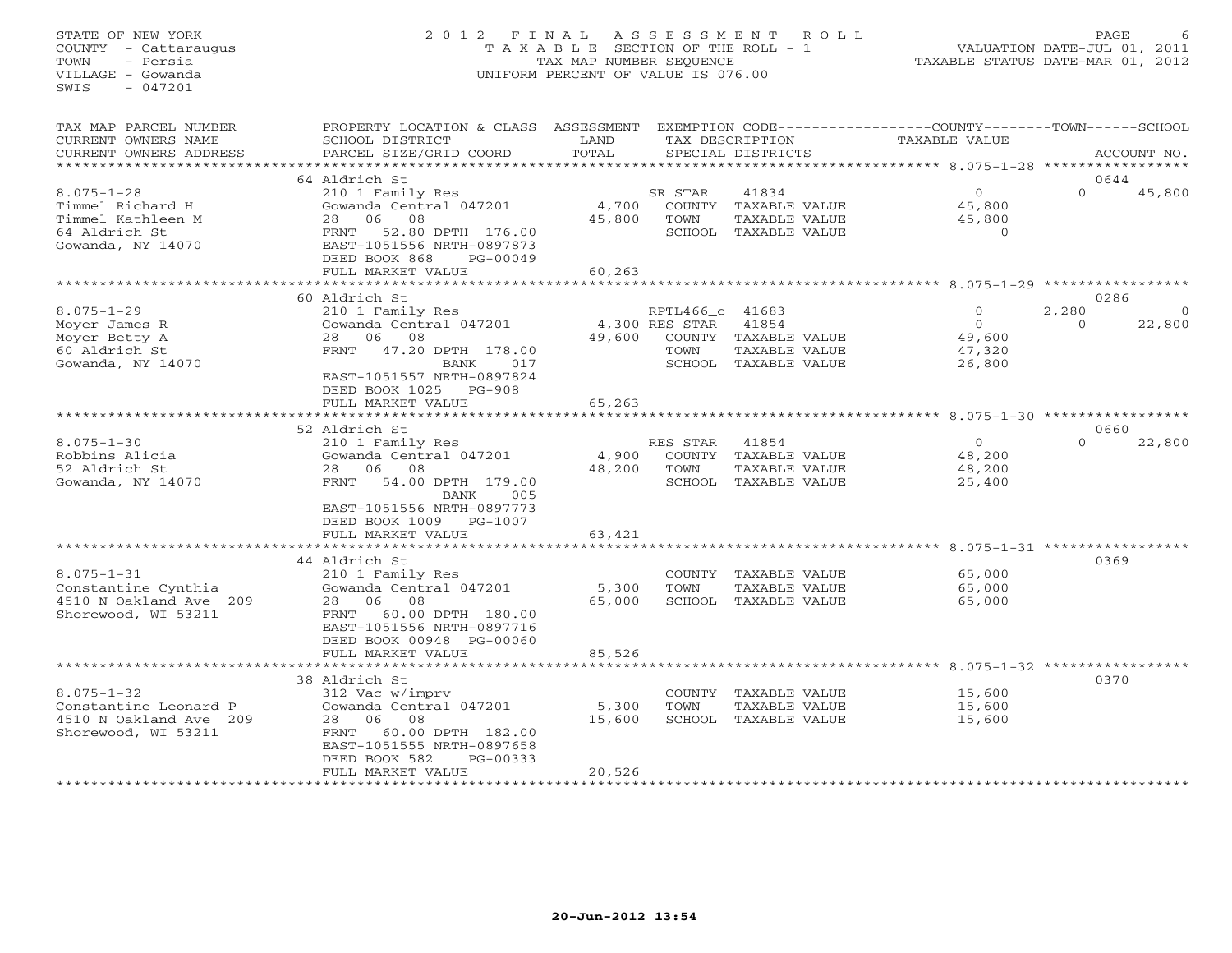## STATE OF NEW YORK 2 0 1 2 F I N A L A S S E S S M E N T R O L L PAGE 7 COUNTY - Cattaraugus T A X A B L E SECTION OF THE ROLL - 1 VALUATION DATE-JUL 01, 2011 TOWN - Persia TAX MAP NUMBER SEQUENCE TAXABLE STATUS DATE-MAR 01, 2012 VILLAGE - Gowanda UNIFORM PERCENT OF VALUE IS 076.00UNIFORM PERCENT OF VALUE IS 076.00

| TAX MAP PARCEL NUMBER<br>CURRENT OWNERS NAME<br>CURRENT OWNERS ADDRESS        | PROPERTY LOCATION & CLASS ASSESSMENT<br>SCHOOL DISTRICT<br>PARCEL SIZE/GRID COORD         | LAND<br>TOTAL    |                            | TAX DESCRIPTION<br>SPECIAL DISTRICTS                            | EXEMPTION CODE-----------------COUNTY-------TOWN------SCHOOL<br>TAXABLE VALUE |                                  | ACCOUNT NO.              |
|-------------------------------------------------------------------------------|-------------------------------------------------------------------------------------------|------------------|----------------------------|-----------------------------------------------------------------|-------------------------------------------------------------------------------|----------------------------------|--------------------------|
| ******************                                                            |                                                                                           |                  |                            |                                                                 |                                                                               |                                  |                          |
|                                                                               | 21 Memorial Dr                                                                            |                  |                            |                                                                 |                                                                               |                                  | 0527                     |
| $8.075 - 1 - 33$<br>VonGalambos Gideon<br>VonGalambos Susan<br>21 Memorial Dr | 210 1 Family Res<br>Gowanda Central 047201<br>06<br>08<br>28<br>FRNT<br>99.60 DPTH 148.50 | 7,300<br>112,400 | RES STAR<br>COUNTY<br>TOWN | 41854<br>TAXABLE VALUE<br>TAXABLE VALUE<br>SCHOOL TAXABLE VALUE | $\circ$<br>112,400<br>112,400<br>89,600                                       | $\Omega$                         | 22,800                   |
| Gowanda, NY 14070                                                             | BANK<br>012<br>EAST-1051392 NRTH-0897673<br>DEED BOOK 00916 PG-00248<br>FULL MARKET VALUE | 147,895          |                            |                                                                 |                                                                               |                                  |                          |
|                                                                               |                                                                                           |                  |                            |                                                                 | ******************************** 8.075-1-34 *****************                 |                                  |                          |
|                                                                               | 25 Memorial Dr                                                                            |                  |                            |                                                                 |                                                                               |                                  | 0535                     |
| $8.075 - 1 - 34$<br>Woods Norma M                                             | 210 1 Family Res<br>Gowanda Central 047201                                                |                  | CVET C/T<br>5,700 AGED C/T | 41131<br>41801                                                  | 15,200<br>24,720                                                              | 15,200<br>24,720                 | $\mathbf{0}$<br>$\Omega$ |
| 25 Memorial Dr                                                                | 06<br>08<br>28                                                                            |                  | 77,000 SR STAR             | 41834                                                           | $\circ$                                                                       | $\Omega$                         | 47,270                   |
| Gowanda, NY 14070                                                             | 70.00 DPTH 149.60<br>FRNT                                                                 |                  | COUNTY                     | TAXABLE VALUE                                                   | 37,080                                                                        |                                  |                          |
|                                                                               | EAST-1051392 NRTH-0897755                                                                 |                  | TOWN                       | TAXABLE VALUE<br>SCHOOL TAXABLE VALUE                           | 37,080                                                                        |                                  |                          |
|                                                                               | DEED BOOK 00929 PG-00718<br>FULL MARKET VALUE                                             | 101,316          |                            |                                                                 | 29,730                                                                        |                                  |                          |
|                                                                               | * * * * * * * * * * * * * * * * * * * *                                                   |                  |                            |                                                                 | ********* 8.075-1-35 ********                                                 |                                  |                          |
|                                                                               | 29 Memorial Dr                                                                            |                  |                            |                                                                 |                                                                               |                                  | 0640                     |
| $8.075 - 1 - 35$                                                              | 210 1 Family Res                                                                          |                  | RES STAR                   | 41854                                                           | $\overline{0}$                                                                | $\Omega$                         | 22,800                   |
| Hassett Elizabeth J                                                           | Gowanda Central 047201                                                                    | 5,700            |                            | COUNTY TAXABLE VALUE                                            | 75,800                                                                        |                                  |                          |
| 29 Memorial Dr                                                                | 06 08<br>28                                                                               | 75,800           | TOWN                       | TAXABLE VALUE                                                   | 75,800                                                                        |                                  |                          |
| Gowanda, NY 14070                                                             | 70.00 DPTH 150.80<br>FRNT                                                                 |                  |                            | SCHOOL TAXABLE VALUE                                            | 53,000                                                                        |                                  |                          |
|                                                                               | EAST-1051392 NRTH-0897824                                                                 |                  |                            |                                                                 |                                                                               |                                  |                          |
|                                                                               | DEED BOOK 00957 PG-00505                                                                  |                  |                            |                                                                 |                                                                               |                                  |                          |
|                                                                               | FULL MARKET VALUE                                                                         | 99,737           |                            |                                                                 |                                                                               |                                  |                          |
|                                                                               |                                                                                           |                  |                            |                                                                 | $8.075 - 1 - 36$ *****                                                        |                                  |                          |
|                                                                               | 33 Memorial Dr                                                                            |                  |                            |                                                                 |                                                                               |                                  | 0779                     |
| $8.075 - 1 - 36$                                                              | 210 1 Family Res                                                                          |                  | SR STAR                    | 41834                                                           | $\Omega$                                                                      | $\Omega$                         | 47,270                   |
| Fetterick Nicholas J                                                          | Gowanda Central 047201                                                                    | 5,700            |                            | COUNTY TAXABLE VALUE                                            | 69,800                                                                        |                                  |                          |
| Fetterick Dona L                                                              | 06<br>08<br>28                                                                            | 69,800           | TOWN                       | <b>TAXABLE VALUE</b>                                            | 69,800                                                                        |                                  |                          |
| 33 Memorial Dr                                                                | FRNT<br>70.00 DPTH 151.90                                                                 |                  |                            | SCHOOL TAXABLE VALUE                                            | 22,530                                                                        |                                  |                          |
| Gowanda, NY 14070                                                             | EAST-1051392 NRTH-0897894                                                                 |                  |                            |                                                                 |                                                                               |                                  |                          |
|                                                                               | DEED BOOK 761<br>PG-00641                                                                 |                  |                            |                                                                 |                                                                               |                                  |                          |
|                                                                               | FULL MARKET VALUE                                                                         | 91,842           |                            |                                                                 |                                                                               |                                  |                          |
|                                                                               | *******************                                                                       |                  |                            |                                                                 |                                                                               | $8.075 - 1 - 37$ *************** |                          |
|                                                                               | 37 Memorial Dr                                                                            |                  |                            |                                                                 |                                                                               |                                  | 0314                     |
| $8.075 - 1 - 37$                                                              | 210 1 Family Res                                                                          |                  | AGED C/T                   | 41801                                                           | 11,900                                                                        | 11,900                           |                          |
| White Lucille R Life Us                                                       | Gowanda Central 047201                                                                    |                  | 5,800 SR STAR              | 41834                                                           | $\Omega$                                                                      | $\Omega$                         | 47,270                   |
| White David Etal                                                              | 06<br>08<br>28                                                                            | 59,500           | COUNTY                     | TAXABLE VALUE                                                   | 47,600                                                                        |                                  |                          |
| 37 Memorial Dr                                                                | 70.00 DPTH 153.00<br>FRNT                                                                 |                  | TOWN                       | <b>TAXABLE VALUE</b>                                            | 47,600                                                                        |                                  |                          |
| Gowanda, NY 14070                                                             | EAST-1051392 NRTH-0897964                                                                 |                  | SCHOOL                     | TAXABLE VALUE                                                   | 12,230                                                                        |                                  |                          |
|                                                                               | DEED BOOK 8715<br>PG-2001                                                                 |                  |                            |                                                                 |                                                                               |                                  |                          |
|                                                                               | FULL MARKET VALUE                                                                         | 78,289           |                            |                                                                 |                                                                               |                                  |                          |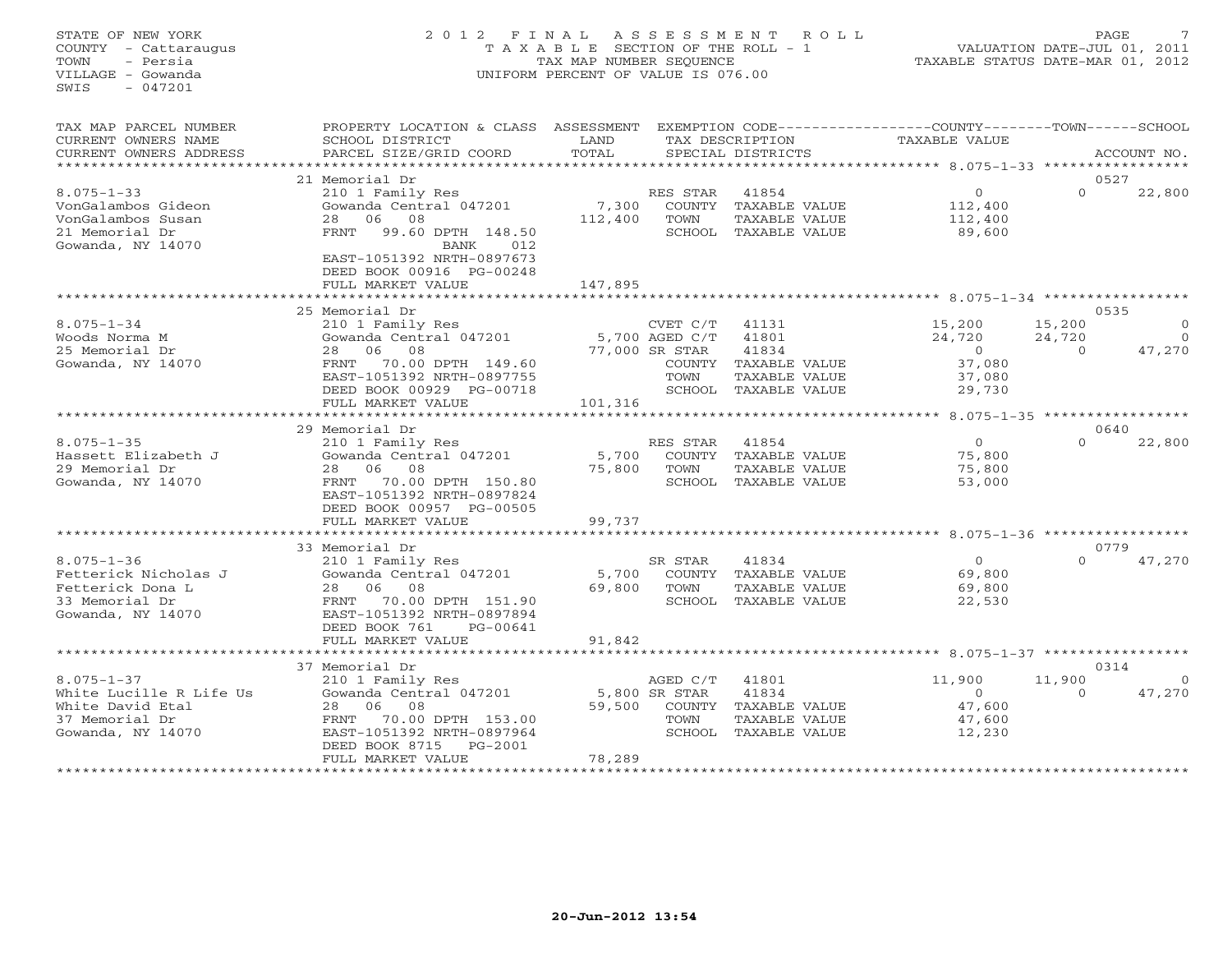#### STATE OF NEW YORK 2 0 1 2 F I N A L A S S E S S M E N T R O L L PAGE 8 COUNTY - Cattaraugus T A X A B L E SECTION OF THE ROLL - 1 VALUATION DATE-JUL 01, 2011 TOWN - Persia TAX MAP NUMBER SEQUENCE TAXABLE STATUS DATE-MAR 01, 2012 VILLAGE - Gowanda UNIFORM PERCENT OF VALUE IS 076.00UNIFORM PERCENT OF VALUE IS 076.00

| TAX MAP PARCEL NUMBER<br>CURRENT OWNERS NAME<br>CURRENT OWNERS ADDRESS                                | PROPERTY LOCATION & CLASS<br>SCHOOL DISTRICT<br>PARCEL SIZE/GRID COORD                                                                                                                                                     | ASSESSMENT<br>LAND<br>TOTAL |                                      | EXEMPTION CODE---------<br>TAX DESCRIPTION<br>SPECIAL DISTRICTS | -------COUNTY-------TOWN------SCHOOL<br>TAXABLE VALUE           |                                     | ACCOUNT NO. |
|-------------------------------------------------------------------------------------------------------|----------------------------------------------------------------------------------------------------------------------------------------------------------------------------------------------------------------------------|-----------------------------|--------------------------------------|-----------------------------------------------------------------|-----------------------------------------------------------------|-------------------------------------|-------------|
|                                                                                                       |                                                                                                                                                                                                                            | * * * * * * * * *           |                                      |                                                                 | ********************************* 8.075-1-38 ****************** |                                     |             |
| $8.075 - 1 - 38$<br>Purdy Kenneth C Life us<br>Purdy Kenneth J<br>41 Memorial Dr<br>Gowanda, NY 14070 | 41 Memorial Dr<br>210 1 Family Res<br>Gowanda Central 047201<br>06<br>08<br>28<br>Life Use<br>FRNT<br>70.00 DPTH 154.14<br><b>BANK</b><br>017<br>EAST-1051392 NRTH-0898035<br>DEED BOOK 10543 PG-3001<br>FULL MARKET VALUE | 5,800<br>75,900<br>99,868   | SR STAR<br>COUNTY<br>TOWN<br>SCHOOL  | 41834<br>TAXABLE VALUE<br>TAXABLE VALUE<br>TAXABLE VALUE        | $\mathbf 0$<br>75,900<br>75,900<br>28,630                       | 0587<br>$\circ$                     | 47,270      |
|                                                                                                       | ******************                                                                                                                                                                                                         |                             |                                      |                                                                 | ************* 8.075-1-39 ************                           |                                     |             |
|                                                                                                       | 45 Memorial Dr                                                                                                                                                                                                             |                             |                                      |                                                                 |                                                                 | 0917                                |             |
| $8.075 - 1 - 39$<br>Maggio James J<br>45 Memorial Dr<br>Gowanda, NY 14070                             | 210 1 Family Res<br>Gowanda Central 047201<br>08<br>06<br>28<br>FRNT<br>70.00 DPTH 155.30<br>EAST-1051392 NRTH-0898106<br>DEED BOOK 863<br>PG-00343                                                                        | 5,800<br>72,500             | RES STAR<br>COUNTY<br>TOWN           | 41854<br>TAXABLE VALUE<br>TAXABLE VALUE<br>SCHOOL TAXABLE VALUE | $\mathbf{0}$<br>72,500<br>72,500<br>49,700                      | $\Omega$                            | 22,800      |
|                                                                                                       | FULL MARKET VALUE                                                                                                                                                                                                          | 95,395                      |                                      |                                                                 |                                                                 |                                     |             |
|                                                                                                       |                                                                                                                                                                                                                            |                             |                                      |                                                                 |                                                                 | $8.075 - 1 - 40$ ****************** |             |
| $8.075 - 1 - 40$<br>Sweda Joseph E<br>142 Dawson Dr<br>Gowanda, NY 14070                              | 49 Memorial Dr<br>210 1 Family Res<br>Gowanda Central 047201<br>06<br>08<br>28<br>60.00 DPTH 156.20<br>FRNT<br>BANK<br>017<br>EAST-1051392 NRTH-0898171<br>DEED BOOK 1031<br>$PG-826$                                      | 5,100<br>60,000             | <b>COUNTY</b><br>TOWN                | TAXABLE VALUE<br>TAXABLE VALUE<br>SCHOOL TAXABLE VALUE          | 60,000<br>60,000<br>60,000                                      | 0430                                |             |
|                                                                                                       | FULL MARKET VALUE                                                                                                                                                                                                          | 78,947                      |                                      |                                                                 |                                                                 | $8.075 - 1 - 41$ ****************** |             |
|                                                                                                       | 53 Memorial Dr                                                                                                                                                                                                             |                             |                                      |                                                                 |                                                                 | 0521                                |             |
| $8.075 - 1 - 41$<br>King Margaret A<br>53 Memorial Dr<br>Gowanda, NY 14070                            | 210 1 Family Res<br>Gowanda Central 047201<br>08<br>28<br>06<br>70.00 DPTH 157.20<br>FRNT<br>017<br><b>BANK</b><br>EAST-1051392 NRTH-0898237                                                                               | 5,800<br>54,500             | RES STAR<br>COUNTY<br>TOWN<br>SCHOOL | 41854<br>TAXABLE VALUE<br>TAXABLE VALUE<br>TAXABLE VALUE        | $\circ$<br>54,500<br>54,500<br>31,700                           | $\Omega$                            | 22,800      |
|                                                                                                       | DEED BOOK 6818<br>PG-7001                                                                                                                                                                                                  |                             |                                      |                                                                 |                                                                 |                                     |             |
|                                                                                                       | FULL MARKET VALUE                                                                                                                                                                                                          | 71,711                      |                                      |                                                                 | $8.075 - 1 - 42$                                                |                                     |             |
|                                                                                                       | 57 Memorial Dr                                                                                                                                                                                                             |                             |                                      |                                                                 |                                                                 | 0659                                |             |
| $8.075 - 1 - 42$<br>Kickbush Robert J<br>Kickbush Jeanette H<br>61 Memorial Dr<br>Gowanda, NY 14070   | 311 Res vac land<br>Gowanda Central 047201<br>06<br>08<br>28<br>75.00 DPTH 158.60<br>FRNT<br>EAST-1051392 NRTH-0898311<br>DEED BOOK 816<br>$PG-00001$<br>FULL MARKET VALUE                                                 | 4,000<br>4,000<br>5,263     | COUNTY<br>TOWN                       | TAXABLE VALUE<br>TAXABLE VALUE<br>SCHOOL TAXABLE VALUE          | 4,000<br>4,000<br>4,000                                         |                                     |             |
|                                                                                                       |                                                                                                                                                                                                                            |                             |                                      |                                                                 |                                                                 |                                     |             |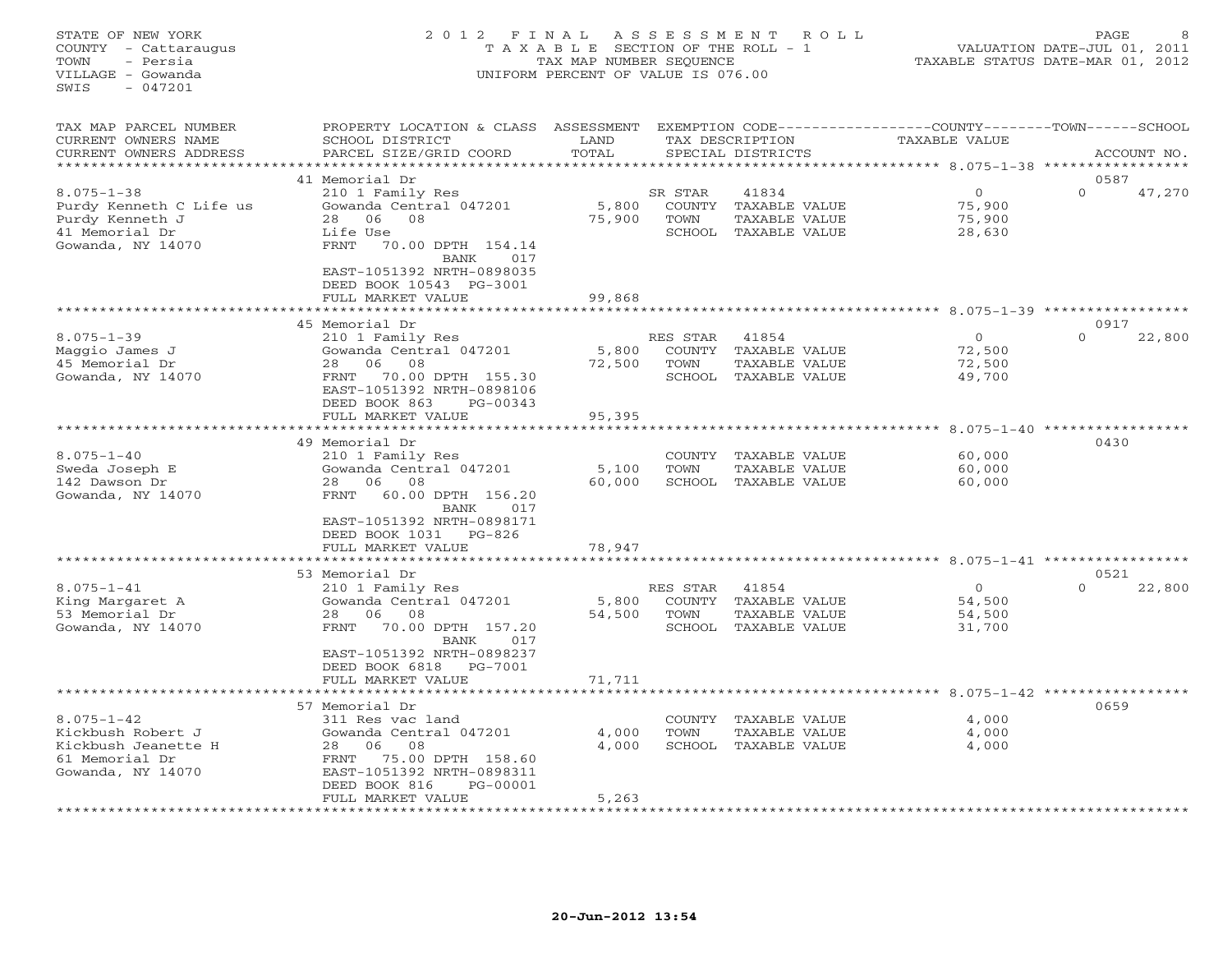# STATE OF NEW YORK 2 0 1 2 F I N A L A S S E S S M E N T R O L L PAGE 9 COUNTY - Cattaraugus T A X A B L E SECTION OF THE ROLL - 1 VALUATION DATE-JUL 01, 2011 TOWN - Persia TAX MAP NUMBER SEQUENCE TAXABLE STATUS DATE-MAR 01, 2012 VILLAGE - Gowanda UNIFORM PERCENT OF VALUE IS 076.00UNIFORM PERCENT OF VALUE IS 076.00

| 61 Memorial Dr<br>0658<br>$8.075 - 1 - 43$<br>15,200<br>15,200<br>210 1 Family Res<br>CVET C/T<br>41131<br>$\mathbf 0$<br>Gowanda Central 047201<br>6,200 RES STAR<br>41854<br>$\Omega$<br>22,800<br>Kickbush Robert J<br>$\Omega$<br>Kickbush Jeanette H<br>28<br>06<br>08<br>72,700<br>COUNTY TAXABLE VALUE<br>57,500<br>61 Memorial Dr<br>TAXABLE VALUE<br>FRNT 75.00 DPTH 159.90<br>TOWN<br>57,500<br>EAST-1051392 NRTH-0898387<br>Gowanda, NY 14070<br>SCHOOL TAXABLE VALUE<br>49,900<br>DEED BOOK 816<br>PG-00001<br>FULL MARKET VALUE<br>95,658<br>**********************<br>*************<br>************************* 8.075-1-44 ************<br>65 Memorial Dr<br>0836<br>$8.075 - 1 - 44$<br>$\Omega$<br>210 1 Family Res<br>RES STAR<br>41854<br>$\Omega$<br>22,800<br>Saile Vernon C<br>Gowanda Central 047201<br>9,300<br>76,700<br>COUNTY TAXABLE VALUE<br>76,700<br>Saile Debra A<br>28 06<br>08<br>TOWN<br>TAXABLE VALUE<br>76,700<br>65 Memorial Dr<br>$3/12$ -merged $1-45.3$ in prc<br>SCHOOL TAXABLE VALUE<br>53,900<br>Gowanda, NY 14070<br>FRNT 125.00 DPTH 161.10<br>BANK<br>017<br>EAST-1051391 NRTH-0898487<br>DEED BOOK 8725 PG-2001<br>100,921<br>FULL MARKET VALUE<br>69 Memorial Dr<br>0927<br>$8.075 - 1 - 45.1$<br>4,000<br>311 Res vac land<br>COUNTY TAXABLE VALUE<br>4,000<br>Heichberger Robert L<br>Gowanda Central 047201<br>4,000<br>TOWN<br>TAXABLE VALUE<br>Heichberger Elaine B<br>4,000<br>SCHOOL TAXABLE VALUE<br>28 06 08<br>4,000<br>110 Memorial Dr<br>50.00 DPTH 161.10<br>FRNT<br>Gowanda, NY 14070<br>EAST-1051392 NRTH-0898525<br>DEED BOOK 00985 PG-00596<br>FULL MARKET VALUE<br>5,263<br>**********************<br>**********<br>************************************ 8.075-1-45.2 ***************<br>1072<br>97 Memorial Dr<br>$8.075 - 1 - 45.2$<br>4,000<br>311 Res vac land<br>COUNTY TAXABLE VALUE<br>Heichberger Robert L<br>Gowanda Central 047201<br>4,000<br>TOWN<br>TAXABLE VALUE<br>4,000<br>Heichberger Elaine<br>08<br>4,000<br>SCHOOL TAXABLE VALUE<br>28 06<br>4,000<br>110 Memorial Dr<br>FRNT<br>47.50 DPTH 221.00<br>Gowanda, NY 14070<br>EAST-1051399 NRTH-0898711<br>DEED BOOK 868<br>PG-00842<br>5,263<br>FULL MARKET VALUE<br>***********************<br>114 Memorial Dr<br>0406<br>$8.075 - 1 - 46$<br>RES STAR<br>$\overline{O}$<br>210 1 Family Res<br>41854<br>$\Omega$<br>22,800<br>Gowanda Central 047201<br>Morris Raymond L<br>6,700<br>COUNTY TAXABLE VALUE<br>97,200<br>97,200<br>Morris Tamara<br>28 06 08<br>TOWN<br>97,200<br>TAXABLE VALUE<br>FRNT 47.50 DPTH 221.00<br>114 Memorial Dr<br>SCHOOL TAXABLE VALUE<br>74,400<br>Gowanda, NY 14070<br><b>BANK</b><br>055<br>EAST-1051262 NRTH-0898741<br>DEED BOOK 00966 PG-01020<br>127,895<br>FULL MARKET VALUE | TAX MAP PARCEL NUMBER<br>CURRENT OWNERS NAME<br>CURRENT OWNERS ADDRESS<br>*********************** | PROPERTY LOCATION & CLASS ASSESSMENT<br>SCHOOL DISTRICT<br>PARCEL SIZE/GRID COORD | LAND<br>TOTAL | TAX DESCRIPTION<br>SPECIAL DISTRICTS | EXEMPTION CODE-----------------COUNTY-------TOWN------SCHOOL<br><b>TAXABLE VALUE</b> | ACCOUNT NO. |
|---------------------------------------------------------------------------------------------------------------------------------------------------------------------------------------------------------------------------------------------------------------------------------------------------------------------------------------------------------------------------------------------------------------------------------------------------------------------------------------------------------------------------------------------------------------------------------------------------------------------------------------------------------------------------------------------------------------------------------------------------------------------------------------------------------------------------------------------------------------------------------------------------------------------------------------------------------------------------------------------------------------------------------------------------------------------------------------------------------------------------------------------------------------------------------------------------------------------------------------------------------------------------------------------------------------------------------------------------------------------------------------------------------------------------------------------------------------------------------------------------------------------------------------------------------------------------------------------------------------------------------------------------------------------------------------------------------------------------------------------------------------------------------------------------------------------------------------------------------------------------------------------------------------------------------------------------------------------------------------------------------------------------------------------------------------------------------------------------------------------------------------------------------------------------------------------------------------------------------------------------------------------------------------------------------------------------------------------------------------------------------------------------------------------------------------------------------------------------------------------------------------------------------------------------------------------------------------------------------------------------------------------------------------------------------------------------------------------------------------------------------|---------------------------------------------------------------------------------------------------|-----------------------------------------------------------------------------------|---------------|--------------------------------------|--------------------------------------------------------------------------------------|-------------|
|                                                                                                                                                                                                                                                                                                                                                                                                                                                                                                                                                                                                                                                                                                                                                                                                                                                                                                                                                                                                                                                                                                                                                                                                                                                                                                                                                                                                                                                                                                                                                                                                                                                                                                                                                                                                                                                                                                                                                                                                                                                                                                                                                                                                                                                                                                                                                                                                                                                                                                                                                                                                                                                                                                                                                         |                                                                                                   |                                                                                   |               |                                      |                                                                                      |             |
|                                                                                                                                                                                                                                                                                                                                                                                                                                                                                                                                                                                                                                                                                                                                                                                                                                                                                                                                                                                                                                                                                                                                                                                                                                                                                                                                                                                                                                                                                                                                                                                                                                                                                                                                                                                                                                                                                                                                                                                                                                                                                                                                                                                                                                                                                                                                                                                                                                                                                                                                                                                                                                                                                                                                                         |                                                                                                   |                                                                                   |               |                                      |                                                                                      |             |
|                                                                                                                                                                                                                                                                                                                                                                                                                                                                                                                                                                                                                                                                                                                                                                                                                                                                                                                                                                                                                                                                                                                                                                                                                                                                                                                                                                                                                                                                                                                                                                                                                                                                                                                                                                                                                                                                                                                                                                                                                                                                                                                                                                                                                                                                                                                                                                                                                                                                                                                                                                                                                                                                                                                                                         |                                                                                                   |                                                                                   |               |                                      |                                                                                      |             |
|                                                                                                                                                                                                                                                                                                                                                                                                                                                                                                                                                                                                                                                                                                                                                                                                                                                                                                                                                                                                                                                                                                                                                                                                                                                                                                                                                                                                                                                                                                                                                                                                                                                                                                                                                                                                                                                                                                                                                                                                                                                                                                                                                                                                                                                                                                                                                                                                                                                                                                                                                                                                                                                                                                                                                         |                                                                                                   |                                                                                   |               |                                      |                                                                                      |             |
|                                                                                                                                                                                                                                                                                                                                                                                                                                                                                                                                                                                                                                                                                                                                                                                                                                                                                                                                                                                                                                                                                                                                                                                                                                                                                                                                                                                                                                                                                                                                                                                                                                                                                                                                                                                                                                                                                                                                                                                                                                                                                                                                                                                                                                                                                                                                                                                                                                                                                                                                                                                                                                                                                                                                                         |                                                                                                   |                                                                                   |               |                                      |                                                                                      |             |
|                                                                                                                                                                                                                                                                                                                                                                                                                                                                                                                                                                                                                                                                                                                                                                                                                                                                                                                                                                                                                                                                                                                                                                                                                                                                                                                                                                                                                                                                                                                                                                                                                                                                                                                                                                                                                                                                                                                                                                                                                                                                                                                                                                                                                                                                                                                                                                                                                                                                                                                                                                                                                                                                                                                                                         |                                                                                                   |                                                                                   |               |                                      |                                                                                      |             |
|                                                                                                                                                                                                                                                                                                                                                                                                                                                                                                                                                                                                                                                                                                                                                                                                                                                                                                                                                                                                                                                                                                                                                                                                                                                                                                                                                                                                                                                                                                                                                                                                                                                                                                                                                                                                                                                                                                                                                                                                                                                                                                                                                                                                                                                                                                                                                                                                                                                                                                                                                                                                                                                                                                                                                         |                                                                                                   |                                                                                   |               |                                      |                                                                                      |             |
|                                                                                                                                                                                                                                                                                                                                                                                                                                                                                                                                                                                                                                                                                                                                                                                                                                                                                                                                                                                                                                                                                                                                                                                                                                                                                                                                                                                                                                                                                                                                                                                                                                                                                                                                                                                                                                                                                                                                                                                                                                                                                                                                                                                                                                                                                                                                                                                                                                                                                                                                                                                                                                                                                                                                                         |                                                                                                   |                                                                                   |               |                                      |                                                                                      |             |
|                                                                                                                                                                                                                                                                                                                                                                                                                                                                                                                                                                                                                                                                                                                                                                                                                                                                                                                                                                                                                                                                                                                                                                                                                                                                                                                                                                                                                                                                                                                                                                                                                                                                                                                                                                                                                                                                                                                                                                                                                                                                                                                                                                                                                                                                                                                                                                                                                                                                                                                                                                                                                                                                                                                                                         |                                                                                                   |                                                                                   |               |                                      |                                                                                      |             |
|                                                                                                                                                                                                                                                                                                                                                                                                                                                                                                                                                                                                                                                                                                                                                                                                                                                                                                                                                                                                                                                                                                                                                                                                                                                                                                                                                                                                                                                                                                                                                                                                                                                                                                                                                                                                                                                                                                                                                                                                                                                                                                                                                                                                                                                                                                                                                                                                                                                                                                                                                                                                                                                                                                                                                         |                                                                                                   |                                                                                   |               |                                      |                                                                                      |             |
|                                                                                                                                                                                                                                                                                                                                                                                                                                                                                                                                                                                                                                                                                                                                                                                                                                                                                                                                                                                                                                                                                                                                                                                                                                                                                                                                                                                                                                                                                                                                                                                                                                                                                                                                                                                                                                                                                                                                                                                                                                                                                                                                                                                                                                                                                                                                                                                                                                                                                                                                                                                                                                                                                                                                                         |                                                                                                   |                                                                                   |               |                                      |                                                                                      |             |
|                                                                                                                                                                                                                                                                                                                                                                                                                                                                                                                                                                                                                                                                                                                                                                                                                                                                                                                                                                                                                                                                                                                                                                                                                                                                                                                                                                                                                                                                                                                                                                                                                                                                                                                                                                                                                                                                                                                                                                                                                                                                                                                                                                                                                                                                                                                                                                                                                                                                                                                                                                                                                                                                                                                                                         |                                                                                                   |                                                                                   |               |                                      |                                                                                      |             |
|                                                                                                                                                                                                                                                                                                                                                                                                                                                                                                                                                                                                                                                                                                                                                                                                                                                                                                                                                                                                                                                                                                                                                                                                                                                                                                                                                                                                                                                                                                                                                                                                                                                                                                                                                                                                                                                                                                                                                                                                                                                                                                                                                                                                                                                                                                                                                                                                                                                                                                                                                                                                                                                                                                                                                         |                                                                                                   |                                                                                   |               |                                      |                                                                                      |             |
|                                                                                                                                                                                                                                                                                                                                                                                                                                                                                                                                                                                                                                                                                                                                                                                                                                                                                                                                                                                                                                                                                                                                                                                                                                                                                                                                                                                                                                                                                                                                                                                                                                                                                                                                                                                                                                                                                                                                                                                                                                                                                                                                                                                                                                                                                                                                                                                                                                                                                                                                                                                                                                                                                                                                                         |                                                                                                   |                                                                                   |               |                                      |                                                                                      |             |
|                                                                                                                                                                                                                                                                                                                                                                                                                                                                                                                                                                                                                                                                                                                                                                                                                                                                                                                                                                                                                                                                                                                                                                                                                                                                                                                                                                                                                                                                                                                                                                                                                                                                                                                                                                                                                                                                                                                                                                                                                                                                                                                                                                                                                                                                                                                                                                                                                                                                                                                                                                                                                                                                                                                                                         |                                                                                                   |                                                                                   |               |                                      |                                                                                      |             |
|                                                                                                                                                                                                                                                                                                                                                                                                                                                                                                                                                                                                                                                                                                                                                                                                                                                                                                                                                                                                                                                                                                                                                                                                                                                                                                                                                                                                                                                                                                                                                                                                                                                                                                                                                                                                                                                                                                                                                                                                                                                                                                                                                                                                                                                                                                                                                                                                                                                                                                                                                                                                                                                                                                                                                         |                                                                                                   |                                                                                   |               |                                      |                                                                                      |             |
|                                                                                                                                                                                                                                                                                                                                                                                                                                                                                                                                                                                                                                                                                                                                                                                                                                                                                                                                                                                                                                                                                                                                                                                                                                                                                                                                                                                                                                                                                                                                                                                                                                                                                                                                                                                                                                                                                                                                                                                                                                                                                                                                                                                                                                                                                                                                                                                                                                                                                                                                                                                                                                                                                                                                                         |                                                                                                   |                                                                                   |               |                                      |                                                                                      |             |
|                                                                                                                                                                                                                                                                                                                                                                                                                                                                                                                                                                                                                                                                                                                                                                                                                                                                                                                                                                                                                                                                                                                                                                                                                                                                                                                                                                                                                                                                                                                                                                                                                                                                                                                                                                                                                                                                                                                                                                                                                                                                                                                                                                                                                                                                                                                                                                                                                                                                                                                                                                                                                                                                                                                                                         |                                                                                                   |                                                                                   |               |                                      |                                                                                      |             |
|                                                                                                                                                                                                                                                                                                                                                                                                                                                                                                                                                                                                                                                                                                                                                                                                                                                                                                                                                                                                                                                                                                                                                                                                                                                                                                                                                                                                                                                                                                                                                                                                                                                                                                                                                                                                                                                                                                                                                                                                                                                                                                                                                                                                                                                                                                                                                                                                                                                                                                                                                                                                                                                                                                                                                         |                                                                                                   |                                                                                   |               |                                      |                                                                                      |             |
|                                                                                                                                                                                                                                                                                                                                                                                                                                                                                                                                                                                                                                                                                                                                                                                                                                                                                                                                                                                                                                                                                                                                                                                                                                                                                                                                                                                                                                                                                                                                                                                                                                                                                                                                                                                                                                                                                                                                                                                                                                                                                                                                                                                                                                                                                                                                                                                                                                                                                                                                                                                                                                                                                                                                                         |                                                                                                   |                                                                                   |               |                                      |                                                                                      |             |
|                                                                                                                                                                                                                                                                                                                                                                                                                                                                                                                                                                                                                                                                                                                                                                                                                                                                                                                                                                                                                                                                                                                                                                                                                                                                                                                                                                                                                                                                                                                                                                                                                                                                                                                                                                                                                                                                                                                                                                                                                                                                                                                                                                                                                                                                                                                                                                                                                                                                                                                                                                                                                                                                                                                                                         |                                                                                                   |                                                                                   |               |                                      |                                                                                      |             |
|                                                                                                                                                                                                                                                                                                                                                                                                                                                                                                                                                                                                                                                                                                                                                                                                                                                                                                                                                                                                                                                                                                                                                                                                                                                                                                                                                                                                                                                                                                                                                                                                                                                                                                                                                                                                                                                                                                                                                                                                                                                                                                                                                                                                                                                                                                                                                                                                                                                                                                                                                                                                                                                                                                                                                         |                                                                                                   |                                                                                   |               |                                      |                                                                                      |             |
|                                                                                                                                                                                                                                                                                                                                                                                                                                                                                                                                                                                                                                                                                                                                                                                                                                                                                                                                                                                                                                                                                                                                                                                                                                                                                                                                                                                                                                                                                                                                                                                                                                                                                                                                                                                                                                                                                                                                                                                                                                                                                                                                                                                                                                                                                                                                                                                                                                                                                                                                                                                                                                                                                                                                                         |                                                                                                   |                                                                                   |               |                                      |                                                                                      |             |
|                                                                                                                                                                                                                                                                                                                                                                                                                                                                                                                                                                                                                                                                                                                                                                                                                                                                                                                                                                                                                                                                                                                                                                                                                                                                                                                                                                                                                                                                                                                                                                                                                                                                                                                                                                                                                                                                                                                                                                                                                                                                                                                                                                                                                                                                                                                                                                                                                                                                                                                                                                                                                                                                                                                                                         |                                                                                                   |                                                                                   |               |                                      |                                                                                      |             |
|                                                                                                                                                                                                                                                                                                                                                                                                                                                                                                                                                                                                                                                                                                                                                                                                                                                                                                                                                                                                                                                                                                                                                                                                                                                                                                                                                                                                                                                                                                                                                                                                                                                                                                                                                                                                                                                                                                                                                                                                                                                                                                                                                                                                                                                                                                                                                                                                                                                                                                                                                                                                                                                                                                                                                         |                                                                                                   |                                                                                   |               |                                      |                                                                                      |             |
|                                                                                                                                                                                                                                                                                                                                                                                                                                                                                                                                                                                                                                                                                                                                                                                                                                                                                                                                                                                                                                                                                                                                                                                                                                                                                                                                                                                                                                                                                                                                                                                                                                                                                                                                                                                                                                                                                                                                                                                                                                                                                                                                                                                                                                                                                                                                                                                                                                                                                                                                                                                                                                                                                                                                                         |                                                                                                   |                                                                                   |               |                                      |                                                                                      |             |
|                                                                                                                                                                                                                                                                                                                                                                                                                                                                                                                                                                                                                                                                                                                                                                                                                                                                                                                                                                                                                                                                                                                                                                                                                                                                                                                                                                                                                                                                                                                                                                                                                                                                                                                                                                                                                                                                                                                                                                                                                                                                                                                                                                                                                                                                                                                                                                                                                                                                                                                                                                                                                                                                                                                                                         |                                                                                                   |                                                                                   |               |                                      |                                                                                      |             |
|                                                                                                                                                                                                                                                                                                                                                                                                                                                                                                                                                                                                                                                                                                                                                                                                                                                                                                                                                                                                                                                                                                                                                                                                                                                                                                                                                                                                                                                                                                                                                                                                                                                                                                                                                                                                                                                                                                                                                                                                                                                                                                                                                                                                                                                                                                                                                                                                                                                                                                                                                                                                                                                                                                                                                         |                                                                                                   |                                                                                   |               |                                      |                                                                                      |             |
|                                                                                                                                                                                                                                                                                                                                                                                                                                                                                                                                                                                                                                                                                                                                                                                                                                                                                                                                                                                                                                                                                                                                                                                                                                                                                                                                                                                                                                                                                                                                                                                                                                                                                                                                                                                                                                                                                                                                                                                                                                                                                                                                                                                                                                                                                                                                                                                                                                                                                                                                                                                                                                                                                                                                                         |                                                                                                   |                                                                                   |               |                                      |                                                                                      |             |
|                                                                                                                                                                                                                                                                                                                                                                                                                                                                                                                                                                                                                                                                                                                                                                                                                                                                                                                                                                                                                                                                                                                                                                                                                                                                                                                                                                                                                                                                                                                                                                                                                                                                                                                                                                                                                                                                                                                                                                                                                                                                                                                                                                                                                                                                                                                                                                                                                                                                                                                                                                                                                                                                                                                                                         |                                                                                                   |                                                                                   |               |                                      |                                                                                      |             |
|                                                                                                                                                                                                                                                                                                                                                                                                                                                                                                                                                                                                                                                                                                                                                                                                                                                                                                                                                                                                                                                                                                                                                                                                                                                                                                                                                                                                                                                                                                                                                                                                                                                                                                                                                                                                                                                                                                                                                                                                                                                                                                                                                                                                                                                                                                                                                                                                                                                                                                                                                                                                                                                                                                                                                         |                                                                                                   |                                                                                   |               |                                      |                                                                                      |             |
|                                                                                                                                                                                                                                                                                                                                                                                                                                                                                                                                                                                                                                                                                                                                                                                                                                                                                                                                                                                                                                                                                                                                                                                                                                                                                                                                                                                                                                                                                                                                                                                                                                                                                                                                                                                                                                                                                                                                                                                                                                                                                                                                                                                                                                                                                                                                                                                                                                                                                                                                                                                                                                                                                                                                                         |                                                                                                   |                                                                                   |               |                                      |                                                                                      |             |
|                                                                                                                                                                                                                                                                                                                                                                                                                                                                                                                                                                                                                                                                                                                                                                                                                                                                                                                                                                                                                                                                                                                                                                                                                                                                                                                                                                                                                                                                                                                                                                                                                                                                                                                                                                                                                                                                                                                                                                                                                                                                                                                                                                                                                                                                                                                                                                                                                                                                                                                                                                                                                                                                                                                                                         |                                                                                                   |                                                                                   |               |                                      |                                                                                      |             |
|                                                                                                                                                                                                                                                                                                                                                                                                                                                                                                                                                                                                                                                                                                                                                                                                                                                                                                                                                                                                                                                                                                                                                                                                                                                                                                                                                                                                                                                                                                                                                                                                                                                                                                                                                                                                                                                                                                                                                                                                                                                                                                                                                                                                                                                                                                                                                                                                                                                                                                                                                                                                                                                                                                                                                         |                                                                                                   |                                                                                   |               |                                      |                                                                                      |             |
|                                                                                                                                                                                                                                                                                                                                                                                                                                                                                                                                                                                                                                                                                                                                                                                                                                                                                                                                                                                                                                                                                                                                                                                                                                                                                                                                                                                                                                                                                                                                                                                                                                                                                                                                                                                                                                                                                                                                                                                                                                                                                                                                                                                                                                                                                                                                                                                                                                                                                                                                                                                                                                                                                                                                                         |                                                                                                   |                                                                                   |               |                                      |                                                                                      |             |
|                                                                                                                                                                                                                                                                                                                                                                                                                                                                                                                                                                                                                                                                                                                                                                                                                                                                                                                                                                                                                                                                                                                                                                                                                                                                                                                                                                                                                                                                                                                                                                                                                                                                                                                                                                                                                                                                                                                                                                                                                                                                                                                                                                                                                                                                                                                                                                                                                                                                                                                                                                                                                                                                                                                                                         |                                                                                                   |                                                                                   |               |                                      |                                                                                      |             |
|                                                                                                                                                                                                                                                                                                                                                                                                                                                                                                                                                                                                                                                                                                                                                                                                                                                                                                                                                                                                                                                                                                                                                                                                                                                                                                                                                                                                                                                                                                                                                                                                                                                                                                                                                                                                                                                                                                                                                                                                                                                                                                                                                                                                                                                                                                                                                                                                                                                                                                                                                                                                                                                                                                                                                         |                                                                                                   |                                                                                   |               |                                      |                                                                                      |             |
|                                                                                                                                                                                                                                                                                                                                                                                                                                                                                                                                                                                                                                                                                                                                                                                                                                                                                                                                                                                                                                                                                                                                                                                                                                                                                                                                                                                                                                                                                                                                                                                                                                                                                                                                                                                                                                                                                                                                                                                                                                                                                                                                                                                                                                                                                                                                                                                                                                                                                                                                                                                                                                                                                                                                                         |                                                                                                   |                                                                                   |               |                                      |                                                                                      |             |
|                                                                                                                                                                                                                                                                                                                                                                                                                                                                                                                                                                                                                                                                                                                                                                                                                                                                                                                                                                                                                                                                                                                                                                                                                                                                                                                                                                                                                                                                                                                                                                                                                                                                                                                                                                                                                                                                                                                                                                                                                                                                                                                                                                                                                                                                                                                                                                                                                                                                                                                                                                                                                                                                                                                                                         |                                                                                                   |                                                                                   |               |                                      |                                                                                      |             |
|                                                                                                                                                                                                                                                                                                                                                                                                                                                                                                                                                                                                                                                                                                                                                                                                                                                                                                                                                                                                                                                                                                                                                                                                                                                                                                                                                                                                                                                                                                                                                                                                                                                                                                                                                                                                                                                                                                                                                                                                                                                                                                                                                                                                                                                                                                                                                                                                                                                                                                                                                                                                                                                                                                                                                         |                                                                                                   |                                                                                   |               |                                      |                                                                                      |             |
|                                                                                                                                                                                                                                                                                                                                                                                                                                                                                                                                                                                                                                                                                                                                                                                                                                                                                                                                                                                                                                                                                                                                                                                                                                                                                                                                                                                                                                                                                                                                                                                                                                                                                                                                                                                                                                                                                                                                                                                                                                                                                                                                                                                                                                                                                                                                                                                                                                                                                                                                                                                                                                                                                                                                                         |                                                                                                   |                                                                                   |               |                                      |                                                                                      |             |
|                                                                                                                                                                                                                                                                                                                                                                                                                                                                                                                                                                                                                                                                                                                                                                                                                                                                                                                                                                                                                                                                                                                                                                                                                                                                                                                                                                                                                                                                                                                                                                                                                                                                                                                                                                                                                                                                                                                                                                                                                                                                                                                                                                                                                                                                                                                                                                                                                                                                                                                                                                                                                                                                                                                                                         |                                                                                                   |                                                                                   |               |                                      |                                                                                      |             |
|                                                                                                                                                                                                                                                                                                                                                                                                                                                                                                                                                                                                                                                                                                                                                                                                                                                                                                                                                                                                                                                                                                                                                                                                                                                                                                                                                                                                                                                                                                                                                                                                                                                                                                                                                                                                                                                                                                                                                                                                                                                                                                                                                                                                                                                                                                                                                                                                                                                                                                                                                                                                                                                                                                                                                         |                                                                                                   |                                                                                   |               |                                      |                                                                                      |             |
|                                                                                                                                                                                                                                                                                                                                                                                                                                                                                                                                                                                                                                                                                                                                                                                                                                                                                                                                                                                                                                                                                                                                                                                                                                                                                                                                                                                                                                                                                                                                                                                                                                                                                                                                                                                                                                                                                                                                                                                                                                                                                                                                                                                                                                                                                                                                                                                                                                                                                                                                                                                                                                                                                                                                                         |                                                                                                   |                                                                                   |               |                                      |                                                                                      |             |
|                                                                                                                                                                                                                                                                                                                                                                                                                                                                                                                                                                                                                                                                                                                                                                                                                                                                                                                                                                                                                                                                                                                                                                                                                                                                                                                                                                                                                                                                                                                                                                                                                                                                                                                                                                                                                                                                                                                                                                                                                                                                                                                                                                                                                                                                                                                                                                                                                                                                                                                                                                                                                                                                                                                                                         |                                                                                                   |                                                                                   |               |                                      |                                                                                      |             |
|                                                                                                                                                                                                                                                                                                                                                                                                                                                                                                                                                                                                                                                                                                                                                                                                                                                                                                                                                                                                                                                                                                                                                                                                                                                                                                                                                                                                                                                                                                                                                                                                                                                                                                                                                                                                                                                                                                                                                                                                                                                                                                                                                                                                                                                                                                                                                                                                                                                                                                                                                                                                                                                                                                                                                         |                                                                                                   |                                                                                   |               |                                      |                                                                                      |             |
|                                                                                                                                                                                                                                                                                                                                                                                                                                                                                                                                                                                                                                                                                                                                                                                                                                                                                                                                                                                                                                                                                                                                                                                                                                                                                                                                                                                                                                                                                                                                                                                                                                                                                                                                                                                                                                                                                                                                                                                                                                                                                                                                                                                                                                                                                                                                                                                                                                                                                                                                                                                                                                                                                                                                                         |                                                                                                   |                                                                                   |               |                                      |                                                                                      |             |
|                                                                                                                                                                                                                                                                                                                                                                                                                                                                                                                                                                                                                                                                                                                                                                                                                                                                                                                                                                                                                                                                                                                                                                                                                                                                                                                                                                                                                                                                                                                                                                                                                                                                                                                                                                                                                                                                                                                                                                                                                                                                                                                                                                                                                                                                                                                                                                                                                                                                                                                                                                                                                                                                                                                                                         |                                                                                                   |                                                                                   |               |                                      |                                                                                      |             |
|                                                                                                                                                                                                                                                                                                                                                                                                                                                                                                                                                                                                                                                                                                                                                                                                                                                                                                                                                                                                                                                                                                                                                                                                                                                                                                                                                                                                                                                                                                                                                                                                                                                                                                                                                                                                                                                                                                                                                                                                                                                                                                                                                                                                                                                                                                                                                                                                                                                                                                                                                                                                                                                                                                                                                         |                                                                                                   |                                                                                   |               |                                      |                                                                                      |             |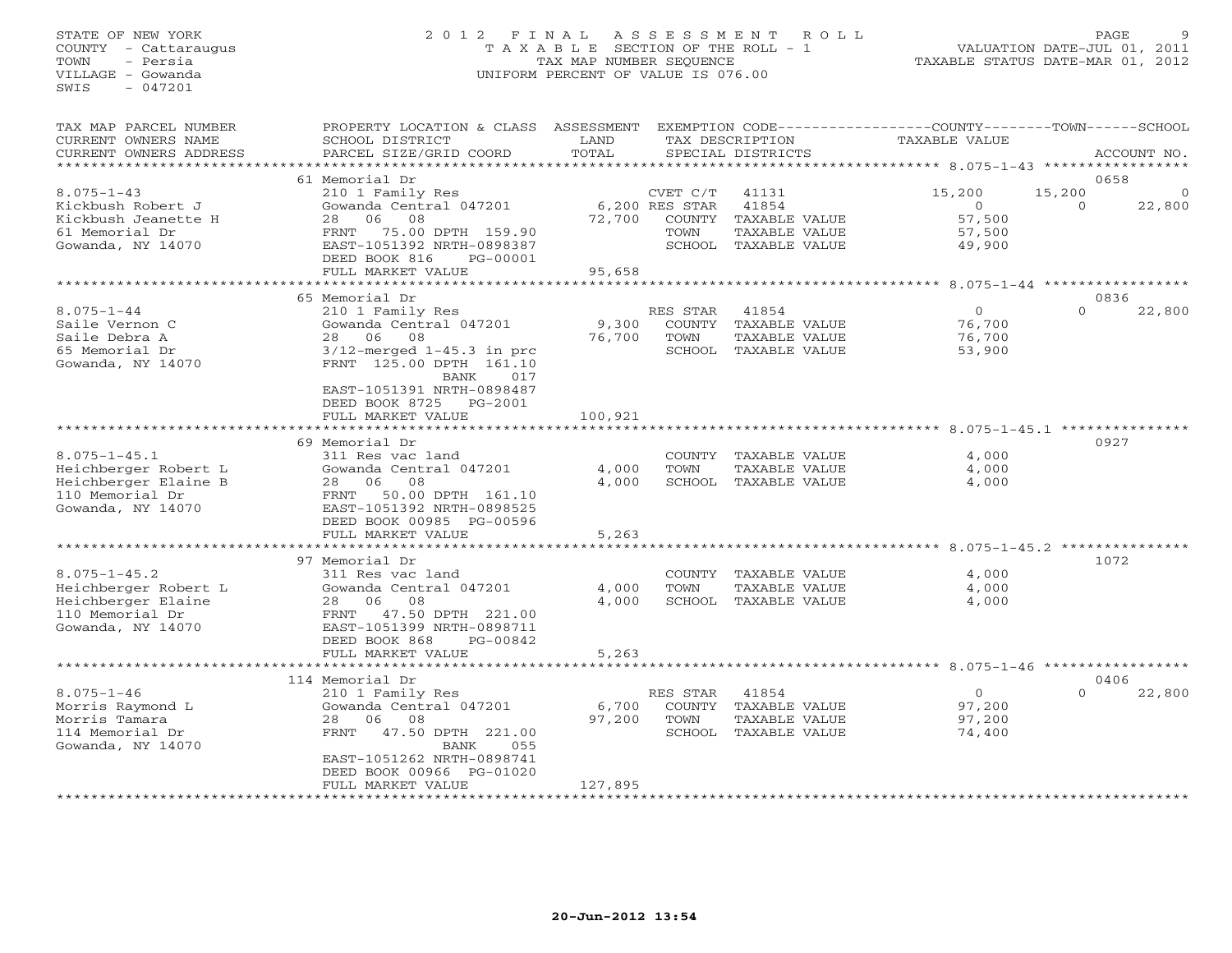# STATE OF NEW YORK 2 0 1 2 F I N A L A S S E S S M E N T R O L L PAGE 10 COUNTY - Cattaraugus T A X A B L E SECTION OF THE ROLL - 1 VALUATION DATE-JUL 01, 2011 TOWN - Persia TAX MAP NUMBER SEQUENCE TAXABLE STATUS DATE-MAR 01, 2012 VILLAGE - Gowanda UNIFORM PERCENT OF VALUE IS 076.00UNIFORM PERCENT OF VALUE IS 076.00

| TAX MAP PARCEL NUMBER   | PROPERTY LOCATION & CLASS                            | ASSESSMENT        |                  |                      | EXEMPTION CODE-----------------COUNTY-------TOWN------SCHOOL |          |             |
|-------------------------|------------------------------------------------------|-------------------|------------------|----------------------|--------------------------------------------------------------|----------|-------------|
| CURRENT OWNERS NAME     | SCHOOL DISTRICT                                      | LAND              |                  | TAX DESCRIPTION      | TAXABLE VALUE                                                |          |             |
| CURRENT OWNERS ADDRESS  | PARCEL SIZE/GRID COORD                               | TOTAL             |                  | SPECIAL DISTRICTS    |                                                              |          | ACCOUNT NO. |
|                         |                                                      |                   |                  |                      |                                                              |          |             |
|                         | 110 Memorial Dr                                      |                   |                  |                      |                                                              | 0785     |             |
| $8.075 - 1 - 47$        | 210 1 Family Res                                     |                   | CW_15_VET/ 41161 |                      | 9,120                                                        | 9,120    |             |
| Heichberger Robert      | Gowanda Central 047201                               |                   | 9,400 RES STAR   | 41854                | $\Omega$                                                     | $\Omega$ | 22,800      |
| Heichberger Elaine      | 06<br>08<br>28                                       | 99,000            | COUNTY           | TAXABLE VALUE        | 89,880                                                       |          |             |
| 110 Memorial Dr         | FRNT 137.60 DPTH 216.70                              |                   | TOWN             | TAXABLE VALUE        | 89,880                                                       |          |             |
| Gowanda, NY 14070       | EAST-1051142 NRTH-0898594                            |                   |                  | SCHOOL TAXABLE VALUE | 76,200                                                       |          |             |
|                         | DEED BOOK 758<br>PG-00510                            |                   |                  |                      |                                                              |          |             |
|                         | FULL MARKET VALUE                                    | 130,263           |                  |                      | ******** 8.075-1-48.3 ***************                        |          |             |
|                         | R100 Memorial Dr                                     |                   |                  |                      |                                                              | 1298     |             |
| $8.075 - 1 - 48.3$      | 642 Health bldg                                      |                   | COUNTY           | TAXABLE VALUE        | 44,400                                                       |          |             |
| Memorial Drive Partners | Gowanda Central 047201                               | 10,600            | TOWN             | TAXABLE VALUE        |                                                              |          |             |
| 100 Memorial Dr         | 08<br>28<br>06                                       | 44,400            | SCHOOL           |                      | 44,400<br>44,400                                             |          |             |
| Gowanda, NY 14070       |                                                      |                   |                  | TAXABLE VALUE        |                                                              |          |             |
|                         | 56.5% of bldg in Persia<br>43.5% of bldg in Perrysbu |                   |                  |                      |                                                              |          |             |
|                         | FRNT 163.20 DPTH 162.24                              |                   |                  |                      |                                                              |          |             |
|                         | EAST-1051121 NRTH-0898401                            |                   |                  |                      |                                                              |          |             |
|                         | DEED BOOK 00920 PG-00437                             |                   |                  |                      |                                                              |          |             |
|                         | FULL MARKET VALUE                                    | 58,421            |                  |                      |                                                              |          |             |
|                         |                                                      | .                 |                  |                      | $8.075 - 2 - 1$ ************                                 |          |             |
|                         | 159 Aldrich St                                       |                   |                  |                      |                                                              | 0612     |             |
| $8.075 - 2 - 1$         | 210 1 Family Res                                     |                   | RES STAR         | 41854                | $\Omega$                                                     | $\Omega$ | 22,800      |
| Zarnoch Tracy L         | Gowanda Central 047201                               | 5,900             | COUNTY           | TAXABLE VALUE        | 41,000                                                       |          |             |
| 159 Aldrich St          | 06<br>08<br>28                                       | 41,000            | TOWN             | TAXABLE VALUE        | 41,000                                                       |          |             |
| Gowanda, NY 14070       | 89.60 DPTH 110.00<br>FRNT                            |                   | SCHOOL           | TAXABLE VALUE        | 18,200                                                       |          |             |
|                         | EAST-1051740 NRTH-0898823                            |                   |                  |                      |                                                              |          |             |
|                         | DEED BOOK 13894 PG-5001                              |                   |                  |                      |                                                              |          |             |
|                         | FULL MARKET VALUE                                    | 53,947            |                  |                      |                                                              |          |             |
|                         |                                                      |                   |                  |                      |                                                              |          |             |
|                         | 204 N Water St                                       |                   |                  |                      |                                                              |          | 0466        |
| $8.075 - 2 - 2$         | 210 1 Family Res                                     |                   | WVET C/T         | 41121                | 3,675                                                        | 3,675    | $\Omega$    |
| Mulkey Jayne M          | Gowanda Central 047201                               |                   | 2,200 RES STAR   | 41854                | $\Omega$                                                     | $\Omega$ | 22,800      |
| 204 N Water St          | 06<br>08<br>28                                       | 24,500            | COUNTY           | TAXABLE VALUE        | 20,825                                                       |          |             |
| Gowanda, NY 14070       | FRNT<br>30.00 DPTH<br>95.00                          |                   | TOWN             | TAXABLE VALUE        | 20,825                                                       |          |             |
|                         | EAST-1051804 NRTH-0898784                            |                   |                  | SCHOOL TAXABLE VALUE | 1,700                                                        |          |             |
|                         | DEED BOOK 1016<br>$PG-337$                           |                   |                  |                      |                                                              |          |             |
|                         | FULL MARKET VALUE                                    | 32,237            |                  |                      |                                                              |          |             |
|                         |                                                      |                   |                  |                      | $8.075 - 2 - 3$ *************                                |          |             |
|                         | 202 N Water St                                       |                   |                  |                      |                                                              | 0418     |             |
| $8.075 - 2 - 3$         | 210 1 Family Res                                     |                   | RES STAR         | 41854                | $\circ$                                                      | $\Omega$ | 22,800      |
| Dobony Mark A           | Gowanda Central 047201                               | 6,100             | COUNTY           | TAXABLE VALUE        | 40,500                                                       |          |             |
| 202 North Water St      | 08<br>28<br>06                                       | 40,500            | TOWN             | TAXABLE VALUE        | 40,500                                                       |          |             |
| Gowanda, NY 14070       | 80.00 DPTH 163.00<br>FRNT                            |                   | SCHOOL           | TAXABLE VALUE        | 17,700                                                       |          |             |
|                         | EAST-1051853 NRTH-0898743                            |                   |                  |                      |                                                              |          |             |
|                         | DEED BOOK 00987 PG-00897                             |                   |                  |                      |                                                              |          |             |
|                         | FULL MARKET VALUE                                    | 53,289            |                  |                      |                                                              |          |             |
|                         | *************************                            | ***************** |                  |                      |                                                              |          |             |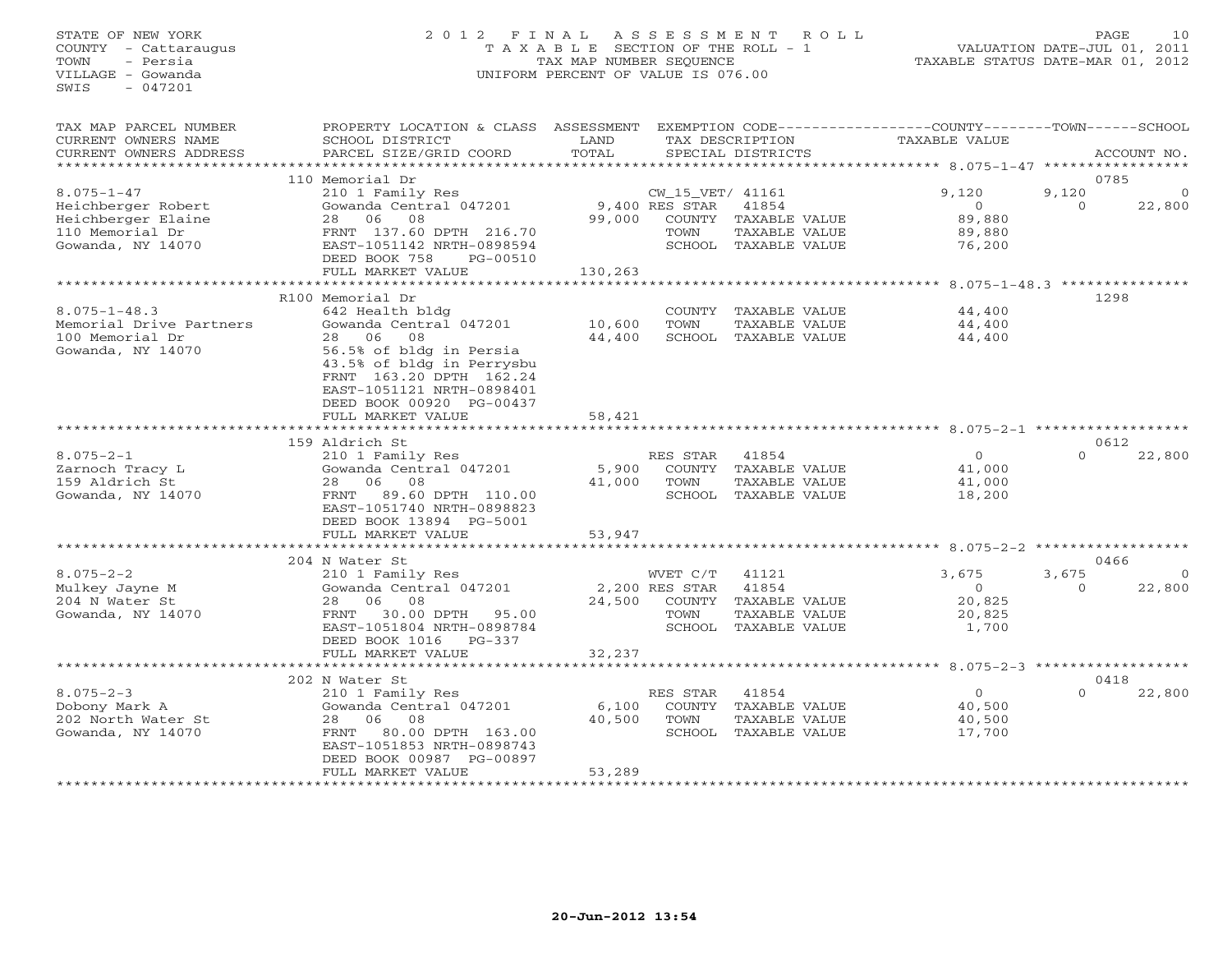# STATE OF NEW YORK 2 0 1 2 F I N A L A S S E S S M E N T R O L L PAGE 11 COUNTY - Cattaraugus T A X A B L E SECTION OF THE ROLL - 1 VALUATION DATE-JUL 01, 2011 TOWN - Persia TAX MAP NUMBER SEQUENCE TAXABLE STATUS DATE-MAR 01, 2012 VILLAGE - Gowanda UNIFORM PERCENT OF VALUE IS 076.00UNIFORM PERCENT OF VALUE IS 076.00

| TAX MAP PARCEL NUMBER  | PROPERTY LOCATION & CLASS ASSESSMENT |        |          |                            | EXEMPTION CODE-----------------COUNTY-------TOWN------SCHOOL |                    |
|------------------------|--------------------------------------|--------|----------|----------------------------|--------------------------------------------------------------|--------------------|
| CURRENT OWNERS NAME    | SCHOOL DISTRICT                      | LAND   |          | TAX DESCRIPTION            | TAXABLE VALUE                                                |                    |
| CURRENT OWNERS ADDRESS | PARCEL SIZE/GRID COORD               | TOTAL  |          | SPECIAL DISTRICTS          |                                                              | ACCOUNT NO.        |
| ********************** |                                      |        |          |                            |                                                              |                    |
|                        | 198 N Water St                       |        |          |                            |                                                              | 0284               |
| $8.075 - 2 - 4$        | 210 1 Family Res                     |        |          | COUNTY TAXABLE VALUE       | 35,000                                                       |                    |
| Darling Walter L Sr    | Gowanda Central 047201               | 4,200  | TOWN     | TAXABLE VALUE              | 35,000                                                       |                    |
| Darling Lorissa J      | 28 06 08                             | 35,000 |          | SCHOOL TAXABLE VALUE       | 35,000                                                       |                    |
| D/b/a Walter Darling   | FRNT 51.20 DPTH 140.00               |        |          |                            |                                                              |                    |
| 143 Aldrich St         | EAST-1051890 NRTH-0898687            |        |          |                            |                                                              |                    |
| Gowanda, NY 14070      | DEED BOOK 903<br>PG-00020            |        |          |                            |                                                              |                    |
|                        | FULL MARKET VALUE                    | 46,053 |          |                            |                                                              |                    |
|                        |                                      |        |          |                            |                                                              |                    |
|                        | 192 N Water St                       |        |          |                            |                                                              | 0708               |
| $8.075 - 2 - 5$        | 210 1 Family Res                     |        |          | COUNTY TAXABLE VALUE       | 27,100                                                       |                    |
| Mardino Robert         | Gowanda Central 047201               | 3,500  | TOWN     | TAXABLE VALUE              | 27,100                                                       |                    |
| Mardino Darlene        | 28 06 08                             | 27,100 |          | SCHOOL TAXABLE VALUE       | 27,100                                                       |                    |
| PO Box 153             | FRNT 47.00 DPTH 110.30               |        |          |                            |                                                              |                    |
| Dayton, NY 14041       | EAST-1051951 NRTH-0898717            |        |          |                            |                                                              |                    |
|                        | DEED BOOK 7080 PG-8001               |        |          |                            |                                                              |                    |
|                        | FULL MARKET VALUE                    | 35,658 |          |                            |                                                              |                    |
|                        | **************************           |        |          |                            |                                                              |                    |
|                        | 188 N Water St                       |        |          |                            |                                                              | 0879               |
| $8.075 - 2 - 6$        | 210 1 Family Res                     |        |          | COUNTY TAXABLE VALUE       | 34,000                                                       |                    |
| Sanchez Steven B       | Gowanda Central 047201               | 3,300  | TOWN     | TAXABLE VALUE              | 34,000                                                       |                    |
| Sanchez Kristen B      | 28 06 08                             | 34,000 |          | SCHOOL TAXABLE VALUE       | 34,000                                                       |                    |
| PO Box 42              | FRNT 43.00 DPTH 110.00               |        |          |                            |                                                              |                    |
| Dayton, NY 14041       | EAST-1051994 NRTH-0898702            |        |          |                            |                                                              |                    |
|                        | DEED BOOK 1012    PG-561             |        |          |                            |                                                              |                    |
|                        | FULL MARKET VALUE                    | 44,737 |          |                            |                                                              |                    |
|                        |                                      |        |          |                            |                                                              |                    |
|                        | 178 N Water St                       |        |          |                            |                                                              | 0285               |
| $8.075 - 2 - 7$        | 210 1 Family Res                     |        | RES STAR | 41854                      | $\Omega$                                                     | 22,800<br>$\Omega$ |
| Gabel Kathleen P       | Gowanda Central 047201               |        |          | 3,900 COUNTY TAXABLE VALUE | 32,900                                                       |                    |
| 178 N Water St         | 28 06 08                             | 32,900 | TOWN     | TAXABLE VALUE              | 32,900                                                       |                    |
| Gowanda, NY 14070      | FRNT 47.00 DPTH 138.00               |        |          | SCHOOL TAXABLE VALUE       | 10,100                                                       |                    |
|                        | EAST-1052033 NRTH-0898679            |        |          |                            |                                                              |                    |
|                        | DEED BOOK 900<br>PG-01009            |        |          |                            |                                                              |                    |
|                        | FULL MARKET VALUE                    | 43,289 |          |                            |                                                              |                    |
|                        |                                      |        |          |                            |                                                              |                    |
|                        | 176 N Water St                       |        |          |                            |                                                              | 0255               |
| $8.075 - 2 - 8$        | 210 1 Family Res                     |        |          | COUNTY TAXABLE VALUE       | 44,500                                                       |                    |
| Martindale Nancy       | Gowanda Central 047201               | 4,300  | TOWN     | TAXABLE VALUE              | 44,500                                                       |                    |
| 176 N Water St         | 28 06 08                             | 44,500 |          | SCHOOL TAXABLE VALUE       | 44,500                                                       |                    |
| Gowanda, NY 14070      | FRNT 47.50 DPTH 165.00               |        |          |                            |                                                              |                    |
|                        | EAST-1052072 NRTH-0898651            |        |          |                            |                                                              |                    |
|                        | DEED BOOK 867<br>PG-01091            |        |          |                            |                                                              |                    |
|                        | FULL MARKET VALUE                    | 58,553 |          |                            |                                                              |                    |
|                        |                                      |        |          |                            |                                                              |                    |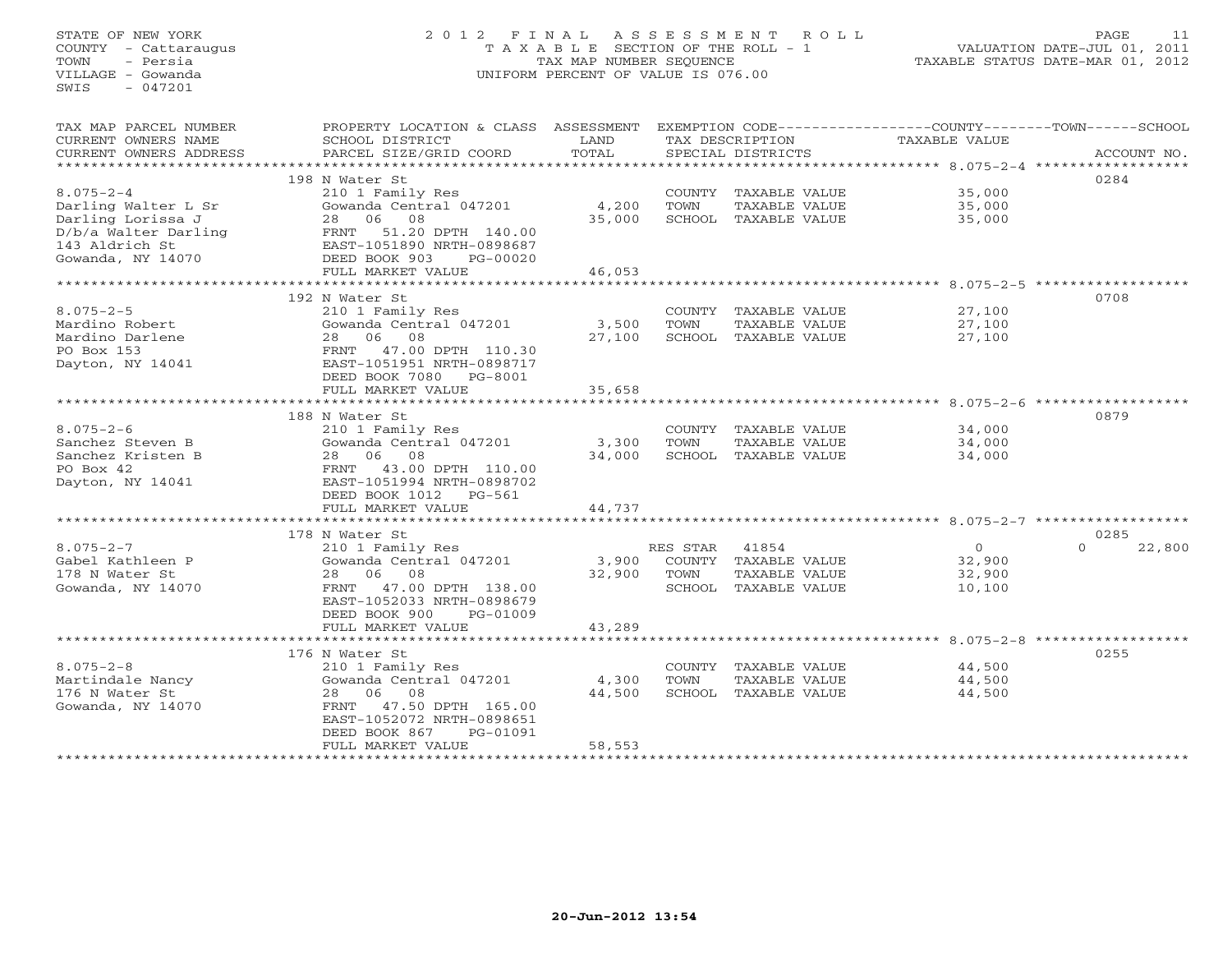## STATE OF NEW YORK 2 0 1 2 F I N A L A S S E S S M E N T R O L L PAGE 12 COUNTY - Cattaraugus T A X A B L E SECTION OF THE ROLL - 1 VALUATION DATE-JUL 01, 2011 TOWN - Persia TAX MAP NUMBER SEQUENCE TAXABLE STATUS DATE-MAR 01, 2012 VILLAGE - Gowanda UNIFORM PERCENT OF VALUE IS 076.00UNIFORM PERCENT OF VALUE IS 076.00

| TAX MAP PARCEL NUMBER<br>CURRENT OWNERS NAME<br>CURRENT OWNERS ADDRESS     | PROPERTY LOCATION & CLASS ASSESSMENT<br>SCHOOL DISTRICT<br>PARCEL SIZE/GRID COORD                                                                                                                     | LAND<br>TOTAL             |                                    | TAX DESCRIPTION<br>SPECIAL DISTRICTS                                            | EXEMPTION CODE-----------------COUNTY-------TOWN------SCHOOL<br>TAXABLE VALUE |                                     | ACCOUNT NO.        |
|----------------------------------------------------------------------------|-------------------------------------------------------------------------------------------------------------------------------------------------------------------------------------------------------|---------------------------|------------------------------------|---------------------------------------------------------------------------------|-------------------------------------------------------------------------------|-------------------------------------|--------------------|
| *************************                                                  |                                                                                                                                                                                                       |                           |                                    |                                                                                 |                                                                               |                                     |                    |
| $8.075 - 2 - 9$<br>Hall Douglas L<br>170 N Water St<br>Gowanda, NY 14070   | 170 N Water St<br>210 1 Family Res<br>Gowanda Central 047201<br>08<br>28<br>06<br>FRNT<br>50.00 DPTH 157.50<br>EAST-1052118 NRTH-0898633<br>DEED BOOK 1017<br>PG-1148                                 | 4,300<br>40,600           | RES STAR<br>TOWN                   | 41854<br>COUNTY TAXABLE VALUE<br>TAXABLE VALUE<br>SCHOOL TAXABLE VALUE          | $\overline{0}$<br>40,600<br>40,600<br>17,800                                  | 0540<br>$\Omega$                    | 22,800             |
|                                                                            | FULL MARKET VALUE                                                                                                                                                                                     | 53,421                    |                                    |                                                                                 |                                                                               |                                     |                    |
|                                                                            |                                                                                                                                                                                                       | ***********               |                                    |                                                                                 | ************** 8.075-2-10 ***********                                         |                                     |                    |
| $8.075 - 2 - 10$<br>Schauer Linda A<br>164 N Water St<br>Gowanda, NY 14070 | 164 N Water St<br>210 1 Family Res<br>Gowanda Central 047201<br>06<br>08<br>28<br>50.00 DPTH 168.00<br>FRNT<br>EAST-1052169 NRTH-0898594<br>DEED BOOK 766<br>PG-01170<br>FULL MARKET VALUE            | 49,500<br>65,132          | CVET C/T<br>4,500 RES STAR<br>TOWN | 41131<br>41854<br>COUNTY TAXABLE VALUE<br>TAXABLE VALUE<br>SCHOOL TAXABLE VALUE | 12,375<br>$\overline{0}$<br>37,125<br>37,125<br>26,700                        | 0765<br>12,375<br>$\circ$           | $\circ$<br>22,800  |
|                                                                            |                                                                                                                                                                                                       | **************            |                                    |                                                                                 |                                                                               | $8.075 - 2 - 11$ ****************** |                    |
| $8.075 - 2 - 11$<br>Kramer Kevin R<br>120 N Chapel St<br>Gowanda, NY 14070 | 120 N Chapel St<br>210 1 Family Res<br>Gowanda Central 047201<br>28 06<br>08<br>FRNT 117.00 DPTH 105.00<br>BANK<br>017<br>EAST-1052261 NRTH-0898615<br>DEED BOOK 6162<br>PG-6001<br>FULL MARKET VALUE | 6,900<br>47,500<br>62,500 | TOWN                               | COUNTY TAXABLE VALUE<br>TAXABLE VALUE<br>SCHOOL TAXABLE VALUE                   | 47,500<br>47,500<br>47,500                                                    | 0253                                |                    |
|                                                                            |                                                                                                                                                                                                       |                           |                                    |                                                                                 |                                                                               |                                     |                    |
| $8.075 - 2 - 12$<br>Howard Frank<br>114 N Chapel St<br>Gowanda, NY 14070   | 114 N Chapel St<br>210 1 Family Res<br>Gowanda Central 047201<br>08<br>28 06<br>62.00 DPTH 135.00<br>FRNT<br>EAST-1052260 NRTH-0898543<br>DEED BOOK 00998 PG-00250                                    | 47,700                    | AGED C/T<br>4,900 SR STAR<br>TOWN  | 41801<br>41834<br>COUNTY TAXABLE VALUE<br>TAXABLE VALUE<br>SCHOOL TAXABLE VALUE | 19,080<br>$\circ$<br>28,620<br>28,620<br>430                                  | 0507<br>19,080<br>$\Omega$          | $\Omega$<br>47,270 |
|                                                                            | FULL MARKET VALUE                                                                                                                                                                                     | 62,763                    |                                    |                                                                                 |                                                                               |                                     |                    |
|                                                                            | 19 College St                                                                                                                                                                                         |                           |                                    |                                                                                 | $8.075 - 2 - 14$ *****                                                        | 0922                                |                    |
| $8.075 - 2 - 14$<br>Meyers Mark S<br>19 College St<br>Gowanda, NY 14070    | 210 1 Family Res<br>Gowanda Central 047201<br>06<br>28<br>08<br>59.25 DPTH<br>97.80<br>FRNT<br>065<br>BANK<br>EAST-1052201 NRTH-0898464<br>DEED BOOK 00992 PG-00220                                   | 4,000<br>54,500           | TOWN                               | COUNTY TAXABLE VALUE<br>TAXABLE VALUE<br>SCHOOL TAXABLE VALUE                   | 54,500<br>54,500<br>54,500                                                    |                                     |                    |
|                                                                            | FULL MARKET VALUE<br>********************                                                                                                                                                             | 71,711                    |                                    |                                                                                 |                                                                               |                                     |                    |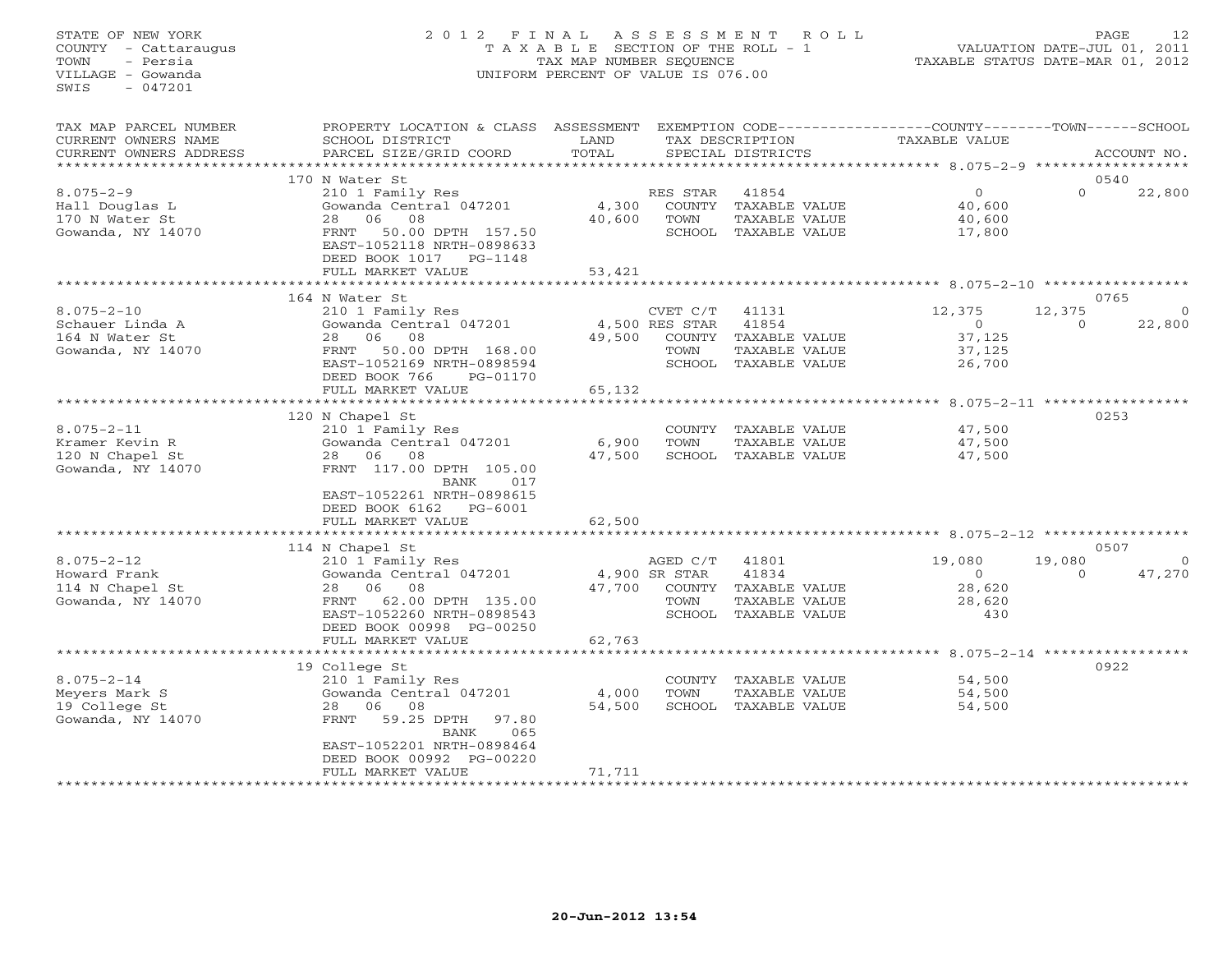# STATE OF NEW YORK 2 0 1 2 F I N A L A S S E S S M E N T R O L L PAGE 13 COUNTY - Cattaraugus T A X A B L E SECTION OF THE ROLL - 1 VALUATION DATE-JUL 01, 2011 TOWN - Persia TAX MAP NUMBER SEQUENCE TAXABLE STATUS DATE-MAR 01, 2012 VILLAGE - Gowanda UNIFORM PERCENT OF VALUE IS 076.00UNIFORM PERCENT OF VALUE IS 076.00

|                                                                                                                                                                                         | TOTAL                                                                                                                                                                             |                                      | TAX DESCRIPTION<br>SPECIAL DISTRICTS                     | TAXABLE VALUE                            |                  | ACCOUNT NO.                                                                                                                             |
|-----------------------------------------------------------------------------------------------------------------------------------------------------------------------------------------|-----------------------------------------------------------------------------------------------------------------------------------------------------------------------------------|--------------------------------------|----------------------------------------------------------|------------------------------------------|------------------|-----------------------------------------------------------------------------------------------------------------------------------------|
|                                                                                                                                                                                         |                                                                                                                                                                                   |                                      |                                                          |                                          |                  |                                                                                                                                         |
| 210 1 Family Res<br>Gowanda Central 047201<br>08<br>28<br>06<br>74.00 DPTH 147.00<br>FRNT<br>BANK<br>017<br>EAST-1052130 NRTH-0898474<br>DEED BOOK 3564<br>PG-9001<br>FULL MARKET VALUE | 5,900<br>51,800<br>68,158                                                                                                                                                         | RES STAR<br>COUNTY<br>TOWN           | 41854<br>TAXABLE VALUE<br>TAXABLE VALUE                  | $\circ$<br>51,800<br>51,800<br>29,000    | 0691<br>$\Omega$ | 22,800                                                                                                                                  |
| *****************                                                                                                                                                                       |                                                                                                                                                                                   |                                      |                                                          |                                          |                  |                                                                                                                                         |
| 210 1 Family Res<br>Gowanda Central 047201<br>28<br>06<br>08<br>50.00 DPTH 171.00<br>FRNT<br>EAST-1052069 NRTH-0898491<br>DEED BOOK 721<br>PG-00946                                     | 4,500<br>48,200                                                                                                                                                                   | SR STAR<br><b>TOWN</b>               | 41834<br>TAXABLE VALUE<br>TAXABLE VALUE<br>TAXABLE VALUE | $\Omega$<br>48,200<br>48,200<br>930      | $\Omega$         | 47,270                                                                                                                                  |
| FULL MARKET VALUE                                                                                                                                                                       | 63,421                                                                                                                                                                            |                                      |                                                          |                                          |                  |                                                                                                                                         |
|                                                                                                                                                                                         |                                                                                                                                                                                   |                                      |                                                          |                                          |                  |                                                                                                                                         |
| 210 1 Family Res<br>Gowanda Central 047201<br>06<br>28<br>08<br>50.00 DPTH 231.00<br>FRNT<br><b>BANK</b><br>017<br>EAST-1052016 NRTH-0898515<br>DEED BOOK 5742<br>PG-5001               | 4,800<br>51,500                                                                                                                                                                   | RES STAR<br>COUNTY<br>TOWN<br>SCHOOL | 41854<br>TAXABLE VALUE<br>TAXABLE VALUE<br>TAXABLE VALUE | $\Omega$<br>51,500<br>51,500<br>28,700   | $\Omega$         | 22,800                                                                                                                                  |
| FULL MARKET VALUE                                                                                                                                                                       | 67,763                                                                                                                                                                            |                                      |                                                          |                                          |                  |                                                                                                                                         |
|                                                                                                                                                                                         |                                                                                                                                                                                   |                                      |                                                          |                                          |                  |                                                                                                                                         |
| 210 1 Family Res<br>Gowanda Central 047201<br>06<br>08<br>28<br>52.00 DPTH 247.00<br>FRNT<br>EAST-1051967 NRTH-0898533                                                                  | 5,000<br>39,900                                                                                                                                                                   | RES STAR<br>COUNTY<br>TOWN<br>SCHOOL | 41854<br>TAXABLE VALUE<br>TAXABLE VALUE<br>TAXABLE VALUE | $\Omega$<br>39,900<br>39,900<br>17,100   | $\Omega$         | 22,800                                                                                                                                  |
|                                                                                                                                                                                         |                                                                                                                                                                                   |                                      |                                                          |                                          |                  |                                                                                                                                         |
| *****************                                                                                                                                                                       |                                                                                                                                                                                   |                                      |                                                          |                                          |                  |                                                                                                                                         |
| 210 1 Family Res<br>Gowanda Central 047201<br>06<br>08<br>28<br>50.00 DPTH 247.00<br><b>FRNT</b><br><b>BANK</b><br>012<br>EAST-1051917 NRTH-0898534<br>PG-00199<br>DEED BOOK 810        | 4,900<br>62,500                                                                                                                                                                   | RES STAR<br>COUNTY<br>TOWN<br>SCHOOL | 41854<br>TAXABLE VALUE<br>TAXABLE VALUE<br>TAXABLE VALUE | $\circ$<br>62,500<br>62,500<br>39,700    | 0930<br>$\Omega$ | 22,800                                                                                                                                  |
|                                                                                                                                                                                         | 21 College St<br>23 College St<br>**********************<br>33 College St<br>35 College St<br>DEED BOOK 00948 PG-00548<br>FULL MARKET VALUE<br>41 College St<br>FULL MARKET VALUE | 52,500<br>82,237                     |                                                          | SCHOOL TAXABLE VALUE<br>COUNTY<br>SCHOOL |                  | ******************************** 8.075-2-16 *********<br>0690<br>0303<br>$8.075 - 2 - 18$ **********<br>0807<br>$8.075 - 2 - 19$ ****** |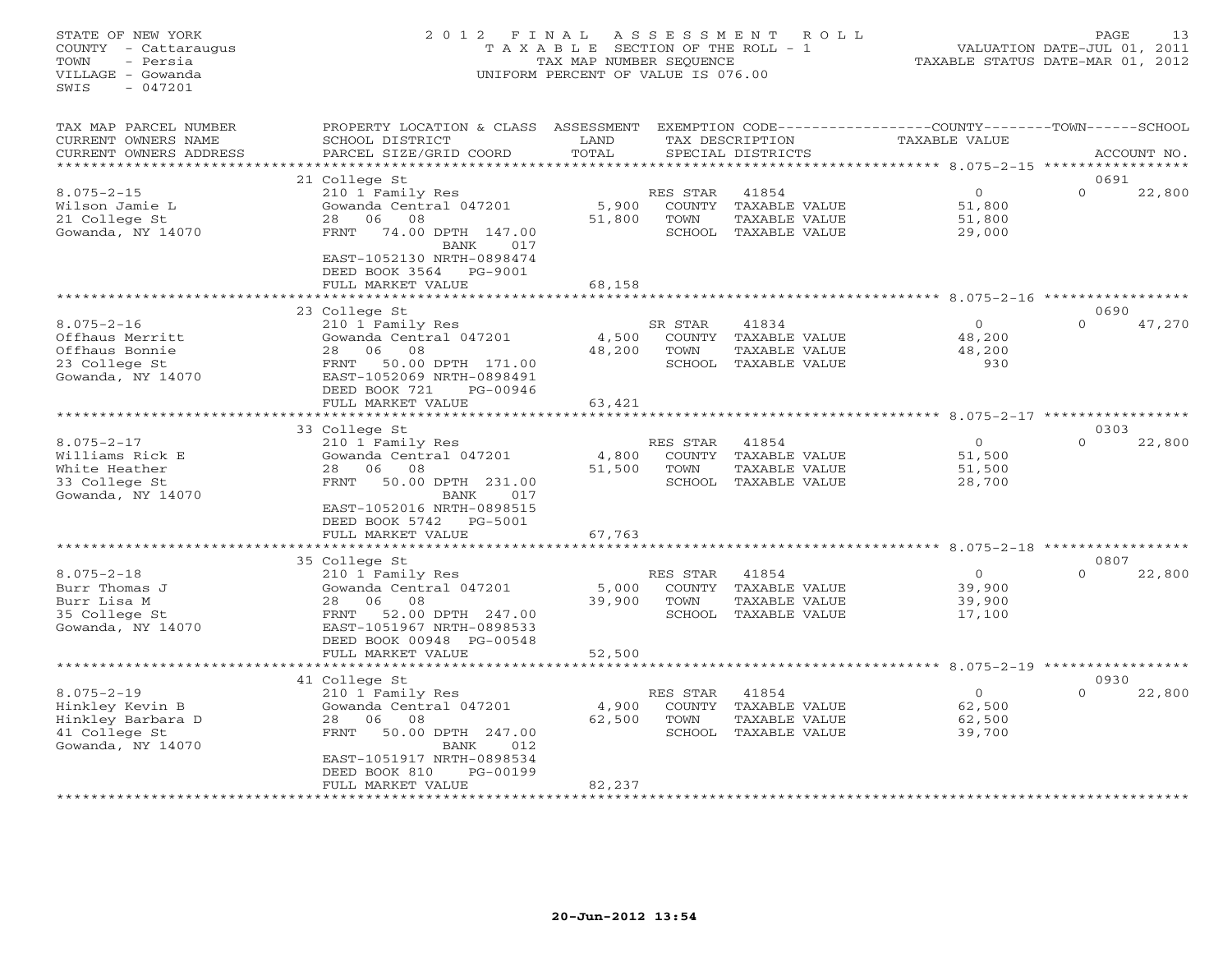# STATE OF NEW YORK 2 0 1 2 F I N A L A S S E S S M E N T R O L L PAGE 14 COUNTY - Cattaraugus T A X A B L E SECTION OF THE ROLL - 1 VALUATION DATE-JUL 01, 2011 TOWN - Persia TAX MAP NUMBER SEQUENCE TAXABLE STATUS DATE-MAR 01, 2012 VILLAGE - Gowanda UNIFORM PERCENT OF VALUE IS 076.00UNIFORM PERCENT OF VALUE IS 076.00

| TAX MAP PARCEL NUMBER<br>CURRENT OWNERS NAME                                                               | PROPERTY LOCATION & CLASS ASSESSMENT<br>SCHOOL DISTRICT                                                                                                                                        | LAND                      |                                      | EXEMPTION CODE---<br>TAX DESCRIPTION                                            | ----------------COUNTY--------TOWN------SCHOOL<br><b>TAXABLE VALUE</b> |                           |                    |
|------------------------------------------------------------------------------------------------------------|------------------------------------------------------------------------------------------------------------------------------------------------------------------------------------------------|---------------------------|--------------------------------------|---------------------------------------------------------------------------------|------------------------------------------------------------------------|---------------------------|--------------------|
| CURRENT OWNERS ADDRESS<br>*******************                                                              | PARCEL SIZE/GRID COORD                                                                                                                                                                         | TOTAL                     |                                      | SPECIAL DISTRICTS                                                               |                                                                        |                           | ACCOUNT NO.        |
|                                                                                                            | 43 College St                                                                                                                                                                                  |                           |                                      |                                                                                 |                                                                        | 0876                      |                    |
| $8.075 - 2 - 20$<br>Bergmann Michael R<br>Bergmann Janet<br>43 College St<br>Gowanda, NY 14070             | 210 1 Family Res<br>Gowanda Central 047201<br>28<br>06<br>08<br>50.00 DPTH 170.00<br>FRNT<br>EAST-1051868 NRTH-0898496<br>DEED BOOK 891<br>PG-00807                                            | 4,700<br>49,100           | RES STAR<br>COUNTY<br>TOWN<br>SCHOOL | 41854<br>TAXABLE VALUE<br>TAXABLE VALUE<br>TAXABLE VALUE                        | $\overline{0}$<br>49,100<br>49,100<br>26,300                           | $\Omega$                  | 22,800             |
|                                                                                                            | FULL MARKET VALUE                                                                                                                                                                              | 64,605                    |                                      |                                                                                 |                                                                        |                           |                    |
|                                                                                                            |                                                                                                                                                                                                |                           |                                      |                                                                                 | ** 8.075-2-21                                                          |                           |                    |
| $8.075 - 2 - 21$<br>Zmuda Robert J<br>Zmuda Patricia A<br>30 College St<br>Gowanda, NY 14070               | 30 College St<br>210 1 Family Res<br>Gowanda Central 047201<br>28<br>06<br>08<br>28.00 DPTH 154.60<br>FRNT<br><b>BANK</b><br>032<br>EAST-1051970 NRTH-0898284<br>DEED BOOK 892<br>PG-00737     | 45,000                    | WVET C/T<br>2,500 RES STAR<br>TOWN   | 41121<br>41854<br>COUNTY TAXABLE VALUE<br>TAXABLE VALUE<br>SCHOOL TAXABLE VALUE | 6,750<br>$\Omega$<br>38,250<br>38,250<br>22,200                        | 0736<br>6,750<br>$\Omega$ | $\Omega$<br>22,800 |
|                                                                                                            | FULL MARKET VALUE                                                                                                                                                                              | 59,211                    |                                      |                                                                                 |                                                                        |                           |                    |
|                                                                                                            | *******************                                                                                                                                                                            |                           |                                      |                                                                                 | *********** 8.075-2-22 ******************                              |                           |                    |
|                                                                                                            | 28 College St                                                                                                                                                                                  |                           |                                      |                                                                                 |                                                                        | 0533<br>$\Omega$          |                    |
| $8.075 - 2 - 22$<br>Miller Carol J<br>28 College St<br>Gowanda, NY 14070                                   | 210 1 Family Res<br>Gowanda Central 047201<br>2.8<br>06<br>08<br>45.00 DPTH 154.60<br>FRNT<br><b>BANK</b><br>012<br>EAST-1052007 NRTH-0898284<br>DEED BOOK 00929 PG-00054<br>FULL MARKET VALUE | 4,000<br>49,500<br>65,132 | RES STAR<br>COUNTY<br>TOWN           | 41854<br>TAXABLE VALUE<br>TAXABLE VALUE<br>SCHOOL TAXABLE VALUE                 | $\overline{0}$<br>49,500<br>49,500<br>26,700                           |                           | 22,800             |
|                                                                                                            |                                                                                                                                                                                                |                           |                                      |                                                                                 |                                                                        |                           |                    |
|                                                                                                            | 24 College St                                                                                                                                                                                  |                           |                                      |                                                                                 |                                                                        | 0413                      |                    |
| $8.075 - 2 - 23$<br>Fairbanks Francis D<br>Fairbanks Margaret S<br>24 College St<br>Gowanda, NY 14070      | 210 1 Family Res<br>Gowanda Central 047201<br>08<br>28<br>06<br>45.00 DPTH 154.60<br>FRNT<br>EAST-1052053 NRTH-0898285<br>DEED BOOK 637<br>PG-00338<br>FULL MARKET VALUE                       | 4,000<br>53,300<br>70,132 | SR STAR<br>TOWN<br>SCHOOL            | 41834<br>COUNTY TAXABLE VALUE<br>TAXABLE VALUE<br>TAXABLE VALUE                 | $\circ$<br>53,300<br>53,300<br>6,030                                   | $\Omega$                  | 47,270             |
|                                                                                                            | *****************************                                                                                                                                                                  |                           |                                      |                                                                                 |                                                                        |                           |                    |
|                                                                                                            | 22 College St                                                                                                                                                                                  |                           |                                      |                                                                                 |                                                                        | 0965                      |                    |
| $8.075 - 2 - 24$<br>Marrano Charles B<br>Marrano Leona<br>22 College St<br>PO Box 123<br>Gowanda, NY 14070 | 210 1 Family Res<br>Gowanda Central 047201<br>28<br>06<br>08<br>FRNT<br>55.00 DPTH 154.60<br>EAST-1052102 NRTH-0898286<br>DEED BOOK 00950 PG-00732<br>FULL MARKET VALUE                        | 4,700<br>53,100<br>69,868 | RES STAR<br>TOWN<br>SCHOOL           | 41854<br>COUNTY TAXABLE VALUE<br>TAXABLE VALUE<br>TAXABLE VALUE                 | $\circ$<br>53,100<br>53,100<br>30,300                                  | $\Omega$                  | 22,800             |
|                                                                                                            |                                                                                                                                                                                                |                           |                                      |                                                                                 |                                                                        |                           |                    |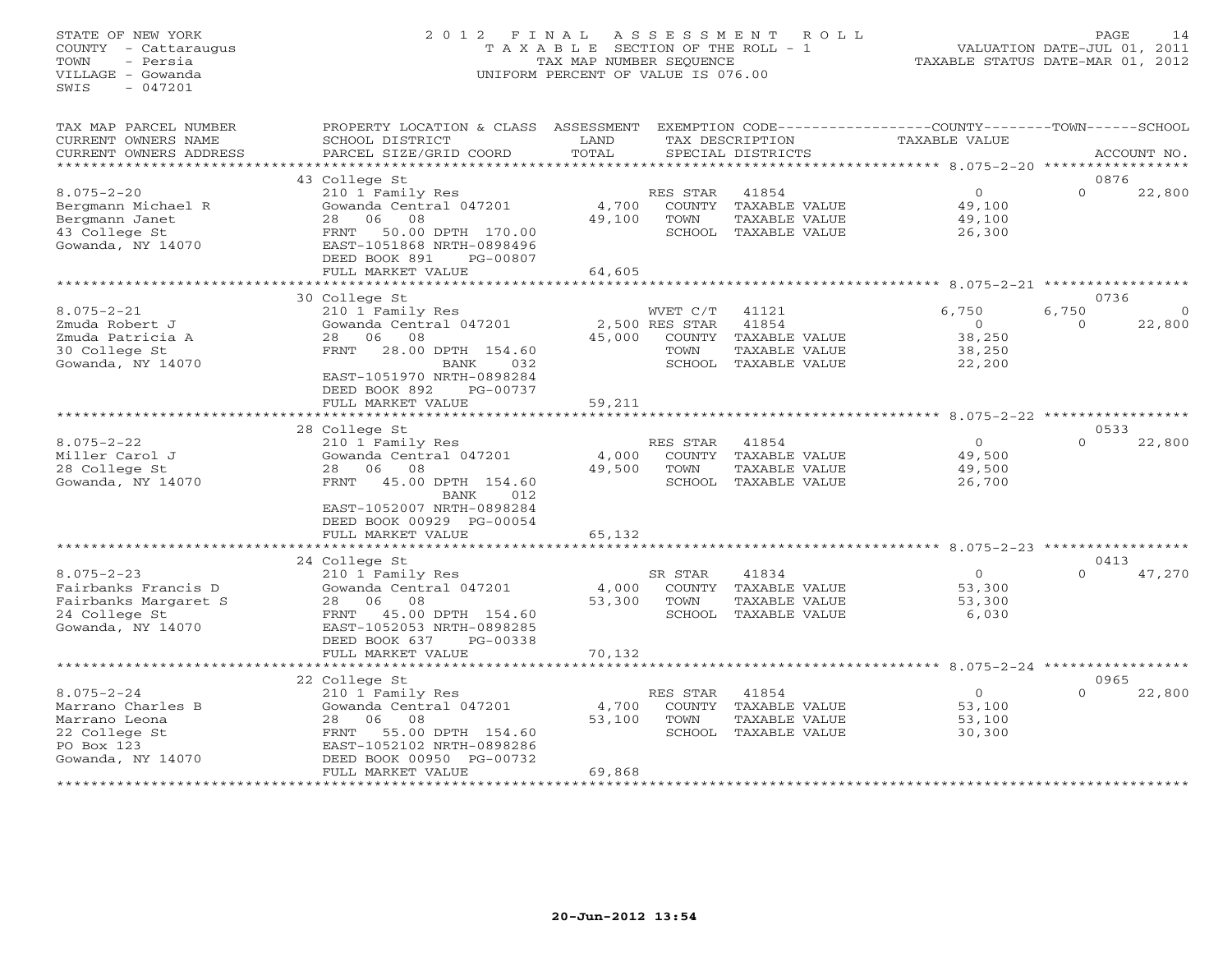# STATE OF NEW YORK 2 0 1 2 F I N A L A S S E S S M E N T R O L L PAGE 15 COUNTY - Cattaraugus T A X A B L E SECTION OF THE ROLL - 1 VALUATION DATE-JUL 01, 2011 TOWN - Persia TAX MAP NUMBER SEQUENCE TAXABLE STATUS DATE-MAR 01, 2012 VILLAGE - Gowanda UNIFORM PERCENT OF VALUE IS 076.00UNIFORM PERCENT OF VALUE IS 076.00

| TAX MAP PARCEL NUMBER  | PROPERTY LOCATION & CLASS    | ASSESSMENT |               |                      | EXEMPTION CODE-----------------COUNTY-------TOWN------SCHOOL |                    |
|------------------------|------------------------------|------------|---------------|----------------------|--------------------------------------------------------------|--------------------|
| CURRENT OWNERS NAME    | SCHOOL DISTRICT              | LAND       |               | TAX DESCRIPTION      | TAXABLE VALUE                                                |                    |
| CURRENT OWNERS ADDRESS | PARCEL SIZE/GRID COORD       | TOTAL      |               | SPECIAL DISTRICTS    |                                                              | ACCOUNT NO.        |
| *********************  |                              |            |               |                      |                                                              |                    |
|                        | 20 College St                |            |               |                      |                                                              | 0354               |
| $8.075 - 2 - 25$       | 210 1 Family Res             |            |               | COUNTY TAXABLE VALUE | 64,500                                                       |                    |
| Brown James S          | Gowanda Central 047201       | 4,700      | TOWN          | TAXABLE VALUE        | 64,500                                                       |                    |
| Pyle Pamela            | 06<br>08<br>28               | 64,500     |               | SCHOOL TAXABLE VALUE | 64,500                                                       |                    |
| 197 W Main St          | 55.00 DPTH 154.60<br>FRNT    |            |               |                      |                                                              |                    |
| Gowanda, NY 14070      | EAST-1052157 NRTH-0898287    |            |               |                      |                                                              |                    |
|                        | DEED BOOK 00949 PG-00619     |            |               |                      |                                                              |                    |
|                        | FULL MARKET VALUE            | 84,868     |               |                      |                                                              |                    |
|                        |                              |            |               |                      |                                                              |                    |
|                        | 18 College St                |            |               |                      |                                                              | 0857               |
| $8.075 - 2 - 26$       | 210 1 Family Res             |            | CVET C/T      | 41131                | 13,350                                                       | 13,350<br>$\circ$  |
| Cygan Mary Ann         | Gowanda Central 047201       |            | 3,000 SR STAR | 41834                | $\Omega$                                                     | 47,270<br>$\Omega$ |
| 18 College St          | 06<br>08<br>28               | 53,400     |               | COUNTY TAXABLE VALUE | 40,050                                                       |                    |
| Gowanda, NY 14070      | FRNT<br>50.00 DPTH<br>73.30  |            | TOWN          | TAXABLE VALUE        | 40,050                                                       |                    |
|                        | 005<br>BANK                  |            |               | SCHOOL TAXABLE VALUE | 6,130                                                        |                    |
|                        | EAST-1052210 NRTH-0898328    |            |               |                      |                                                              |                    |
|                        | DEED BOOK 1315<br>PG-7001    |            |               |                      |                                                              |                    |
|                        | FULL MARKET VALUE            | 70,263     |               |                      |                                                              |                    |
|                        | **************************** |            |               |                      |                                                              |                    |
|                        | 90 N Chapel St               |            |               |                      |                                                              | 0293               |
| $8.075 - 2 - 27$       | 210 1 Family Res             |            | SR STAR       | 41834                | $\overline{O}$                                               | 47,270<br>$\Omega$ |
| Hutchinson George V    | Gowanda Central 047201       | 4,600      |               | COUNTY TAXABLE VALUE | 62,900                                                       |                    |
| Hutchinson Barbara J   | 08<br>28<br>06               | 62,900     | TOWN          | TAXABLE VALUE        | 62,900                                                       |                    |
| 90 N Chapel St         | 73.30 DPTH<br>FRNT<br>90.00  |            |               | SCHOOL TAXABLE VALUE | 15,630                                                       |                    |
| Gowanda, NY 14070      | EAST-1052280 NRTH-0898329    |            |               |                      |                                                              |                    |
|                        | DEED BOOK 752<br>PG-01158    |            |               |                      |                                                              |                    |
|                        | FULL MARKET VALUE            | 82,763     |               |                      |                                                              |                    |
|                        |                              |            |               |                      |                                                              |                    |
|                        | 84 N Chapel St               |            |               |                      |                                                              | 0306               |
| $8.075 - 2 - 28$       | 210 1 Family Res             |            | RES STAR      | 41854                | $\circ$                                                      | $\Omega$<br>22,800 |
| Siragusa Timothy L     | Gowanda Central 047201       | 5,800      | COUNTY        | TAXABLE VALUE        | 61,700                                                       |                    |
| Siragusa Jennifer      | 28 06<br>08                  | 61,700     | TOWN          | TAXABLE VALUE        | 61,700                                                       |                    |
| 84 N Chapel St         | 72.00 DPTH 140.00<br>FRNT    |            |               | SCHOOL TAXABLE VALUE | 38,900                                                       |                    |
| Gowanda, NY 14070      | EAST-1052252 NRTH-0898250    |            |               |                      |                                                              |                    |
|                        | DEED BOOK 00998 PG-00163     |            |               |                      |                                                              |                    |
|                        | FULL MARKET VALUE            | 81,184     |               |                      |                                                              |                    |
|                        |                              |            |               |                      |                                                              |                    |
|                        | 74 N Chapel St               |            |               |                      |                                                              | 0342               |
| $8.075 - 2 - 29$       | 210 1 Family Res             |            | COUNTY        | TAXABLE VALUE        | 58,200                                                       |                    |
| Grundhoefer Steven N   | Gowanda Central 047201       | 9,900      | TOWN          | TAXABLE VALUE        | 58,200                                                       |                    |
| 74 N Chapel St         | 08<br>28 06                  | 58,200     |               | SCHOOL TAXABLE VALUE | 58,200                                                       |                    |
| Gowanda, NY 14070      | FRNT 106.00 DPTH 140.00      |            |               |                      |                                                              |                    |
|                        | EAST-1052258 NRTH-0898162    |            |               |                      |                                                              |                    |
|                        | DEED BOOK 14749 PG-2001      |            |               |                      |                                                              |                    |
|                        | FULL MARKET VALUE            | 76,579     |               |                      |                                                              |                    |
|                        |                              |            |               |                      |                                                              |                    |
|                        |                              |            |               |                      |                                                              |                    |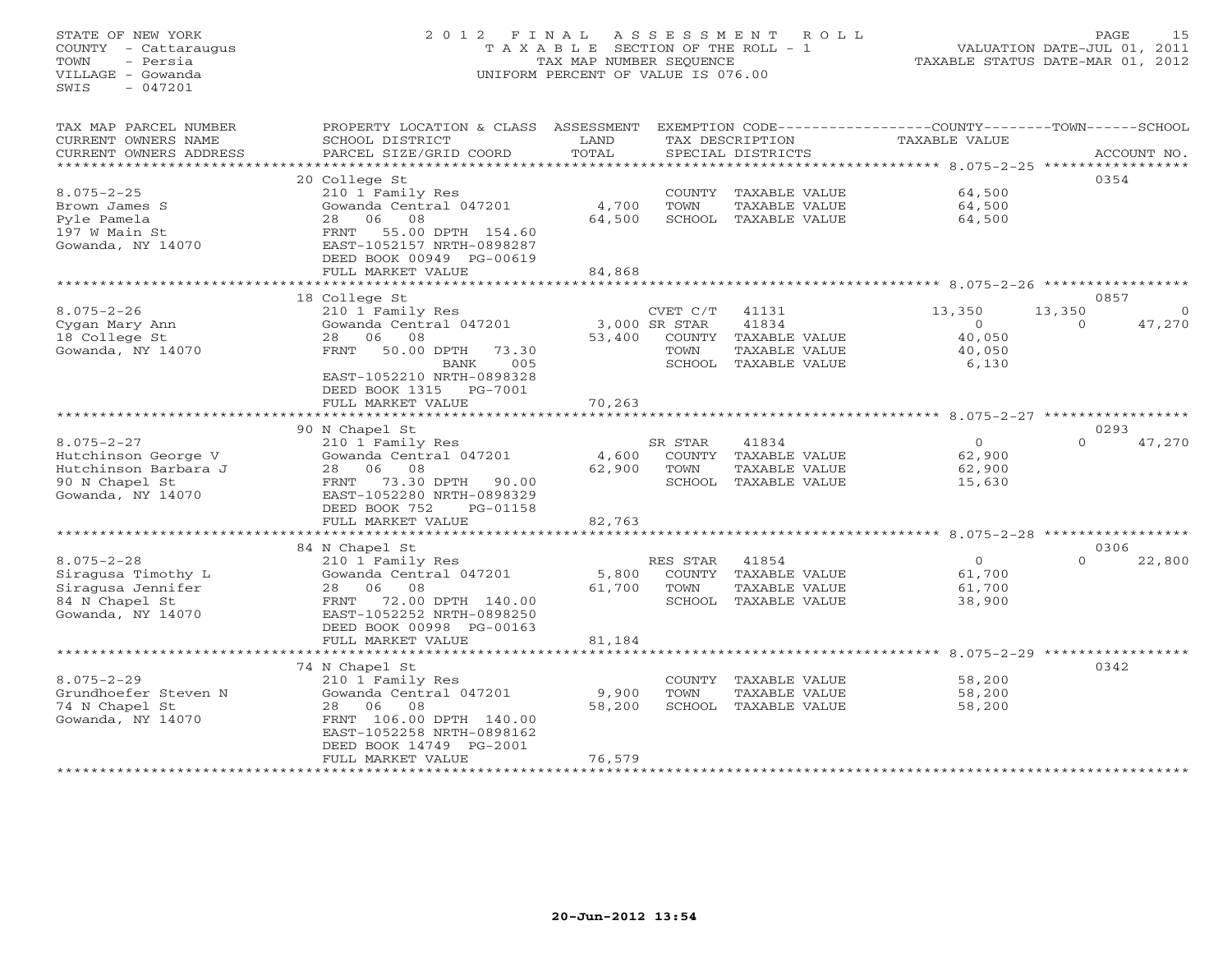# STATE OF NEW YORK 2 0 1 2 F I N A L A S S E S S M E N T R O L L PAGE 16 COUNTY - Cattaraugus T A X A B L E SECTION OF THE ROLL - 1 VALUATION DATE-JUL 01, 2011 TOWN - Persia TAX MAP NUMBER SEQUENCE TAXABLE STATUS DATE-MAR 01, 2012 VILLAGE - Gowanda UNIFORM PERCENT OF VALUE IS 076.00UNIFORM PERCENT OF VALUE IS 076.00

| TAX MAP PARCEL NUMBER<br>CURRENT OWNERS NAME<br>CURRENT OWNERS ADDRESS         | PROPERTY LOCATION & CLASS ASSESSMENT<br>SCHOOL DISTRICT<br>PARCEL SIZE/GRID COORD                                      | LAND<br>TOTAL          |                  | TAX DESCRIPTION<br>SPECIAL DISTRICTS                                   | EXEMPTION CODE-----------------COUNTY-------TOWN------SCHOOL<br>TAXABLE VALUE |          | ACCOUNT NO. |
|--------------------------------------------------------------------------------|------------------------------------------------------------------------------------------------------------------------|------------------------|------------------|------------------------------------------------------------------------|-------------------------------------------------------------------------------|----------|-------------|
| *******************                                                            |                                                                                                                        |                        |                  |                                                                        |                                                                               |          |             |
|                                                                                | 100 Carpenter Ter                                                                                                      |                        |                  |                                                                        |                                                                               | 0341     |             |
| $8.075 - 2 - 30$<br>Carpenter Renee R<br>100 Carpenter Pl<br>Gowanda, NY 14070 | 210 1 Family Res<br>Gowanda Central 047201<br>08<br>06<br>28<br>FRNT<br>99.00 DPTH 230.00<br>EAST-1052072 NRTH-0898159 | 8,200<br>56,200        | RES STAR<br>TOWN | 41854<br>COUNTY TAXABLE VALUE<br>TAXABLE VALUE<br>SCHOOL TAXABLE VALUE | $\circ$<br>56,200<br>56,200<br>33,400                                         | $\Omega$ | 22,800      |
|                                                                                | DEED BOOK 00949 PG-00210<br>FULL MARKET VALUE                                                                          | 73,947                 |                  |                                                                        |                                                                               |          |             |
|                                                                                | ********************                                                                                                   |                        |                  |                                                                        | ********** 8.075-2-31 ***********                                             |          |             |
|                                                                                | 68 N Chapel St                                                                                                         |                        |                  |                                                                        |                                                                               | 0453     |             |
| $8.075 - 2 - 31$<br>Gross Douglas C Jr<br>Gross Christina<br>8376 Wolfe Rd     | 220 2 Family Res<br>Gowanda Central 047201<br>08<br>28<br>06<br>57.00 DPTH 145.00<br>FRNT                              | 4,700<br>55,900        | COUNTY<br>TOWN   | TAXABLE VALUE<br>TAXABLE VALUE<br>SCHOOL TAXABLE VALUE                 | 55,900<br>55,900<br>55,900                                                    |          |             |
| Cattaraugus, NY 14719                                                          | EAST-1052251 NRTH-0898085<br>DEED BOOK 10739 PG-4002<br>FULL MARKET VALUE<br>**************************                | 73,553                 |                  |                                                                        |                                                                               |          |             |
|                                                                                |                                                                                                                        |                        |                  |                                                                        |                                                                               | 0657     |             |
| $8.075 - 2 - 32$                                                               | 64 N Chapel St<br>210 1 Family Res                                                                                     |                        | WVET C/T         | 41121                                                                  | 7,350                                                                         | 7,350    | $\Omega$    |
| Matwijow Kevin M                                                               | Gowanda Central 047201                                                                                                 |                        | 3,700 DVET C/T   | 41141                                                                  | 2,450                                                                         | 2,450    | $\Omega$    |
| 64 N Chapel St                                                                 | 06 08<br>28                                                                                                            |                        | 49,000 RES STAR  | 41854                                                                  | $\Omega$                                                                      | $\Omega$ | 22,800      |
| Gowanda, NY 14070                                                              | 42.00 DPTH 145.00<br>FRNT                                                                                              |                        | COUNTY           | TAXABLE VALUE                                                          | 39,200                                                                        |          |             |
|                                                                                | EAST-1052252 NRTH-0898035                                                                                              |                        | TOWN             | TAXABLE VALUE                                                          | 39,200                                                                        |          |             |
|                                                                                | DEED BOOK 1022<br>$PG-59$                                                                                              |                        | SCHOOL           | TAXABLE VALUE                                                          | 26,200                                                                        |          |             |
|                                                                                | FULL MARKET VALUE                                                                                                      | 64,474<br>************ |                  |                                                                        | ********** 8.075-2-33 *****************                                       |          |             |
|                                                                                | 19 St Johns St                                                                                                         |                        |                  |                                                                        |                                                                               | 0423     |             |
| $8.075 - 2 - 33$                                                               | 210 1 Family Res                                                                                                       |                        | RES STAR         | 41854                                                                  | $\Omega$                                                                      | $\Omega$ | 22,800      |
| Stebbins Ernest R                                                              | Gowanda Central 047201                                                                                                 | 4,100                  | COUNTY           | TAXABLE VALUE                                                          | 43,000                                                                        |          |             |
| Stebbins Lorrie                                                                | 06<br>08<br>28                                                                                                         | 43,000                 | TOWN             | TAXABLE VALUE                                                          | 43,000                                                                        |          |             |
| 19 St Johns St<br>Gowanda, NY 14070                                            | 60.00 DPTH<br>FRNT<br>99.00<br>012<br>BANK<br>EAST-1052150 NRTH-0898063<br>DEED BOOK 00939 PG-00209                    |                        | SCHOOL           | TAXABLE VALUE                                                          | 20,200                                                                        |          |             |
|                                                                                | FULL MARKET VALUE                                                                                                      | 56,579                 |                  |                                                                        |                                                                               |          |             |
|                                                                                |                                                                                                                        |                        |                  |                                                                        |                                                                               |          |             |
|                                                                                | 23 St Johns St                                                                                                         |                        |                  |                                                                        |                                                                               | 0627     |             |
| $8.075 - 2 - 34$                                                               | 210 1 Family Res                                                                                                       |                        | RES STAR         | 41854                                                                  | $\circ$                                                                       | $\Omega$ | 22,800      |
| Dingman Robert O                                                               | Gowanda Central 047201                                                                                                 | 4,400                  | COUNTY           | TAXABLE VALUE                                                          | 44,500                                                                        |          |             |
| Dingman Linda M<br>Attn: Fleet Funding Corp                                    | 06<br>08<br>28<br>FRNT<br>65.00 DPTH<br>99.00                                                                          | 44,500                 | TOWN             | TAXABLE VALUE<br>SCHOOL TAXABLE VALUE                                  | 44,500<br>21,700                                                              |          |             |
| 23 St Johns St                                                                 | BANK<br>005                                                                                                            |                        |                  |                                                                        |                                                                               |          |             |
| Gowanda, NY 14070                                                              | EAST-1052087 NRTH-0898062<br>DEED BOOK 833<br>PG-00697<br>FULL MARKET VALUE                                            | 58,553                 |                  |                                                                        |                                                                               |          |             |
|                                                                                |                                                                                                                        |                        |                  |                                                                        |                                                                               |          |             |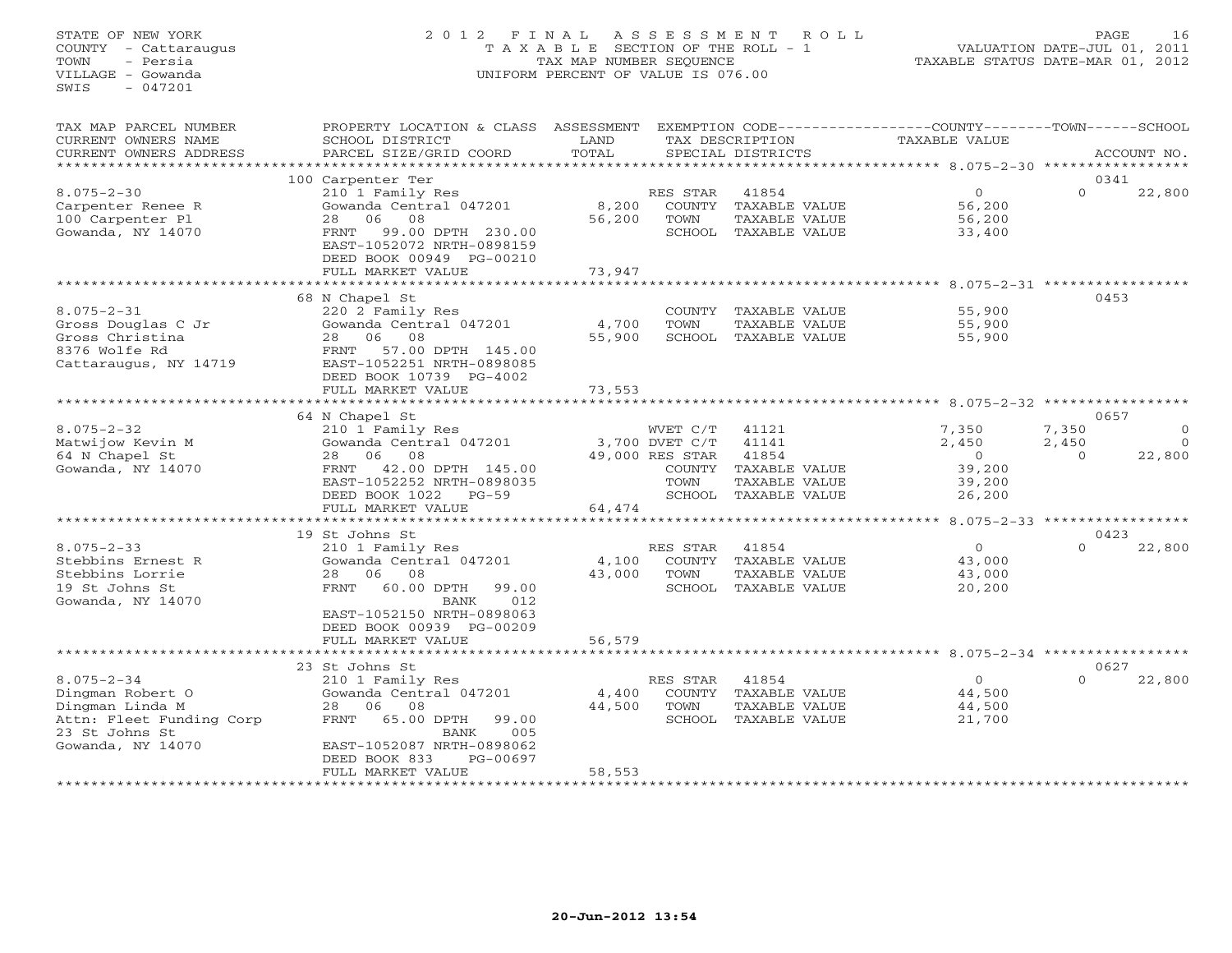# STATE OF NEW YORK 2 0 1 2 F I N A L A S S E S S M E N T R O L L PAGE 17 COUNTY - Cattaraugus T A X A B L E SECTION OF THE ROLL - 1 VALUATION DATE-JUL 01, 2011 TOWN - Persia TAX MAP NUMBER SEQUENCE TAXABLE STATUS DATE-MAR 01, 2012 VILLAGE - Gowanda UNIFORM PERCENT OF VALUE IS 076.00UNIFORM PERCENT OF VALUE IS 076.00

| TAX MAP PARCEL NUMBER<br>PROPERTY LOCATION & CLASS ASSESSMENT                                          | EXEMPTION CODE-----------------COUNTY-------TOWN------SCHOOL |
|--------------------------------------------------------------------------------------------------------|--------------------------------------------------------------|
| CURRENT OWNERS NAME<br>SCHOOL DISTRICT<br>LAND<br>TAX DESCRIPTION<br><b>TAXABLE VALUE</b>              |                                                              |
| TOTAL<br>CURRENT OWNERS ADDRESS<br>PARCEL SIZE/GRID COORD<br>SPECIAL DISTRICTS                         | ACCOUNT NO.                                                  |
| ************************<br>*******************                                                        |                                                              |
| 31 St Johns St                                                                                         | 0487                                                         |
| $8.075 - 2 - 35$<br>210 1 Family Res<br>41,800<br>COUNTY TAXABLE VALUE                                 |                                                              |
| Gowanda Central 047201<br>3,500<br>TOWN<br>41,800<br>Geiger Shane<br>TAXABLE VALUE                     |                                                              |
| 31 St. Johns St<br>06<br>08<br>41,800<br>SCHOOL TAXABLE VALUE<br>28<br>41,800                          |                                                              |
| Gowanda, NY 14070<br>50.00 DPTH<br>FRNT<br>99.00                                                       |                                                              |
| EAST-1052029 NRTH-0898061                                                                              |                                                              |
| DEED BOOK 13773 PG-3001                                                                                |                                                              |
| FULL MARKET VALUE<br>55,000                                                                            |                                                              |
|                                                                                                        |                                                              |
| 35 St Johns St                                                                                         | 0391                                                         |
| $8.075 - 2 - 36$<br>$\circ$<br>210 1 Family Res<br>RES STAR<br>41854                                   | $\Omega$<br>22,800                                           |
| 3,300<br>Keppel Florence Draegert<br>Gowanda Central 047201<br>COUNTY TAXABLE VALUE<br>42,500          |                                                              |
| PO Box 294<br>28 06 08<br>42,500<br>TOWN<br>TAXABLE VALUE<br>42,500                                    |                                                              |
| FRNT 46.00 DPTH<br>Cherry Creek, NY 14723<br>99.00<br>SCHOOL TAXABLE VALUE<br>19,700                   |                                                              |
| EAST-1051982 NRTH-0898060                                                                              |                                                              |
| DEED BOOK 913<br>PG-00165                                                                              |                                                              |
| FULL MARKET VALUE<br>55,921                                                                            |                                                              |
|                                                                                                        |                                                              |
| 53 College St                                                                                          | 0599                                                         |
| $8.075 - 2 - 38$<br>41854<br>$\Omega$<br>210 1 Family Res<br>RES STAR                                  | $\Omega$<br>22,800                                           |
| Gowanda Central 047201<br>5,700<br>56,800<br>Brawdy Bryan M<br>COUNTY TAXABLE VALUE                    |                                                              |
| 53 College St<br>28 06 08<br>56,800<br>TOWN<br>TAXABLE VALUE<br>56,800                                 |                                                              |
| SCHOOL TAXABLE VALUE<br>Gowanda, NY 14070<br>FRNT 75.40 DPTH 125.00<br>34,000                          |                                                              |
| EAST-1051806 NRTH-0898473                                                                              |                                                              |
| DEED BOOK 11958 PG-8001                                                                                |                                                              |
| FULL MARKET VALUE<br>74,737                                                                            |                                                              |
| ********************<br>*************<br>******************************** 8.075-2-39 ***************** |                                                              |
| 59 College St                                                                                          | 0272                                                         |
| $8.075 - 2 - 39$<br>220 2 Family Res<br>47,000<br>COUNTY TAXABLE VALUE                                 |                                                              |
| Darling Walter<br>Gowanda Central 047201<br>5,200<br>TOWN<br>TAXABLE VALUE<br>47,000                   |                                                              |
| 06 08<br>Darling Lorissa<br>47,000<br>SCHOOL TAXABLE VALUE<br>47,000<br>28                             |                                                              |
| 70.00 DPTH 125.00<br>143 Aldrich St<br>FRNT                                                            |                                                              |
| Gowanda, NY 14070<br>BANK<br>012                                                                       |                                                              |
| EAST-1051734 NRTH-0898472                                                                              |                                                              |
| DEED BOOK 00970 PG-00100                                                                               |                                                              |
| FULL MARKET VALUE<br>61,842                                                                            |                                                              |
| *************************                                                                              |                                                              |
| 141 Aldrich St                                                                                         | 0478                                                         |
| $8.075 - 2 - 40$<br>41854<br>210 1 Family Res<br>RES STAR<br>$\circ$                                   | $\Omega$<br>22,800                                           |
| Gowanda Central 047201<br>4,200<br>46,000<br>Kasperek Cheryl A<br>COUNTY TAXABLE VALUE                 |                                                              |
| 141 Aldrich St<br>06<br>08<br>46,000<br>TOWN<br>TAXABLE VALUE<br>46,000<br>28                          |                                                              |
| Gowanda, NY 14070<br>49.00 DPTH 145.40<br>SCHOOL TAXABLE VALUE<br>FRNT<br>23,200                       |                                                              |
| 032<br>BANK<br>EAST-1051770 NRTH-0898561                                                               |                                                              |
| DEED BOOK 00955 PG-01068                                                                               |                                                              |
| FULL MARKET VALUE<br>60,526                                                                            |                                                              |
|                                                                                                        |                                                              |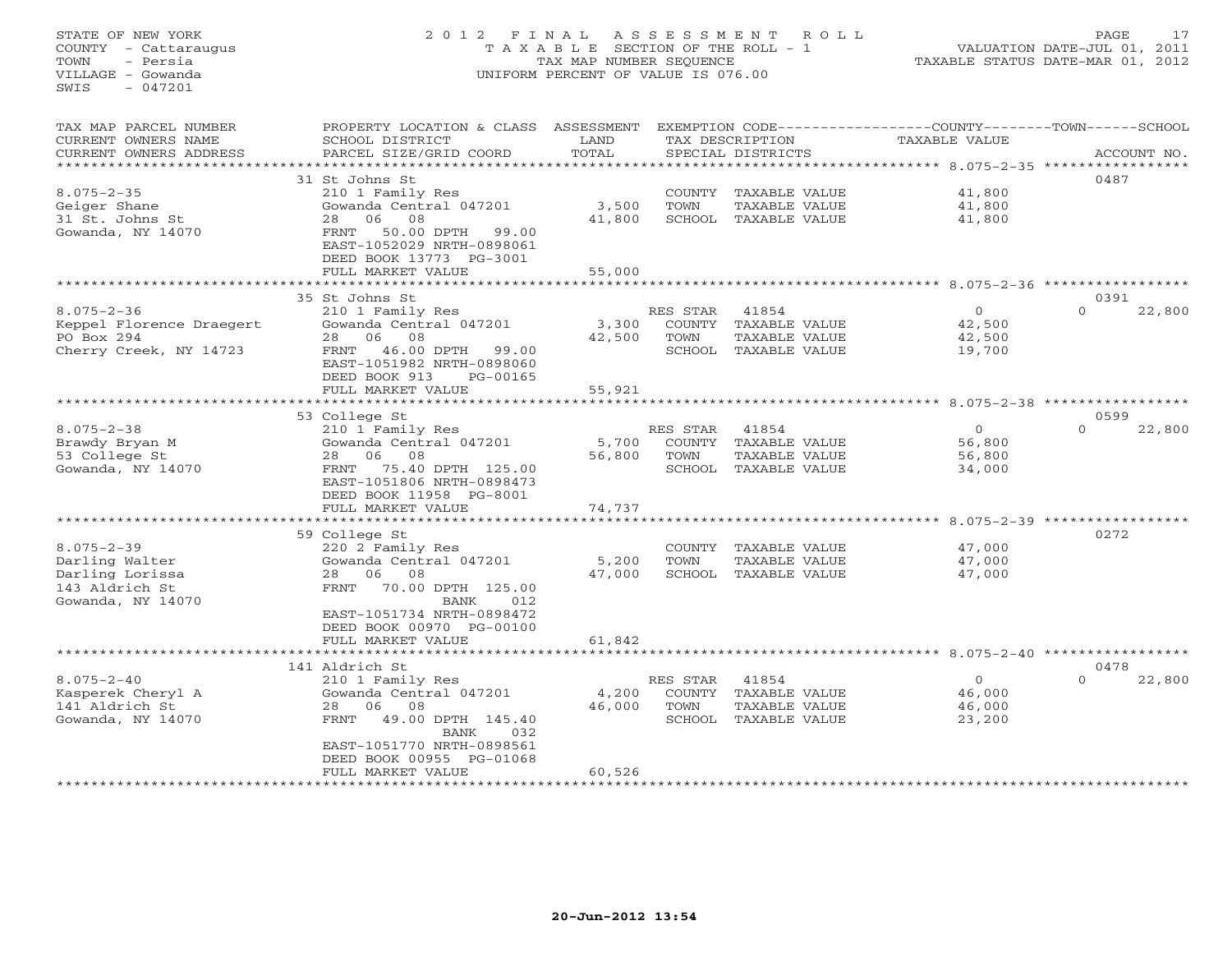# STATE OF NEW YORK 2 0 1 2 F I N A L A S S E S S M E N T R O L L PAGE 18 COUNTY - Cattaraugus T A X A B L E SECTION OF THE ROLL - 1 VALUATION DATE-JUL 01, 2011 TOWN - Persia TAX MAP NUMBER SEQUENCE TAXABLE STATUS DATE-MAR 01, 2012 VILLAGE - Gowanda UNIFORM PERCENT OF VALUE IS 076.00UNIFORM PERCENT OF VALUE IS 076.00

| TAX MAP PARCEL NUMBER<br>CURRENT OWNERS NAME<br>CURRENT OWNERS ADDRESS                            | PROPERTY LOCATION & CLASS ASSESSMENT<br>SCHOOL DISTRICT<br>PARCEL SIZE/GRID COORD                                                                                                                          | LAND<br>TOTAL             |                            | TAX DESCRIPTION<br>SPECIAL DISTRICTS                                   | EXEMPTION CODE-----------------COUNTY-------TOWN------SCHOOL<br>TAXABLE VALUE | ACCOUNT NO.                |
|---------------------------------------------------------------------------------------------------|------------------------------------------------------------------------------------------------------------------------------------------------------------------------------------------------------------|---------------------------|----------------------------|------------------------------------------------------------------------|-------------------------------------------------------------------------------|----------------------------|
| ************                                                                                      |                                                                                                                                                                                                            |                           |                            |                                                                        |                                                                               |                            |
| $8.075 - 2 - 41$<br>Darling Walter L Sr<br>Darling Lorissa<br>143 Aldrich St<br>Gowanda, NY 14070 | 143 Aldrich St<br>220 2 Family Res<br>Gowanda Central 047201<br>06<br>08<br>28<br>59.50 DPTH 145.40<br>FRNT<br>EAST-1051770 NRTH-0898616<br>DEED BOOK 10941 PG-6001<br>FULL MARKET VALUE                   | 4,900<br>41,500<br>54,605 | RES STAR<br>TOWN           | 41854<br>COUNTY TAXABLE VALUE<br>TAXABLE VALUE<br>SCHOOL TAXABLE VALUE | $\circ$<br>41,500<br>41,500<br>18,700                                         | 0645<br>22,800<br>$\Omega$ |
|                                                                                                   |                                                                                                                                                                                                            |                           |                            |                                                                        |                                                                               |                            |
| $8.075 - 2 - 42$<br>Sperling Robert F<br>Sperling Sue Ann<br>145 Aldrich St<br>Gowanda, NY 14070  | 145 Aldrich St<br>210 1 Family Res<br>Gowanda Central 047201<br>08<br>28 06<br>By Will<br>FRNT<br>50.00 DPTH 145.40<br>EAST-1051765 NRTH-0898669<br>DEED BOOK 00941 PG-00740                               | 4,300<br>45,200           | RES STAR<br>TOWN<br>SCHOOL | 41854<br>COUNTY TAXABLE VALUE<br>TAXABLE VALUE<br>TAXABLE VALUE        | $\circ$<br>45,200<br>45,200<br>22,400                                         | 0373<br>$\Omega$<br>22,800 |
|                                                                                                   | FULL MARKET VALUE<br>****************                                                                                                                                                                      | 59,474                    |                            |                                                                        | ********** 8.075-2-43                                                         |                            |
| $8.075 - 2 - 43$<br>Hassett James E<br>Hassett Tammy E<br>7204 Neaptide Ln<br>Burke, VA 22015     | 151 Aldrich St<br>210 1 Family Res<br>Gowanda Central 047201<br>06<br>08<br>28<br>50.00 DPTH 130.40<br>FRNT<br>EAST-1051762 NRTH-0898720<br>DEED BOOK 00987 PG-00464<br>FULL MARKET VALUE                  | 4,000<br>41,500<br>54,605 | TOWN                       | COUNTY TAXABLE VALUE<br>TAXABLE VALUE<br>SCHOOL TAXABLE VALUE          | 41,500<br>41,500<br>41,500                                                    | 0436                       |
|                                                                                                   |                                                                                                                                                                                                            |                           |                            |                                                                        | ****************************** 8.075-2-44 **********                          |                            |
| $8.075 - 2 - 44$<br>Work Janice L<br>155 Aldrich St<br>Gowanda, NY 14070                          | 155 Aldrich St<br>210 1 Family Res<br>Gowanda Central 047201<br>06<br>08<br>28<br>36.00 DPTH<br>89.50<br>FRNT<br><b>BANK</b><br>017<br>EAST-1051739 NRTH-0898766<br>DEED BOOK 00954 PG-00663               | 2,400<br>41,300           | RES STAR<br>TOWN           | 41854<br>COUNTY TAXABLE VALUE<br>TAXABLE VALUE<br>SCHOOL TAXABLE VALUE | $\overline{0}$<br>41,300<br>41,300<br>18,500                                  | 0686<br>$\Omega$<br>22,800 |
|                                                                                                   | FULL MARKET VALUE                                                                                                                                                                                          | 54,342                    |                            |                                                                        |                                                                               |                            |
| $8.075 - 3 - 1$<br>Gugino Lillian R<br>78 Center St<br>Gowanda, NY 14070                          | *******************<br>78 Center St<br>311 Res vac land<br>Gowanda Central 047201<br>28 06<br>08<br>Garage<br>School&Center St<br>FRNT 48.90 DPTH 136.00<br>EAST-1052583 NRTH-0898298<br>FULL MARKET VALUE | 2,800<br>2,800<br>3,684   | <b>TOWN</b>                | COUNTY TAXABLE VALUE<br>TAXABLE VALUE<br>SCHOOL TAXABLE VALUE          | 2,800<br>2,800<br>2,800                                                       | 0457                       |
|                                                                                                   |                                                                                                                                                                                                            |                           |                            |                                                                        |                                                                               |                            |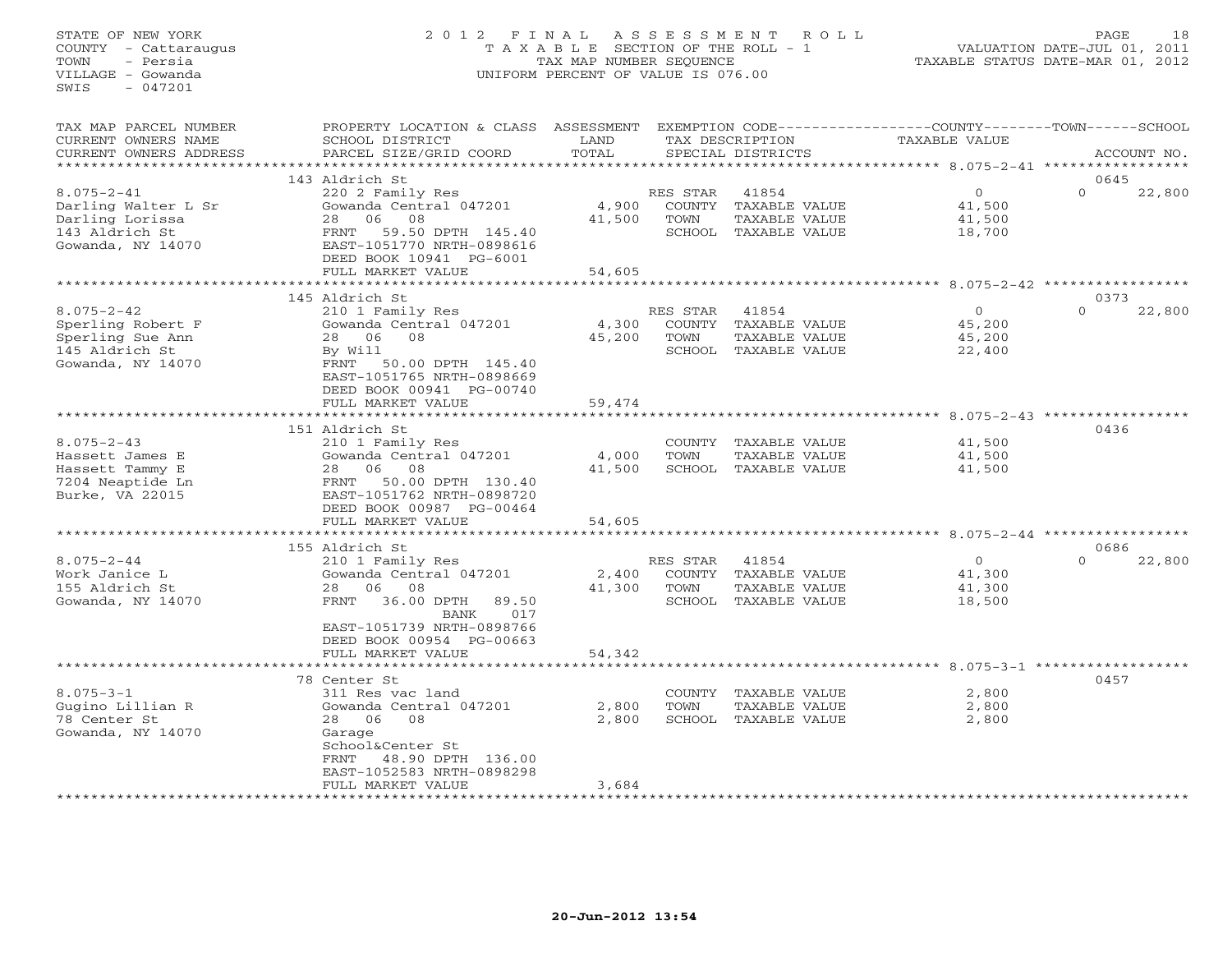# STATE OF NEW YORK 2 0 1 2 F I N A L A S S E S S M E N T R O L L PAGE 19 COUNTY - Cattaraugus T A X A B L E SECTION OF THE ROLL - 1 VALUATION DATE-JUL 01, 2011 TOWN - Persia TAX MAP NUMBER SEQUENCE TAXABLE STATUS DATE-MAR 01, 2012 VILLAGE - Gowanda UNIFORM PERCENT OF VALUE IS 076.00UNIFORM PERCENT OF VALUE IS 076.00

| TAX MAP PARCEL NUMBER<br>CURRENT OWNERS NAME<br>CURRENT OWNERS ADDRESS                       | PROPERTY LOCATION & CLASS ASSESSMENT<br>SCHOOL DISTRICT<br>PARCEL SIZE/GRID COORD                                                                                                         | LAND<br>TOTAL    |                                                | TAX DESCRIPTION<br>SPECIAL DISTRICTS                                     | EXEMPTION CODE-----------------COUNTY-------TOWN------SCHOOL<br>TAXABLE VALUE |                   | ACCOUNT NO. |
|----------------------------------------------------------------------------------------------|-------------------------------------------------------------------------------------------------------------------------------------------------------------------------------------------|------------------|------------------------------------------------|--------------------------------------------------------------------------|-------------------------------------------------------------------------------|-------------------|-------------|
| **************                                                                               |                                                                                                                                                                                           |                  |                                                |                                                                          |                                                                               |                   |             |
|                                                                                              | 78 Center St                                                                                                                                                                              |                  |                                                |                                                                          |                                                                               | 0458              |             |
| $8.075 - 3 - 2$<br>Gugino Lillian R<br>78 Center St<br>Gowanda, NY 14070                     | 210 1 Family Res<br>Gowanda Central 047201<br>08<br>27<br>06<br>FRNT<br>55.00 DPTH 140.00<br>EAST-1052591 NRTH-0898246<br>DEED BOOK 579<br>$PG-00409$                                     | 4,500<br>60,000  | SR STAR<br>COUNTY<br>TOWN<br>SCHOOL            | 41834<br>TAXABLE VALUE<br>TAXABLE VALUE<br>TAXABLE VALUE                 | $\circ$<br>60,000<br>60,000<br>12,730                                         | $\Omega$          | 47,270      |
|                                                                                              | FULL MARKET VALUE                                                                                                                                                                         | 78,947           |                                                |                                                                          |                                                                               |                   |             |
|                                                                                              |                                                                                                                                                                                           |                  |                                                |                                                                          | ****** 8.075-3-3 ******                                                       |                   |             |
| $8.075 - 3 - 3$<br>Regan Kevin M<br>Regan Carol A<br>72 Center St<br>Gowanda, NY 14070       | 72 Center St<br>210 1 Family Res<br>Gowanda Central 047201<br>06<br>08<br>27<br><b>FRNT</b><br>60.00 DPTH 144.00<br>BANK<br>017<br>EAST-1052600 NRTH-0898189<br>DEED BOOK 852<br>PG-00542 | 4,900<br>55,700  | RES STAR<br>COUNTY<br>TOWN<br>SCHOOL           | 41854<br>TAXABLE VALUE<br>TAXABLE VALUE<br>TAXABLE VALUE                 | $\Omega$<br>55,700<br>55,700<br>32,900                                        | 0403<br>$\Omega$  | 22,800      |
|                                                                                              | FULL MARKET VALUE                                                                                                                                                                         | 73,289           |                                                |                                                                          |                                                                               |                   |             |
|                                                                                              |                                                                                                                                                                                           |                  |                                                |                                                                          | ************* 8.075-3-4 ******************                                    |                   |             |
|                                                                                              | 64 Center St                                                                                                                                                                              |                  |                                                |                                                                          |                                                                               | 0898              |             |
| $8.075 - 3 - 4$<br>Howard Terrence L<br>Howard Pamela A<br>64 Center St<br>Gowanda, NY 14070 | 210 1 Family Res<br>Gowanda Central 047201<br>27<br>06<br>08<br>74.60 DPTH 148.00<br>FRNT<br>EAST-1052611 NRTH-0898122<br>DEED BOOK 786<br>PG-00710<br>FULL MARKET VALUE                  | 52,100<br>68,553 | WVET C/T<br>$6,000$ RES STAR<br>COUNTY<br>TOWN | 41121<br>41854<br>TAXABLE VALUE<br>TAXABLE VALUE<br>SCHOOL TAXABLE VALUE | 7,815<br>$\Omega$<br>44,285<br>44,285<br>29,300                               | 7,815<br>$\Omega$ | 22,800      |
|                                                                                              |                                                                                                                                                                                           |                  |                                                |                                                                          |                                                                               |                   |             |
|                                                                                              | 58 Center St                                                                                                                                                                              |                  |                                                |                                                                          |                                                                               | 0401              |             |
| $8.075 - 3 - 5$<br>Brown Carl J<br>58 Center St<br>Gowanda, NY 14070                         | 210 1 Family Res<br>Gowanda Central 047201<br>08<br>27<br>06<br>74.60 DPTH 161.00<br>FRNT<br>EAST-1052621 NRTH-0898048<br>DEED BOOK 1019<br>PG-585                                        | 6,200<br>61,900  | RES STAR<br>COUNTY<br>TOWN<br>SCHOOL           | 41854<br>TAXABLE VALUE<br>TAXABLE VALUE<br>TAXABLE VALUE                 | $\circ$<br>61,900<br>61,900<br>39,100                                         | $\Omega$          | 22,800      |
|                                                                                              | FULL MARKET VALUE                                                                                                                                                                         | 81,447           |                                                |                                                                          |                                                                               |                   |             |
|                                                                                              |                                                                                                                                                                                           |                  |                                                |                                                                          | $8.075 - 3 - 6$                                                               |                   |             |
| $8.075 - 3 - 6$<br>Rydzik Daniel<br>Rydzik Heather<br>50 Center St<br>Persia, NY 14070       | 50 Center St<br>210 1 Family Res<br>Gowanda Central 047201<br>27<br>06<br>08<br>60.00 DPTH 169.70<br>FRNT<br><b>BANK</b><br>017<br>EAST-1052628 NRTH-0897981<br>DEED BOOK 11278 PG-5002   | 5,300<br>67,700  | RES STAR<br>COUNTY<br>TOWN<br>SCHOOL           | 41854<br>TAXABLE VALUE<br>TAXABLE VALUE<br>TAXABLE VALUE                 | $\Omega$<br>67,700<br>67,700<br>44,900                                        | 0874<br>$\Omega$  | 22,800      |
|                                                                                              | FULL MARKET VALUE<br>******************                                                                                                                                                   | 89,079           |                                                |                                                                          |                                                                               |                   |             |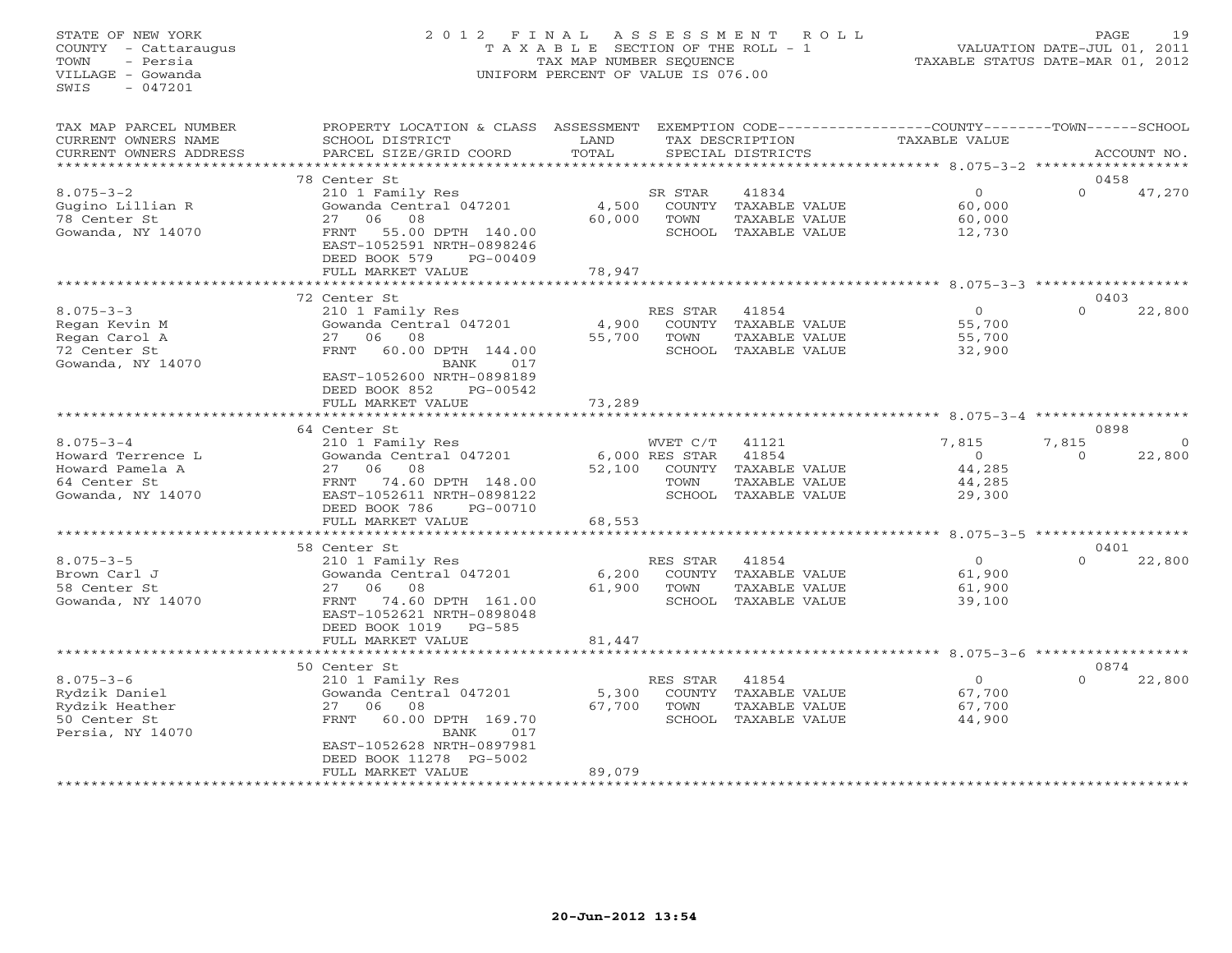#### STATE OF NEW YORK 2012 FINAL ASSESSMENT ROLL PAGE 20 COUNTY - Cattaraugus T A X A B L E SECTION OF THE ROLL - 1 VALUATION DATE-JUL 01, 2011 TOWN - Persia TAX MAP NUMBER SEQUENCE TAXABLE STATUS DATE-MAR 01, 2012 VILLAGE - Gowanda UNIFORM PERCENT OF VALUE IS 076.00

VALUATION DATE-JUL 01, 2011

| SCHOOL DISTRICT<br>TAX DESCRIPTION<br>TOTAL<br>CURRENT OWNERS ADDRESS<br>PARCEL SIZE/GRID COORD<br>SPECIAL DISTRICTS<br>ACCOUNT NO. |        |  |  |  |  |  |  |  |  |
|-------------------------------------------------------------------------------------------------------------------------------------|--------|--|--|--|--|--|--|--|--|
| *************************                                                                                                           |        |  |  |  |  |  |  |  |  |
| 0888<br>44 Center St                                                                                                                |        |  |  |  |  |  |  |  |  |
| $8.075 - 3 - 7$<br>471 Funeral home<br>COUNTY TAXABLE VALUE<br>98,200                                                               |        |  |  |  |  |  |  |  |  |
| Schirmer Van A<br>Gowanda Central 047201<br>6,400<br>TOWN<br>TAXABLE VALUE<br>98,200                                                |        |  |  |  |  |  |  |  |  |
| 44 Center St<br>08<br>27 06<br>98,200<br>SCHOOL<br>TAXABLE VALUE<br>98,200                                                          |        |  |  |  |  |  |  |  |  |
| Gowanda, NY 14070<br>74.60 DPTH 184.50<br>FRNT                                                                                      |        |  |  |  |  |  |  |  |  |
| EAST-1052636 NRTH-0897912                                                                                                           |        |  |  |  |  |  |  |  |  |
| DEED BOOK 10254 PG-8002                                                                                                             |        |  |  |  |  |  |  |  |  |
| 129,211<br>FULL MARKET VALUE                                                                                                        |        |  |  |  |  |  |  |  |  |
| *****************************<br>$8.075 - 3 - 8$ *******************                                                                |        |  |  |  |  |  |  |  |  |
| 0473<br>36 Center St                                                                                                                |        |  |  |  |  |  |  |  |  |
| $8.075 - 3 - 8$<br>411 Apartment<br>COUNTY TAXABLE VALUE<br>78,000                                                                  |        |  |  |  |  |  |  |  |  |
| Schirmer Van A<br>6,300<br>78,000<br>Gowanda Central 047201<br>TOWN<br>TAXABLE VALUE                                                |        |  |  |  |  |  |  |  |  |
| 44 Center St<br>06<br>08<br>78,000<br>78,000<br>28<br>SCHOOL TAXABLE VALUE                                                          |        |  |  |  |  |  |  |  |  |
| Gowanda, NY 14070<br>74.60 DPTH 169.40<br>FRNT                                                                                      |        |  |  |  |  |  |  |  |  |
| EAST-1052655 NRTH-0897840                                                                                                           |        |  |  |  |  |  |  |  |  |
| DEED BOOK 10254 PG-8001                                                                                                             |        |  |  |  |  |  |  |  |  |
| 102,632<br>FULL MARKET VALUE                                                                                                        |        |  |  |  |  |  |  |  |  |
| * * * * * * * * * * * * * * * * * * * *<br>********                                                                                 |        |  |  |  |  |  |  |  |  |
| 0939<br>30 Center St                                                                                                                |        |  |  |  |  |  |  |  |  |
| $8.075 - 3 - 9$<br>41834<br>$\circ$<br>210 1 Family Res<br>SR STAR<br>$\Omega$                                                      | 47,270 |  |  |  |  |  |  |  |  |
| Weyand Marlene K<br>Gowanda Central 047201<br>4,800<br>COUNTY TAXABLE VALUE<br>67,500                                               |        |  |  |  |  |  |  |  |  |
| 08<br>30 Center St<br>27<br>06<br>67,500<br>TOWN<br>TAXABLE VALUE<br>67,500                                                         |        |  |  |  |  |  |  |  |  |
| Gowanda, NY 14070<br>60.00 DPTH 131.00<br>SCHOOL<br>FRNT<br>TAXABLE VALUE<br>20,230                                                 |        |  |  |  |  |  |  |  |  |
| EAST-1052687 NRTH-0897778                                                                                                           |        |  |  |  |  |  |  |  |  |
| FULL MARKET VALUE<br>88,816                                                                                                         |        |  |  |  |  |  |  |  |  |
|                                                                                                                                     |        |  |  |  |  |  |  |  |  |
| 0940<br>25 Center St                                                                                                                |        |  |  |  |  |  |  |  |  |
| $8.075 - 3 - 10$<br>6,600<br>311 Res vac land<br>COUNTY<br>TAXABLE VALUE                                                            |        |  |  |  |  |  |  |  |  |
| Weyand Fredrick<br>Gowanda Central 047201<br>6,600<br>TOWN<br>TAXABLE VALUE<br>6,600                                                |        |  |  |  |  |  |  |  |  |
| Weyand Marlene<br>$-06$<br>27<br>$-08$<br>6,600<br>SCHOOL TAXABLE VALUE<br>6,600                                                    |        |  |  |  |  |  |  |  |  |
| 30 Center St<br>76.80 DPTH 187.00<br>FRNT                                                                                           |        |  |  |  |  |  |  |  |  |
| Gowanda, NY 14070<br>EAST-1052671 NRTH-0897705                                                                                      |        |  |  |  |  |  |  |  |  |
| FULL MARKET VALUE<br>8,684                                                                                                          |        |  |  |  |  |  |  |  |  |
| $8.075 - 3 - 12$ ******                                                                                                             |        |  |  |  |  |  |  |  |  |
| 81 W Main St<br>0445                                                                                                                |        |  |  |  |  |  |  |  |  |
| $8.075 - 3 - 12$<br>COUNTY<br>484 1 use sm bld<br>TAXABLE VALUE<br>537,000                                                          |        |  |  |  |  |  |  |  |  |
| 9274 Group Inc<br>Gowanda Central 047201<br>37,000<br>TOWN<br>TAXABLE VALUE<br>537,000                                              |        |  |  |  |  |  |  |  |  |
| 537,000<br>295 Main St<br>06 08 Rite Aid Pha<br>SCHOOL<br>537,000<br>28<br>TAXABLE VALUE                                            |        |  |  |  |  |  |  |  |  |
| 210 Ellicott Sq<br>merged $3-16.1$ & $3-13$ in p                                                                                    |        |  |  |  |  |  |  |  |  |
| Buffalo, NY 14203-2219<br>FRNT 209.80 DPTH 176.00                                                                                   |        |  |  |  |  |  |  |  |  |
| 1.00<br>ACRES<br>EAST-1052566 NRTH-0897575                                                                                          |        |  |  |  |  |  |  |  |  |
| DEED BOOK 00955 PG-00510                                                                                                            |        |  |  |  |  |  |  |  |  |
| 706,579<br>FULL MARKET VALUE                                                                                                        |        |  |  |  |  |  |  |  |  |
| * * * * * * * * * * * * * * * * *                                                                                                   |        |  |  |  |  |  |  |  |  |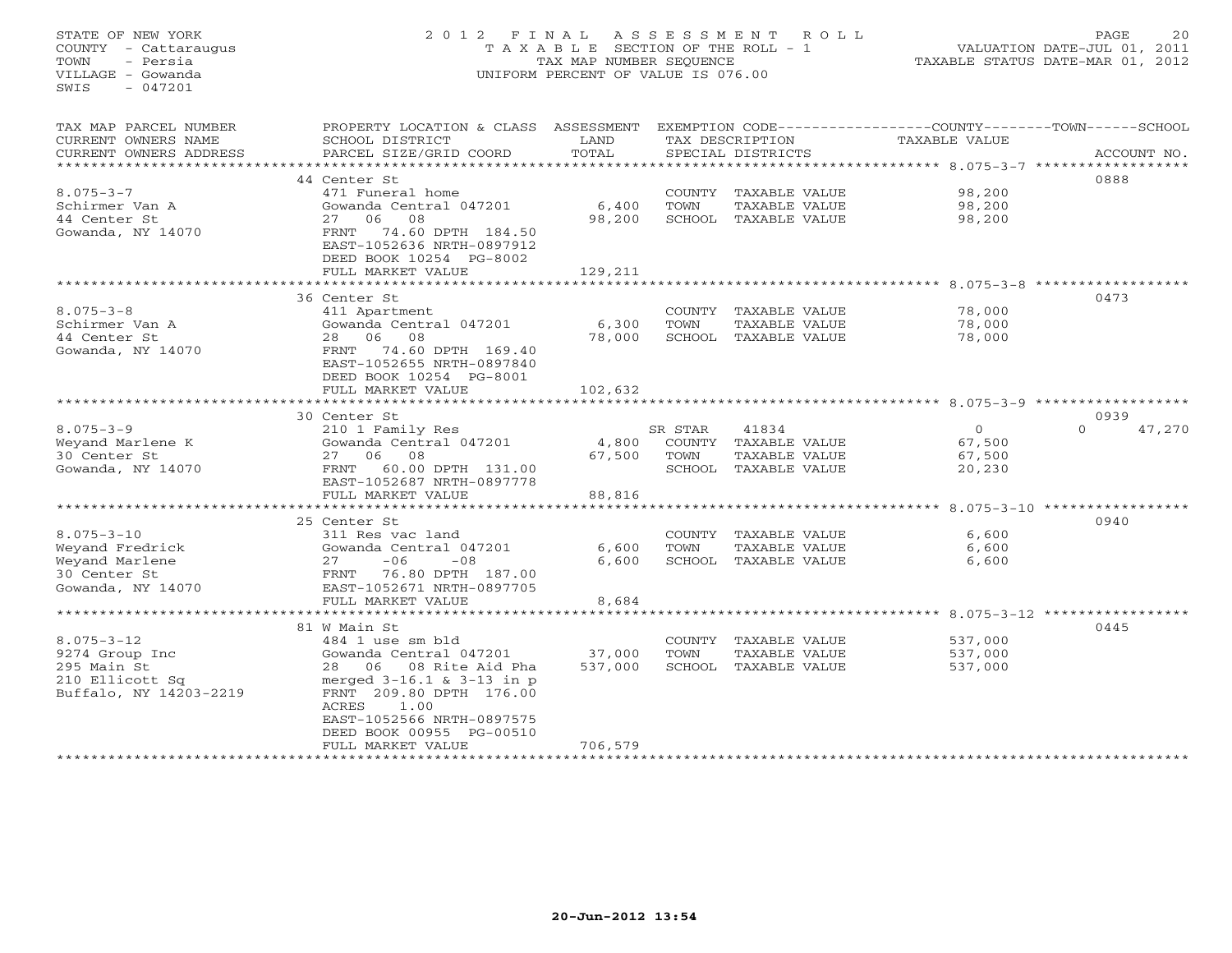# STATE OF NEW YORK 2 0 1 2 F I N A L A S S E S S M E N T R O L L PAGE 21 COUNTY - Cattaraugus T A X A B L E SECTION OF THE ROLL - 1 VALUATION DATE-JUL 01, 2011 TOWN - Persia TAX MAP NUMBER SEQUENCE TAXABLE STATUS DATE-MAR 01, 2012 VILLAGE - Gowanda UNIFORM PERCENT OF VALUE IS 076.00

| CURRENT OWNERS NAME<br>SCHOOL DISTRICT<br>LAND<br>TAX DESCRIPTION<br>TAXABLE VALUE<br>TOTAL<br>PARCEL SIZE/GRID COORD<br>CURRENT OWNERS ADDRESS<br>SPECIAL DISTRICTS<br>ACCOUNT NO.<br>*************************<br>0583<br>93 W Main St<br>$8.075 - 3 - 15$<br>53,600<br>482 Det row bldg<br>COUNTY TAXABLE VALUE<br>Gowanda Central 047201<br>7,100<br>TOWN<br>TAXABLE VALUE<br>53,600<br>Della Posta Frank P<br>95 W Main St<br>27 06<br>08<br>53,600<br>53,600<br>SCHOOL TAXABLE VALUE<br>PO Box 270<br>FRNT 106.00 DPTH 125.70<br>Gowanda, NY 14070<br>EAST-1052429 NRTH-0897500<br>DEED BOOK 1016 PG-354<br>FULL MARKET VALUE<br>70,526<br>0699<br>17 N Chapel St<br>$8.075 - 3 - 16.2$<br>23,000<br>220 2 Family Res<br>COUNTY TAXABLE VALUE<br>Miller Daniel H<br>Gowanda Central 047201<br>4,000<br>TOWN<br>TAXABLE VALUE<br>23,000<br>27 06 08<br>2 Palmer St<br>23,000<br>SCHOOL TAXABLE VALUE<br>23,000<br>Gowanda, NY 14070<br>back.10 acre split off-Ri<br>FRNT 78.80 DPTH 73.30<br>EAST-1052441 NRTH-0897598<br>DEED BOOK 1007 PG-390<br>FULL MARKET VALUE<br>30,263<br>0759<br>25 N Chapel St<br>$8.075 - 3 - 17$<br>210 1 Family Res<br>78,500<br>COUNTY TAXABLE VALUE<br>Johnson John T<br>Gowanda Central 047201<br>6,500<br>78,500<br>TOWN<br>TAXABLE VALUE<br>27 06 08<br>SCHOOL TAXABLE VALUE<br>Johnson Wendy J<br>78,500<br>78,500<br>90.42 DPTH 129.30<br>346 Erica Dr<br>FRNT<br>Erie, PA 16509<br>EAST-1052438 NRTH-0897682<br>DEED BOOK 11670 PG-8001<br>FULL MARKET VALUE<br>103,289<br>0360<br>35 N Chapel St<br>210 1 Family Res<br>9,120<br>$8.075 - 3 - 18$<br>9,120<br>CW 15 VET/ 41161<br>$\mathbf{0}$<br>47,270<br>Gowanda Central 047201<br>6,500 SR STAR<br>41834<br>$\overline{0}$<br>$\Omega$<br>Torrance John A<br>87,000 COUNTY TAXABLE VALUE<br>77,880<br>Torrance Susan C<br>27 06<br>08<br>FRNT 72.00 DPTH 111.30<br>TOWN<br>TAXABLE VALUE<br>35 N Chapel St<br>77,880<br>Gowanda, NY 14070<br>EAST-1052496 NRTH-0897763<br>SCHOOL TAXABLE VALUE<br>39,730<br>DEED BOOK 00990 PG-00371<br>FULL MARKET VALUE<br>114,474<br>0381<br>41 N Chapel St<br>$\overline{0}$<br>$\Omega$<br>$8.075 - 3 - 19$<br>210 1 Family Res<br>RES STAR<br>41854<br>22,800<br>Gowanda Central 047201<br>5,400<br>COUNTY TAXABLE VALUE<br>61,500<br>Poff George F III<br>27 06 08<br>61,500<br>Poff Erin<br>TOWN<br>TAXABLE VALUE<br>61,500<br>62.00 DPTH 173.00<br>41 N Chapel St<br>SCHOOL TAXABLE VALUE<br>38,700<br>FRNT<br>Gowanda, NY 14070<br>EAST-1052475 NRTH-0897830<br>DEED BOOK 1009<br>PG-1005<br>FULL MARKET VALUE<br>80,921<br>*********************** | TAX MAP PARCEL NUMBER | PROPERTY LOCATION & CLASS ASSESSMENT |  | EXEMPTION CODE-----------------COUNTY-------TOWN------SCHOOL |  |
|----------------------------------------------------------------------------------------------------------------------------------------------------------------------------------------------------------------------------------------------------------------------------------------------------------------------------------------------------------------------------------------------------------------------------------------------------------------------------------------------------------------------------------------------------------------------------------------------------------------------------------------------------------------------------------------------------------------------------------------------------------------------------------------------------------------------------------------------------------------------------------------------------------------------------------------------------------------------------------------------------------------------------------------------------------------------------------------------------------------------------------------------------------------------------------------------------------------------------------------------------------------------------------------------------------------------------------------------------------------------------------------------------------------------------------------------------------------------------------------------------------------------------------------------------------------------------------------------------------------------------------------------------------------------------------------------------------------------------------------------------------------------------------------------------------------------------------------------------------------------------------------------------------------------------------------------------------------------------------------------------------------------------------------------------------------------------------------------------------------------------------------------------------------------------------------------------------------------------------------------------------------------------------------------------------------------------------------------------------------------------------------------------------------------------------------------------------------------------------------------------------------------------------------------------------------------------------------------|-----------------------|--------------------------------------|--|--------------------------------------------------------------|--|
|                                                                                                                                                                                                                                                                                                                                                                                                                                                                                                                                                                                                                                                                                                                                                                                                                                                                                                                                                                                                                                                                                                                                                                                                                                                                                                                                                                                                                                                                                                                                                                                                                                                                                                                                                                                                                                                                                                                                                                                                                                                                                                                                                                                                                                                                                                                                                                                                                                                                                                                                                                                              |                       |                                      |  |                                                              |  |
|                                                                                                                                                                                                                                                                                                                                                                                                                                                                                                                                                                                                                                                                                                                                                                                                                                                                                                                                                                                                                                                                                                                                                                                                                                                                                                                                                                                                                                                                                                                                                                                                                                                                                                                                                                                                                                                                                                                                                                                                                                                                                                                                                                                                                                                                                                                                                                                                                                                                                                                                                                                              |                       |                                      |  |                                                              |  |
|                                                                                                                                                                                                                                                                                                                                                                                                                                                                                                                                                                                                                                                                                                                                                                                                                                                                                                                                                                                                                                                                                                                                                                                                                                                                                                                                                                                                                                                                                                                                                                                                                                                                                                                                                                                                                                                                                                                                                                                                                                                                                                                                                                                                                                                                                                                                                                                                                                                                                                                                                                                              |                       |                                      |  |                                                              |  |
|                                                                                                                                                                                                                                                                                                                                                                                                                                                                                                                                                                                                                                                                                                                                                                                                                                                                                                                                                                                                                                                                                                                                                                                                                                                                                                                                                                                                                                                                                                                                                                                                                                                                                                                                                                                                                                                                                                                                                                                                                                                                                                                                                                                                                                                                                                                                                                                                                                                                                                                                                                                              |                       |                                      |  |                                                              |  |
|                                                                                                                                                                                                                                                                                                                                                                                                                                                                                                                                                                                                                                                                                                                                                                                                                                                                                                                                                                                                                                                                                                                                                                                                                                                                                                                                                                                                                                                                                                                                                                                                                                                                                                                                                                                                                                                                                                                                                                                                                                                                                                                                                                                                                                                                                                                                                                                                                                                                                                                                                                                              |                       |                                      |  |                                                              |  |
|                                                                                                                                                                                                                                                                                                                                                                                                                                                                                                                                                                                                                                                                                                                                                                                                                                                                                                                                                                                                                                                                                                                                                                                                                                                                                                                                                                                                                                                                                                                                                                                                                                                                                                                                                                                                                                                                                                                                                                                                                                                                                                                                                                                                                                                                                                                                                                                                                                                                                                                                                                                              |                       |                                      |  |                                                              |  |
|                                                                                                                                                                                                                                                                                                                                                                                                                                                                                                                                                                                                                                                                                                                                                                                                                                                                                                                                                                                                                                                                                                                                                                                                                                                                                                                                                                                                                                                                                                                                                                                                                                                                                                                                                                                                                                                                                                                                                                                                                                                                                                                                                                                                                                                                                                                                                                                                                                                                                                                                                                                              |                       |                                      |  |                                                              |  |
|                                                                                                                                                                                                                                                                                                                                                                                                                                                                                                                                                                                                                                                                                                                                                                                                                                                                                                                                                                                                                                                                                                                                                                                                                                                                                                                                                                                                                                                                                                                                                                                                                                                                                                                                                                                                                                                                                                                                                                                                                                                                                                                                                                                                                                                                                                                                                                                                                                                                                                                                                                                              |                       |                                      |  |                                                              |  |
|                                                                                                                                                                                                                                                                                                                                                                                                                                                                                                                                                                                                                                                                                                                                                                                                                                                                                                                                                                                                                                                                                                                                                                                                                                                                                                                                                                                                                                                                                                                                                                                                                                                                                                                                                                                                                                                                                                                                                                                                                                                                                                                                                                                                                                                                                                                                                                                                                                                                                                                                                                                              |                       |                                      |  |                                                              |  |
|                                                                                                                                                                                                                                                                                                                                                                                                                                                                                                                                                                                                                                                                                                                                                                                                                                                                                                                                                                                                                                                                                                                                                                                                                                                                                                                                                                                                                                                                                                                                                                                                                                                                                                                                                                                                                                                                                                                                                                                                                                                                                                                                                                                                                                                                                                                                                                                                                                                                                                                                                                                              |                       |                                      |  |                                                              |  |
|                                                                                                                                                                                                                                                                                                                                                                                                                                                                                                                                                                                                                                                                                                                                                                                                                                                                                                                                                                                                                                                                                                                                                                                                                                                                                                                                                                                                                                                                                                                                                                                                                                                                                                                                                                                                                                                                                                                                                                                                                                                                                                                                                                                                                                                                                                                                                                                                                                                                                                                                                                                              |                       |                                      |  |                                                              |  |
|                                                                                                                                                                                                                                                                                                                                                                                                                                                                                                                                                                                                                                                                                                                                                                                                                                                                                                                                                                                                                                                                                                                                                                                                                                                                                                                                                                                                                                                                                                                                                                                                                                                                                                                                                                                                                                                                                                                                                                                                                                                                                                                                                                                                                                                                                                                                                                                                                                                                                                                                                                                              |                       |                                      |  |                                                              |  |
|                                                                                                                                                                                                                                                                                                                                                                                                                                                                                                                                                                                                                                                                                                                                                                                                                                                                                                                                                                                                                                                                                                                                                                                                                                                                                                                                                                                                                                                                                                                                                                                                                                                                                                                                                                                                                                                                                                                                                                                                                                                                                                                                                                                                                                                                                                                                                                                                                                                                                                                                                                                              |                       |                                      |  |                                                              |  |
|                                                                                                                                                                                                                                                                                                                                                                                                                                                                                                                                                                                                                                                                                                                                                                                                                                                                                                                                                                                                                                                                                                                                                                                                                                                                                                                                                                                                                                                                                                                                                                                                                                                                                                                                                                                                                                                                                                                                                                                                                                                                                                                                                                                                                                                                                                                                                                                                                                                                                                                                                                                              |                       |                                      |  |                                                              |  |
|                                                                                                                                                                                                                                                                                                                                                                                                                                                                                                                                                                                                                                                                                                                                                                                                                                                                                                                                                                                                                                                                                                                                                                                                                                                                                                                                                                                                                                                                                                                                                                                                                                                                                                                                                                                                                                                                                                                                                                                                                                                                                                                                                                                                                                                                                                                                                                                                                                                                                                                                                                                              |                       |                                      |  |                                                              |  |
|                                                                                                                                                                                                                                                                                                                                                                                                                                                                                                                                                                                                                                                                                                                                                                                                                                                                                                                                                                                                                                                                                                                                                                                                                                                                                                                                                                                                                                                                                                                                                                                                                                                                                                                                                                                                                                                                                                                                                                                                                                                                                                                                                                                                                                                                                                                                                                                                                                                                                                                                                                                              |                       |                                      |  |                                                              |  |
|                                                                                                                                                                                                                                                                                                                                                                                                                                                                                                                                                                                                                                                                                                                                                                                                                                                                                                                                                                                                                                                                                                                                                                                                                                                                                                                                                                                                                                                                                                                                                                                                                                                                                                                                                                                                                                                                                                                                                                                                                                                                                                                                                                                                                                                                                                                                                                                                                                                                                                                                                                                              |                       |                                      |  |                                                              |  |
|                                                                                                                                                                                                                                                                                                                                                                                                                                                                                                                                                                                                                                                                                                                                                                                                                                                                                                                                                                                                                                                                                                                                                                                                                                                                                                                                                                                                                                                                                                                                                                                                                                                                                                                                                                                                                                                                                                                                                                                                                                                                                                                                                                                                                                                                                                                                                                                                                                                                                                                                                                                              |                       |                                      |  |                                                              |  |
|                                                                                                                                                                                                                                                                                                                                                                                                                                                                                                                                                                                                                                                                                                                                                                                                                                                                                                                                                                                                                                                                                                                                                                                                                                                                                                                                                                                                                                                                                                                                                                                                                                                                                                                                                                                                                                                                                                                                                                                                                                                                                                                                                                                                                                                                                                                                                                                                                                                                                                                                                                                              |                       |                                      |  |                                                              |  |
|                                                                                                                                                                                                                                                                                                                                                                                                                                                                                                                                                                                                                                                                                                                                                                                                                                                                                                                                                                                                                                                                                                                                                                                                                                                                                                                                                                                                                                                                                                                                                                                                                                                                                                                                                                                                                                                                                                                                                                                                                                                                                                                                                                                                                                                                                                                                                                                                                                                                                                                                                                                              |                       |                                      |  |                                                              |  |
|                                                                                                                                                                                                                                                                                                                                                                                                                                                                                                                                                                                                                                                                                                                                                                                                                                                                                                                                                                                                                                                                                                                                                                                                                                                                                                                                                                                                                                                                                                                                                                                                                                                                                                                                                                                                                                                                                                                                                                                                                                                                                                                                                                                                                                                                                                                                                                                                                                                                                                                                                                                              |                       |                                      |  |                                                              |  |
|                                                                                                                                                                                                                                                                                                                                                                                                                                                                                                                                                                                                                                                                                                                                                                                                                                                                                                                                                                                                                                                                                                                                                                                                                                                                                                                                                                                                                                                                                                                                                                                                                                                                                                                                                                                                                                                                                                                                                                                                                                                                                                                                                                                                                                                                                                                                                                                                                                                                                                                                                                                              |                       |                                      |  |                                                              |  |
|                                                                                                                                                                                                                                                                                                                                                                                                                                                                                                                                                                                                                                                                                                                                                                                                                                                                                                                                                                                                                                                                                                                                                                                                                                                                                                                                                                                                                                                                                                                                                                                                                                                                                                                                                                                                                                                                                                                                                                                                                                                                                                                                                                                                                                                                                                                                                                                                                                                                                                                                                                                              |                       |                                      |  |                                                              |  |
|                                                                                                                                                                                                                                                                                                                                                                                                                                                                                                                                                                                                                                                                                                                                                                                                                                                                                                                                                                                                                                                                                                                                                                                                                                                                                                                                                                                                                                                                                                                                                                                                                                                                                                                                                                                                                                                                                                                                                                                                                                                                                                                                                                                                                                                                                                                                                                                                                                                                                                                                                                                              |                       |                                      |  |                                                              |  |
|                                                                                                                                                                                                                                                                                                                                                                                                                                                                                                                                                                                                                                                                                                                                                                                                                                                                                                                                                                                                                                                                                                                                                                                                                                                                                                                                                                                                                                                                                                                                                                                                                                                                                                                                                                                                                                                                                                                                                                                                                                                                                                                                                                                                                                                                                                                                                                                                                                                                                                                                                                                              |                       |                                      |  |                                                              |  |
|                                                                                                                                                                                                                                                                                                                                                                                                                                                                                                                                                                                                                                                                                                                                                                                                                                                                                                                                                                                                                                                                                                                                                                                                                                                                                                                                                                                                                                                                                                                                                                                                                                                                                                                                                                                                                                                                                                                                                                                                                                                                                                                                                                                                                                                                                                                                                                                                                                                                                                                                                                                              |                       |                                      |  |                                                              |  |
|                                                                                                                                                                                                                                                                                                                                                                                                                                                                                                                                                                                                                                                                                                                                                                                                                                                                                                                                                                                                                                                                                                                                                                                                                                                                                                                                                                                                                                                                                                                                                                                                                                                                                                                                                                                                                                                                                                                                                                                                                                                                                                                                                                                                                                                                                                                                                                                                                                                                                                                                                                                              |                       |                                      |  |                                                              |  |
|                                                                                                                                                                                                                                                                                                                                                                                                                                                                                                                                                                                                                                                                                                                                                                                                                                                                                                                                                                                                                                                                                                                                                                                                                                                                                                                                                                                                                                                                                                                                                                                                                                                                                                                                                                                                                                                                                                                                                                                                                                                                                                                                                                                                                                                                                                                                                                                                                                                                                                                                                                                              |                       |                                      |  |                                                              |  |
|                                                                                                                                                                                                                                                                                                                                                                                                                                                                                                                                                                                                                                                                                                                                                                                                                                                                                                                                                                                                                                                                                                                                                                                                                                                                                                                                                                                                                                                                                                                                                                                                                                                                                                                                                                                                                                                                                                                                                                                                                                                                                                                                                                                                                                                                                                                                                                                                                                                                                                                                                                                              |                       |                                      |  |                                                              |  |
|                                                                                                                                                                                                                                                                                                                                                                                                                                                                                                                                                                                                                                                                                                                                                                                                                                                                                                                                                                                                                                                                                                                                                                                                                                                                                                                                                                                                                                                                                                                                                                                                                                                                                                                                                                                                                                                                                                                                                                                                                                                                                                                                                                                                                                                                                                                                                                                                                                                                                                                                                                                              |                       |                                      |  |                                                              |  |
|                                                                                                                                                                                                                                                                                                                                                                                                                                                                                                                                                                                                                                                                                                                                                                                                                                                                                                                                                                                                                                                                                                                                                                                                                                                                                                                                                                                                                                                                                                                                                                                                                                                                                                                                                                                                                                                                                                                                                                                                                                                                                                                                                                                                                                                                                                                                                                                                                                                                                                                                                                                              |                       |                                      |  |                                                              |  |
|                                                                                                                                                                                                                                                                                                                                                                                                                                                                                                                                                                                                                                                                                                                                                                                                                                                                                                                                                                                                                                                                                                                                                                                                                                                                                                                                                                                                                                                                                                                                                                                                                                                                                                                                                                                                                                                                                                                                                                                                                                                                                                                                                                                                                                                                                                                                                                                                                                                                                                                                                                                              |                       |                                      |  |                                                              |  |
|                                                                                                                                                                                                                                                                                                                                                                                                                                                                                                                                                                                                                                                                                                                                                                                                                                                                                                                                                                                                                                                                                                                                                                                                                                                                                                                                                                                                                                                                                                                                                                                                                                                                                                                                                                                                                                                                                                                                                                                                                                                                                                                                                                                                                                                                                                                                                                                                                                                                                                                                                                                              |                       |                                      |  |                                                              |  |
|                                                                                                                                                                                                                                                                                                                                                                                                                                                                                                                                                                                                                                                                                                                                                                                                                                                                                                                                                                                                                                                                                                                                                                                                                                                                                                                                                                                                                                                                                                                                                                                                                                                                                                                                                                                                                                                                                                                                                                                                                                                                                                                                                                                                                                                                                                                                                                                                                                                                                                                                                                                              |                       |                                      |  |                                                              |  |
|                                                                                                                                                                                                                                                                                                                                                                                                                                                                                                                                                                                                                                                                                                                                                                                                                                                                                                                                                                                                                                                                                                                                                                                                                                                                                                                                                                                                                                                                                                                                                                                                                                                                                                                                                                                                                                                                                                                                                                                                                                                                                                                                                                                                                                                                                                                                                                                                                                                                                                                                                                                              |                       |                                      |  |                                                              |  |
|                                                                                                                                                                                                                                                                                                                                                                                                                                                                                                                                                                                                                                                                                                                                                                                                                                                                                                                                                                                                                                                                                                                                                                                                                                                                                                                                                                                                                                                                                                                                                                                                                                                                                                                                                                                                                                                                                                                                                                                                                                                                                                                                                                                                                                                                                                                                                                                                                                                                                                                                                                                              |                       |                                      |  |                                                              |  |
|                                                                                                                                                                                                                                                                                                                                                                                                                                                                                                                                                                                                                                                                                                                                                                                                                                                                                                                                                                                                                                                                                                                                                                                                                                                                                                                                                                                                                                                                                                                                                                                                                                                                                                                                                                                                                                                                                                                                                                                                                                                                                                                                                                                                                                                                                                                                                                                                                                                                                                                                                                                              |                       |                                      |  |                                                              |  |
|                                                                                                                                                                                                                                                                                                                                                                                                                                                                                                                                                                                                                                                                                                                                                                                                                                                                                                                                                                                                                                                                                                                                                                                                                                                                                                                                                                                                                                                                                                                                                                                                                                                                                                                                                                                                                                                                                                                                                                                                                                                                                                                                                                                                                                                                                                                                                                                                                                                                                                                                                                                              |                       |                                      |  |                                                              |  |
|                                                                                                                                                                                                                                                                                                                                                                                                                                                                                                                                                                                                                                                                                                                                                                                                                                                                                                                                                                                                                                                                                                                                                                                                                                                                                                                                                                                                                                                                                                                                                                                                                                                                                                                                                                                                                                                                                                                                                                                                                                                                                                                                                                                                                                                                                                                                                                                                                                                                                                                                                                                              |                       |                                      |  |                                                              |  |
|                                                                                                                                                                                                                                                                                                                                                                                                                                                                                                                                                                                                                                                                                                                                                                                                                                                                                                                                                                                                                                                                                                                                                                                                                                                                                                                                                                                                                                                                                                                                                                                                                                                                                                                                                                                                                                                                                                                                                                                                                                                                                                                                                                                                                                                                                                                                                                                                                                                                                                                                                                                              |                       |                                      |  |                                                              |  |
|                                                                                                                                                                                                                                                                                                                                                                                                                                                                                                                                                                                                                                                                                                                                                                                                                                                                                                                                                                                                                                                                                                                                                                                                                                                                                                                                                                                                                                                                                                                                                                                                                                                                                                                                                                                                                                                                                                                                                                                                                                                                                                                                                                                                                                                                                                                                                                                                                                                                                                                                                                                              |                       |                                      |  |                                                              |  |
|                                                                                                                                                                                                                                                                                                                                                                                                                                                                                                                                                                                                                                                                                                                                                                                                                                                                                                                                                                                                                                                                                                                                                                                                                                                                                                                                                                                                                                                                                                                                                                                                                                                                                                                                                                                                                                                                                                                                                                                                                                                                                                                                                                                                                                                                                                                                                                                                                                                                                                                                                                                              |                       |                                      |  |                                                              |  |
|                                                                                                                                                                                                                                                                                                                                                                                                                                                                                                                                                                                                                                                                                                                                                                                                                                                                                                                                                                                                                                                                                                                                                                                                                                                                                                                                                                                                                                                                                                                                                                                                                                                                                                                                                                                                                                                                                                                                                                                                                                                                                                                                                                                                                                                                                                                                                                                                                                                                                                                                                                                              |                       |                                      |  |                                                              |  |
|                                                                                                                                                                                                                                                                                                                                                                                                                                                                                                                                                                                                                                                                                                                                                                                                                                                                                                                                                                                                                                                                                                                                                                                                                                                                                                                                                                                                                                                                                                                                                                                                                                                                                                                                                                                                                                                                                                                                                                                                                                                                                                                                                                                                                                                                                                                                                                                                                                                                                                                                                                                              |                       |                                      |  |                                                              |  |
|                                                                                                                                                                                                                                                                                                                                                                                                                                                                                                                                                                                                                                                                                                                                                                                                                                                                                                                                                                                                                                                                                                                                                                                                                                                                                                                                                                                                                                                                                                                                                                                                                                                                                                                                                                                                                                                                                                                                                                                                                                                                                                                                                                                                                                                                                                                                                                                                                                                                                                                                                                                              |                       |                                      |  |                                                              |  |
|                                                                                                                                                                                                                                                                                                                                                                                                                                                                                                                                                                                                                                                                                                                                                                                                                                                                                                                                                                                                                                                                                                                                                                                                                                                                                                                                                                                                                                                                                                                                                                                                                                                                                                                                                                                                                                                                                                                                                                                                                                                                                                                                                                                                                                                                                                                                                                                                                                                                                                                                                                                              |                       |                                      |  |                                                              |  |
|                                                                                                                                                                                                                                                                                                                                                                                                                                                                                                                                                                                                                                                                                                                                                                                                                                                                                                                                                                                                                                                                                                                                                                                                                                                                                                                                                                                                                                                                                                                                                                                                                                                                                                                                                                                                                                                                                                                                                                                                                                                                                                                                                                                                                                                                                                                                                                                                                                                                                                                                                                                              |                       |                                      |  |                                                              |  |
|                                                                                                                                                                                                                                                                                                                                                                                                                                                                                                                                                                                                                                                                                                                                                                                                                                                                                                                                                                                                                                                                                                                                                                                                                                                                                                                                                                                                                                                                                                                                                                                                                                                                                                                                                                                                                                                                                                                                                                                                                                                                                                                                                                                                                                                                                                                                                                                                                                                                                                                                                                                              |                       |                                      |  |                                                              |  |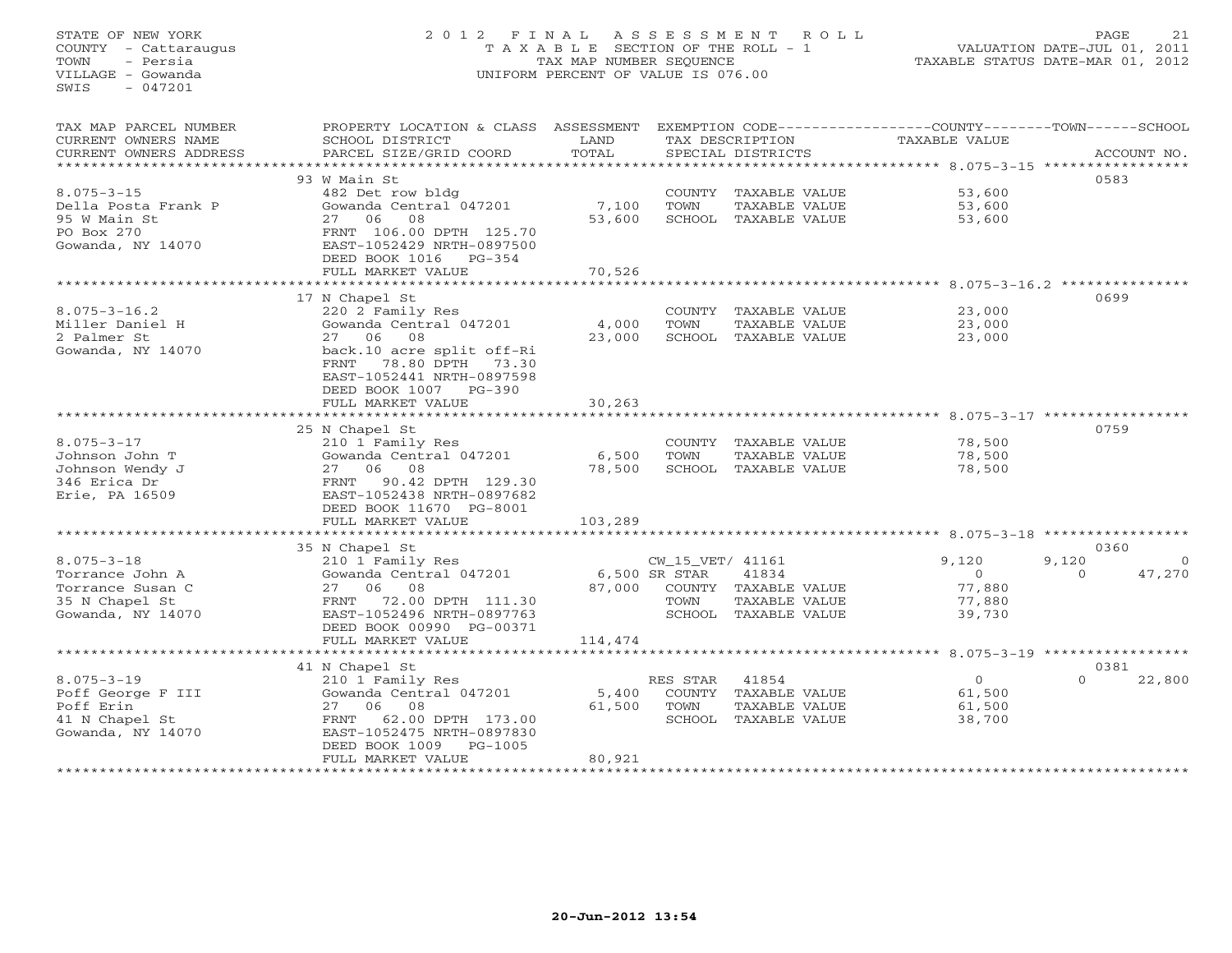# STATE OF NEW YORK 2 0 1 2 F I N A L A S S E S S M E N T R O L L PAGE 22 COUNTY - Cattaraugus T A X A B L E SECTION OF THE ROLL - 1 VALUATION DATE-JUL 01, 2011 TOWN - Persia TAX MAP NUMBER SEQUENCE TAXABLE STATUS DATE-MAR 01, 2012 VILLAGE - Gowanda UNIFORM PERCENT OF VALUE IS 076.00UNIFORM PERCENT OF VALUE IS 076.00

| TAX MAP PARCEL NUMBER<br>CURRENT OWNERS NAME<br>CURRENT OWNERS ADDRESS                          | PROPERTY LOCATION & CLASS ASSESSMENT<br>SCHOOL DISTRICT<br>PARCEL SIZE/GRID COORD                                                                                                          | LAND<br>TOTAL                       |                                            | TAX DESCRIPTION<br>SPECIAL DISTRICTS                                   | EXEMPTION CODE-----------------COUNTY-------TOWN------SCHOOL<br>TAXABLE VALUE |                           | ACCOUNT NO.        |
|-------------------------------------------------------------------------------------------------|--------------------------------------------------------------------------------------------------------------------------------------------------------------------------------------------|-------------------------------------|--------------------------------------------|------------------------------------------------------------------------|-------------------------------------------------------------------------------|---------------------------|--------------------|
| ***********************                                                                         |                                                                                                                                                                                            |                                     |                                            |                                                                        |                                                                               |                           |                    |
| $8.075 - 3 - 20$<br>Farley Lindsay A<br>49 N Chapel St<br>Persia, NY 14070                      | 49 N Chapel St<br>210 1 Family Res<br>Gowanda Central 047201<br>27 06 08<br>66.00 DPTH 173.00<br>FRNT<br>EAST-1052462 NRTH-0897898<br>DEED BOOK 15904 PG-9001                              | 5,300<br>57,500                     | RES STAR<br>COUNTY<br>TOWN                 | 41854<br>TAXABLE VALUE<br>TAXABLE VALUE<br>SCHOOL TAXABLE VALUE        | $\overline{0}$<br>57,500<br>57,500<br>34,700                                  | 0832<br>$\Omega$          | 22,800             |
|                                                                                                 | FULL MARKET VALUE<br>***********************                                                                                                                                               | 75,658<br>* * * * * * * * * * * * * |                                            |                                                                        | ********************** 8.075-3-21 ******************                          |                           |                    |
| $8.075 - 3 - 21$<br>Utley Richard L<br>57 N Chapel St<br>Gowanda, NY 14070                      | 57 N Chapel St<br>210 1 Family Res<br>Gowanda Central 047201<br>27 06<br>08<br>FRNT 119.00 DPTH 173.00<br>EAST-1052462 NRTH-0897995<br>DEED BOOK 795<br>$PG-00633$                         | 8,700<br>63,300                     | SR STAR<br>TOWN                            | 41834<br>COUNTY TAXABLE VALUE<br>TAXABLE VALUE<br>SCHOOL TAXABLE VALUE | $\circ$<br>63,300<br>63,300<br>16,030                                         | 0674<br>$\Omega$          | 47,270             |
|                                                                                                 | FULL MARKET VALUE                                                                                                                                                                          | 83,289                              |                                            |                                                                        |                                                                               |                           |                    |
|                                                                                                 |                                                                                                                                                                                            |                                     |                                            |                                                                        |                                                                               |                           |                    |
| $8.075 - 3 - 22$<br>Weider John E<br>Weider Judith A<br>69 N Chapel St<br>Gowanda, NY 14070     | 69 N Chapel St<br>210 1 Family Res<br>Gowanda Central 047201<br>08<br>27 06<br>FRNT<br>79.00 DPTH 173.00<br>EAST-1052458 NRTH-0898099<br>DEED BOOK 908<br>PG-01091<br>FULL MARKET VALUE    | 6,600<br>67,500<br>88,816           | RES STAR<br>COUNTY<br>TOWN                 | 41854<br>TAXABLE VALUE<br>TAXABLE VALUE<br>SCHOOL TAXABLE VALUE        | $\circ$<br>67,500<br>67,500<br>44,700                                         | 0365<br>$\Omega$          | 22,800             |
|                                                                                                 | ***********************                                                                                                                                                                    | **************                      |                                            |                                                                        | *********************************** 8.075-3-23 *****************              |                           |                    |
|                                                                                                 | 75 N Chapel St                                                                                                                                                                             |                                     |                                            |                                                                        |                                                                               | 0357                      |                    |
| $8.075 - 3 - 23$<br>Stadler Virginia L<br>75 N Chapel St<br>Gowanda, NY 14070                   | 210 1 Family Res<br>Gowanda Central 047201<br>27 06 08<br>FRNT<br>75.90 DPTH 162.00<br><b>BANK</b><br>017<br>EAST-1052452 NRTH-0898177<br>DEED BOOK 5179 PG-7001                           | 6,200<br>58,000                     | RES STAR<br>TOWN                           | 41854<br>COUNTY TAXABLE VALUE<br>TAXABLE VALUE<br>SCHOOL TAXABLE VALUE | $\circ$<br>58,000<br>58,000<br>35,200                                         | $\Omega$                  | 22,800             |
|                                                                                                 | FULL MARKET VALUE                                                                                                                                                                          | 76,316                              |                                            |                                                                        |                                                                               |                           |                    |
|                                                                                                 | *****************************                                                                                                                                                              |                                     |                                            |                                                                        |                                                                               |                           |                    |
| $8.075 - 3 - 24$<br>Schwedt David C<br>Schwedt Kathryn E<br>79 N Chapel St<br>Gowanda, NY 14070 | 79 N Chapel St<br>210 1 Family Res<br>Gowanda Central 047201<br>06<br>08<br>28<br>FRNT<br>80.00 DPTH 151.00<br>EAST-1052446 NRTH-0898254<br>DEED BOOK 749<br>PG-00178<br>FULL MARKET VALUE | 61,500<br>80,921                    | CW_15_VET/ 41161<br>6,500 RES STAR<br>TOWN | 41854<br>COUNTY TAXABLE VALUE<br>TAXABLE VALUE<br>SCHOOL TAXABLE VALUE | 9,120<br>$\circ$<br>52,380<br>52,380<br>38,700                                | 0268<br>9,120<br>$\Omega$ | $\Omega$<br>22,800 |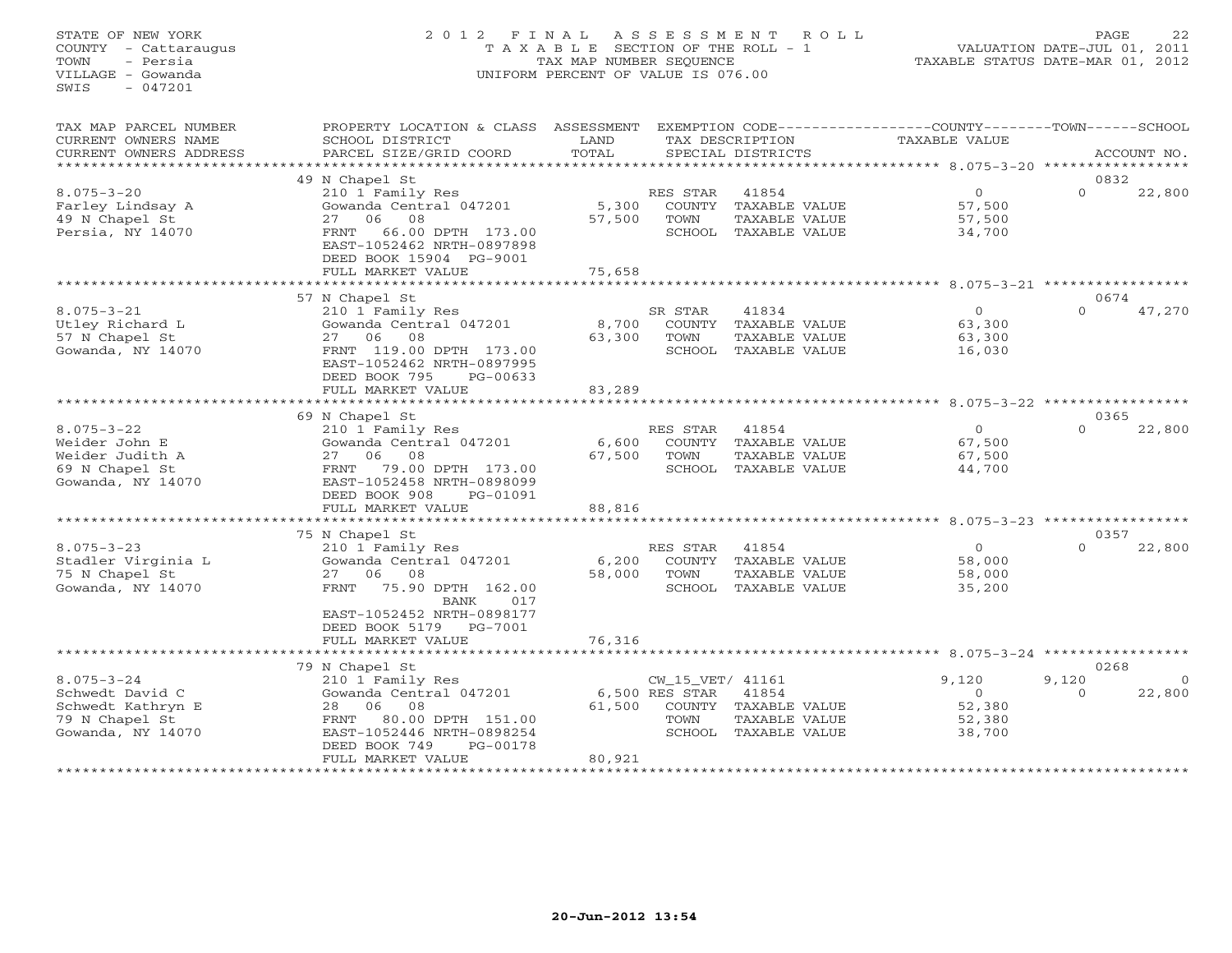# STATE OF NEW YORK 2 0 1 2 F I N A L A S S E S S M E N T R O L L PAGE 23 COUNTY - Cattaraugus T A X A B L E SECTION OF THE ROLL - 1 VALUATION DATE-JUL 01, 2011 TOWN - Persia TAX MAP NUMBER SEQUENCE TAXABLE STATUS DATE-MAR 01, 2012 VILLAGE - Gowanda UNIFORM PERCENT OF VALUE IS 076.00UNIFORM PERCENT OF VALUE IS 076.00

| TAX MAP PARCEL NUMBER  | PROPERTY LOCATION & CLASS ASSESSMENT EXEMPTION CODE----------------COUNTY-------TOWN------SCHOOL |         |                |                      |                |                |                |
|------------------------|--------------------------------------------------------------------------------------------------|---------|----------------|----------------------|----------------|----------------|----------------|
| CURRENT OWNERS NAME    | SCHOOL DISTRICT                                                                                  | LAND    |                | TAX DESCRIPTION      | TAXABLE VALUE  |                |                |
| CURRENT OWNERS ADDRESS | PARCEL SIZE/GRID COORD                                                                           | TOTAL   |                | SPECIAL DISTRICTS    |                |                | ACCOUNT NO.    |
|                        |                                                                                                  |         |                |                      |                |                |                |
|                        | 86 N Water St                                                                                    |         |                |                      |                | 0883           |                |
| $8.075 - 4 - 2$        | 210 1 Family Res                                                                                 |         | WVET C/T 41121 |                      | 4,320          | 4,320          | $\overline{0}$ |
| Nason Donald           | Gowanda Central 047201 5,100 AGED C/T/S 41800                                                    |         |                |                      | 12,240         | 12,240         | 14,400         |
| Reid Juanita           | 27 06 08                                                                                         |         | 28,800 SR STAR | 41834                | $\overline{0}$ | $\overline{O}$ | 14,400         |
| 3062 Zoar Rd           | 78.00 DPTH 100.00<br>FRNT                                                                        |         |                | COUNTY TAXABLE VALUE | 12,240         |                |                |
| Gowanda, NY 14070      | EAST-1052880 NRTH-0898310                                                                        |         | TOWN           | TAXABLE VALUE        | 12,240         |                |                |
|                        |                                                                                                  |         |                | SCHOOL TAXABLE VALUE | $\Omega$       |                |                |
|                        | DEED BOOK 17168 PG-2001                                                                          | 37,895  |                |                      |                |                |                |
|                        | FULL MARKET VALUE                                                                                |         |                |                      |                |                |                |
|                        |                                                                                                  |         |                |                      |                |                |                |
|                        | 80 N Water St                                                                                    |         |                |                      |                | 0416           |                |
| $8.075 - 4 - 3$        | 220 2 Family Res                                                                                 |         |                | COUNTY TAXABLE VALUE | 38,700         |                |                |
| Kobiolka Joseph J      | Gowanda Central 047201                                                                           | 4,000   | TOWN           | TAXABLE VALUE        | 38,700         |                |                |
| 12630 Sisson Hgwy      | 27 06 08                                                                                         | 38,700  |                | SCHOOL TAXABLE VALUE | 38,700         |                |                |
| Lawtons, NY 14091      | 48.00 DPTH 133.00<br>FRNT                                                                        |         |                |                      |                |                |                |
|                        | EAST-1052881 NRTH-0898251                                                                        |         |                |                      |                |                |                |
|                        | DEED BOOK 1010 PG-507                                                                            |         |                |                      |                |                |                |
|                        | FULL MARKET VALUE                                                                                | 50,921  |                |                      |                |                |                |
|                        |                                                                                                  |         |                |                      |                |                |                |
|                        | 63 Center St                                                                                     |         |                |                      |                | 0515           |                |
| $8.075 - 4 - 4$        | 210 1 Family Res                                                                                 |         | RES STAR       | 41854                | $\Omega$       | $\Omega$       | 22,800         |
| Della Posta Frank      | Gowanda Central 047201                                                                           | 10,100  |                | COUNTY TAXABLE VALUE | 89,500         |                |                |
| Della Posta Kathleen   | 27 06 08                                                                                         | 89,500  | TOWN           | TAXABLE VALUE        | 89,500         |                |                |
| 63 Center St           | FRNT 74.60 DPTH 137.00                                                                           |         |                | SCHOOL TAXABLE VALUE | 66,700         |                |                |
| Gowanda, NY 14070      | EAST-1052873 NRTH-0898147                                                                        |         |                |                      |                |                |                |
|                        | DEED BOOK 750<br>PG-01062                                                                        |         |                |                      |                |                |                |
|                        | FULL MARKET VALUE                                                                                | 117,763 |                |                      |                |                |                |
|                        |                                                                                                  |         |                |                      |                |                |                |
|                        |                                                                                                  |         |                |                      |                |                |                |
|                        | 64 N Water St                                                                                    |         |                |                      |                | 0516           |                |
| $8.075 - 4 - 5$        | 230 3 Family Res                                                                                 |         |                | COUNTY TAXABLE VALUE | 49,700         |                |                |
| Kobiolka Joseph J      | Gowanda Central 047201                                                                           | 6,500   | TOWN           | TAXABLE VALUE        | 49,700         |                |                |
| Kobiolka Barbara L     | 27 06 08                                                                                         | 49,700  |                | SCHOOL TAXABLE VALUE | 49,700         |                |                |
| 12630 Sisson Hwy       | FRNT 76.00 DPTH 178.20                                                                           |         |                |                      |                |                |                |
| Lawtons, NY 14901      | EAST-1052957 NRTH-0898130                                                                        |         |                |                      |                |                |                |
|                        | DEED BOOK 869<br>PG-00012                                                                        |         |                |                      |                |                |                |
|                        | FULL MARKET VALUE                                                                                | 65,395  |                |                      |                |                |                |
|                        |                                                                                                  |         |                |                      |                |                |                |
|                        | 58 N Water St                                                                                    |         |                |                      |                | 0873           |                |
| $8.075 - 4 - 6$        | 210 1 Family Res                                                                                 |         | RES STAR 41854 |                      | $\overline{0}$ | $\Omega$       | 22,800         |
| Bouchard Denise E      | Gowanda Central 047201                                                                           | 4,700   |                | COUNTY TAXABLE VALUE | 42,200         |                |                |
| 58 N Water St          | 27 06 08                                                                                         | 42,200  | TOWN           | TAXABLE VALUE        | 42,200         |                |                |
| Gowanda, NY 14070      | FRNT 52.90 DPTH 194.30                                                                           |         |                | SCHOOL TAXABLE VALUE | 19,400         |                |                |
|                        | EAST-1052975 NRTH-0898062                                                                        |         |                |                      |                |                |                |
|                        | DEED BOOK 2252<br>$PG-4001$                                                                      |         |                |                      |                |                |                |
|                        | FULL MARKET VALUE                                                                                | 55,526  |                |                      |                |                |                |
|                        |                                                                                                  |         |                |                      |                |                |                |
|                        |                                                                                                  |         |                |                      |                |                |                |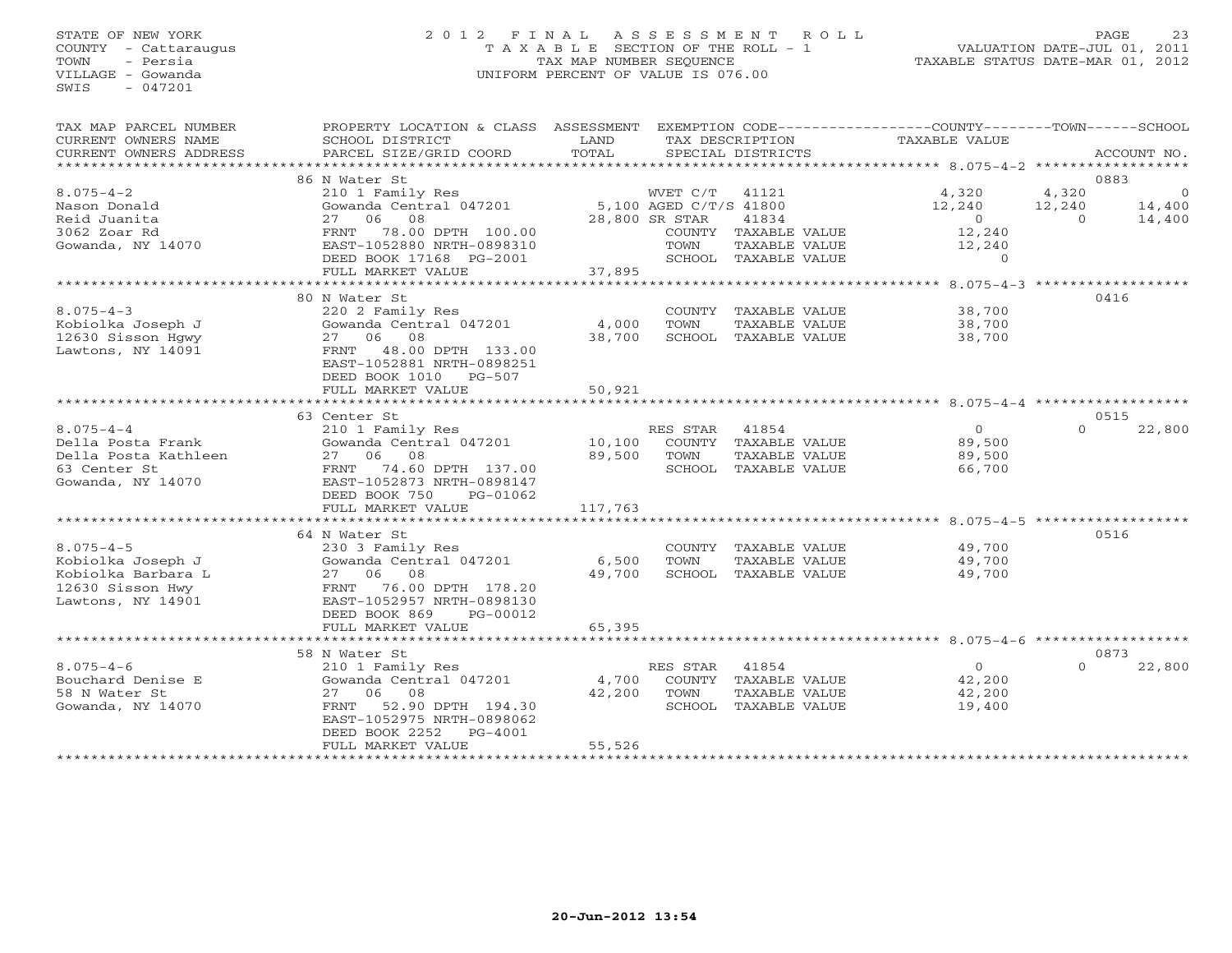STATE OF NEW YORK 2 0 1 2 F I N A L A S S E S S M E N T R O L L PAGE 24 COUNTY - Cattaraugus T A X A B L E SECTION OF THE ROLL - 1 VALUATION DATE-JUL 01, 2011 TOWN - Persia TAX MAP NUMBER SEQUENCE TAXABLE STATUS DATE-MAR 01, 2012 VILLAGE - Gowanda UNIFORM PERCENT OF VALUE IS 076.00  $SWTS = 047201$ TAX MAP PARCEL NUMBER PROPERTY LOCATION & CLASS ASSESSMENT EXEMPTION CODE-----------------COUNTY-------TOWN------SCHOOL<br>CURRENT OWNERS NAME SCHOOL DISTRICT LAND T SCHOOL DISTRICT LAND TAX DESCRIPTION TAXABLE VALUE CURRENT OWNERS ADDRESS BARCEL SIZE/GRID COORD TOTAL SPECIAL DISTRICTS SACCOUNT NO. \*\*\*\*\*\*\*\*\*\*\*\*\*\*\*\*\*\*\*\*\*\*\*\*\*\*\*\*\*\*\*\*\*\*\*\*\*\*\*\*\*\*\*\*\*\*\*\*\*\*\*\*\*\*\*\*\*\*\*\*\*\*\*\*\*\*\*\*\*\*\*\*\*\*\*\*\*\*\*\*\*\*\*\*\*\*\*\*\*\*\*\*\*\*\*\*\*\*\*\*\*\*\* 8.075-4-7 \*\*\*\*\*\*\*\*\*\*\*\*\*\*\*\*\*\* 48 N Water St 04998.075-4-7 210 1 Family Res COUNTY TAXABLE VALUE 30,300 Allen Jack D Gowanda Central 047201 1,500 TOWN TAXABLE VALUE 30,300 Allen Betty L 27 06 08 30,300 SCHOOL TAXABLE VALUE 30,300 2112 Richardson Rd FRNT 38.90 DPTH 90.90 Collins, NY 14034 EAST-1052950 NRTH-0897967 DEED BOOK 795 PG-00631 FULL MARKET VALUE 39,868 \*\*\*\*\*\*\*\*\*\*\*\*\*\*\*\*\*\*\*\*\*\*\*\*\*\*\*\*\*\*\*\*\*\*\*\*\*\*\*\*\*\*\*\*\*\*\*\*\*\*\*\*\*\*\*\*\*\*\*\*\*\*\*\*\*\*\*\*\*\*\*\*\*\*\*\*\*\*\*\*\*\*\*\*\*\*\*\*\*\*\*\*\*\*\*\*\*\*\*\*\*\*\* 8.075-4-8 \*\*\*\*\*\*\*\*\*\*\*\*\*\*\*\*\*\* 54 N Water St 03518.075-4-8 220 2 Family Res COUNTY TAXABLE VALUE 45,000 Zimmermann Paul M Gowanda Central 047201 4,800 TOWN TAXABLE VALUE 45,000 Ziimmermann Peter J 27 06 08 45,000 SCHOOL TAXABLE VALUE 45,000 CONTROLL TO THE SE THE SE THE SE SUITE SET AND THE SE TO BOX 142<br>
PO Box 142<br>
PO Box 142<br>
PO Box 142<br>
PO Box 142<br>
PO Box 142<br>
PO Box 142<br>
PO Box 142<br>
PO Box 142<br>
PO Box 142<br>
PO Box 142<br>
PO Box 142<br>
PO Box 142<br>
PO Box 142<br> 1/3 Int<br>FRNT 66.00 DPTH 194.30 BANK 017 EAST-1053006 NRTH-0898017 DEED BOOK 10825 PG-6001FULL MARKET VALUE 59,211 \*\*\*\*\*\*\*\*\*\*\*\*\*\*\*\*\*\*\*\*\*\*\*\*\*\*\*\*\*\*\*\*\*\*\*\*\*\*\*\*\*\*\*\*\*\*\*\*\*\*\*\*\*\*\*\*\*\*\*\*\*\*\*\*\*\*\*\*\*\*\*\*\*\*\*\*\*\*\*\*\*\*\*\*\*\*\*\*\*\*\*\*\*\*\*\*\*\*\*\*\*\*\* 8.075-4-9 \*\*\*\*\*\*\*\*\*\*\*\*\*\*\*\*\*\* 44 N Water St 0806 $0 \t 22,800$ 8.075-4-9 210 1 Family Res RES STAR 41854 0 0 22,800 Ewell Steven E Gowanda Central 047201 4,800 COUNTY TAXABLE VALUE 44,600 Ewell Patricia G 27 06 08 44,600 TOWN TAXABLE VALUE 44,600 44 N Water St FRNT 49.50 DPTH 205.00 SCHOOL TAXABLE VALUE 21,800 Gowanda, NY 14070 BANK 005 EAST-1053018 NRTH-0897951 DEED BOOK 00975 PG-00390 FULL MARKET VALUE 58,684 \*\*\*\*\*\*\*\*\*\*\*\*\*\*\*\*\*\*\*\*\*\*\*\*\*\*\*\*\*\*\*\*\*\*\*\*\*\*\*\*\*\*\*\*\*\*\*\*\*\*\*\*\*\*\*\*\*\*\*\*\*\*\*\*\*\*\*\*\*\*\*\*\*\*\*\*\*\*\*\*\*\*\*\*\*\*\*\*\*\*\*\*\*\*\*\*\*\*\*\*\*\*\* 8.075-4-11 \*\*\*\*\*\*\*\*\*\*\*\*\*\*\*\*\* 40 N Water St 09948.075-4-11 438 Parking lot COUNTY TAXABLE VALUE 12,000 Gabel Bros Gowanda Central 047201 8,700 TOWN TAXABLE VALUE 12,000 27 W Main St 27 06 08 12,000 SCHOOL TAXABLE VALUE 12,000 Gowanda, NY 14070 FRNT 128.90 DPTH 149.20 EAST-1053154 NRTH-0897784 DEED BOOK 694 PG-01100FULL MARKET VALUE 15,789 \*\*\*\*\*\*\*\*\*\*\*\*\*\*\*\*\*\*\*\*\*\*\*\*\*\*\*\*\*\*\*\*\*\*\*\*\*\*\*\*\*\*\*\*\*\*\*\*\*\*\*\*\*\*\*\*\*\*\*\*\*\*\*\*\*\*\*\*\*\*\*\*\*\*\*\*\*\*\*\*\*\*\*\*\*\*\*\*\*\*\*\*\*\*\*\*\*\*\*\*\*\*\* 8.075-4-13 \*\*\*\*\*\*\*\*\*\*\*\*\*\*\*\*\* 1 W Main St 09768.075-4-13 482 Det row bldg COUNTY TAXABLE VALUE 35,200 Reid Juanita Gowanda Central 047201 6,000 TOWN TAXABLE VALUE 35,200 26 W Maint St 27 06 08 35,200 SCHOOL TAXABLE VALUE 35,200 Gowanda, NY 14070 FRNT 168.00 DPTH 49.00 EAST-1053347 NRTH-0897718 DEED BOOK 2223 PG-3001FULL MARKET VALUE 46,316 \*\*\*\*\*\*\*\*\*\*\*\*\*\*\*\*\*\*\*\*\*\*\*\*\*\*\*\*\*\*\*\*\*\*\*\*\*\*\*\*\*\*\*\*\*\*\*\*\*\*\*\*\*\*\*\*\*\*\*\*\*\*\*\*\*\*\*\*\*\*\*\*\*\*\*\*\*\*\*\*\*\*\*\*\*\*\*\*\*\*\*\*\*\*\*\*\*\*\*\*\*\*\*\*\*\*\*\*\*\*\*\*\*\*\*\*\*\*\*\*\*\*\*\*\*\*\*\*\*\*\*\*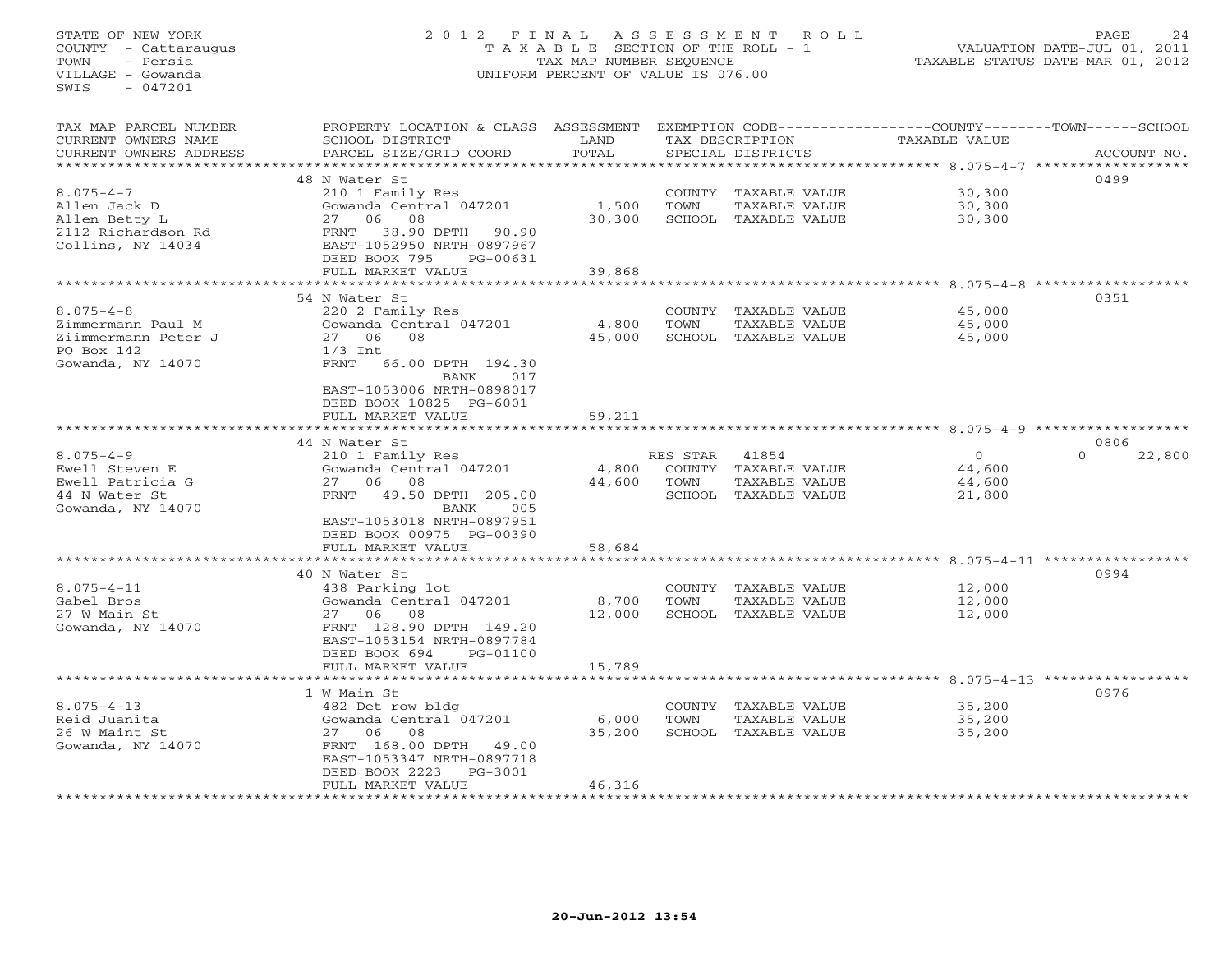STATE OF NEW YORK 2 0 1 2 F I N A L A S S E S S M E N T R O L L PAGE 25 COUNTY - Cattaraugus T A X A B L E SECTION OF THE ROLL - 1 VALUATION DATE-JUL 01, 2011 TOWN - Persia TAX MAP NUMBER SEQUENCE TAXABLE STATUS DATE-MAR 01, 2012 VILLAGE - Gowanda UNIFORM PERCENT OF VALUE IS 076.00  $SWTS = 047201$ TAX MAP PARCEL NUMBER PROPERTY LOCATION & CLASS ASSESSMENT EXEMPTION CODE------------------COUNTY--------TOWN------SCHOOL CURRENT OWNERS NAME SCHOOL DISTRICT LAND TAX DESCRIPTION TAXABLE VALUE CURRENT OWNERS ADDRESS BARCEL SIZE/GRID COORD TOTAL SPECIAL DISTRICTS SACCOUNT NO. \*\*\*\*\*\*\*\*\*\*\*\*\*\*\*\*\*\*\*\*\*\*\*\*\*\*\*\*\*\*\*\*\*\*\*\*\*\*\*\*\*\*\*\*\*\*\*\*\*\*\*\*\*\*\*\*\*\*\*\*\*\*\*\*\*\*\*\*\*\*\*\*\*\*\*\*\*\*\*\*\*\*\*\*\*\*\*\*\*\*\*\*\*\*\*\*\*\*\*\*\*\*\* 8.075-4-14 \*\*\*\*\*\*\*\*\*\*\*\*\*\*\*\*\* 5 W Main St 09728.075-4-14 481 Att row bldg COUNTY TAXABLE VALUE 28,200 Connolly Ronald J Gowanda Central 047201 1,000 TOWN TAXABLE VALUE 28,200 Connolly Alison P 27 06 08 28,200 SCHOOL TAXABLE VALUE 28,200 7581 Zoar Valley Rd FRNT 89.00 DPTH 7.00 Springville, NY 14141 EAST-1053305 NRTH-0897656 DEED BOOK 00983 PG-00717 FULL MARKET VALUE 37,105 \*\*\*\*\*\*\*\*\*\*\*\*\*\*\*\*\*\*\*\*\*\*\*\*\*\*\*\*\*\*\*\*\*\*\*\*\*\*\*\*\*\*\*\*\*\*\*\*\*\*\*\*\*\*\*\*\*\*\*\*\*\*\*\*\*\*\*\*\*\*\*\*\*\*\*\*\*\*\*\*\*\*\*\*\*\*\*\*\*\*\*\*\*\*\*\*\*\*\*\*\*\*\* 8.075-4-15 \*\*\*\*\*\*\*\*\*\*\*\*\*\*\*\*\* 7 W Main St 03528.075-4-15 481 Att row bldg COUNTY TAXABLE VALUE 69,300 Rebmann John D Gowanda Central 047201 4,800 TOWN TAXABLE VALUE 69,300 13859 Sarah Ln 27 06 08 69,300 SCHOOL TAXABLE VALUE 69,300 Collins, NY 14034 FRNT 35.00 DPTH 88.00 EAST-1053280 NRTH-0897667 DEED BOOK 765 PG-3002 EAST-1033200 NAILL VOSTOS<br>DEED BOOK 765 PG-3002<br>FULL MARKET VALUE 91,184 \*\*\*\*\*\*\*\*\*\*\*\*\*\*\*\*\*\*\*\*\*\*\*\*\*\*\*\*\*\*\*\*\*\*\*\*\*\*\*\*\*\*\*\*\*\*\*\*\*\*\*\*\*\*\*\*\*\*\*\*\*\*\*\*\*\*\*\*\*\*\*\*\*\*\*\*\*\*\*\*\*\*\*\*\*\*\*\*\*\*\*\*\*\*\*\*\*\*\*\*\*\*\* 8.075-4-16 \*\*\*\*\*\*\*\*\*\*\*\*\*\*\*\*\* 11 W Main St 09438.075-4-16 481 Att row bldg COUNTY TAXABLE VALUE 11,500 Reding Businesses, LLC Gowanda Central 047201 2,800 TOWN TAXABLE VALUE 11,500 14347 Collins Ctr - Zoar Rd 27 06 08 11,500 SCHOOL TAXABLE VALUE 11,500 Collins, NY 14034 FRNT 22.20 DPTH 71.50 EAST-1053268 NRTH-0897636 DEED BOOK 14805 PG-3001 FULL MARKET VALUE 15,132 \*\*\*\*\*\*\*\*\*\*\*\*\*\*\*\*\*\*\*\*\*\*\*\*\*\*\*\*\*\*\*\*\*\*\*\*\*\*\*\*\*\*\*\*\*\*\*\*\*\*\*\*\*\*\*\*\*\*\*\*\*\*\*\*\*\*\*\*\*\*\*\*\*\*\*\*\*\*\*\*\*\*\*\*\*\*\*\*\*\*\*\*\*\*\*\*\*\*\*\*\*\*\* 8.075-4-17 \*\*\*\*\*\*\*\*\*\*\*\*\*\*\*\*\* 15 W Main St 09448.075-4-17 481 Att row bldg COUNTY TAXABLE VALUE 19,200 Reding Businesses, LLC Gowanda Central 047201 4,000 TOWN TAXABLE VALUE 19,200 14347 Collins Ctr - Zoar Rd 27 06 08 19,200 SCHOOL TAXABLE VALUE 19,200 Collins, NY 14034 FRNT 23.70 DPTH 133.70 EAST-1053243 NRTH-0897674 DEED BOOK 14805 PG-3001FULL MARKET VALUE 25,263 \*\*\*\*\*\*\*\*\*\*\*\*\*\*\*\*\*\*\*\*\*\*\*\*\*\*\*\*\*\*\*\*\*\*\*\*\*\*\*\*\*\*\*\*\*\*\*\*\*\*\*\*\*\*\*\*\*\*\*\*\*\*\*\*\*\*\*\*\*\*\*\*\*\*\*\*\*\*\*\*\*\*\*\*\*\*\*\*\*\*\*\*\*\*\*\*\*\*\*\*\*\*\* 8.075-4-18 \*\*\*\*\*\*\*\*\*\*\*\*\*\*\*\*\* 23 W Main St 07578.075-4-18 481 Att row bldg RES STAR 41854 0 22,800 Wing Randy D Gowanda Central 047201 6,400 COUNTY TAXABLE VALUE 95,000 23 W Main St 27 06 08 95,000 TOWN TAXABLE VALUE 95,000 Gowanda, NY 14070 17 W Main St-Store SCHOOL TAXABLE VALUE 72,200 23 W Main St-Apts FRNT 68.25 DPTH 133.72 BANK 017 EAST-1053197 NRTH-0897657 DEED BOOK 2498 PG-3001FULL MARKET VALUE 125,000 \*\*\*\*\*\*\*\*\*\*\*\*\*\*\*\*\*\*\*\*\*\*\*\*\*\*\*\*\*\*\*\*\*\*\*\*\*\*\*\*\*\*\*\*\*\*\*\*\*\*\*\*\*\*\*\*\*\*\*\*\*\*\*\*\*\*\*\*\*\*\*\*\*\*\*\*\*\*\*\*\*\*\*\*\*\*\*\*\*\*\*\*\*\*\*\*\*\*\*\*\*\*\*\*\*\*\*\*\*\*\*\*\*\*\*\*\*\*\*\*\*\*\*\*\*\*\*\*\*\*\*\*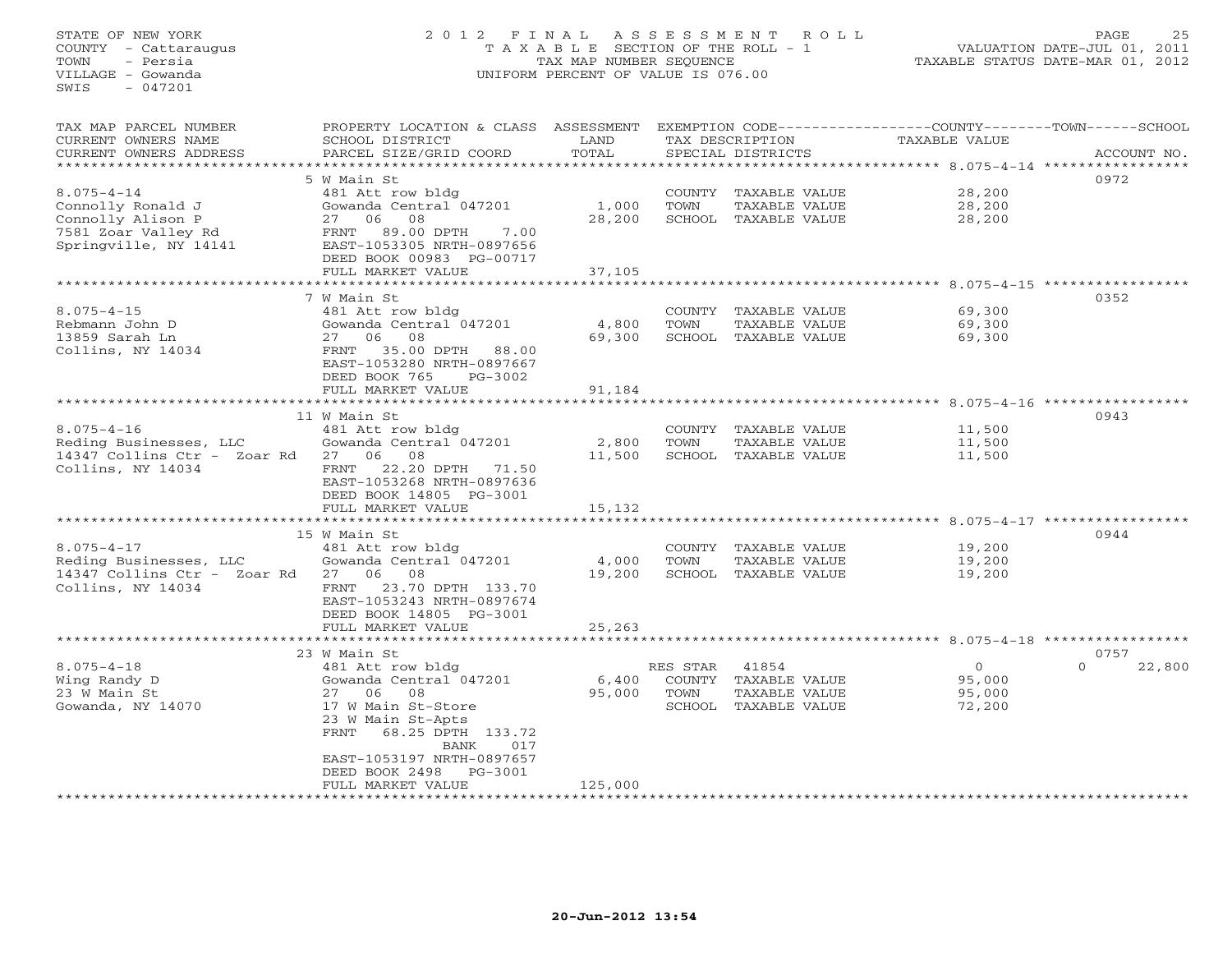STATE OF NEW YORK 2 0 1 2 F I N A L A S S E S S M E N T R O L L PAGE 26 COUNTY - Cattaraugus T A X A B L E SECTION OF THE ROLL - 1 VALUATION DATE-JUL 01, 2011 TOWN - Persia TAX MAP NUMBER SEQUENCE TAXABLE STATUS DATE-MAR 01, 2012 VILLAGE - Gowanda UNIFORM PERCENT OF VALUE IS 076.00  $SWTS = 047201$ TAX MAP PARCEL NUMBER PROPERTY LOCATION & CLASS ASSESSMENT EXEMPTION CODE-----------------COUNTY-------TOWN------SCHOOL<br>CURRENT OWNERS NAME SCHOOL DISTRICT LAND T SCHOOL DISTRICT LAND TAX DESCRIPTION TAXABLE VALUE CURRENT OWNERS ADDRESS BARCEL SIZE/GRID COORD TOTAL SPECIAL DISTRICTS SACCOUNT NO. \*\*\*\*\*\*\*\*\*\*\*\*\*\*\*\*\*\*\*\*\*\*\*\*\*\*\*\*\*\*\*\*\*\*\*\*\*\*\*\*\*\*\*\*\*\*\*\*\*\*\*\*\*\*\*\*\*\*\*\*\*\*\*\*\*\*\*\*\*\*\*\*\*\*\*\*\*\*\*\*\*\*\*\*\*\*\*\*\*\*\*\*\*\*\*\*\*\*\*\*\*\*\* 8.075-4-19 \*\*\*\*\*\*\*\*\*\*\*\*\*\*\*\*\* 25 W Main St 09378.075-4-19 482 Det row bldg COUNTY TAXABLE VALUE 46,500 Hager Barry M Gowanda Central 047201 5,000 TOWN TAXABLE VALUE 46,500 25 W Main St 27 06 08 46,500 SCHOOL TAXABLE VALUE 46,500 Gowanda, NY 14070 FRNT 42.60 DPTH 148.70 EAST-1053142 NRTH-0897654 DEED BOOK 812 PG-00030FULL MARKET VALUE 61,184 \*\*\*\*\*\*\*\*\*\*\*\*\*\*\*\*\*\*\*\*\*\*\*\*\*\*\*\*\*\*\*\*\*\*\*\*\*\*\*\*\*\*\*\*\*\*\*\*\*\*\*\*\*\*\*\*\*\*\*\*\*\*\*\*\*\*\*\*\*\*\*\*\*\*\*\*\*\*\*\*\*\*\*\*\*\*\*\*\*\*\*\*\*\*\*\*\*\*\*\*\*\*\* 8.075-4-20 \*\*\*\*\*\*\*\*\*\*\*\*\*\*\*\*\* $27$  W Main St  $27$  W Main St  $481$  Att row bldg  $481$  Att row bldg  $2993$ 8.075-4-20 481 Att row bldg COUNTY TAXABLE VALUE 76,600 Gabel Bros Furniture Co Gowanda Central 047201 4,000 TOWN TAXABLE VALUE 76,600 27 W Main St 26 06 08 76,600 SCHOOL TAXABLE VALUE 76,600 Gowanda, NY 14070 FRNT 32.00 DPTH 160.00 EAST-1053105 NRTH-0897652 FULL MARKET VALUE 100,789 \*\*\*\*\*\*\*\*\*\*\*\*\*\*\*\*\*\*\*\*\*\*\*\*\*\*\*\*\*\*\*\*\*\*\*\*\*\*\*\*\*\*\*\*\*\*\*\*\*\*\*\*\*\*\*\*\*\*\*\*\*\*\*\*\*\*\*\*\*\*\*\*\*\*\*\*\*\*\*\*\*\*\*\*\*\*\*\*\*\*\*\*\*\*\*\*\*\*\*\*\*\*\* 8.075-4-22 \*\*\*\*\*\*\*\*\*\*\*\*\*\*\*\*\* 31 W Main St 07588.075-4-22 481 Att row bldg COUNTY TAXABLE VALUE 32,000 Hubbard Terrell C Gowanda Central 047201 2,400 TOWN TAXABLE VALUE 32,000 Hubbard Rebecca 27 06 08 32,000 SCHOOL TAXABLE VALUE 32,000 31 W Main St FRNT 28.00 DPTH 78.00 Gowanda, NY 14070 EAST-1053082 NRTH-0897607 DEED BOOK 7257 PG-3001 FULL MARKET VALUE 42,105 \*\*\*\*\*\*\*\*\*\*\*\*\*\*\*\*\*\*\*\*\*\*\*\*\*\*\*\*\*\*\*\*\*\*\*\*\*\*\*\*\*\*\*\*\*\*\*\*\*\*\*\*\*\*\*\*\*\*\*\*\*\*\*\*\*\*\*\*\*\*\*\*\*\*\*\*\*\*\*\*\*\*\*\*\*\*\*\*\*\*\*\*\*\*\*\*\*\*\*\*\*\*\* 8.075-4-24 \*\*\*\*\*\*\*\*\*\*\*\*\*\*\*\*\* 37 W Main St 09998.075-4-24 461 Bank COUNTY TAXABLE VALUE 180,000 Community Bank NA Gowanda Central 047201 6,000 TOWN TAXABLE VALUE 180,000 5790 Widewaters Pkwy 27 06 08 180,000 SCHOOL TAXABLE VALUE 180,000 Dewitt, NY 13214 FRNT 74.00 DPTH 78.00 EAST-1053031 NRTH-0897596 DEED BOOK 00965 PG-01149 FULL MARKET VALUE 236,842 \*\*\*\*\*\*\*\*\*\*\*\*\*\*\*\*\*\*\*\*\*\*\*\*\*\*\*\*\*\*\*\*\*\*\*\*\*\*\*\*\*\*\*\*\*\*\*\*\*\*\*\*\*\*\*\*\*\*\*\*\*\*\*\*\*\*\*\*\*\*\*\*\*\*\*\*\*\*\*\*\*\*\*\*\*\*\*\*\*\*\*\*\*\*\*\*\*\*\*\*\*\*\* 8.075-4-27.2 \*\*\*\*\*\*\*\*\*\*\*\*\*\*\* 41 W Main St 10298.075-4-27.2 481 Att row bldg COUNTY TAXABLE VALUE 87,600 Care Center Pharmacy Inc Gowanda Central 047201 6,000 TOWN TAXABLE VALUE 87,600 PO Box 552 27 06 08 87,600 SCHOOL TAXABLE VALUE 87,600 Dunkirk, NY 14048 FRNT 59.00 DPTH 188.00 EAST-1052933 NRTH-0897629 DEED BOOK 1196 PG-3001FULL MARKET VALUE 115,263 \*\*\*\*\*\*\*\*\*\*\*\*\*\*\*\*\*\*\*\*\*\*\*\*\*\*\*\*\*\*\*\*\*\*\*\*\*\*\*\*\*\*\*\*\*\*\*\*\*\*\*\*\*\*\*\*\*\*\*\*\*\*\*\*\*\*\*\*\*\*\*\*\*\*\*\*\*\*\*\*\*\*\*\*\*\*\*\*\*\*\*\*\*\*\*\*\*\*\*\*\*\*\*\*\*\*\*\*\*\*\*\*\*\*\*\*\*\*\*\*\*\*\*\*\*\*\*\*\*\*\*\*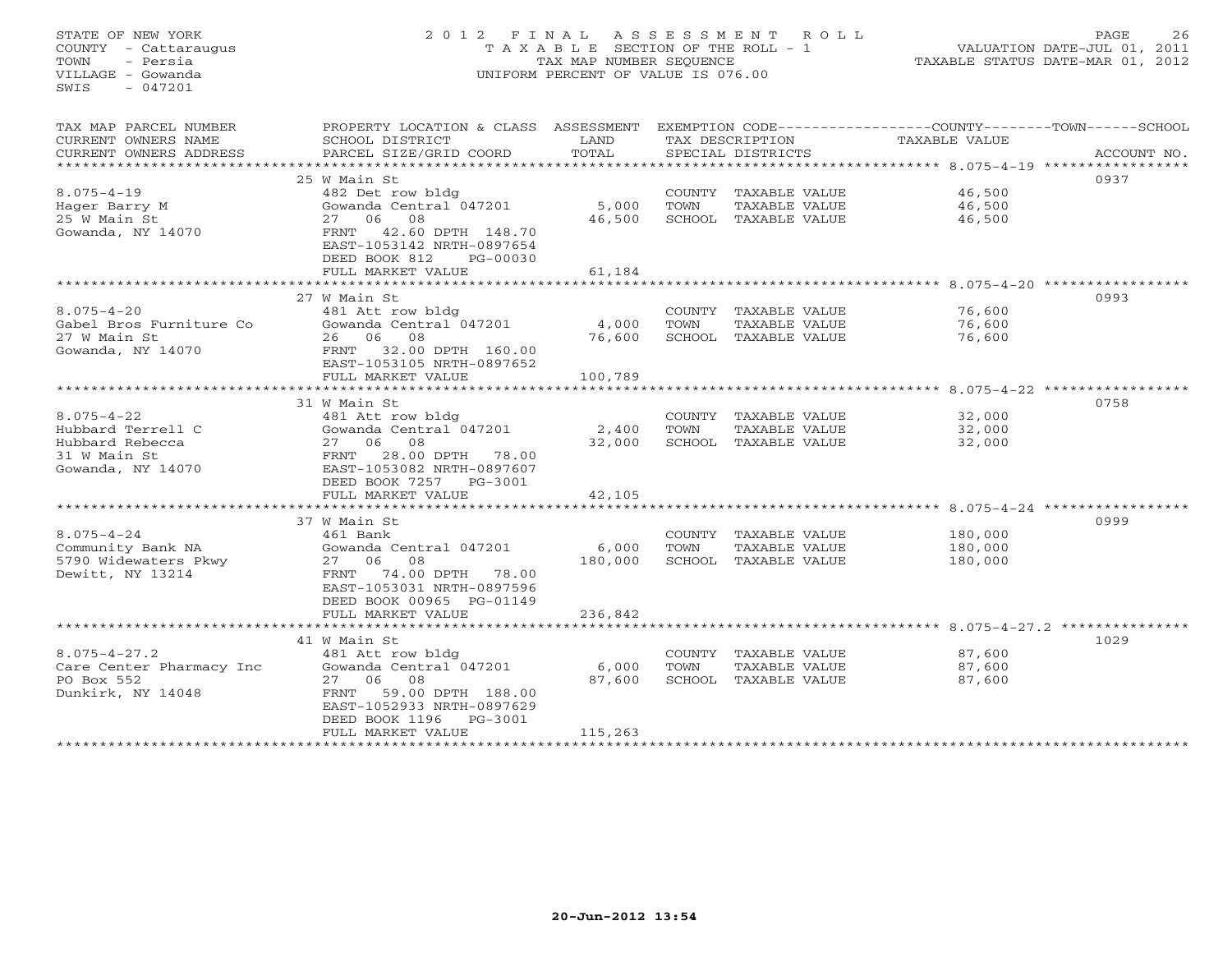# STATE OF NEW YORK 2 0 1 2 F I N A L A S S E S S M E N T R O L L PAGE 27 COUNTY - Cattaraugus T A X A B L E SECTION OF THE ROLL - 1 VALUATION DATE-JUL 01, 2011 TOWN - Persia TAX MAP NUMBER SEQUENCE TAXABLE STATUS DATE-MAR 01, 2012 VILLAGE - Gowanda UNIFORM PERCENT OF VALUE IS 076.00UNIFORM PERCENT OF VALUE IS 076.00

| TAX MAP PARCEL NUMBER  | PROPERTY LOCATION & CLASS ASSESSMENT         |        |                |                      | EXEMPTION CODE-----------------COUNTY-------TOWN------SCHOOL |                    |
|------------------------|----------------------------------------------|--------|----------------|----------------------|--------------------------------------------------------------|--------------------|
| CURRENT OWNERS NAME    | SCHOOL DISTRICT                              | LAND   |                | TAX DESCRIPTION      | TAXABLE VALUE                                                |                    |
| CURRENT OWNERS ADDRESS | PARCEL SIZE/GRID COORD                       | TOTAL  |                | SPECIAL DISTRICTS    |                                                              | ACCOUNT NO.        |
| ******************     |                                              |        |                |                      |                                                              |                    |
|                        | 49 W Main St                                 |        |                |                      |                                                              | 1027               |
| $8.075 - 4 - 28$       | 481 Att row bldg                             |        |                | COUNTY TAXABLE VALUE | 51,900                                                       |                    |
| Hubbard Rebecca S      | Gowanda Central 047201                       | 5,300  | TOWN           | TAXABLE VALUE        | 51,900                                                       |                    |
| Hubbard Terrell C      | 08<br>27 06                                  | 51,900 |                | SCHOOL TAXABLE VALUE | 51,900                                                       |                    |
| 11096 Fairview Dr      | 44.17 DPTH 188.28<br>FRNT                    |        |                |                      |                                                              |                    |
| Gowanda, NY 14070      | EAST-1052884 NRTH-0897626                    |        |                |                      |                                                              |                    |
|                        | DEED BOOK 657<br>PG-5001                     |        |                |                      |                                                              |                    |
|                        | FULL MARKET VALUE                            | 68,289 |                |                      |                                                              |                    |
|                        | **********************                       |        |                |                      |                                                              |                    |
|                        | 53 W Main St                                 |        |                |                      |                                                              | 1028               |
| $8.075 - 4 - 29$       | 481 Att row bldg                             |        |                | COUNTY TAXABLE VALUE | 67,000                                                       |                    |
| Gabel II David L       | Gowanda Central 047201                       | 4,000  | TOWN           | TAXABLE VALUE        | 67,000                                                       |                    |
| DBA Jesse's Toybox     | 27 06 08                                     | 67,000 |                | SCHOOL TAXABLE VALUE | 67,000                                                       |                    |
| 15 Crestwood Dr        | 31.54 DPTH 187.70<br>FRNT                    |        |                |                      |                                                              |                    |
| Gowanda, NY 14070      | EAST-1052848 NRTH-0897618                    |        |                |                      |                                                              |                    |
|                        | DEED BOOK 11844 PG-5002                      |        |                |                      |                                                              |                    |
|                        |                                              | 88,158 |                |                      |                                                              |                    |
|                        | FULL MARKET VALUE                            |        |                |                      |                                                              |                    |
|                        | 23 Center St                                 |        |                |                      |                                                              | 1024               |
| $8.075 - 4 - 32$       |                                              |        |                |                      | $\circ$                                                      | $\Omega$<br>22,800 |
|                        | 210 1 Family Res                             |        | RES STAR 41854 |                      |                                                              |                    |
| Sajdak Michael L       | Gowanda Central 047201<br>27 06 08           | 2,000  |                | COUNTY TAXABLE VALUE | 33,700                                                       |                    |
| Sajdak Cheryl E        |                                              | 33,700 | TOWN           | TAXABLE VALUE        | 33,700                                                       |                    |
| 23 Center St           | 28.00 DPTH<br>FRNT<br>90.10                  |        |                | SCHOOL TAXABLE VALUE | 10,900                                                       |                    |
| Gowanda, NY 14070      | EAST-1052852 NRTH-0897753                    |        |                |                      |                                                              |                    |
|                        | DEED BOOK 877<br>PG-00581                    |        |                |                      |                                                              |                    |
|                        | FULL MARKET VALUE<br>*********************** | 44,342 |                |                      |                                                              |                    |
|                        |                                              |        |                |                      |                                                              |                    |
|                        | 29 Center St                                 |        |                |                      |                                                              | 0729               |
| $8.075 - 4 - 33$       | 230 3 Family Res                             |        |                | COUNTY TAXABLE VALUE | 46,500                                                       |                    |
| Darling Walter         | Gowanda Central 047201                       | 5,800  | TOWN           | TAXABLE VALUE        | 46,500                                                       |                    |
| Darling Lorissa        | 27 06<br>08                                  | 46,500 |                | SCHOOL TAXABLE VALUE | 46,500                                                       |                    |
| 143 Aldrich St         | FRNT 74.60 DPTH 141.20                       |        |                |                      |                                                              |                    |
| Gowanda, NY 14070      | EAST-1052865 NRTH-0897810                    |        |                |                      |                                                              |                    |
|                        | DEED BOOK 1007 PG-501                        |        |                |                      |                                                              |                    |
|                        | FULL MARKET VALUE                            | 61,184 |                |                      |                                                              |                    |
|                        |                                              |        |                |                      | ******************************* 8.075-4-34 ************      |                    |
|                        | 35 Center St                                 |        |                |                      |                                                              | 0831               |
| $8.075 - 4 - 34$       | 210 1 Family Res                             |        | SR STAR        | 41834                | $\Omega$                                                     | 47,270<br>$\Omega$ |
| Snyder Clifton B       | Gowanda Central 047201                       | 5,800  |                | COUNTY TAXABLE VALUE | 56,100                                                       |                    |
| Snyder Ann             | 08<br>27 06                                  | 56,100 | TOWN           | TAXABLE VALUE        | 56,100                                                       |                    |
| 35 Center St           | 74.60 DPTH 141.20<br>FRNT                    |        |                | SCHOOL TAXABLE VALUE | 8,830                                                        |                    |
| Gowanda, NY 14070      | EAST-1052853 NRTH-0897883                    |        |                |                      |                                                              |                    |
|                        | DEED BOOK 715<br>PG-00266                    |        |                |                      |                                                              |                    |
|                        | FULL MARKET VALUE                            | 73,816 |                |                      |                                                              |                    |
|                        |                                              |        |                |                      |                                                              |                    |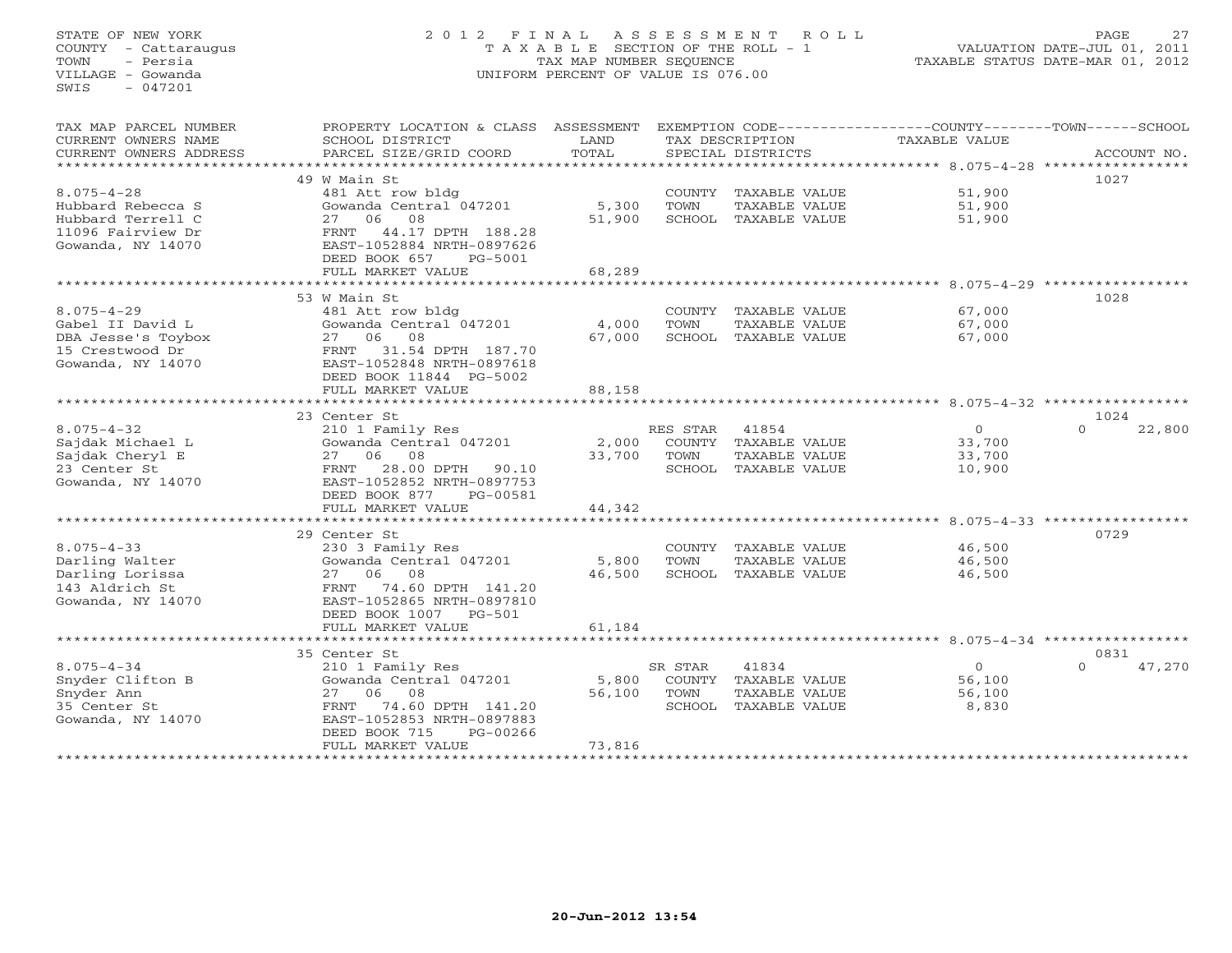# STATE OF NEW YORK 2 0 1 2 F I N A L A S S E S S M E N T R O L L PAGE 28 COUNTY - Cattaraugus T A X A B L E SECTION OF THE ROLL - 1 VALUATION DATE-JUL 01, 2011 TOWN - Persia TAX MAP NUMBER SEQUENCE TAXABLE STATUS DATE-MAR 01, 2012 VILLAGE - Gowanda UNIFORM PERCENT OF VALUE IS 076.00UNIFORM PERCENT OF VALUE IS 076.00

| TAX MAP PARCEL NUMBER               | PROPERTY LOCATION & CLASS ASSESSMENT |               |          | EXEMPTION CODE-----------------COUNTY-------TOWN-----SCHOOL |                                                 |        |                  |             |
|-------------------------------------|--------------------------------------|---------------|----------|-------------------------------------------------------------|-------------------------------------------------|--------|------------------|-------------|
| CURRENT OWNERS NAME                 | SCHOOL DISTRICT                      | LAND          |          | TAX DESCRIPTION                                             | TAXABLE VALUE                                   |        |                  |             |
| CURRENT OWNERS ADDRESS              | PARCEL SIZE/GRID COORD               | TOTAL         |          | SPECIAL DISTRICTS                                           |                                                 |        |                  | ACCOUNT NO. |
| * * * * * * * * * * * * * * * *     |                                      | ***********   |          |                                                             | ************ 8.075-4-35 ******************      |        |                  |             |
|                                     | 43 Center St                         |               |          |                                                             |                                                 |        | 0811             |             |
| $8.075 - 4 - 35$                    | 220 2 Family Res                     |               | RES STAR | 41854                                                       | $\circ$                                         |        | $\Omega$         | 22,800      |
| Burr M. Andrew                      | Gowanda Central 047201               | 5,800         |          | COUNTY TAXABLE VALUE                                        | 49,100                                          |        |                  |             |
| 43 Center St lower                  | 06<br>08<br>27                       | 49,100        | TOWN     | TAXABLE VALUE                                               | 49,100                                          |        |                  |             |
| Gowanda, NY 14070                   | 74.60 DPTH 141.20<br>FRNT            |               |          | SCHOOL TAXABLE VALUE                                        | 26,300                                          |        |                  |             |
|                                     | EAST-1052839 NRTH-0897957            |               |          |                                                             |                                                 |        |                  |             |
|                                     | DEED BOOK 11803 PG-9001              |               |          |                                                             |                                                 |        |                  |             |
|                                     | FULL MARKET VALUE                    | 64,605        |          |                                                             |                                                 |        |                  |             |
|                                     | *********************                | ************* |          |                                                             | *********************** 8.075-4-36 ************ |        |                  |             |
|                                     | 53 Center St                         |               |          |                                                             |                                                 |        | 0367             |             |
| $8.075 - 4 - 36$                    | 210 1 Family Res                     |               | RES STAR | 41854                                                       | $\Omega$                                        |        | $\Omega$         | 22,800      |
| Myers Craig                         | Gowanda Central 047201               | 5,700         |          | COUNTY TAXABLE VALUE                                        | 58,000                                          |        |                  |             |
| Myers Ronda                         | 06<br>08<br>27                       | 58,000        | TOWN     | TAXABLE VALUE                                               | 58,000                                          |        |                  |             |
| 53 Center St                        | 74.60 DPTH 138.00<br>FRNT            |               |          | SCHOOL TAXABLE VALUE                                        | 35,200                                          |        |                  |             |
| Gowanda, NY 14070                   | BANK<br>017                          |               |          |                                                             |                                                 |        |                  |             |
|                                     | EAST-1052824 NRTH-0898032            |               |          |                                                             |                                                 |        |                  |             |
|                                     | DEED BOOK 12432 PG-5007              |               |          |                                                             |                                                 |        |                  |             |
|                                     | FULL MARKET VALUE                    | 76,316        |          |                                                             |                                                 |        |                  |             |
|                                     |                                      |               |          |                                                             |                                                 |        |                  |             |
|                                     | 67 Center St                         |               |          |                                                             |                                                 |        | 0750<br>$\Omega$ |             |
| $8.075 - 4 - 37$                    | 210 1 Family Res                     |               | SR STAR  | 41834                                                       | $\Omega$                                        |        |                  | 47,270      |
| Covert Michael James                | Gowanda Central 047201<br>27<br>06   | 4,200         | TOWN     | COUNTY TAXABLE VALUE                                        |                                                 | 59,000 |                  |             |
| Covert Alice Louise<br>67 Center St | 08<br>50.00 DPTH 131.70<br>FRNT      | 59,000        |          | TAXABLE VALUE<br>SCHOOL TAXABLE VALUE                       | 59,000<br>11,730                                |        |                  |             |
|                                     | EAST-1052795 NRTH-0898167            |               |          |                                                             |                                                 |        |                  |             |
| Gowanda, NY 14070                   | DEED BOOK 00939 PG-00447             |               |          |                                                             |                                                 |        |                  |             |
|                                     | FULL MARKET VALUE                    | 77,632        |          |                                                             |                                                 |        |                  |             |
|                                     |                                      |               |          |                                                             |                                                 |        |                  |             |
|                                     | 71 Center St                         |               |          |                                                             |                                                 |        | 0543             |             |
| $8.075 - 4 - 38$                    | 210 1 Family Res                     |               | RES STAR | 41854                                                       | $\circ$                                         |        | $\Omega$         | 22,800      |
| Fehlman Sheila                      | Gowanda Central 047201               | 4,000         |          | COUNTY TAXABLE VALUE                                        | 47,100                                          |        |                  |             |
| 71 Center St                        | 06<br>08<br>27                       | 47,100        | TOWN     | TAXABLE VALUE                                               | 47,100                                          |        |                  |             |
| Gowanda, NY 14070                   | 55.80 DPTH 112.00<br>FRNT            |               |          | SCHOOL TAXABLE VALUE                                        | 24,300                                          |        |                  |             |
|                                     | EAST-1052775 NRTH-0898216            |               |          |                                                             |                                                 |        |                  |             |
|                                     | DEED BOOK 14559 PG-2003              |               |          |                                                             |                                                 |        |                  |             |
|                                     | FULL MARKET VALUE                    | 61,974        |          |                                                             |                                                 |        |                  |             |
|                                     |                                      |               |          |                                                             |                                                 |        |                  |             |
|                                     | 63 Aldrich St                        |               |          |                                                             |                                                 |        | 0899             |             |
| $8.083 - 1 - 1$                     | 210 1 Family Res                     |               |          | COUNTY TAXABLE VALUE                                        | 34,000                                          |        |                  |             |
| Frost Phillip 0                     | Gowanda Central 047201               | 3,700         | TOWN     | TAXABLE VALUE                                               | 34,000                                          |        |                  |             |
| Frost Linda S                       | 28 06<br>08                          | 34,000        |          | SCHOOL TAXABLE VALUE                                        | 34,000                                          |        |                  |             |
| 12618 Cottage Rd                    | FRNT 46.00 DPTH 128.40               |               |          |                                                             |                                                 |        |                  |             |
| So Dayton, NY 14138                 | EAST-1051721 NRTH-0897893            |               |          |                                                             |                                                 |        |                  |             |
|                                     | DEED BOOK 00979 PG-00104             |               |          |                                                             |                                                 |        |                  |             |
|                                     | FULL MARKET VALUE                    | 44,737        |          |                                                             |                                                 |        |                  |             |
|                                     |                                      |               |          |                                                             |                                                 |        |                  |             |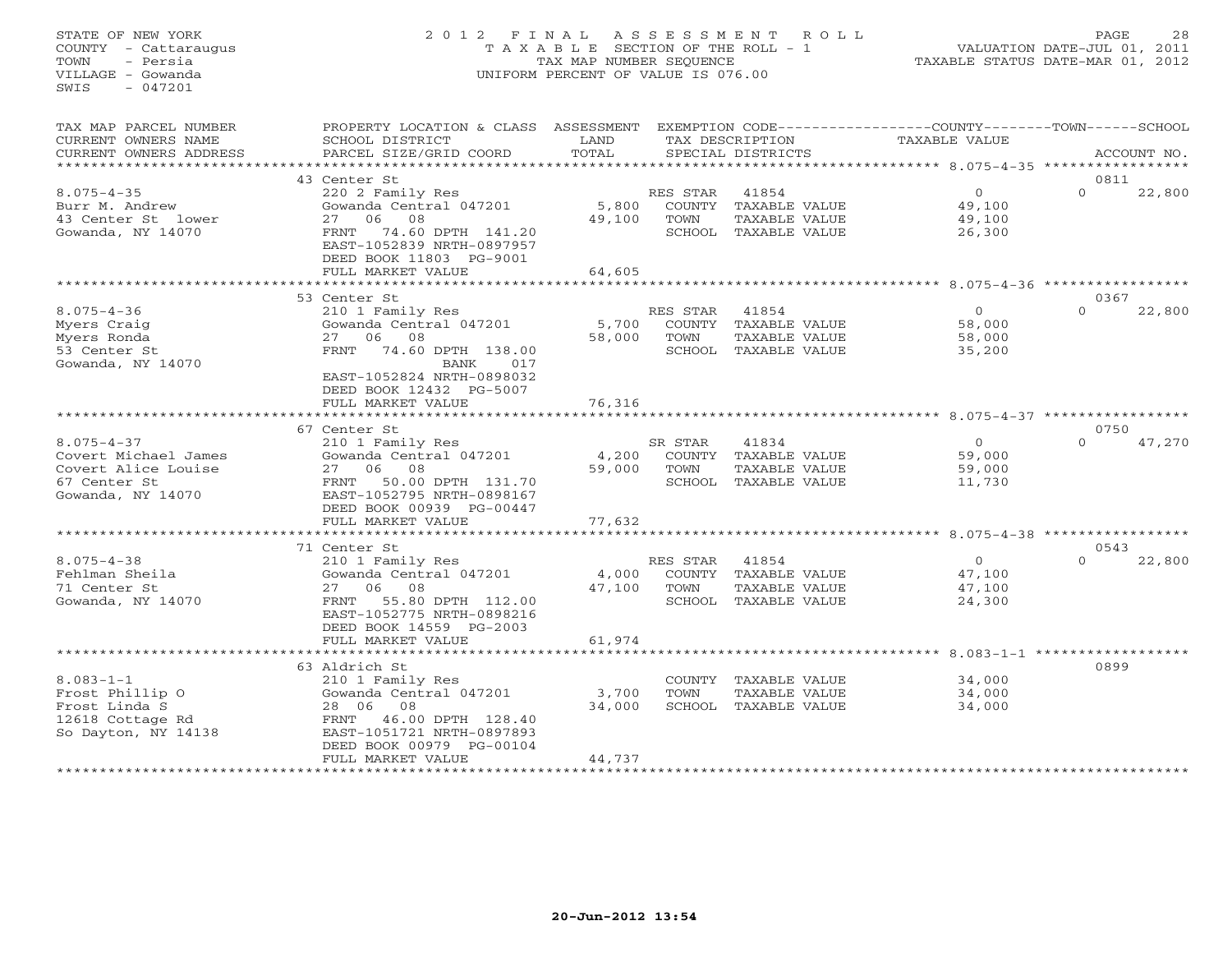# STATE OF NEW YORK 2 0 1 2 F I N A L A S S E S S M E N T R O L L PAGE 29 COUNTY - Cattaraugus T A X A B L E SECTION OF THE ROLL - 1 VALUATION DATE-JUL 01, 2011 TOWN - Persia TAX MAP NUMBER SEQUENCE TAXABLE STATUS DATE-MAR 01, 2012 VILLAGE - Gowanda UNIFORM PERCENT OF VALUE IS 076.00UNIFORM PERCENT OF VALUE IS 076.00

| TAX MAP PARCEL NUMBER  | PROPERTY LOCATION & CLASS ASSESSMENT                   |               |               |                                 | EXEMPTION CODE-----------------COUNTY-------TOWN------SCHOOL |          |             |
|------------------------|--------------------------------------------------------|---------------|---------------|---------------------------------|--------------------------------------------------------------|----------|-------------|
| CURRENT OWNERS NAME    | SCHOOL DISTRICT                                        | LAND          |               | TAX DESCRIPTION                 | TAXABLE VALUE                                                |          |             |
| CURRENT OWNERS ADDRESS | PARCEL SIZE/GRID COORD                                 | TOTAL         |               | SPECIAL DISTRICTS               |                                                              |          | ACCOUNT NO. |
|                        |                                                        | **********    |               |                                 | ************** 8.083-1-2 *****                               |          |             |
|                        | 46 St Johns St                                         |               |               |                                 |                                                              | 0402     |             |
| $8.083 - 1 - 2$        | 210 1 Family Res                                       |               |               | COUNTY TAXABLE VALUE            | 48,500                                                       |          |             |
| Kasniak Jerome R       | Gowanda Central 047201                                 | 4,000         | TOWN          | TAXABLE VALUE                   | 48,500                                                       |          |             |
| Butcher James W        | 06<br>08<br>27                                         | 48,500        |               | SCHOOL TAXABLE VALUE            | 48,500                                                       |          |             |
| 46 St Johns St         | 50.00 DPTH 128.40<br>FRNT                              |               |               |                                 |                                                              |          |             |
| Gowanda, NY 14070      | BANK<br>017                                            |               |               |                                 |                                                              |          |             |
|                        | EAST-1051769 NRTH-0897893<br>DEED BOOK 8902<br>PG-7002 |               |               |                                 |                                                              |          |             |
|                        |                                                        |               |               |                                 |                                                              |          |             |
|                        | FULL MARKET VALUE                                      | 63,816        |               |                                 |                                                              |          |             |
|                        | 42 St Johns St                                         |               |               |                                 |                                                              | 0886     |             |
| $8.083 - 1 - 3$        | 210 1 Family Res                                       |               | RES STAR      | 41854                           | $\Omega$                                                     | $\Omega$ | 22,800      |
| Besse Rollin           | Gowanda Central 047201                                 | 6,800         |               | COUNTY TAXABLE VALUE            | 64,100                                                       |          |             |
| Besse Karen            | 08<br>28 06                                            | 64,100        | TOWN          | TAXABLE VALUE                   | 64,100                                                       |          |             |
| 42 St Johns St         | FRNT 100.00 DPTH 128.40                                |               |               | SCHOOL TAXABLE VALUE            | 41,300                                                       |          |             |
| Gowanda, NY 14070      | EAST-1051844 NRTH-0897893                              |               |               |                                 |                                                              |          |             |
|                        | DEED BOOK 00915 PG-01096                               |               |               |                                 |                                                              |          |             |
|                        | FULL MARKET VALUE                                      | 84,342        |               |                                 |                                                              |          |             |
|                        |                                                        |               |               |                                 |                                                              |          |             |
|                        | 38 St Johns St                                         |               |               |                                 |                                                              | 0872     |             |
| $8.083 - 1 - 4$        | 210 1 Family Res                                       |               | RES STAR      | 41854                           | $\overline{O}$                                               | $\Omega$ | 22,800      |
| Zielinski Eric         | Gowanda Central 047201                                 | 4,000         |               | COUNTY TAXABLE VALUE            | 54,900                                                       |          |             |
| 38 St Johns St         | 28 06<br>08                                            | 54,900        | TOWN          | TAXABLE VALUE                   | 54,900                                                       |          |             |
| Gowanda, NY 14070      | 50.00 DPTH 128.40<br>FRNT                              |               |               | SCHOOL TAXABLE VALUE            | 32,100                                                       |          |             |
|                        | <b>BANK</b><br>017                                     |               |               |                                 |                                                              |          |             |
|                        | EAST-1051920 NRTH-0897895                              |               |               |                                 |                                                              |          |             |
|                        | DEED BOOK 10789 PG-9001                                |               |               |                                 |                                                              |          |             |
|                        | FULL MARKET VALUE                                      | 72,237        |               |                                 |                                                              |          |             |
|                        |                                                        |               |               | ******************************* | ************** 8.083-1-5 **************                      |          |             |
|                        | 34 St Johns St                                         |               |               |                                 |                                                              | 0814     |             |
| $8.083 - 1 - 5$        | 210 1 Family Res                                       |               | AGED C/T      | 41801                           | 18,830                                                       | 18,830   | $\Omega$    |
| Fehlman George D       | Gowanda Central 047201                                 |               | 4,000 SR STAR | 41834                           | $\circ$                                                      | $\Omega$ | 47,270      |
| Fehlman Teresa M       | 06 08<br>28                                            | 53,800        |               | COUNTY TAXABLE VALUE            | 34,970                                                       |          |             |
| 34 St Johns St         | FRNT<br>50.00 DPTH 128.40                              |               | TOWN          | TAXABLE VALUE                   | 34,970                                                       |          |             |
| Gowanda, NY 14070      | EAST-1051970 NRTH-0897895                              |               |               | SCHOOL TAXABLE VALUE            | 6,530                                                        |          |             |
|                        | DEED BOOK 956<br>PG-6001                               |               |               |                                 |                                                              |          |             |
|                        | FULL MARKET VALUE                                      | 70,789        |               |                                 |                                                              |          |             |
|                        | *********************                                  | ************* |               |                                 | *************************** 8.083-1-6 ******************     |          |             |
|                        | 30 St Johns St                                         |               |               |                                 |                                                              | 0724     |             |
| $8.083 - 1 - 6$        | 210 1 Family Res                                       |               | CVET C/T      | 41131                           | 12,500                                                       | 12,500   | $\Omega$    |
| Peters June            | Gowanda Central 047201                                 |               | 4,000 SR STAR | 41834                           | $\Omega$                                                     | $\Omega$ | 47,270      |
| Peters Ralph           | 06<br>08<br>28                                         | 50,000        |               | COUNTY TAXABLE VALUE            | 37,500                                                       |          |             |
| 30 St John St          | 50.00 DPTH 128.40<br>FRNT                              |               | TOWN          | TAXABLE VALUE                   | 37,500                                                       |          |             |
| Gowanda, NY 14070      | EAST-1052020 NRTH-0897896                              |               |               | SCHOOL TAXABLE VALUE            | 2,730                                                        |          |             |
|                        | DEED BOOK 436<br>PG-00351                              |               |               |                                 |                                                              |          |             |
|                        | FULL MARKET VALUE                                      | 65,789        |               |                                 |                                                              |          |             |
|                        |                                                        |               |               |                                 |                                                              |          |             |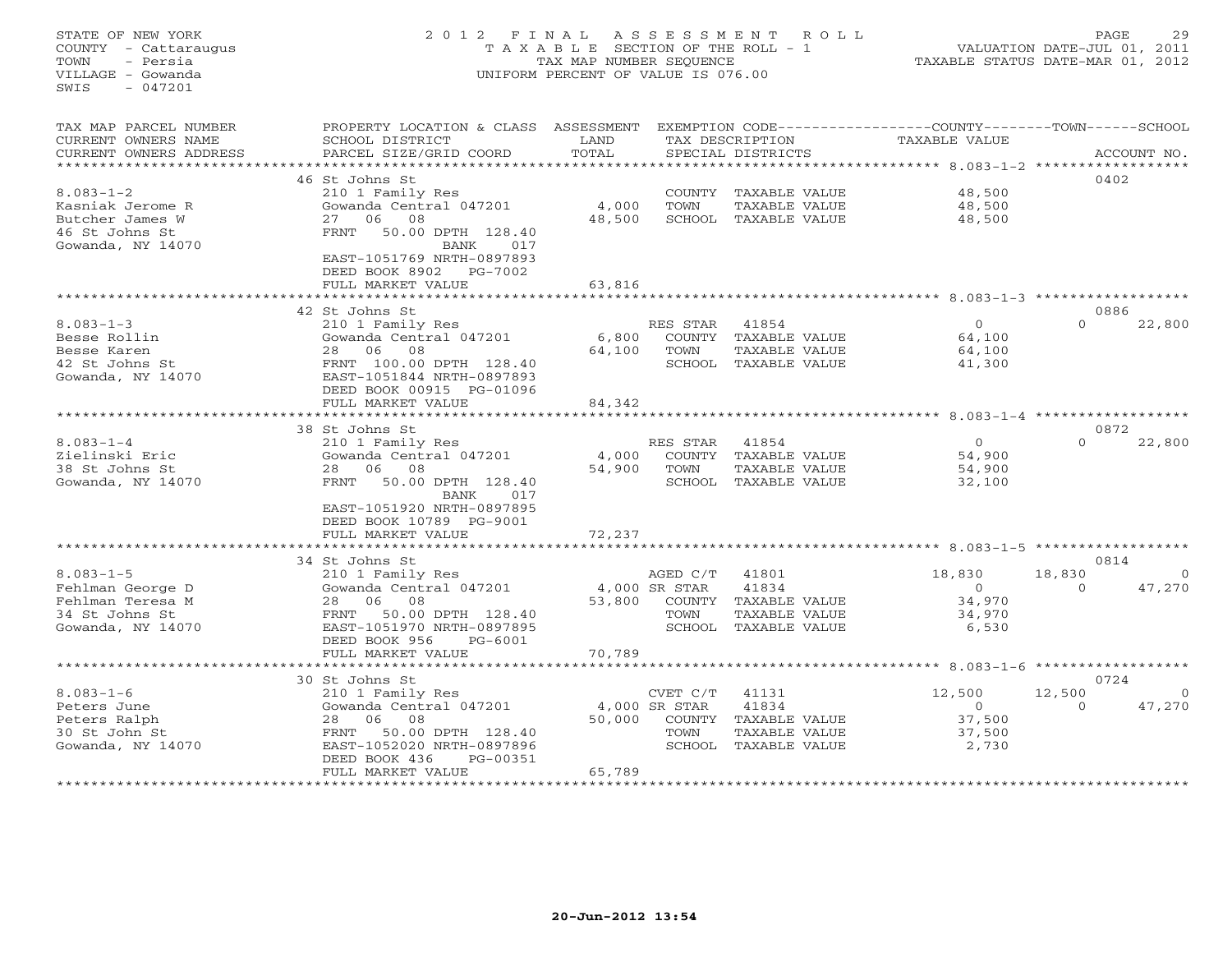# STATE OF NEW YORK 2 0 1 2 F I N A L A S S E S S M E N T R O L L PAGE 30 COUNTY - Cattaraugus T A X A B L E SECTION OF THE ROLL - 1 VALUATION DATE-JUL 01, 2011 TOWN - Persia TAX MAP NUMBER SEQUENCE TAXABLE STATUS DATE-MAR 01, 2012 VILLAGE - Gowanda UNIFORM PERCENT OF VALUE IS 076.00UNIFORM PERCENT OF VALUE IS 076.00

| 0390<br>24 St Johns St<br>$8.083 - 1 - 7$<br>RES STAR<br>41854<br>$\overline{0}$<br>$\Omega$<br>22,800<br>210 1 Family Res<br>Zanghi Brian M<br>Gowanda Central 047201<br>3,800<br>COUNTY<br>TAXABLE VALUE<br>48,000<br>Zanghi Tenneil C<br>08<br>48,000<br>TOWN<br>48,000<br>27<br>06<br>TAXABLE VALUE<br>24 St. John's St<br>47.00 DPTH 128.40<br>SCHOOL TAXABLE VALUE<br>FRNT<br>25,200<br>Gowanda, NY 14070<br>EAST-1052068 NRTH-0897897<br>DEED BOOK 13754 PG-3002<br>FULL MARKET VALUE<br>63,158<br>*********************<br>20 St Johns St<br>0439<br>$8.083 - 1 - 8$<br>210 1 Family Res<br>COUNTY TAXABLE VALUE<br>20,000<br>JLV Properties, LLC<br>Gowanda Central 047201<br>TAXABLE VALUE<br>20,000<br>3,300<br>TOWN<br>06 08<br>194 Central Ave<br>28<br>20,000<br>SCHOOL TAXABLE VALUE<br>20,000<br>39.00 DPTH 128.40<br>Silver Creek, NY 14136<br>FRNT<br>EAST-1052111 NRTH-0897896<br>DEED BOOK 14097 PG-8001<br>26,316<br>FULL MARKET VALUE<br>***********************<br>********************<br>0679<br>18 St Johns St<br>$8.083 - 1 - 9$<br>41854<br>$\circ$<br>$\Omega$<br>210 1 Family Res<br>RES STAR<br>22,800<br>Kleever Trina<br>Gowanda Central 047201<br>3,200<br>COUNTY TAXABLE VALUE<br>45,000<br>18 St. Johns St<br>28 06<br>08<br>45,000<br>TAXABLE VALUE<br>TOWN<br>45,000<br>Gowanda, NY 14070<br>FRNT<br>39.50 DPTH 122.80<br>SCHOOL TAXABLE VALUE<br>22,200<br>BANK<br>016<br>EAST-1052148 NRTH-0897912<br>DEED BOOK 11059 PG-5001<br>FULL MARKET VALUE<br>59,211<br>********************<br>* * * * * * * * * * * * * *<br>********************************** 8.083-1-10 ************<br>50 N Chapel St<br>0606<br>$8.083 - 1 - 10$<br>$\circ$<br>$\Omega$<br>22,800<br>210 1 Family Res<br>RES STAR<br>41854<br>Efler Barbara<br>Gowanda Central 047201<br>6,400<br>74,600<br>COUNTY TAXABLE VALUE<br>50 N Chapel St<br>28 06 08<br>74,600<br>TOWN<br>TAXABLE VALUE<br>74,600<br>81.50 DPTH 150.00<br>Gowanda, NY 14070<br>FRNT<br>SCHOOL TAXABLE VALUE<br>51,800<br>BANK<br>079<br>EAST-1052244 NRTH-0897924<br>DEED BOOK 1018 PG-587<br>FULL MARKET VALUE<br>98,158<br>******************** 8.083-1-11 ****************<br>46 N Chapel St<br>0955<br>$8.083 - 1 - 11$<br>RES STAR<br>41854<br>$\overline{0}$<br>22,800<br>210 1 Family Res<br>$\Omega$<br>Trabert David N<br>Gowanda Central 047201<br>4,300<br>COUNTY TAXABLE VALUE<br>65,000<br>46 N Chapel St<br>06 08<br>65,000<br>TOWN<br>TAXABLE VALUE<br>65,000<br>28<br>Gowanda, NY 14070<br>45.00 DPTH 180.75<br>SCHOOL TAXABLE VALUE<br>42,200<br>FRNT<br>EAST-1052229 NRTH-0897856<br>DEED BOOK 17491 PG-4001<br>FULL MARKET VALUE<br>85,526 | TAX MAP PARCEL NUMBER<br>CURRENT OWNERS NAME<br>CURRENT OWNERS ADDRESS | PROPERTY LOCATION & CLASS ASSESSMENT<br>SCHOOL DISTRICT<br>PARCEL SIZE/GRID COORD | LAND<br>TOTAL | TAX DESCRIPTION<br>SPECIAL DISTRICTS | EXEMPTION CODE-----------------COUNTY-------TOWN------SCHOOL<br>TAXABLE VALUE | ACCOUNT NO. |
|------------------------------------------------------------------------------------------------------------------------------------------------------------------------------------------------------------------------------------------------------------------------------------------------------------------------------------------------------------------------------------------------------------------------------------------------------------------------------------------------------------------------------------------------------------------------------------------------------------------------------------------------------------------------------------------------------------------------------------------------------------------------------------------------------------------------------------------------------------------------------------------------------------------------------------------------------------------------------------------------------------------------------------------------------------------------------------------------------------------------------------------------------------------------------------------------------------------------------------------------------------------------------------------------------------------------------------------------------------------------------------------------------------------------------------------------------------------------------------------------------------------------------------------------------------------------------------------------------------------------------------------------------------------------------------------------------------------------------------------------------------------------------------------------------------------------------------------------------------------------------------------------------------------------------------------------------------------------------------------------------------------------------------------------------------------------------------------------------------------------------------------------------------------------------------------------------------------------------------------------------------------------------------------------------------------------------------------------------------------------------------------------------------------------------------------------------------------------------------------------------------------------------------------------------------------------------------------------------------------------------------------------|------------------------------------------------------------------------|-----------------------------------------------------------------------------------|---------------|--------------------------------------|-------------------------------------------------------------------------------|-------------|
|                                                                                                                                                                                                                                                                                                                                                                                                                                                                                                                                                                                                                                                                                                                                                                                                                                                                                                                                                                                                                                                                                                                                                                                                                                                                                                                                                                                                                                                                                                                                                                                                                                                                                                                                                                                                                                                                                                                                                                                                                                                                                                                                                                                                                                                                                                                                                                                                                                                                                                                                                                                                                                                | **********************                                                 |                                                                                   |               |                                      |                                                                               |             |
|                                                                                                                                                                                                                                                                                                                                                                                                                                                                                                                                                                                                                                                                                                                                                                                                                                                                                                                                                                                                                                                                                                                                                                                                                                                                                                                                                                                                                                                                                                                                                                                                                                                                                                                                                                                                                                                                                                                                                                                                                                                                                                                                                                                                                                                                                                                                                                                                                                                                                                                                                                                                                                                |                                                                        |                                                                                   |               |                                      |                                                                               |             |
|                                                                                                                                                                                                                                                                                                                                                                                                                                                                                                                                                                                                                                                                                                                                                                                                                                                                                                                                                                                                                                                                                                                                                                                                                                                                                                                                                                                                                                                                                                                                                                                                                                                                                                                                                                                                                                                                                                                                                                                                                                                                                                                                                                                                                                                                                                                                                                                                                                                                                                                                                                                                                                                |                                                                        |                                                                                   |               |                                      |                                                                               |             |
|                                                                                                                                                                                                                                                                                                                                                                                                                                                                                                                                                                                                                                                                                                                                                                                                                                                                                                                                                                                                                                                                                                                                                                                                                                                                                                                                                                                                                                                                                                                                                                                                                                                                                                                                                                                                                                                                                                                                                                                                                                                                                                                                                                                                                                                                                                                                                                                                                                                                                                                                                                                                                                                |                                                                        |                                                                                   |               |                                      |                                                                               |             |
|                                                                                                                                                                                                                                                                                                                                                                                                                                                                                                                                                                                                                                                                                                                                                                                                                                                                                                                                                                                                                                                                                                                                                                                                                                                                                                                                                                                                                                                                                                                                                                                                                                                                                                                                                                                                                                                                                                                                                                                                                                                                                                                                                                                                                                                                                                                                                                                                                                                                                                                                                                                                                                                |                                                                        |                                                                                   |               |                                      |                                                                               |             |
|                                                                                                                                                                                                                                                                                                                                                                                                                                                                                                                                                                                                                                                                                                                                                                                                                                                                                                                                                                                                                                                                                                                                                                                                                                                                                                                                                                                                                                                                                                                                                                                                                                                                                                                                                                                                                                                                                                                                                                                                                                                                                                                                                                                                                                                                                                                                                                                                                                                                                                                                                                                                                                                |                                                                        |                                                                                   |               |                                      |                                                                               |             |
|                                                                                                                                                                                                                                                                                                                                                                                                                                                                                                                                                                                                                                                                                                                                                                                                                                                                                                                                                                                                                                                                                                                                                                                                                                                                                                                                                                                                                                                                                                                                                                                                                                                                                                                                                                                                                                                                                                                                                                                                                                                                                                                                                                                                                                                                                                                                                                                                                                                                                                                                                                                                                                                |                                                                        |                                                                                   |               |                                      |                                                                               |             |
|                                                                                                                                                                                                                                                                                                                                                                                                                                                                                                                                                                                                                                                                                                                                                                                                                                                                                                                                                                                                                                                                                                                                                                                                                                                                                                                                                                                                                                                                                                                                                                                                                                                                                                                                                                                                                                                                                                                                                                                                                                                                                                                                                                                                                                                                                                                                                                                                                                                                                                                                                                                                                                                |                                                                        |                                                                                   |               |                                      |                                                                               |             |
|                                                                                                                                                                                                                                                                                                                                                                                                                                                                                                                                                                                                                                                                                                                                                                                                                                                                                                                                                                                                                                                                                                                                                                                                                                                                                                                                                                                                                                                                                                                                                                                                                                                                                                                                                                                                                                                                                                                                                                                                                                                                                                                                                                                                                                                                                                                                                                                                                                                                                                                                                                                                                                                |                                                                        |                                                                                   |               |                                      |                                                                               |             |
|                                                                                                                                                                                                                                                                                                                                                                                                                                                                                                                                                                                                                                                                                                                                                                                                                                                                                                                                                                                                                                                                                                                                                                                                                                                                                                                                                                                                                                                                                                                                                                                                                                                                                                                                                                                                                                                                                                                                                                                                                                                                                                                                                                                                                                                                                                                                                                                                                                                                                                                                                                                                                                                |                                                                        |                                                                                   |               |                                      |                                                                               |             |
|                                                                                                                                                                                                                                                                                                                                                                                                                                                                                                                                                                                                                                                                                                                                                                                                                                                                                                                                                                                                                                                                                                                                                                                                                                                                                                                                                                                                                                                                                                                                                                                                                                                                                                                                                                                                                                                                                                                                                                                                                                                                                                                                                                                                                                                                                                                                                                                                                                                                                                                                                                                                                                                |                                                                        |                                                                                   |               |                                      |                                                                               |             |
|                                                                                                                                                                                                                                                                                                                                                                                                                                                                                                                                                                                                                                                                                                                                                                                                                                                                                                                                                                                                                                                                                                                                                                                                                                                                                                                                                                                                                                                                                                                                                                                                                                                                                                                                                                                                                                                                                                                                                                                                                                                                                                                                                                                                                                                                                                                                                                                                                                                                                                                                                                                                                                                |                                                                        |                                                                                   |               |                                      |                                                                               |             |
|                                                                                                                                                                                                                                                                                                                                                                                                                                                                                                                                                                                                                                                                                                                                                                                                                                                                                                                                                                                                                                                                                                                                                                                                                                                                                                                                                                                                                                                                                                                                                                                                                                                                                                                                                                                                                                                                                                                                                                                                                                                                                                                                                                                                                                                                                                                                                                                                                                                                                                                                                                                                                                                |                                                                        |                                                                                   |               |                                      |                                                                               |             |
|                                                                                                                                                                                                                                                                                                                                                                                                                                                                                                                                                                                                                                                                                                                                                                                                                                                                                                                                                                                                                                                                                                                                                                                                                                                                                                                                                                                                                                                                                                                                                                                                                                                                                                                                                                                                                                                                                                                                                                                                                                                                                                                                                                                                                                                                                                                                                                                                                                                                                                                                                                                                                                                |                                                                        |                                                                                   |               |                                      |                                                                               |             |
|                                                                                                                                                                                                                                                                                                                                                                                                                                                                                                                                                                                                                                                                                                                                                                                                                                                                                                                                                                                                                                                                                                                                                                                                                                                                                                                                                                                                                                                                                                                                                                                                                                                                                                                                                                                                                                                                                                                                                                                                                                                                                                                                                                                                                                                                                                                                                                                                                                                                                                                                                                                                                                                |                                                                        |                                                                                   |               |                                      |                                                                               |             |
|                                                                                                                                                                                                                                                                                                                                                                                                                                                                                                                                                                                                                                                                                                                                                                                                                                                                                                                                                                                                                                                                                                                                                                                                                                                                                                                                                                                                                                                                                                                                                                                                                                                                                                                                                                                                                                                                                                                                                                                                                                                                                                                                                                                                                                                                                                                                                                                                                                                                                                                                                                                                                                                |                                                                        |                                                                                   |               |                                      |                                                                               |             |
|                                                                                                                                                                                                                                                                                                                                                                                                                                                                                                                                                                                                                                                                                                                                                                                                                                                                                                                                                                                                                                                                                                                                                                                                                                                                                                                                                                                                                                                                                                                                                                                                                                                                                                                                                                                                                                                                                                                                                                                                                                                                                                                                                                                                                                                                                                                                                                                                                                                                                                                                                                                                                                                |                                                                        |                                                                                   |               |                                      |                                                                               |             |
|                                                                                                                                                                                                                                                                                                                                                                                                                                                                                                                                                                                                                                                                                                                                                                                                                                                                                                                                                                                                                                                                                                                                                                                                                                                                                                                                                                                                                                                                                                                                                                                                                                                                                                                                                                                                                                                                                                                                                                                                                                                                                                                                                                                                                                                                                                                                                                                                                                                                                                                                                                                                                                                |                                                                        |                                                                                   |               |                                      |                                                                               |             |
|                                                                                                                                                                                                                                                                                                                                                                                                                                                                                                                                                                                                                                                                                                                                                                                                                                                                                                                                                                                                                                                                                                                                                                                                                                                                                                                                                                                                                                                                                                                                                                                                                                                                                                                                                                                                                                                                                                                                                                                                                                                                                                                                                                                                                                                                                                                                                                                                                                                                                                                                                                                                                                                |                                                                        |                                                                                   |               |                                      |                                                                               |             |
|                                                                                                                                                                                                                                                                                                                                                                                                                                                                                                                                                                                                                                                                                                                                                                                                                                                                                                                                                                                                                                                                                                                                                                                                                                                                                                                                                                                                                                                                                                                                                                                                                                                                                                                                                                                                                                                                                                                                                                                                                                                                                                                                                                                                                                                                                                                                                                                                                                                                                                                                                                                                                                                |                                                                        |                                                                                   |               |                                      |                                                                               |             |
|                                                                                                                                                                                                                                                                                                                                                                                                                                                                                                                                                                                                                                                                                                                                                                                                                                                                                                                                                                                                                                                                                                                                                                                                                                                                                                                                                                                                                                                                                                                                                                                                                                                                                                                                                                                                                                                                                                                                                                                                                                                                                                                                                                                                                                                                                                                                                                                                                                                                                                                                                                                                                                                |                                                                        |                                                                                   |               |                                      |                                                                               |             |
|                                                                                                                                                                                                                                                                                                                                                                                                                                                                                                                                                                                                                                                                                                                                                                                                                                                                                                                                                                                                                                                                                                                                                                                                                                                                                                                                                                                                                                                                                                                                                                                                                                                                                                                                                                                                                                                                                                                                                                                                                                                                                                                                                                                                                                                                                                                                                                                                                                                                                                                                                                                                                                                |                                                                        |                                                                                   |               |                                      |                                                                               |             |
|                                                                                                                                                                                                                                                                                                                                                                                                                                                                                                                                                                                                                                                                                                                                                                                                                                                                                                                                                                                                                                                                                                                                                                                                                                                                                                                                                                                                                                                                                                                                                                                                                                                                                                                                                                                                                                                                                                                                                                                                                                                                                                                                                                                                                                                                                                                                                                                                                                                                                                                                                                                                                                                |                                                                        |                                                                                   |               |                                      |                                                                               |             |
|                                                                                                                                                                                                                                                                                                                                                                                                                                                                                                                                                                                                                                                                                                                                                                                                                                                                                                                                                                                                                                                                                                                                                                                                                                                                                                                                                                                                                                                                                                                                                                                                                                                                                                                                                                                                                                                                                                                                                                                                                                                                                                                                                                                                                                                                                                                                                                                                                                                                                                                                                                                                                                                |                                                                        |                                                                                   |               |                                      |                                                                               |             |
|                                                                                                                                                                                                                                                                                                                                                                                                                                                                                                                                                                                                                                                                                                                                                                                                                                                                                                                                                                                                                                                                                                                                                                                                                                                                                                                                                                                                                                                                                                                                                                                                                                                                                                                                                                                                                                                                                                                                                                                                                                                                                                                                                                                                                                                                                                                                                                                                                                                                                                                                                                                                                                                |                                                                        |                                                                                   |               |                                      |                                                                               |             |
|                                                                                                                                                                                                                                                                                                                                                                                                                                                                                                                                                                                                                                                                                                                                                                                                                                                                                                                                                                                                                                                                                                                                                                                                                                                                                                                                                                                                                                                                                                                                                                                                                                                                                                                                                                                                                                                                                                                                                                                                                                                                                                                                                                                                                                                                                                                                                                                                                                                                                                                                                                                                                                                |                                                                        |                                                                                   |               |                                      |                                                                               |             |
|                                                                                                                                                                                                                                                                                                                                                                                                                                                                                                                                                                                                                                                                                                                                                                                                                                                                                                                                                                                                                                                                                                                                                                                                                                                                                                                                                                                                                                                                                                                                                                                                                                                                                                                                                                                                                                                                                                                                                                                                                                                                                                                                                                                                                                                                                                                                                                                                                                                                                                                                                                                                                                                |                                                                        |                                                                                   |               |                                      |                                                                               |             |
|                                                                                                                                                                                                                                                                                                                                                                                                                                                                                                                                                                                                                                                                                                                                                                                                                                                                                                                                                                                                                                                                                                                                                                                                                                                                                                                                                                                                                                                                                                                                                                                                                                                                                                                                                                                                                                                                                                                                                                                                                                                                                                                                                                                                                                                                                                                                                                                                                                                                                                                                                                                                                                                |                                                                        |                                                                                   |               |                                      |                                                                               |             |
|                                                                                                                                                                                                                                                                                                                                                                                                                                                                                                                                                                                                                                                                                                                                                                                                                                                                                                                                                                                                                                                                                                                                                                                                                                                                                                                                                                                                                                                                                                                                                                                                                                                                                                                                                                                                                                                                                                                                                                                                                                                                                                                                                                                                                                                                                                                                                                                                                                                                                                                                                                                                                                                |                                                                        |                                                                                   |               |                                      |                                                                               |             |
|                                                                                                                                                                                                                                                                                                                                                                                                                                                                                                                                                                                                                                                                                                                                                                                                                                                                                                                                                                                                                                                                                                                                                                                                                                                                                                                                                                                                                                                                                                                                                                                                                                                                                                                                                                                                                                                                                                                                                                                                                                                                                                                                                                                                                                                                                                                                                                                                                                                                                                                                                                                                                                                |                                                                        |                                                                                   |               |                                      |                                                                               |             |
|                                                                                                                                                                                                                                                                                                                                                                                                                                                                                                                                                                                                                                                                                                                                                                                                                                                                                                                                                                                                                                                                                                                                                                                                                                                                                                                                                                                                                                                                                                                                                                                                                                                                                                                                                                                                                                                                                                                                                                                                                                                                                                                                                                                                                                                                                                                                                                                                                                                                                                                                                                                                                                                |                                                                        |                                                                                   |               |                                      |                                                                               |             |
|                                                                                                                                                                                                                                                                                                                                                                                                                                                                                                                                                                                                                                                                                                                                                                                                                                                                                                                                                                                                                                                                                                                                                                                                                                                                                                                                                                                                                                                                                                                                                                                                                                                                                                                                                                                                                                                                                                                                                                                                                                                                                                                                                                                                                                                                                                                                                                                                                                                                                                                                                                                                                                                |                                                                        |                                                                                   |               |                                      |                                                                               |             |
|                                                                                                                                                                                                                                                                                                                                                                                                                                                                                                                                                                                                                                                                                                                                                                                                                                                                                                                                                                                                                                                                                                                                                                                                                                                                                                                                                                                                                                                                                                                                                                                                                                                                                                                                                                                                                                                                                                                                                                                                                                                                                                                                                                                                                                                                                                                                                                                                                                                                                                                                                                                                                                                |                                                                        |                                                                                   |               |                                      |                                                                               |             |
|                                                                                                                                                                                                                                                                                                                                                                                                                                                                                                                                                                                                                                                                                                                                                                                                                                                                                                                                                                                                                                                                                                                                                                                                                                                                                                                                                                                                                                                                                                                                                                                                                                                                                                                                                                                                                                                                                                                                                                                                                                                                                                                                                                                                                                                                                                                                                                                                                                                                                                                                                                                                                                                |                                                                        |                                                                                   |               |                                      |                                                                               |             |
|                                                                                                                                                                                                                                                                                                                                                                                                                                                                                                                                                                                                                                                                                                                                                                                                                                                                                                                                                                                                                                                                                                                                                                                                                                                                                                                                                                                                                                                                                                                                                                                                                                                                                                                                                                                                                                                                                                                                                                                                                                                                                                                                                                                                                                                                                                                                                                                                                                                                                                                                                                                                                                                |                                                                        |                                                                                   |               |                                      |                                                                               |             |
|                                                                                                                                                                                                                                                                                                                                                                                                                                                                                                                                                                                                                                                                                                                                                                                                                                                                                                                                                                                                                                                                                                                                                                                                                                                                                                                                                                                                                                                                                                                                                                                                                                                                                                                                                                                                                                                                                                                                                                                                                                                                                                                                                                                                                                                                                                                                                                                                                                                                                                                                                                                                                                                |                                                                        |                                                                                   |               |                                      |                                                                               |             |
|                                                                                                                                                                                                                                                                                                                                                                                                                                                                                                                                                                                                                                                                                                                                                                                                                                                                                                                                                                                                                                                                                                                                                                                                                                                                                                                                                                                                                                                                                                                                                                                                                                                                                                                                                                                                                                                                                                                                                                                                                                                                                                                                                                                                                                                                                                                                                                                                                                                                                                                                                                                                                                                |                                                                        |                                                                                   |               |                                      |                                                                               |             |
|                                                                                                                                                                                                                                                                                                                                                                                                                                                                                                                                                                                                                                                                                                                                                                                                                                                                                                                                                                                                                                                                                                                                                                                                                                                                                                                                                                                                                                                                                                                                                                                                                                                                                                                                                                                                                                                                                                                                                                                                                                                                                                                                                                                                                                                                                                                                                                                                                                                                                                                                                                                                                                                |                                                                        |                                                                                   |               |                                      |                                                                               |             |
|                                                                                                                                                                                                                                                                                                                                                                                                                                                                                                                                                                                                                                                                                                                                                                                                                                                                                                                                                                                                                                                                                                                                                                                                                                                                                                                                                                                                                                                                                                                                                                                                                                                                                                                                                                                                                                                                                                                                                                                                                                                                                                                                                                                                                                                                                                                                                                                                                                                                                                                                                                                                                                                |                                                                        |                                                                                   |               |                                      |                                                                               |             |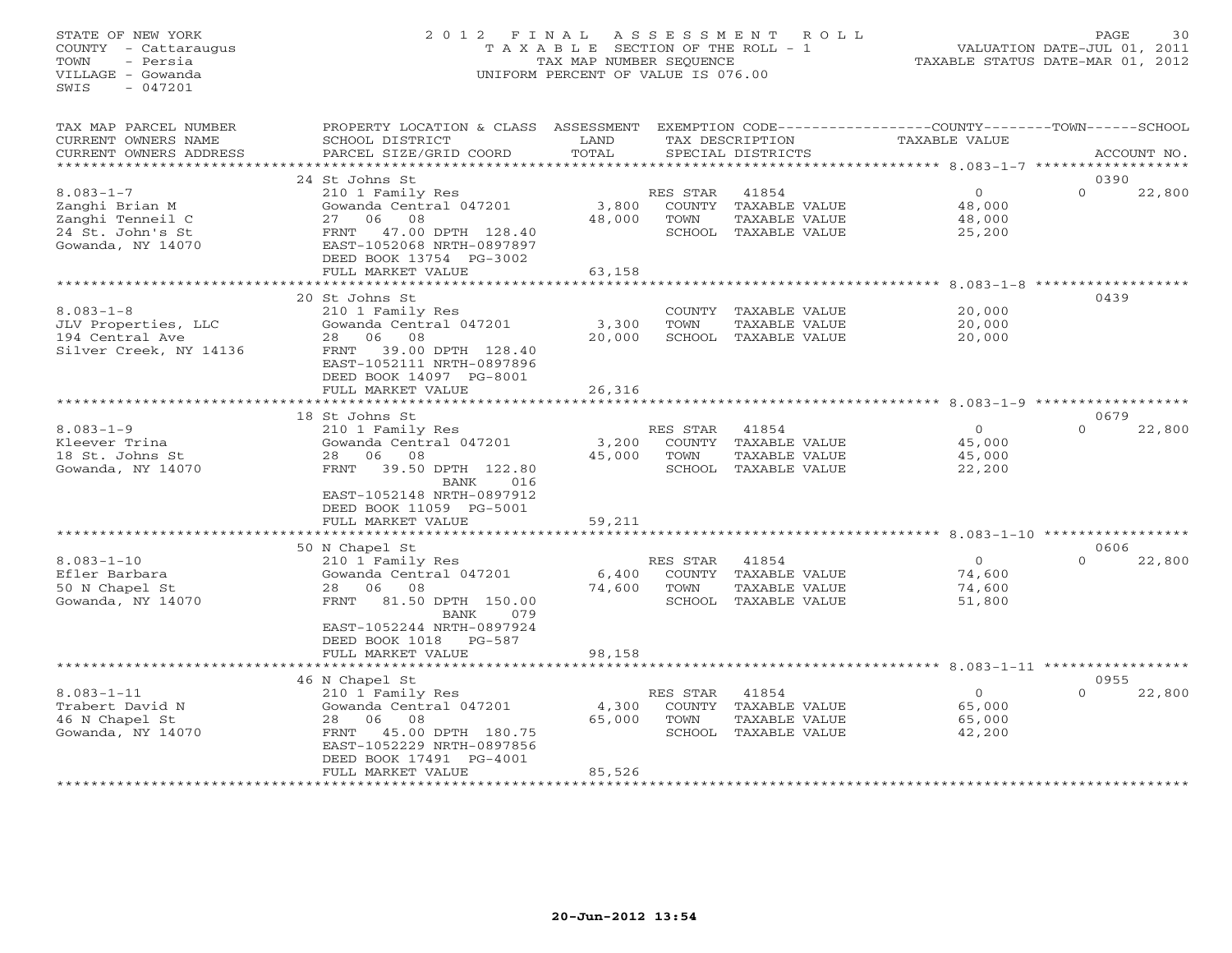STATE OF NEW YORK 2 0 1 2 F I N A L A S S E S S M E N T R O L L PAGE 31 COUNTY - Cattaraugus T A X A B L E SECTION OF THE ROLL - 1 VALUATION DATE-JUL 01, 2011 TOWN - Persia TAX MAP NUMBER SEQUENCE TAXABLE STATUS DATE-MAR 01, 2012 VILLAGE - Gowanda UNIFORM PERCENT OF VALUE IS 076.00  $SWTS = 047201$ TAX MAP PARCEL NUMBER PROPERTY LOCATION & CLASS ASSESSMENT EXEMPTION CODE-----------------COUNTY-------TOWN------SCHOOL CURRENT OWNERS NAME SCHOOL DISTRICT LAND TAX DESCRIPTION TAXABLE VALUE CURRENT OWNERS ADDRESS BARCEL SIZE/GRID COORD TOTAL SPECIAL DISTRICTS SACCOUNT NO. \*\*\*\*\*\*\*\*\*\*\*\*\*\*\*\*\*\*\*\*\*\*\*\*\*\*\*\*\*\*\*\*\*\*\*\*\*\*\*\*\*\*\*\*\*\*\*\*\*\*\*\*\*\*\*\*\*\*\*\*\*\*\*\*\*\*\*\*\*\*\*\*\*\*\*\*\*\*\*\*\*\*\*\*\*\*\*\*\*\*\*\*\*\*\*\*\*\*\*\*\*\*\* 8.083-1-12 \*\*\*\*\*\*\*\*\*\*\*\*\*\*\*\*\* 42 N Chapel St 0526 8.083-1-12 210 1 Family Res COUNTY TAXABLE VALUE 81,700 Mitchell Bergal Gowanda Central 047201 5,500 TOWN TAXABLE VALUE 81,700 Mitchell Rachel 27 06 08 81,700 SCHOOL TAXABLE VALUE 81,700 42 N Chapel St FRNT 64.00 DPTH 175.00 Gowanda, NY 14070 EAST-1052237 NRTH-0897797 DEED BOOK 443 PG-7001 FULL MARKET VALUE 107,500 \*\*\*\*\*\*\*\*\*\*\*\*\*\*\*\*\*\*\*\*\*\*\*\*\*\*\*\*\*\*\*\*\*\*\*\*\*\*\*\*\*\*\*\*\*\*\*\*\*\*\*\*\*\*\*\*\*\*\*\*\*\*\*\*\*\*\*\*\*\*\*\*\*\*\*\*\*\*\*\*\*\*\*\*\*\*\*\*\*\*\*\*\*\*\*\*\*\*\*\*\*\*\* 8.083-1-14.3 \*\*\*\*\*\*\*\*\*\*\*\*\*\*\* 113 W Main St 12881288 8.083-1-14.3 482 Det row bldg COUNTY TAXABLE VALUE 112,000 Weyand Erich S Gowanda Central 047201 8,400 TOWN TAXABLE VALUE 112,000 Weyand Frederic F 28 06 08 112,000 SCHOOL TAXABLE VALUE 112,000 113 W Main St FRNT 120.71 DPTH 148.83 PO Box 26 EAST-1052253 NRTH-0897519 Gowanda, NY 14070 DEED BOOK 00999 PG-00681 FULL MARKET VALUE 147,368 \*\*\*\*\*\*\*\*\*\*\*\*\*\*\*\*\*\*\*\*\*\*\*\*\*\*\*\*\*\*\*\*\*\*\*\*\*\*\*\*\*\*\*\*\*\*\*\*\*\*\*\*\*\*\*\*\*\*\*\*\*\*\*\*\*\*\*\*\*\*\*\*\*\*\*\*\*\*\*\*\*\*\*\*\*\*\*\*\*\*\*\*\*\*\*\*\*\*\*\*\*\*\* 8.083-1-17.1 \*\*\*\*\*\*\*\*\*\*\*\*\*\*\* 159 W Main St 05928.083-1-17.1 230 3 Family Res COUNTY TAXABLE VALUE 44,300 Hager Barry M Gowanda Central 047201 6,000 TOWN TAXABLE VALUE 44,300 Hager Dorothy M 28 06 08 44,300 SCHOOL TAXABLE VALUE 44,300 256 Buffalo St split 37x25 to Luther 4/0 Gowanda, NY 14070 16.2x161.6 to Hirshman FRNT 88.70 DPTH 186.75 ACRES 0.32 BANK 017 EAST-1051824 NRTH-0897413 DEED BOOK 2948 PG-6001 FULL MARKET VALUE 58,289 \*\*\*\*\*\*\*\*\*\*\*\*\*\*\*\*\*\*\*\*\*\*\*\*\*\*\*\*\*\*\*\*\*\*\*\*\*\*\*\*\*\*\*\*\*\*\*\*\*\*\*\*\*\*\*\*\*\*\*\*\*\*\*\*\*\*\*\*\*\*\*\*\*\*\*\*\*\*\*\*\*\*\*\*\*\*\*\*\*\*\*\*\*\*\*\*\*\*\*\*\*\*\* 8.083-1-17.2 \*\*\*\*\*\*\*\*\*\*\*\*\*\*\* $23$  Aldrich St  $1364$ 8.083-1-17.2 330 Vacant comm COUNTY TAXABLE VALUE 300Szkatulski Jeana M Gowanda Central 047201 300 TOWN TAXABLE VALUE 300300 23 Aldrich St NRF 300 SCHOOL TAXABLE VALUE 300Gowanda, NY 14071 split from Hager 4/05 FRNT 25.00 DPTH 37.00BANK 032 EAST-1051804 NRTH-0897486 DEED BOOK 16845 PG-9001 FULL MARKET VALUE 395 \*\*\*\*\*\*\*\*\*\*\*\*\*\*\*\*\*\*\*\*\*\*\*\*\*\*\*\*\*\*\*\*\*\*\*\*\*\*\*\*\*\*\*\*\*\*\*\*\*\*\*\*\*\*\*\*\*\*\*\*\*\*\*\*\*\*\*\*\*\*\*\*\*\*\*\*\*\*\*\*\*\*\*\*\*\*\*\*\*\*\*\*\*\*\*\*\*\*\*\*\*\*\* 8.083-1-18 \*\*\*\*\*\*\*\*\*\*\*\*\*\*\*\*\* 167 W Main St 03628.083-1-18 210 1 Family Res COUNTY TAXABLE VALUE 74,800 Hirschman William D Gowanda Central 047201 7,900 TOWN TAXABLE VALUE 74,800 Hirschman Julia 28 06 08 74,800 SCHOOL TAXABLE VALUE 74,800 167 W Main St merged 17.3 into parcel Gowanda, NY 14070 FRNT 83.60 DPTH 200.00 EAST-1051742 NRTH-0897407 DEED BOOK 00937 PG-00468FULL MARKET VALUE 98,421 \*\*\*\*\*\*\*\*\*\*\*\*\*\*\*\*\*\*\*\*\*\*\*\*\*\*\*\*\*\*\*\*\*\*\*\*\*\*\*\*\*\*\*\*\*\*\*\*\*\*\*\*\*\*\*\*\*\*\*\*\*\*\*\*\*\*\*\*\*\*\*\*\*\*\*\*\*\*\*\*\*\*\*\*\*\*\*\*\*\*\*\*\*\*\*\*\*\*\*\*\*\*\*\*\*\*\*\*\*\*\*\*\*\*\*\*\*\*\*\*\*\*\*\*\*\*\*\*\*\*\*\*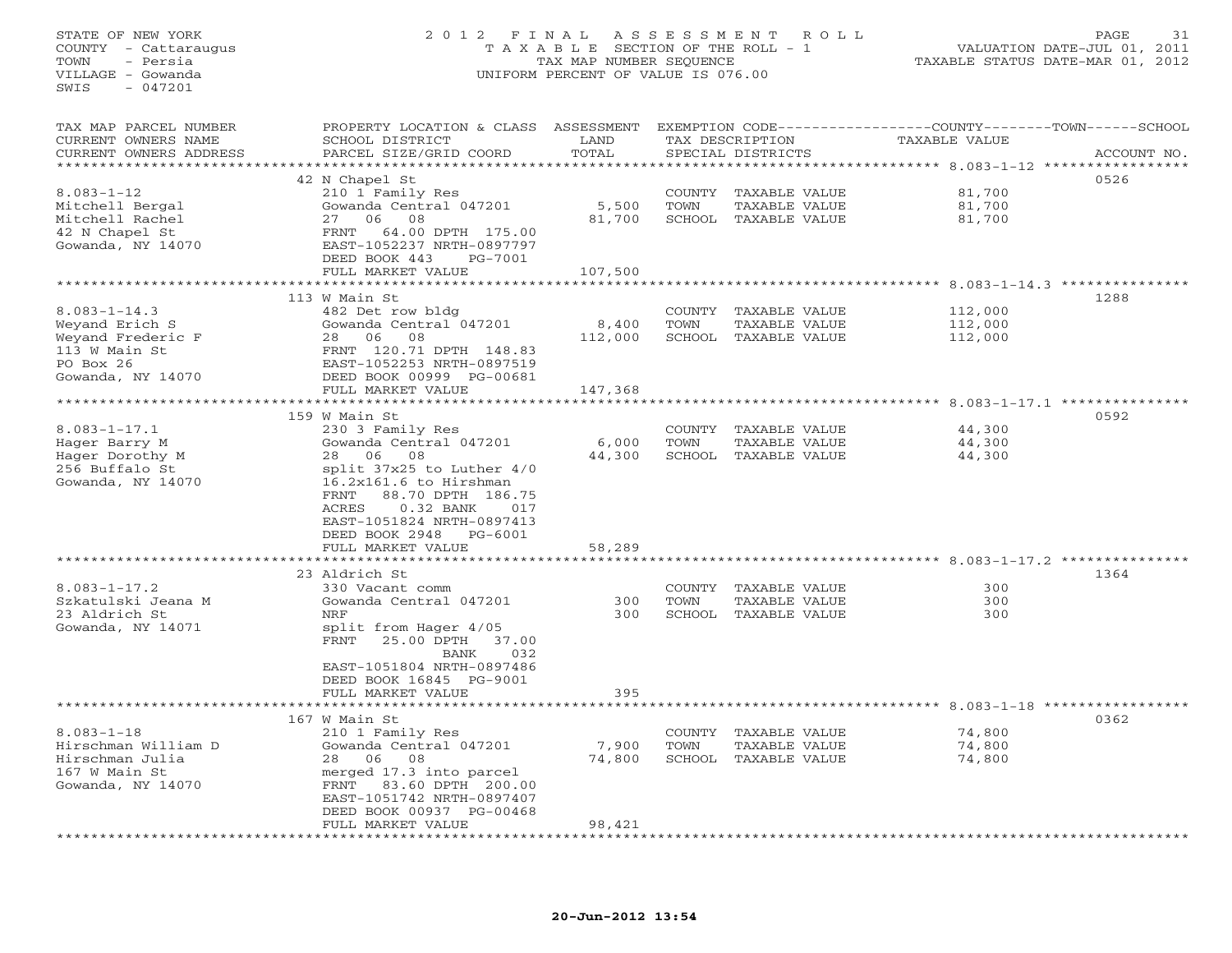# STATE OF NEW YORK 2 0 1 2 F I N A L A S S E S S M E N T R O L L PAGE 32 COUNTY - Cattaraugus T A X A B L E SECTION OF THE ROLL - 1 VALUATION DATE-JUL 01, 2011 TOWN - Persia TAX MAP NUMBER SEQUENCE TAXABLE STATUS DATE-MAR 01, 2012 VILLAGE - Gowanda UNIFORM PERCENT OF VALUE IS 076.00UNIFORM PERCENT OF VALUE IS 076.00

| TAX MAP PARCEL NUMBER<br>CURRENT OWNERS NAME<br>CURRENT OWNERS ADDRESS                          | PROPERTY LOCATION & CLASS ASSESSMENT<br>SCHOOL DISTRICT<br>PARCEL SIZE/GRID COORD                                                                                                           | LAND<br>TOTAL     |                                                                          | TAX DESCRIPTION<br>SPECIAL DISTRICTS                                       | EXEMPTION CODE-----------------COUNTY-------TOWN------SCHOOL<br>TAXABLE VALUE |                               | ACCOUNT NO.        |
|-------------------------------------------------------------------------------------------------|---------------------------------------------------------------------------------------------------------------------------------------------------------------------------------------------|-------------------|--------------------------------------------------------------------------|----------------------------------------------------------------------------|-------------------------------------------------------------------------------|-------------------------------|--------------------|
|                                                                                                 |                                                                                                                                                                                             | * * * * * * * * * |                                                                          |                                                                            | ******************* 8.083-1-19 **********                                     |                               |                    |
| $8.083 - 1 - 19$<br>Szkatulski Jeana M<br>23 Aldrich St<br>Gowanda, NY 14071                    | 23 Aldrich St<br>210 1 Family Res<br>Gowanda Central 047201<br>08<br>28<br>06<br>34.70 DPTH<br>73.60<br>FRNT<br>032<br>BANK<br>EAST-1051787 NRTH-0897521<br>DEED BOOK 16845 PG-9001         | 2,600<br>47,100   | RES STAR<br>COUNTY<br>TOWN                                               | 41854<br>TAXABLE VALUE<br>TAXABLE VALUE<br>SCHOOL TAXABLE VALUE            | $\circ$<br>47,100<br>47,100<br>24,300                                         | 0856<br>$\Omega$              | 22,800             |
|                                                                                                 | FULL MARKET VALUE                                                                                                                                                                           | 61,974            |                                                                          |                                                                            |                                                                               |                               |                    |
| $8.083 - 1 - 20$<br>Smith Kimberly A<br>27 Aldrih St<br>Gowanda, NY 14070                       | 27 Aldrich St<br>220 2 Family Res<br>Gowanda Central 047201<br>28<br>06<br>08<br>46.20 DPTH<br>FRNT<br>80.90<br><b>BANK</b><br>017<br>EAST-1051786 NRTH-0897562<br>DEED BOOK 00987 PG-00471 | 4,200<br>43,400   | RES STAR<br>COUNTY<br>TOWN<br>SCHOOL                                     | 41854<br>TAXABLE VALUE<br>TAXABLE VALUE<br>TAXABLE VALUE                   | $\circ$<br>43,400<br>43,400<br>20,600                                         | 0633<br>$\Omega$              | 22,800             |
|                                                                                                 | FULL MARKET VALUE                                                                                                                                                                           | 57,105            |                                                                          |                                                                            | $8.083 - 1 - 21$ ******                                                       |                               |                    |
|                                                                                                 | 33 Aldrich St                                                                                                                                                                               |                   |                                                                          |                                                                            |                                                                               | 0414                          |                    |
| $8.083 - 1 - 21$<br>Keding Donald V<br>Keding Millicent L<br>33 Aldrich St<br>Gowanda, NY 14070 | 210 1 Family Res<br>Gowanda Central 047201<br>08<br>28 06<br>53.00 DPTH 176.00<br>FRNT<br>EAST-1051789 NRTH-0897615<br>DEED BOOK 4144<br>PG-7001<br>FULL MARKET VALUE                       | 81,579            | CVET C/T<br>4,900 DVET C/T<br>62,000 SR STAR<br>COUNTY<br>TOWN<br>SCHOOL | 41131<br>41141<br>41834<br>TAXABLE VALUE<br>TAXABLE VALUE<br>TAXABLE VALUE | 15,200<br>6,200<br>$\circ$<br>40,600<br>40,600<br>14,730                      | 15,200<br>6,200<br>$\Omega$   | $\Omega$<br>47,270 |
|                                                                                                 |                                                                                                                                                                                             |                   |                                                                          |                                                                            |                                                                               | $8.083 - 1 - 22$ ************ |                    |
| $8.083 - 1 - 22$<br>Bilansky Celinda<br>39 Aldrich St<br>Gowanda, NY 14070                      | 39 Aldrich St<br>210 1 Family Res<br>Gowanda Central 047201<br>06<br>08<br>28<br>64.00 DPTH 121.90<br>FRNT<br>EAST-1051758 NRTH-0897671<br>DEED BOOK 826<br>PG-00580                        | 4,800<br>53,600   | SR STAR<br>COUNTY<br>TOWN<br>SCHOOL                                      | 41834<br>TAXABLE VALUE<br>TAXABLE VALUE<br>TAXABLE VALUE                   | $\circ$<br>53,600<br>53,600<br>6,330                                          | 0950<br>$\Omega$              | 47,270             |
|                                                                                                 | FULL MARKET VALUE<br>*****************                                                                                                                                                      | 70,526            |                                                                          |                                                                            |                                                                               |                               |                    |
| $8.083 - 1 - 23$<br>Lee Robyn L<br>Covel Robert L<br>43 Aldrich St<br>Gowanda, NY 14070         | 43 Aldrich St<br>210 1 Family Res<br>Gowanda Central 047201<br>06<br>08<br>28<br>44.00 DPTH 178.00<br>FRNT<br>BANK<br>032<br>EAST-1051783 NRTH-0897725<br>DEED BOOK 12007 PG-3001           | 3,100<br>47,300   | RES STAR<br>COUNTY<br>TOWN<br>SCHOOL                                     | 41854<br>TAXABLE VALUE<br>TAXABLE VALUE<br>TAXABLE VALUE                   | $\circ$<br>47,300<br>47,300<br>24,500                                         | 0863<br>$\Omega$              | 22,800             |
|                                                                                                 | FULL MARKET VALUE                                                                                                                                                                           | 62,237            |                                                                          |                                                                            |                                                                               |                               |                    |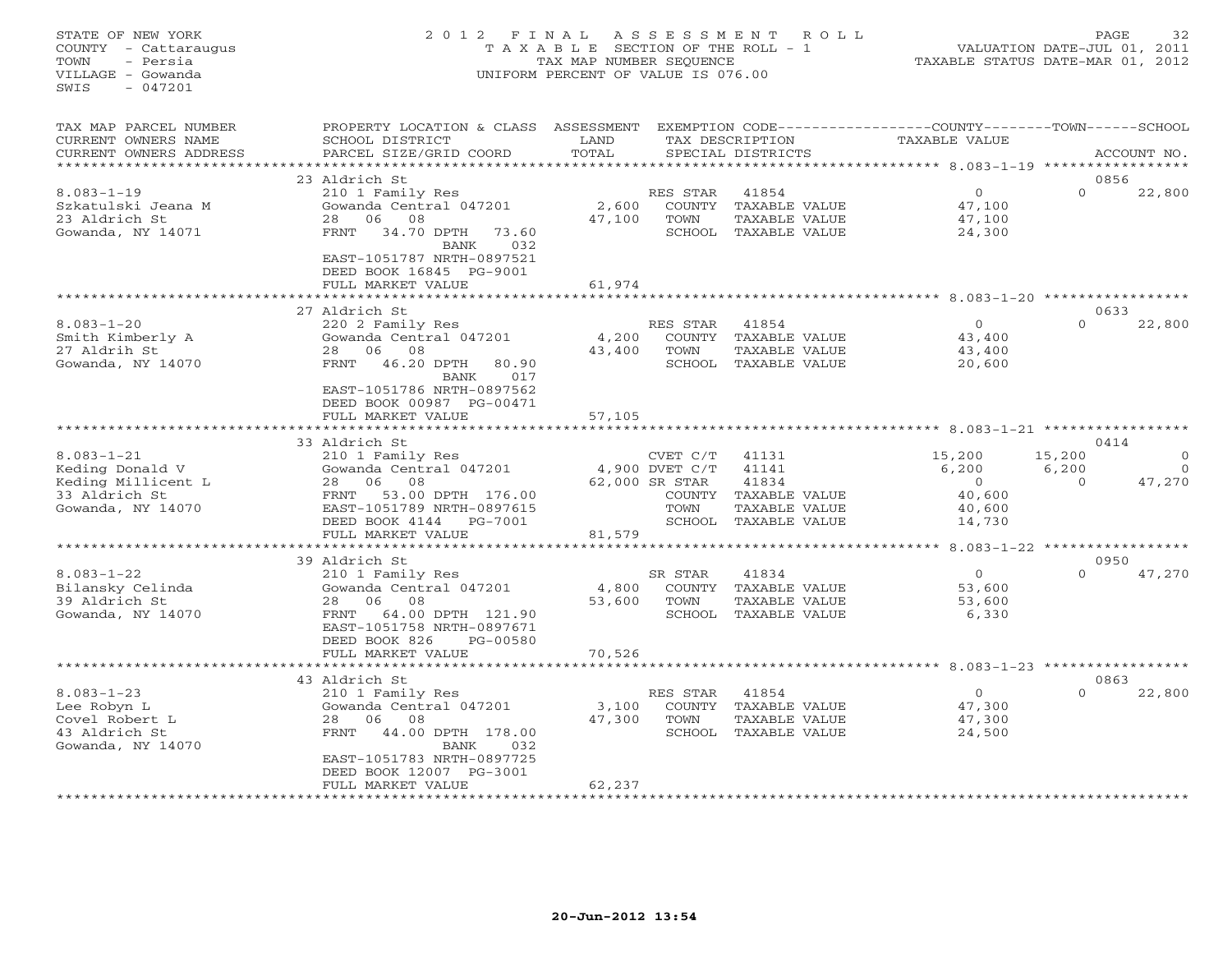## STATE OF NEW YORK 2 0 1 2 F I N A L A S S E S S M E N T R O L L PAGE 33 COUNTY - Cattaraugus T A X A B L E SECTION OF THE ROLL - 1 VALUATION DATE-JUL 01, 2011 TOWN - Persia TAX MAP NUMBER SEQUENCE TAXABLE STATUS DATE-MAR 01, 2012 VILLAGE - Gowanda UNIFORM PERCENT OF VALUE IS 076.00UNIFORM PERCENT OF VALUE IS 076.00

| TAX MAP PARCEL NUMBER<br>CURRENT OWNERS NAME<br>CURRENT OWNERS ADDRESS                      | PROPERTY LOCATION & CLASS<br>SCHOOL DISTRICT<br>PARCEL SIZE/GRID COORD                                                                                                                   | ASSESSMENT<br>LAND<br>TOTAL   |                            | TAX DESCRIPTION<br>SPECIAL DISTRICTS                                   | EXEMPTION CODE-----------------COUNTY-------TOWN------SCHOOL<br><b>TAXABLE VALUE</b> | ACCOUNT NO.                               |
|---------------------------------------------------------------------------------------------|------------------------------------------------------------------------------------------------------------------------------------------------------------------------------------------|-------------------------------|----------------------------|------------------------------------------------------------------------|--------------------------------------------------------------------------------------|-------------------------------------------|
| ******************                                                                          |                                                                                                                                                                                          |                               |                            |                                                                        |                                                                                      |                                           |
| $8.083 - 1 - 24$<br>Enser Ronald J<br>Enser Laurie A<br>47 Aldrich St<br>Gowanda, NY 14070  | 47 Aldrich St<br>210 1 Family Res<br>Gowanda Central 047201<br>08<br>28<br>06<br>FRNT<br>48.00 DPTH 178.00<br>BANK<br>017<br>EAST-1051775 NRTH-0897760<br>DEED BOOK 00968 PG-00633       | 3,100<br>48,000               | RES STAR<br>COUNTY<br>TOWN | 41854<br>TAXABLE VALUE<br>TAXABLE VALUE<br>SCHOOL TAXABLE VALUE        | $\overline{0}$<br>48,000<br>48,000<br>25,200                                         | 0277<br>22,800<br>$\Omega$                |
|                                                                                             | FULL MARKET VALUE                                                                                                                                                                        | 63,158                        |                            |                                                                        |                                                                                      |                                           |
|                                                                                             |                                                                                                                                                                                          |                               |                            |                                                                        | ***************************** 8.083-1-25 ******************                          |                                           |
|                                                                                             | 28 Aldrich St                                                                                                                                                                            |                               |                            |                                                                        |                                                                                      | 0946                                      |
| $8.083 - 1 - 25$<br>Nephew Mark D<br>Nephew Barbara A<br>28 Aldrich St<br>Gowanda, NY 14070 | 210 1 Family Res<br>Gowanda Central 047201<br>08<br>28<br>06<br>FRNT 178.16 DPTH 114.65<br>EAST-1051557 NRTH-0897520<br>DEED BOOK 903<br>PG-00990                                        | 9,700<br>75,500               | RES STAR<br>COUNTY<br>TOWN | 41854<br>TAXABLE VALUE<br>TAXABLE VALUE<br>SCHOOL TAXABLE VALUE        | $\circ$<br>75,500<br>75,500<br>52,700                                                | 22,800<br>$\Omega$                        |
|                                                                                             | FULL MARKET VALUE                                                                                                                                                                        | 99,342<br>******************* |                            |                                                                        |                                                                                      |                                           |
|                                                                                             | 24 Aldrich St                                                                                                                                                                            |                               |                            |                                                                        |                                                                                      | $8.083 - 1 - 26$ ****************<br>0700 |
| $8.083 - 1 - 26$<br>Hedges Alex E Jr<br>12005 Buffalo St<br>Perrysburg, NY 14712-1412       | 210 1 Family Res<br>Gowanda Central 047201<br>28<br>06<br>08<br>59.40 DPTH 130.90<br>FRNT<br>EAST-1051561 NRTH-0897433<br>DEED BOOK 17023 PG-2002                                        | 4,600<br>55,600               | COUNTY<br>TOWN<br>SCHOOL   | TAXABLE VALUE<br>TAXABLE VALUE<br>TAXABLE VALUE                        | 55,600<br>55,600<br>55,600                                                           |                                           |
|                                                                                             | FULL MARKET VALUE                                                                                                                                                                        | 73,158                        |                            |                                                                        |                                                                                      |                                           |
|                                                                                             | *********************<br>181 W Main St                                                                                                                                                   | *******                       |                            |                                                                        | ********************* 8.083-1-27 ************                                        | 0805                                      |
| $8.083 - 1 - 27$<br>Hedges Richard<br>Hedges Ruth<br>181 Main St<br>Gowanda, NY 14070       | 210 1 Family Res<br>Gowanda Central 047201<br>06<br>28<br>08<br>80.00 DPTH 136.60<br>FRNT<br>EAST-1051598 NRTH-0897344<br>DEED BOOK 00976 PG-00250                                       | 6,100<br>48,000               | RES STAR<br>TOWN           | 41854<br>COUNTY TAXABLE VALUE<br>TAXABLE VALUE<br>SCHOOL TAXABLE VALUE | $\Omega$<br>48,000<br>48,000<br>25,200                                               | $\Omega$<br>22,800                        |
|                                                                                             | FULL MARKET VALUE                                                                                                                                                                        | 63,158                        |                            |                                                                        |                                                                                      |                                           |
|                                                                                             |                                                                                                                                                                                          |                               |                            |                                                                        | ****** 8.083-1-28 *                                                                  |                                           |
| $8.083 - 1 - 28$<br>Ondus Carol L<br>77 Seldem Seen Rd<br>Bradford Woods, PA 15015          | 185 W Main St<br>210 1 Family Res<br>Gowanda Central 047201<br>08<br>28<br>06<br>83.00 DPTH 136.60<br>FRNT<br>EAST-1051515 NRTH-0897330<br>DEED BOOK 00968 PG-00254<br>FULL MARKET VALUE | 7,200<br>60,500<br>79,605     | COUNTY<br>TOWN             | TAXABLE VALUE<br>TAXABLE VALUE<br>SCHOOL TAXABLE VALUE                 | 60,500<br>60,500<br>60,500                                                           | 0923                                      |
|                                                                                             |                                                                                                                                                                                          |                               |                            |                                                                        |                                                                                      |                                           |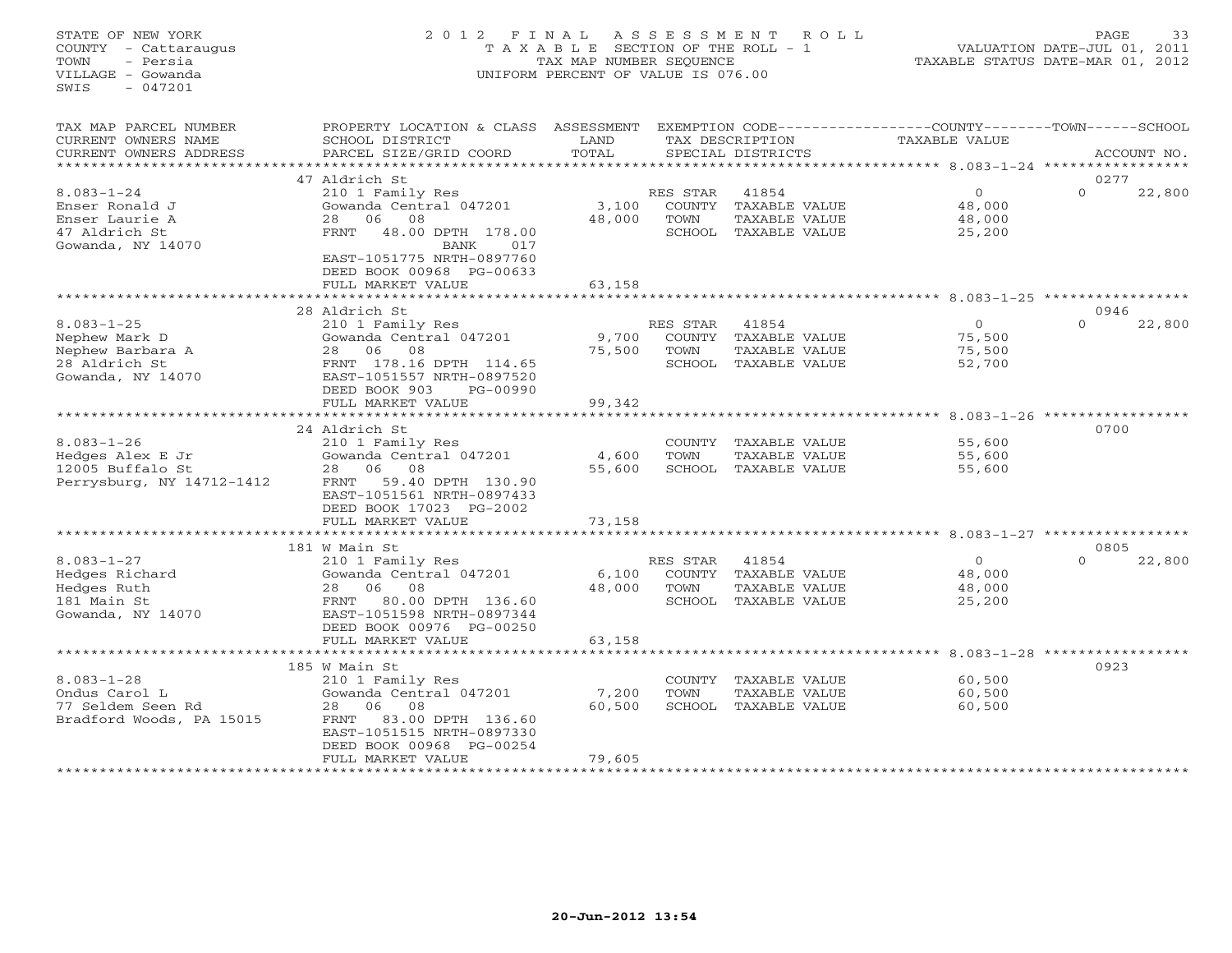# STATE OF NEW YORK 2 0 1 2 F I N A L A S S E S S M E N T R O L L PAGE 34 COUNTY - Cattaraugus T A X A B L E SECTION OF THE ROLL - 1 VALUATION DATE-JUL 01, 2011 TOWN - Persia TAX MAP NUMBER SEQUENCE TAXABLE STATUS DATE-MAR 01, 2012 VILLAGE - Gowanda UNIFORM PERCENT OF VALUE IS 076.00UNIFORM PERCENT OF VALUE IS 076.00

| TAX MAP PARCEL NUMBER<br>CURRENT OWNERS NAME<br>CURRENT OWNERS ADDRESS | PROPERTY LOCATION & CLASS ASSESSMENT<br>SCHOOL DISTRICT<br>PARCEL SIZE/GRID COORD | LAND<br>TOTAL |          | TAX DESCRIPTION<br>SPECIAL DISTRICTS | EXEMPTION CODE-----------------COUNTY-------TOWN------SCHOOL<br>TAXABLE VALUE | ACCOUNT NO.        |
|------------------------------------------------------------------------|-----------------------------------------------------------------------------------|---------------|----------|--------------------------------------|-------------------------------------------------------------------------------|--------------------|
|                                                                        |                                                                                   |               |          |                                      |                                                                               |                    |
|                                                                        | 197 W Main St                                                                     |               |          |                                      |                                                                               | 0747               |
| $8.083 - 1 - 29$                                                       | 210 1 Family Res                                                                  |               | RES STAR | 41854                                | $\overline{0}$                                                                | $\Omega$<br>22,800 |
| Pyle Pamela J                                                          | Gowanda Central 047201                                                            | 8,200         |          | COUNTY TAXABLE VALUE                 | 68,000                                                                        |                    |
| Brown James S                                                          | 28 06 08                                                                          | 68,000        | TOWN     | TAXABLE VALUE                        | 68,000                                                                        |                    |
| 197 W Main St                                                          | 98.00 DPTH 267.00<br>FRNT                                                         |               |          | SCHOOL TAXABLE VALUE                 | 45,200                                                                        |                    |
| Gowanda, NY 14070                                                      | EAST-1051434 NRTH-0897368                                                         |               |          |                                      |                                                                               |                    |
|                                                                        | DEED BOOK 8292 PG-4003                                                            |               |          |                                      |                                                                               |                    |
|                                                                        | FULL MARKET VALUE                                                                 | 89,474        |          |                                      |                                                                               |                    |
|                                                                        |                                                                                   |               |          |                                      |                                                                               |                    |
|                                                                        | 18 Memorial Dr                                                                    |               |          |                                      |                                                                               | 0667               |
| $8.083 - 1 - 30$                                                       | 312 Vac w/imprv                                                                   |               |          | COUNTY TAXABLE VALUE                 | 13,800                                                                        |                    |
| Pyle Pamela J                                                          | Gowanda Central 047201 13,300                                                     |               | TOWN     | TAXABLE VALUE                        | 13,800                                                                        |                    |
| Brown James S                                                          | 08<br>28 06                                                                       | 13,800        |          | SCHOOL TAXABLE VALUE                 | 13,800                                                                        |                    |
| 197 W Main St                                                          | 2.22<br>ACRES                                                                     |               |          |                                      |                                                                               |                    |
| Gowanda, NY 14070                                                      | EAST-1051228 NRTH-0897511                                                         |               |          |                                      |                                                                               |                    |
|                                                                        | DEED BOOK 8292<br>$PG-4002$                                                       |               |          |                                      |                                                                               |                    |
|                                                                        | FULL MARKET VALUE                                                                 | 18,158        |          |                                      |                                                                               |                    |
|                                                                        |                                                                                   |               |          |                                      |                                                                               |                    |
|                                                                        | 215 W Main St                                                                     |               |          |                                      |                                                                               | 0666               |
| $8.083 - 1 - 31$                                                       | 210 1 Family Res                                                                  |               |          | COUNTY TAXABLE VALUE                 | 53,500                                                                        |                    |
| Musacchio James A                                                      | Gowanda Central 047201                                                            | 7,100         | TOWN     | TAXABLE VALUE                        | 53,500                                                                        |                    |
| 12200 Gowanda State Rd                                                 | 28 06 08                                                                          | 53,500        |          | SCHOOL TAXABLE VALUE                 | 53,500                                                                        |                    |
| Lawtons, NY 14091                                                      | FRNT 95.00 DPTH 167.00                                                            |               |          |                                      |                                                                               |                    |
|                                                                        | EAST-1051258 NRTH-0897283                                                         |               |          |                                      |                                                                               |                    |
|                                                                        | DEED BOOK 8292 PG-4001                                                            |               |          |                                      |                                                                               |                    |
|                                                                        | FULL MARKET VALUE                                                                 | 70,395        |          |                                      |                                                                               |                    |
|                                                                        |                                                                                   |               |          |                                      |                                                                               |                    |
|                                                                        | 215 W Main St                                                                     |               |          |                                      |                                                                               | 0665               |
| $8.083 - 1 - 31.71$                                                    | 484 1 use sm bld                                                                  |               |          | COUNTY TAXABLE VALUE                 | 22,000                                                                        |                    |
| Musacchio James A                                                      | Gowanda Central 047201                                                            | 3,700         | TOWN     | TAXABLE VALUE                        | 22,000                                                                        |                    |
| 12200 Gowanda State Rd                                                 | 28 06 08                                                                          | 22,000        |          | SCHOOL TAXABLE VALUE                 | 22,000                                                                        |                    |
| Lawtons, NY 14091                                                      | 40.00 DPTH 167.00<br>FRNT                                                         |               |          |                                      |                                                                               |                    |
|                                                                        | EAST-1051260 NRTH-0897296                                                         |               |          |                                      |                                                                               |                    |
|                                                                        | DEED BOOK 8292<br>PG-4001                                                         |               |          |                                      |                                                                               |                    |
|                                                                        | FULL MARKET VALUE                                                                 | 28,947        |          |                                      |                                                                               |                    |
|                                                                        |                                                                                   |               |          |                                      |                                                                               |                    |
|                                                                        | 223 W Main St                                                                     |               |          |                                      |                                                                               | 0710               |
| $8.083 - 1 - 32$                                                       | 210 1 Family Res                                                                  |               |          | COUNTY TAXABLE VALUE                 | 56,300                                                                        |                    |
| Dean Joan                                                              | Gowanda Central 047201                                                            | 4,600         | TOWN     | TAXABLE VALUE                        | 56,300                                                                        |                    |
| 13124 Ottenbecker Rd                                                   | 28 06 08                                                                          | 56,300        |          | SCHOOL TAXABLE VALUE                 | 56,300                                                                        |                    |
| Lawtons, NY 14091                                                      | 51.00 DPTH 176.00<br>FRNT                                                         |               |          |                                      |                                                                               |                    |
|                                                                        | EAST-1051170 NRTH-0897280                                                         |               |          |                                      |                                                                               |                    |
|                                                                        | DEED BOOK 858<br>$PG-00468$                                                       |               |          |                                      |                                                                               |                    |
|                                                                        | FULL MARKET VALUE                                                                 | 74,079        |          |                                      |                                                                               |                    |
| *********************                                                  |                                                                                   |               |          |                                      |                                                                               |                    |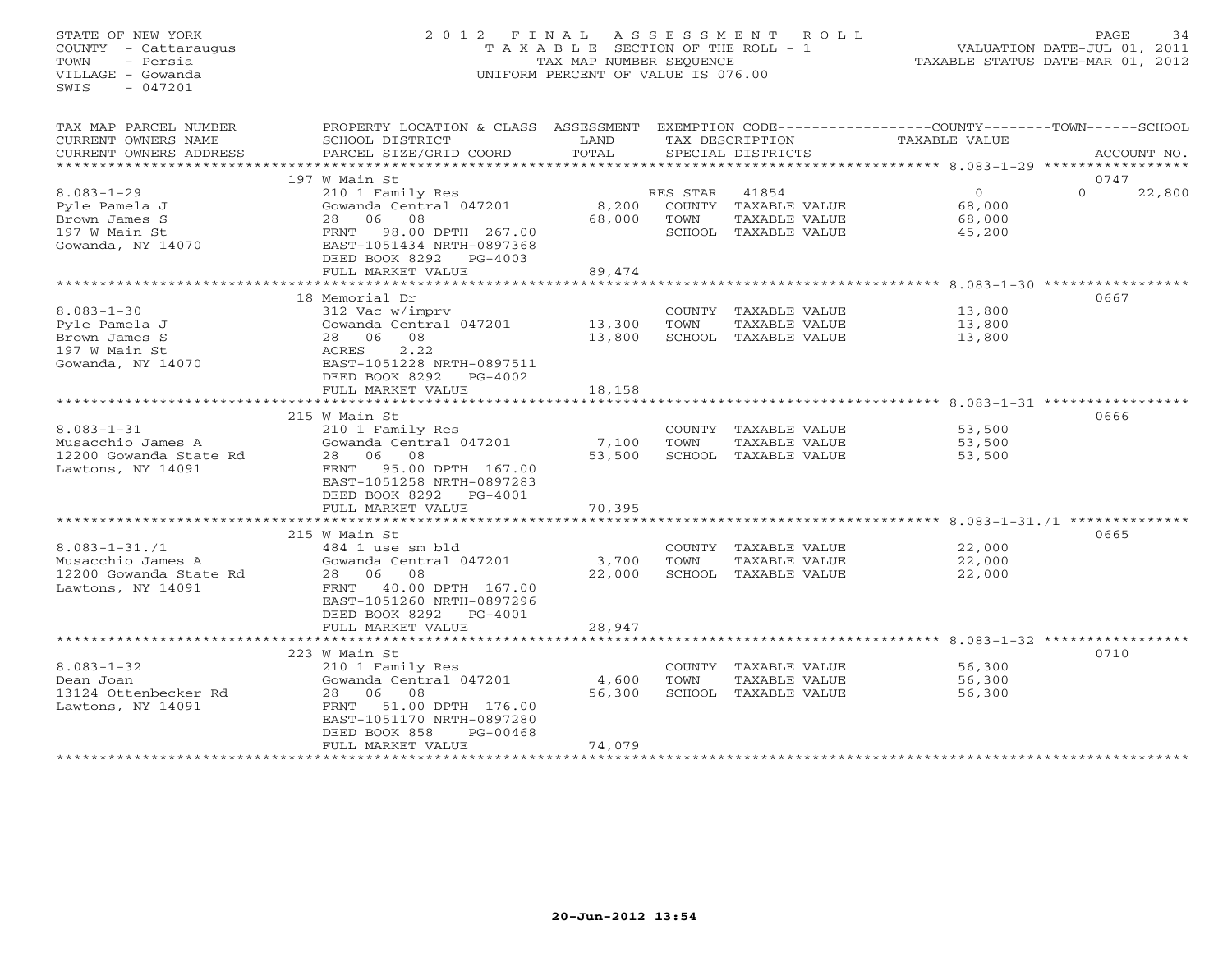# STATE OF NEW YORK 2 0 1 2 F I N A L A S S E S S M E N T R O L L PAGE 35 COUNTY - Cattaraugus T A X A B L E SECTION OF THE ROLL - 1 VALUATION DATE-JUL 01, 2011 TOWN - Persia TAX MAP NUMBER SEQUENCE TAXABLE STATUS DATE-MAR 01, 2012 VILLAGE - Gowanda UNIFORM PERCENT OF VALUE IS 076.00UNIFORM PERCENT OF VALUE IS 076.00

| TAX MAP PARCEL NUMBER<br>CURRENT OWNERS NAME<br>CURRENT OWNERS ADDRESS                                        | PROPERTY LOCATION & CLASS ASSESSMENT<br>SCHOOL DISTRICT<br>PARCEL SIZE/GRID COORD                                                                                                                                 | LAND<br>TOTAL                |                            | TAX DESCRIPTION<br>SPECIAL DISTRICTS                                   | EXEMPTION CODE----------------COUNTY-------TOWN-----SCHOOL<br>TAXABLE VALUE | ACCOUNT NO.                |
|---------------------------------------------------------------------------------------------------------------|-------------------------------------------------------------------------------------------------------------------------------------------------------------------------------------------------------------------|------------------------------|----------------------------|------------------------------------------------------------------------|-----------------------------------------------------------------------------|----------------------------|
| ********************                                                                                          |                                                                                                                                                                                                                   |                              |                            |                                                                        |                                                                             |                            |
| $8.083 - 1 - 33$<br>Smith Charles F<br>Twoguns Nicolette E<br>227 W Main St<br>Gowanda, NY 14070              | 227 W Main St<br>210 1 Family Res<br>Gowanda Central 047201<br>06<br>08<br>28<br>50.00 DPTH 170.00<br>FRNT<br>017<br>BANK<br>EAST-1051119 NRTH-0897283<br>DEED BOOK 2418<br>PG-5001<br>FULL MARKET VALUE          | 4,500<br>63,100<br>83,026    | RES STAR<br>COUNTY<br>TOWN | 41854<br>TAXABLE VALUE<br>TAXABLE VALUE<br>SCHOOL TAXABLE VALUE        | $\circ$<br>63,100<br>63,100<br>40,300                                       | 0928<br>$\Omega$<br>22,800 |
|                                                                                                               | ************************                                                                                                                                                                                          | ************                 |                            |                                                                        |                                                                             |                            |
| $8.083 - 1 - 34$<br>Hewitt Christopher<br>Hewitt Carey<br>7 St. Helena St<br>Perry, NY 14530                  | 231 W Main St<br>210 1 Family Res<br>Gowanda Central 047201<br>06<br>08<br>28<br>64.00 DPTH 165.00<br>FRNT<br>EAST-1051062 NRTH-0897297<br>DEED BOOK 10220 PG-9002                                                | 5,500<br>55,500              | TOWN                       | COUNTY TAXABLE VALUE<br>TAXABLE VALUE<br>SCHOOL TAXABLE VALUE          | 55,500<br>55,500<br>55,500                                                  | 5034                       |
|                                                                                                               | FULL MARKET VALUE                                                                                                                                                                                                 | 73,026                       |                            |                                                                        |                                                                             |                            |
|                                                                                                               |                                                                                                                                                                                                                   |                              |                            |                                                                        | *************************** 8.083-2-2 *******************                   |                            |
| $8.083 - 2 - 2$<br>Mccabe Elizabeth A<br>92 W Main St<br>Gowanda, NY 14070                                    | 92 W Main St<br>210 1 Family Res<br>Gowanda Central 047201<br>27 06<br>08<br>$2/11$ -merged $2-31.2$ in prc<br>FRNT<br>66.00 DPTH 221.00<br>EAST-1052526 NRTH-0897273<br>DEED BOOK 1005 PG-5<br>FULL MARKET VALUE | 6,200<br>60,100<br>79,079    | RES STAR<br>TOWN           | 41854<br>COUNTY TAXABLE VALUE<br>TAXABLE VALUE<br>SCHOOL TAXABLE VALUE | $\circ$<br>60,100<br>60,100<br>37,300                                       | 0344<br>22,800<br>$\Omega$ |
|                                                                                                               |                                                                                                                                                                                                                   |                              |                            |                                                                        |                                                                             |                            |
| $8.083 - 2 - 3$<br>Roe Charles<br>84 West Main St<br>Gowanda, NY 14070                                        | 84 W Main St<br>210 1 Family Res<br>Gowanda Central 047201<br>08<br>27 06<br>80.00 DPTH 196.00<br>FRNT<br>EAST-1052588 NRTH-0897299<br>DEED BOOK 01001 PG-00689                                                   | 10,000<br>60,000             | RES STAR<br>TOWN           | 41854<br>COUNTY TAXABLE VALUE<br>TAXABLE VALUE<br>SCHOOL TAXABLE VALUE | $\circ$<br>60,000<br>60,000<br>37,200                                       | 0973<br>$\Omega$<br>22,800 |
|                                                                                                               | FULL MARKET VALUE                                                                                                                                                                                                 | 78,947                       |                            |                                                                        | $8.083 - 2 - 4$                                                             |                            |
| $8.083 - 2 - 4$<br>HSBC Bank USA<br>Facilities Managemt Group<br>One Hsbc Ctr 10Th Floor<br>Buffalo, NY 14203 | 76 W Main St<br>462 Branch bank<br>Gowanda Central 047201<br>06<br>08<br>26<br>FRNT 104.00 DPTH 290.00<br>EAST-1052694 NRTH-0897265<br>DEED BOOK 890<br>PG-00536<br>FULL MARKET VALUE                             | 10,000<br>500,500<br>658,553 | COUNTY<br>TOWN             | TAXABLE VALUE<br>TAXABLE VALUE<br>SCHOOL TAXABLE VALUE                 | 500,500<br>500,500<br>500,500                                               | 1007                       |
|                                                                                                               |                                                                                                                                                                                                                   |                              |                            |                                                                        |                                                                             |                            |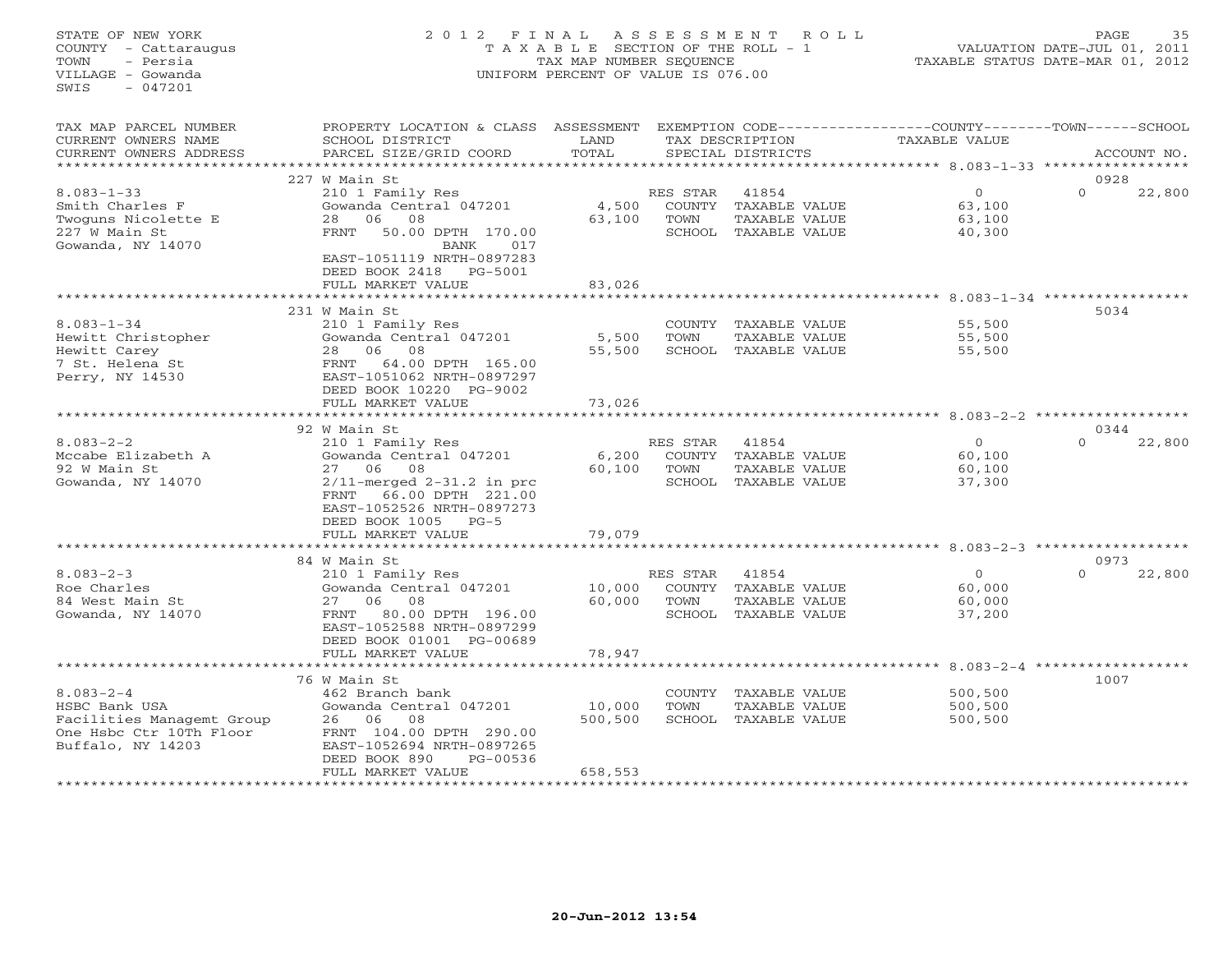STATE OF NEW YORK 2 0 1 2 F I N A L A S S E S S M E N T R O L L PAGE 36 COUNTY - Cattaraugus T A X A B L E SECTION OF THE ROLL - 1 VALUATION DATE-JUL 01, 2011 TOWN - Persia TAX MAP NUMBER SEQUENCE TAXABLE STATUS DATE-MAR 01, 2012 VILLAGE - Gowanda UNIFORM PERCENT OF VALUE IS 076.00  $SWTS = 047201$ TAX MAP PARCEL NUMBER PROPERTY LOCATION & CLASS ASSESSMENT EXEMPTION CODE------------------COUNTY--------TOWN------SCHOOL CURRENT OWNERS NAME SCHOOL DISTRICT LAND TAX DESCRIPTION TAXABLE VALUE CURRENT OWNERS ADDRESS 6 PARCEL SIZE/GRID COORD TOTAL SPECIAL DISTRICTS 6 2000 ACCOUNT NO. \*\*\*\*\*\*\*\*\*\*\*\*\*\*\*\*\*\*\*\*\*\*\*\*\*\*\*\*\*\*\*\*\*\*\*\*\*\*\*\*\*\*\*\*\*\*\*\*\*\*\*\*\*\*\*\*\*\*\*\*\*\*\*\*\*\*\*\*\*\*\*\*\*\*\*\*\*\*\*\*\*\*\*\*\*\*\*\*\*\*\*\*\*\*\*\*\*\*\*\*\*\*\* 8.083-2-5.1 \*\*\*\*\*\*\*\*\*\*\*\*\*\*\*\* 62 W Main St 04478.083-2-5.1 482 Det row bldg COUNTY TAXABLE VALUE 71,400 Kluckhohn Partnership Gowanda Central 047201 8,500 TOWN TAXABLE VALUE 71,400 28 Union St 27 06 08 71,400 SCHOOL TAXABLE VALUE 71,400 Hamburg, NY 14075 sold .15 acre to library ACRES 1.00 EAST-1052861 NRTH-0897287 DEED BOOK 869 PG-00474 FULL MARKET VALUE 93,947 \*\*\*\*\*\*\*\*\*\*\*\*\*\*\*\*\*\*\*\*\*\*\*\*\*\*\*\*\*\*\*\*\*\*\*\*\*\*\*\*\*\*\*\*\*\*\*\*\*\*\*\*\*\*\*\*\*\*\*\*\*\*\*\*\*\*\*\*\*\*\*\*\*\*\*\*\*\*\*\*\*\*\*\*\*\*\*\*\*\*\*\*\*\*\*\*\*\*\*\*\*\*\* 8.083-2-7 \*\*\*\*\*\*\*\*\*\*\*\*\*\*\*\*\*\* 50 W Main St 05248.083-2-7 482 Det row bldg COUNTY TAXABLE VALUE 23,000 Kearns James W Gowanda Central 047201 1,500 TOWN TAXABLE VALUE 23,000 Keanrs Anne Marie 27 06 08 23,000 SCHOOL TAXABLE VALUE 23,000 10040 Middle Rd FRNT 20.00 DPTH 100.00 East Concord, NY 14055 EAST-1052966 NRTH-0897411 DEED BOOK 905 PG-00787 FULL MARKET VALUE 30,263 \*\*\*\*\*\*\*\*\*\*\*\*\*\*\*\*\*\*\*\*\*\*\*\*\*\*\*\*\*\*\*\*\*\*\*\*\*\*\*\*\*\*\*\*\*\*\*\*\*\*\*\*\*\*\*\*\*\*\*\*\*\*\*\*\*\*\*\*\*\*\*\*\*\*\*\*\*\*\*\*\*\*\*\*\*\*\*\*\*\*\*\*\*\*\*\*\*\*\*\*\*\*\* 8.083-2-8 \*\*\*\*\*\*\*\*\*\*\*\*\*\*\*\*\*\* 44 W Main St 0463 $0 \t 13,800$ 8.083-2-8 482 Det row bldg RES STAR 41854 0 0 13,800 Vantino Terri L Gowanda Central 047201 4,900 COUNTY TAXABLE VALUE 27,600 Gugino Joseph 27 06 08 27,600 TOWN TAXABLE VALUE 27,600 44 W Main St FRNT 42.00 DPTH 172.00 SCHOOL TAXABLE VALUE 13,800 Gowanda, NY 14070 EAST-1053005 NRTH-0897381 DEED BOOK 4530 PG-5001 FULL MARKET VALUE 36,316 \*\*\*\*\*\*\*\*\*\*\*\*\*\*\*\*\*\*\*\*\*\*\*\*\*\*\*\*\*\*\*\*\*\*\*\*\*\*\*\*\*\*\*\*\*\*\*\*\*\*\*\*\*\*\*\*\*\*\*\*\*\*\*\*\*\*\*\*\*\*\*\*\*\*\*\*\*\*\*\*\*\*\*\*\*\*\*\*\*\*\*\*\*\*\*\*\*\*\*\*\*\*\* 8.083-2-9 \*\*\*\*\*\*\*\*\*\*\*\*\*\*\*\*\*\* 40 W Main St 09428.083-2-9 482 Det row bldg COUNTY TAXABLE VALUE 49,900 Dowrey DDS Robert Gowanda Central 047201 3,600 TOWN TAXABLE VALUE 49,900 76 Potter Ave 27 06 08 49,900 SCHOOL TAXABLE VALUE 49,900 Orchard Park, NY 14127 FRNT 38.00 DPTH 84.00 EAST-1053035 NRTH-0897431 DEED BOOK 7079 PG-2002 FULL MARKET VALUE 65,658 \*\*\*\*\*\*\*\*\*\*\*\*\*\*\*\*\*\*\*\*\*\*\*\*\*\*\*\*\*\*\*\*\*\*\*\*\*\*\*\*\*\*\*\*\*\*\*\*\*\*\*\*\*\*\*\*\*\*\*\*\*\*\*\*\*\*\*\*\*\*\*\*\*\*\*\*\*\*\*\*\*\*\*\*\*\*\*\*\*\*\*\*\*\*\*\*\*\*\*\*\*\*\* 8.083-2-10 \*\*\*\*\*\*\*\*\*\*\*\*\*\*\*\*\* 37 W Main St 04518.083-2-10 438 Parking lot COUNTY TAXABLE VALUE 2,000 Community Bank NA Gowanda Central 047201 1,500 TOWN TAXABLE VALUE 2,000 5790 Widewaters Pkwy 27 06 08 2,000 SCHOOL TAXABLE VALUE 2,000 Dewitt, NY 13214 FRNT 35.00 DPTH 86.88 EAST-1053078 NRTH-0897399 DEED BOOK 00965 PG-01149 FULL MARKET VALUE 2,632 \*\*\*\*\*\*\*\*\*\*\*\*\*\*\*\*\*\*\*\*\*\*\*\*\*\*\*\*\*\*\*\*\*\*\*\*\*\*\*\*\*\*\*\*\*\*\*\*\*\*\*\*\*\*\*\*\*\*\*\*\*\*\*\*\*\*\*\*\*\*\*\*\*\*\*\*\*\*\*\*\*\*\*\*\*\*\*\*\*\*\*\*\*\*\*\*\*\*\*\*\*\*\*\*\*\*\*\*\*\*\*\*\*\*\*\*\*\*\*\*\*\*\*\*\*\*\*\*\*\*\*\*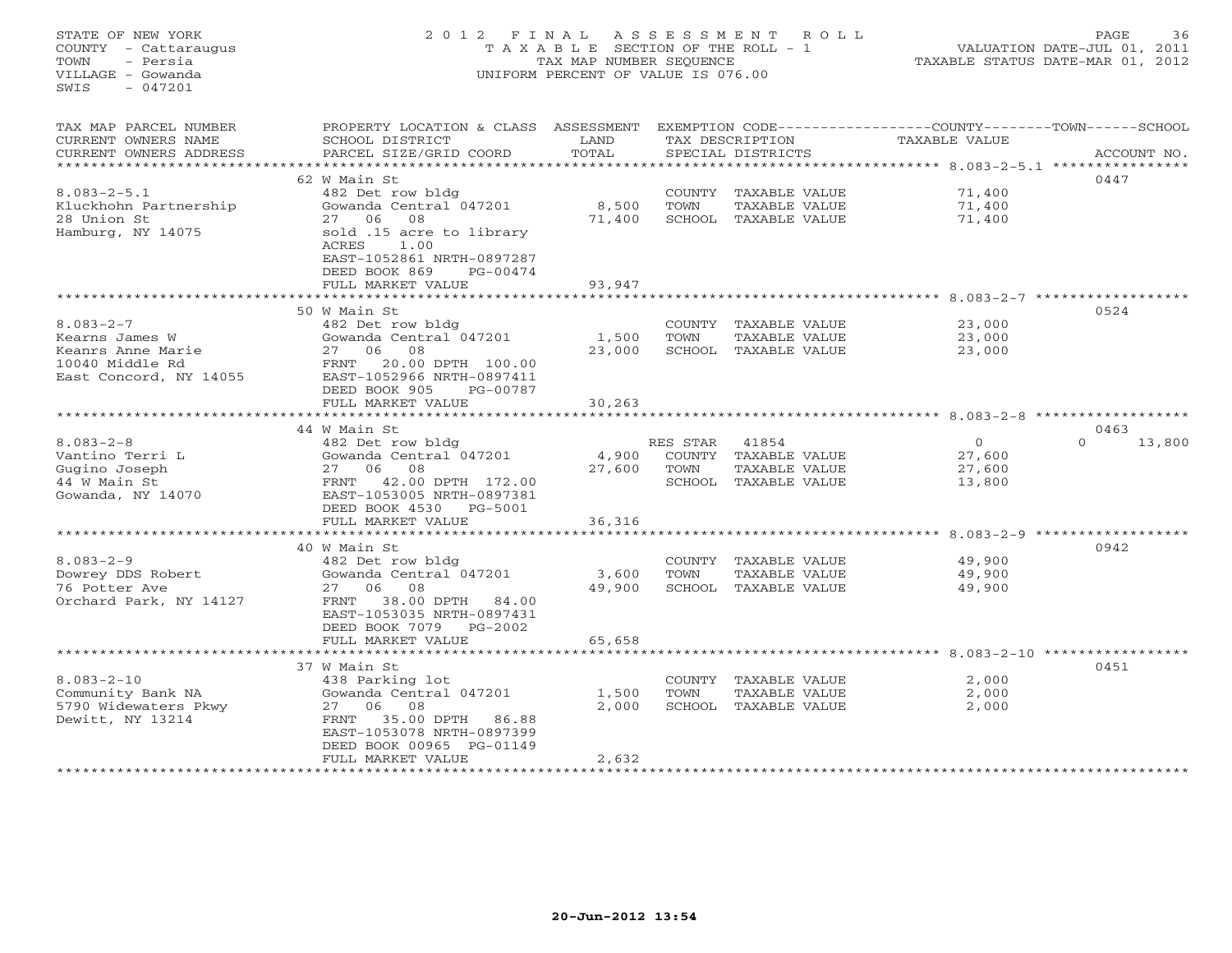# STATE OF NEW YORK 2 0 1 2 F I N A L A S S E S S M E N T R O L L PAGE 37 COUNTY - Cattaraugus T A X A B L E SECTION OF THE ROLL - 1 VALUATION DATE-JUL 01, 2011 TOWN - Persia TAX MAP NUMBER SEQUENCE TAXABLE STATUS DATE-MAR 01, 2012 VILLAGE - Gowanda UNIFORM PERCENT OF VALUE IS 076.00

| TAX MAP PARCEL NUMBER             | PROPERTY LOCATION & CLASS ASSESSMENT                     |        |        |                      | EXEMPTION CODE----------------COUNTY-------TOWN------SCHOOL |             |
|-----------------------------------|----------------------------------------------------------|--------|--------|----------------------|-------------------------------------------------------------|-------------|
| CURRENT OWNERS NAME               | SCHOOL DISTRICT                                          | LAND   |        | TAX DESCRIPTION      | TAXABLE VALUE                                               |             |
| CURRENT OWNERS ADDRESS            | PARCEL SIZE/GRID COORD                                   | TOTAL  |        | SPECIAL DISTRICTS    |                                                             | ACCOUNT NO. |
| ************************          |                                                          |        |        |                      |                                                             |             |
|                                   | 34 W Main St                                             |        |        |                      |                                                             | 0728        |
| $8.083 - 2 - 11$                  | 482 Det row bldg                                         |        |        | COUNTY TAXABLE VALUE | 4,000                                                       |             |
| Community Bank NA                 | Gowanda Central 047201                                   | 4,000  | TOWN   | TAXABLE VALUE        | 4,000                                                       |             |
| 201 N Union St                    | 27 06<br>08                                              | 4,000  |        | SCHOOL TAXABLE VALUE | 4,000                                                       |             |
| Olean, NY 14760                   | 35.00 DPTH<br>86.88<br>FRNT                              |        |        |                      |                                                             |             |
|                                   | EAST-1053107 NRTH-0897444                                |        |        |                      |                                                             |             |
|                                   | DEED BOOK 9695 PG-5001                                   |        |        |                      |                                                             |             |
|                                   | FULL MARKET VALUE                                        | 5,263  |        |                      |                                                             |             |
|                                   |                                                          |        |        |                      | ******************* 8.083-2-12 ************                 |             |
|                                   | 32 W Main St                                             |        |        |                      |                                                             | 0283        |
| $8.083 - 2 - 12$                  | 481 Att row bldg                                         |        | COUNTY | TAXABLE VALUE        | 45,200                                                      |             |
| Frederickson Rosemary             | Gowanda Central 047201                                   | 3,500  | TOWN   | TAXABLE VALUE        | 45,200                                                      |             |
| Hochadel Helen                    | 27 06<br>08                                              | 45,200 |        | SCHOOL TAXABLE VALUE | 45,200                                                      |             |
| 32 W Main St                      | FRNT 35.00 DPTH 95.00                                    |        |        |                      |                                                             |             |
| Gowanda, NY 14070                 | EAST-1053143 NRTH-0897446                                |        |        |                      |                                                             |             |
|                                   | DEED BOOK 10344 PG-8001                                  |        |        |                      |                                                             |             |
|                                   | FULL MARKET VALUE                                        | 59,474 |        |                      |                                                             |             |
|                                   |                                                          |        |        |                      |                                                             |             |
|                                   | 24 W Main St                                             |        |        |                      |                                                             | 0617        |
| $8.083 - 2 - 13.1$                | 481 Att row bldg                                         |        |        | COUNTY TAXABLE VALUE | 43,700                                                      |             |
| Gabel Bros Furniture, Inc.        | Gowanda Central 047201                                   | 2,600  | TOWN   | TAXABLE VALUE        | 43,700                                                      |             |
| 27 W Main St                      | 27 06<br>08                                              | 43,700 |        | SCHOOL TAXABLE VALUE | 43,700                                                      |             |
| Gowanda, NY 14070                 | 23.00 DPTH 83.00<br>FRNT                                 |        |        |                      |                                                             |             |
|                                   | EAST-1053194 NRTH-0897461                                |        |        |                      |                                                             |             |
|                                   | DEED BOOK 8200 PG-7001                                   |        |        |                      |                                                             |             |
|                                   | FULL MARKET VALUE                                        | 57,500 |        |                      |                                                             |             |
|                                   |                                                          |        |        |                      |                                                             |             |
|                                   | 26 W Main St                                             |        |        |                      |                                                             | 0616        |
| $8.083 - 2 - 13.2$                | 481 Att row bldg                                         |        |        | COUNTY TAXABLE VALUE | 40,600                                                      |             |
| Reid Juanita S                    | Gowanda Central 047201                                   | 2,500  | TOWN   | TAXABLE VALUE        | 40,600                                                      |             |
| 26 W Main St                      | 27 06 08                                                 | 40,600 |        | SCHOOL TAXABLE VALUE | 40,600                                                      |             |
| Gowanda, NY 14070                 | 22.00 DPTH 85.00<br>FRNT                                 |        |        |                      |                                                             |             |
|                                   | EAST-1053171 NRTH-0897456                                |        |        |                      |                                                             |             |
|                                   | DEED BOOK 865<br>PG-01029                                |        |        |                      |                                                             |             |
|                                   | FULL MARKET VALUE<br>*********************************** | 53,421 |        |                      |                                                             |             |
|                                   |                                                          |        |        |                      |                                                             |             |
|                                   | 22 W Main St                                             |        |        |                      |                                                             | 0638        |
| $8.083 - 2 - 14$                  | 481 Att row bldg                                         |        |        | COUNTY TAXABLE VALUE | 26,400                                                      |             |
| Thrasher Mark D                   | Gowanda Central 047201                                   | 2,000  | TOWN   | TAXABLE VALUE        | 26,400                                                      |             |
| Cocca Stephen L                   | 28 06<br>08                                              | 26,400 |        | SCHOOL TAXABLE VALUE | 26,400                                                      |             |
| 22 W Main St<br>Gowanda, NY 14070 | 20.00 DPTH<br>43.00<br>FRNT<br>EAST-1053211 NRTH-0897485 |        |        |                      |                                                             |             |
|                                   | PG-00515<br>DEED BOOK 854                                |        |        |                      |                                                             |             |
|                                   | FULL MARKET VALUE                                        | 34,737 |        |                      |                                                             |             |
|                                   |                                                          |        |        |                      |                                                             |             |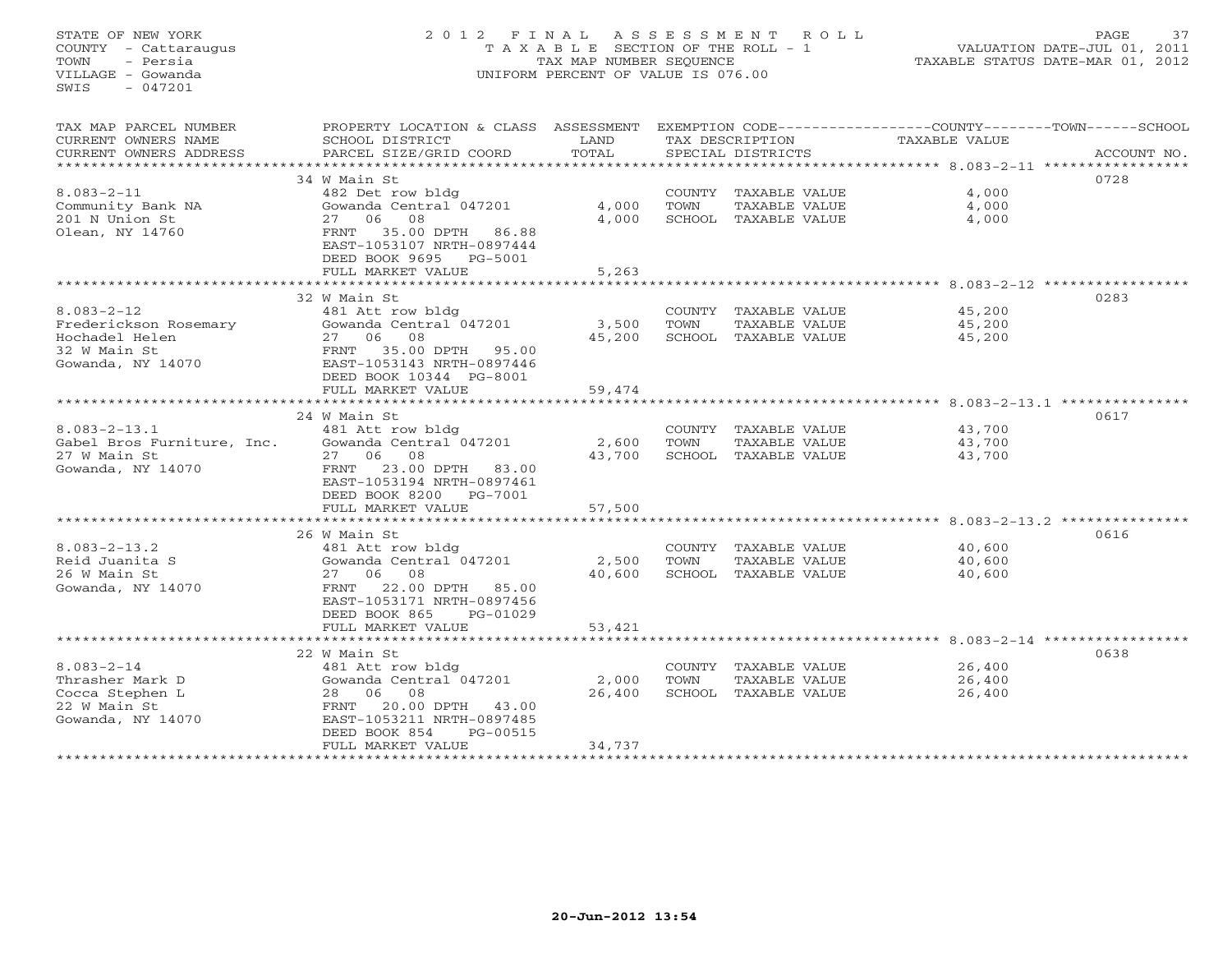STATE OF NEW YORK 2 0 1 2 F I N A L A S S E S S M E N T R O L L PAGE 38 COUNTY - Cattaraugus T A X A B L E SECTION OF THE ROLL - 1 VALUATION DATE-JUL 01, 2011 TOWN - Persia TAX MAP NUMBER SEQUENCE TAXABLE STATUS DATE-MAR 01, 2012 VILLAGE - Gowanda UNIFORM PERCENT OF VALUE IS 076.00  $SWTS = 047201$ TAX MAP PARCEL NUMBER PROPERTY LOCATION & CLASS ASSESSMENT EXEMPTION CODE------------------COUNTY--------TOWN------SCHOOL CURRENT OWNERS NAME SCHOOL DISTRICT LAND TAX DESCRIPTION TAXABLE VALUE CURRENT OWNERS ADDRESS BARCEL SIZE/GRID COORD TOTAL SPECIAL DISTRICTS SACCOUNT NO. \*\*\*\*\*\*\*\*\*\*\*\*\*\*\*\*\*\*\*\*\*\*\*\*\*\*\*\*\*\*\*\*\*\*\*\*\*\*\*\*\*\*\*\*\*\*\*\*\*\*\*\*\*\*\*\*\*\*\*\*\*\*\*\*\*\*\*\*\*\*\*\*\*\*\*\*\*\*\*\*\*\*\*\*\*\*\*\*\*\*\*\*\*\*\*\*\*\*\*\*\*\*\* 8.083-2-16 \*\*\*\*\*\*\*\*\*\*\*\*\*\*\*\*\* 17 Jamestown St 10088.083-2-16 482 Det row bldg COUNTY TAXABLE VALUE 35,200 Mitchell Martina Gowanda Central 047201 4,100 TOWN TAXABLE VALUE 35,200 8890 Cottage Rd 27 06 08 35,200 SCHOOL TAXABLE VALUE 35,200 S. Dayton, NY 14138 Liquor Store FRNT 78.00 DPTH 65.00 EAST-1053231 NRTH-0897443 DEED BOOK 8408 PG-8001FULL MARKET VALUE 46,316 \*\*\*\*\*\*\*\*\*\*\*\*\*\*\*\*\*\*\*\*\*\*\*\*\*\*\*\*\*\*\*\*\*\*\*\*\*\*\*\*\*\*\*\*\*\*\*\*\*\*\*\*\*\*\*\*\*\*\*\*\*\*\*\*\*\*\*\*\*\*\*\*\*\*\*\*\*\*\*\*\*\*\*\*\*\*\*\*\*\*\*\*\*\*\*\*\*\*\*\*\*\*\* 8.083-2-17 \*\*\*\*\*\*\*\*\*\*\*\*\*\*\*\*\* 19 Jamestown St 10098.083-2-17 330 Vacant comm COUNTY TAXABLE VALUE 1,100 Wong Michele Gowanda Central 047201 1,100 TOWN TAXABLE VALUE 1,100 19 Jamestown St 27 06 08 1,100 SCHOOL TAXABLE VALUE 1,100 8.083-2-17<br>Wong Michele<br>19 Jamestown St<br>Gowanda, NY 14070 FRNT 22.00 DPTH 47.00 EAST-1053203 NRTH-0897405 DEED BOOK 14486 PG-4001FULL MARKET VALUE 1,447 \*\*\*\*\*\*\*\*\*\*\*\*\*\*\*\*\*\*\*\*\*\*\*\*\*\*\*\*\*\*\*\*\*\*\*\*\*\*\*\*\*\*\*\*\*\*\*\*\*\*\*\*\*\*\*\*\*\*\*\*\*\*\*\*\*\*\*\*\*\*\*\*\*\*\*\*\*\*\*\*\*\*\*\*\*\*\*\*\*\*\*\*\*\*\*\*\*\*\*\*\*\*\* 8.083-2-18 \*\*\*\*\*\*\*\*\*\*\*\*\*\*\*\*\* 21 Jamestown St 08198.083-2-18 482 Det row bldg COUNTY TAXABLE VALUE 34,700 Capozzi Douglas C Gowanda Central 047201 2,700 TOWN TAXABLE VALUE 34,700 21 Jamestown St 27 06 08 34,700 SCHOOL TAXABLE VALUE 34,700 Gowanda, NY 14070 FRNT 27.50 DPTH 71.20 EAST-1053185 NRTH-0897387 DEED BOOK 879 PG-00871 FULL MARKET VALUE 45,658 \*\*\*\*\*\*\*\*\*\*\*\*\*\*\*\*\*\*\*\*\*\*\*\*\*\*\*\*\*\*\*\*\*\*\*\*\*\*\*\*\*\*\*\*\*\*\*\*\*\*\*\*\*\*\*\*\*\*\*\*\*\*\*\*\*\*\*\*\*\*\*\*\*\*\*\*\*\*\*\*\*\*\*\*\*\*\*\*\*\*\*\*\*\*\*\*\*\*\*\*\*\*\* 8.083-2-19 \*\*\*\*\*\*\*\*\*\*\*\*\*\*\*\*\* 27 Jamestown St 04418.083-2-19 425 Bar COUNTY TAXABLE VALUE 29,100 Boat Anchor, Inc Jamestown St. Gowanda Central 047201 2,900 TOWN TAXABLE VALUE 29,100 27 Jamestown St 27 06 08 29,100 SCHOOL TAXABLE VALUE 29,100 Gowanda, NY 14070 FRNT 30.00 DPTH 71.20 EAST-1053167 NRTH-0897366 DEED BOOK 14680 PG-5002FULL MARKET VALUE FULL MARKET VALUE 38,289 \*\*\*\*\*\*\*\*\*\*\*\*\*\*\*\*\*\*\*\*\*\*\*\*\*\*\*\*\*\*\*\*\*\*\*\*\*\*\*\*\*\*\*\*\*\*\*\*\*\*\*\*\*\*\*\*\*\*\*\*\*\*\*\*\*\*\*\*\*\*\*\*\*\*\*\*\*\*\*\*\*\*\*\*\*\*\*\*\*\*\*\*\*\*\*\*\*\*\*\*\*\*\* 8.083-2-21 \*\*\*\*\*\*\*\*\*\*\*\*\*\*\*\*\* 39 Jamestown St 07078.083-2-21 482 Det row bldg COUNTY TAXABLE VALUE 36,000 Cygan Edward J Gowanda Central 047201 4,300 TOWN TAXABLE VALUE 36,000 PO Box 207 27 06 08 36,000 SCHOOL TAXABLE VALUE 36,000 Gowanda, NY 14070 FRNT 50.70 DPTH 86.50 EAST-1053110 NRTH-0897264 DEED BOOK 15895 PG-7001FULL MARKET VALUE 47,368 \*\*\*\*\*\*\*\*\*\*\*\*\*\*\*\*\*\*\*\*\*\*\*\*\*\*\*\*\*\*\*\*\*\*\*\*\*\*\*\*\*\*\*\*\*\*\*\*\*\*\*\*\*\*\*\*\*\*\*\*\*\*\*\*\*\*\*\*\*\*\*\*\*\*\*\*\*\*\*\*\*\*\*\*\*\*\*\*\*\*\*\*\*\*\*\*\*\*\*\*\*\*\*\*\*\*\*\*\*\*\*\*\*\*\*\*\*\*\*\*\*\*\*\*\*\*\*\*\*\*\*\*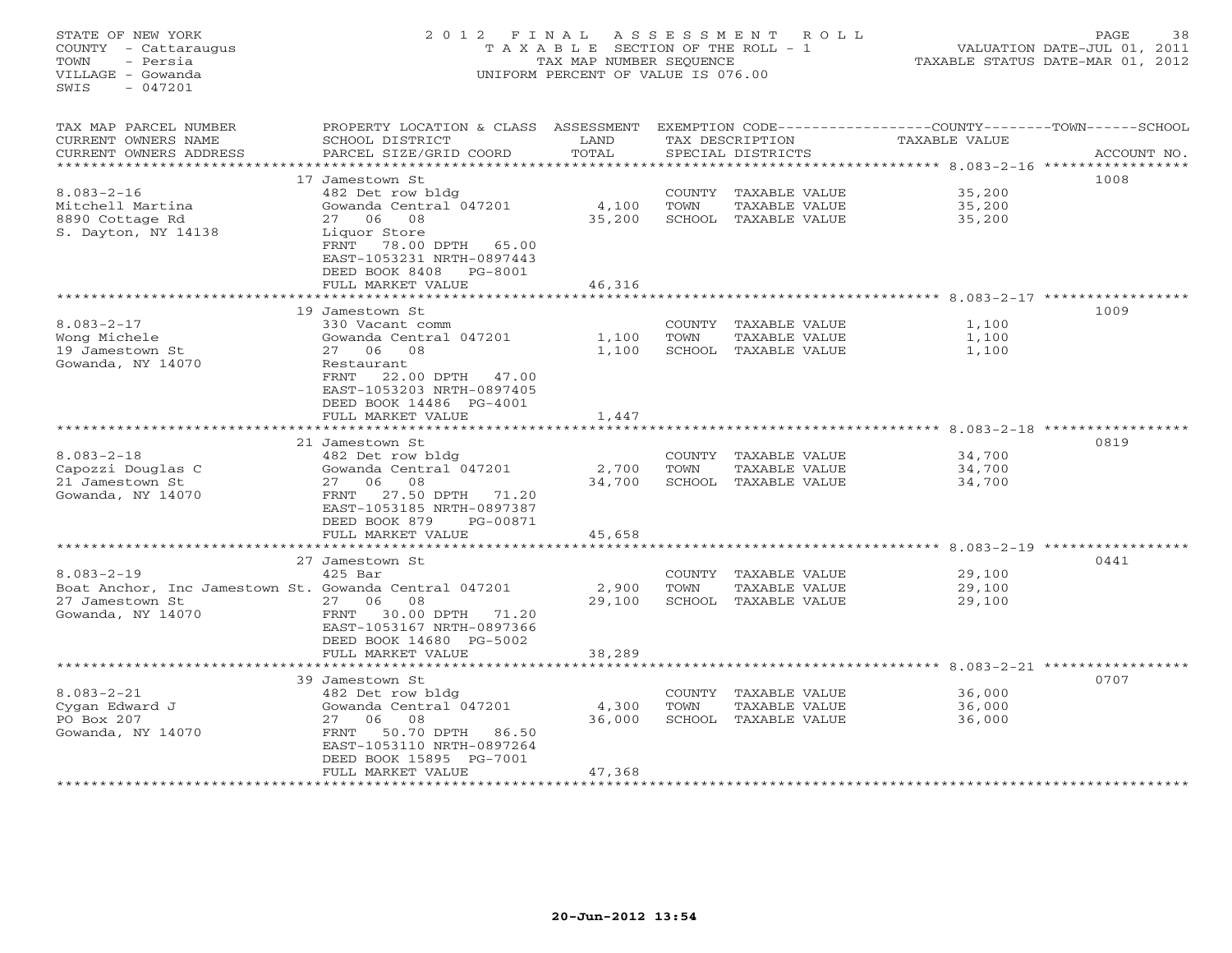STATE OF NEW YORK 2 0 1 2 F I N A L A S S E S S M E N T R O L L PAGE 39 COUNTY - Cattaraugus T A X A B L E SECTION OF THE ROLL - 1 VALUATION DATE-JUL 01, 2011 TOWN - Persia TAX MAP NUMBER SEQUENCE TAXABLE STATUS DATE-MAR 01, 2012 VILLAGE - Gowanda UNIFORM PERCENT OF VALUE IS 076.00 SWIS - 047201TAX MAP PARCEL NUMBER PROPERTY LOCATION & CLASS ASSESSMENT EXEMPTION CODE-----------------COUNTY-------TOWN------SCHOOL<br>CURRENT OWNERS NAME SCHOOL DISTRICT LAND TAX DESC \*\*\*\*\*\*\*\*\*\*\*\*\*\*\*\*\*\*\*\*\*\*\*\*\*\*\*\*\*\*\*\*\*\*\*\*\*\*\*\*\*\*\*\*\*\*\*\*\*\*\*\*\*\*\*\*\*\*\*\*\*\*\*\*\*\*\*\*\*\*\*\*\*\*\*\*\*\*\*\*\*\*\*\*\*\*\*\*\*\*\*\*\*\*\*\*\*\*\*\*\*\*\* 8.083-2-22 \*\*\*\*\*\*\*\*\*\*\*\*\*\*\*\*\* 49 Jamestown St 04508.083-2-22 438 Parking lot COUNTY TAXABLE VALUE 8,000 Community Bank NA Gowanda Central 047201 4,400 TOWN TAXABLE VALUE 8,000 5790 Widewaters Pkwy 27 06 08 8,000 SCHOOL TAXABLE VALUE 8,000 Dewitt, NY 13214 FRNT 71.78 DPTH 88.37 EAST-1053060 NRTH-0897248 DEED BOOK 00965 PG-01149FULL MARKET VALUE 10,526 \*\*\*\*\*\*\*\*\*\*\*\*\*\*\*\*\*\*\*\*\*\*\*\*\*\*\*\*\*\*\*\*\*\*\*\*\*\*\*\*\*\*\*\*\*\*\*\*\*\*\*\*\*\*\*\*\*\*\*\*\*\*\*\*\*\*\*\*\*\*\*\*\*\*\*\*\*\*\*\*\*\*\*\*\*\*\*\*\*\*\*\*\*\*\*\*\*\*\*\*\*\*\* 8.083-2-23 \*\*\*\*\*\*\*\*\*\*\*\*\*\*\*\*\* $0770$  51 Jamestown St 0770 8.083-2-23 220 2 Family Res CVET C/T 41131 12,375 12,375 0 Press Myra J Gowanda Central 047201 6,700 AGED C/T 41801 16,706 16,706 0 51 Jamestown St 27 06 08 49,500 SR STAR 41834 0 0 47,270 Gowanda, NY 14070 FRNT 93.70 DPTH 138.60 COUNTY TAXABLE VALUE 20,419 EAST-1053010 NRTH-0897177 TOWN TAXABLE VALUE 20,419 DEED BOOK 772 PG-01005 SCHOOL TAXABLE VALUE 2,230 FULL MARKET VALUE 65,132 \*\*\*\*\*\*\*\*\*\*\*\*\*\*\*\*\*\*\*\*\*\*\*\*\*\*\*\*\*\*\*\*\*\*\*\*\*\*\*\*\*\*\*\*\*\*\*\*\*\*\*\*\*\*\*\*\*\*\*\*\*\*\*\*\*\*\*\*\*\*\*\*\*\*\*\*\*\*\*\*\*\*\*\*\*\*\*\*\*\*\*\*\*\*\*\*\*\*\*\*\*\*\* 8.083-2-24 \*\*\*\*\*\*\*\*\*\*\*\*\*\*\*\*\* 57 Jamestown St 04278.083-2-24 220 2 Family Res COUNTY TAXABLE VALUE 49,600 Harmony Michael J Gowanda Central 047201 6,500 TOWN TAXABLE VALUE 49,600 Harmony Wendy 27 06 08 49,600 SCHOOL TAXABLE VALUE 49,600 8719 Rohr Hill Rd FRNT 87.10 DPTH 138.60 West Valley, NY 14171 EAST-1052979 NRTH-0897078 DEED BOOK 6750 PG-9001 FULL MARKET VALUE 65,263 \*\*\*\*\*\*\*\*\*\*\*\*\*\*\*\*\*\*\*\*\*\*\*\*\*\*\*\*\*\*\*\*\*\*\*\*\*\*\*\*\*\*\*\*\*\*\*\*\*\*\*\*\*\*\*\*\*\*\*\*\*\*\*\*\*\*\*\*\*\*\*\*\*\*\*\*\*\*\*\*\*\*\*\*\*\*\*\*\*\*\*\*\*\*\*\*\*\*\*\*\*\*\* 8.083-2-25 \*\*\*\*\*\*\*\*\*\*\*\*\*\*\*\*\* 93 Walnut St 0319 $0 \t 22.800$ 8.083-2-25 210 1 Family Res RES STAR 41854 0 0 22,800 Broyles Jack T Gowanda Central 047201 3,600 COUNTY TAXABLE VALUE 47,900 93 Walnut St 27 06 08 47,900 TOWN TAXABLE VALUE 47,900 Gowanda, NY 14070 FRNT 44.00 DPTH 125.00 SCHOOL TAXABLE VALUE 25,100 EAST-1052911 NRTH-0897091 DEED BOOK 764 PG-00486FULL MARKET VALUE 63,026 \*\*\*\*\*\*\*\*\*\*\*\*\*\*\*\*\*\*\*\*\*\*\*\*\*\*\*\*\*\*\*\*\*\*\*\*\*\*\*\*\*\*\*\*\*\*\*\*\*\*\*\*\*\*\*\*\*\*\*\*\*\*\*\*\*\*\*\*\*\*\*\*\*\*\*\*\*\*\*\*\*\*\*\*\*\*\*\*\*\*\*\*\*\*\*\*\*\*\*\*\*\*\* 8.083-2-26 \*\*\*\*\*\*\*\*\*\*\*\*\*\*\*\*\* 97 Walnut St 07418.083-2-26 220 2 Family Res COUNTY TAXABLE VALUE 43,500 Pfeifer Charles Gowanda Central 047201 4,400 TOWN TAXABLE VALUE 43,500 Pfeifer Irene 27 06 08 43,500 SCHOOL TAXABLE VALUE 43,500 13851 Quaker Rd FRNT 57.00 DPTH 123.00 Collins, NY 14034 EAST-1052862 NRTH-0897086 DEED BOOK 00922 PG-01022 FULL MARKET VALUE 57,237 \*\*\*\*\*\*\*\*\*\*\*\*\*\*\*\*\*\*\*\*\*\*\*\*\*\*\*\*\*\*\*\*\*\*\*\*\*\*\*\*\*\*\*\*\*\*\*\*\*\*\*\*\*\*\*\*\*\*\*\*\*\*\*\*\*\*\*\*\*\*\*\*\*\*\*\*\*\*\*\*\*\*\*\*\*\*\*\*\*\*\*\*\*\*\*\*\*\*\*\*\*\*\*\*\*\*\*\*\*\*\*\*\*\*\*\*\*\*\*\*\*\*\*\*\*\*\*\*\*\*\*\*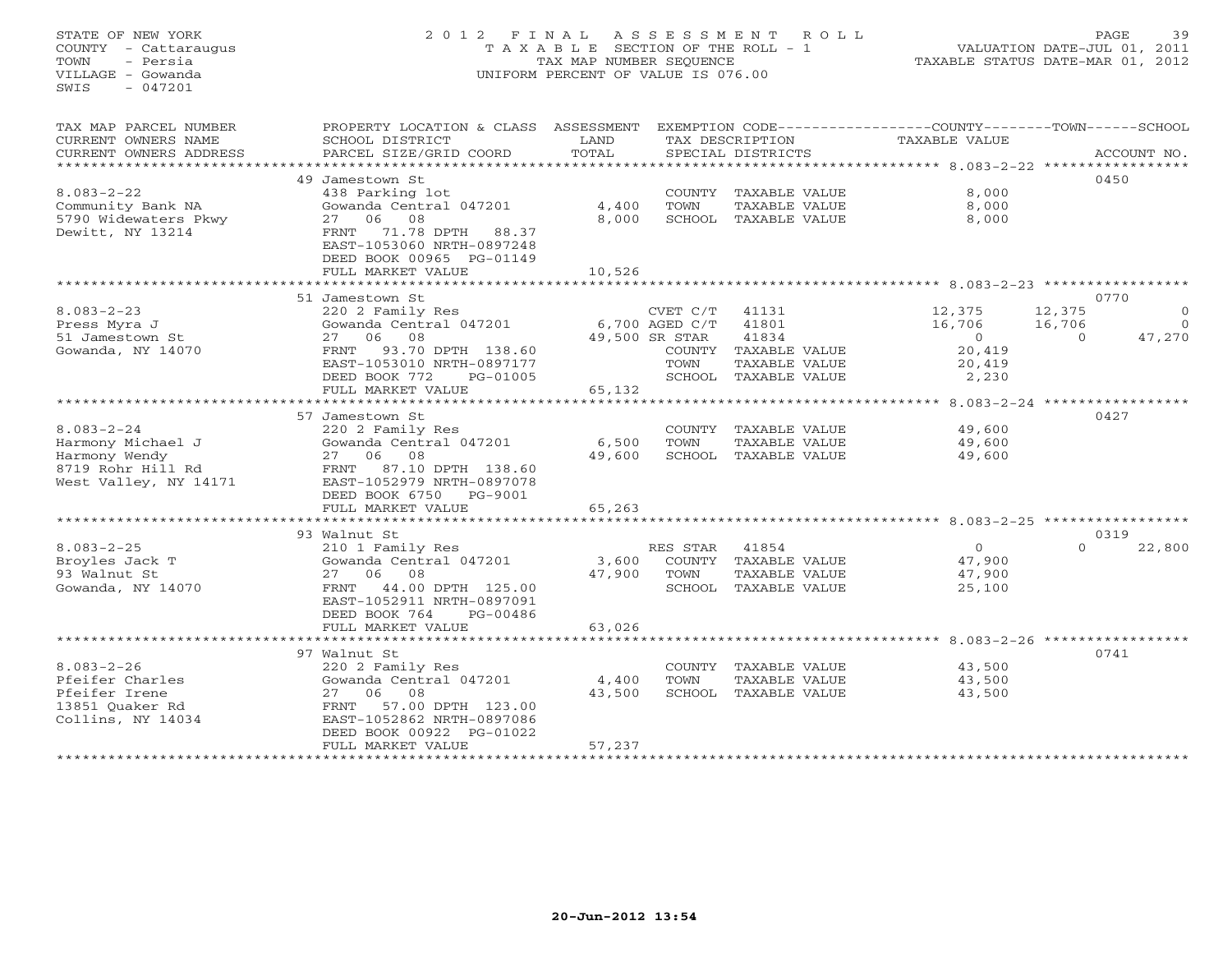# STATE OF NEW YORK 2 0 1 2 F I N A L A S S E S S M E N T R O L L PAGE 40 COUNTY - Cattaraugus T A X A B L E SECTION OF THE ROLL - 1 VALUATION DATE-JUL 01, 2011 TOWN - Persia TAX MAP NUMBER SEQUENCE TAXABLE STATUS DATE-MAR 01, 2012 VILLAGE - Gowanda UNIFORM PERCENT OF VALUE IS 076.00

| TAX MAP PARCEL NUMBER      | PROPERTY LOCATION & CLASS ASSESSMENT |                |                 |                      | EXEMPTION CODE-----------------COUNTY-------TOWN------SCHOOL |          |                |
|----------------------------|--------------------------------------|----------------|-----------------|----------------------|--------------------------------------------------------------|----------|----------------|
| CURRENT OWNERS NAME        | SCHOOL DISTRICT                      | LAND           |                 | TAX DESCRIPTION      | TAXABLE VALUE                                                |          |                |
| CURRENT OWNERS ADDRESS     | PARCEL SIZE/GRID COORD               | TOTAL          |                 | SPECIAL DISTRICTS    |                                                              |          | ACCOUNT NO.    |
|                            |                                      |                |                 |                      |                                                              |          |                |
|                            | 101 Walnut St                        |                |                 |                      |                                                              | 0740     |                |
| $8.083 - 2 - 27$           | 210 1 Family Res                     |                |                 | COUNTY TAXABLE VALUE | 30,000                                                       |          |                |
| Pfeifer Charles            | Gowanda Central 047201               | 1,700          | TOWN            | TAXABLE VALUE        | 30,000                                                       |          |                |
| Pfeifer Irene              | 27 06<br>08                          | 30,000         |                 | SCHOOL TAXABLE VALUE | 30,000                                                       |          |                |
| 13851 Quaker Rd            | 21.00 DPTH 118.00<br>FRNT            |                |                 |                      |                                                              |          |                |
| Collins, NY 14034          | EAST-1052823 NRTH-0897081            |                |                 |                      |                                                              |          |                |
|                            | DEED BOOK 00922 PG-01022             |                |                 |                      |                                                              |          |                |
|                            | FULL MARKET VALUE                    | 39,474         |                 |                      |                                                              |          |                |
|                            |                                      |                |                 |                      |                                                              |          |                |
|                            | 103 Walnut St                        |                |                 |                      |                                                              | 0974     |                |
| $8.083 - 2 - 28$           | 210 1 Family Res                     |                |                 | COUNTY TAXABLE VALUE | 30,500                                                       |          |                |
| Zynda Theodore E           | Gowanda Central 047201               | 2,500          | TOWN            | TAXABLE VALUE        | 30,500                                                       |          |                |
| Zynda Kelly                | 27 06 08                             | 30,500         |                 | SCHOOL TAXABLE VALUE | 30,500                                                       |          |                |
| FRNT<br>12877 Brynwood Way | 31.30 DPTH 115.00                    |                |                 |                      |                                                              |          |                |
| Naples, FL 34105           | EAST-1052797 NRTH-0897079            |                |                 |                      |                                                              |          |                |
|                            | DEED BOOK 00978 PG-00908             |                |                 |                      |                                                              |          |                |
|                            | FULL MARKET VALUE                    | 40,132         |                 |                      |                                                              |          |                |
|                            | 107 Walnut St                        |                |                 |                      |                                                              |          | 0684           |
| $8.083 - 2 - 29$           | 210 1 Family Res                     |                | WVET C/T        | 41121                | 6,150                                                        | 6,150    | $\Omega$       |
| Niedzwiedski Ardath C      | Gowanda Central 047201               | 4,300 AGED C/T |                 | 41801                | 13,940                                                       | 13,940   | $\Omega$       |
| 107 Walnut St              | 08<br>27 06                          |                | 41,000 SR STAR  | 41834                | $\overline{0}$                                               | $\Omega$ | 41,000         |
| Gowanda, NY 14070          | FRNT 46.00 DPTH 179.00               |                |                 | COUNTY TAXABLE VALUE | 20,910                                                       |          |                |
|                            | EAST-1052756 NRTH-0897105            |                | TOWN            | TAXABLE VALUE        | 20,910                                                       |          |                |
|                            | DEED BOOK 822<br>PG-00579            |                |                 | SCHOOL TAXABLE VALUE | $\Omega$                                                     |          |                |
|                            | FULL MARKET VALUE                    | 53,947         |                 |                      |                                                              |          |                |
|                            |                                      |                |                 |                      |                                                              |          |                |
|                            | 117 Walnut St                        |                |                 |                      |                                                              | 0820     |                |
| $8.083 - 2 - 30$           | 230 3 Family Res                     |                |                 | COUNTY TAXABLE VALUE | 65,000                                                       |          |                |
| Luther Norris H            | Gowanda Central 047201               | 6,200          | TOWN            | TAXABLE VALUE        | 65,000                                                       |          |                |
| 10414 Maltbie Rd           | 27 06 08                             | 65,000         |                 | SCHOOL TAXABLE VALUE | 65,000                                                       |          |                |
| Gowanda, NY 14070          | 99.00 DPTH<br>FRNT<br>96.16          |                |                 |                      |                                                              |          |                |
|                            | EAST-1052685 NRTH-0897067            |                |                 |                      |                                                              |          |                |
|                            | DEED BOOK 873<br>PG-01191            |                |                 |                      |                                                              |          |                |
|                            | FULL MARKET VALUE                    | 85,526         |                 |                      |                                                              |          |                |
|                            | ****************************         |                |                 |                      |                                                              |          |                |
|                            | 123 Walnut St                        |                |                 |                      |                                                              | 0826     |                |
| $8.083 - 2 - 31.1$         | 210 1 Family Res                     |                | CVET C/T        | 41131                | 8,550                                                        | 8,550    | $\overline{0}$ |
| Field Robert               | Gowanda Central 047201               |                | 5,600 DVET C/T  | 41141                | 8,550                                                        | 8,550    | $\overline{0}$ |
| PO Box 212                 | 08<br>27 06                          |                | 34,200 RES STAR | 41854                | $\overline{0}$                                               | $\Omega$ | 22,800         |
| Gowanda, NY 14070          | 7/10-splt 10x30 to McCabe            |                |                 | COUNTY TAXABLE VALUE | 17,100                                                       |          |                |
|                            | 66.00 DPTH 157.00<br>FRNT            |                | TOWN            | TAXABLE VALUE        | 17,100                                                       |          |                |
|                            | EAST-1052597 NRTH-0897112            |                |                 | SCHOOL TAXABLE VALUE | 11,400                                                       |          |                |
|                            | DEED BOOK 00951 PG-00374             |                |                 |                      |                                                              |          |                |
|                            | FULL MARKET VALUE                    | 45,000         |                 |                      |                                                              |          |                |
|                            |                                      |                |                 |                      |                                                              |          |                |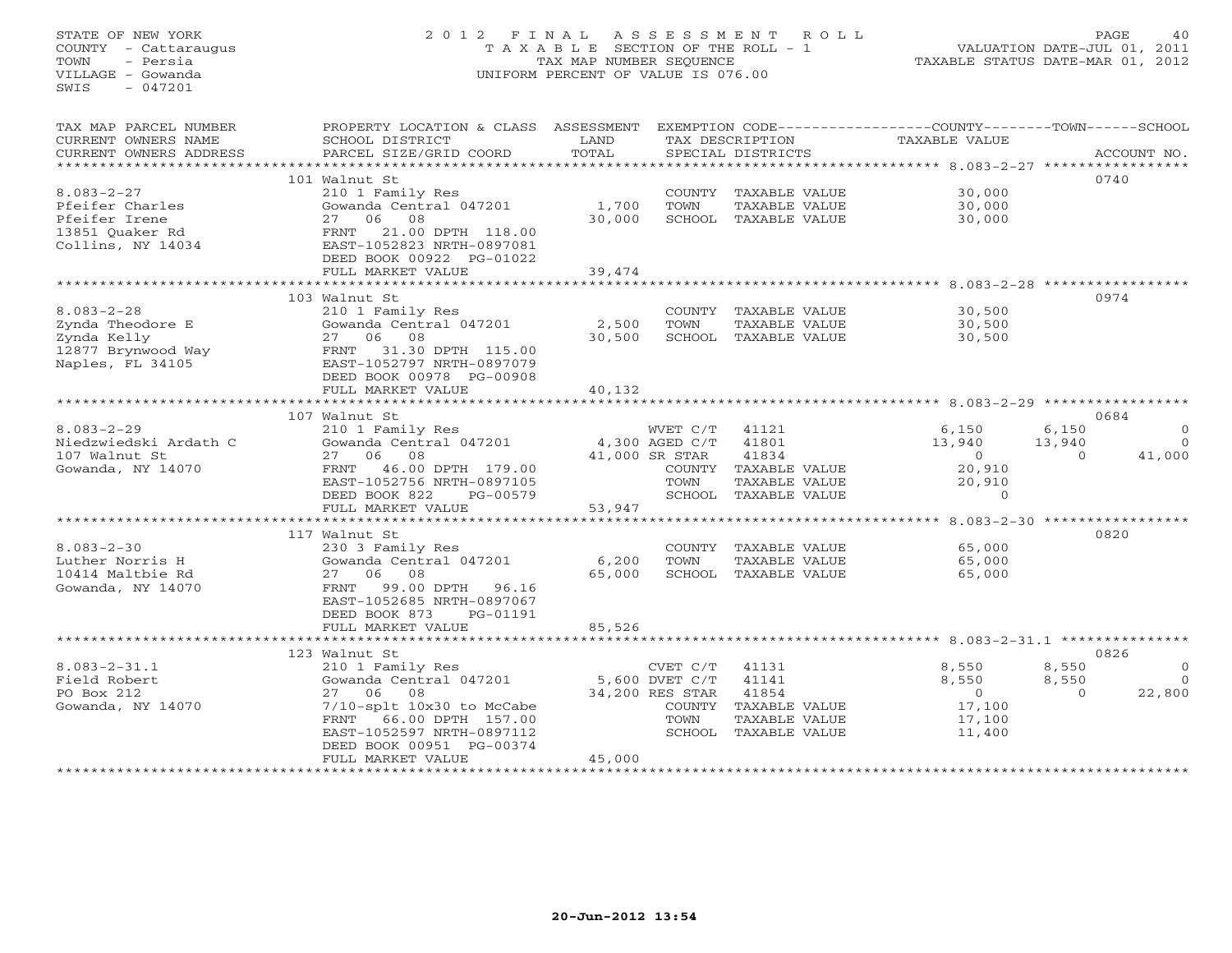STATE OF NEW YORK 2 0 1 2 F I N A L A S S E S S M E N T R O L L PAGE 41 COUNTY - Cattaraugus T A X A B L E SECTION OF THE ROLL - 1 VALUATION DATE-JUL 01, 2011 TOWN - Persia TAX MAP NUMBER SEQUENCE TAXABLE STATUS DATE-MAR 01, 2012 VILLAGE - Gowanda UNIFORM PERCENT OF VALUE IS 076.00  $SWTS = 047201$ TAX MAP PARCEL NUMBER PROPERTY LOCATION & CLASS ASSESSMENT EXEMPTION CODE------------------COUNTY--------TOWN------SCHOOL CURRENT OWNERS NAME SCHOOL DISTRICT LAND TAX DESCRIPTION TAXABLE VALUE CURRENT OWNERS ADDRESS BARCEL SIZE/GRID COORD TOTAL SPECIAL DISTRICTS SACCOUNT NO. \*\*\*\*\*\*\*\*\*\*\*\*\*\*\*\*\*\*\*\*\*\*\*\*\*\*\*\*\*\*\*\*\*\*\*\*\*\*\*\*\*\*\*\*\*\*\*\*\*\*\*\*\*\*\*\*\*\*\*\*\*\*\*\*\*\*\*\*\*\*\*\*\*\*\*\*\*\*\*\*\*\*\*\*\*\*\*\*\*\*\*\*\*\*\*\*\*\*\*\*\*\*\* 8.083-2-32 \*\*\*\*\*\*\*\*\*\*\*\*\*\*\*\*\* 129 Walnut St 09678.083-2-32 311 Res vac land COUNTY TAXABLE VALUE 5,400 Field Robert C Gowanda Central 047201 5,400 TOWN TAXABLE VALUE 5,400 123 Walnut St 27 06 08 5,400 SCHOOL TAXABLE VALUE 5,400 PO Box 212 2010-house demo due to fl Gowanda, NY 14070 FRNT 86.00 DPTH 97.00 EAST-1052527 NRTH-0897051 DEED BOOK 14042 PG-4002 FULL MARKET VALUE 7,105 \*\*\*\*\*\*\*\*\*\*\*\*\*\*\*\*\*\*\*\*\*\*\*\*\*\*\*\*\*\*\*\*\*\*\*\*\*\*\*\*\*\*\*\*\*\*\*\*\*\*\*\*\*\*\*\*\*\*\*\*\*\*\*\*\*\*\*\*\*\*\*\*\*\*\*\*\*\*\*\*\*\*\*\*\*\*\*\*\*\*\*\*\*\*\*\*\*\*\*\*\*\*\* 8.083-2-33 \*\*\*\*\*\*\*\*\*\*\*\*\*\*\*\*\* 137 Walnut St 06078.083-2-33 210 1 Family Res COUNTY TAXABLE VALUE 6,400 Field Robert C Gowanda Central 047201 3,400 TOWN TAXABLE VALUE 6,400 PO Box 212 27 06 08 6,400 SCHOOL TAXABLE VALUE 6,400 Gowanda, NY 14070 FRNT 49.00 DPTH 95.00 EAST-1052464 NRTH-0897044 DEED BOOK 14944 PG-4001 FULL MARKET VALUE 8,421 \*\*\*\*\*\*\*\*\*\*\*\*\*\*\*\*\*\*\*\*\*\*\*\*\*\*\*\*\*\*\*\*\*\*\*\*\*\*\*\*\*\*\*\*\*\*\*\*\*\*\*\*\*\*\*\*\*\*\*\*\*\*\*\*\*\*\*\*\*\*\*\*\*\*\*\*\*\*\*\*\*\*\*\*\*\*\*\*\*\*\*\*\*\*\*\*\*\*\*\*\*\*\* 8.083-2-34 \*\*\*\*\*\*\*\*\*\*\*\*\*\*\*\*\* 30 S Chapel St 0629 8.083-2-34 210 1 Family Res AGED C/T/S 41800 20,650 20,650 20,650 Reinhardt Helen A Gowanda Central 047201 2,500 SR STAR 41834 0 0 20,650 30 S Chapel St 27 06 08 41,300 COUNTY TAXABLE VALUE 20,650 Gowanda, NY 14070 FRNT 50.00 DPTH 48.00 TOWN TAXABLE VALUE 20,650 EAST-1052412 NRTH-0897020 SCHOOL TAXABLE VALUE 0 DEED BOOK 5114 PG-2001 FULL MARKET VALUE 54,342 \*\*\*\*\*\*\*\*\*\*\*\*\*\*\*\*\*\*\*\*\*\*\*\*\*\*\*\*\*\*\*\*\*\*\*\*\*\*\*\*\*\*\*\*\*\*\*\*\*\*\*\*\*\*\*\*\*\*\*\*\*\*\*\*\*\*\*\*\*\*\*\*\*\*\*\*\*\*\*\*\*\*\*\*\*\*\*\*\*\*\*\*\*\*\*\*\*\*\*\*\*\*\* 8.083-2-35 \*\*\*\*\*\*\*\*\*\*\*\*\*\*\*\*\* 28 S Chapel St 0302 8.083-2-35 220 2 Family Res COUNTY TAXABLE VALUE 36,900 Zimmermann Paul M Gowanda Central 047201 2,700 TOWN TAXABLE VALUE 36,900 Zimmermann Peter J Jr 27 06 08 36,900 SCHOOL TAXABLE VALUE 36,900 PO Box 142 FRNT 47.00 DPTH 66.00 Gowanda, NY 14070 EAST-1052418 NRTH-0897069 DEED BOOK 15495 PG-9001 FULL MARKET VALUE 48,553 \*\*\*\*\*\*\*\*\*\*\*\*\*\*\*\*\*\*\*\*\*\*\*\*\*\*\*\*\*\*\*\*\*\*\*\*\*\*\*\*\*\*\*\*\*\*\*\*\*\*\*\*\*\*\*\*\*\*\*\*\*\*\*\*\*\*\*\*\*\*\*\*\*\*\*\*\*\*\*\*\*\*\*\*\*\*\*\*\*\*\*\*\*\*\*\*\*\*\*\*\*\*\* 8.083-2-36 \*\*\*\*\*\*\*\*\*\*\*\*\*\*\*\*\* $0$   $0$   $0$   $0$   $0$   $22,800$  24 S Chapel St 0762 8.083-2-36 220 2 Family Res RES STAR 41854 0 0 22,800 Weyand Erich S Gowanda Central 047201 5,500 COUNTY TAXABLE VALUE 51,500 Weyand Susan 27 06 08 51,500 TOWN TAXABLE VALUE 51,500 22 S Chapel St FRNT 64.00 DPTH 177.00 SCHOOL TAXABLE VALUE 28,700 Gowanda, NY 14070 EAST-1052474 NRTH-0897128 DEED BOOK 00928 PG-00697DEED BOOK 00928 PG-00697 FULL MARKET VALUE 67,763 \*\*\*\*\*\*\*\*\*\*\*\*\*\*\*\*\*\*\*\*\*\*\*\*\*\*\*\*\*\*\*\*\*\*\*\*\*\*\*\*\*\*\*\*\*\*\*\*\*\*\*\*\*\*\*\*\*\*\*\*\*\*\*\*\*\*\*\*\*\*\*\*\*\*\*\*\*\*\*\*\*\*\*\*\*\*\*\*\*\*\*\*\*\*\*\*\*\*\*\*\*\*\*\*\*\*\*\*\*\*\*\*\*\*\*\*\*\*\*\*\*\*\*\*\*\*\*\*\*\*\*\*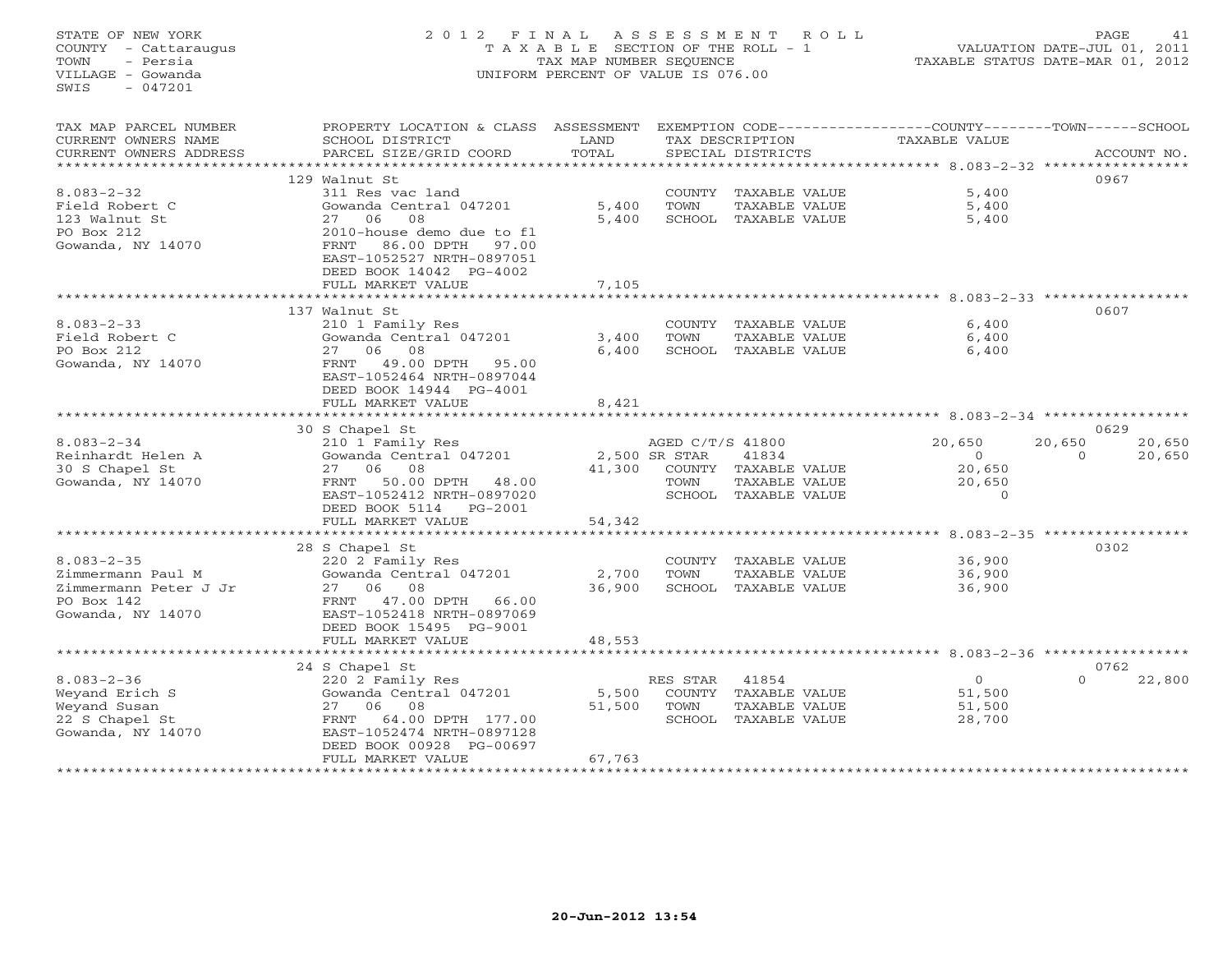| STATE OF NEW YORK<br>COUNTY - Cattaraugus<br>TOWN<br>- Persia<br>VILLAGE - Gowanda<br>$-047201$<br>SWIS | 2012 FINAL                                                                                                                                                                                                         | T A X A B L E SECTION OF THE ROLL - 1<br>TAX MAP NUMBER SEQUENCE<br>UNIFORM PERCENT OF VALUE IS 076.00 | ASSESSMENT                          | ROLL                                                            |                                                                               | PAGE<br>VALUATION DATE-JUL 01, 2011<br>TAXABLE STATUS DATE-MAR 01, 2012 | 42 |
|---------------------------------------------------------------------------------------------------------|--------------------------------------------------------------------------------------------------------------------------------------------------------------------------------------------------------------------|--------------------------------------------------------------------------------------------------------|-------------------------------------|-----------------------------------------------------------------|-------------------------------------------------------------------------------|-------------------------------------------------------------------------|----|
| TAX MAP PARCEL NUMBER<br>CURRENT OWNERS NAME<br>CURRENT OWNERS ADDRESS                                  | PROPERTY LOCATION & CLASS ASSESSMENT<br>SCHOOL DISTRICT<br>PARCEL SIZE/GRID COORD                                                                                                                                  | LAND<br>TOTAL                                                                                          |                                     | TAX DESCRIPTION<br>SPECIAL DISTRICTS                            | EXEMPTION CODE-----------------COUNTY-------TOWN------SCHOOL<br>TAXABLE VALUE | ACCOUNT NO.                                                             |    |
| $8.083 - 3 - 1$<br>Gernatt Asphalt Products<br>13870 Taylor Hollow Rd<br>Collins, NY 14034              | 74 Walnut St<br>330 Vacant comm<br>Gowanda Central 047201<br>27<br>06<br>08<br>bldg burned 2008                                                                                                                    | 30,000<br>30,000                                                                                       | COUNTY<br>TOWN                      | TAXABLE VALUE<br>TAXABLE VALUE<br>SCHOOL TAXABLE VALUE          | ******* 8.083-3-1 ****<br>30,000<br>30,000<br>30,000                          | 0992                                                                    |    |
|                                                                                                         | ACRES<br>3.00<br>EAST-1053338 NRTH-0896741<br>DEED BOOK 00944 PG-00241<br>FULL MARKET VALUE                                                                                                                        | 39,474                                                                                                 |                                     |                                                                 | *************** 8.083-3-4                                                     | 0475                                                                    |    |
| $8.083 - 3 - 4$<br>Hartman Carol N<br>54 Walnut St<br>Gowanda, NY 14070                                 | 54 Walnut St<br>210 1 Family Res<br>Gowanda Central 047201<br>27<br>06<br>08<br>2010 property condemned<br>30.60 DPTH 132.00<br>FRNT<br>EAST-1053324 NRTH-0896939<br>DEED BOOK 00989 PG-01174<br>FULL MARKET VALUE | 2,600<br>4,600<br>6,053                                                                                | COUNTY<br>TOWN<br>SCHOOL            | TAXABLE VALUE<br>TAXABLE VALUE<br>TAXABLE VALUE                 | 4,600<br>4,600<br>4,600                                                       |                                                                         |    |
| $8.083 - 3 - 5$<br>Hansen Elton A<br>44 Walnut St<br>Gowanda, NY 14070                                  | 52 Walnut St<br>210 1 Family Res<br>Gowanda Central 047201<br>06<br>08<br>27<br>24.20 DPTH 132.00<br>FRNT<br>EAST-1053352 NRTH-0896940<br>DEED BOOK 1018 PG-632<br>FULL MARKET VALUE                               | 2,100<br>35,000<br>46,053                                                                              | COUNTY<br>TOWN<br>SCHOOL            | TAXABLE VALUE<br>TAXABLE VALUE<br>TAXABLE VALUE                 | $8.083 - 3 - 5$<br>35,000<br>35,000<br>35,000                                 | 0569                                                                    |    |
|                                                                                                         |                                                                                                                                                                                                                    |                                                                                                        |                                     |                                                                 | ******************* 8.083-3-6 ************                                    |                                                                         |    |
| $8.083 - 3 - 6$<br>Hansen Elton A<br>44 Walnut St<br>Gowanda, NY 14070                                  | 44 Walnut St<br>220 2 Family Res<br>Gowanda Central 047201<br>27<br>06<br>08<br>FRNT<br>68.75 DPTH 288.42<br>EAST-1053404 NRTH-0896865                                                                             | 6,300<br>45,500                                                                                        | SR STAR<br>COUNTY<br>TOWN<br>SCHOOL | 41834<br>TAXABLE VALUE<br>TAXABLE VALUE<br>TAXABLE VALUE        | 0<br>45,500<br>45,500<br>$\Omega$                                             | 0959<br>$\Omega$<br>45,500                                              |    |
|                                                                                                         | DEED BOOK 4610<br>$PG-6001$<br>FULL MARKET VALUE<br>*******************************                                                                                                                                | 59,868                                                                                                 |                                     |                                                                 |                                                                               |                                                                         |    |
| $8.083 - 3 - 7$<br>Ernle Colleen M<br>67 Chestnut St<br>Gowanda, NY 14070                               | 67 Chestnut St<br>220 2 Family Res<br>Gowanda Central 047201<br>27<br>08<br>06<br>50.00 DPTH 249.00<br>FRNT<br>EAST-1053600 NRTH-0896426<br>DEED BOOK 00949 PG-00179<br>FULL MARKET VALUE                          | 4,500<br>26,350<br>34,671                                                                              | RES STAR<br>COUNTY<br>TOWN          | 41854<br>TAXABLE VALUE<br>TAXABLE VALUE<br>SCHOOL TAXABLE VALUE | $\circ$<br>26,350<br>26,350<br>3,550                                          | 0969<br>22,800                                                          |    |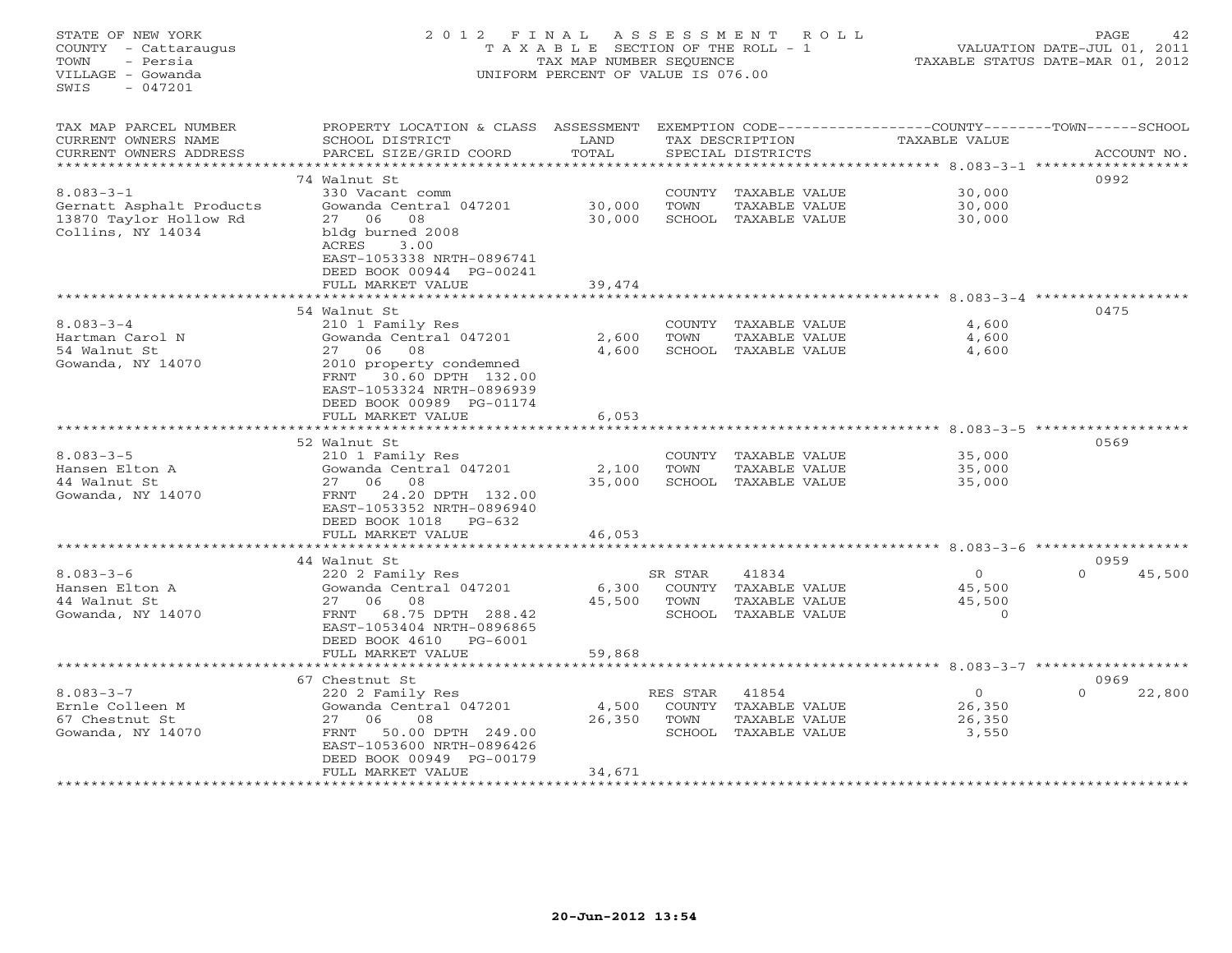# STATE OF NEW YORK 2 0 1 2 F I N A L A S S E S S M E N T R O L L PAGE 43 COUNTY - Cattaraugus T A X A B L E SECTION OF THE ROLL - 1 VALUATION DATE-JUL 01, 2011 TOWN - Persia TAX MAP NUMBER SEQUENCE TAXABLE STATUS DATE-MAR 01, 2012 VILLAGE - Gowanda UNIFORM PERCENT OF VALUE IS 076.00UNIFORM PERCENT OF VALUE IS 076.00

| * * * * * * *<br>* * * * * * * * * * * * * * * * *<br>******************<br>********************* 8.083-3-8<br>0958<br>71 Chestnut St<br>210 1 Family Res<br>$\circ$<br>$\mathbf{0}$<br>$8.083 - 3 - 8$<br>41854<br>22,800<br>RES STAR<br>Gowanda Central 047201<br>Hapak Theodore A<br>4,700<br>COUNTY<br>TAXABLE VALUE<br>41,650<br>06<br>08<br>41,650<br>Hapak Linda M<br>27<br>TOWN<br>TAXABLE VALUE<br>41,650<br>49.50 DPTH 243.70<br>71 Chestnut St<br>FRNT<br>SCHOOL TAXABLE VALUE<br>18,850<br>Gowanda, NY 14070<br>BANK<br>017<br>EAST-1053552 NRTH-0896430<br>DEED BOOK 5074<br>PG-7002<br>FULL MARKET VALUE<br>54,803<br>$8.083 - 3 - 9$ *************<br>0730<br>75 Chestnut St<br>$8.083 - 3 - 9$<br>220 2 Family Res<br>44,300<br>COUNTY TAXABLE VALUE<br>Gowanda Central 047201<br>TOWN<br>TAXABLE VALUE<br>Trumpore Kirk J<br>4,400<br>44,300<br>06<br>08<br>Trumpore Denise M<br>44,300<br>SCHOOL TAXABLE VALUE<br>27<br>44,300<br>9083 Persia Rd<br>45.10 DPTH 237.00<br>FRNT<br>Gowanda, NY 14070<br>EAST-1053505 NRTH-0896432<br>DEED BOOK 12165 PG-7002<br>58,289<br>FULL MARKET VALUE<br>0495<br>79 Chestnut St<br>$8.083 - 3 - 10$<br>$\Omega$<br>$\Omega$<br>220 2 Family Res<br>RES STAR<br>41854<br>22,800<br>Gowanda Central 047201<br>Carroll Erik J<br>5,600<br>COUNTY TAXABLE VALUE<br>46,700<br>06<br>08<br>79-81 Chestnut St<br>28<br>46,700<br>TOWN<br>TAXABLE VALUE<br>46,700<br>Gowanda, NY 14070<br>81 Chesnut also on site<br>SCHOOL TAXABLE VALUE<br>23,900<br>60.00 DPTH 232.00<br>FRNT<br>EAST-1053452 NRTH-0896434<br>DEED BOOK 3744<br>PG-4001<br>FULL MARKET VALUE<br>61,447<br>******************<br>***********<br>$8.083 - 3 - 11$ ******************<br>0649<br>85 Chestnut St<br>$8.083 - 3 - 11$<br>42,000<br>210 1 Family Res<br>COUNTY TAXABLE VALUE<br>Smith George E<br>Gowanda Central 047201<br>3,800<br>TOWN<br>42,000<br>TAXABLE VALUE<br>3207 Hickox Rd<br>06<br>08<br>42,000<br>SCHOOL TAXABLE VALUE<br>42,000<br>27<br>Hamburg, NY 14075<br>38.00 DPTH 226.00<br>FRNT<br>BANK<br>017<br>EAST-1053403 NRTH-0896434<br>DEED BOOK 1001 PG-159<br>55,263<br>FULL MARKET VALUE<br>89 Chestnut St<br>0435<br>$\Omega$<br>$8.083 - 3 - 12$<br>220 2 Family Res<br>RES STAR<br>$\Omega$<br>22,800<br>41854<br>Fronczak David R<br>Gowanda Central 047201<br>5,600<br><b>COUNTY</b><br>TAXABLE VALUE<br>46,500<br>89 Chestnut St<br>06<br>08<br>46,500<br>TOWN<br>27<br>TAXABLE VALUE<br>46,500<br>Gowanda, NY 14070<br>60.00 DPTH 221.00<br>SCHOOL TAXABLE VALUE<br><b>FRNT</b><br>23,700<br><b>BANK</b><br>014<br>EAST-1053354 NRTH-0896438<br>$PG-1010$<br>DEED BOOK 1013<br>FULL MARKET VALUE<br>61,184 | TAX MAP PARCEL NUMBER<br>CURRENT OWNERS NAME<br>CURRENT OWNERS ADDRESS | PROPERTY LOCATION & CLASS ASSESSMENT<br>SCHOOL DISTRICT<br>PARCEL SIZE/GRID COORD | LAND<br>TOTAL | EXEMPTION CODE-----<br>TAX DESCRIPTION<br>SPECIAL DISTRICTS | ------------COUNTY--------TOWN------SCHOOL<br><b>TAXABLE VALUE</b> | ACCOUNT NO. |
|----------------------------------------------------------------------------------------------------------------------------------------------------------------------------------------------------------------------------------------------------------------------------------------------------------------------------------------------------------------------------------------------------------------------------------------------------------------------------------------------------------------------------------------------------------------------------------------------------------------------------------------------------------------------------------------------------------------------------------------------------------------------------------------------------------------------------------------------------------------------------------------------------------------------------------------------------------------------------------------------------------------------------------------------------------------------------------------------------------------------------------------------------------------------------------------------------------------------------------------------------------------------------------------------------------------------------------------------------------------------------------------------------------------------------------------------------------------------------------------------------------------------------------------------------------------------------------------------------------------------------------------------------------------------------------------------------------------------------------------------------------------------------------------------------------------------------------------------------------------------------------------------------------------------------------------------------------------------------------------------------------------------------------------------------------------------------------------------------------------------------------------------------------------------------------------------------------------------------------------------------------------------------------------------------------------------------------------------------------------------------------------------------------------------------------------------------------------------------------------------------------------------------------------------------------------------------------------------------------------------------------------------------------------|------------------------------------------------------------------------|-----------------------------------------------------------------------------------|---------------|-------------------------------------------------------------|--------------------------------------------------------------------|-------------|
|                                                                                                                                                                                                                                                                                                                                                                                                                                                                                                                                                                                                                                                                                                                                                                                                                                                                                                                                                                                                                                                                                                                                                                                                                                                                                                                                                                                                                                                                                                                                                                                                                                                                                                                                                                                                                                                                                                                                                                                                                                                                                                                                                                                                                                                                                                                                                                                                                                                                                                                                                                                                                                                                |                                                                        |                                                                                   |               |                                                             |                                                                    |             |
|                                                                                                                                                                                                                                                                                                                                                                                                                                                                                                                                                                                                                                                                                                                                                                                                                                                                                                                                                                                                                                                                                                                                                                                                                                                                                                                                                                                                                                                                                                                                                                                                                                                                                                                                                                                                                                                                                                                                                                                                                                                                                                                                                                                                                                                                                                                                                                                                                                                                                                                                                                                                                                                                |                                                                        |                                                                                   |               |                                                             |                                                                    |             |
|                                                                                                                                                                                                                                                                                                                                                                                                                                                                                                                                                                                                                                                                                                                                                                                                                                                                                                                                                                                                                                                                                                                                                                                                                                                                                                                                                                                                                                                                                                                                                                                                                                                                                                                                                                                                                                                                                                                                                                                                                                                                                                                                                                                                                                                                                                                                                                                                                                                                                                                                                                                                                                                                |                                                                        |                                                                                   |               |                                                             |                                                                    |             |
|                                                                                                                                                                                                                                                                                                                                                                                                                                                                                                                                                                                                                                                                                                                                                                                                                                                                                                                                                                                                                                                                                                                                                                                                                                                                                                                                                                                                                                                                                                                                                                                                                                                                                                                                                                                                                                                                                                                                                                                                                                                                                                                                                                                                                                                                                                                                                                                                                                                                                                                                                                                                                                                                |                                                                        |                                                                                   |               |                                                             |                                                                    |             |
|                                                                                                                                                                                                                                                                                                                                                                                                                                                                                                                                                                                                                                                                                                                                                                                                                                                                                                                                                                                                                                                                                                                                                                                                                                                                                                                                                                                                                                                                                                                                                                                                                                                                                                                                                                                                                                                                                                                                                                                                                                                                                                                                                                                                                                                                                                                                                                                                                                                                                                                                                                                                                                                                |                                                                        |                                                                                   |               |                                                             |                                                                    |             |
|                                                                                                                                                                                                                                                                                                                                                                                                                                                                                                                                                                                                                                                                                                                                                                                                                                                                                                                                                                                                                                                                                                                                                                                                                                                                                                                                                                                                                                                                                                                                                                                                                                                                                                                                                                                                                                                                                                                                                                                                                                                                                                                                                                                                                                                                                                                                                                                                                                                                                                                                                                                                                                                                |                                                                        |                                                                                   |               |                                                             |                                                                    |             |
|                                                                                                                                                                                                                                                                                                                                                                                                                                                                                                                                                                                                                                                                                                                                                                                                                                                                                                                                                                                                                                                                                                                                                                                                                                                                                                                                                                                                                                                                                                                                                                                                                                                                                                                                                                                                                                                                                                                                                                                                                                                                                                                                                                                                                                                                                                                                                                                                                                                                                                                                                                                                                                                                |                                                                        |                                                                                   |               |                                                             |                                                                    |             |
|                                                                                                                                                                                                                                                                                                                                                                                                                                                                                                                                                                                                                                                                                                                                                                                                                                                                                                                                                                                                                                                                                                                                                                                                                                                                                                                                                                                                                                                                                                                                                                                                                                                                                                                                                                                                                                                                                                                                                                                                                                                                                                                                                                                                                                                                                                                                                                                                                                                                                                                                                                                                                                                                |                                                                        |                                                                                   |               |                                                             |                                                                    |             |
|                                                                                                                                                                                                                                                                                                                                                                                                                                                                                                                                                                                                                                                                                                                                                                                                                                                                                                                                                                                                                                                                                                                                                                                                                                                                                                                                                                                                                                                                                                                                                                                                                                                                                                                                                                                                                                                                                                                                                                                                                                                                                                                                                                                                                                                                                                                                                                                                                                                                                                                                                                                                                                                                |                                                                        |                                                                                   |               |                                                             |                                                                    |             |
|                                                                                                                                                                                                                                                                                                                                                                                                                                                                                                                                                                                                                                                                                                                                                                                                                                                                                                                                                                                                                                                                                                                                                                                                                                                                                                                                                                                                                                                                                                                                                                                                                                                                                                                                                                                                                                                                                                                                                                                                                                                                                                                                                                                                                                                                                                                                                                                                                                                                                                                                                                                                                                                                |                                                                        |                                                                                   |               |                                                             |                                                                    |             |
|                                                                                                                                                                                                                                                                                                                                                                                                                                                                                                                                                                                                                                                                                                                                                                                                                                                                                                                                                                                                                                                                                                                                                                                                                                                                                                                                                                                                                                                                                                                                                                                                                                                                                                                                                                                                                                                                                                                                                                                                                                                                                                                                                                                                                                                                                                                                                                                                                                                                                                                                                                                                                                                                |                                                                        |                                                                                   |               |                                                             |                                                                    |             |
|                                                                                                                                                                                                                                                                                                                                                                                                                                                                                                                                                                                                                                                                                                                                                                                                                                                                                                                                                                                                                                                                                                                                                                                                                                                                                                                                                                                                                                                                                                                                                                                                                                                                                                                                                                                                                                                                                                                                                                                                                                                                                                                                                                                                                                                                                                                                                                                                                                                                                                                                                                                                                                                                |                                                                        |                                                                                   |               |                                                             |                                                                    |             |
|                                                                                                                                                                                                                                                                                                                                                                                                                                                                                                                                                                                                                                                                                                                                                                                                                                                                                                                                                                                                                                                                                                                                                                                                                                                                                                                                                                                                                                                                                                                                                                                                                                                                                                                                                                                                                                                                                                                                                                                                                                                                                                                                                                                                                                                                                                                                                                                                                                                                                                                                                                                                                                                                |                                                                        |                                                                                   |               |                                                             |                                                                    |             |
|                                                                                                                                                                                                                                                                                                                                                                                                                                                                                                                                                                                                                                                                                                                                                                                                                                                                                                                                                                                                                                                                                                                                                                                                                                                                                                                                                                                                                                                                                                                                                                                                                                                                                                                                                                                                                                                                                                                                                                                                                                                                                                                                                                                                                                                                                                                                                                                                                                                                                                                                                                                                                                                                |                                                                        |                                                                                   |               |                                                             |                                                                    |             |
|                                                                                                                                                                                                                                                                                                                                                                                                                                                                                                                                                                                                                                                                                                                                                                                                                                                                                                                                                                                                                                                                                                                                                                                                                                                                                                                                                                                                                                                                                                                                                                                                                                                                                                                                                                                                                                                                                                                                                                                                                                                                                                                                                                                                                                                                                                                                                                                                                                                                                                                                                                                                                                                                |                                                                        |                                                                                   |               |                                                             |                                                                    |             |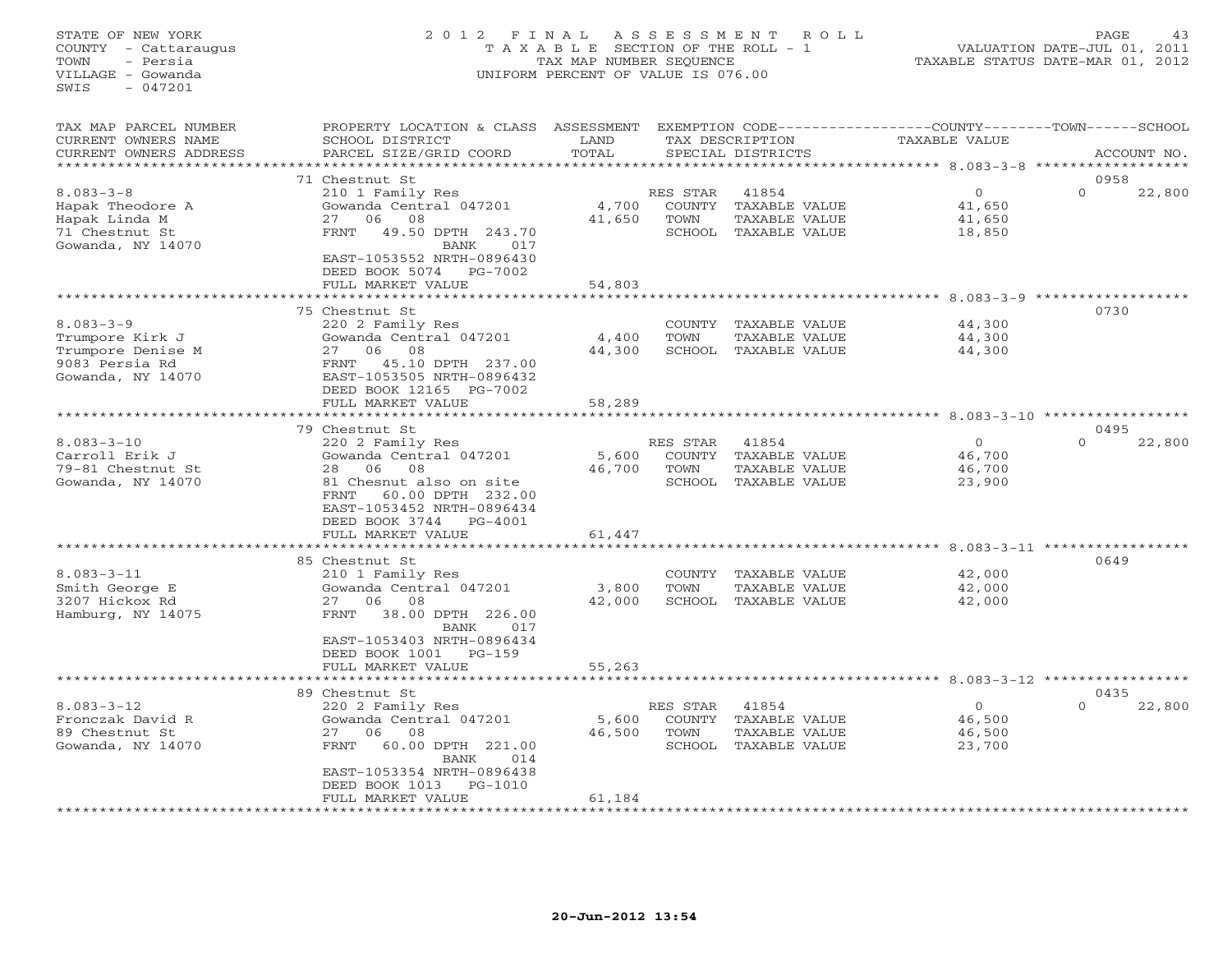# STATE OF NEW YORK 2 0 1 2 F I N A L A S S E S S M E N T R O L L PAGE 44 COUNTY - Cattaraugus T A X A B L E SECTION OF THE ROLL - 1 VALUATION DATE-JUL 01, 2011 TOWN - Persia TAX MAP NUMBER SEQUENCE TAXABLE STATUS DATE-MAR 01, 2012 VILLAGE - Gowanda UNIFORM PERCENT OF VALUE IS 076.00UNIFORM PERCENT OF VALUE IS 076.00

| TAX MAP PARCEL NUMBER<br>CURRENT OWNERS NAME<br>CURRENT OWNERS ADDRESS               | PROPERTY LOCATION & CLASS<br>SCHOOL DISTRICT<br>PARCEL SIZE/GRID COORD                                                                                                                       | ASSESSMENT<br>LAND<br>TOTAL |                                            | TAX DESCRIPTION<br>SPECIAL DISTRICTS                            | EXEMPTION CODE----------------COUNTY-------TOWN-----SCHOOL<br><b>TAXABLE VALUE</b> |                                    | ACCOUNT NO.        |
|--------------------------------------------------------------------------------------|----------------------------------------------------------------------------------------------------------------------------------------------------------------------------------------------|-----------------------------|--------------------------------------------|-----------------------------------------------------------------|------------------------------------------------------------------------------------|------------------------------------|--------------------|
| *************                                                                        |                                                                                                                                                                                              | **********                  |                                            |                                                                 |                                                                                    |                                    |                    |
|                                                                                      | 95 Chestnut St                                                                                                                                                                               |                             |                                            |                                                                 |                                                                                    |                                    | 0335               |
| $8.083 - 3 - 13$<br>Washy Lauretta E<br>95 Chestnut St<br>Gowanda, NY 14070          | 210 1 Family Res<br>Gowanda Central 047201<br>06<br>08<br>27<br>52.54 DPTH 214.00<br>FRNT<br>BANK<br>017                                                                                     | 4,900<br>37,655             | SR STAR<br>TOWN<br>SCHOOL                  | 41834<br>COUNTY TAXABLE VALUE<br>TAXABLE VALUE<br>TAXABLE VALUE | $\circ$<br>37,655<br>37,655                                                        | $\Omega$                           | $\Omega$<br>37,655 |
|                                                                                      | EAST-1053299 NRTH-0896440<br>DEED BOOK 782<br>PG-00502<br>FULL MARKET VALUE                                                                                                                  | 49,546                      |                                            |                                                                 |                                                                                    | $8.083 - 3 - 14$                   |                    |
|                                                                                      | 101 Chestnut St                                                                                                                                                                              |                             |                                            |                                                                 |                                                                                    |                                    | 0530               |
| $8.083 - 3 - 14$<br>Washy Gregory A<br>212 Church St<br>Randolph, NY 14772           | 220 2 Family Res<br>Gowanda Central 047201<br>27<br>06<br>08<br>66.00 DPTH 208.00<br><b>FRNT</b><br>EAST-1053240 NRTH-0896442                                                                | 6,000<br>32,980             | COUNTY<br>TOWN<br>SCHOOL                   | TAXABLE VALUE<br>TAXABLE VALUE<br>TAXABLE VALUE                 | 32,980<br>32,980<br>32,980                                                         |                                    |                    |
|                                                                                      | DEED BOOK 00939 PG-00028                                                                                                                                                                     |                             |                                            |                                                                 |                                                                                    |                                    |                    |
|                                                                                      | FULL MARKET VALUE                                                                                                                                                                            | 43,395                      |                                            |                                                                 |                                                                                    | $8.083 - 3 - 15$ *****             |                    |
|                                                                                      | 107 Chestnut St                                                                                                                                                                              |                             |                                            |                                                                 |                                                                                    |                                    | 0280               |
| $8.083 - 3 - 15$<br>Gerwitz Lewis A<br>107 Chestnut St<br>Gowanda, NY 14070          | 210 1 Family Res<br>Gowanda Central 047201<br>08<br>27<br>06<br>74.60 DPTH 199.00<br><b>FRNT</b><br>BANK<br>017                                                                              | 6,600<br>55,900             | RES STAR<br>COUNTY<br>TOWN<br>SCHOOL       | 41854<br>TAXABLE VALUE<br>TAXABLE VALUE<br>TAXABLE VALUE        | $\circ$<br>55,900<br>55,900<br>33,100                                              |                                    | $\Omega$<br>22,800 |
|                                                                                      | EAST-1053170 NRTH-0896445<br>DEED BOOK 5603<br>PG-9001<br>FULL MARKET VALUE<br>******************                                                                                            | 73,553                      |                                            |                                                                 |                                                                                    | $8.083 - 3 - 17$ ***************** |                    |
|                                                                                      | 119 Chestnut St                                                                                                                                                                              |                             |                                            |                                                                 |                                                                                    |                                    | 0421               |
| $8.083 - 3 - 17$<br>Neyman Katherine E<br>129 Chestnut St Apt 3<br>Gowanda, NY 14070 | 220 2 Family Res<br>Gowanda Central 047201<br>08<br>27 06<br>merged 3-18.2 into parcel<br>FRNT<br>57.75 DPTH 360.00<br>ACRES<br>0.47<br>EAST-1053099 NRTH-0896560<br>DEED BOOK 14749 PG-4001 | 6,000<br>44,100             | COUNTY<br>TOWN<br>SCHOOL                   | TAXABLE VALUE<br>TAXABLE VALUE<br>TAXABLE VALUE                 | 44,100<br>44,100<br>44,100                                                         |                                    |                    |
|                                                                                      | FULL MARKET VALUE                                                                                                                                                                            | 58,026                      |                                            |                                                                 |                                                                                    | *** 8.083-3-18.1 ********          |                    |
|                                                                                      | 129 Chestnut St                                                                                                                                                                              |                             |                                            |                                                                 |                                                                                    |                                    | 0300               |
| $8.083 - 3 - 18.1$<br>Neyman Katherine E<br>129 Chestnut St 3<br>Gowanda, NY 14070   | 230 3 Family Res<br>Gowanda Central 047201<br>7<br>06<br>08<br>land contract-Katherine N<br>FRNT 115.50 DPTH 100.00<br>EAST-1052951 NRTH-0896419<br>DEED BOOK 1895<br>PG-5001                | 4,500<br>49,900             | SR STAR<br><b>COUNTY</b><br>TOWN<br>SCHOOL | 41834<br>TAXABLE VALUE<br>TAXABLE VALUE<br>TAXABLE VALUE        | $\overline{0}$<br>49,900<br>49,900                                                 | 2,630                              | $\Omega$<br>47,270 |
|                                                                                      | FULL MARKET VALUE<br>************************                                                                                                                                                | 65,658<br>****************  |                                            |                                                                 |                                                                                    |                                    |                    |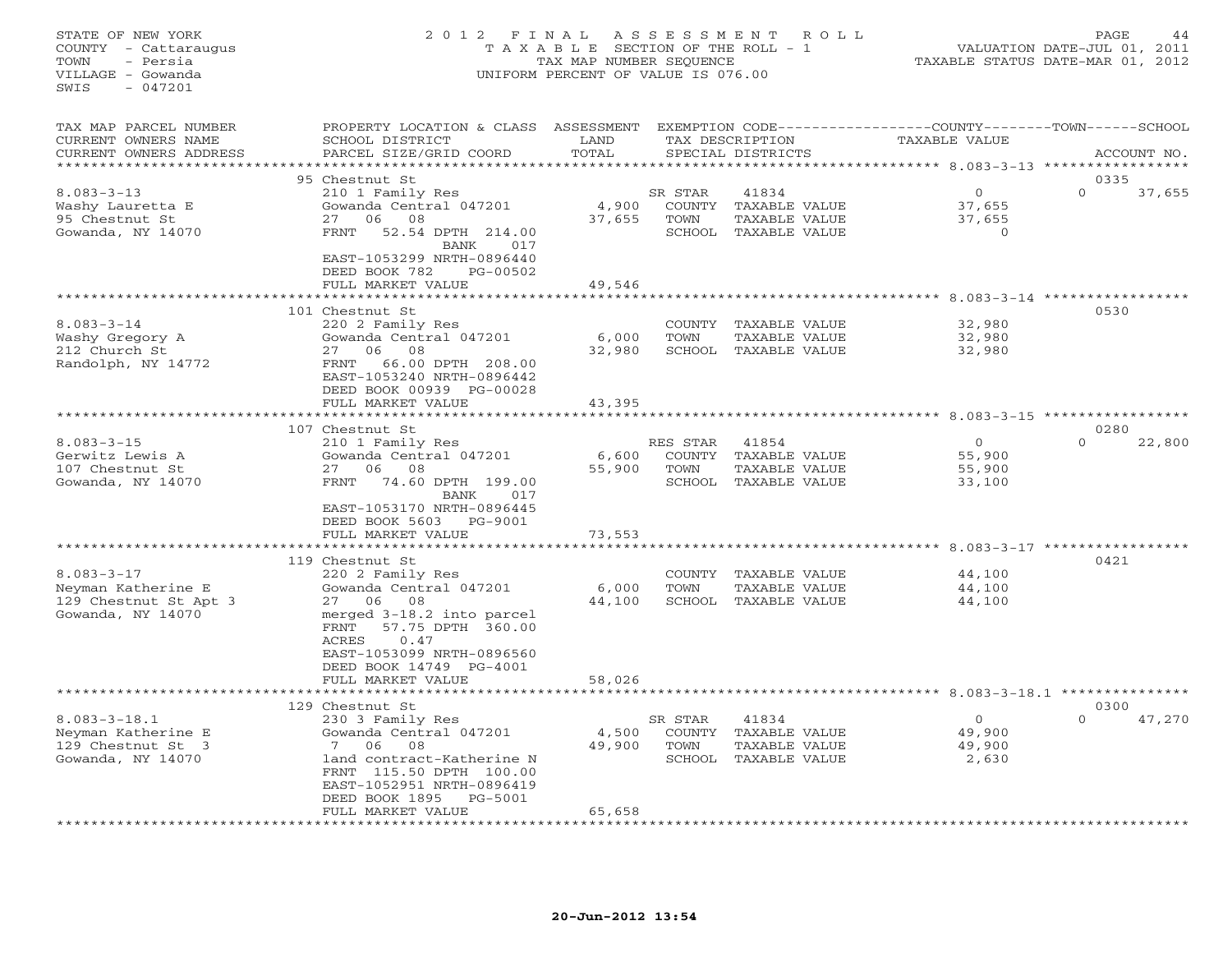# STATE OF NEW YORK 2 0 1 2 F I N A L A S S E S S M E N T R O L L PAGE 45 COUNTY - Cattaraugus T A X A B L E SECTION OF THE ROLL - 1 VALUATION DATE-JUL 01, 2011 TOWN - Persia TAX MAP NUMBER SEQUENCE TAXABLE STATUS DATE-MAR 01, 2012 VILLAGE - Gowanda UNIFORM PERCENT OF VALUE IS 076.00UNIFORM PERCENT OF VALUE IS 076.00

| TAX MAP PARCEL NUMBER<br>CURRENT OWNERS NAME<br>CURRENT OWNERS ADDRESS<br>******************           | PROPERTY LOCATION & CLASS<br>SCHOOL DISTRICT<br>PARCEL SIZE/GRID COORD                                                                                                                                                                              | ASSESSMENT<br>LAND<br>TOTAL<br>************ |                            | TAX DESCRIPTION<br>SPECIAL DISTRICTS                                   | EXEMPTION CODE-----------------COUNTY-------TOWN-----SCHOOL<br><b>TAXABLE VALUE</b>               | ACCOUNT NO.        |
|--------------------------------------------------------------------------------------------------------|-----------------------------------------------------------------------------------------------------------------------------------------------------------------------------------------------------------------------------------------------------|---------------------------------------------|----------------------------|------------------------------------------------------------------------|---------------------------------------------------------------------------------------------------|--------------------|
| $8.083 - 3 - 19$<br>McClenathan Michael B<br>McClenathan Todd<br>PO Box 122<br>Twin Mountain, NH 03595 | 91 Torrance Pl<br>210 1 Family Res<br>Gowanda Central 047201<br>06<br>08<br>27<br>50.00 DPTH 151.00<br>FRNT<br>EAST-1053229 NRTH-0896020<br>DEED BOOK 13221 PG-5001<br>FULL MARKET VALUE                                                            | 4,300<br>41,800<br>55,000                   | COUNTY<br>TOWN             | TAXABLE VALUE<br>TAXABLE VALUE<br>SCHOOL TAXABLE VALUE                 | ************************************** 8.083-3-19 *****************<br>41,800<br>41,800<br>41,800 | 0780               |
|                                                                                                        |                                                                                                                                                                                                                                                     |                                             |                            |                                                                        |                                                                                                   | 0789               |
| $8.083 - 3 - 20$<br>Sheibley Carol A<br>95 Torrance Pl<br>Gowanda, NY 14070                            | 95 Torrance Pl<br>210 1 Family Res<br>Gowanda Central 047201<br>08<br>27<br>06<br>FRNT<br>50.00 DPTH 151.00<br>EAST-1053181 NRTH-0896021<br>DEED BOOK 00915 PG-01116<br>FULL MARKET VALUE                                                           | 4,300<br>41,650<br>54,803                   | RES STAR<br>COUNTY<br>TOWN | 41854<br>TAXABLE VALUE<br>TAXABLE VALUE<br>SCHOOL TAXABLE VALUE        | $\circ$<br>41,650<br>41,650<br>18,850                                                             | $\Omega$<br>22,800 |
|                                                                                                        | **********************                                                                                                                                                                                                                              |                                             |                            |                                                                        |                                                                                                   |                    |
|                                                                                                        | 99 Torrance Pl                                                                                                                                                                                                                                      |                                             |                            |                                                                        |                                                                                                   | 0694               |
| $8.083 - 3 - 21$<br>Ondus Scott C<br>99 Torrance Pl<br>Gowanda, NY 14070                               | 210 1 Family Res<br>Gowanda Central 047201<br>06<br>08<br>27<br>50.00 DPTH 151.00<br>FRNT<br>EAST-1053131 NRTH-0896019<br>DEED BOOK 11835 PG-2001                                                                                                   | 4,300<br>42,000                             | RES STAR<br>TOWN           | 41854<br>COUNTY TAXABLE VALUE<br>TAXABLE VALUE<br>SCHOOL TAXABLE VALUE | $\circ$<br>42,000<br>42,000<br>19,200                                                             | $\Omega$<br>22,800 |
|                                                                                                        | FULL MARKET VALUE                                                                                                                                                                                                                                   | 55,263                                      |                            |                                                                        |                                                                                                   |                    |
|                                                                                                        | **************************                                                                                                                                                                                                                          | *******************                         |                            |                                                                        | *********************** 8.083-3-22 *****************                                              |                    |
| $8.083 - 3 - 22$<br>Smith Thomas J<br>Smith Linda L<br>11929 Main St<br>Perrysburg, NY 14129           | 103 Torrance Pl<br>210 1 Family Res<br>Gowanda Central 047201<br>08<br>27<br>06<br>Purchased 9.3X179.48 From<br>Harris And Merged<br>59.30 DPTH 151.00<br>FRNT<br>EAST-1053080 NRTH-0896018<br>DEED BOOK 1016<br><b>PG-902</b><br>FULL MARKET VALUE | 4,300<br>46,000<br>60,526                   | COUNTY<br>TOWN             | TAXABLE VALUE<br>TAXABLE VALUE<br>SCHOOL TAXABLE VALUE                 | 46,000<br>46,000<br>46,000                                                                        | 0481               |
|                                                                                                        | ************************                                                                                                                                                                                                                            | * * * * * * * * * * * * * *                 |                            |                                                                        | ********************************** 8.083-3-23 *****************                                   |                    |
| $8.083 - 3 - 23$<br>Menneke Ruth A<br>180 Jamestown St<br>Gowanda, NY 14070                            | 105 Torrance Pl<br>411 Apartment<br>Gowanda Central 047201<br>06<br>08<br>27<br>Sold 9.3X179.48' To Smith<br>9/02<br>FRNT<br>90.00 DPTH 151.00<br>EAST-1053008 NRTH-0896027<br>DEED BOOK 4003<br>PG-5001                                            | 7,400<br>58,990                             | COUNTY<br>TOWN             | TAXABLE VALUE<br>TAXABLE VALUE<br>SCHOOL TAXABLE VALUE                 | 58,990<br>58,990<br>58,990                                                                        | 0471               |
|                                                                                                        | FULL MARKET VALUE                                                                                                                                                                                                                                   | 77,618                                      |                            | ************************                                               |                                                                                                   |                    |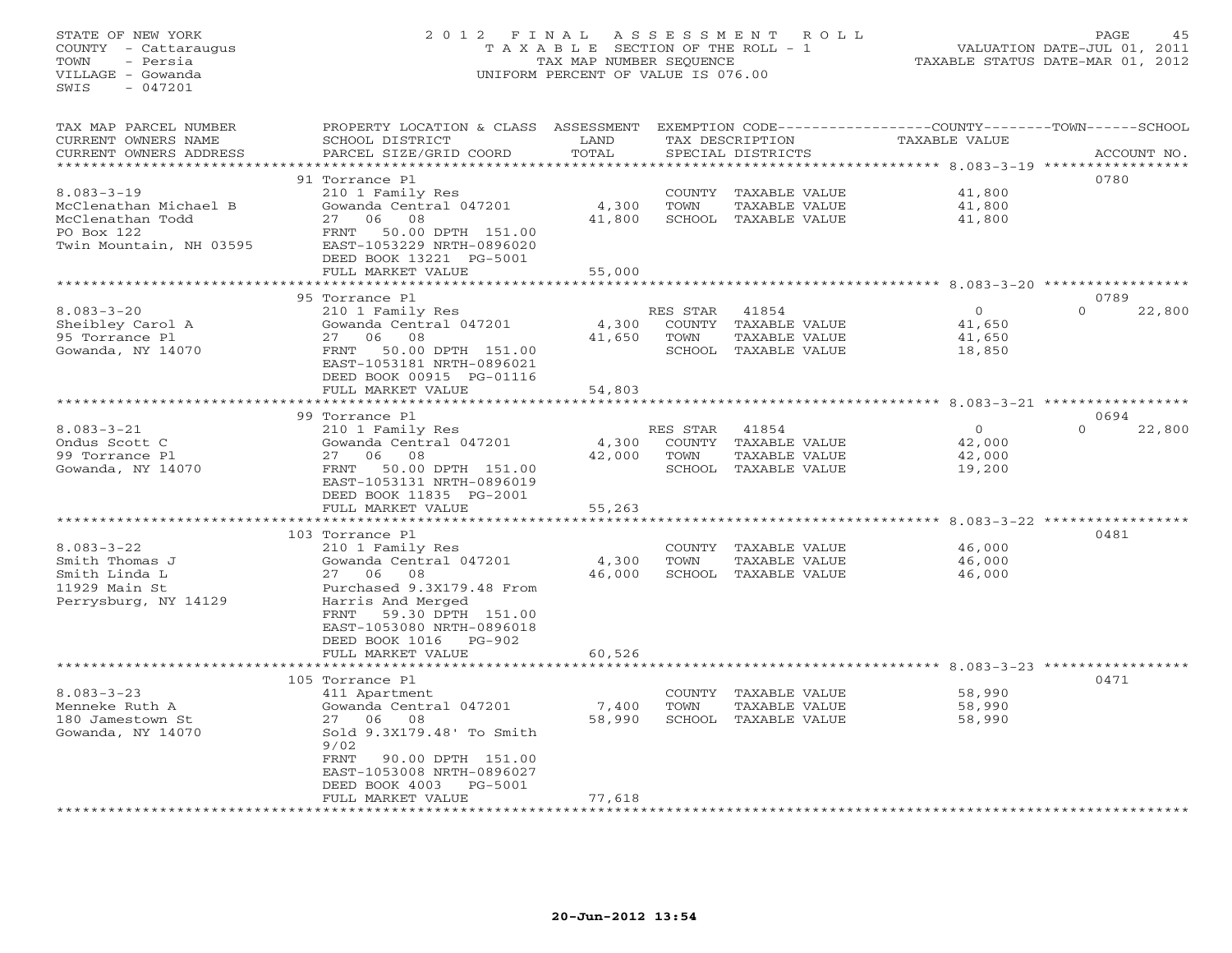# STATE OF NEW YORK 2 0 1 2 F I N A L A S S E S S M E N T R O L L PAGE 46 COUNTY - Cattaraugus T A X A B L E SECTION OF THE ROLL - 1 VALUATION DATE-JUL 01, 2011 TOWN - Persia TAX MAP NUMBER SEQUENCE TAXABLE STATUS DATE-MAR 01, 2012 VILLAGE - Gowanda UNIFORM PERCENT OF VALUE IS 076.00

TAX MAP PARCEL NUMBER PROPERTY LOCATION & CLASS ASSESSMENT EXEMPTION CODE----------------COUNTY-------TOWN------SCHOOL

| CURRENT OWNERS NAME          | SCHOOL DISTRICT                  | LAND   |               | TAX DESCRIPTION      |                                                        | <b>TAXABLE VALUE</b>             |          |             |
|------------------------------|----------------------------------|--------|---------------|----------------------|--------------------------------------------------------|----------------------------------|----------|-------------|
| CURRENT OWNERS ADDRESS       | PARCEL SIZE/GRID COORD           | TOTAL  |               | SPECIAL DISTRICTS    |                                                        |                                  |          | ACCOUNT NO. |
|                              |                                  |        |               |                      |                                                        | $8.083 - 3 - 24$                 |          |             |
|                              | 113 Torrance Pl                  |        |               |                      |                                                        |                                  | 0472     |             |
| $8.083 - 3 - 24$             | 411 Apartment                    |        | COUNTY        | TAXABLE VALUE        |                                                        | 62,815                           |          |             |
| Harris Rosemary              | Gowanda Central 047201           | 8,500  | TOWN          | TAXABLE VALUE        |                                                        | 62,815                           |          |             |
| 180 Jamestown                | 08<br>27<br>06                   | 62,815 | SCHOOL        | TAXABLE VALUE        |                                                        | 62,815                           |          |             |
| Gowanda, NY 14070            | FRNT 140.00 DPTH 124.00          |        |               |                      |                                                        |                                  |          |             |
|                              | EAST-1052925 NRTH-0896060        |        |               |                      |                                                        |                                  |          |             |
|                              | DEED BOOK 4003<br>$PG-5002$      |        |               |                      |                                                        |                                  |          |             |
|                              | FULL MARKET VALUE                | 82,651 |               |                      |                                                        |                                  |          |             |
|                              |                                  |        |               |                      |                                                        |                                  |          |             |
|                              | 96 Chestnut St                   |        |               |                      |                                                        |                                  | 0851     |             |
| $8.083 - 3 - 26$             | 210 1 Family Res                 |        | RES STAR      | 41854                |                                                        | $\Omega$                         | $\Omega$ | 22,800      |
| Bettker Susan R              | Gowanda Central 047201           | 4,500  | COUNTY        | TAXABLE VALUE        |                                                        | 48,200                           |          |             |
| 96 Chestnut St               | 06<br>08<br>27                   | 48,200 | TOWN          | TAXABLE VALUE        |                                                        | 48,200                           |          |             |
| Gowanda, NY 14070            | 49.50 DPTH 184.00<br><b>FRNT</b> |        |               | SCHOOL TAXABLE VALUE |                                                        | 25,400                           |          |             |
|                              | EAST-1053265 NRTH-0896188        |        |               |                      |                                                        |                                  |          |             |
|                              | DEED BOOK 9318<br>PG-8001        |        |               |                      |                                                        |                                  |          |             |
|                              | FULL MARKET VALUE                | 63,421 |               |                      |                                                        |                                  |          |             |
|                              |                                  |        |               |                      |                                                        | $8.083 - 3 - 27$ *************** |          |             |
|                              | 106 Chestnut St                  |        |               |                      |                                                        |                                  | 0590     |             |
| $8.083 - 3 - 27$             | 220 2 Family Res                 |        | COUNTY        | TAXABLE VALUE        |                                                        | 51,000                           |          |             |
| Housing Options Made EasyInc | Gowanda Central 047201           | 9,600  | TOWN          | TAXABLE VALUE        |                                                        | 51,000                           |          |             |
| 75 Jamestown St              | 06<br>08<br>2.7                  | 51,000 | SCHOOL        | TAXABLE VALUE        |                                                        | 51,000                           |          |             |
| Gowanda, NY 14070            | FRNT 128.00 DPTH 199.00          |        |               |                      |                                                        |                                  |          |             |
|                              | EAST-1053176 NRTH-0896192        |        |               |                      |                                                        |                                  |          |             |
|                              | DEED BOOK 16738 PG-9001          |        |               |                      |                                                        |                                  |          |             |
|                              | FULL MARKET VALUE                | 67,105 |               |                      |                                                        |                                  |          |             |
|                              |                                  |        |               |                      |                                                        | $8.083 - 3 - 29$ ***********     |          |             |
|                              | 120 Chestnut St                  |        |               |                      |                                                        |                                  | 0745     |             |
| $8.083 - 3 - 29$             | 210 1 Family Res                 |        | RES STAR      | 41854                |                                                        | $\circ$                          | $\Omega$ | 22,800      |
| Gabel Grant                  | Gowanda Central 047201           | 4,700  | <b>COUNTY</b> | TAXABLE VALUE        |                                                        | 33,000                           |          |             |
| Hubbard Rebecca              | 06<br>08<br>27                   | 33,000 | TOWN          | TAXABLE VALUE        |                                                        | 33,000                           |          |             |
| 27 W Main St                 | land contract with Shield        |        | SCHOOL        | TAXABLE VALUE        |                                                        | 10,200                           |          |             |
| Gowanda, NY 14070            | FRNT<br>49.50 DPTH 208.00        |        |               |                      |                                                        |                                  |          |             |
|                              | EAST-1053016 NRTH-0896201        |        |               |                      |                                                        |                                  |          |             |
|                              | DEED BOOK 00943 PG-00004         |        |               |                      |                                                        |                                  |          |             |
|                              | FULL MARKET VALUE                | 43,421 |               |                      |                                                        |                                  |          |             |
|                              |                                  |        |               |                      | ******************************* 8.083-3-30 *********** |                                  |          |             |
|                              | 126 Chestnut St                  |        |               |                      |                                                        |                                  | 0494     |             |
| $8.083 - 3 - 30$             | 210 1 Family Res                 |        | RES STAR      | 41854                |                                                        | $\circ$                          | $\Omega$ | 22,800      |
| Smith Anne M                 | Gowanda Central 047201           | 4,400  | COUNTY        | TAXABLE VALUE        |                                                        | 36,200                           |          |             |
| 126 Chestnut St              | 08<br>27<br>06                   | 36,200 | TOWN          | TAXABLE VALUE        |                                                        | 36,200                           |          |             |
| Gowanda, NY 14070            | FRNT<br>45.00 DPTH 208.00        |        | SCHOOL        | TAXABLE VALUE        |                                                        | 13,400                           |          |             |
|                              | EAST-1052968 NRTH-0896205        |        |               |                      |                                                        |                                  |          |             |
|                              | DEED BOOK 00944 PG-00653         |        |               |                      |                                                        |                                  |          |             |
|                              | FULL MARKET VALUE                | 47,632 |               |                      |                                                        |                                  |          |             |
|                              |                                  |        |               |                      |                                                        |                                  |          |             |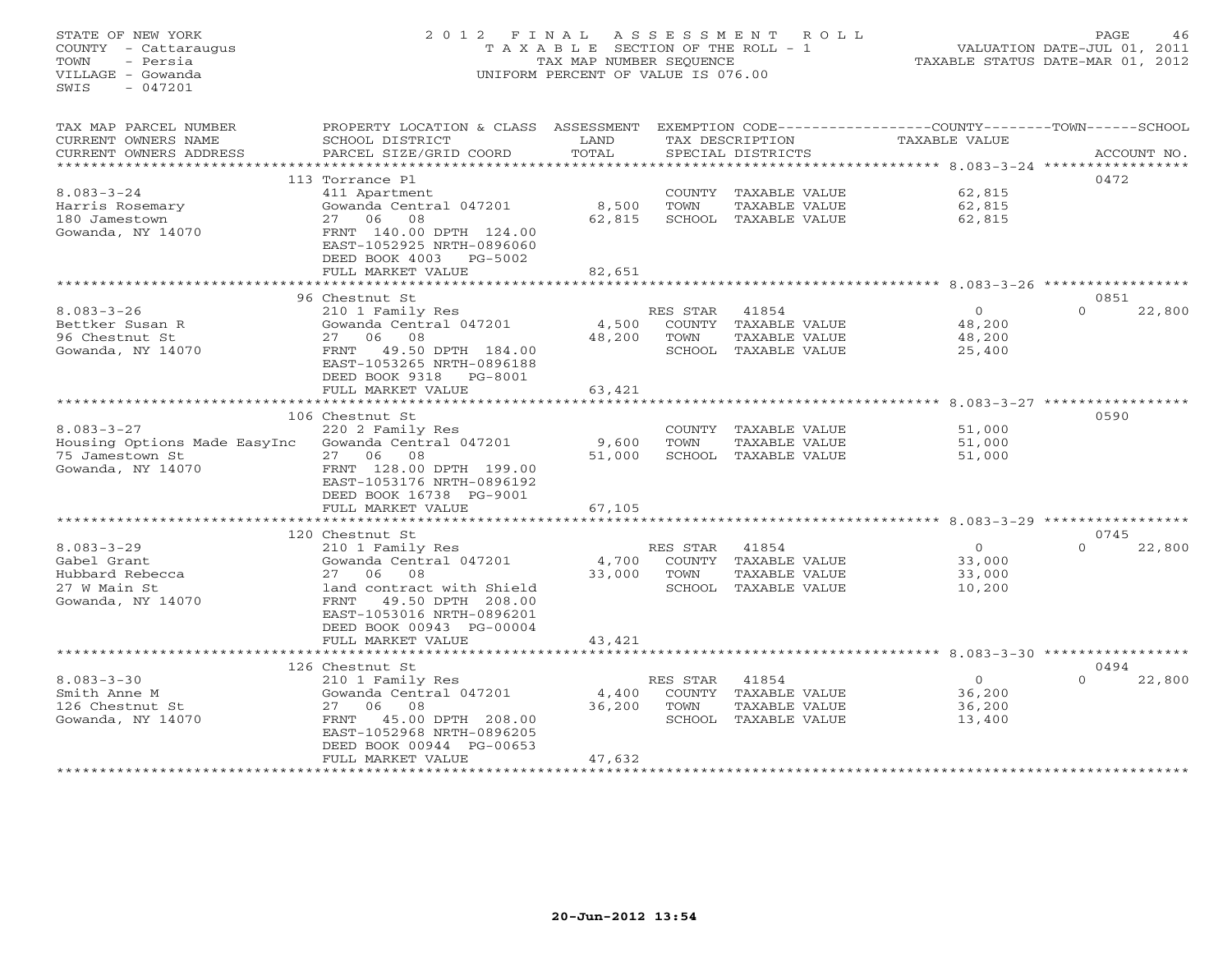#### STATE OF NEW YORK 2 0 1 2 F I N A L A S S E S S M E N T R O L L PAGE 47 COUNTY - Cattaraugus T A X A B L E SECTION OF THE ROLL - 1 VALUATION DATE-JUL 01, 2011 TOWN - Persia TAX MAP NUMBER SEQUENCE TAXABLE STATUS DATE-MAR 01, 2012 VILLAGE - Gowanda UNIFORM PERCENT OF VALUE IS 076.00UNIFORM PERCENT OF VALUE IS 076.00

| TAX MAP PARCEL NUMBER  | PROPERTY LOCATION & CLASS ASSESSMENT EXEMPTION CODE---------------COUNTY-------TOWN------SCHOOL |        |                 |                      |                |                      |
|------------------------|-------------------------------------------------------------------------------------------------|--------|-----------------|----------------------|----------------|----------------------|
| CURRENT OWNERS NAME    | SCHOOL DISTRICT                                                                                 | LAND   |                 | TAX DESCRIPTION      | TAXABLE VALUE  |                      |
| CURRENT OWNERS ADDRESS | PARCEL SIZE/GRID COORD                                                                          | TOTAL  |                 | SPECIAL DISTRICTS    |                | ACCOUNT NO.          |
|                        |                                                                                                 |        |                 |                      |                |                      |
|                        | 132 Chestnut St                                                                                 |        |                 |                      |                | 0465                 |
| $8.083 - 3 - 31$       | 220 2 Family Res                                                                                |        |                 | COUNTY TAXABLE VALUE | 38,500         |                      |
|                        | Gowanda Central 047201                                                                          | 4,600  | TOWN            |                      | 38,500         |                      |
| Taylor Craig           |                                                                                                 |        |                 | TAXABLE VALUE        |                |                      |
| 132 Chesnut St         | 27 06 08                                                                                        | 38,500 |                 | SCHOOL TAXABLE VALUE | 38,500         |                      |
| Gowanda, NY 14070      | 48.00 DPTH 206.00<br>FRNT                                                                       |        |                 |                      |                |                      |
|                        | EAST-1052922 NRTH-0896215                                                                       |        |                 |                      |                |                      |
|                        | DEED BOOK 11759 PG-5001                                                                         |        |                 |                      |                |                      |
|                        | FULL MARKET VALUE                                                                               | 50,658 |                 |                      |                |                      |
|                        |                                                                                                 |        |                 |                      |                |                      |
|                        | 136 Chestnut St                                                                                 |        |                 |                      |                | 0464                 |
| $8.083 - 3 - 32$       | 230 3 Family Res                                                                                |        |                 |                      | 36,800         |                      |
|                        |                                                                                                 |        |                 | COUNTY TAXABLE VALUE |                |                      |
| John Marilyn S         | Gowanda Central 047201                                                                          | 4,600  | TOWN            | TAXABLE VALUE        | 36,800         |                      |
| 31 Norwood Ave         | 27 06 08                                                                                        | 36,800 |                 | SCHOOL TAXABLE VALUE | 36,800         |                      |
| Buffalo, NY 14222      | FRNT 49.40 DPTH 190.00                                                                          |        |                 |                      |                |                      |
|                        | BANK<br>017                                                                                     |        |                 |                      |                |                      |
|                        | EAST-1052874 NRTH-0896232                                                                       |        |                 |                      |                |                      |
|                        | DEED BOOK 5687 PG-2001                                                                          |        |                 |                      |                |                      |
|                        | FULL MARKET VALUE                                                                               | 48,421 |                 |                      |                |                      |
|                        |                                                                                                 |        |                 |                      |                |                      |
|                        |                                                                                                 |        |                 |                      |                | 0849                 |
|                        | 142 Chestnut St                                                                                 |        |                 |                      |                |                      |
| $8.083 - 3 - 33$       | 210 1 Family Res                                                                                |        |                 | WVET C/T 41121       | 6,645          | $\mathbf 0$<br>6,645 |
| Jamieson Frederick R   | Gowanda Central 047201                                                                          |        | 3,800 DVET C/T  | 41141                | 22,150         | $\Omega$<br>22,150   |
| Jamieson Susan M       | 27 06 08                                                                                        |        | 44,300 RES STAR | 41854                | $\overline{0}$ | $\Omega$<br>22,800   |
| 142 Chestnut St        | FRNT 41.40 DPTH 163.84                                                                          |        |                 | COUNTY TAXABLE VALUE | 15,505         |                      |
| Gowanda, NY 14070      | EAST-1052829 NRTH-0896247                                                                       |        | TOWN            | TAXABLE VALUE        | 15,505         |                      |
|                        | DEED BOOK 884<br>PG-00432                                                                       |        |                 | SCHOOL TAXABLE VALUE | 21,500         |                      |
|                        | FULL MARKET VALUE                                                                               | 58,289 |                 |                      |                |                      |
|                        |                                                                                                 |        |                 |                      |                |                      |
|                        | 159 Torrance St                                                                                 |        |                 |                      |                | 0784                 |
|                        |                                                                                                 |        |                 |                      |                |                      |
| $8.083 - 3 - 34$       | 210 1 Family Res                                                                                |        |                 | COUNTY TAXABLE VALUE | 29,100         |                      |
| Pfalzgraf Charles A    | Gowanda Central 047201                                                                          | 4,100  | TOWN            | TAXABLE VALUE        | 29,100         |                      |
| Pfalzgraf Gladys       | 27 06 08                                                                                        | 29,100 |                 | SCHOOL TAXABLE VALUE | 29,100         |                      |
| 3286 Zoar Rd           | 2nd site demolished                                                                             |        |                 |                      |                |                      |
| Gowanda, NY 14070      | FRNT 45.00 DPTH 170.42                                                                          |        |                 |                      |                |                      |
|                        | EAST-1052784 NRTH-0896249                                                                       |        |                 |                      |                |                      |
|                        | DEED BOOK 12309 PG-3010                                                                         |        |                 |                      |                |                      |
|                        | FULL MARKET VALUE                                                                               | 38,289 |                 |                      |                |                      |
|                        |                                                                                                 |        |                 |                      |                |                      |
|                        |                                                                                                 |        |                 |                      |                |                      |
|                        | 150 Chestnut St                                                                                 |        |                 |                      |                | 0484                 |
| $8.083 - 3 - 35$       | 220 2 Family Res                                                                                |        |                 | COUNTY TAXABLE VALUE | 39,500         |                      |
| Ivett Bryon R          | Gowanda Central 047201                                                                          | 5,300  | TOWN            | TAXABLE VALUE        | 39,500         |                      |
| Hansen Minnie          | 27 06<br>08                                                                                     | 39,500 |                 | SCHOOL TAXABLE VALUE | 39,500         |                      |
| 9424 Route 62          | 70.00 DPTH 128.10<br>FRNT                                                                       |        |                 |                      |                |                      |
| Gowanda, NY 14070      | EAST-1052723 NRTH-0896279                                                                       |        |                 |                      |                |                      |
|                        | DEED BOOK 11844 PG-4001                                                                         |        |                 |                      |                |                      |
|                        | FULL MARKET VALUE                                                                               | 51,974 |                 |                      |                |                      |
|                        |                                                                                                 |        |                 |                      |                |                      |
|                        |                                                                                                 |        |                 |                      |                |                      |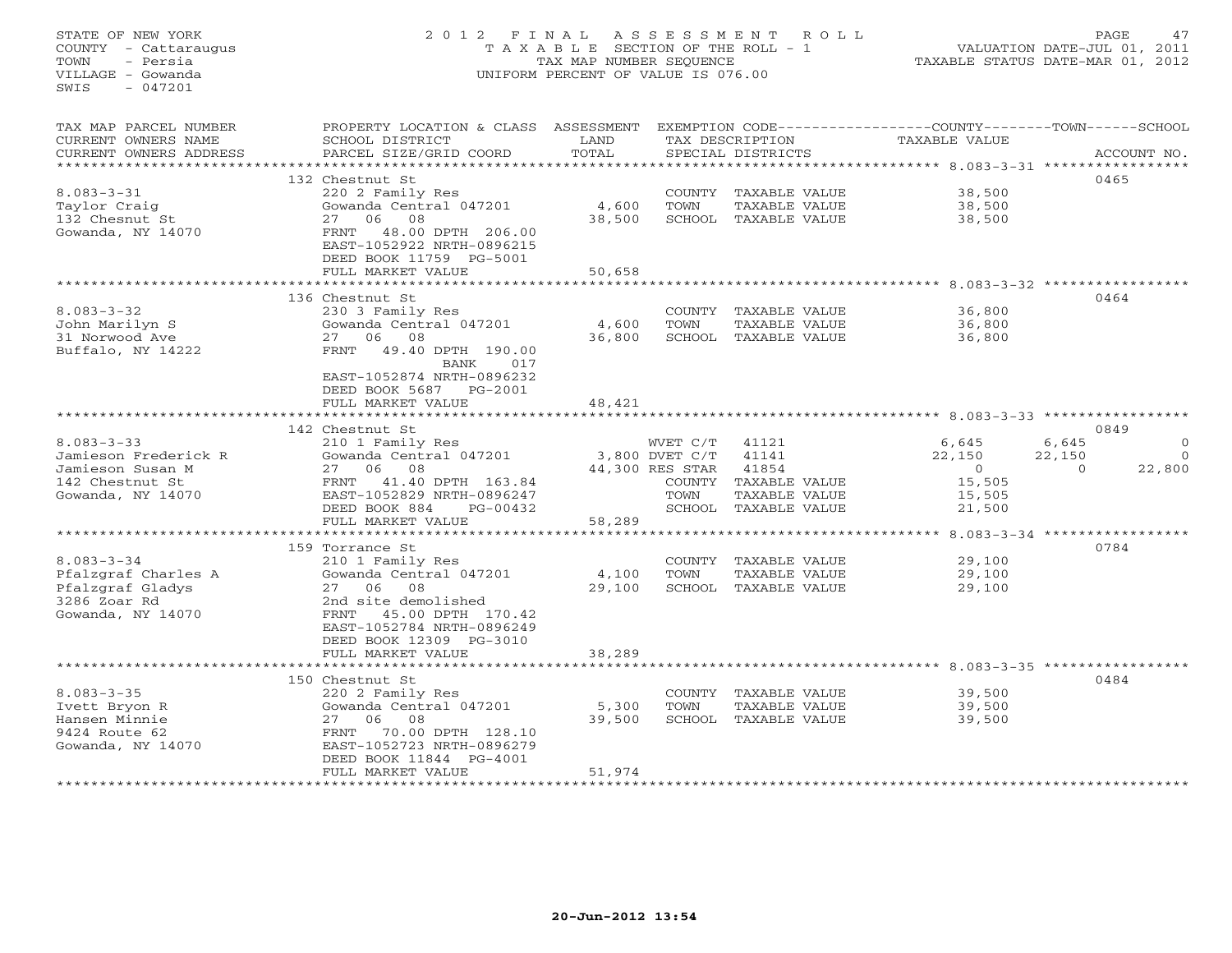# STATE OF NEW YORK 2 0 1 2 F I N A L A S S E S S M E N T R O L L PAGE 48 COUNTY - Cattaraugus T A X A B L E SECTION OF THE ROLL - 1 VALUATION DATE-JUL 01, 2011 TOWN - Persia TAX MAP NUMBER SEQUENCE TAXABLE STATUS DATE-MAR 01, 2012 VILLAGE - Gowanda UNIFORM PERCENT OF VALUE IS 076.00UNIFORM PERCENT OF VALUE IS 076.00

| TAX MAP PARCEL NUMBER    | PROPERTY LOCATION & CLASS ASSESSMENT |               |                  |                      | EXEMPTION CODE-----------------COUNTY-------TOWN------SCHOOL      |          |             |
|--------------------------|--------------------------------------|---------------|------------------|----------------------|-------------------------------------------------------------------|----------|-------------|
| CURRENT OWNERS NAME      | SCHOOL DISTRICT                      | LAND          |                  | TAX DESCRIPTION      | TAXABLE VALUE                                                     |          |             |
| CURRENT OWNERS ADDRESS   | PARCEL SIZE/GRID COORD               | TOTAL         |                  | SPECIAL DISTRICTS    |                                                                   |          | ACCOUNT NO. |
| *******************      |                                      | ************* |                  |                      | *********************************** 8.083-3-36 *****************  |          |             |
|                          | 124 Jamestown St                     |               |                  |                      |                                                                   | 0404     |             |
| $8.083 - 3 - 36$         | 210 1 Family Res                     |               | COUNTY           | TAXABLE VALUE        | 35,100                                                            |          |             |
| Kobiolka Joseph          | Gowanda Central 047201               | 4,900         | TOWN             | TAXABLE VALUE        | 35,100                                                            |          |             |
| Kobiolka Barbara         | 06<br>08<br>28                       | 35,100        | SCHOOL           | TAXABLE VALUE        | 35,100                                                            |          |             |
| 12630 Sisson Hwy         | FRNT 161.00 DPTH 112.00              |               |                  |                      |                                                                   |          |             |
| Lawtons, NY 14091        | EAST-1052821 NRTH-0896426            |               |                  |                      |                                                                   |          |             |
|                          | DEED BOOK 00943 PG-00170             |               |                  |                      |                                                                   |          |             |
|                          | FULL MARKET VALUE                    | 46,184        |                  |                      |                                                                   |          |             |
|                          | ************************             |               |                  |                      |                                                                   |          |             |
|                          | 118 Jamestown St                     |               |                  |                      |                                                                   | 0412     |             |
| $8.083 - 3 - 37$         | 210 1 Family Res                     |               |                  | COUNTY TAXABLE VALUE | 46,800                                                            |          |             |
|                          | Gowanda Central 047201               | 4,800         | TOWN             |                      | 46,800                                                            |          |             |
| Brockway Thomas E        | 06<br>08<br>27                       | 46,800        | SCHOOL           | TAXABLE VALUE        |                                                                   |          |             |
| 1019 Lake St             |                                      |               |                  | TAXABLE VALUE        | 46,800                                                            |          |             |
| Elmira, NY 14901         | 70.00 DPTH 106.30<br>FRNT            |               |                  |                      |                                                                   |          |             |
|                          | EAST-1052891 NRTH-0896498            |               |                  |                      |                                                                   |          |             |
|                          | DEED BOOK 6012 PG-2003               |               |                  |                      |                                                                   |          |             |
|                          | FULL MARKET VALUE                    | 61,579        |                  |                      |                                                                   |          |             |
|                          |                                      |               |                  |                      |                                                                   |          |             |
|                          | 108 Jamestown St                     |               |                  |                      |                                                                   | 0743     |             |
| $8.083 - 3 - 38.1$       | 210 1 Family Res                     |               | CW_15_VET/ 41161 |                      | 4,500                                                             | 4,500    | $\Omega$    |
| Johnson Peter            | Gowanda Central 047201               |               | 2,000 RES STAR   | 41854                | $\circ$                                                           | $\Omega$ | 22,800      |
| Johnson Darlene A        | 08<br>27 06                          | 30,000        |                  | COUNTY TAXABLE VALUE | 25,500                                                            |          |             |
| 108 Jamestown St         | FRNT<br>39.00 DPTH 203.45            |               | TOWN             | TAXABLE VALUE        | 25,500                                                            |          |             |
| Gowanda, NY 14070        | EAST-1052926 NRTH-0896575            |               |                  | SCHOOL TAXABLE VALUE | 7,200                                                             |          |             |
|                          | DEED BOOK 16465 PG-3001              |               |                  |                      |                                                                   |          |             |
|                          | FULL MARKET VALUE                    | 39,474        |                  |                      |                                                                   |          |             |
|                          |                                      |               |                  |                      | ******************** 8.083-3-38.2 ***************                 |          |             |
|                          | 110 Jamestown St                     |               |                  |                      |                                                                   | 1349     |             |
| $8.083 - 3 - 38.2$       | 210 1 Family Res                     |               |                  | COUNTY TAXABLE VALUE | 35,300                                                            |          |             |
| Dieter Scott             | Gowanda Central 047201               | 2,100         | TOWN             | TAXABLE VALUE        | 35,300                                                            |          |             |
| Dieter Heidi             | Split 6/14/02 From 3-38              | 35,300        |                  | SCHOOL TAXABLE VALUE | 35,300                                                            |          |             |
| 2208 W Oak Trails Blvd   | FRNT 42.00 DPTH<br>99.70             |               |                  |                      |                                                                   |          |             |
| Oakville Ontario, Canada | EAST-1052934 NRTH-0896539            |               |                  |                      |                                                                   |          |             |
| L6M3L3                   | DEED BOOK 1014<br>$PG-287$           |               |                  |                      |                                                                   |          |             |
|                          | FULL MARKET VALUE                    | 46,447        |                  |                      |                                                                   |          |             |
|                          | *********************                |               |                  |                      | ·************************************ 8.083_3_30 **************** |          |             |
|                          | 102 Jamestown St                     |               |                  |                      |                                                                   | 0968     |             |
| $8.083 - 3 - 39$         | 210 1 Family Res                     |               | RES STAR         | 41854                | $\overline{0}$                                                    | $\Omega$ | 22,800      |
| Delano Thomas E          | Gowanda Central 047201               | 5,900         |                  | COUNTY TAXABLE VALUE | 53,500                                                            |          |             |
| Delano Lydia             | 08<br>28<br>06                       | 53,500        | TOWN             | TAXABLE VALUE        | 53,500                                                            |          |             |
| 102 Jamestown St         | FRNT<br>65.00 DPTH 203.45            |               | SCHOOL           | TAXABLE VALUE        | 30,700                                                            |          |             |
| Gowanda, NY 14070        | <b>BANK</b><br>017                   |               |                  |                      |                                                                   |          |             |
|                          | EAST-1052975 NRTH-0896610            |               |                  |                      |                                                                   |          |             |
|                          | DEED BOOK 00959 PG-00747             |               |                  |                      |                                                                   |          |             |
|                          | FULL MARKET VALUE                    | 70,395        |                  |                      |                                                                   |          |             |
|                          |                                      |               |                  |                      |                                                                   |          |             |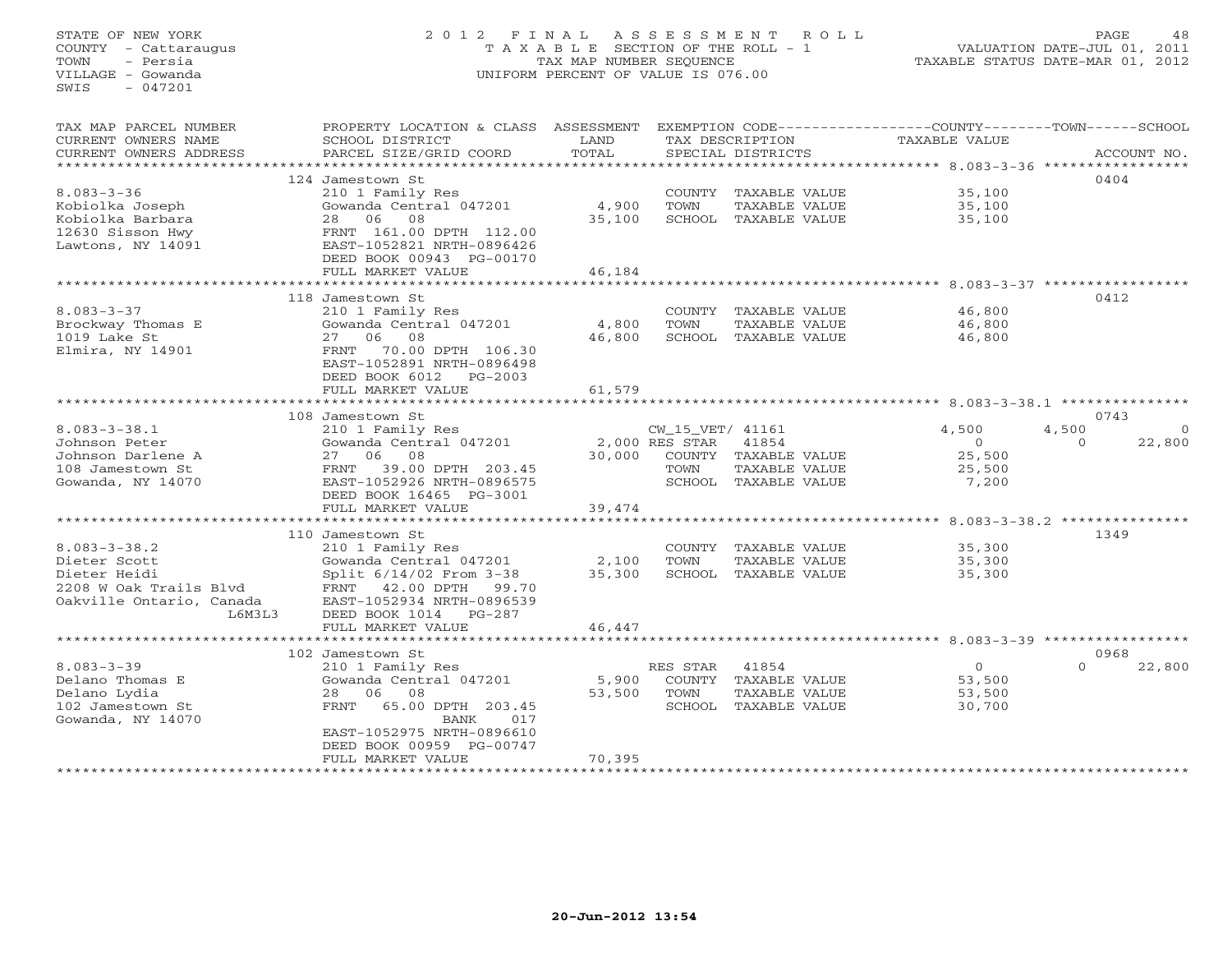#### STATE OF NEW YORK 2 0 1 2 F I N A L A S S E S S M E N T R O L L PAGE 49 COUNTY - Cattaraugus T A X A B L E SECTION OF THE ROLL - 1 VALUATION DATE-JUL 01, 2011 TOWN - Persia TAX MAP NUMBER SEQUENCE TAXABLE STATUS DATE-MAR 01, 2012 VILLAGE - Gowanda UNIFORM PERCENT OF VALUE IS 076.00UNIFORM PERCENT OF VALUE IS 076.00

| TAX MAP PARCEL NUMBER  | PROPERTY LOCATION & CLASS ASSESSMENT                     |                     |               |                      | EXEMPTION CODE-----------------COUNTY-------TOWN------SCHOOL    |                                    |
|------------------------|----------------------------------------------------------|---------------------|---------------|----------------------|-----------------------------------------------------------------|------------------------------------|
| CURRENT OWNERS NAME    | SCHOOL DISTRICT                                          | LAND                |               | TAX DESCRIPTION      | TAXABLE VALUE                                                   |                                    |
| CURRENT OWNERS ADDRESS | PARCEL SIZE/GRID COORD                                   | TOTAL               |               | SPECIAL DISTRICTS    |                                                                 | ACCOUNT NO.                        |
|                        |                                                          | * * * * * * * *     |               |                      | ************ 8.083-3-40 ***********                             |                                    |
|                        | 96 Jamestown St                                          |                     |               |                      |                                                                 | 0941                               |
| $8.083 - 3 - 40$       | 411 Apartment                                            |                     | COUNTY        | TAXABLE VALUE        | 65,000                                                          |                                    |
| Guz Joseph C           | Gowanda Central 047201                                   | 6,000               | TOWN          | <b>TAXABLE VALUE</b> | 65,000                                                          |                                    |
|                        |                                                          |                     |               |                      |                                                                 |                                    |
| 50 Autumn Ln           | 27 06 08                                                 | 65,000              |               | SCHOOL TAXABLE VALUE | 65,000                                                          |                                    |
| Blasdell, NY 14219     | 66.00 DPTH 200.60<br>FRNT<br>BANK<br>017                 |                     |               |                      |                                                                 |                                    |
|                        | EAST-1052992 NRTH-0896667<br>DEED BOOK 7291<br>$PG-6002$ |                     |               |                      |                                                                 |                                    |
|                        | FULL MARKET VALUE                                        | 85,526              |               |                      |                                                                 |                                    |
|                        |                                                          |                     |               |                      | $*********$ 8.083-3-41 **************                           |                                    |
|                        | 92 Jamestown St                                          |                     |               |                      |                                                                 | 0727                               |
| $8.083 - 3 - 41$       | 210 1 Family Res                                         |                     | SR STAR       | 41834                | $\circ$                                                         | $\Omega$<br>43,000                 |
| Hansen Carole          | Gowanda Central 047201                                   | 3,300               | COUNTY        | TAXABLE VALUE        | 43,000                                                          |                                    |
| PO Box 46              | 27 06 08                                                 | 43,000              | TOWN          | <b>TAXABLE VALUE</b> | 43,000                                                          |                                    |
| Gowanda, NY 14070      | 33.00 DPTH 200.60<br>FRNT                                |                     | SCHOOL        | TAXABLE VALUE        | $\Omega$                                                        |                                    |
|                        | EAST-1053032 NRTH-0896701                                |                     |               |                      |                                                                 |                                    |
|                        |                                                          |                     |               |                      |                                                                 |                                    |
|                        | DEED BOOK 1786<br>PG-7002                                |                     |               |                      |                                                                 |                                    |
|                        | FULL MARKET VALUE<br>******************                  | 56,579              |               |                      | ***************** 8.083-3-42 ******************                 |                                    |
|                        |                                                          |                     |               |                      |                                                                 |                                    |
|                        | 88 Jamestown St                                          |                     |               |                      |                                                                 | 0787                               |
| $8.083 - 3 - 42$       | 210 1 Family Res                                         |                     | RES STAR      | 41854                | $\Omega$                                                        | $\Omega$<br>22,800                 |
| Bartlett David R       | Gowanda Central 047201                                   | 7,800               | COUNTY        | TAXABLE VALUE        | 66,000                                                          |                                    |
| Bartlett Yvonne        | 27 06<br>08                                              | 66,000              | TOWN          | <b>TAXABLE VALUE</b> | 66,000                                                          |                                    |
| 88 Jamestown St        | 90.00 DPTH 260.64<br>FRNT                                |                     |               | SCHOOL TAXABLE VALUE | 43,200                                                          |                                    |
| Gowanda, NY 14070      | EAST-1053063 NRTH-0896756                                |                     |               |                      |                                                                 |                                    |
|                        | DEED BOOK 10883 PG-8001                                  |                     |               |                      |                                                                 |                                    |
|                        | FULL MARKET VALUE                                        | 86,842              |               |                      |                                                                 |                                    |
|                        |                                                          |                     |               |                      |                                                                 | $8.083 - 3 - 43$ ***************** |
|                        | 76 Jamestown St                                          |                     |               |                      |                                                                 | 1026                               |
| $8.083 - 3 - 43$       | 484 1 use sm bld                                         |                     | COUNTY        | TAXABLE VALUE        | 38,000                                                          |                                    |
| Dicembre Salvatore P   | Gowanda Central 047201                                   | 6,100               | TOWN          | <b>TAXABLE VALUE</b> | 38,000                                                          |                                    |
| 13187 Ouaker St        | 27<br>06 08                                              | 38,000              | SCHOOL        | TAXABLE VALUE        | 38,000                                                          |                                    |
| Collins, NY 14034      | 66.00 DPTH 262.68<br>FRNT                                |                     |               |                      |                                                                 |                                    |
|                        | EAST-1053123 NRTH-0896816                                |                     |               |                      |                                                                 |                                    |
|                        | DEED BOOK 11835 PG-4001                                  |                     |               |                      |                                                                 |                                    |
|                        | FULL MARKET VALUE                                        | 50,000              |               |                      |                                                                 |                                    |
|                        | *********************                                    | * * * * * * * * * * |               |                      | ********************************* 8.083-4-2 ******************* |                                    |
|                        | 140 Walnut St                                            |                     |               |                      |                                                                 | 0318                               |
|                        |                                                          |                     |               |                      |                                                                 |                                    |
| $8.083 - 4 - 2$        | 210 1 Family Res                                         |                     | SR STAR       | 41834                | $\circ$                                                         | $\Omega$<br>47,270                 |
| Brown Patricia D       | Gowanda Central 047201                                   | 7,800               | <b>COUNTY</b> | TAXABLE VALUE        | 51,000                                                          |                                    |
| 140 Walnut St          | 06<br>08<br>27                                           | 51,000              | TOWN          | TAXABLE VALUE        | 51,000                                                          |                                    |
| Gowanda, NY 14070      | 96.00 DPTH 194.00<br>FRNT                                |                     | SCHOOL        | TAXABLE VALUE        | 3,730                                                           |                                    |
|                        | EAST-1052499 NRTH-0896851                                |                     |               |                      |                                                                 |                                    |
|                        | DEED BOOK 721<br>PG-00026                                |                     |               |                      |                                                                 |                                    |
|                        | FULL MARKET VALUE                                        | 67,105              |               |                      |                                                                 |                                    |
|                        |                                                          |                     |               |                      |                                                                 |                                    |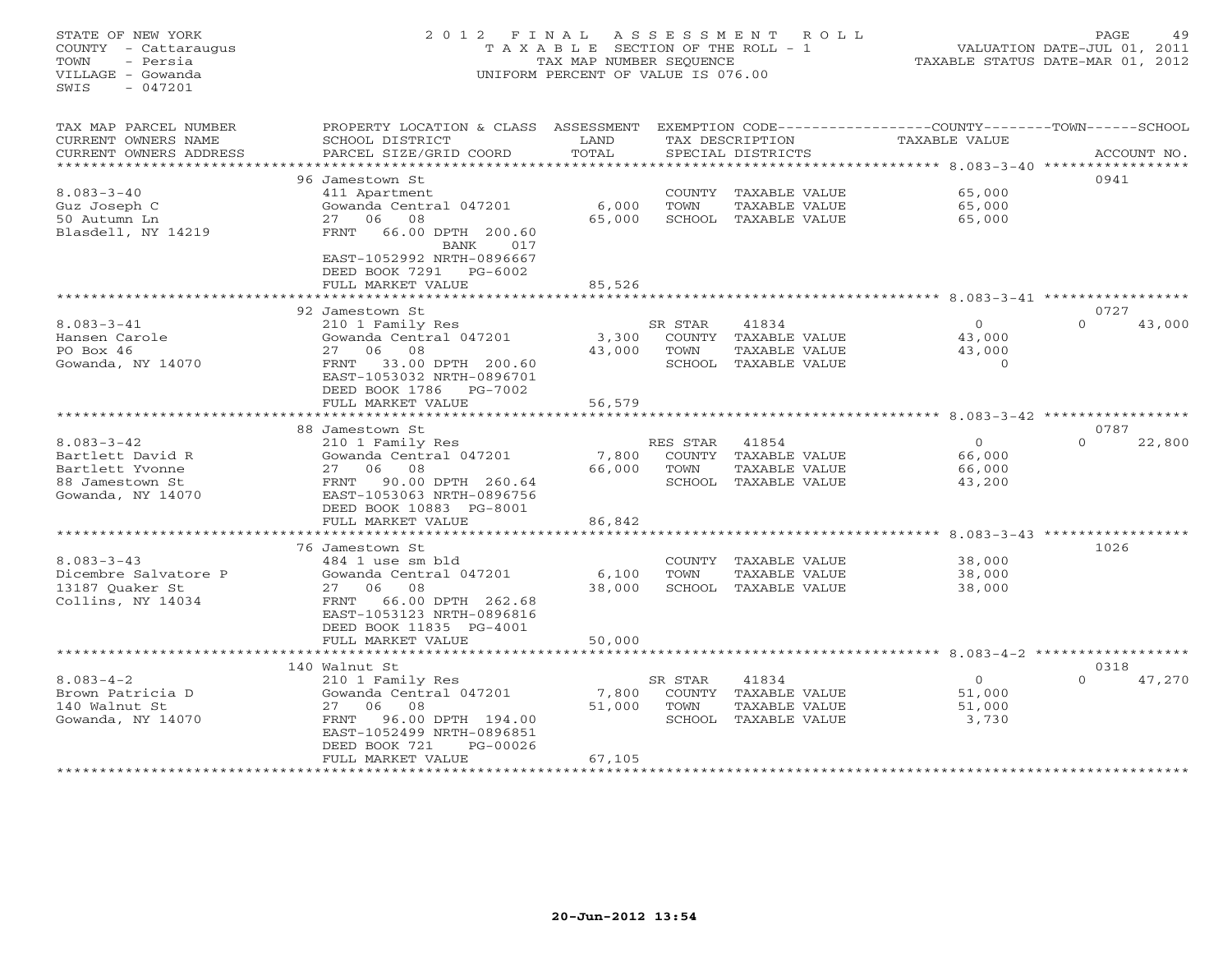## STATE OF NEW YORK 2 0 1 2 F I N A L A S S E S S M E N T R O L L PAGE 50 COUNTY - Cattaraugus T A X A B L E SECTION OF THE ROLL - 1 VALUATION DATE-JUL 01, 2011 TOWN - Persia TAX MAP NUMBER SEQUENCE TAXABLE STATUS DATE-MAR 01, 2012 VILLAGE - Gowanda UNIFORM PERCENT OF VALUE IS 076.00UNIFORM PERCENT OF VALUE IS 076.00

| TAX MAP PARCEL NUMBER<br>CURRENT OWNERS NAME<br>CURRENT OWNERS ADDRESS                           | PROPERTY LOCATION & CLASS<br>SCHOOL DISTRICT<br>PARCEL SIZE/GRID COORD                                                                                                                                           | ASSESSMENT<br>LAND<br>TOTAL |                                             | TAX DESCRIPTION<br>SPECIAL DISTRICTS                            | EXEMPTION CODE-----------------COUNTY-------TOWN------SCHOOL<br>TAXABLE VALUE |                  | ACCOUNT NO. |
|--------------------------------------------------------------------------------------------------|------------------------------------------------------------------------------------------------------------------------------------------------------------------------------------------------------------------|-----------------------------|---------------------------------------------|-----------------------------------------------------------------|-------------------------------------------------------------------------------|------------------|-------------|
|                                                                                                  |                                                                                                                                                                                                                  |                             |                                             |                                                                 |                                                                               |                  |             |
| $8.083 - 4 - 3$<br>Offhaus Donald R<br>Offhaus Lynn<br>130 Walnut St<br>Gowanda, NY 14070        | 130 Walnut St<br>210 1 Family Res<br>Gowanda Central 047201<br>08<br>06<br>28<br><b>FRNT</b><br>63.00 DPTH 156.60<br>EAST-1052576 NRTH-0896869<br>DEED BOOK 00735 PG-01109<br>FULL MARKET VALUE                  | 5,300<br>43,000<br>56,579   | RES STAR<br>COUNTY<br>TOWN                  | 41854<br>TAXABLE VALUE<br>TAXABLE VALUE<br>SCHOOL TAXABLE VALUE | $\circ$<br>43,000<br>43,000<br>20,200                                         | 0689<br>$\cap$   | 22,800      |
|                                                                                                  |                                                                                                                                                                                                                  |                             |                                             |                                                                 |                                                                               |                  |             |
| $8.083 - 4 - 4$<br>Maulin Debra J<br>120 Walnut St<br>Gowanda, NY 14070                          | 120 Walnut St<br>220 2 Family Res<br>Gowanda Central 047201<br>08<br>27<br>06<br><b>FRNT</b><br>95.00 DPTH 156.50<br>BANK<br>017<br>EAST-1052650 NRTH-0896846<br>DEED BOOK 4550<br>PG-7001                       | 7,300<br>47,000             | RES STAR<br><b>COUNTY</b><br>TOWN<br>SCHOOL | 41854<br>TAXABLE VALUE<br>TAXABLE VALUE<br>TAXABLE VALUE        | $\circ$<br>47,000<br>47,000<br>24,200                                         | 0670<br>$\Omega$ | 22,800      |
|                                                                                                  | FULL MARKET VALUE                                                                                                                                                                                                | 61,842                      |                                             |                                                                 | *********************** 8.083-4-5 *************                               |                  |             |
|                                                                                                  | 112 Walnut St                                                                                                                                                                                                    |                             |                                             |                                                                 |                                                                               | 0822             |             |
| $8.083 - 4 - 5$<br>Tonello Joseph J<br>112 Walnut St<br>Gowanda, NY 14070                        | 210 1 Family Res<br>Gowanda Central 047201<br>08<br>2.7<br>06<br>73.00 DPTH 134.50<br><b>FRNT</b><br>BANK<br>017<br>EAST-1052736 NRTH-0896900<br>DEED BOOK 00937 PG-00081                                        | 6,700<br>41,300             | RES STAR<br><b>COUNTY</b><br>TOWN           | 41854<br>TAXABLE VALUE<br>TAXABLE VALUE<br>SCHOOL TAXABLE VALUE | $\Omega$<br>41,300<br>41,300<br>18,500                                        | $\Omega$         | 22,800      |
|                                                                                                  | FULL MARKET VALUE                                                                                                                                                                                                | 54,342                      |                                             |                                                                 |                                                                               |                  |             |
|                                                                                                  |                                                                                                                                                                                                                  |                             |                                             |                                                                 | $8.083 - 4 - 6$                                                               | ************     |             |
| $8.083 - 4 - 6$<br>Edington William A<br>Edington Jodie J<br>102 Walnut St<br>Gowanda, NY 14070  | 102 Walnut St<br>210 1 Family Res<br>Gowanda Central 047201<br>27<br>06<br>08<br>FRNT 100.80 DPTH 132.00<br>065<br>BANK<br>EAST-1052819 NRTH-0896911<br>DEED BOOK 00933 PG-01109                                 | 7,000<br>43,200             | RES STAR<br>COUNTY<br>TOWN<br>SCHOOL        | 41854<br>TAXABLE VALUE<br>TAXABLE VALUE<br>TAXABLE VALUE        | $\circ$<br>43,200<br>43,200<br>20,400                                         | 0623<br>$\Omega$ | 22,800      |
|                                                                                                  | FULL MARKET VALUE<br>*************************                                                                                                                                                                   | 56,842                      |                                             |                                                                 |                                                                               |                  |             |
|                                                                                                  | 95 Jamestown St                                                                                                                                                                                                  |                             |                                             |                                                                 |                                                                               | 0386             |             |
| $8.083 - 4 - 9$<br>Deneen Charles R<br>Deneen Jeanette M<br>95 Jamestown St<br>Gowanda, NY 14070 | 210 1 Family Res<br>Gowanda Central 047201<br>06<br>08<br>27<br>FRNT 126.00 DPTH 161.00<br>EAST-1052813 NRTH-0896798<br>DEED BOOK 1021<br>$PG-168$<br>FULL MARKET VALUE<br>* * * * * * * * * * * * * * * * * * * | 8,900<br>58,600<br>77,105   | RES STAR<br>COUNTY<br>TOWN                  | 41854<br>TAXABLE VALUE<br>TAXABLE VALUE<br>SCHOOL TAXABLE VALUE | $\circ$<br>58,600<br>58,600<br>35,800                                         | $\Omega$         | 22,800      |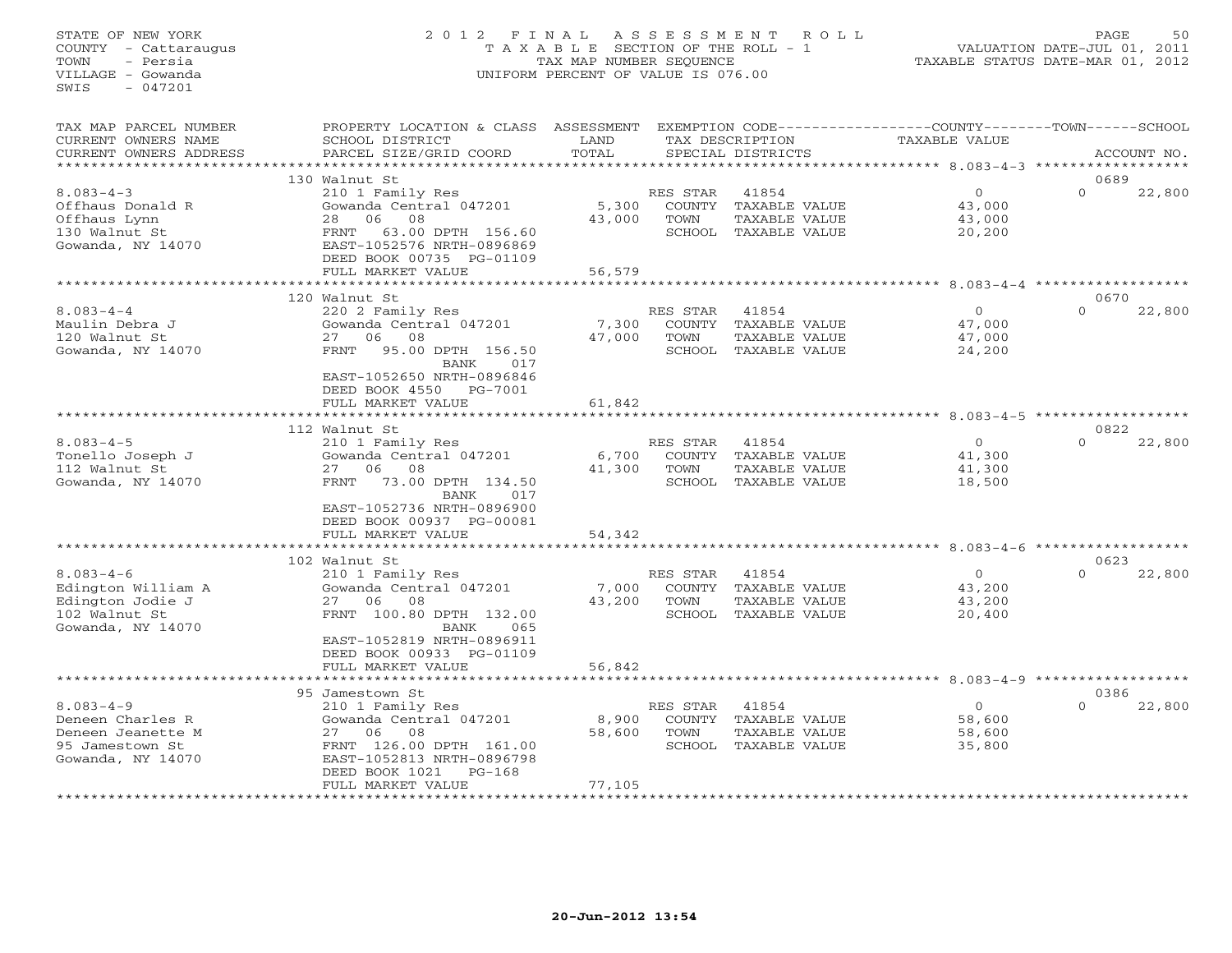## STATE OF NEW YORK 2 0 1 2 F I N A L A S S E S S M E N T R O L L PAGE 51 COUNTY - Cattaraugus T A X A B L E SECTION OF THE ROLL - 1 VALUATION DATE-JUL 01, 2011 TOWN - Persia TAX MAP NUMBER SEQUENCE TAXABLE STATUS DATE-MAR 01, 2012 VILLAGE - Gowanda UNIFORM PERCENT OF VALUE IS 076.00UNIFORM PERCENT OF VALUE IS 076.00

| TAX MAP PARCEL NUMBER<br>CURRENT OWNERS NAME<br>CURRENT OWNERS ADDRESS                     | PROPERTY LOCATION & CLASS<br>SCHOOL DISTRICT<br>PARCEL SIZE/GRID COORD                                                                                                                                                      | ASSESSMENT<br>LAND<br>TOTAL<br>* * * * * * * * * |                                             | TAX DESCRIPTION<br>SPECIAL DISTRICTS                                   | EXEMPTION CODE----------------COUNTY-------TOWN-----SCHOOL<br>TAXABLE VALUE<br>$**********8.083-4-10$ |                  | ACCOUNT NO. |
|--------------------------------------------------------------------------------------------|-----------------------------------------------------------------------------------------------------------------------------------------------------------------------------------------------------------------------------|--------------------------------------------------|---------------------------------------------|------------------------------------------------------------------------|-------------------------------------------------------------------------------------------------------|------------------|-------------|
|                                                                                            | 101 Jamestown St                                                                                                                                                                                                            |                                                  |                                             |                                                                        |                                                                                                       | 0549             |             |
| $8.083 - 4 - 10$<br>Kifner Jane M<br>101 Jamestown St<br>Gowanda, NY 14070                 | 210 1 Family Res<br>Gowanda Central 047201<br>06<br>08<br>27<br>FRNT 113.00 DPTH 161.00<br>EAST-1052750 NRTH-0896714<br>DEED BOOK 00930 PG-00661<br>FULL MARKET VALUE                                                       | 8,200<br>39,400<br>51,842                        | SR STAR<br>TOWN<br>SCHOOL                   | 41834<br>COUNTY TAXABLE VALUE<br>TAXABLE VALUE<br>TAXABLE VALUE        | $\Omega$<br>39,400<br>39,400<br>$\Omega$                                                              | $\Omega$         | 39,400      |
|                                                                                            | ****************                                                                                                                                                                                                            |                                                  |                                             |                                                                        | $***************************$ 8.083-4-11                                                              |                  |             |
|                                                                                            | 109 Jamestown St                                                                                                                                                                                                            |                                                  |                                             |                                                                        |                                                                                                       | 0380             |             |
| $8.083 - 4 - 11$<br>Kaus Harry L<br>109 Jamestown St<br>Gowanda, NY 14070                  | 210 1 Family Res<br>Gowanda Central 047201<br>08<br>27<br>06<br>57.75 DPTH<br><b>FRNT</b><br>30.36<br>BANK<br>032<br>EAST-1052648 NRTH-0896674<br>DEED BOOK 6025<br>PG-9002                                                 | 2,200<br>55,000                                  | RES STAR<br>COUNTY<br>TOWN<br>SCHOOL        | 41854<br>TAXABLE VALUE<br>TAXABLE VALUE<br>TAXABLE VALUE               | $\Omega$<br>55,000<br>55,000<br>32,200                                                                | $\Omega$         | 22,800      |
|                                                                                            | FULL MARKET VALUE<br>******************                                                                                                                                                                                     | 72,368<br>********                               |                                             |                                                                        | $8.083 - 4 - 12$ ************                                                                         |                  |             |
|                                                                                            |                                                                                                                                                                                                                             |                                                  |                                             |                                                                        |                                                                                                       |                  |             |
| $8.083 - 4 - 12$<br>Kielar Thomas E<br>117 Jamestown St<br>Gowanda, NY 14070               | 117 Jamestown St<br>210 1 Family Res<br>Gowanda Central 047201<br>06<br>08<br>27<br>68.70 DPTH 273.60<br>FRNT<br>EAST-1052634 NRTH-0896608<br>DEED BOOK 11121 PG-4001<br>FULL MARKET VALUE                                  | 6,300<br>89,000<br>117,105                       | RES STAR<br><b>COUNTY</b><br>TOWN<br>SCHOOL | 41854<br>TAXABLE VALUE<br><b>TAXABLE VALUE</b><br>TAXABLE VALUE        | $\circ$<br>89,000<br>89,000<br>66,200                                                                 | 0510<br>$\Omega$ | 22,800      |
|                                                                                            | ******************                                                                                                                                                                                                          |                                                  | ************************                    |                                                                        | $8.083 - 4 - 13$ ******************<br>* * * * * * * * * * *                                          |                  |             |
|                                                                                            | 123 Jamestown St                                                                                                                                                                                                            |                                                  |                                             |                                                                        |                                                                                                       | 0781             |             |
| $8.083 - 4 - 13$<br>Cook Joseph A<br>Cook Megan K<br>123 Jamestown St<br>Gowanda, NY 14070 | 210 1 Family Res<br>Gowanda Central 047201<br>27<br>06<br>08<br><b>FRNT</b><br>40.70 DPTH 236.80<br>BANK<br>032<br>EAST-1052622 NRTH-0896551<br>DEED BOOK 12681 PG-3001                                                     | 4,000<br>46,000                                  | RES STAR<br><b>COUNTY</b><br>TOWN           | 41854<br>TAXABLE VALUE<br><b>TAXABLE VALUE</b><br>SCHOOL TAXABLE VALUE | $\Omega$<br>46,000<br>46,000<br>23,200                                                                | $\Omega$         | 22,800      |
|                                                                                            | FULL MARKET VALUE                                                                                                                                                                                                           | 60,526                                           |                                             |                                                                        |                                                                                                       |                  |             |
|                                                                                            |                                                                                                                                                                                                                             |                                                  |                                             |                                                                        | ********************************* 8.083-4-14 ******                                                   |                  |             |
| $8.083 - 4 - 14$<br>Byrne Karen L<br>125 Jamestown St<br>Gowanda, NY 14070                 | 125 Jamestown St<br>210 1 Family Res<br>Gowanda Central 047201<br>27<br>06<br>08<br><b>FRNT</b><br>40.50 DPTH 210.00<br><b>BANK</b><br>012<br>EAST-1052608 NRTH-0896508<br>DEED BOOK 1032<br>$PG-1149$<br>FULL MARKET VALUE | 4,000<br>55,000<br>72,368                        | RES STAR<br>COUNTY<br>TOWN<br>SCHOOL        | 41854<br>TAXABLE VALUE<br>TAXABLE VALUE<br>TAXABLE VALUE               | $\circ$<br>55,000<br>55,000<br>32,200                                                                 | 0737<br>$\Omega$ | 22,800      |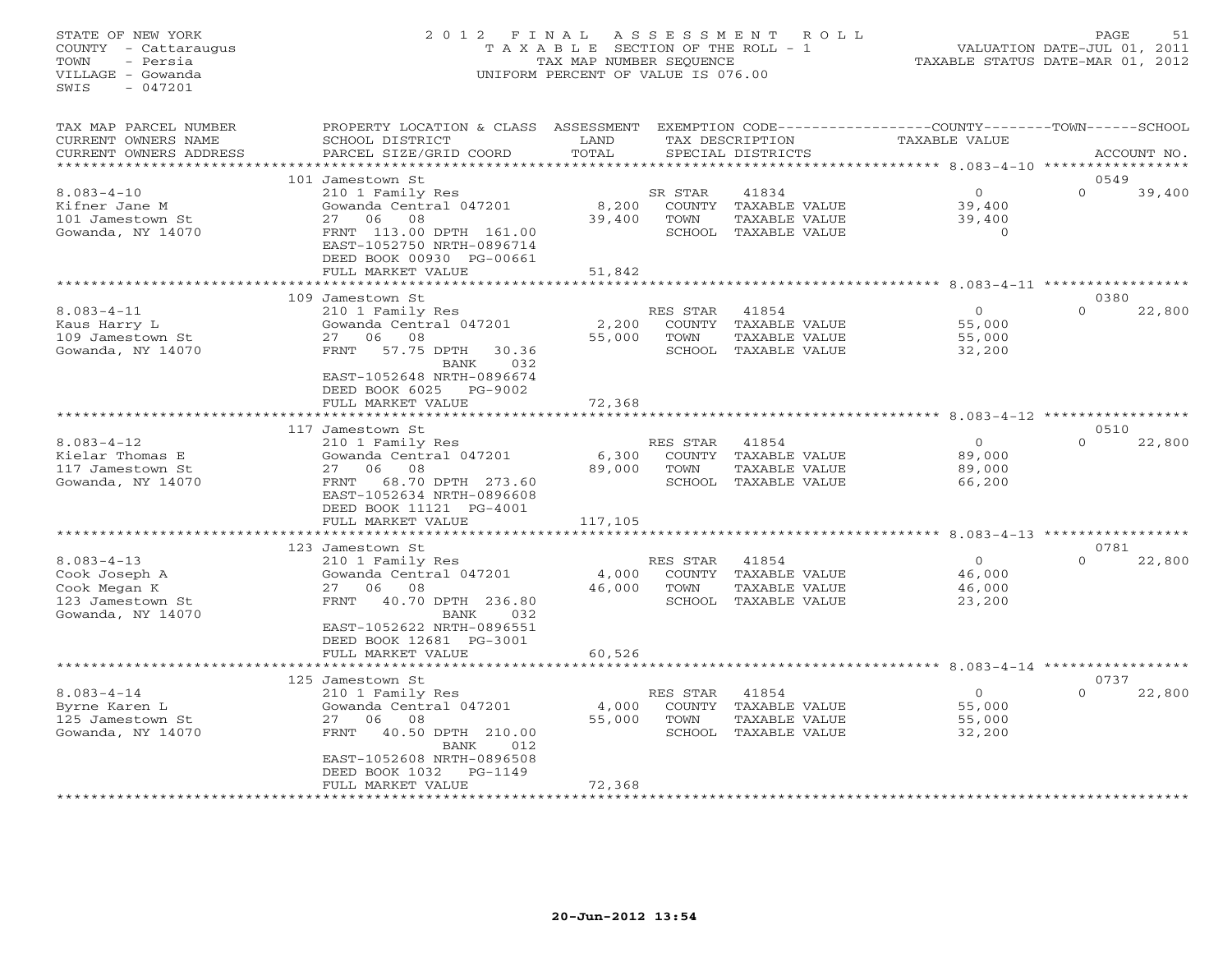#### STATE OF NEW YORK 2 0 1 2 F I N A L A S S E S S M E N T R O L L PAGE 52COUNTY - Cattaraugus T A X A B L E SECTION OF THE ROLL - 1 VALUATION DATE-JUL 01, 2011 TOWN - Persia TAX MAP NUMBER SEQUENCE TAXABLE STATUS DATE-MAR 01, 2012 VILLAGE - Gowanda UNIFORM PERCENT OF VALUE IS 076.00

VALUATION DATE-JUL 01, 2011

| TAX MAP PARCEL NUMBER      | PROPERTY LOCATION & CLASS           | ASSESSMENT |                        |                      | EXEMPTION CODE-----------------COUNTY-------TOWN------SCHOOL |          |             |
|----------------------------|-------------------------------------|------------|------------------------|----------------------|--------------------------------------------------------------|----------|-------------|
| CURRENT OWNERS NAME        | SCHOOL DISTRICT                     | LAND       |                        | TAX DESCRIPTION      | TAXABLE VALUE                                                |          |             |
| CURRENT OWNERS ADDRESS     | PARCEL SIZE/GRID COORD              | TOTAL      |                        | SPECIAL DISTRICTS    |                                                              |          | ACCOUNT NO. |
| **********************     |                                     |            |                        |                      |                                                              |          |             |
|                            | 129 Jamestown St                    |            |                        |                      |                                                              |          | 0426        |
| $8.083 - 4 - 15$           | 220 2 Family Res                    |            | COUNTY                 | TAXABLE VALUE        | 47,000                                                       |          |             |
| Pound A. R Jr              | Gowanda Central 047201              | 6,200      | TOWN                   | TAXABLE VALUE        | 47,000                                                       |          |             |
| Pound Patti K              | 08<br>27 06                         | 47,000     |                        | SCHOOL TAXABLE VALUE | 47,000                                                       |          |             |
| 143 Dawson St              | 72.00 DPTH 180.00<br>FRNT           |            |                        |                      |                                                              |          |             |
| Gowanda, NY 14070          | EAST-1052598 NRTH-0896445           |            |                        |                      |                                                              |          |             |
|                            | DEED BOOK 818<br>PG-00511           |            |                        |                      |                                                              |          |             |
|                            | FULL MARKET VALUE                   | 61,842     |                        |                      |                                                              |          |             |
|                            | **********************************  |            |                        |                      |                                                              |          |             |
|                            | 137 Jamestown St                    |            |                        |                      |                                                              |          | 0880        |
| $8.083 - 4 - 16$           | 411 Apartment                       |            |                        | COUNTY TAXABLE VALUE | 55,000                                                       |          |             |
| Hammer Raymond J           | Gowanda Central 047201              | 8,400      | TOWN                   | TAXABLE VALUE        | 55,000                                                       |          |             |
| 14258 School St            | 27 06<br>08                         | 55,000     |                        | SCHOOL TAXABLE VALUE | 55,000                                                       |          |             |
| PO Box 94                  | 143 Jamestown also on sit           |            |                        |                      |                                                              |          |             |
| Collins Center, NY 14035   | FRNT 100.00 DPTH 133.00             |            |                        |                      |                                                              |          |             |
|                            | EAST-1052579 NRTH-0896355           |            |                        |                      |                                                              |          |             |
|                            | DEED BOOK 1023<br>$PG-739$          |            |                        |                      |                                                              |          |             |
|                            | FULL MARKET VALUE                   | 72,368     |                        |                      |                                                              |          |             |
|                            |                                     |            |                        |                      |                                                              |          |             |
|                            | 159 Jamestown St                    |            |                        |                      |                                                              |          | 0906        |
| $8.083 - 4 - 17$           | 220 2 Family Res                    |            |                        | COUNTY TAXABLE VALUE | 44,700                                                       |          |             |
| Vogtli Jean R              | Gowanda Central 047201              | 5,600      | TOWN                   | TAXABLE VALUE        | 44,700                                                       |          |             |
| Compson Pamela Vogtli      | 27 06 08                            | 44,700     |                        | SCHOOL TAXABLE VALUE | 44,700                                                       |          |             |
| 13995 Taylor Hollow Rd     | 80.00 DPTH<br>FRNT<br>80.00         |            |                        |                      |                                                              |          |             |
| Gowanda, NY 14070          | EAST-1052507 NRTH-0896211           |            |                        |                      |                                                              |          |             |
|                            | DEED BOOK 00973 PG-00664            |            |                        |                      |                                                              |          |             |
|                            | FULL MARKET VALUE                   | 58,816     |                        |                      |                                                              |          |             |
|                            | *********************************** |            |                        |                      |                                                              |          |             |
|                            | 165 Jamestown St                    |            |                        |                      |                                                              |          | 0260        |
| $8.083 - 4 - 18$           | 220 2 Family Res                    |            | WVET C/T               | 41121                | 6,285                                                        | 6,285    | $\circ$     |
| Andolsek Phyllis C Life Us | Gowanda Central 047201              |            | 5,000 AGED C/T/S 41800 |                      | 17,808                                                       | 17,808   | 20,950      |
| Gross Jr Douglas C         | 27 06<br>08                         |            | 41,900 SR STAR         | 41834                | $\overline{0}$                                               | $\Omega$ | 20,950      |
| 165 Jamestown St           | 77.00<br>FRNT 92.00 DPTH            |            |                        | COUNTY TAXABLE VALUE | 17,807                                                       |          |             |
| Gowanda, NY 14070          | EAST-1052466 NRTH-0896114           |            | TOWN                   | TAXABLE VALUE        | 17,807                                                       |          |             |
|                            | DEED BOOK 11844 PG-3001             |            |                        | SCHOOL TAXABLE VALUE | $\Omega$                                                     |          |             |
|                            | FULL MARKET VALUE                   | 55,132     |                        |                      |                                                              |          |             |
|                            |                                     |            |                        |                      |                                                              |          |             |
|                            | 120 S Chapel St                     |            |                        |                      |                                                              |          | 0810        |
| $8.083 - 4 - 20$           | 220 2 Family Res                    |            |                        | COUNTY TAXABLE VALUE | 57,000                                                       |          |             |
| Skeates Russell T Jr       | Gowanda Central 047201              | 4,700      | TOWN                   | TAXABLE VALUE        | 57,000                                                       |          |             |
| Skeates Nancy A            | 27 06<br>08                         | 57,000     |                        | SCHOOL TAXABLE VALUE | 57,000                                                       |          |             |
| 18 Charles St              | 92.00 DPTH<br>70.00<br>FRNT         |            |                        |                      |                                                              |          |             |
| Frewsburg, NY 14738-9547   | EAST-1052409 NRTH-0896140           |            |                        |                      |                                                              |          |             |
|                            | DEED BOOK 795<br>PG-00764           |            |                        |                      |                                                              |          |             |
|                            | FULL MARKET VALUE                   | 75,000     |                        |                      |                                                              |          |             |
|                            | ************************            |            |                        |                      |                                                              |          |             |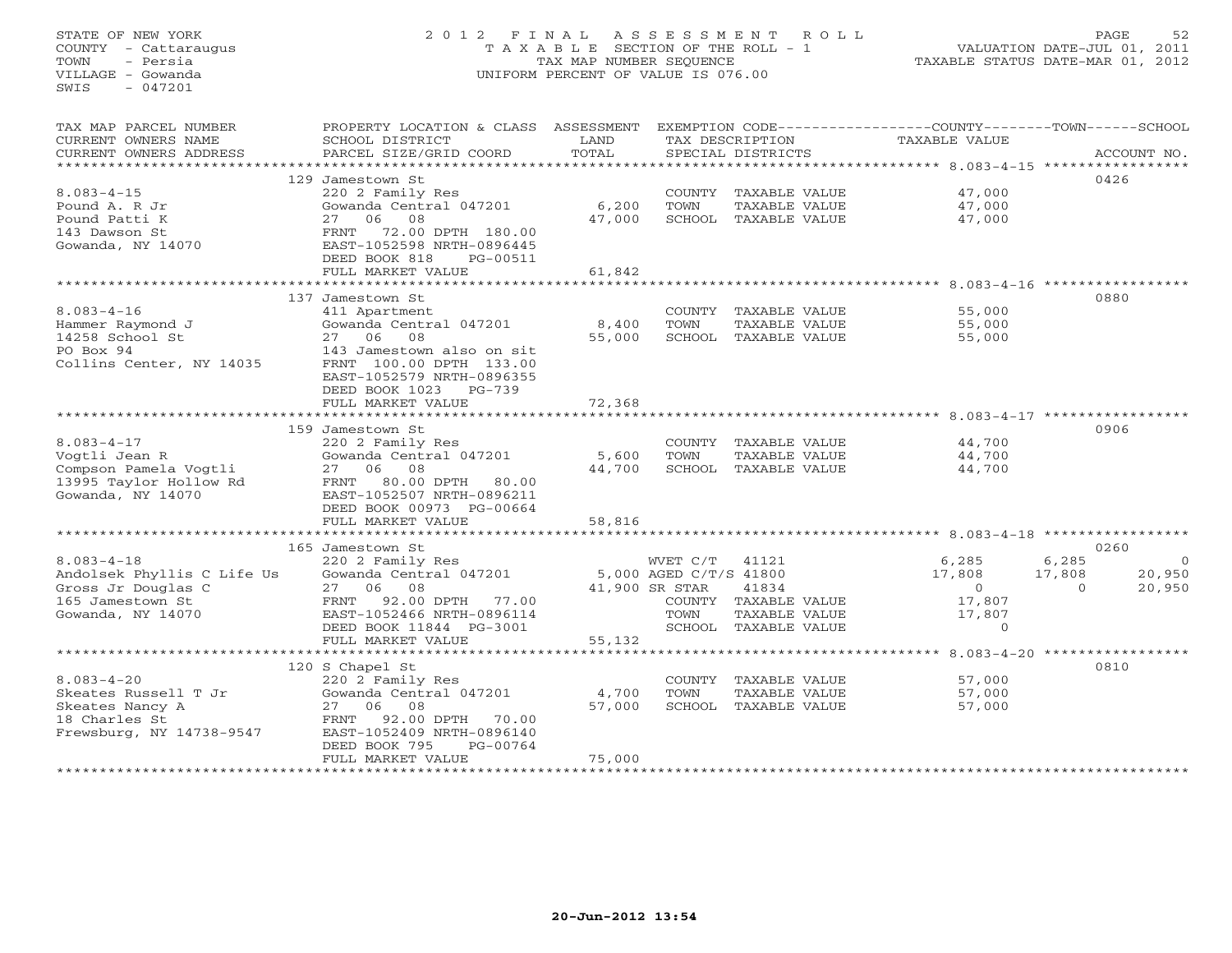## STATE OF NEW YORK 2 0 1 2 F I N A L A S S E S S M E N T R O L L PAGE 53 COUNTY - Cattaraugus T A X A B L E SECTION OF THE ROLL - 1 VALUATION DATE-JUL 01, 2011 TOWN - Persia TAX MAP NUMBER SEQUENCE TAXABLE STATUS DATE-MAR 01, 2012 VILLAGE - Gowanda UNIFORM PERCENT OF VALUE IS 076.00UNIFORM PERCENT OF VALUE IS 076.00

| TAX MAP PARCEL NUMBER<br>CURRENT OWNERS NAME                                               | PROPERTY LOCATION & CLASS<br>SCHOOL DISTRICT                                                                                                                                               | ASSESSMENT<br>LAND        |                                                        | TAX DESCRIPTION                                                   | EXEMPTION CODE-----------------COUNTY-------TOWN------SCHOOL<br>TAXABLE VALUE |                   |                    |
|--------------------------------------------------------------------------------------------|--------------------------------------------------------------------------------------------------------------------------------------------------------------------------------------------|---------------------------|--------------------------------------------------------|-------------------------------------------------------------------|-------------------------------------------------------------------------------|-------------------|--------------------|
| CURRENT OWNERS ADDRESS<br>***********************                                          | PARCEL SIZE/GRID COORD                                                                                                                                                                     | TOTAL                     |                                                        | SPECIAL DISTRICTS                                                 |                                                                               |                   | ACCOUNT NO.        |
|                                                                                            | 110 S Chapel St                                                                                                                                                                            |                           |                                                        |                                                                   |                                                                               | 5031              |                    |
| $8.083 - 4 - 21$<br>Cygan Edward A<br>Cygan Lugene L<br>PO Box 54<br>Gowanda, NY 14070     | 210 1 Family Res<br>Gowanda Central 047201<br>08<br>27<br>06<br>84.00 DPTH 118.00<br>FRNT<br>EAST-1052430 NRTH-0896236<br>DEED BOOK 00977 PG-01044<br>FULL MARKET VALUE                    | 5,900<br>31,500<br>41,447 | RES STAR<br>COUNTY<br>TOWN<br>SCHOOL                   | 41854<br>TAXABLE VALUE<br>TAXABLE VALUE<br>TAXABLE VALUE          | $\overline{0}$<br>31,500<br>31,500<br>8,700                                   | $\Omega$          | 22,800             |
|                                                                                            | ***********************                                                                                                                                                                    |                           |                                                        |                                                                   |                                                                               |                   |                    |
|                                                                                            | 104 S Chapel St                                                                                                                                                                            |                           |                                                        |                                                                   |                                                                               | 0687              |                    |
| $8.083 - 4 - 22$<br>Fish Timothy<br>Pope Kimberley<br>104 S Chapel St<br>Gowanda, NY 14070 | 210 1 Family Res<br>Gowanda Central 047201<br>06<br>08<br>27<br><b>FRNT</b><br>50.00 DPTH 160.00<br>BANK<br>017<br>EAST-1052453 NRTH-0896305<br>DEED BOOK 1001<br>$PG-69$                  | 4,400<br>47,500           | RES STAR<br>COUNTY<br>TOWN<br>SCHOOL                   | 41854<br>TAXABLE VALUE<br>TAXABLE VALUE<br>TAXABLE VALUE          | $\circ$<br>47,500<br>47,500<br>24,700                                         | $\Omega$          | 22,800             |
|                                                                                            | FULL MARKET VALUE                                                                                                                                                                          | 62,500                    |                                                        |                                                                   |                                                                               |                   |                    |
|                                                                                            |                                                                                                                                                                                            |                           |                                                        |                                                                   | $8.083 - 4 - 23$ **********                                                   |                   |                    |
| $8.083 - 4 - 23$<br>Wolf Elizabeth<br>11540 Route 39<br>Perrysburg, NY 14129               | 98 S Chapel St<br>210 1 Family Res<br>Gowanda Central 047201<br>06<br>08<br>27<br>66.00 DPTH 128.00<br>FRNT<br>EAST-1052440 NRTH-0896362<br>DEED BOOK 518<br>PG-00231<br>FULL MARKET VALUE | 5,100<br>28,500<br>37,500 | COUNTY<br>TOWN                                         | TAXABLE VALUE<br>TAXABLE VALUE<br>SCHOOL TAXABLE VALUE            | 28,500<br>28,500<br>28,500                                                    | 0960              |                    |
|                                                                                            |                                                                                                                                                                                            |                           |                                                        |                                                                   |                                                                               |                   |                    |
|                                                                                            | 94 S Chapel St                                                                                                                                                                             |                           |                                                        |                                                                   |                                                                               | 0661              |                    |
| $8.083 - 4 - 24$<br>Forthman Michael S<br>94 S Chapel St<br>Gowanda, NY 14070              | 210 1 Family Res<br>Gowanda Central 047201<br>08<br>27<br>06<br>54.30 DPTH 106.00<br><b>FRNT</b><br>BANK<br>017<br>EAST-1052430 NRTH-0896423                                               | 47,100                    | WVET C/T<br>3,900 RES STAR<br>COUNTY<br>TOWN<br>SCHOOL | 41121<br>41854<br>TAXABLE VALUE<br>TAXABLE VALUE<br>TAXABLE VALUE | 7,065<br>$\Omega$<br>40,035<br>40,035<br>24,300                               | 7,065<br>$\Omega$ | $\Omega$<br>22,800 |
|                                                                                            | DEED BOOK 1026 PG-1198<br>FULL MARKET VALUE                                                                                                                                                | 61,974<br>**********      |                                                        |                                                                   | ********************************* 8.083-4-25 *****************                |                   |                    |
|                                                                                            | 90 S Chapel St                                                                                                                                                                             |                           |                                                        |                                                                   |                                                                               | 5038              |                    |
| $8.083 - 4 - 25$<br>Han Soo Ho<br>90 S Chapel St<br>Gowanda, NY 14070                      | 210 1 Family Res<br>Gowanda Central 047201<br>06<br>08<br>27<br>FRNT 250.00 DPTH<br>90.00<br>EAST-1052411 NRTH-0896531<br>DEED BOOK 897<br>PG-00736<br>FULL MARKET VALUE                   | 41,500<br>54,605          | CLERGY<br>4,000 SR STAR<br>COUNTY<br>TOWN<br>SCHOOL    | 41400<br>41834<br>TAXABLE VALUE<br>TAXABLE VALUE<br>TAXABLE VALUE | 1,500<br>$\Omega$<br>40,000<br>40,000<br>$\Omega$                             | 1,500<br>$\Omega$ | 1,500<br>40,000    |
|                                                                                            | *********************                                                                                                                                                                      |                           |                                                        |                                                                   |                                                                               |                   |                    |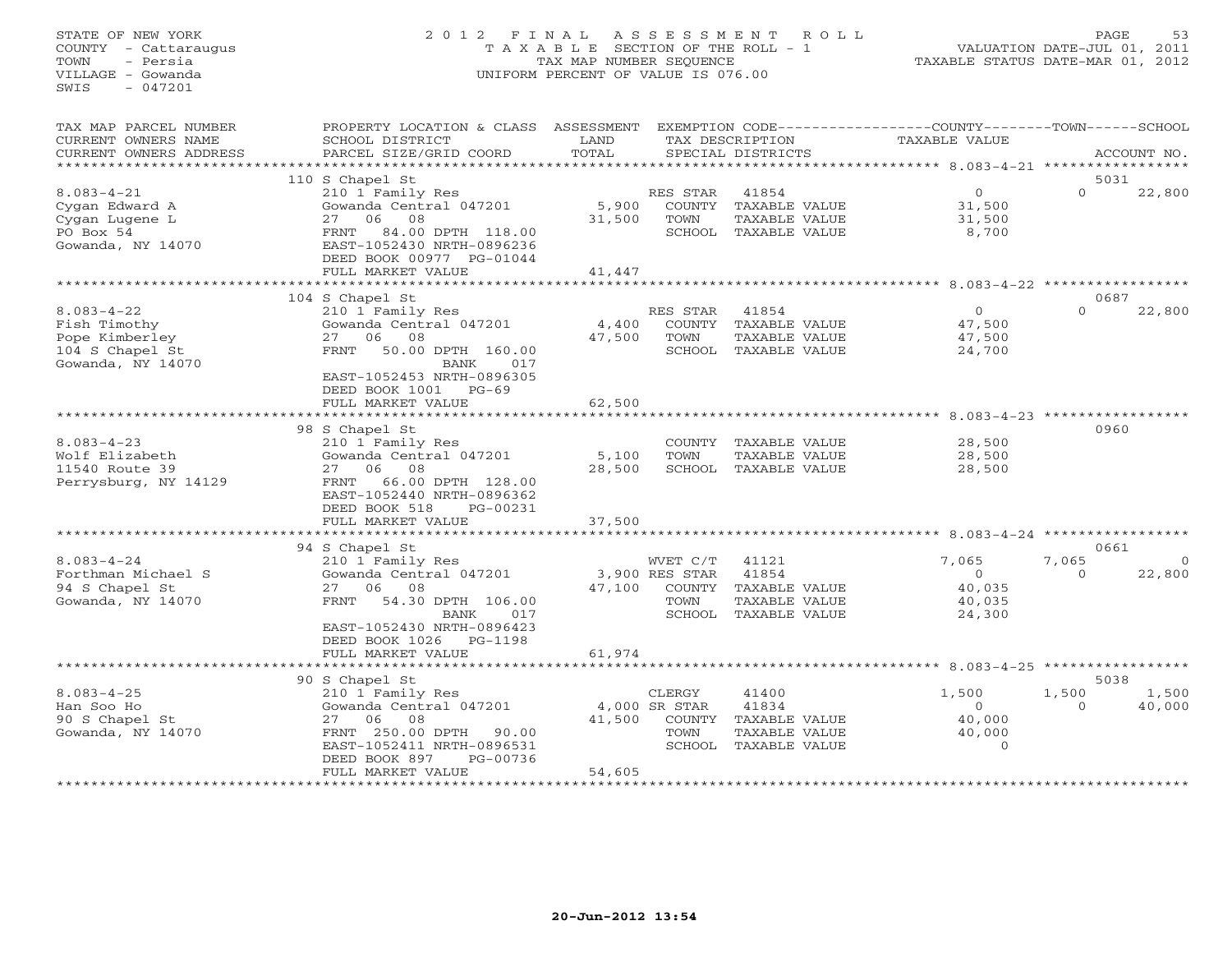# STATE OF NEW YORK 2 0 1 2 F I N A L A S S E S S M E N T R O L L PAGE 54 COUNTY - Cattaraugus T A X A B L E SECTION OF THE ROLL - 1 VALUATION DATE-JUL 01, 2011 TOWN - Persia TAX MAP NUMBER SEQUENCE TAXABLE STATUS DATE-MAR 01, 2012 VILLAGE - Gowanda UNIFORM PERCENT OF VALUE IS 076.00UNIFORM PERCENT OF VALUE IS 076.00

| TAX MAP PARCEL NUMBER  | PROPERTY LOCATION & CLASS ASSESSMENT EXEMPTION CODE----------------COUNTY-------TOWN------SCHOOL |        |                |                      |                |          |                |
|------------------------|--------------------------------------------------------------------------------------------------|--------|----------------|----------------------|----------------|----------|----------------|
| CURRENT OWNERS NAME    | SCHOOL DISTRICT                                                                                  | LAND   |                | TAX DESCRIPTION      | TAXABLE VALUE  |          |                |
| CURRENT OWNERS ADDRESS | PARCEL SIZE/GRID COORD                                                                           | TOTAL  |                | SPECIAL DISTRICTS    |                |          | ACCOUNT NO.    |
|                        |                                                                                                  |        |                |                      |                |          |                |
|                        | 101 S Chapel St                                                                                  |        |                |                      |                | 0544     |                |
| $8.083 - 4 - 26$       | 220 2 Family Res                                                                                 |        |                | COUNTY TAXABLE VALUE | 43,500         |          |                |
| Zimmermann Paul M      | Gowanda Central 047201                                                                           | 3,600  | TOWN           | TAXABLE VALUE        | 43,500         |          |                |
| Zimmermann Peter J Jr  | 08<br>06<br>28                                                                                   | 43,500 |                | SCHOOL TAXABLE VALUE | 43,500         |          |                |
| 230 Jamestown St       | 42.00 DPTH 134.00<br>FRNT                                                                        |        |                |                      |                |          |                |
| Gowanda, NY 14070      | EAST-1052257 NRTH-0896363                                                                        |        |                |                      |                |          |                |
|                        | DEED BOOK 8041    PG-8001                                                                        |        |                |                      |                |          |                |
|                        | FULL MARKET VALUE                                                                                | 57,237 |                |                      |                |          |                |
|                        |                                                                                                  |        |                |                      |                |          |                |
|                        | 103 S Chapel St                                                                                  |        |                |                      |                | 0320     |                |
| $8.083 - 4 - 27$       | 220 2 Family Res                                                                                 |        |                | COUNTY TAXABLE VALUE | 44,600         |          |                |
| Pfeifer Charles        | Gowanda Central 047201                                                                           | 4,000  | TOWN           | TAXABLE VALUE        | 44,600         |          |                |
| Pfeifer Irene          | 06<br>08<br>28                                                                                   | 44,600 |                | SCHOOL TAXABLE VALUE | 44,600         |          |                |
| 13851 Quaker Rd        | 48.00 DPTH 134.00<br>FRNT                                                                        |        |                |                      |                |          |                |
| Collins, NY 14034      | EAST-1052267 NRTH-0896322                                                                        |        |                |                      |                |          |                |
|                        | DEED BOOK 842<br>PG-00629                                                                        |        |                |                      |                |          |                |
|                        | FULL MARKET VALUE                                                                                | 58,684 |                |                      |                |          |                |
|                        |                                                                                                  |        |                |                      |                |          |                |
|                        | 105 S Chapel St                                                                                  |        |                |                      |                | 0467     |                |
| $8.083 - 4 - 28$       | 210 1 Family Res                                                                                 |        | RES STAR       | 41854                | $\overline{0}$ | $\Omega$ | 22,800         |
| Orchard James L        | Gowanda Central 047201                                                                           | 3,100  |                | COUNTY TAXABLE VALUE | 49,600         |          |                |
| Orchard Geraldine W    | 28 06 08                                                                                         | 49,600 | TOWN           | TAXABLE VALUE        | 49,600         |          |                |
| 105 S Chapel St        | FRNT 36.00 DPTH 134.00                                                                           |        |                | SCHOOL TAXABLE VALUE | 26,800         |          |                |
| Gowanda, NY 14070      | EAST-1052263 NRTH-0896282                                                                        |        |                |                      |                |          |                |
|                        | DEED BOOK 878<br>PG-00149                                                                        |        |                |                      |                |          |                |
|                        | FULL MARKET VALUE                                                                                | 65,263 |                |                      |                |          |                |
|                        |                                                                                                  |        |                |                      |                |          |                |
|                        | 109 S Chapel St                                                                                  |        |                |                      |                | 0711     |                |
| $8.083 - 4 - 29$       | 210 1 Family Res                                                                                 |        | SR STAR        | 41834                | $\overline{0}$ | $\Omega$ | 47,270         |
| C&L Peck Family Trust  | Gowanda Central 047201                                                                           | 4,200  |                | COUNTY TAXABLE VALUE | 52,000         |          |                |
| Peck Charles H Life Us | 28 06 08                                                                                         | 52,000 | TOWN           | TAXABLE VALUE        | 52,000         |          |                |
| 109 S Chapel ST        | 51.00 DPTH 134.00<br>FRNT                                                                        |        |                | SCHOOL TAXABLE VALUE | 4,730          |          |                |
| Gowanda, NY 14070      | EAST-1052263 NRTH-0896239                                                                        |        |                |                      |                |          |                |
|                        | DEED BOOK 16226 PG-6001                                                                          |        |                |                      |                |          |                |
|                        | FULL MARKET VALUE                                                                                | 68,421 |                |                      |                |          |                |
|                        |                                                                                                  |        |                |                      |                |          |                |
|                        | 117 S Chapel St                                                                                  |        |                |                      |                | 0961     |                |
| $8.083 - 4 - 30$       | 210 1 Family Res                                                                                 |        | CVET C/T       | 41131                | 10,000         | 10,000   | $\overline{O}$ |
| Dailey Troy K          | Gowanda Central 047201                                                                           |        | 5,300 RES STAR | 41854                | $\Omega$       | $\Omega$ | 22,800         |
| Olmstead Rhonda Sue    | 08<br>28 06                                                                                      | 40,000 |                | COUNTY TAXABLE VALUE | 30,000         |          |                |
| 117 S Chapel St        | FRNT<br>61.00 DPTH 174.00                                                                        |        | TOWN           | TAXABLE VALUE        | 30,000         |          |                |
| Gowanda, NY 14070      | EAST-1052245 NRTH-0896185                                                                        |        |                | SCHOOL TAXABLE VALUE | 17,200         |          |                |
|                        | DEED BOOK 00979 PG-01048                                                                         |        |                |                      |                |          |                |
|                        | FULL MARKET VALUE                                                                                | 52,632 |                |                      |                |          |                |
|                        |                                                                                                  |        |                |                      |                |          |                |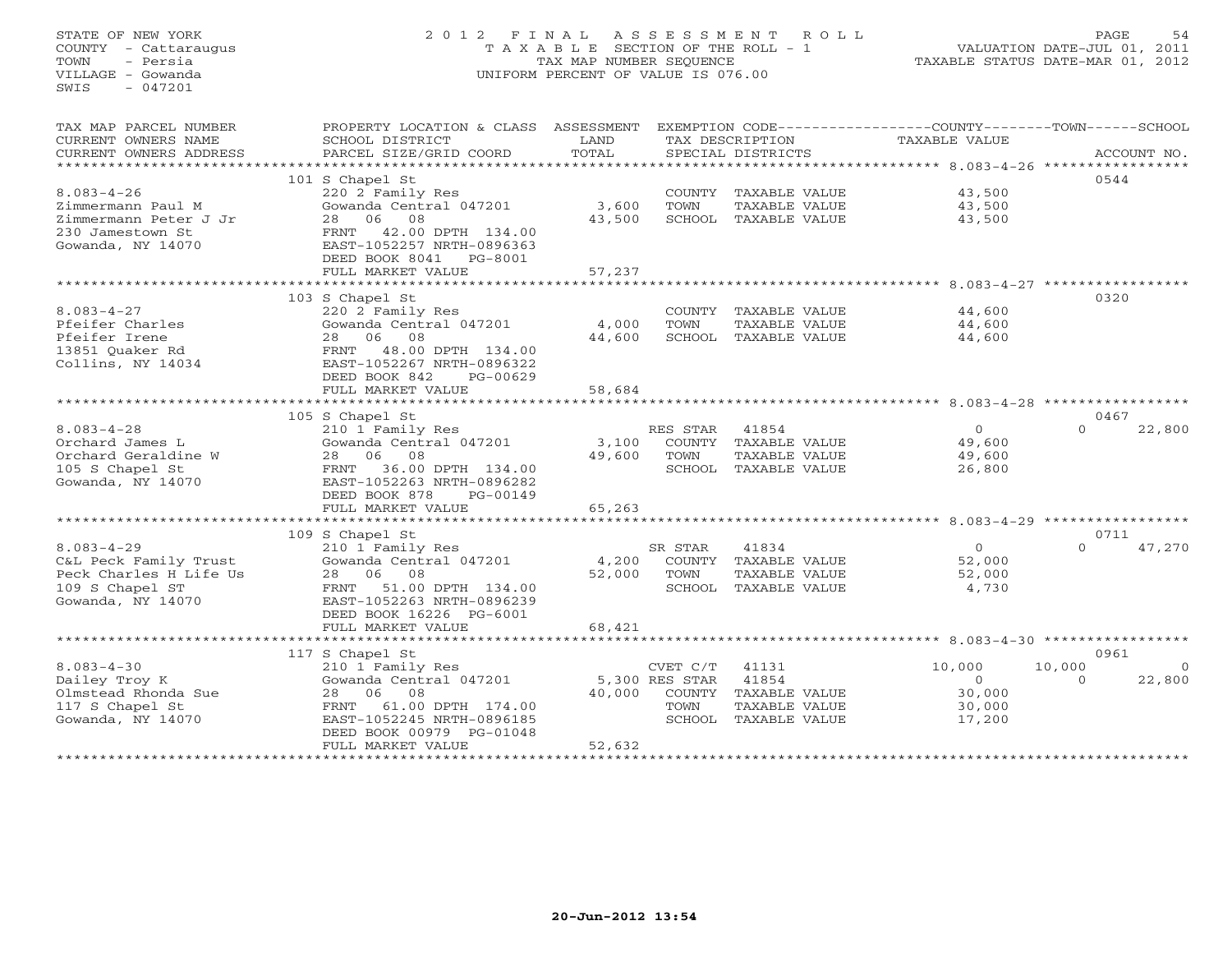### STATE OF NEW YORK 2 0 1 2 F I N A L A S S E S S M E N T R O L L PAGE 55 COUNTY - Cattaraugus T A X A B L E SECTION OF THE ROLL - 1 VALUATION DATE-JUL 01, 2011 TOWN - Persia TAX MAP NUMBER SEQUENCE TAXABLE STATUS DATE-MAR 01, 2012 VILLAGE - Gowanda UNIFORM PERCENT OF VALUE IS 076.00UNIFORM PERCENT OF VALUE IS 076.00

| TAX MAP PARCEL NUMBER      | PROPERTY LOCATION & CLASS ASSESSMENT |                |                  |                      | EXEMPTION CODE----------------COUNTY-------TOWN------SCHOOL |          |             |
|----------------------------|--------------------------------------|----------------|------------------|----------------------|-------------------------------------------------------------|----------|-------------|
| CURRENT OWNERS NAME        | SCHOOL DISTRICT                      | LAND           |                  | TAX DESCRIPTION      | TAXABLE VALUE                                               |          |             |
| CURRENT OWNERS ADDRESS     | PARCEL SIZE/GRID COORD               | TOTAL          |                  | SPECIAL DISTRICTS    |                                                             |          | ACCOUNT NO. |
| ************************** |                                      |                |                  |                      |                                                             |          |             |
|                            | 15 Maple Ave                         |                |                  |                      |                                                             | 0325     |             |
| $8.083 - 4 - 31$           | 210 1 Family Res                     |                | RES STAR         | 41854                | $\overline{O}$                                              | $\Omega$ | 22,800      |
| LaValle John T             | Gowanda Central 047201               | 6,000          |                  | COUNTY TAXABLE VALUE | 81,500                                                      |          |             |
| LaValle Dawndi J           | 28<br>06<br>08                       | 81,500         | TOWN             | TAXABLE VALUE        | 81,500                                                      |          |             |
| 15 Maple Ave               | 89.00 DPTH 115.00<br>FRNT            |                |                  | SCHOOL TAXABLE VALUE | 58,700                                                      |          |             |
| Gowanda, NY 14070          | EAST-1052273 NRTH-0896109            |                |                  |                      |                                                             |          |             |
|                            | DEED BOOK 14130 PG-9001              |                |                  |                      |                                                             |          |             |
|                            | FULL MARKET VALUE                    | 107,237        |                  |                      |                                                             |          |             |
|                            | **********************               |                |                  |                      |                                                             |          |             |
|                            | 19 Maple Ave                         |                |                  |                      |                                                             | 0718     |             |
| $8.083 - 4 - 32$           | 210 1 Family Res                     |                | RES STAR         | 41854                | $\Omega$                                                    | $\Omega$ | 22,800      |
| Witherell David            | Gowanda Central 047201               | 3,900          | COUNTY           | TAXABLE VALUE        | 54,500                                                      |          |             |
| 19 Maple Ave               | 28 06 08                             | 54,500         | TOWN             | TAXABLE VALUE        | 54,500                                                      |          |             |
| Gowanda, NY 14070          | 57.00 DPTH<br>FRNT<br>99.00          |                |                  | SCHOOL TAXABLE VALUE | 31,700                                                      |          |             |
|                            | 017<br>BANK                          |                |                  |                      |                                                             |          |             |
|                            | EAST-1052183 NRTH-0896114            |                |                  |                      |                                                             |          |             |
|                            | DEED BOOK 01000 PG-00733             |                |                  |                      |                                                             |          |             |
|                            | FULL MARKET VALUE                    | 71,711         |                  |                      |                                                             |          |             |
|                            | 21 Maple Ave                         |                |                  |                      |                                                             | 0715     |             |
| $8.083 - 4 - 33$           | 210 1 Family Res                     |                | RES STAR         | 41854                | $\circ$                                                     | $\Omega$ | 22,800      |
| McKeever Christopher M     | Gowanda Central 047201               | 6,700          |                  | COUNTY TAXABLE VALUE | 70,000                                                      |          |             |
| McKeever Renee S           | 28 06 08                             | 70,000         | TOWN             | TAXABLE VALUE        | 70,000                                                      |          |             |
| 21 Maple St                | FRNT 82.00 DPTH 162.00               |                |                  | SCHOOL TAXABLE VALUE | 47,200                                                      |          |             |
| Gowanda, NY 14070          | EAST-1052114 NRTH-0896144            |                |                  |                      |                                                             |          |             |
|                            | DEED BOOK 1533<br>PG-7001            |                |                  |                      |                                                             |          |             |
|                            | FULL MARKET VALUE                    | 92,105         |                  |                      |                                                             |          |             |
|                            | ************************             | ************** |                  |                      | *********** 8.083-4-34 ******************                   |          |             |
|                            | 25 Maple Ave                         |                |                  |                      |                                                             | 0850     |             |
| $8.083 - 4 - 34$           | 210 1 Family Res                     |                | RES STAR         | 41854                | $\overline{0}$                                              | $\Omega$ | 22,800      |
| Swartz Lisa Ann            | Gowanda Central 047201               | 4,400          |                  | COUNTY TAXABLE VALUE | 48,000                                                      |          |             |
| 25 Maple Ave               | 28 06 08                             | 48,000         | TOWN             | TAXABLE VALUE        | 48,000                                                      |          |             |
| Gowanda, NY 14070          | 50.00 DPTH 162.00<br>FRNT            |                |                  | SCHOOL TAXABLE VALUE | 25,200                                                      |          |             |
|                            | EAST-1052049 NRTH-0896144            |                |                  |                      |                                                             |          |             |
|                            | DEED BOOK 9017 PG-3001               |                |                  |                      |                                                             |          |             |
|                            | FULL MARKET VALUE                    | 63,158         |                  |                      |                                                             |          |             |
|                            | **********************               |                |                  |                      |                                                             |          |             |
|                            | 33 Maple Ave                         |                |                  |                      |                                                             | 0520     |             |
| $8.083 - 4 - 35$           | 210 1 Family Res                     |                | AGED C/T/S 41800 |                      | 28,250                                                      | 28,250   | 28,250      |
| Myers Norman W             | Gowanda Central 047201               |                | 5,600 SR STAR    | 41834                | $\bigcirc$                                                  | $\Omega$ | 28,250      |
| 33 Maple St                | 28 06<br>08                          | 56,500         |                  | COUNTY TAXABLE VALUE | 28,250                                                      |          |             |
| Gowanda, NY 14070          | 66.00 DPTH 162.00<br>FRNT            |                | TOWN             | TAXABLE VALUE        | 28,250                                                      |          |             |
|                            | EAST-1051990 NRTH-0896144            |                |                  | SCHOOL TAXABLE VALUE | $\Omega$                                                    |          |             |
|                            | DEED BOOK 4029<br>PG-8001            |                |                  |                      |                                                             |          |             |
|                            | FULL MARKET VALUE                    | 74,342         |                  |                      |                                                             |          |             |
|                            |                                      |                |                  |                      |                                                             |          |             |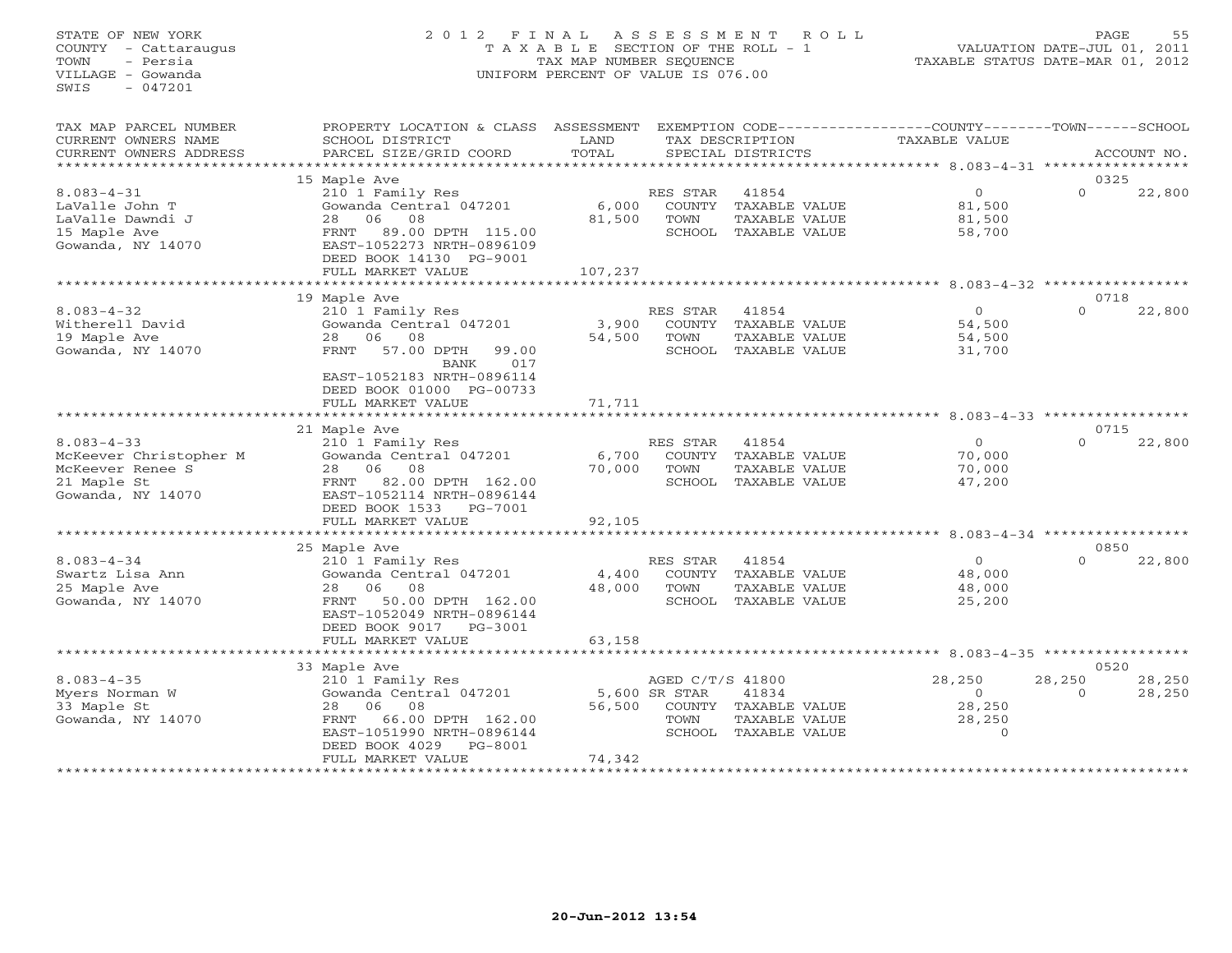STATE OF NEW YORK 2 0 1 2 F I N A L A S S E S S M E N T R O L L PAGE 56 COUNTY - Cattaraugus T A X A B L E SECTION OF THE ROLL - 1 VALUATION DATE-JUL 01, 2011 TOWN - Persia TAX MAP NUMBER SEQUENCE TAXABLE STATUS DATE-MAR 01, 2012 VILLAGE - Gowanda UNIFORM PERCENT OF VALUE IS 076.00 SWIS - 047201TAX MAP PARCEL NUMBER PROPERTY LOCATION & CLASS ASSESSMENT EXEMPTION CODE-----------------COUNTY-------TOWN------SCHOOL<br>CURRENT OWNERS NAME SCHOOL DISTRICT LAND TAX DESC \*\*\*\*\*\*\*\*\*\*\*\*\*\*\*\*\*\*\*\*\*\*\*\*\*\*\*\*\*\*\*\*\*\*\*\*\*\*\*\*\*\*\*\*\*\*\*\*\*\*\*\*\*\*\*\*\*\*\*\*\*\*\*\*\*\*\*\*\*\*\*\*\*\*\*\*\*\*\*\*\*\*\*\*\*\*\*\*\*\*\*\*\*\*\*\*\*\*\*\*\*\*\* 8.083-4-36 \*\*\*\*\*\*\*\*\*\*\*\*\*\*\*\*\* 41 Maple Ave 0366 8.083-4-36 280 Res Multiple COUNTY TAXABLE VALUE 75,500 Rachwal Robert J Gowanda Central 047201 9,800 TOWN TAXABLE VALUE 75,500 5474 Keller Rd 28 06 08 75,500 SCHOOL TAXABLE VALUE 75,500 Hamburg, NY 14075 FRNT 77.00 DPTH 162.00 EAST-1051921 NRTH-0896141 DEED BOOK 1010 PG-388FULL MARKET VALUE FULL MARKET VALUE 99,342 \*\*\*\*\*\*\*\*\*\*\*\*\*\*\*\*\*\*\*\*\*\*\*\*\*\*\*\*\*\*\*\*\*\*\*\*\*\*\*\*\*\*\*\*\*\*\*\*\*\*\*\*\*\*\*\*\*\*\*\*\*\*\*\*\*\*\*\*\*\*\*\*\*\*\*\*\*\*\*\*\*\*\*\*\*\*\*\*\*\*\*\*\*\*\*\*\*\*\*\*\*\*\* 8.083-4-37 \*\*\*\*\*\*\*\*\*\*\*\*\*\*\*\*\*0461 47 Maple Ave 0461 8.083-4-37 210 1 Family Res RES STAR 41854 0 0 22,800 Clabeaux Corry Gowanda Central 047201 4,800 COUNTY TAXABLE VALUE 57,500 Clabeaux Karen 28 06 08 57,500 TOWN TAXABLE VALUE 57,500 47 Maple Ave FRNT 55.00 DPTH 162.00 SCHOOL TAXABLE VALUE 34,700 Gowanda, NY 14070 BANK 017 EAST-1051856 NRTH-0896146 DEED BOOK 1013 PG-950DEED BOOK 1013 PG-950 FULL MARKET VALUE 75,658 \*\*\*\*\*\*\*\*\*\*\*\*\*\*\*\*\*\*\*\*\*\*\*\*\*\*\*\*\*\*\*\*\*\*\*\*\*\*\*\*\*\*\*\*\*\*\*\*\*\*\*\*\*\*\*\*\*\*\*\*\*\*\*\*\*\*\*\*\*\*\*\*\*\*\*\*\*\*\*\*\*\*\*\*\*\*\*\*\*\*\*\*\*\*\*\*\*\*\*\*\*\*\* 8.083-4-38 \*\*\*\*\*\*\*\*\*\*\*\*\*\*\*\*\* 53 Maple Ave 0323 8.083-4-38 210 1 Family Res WVET C/T 41121 8,775 8,775 0 Kennedy Brian R Gowanda Central 047201 4,400 RES STAR 41854 0 22,800 53 Maple St 28 06 08 58,500 COUNTY TAXABLE VALUE 49,725 Gowanda, NY 14070 FRNT 50.00 DPTH 162.00 TOWN TAXABLE VALUE 49,725 BANK 017 SCHOOL TAXABLE VALUE 35,700 EAST-1051799 NRTH-0896143 DEED BOOK 12245 PG-3001 FULL MARKET VALUE 76,974 \*\*\*\*\*\*\*\*\*\*\*\*\*\*\*\*\*\*\*\*\*\*\*\*\*\*\*\*\*\*\*\*\*\*\*\*\*\*\*\*\*\*\*\*\*\*\*\*\*\*\*\*\*\*\*\*\*\*\*\*\*\*\*\*\*\*\*\*\*\*\*\*\*\*\*\*\*\*\*\*\*\*\*\*\*\*\*\*\*\*\*\*\*\*\*\*\*\*\*\*\*\*\* 8.083-4-39 \*\*\*\*\*\*\*\*\*\*\*\*\*\*\*\*\* 57 Maple Ave 0407 8.083-4-39 210 1 Family Res CVET C/T 41131 14,225 14,225 0 Ehret Lucia M Gowanda Central 047201 4,800 SR STAR 41834 0 0 47,270 57 Maple Ave 28 06 08 56,900 COUNTY TAXABLE VALUE 42,675 Gowanda, NY 14070 FRNT 55.00 DPTH 162.00 TOWN TAXABLE VALUE 42,675 EAST-1051741 NRTH-0896151 SCHOOL TAXABLE VALUE 9,630 DEED BOOK 467 PG-00454 FULL MARKET VALUE 74,868 \*\*\*\*\*\*\*\*\*\*\*\*\*\*\*\*\*\*\*\*\*\*\*\*\*\*\*\*\*\*\*\*\*\*\*\*\*\*\*\*\*\*\*\*\*\*\*\*\*\*\*\*\*\*\*\*\*\*\*\*\*\*\*\*\*\*\*\*\*\*\*\*\*\*\*\*\*\*\*\*\*\*\*\*\*\*\*\*\*\*\*\*\*\*\*\*\*\*\*\*\*\*\* 8.083-4-40 \*\*\*\*\*\*\*\*\*\*\*\*\*\*\*\*\* 59 Maple Ave 0878 8.083-4-40 210 1 Family Res RES STAR 41854 0 22,800

Smith Bradlee J Gowanda Central 047201 3,400 COUNTY TAXABLE VALUE 55,500 59 Maple Ave 28 06 08 55,500 TOWN TAXABLE VALUE 55,500 Gowanda, NY 14070 FRNT 45.00 DPTH 115.70 SCHOOL TAXABLE VALUE 32,700 EAST-1051697 NRTH-0896117 DEED BOOK 10888 PG-6001 FULL MARKET VALUE 73,026 \*\*\*\*\*\*\*\*\*\*\*\*\*\*\*\*\*\*\*\*\*\*\*\*\*\*\*\*\*\*\*\*\*\*\*\*\*\*\*\*\*\*\*\*\*\*\*\*\*\*\*\*\*\*\*\*\*\*\*\*\*\*\*\*\*\*\*\*\*\*\*\*\*\*\*\*\*\*\*\*\*\*\*\*\*\*\*\*\*\*\*\*\*\*\*\*\*\*\*\*\*\*\*\*\*\*\*\*\*\*\*\*\*\*\*\*\*\*\*\*\*\*\*\*\*\*\*\*\*\*\*\*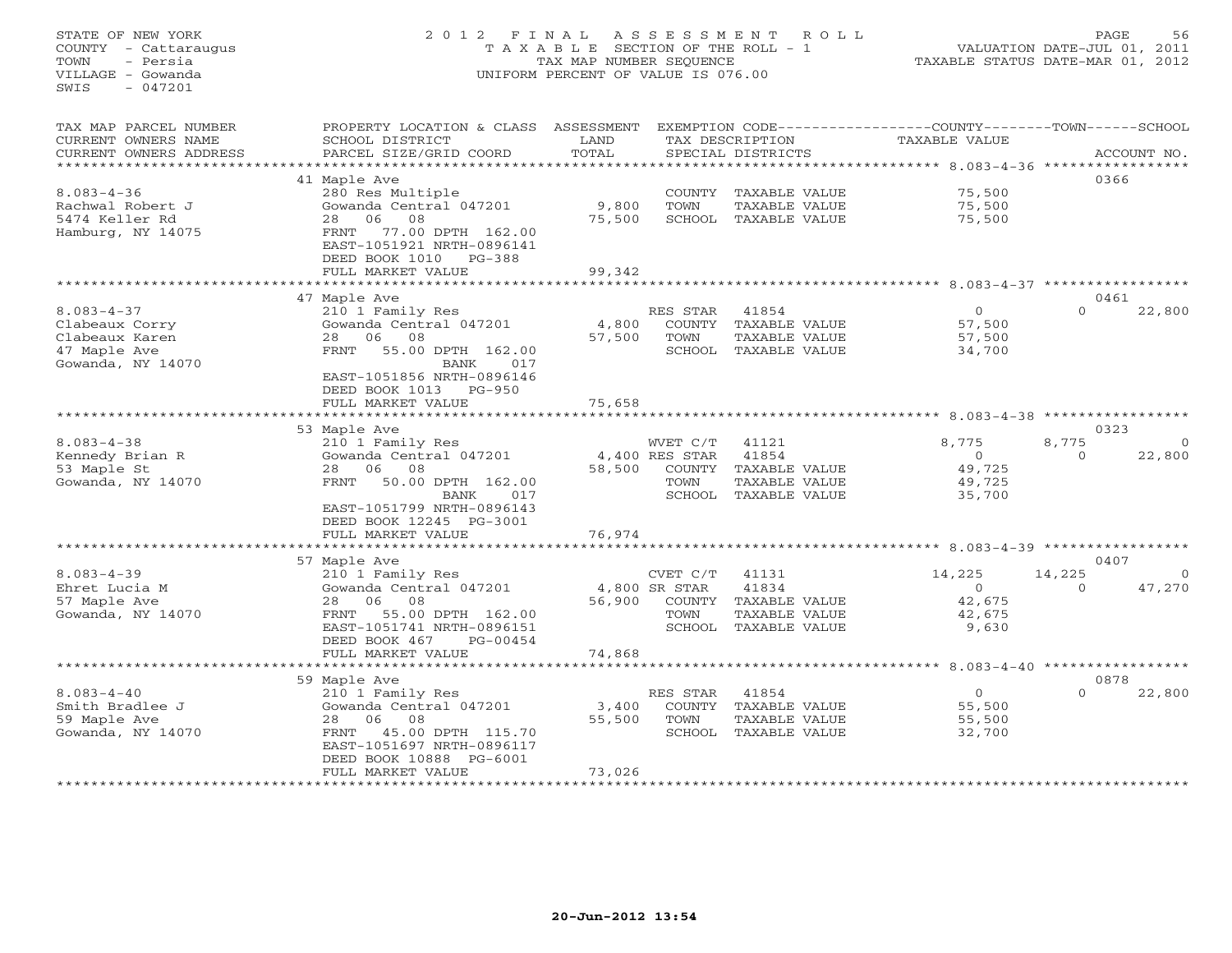# STATE OF NEW YORK 2 0 1 2 F I N A L A S S E S S M E N T R O L L PAGE 57 COUNTY - Cattaraugus T A X A B L E SECTION OF THE ROLL - 1 VALUATION DATE-JUL 01, 2011 TOWN - Persia TAX MAP NUMBER SEQUENCE TAXABLE STATUS DATE-MAR 01, 2012 VILLAGE - Gowanda UNIFORM PERCENT OF VALUE IS 076.00UNIFORM PERCENT OF VALUE IS 076.00

| TAX MAP PARCEL NUMBER<br>CURRENT OWNERS NAME<br>CURRENT OWNERS ADDRESS                              | PROPERTY LOCATION & CLASS ASSESSMENT<br>SCHOOL DISTRICT<br>PARCEL SIZE/GRID COORD                                                                                                          | LAND<br>TOTAL             |                                                        | TAX DESCRIPTION<br>SPECIAL DISTRICTS                              | EXEMPTION CODE-----------------COUNTY-------TOWN-----SCHOOL<br>TAXABLE VALUE |                   | ACCOUNT NO.                |
|-----------------------------------------------------------------------------------------------------|--------------------------------------------------------------------------------------------------------------------------------------------------------------------------------------------|---------------------------|--------------------------------------------------------|-------------------------------------------------------------------|------------------------------------------------------------------------------|-------------------|----------------------------|
|                                                                                                     | 79 Maple Ave                                                                                                                                                                               |                           |                                                        |                                                                   |                                                                              |                   | 0405                       |
| $8.083 - 4 - 41$<br>Rogers Beverlie J<br>79 Maple Dr<br>Gowanda, NY 14070                           | 210 1 Family Res<br>Gowanda Central 047201<br>08<br>28<br>06<br>89.00 DPTH 78.70<br>FRNT<br>EAST-1051630 NRTH-0896101<br>DEED BOOK 16970 PG-6001<br>FULL MARKET VALUE                      | 4,700<br>41,500<br>54,605 | SR STAR<br>COUNTY<br>TOWN<br>SCHOOL                    | 41834<br>TAXABLE VALUE<br>TAXABLE VALUE<br>TAXABLE VALUE          | $\circ$<br>41,500<br>41,500<br>$\Omega$                                      | $\Omega$          | 41,500                     |
|                                                                                                     | ***********************                                                                                                                                                                    |                           |                                                        |                                                                   |                                                                              |                   |                            |
| $8.083 - 4 - 42$<br>Booth Ruth A<br>1190 Herbert St<br>Port Orange, FL 32139-4117                   | 100 Johnson St<br>210 1 Family Res<br>Gowanda Central 047201<br>28 06<br>08<br>FRNT<br>43.00 DPTH 107.00<br>BANK<br>017<br>EAST-1051635 NRTH-0896161<br>DEED BOOK 00961 PG-00619           | 3,200<br>42,100           | TOWN<br>SCHOOL                                         | COUNTY TAXABLE VALUE<br>TAXABLE VALUE<br>TAXABLE VALUE            | 42,100<br>42,100<br>42,100                                                   |                   | 0793                       |
|                                                                                                     | FULL MARKET VALUE                                                                                                                                                                          | 55,395                    |                                                        |                                                                   |                                                                              |                   |                            |
|                                                                                                     |                                                                                                                                                                                            |                           |                                                        |                                                                   | ******************** 8.083-4-43 *****************                            |                   |                            |
| $8.083 - 4 - 43$<br>Johnson Louise M<br>102 Johnson St<br>Gowanda, NY 14070                         | 102 Johnson St<br>210 1 Family Res<br>Gowanda Central 047201<br>06<br>08<br>26<br>FRNT<br>43.00 DPTH 107.00<br>EAST-1051638 NRTH-0896203<br>DEED BOOK 718<br>PG-00077<br>FULL MARKET VALUE | 3,700<br>58,800<br>77,368 | TOWN<br>SCHOOL                                         | COUNTY TAXABLE VALUE<br>TAXABLE VALUE<br>TAXABLE VALUE            | 58,800<br>58,800<br>58,800                                                   |                   | 0525                       |
|                                                                                                     |                                                                                                                                                                                            | *************             |                                                        |                                                                   | ********************************** 8.083-4-44                                |                   |                            |
| $8.083 - 4 - 44$<br>Sternisha Carl R<br>Sternisha Catherine L<br>94 Johnson St<br>Gowanda, NY 14070 | 94 Johnson St<br>210 1 Family Res<br>Gowanda Central 047201<br>28 06<br>08<br>FRNT<br>58.00 DPTH 73.00<br>EAST-1051621 NRTH-0896252<br>DEED BOOK 878<br>PG-00812                           | 47,900                    | WVET C/T<br>3,500 RES STAR<br>COUNTY<br>TOWN<br>SCHOOL | 41121<br>41854<br>TAXABLE VALUE<br>TAXABLE VALUE<br>TAXABLE VALUE | 7,185<br>$\Omega$<br>40,715<br>40,715<br>25,100                              | 7,185<br>$\Omega$ | 0717<br>$\Omega$<br>22,800 |
|                                                                                                     | FULL MARKET VALUE                                                                                                                                                                          | 63,026                    |                                                        |                                                                   |                                                                              |                   |                            |
|                                                                                                     | 72 Orchard Pl                                                                                                                                                                              |                           |                                                        |                                                                   | ·****************************8.083-4-45 *******************                  |                   | 0859                       |
| $8.083 - 4 - 45$<br>Claxton Sharee G<br>72 Orchard Pl<br>Gowanda, NY 14070                          | 280 Res Multiple<br>Gowanda Central 047201<br>28<br>06<br>08<br>FRNT<br>57.00 DPTH 101.70<br>BANK<br>082<br>EAST-1051613 NRTH-0896332<br>DEED BOOK 9037<br>$PG-6001$                       | 6,800<br>61,000           | COUNTY<br>TOWN                                         | TAXABLE VALUE<br>TAXABLE VALUE<br>SCHOOL TAXABLE VALUE            | 61,000<br>61,000<br>61,000                                                   |                   |                            |
|                                                                                                     | FULL MARKET VALUE<br>*********************                                                                                                                                                 | 80,263                    |                                                        |                                                                   |                                                                              |                   |                            |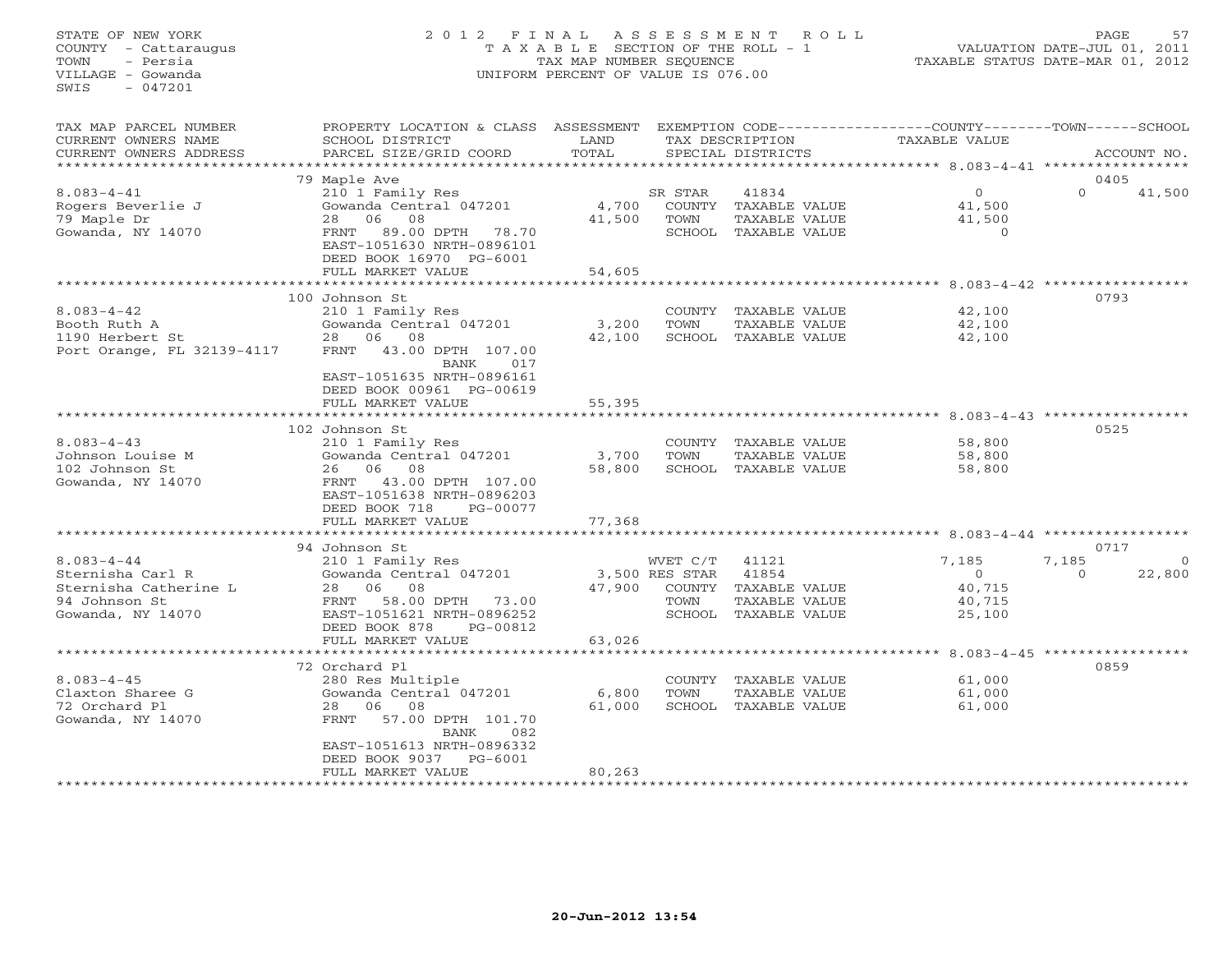# STATE OF NEW YORK 2 0 1 2 F I N A L A S S E S S M E N T R O L L PAGE 58 COUNTY - Cattaraugus T A X A B L E SECTION OF THE ROLL - 1 VALUATION DATE-JUL 01, 2011 TOWN - Persia TAX MAP NUMBER SEQUENCE TAXABLE STATUS DATE-MAR 01, 2012 VILLAGE - Gowanda UNIFORM PERCENT OF VALUE IS 076.00UNIFORM PERCENT OF VALUE IS 076.00

| TAX MAP PARCEL NUMBER<br>CURRENT OWNERS NAME<br>CURRENT OWNERS ADDRESS                        | PROPERTY LOCATION & CLASS ASSESSMENT<br>SCHOOL DISTRICT<br>PARCEL SIZE/GRID COORD                                                                                                        | LAND<br>TOTAL             |                  | TAX DESCRIPTION<br>SPECIAL DISTRICTS                                   | EXEMPTION CODE----------------COUNTY-------TOWN-----SCHOOL<br>TAXABLE VALUE | ACCOUNT NO.                  |
|-----------------------------------------------------------------------------------------------|------------------------------------------------------------------------------------------------------------------------------------------------------------------------------------------|---------------------------|------------------|------------------------------------------------------------------------|-----------------------------------------------------------------------------|------------------------------|
| ***********************                                                                       |                                                                                                                                                                                          |                           |                  |                                                                        |                                                                             |                              |
| $8.083 - 4 - 46$<br>Briggs Gerard E<br>Briggs Lenore A<br>66 Orchard Pl<br>Gowanda, NY 14070  | 66 Orchard Pl<br>210 1 Family Res<br>Gowanda Central 047201<br>06<br>08<br>28<br>50.00 DPTH 159.00<br>FRNT<br>EAST-1051669 NRTH-0896309<br>DEED BOOK 00987 PG-00856<br>FULL MARKET VALUE | 4,400<br>59,400<br>78,158 | RES STAR<br>TOWN | 41854<br>COUNTY TAXABLE VALUE<br>TAXABLE VALUE<br>SCHOOL TAXABLE VALUE | $\circ$<br>59,400<br>59,400<br>36,600                                       | 0408<br>22,800<br>$\Omega$   |
|                                                                                               |                                                                                                                                                                                          | * * * * * * * * * * * * * |                  |                                                                        | ******************************** 8.083-4-47 ************                    |                              |
|                                                                                               | 62 Orchard Pl                                                                                                                                                                            |                           |                  |                                                                        |                                                                             | 0512                         |
| $8.083 - 4 - 47$<br>Hutchinson Tasha<br>62 Orchard Pl<br>Gowanda, NY 14070                    | 210 1 Family Res<br>Gowanda Central 047201<br>26 06<br>08<br>50.00 DPTH 159.00<br>FRNT<br>BANK<br>032<br>EAST-1051717 NRTH-0896303                                                       | 4,400<br>54,000           | RES STAR<br>TOWN | 41854<br>COUNTY TAXABLE VALUE<br>TAXABLE VALUE<br>SCHOOL TAXABLE VALUE | $\Omega$<br>54,000<br>54,000<br>31,200                                      | 22,800<br>$\Omega$           |
|                                                                                               | DEED BOOK 8659<br>$PG-2001$<br>FULL MARKET VALUE                                                                                                                                         | 71,053                    |                  |                                                                        |                                                                             |                              |
|                                                                                               | *****************                                                                                                                                                                        | *********                 |                  |                                                                        | *********************************** 8.083-4-48 *****************            | 0893                         |
| $8.083 - 4 - 48$<br>Myers Norman W Jr<br>Myers Carrie L<br>58 Orchard Pl<br>Gowanda, NY 14070 | 58 Orchard Pl<br>210 1 Family Res<br>Gowanda Central 047201<br>08<br>28<br>06<br>FRNT<br>50.00 DPTH 159.00<br>BANK<br>017<br>EAST-1051768 NRTH-0896303<br>DEED BOOK 1014<br>PG-947       | 4,400<br>46,000           | RES STAR<br>TOWN | 41854<br>COUNTY TAXABLE VALUE<br>TAXABLE VALUE<br>SCHOOL TAXABLE VALUE | $\circ$<br>46,000<br>46,000<br>23,200                                       | $\Omega$<br>22,800           |
|                                                                                               | FULL MARKET VALUE                                                                                                                                                                        | 60,526                    |                  |                                                                        |                                                                             |                              |
| $8.083 - 4 - 49$<br>Brawdy Bryan<br>Brawdy Kim<br>15152 S Ouaker St<br>Gowanda, NY 14070      | 52 Orchard Pl<br>311 Res vac land<br>Gowanda Central 047201<br>28 06 08<br>50.00 DPTH 159.00<br>FRNT<br>EAST-1051820 NRTH-0896302<br>DEED BOOK 00998 PG-00871<br>FULL MARKET VALUE       | 2,400<br>2,400<br>3,158   | TOWN             | COUNTY TAXABLE VALUE<br>TAXABLE VALUE<br>SCHOOL TAXABLE VALUE          | 2,400<br>2,400<br>2,400                                                     | 0656                         |
|                                                                                               |                                                                                                                                                                                          |                           |                  |                                                                        |                                                                             | $8.083 - 4 - 50$ *********** |
| $8.083 - 4 - 50$<br>Brawdy Bryan<br>Brawdy Kim<br>15152 S Quaker St<br>Gowanda, NY 14070      | 46 Orchard Pl<br>220 2 Family Res<br>Gowanda Central 047201<br>06<br>08<br>28<br>FRNT<br>50.00 DPTH 159.00<br>EAST-1051869 NRTH-0896303<br>DEED BOOK 00998 PG-00869<br>FULL MARKET VALUE | 4,400<br>49,400<br>65,000 | TOWN             | COUNTY TAXABLE VALUE<br>TAXABLE VALUE<br>SCHOOL TAXABLE VALUE          | 49,400<br>49,400<br>49,400                                                  | 0653                         |
|                                                                                               |                                                                                                                                                                                          |                           |                  |                                                                        |                                                                             |                              |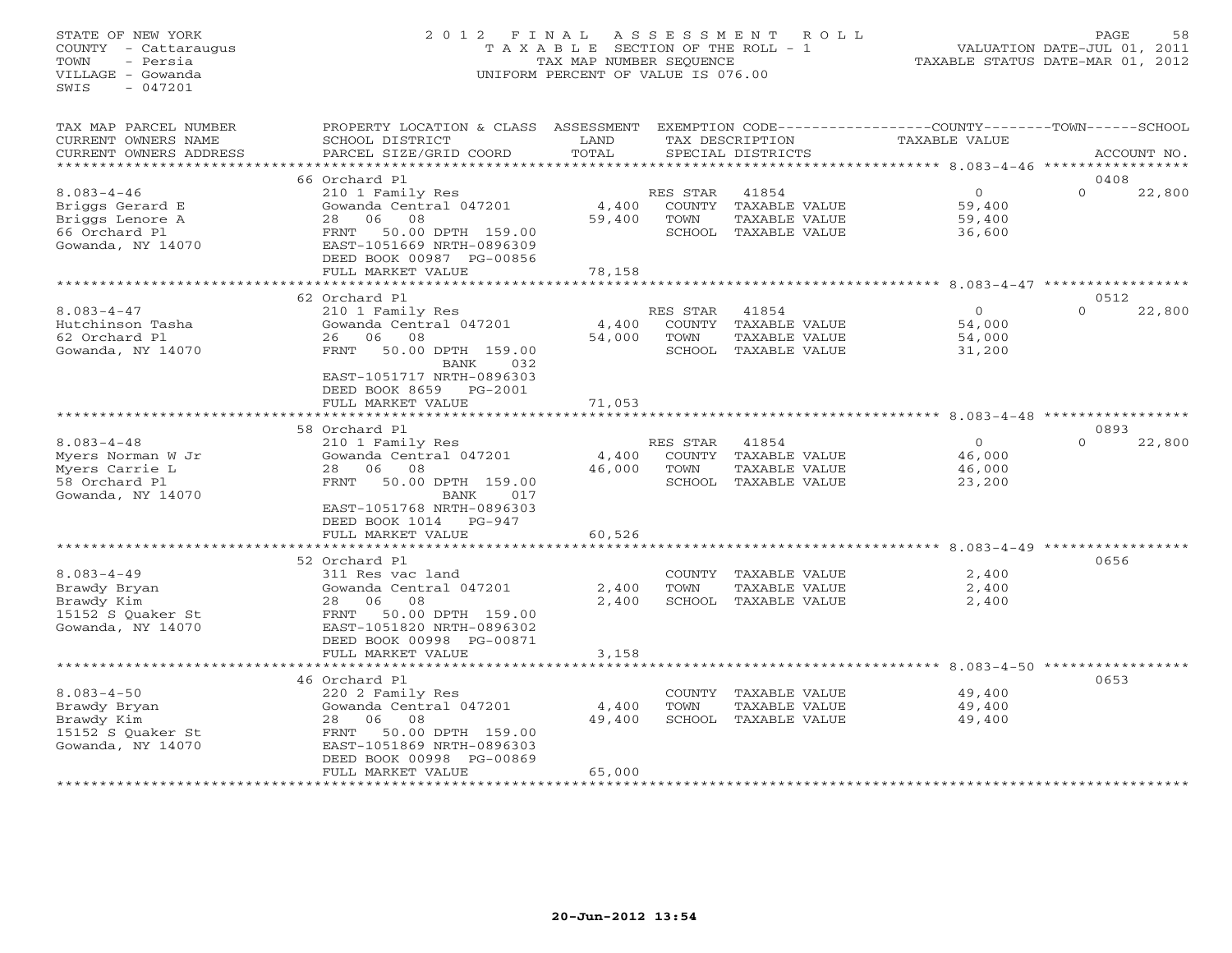# STATE OF NEW YORK 2 0 1 2 F I N A L A S S E S S M E N T R O L L PAGE 59 COUNTY - Cattaraugus T A X A B L E SECTION OF THE ROLL - 1 VALUATION DATE-JUL 01, 2011 TOWN - Persia TAX MAP NUMBER SEQUENCE TAXABLE STATUS DATE-MAR 01, 2012 VILLAGE - Gowanda UNIFORM PERCENT OF VALUE IS 076.00UNIFORM PERCENT OF VALUE IS 076.00

| TAX MAP PARCEL NUMBER<br>CURRENT OWNERS NAME<br>CURRENT OWNERS ADDRESS                      | PROPERTY LOCATION & CLASS ASSESSMENT<br>SCHOOL DISTRICT<br>PARCEL SIZE/GRID COORD                                                                                                                       | LAND<br>TOTAL             |                                                        | TAX DESCRIPTION<br>SPECIAL DISTRICTS                              | EXEMPTION CODE-----------------COUNTY-------TOWN------SCHOOL<br>TAXABLE VALUE |                    | ACCOUNT NO.       |
|---------------------------------------------------------------------------------------------|---------------------------------------------------------------------------------------------------------------------------------------------------------------------------------------------------------|---------------------------|--------------------------------------------------------|-------------------------------------------------------------------|-------------------------------------------------------------------------------|--------------------|-------------------|
|                                                                                             |                                                                                                                                                                                                         |                           |                                                        |                                                                   |                                                                               |                    |                   |
| $8.083 - 4 - 51$<br>Seiler John P<br>Seiler Jane<br>42 Orchard Pl<br>Gowanda, NY 14070      | 42 Orchard Pl<br>210 1 Family Res<br>Gowanda Central 047201<br>08<br>28<br>06<br>50.00 DPTH 159.00<br>FRNT<br>BANK<br>017<br>EAST-1051919 NRTH-0896303<br>DEED BOOK 00983 PG-00059<br>FULL MARKET VALUE | 4,400<br>59,000<br>77,632 | RES STAR<br>COUNTY<br>TOWN                             | 41854<br>TAXABLE VALUE<br>TAXABLE VALUE<br>SCHOOL TAXABLE VALUE   | $\overline{O}$<br>59,000<br>59,000<br>36,200                                  | $\Omega$           | 0697<br>22,800    |
|                                                                                             |                                                                                                                                                                                                         | ************              |                                                        |                                                                   | ******************************** 8.083-4-52 *******                           |                    |                   |
| $8.083 - 4 - 52$<br>Mentley Bryan A<br>40 Orchard Pl<br>Gowanda, NY 14070                   | 40 Orchard Pl<br>220 2 Family Res<br>Gowanda Central 047201<br>06<br>08<br>28<br>80.00 DPTH 159.00<br>FRNT<br><b>BANK</b><br>017<br>EAST-1051984 NRTH-0896303                                           | 6,600<br>55,500           | RES STAR<br>COUNTY<br>TOWN<br>SCHOOL                   | 41854<br>TAXABLE VALUE<br>TAXABLE VALUE<br>TAXABLE VALUE          | $\circ$<br>55,500<br>55,500<br>32,700                                         | $\Omega$           | 0655<br>22,800    |
|                                                                                             | DEED BOOK 7079<br>PG-8001<br>FULL MARKET VALUE                                                                                                                                                          | 73,026                    |                                                        |                                                                   | ********************************** 8.083-4-53 *****************               |                    |                   |
| $8.083 - 4 - 53$<br>Barone Richard W<br>Barone Joan G<br>32 Orchard Pl<br>Gowanda, NY 14070 | 32 Orchard Pl<br>210 1 Family Res<br>Gowanda Central 047201<br>28<br>06<br>08<br>66.00 DPTH 159.00<br>FRNT<br>EAST-1052057 NRTH-0896303<br>DEED BOOK 1003<br>$PG-273$<br>FULL MARKET VALUE              | 55,000<br>72,368          | CVET C/T<br>5,600 RES STAR<br>COUNTY<br>TOWN<br>SCHOOL | 41131<br>41854<br>TAXABLE VALUE<br>TAXABLE VALUE<br>TAXABLE VALUE | 13,750<br>$\circ$<br>41,250<br>41,250<br>32,200                               | 13,750<br>$\Omega$ | 0763<br>22,800    |
|                                                                                             |                                                                                                                                                                                                         |                           |                                                        |                                                                   | $8.083 - 4 - 54$ ******************                                           |                    |                   |
| $8.083 - 4 - 54$<br>Stenger Scott T<br>Stenger Dawn M<br>24 Orchard Pl<br>Gowanda, NY 14070 | 24 Orchard Pl<br>210 1 Family Res<br>Gowanda Central 047201<br>06<br>08<br>28<br>FRNT<br>38.00 DPTH 162.00<br>BANK<br>017<br>EAST-1052108 NRTH-0896304                                                  | 3,100<br>57,900           | RES STAR<br>COUNTY<br>TOWN<br>SCHOOL                   | 41854<br>TAXABLE VALUE<br>TAXABLE VALUE<br>TAXABLE VALUE          | $\circ$<br>57,900<br>57,900<br>35,100                                         | $\Omega$           | 0531<br>22,800    |
|                                                                                             | DEED BOOK 00937 PG-00963<br>FULL MARKET VALUE<br>**********************                                                                                                                                 | 76,184                    |                                                        |                                                                   |                                                                               |                    |                   |
|                                                                                             | 22 Orchard Pl                                                                                                                                                                                           |                           |                                                        |                                                                   |                                                                               |                    | 0719              |
| $8.083 - 4 - 55$<br>Wilber Diane<br>22 Orchard Pl<br>Gowanda, NY 14070                      | 210 1 Family Res<br>Gowanda Central 047201<br>28<br>06<br>08<br>68.00 DPTH 171.00<br>FRNT<br>EAST-1052161 NRTH-0896300<br>DEED BOOK 842<br>PG-00858<br>FULL MARKET VALUE                                | 45,900<br>60,395          | CVET C/T<br>5,800 SR STAR<br>COUNTY<br>TOWN<br>SCHOOL  | 41131<br>41834<br>TAXABLE VALUE<br>TAXABLE VALUE<br>TAXABLE VALUE | 11,475<br>$\overline{0}$<br>34,425<br>34,425<br>$\Omega$                      | 11,475<br>$\Omega$ | $\circ$<br>45,900 |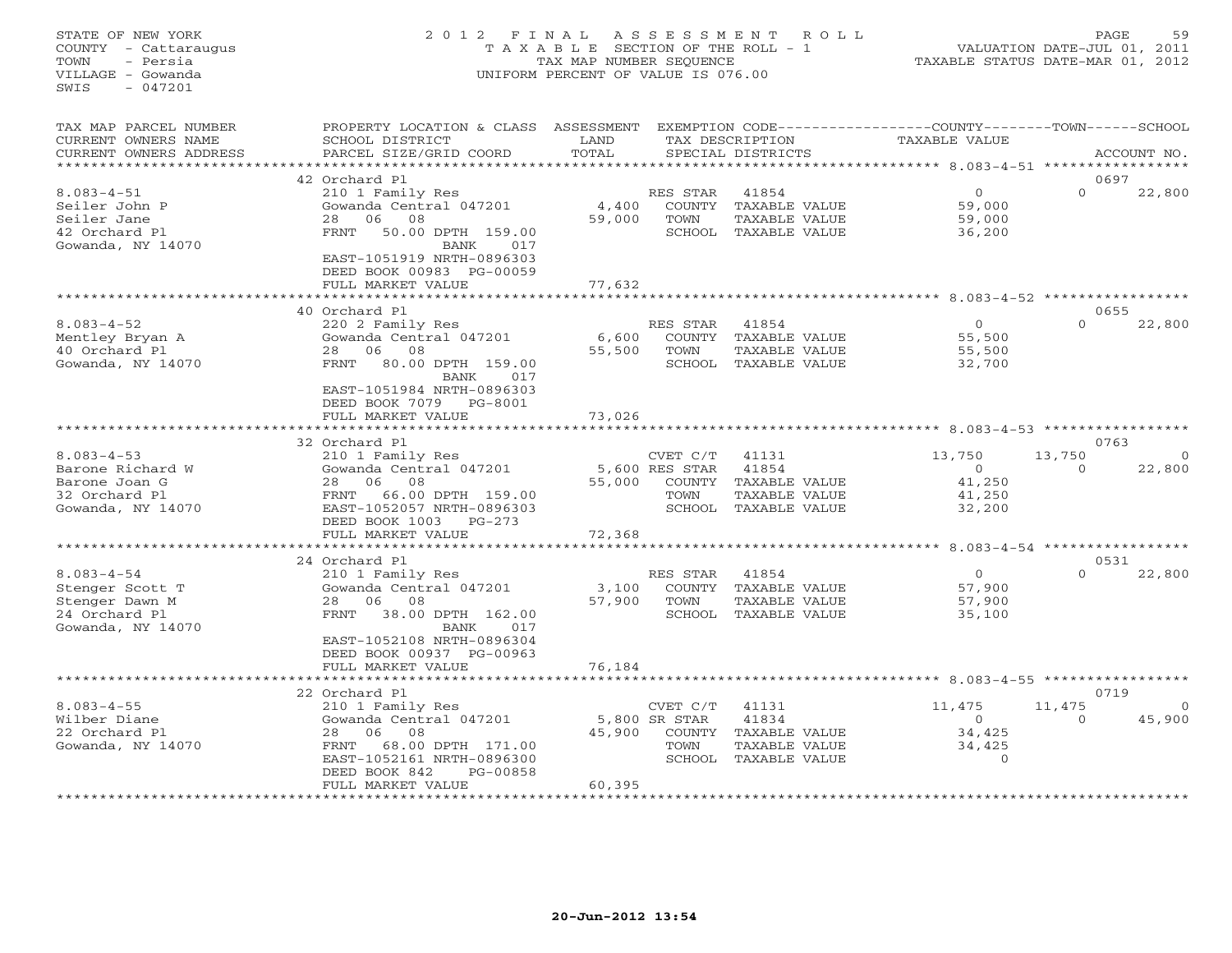## STATE OF NEW YORK 2 0 1 2 F I N A L A S S E S S M E N T R O L L PAGE 60 COUNTY - Cattaraugus T A X A B L E SECTION OF THE ROLL - 1 VALUATION DATE-JUL 01, 2011 TOWN - Persia TAX MAP NUMBER SEQUENCE TAXABLE STATUS DATE-MAR 01, 2012 VILLAGE - Gowanda UNIFORM PERCENT OF VALUE IS 076.00UNIFORM PERCENT OF VALUE IS 076.00

| TAX MAP PARCEL NUMBER<br>CURRENT OWNERS NAME<br>CURRENT OWNERS ADDRESS<br>******************** | PROPERTY LOCATION & CLASS ASSESSMENT<br>SCHOOL DISTRICT<br>PARCEL SIZE/GRID COORD                                                                                                      | LAND<br>TOTAL             |                  | TAX DESCRIPTION<br>SPECIAL DISTRICTS                                   | EXEMPTION CODE-----------------COUNTY-------TOWN------SCHOOL<br>TAXABLE VALUE | ACCOUNT NO.                |
|------------------------------------------------------------------------------------------------|----------------------------------------------------------------------------------------------------------------------------------------------------------------------------------------|---------------------------|------------------|------------------------------------------------------------------------|-------------------------------------------------------------------------------|----------------------------|
|                                                                                                |                                                                                                                                                                                        |                           |                  |                                                                        |                                                                               |                            |
| $8.083 - 5 - 1$<br>Burr Carla J<br>234 W Main St<br>Gowanda, NY 14070                          | 234 W Main St<br>210 1 Family Res<br>Gowanda Central 047201<br>28<br>06<br>08<br>ACRES<br>1.46 BANK<br>017<br>EAST-1051141 NRTH-0896882<br>DEED BOOK 1016<br>PG-725                    | 6,500<br>55,100           | RES STAR<br>TOWN | 41854<br>COUNTY TAXABLE VALUE<br>TAXABLE VALUE<br>SCHOOL TAXABLE VALUE | $\overline{O}$<br>55,100<br>55,100<br>32,300                                  | 0624<br>$\Omega$<br>22,800 |
|                                                                                                | FULL MARKET VALUE<br>***************************                                                                                                                                       | 72,500                    |                  |                                                                        |                                                                               |                            |
| $8.083 - 5 - 2$<br>Thrasher Mark D<br>Cocca Stephen L<br>22 W Main St<br>Gowanda, NY 14070     | 230 W Main St<br>220 2 Family Res<br>Gowanda Central 047201<br>28 06<br>08<br>64.00 DPTH 135.00<br>FRNT<br>EAST-1051164 NRTH-0897060<br>DEED BOOK 875<br>PG-00163<br>FULL MARKET VALUE | 5,100<br>37,600<br>49,474 | TOWN             | COUNTY TAXABLE VALUE<br>TAXABLE VALUE<br>SCHOOL TAXABLE VALUE          | 37,600<br>37,600<br>37,600                                                    | 0271                       |
|                                                                                                |                                                                                                                                                                                        |                           |                  |                                                                        |                                                                               |                            |
| $8.083 - 5 - 3$<br>Zimmermann Paul M<br>Zimmermann Peter J<br>PO Box 142<br>Gowanda, NY 14070  | 222 W Main St<br>220 2 Family Res<br>Gowanda Central 047201<br>28 06<br>08<br>FRNT<br>70.00 DPTH 140.00<br><b>BANK</b><br>017<br>EAST-1051222 NRTH-0897076                             | 5,500<br>35,700           | TOWN             | COUNTY TAXABLE VALUE<br>TAXABLE VALUE<br>SCHOOL TAXABLE VALUE          | 35,700<br>35,700<br>35,700                                                    | 0273                       |
|                                                                                                | DEED BOOK 7183 PG-4001<br>FULL MARKET VALUE                                                                                                                                            | 46,974                    |                  |                                                                        |                                                                               |                            |
|                                                                                                |                                                                                                                                                                                        | *********************     |                  |                                                                        | ******************* 8.083-5-4                                                 |                            |
| $8.083 - 5 - 4$<br>Melrod Mary B<br>216 W Main St<br>Gowanda, NY 14070                         | 216 W Main St<br>220 2 Family Res<br>Gowanda Central 047201<br>26 06<br>08<br>68.00 DPTH 142.00<br>FRNT<br>BANK<br>017<br>EAST-1051288 NRTH-0897078                                    | 5,400<br>46,600           | TOWN             | COUNTY TAXABLE VALUE<br>TAXABLE VALUE<br>SCHOOL TAXABLE VALUE          | 46,600<br>46,600<br>46,600                                                    | 0720                       |
|                                                                                                | DEED BOOK 10949 PG-7001<br>FULL MARKET VALUE<br>*************************                                                                                                              | 61,316                    |                  |                                                                        | ********************************** 8.083-5-5 ******************               |                            |
|                                                                                                | 210 W Main St                                                                                                                                                                          |                           |                  |                                                                        |                                                                               | 0511                       |
| $8.083 - 5 - 5$<br>Korbar Gary J<br>210 W Main St<br>Gowanda, NY 14070                         | 210 1 Family Res<br>Gowanda Central 047201<br>08<br>28 06<br>70.00 DPTH 142.00<br>FRNT<br>EAST-1051384 NRTH-0897085<br>DEED BOOK 00998 PG-00878<br>FULL MARKET VALUE                   | 5,600<br>53,000<br>69,737 | RES STAR<br>TOWN | 41854<br>COUNTY TAXABLE VALUE<br>TAXABLE VALUE<br>SCHOOL TAXABLE VALUE | $\overline{O}$<br>53,000<br>53,000<br>30,200                                  | $\Omega$<br>22,800         |
|                                                                                                |                                                                                                                                                                                        |                           |                  |                                                                        |                                                                               |                            |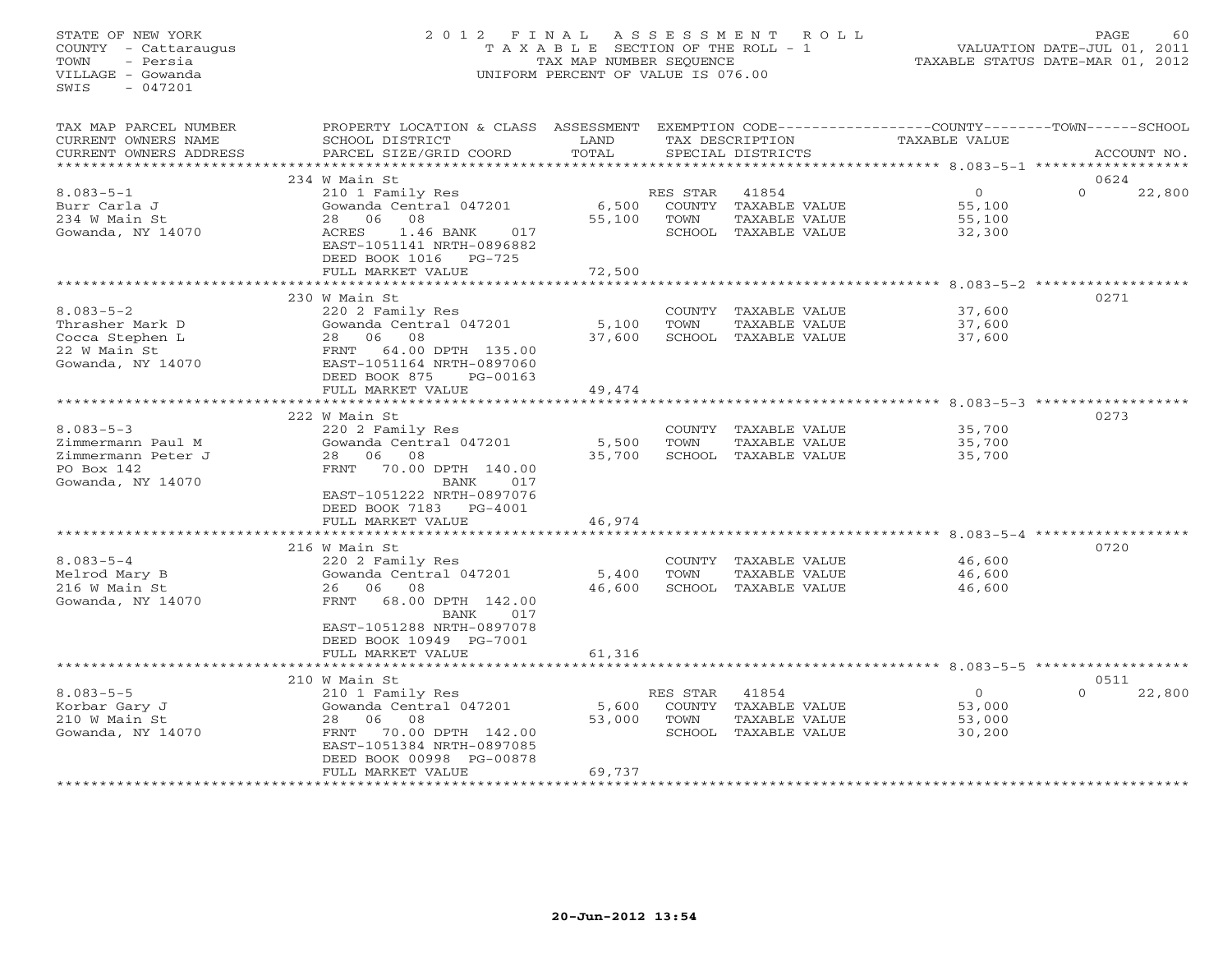# STATE OF NEW YORK 2 0 1 2 F I N A L A S S E S S M E N T R O L L PAGE 61 COUNTY - Cattaraugus T A X A B L E SECTION OF THE ROLL - 1 VALUATION DATE-JUL 01, 2011 TOWN - Persia TAX MAP NUMBER SEQUENCE TAXABLE STATUS DATE-MAR 01, 2012 VILLAGE - Gowanda UNIFORM PERCENT OF VALUE IS 076.00UNIFORM PERCENT OF VALUE IS 076.00

| TAX MAP PARCEL NUMBER<br>CURRENT OWNERS NAME<br>CURRENT OWNERS ADDRESS      | PROPERTY LOCATION & CLASS ASSESSMENT<br>SCHOOL DISTRICT<br>PARCEL SIZE/GRID COORD | LAND<br>TOTAL   |                  | TAX DESCRIPTION<br>SPECIAL DISTRICTS                                   | EXEMPTION CODE-----------------COUNTY-------TOWN------SCHOOL<br>TAXABLE VALUE |          | ACCOUNT NO. |
|-----------------------------------------------------------------------------|-----------------------------------------------------------------------------------|-----------------|------------------|------------------------------------------------------------------------|-------------------------------------------------------------------------------|----------|-------------|
| **********************                                                      |                                                                                   |                 |                  |                                                                        |                                                                               |          |             |
|                                                                             | 196 W Main St                                                                     |                 |                  |                                                                        |                                                                               |          | 0508        |
| $8.083 - 5 - 6$<br>Connolly Brendan B<br>196 W Main St<br>Gowanda, NY 14070 | 210 1 Family Res<br>Gowanda Central 047201<br>28 06 08<br>FRNT 125.00 DPTH 197.00 | 9,300<br>63,000 | RES STAR<br>TOWN | 41854<br>COUNTY TAXABLE VALUE<br>TAXABLE VALUE<br>SCHOOL TAXABLE VALUE | $\circ$<br>63,000<br>63,000<br>40,200                                         | $\Omega$ | 22,800      |
|                                                                             | EAST-1051493 NRTH-0897124<br>DEED BOOK 13704 PG-7001<br>FULL MARKET VALUE         | 82,895          |                  |                                                                        |                                                                               |          |             |
|                                                                             |                                                                                   | ***********     |                  |                                                                        |                                                                               |          |             |
|                                                                             | 184 W Main St                                                                     |                 |                  |                                                                        |                                                                               |          | 0681        |
| $8.083 - 5 - 7$                                                             | 210 1 Family Res                                                                  |                 | WVET C/T         | 41121                                                                  | 9,120                                                                         | 9,120    | $\Omega$    |
| Gabel Robert E<br>Gabel Bonnie M                                            | Gowanda Central 047201<br>06<br>08<br>28                                          | 66,000          | 6,000 SR STAR    | 41834                                                                  | $\Omega$<br>56,880                                                            | $\Omega$ | 47,270      |
| 184 W Main St                                                               | 70.00 DPTH 172.00<br>FRNT                                                         |                 | TOWN             | COUNTY TAXABLE VALUE<br>TAXABLE VALUE                                  | 56,880                                                                        |          |             |
| Gowanda, NY 14070                                                           | EAST-1051623 NRTH-0897121                                                         |                 |                  | SCHOOL TAXABLE VALUE                                                   | 18,730                                                                        |          |             |
|                                                                             | DEED BOOK 902<br>PG-00843<br>FULL MARKET VALUE                                    | 86,842          |                  |                                                                        |                                                                               |          |             |
|                                                                             |                                                                                   |                 |                  |                                                                        |                                                                               |          |             |
|                                                                             | 148 W Main St                                                                     |                 |                  |                                                                        |                                                                               |          | 0970        |
| $8.083 - 5 - 12$                                                            | 411 Apartment                                                                     |                 |                  | COUNTY TAXABLE VALUE                                                   | 60,500                                                                        |          |             |
| Red Apple Properties LLC                                                    | Gowanda Central 047201                                                            | 10,000          | TOWN             | TAXABLE VALUE                                                          | 60,500                                                                        |          |             |
| 1265 Route 39                                                               | 08<br>28 06                                                                       | 60,500          |                  | SCHOOL TAXABLE VALUE                                                   | 60,500                                                                        |          |             |
| Forestville, NY 14062                                                       | 1.15 BANK<br>ACRES<br>017                                                         |                 |                  |                                                                        |                                                                               |          |             |
|                                                                             | EAST-1051914 NRTH-0897040                                                         |                 |                  |                                                                        |                                                                               |          |             |
|                                                                             | DEED BOOK 8428 PG-7005                                                            |                 |                  |                                                                        |                                                                               |          |             |
|                                                                             | FULL MARKET VALUE                                                                 | 79,605          |                  |                                                                        |                                                                               |          |             |
|                                                                             | 142 W Main St                                                                     |                 |                  |                                                                        |                                                                               |          | 0353        |
| $8.083 - 5 - 13$                                                            | 220 2 Family Res                                                                  |                 | RES STAR         | 41854                                                                  | $\Omega$                                                                      | $\Omega$ | 22,800      |
| Zimmermann Peter Jr                                                         | Gowanda Central 047201                                                            | 7,500           |                  | COUNTY TAXABLE VALUE                                                   | 40,800                                                                        |          |             |
| Zimmermann Marla                                                            | 28 06 08                                                                          | 40,800          | TOWN             | TAXABLE VALUE                                                          | 40,800                                                                        |          |             |
| 142 W Main St<br>Gowanda, NY 14070                                          | FRNT 82.50 DPTH 375.00<br>BANK<br>017                                             |                 |                  | SCHOOL TAXABLE VALUE                                                   | 18,000                                                                        |          |             |
|                                                                             | EAST-1052027 NRTH-0897105<br>DEED BOOK 3345 PG-7001                               |                 |                  |                                                                        |                                                                               |          |             |
|                                                                             | FULL MARKET VALUE                                                                 | 53,684          |                  |                                                                        |                                                                               |          |             |
|                                                                             |                                                                                   |                 |                  |                                                                        |                                                                               |          |             |
|                                                                             | 130 W Main St                                                                     |                 |                  |                                                                        |                                                                               |          | 0778        |
| $8.083 - 5 - 14$                                                            | 280 Res Multiple                                                                  |                 |                  | COUNTY TAXABLE VALUE                                                   | 83,000                                                                        |          |             |
| Brawdy Bryan M                                                              | Gowanda Central 047201                                                            | 14,000          | TOWN             | TAXABLE VALUE                                                          | 83,000                                                                        |          |             |
| 15152 S Ouaker St                                                           | 27 06 08                                                                          | 83,000          |                  | SCHOOL TAXABLE VALUE                                                   | 83,000                                                                        |          |             |
| Gowanda, NY 14070                                                           | FRNT 124.00 DPTH 364.00                                                           |                 |                  |                                                                        |                                                                               |          |             |
|                                                                             | EAST-1052135 NRTH-0897101                                                         |                 |                  |                                                                        |                                                                               |          |             |
|                                                                             | DEED BOOK 404<br>PG-5001                                                          |                 |                  |                                                                        |                                                                               |          |             |
|                                                                             | FULL MARKET VALUE                                                                 | 109,211         |                  | **********************************                                     |                                                                               |          |             |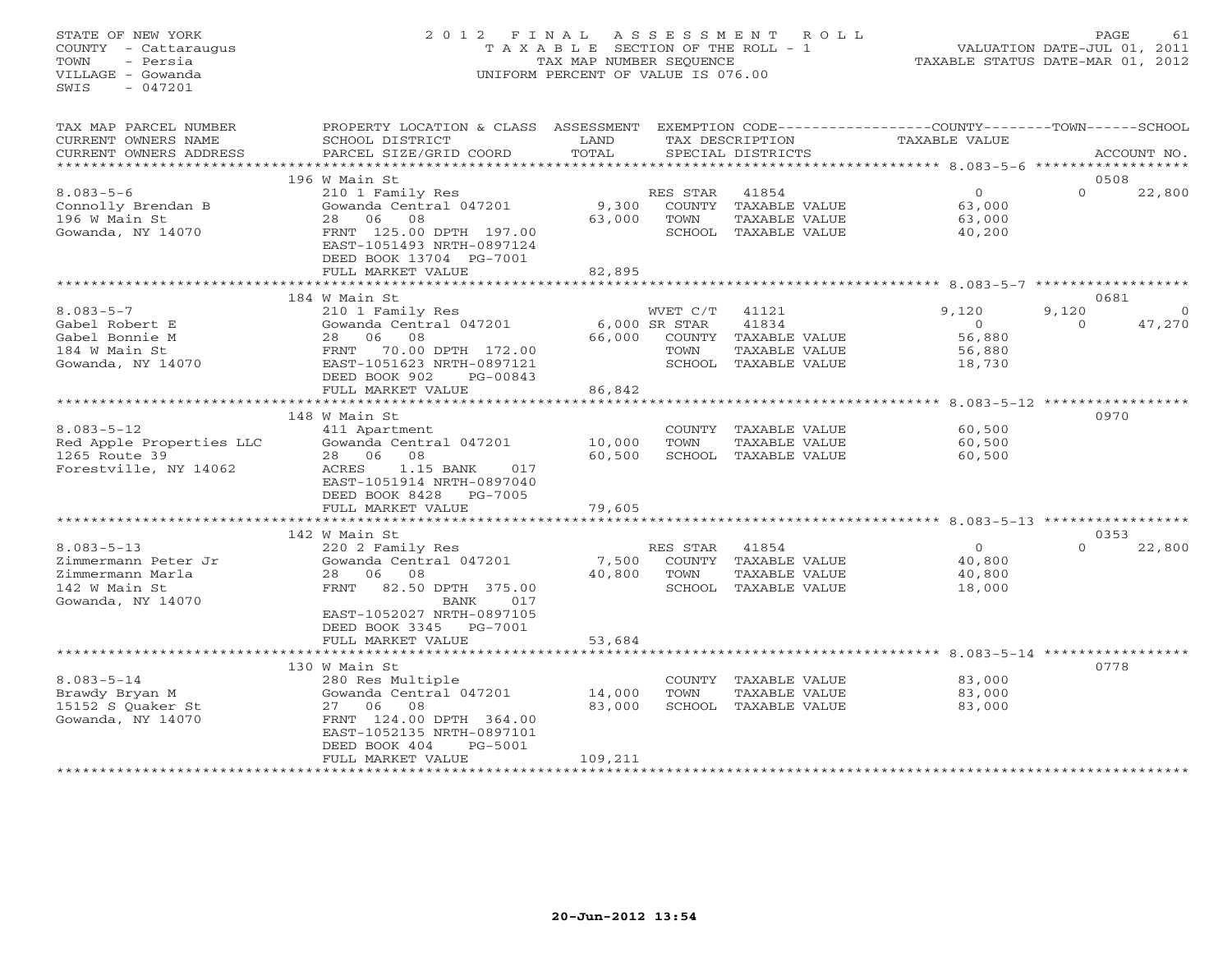STATE OF NEW YORK 2 0 1 2 F I N A L A S S E S S M E N T R O L L PAGE 62 COUNTY - Cattaraugus T A X A B L E SECTION OF THE ROLL - 1 VALUATION DATE-JUL 01, 2011 TOWN - Persia TAX MAP NUMBER SEQUENCE TAXABLE STATUS DATE-MAR 01, 2012 VILLAGE - Gowanda UNIFORM PERCENT OF VALUE IS 076.00 SWIS - 047201TAX MAP PARCEL NUMBER PROPERTY LOCATION & CLASS ASSESSMENT EXEMPTION CODE------------------COUNTY--------TOWN------SCHOOL CURRENT OWNERS NAME SCHOOL DISTRICT LAND TAX DESCRIPTION TAXABLE VALUE CURRENT OWNERS ADDRESS PARCEL SIZE/GRID COORD TOTAL SPECIAL DISTRICTS ACCOUNT NO. \*\*\*\*\*\*\*\*\*\*\*\*\*\*\*\*\*\*\*\*\*\*\*\*\*\*\*\*\*\*\*\*\*\*\*\*\*\*\*\*\*\*\*\*\*\*\*\*\*\*\*\*\*\*\*\*\*\*\*\*\*\*\*\*\*\*\*\*\*\*\*\*\*\*\*\*\*\*\*\*\*\*\*\*\*\*\*\*\*\*\*\*\*\*\*\*\*\*\*\*\*\*\* 8.083-5-15 \*\*\*\*\*\*\*\*\*\*\*\*\*\*\*\*\* 114 W Main St 09518.083-5-15 210 1 Family Res COUNTY TAXABLE VALUE 95,000 Wolfe Michael W Gowanda Central 047201 10,600 TOWN TAXABLE VALUE 95,000 1698 Jefferson Ave 12 28 06 08 95,000 SCHOOL TAXABLE VALUE 95,000 Miami Beach, FL 33139 FRNT 143.00 DPTH 260.00 EAST-1052264 NRTH-0897209 DEED BOOK 00987 PG-00637FULL MARKET VALUE 125,000 \*\*\*\*\*\*\*\*\*\*\*\*\*\*\*\*\*\*\*\*\*\*\*\*\*\*\*\*\*\*\*\*\*\*\*\*\*\*\*\*\*\*\*\*\*\*\*\*\*\*\*\*\*\*\*\*\*\*\*\*\*\*\*\*\*\*\*\*\*\*\*\*\*\*\*\*\*\*\*\*\*\*\*\*\*\*\*\*\*\*\*\*\*\*\*\*\*\*\*\*\*\*\* 8.083-5-16 \*\*\*\*\*\*\*\*\*\*\*\*\*\*\*\*\*0317 29 S Chapel St 0317 8.083-5-16 210 1 Family Res RES STAR 41854 0 0 22,800 Tyger Kenneth Jr Gowanda Central 047201 4,200 COUNTY TAXABLE VALUE 53,000 Tyger Stephany 28 06 08 53,000 TOWN TAXABLE VALUE 53,000 29 S Chapel St FRNT 50.00 DPTH 140.00 SCHOOL TAXABLE VALUE 30,200 Gowanda, NY 14070 BANK 005 EAST-1052262 NRTH-0897061 DEED BOOK 1027 PG-278 FULL MARKET VALUE 69,737 \*\*\*\*\*\*\*\*\*\*\*\*\*\*\*\*\*\*\*\*\*\*\*\*\*\*\*\*\*\*\*\*\*\*\*\*\*\*\*\*\*\*\*\*\*\*\*\*\*\*\*\*\*\*\*\*\*\*\*\*\*\*\*\*\*\*\*\*\*\*\*\*\*\*\*\*\*\*\*\*\*\*\*\*\*\*\*\*\*\*\*\*\*\*\*\*\*\*\*\*\*\*\* 8.083-5-17 \*\*\*\*\*\*\*\*\*\*\*\*\*\*\*\*\* 35 S Chapel St 0519 8.083-5-17 210 1 Family Res RES STAR 41854 0 0 22,800 Debruyne Donna Gowanda Central 047201 5,300 COUNTY TAXABLE VALUE 44,700 35 S Chapel St 26 06 08 44,700 TOWN TAXABLE VALUE 44,700 Gowanda, NY 14070 FRNT 67.00 DPTH 140.00 SCHOOL TAXABLE VALUE 21,900 EAST-1052262 NRTH-0897003 DEED BOOK 1029 PG-261 FULL MARKET VALUE 58,816 \*\*\*\*\*\*\*\*\*\*\*\*\*\*\*\*\*\*\*\*\*\*\*\*\*\*\*\*\*\*\*\*\*\*\*\*\*\*\*\*\*\*\*\*\*\*\*\*\*\*\*\*\*\*\*\*\*\*\*\*\*\*\*\*\*\*\*\*\*\*\*\*\*\*\*\*\*\*\*\*\*\*\*\*\*\*\*\*\*\*\*\*\*\*\*\*\*\*\*\*\*\*\* 8.083-5-18 \*\*\*\*\*\*\*\*\*\*\*\*\*\*\*\*\* 39 S Chapel St 0835 8.083-5-18 220 2 Family Res COUNTY TAXABLE VALUE 37,900 Pfeifer Charles Gowanda Central 047201 4,100 TOWN TAXABLE VALUE 37,900 Pfeifer Irene 28 06 08 37,900 SCHOOL TAXABLE VALUE 37,900 13851 Quaker Rd FRNT 50.80 DPTH 131.40 Collins, NY 14034 EAST-1052265 NRTH-0896945 DEED BOOK 864 PG-00476 FULL MARKET VALUE 49,868 \*\*\*\*\*\*\*\*\*\*\*\*\*\*\*\*\*\*\*\*\*\*\*\*\*\*\*\*\*\*\*\*\*\*\*\*\*\*\*\*\*\*\*\*\*\*\*\*\*\*\*\*\*\*\*\*\*\*\*\*\*\*\*\*\*\*\*\*\*\*\*\*\*\*\*\*\*\*\*\*\*\*\*\*\*\*\*\*\*\*\*\*\*\*\*\*\*\*\*\*\*\*\* 8.083-5-19 \*\*\*\*\*\*\*\*\*\*\*\*\*\*\*\*\* 45 S Chapel St 0774 8.083-5-19 210 1 Family Res AGED C/T 41801 11,400 11,400 0 Traffanstedt Jacqueline D Gowanda Central 047201 5,300 SR STAR 41834 0 0 28,500 45 S Chapel St 27 06 08 28,500 COUNTY TAXABLE VALUE 17,100 Gowanda, NY 14070 FRNT 67.00 DPTH 135.00 TOWN TAXABLE VALUE 17,100 EAST-1052273 NRTH-0896893 SCHOOL TAXABLE VALUE 0 DEED BOOK 881 PG-00945 FULL MARKET VALUE 37,500 \*\*\*\*\*\*\*\*\*\*\*\*\*\*\*\*\*\*\*\*\*\*\*\*\*\*\*\*\*\*\*\*\*\*\*\*\*\*\*\*\*\*\*\*\*\*\*\*\*\*\*\*\*\*\*\*\*\*\*\*\*\*\*\*\*\*\*\*\*\*\*\*\*\*\*\*\*\*\*\*\*\*\*\*\*\*\*\*\*\*\*\*\*\*\*\*\*\*\*\*\*\*\*\*\*\*\*\*\*\*\*\*\*\*\*\*\*\*\*\*\*\*\*\*\*\*\*\*\*\*\*\*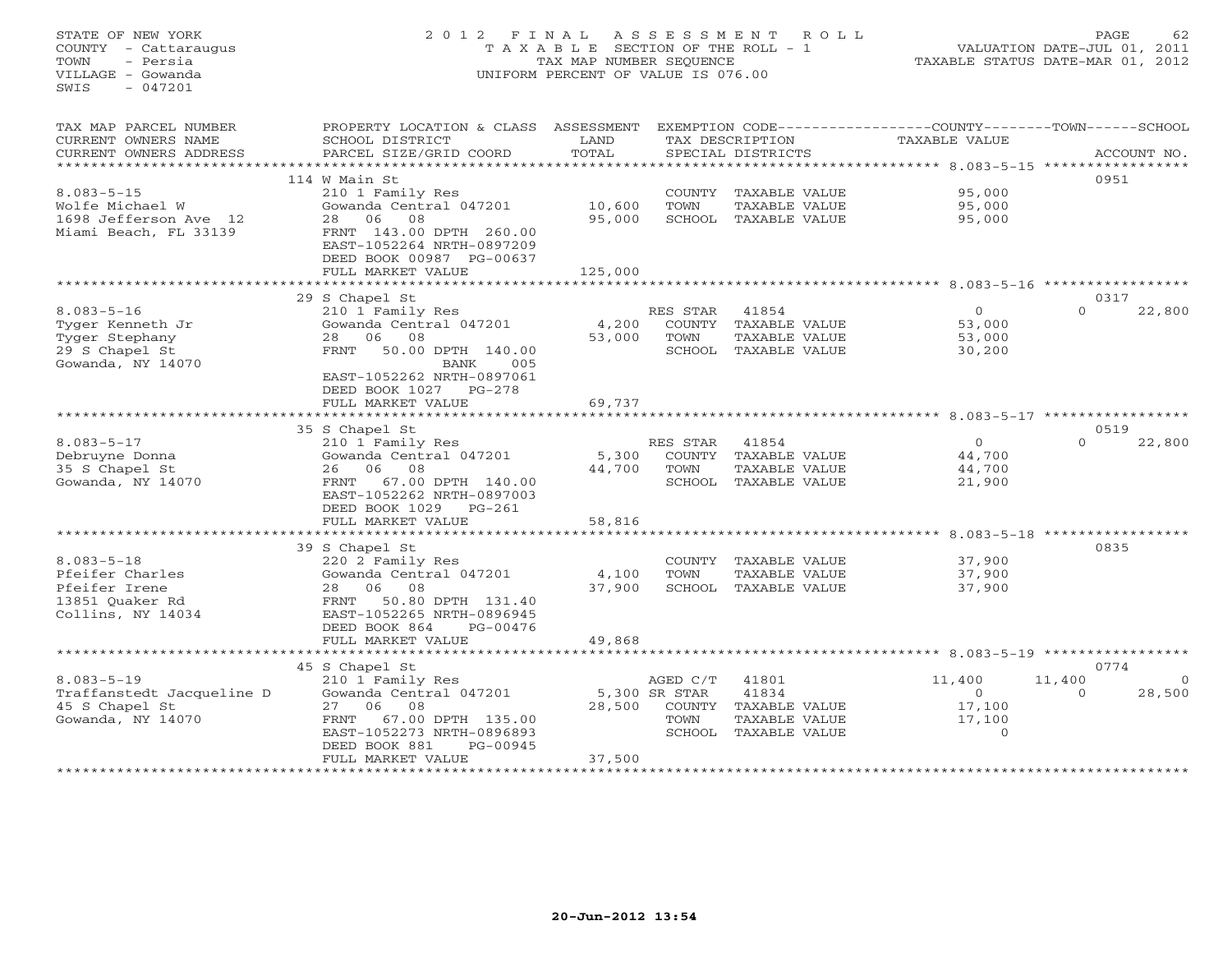## STATE OF NEW YORK 2 0 1 2 F I N A L A S S E S S M E N T R O L L PAGE 63 COUNTY - Cattaraugus T A X A B L E SECTION OF THE ROLL - 1 VALUATION DATE-JUL 01, 2011 TOWN - Persia TAX MAP NUMBER SEQUENCE TAXABLE STATUS DATE-MAR 01, 2012 VILLAGE - Gowanda UNIFORM PERCENT OF VALUE IS 076.00UNIFORM PERCENT OF VALUE IS 076.00

| TAX MAP PARCEL NUMBER<br>CURRENT OWNERS NAME                                                      | PROPERTY LOCATION & CLASS<br>SCHOOL DISTRICT                                                                                                                                            | ASSESSMENT<br>LAND        |                                             | EXEMPTION CODE----<br>TAX DESCRIPTION                    | -------------COUNTY--------TOWN------SCHOOL<br><b>TAXABLE VALUE</b> |                   |             |
|---------------------------------------------------------------------------------------------------|-----------------------------------------------------------------------------------------------------------------------------------------------------------------------------------------|---------------------------|---------------------------------------------|----------------------------------------------------------|---------------------------------------------------------------------|-------------------|-------------|
| CURRENT OWNERS ADDRESS<br>* * * * * * * * * * * *                                                 | PARCEL SIZE/GRID COORD                                                                                                                                                                  | TOTAL                     |                                             | SPECIAL DISTRICTS                                        |                                                                     | ***************** | ACCOUNT NO. |
|                                                                                                   | 57 S Chapel St                                                                                                                                                                          |                           |                                             |                                                          |                                                                     | 0830              |             |
| $8.083 - 5 - 21$<br>Certis John E<br>Certis Lisa M<br>57 S Chapel St<br>Gowanda, NY 14070         | 210 1 Family Res<br>Gowanda Central 047201<br>28<br>06<br>08<br>62.00 DPTH 386.00<br>FRNT<br>BANK<br>017<br>EAST-1052053 NRTH-0896783<br>DEED BOOK 909<br>PG-00647<br>FULL MARKET VALUE | 7,900<br>51,600<br>67,895 | RES STAR<br><b>COUNTY</b><br>TOWN<br>SCHOOL | 41854<br>TAXABLE VALUE<br>TAXABLE VALUE<br>TAXABLE VALUE | $\mathbf{O}$<br>51,600<br>51,600<br>28,800                          | $\Omega$          | 22,800      |
|                                                                                                   | ******************                                                                                                                                                                      |                           |                                             |                                                          |                                                                     |                   |             |
| $8.083 - 5 - 23$<br>Lawrence Karen E<br>61 S Chapel St<br>Gowanda, NY 14070                       | 61 S Chapel St<br>210 1 Family Res<br>Gowanda Central 047201<br>06<br>08<br>28<br>66.00 DPTH 140.00<br>FRNT<br>EAST-1052260 NRTH-0896704<br>DEED BOOK 00964 PG-00226                    | 5,300<br>27,500           | RES STAR<br>COUNTY<br>TOWN<br>SCHOOL        | 41854<br>TAXABLE VALUE<br>TAXABLE VALUE<br>TAXABLE VALUE | $\Omega$<br>27,500<br>27,500<br>4,700                               | 0278<br>$\Omega$  | 22,800      |
|                                                                                                   | FULL MARKET VALUE                                                                                                                                                                       | 36,184<br>*******         |                                             |                                                          | $8.083 - 5 - 25$ ***********                                        |                   |             |
|                                                                                                   | 75 S Chapel St                                                                                                                                                                          |                           |                                             |                                                          |                                                                     | 0865              |             |
| $8.083 - 5 - 25$<br>Strohmeyer Kenneth<br>Strohmeyer Annette<br>75 Chapel St<br>Gowanda, NY 14070 | 210 1 Family Res<br>Gowanda Central 047201<br>28<br>06<br>08<br>66.00 DPTH 155.00<br>FRNT<br>EAST-1052146 NRTH-0896637<br>DEED BOOK 694<br>PG-00475<br>FULL MARKET VALUE                | 5,800<br>49,000<br>64,474 | RES STAR<br>COUNTY<br>TOWN<br>SCHOOL        | 41854<br>TAXABLE VALUE<br>TAXABLE VALUE<br>TAXABLE VALUE | $\circ$<br>49,000<br>49,000<br>26,200                               | $\Omega$          | 22,800      |
|                                                                                                   |                                                                                                                                                                                         |                           |                                             |                                                          |                                                                     |                   |             |
|                                                                                                   | 83 S Chapel St                                                                                                                                                                          |                           |                                             |                                                          |                                                                     | 0555              |             |
| $8.083 - 5 - 26$<br>Hamon Robert W<br>Hamon Sarah L<br>83 S Chapel St<br>Gowanda, NY 14070        | 210 1 Family Res<br>Gowanda Central 047201<br>06<br>08<br>28<br>87.75 DPTH 112.00<br>FRNT<br><b>BANK</b><br>017<br>EAST-1052274 NRTH-0896496<br>DEED BOOK 00956 PG-00121                | 5,800<br>50,000           | SR STAR<br>COUNTY<br>TOWN<br>SCHOOL         | 41834<br>TAXABLE VALUE<br>TAXABLE VALUE<br>TAXABLE VALUE | $\Omega$<br>50,000<br>50,000<br>2,730                               | $\Omega$          | 47,270      |
|                                                                                                   | FULL MARKET VALUE                                                                                                                                                                       | 65,789                    |                                             |                                                          | $8.083 - 5 - 27$ ************                                       |                   |             |
|                                                                                                   | 23 Orchard Pl                                                                                                                                                                           |                           |                                             |                                                          |                                                                     | 0490              |             |
| $8.083 - 5 - 27$<br>Wesley Donald C<br>Wesley Penelope<br>23 Orchard Pl<br>Gowanda, NY 14070      | 210 1 Family Res<br>Gowanda Central 047201<br>$28 - 06 - 08$<br>FRNT 110.00 DPTH 145.65<br>EAST-1052156 NRTH-0896510<br>DEED BOOK 912<br>PG-00327<br>FULL MARKET VALUE                  | 7,800<br>60,300<br>79,342 | RES STAR<br>COUNTY<br>TOWN<br>SCHOOL        | 41854<br>TAXABLE VALUE<br>TAXABLE VALUE<br>TAXABLE VALUE | $\Omega$<br>60,300<br>60,300<br>37,500                              | $\Omega$          | 22,800      |
|                                                                                                   |                                                                                                                                                                                         |                           |                                             |                                                          |                                                                     |                   |             |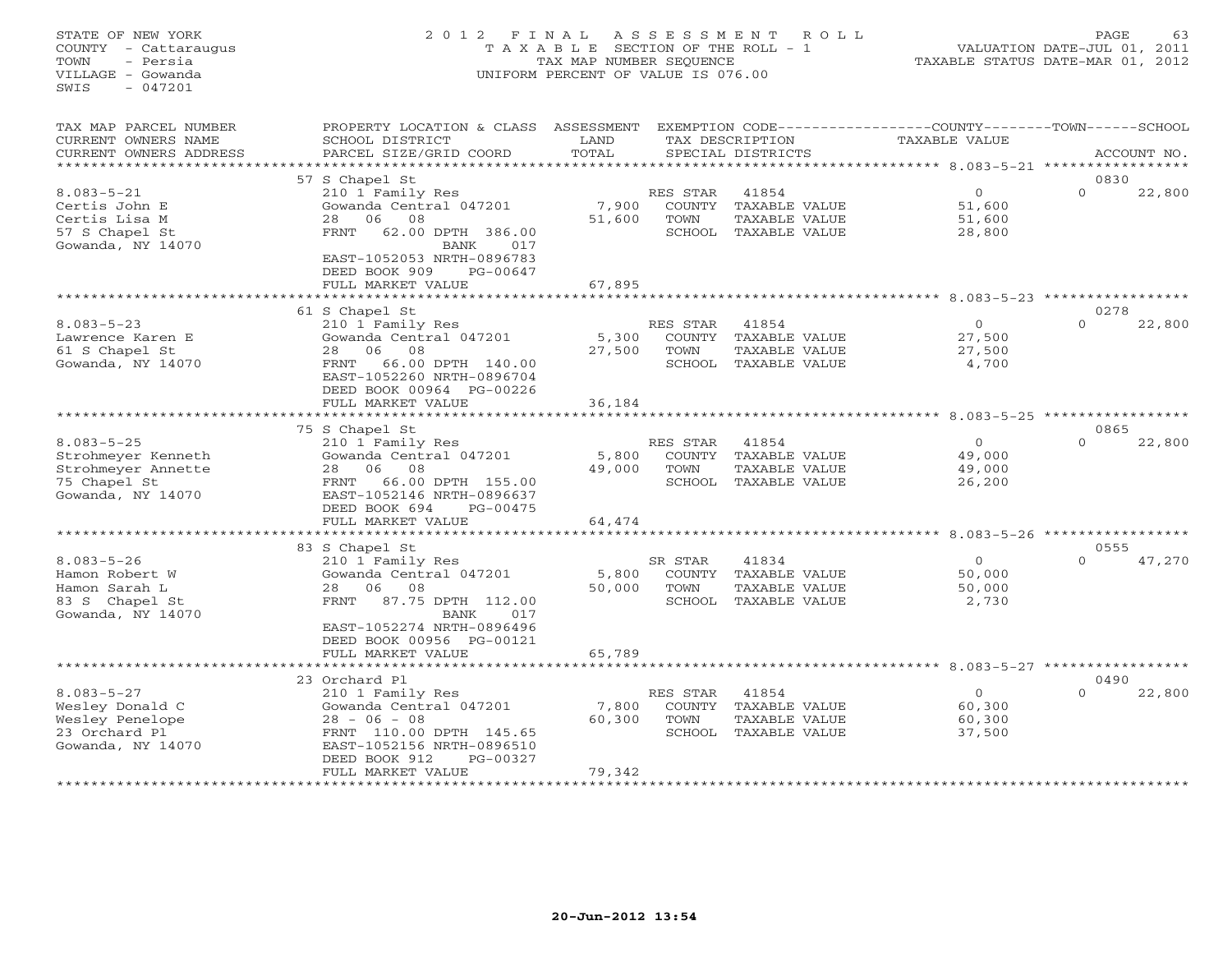# STATE OF NEW YORK 2 0 1 2 F I N A L A S S E S S M E N T R O L L PAGE 64 COUNTY - Cattaraugus T A X A B L E SECTION OF THE ROLL - 1 VALUATION DATE-JUL 01, 2011 TOWN - Persia TAX MAP NUMBER SEQUENCE TAXABLE STATUS DATE-MAR 01, 2012 VILLAGE - Gowanda UNIFORM PERCENT OF VALUE IS 076.00UNIFORM PERCENT OF VALUE IS 076.00

| TAX MAP PARCEL NUMBER<br>CURRENT OWNERS NAME<br>CURRENT OWNERS ADDRESS<br>**************** | PROPERTY LOCATION & CLASS ASSESSMENT<br>SCHOOL DISTRICT<br>PARCEL SIZE/GRID COORD                                                                                 | LAND<br>TOTAL                     |                  | TAX DESCRIPTION<br>SPECIAL DISTRICTS                                   | EXEMPTION CODE-----------------COUNTY-------TOWN-----SCHOOL<br><b>TAXABLE VALUE</b> |                    | ACCOUNT NO. |
|--------------------------------------------------------------------------------------------|-------------------------------------------------------------------------------------------------------------------------------------------------------------------|-----------------------------------|------------------|------------------------------------------------------------------------|-------------------------------------------------------------------------------------|--------------------|-------------|
|                                                                                            |                                                                                                                                                                   |                                   |                  |                                                                        |                                                                                     |                    |             |
| $8.083 - 5 - 29$<br>Meyers Stephen L                                                       | 25 Orchard Pl<br>210 1 Family Res<br>Gowanda Central 047201                                                                                                       | 6,700                             | RES STAR         | 41854<br>COUNTY TAXABLE VALUE                                          | $\Omega$<br>63,500                                                                  | 0299<br>$\Omega$   | 22,800      |
| 25 Orchard Pl<br>Gowanda, NY 14070                                                         | 08<br>28 06<br>90.00 DPTH 142.00<br>FRNT<br>BANK<br>005<br>EAST-1052062 NRTH-0896521<br>DEED BOOK 00980 PG-00609<br>FULL MARKET VALUE                             | 63,500<br>83,553                  | TOWN             | TAXABLE VALUE<br>SCHOOL TAXABLE VALUE                                  | 63,500<br>40,700                                                                    |                    |             |
|                                                                                            |                                                                                                                                                                   |                                   |                  |                                                                        |                                                                                     |                    |             |
|                                                                                            | 39 Orchard Pl                                                                                                                                                     |                                   |                  |                                                                        |                                                                                     | 0881               |             |
| $8.083 - 5 - 31$<br>Thrasher Thomas R Life Us<br>Thrasher Mary E Life Us<br>39 Orchard Pl  | 210 1 Family Res<br>Gowanda Central 047201<br>28 06<br>08<br>50.00 DPTH 151.80<br>FRNT                                                                            | 4,300 SR STAR<br>49,600           | CVET C/T<br>TOWN | 41131<br>41834<br>COUNTY TAXABLE VALUE<br>TAXABLE VALUE                | 12,400<br>$\overline{O}$<br>37,200<br>37,200                                        | 12,400<br>$\Omega$ | 47,270      |
| Gowanda, NY 14070                                                                          | EAST-1051931 NRTH-0896524<br>DEED BOOK 14846 PG-7001<br>FULL MARKET VALUE                                                                                         | 65,263<br>*********************** |                  | SCHOOL TAXABLE VALUE                                                   | 2,330                                                                               |                    |             |
|                                                                                            |                                                                                                                                                                   |                                   |                  |                                                                        | ************************ 8.083-5-32 ******************                              |                    |             |
| $8.083 - 5 - 32$<br>Pierce John R<br>45 Orchard Pl<br>Gowanda, NY 14070                    | 45 Orchard Pl<br>210 1 Family Res<br>Gowanda Central 047201<br>28 06 08<br>50.00 DPTH 154.00<br>FRNT<br>EAST-1051881 NRTH-0896526<br>DEED BOOK 903<br>PG-00988    | 4,300<br>47,000                   | RES STAR<br>TOWN | 41854<br>COUNTY TAXABLE VALUE<br>TAXABLE VALUE<br>SCHOOL TAXABLE VALUE | $\circ$<br>47,000<br>47,000<br>24,200                                               | 0641<br>$\Omega$   | 22,800      |
|                                                                                            | FULL MARKET VALUE                                                                                                                                                 | 61,842                            |                  |                                                                        |                                                                                     |                    |             |
|                                                                                            |                                                                                                                                                                   |                                   |                  |                                                                        |                                                                                     |                    |             |
|                                                                                            | 51 Orchard Pl                                                                                                                                                     |                                   |                  |                                                                        |                                                                                     | 0809               |             |
| $8.083 - 5 - 33$<br>Sisti David<br>Sisti Joanne<br>51 Orchard Pl<br>Gowanda, NY 14070      | 210 1 Family Res<br>Gowanda Central 047201<br>28 06<br>08<br>FRNT<br>95.00 DPTH 160.00<br>EAST-1051807 NRTH-0896527                                               | 7,300<br>73,100                   | SR STAR<br>TOWN  | 41834<br>COUNTY TAXABLE VALUE<br>TAXABLE VALUE<br>SCHOOL TAXABLE VALUE | $\overline{O}$<br>73,100<br>73,100<br>25,830                                        | $\Omega$           | 47,270      |
|                                                                                            | FULL MARKET VALUE                                                                                                                                                 | 96,184                            |                  |                                                                        |                                                                                     |                    |             |
|                                                                                            | ********************************                                                                                                                                  |                                   |                  |                                                                        |                                                                                     |                    |             |
| $8.083 - 5 - 34$<br>Sisti David<br>Sisti Joanne<br>51 Orchard Pl<br>Gowanda, NY 14070      | 61 Orchard Pl<br>311 Res vac land<br>Gowanda Central 047201<br>28 06<br>08<br>60.00 DPTH 160.00<br>FRNT<br>EAST-1051731 NRTH-0896529<br>DEED BOOK 802<br>PG-00809 | 5,200<br>5,200                    | TOWN             | COUNTY TAXABLE VALUE<br>TAXABLE VALUE<br>SCHOOL TAXABLE VALUE          | 5,200<br>5,200<br>5,200                                                             | 0840               |             |
|                                                                                            | FULL MARKET VALUE                                                                                                                                                 | 6,842                             |                  |                                                                        |                                                                                     |                    |             |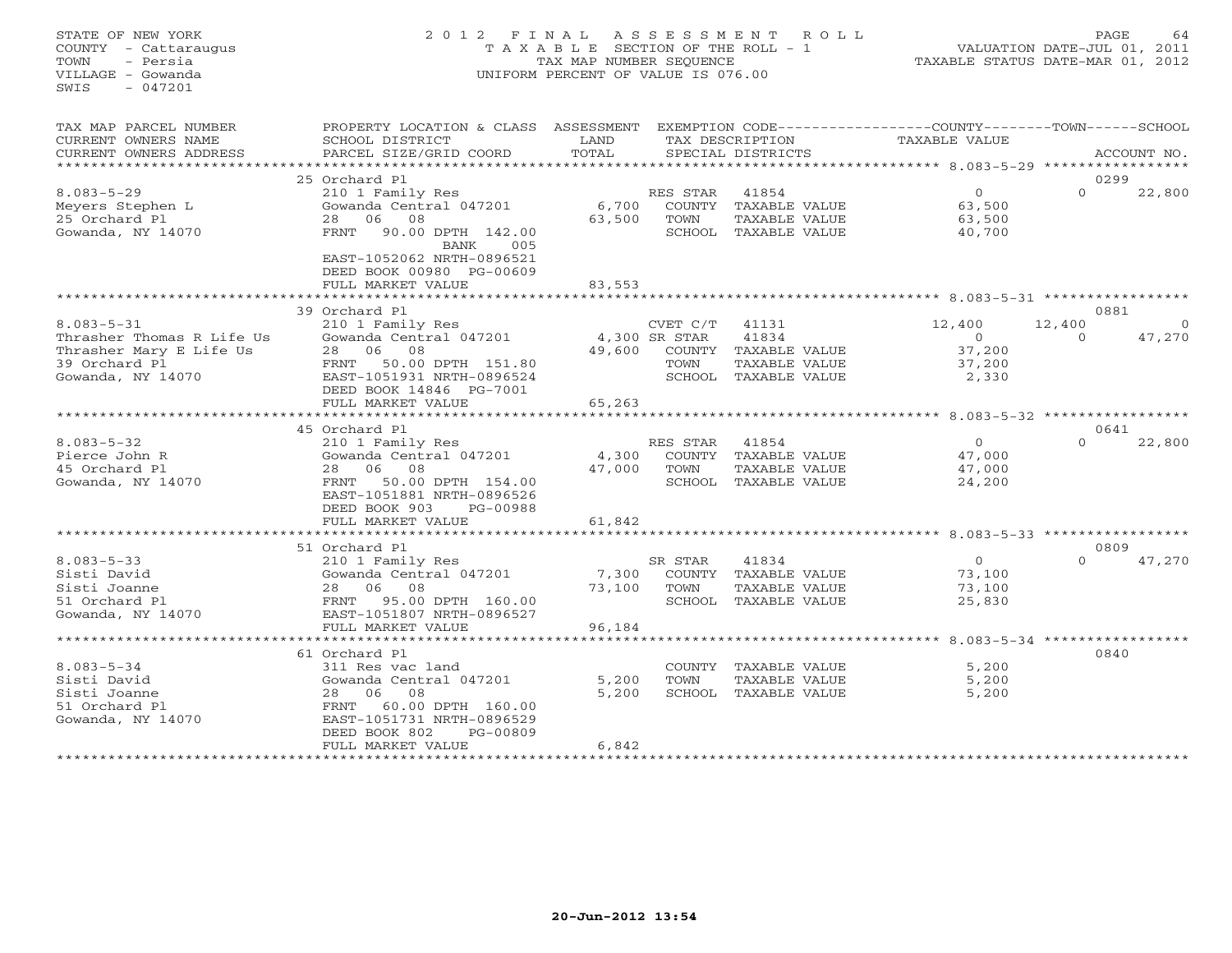# STATE OF NEW YORK 2 0 1 2 F I N A L A S S E S S M E N T R O L L PAGE 65 COUNTY - Cattaraugus T A X A B L E SECTION OF THE ROLL - 1 VALUATION DATE-JUL 01, 2011 TOWN - Persia TAX MAP NUMBER SEQUENCE TAXABLE STATUS DATE-MAR 01, 2012 VILLAGE - Gowanda UNIFORM PERCENT OF VALUE IS 076.00UNIFORM PERCENT OF VALUE IS 076.00

| TAX MAP PARCEL NUMBER<br>CURRENT OWNERS NAME<br>CURRENT OWNERS ADDRESS | PROPERTY LOCATION & CLASS ASSESSMENT<br>SCHOOL DISTRICT<br>PARCEL SIZE/GRID COORD                      | LAND<br>TOTAL       |                    | TAX DESCRIPTION<br>SPECIAL DISTRICTS  | EXEMPTION CODE----------------COUNTY-------TOWN------SCHOOL<br><b>TAXABLE VALUE</b> | ACCOUNT NO.                |
|------------------------------------------------------------------------|--------------------------------------------------------------------------------------------------------|---------------------|--------------------|---------------------------------------|-------------------------------------------------------------------------------------|----------------------------|
| *************************                                              |                                                                                                        |                     |                    |                                       |                                                                                     |                            |
| $8.083 - 5 - 35$<br>Hartlieb Dale W                                    | 69 Orchard Pl<br>210 1 Family Res<br>Gowanda Central 047201                                            | 8,600               | RES STAR<br>COUNTY | 41854<br>TAXABLE VALUE                | $\Omega$<br>79,500                                                                  | 0839<br>$\Omega$<br>22,800 |
| Hartlieb Sharon R<br>69 Orchard Pl<br>Gowanda, NY 14070                | 08<br>28<br>06<br>FRNT 118.00 DPTH 172.00<br>EAST-1051642 NRTH-0896532<br>DEED BOOK 852<br>PG-00677    | 79,500              | TOWN               | TAXABLE VALUE<br>SCHOOL TAXABLE VALUE | 79,500<br>56,700                                                                    |                            |
|                                                                        | FULL MARKET VALUE<br>*******************                                                               | 104,605<br>******** |                    |                                       |                                                                                     |                            |
|                                                                        |                                                                                                        |                     |                    |                                       | ************ 8.083-5-36 ***********                                                 | 0437                       |
| $8.083 - 5 - 36$                                                       | 54 Johnson St<br>210 1 Family Res                                                                      |                     | COUNTY             | TAXABLE VALUE                         | 50,800                                                                              |                            |
| Smith Barbara J                                                        | Gowanda Central 047201                                                                                 | 6,300               | TOWN               | TAXABLE VALUE                         | 50,800                                                                              |                            |
| PO Box 369                                                             | 28<br>06<br>08                                                                                         | 50,800              |                    | SCHOOL TAXABLE VALUE                  | 50,800                                                                              |                            |
| Lakeview, NY 14085                                                     | FRNT<br>67.00 DPTH 287.00<br>EAST-1051732 NRTH-0896647<br>DEED BOOK 10995 PG-7001<br>FULL MARKET VALUE | 66,842              |                    |                                       |                                                                                     |                            |
|                                                                        | *********************************                                                                      | **************      |                    |                                       | ************************************* 8.083-5-37 ************                       |                            |
|                                                                        | 48 Johnson St                                                                                          |                     |                    |                                       |                                                                                     | 0584                       |
| $8.083 - 5 - 37$                                                       | 210 1 Family Res                                                                                       |                     |                    | COUNTY TAXABLE VALUE                  | 42,000                                                                              |                            |
| Dragovic Joseph                                                        | Gowanda Central 047201                                                                                 | 8,000               | TOWN               | TAXABLE VALUE                         | 42,000                                                                              |                            |
| Dragovic Linda                                                         | 28 06<br>08                                                                                            | 42,000              |                    | SCHOOL TAXABLE VALUE                  | 42,000                                                                              |                            |
| 48 Johnson St                                                          | 92.00 DPTH 285.70<br>FRNT                                                                              |                     |                    |                                       |                                                                                     |                            |
| Gowanda, NY 14070                                                      | BANK<br>017                                                                                            |                     |                    |                                       |                                                                                     |                            |
|                                                                        | EAST-1051742 NRTH-0896751                                                                              |                     |                    |                                       |                                                                                     |                            |
|                                                                        | DEED BOOK 888<br>PG-01126                                                                              |                     |                    |                                       |                                                                                     |                            |
|                                                                        | FULL MARKET VALUE<br>***************************                                                       | 55,263              |                    |                                       |                                                                                     |                            |
|                                                                        | 40 Johnson St                                                                                          |                     |                    |                                       |                                                                                     | 0389                       |
| $8.083 - 5 - 38$                                                       | 210 1 Family Res                                                                                       |                     |                    | COUNTY TAXABLE VALUE                  | 44,000                                                                              |                            |
| Trysnicky Michael J                                                    | Gowanda Central 047201                                                                                 | 9,200               | TOWN               | TAXABLE VALUE                         | 44,000                                                                              |                            |
| 108 Sunset Ct 7                                                        | 28<br>06<br>08                                                                                         | 44,000              |                    | SCHOOL TAXABLE VALUE                  | 44,000                                                                              |                            |
| Hamburg, NY 14075                                                      | FRNT 131.00 DPTH 167.00                                                                                |                     |                    |                                       |                                                                                     |                            |
|                                                                        | EAST-1051643 NRTH-0896829                                                                              |                     |                    |                                       |                                                                                     |                            |
|                                                                        | DEED BOOK 13411 PG-6001                                                                                |                     |                    |                                       |                                                                                     |                            |
|                                                                        | FULL MARKET VALUE                                                                                      | 57,895              |                    |                                       |                                                                                     |                            |
|                                                                        |                                                                                                        |                     |                    |                                       |                                                                                     |                            |
|                                                                        | 31 Johnson St                                                                                          |                     |                    |                                       |                                                                                     | 0794                       |
| $8.083 - 5 - 39$<br>Holt Lanny                                         | 210 1 Family Res<br>Gowanda Central 047201                                                             | 8,000               | RES STAR           | 41854<br>COUNTY TAXABLE VALUE         | $\circ$<br>51,500                                                                   | $\Omega$<br>22,800         |
| Holt Cathleen                                                          | 28 06<br>08                                                                                            | 51,500              | TOWN               | TAXABLE VALUE                         | 51,500                                                                              |                            |
| 31 Johnson St                                                          | ACRES<br>1.38                                                                                          |                     |                    | SCHOOL TAXABLE VALUE                  | 28,700                                                                              |                            |
| Gowanda, NY 14070                                                      | EAST-1051383 NRTH-0896913                                                                              |                     |                    |                                       |                                                                                     |                            |
|                                                                        | DEED BOOK 907<br>PG-00508                                                                              |                     |                    |                                       |                                                                                     |                            |
|                                                                        | FULL MARKET VALUE                                                                                      | 67,763              |                    |                                       |                                                                                     |                            |
|                                                                        |                                                                                                        |                     |                    |                                       |                                                                                     |                            |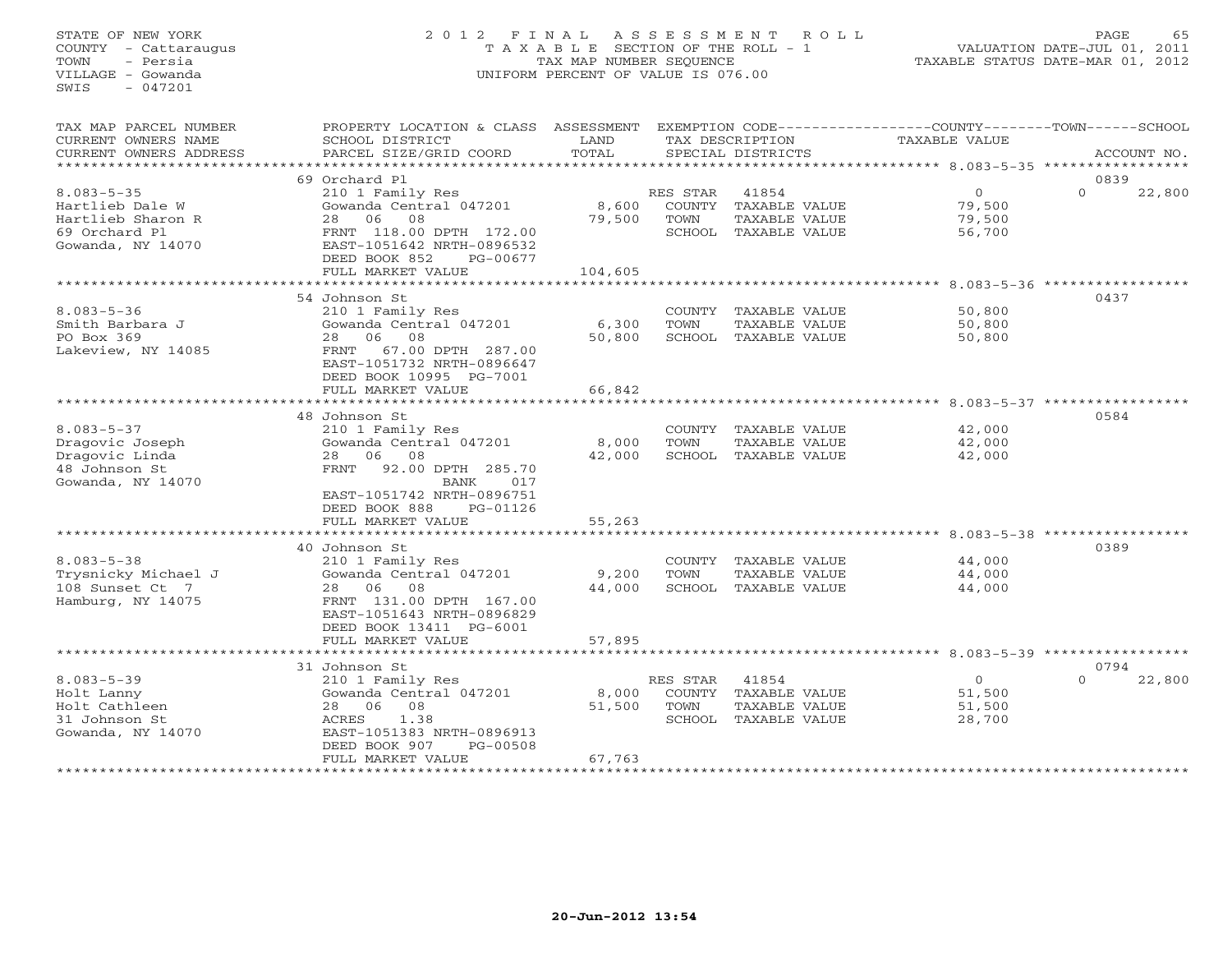STATE OF NEW YORK 2 0 1 2 F I N A L A S S E S S M E N T R O L L PAGE 66 COUNTY - Cattaraugus T A X A B L E SECTION OF THE ROLL - 1 VALUATION DATE-JUL 01, 2011 TOWN - Persia TAX MAP NUMBER SEQUENCE TAXABLE STATUS DATE-MAR 01, 2012 VILLAGE - Gowanda UNIFORM PERCENT OF VALUE IS 076.00 SWIS - 047201TAX MAP PARCEL NUMBER PROPERTY LOCATION & CLASS ASSESSMENT EXEMPTION CODE-----------------COUNTY-------TOWN------SCHOOL<br>CURRENT OWNERS NAME SCHOOL DISTRICT LAND TAX DESC \*\*\*\*\*\*\*\*\*\*\*\*\*\*\*\*\*\*\*\*\*\*\*\*\*\*\*\*\*\*\*\*\*\*\*\*\*\*\*\*\*\*\*\*\*\*\*\*\*\*\*\*\*\*\*\*\*\*\*\*\*\*\*\*\*\*\*\*\*\*\*\*\*\*\*\*\*\*\*\*\*\*\*\*\*\*\*\*\*\*\*\*\*\*\*\*\*\*\*\*\*\*\* 8.083-5-40 \*\*\*\*\*\*\*\*\*\*\*\*\*\*\*\*\* 39 Johnson St 09358.083-5-40 210 1 Family Res COUNTY TAXABLE VALUE 35,000 Sternisha Catherine L Gowanda Central 047201 4,800 TOWN TAXABLE VALUE 35,000 39 Johnson St 28 06 08 35,000 SCHOOL TAXABLE VALUE 35,000 Gowanda, NY 14070 FRNT 49.50 DPTH 296.34 EAST-1051387 NRTH-0896784 DEED BOOK 13992 PG-6002FULL MARKET VALUE FULL MARKET VALUE 46,053 \*\*\*\*\*\*\*\*\*\*\*\*\*\*\*\*\*\*\*\*\*\*\*\*\*\*\*\*\*\*\*\*\*\*\*\*\*\*\*\*\*\*\*\*\*\*\*\*\*\*\*\*\*\*\*\*\*\*\*\*\*\*\*\*\*\*\*\*\*\*\*\*\*\*\*\*\*\*\*\*\*\*\*\*\*\*\*\*\*\*\*\*\*\*\*\*\*\*\*\*\*\*\* 8.083-5-41 \*\*\*\*\*\*\*\*\*\*\*\*\*\*\*\*\*0291 45 Johnson St 0291 8.083-5-41 210 1 Family Res CVET C/T 41131 12,125 12,125 0 Jemiolo Josephine Gowanda Central 047201 7,600 AGED C/T/S 41800 18,188 18,188 24,250 45 Johnson St 28 06 08 48,500 SR STAR 41834 0 0 24,250 Gowanda, NY 14070 FRNT 86.73 DPTH 290.00 COUNTY TAXABLE VALUE 18,187 EAST-1051414 NRTH-0896732 TOWN TAXABLE VALUE 18,187 DEED BOOK 894 PG-00541 SCHOOL TAXABLE VALUE 0 FULL MARKET VALUE 63,816 \*\*\*\*\*\*\*\*\*\*\*\*\*\*\*\*\*\*\*\*\*\*\*\*\*\*\*\*\*\*\*\*\*\*\*\*\*\*\*\*\*\*\*\*\*\*\*\*\*\*\*\*\*\*\*\*\*\*\*\*\*\*\*\*\*\*\*\*\*\*\*\*\*\*\*\*\*\*\*\*\*\*\*\*\*\*\*\*\*\*\*\*\*\*\*\*\*\*\*\*\*\*\* 8.083-5-42 \*\*\*\*\*\*\*\*\*\*\*\*\*\*\*\*\* 53 Johnson St 0795 8.083-5-42 220 2 Family Res AGED C/T/S 41800 27,300 27,300 27,300 Scott Shirley Gowanda Central 047201 7,000 SR STAR 41834 0 0 27,300 53 Johnson St 28 06 08 54,600 COUNTY TAXABLE VALUE 27,300 Gowanda, NY 14070 FRNT 75.00 DPTH 367.00 TOWN TAXABLE VALUE 27,300 EAST-1051292 NRTH-0896665 SCHOOL TAXABLE VALUE 0 DEED BOOK 522 PG-00001 FULL MARKET VALUE 71,842 \*\*\*\*\*\*\*\*\*\*\*\*\*\*\*\*\*\*\*\*\*\*\*\*\*\*\*\*\*\*\*\*\*\*\*\*\*\*\*\*\*\*\*\*\*\*\*\*\*\*\*\*\*\*\*\*\*\*\*\*\*\*\*\*\*\*\*\*\*\*\*\*\*\*\*\*\*\*\*\*\*\*\*\*\*\*\*\*\*\*\*\*\*\*\*\*\*\*\*\*\*\*\* 8.083-5-43 \*\*\*\*\*\*\*\*\*\*\*\*\*\*\*\*\* 59 Johnson St 0702 $0 \t 22.800$ 8.083-5-43 210 1 Family Res RES STAR 41854 0 0 22,800 Perchy Joseph G Gowanda Central 047201 7,500 COUNTY TAXABLE VALUE 49,600 Perchy Melissa J 28 06 08 49,600 TOWN TAXABLE VALUE 49,600 59 Johnson St By Will SCHOOL TAXABLE VALUE 26,800 Gowanda, NY 14070 FRNT 82.00 DPTH 367.00 EAST-1051237 NRTH-0896545 DEED BOOK 7063 PG-8001DEED BOOK 7063 PG-8001<br>FULL MARKET VALUE FULL MARKET VALUE 65,263 \*\*\*\*\*\*\*\*\*\*\*\*\*\*\*\*\*\*\*\*\*\*\*\*\*\*\*\*\*\*\*\*\*\*\*\*\*\*\*\*\*\*\*\*\*\*\*\*\*\*\*\*\*\*\*\*\*\*\*\*\*\*\*\*\*\*\*\*\*\*\*\*\*\*\*\*\*\*\*\*\*\*\*\*\*\*\*\*\*\*\*\*\*\*\*\*\*\*\*\*\*\*\* 8.083-5-44 \*\*\*\*\*\*\*\*\*\*\*\*\*\*\*\*\* 67 Johnson St 08458.083-5-44 311 Res vac land COUNTY TAXABLE VALUE 5,100 Gabel Lewis F Gowanda Central 047201 5,100 TOWN TAXABLE VALUE 5,100 Brown Jean K 28 06 08 5,100 SCHOOL TAXABLE VALUE 5,100 75 Johnson St FRNT 53.00 DPTH 364.00 Gowanda, NY 14070 EAST-1051351 NRTH-0896518 DEED BOOK 1708 PG-2003 FULL MARKET VALUE 6,711 \*\*\*\*\*\*\*\*\*\*\*\*\*\*\*\*\*\*\*\*\*\*\*\*\*\*\*\*\*\*\*\*\*\*\*\*\*\*\*\*\*\*\*\*\*\*\*\*\*\*\*\*\*\*\*\*\*\*\*\*\*\*\*\*\*\*\*\*\*\*\*\*\*\*\*\*\*\*\*\*\*\*\*\*\*\*\*\*\*\*\*\*\*\*\*\*\*\*\*\*\*\*\*\*\*\*\*\*\*\*\*\*\*\*\*\*\*\*\*\*\*\*\*\*\*\*\*\*\*\*\*\*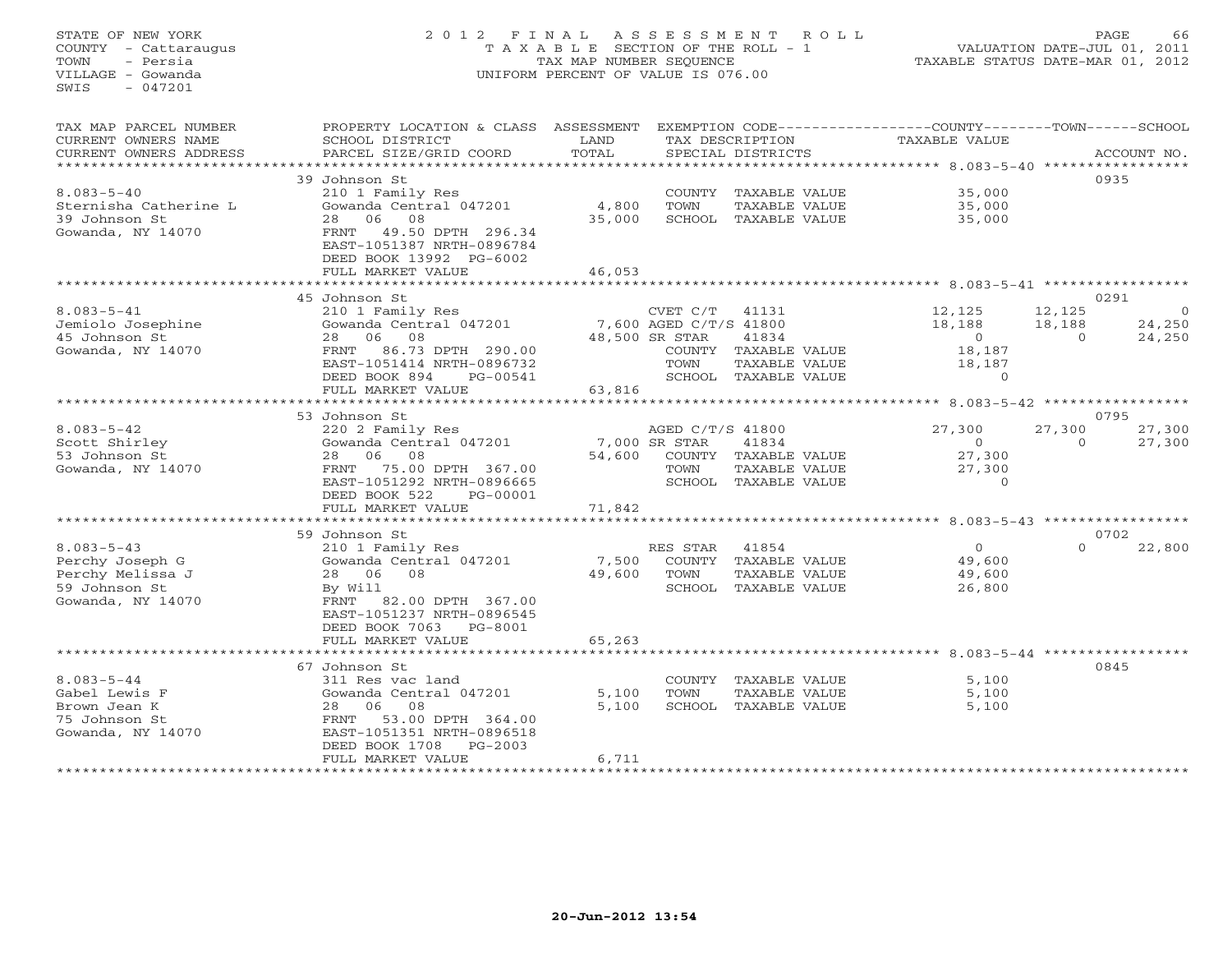### STATE OF NEW YORK 2 0 1 2 F I N A L A S S E S S M E N T R O L L PAGE 67 COUNTY - Cattaraugus T A X A B L E SECTION OF THE ROLL - 1 VALUATION DATE-JUL 01, 2011 TOWN - Persia TAX MAP NUMBER SEQUENCE TAXABLE STATUS DATE-MAR 01, 2012 VILLAGE - Gowanda UNIFORM PERCENT OF VALUE IS 076.00UNIFORM PERCENT OF VALUE IS 076.00

| CURRENT OWNERS NAME<br>SCHOOL DISTRICT<br>LAND<br>TAX DESCRIPTION<br>TAXABLE VALUE<br>TOTAL<br>PARCEL SIZE/GRID COORD<br>CURRENT OWNERS ADDRESS<br>SPECIAL DISTRICTS<br>ACCOUNT NO.<br>*******************<br>0434<br>75 Johnson St<br>$\circ$<br>$\Omega$<br>22,800<br>$8.083 - 5 - 45$<br>210 1 Family Res<br>RES STAR<br>41854<br>Gabel Lewis F<br>Gowanda Central 047201<br>5,500<br>COUNTY TAXABLE VALUE<br>51,500<br>06<br>08<br>Brown Jean K<br>28<br>51,500<br>TOWN<br>TAXABLE VALUE<br>51,500<br>75 Johnson St<br>57.00 DPTH 364.00<br>SCHOOL TAXABLE VALUE<br>FRNT<br>28,700<br>Gowanda, NY 14070<br>EAST-1051351 NRTH-0896463<br>DEED BOOK 1708<br>PG-2002<br>67,763<br>FULL MARKET VALUE<br>***********************<br>79 Johnson St<br>0901<br>$8.083 - 5 - 46$<br>210 1 Family Res<br>RES STAR<br>$\circ$<br>$\Omega$<br>22,800<br>41854<br>Smith-Freeman Paula S<br>Gowanda Central 047201<br>5,300<br>COUNTY<br>TAXABLE VALUE<br>52,500<br>28 06<br>08<br>79 Johnson St<br>52,500<br>TOWN<br>TAXABLE VALUE<br>52,500<br>55.00 DPTH 364.00<br>Gowanda, NY 14070<br>FRNT<br>SCHOOL TAXABLE VALUE<br>29,700<br>BANK<br>017<br>EAST-1051350 NRTH-0896405<br>DEED BOOK 842<br>PG-00621<br>69,079<br>FULL MARKET VALUE<br>0263<br>85 Johnson St<br>7,800<br>$8.083 - 5 - 47$<br>210 1 Family Res<br>7,800<br>WVET C/T<br>41121<br>$\Omega$<br>Gowanda Central 047201<br>Andolsek Ronald & Eleanora<br>4,300 RPTL466_c 41683<br>$\Omega$<br>2,280<br>$\Omega$<br>$\circ$<br>22,800<br>Andolsek Theodore & Daniel<br>28<br>$-06$<br>$-08$<br>52,000 RES STAR<br>41854<br>$\Omega$<br>85 Johnson St<br>82.00 DPTH 236.00<br>44,200<br>FRNT<br>COUNTY TAXABLE VALUE<br>Gowanda, NY 14070<br>EAST-1051416 NRTH-0896335<br>TOWN<br>TAXABLE VALUE<br>41,920<br>DEED BOOK 16295 PG-9001<br>SCHOOL TAXABLE VALUE<br>29,200<br>FULL MARKET VALUE<br>68,421<br>******************************<br>********************<br>****************** 8.083-5-48 ******************<br>0474<br>93 Johnson St<br>$\Omega$<br>22,800<br>$8.083 - 5 - 48$<br>RES STAR<br>41854<br>$\overline{0}$<br>210 1 Family Res<br>Gowanda Central 047201<br>6,400<br>48,700<br>Tonello John J<br>COUNTY<br>TAXABLE VALUE<br>08<br>Tonello Theresa A<br>28 06<br>48,700<br>TOWN<br>TAXABLE VALUE<br>48,700<br>93 Johnson St<br>ACRES<br>1.38<br>SCHOOL TAXABLE VALUE<br>25,900<br>EAST-1051256 NRTH-0896280<br>Gowanda, NY 14070 |
|---------------------------------------------------------------------------------------------------------------------------------------------------------------------------------------------------------------------------------------------------------------------------------------------------------------------------------------------------------------------------------------------------------------------------------------------------------------------------------------------------------------------------------------------------------------------------------------------------------------------------------------------------------------------------------------------------------------------------------------------------------------------------------------------------------------------------------------------------------------------------------------------------------------------------------------------------------------------------------------------------------------------------------------------------------------------------------------------------------------------------------------------------------------------------------------------------------------------------------------------------------------------------------------------------------------------------------------------------------------------------------------------------------------------------------------------------------------------------------------------------------------------------------------------------------------------------------------------------------------------------------------------------------------------------------------------------------------------------------------------------------------------------------------------------------------------------------------------------------------------------------------------------------------------------------------------------------------------------------------------------------------------------------------------------------------------------------------------------------------------------------------------------------------------------------------------------------------------------------------------------------------------------------------------------------------------------------------------------------------------------------------------------------|
|                                                                                                                                                                                                                                                                                                                                                                                                                                                                                                                                                                                                                                                                                                                                                                                                                                                                                                                                                                                                                                                                                                                                                                                                                                                                                                                                                                                                                                                                                                                                                                                                                                                                                                                                                                                                                                                                                                                                                                                                                                                                                                                                                                                                                                                                                                                                                                                                         |
|                                                                                                                                                                                                                                                                                                                                                                                                                                                                                                                                                                                                                                                                                                                                                                                                                                                                                                                                                                                                                                                                                                                                                                                                                                                                                                                                                                                                                                                                                                                                                                                                                                                                                                                                                                                                                                                                                                                                                                                                                                                                                                                                                                                                                                                                                                                                                                                                         |
|                                                                                                                                                                                                                                                                                                                                                                                                                                                                                                                                                                                                                                                                                                                                                                                                                                                                                                                                                                                                                                                                                                                                                                                                                                                                                                                                                                                                                                                                                                                                                                                                                                                                                                                                                                                                                                                                                                                                                                                                                                                                                                                                                                                                                                                                                                                                                                                                         |
|                                                                                                                                                                                                                                                                                                                                                                                                                                                                                                                                                                                                                                                                                                                                                                                                                                                                                                                                                                                                                                                                                                                                                                                                                                                                                                                                                                                                                                                                                                                                                                                                                                                                                                                                                                                                                                                                                                                                                                                                                                                                                                                                                                                                                                                                                                                                                                                                         |
|                                                                                                                                                                                                                                                                                                                                                                                                                                                                                                                                                                                                                                                                                                                                                                                                                                                                                                                                                                                                                                                                                                                                                                                                                                                                                                                                                                                                                                                                                                                                                                                                                                                                                                                                                                                                                                                                                                                                                                                                                                                                                                                                                                                                                                                                                                                                                                                                         |
|                                                                                                                                                                                                                                                                                                                                                                                                                                                                                                                                                                                                                                                                                                                                                                                                                                                                                                                                                                                                                                                                                                                                                                                                                                                                                                                                                                                                                                                                                                                                                                                                                                                                                                                                                                                                                                                                                                                                                                                                                                                                                                                                                                                                                                                                                                                                                                                                         |
|                                                                                                                                                                                                                                                                                                                                                                                                                                                                                                                                                                                                                                                                                                                                                                                                                                                                                                                                                                                                                                                                                                                                                                                                                                                                                                                                                                                                                                                                                                                                                                                                                                                                                                                                                                                                                                                                                                                                                                                                                                                                                                                                                                                                                                                                                                                                                                                                         |
|                                                                                                                                                                                                                                                                                                                                                                                                                                                                                                                                                                                                                                                                                                                                                                                                                                                                                                                                                                                                                                                                                                                                                                                                                                                                                                                                                                                                                                                                                                                                                                                                                                                                                                                                                                                                                                                                                                                                                                                                                                                                                                                                                                                                                                                                                                                                                                                                         |
|                                                                                                                                                                                                                                                                                                                                                                                                                                                                                                                                                                                                                                                                                                                                                                                                                                                                                                                                                                                                                                                                                                                                                                                                                                                                                                                                                                                                                                                                                                                                                                                                                                                                                                                                                                                                                                                                                                                                                                                                                                                                                                                                                                                                                                                                                                                                                                                                         |
|                                                                                                                                                                                                                                                                                                                                                                                                                                                                                                                                                                                                                                                                                                                                                                                                                                                                                                                                                                                                                                                                                                                                                                                                                                                                                                                                                                                                                                                                                                                                                                                                                                                                                                                                                                                                                                                                                                                                                                                                                                                                                                                                                                                                                                                                                                                                                                                                         |
|                                                                                                                                                                                                                                                                                                                                                                                                                                                                                                                                                                                                                                                                                                                                                                                                                                                                                                                                                                                                                                                                                                                                                                                                                                                                                                                                                                                                                                                                                                                                                                                                                                                                                                                                                                                                                                                                                                                                                                                                                                                                                                                                                                                                                                                                                                                                                                                                         |
|                                                                                                                                                                                                                                                                                                                                                                                                                                                                                                                                                                                                                                                                                                                                                                                                                                                                                                                                                                                                                                                                                                                                                                                                                                                                                                                                                                                                                                                                                                                                                                                                                                                                                                                                                                                                                                                                                                                                                                                                                                                                                                                                                                                                                                                                                                                                                                                                         |
|                                                                                                                                                                                                                                                                                                                                                                                                                                                                                                                                                                                                                                                                                                                                                                                                                                                                                                                                                                                                                                                                                                                                                                                                                                                                                                                                                                                                                                                                                                                                                                                                                                                                                                                                                                                                                                                                                                                                                                                                                                                                                                                                                                                                                                                                                                                                                                                                         |
|                                                                                                                                                                                                                                                                                                                                                                                                                                                                                                                                                                                                                                                                                                                                                                                                                                                                                                                                                                                                                                                                                                                                                                                                                                                                                                                                                                                                                                                                                                                                                                                                                                                                                                                                                                                                                                                                                                                                                                                                                                                                                                                                                                                                                                                                                                                                                                                                         |
|                                                                                                                                                                                                                                                                                                                                                                                                                                                                                                                                                                                                                                                                                                                                                                                                                                                                                                                                                                                                                                                                                                                                                                                                                                                                                                                                                                                                                                                                                                                                                                                                                                                                                                                                                                                                                                                                                                                                                                                                                                                                                                                                                                                                                                                                                                                                                                                                         |
|                                                                                                                                                                                                                                                                                                                                                                                                                                                                                                                                                                                                                                                                                                                                                                                                                                                                                                                                                                                                                                                                                                                                                                                                                                                                                                                                                                                                                                                                                                                                                                                                                                                                                                                                                                                                                                                                                                                                                                                                                                                                                                                                                                                                                                                                                                                                                                                                         |
|                                                                                                                                                                                                                                                                                                                                                                                                                                                                                                                                                                                                                                                                                                                                                                                                                                                                                                                                                                                                                                                                                                                                                                                                                                                                                                                                                                                                                                                                                                                                                                                                                                                                                                                                                                                                                                                                                                                                                                                                                                                                                                                                                                                                                                                                                                                                                                                                         |
|                                                                                                                                                                                                                                                                                                                                                                                                                                                                                                                                                                                                                                                                                                                                                                                                                                                                                                                                                                                                                                                                                                                                                                                                                                                                                                                                                                                                                                                                                                                                                                                                                                                                                                                                                                                                                                                                                                                                                                                                                                                                                                                                                                                                                                                                                                                                                                                                         |
|                                                                                                                                                                                                                                                                                                                                                                                                                                                                                                                                                                                                                                                                                                                                                                                                                                                                                                                                                                                                                                                                                                                                                                                                                                                                                                                                                                                                                                                                                                                                                                                                                                                                                                                                                                                                                                                                                                                                                                                                                                                                                                                                                                                                                                                                                                                                                                                                         |
|                                                                                                                                                                                                                                                                                                                                                                                                                                                                                                                                                                                                                                                                                                                                                                                                                                                                                                                                                                                                                                                                                                                                                                                                                                                                                                                                                                                                                                                                                                                                                                                                                                                                                                                                                                                                                                                                                                                                                                                                                                                                                                                                                                                                                                                                                                                                                                                                         |
|                                                                                                                                                                                                                                                                                                                                                                                                                                                                                                                                                                                                                                                                                                                                                                                                                                                                                                                                                                                                                                                                                                                                                                                                                                                                                                                                                                                                                                                                                                                                                                                                                                                                                                                                                                                                                                                                                                                                                                                                                                                                                                                                                                                                                                                                                                                                                                                                         |
|                                                                                                                                                                                                                                                                                                                                                                                                                                                                                                                                                                                                                                                                                                                                                                                                                                                                                                                                                                                                                                                                                                                                                                                                                                                                                                                                                                                                                                                                                                                                                                                                                                                                                                                                                                                                                                                                                                                                                                                                                                                                                                                                                                                                                                                                                                                                                                                                         |
|                                                                                                                                                                                                                                                                                                                                                                                                                                                                                                                                                                                                                                                                                                                                                                                                                                                                                                                                                                                                                                                                                                                                                                                                                                                                                                                                                                                                                                                                                                                                                                                                                                                                                                                                                                                                                                                                                                                                                                                                                                                                                                                                                                                                                                                                                                                                                                                                         |
|                                                                                                                                                                                                                                                                                                                                                                                                                                                                                                                                                                                                                                                                                                                                                                                                                                                                                                                                                                                                                                                                                                                                                                                                                                                                                                                                                                                                                                                                                                                                                                                                                                                                                                                                                                                                                                                                                                                                                                                                                                                                                                                                                                                                                                                                                                                                                                                                         |
|                                                                                                                                                                                                                                                                                                                                                                                                                                                                                                                                                                                                                                                                                                                                                                                                                                                                                                                                                                                                                                                                                                                                                                                                                                                                                                                                                                                                                                                                                                                                                                                                                                                                                                                                                                                                                                                                                                                                                                                                                                                                                                                                                                                                                                                                                                                                                                                                         |
|                                                                                                                                                                                                                                                                                                                                                                                                                                                                                                                                                                                                                                                                                                                                                                                                                                                                                                                                                                                                                                                                                                                                                                                                                                                                                                                                                                                                                                                                                                                                                                                                                                                                                                                                                                                                                                                                                                                                                                                                                                                                                                                                                                                                                                                                                                                                                                                                         |
|                                                                                                                                                                                                                                                                                                                                                                                                                                                                                                                                                                                                                                                                                                                                                                                                                                                                                                                                                                                                                                                                                                                                                                                                                                                                                                                                                                                                                                                                                                                                                                                                                                                                                                                                                                                                                                                                                                                                                                                                                                                                                                                                                                                                                                                                                                                                                                                                         |
|                                                                                                                                                                                                                                                                                                                                                                                                                                                                                                                                                                                                                                                                                                                                                                                                                                                                                                                                                                                                                                                                                                                                                                                                                                                                                                                                                                                                                                                                                                                                                                                                                                                                                                                                                                                                                                                                                                                                                                                                                                                                                                                                                                                                                                                                                                                                                                                                         |
|                                                                                                                                                                                                                                                                                                                                                                                                                                                                                                                                                                                                                                                                                                                                                                                                                                                                                                                                                                                                                                                                                                                                                                                                                                                                                                                                                                                                                                                                                                                                                                                                                                                                                                                                                                                                                                                                                                                                                                                                                                                                                                                                                                                                                                                                                                                                                                                                         |
|                                                                                                                                                                                                                                                                                                                                                                                                                                                                                                                                                                                                                                                                                                                                                                                                                                                                                                                                                                                                                                                                                                                                                                                                                                                                                                                                                                                                                                                                                                                                                                                                                                                                                                                                                                                                                                                                                                                                                                                                                                                                                                                                                                                                                                                                                                                                                                                                         |
|                                                                                                                                                                                                                                                                                                                                                                                                                                                                                                                                                                                                                                                                                                                                                                                                                                                                                                                                                                                                                                                                                                                                                                                                                                                                                                                                                                                                                                                                                                                                                                                                                                                                                                                                                                                                                                                                                                                                                                                                                                                                                                                                                                                                                                                                                                                                                                                                         |
|                                                                                                                                                                                                                                                                                                                                                                                                                                                                                                                                                                                                                                                                                                                                                                                                                                                                                                                                                                                                                                                                                                                                                                                                                                                                                                                                                                                                                                                                                                                                                                                                                                                                                                                                                                                                                                                                                                                                                                                                                                                                                                                                                                                                                                                                                                                                                                                                         |
|                                                                                                                                                                                                                                                                                                                                                                                                                                                                                                                                                                                                                                                                                                                                                                                                                                                                                                                                                                                                                                                                                                                                                                                                                                                                                                                                                                                                                                                                                                                                                                                                                                                                                                                                                                                                                                                                                                                                                                                                                                                                                                                                                                                                                                                                                                                                                                                                         |
|                                                                                                                                                                                                                                                                                                                                                                                                                                                                                                                                                                                                                                                                                                                                                                                                                                                                                                                                                                                                                                                                                                                                                                                                                                                                                                                                                                                                                                                                                                                                                                                                                                                                                                                                                                                                                                                                                                                                                                                                                                                                                                                                                                                                                                                                                                                                                                                                         |
|                                                                                                                                                                                                                                                                                                                                                                                                                                                                                                                                                                                                                                                                                                                                                                                                                                                                                                                                                                                                                                                                                                                                                                                                                                                                                                                                                                                                                                                                                                                                                                                                                                                                                                                                                                                                                                                                                                                                                                                                                                                                                                                                                                                                                                                                                                                                                                                                         |
|                                                                                                                                                                                                                                                                                                                                                                                                                                                                                                                                                                                                                                                                                                                                                                                                                                                                                                                                                                                                                                                                                                                                                                                                                                                                                                                                                                                                                                                                                                                                                                                                                                                                                                                                                                                                                                                                                                                                                                                                                                                                                                                                                                                                                                                                                                                                                                                                         |
| DEED BOOK 801<br>PG-00130                                                                                                                                                                                                                                                                                                                                                                                                                                                                                                                                                                                                                                                                                                                                                                                                                                                                                                                                                                                                                                                                                                                                                                                                                                                                                                                                                                                                                                                                                                                                                                                                                                                                                                                                                                                                                                                                                                                                                                                                                                                                                                                                                                                                                                                                                                                                                                               |
| 64,079<br>FULL MARKET VALUE                                                                                                                                                                                                                                                                                                                                                                                                                                                                                                                                                                                                                                                                                                                                                                                                                                                                                                                                                                                                                                                                                                                                                                                                                                                                                                                                                                                                                                                                                                                                                                                                                                                                                                                                                                                                                                                                                                                                                                                                                                                                                                                                                                                                                                                                                                                                                                             |
| ***************************                                                                                                                                                                                                                                                                                                                                                                                                                                                                                                                                                                                                                                                                                                                                                                                                                                                                                                                                                                                                                                                                                                                                                                                                                                                                                                                                                                                                                                                                                                                                                                                                                                                                                                                                                                                                                                                                                                                                                                                                                                                                                                                                                                                                                                                                                                                                                                             |
| 0539<br>101 Johnson St                                                                                                                                                                                                                                                                                                                                                                                                                                                                                                                                                                                                                                                                                                                                                                                                                                                                                                                                                                                                                                                                                                                                                                                                                                                                                                                                                                                                                                                                                                                                                                                                                                                                                                                                                                                                                                                                                                                                                                                                                                                                                                                                                                                                                                                                                                                                                                                  |
| $8.083 - 5 - 49$<br>210 1 Family Res<br>SR STAR<br>41834<br>$\circ$<br>$\Omega$<br>47,270                                                                                                                                                                                                                                                                                                                                                                                                                                                                                                                                                                                                                                                                                                                                                                                                                                                                                                                                                                                                                                                                                                                                                                                                                                                                                                                                                                                                                                                                                                                                                                                                                                                                                                                                                                                                                                                                                                                                                                                                                                                                                                                                                                                                                                                                                                               |
| Emery Chester R<br>Gowanda Central 047201<br>6,000<br>TAXABLE VALUE<br>49,300<br>COUNTY                                                                                                                                                                                                                                                                                                                                                                                                                                                                                                                                                                                                                                                                                                                                                                                                                                                                                                                                                                                                                                                                                                                                                                                                                                                                                                                                                                                                                                                                                                                                                                                                                                                                                                                                                                                                                                                                                                                                                                                                                                                                                                                                                                                                                                                                                                                 |
| Emery Bonnie B<br>28 06<br>08<br>49,300<br>TOWN<br>TAXABLE VALUE<br>49,300                                                                                                                                                                                                                                                                                                                                                                                                                                                                                                                                                                                                                                                                                                                                                                                                                                                                                                                                                                                                                                                                                                                                                                                                                                                                                                                                                                                                                                                                                                                                                                                                                                                                                                                                                                                                                                                                                                                                                                                                                                                                                                                                                                                                                                                                                                                              |
| 101 Johnson St<br>1.00<br>2,030<br>ACRES<br>SCHOOL TAXABLE VALUE                                                                                                                                                                                                                                                                                                                                                                                                                                                                                                                                                                                                                                                                                                                                                                                                                                                                                                                                                                                                                                                                                                                                                                                                                                                                                                                                                                                                                                                                                                                                                                                                                                                                                                                                                                                                                                                                                                                                                                                                                                                                                                                                                                                                                                                                                                                                        |
| Gowanda, NY 14070<br>EAST-1051297 NRTH-0896165                                                                                                                                                                                                                                                                                                                                                                                                                                                                                                                                                                                                                                                                                                                                                                                                                                                                                                                                                                                                                                                                                                                                                                                                                                                                                                                                                                                                                                                                                                                                                                                                                                                                                                                                                                                                                                                                                                                                                                                                                                                                                                                                                                                                                                                                                                                                                          |
| DEED BOOK 810<br>$PG-00400$                                                                                                                                                                                                                                                                                                                                                                                                                                                                                                                                                                                                                                                                                                                                                                                                                                                                                                                                                                                                                                                                                                                                                                                                                                                                                                                                                                                                                                                                                                                                                                                                                                                                                                                                                                                                                                                                                                                                                                                                                                                                                                                                                                                                                                                                                                                                                                             |
| 64,868<br>FULL MARKET VALUE                                                                                                                                                                                                                                                                                                                                                                                                                                                                                                                                                                                                                                                                                                                                                                                                                                                                                                                                                                                                                                                                                                                                                                                                                                                                                                                                                                                                                                                                                                                                                                                                                                                                                                                                                                                                                                                                                                                                                                                                                                                                                                                                                                                                                                                                                                                                                                             |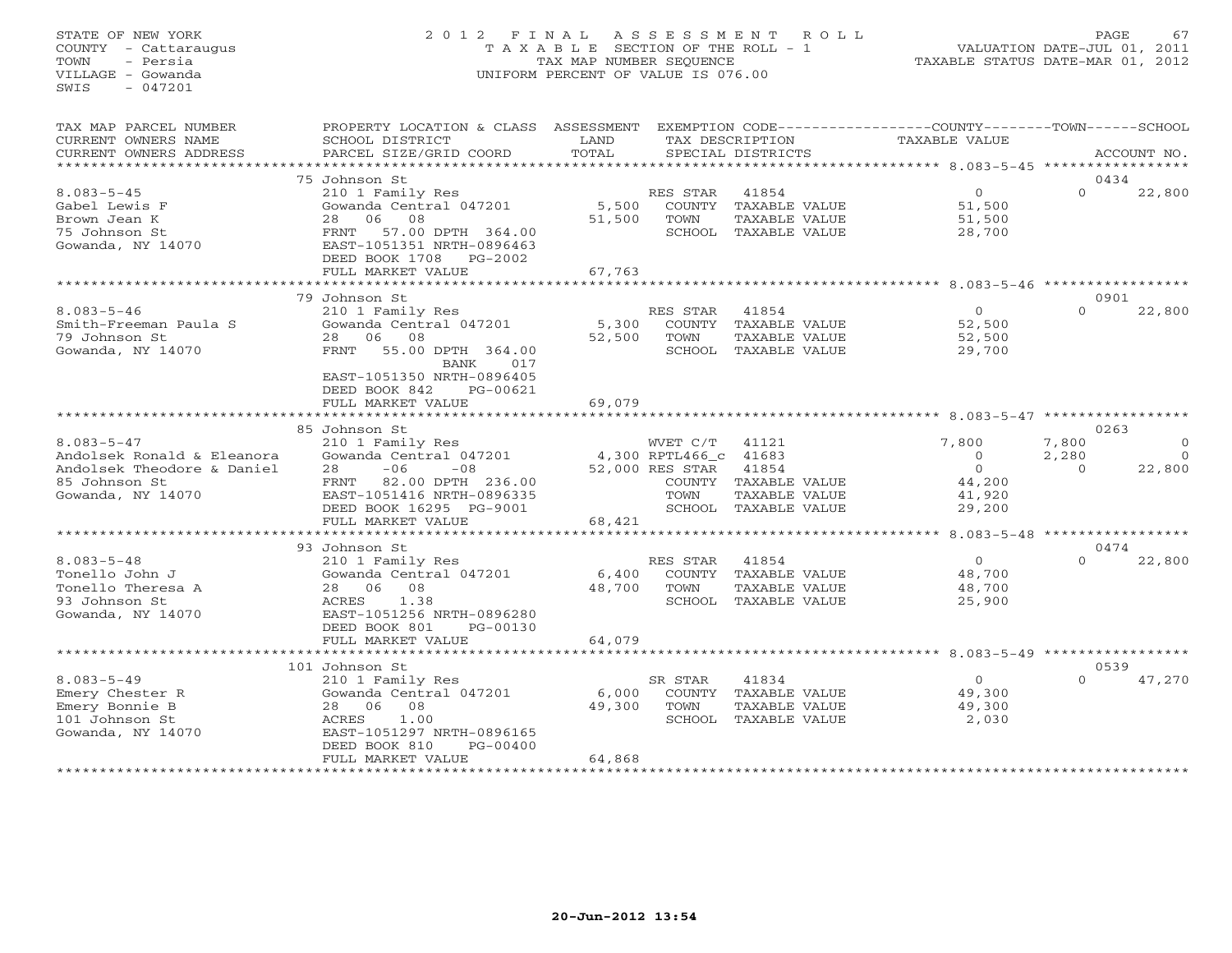# STATE OF NEW YORK 2 0 1 2 F I N A L A S S E S S M E N T R O L L PAGE 68 COUNTY - Cattaraugus T A X A B L E SECTION OF THE ROLL - 1 VALUATION DATE-JUL 01, 2011 TOWN - Persia TAX MAP NUMBER SEQUENCE TAXABLE STATUS DATE-MAR 01, 2012 VILLAGE - Gowanda UNIFORM PERCENT OF VALUE IS 076.00UNIFORM PERCENT OF VALUE IS 076.00

| TAX MAP PARCEL NUMBER            | PROPERTY LOCATION & CLASS ASSESSMENT       |                        |      |                                       | EXEMPTION CODE----------------COUNTY-------TOWN------SCHOOL |             |  |
|----------------------------------|--------------------------------------------|------------------------|------|---------------------------------------|-------------------------------------------------------------|-------------|--|
| CURRENT OWNERS NAME              | SCHOOL DISTRICT                            | LAND                   |      | TAX DESCRIPTION                       | <b>TAXABLE VALUE</b>                                        |             |  |
| CURRENT OWNERS ADDRESS           | PARCEL SIZE/GRID COORD                     | TOTAL                  |      | SPECIAL DISTRICTS                     |                                                             | ACCOUNT NO. |  |
|                                  |                                            |                        |      |                                       |                                                             |             |  |
|                                  | 111 Johnson St                             |                        |      |                                       |                                                             | 0828        |  |
| $8.083 - 5 - 50$                 | 230 3 Family Res                           |                        |      | COUNTY TAXABLE VALUE                  | 41,500                                                      |             |  |
| Kobiolka Joseph J                | Gowanda Central 047201                     | 8,100                  | TOWN | TAXABLE VALUE                         | 41,500                                                      |             |  |
| Kobiolka Barbara L               | $-06$<br>$-0.8$<br>28                      | 41,500                 |      | SCHOOL TAXABLE VALUE                  | 41,500                                                      |             |  |
| 12630 Sisson Hwy                 | FRNT 94.00 DPTH 464.00                     |                        |      |                                       |                                                             |             |  |
| Lawtons, NY 14091                | EAST-1051323 NRTH-0896073                  |                        |      |                                       |                                                             |             |  |
|                                  | DEED BOOK 848<br>PG-00806                  |                        |      |                                       |                                                             |             |  |
|                                  | FULL MARKET VALUE                          | 54,605<br>************ |      |                                       |                                                             |             |  |
|                                  | Maltbie Rd                                 |                        |      |                                       |                                                             | 0643        |  |
| $8.083 - 5 - 51$                 |                                            |                        |      |                                       |                                                             |             |  |
|                                  | 311 Res vac land<br>Gowanda Central 047201 | 1,300                  | TOWN | COUNTY TAXABLE VALUE<br>TAXABLE VALUE | 1,300<br>1,300                                              |             |  |
| Luce Wendy L<br>10539 Maltbie Rd | 26 06 08                                   | 1,300                  |      | SCHOOL TAXABLE VALUE                  | 1,300                                                       |             |  |
| Gowanda, NY 14070                | FRNT 94.00 DPTH 60.80                      |                        |      |                                       |                                                             |             |  |
|                                  | EAST-1051085 NRTH-0896073                  |                        |      |                                       |                                                             |             |  |
|                                  | DEED BOOK 16039 PG-9001                    |                        |      |                                       |                                                             |             |  |
|                                  | FULL MARKET VALUE                          | 1,711                  |      |                                       |                                                             |             |  |
|                                  |                                            |                        |      |                                       |                                                             |             |  |
|                                  | 2 S Water St                               |                        |      |                                       |                                                             | 0956        |  |
| $8.084 - 1 - 1$                  | 484 1 use sm bld                           |                        |      | COUNTY TAXABLE VALUE                  | 44,000                                                      |             |  |
| Zheng Mei Hui                    | Gowanda Central 047201                     | 7,000                  | TOWN | TAXABLE VALUE                         | 44,000                                                      |             |  |
| 165 Seneca St                    | 27 06 08                                   | 44,000                 |      | SCHOOL TAXABLE VALUE                  | 44,000                                                      |             |  |
| Gowanda, NY 14070                | FRNT 175.00 DPTH 63.00                     |                        |      |                                       |                                                             |             |  |
|                                  | EAST-1053502 NRTH-0897522                  |                        |      |                                       |                                                             |             |  |
|                                  | DEED BOOK 11759 PG-9001                    |                        |      |                                       |                                                             |             |  |
|                                  | FULL MARKET VALUE                          | 57,895                 |      |                                       |                                                             |             |  |
|                                  |                                            |                        |      |                                       |                                                             |             |  |
|                                  | 24 S Water St                              |                        |      |                                       |                                                             | 0264        |  |
| $8.084 - 1 - 2$                  | 421 Restaurant                             |                        |      | COUNTY TAXABLE VALUE                  | 27,000                                                      |             |  |
| Chu Lam Lai                      | Gowanda Central 047201                     | 1,400                  | TOWN | TAXABLE VALUE                         | 27,000                                                      |             |  |
| 38 Park St                       | 27 06 08                                   | 27,000                 |      | SCHOOL TAXABLE VALUE                  | 27,000                                                      |             |  |
| Springville, NY 14141            | FRNT 23.90 DPTH 65.00                      |                        |      |                                       |                                                             |             |  |
|                                  | EAST-1053568 NRTH-0897444                  |                        |      |                                       |                                                             |             |  |
|                                  | DEED BOOK 00958 PG-00292                   |                        |      |                                       |                                                             |             |  |
|                                  | FULL MARKET VALUE                          | 35,526                 |      |                                       |                                                             |             |  |
|                                  |                                            |                        |      |                                       |                                                             |             |  |
|                                  | 72 S Water St                              |                        |      |                                       |                                                             | 0954        |  |
| $8.084 - 1 - 8$                  | 210 1 Family Res                           |                        |      | COUNTY TAXABLE VALUE                  | 26,200                                                      |             |  |
| Laub Philip J                    | Gowanda Central 047201                     | 2,000                  | TOWN | TAXABLE VALUE                         | 26,200                                                      |             |  |
| 8 Goundry St 6                   | 26 06 08                                   | 26,200                 |      | SCHOOL TAXABLE VALUE                  | 26,200                                                      |             |  |
| Tonawanda, NY 14120              | FRNT 33.00 DPTH 71.00                      |                        |      |                                       |                                                             |             |  |
|                                  | EAST-1053864 NRTH-0897104                  |                        |      |                                       |                                                             |             |  |
|                                  | DEED BOOK 11027 PG-9001                    |                        |      |                                       |                                                             |             |  |
|                                  | FULL MARKET VALUE                          | 34,474                 |      |                                       |                                                             |             |  |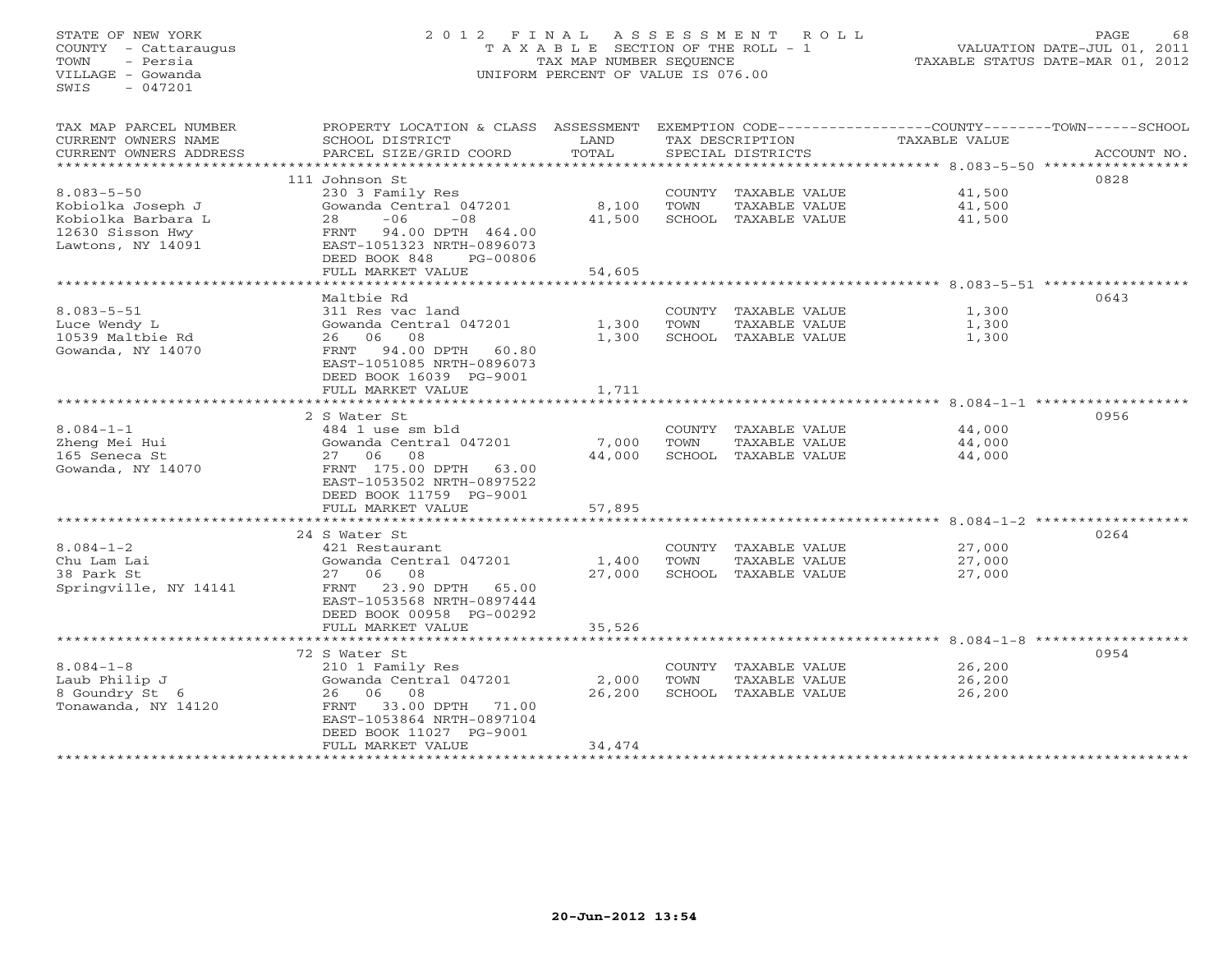STATE OF NEW YORK 2 0 1 2 F I N A L A S S E S S M E N T R O L L PAGE 69 COUNTY - Cattaraugus T A X A B L E SECTION OF THE ROLL - 1 VALUATION DATE-JUL 01, 2011 TOWN - Persia TAX MAP NUMBER SEQUENCE TAXABLE STATUS DATE-MAR 01, 2012 VILLAGE - Gowanda UNIFORM PERCENT OF VALUE IS 076.00  $SWTS = 047201$ TAX MAP PARCEL NUMBER PROPERTY LOCATION & CLASS ASSESSMENT EXEMPTION CODE------------------COUNTY--------TOWN------SCHOOL CURRENT OWNERS NAME SCHOOL DISTRICT LAND TAX DESCRIPTION TAXABLE VALUE CURRENT OWNERS ADDRESS BARCEL SIZE/GRID COORD TOTAL SPECIAL DISTRICTS SACCOUNT NO. \*\*\*\*\*\*\*\*\*\*\*\*\*\*\*\*\*\*\*\*\*\*\*\*\*\*\*\*\*\*\*\*\*\*\*\*\*\*\*\*\*\*\*\*\*\*\*\*\*\*\*\*\*\*\*\*\*\*\*\*\*\*\*\*\*\*\*\*\*\*\*\*\*\*\*\*\*\*\*\*\*\*\*\*\*\*\*\*\*\*\*\*\*\*\*\*\*\*\*\*\*\*\* 8.084-1-9 \*\*\*\*\*\*\*\*\*\*\*\*\*\*\*\*\*\* 2 Jamestown St 03618.084-1-9 422 Diner/lunch COUNTY TAXABLE VALUE 105,800 Tsirtsakis Sarantis Gowanda Central 047201 2,400 TOWN TAXABLE VALUE 105,800 2 Jamestown St 27 06 08 105,800 SCHOOL TAXABLE VALUE 105,800 Gowanda, NY 14070 FRNT 25.00 DPTH 47.00 2 Jamestown St<br>
27 06 08<br>
Gowanda, NY 14070<br>
EAST-1053394 NRTH-0897492 DEED BOOK 887 PG-01101FULL MARKET VALUE 139,211 \*\*\*\*\*\*\*\*\*\*\*\*\*\*\*\*\*\*\*\*\*\*\*\*\*\*\*\*\*\*\*\*\*\*\*\*\*\*\*\*\*\*\*\*\*\*\*\*\*\*\*\*\*\*\*\*\*\*\*\*\*\*\*\*\*\*\*\*\*\*\*\*\*\*\*\*\*\*\*\*\*\*\*\*\*\*\*\*\*\*\*\*\*\*\*\*\*\*\*\*\*\*\* 8.084-1-10 \*\*\*\*\*\*\*\*\*\*\*\*\*\*\*\*\* 3 S Water St 10008.084-1-10 691 Proffes assc COUNTY TAXABLE VALUE 64,200 Phoenix Lodge #262 F & AM Gowanda Central 047201 4,800 TOWN TAXABLE VALUE 64,200 PO Box 341 27 06 09 64,200 SCHOOL TAXABLE VALUE 64,200 Gowanda, NY 14070 FRNT 106.00 DPTH 60.00 EAST-1053440 NRTH-0897428 DEED BOOK 00932 PG-00721FULL MARKET VALUE FULL MARKET VALUE 84,474 \*\*\*\*\*\*\*\*\*\*\*\*\*\*\*\*\*\*\*\*\*\*\*\*\*\*\*\*\*\*\*\*\*\*\*\*\*\*\*\*\*\*\*\*\*\*\*\*\*\*\*\*\*\*\*\*\*\*\*\*\*\*\*\*\*\*\*\*\*\*\*\*\*\*\*\*\*\*\*\*\*\*\*\*\*\*\*\*\*\*\*\*\*\*\*\*\*\*\*\*\*\*\* 8.084-1-12 \*\*\*\*\*\*\*\*\*\*\*\*\*\*\*\*\* 29 S Water St 05588.084-1-12 421 Restaurant COUNTY TAXABLE VALUE 100,400 Koch Wanda J Gowanda Central 047201 4,900 TOWN TAXABLE VALUE 100,400 113 W Main St Apt 4 28 06 08 100,400 SCHOOL TAXABLE VALUE 100,400 Gowanda, NY 14070 FRNT 58.70 DPTH 152.00 EAST-1053477 NRTH-0897307 DEED BOOK 00992 PG-00553FULL MARKET VALUE 132,105 \*\*\*\*\*\*\*\*\*\*\*\*\*\*\*\*\*\*\*\*\*\*\*\*\*\*\*\*\*\*\*\*\*\*\*\*\*\*\*\*\*\*\*\*\*\*\*\*\*\*\*\*\*\*\*\*\*\*\*\*\*\*\*\*\*\*\*\*\*\*\*\*\*\*\*\*\*\*\*\*\*\*\*\*\*\*\*\*\*\*\*\*\*\*\*\*\*\*\*\*\*\*\* 8.084-1-13 \*\*\*\*\*\*\*\*\*\*\*\*\*\*\*\*\* 33 S Water St 05458.084-1-13 331 Com vac w/im COUNTY TAXABLE VALUE 7,000 Koch Wanda J Gowanda Central 047201 3,100 TOWN TAXABLE VALUE 7,000 113 W Main St Apt 4 27 06 08 7,000 SCHOOL TAXABLE VALUE 7,000 Gowanda, NY 14070 FRNT 54.00 DPTH 70.00 EAST-1053504 NRTH-0897259 DEED BOOK 00992 PG-00533FULL MARKET VALUE 9,211 \*\*\*\*\*\*\*\*\*\*\*\*\*\*\*\*\*\*\*\*\*\*\*\*\*\*\*\*\*\*\*\*\*\*\*\*\*\*\*\*\*\*\*\*\*\*\*\*\*\*\*\*\*\*\*\*\*\*\*\*\*\*\*\*\*\*\*\*\*\*\*\*\*\*\*\*\*\*\*\*\*\*\*\*\*\*\*\*\*\*\*\*\*\*\*\*\*\*\*\*\*\*\* 8.084-1-14 \*\*\*\*\*\*\*\*\*\*\*\*\*\*\*\*\* 37 S Water St 03848.084-1-14 311 Res vac land COUNTY TAXABLE VALUE 2,000 Tsirtsakis Sarantis Gowanda Central 047201 2,000 TOWN TAXABLE VALUE 2,000 2 Jamestown St 28 06 08 2,000 SCHOOL TAXABLE VALUE 2,000 Gowanda, NY 14070 FRNT 20.00 DPTH 132.00 EAST-1053542 NRTH-0897242 DEED BOOK 00916 PG-00608 FULL MARKET VALUE 2,632 \*\*\*\*\*\*\*\*\*\*\*\*\*\*\*\*\*\*\*\*\*\*\*\*\*\*\*\*\*\*\*\*\*\*\*\*\*\*\*\*\*\*\*\*\*\*\*\*\*\*\*\*\*\*\*\*\*\*\*\*\*\*\*\*\*\*\*\*\*\*\*\*\*\*\*\*\*\*\*\*\*\*\*\*\*\*\*\*\*\*\*\*\*\*\*\*\*\*\*\*\*\*\*\*\*\*\*\*\*\*\*\*\*\*\*\*\*\*\*\*\*\*\*\*\*\*\*\*\*\*\*\*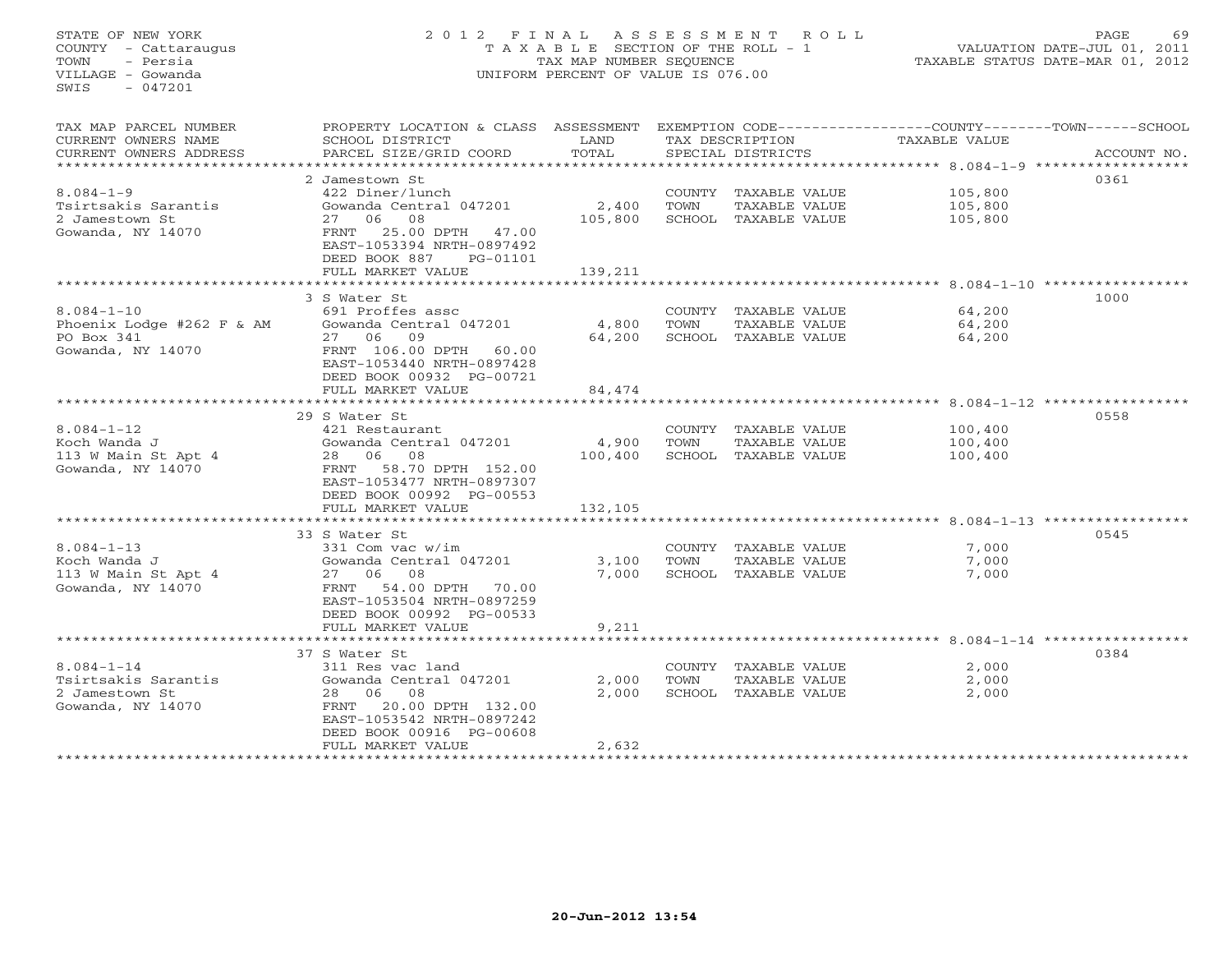# STATE OF NEW YORK 2 0 1 2 F I N A L A S S E S S M E N T R O L L PAGE 70 COUNTY - Cattaraugus T A X A B L E SECTION OF THE ROLL - 1 VALUATION DATE-JUL 01, 2011 TOWN - Persia TAX MAP NUMBER SEQUENCE TAXABLE STATUS DATE-MAR 01, 2012 VILLAGE - Gowanda UNIFORM PERCENT OF VALUE IS 076.00

| TAX MAP PARCEL NUMBER<br>CURRENT OWNERS NAME<br>CURRENT OWNERS ADDRESS                          | PROPERTY LOCATION & CLASS ASSESSMENT<br>SCHOOL DISTRICT<br>PARCEL SIZE/GRID COORD                                                                                                                       | LAND<br>TOTAL               |                                            | EXEMPTION CODE-----<br>TAX DESCRIPTION<br>SPECIAL DISTRICTS     | ------------COUNTY--------TOWN------SCHOOL<br><b>TAXABLE VALUE</b>  |                  | ACCOUNT NO. |
|-------------------------------------------------------------------------------------------------|---------------------------------------------------------------------------------------------------------------------------------------------------------------------------------------------------------|-----------------------------|--------------------------------------------|-----------------------------------------------------------------|---------------------------------------------------------------------|------------------|-------------|
| * * * * * * * * * * * * * * * * * *                                                             |                                                                                                                                                                                                         |                             |                                            |                                                                 |                                                                     |                  |             |
| $8.084 - 1 - 15$<br>Osburn Wayne F<br>41 S Water St<br>Gowanda, NY 14070                        | 41 S Water St<br>210 1 Family Res<br>Gowanda Central 047201<br>06<br>08<br>27<br>43.00 DPTH 131.00<br>FRNT<br>BANK<br>017<br>EAST-1053562 NRTH-0897216<br>DEED BOOK 00994 PG-00500<br>FULL MARKET VALUE | 3,600<br>34,300<br>45,132   | RES STAR<br>COUNTY<br>TOWN<br>SCHOOL       | 41854<br>TAXABLE VALUE<br>TAXABLE VALUE<br>TAXABLE VALUE        | $\circ$<br>34,300<br>34,300<br>11,500                               | 0752<br>$\Omega$ | 22,800      |
|                                                                                                 |                                                                                                                                                                                                         |                             |                                            |                                                                 |                                                                     |                  |             |
| $8.084 - 1 - 16$<br>Nash Steven K<br>Nash Angela K<br>43 S Water St<br>Gowanda, NY 14070        | 43 S Water St<br>220 2 Family Res<br>Gowanda Central 047201<br>08<br>06<br>27<br><b>FRNT</b><br>46.00 DPTH 140.00<br>EAST-1053590 NRTH-0897181<br>DEED BOOK 5601<br>PG-2001<br>FULL MARKET VALUE        | 3,900<br>43,000<br>56,579   | RES STAR<br>COUNTY<br>TOWN                 | 41854<br>TAXABLE VALUE<br>TAXABLE VALUE<br>SCHOOL TAXABLE VALUE | $\Omega$<br>43,000<br>43,000<br>20,200                              | 0742<br>$\Omega$ | 22,800      |
|                                                                                                 |                                                                                                                                                                                                         | *********                   |                                            |                                                                 | ********** 8.084-1-17 ************                                  |                  |             |
| $8.084 - 1 - 17$<br>King Nicholas<br>King Tonya<br>2262 Main ST<br>Collins, NY 14034            | 49 S Water St<br>449 Other Storag<br>Gowanda Central 047201<br>06<br>08<br>27<br>FRNT 185.00 DPTH 155.00<br>EAST-1053643 NRTH-0897121<br>DEED BOOK 16067 PG-5014<br>FULL MARKET VALUE                   | 11,500<br>13,500<br>17,763  | COUNTY<br>TOWN<br>SCHOOL                   | TAXABLE VALUE<br>TAXABLE VALUE<br>TAXABLE VALUE                 | 13,500<br>13,500<br>13,500                                          | 1011             |             |
|                                                                                                 | 29 Walnut St                                                                                                                                                                                            |                             |                                            |                                                                 | ***************** 8.084-1-18                                        | 0392             |             |
| $8.084 - 1 - 18$<br>Zimmerman Paul M<br>Zimmerman Peter J Jr<br>PO Box 142<br>Gowanda, NY 14070 | 220 2 Family Res<br>Gowanda Central 047201<br>08<br>27<br>06<br>80.23 DPTH 167.80<br>FRNT<br>017<br><b>BANK</b><br>EAST-1053508 NRTH-0897127<br>DEED BOOK 3703<br>PG-2001                               | 6,700<br>41,700             | COUNTY<br>TOWN                             | TAXABLE VALUE<br>TAXABLE VALUE<br>SCHOOL TAXABLE VALUE          | 41,700<br>41,700<br>41,700                                          |                  |             |
|                                                                                                 | FULL MARKET VALUE                                                                                                                                                                                       | 54,868                      |                                            |                                                                 |                                                                     |                  |             |
|                                                                                                 | *********************<br>39 Walnut St                                                                                                                                                                   | * * * * * * * * * * * * * * |                                            |                                                                 | ************************************* 8.084-1-19 ****************** | 0631             |             |
| $8.084 - 1 - 19$<br>Martin James<br>Martin AnnaJean<br>39 Walnut St<br>Gowanda, NY 14070        | 210 1 Family Res<br>Gowanda Central 047201<br>08<br>27<br>06<br>90.00 DPTH 125.00<br>FRNT<br>EAST-1053435 NRTH-0897121<br>PG-00125<br>DEED BOOK 713<br>FULL MARKET VALUE                                | 6,300<br>44,000<br>57,895   | SR STAR<br><b>COUNTY</b><br>TOWN<br>SCHOOL | 41834<br>TAXABLE VALUE<br>TAXABLE VALUE<br>TAXABLE VALUE        | $\Omega$<br>44,000<br>44,000<br>$\Omega$                            | $\Omega$         | 44,000      |
|                                                                                                 |                                                                                                                                                                                                         |                             |                                            |                                                                 |                                                                     |                  |             |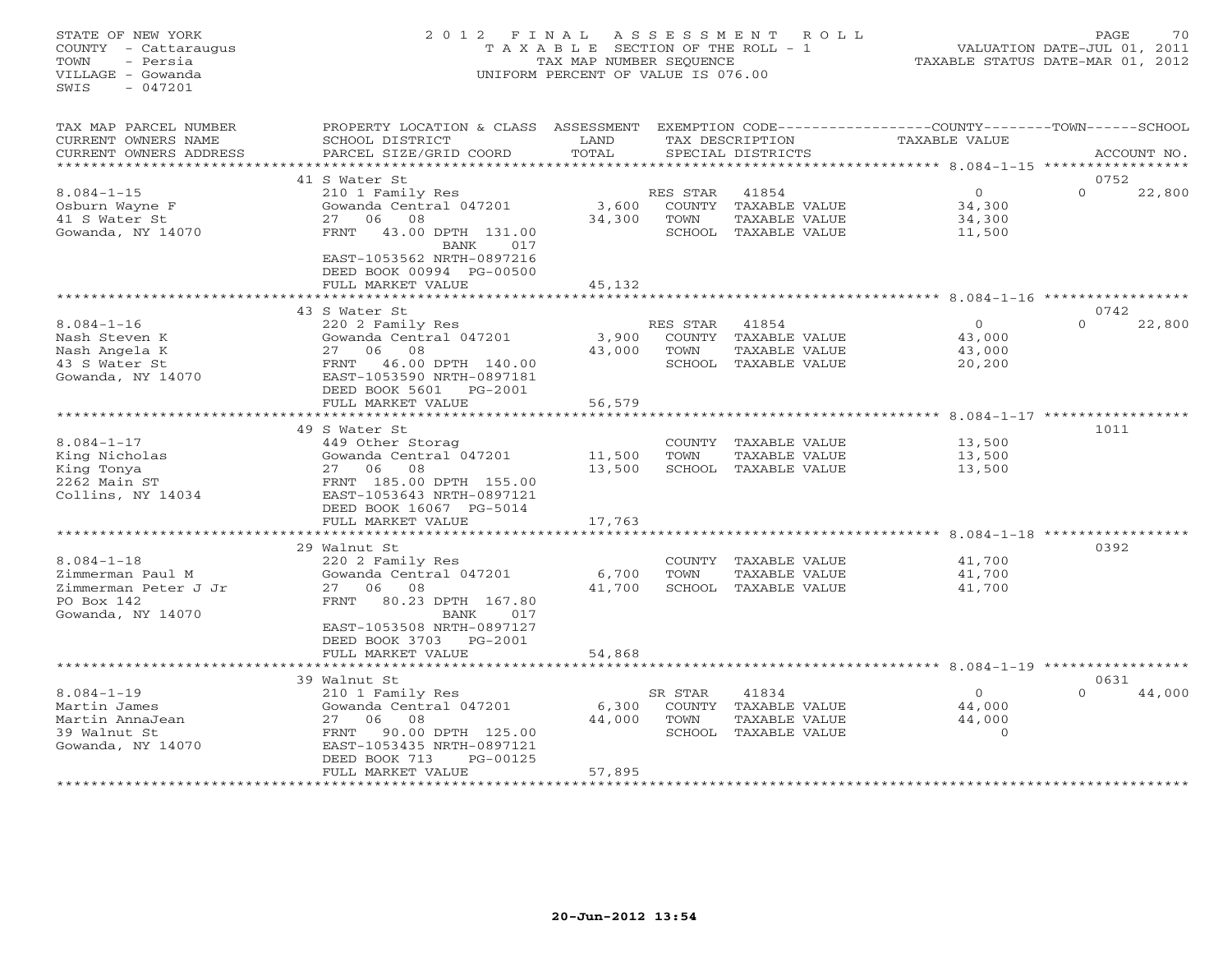#### STATE OF NEW YORK 2 0 1 2 F I N A L A S S E S S M E N T R O L L PAGE 71COUNTY - Cattaraugus T A X A B L E SECTION OF THE ROLL - 1 VALUATION DATE-JUL 01, 2011 TOWN - Persia TAX MAP NUMBER SEQUENCE TAXABLE STATUS DATE-MAR 01, 2012 VILLAGE - Gowanda UNIFORM PERCENT OF VALUE IS 076.00

VALUATION DATE-JUL 01, 2011

| TAX DESCRIPTION<br>TOTAL<br>CURRENT OWNERS ADDRESS<br>PARCEL SIZE/GRID COORD<br>SPECIAL DISTRICTS<br>ACCOUNT NO.<br>**********************<br>0506<br>43 Walnut St<br>$8.084 - 1 - 20$<br>32,800<br>210 1 Family Res<br>COUNTY TAXABLE VALUE<br>2,000<br>Gowanda Central 047201<br>TOWN<br>TAXABLE VALUE<br>32,800<br>Butzer Debora A<br>27 06<br>08<br>32,800<br>SCHOOL TAXABLE VALUE<br>32,800<br>9861 Flucker Hill Rd<br>24.00 DPTH 125.00<br>Forestville, NY 14062<br>FRNT<br>EAST-1053381 NRTH-0897120<br>DEED BOOK 00946 PG-00607<br>FULL MARKET VALUE<br>43,158<br>0614<br>45 Walnut St<br>$8.084 - 1 - 21$<br>$\overline{0}$<br>210 1 Family Res<br>CW_15_VET/ 41161<br>5,385<br>5,385<br>4,000 RES STAR<br>41854<br>Jackson Ronald S<br>Gowanda Central 047201<br>$\Omega$<br>$\Omega$<br>22,800<br>Schaus-Land Contract Steve & K 27 06 08<br>35,900<br>COUNTY TAXABLE VALUE<br>30,515<br>45 Walnut St<br>land contract-Schaus<br>TOWN<br>TAXABLE VALUE<br>30,515<br>Gowanda, NY 14070<br>FRNT<br>49.50 DPTH 132.00<br>SCHOOL TAXABLE VALUE<br>13,100<br>EAST-1053342 NRTH-0897114<br>DEED BOOK 00979 PG-00300<br>47,237<br>FULL MARKET VALUE<br>51 Walnut St<br>0613<br>41834<br>$\overline{0}$<br>43,500<br>$8.084 - 1 - 22$<br>220 2 Family Res<br>SR STAR<br>$\Omega$<br>Bialaszewski Christine<br>Gowanda Central 047201<br>4,800<br>COUNTY TAXABLE VALUE<br>43,500<br>51 Walnut St<br>27 06<br>08<br>43,500<br>TOWN<br>TAXABLE VALUE<br>43,500<br>Gowanda, NY 14070<br>60.00 DPTH 132.00<br>SCHOOL TAXABLE VALUE<br>$\Omega$<br>FRNT<br>EAST-1053290 NRTH-0897106<br>DEED BOOK 780<br>PG-00101<br>57,237<br>FULL MARKET VALUE<br>******************<br>************************************ 8.084-1-23 ******************<br>1003<br>46 Jamestown St<br>$8.084 - 1 - 23$<br>24,000<br>438 Parking lot<br>COUNTY TAXABLE VALUE<br>United Refining Co<br>Gowanda Central 047201<br>9,800<br>TOWN<br>24,000<br>TAXABLE VALUE<br>24,000<br>SCHOOL TAXABLE VALUE<br>Attn: R/e Dept<br>27 06<br>08<br>24,000<br>Box 780<br>FRNT 101.30 DPTH 49.00<br>Warren, PA 16365<br>EAST-1053198 NRTH-0897094<br>DEED BOOK 771<br>PG-00915<br>FULL MARKET VALUE<br>31,579<br>***************************<br>42 Jamestown St<br>1032<br>$8.084 - 1 - 24$<br>200,000<br>426 Fast food<br>COUNTY TAXABLE VALUE<br>Jezycki Andrew<br>10,000<br>Gowanda Central 047201<br>TOWN<br>TAXABLE VALUE<br>200,000<br>Jezycki Diana S<br>08<br>200,000<br>SCHOOL TAXABLE VALUE<br>200,000<br>27 06<br>690 Andrew Ct<br>FRNT 159.00 DPTH 82.50<br>EAST-1053301 NRTH-0897212<br>Benicia, CA 94510<br>DEED BOOK 1724<br>PG-7002<br>263,158<br>FULL MARKET VALUE | TAX MAP PARCEL NUMBER | PROPERTY LOCATION & CLASS ASSESSMENT |      |  | EXEMPTION CODE-----------------COUNTY-------TOWN-----SCHOOL |  |
|------------------------------------------------------------------------------------------------------------------------------------------------------------------------------------------------------------------------------------------------------------------------------------------------------------------------------------------------------------------------------------------------------------------------------------------------------------------------------------------------------------------------------------------------------------------------------------------------------------------------------------------------------------------------------------------------------------------------------------------------------------------------------------------------------------------------------------------------------------------------------------------------------------------------------------------------------------------------------------------------------------------------------------------------------------------------------------------------------------------------------------------------------------------------------------------------------------------------------------------------------------------------------------------------------------------------------------------------------------------------------------------------------------------------------------------------------------------------------------------------------------------------------------------------------------------------------------------------------------------------------------------------------------------------------------------------------------------------------------------------------------------------------------------------------------------------------------------------------------------------------------------------------------------------------------------------------------------------------------------------------------------------------------------------------------------------------------------------------------------------------------------------------------------------------------------------------------------------------------------------------------------------------------------------------------------------------------------------------------------------------------------------------------------------------------------------------------------------------------------------------------------------------------------------------------------------------------------------------------------------------------------------|-----------------------|--------------------------------------|------|--|-------------------------------------------------------------|--|
|                                                                                                                                                                                                                                                                                                                                                                                                                                                                                                                                                                                                                                                                                                                                                                                                                                                                                                                                                                                                                                                                                                                                                                                                                                                                                                                                                                                                                                                                                                                                                                                                                                                                                                                                                                                                                                                                                                                                                                                                                                                                                                                                                                                                                                                                                                                                                                                                                                                                                                                                                                                                                                                | CURRENT OWNERS NAME   | SCHOOL DISTRICT                      | LAND |  | TAXABLE VALUE                                               |  |
|                                                                                                                                                                                                                                                                                                                                                                                                                                                                                                                                                                                                                                                                                                                                                                                                                                                                                                                                                                                                                                                                                                                                                                                                                                                                                                                                                                                                                                                                                                                                                                                                                                                                                                                                                                                                                                                                                                                                                                                                                                                                                                                                                                                                                                                                                                                                                                                                                                                                                                                                                                                                                                                |                       |                                      |      |  |                                                             |  |
|                                                                                                                                                                                                                                                                                                                                                                                                                                                                                                                                                                                                                                                                                                                                                                                                                                                                                                                                                                                                                                                                                                                                                                                                                                                                                                                                                                                                                                                                                                                                                                                                                                                                                                                                                                                                                                                                                                                                                                                                                                                                                                                                                                                                                                                                                                                                                                                                                                                                                                                                                                                                                                                |                       |                                      |      |  |                                                             |  |
|                                                                                                                                                                                                                                                                                                                                                                                                                                                                                                                                                                                                                                                                                                                                                                                                                                                                                                                                                                                                                                                                                                                                                                                                                                                                                                                                                                                                                                                                                                                                                                                                                                                                                                                                                                                                                                                                                                                                                                                                                                                                                                                                                                                                                                                                                                                                                                                                                                                                                                                                                                                                                                                |                       |                                      |      |  |                                                             |  |
|                                                                                                                                                                                                                                                                                                                                                                                                                                                                                                                                                                                                                                                                                                                                                                                                                                                                                                                                                                                                                                                                                                                                                                                                                                                                                                                                                                                                                                                                                                                                                                                                                                                                                                                                                                                                                                                                                                                                                                                                                                                                                                                                                                                                                                                                                                                                                                                                                                                                                                                                                                                                                                                |                       |                                      |      |  |                                                             |  |
|                                                                                                                                                                                                                                                                                                                                                                                                                                                                                                                                                                                                                                                                                                                                                                                                                                                                                                                                                                                                                                                                                                                                                                                                                                                                                                                                                                                                                                                                                                                                                                                                                                                                                                                                                                                                                                                                                                                                                                                                                                                                                                                                                                                                                                                                                                                                                                                                                                                                                                                                                                                                                                                |                       |                                      |      |  |                                                             |  |
|                                                                                                                                                                                                                                                                                                                                                                                                                                                                                                                                                                                                                                                                                                                                                                                                                                                                                                                                                                                                                                                                                                                                                                                                                                                                                                                                                                                                                                                                                                                                                                                                                                                                                                                                                                                                                                                                                                                                                                                                                                                                                                                                                                                                                                                                                                                                                                                                                                                                                                                                                                                                                                                |                       |                                      |      |  |                                                             |  |
|                                                                                                                                                                                                                                                                                                                                                                                                                                                                                                                                                                                                                                                                                                                                                                                                                                                                                                                                                                                                                                                                                                                                                                                                                                                                                                                                                                                                                                                                                                                                                                                                                                                                                                                                                                                                                                                                                                                                                                                                                                                                                                                                                                                                                                                                                                                                                                                                                                                                                                                                                                                                                                                |                       |                                      |      |  |                                                             |  |
|                                                                                                                                                                                                                                                                                                                                                                                                                                                                                                                                                                                                                                                                                                                                                                                                                                                                                                                                                                                                                                                                                                                                                                                                                                                                                                                                                                                                                                                                                                                                                                                                                                                                                                                                                                                                                                                                                                                                                                                                                                                                                                                                                                                                                                                                                                                                                                                                                                                                                                                                                                                                                                                |                       |                                      |      |  |                                                             |  |
|                                                                                                                                                                                                                                                                                                                                                                                                                                                                                                                                                                                                                                                                                                                                                                                                                                                                                                                                                                                                                                                                                                                                                                                                                                                                                                                                                                                                                                                                                                                                                                                                                                                                                                                                                                                                                                                                                                                                                                                                                                                                                                                                                                                                                                                                                                                                                                                                                                                                                                                                                                                                                                                |                       |                                      |      |  |                                                             |  |
|                                                                                                                                                                                                                                                                                                                                                                                                                                                                                                                                                                                                                                                                                                                                                                                                                                                                                                                                                                                                                                                                                                                                                                                                                                                                                                                                                                                                                                                                                                                                                                                                                                                                                                                                                                                                                                                                                                                                                                                                                                                                                                                                                                                                                                                                                                                                                                                                                                                                                                                                                                                                                                                |                       |                                      |      |  |                                                             |  |
|                                                                                                                                                                                                                                                                                                                                                                                                                                                                                                                                                                                                                                                                                                                                                                                                                                                                                                                                                                                                                                                                                                                                                                                                                                                                                                                                                                                                                                                                                                                                                                                                                                                                                                                                                                                                                                                                                                                                                                                                                                                                                                                                                                                                                                                                                                                                                                                                                                                                                                                                                                                                                                                |                       |                                      |      |  |                                                             |  |
|                                                                                                                                                                                                                                                                                                                                                                                                                                                                                                                                                                                                                                                                                                                                                                                                                                                                                                                                                                                                                                                                                                                                                                                                                                                                                                                                                                                                                                                                                                                                                                                                                                                                                                                                                                                                                                                                                                                                                                                                                                                                                                                                                                                                                                                                                                                                                                                                                                                                                                                                                                                                                                                |                       |                                      |      |  |                                                             |  |
|                                                                                                                                                                                                                                                                                                                                                                                                                                                                                                                                                                                                                                                                                                                                                                                                                                                                                                                                                                                                                                                                                                                                                                                                                                                                                                                                                                                                                                                                                                                                                                                                                                                                                                                                                                                                                                                                                                                                                                                                                                                                                                                                                                                                                                                                                                                                                                                                                                                                                                                                                                                                                                                |                       |                                      |      |  |                                                             |  |
|                                                                                                                                                                                                                                                                                                                                                                                                                                                                                                                                                                                                                                                                                                                                                                                                                                                                                                                                                                                                                                                                                                                                                                                                                                                                                                                                                                                                                                                                                                                                                                                                                                                                                                                                                                                                                                                                                                                                                                                                                                                                                                                                                                                                                                                                                                                                                                                                                                                                                                                                                                                                                                                |                       |                                      |      |  |                                                             |  |
|                                                                                                                                                                                                                                                                                                                                                                                                                                                                                                                                                                                                                                                                                                                                                                                                                                                                                                                                                                                                                                                                                                                                                                                                                                                                                                                                                                                                                                                                                                                                                                                                                                                                                                                                                                                                                                                                                                                                                                                                                                                                                                                                                                                                                                                                                                                                                                                                                                                                                                                                                                                                                                                |                       |                                      |      |  |                                                             |  |
|                                                                                                                                                                                                                                                                                                                                                                                                                                                                                                                                                                                                                                                                                                                                                                                                                                                                                                                                                                                                                                                                                                                                                                                                                                                                                                                                                                                                                                                                                                                                                                                                                                                                                                                                                                                                                                                                                                                                                                                                                                                                                                                                                                                                                                                                                                                                                                                                                                                                                                                                                                                                                                                |                       |                                      |      |  |                                                             |  |
|                                                                                                                                                                                                                                                                                                                                                                                                                                                                                                                                                                                                                                                                                                                                                                                                                                                                                                                                                                                                                                                                                                                                                                                                                                                                                                                                                                                                                                                                                                                                                                                                                                                                                                                                                                                                                                                                                                                                                                                                                                                                                                                                                                                                                                                                                                                                                                                                                                                                                                                                                                                                                                                |                       |                                      |      |  |                                                             |  |
|                                                                                                                                                                                                                                                                                                                                                                                                                                                                                                                                                                                                                                                                                                                                                                                                                                                                                                                                                                                                                                                                                                                                                                                                                                                                                                                                                                                                                                                                                                                                                                                                                                                                                                                                                                                                                                                                                                                                                                                                                                                                                                                                                                                                                                                                                                                                                                                                                                                                                                                                                                                                                                                |                       |                                      |      |  |                                                             |  |
|                                                                                                                                                                                                                                                                                                                                                                                                                                                                                                                                                                                                                                                                                                                                                                                                                                                                                                                                                                                                                                                                                                                                                                                                                                                                                                                                                                                                                                                                                                                                                                                                                                                                                                                                                                                                                                                                                                                                                                                                                                                                                                                                                                                                                                                                                                                                                                                                                                                                                                                                                                                                                                                |                       |                                      |      |  |                                                             |  |
|                                                                                                                                                                                                                                                                                                                                                                                                                                                                                                                                                                                                                                                                                                                                                                                                                                                                                                                                                                                                                                                                                                                                                                                                                                                                                                                                                                                                                                                                                                                                                                                                                                                                                                                                                                                                                                                                                                                                                                                                                                                                                                                                                                                                                                                                                                                                                                                                                                                                                                                                                                                                                                                |                       |                                      |      |  |                                                             |  |
|                                                                                                                                                                                                                                                                                                                                                                                                                                                                                                                                                                                                                                                                                                                                                                                                                                                                                                                                                                                                                                                                                                                                                                                                                                                                                                                                                                                                                                                                                                                                                                                                                                                                                                                                                                                                                                                                                                                                                                                                                                                                                                                                                                                                                                                                                                                                                                                                                                                                                                                                                                                                                                                |                       |                                      |      |  |                                                             |  |
|                                                                                                                                                                                                                                                                                                                                                                                                                                                                                                                                                                                                                                                                                                                                                                                                                                                                                                                                                                                                                                                                                                                                                                                                                                                                                                                                                                                                                                                                                                                                                                                                                                                                                                                                                                                                                                                                                                                                                                                                                                                                                                                                                                                                                                                                                                                                                                                                                                                                                                                                                                                                                                                |                       |                                      |      |  |                                                             |  |
|                                                                                                                                                                                                                                                                                                                                                                                                                                                                                                                                                                                                                                                                                                                                                                                                                                                                                                                                                                                                                                                                                                                                                                                                                                                                                                                                                                                                                                                                                                                                                                                                                                                                                                                                                                                                                                                                                                                                                                                                                                                                                                                                                                                                                                                                                                                                                                                                                                                                                                                                                                                                                                                |                       |                                      |      |  |                                                             |  |
|                                                                                                                                                                                                                                                                                                                                                                                                                                                                                                                                                                                                                                                                                                                                                                                                                                                                                                                                                                                                                                                                                                                                                                                                                                                                                                                                                                                                                                                                                                                                                                                                                                                                                                                                                                                                                                                                                                                                                                                                                                                                                                                                                                                                                                                                                                                                                                                                                                                                                                                                                                                                                                                |                       |                                      |      |  |                                                             |  |
|                                                                                                                                                                                                                                                                                                                                                                                                                                                                                                                                                                                                                                                                                                                                                                                                                                                                                                                                                                                                                                                                                                                                                                                                                                                                                                                                                                                                                                                                                                                                                                                                                                                                                                                                                                                                                                                                                                                                                                                                                                                                                                                                                                                                                                                                                                                                                                                                                                                                                                                                                                                                                                                |                       |                                      |      |  |                                                             |  |
|                                                                                                                                                                                                                                                                                                                                                                                                                                                                                                                                                                                                                                                                                                                                                                                                                                                                                                                                                                                                                                                                                                                                                                                                                                                                                                                                                                                                                                                                                                                                                                                                                                                                                                                                                                                                                                                                                                                                                                                                                                                                                                                                                                                                                                                                                                                                                                                                                                                                                                                                                                                                                                                |                       |                                      |      |  |                                                             |  |
|                                                                                                                                                                                                                                                                                                                                                                                                                                                                                                                                                                                                                                                                                                                                                                                                                                                                                                                                                                                                                                                                                                                                                                                                                                                                                                                                                                                                                                                                                                                                                                                                                                                                                                                                                                                                                                                                                                                                                                                                                                                                                                                                                                                                                                                                                                                                                                                                                                                                                                                                                                                                                                                |                       |                                      |      |  |                                                             |  |
|                                                                                                                                                                                                                                                                                                                                                                                                                                                                                                                                                                                                                                                                                                                                                                                                                                                                                                                                                                                                                                                                                                                                                                                                                                                                                                                                                                                                                                                                                                                                                                                                                                                                                                                                                                                                                                                                                                                                                                                                                                                                                                                                                                                                                                                                                                                                                                                                                                                                                                                                                                                                                                                |                       |                                      |      |  |                                                             |  |
|                                                                                                                                                                                                                                                                                                                                                                                                                                                                                                                                                                                                                                                                                                                                                                                                                                                                                                                                                                                                                                                                                                                                                                                                                                                                                                                                                                                                                                                                                                                                                                                                                                                                                                                                                                                                                                                                                                                                                                                                                                                                                                                                                                                                                                                                                                                                                                                                                                                                                                                                                                                                                                                |                       |                                      |      |  |                                                             |  |
|                                                                                                                                                                                                                                                                                                                                                                                                                                                                                                                                                                                                                                                                                                                                                                                                                                                                                                                                                                                                                                                                                                                                                                                                                                                                                                                                                                                                                                                                                                                                                                                                                                                                                                                                                                                                                                                                                                                                                                                                                                                                                                                                                                                                                                                                                                                                                                                                                                                                                                                                                                                                                                                |                       |                                      |      |  |                                                             |  |
|                                                                                                                                                                                                                                                                                                                                                                                                                                                                                                                                                                                                                                                                                                                                                                                                                                                                                                                                                                                                                                                                                                                                                                                                                                                                                                                                                                                                                                                                                                                                                                                                                                                                                                                                                                                                                                                                                                                                                                                                                                                                                                                                                                                                                                                                                                                                                                                                                                                                                                                                                                                                                                                |                       |                                      |      |  |                                                             |  |
|                                                                                                                                                                                                                                                                                                                                                                                                                                                                                                                                                                                                                                                                                                                                                                                                                                                                                                                                                                                                                                                                                                                                                                                                                                                                                                                                                                                                                                                                                                                                                                                                                                                                                                                                                                                                                                                                                                                                                                                                                                                                                                                                                                                                                                                                                                                                                                                                                                                                                                                                                                                                                                                |                       |                                      |      |  |                                                             |  |
|                                                                                                                                                                                                                                                                                                                                                                                                                                                                                                                                                                                                                                                                                                                                                                                                                                                                                                                                                                                                                                                                                                                                                                                                                                                                                                                                                                                                                                                                                                                                                                                                                                                                                                                                                                                                                                                                                                                                                                                                                                                                                                                                                                                                                                                                                                                                                                                                                                                                                                                                                                                                                                                |                       |                                      |      |  |                                                             |  |
|                                                                                                                                                                                                                                                                                                                                                                                                                                                                                                                                                                                                                                                                                                                                                                                                                                                                                                                                                                                                                                                                                                                                                                                                                                                                                                                                                                                                                                                                                                                                                                                                                                                                                                                                                                                                                                                                                                                                                                                                                                                                                                                                                                                                                                                                                                                                                                                                                                                                                                                                                                                                                                                |                       |                                      |      |  |                                                             |  |
|                                                                                                                                                                                                                                                                                                                                                                                                                                                                                                                                                                                                                                                                                                                                                                                                                                                                                                                                                                                                                                                                                                                                                                                                                                                                                                                                                                                                                                                                                                                                                                                                                                                                                                                                                                                                                                                                                                                                                                                                                                                                                                                                                                                                                                                                                                                                                                                                                                                                                                                                                                                                                                                |                       |                                      |      |  |                                                             |  |
|                                                                                                                                                                                                                                                                                                                                                                                                                                                                                                                                                                                                                                                                                                                                                                                                                                                                                                                                                                                                                                                                                                                                                                                                                                                                                                                                                                                                                                                                                                                                                                                                                                                                                                                                                                                                                                                                                                                                                                                                                                                                                                                                                                                                                                                                                                                                                                                                                                                                                                                                                                                                                                                |                       |                                      |      |  |                                                             |  |
|                                                                                                                                                                                                                                                                                                                                                                                                                                                                                                                                                                                                                                                                                                                                                                                                                                                                                                                                                                                                                                                                                                                                                                                                                                                                                                                                                                                                                                                                                                                                                                                                                                                                                                                                                                                                                                                                                                                                                                                                                                                                                                                                                                                                                                                                                                                                                                                                                                                                                                                                                                                                                                                |                       |                                      |      |  |                                                             |  |
|                                                                                                                                                                                                                                                                                                                                                                                                                                                                                                                                                                                                                                                                                                                                                                                                                                                                                                                                                                                                                                                                                                                                                                                                                                                                                                                                                                                                                                                                                                                                                                                                                                                                                                                                                                                                                                                                                                                                                                                                                                                                                                                                                                                                                                                                                                                                                                                                                                                                                                                                                                                                                                                |                       |                                      |      |  |                                                             |  |
|                                                                                                                                                                                                                                                                                                                                                                                                                                                                                                                                                                                                                                                                                                                                                                                                                                                                                                                                                                                                                                                                                                                                                                                                                                                                                                                                                                                                                                                                                                                                                                                                                                                                                                                                                                                                                                                                                                                                                                                                                                                                                                                                                                                                                                                                                                                                                                                                                                                                                                                                                                                                                                                |                       |                                      |      |  |                                                             |  |
|                                                                                                                                                                                                                                                                                                                                                                                                                                                                                                                                                                                                                                                                                                                                                                                                                                                                                                                                                                                                                                                                                                                                                                                                                                                                                                                                                                                                                                                                                                                                                                                                                                                                                                                                                                                                                                                                                                                                                                                                                                                                                                                                                                                                                                                                                                                                                                                                                                                                                                                                                                                                                                                |                       |                                      |      |  |                                                             |  |
|                                                                                                                                                                                                                                                                                                                                                                                                                                                                                                                                                                                                                                                                                                                                                                                                                                                                                                                                                                                                                                                                                                                                                                                                                                                                                                                                                                                                                                                                                                                                                                                                                                                                                                                                                                                                                                                                                                                                                                                                                                                                                                                                                                                                                                                                                                                                                                                                                                                                                                                                                                                                                                                |                       |                                      |      |  |                                                             |  |
|                                                                                                                                                                                                                                                                                                                                                                                                                                                                                                                                                                                                                                                                                                                                                                                                                                                                                                                                                                                                                                                                                                                                                                                                                                                                                                                                                                                                                                                                                                                                                                                                                                                                                                                                                                                                                                                                                                                                                                                                                                                                                                                                                                                                                                                                                                                                                                                                                                                                                                                                                                                                                                                |                       |                                      |      |  |                                                             |  |
|                                                                                                                                                                                                                                                                                                                                                                                                                                                                                                                                                                                                                                                                                                                                                                                                                                                                                                                                                                                                                                                                                                                                                                                                                                                                                                                                                                                                                                                                                                                                                                                                                                                                                                                                                                                                                                                                                                                                                                                                                                                                                                                                                                                                                                                                                                                                                                                                                                                                                                                                                                                                                                                |                       |                                      |      |  |                                                             |  |
|                                                                                                                                                                                                                                                                                                                                                                                                                                                                                                                                                                                                                                                                                                                                                                                                                                                                                                                                                                                                                                                                                                                                                                                                                                                                                                                                                                                                                                                                                                                                                                                                                                                                                                                                                                                                                                                                                                                                                                                                                                                                                                                                                                                                                                                                                                                                                                                                                                                                                                                                                                                                                                                |                       |                                      |      |  |                                                             |  |
|                                                                                                                                                                                                                                                                                                                                                                                                                                                                                                                                                                                                                                                                                                                                                                                                                                                                                                                                                                                                                                                                                                                                                                                                                                                                                                                                                                                                                                                                                                                                                                                                                                                                                                                                                                                                                                                                                                                                                                                                                                                                                                                                                                                                                                                                                                                                                                                                                                                                                                                                                                                                                                                |                       |                                      |      |  |                                                             |  |
|                                                                                                                                                                                                                                                                                                                                                                                                                                                                                                                                                                                                                                                                                                                                                                                                                                                                                                                                                                                                                                                                                                                                                                                                                                                                                                                                                                                                                                                                                                                                                                                                                                                                                                                                                                                                                                                                                                                                                                                                                                                                                                                                                                                                                                                                                                                                                                                                                                                                                                                                                                                                                                                |                       |                                      |      |  |                                                             |  |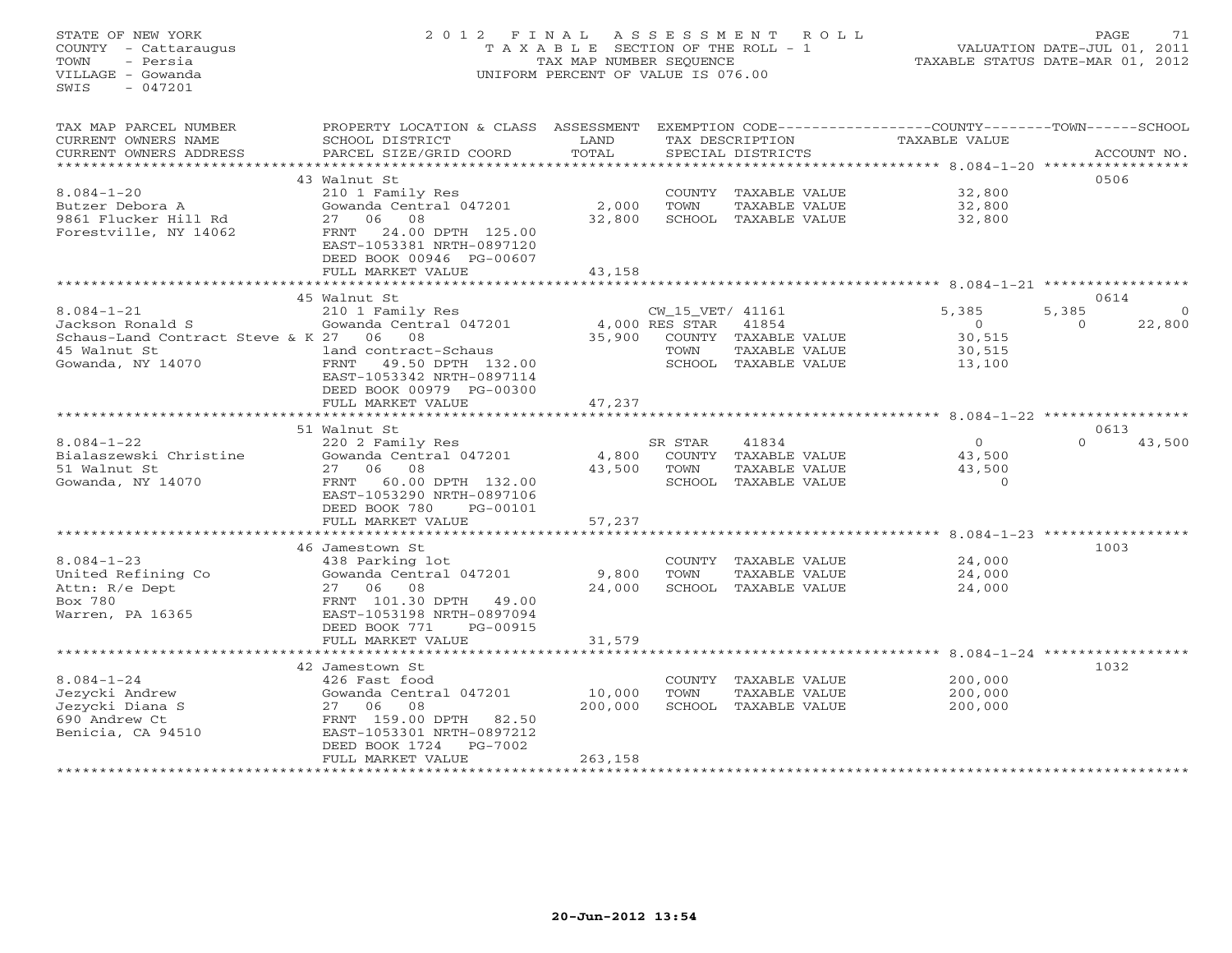#### STATE OF NEW YORK 2 0 1 2 F I N A L A S S E S S M E N T R O L L PAGE 72COUNTY - Cattaraugus T A X A B L E SECTION OF THE ROLL - 1 VALUATION DATE-JUL 01, 2011 TOWN - Persia TAX MAP NUMBER SEQUENCE TAXABLE STATUS DATE-MAR 01, 2012 VILLAGE - Gowanda UNIFORM PERCENT OF VALUE IS 076.00

VALUATION DATE-JUL 01, 2011

| TAX DESCRIPTION<br>TOTAL<br>PARCEL SIZE/GRID COORD<br>ACCOUNT NO.<br>CURRENT OWNERS ADDRESS<br>SPECIAL DISTRICTS<br>*********************<br>0327<br>26 Jamestown St<br>$8.084 - 1 - 26$<br>38,000<br>481 Att row bldg<br>COUNTY TAXABLE VALUE<br>5,800<br>Vogtli Joseph H<br>Gowanda Central 047201<br>TOWN<br>TAXABLE VALUE<br>38,000<br>27 06<br>08<br>38,000<br>SCHOOL TAXABLE VALUE<br>38,000<br>Vogtli Janet L<br>40.00 DPTH<br>14481 Bagdad Rd<br>84.00<br>FRNT<br>Collins, NY 14034<br>EAST-1053298 NRTH-0897301<br>DEED BOOK 00952 PG-01168<br>50,000<br>FULL MARKET VALUE<br>0593<br>18 Jamestown St<br>$8.084 - 1 - 27$<br>481 Att row bldg<br>COUNTY TAXABLE VALUE<br>101,400<br>Chloe's Cleaners<br>Gowanda Central 047201<br>9,000<br>TOWN<br>TAXABLE VALUE<br>101,400<br>Attn: Clothes And More Llc<br>27 06<br>08<br>101,400<br>SCHOOL TAXABLE VALUE<br>101,400<br>7390 Abbott Rd<br>22 Jamestown also on site<br>73.50 DPTH 122.00<br>Boston, NY 14025<br>FRNT<br>EAST-1053348 NRTH-0897323<br>DEED BOOK 00989 PG-00557<br>FULL MARKET VALUE<br>133,421<br>0258<br>12 Jamestown St<br>481 Att row bldg<br>40,000<br>COUNTY TAXABLE VALUE<br>Gowanda Central 047201<br>8,500<br>TOWN<br>TAXABLE VALUE<br>40,000<br>27 06<br>08<br>40,000<br>SCHOOL TAXABLE VALUE<br>Attn: Custom Carpet Centers<br>40,000<br>FRNT<br>49.00 DPTH 130.00<br>EAST-1053376 NRTH-0897391<br>DEED BOOK 1007<br>PG-566<br>FULL MARKET VALUE<br>52,632<br>********************************** 8.084-1-30 ******************<br>0669<br>8 Jamestown St<br>$8.084 - 1 - 30$<br>66,000<br>481 Att row bldg<br>COUNTY TAXABLE VALUE<br>Gowanda Central 047201<br>5,800<br>TOWN<br>TAXABLE VALUE<br>66,000<br>87 Beech St<br>27 06<br>08<br>66,000<br>SCHOOL TAXABLE VALUE<br>66,000<br>54.00 DPTH 62.00<br>Gowanda, NY 14070<br>FRNT<br>EAST-1053372 NRTH-0897444<br>DEED BOOK 865<br>PG-00472<br>FULL MARKET VALUE<br>86,842<br>34 Walnut St<br>0648<br>$8.084 - 2 - 1$<br>220 2 Family Res<br>RES STAR<br>41854<br>$\circ$<br>$\Omega$<br>22,800<br>Bissell William<br>Gowanda Central 047201<br>8,300<br>COUNTY TAXABLE VALUE<br>41,100<br>34 Walnut St<br>06<br>08<br>27<br>41,100<br>TOWN<br>TAXABLE VALUE<br>41,100<br>Gowanda, NY 14070<br>99.00 DPTH 288.75<br>SCHOOL TAXABLE VALUE<br>FRNT<br>18,300<br>EAST-1053488 NRTH-0896870<br>DEED BOOK 17392 PG-6001<br>54,079<br>FULL MARKET VALUE | TAX MAP PARCEL NUMBER  | PROPERTY LOCATION & CLASS ASSESSMENT |      |  | EXEMPTION CODE-----------------COUNTY-------TOWN------SCHOOL |  |
|-----------------------------------------------------------------------------------------------------------------------------------------------------------------------------------------------------------------------------------------------------------------------------------------------------------------------------------------------------------------------------------------------------------------------------------------------------------------------------------------------------------------------------------------------------------------------------------------------------------------------------------------------------------------------------------------------------------------------------------------------------------------------------------------------------------------------------------------------------------------------------------------------------------------------------------------------------------------------------------------------------------------------------------------------------------------------------------------------------------------------------------------------------------------------------------------------------------------------------------------------------------------------------------------------------------------------------------------------------------------------------------------------------------------------------------------------------------------------------------------------------------------------------------------------------------------------------------------------------------------------------------------------------------------------------------------------------------------------------------------------------------------------------------------------------------------------------------------------------------------------------------------------------------------------------------------------------------------------------------------------------------------------------------------------------------------------------------------------------------------------------------------------------------------------------------------------------------------------------------------------------------------------------------------------------------------------------------------------------------------------------------------|------------------------|--------------------------------------|------|--|--------------------------------------------------------------|--|
|                                                                                                                                                                                                                                                                                                                                                                                                                                                                                                                                                                                                                                                                                                                                                                                                                                                                                                                                                                                                                                                                                                                                                                                                                                                                                                                                                                                                                                                                                                                                                                                                                                                                                                                                                                                                                                                                                                                                                                                                                                                                                                                                                                                                                                                                                                                                                                                         | CURRENT OWNERS NAME    | SCHOOL DISTRICT                      | LAND |  | TAXABLE VALUE                                                |  |
|                                                                                                                                                                                                                                                                                                                                                                                                                                                                                                                                                                                                                                                                                                                                                                                                                                                                                                                                                                                                                                                                                                                                                                                                                                                                                                                                                                                                                                                                                                                                                                                                                                                                                                                                                                                                                                                                                                                                                                                                                                                                                                                                                                                                                                                                                                                                                                                         |                        |                                      |      |  |                                                              |  |
|                                                                                                                                                                                                                                                                                                                                                                                                                                                                                                                                                                                                                                                                                                                                                                                                                                                                                                                                                                                                                                                                                                                                                                                                                                                                                                                                                                                                                                                                                                                                                                                                                                                                                                                                                                                                                                                                                                                                                                                                                                                                                                                                                                                                                                                                                                                                                                                         |                        |                                      |      |  |                                                              |  |
|                                                                                                                                                                                                                                                                                                                                                                                                                                                                                                                                                                                                                                                                                                                                                                                                                                                                                                                                                                                                                                                                                                                                                                                                                                                                                                                                                                                                                                                                                                                                                                                                                                                                                                                                                                                                                                                                                                                                                                                                                                                                                                                                                                                                                                                                                                                                                                                         |                        |                                      |      |  |                                                              |  |
|                                                                                                                                                                                                                                                                                                                                                                                                                                                                                                                                                                                                                                                                                                                                                                                                                                                                                                                                                                                                                                                                                                                                                                                                                                                                                                                                                                                                                                                                                                                                                                                                                                                                                                                                                                                                                                                                                                                                                                                                                                                                                                                                                                                                                                                                                                                                                                                         |                        |                                      |      |  |                                                              |  |
|                                                                                                                                                                                                                                                                                                                                                                                                                                                                                                                                                                                                                                                                                                                                                                                                                                                                                                                                                                                                                                                                                                                                                                                                                                                                                                                                                                                                                                                                                                                                                                                                                                                                                                                                                                                                                                                                                                                                                                                                                                                                                                                                                                                                                                                                                                                                                                                         |                        |                                      |      |  |                                                              |  |
|                                                                                                                                                                                                                                                                                                                                                                                                                                                                                                                                                                                                                                                                                                                                                                                                                                                                                                                                                                                                                                                                                                                                                                                                                                                                                                                                                                                                                                                                                                                                                                                                                                                                                                                                                                                                                                                                                                                                                                                                                                                                                                                                                                                                                                                                                                                                                                                         |                        |                                      |      |  |                                                              |  |
|                                                                                                                                                                                                                                                                                                                                                                                                                                                                                                                                                                                                                                                                                                                                                                                                                                                                                                                                                                                                                                                                                                                                                                                                                                                                                                                                                                                                                                                                                                                                                                                                                                                                                                                                                                                                                                                                                                                                                                                                                                                                                                                                                                                                                                                                                                                                                                                         |                        |                                      |      |  |                                                              |  |
|                                                                                                                                                                                                                                                                                                                                                                                                                                                                                                                                                                                                                                                                                                                                                                                                                                                                                                                                                                                                                                                                                                                                                                                                                                                                                                                                                                                                                                                                                                                                                                                                                                                                                                                                                                                                                                                                                                                                                                                                                                                                                                                                                                                                                                                                                                                                                                                         |                        |                                      |      |  |                                                              |  |
|                                                                                                                                                                                                                                                                                                                                                                                                                                                                                                                                                                                                                                                                                                                                                                                                                                                                                                                                                                                                                                                                                                                                                                                                                                                                                                                                                                                                                                                                                                                                                                                                                                                                                                                                                                                                                                                                                                                                                                                                                                                                                                                                                                                                                                                                                                                                                                                         |                        |                                      |      |  |                                                              |  |
|                                                                                                                                                                                                                                                                                                                                                                                                                                                                                                                                                                                                                                                                                                                                                                                                                                                                                                                                                                                                                                                                                                                                                                                                                                                                                                                                                                                                                                                                                                                                                                                                                                                                                                                                                                                                                                                                                                                                                                                                                                                                                                                                                                                                                                                                                                                                                                                         |                        |                                      |      |  |                                                              |  |
|                                                                                                                                                                                                                                                                                                                                                                                                                                                                                                                                                                                                                                                                                                                                                                                                                                                                                                                                                                                                                                                                                                                                                                                                                                                                                                                                                                                                                                                                                                                                                                                                                                                                                                                                                                                                                                                                                                                                                                                                                                                                                                                                                                                                                                                                                                                                                                                         |                        |                                      |      |  |                                                              |  |
|                                                                                                                                                                                                                                                                                                                                                                                                                                                                                                                                                                                                                                                                                                                                                                                                                                                                                                                                                                                                                                                                                                                                                                                                                                                                                                                                                                                                                                                                                                                                                                                                                                                                                                                                                                                                                                                                                                                                                                                                                                                                                                                                                                                                                                                                                                                                                                                         |                        |                                      |      |  |                                                              |  |
|                                                                                                                                                                                                                                                                                                                                                                                                                                                                                                                                                                                                                                                                                                                                                                                                                                                                                                                                                                                                                                                                                                                                                                                                                                                                                                                                                                                                                                                                                                                                                                                                                                                                                                                                                                                                                                                                                                                                                                                                                                                                                                                                                                                                                                                                                                                                                                                         |                        |                                      |      |  |                                                              |  |
|                                                                                                                                                                                                                                                                                                                                                                                                                                                                                                                                                                                                                                                                                                                                                                                                                                                                                                                                                                                                                                                                                                                                                                                                                                                                                                                                                                                                                                                                                                                                                                                                                                                                                                                                                                                                                                                                                                                                                                                                                                                                                                                                                                                                                                                                                                                                                                                         |                        |                                      |      |  |                                                              |  |
|                                                                                                                                                                                                                                                                                                                                                                                                                                                                                                                                                                                                                                                                                                                                                                                                                                                                                                                                                                                                                                                                                                                                                                                                                                                                                                                                                                                                                                                                                                                                                                                                                                                                                                                                                                                                                                                                                                                                                                                                                                                                                                                                                                                                                                                                                                                                                                                         |                        |                                      |      |  |                                                              |  |
|                                                                                                                                                                                                                                                                                                                                                                                                                                                                                                                                                                                                                                                                                                                                                                                                                                                                                                                                                                                                                                                                                                                                                                                                                                                                                                                                                                                                                                                                                                                                                                                                                                                                                                                                                                                                                                                                                                                                                                                                                                                                                                                                                                                                                                                                                                                                                                                         |                        |                                      |      |  |                                                              |  |
|                                                                                                                                                                                                                                                                                                                                                                                                                                                                                                                                                                                                                                                                                                                                                                                                                                                                                                                                                                                                                                                                                                                                                                                                                                                                                                                                                                                                                                                                                                                                                                                                                                                                                                                                                                                                                                                                                                                                                                                                                                                                                                                                                                                                                                                                                                                                                                                         |                        |                                      |      |  |                                                              |  |
|                                                                                                                                                                                                                                                                                                                                                                                                                                                                                                                                                                                                                                                                                                                                                                                                                                                                                                                                                                                                                                                                                                                                                                                                                                                                                                                                                                                                                                                                                                                                                                                                                                                                                                                                                                                                                                                                                                                                                                                                                                                                                                                                                                                                                                                                                                                                                                                         |                        |                                      |      |  |                                                              |  |
|                                                                                                                                                                                                                                                                                                                                                                                                                                                                                                                                                                                                                                                                                                                                                                                                                                                                                                                                                                                                                                                                                                                                                                                                                                                                                                                                                                                                                                                                                                                                                                                                                                                                                                                                                                                                                                                                                                                                                                                                                                                                                                                                                                                                                                                                                                                                                                                         |                        |                                      |      |  |                                                              |  |
|                                                                                                                                                                                                                                                                                                                                                                                                                                                                                                                                                                                                                                                                                                                                                                                                                                                                                                                                                                                                                                                                                                                                                                                                                                                                                                                                                                                                                                                                                                                                                                                                                                                                                                                                                                                                                                                                                                                                                                                                                                                                                                                                                                                                                                                                                                                                                                                         |                        |                                      |      |  |                                                              |  |
|                                                                                                                                                                                                                                                                                                                                                                                                                                                                                                                                                                                                                                                                                                                                                                                                                                                                                                                                                                                                                                                                                                                                                                                                                                                                                                                                                                                                                                                                                                                                                                                                                                                                                                                                                                                                                                                                                                                                                                                                                                                                                                                                                                                                                                                                                                                                                                                         |                        |                                      |      |  |                                                              |  |
|                                                                                                                                                                                                                                                                                                                                                                                                                                                                                                                                                                                                                                                                                                                                                                                                                                                                                                                                                                                                                                                                                                                                                                                                                                                                                                                                                                                                                                                                                                                                                                                                                                                                                                                                                                                                                                                                                                                                                                                                                                                                                                                                                                                                                                                                                                                                                                                         | $8.084 - 1 - 29$       |                                      |      |  |                                                              |  |
|                                                                                                                                                                                                                                                                                                                                                                                                                                                                                                                                                                                                                                                                                                                                                                                                                                                                                                                                                                                                                                                                                                                                                                                                                                                                                                                                                                                                                                                                                                                                                                                                                                                                                                                                                                                                                                                                                                                                                                                                                                                                                                                                                                                                                                                                                                                                                                                         | Callahan Llc           |                                      |      |  |                                                              |  |
|                                                                                                                                                                                                                                                                                                                                                                                                                                                                                                                                                                                                                                                                                                                                                                                                                                                                                                                                                                                                                                                                                                                                                                                                                                                                                                                                                                                                                                                                                                                                                                                                                                                                                                                                                                                                                                                                                                                                                                                                                                                                                                                                                                                                                                                                                                                                                                                         |                        |                                      |      |  |                                                              |  |
|                                                                                                                                                                                                                                                                                                                                                                                                                                                                                                                                                                                                                                                                                                                                                                                                                                                                                                                                                                                                                                                                                                                                                                                                                                                                                                                                                                                                                                                                                                                                                                                                                                                                                                                                                                                                                                                                                                                                                                                                                                                                                                                                                                                                                                                                                                                                                                                         | 2847 Southwestern Blvd |                                      |      |  |                                                              |  |
|                                                                                                                                                                                                                                                                                                                                                                                                                                                                                                                                                                                                                                                                                                                                                                                                                                                                                                                                                                                                                                                                                                                                                                                                                                                                                                                                                                                                                                                                                                                                                                                                                                                                                                                                                                                                                                                                                                                                                                                                                                                                                                                                                                                                                                                                                                                                                                                         | Orchard Park, NY 14127 |                                      |      |  |                                                              |  |
|                                                                                                                                                                                                                                                                                                                                                                                                                                                                                                                                                                                                                                                                                                                                                                                                                                                                                                                                                                                                                                                                                                                                                                                                                                                                                                                                                                                                                                                                                                                                                                                                                                                                                                                                                                                                                                                                                                                                                                                                                                                                                                                                                                                                                                                                                                                                                                                         |                        |                                      |      |  |                                                              |  |
|                                                                                                                                                                                                                                                                                                                                                                                                                                                                                                                                                                                                                                                                                                                                                                                                                                                                                                                                                                                                                                                                                                                                                                                                                                                                                                                                                                                                                                                                                                                                                                                                                                                                                                                                                                                                                                                                                                                                                                                                                                                                                                                                                                                                                                                                                                                                                                                         |                        |                                      |      |  |                                                              |  |
|                                                                                                                                                                                                                                                                                                                                                                                                                                                                                                                                                                                                                                                                                                                                                                                                                                                                                                                                                                                                                                                                                                                                                                                                                                                                                                                                                                                                                                                                                                                                                                                                                                                                                                                                                                                                                                                                                                                                                                                                                                                                                                                                                                                                                                                                                                                                                                                         |                        |                                      |      |  |                                                              |  |
|                                                                                                                                                                                                                                                                                                                                                                                                                                                                                                                                                                                                                                                                                                                                                                                                                                                                                                                                                                                                                                                                                                                                                                                                                                                                                                                                                                                                                                                                                                                                                                                                                                                                                                                                                                                                                                                                                                                                                                                                                                                                                                                                                                                                                                                                                                                                                                                         |                        |                                      |      |  |                                                              |  |
|                                                                                                                                                                                                                                                                                                                                                                                                                                                                                                                                                                                                                                                                                                                                                                                                                                                                                                                                                                                                                                                                                                                                                                                                                                                                                                                                                                                                                                                                                                                                                                                                                                                                                                                                                                                                                                                                                                                                                                                                                                                                                                                                                                                                                                                                                                                                                                                         |                        |                                      |      |  |                                                              |  |
|                                                                                                                                                                                                                                                                                                                                                                                                                                                                                                                                                                                                                                                                                                                                                                                                                                                                                                                                                                                                                                                                                                                                                                                                                                                                                                                                                                                                                                                                                                                                                                                                                                                                                                                                                                                                                                                                                                                                                                                                                                                                                                                                                                                                                                                                                                                                                                                         | Lynch Mary             |                                      |      |  |                                                              |  |
|                                                                                                                                                                                                                                                                                                                                                                                                                                                                                                                                                                                                                                                                                                                                                                                                                                                                                                                                                                                                                                                                                                                                                                                                                                                                                                                                                                                                                                                                                                                                                                                                                                                                                                                                                                                                                                                                                                                                                                                                                                                                                                                                                                                                                                                                                                                                                                                         |                        |                                      |      |  |                                                              |  |
|                                                                                                                                                                                                                                                                                                                                                                                                                                                                                                                                                                                                                                                                                                                                                                                                                                                                                                                                                                                                                                                                                                                                                                                                                                                                                                                                                                                                                                                                                                                                                                                                                                                                                                                                                                                                                                                                                                                                                                                                                                                                                                                                                                                                                                                                                                                                                                                         |                        |                                      |      |  |                                                              |  |
|                                                                                                                                                                                                                                                                                                                                                                                                                                                                                                                                                                                                                                                                                                                                                                                                                                                                                                                                                                                                                                                                                                                                                                                                                                                                                                                                                                                                                                                                                                                                                                                                                                                                                                                                                                                                                                                                                                                                                                                                                                                                                                                                                                                                                                                                                                                                                                                         |                        |                                      |      |  |                                                              |  |
|                                                                                                                                                                                                                                                                                                                                                                                                                                                                                                                                                                                                                                                                                                                                                                                                                                                                                                                                                                                                                                                                                                                                                                                                                                                                                                                                                                                                                                                                                                                                                                                                                                                                                                                                                                                                                                                                                                                                                                                                                                                                                                                                                                                                                                                                                                                                                                                         |                        |                                      |      |  |                                                              |  |
|                                                                                                                                                                                                                                                                                                                                                                                                                                                                                                                                                                                                                                                                                                                                                                                                                                                                                                                                                                                                                                                                                                                                                                                                                                                                                                                                                                                                                                                                                                                                                                                                                                                                                                                                                                                                                                                                                                                                                                                                                                                                                                                                                                                                                                                                                                                                                                                         |                        |                                      |      |  |                                                              |  |
|                                                                                                                                                                                                                                                                                                                                                                                                                                                                                                                                                                                                                                                                                                                                                                                                                                                                                                                                                                                                                                                                                                                                                                                                                                                                                                                                                                                                                                                                                                                                                                                                                                                                                                                                                                                                                                                                                                                                                                                                                                                                                                                                                                                                                                                                                                                                                                                         |                        |                                      |      |  |                                                              |  |
|                                                                                                                                                                                                                                                                                                                                                                                                                                                                                                                                                                                                                                                                                                                                                                                                                                                                                                                                                                                                                                                                                                                                                                                                                                                                                                                                                                                                                                                                                                                                                                                                                                                                                                                                                                                                                                                                                                                                                                                                                                                                                                                                                                                                                                                                                                                                                                                         |                        |                                      |      |  |                                                              |  |
|                                                                                                                                                                                                                                                                                                                                                                                                                                                                                                                                                                                                                                                                                                                                                                                                                                                                                                                                                                                                                                                                                                                                                                                                                                                                                                                                                                                                                                                                                                                                                                                                                                                                                                                                                                                                                                                                                                                                                                                                                                                                                                                                                                                                                                                                                                                                                                                         |                        |                                      |      |  |                                                              |  |
|                                                                                                                                                                                                                                                                                                                                                                                                                                                                                                                                                                                                                                                                                                                                                                                                                                                                                                                                                                                                                                                                                                                                                                                                                                                                                                                                                                                                                                                                                                                                                                                                                                                                                                                                                                                                                                                                                                                                                                                                                                                                                                                                                                                                                                                                                                                                                                                         |                        |                                      |      |  |                                                              |  |
|                                                                                                                                                                                                                                                                                                                                                                                                                                                                                                                                                                                                                                                                                                                                                                                                                                                                                                                                                                                                                                                                                                                                                                                                                                                                                                                                                                                                                                                                                                                                                                                                                                                                                                                                                                                                                                                                                                                                                                                                                                                                                                                                                                                                                                                                                                                                                                                         |                        |                                      |      |  |                                                              |  |
|                                                                                                                                                                                                                                                                                                                                                                                                                                                                                                                                                                                                                                                                                                                                                                                                                                                                                                                                                                                                                                                                                                                                                                                                                                                                                                                                                                                                                                                                                                                                                                                                                                                                                                                                                                                                                                                                                                                                                                                                                                                                                                                                                                                                                                                                                                                                                                                         |                        |                                      |      |  |                                                              |  |
|                                                                                                                                                                                                                                                                                                                                                                                                                                                                                                                                                                                                                                                                                                                                                                                                                                                                                                                                                                                                                                                                                                                                                                                                                                                                                                                                                                                                                                                                                                                                                                                                                                                                                                                                                                                                                                                                                                                                                                                                                                                                                                                                                                                                                                                                                                                                                                                         |                        |                                      |      |  |                                                              |  |
|                                                                                                                                                                                                                                                                                                                                                                                                                                                                                                                                                                                                                                                                                                                                                                                                                                                                                                                                                                                                                                                                                                                                                                                                                                                                                                                                                                                                                                                                                                                                                                                                                                                                                                                                                                                                                                                                                                                                                                                                                                                                                                                                                                                                                                                                                                                                                                                         |                        |                                      |      |  |                                                              |  |
|                                                                                                                                                                                                                                                                                                                                                                                                                                                                                                                                                                                                                                                                                                                                                                                                                                                                                                                                                                                                                                                                                                                                                                                                                                                                                                                                                                                                                                                                                                                                                                                                                                                                                                                                                                                                                                                                                                                                                                                                                                                                                                                                                                                                                                                                                                                                                                                         |                        |                                      |      |  |                                                              |  |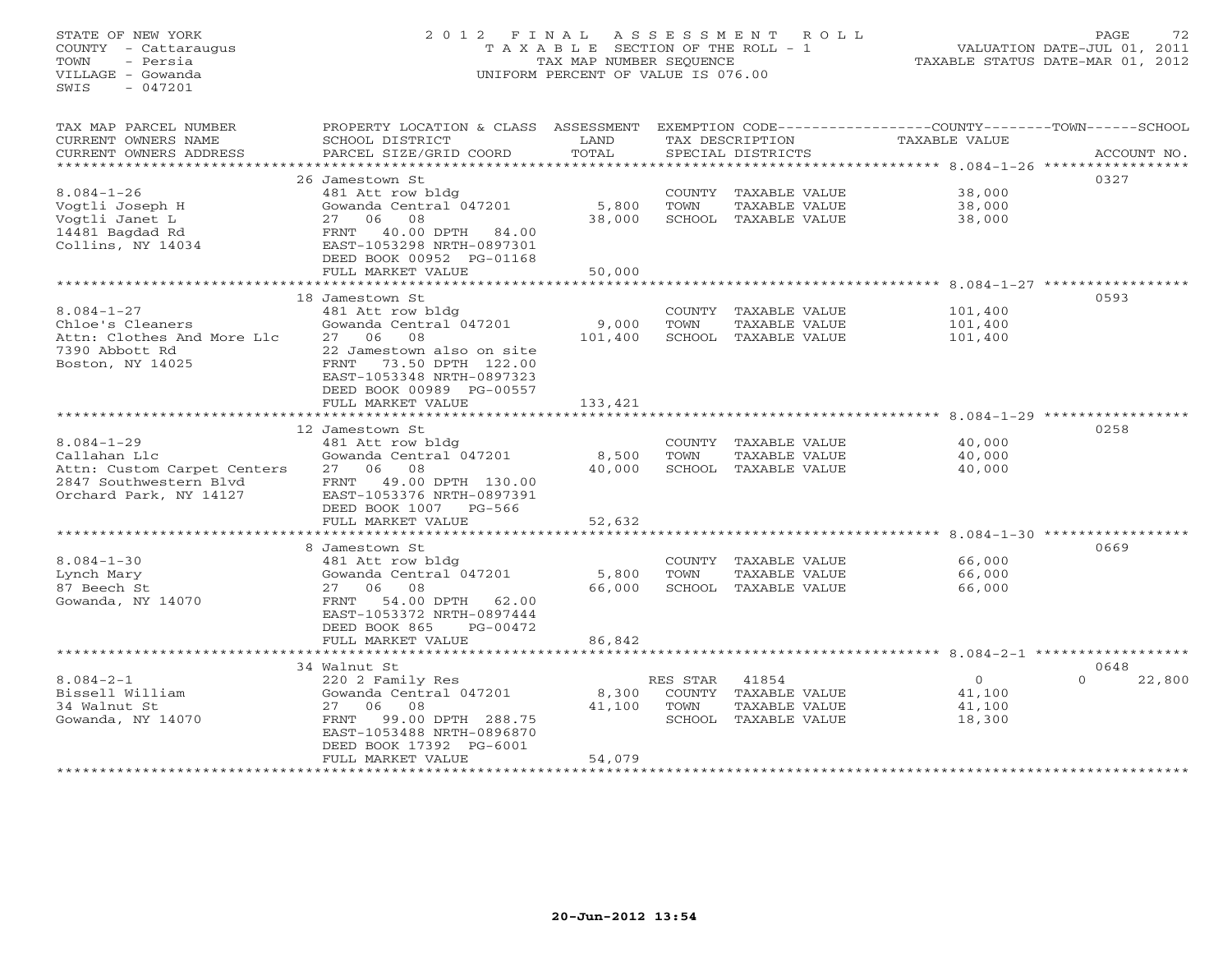#### STATE OF NEW YORK 2 0 1 2 F I N A L A S S E S S M E N T R O L L PAGE 73COUNTY - Cattaraugus T A X A B L E SECTION OF THE ROLL - 1 VALUATION DATE-JUL 01, 2011 TOWN - Persia TAX MAP NUMBER SEQUENCE TAXABLE STATUS DATE-MAR 01, 2012 VILLAGE - Gowanda UNIFORM PERCENT OF VALUE IS 076.00

VALUATION DATE-JUL 01, 2011

| TAX MAP PARCEL NUMBER  | PROPERTY LOCATION & CLASS ASSESSMENT          |        |        |                      | EXEMPTION CODE-----------------COUNTY-------TOWN------SCHOOL |             |
|------------------------|-----------------------------------------------|--------|--------|----------------------|--------------------------------------------------------------|-------------|
| CURRENT OWNERS NAME    | SCHOOL DISTRICT                               | LAND   |        | TAX DESCRIPTION      | TAXABLE VALUE                                                |             |
| CURRENT OWNERS ADDRESS | PARCEL SIZE/GRID COORD                        | TOTAL  |        | SPECIAL DISTRICTS    |                                                              | ACCOUNT NO. |
| ********************** |                                               |        |        |                      |                                                              |             |
|                        | 28 Walnut St                                  |        |        |                      |                                                              | 0368        |
| $8.084 - 2 - 2$        | 220 2 Family Res                              |        |        | COUNTY TAXABLE VALUE | 46,000                                                       |             |
| Trumpore Kirk J        | Gowanda Central 047201                        | 5,100  | TOWN   | TAXABLE VALUE        | 46,000                                                       |             |
| Trumpore Denise M      | 27<br>06<br>08                                | 46,000 |        | SCHOOL TAXABLE VALUE | 46,000                                                       |             |
| 9083 Persia Rd         | 52.14 DPTH 289.74<br>FRNT                     |        |        |                      |                                                              |             |
| Gowanda, NY 14070      | EAST-1053564 NRTH-0896873                     |        |        |                      |                                                              |             |
|                        | DEED BOOK 12165 PG-7001                       |        |        |                      |                                                              |             |
|                        | FULL MARKET VALUE                             | 60,526 |        |                      |                                                              |             |
|                        |                                               |        |        |                      |                                                              |             |
|                        | 22 Walnut St                                  |        |        |                      |                                                              | 0767        |
| $8.084 - 2 - 3$        | 411 Apartment                                 |        |        | COUNTY TAXABLE VALUE | 40,000                                                       |             |
| Braasch Jeffrey R      | Gowanda Central 047201                        | 6,000  | TOWN   | TAXABLE VALUE        | 40,000                                                       |             |
| Braasch Nancy          | $-06$<br>27<br>$-08$                          | 40,000 |        | SCHOOL TAXABLE VALUE | 40,000                                                       |             |
| 6107 Eckhardt Rd       | 64.00 DPTH 290.00<br>FRNT                     |        |        |                      |                                                              |             |
| Lakeview, NY 14085     | EAST-1053620 NRTH-0896885                     |        |        |                      |                                                              |             |
|                        | DEED BOOK 00977 PG-00749                      |        |        |                      |                                                              |             |
|                        | FULL MARKET VALUE                             | 52,632 |        |                      |                                                              |             |
|                        |                                               |        |        |                      |                                                              |             |
|                        | 16 Walnut St                                  |        |        |                      |                                                              | 1249        |
| $8.084 - 2 - 4$        | 411 Apartment                                 |        | COUNTY | TAXABLE VALUE        | 54,700                                                       |             |
| Decker Derrik W        | Gowanda Central 047201                        | 3,400  | TOWN   | TAXABLE VALUE        | 54,700                                                       |             |
| Decker Donald J        | 08<br>27 06                                   | 54,700 |        | SCHOOL TAXABLE VALUE | 54,700                                                       |             |
| 95 Miller Dr           | 49.00 DPTH 174.20<br>FRNT                     |        |        |                      |                                                              |             |
| Angola, NY 14006       | EAST-1053676 NRTH-0896938                     |        |        |                      |                                                              |             |
|                        | DEED BOOK 00963 PG-00356<br>FULL MARKET VALUE | 71,974 |        |                      |                                                              |             |
|                        |                                               |        |        |                      |                                                              |             |
|                        | R16 Walnut St                                 |        |        |                      |                                                              | 0908        |
| $8.084 - 2 - 5$        | 210 1 Family Res                              |        |        | COUNTY TAXABLE VALUE | 23,700                                                       |             |
| Decker Derrik W        | Gowanda Central 047201                        | 1,500  | TOWN   | TAXABLE VALUE        | 23,700                                                       |             |
| Decker Donald J        | 27 06 08                                      | 23,700 |        | SCHOOL TAXABLE VALUE | 23,700                                                       |             |
| 95 Miller Dr           | 47.00 DPTH<br>FRNT<br>32.80                   |        |        |                      |                                                              |             |
| Angola, NY 14006       | EAST-1053678 NRTH-0896833                     |        |        |                      |                                                              |             |
|                        | DEED BOOK 00963 PG-00356                      |        |        |                      |                                                              |             |
|                        | FULL MARKET VALUE                             | 31,184 |        |                      |                                                              |             |
|                        |                                               |        |        |                      |                                                              |             |
|                        | 10 Walnut St                                  |        |        |                      |                                                              | 0312        |
| $8.084 - 2 - 6$        | 230 3 Family Res                              |        | COUNTY | TAXABLE VALUE        | 38,500                                                       |             |
| Spaulding John A       | Gowanda Central 047201                        | 6,100  | TOWN   | TAXABLE VALUE        | 38,500                                                       |             |
| Spaulding Louann B     | 08<br>26<br>06                                | 38,500 |        | SCHOOL TAXABLE VALUE | 38,500                                                       |             |
| 5068 Overlook Pt       | FRNT<br>72.00 DPTH 167.00                     |        |        |                      |                                                              |             |
| Hamburg, NY 14075      | <b>BANK</b><br>012.                           |        |        |                      |                                                              |             |
|                        | EAST-1053739 NRTH-0896940                     |        |        |                      |                                                              |             |
|                        | DEED BOOK 868<br>PG-00387                     |        |        |                      |                                                              |             |
|                        | FULL MARKET VALUE                             | 50,658 |        |                      |                                                              |             |
|                        |                                               |        |        |                      |                                                              |             |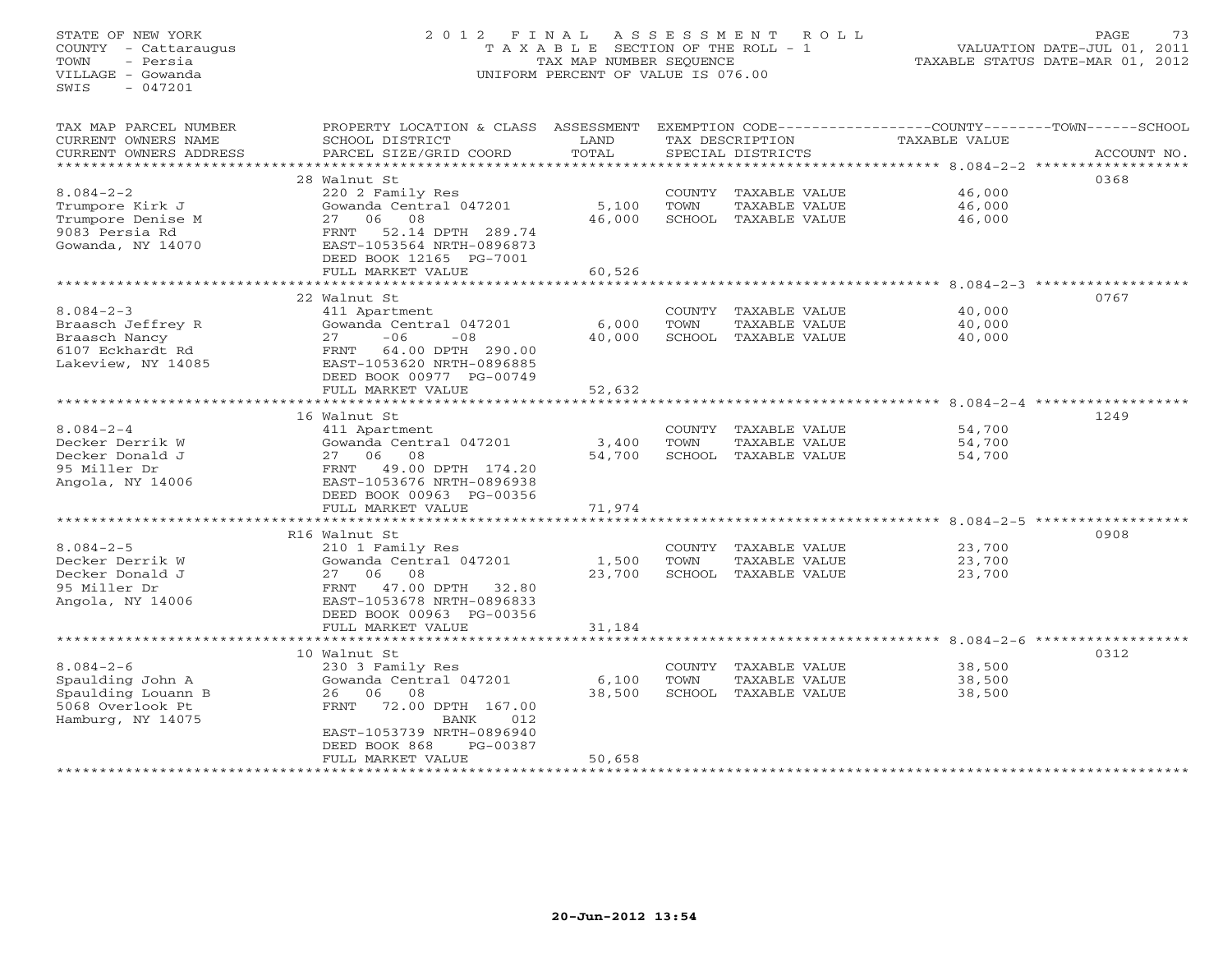| STATE OF NEW YORK<br>COUNTY - Cattaraugus<br>TOWN<br>- Persia<br>VILLAGE - Gowanda<br>SWIS<br>$-047201$ | 2012 FINAL<br>UNIFORM PERCENT OF VALUE IS 076.00                                                                                                    | ASSESSMENT<br>ROLL<br>T A X A B L E SECTION OF THE ROLL - 1<br>TAX MAP NUMBER SEQUENCE |                       | PAGE<br>74<br>VALUATION DATE-JUL 01, 2011<br>TAXABLE STATUS DATE-MAR 01, 2012 |                                                                               |                    |
|---------------------------------------------------------------------------------------------------------|-----------------------------------------------------------------------------------------------------------------------------------------------------|----------------------------------------------------------------------------------------|-----------------------|-------------------------------------------------------------------------------|-------------------------------------------------------------------------------|--------------------|
| TAX MAP PARCEL NUMBER<br>CURRENT OWNERS NAME<br>CURRENT OWNERS ADDRESS                                  | PROPERTY LOCATION & CLASS ASSESSMENT<br>SCHOOL DISTRICT<br>PARCEL SIZE/GRID COORD                                                                   | LAND<br>TOTAL                                                                          |                       | TAX DESCRIPTION<br>SPECIAL DISTRICTS                                          | EXEMPTION CODE-----------------COUNTY-------TOWN------SCHOOL<br>TAXABLE VALUE | ACCOUNT NO.        |
| **********************                                                                                  | 97 S Water St                                                                                                                                       |                                                                                        |                       |                                                                               |                                                                               | 0394               |
| $8.084 - 2 - 7.1$                                                                                       | 482 Det row bldg                                                                                                                                    |                                                                                        | <b>COUNTY</b>         | TAXABLE VALUE                                                                 | 120,000                                                                       |                    |
| Decker Derrik W                                                                                         | Gowanda Central 047201                                                                                                                              | 24,000                                                                                 | TOWN                  | TAXABLE VALUE                                                                 | 120,000                                                                       |                    |
| 1 Sunset Blyd                                                                                           | 06<br>08<br>26                                                                                                                                      | 120,000                                                                                |                       | SCHOOL TAXABLE VALUE                                                          | 120,000                                                                       |                    |
| Angola, NY 14006                                                                                        | 2.66<br>ACRES<br>EAST-1053889 NRTH-0896656<br>DEED BOOK 879<br>PG-01029                                                                             |                                                                                        |                       |                                                                               |                                                                               |                    |
|                                                                                                         | FULL MARKET VALUE<br>*******************                                                                                                            | 157,895                                                                                |                       |                                                                               | ******************************** 8.084-2-7.2 **********                       |                    |
|                                                                                                         | 87 S Water St                                                                                                                                       |                                                                                        |                       |                                                                               |                                                                               | 0395               |
| $8.084 - 2 - 7.2$                                                                                       | 331 Com vac w/im                                                                                                                                    |                                                                                        | COUNTY                | TAXABLE VALUE                                                                 | 5,500                                                                         |                    |
| Purdy Marilyn R                                                                                         | Gowanda Central 047201                                                                                                                              | 5,000                                                                                  | TOWN                  | TAXABLE VALUE                                                                 | 5,500                                                                         |                    |
| 12777 Quaker St                                                                                         | 06<br>08<br>26                                                                                                                                      | 5,500                                                                                  |                       | SCHOOL TAXABLE VALUE                                                          | 5,500                                                                         |                    |
| Lawtons, NY 14091                                                                                       | split off 97x87 (2004)<br>FRNT 140.70 DPTH<br>81.82<br>ACRES<br>0.08<br>EAST-1053807 NRTH-0896906<br>DEED BOOK 875<br>PG-01177<br>FULL MARKET VALUE | 7,237                                                                                  |                       |                                                                               |                                                                               |                    |
|                                                                                                         |                                                                                                                                                     |                                                                                        |                       |                                                                               | ********* 8.084-2-7.3 *********                                               |                    |
|                                                                                                         | 77 S Water St                                                                                                                                       |                                                                                        |                       |                                                                               |                                                                               | 1355               |
| $8.084 - 2 - 7.3$                                                                                       | 440 Warehouse                                                                                                                                       |                                                                                        | <b>COUNTY</b>         | TAXABLE VALUE                                                                 | 48,800                                                                        |                    |
| Goode Christian                                                                                         | Gowanda Central 047201                                                                                                                              | 7,800                                                                                  | TOWN                  | TAXABLE VALUE                                                                 | 48,800                                                                        |                    |
| Goode Shannon L                                                                                         | $2/17/2004$ -split off from                                                                                                                         | 48,800                                                                                 |                       | SCHOOL TAXABLE VALUE                                                          | 48,800                                                                        |                    |
| 77 S Water St<br>Gowanda, NY 14070                                                                      | FRNT<br>97.00 DPTH<br>67.00<br>ACRES<br>0.20                                                                                                        |                                                                                        |                       |                                                                               |                                                                               |                    |
|                                                                                                         | DEED BOOK 9557<br>PG-6001                                                                                                                           |                                                                                        |                       |                                                                               |                                                                               |                    |
|                                                                                                         | FULL MARKET VALUE                                                                                                                                   | 64,211                                                                                 |                       |                                                                               |                                                                               |                    |
|                                                                                                         | .                                                                                                                                                   |                                                                                        |                       |                                                                               | *************** 8.084-2-8                                                     | ************       |
|                                                                                                         | 103 S Water St                                                                                                                                      |                                                                                        |                       |                                                                               |                                                                               | 0397               |
| $8.084 - 2 - 8$                                                                                         | 210 1 Family Res                                                                                                                                    |                                                                                        | SR STAR               | 41834                                                                         | $\mathbf{0}$                                                                  | $\Omega$<br>42,300 |
| Powell David W<br>Powell Donna M                                                                        | Gowanda Central 047201<br>26<br>06<br>08                                                                                                            | 5,800<br>42,300                                                                        | <b>COUNTY</b><br>TOWN | TAXABLE VALUE<br>TAXABLE VALUE                                                | 42,300<br>42,300                                                              |                    |
| 103 S Water St                                                                                          | 71.12 DPTH 151.65<br>FRNT                                                                                                                           |                                                                                        | SCHOOL                | TAXABLE VALUE                                                                 | $\Omega$                                                                      |                    |
| Gowanda, NY 14070                                                                                       | EAST-1054035 NRTH-0896761                                                                                                                           |                                                                                        |                       |                                                                               |                                                                               |                    |
|                                                                                                         | DEED BOOK 00925 PG-00380                                                                                                                            |                                                                                        |                       |                                                                               |                                                                               |                    |
|                                                                                                         | FULL MARKET VALUE                                                                                                                                   | 55,658                                                                                 |                       |                                                                               |                                                                               |                    |
|                                                                                                         | ***********************                                                                                                                             | ************                                                                           |                       |                                                                               | ************************************ 8.084-2-9 ******************             |                    |
|                                                                                                         | 109 S Water St                                                                                                                                      |                                                                                        |                       |                                                                               |                                                                               | 0675               |
| $8.084 - 2 - 9$<br>Skeels Scott K                                                                       | 210 1 Family Res<br>Gowanda Central 047201                                                                                                          | 4,600                                                                                  | RES STAR<br>COUNTY    | 41854<br>TAXABLE VALUE                                                        | $\circ$<br>35,400                                                             | 22,800             |
| Skeels Corinne V                                                                                        | 06<br>08<br>28                                                                                                                                      | 35,400                                                                                 | TOWN                  | TAXABLE VALUE                                                                 | 35,400                                                                        |                    |
| 109 S Water St                                                                                          | FRNT<br>54.00 DPTH 150.00                                                                                                                           |                                                                                        |                       | SCHOOL TAXABLE VALUE                                                          | 12,600                                                                        |                    |
| Gowanda, NY 14070                                                                                       | EAST-1054081 NRTH-0896717                                                                                                                           |                                                                                        |                       |                                                                               |                                                                               |                    |
|                                                                                                         | DEED BOOK 3530<br>PG-9003                                                                                                                           |                                                                                        |                       |                                                                               |                                                                               |                    |
|                                                                                                         | FULL MARKET VALUE<br>* * * * * * * * * * * * * * * * * * *                                                                                          | 46,579<br>* * * * * * * * * *                                                          |                       |                                                                               |                                                                               |                    |
|                                                                                                         |                                                                                                                                                     |                                                                                        |                       |                                                                               |                                                                               |                    |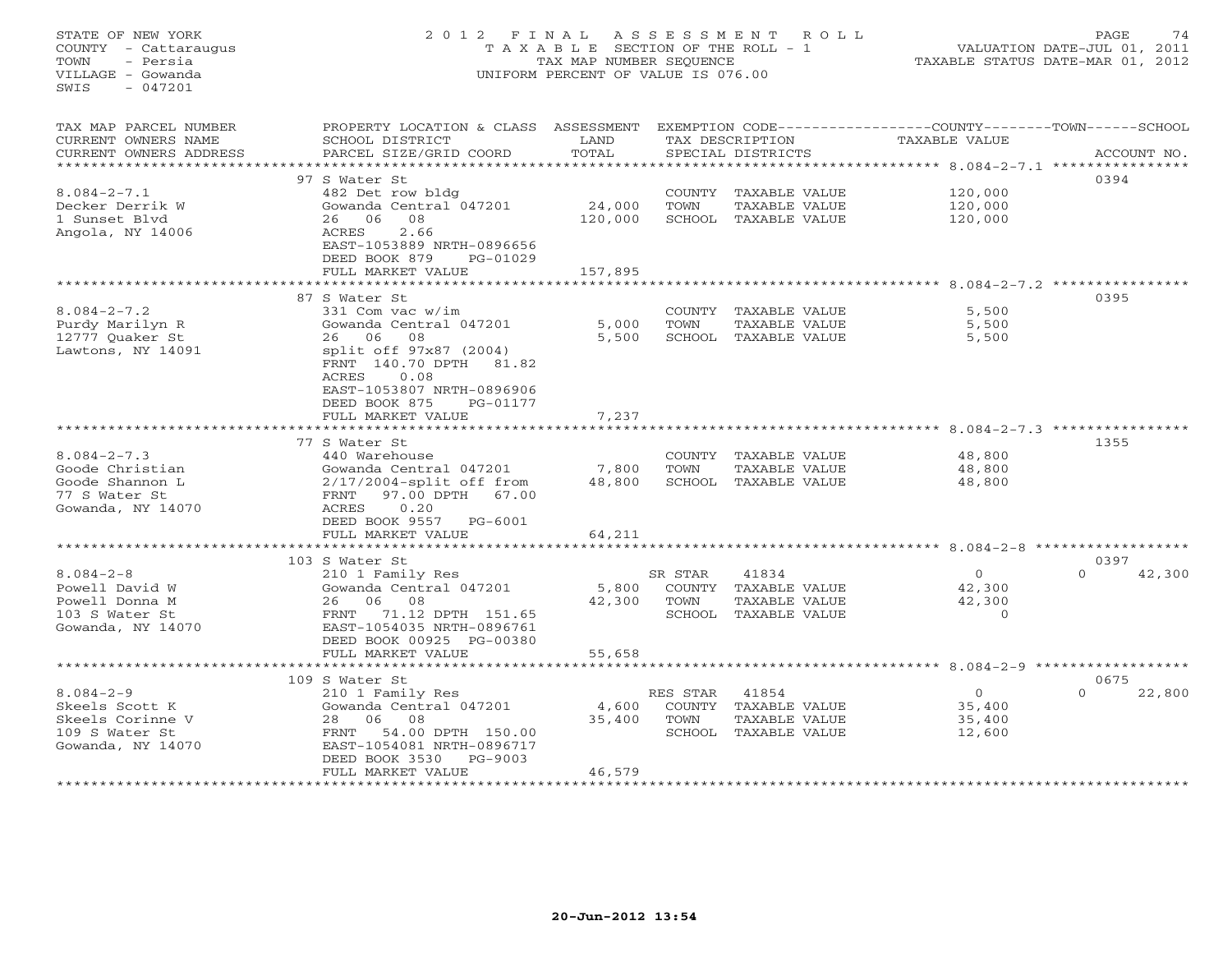# STATE OF NEW YORK 2 0 1 2 F I N A L A S S E S S M E N T R O L L PAGE 75 COUNTY - Cattaraugus T A X A B L E SECTION OF THE ROLL - 1 VALUATION DATE-JUL 01, 2011 TOWN - Persia TAX MAP NUMBER SEQUENCE TAXABLE STATUS DATE-MAR 01, 2012 VILLAGE - Gowanda UNIFORM PERCENT OF VALUE IS 076.00

| TAX MAP PARCEL NUMBER<br>CURRENT OWNERS NAME | PROPERTY LOCATION & CLASS<br>SCHOOL DISTRICT           | ASSESSMENT<br>LAND |                          | TAX DESCRIPTION   | EXEMPTION CODE-----------------COUNTY-------TOWN------SCHOOL<br>TAXABLE VALUE |                   |             |
|----------------------------------------------|--------------------------------------------------------|--------------------|--------------------------|-------------------|-------------------------------------------------------------------------------|-------------------|-------------|
| CURRENT OWNERS ADDRESS                       | PARCEL SIZE/GRID COORD                                 | TOTAL              |                          | SPECIAL DISTRICTS |                                                                               |                   | ACCOUNT NO. |
|                                              |                                                        |                    |                          |                   |                                                                               |                   |             |
|                                              | 144 Commercial St                                      |                    |                          |                   |                                                                               |                   | 0912        |
| $8.084 - 2 - 11$                             | 210 1 Family Res                                       |                    | WVET C/T                 | 41121<br>41854    | 5,850<br>$\Omega$                                                             | 5,850<br>$\Omega$ |             |
| Kota David A<br>144 Commercial St            | Gowanda Central 047201<br>06<br>08<br>2.8              | 39,000             | 5,200 RES STAR<br>COUNTY | TAXABLE VALUE     | 33,150                                                                        |                   | 22,800      |
| Gowanda, NY 14070                            | FRNT 165.00 DPTH 160.00                                |                    | TOWN                     | TAXABLE VALUE     | 33,150                                                                        |                   |             |
|                                              | <b>BANK</b><br>017                                     |                    | SCHOOL                   | TAXABLE VALUE     | 16,200                                                                        |                   |             |
|                                              | EAST-1054341 NRTH-0896510<br>DEED BOOK 1007<br>PG-1077 |                    |                          |                   |                                                                               |                   |             |
|                                              | FULL MARKET VALUE                                      | 51,316             |                          |                   |                                                                               |                   |             |
|                                              |                                                        |                    |                          |                   |                                                                               |                   |             |
|                                              | 152 Commercial St                                      |                    |                          |                   |                                                                               |                   | 0565        |
| $8.084 - 2 - 12$                             | 210 1 Family Res                                       |                    | CVET C/T                 | 41131             | 9,875                                                                         | 9,875             | $\Omega$    |
| Kota David                                   | Gowanda Central 047201                                 |                    | 4,800 DVET C/T           | 41141             | 19,750                                                                        | 19,750            | $\Omega$    |
| Kota Nancy                                   | 08<br>06<br>26                                         |                    | 39,500 SR STAR           | 41834             | $\circ$                                                                       | $\Omega$          | 39,500      |
| 152 Commercial St                            | 58.00 DPTH 136.00<br>FRNT                              |                    | COUNTY                   | TAXABLE VALUE     | 9,875                                                                         |                   |             |
| Gowanda, NY 14070                            | EAST-1054356 NRTH-0896427                              |                    | TOWN                     | TAXABLE VALUE     | 9,875                                                                         |                   |             |
|                                              | DEED BOOK 734<br>PG-00742                              |                    | SCHOOL                   | TAXABLE VALUE     | $\circ$                                                                       |                   |             |
|                                              | FULL MARKET VALUE                                      | 51,974             |                          |                   |                                                                               |                   |             |
|                                              |                                                        |                    |                          |                   | $8.084 - 2 - 14$ *****                                                        |                   |             |
|                                              | 156 Commercial St                                      |                    |                          |                   |                                                                               |                   | 0460        |
| $8.084 - 2 - 14$                             | 210 1 Family Res                                       |                    | RES STAR                 | 41854             | $\overline{0}$                                                                | $\Omega$          | 22,800      |
| Nephew Lawrence W                            | Gowanda Central 047201                                 | 4,400              | COUNTY                   | TAXABLE VALUE     | 38,500                                                                        |                   |             |
| Nephew Monica                                | 26<br>06<br>08                                         | 38,500             | TOWN                     | TAXABLE VALUE     | 38,500                                                                        |                   |             |
| 156 Commercial St                            | 44.75 DPTH 292.00<br>FRNT                              |                    | SCHOOL                   | TAXABLE VALUE     | 15,700                                                                        |                   |             |
| Gowanda, NY 14070                            | EAST-1054422 NRTH-0896376<br>DEED BOOK 850<br>PG-00526 |                    |                          |                   |                                                                               |                   |             |
|                                              | FULL MARKET VALUE                                      | 50,658             |                          |                   |                                                                               |                   |             |
|                                              | ******************                                     | $*********$        |                          |                   | ********** 8.084-2-15 *************                                           |                   |             |
|                                              | 160 Commercial St                                      |                    |                          |                   |                                                                               |                   | 0301        |
| $8.084 - 2 - 15$                             | 210 1 Family Res                                       |                    | RES STAR                 | 41854             | $\circ$                                                                       | $\Omega$          | 22,800      |
| Sajdak Stanley A Jr                          | Gowanda Central 047201                                 | 4,400              | <b>COUNTY</b>            | TAXABLE VALUE     | 46,000                                                                        |                   |             |
| Sajdak Deborah M                             | 26<br>06<br>08                                         | 46,000             | TOWN                     | TAXABLE VALUE     | 46,000                                                                        |                   |             |
| 160 Commercial St                            | 44.75 DPTH 292.00<br>FRNT                              |                    | SCHOOL                   | TAXABLE VALUE     | 23,200                                                                        |                   |             |
| Gowanda, NY 14070                            | EAST-1054438 NRTH-0896333                              |                    |                          |                   |                                                                               |                   |             |
|                                              | DEED BOOK 14116 PG-8002                                |                    |                          |                   |                                                                               |                   |             |
|                                              | FULL MARKET VALUE                                      | 60,526             |                          |                   |                                                                               |                   |             |
|                                              | ***************                                        |                    |                          |                   | $******$ 8.084-2-17                                                           |                   |             |
|                                              | 164 Commercial St                                      |                    |                          |                   |                                                                               |                   | 0608        |
| $8.084 - 2 - 17$                             | 210 1 Family Res                                       |                    | CVET C/T                 | 41131             | 15,125                                                                        | 15,125            |             |
| Anderson Mark R                              | Gowanda Central 047201                                 |                    | 7,200 DVET C/T           | 41141             | 30,250                                                                        | 30,250            | $\Omega$    |
| 164 Commercial St                            | 06<br>08<br>26                                         |                    | 60,500 RES STAR          | 41854             | $\overline{0}$                                                                | $\cap$            | 22,800      |
| Gowanda, NY 14070                            | merged 2-16 (3/09)                                     |                    | <b>COUNTY</b>            | TAXABLE VALUE     | 15,125                                                                        |                   |             |
|                                              | 83.50 DPTH 300.00<br>FRNT                              |                    | TOWN                     | TAXABLE VALUE     | 15,125                                                                        |                   |             |
|                                              | EAST-1054439 NRTH-0896276                              |                    | SCHOOL                   | TAXABLE VALUE     | 37,700                                                                        |                   |             |
|                                              | DEED BOOK 8082<br>PG-3001                              |                    |                          |                   |                                                                               |                   |             |
|                                              | FULL MARKET VALUE                                      | 79,605             |                          |                   |                                                                               |                   |             |
|                                              | ****************************                           | *****************  |                          |                   |                                                                               |                   |             |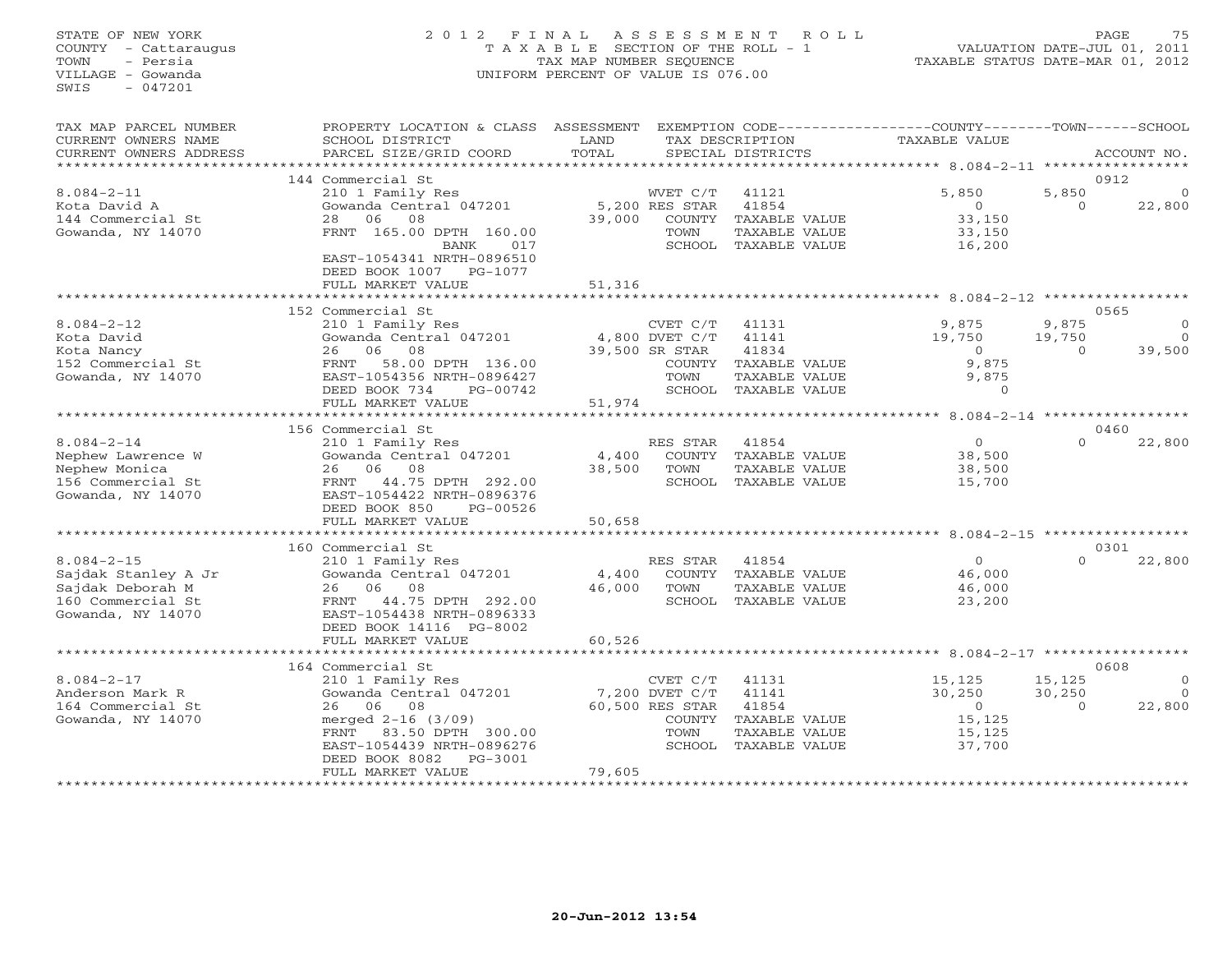# STATE OF NEW YORK 2 0 1 2 F I N A L A S S E S S M E N T R O L L PAGE 76 COUNTY - Cattaraugus T A X A B L E SECTION OF THE ROLL - 1 VALUATION DATE-JUL 01, 2011 TOWN - Persia TAX MAP NUMBER SEQUENCE TAXABLE STATUS DATE-MAR 01, 2012 VILLAGE - Gowanda UNIFORM PERCENT OF VALUE IS 076.00

| TAX MAP PARCEL NUMBER     | PROPERTY LOCATION & CLASS   | ASSESSMENT                      |                 |                      |                                      |          |             |
|---------------------------|-----------------------------|---------------------------------|-----------------|----------------------|--------------------------------------|----------|-------------|
| CURRENT OWNERS NAME       | SCHOOL DISTRICT             | LAND                            |                 | TAX DESCRIPTION      | TAXABLE VALUE                        |          |             |
| CURRENT OWNERS ADDRESS    | PARCEL SIZE/GRID COORD      | TOTAL                           |                 | SPECIAL DISTRICTS    |                                      |          | ACCOUNT NO. |
|                           |                             | * * * * * * * * * * * * * * * * |                 |                      | **************** 8.084-2-18 ******** |          |             |
|                           |                             |                                 |                 |                      |                                      |          |             |
|                           | 34 Commercial St            |                                 |                 |                      |                                      | 1013     |             |
| $8.084 - 2 - 18$          | 640 Health care             |                                 | BUS C/T/S 47610 |                      | 134,400                              | 134,400  | 134,400     |
| 34 Commerical Street, LLC | Gowanda Central 047201      | 10,000                          |                 | COUNTY TAXABLE VALUE | 230,600                              |          |             |
| 120 Stoughton Ln          | 08<br>26 06                 | 365,000                         | TOWN            | TAXABLE VALUE        | 230,600                              |          |             |
| Orchard Park, NY 14127    | ACRES<br>1.33               |                                 |                 | SCHOOL TAXABLE VALUE | 230,600                              |          |             |
|                           | EAST-1054403 NRTH-0896062   |                                 |                 |                      |                                      |          |             |
|                           | DEED BOOK 15083 PG-7001     |                                 |                 |                      |                                      |          |             |
|                           |                             |                                 |                 |                      |                                      |          |             |
|                           | FULL MARKET VALUE           | 480,263                         |                 |                      |                                      |          |             |
|                           |                             |                                 |                 |                      |                                      |          |             |
|                           | 42 Commercial St            |                                 |                 |                      |                                      | 0615     |             |
| $8.084 - 2 - 19.1$        | 411 Apartment               |                                 |                 | COUNTY TAXABLE VALUE | 60,000                               |          |             |
| Miller Howard W           | Gowanda Central 047201      | 9,200                           | TOWN            | TAXABLE VALUE        | 60,000                               |          |             |
| 3299 Foster Rd            | 26 06 08                    | 60,000                          |                 | SCHOOL TAXABLE VALUE | 60,000                               |          |             |
|                           |                             |                                 |                 |                      |                                      |          |             |
| Gowanda, NY 14070         | Depot Hotel                 |                                 |                 |                      |                                      |          |             |
|                           | FRNT 215.00 DPTH 85.00      |                                 |                 |                      |                                      |          |             |
|                           | EAST-1054337 NRTH-0895841   |                                 |                 |                      |                                      |          |             |
|                           | DEED BOOK 4483<br>PG-9001   |                                 |                 |                      |                                      |          |             |
|                           | FULL MARKET VALUE           | 78,947                          |                 |                      |                                      |          |             |
|                           | **********************      |                                 |                 |                      |                                      |          |             |
|                           |                             |                                 |                 |                      |                                      | 1094     |             |
|                           | 38 Commercial St            |                                 |                 |                      |                                      |          |             |
| $8.084 - 2 - 19.2$        | 210 1 Family Res            |                                 | COUNTY          | TAXABLE VALUE        | 43,000                               |          |             |
| Geary Rebecca L           | Gowanda Central 047201      | 4,600                           | TOWN            | TAXABLE VALUE        | 43,000                               |          |             |
| 38 Commercial St          | 26 06<br>08                 | 43,000                          | SCHOOL          | TAXABLE VALUE        | 43,000                               |          |             |
| Gowanda, NY 14070         | FRNT<br>82.04 DPTH<br>74.90 |                                 |                 |                      |                                      |          |             |
|                           | 032<br>BANK                 |                                 |                 |                      |                                      |          |             |
|                           | EAST-1054403 NRTH-0895894   |                                 |                 |                      |                                      |          |             |
|                           |                             |                                 |                 |                      |                                      |          |             |
|                           | DEED BOOK 1028 PG-269       |                                 |                 |                      |                                      |          |             |
|                           | FULL MARKET VALUE           | 56,579                          |                 |                      |                                      |          |             |
|                           |                             |                                 |                 |                      |                                      |          |             |
|                           | 123 S Water St              |                                 |                 |                      |                                      | 0957     |             |
| $8.084 - 2 - 20$          | 210 1 Family Res            |                                 | RES STAR        | 41854                | $\circ$                              | $\Omega$ | 22,800      |
| Dunning Deborah           | Gowanda Central 047201      | 10,100                          |                 | COUNTY TAXABLE VALUE | 35,000                               |          |             |
|                           |                             |                                 |                 |                      |                                      |          |             |
| 123 S Water St            | 28 06 08                    | 35,000                          | TOWN            | TAXABLE VALUE        | 35,000                               |          |             |
| Gowanda, NY 14070         | FRNT 155.00 DPTH 152.00     |                                 |                 | SCHOOL TAXABLE VALUE | 12,200                               |          |             |
|                           | EAST-1054147 NRTH-0896655   |                                 |                 |                      |                                      |          |             |
|                           | DEED BOOK 6584<br>PG-7003   |                                 |                 |                      |                                      |          |             |
|                           | FULL MARKET VALUE           | 46,053                          |                 |                      |                                      |          |             |
|                           |                             |                                 |                 |                      |                                      |          |             |
|                           |                             |                                 |                 |                      |                                      | 0913     |             |
|                           | 139 Commercial St           |                                 |                 |                      |                                      |          |             |
| $8.084 - 2 - 21$          | 210 1 Family Res            |                                 | RES STAR        | 41854                | $\circ$                              | $\Omega$ | 22,800      |
| Carriero Andrew           | Gowanda Central 047201      | 4,900                           | COUNTY          | TAXABLE VALUE        | 43,500                               |          |             |
| Carriero Kelly            | 08<br>26<br>06              | 43,500                          | TOWN            | TAXABLE VALUE        | 43,500                               |          |             |
| 139 Commercial St         | 58.00 DPTH 154.00<br>FRNT   |                                 |                 | SCHOOL TAXABLE VALUE | 20,700                               |          |             |
| Gowanda, NY 14070         | EAST-1054160 NRTH-0896568   |                                 |                 |                      |                                      |          |             |
|                           | DEED BOOK 884<br>PG-01174   |                                 |                 |                      |                                      |          |             |
|                           |                             |                                 |                 |                      |                                      |          |             |
|                           | FULL MARKET VALUE           | 57,237                          |                 |                      |                                      |          |             |
|                           |                             |                                 |                 |                      |                                      |          |             |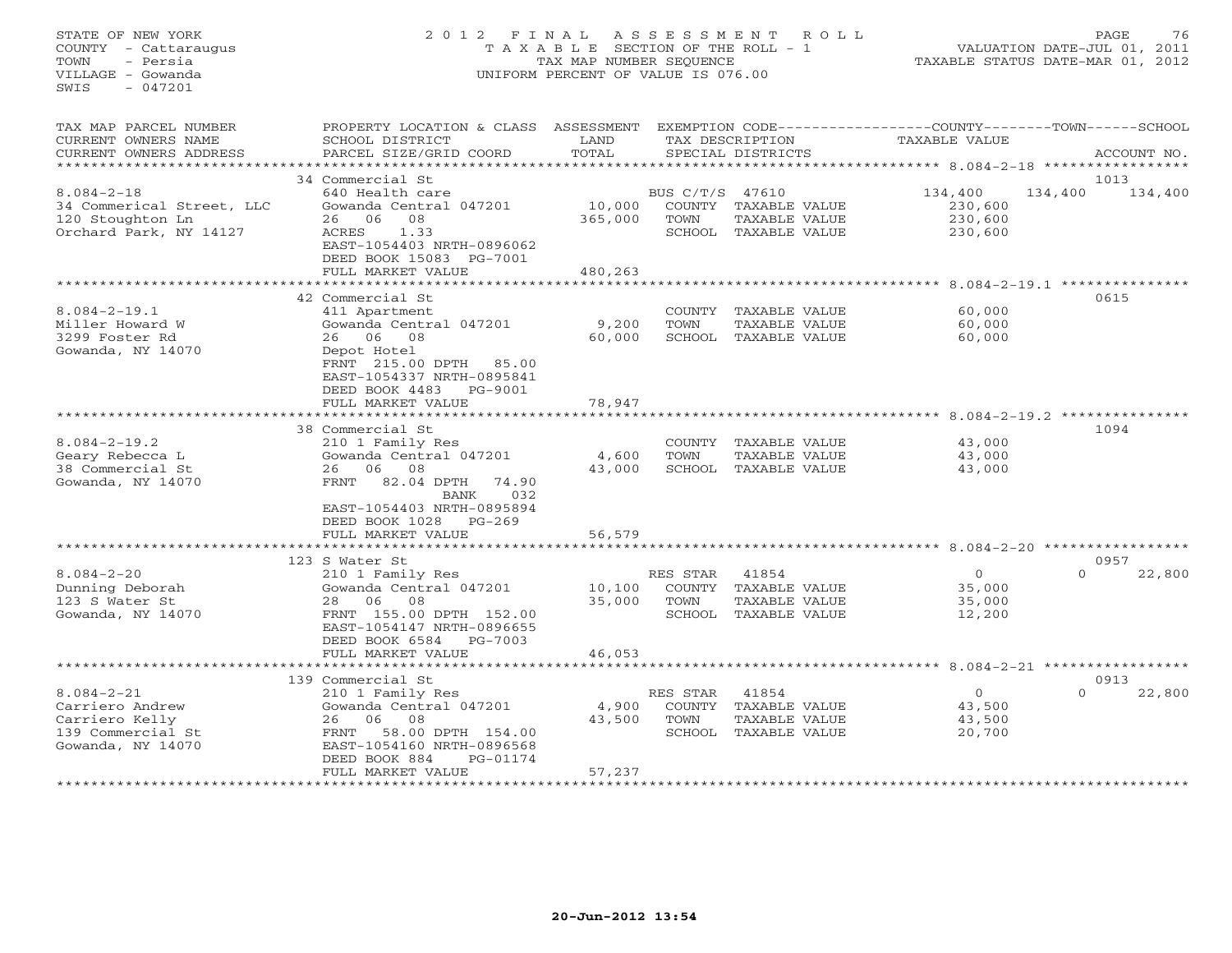# STATE OF NEW YORK 2 0 1 2 F I N A L A S S E S S M E N T R O L L PAGE 77 COUNTY - Cattaraugus T A X A B L E SECTION OF THE ROLL - 1 VALUATION DATE-JUL 01, 2011 TOWN - Persia TAX MAP NUMBER SEQUENCE TAXABLE STATUS DATE-MAR 01, 2012 VILLAGE - Gowanda UNIFORM PERCENT OF VALUE IS 076.00

| TAX MAP PARCEL NUMBER<br>CURRENT OWNERS NAME<br>CURRENT OWNERS ADDRESS                         | PROPERTY LOCATION & CLASS<br>SCHOOL DISTRICT<br>PARCEL SIZE/GRID COORD                                                                                                                                            | ASSESSMENT<br>LAND<br>TOTAL |                                             | TAX DESCRIPTION<br>SPECIAL DISTRICTS                            | EXEMPTION CODE-----------------COUNTY-------TOWN------SCHOOL<br>TAXABLE VALUE | ACCOUNT NO.                |
|------------------------------------------------------------------------------------------------|-------------------------------------------------------------------------------------------------------------------------------------------------------------------------------------------------------------------|-----------------------------|---------------------------------------------|-----------------------------------------------------------------|-------------------------------------------------------------------------------|----------------------------|
|                                                                                                |                                                                                                                                                                                                                   |                             |                                             |                                                                 |                                                                               |                            |
| $8.084 - 2 - 22$<br>Emery Richard B<br>Emery Sonya D<br>141 Commercial St<br>Gowanda, NY 14070 | 141 Commercial St<br>210 1 Family Res<br>Gowanda Central 047201<br>06<br>08<br>26<br>45.00 DPTH 172.00<br><b>FRNT</b><br>EAST-1054149 NRTH-0896516<br>DEED BOOK 00966 PG-00196                                    | 4,100<br>44,400             | RES STAR<br>COUNTY<br>TOWN                  | 41854<br>TAXABLE VALUE<br>TAXABLE VALUE<br>SCHOOL TAXABLE VALUE | $\Omega$<br>44,400<br>44,400<br>21,600                                        | 0448<br>$\Omega$<br>22,800 |
|                                                                                                | FULL MARKET VALUE                                                                                                                                                                                                 | 58,421                      |                                             |                                                                 |                                                                               |                            |
| $8.084 - 2 - 23$<br>Smith George E<br>3207 Hickox Rd<br>Hamburg, NY 14075                      | .<br>145 Commercial St<br>210 1 Family Res<br>Gowanda Central 047201<br>06<br>08<br>28<br>60.00 DPTH 194.00<br>FRNT<br>EAST-1054140 NRTH-0896463                                                                  | *******<br>5,500<br>38,500  | COUNTY<br>TOWN<br>SCHOOL                    | TAXABLE VALUE<br>TAXABLE VALUE<br>TAXABLE VALUE                 | $8.084 - 2 - 23$<br>38,500<br>38,500<br>38,500                                | 0891                       |
|                                                                                                | DEED BOOK 00920 PG-01114                                                                                                                                                                                          |                             |                                             |                                                                 |                                                                               |                            |
|                                                                                                | FULL MARKET VALUE                                                                                                                                                                                                 | 50,658                      |                                             |                                                                 |                                                                               |                            |
| $8.084 - 2 - 24$<br>Bezeljak John<br>Bezeljak Debra L<br>8694 Broadway Rd<br>Gowanda, NY 14070 | 3 Chestnut St<br>482 Det row bldg<br>Gowanda Central 047201<br>08<br>26 06<br>Upper Edge Hair Salon<br>FRNT<br>70.00 DPTH 192.00<br>EAST-1054193 NRTH-0896343<br>DEED BOOK 4661<br>$PG-2002$<br>FULL MARKET VALUE | 6,200<br>46,000<br>60,526   | COUNTY<br>TOWN<br>SCHOOL                    | TAXABLE VALUE<br>TAXABLE VALUE<br>TAXABLE VALUE                 | 46,000<br>46,000<br>46,000                                                    | 0991                       |
|                                                                                                | *********<br>9 Chestnut St                                                                                                                                                                                        |                             |                                             |                                                                 | ********* 8.084-2-25 **********                                               | 0744                       |
| $8.084 - 2 - 25$<br>Provenzano Carlina<br>Gallo Biagio<br>9 Chestnut St<br>Gowanda, NY 14070   | 220 2 Family Res<br>Gowanda Central 047201<br>08<br>06<br>26<br>88.00 DPTH 179.50<br>FRNT<br>EAST-1054120 NRTH-0896334<br>DEED BOOK 827<br>PG-00276                                                               | 7,200<br>42,000             | RES STAR<br>COUNTY<br>TOWN<br>SCHOOL        | 41854<br>TAXABLE VALUE<br>TAXABLE VALUE<br>TAXABLE VALUE        | $\circ$<br>42,000<br>42,000<br>19,200                                         | $\Omega$<br>22,800         |
|                                                                                                | FULL MARKET VALUE                                                                                                                                                                                                 | 55,263                      |                                             |                                                                 |                                                                               |                            |
|                                                                                                | ********************                                                                                                                                                                                              | *************               |                                             |                                                                 | *********** 8.084-2-26 ******************                                     |                            |
| $8.084 - 2 - 26$<br>Szkatulski Eugene<br>29 Chestnut St<br>Gowanda, NY 14070                   | 29 Chestnut St<br>210 1 Family Res<br>Gowanda Central 047201<br>06<br>08<br>26<br>FRNT 102.00 DPTH 181.00<br>EAST-1054042 NRTH-0896339<br>DEED BOOK 901<br>PG-00189<br>FULL MARKET VALUE<br>******************    | 7,900<br>62,700<br>82,500   | RES STAR<br><b>COUNTY</b><br>TOWN<br>SCHOOL | 41854<br>TAXABLE VALUE<br>TAXABLE VALUE<br>TAXABLE VALUE        | $\circ$<br>62,700<br>62,700<br>39,900                                         | 0808<br>$\Omega$<br>22,800 |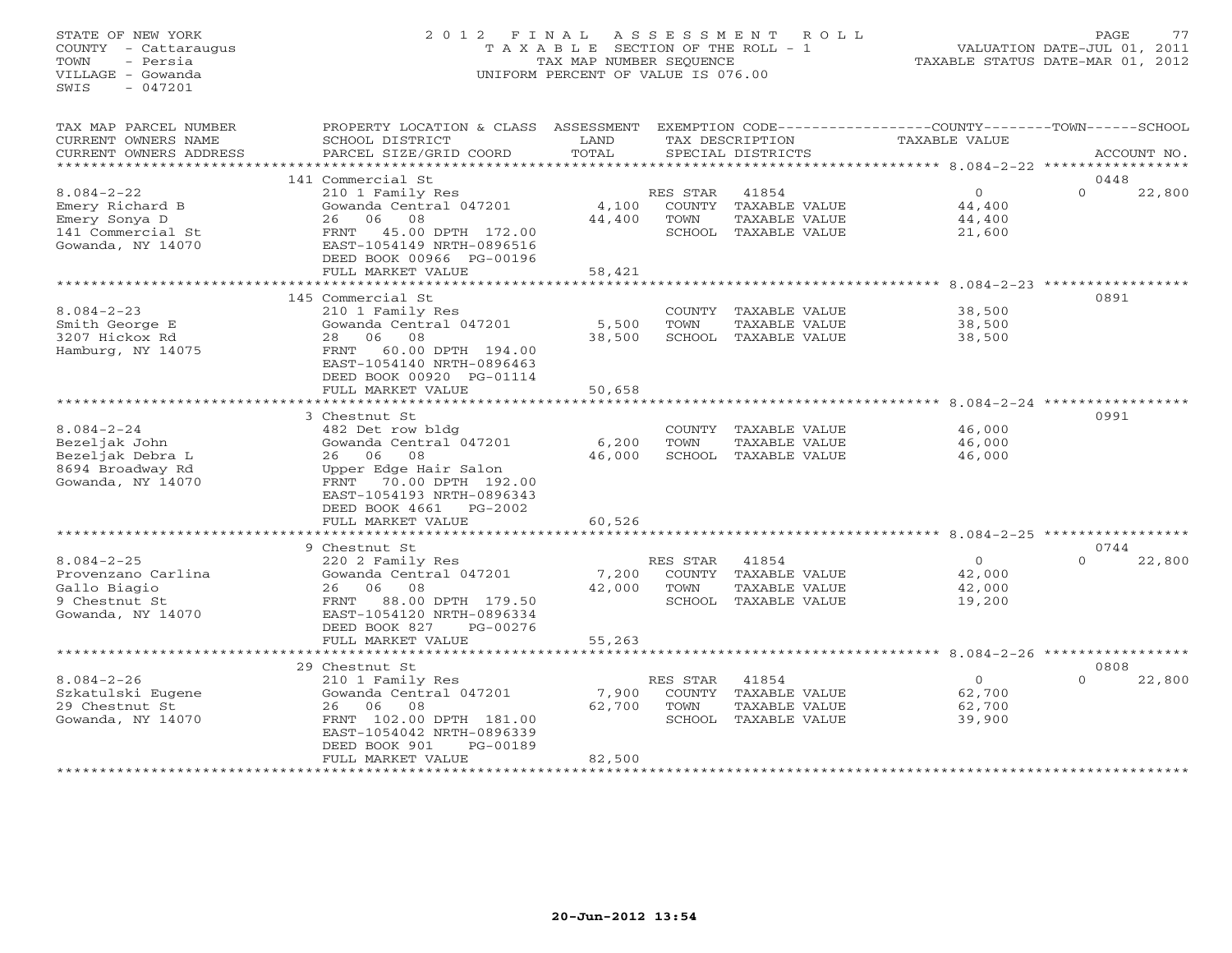# STATE OF NEW YORK 2 0 1 2 F I N A L A S S E S S M E N T R O L L PAGE 78 COUNTY - Cattaraugus T A X A B L E SECTION OF THE ROLL - 1 VALUATION DATE-JUL 01, 2011 TOWN - Persia TAX MAP NUMBER SEQUENCE TAXABLE STATUS DATE-MAR 01, 2012 VILLAGE - Gowanda UNIFORM PERCENT OF VALUE IS 076.00

| TAX MAP PARCEL NUMBER<br>CURRENT OWNERS NAME<br>CURRENT OWNERS ADDRESS                               | PROPERTY LOCATION & CLASS<br>SCHOOL DISTRICT<br>PARCEL SIZE/GRID COORD                                                                                                                                             | ASSESSMENT<br>LAND<br>TOTAL |                                             | TAX DESCRIPTION<br>SPECIAL DISTRICTS                            | EXEMPTION CODE-----------------COUNTY-------TOWN------SCHOOL<br><b>TAXABLE VALUE</b> | ACCOUNT NO.                |
|------------------------------------------------------------------------------------------------------|--------------------------------------------------------------------------------------------------------------------------------------------------------------------------------------------------------------------|-----------------------------|---------------------------------------------|-----------------------------------------------------------------|--------------------------------------------------------------------------------------|----------------------------|
|                                                                                                      |                                                                                                                                                                                                                    |                             |                                             |                                                                 |                                                                                      |                            |
| $8.084 - 2 - 27$<br>Orth Richard<br>Orth Carol<br>33 Chestnut St<br>Gowanda, NY 14070                | 33 Chestnut St<br>210 1 Family Res<br>Gowanda Central 047201<br>26<br>06<br>08<br>52.00 DPTH 184.00<br>FRNT<br>EAST-1053970 NRTH-0896364<br>DEED BOOK 00985 PG-00574<br>FULL MARKET VALUE                          | 4,800<br>54,600<br>71,842   | SR STAR<br>COUNTY<br>TOWN                   | 41834<br>TAXABLE VALUE<br>TAXABLE VALUE<br>SCHOOL TAXABLE VALUE | $\Omega$<br>54,600<br>54,600<br>7,330                                                | 0695<br>$\Omega$<br>47,270 |
|                                                                                                      | <b>++++++++++++</b>                                                                                                                                                                                                | *******                     |                                             |                                                                 | ******** 8.084-2-28 ***********                                                      |                            |
| $8.084 - 2 - 28$<br>Buckley Mary A<br>Lips Jonathan J<br>39 Chestnut<br>Gowanda, NY 14070            | 39 Chestnut St<br>210 1 Family Res<br>Gowanda Central 047201<br>27<br>06<br>08<br>52.00 DPTH 178.00<br><b>FRNT</b><br>BANK<br>017<br>EAST-1053906 NRTH-0896362<br>DEED BOOK 10961 PG-5001                          | 4,700<br>50,500             | RES STAR<br>COUNTY<br>TOWN<br>SCHOOL        | 41854<br>TAXABLE VALUE<br>TAXABLE VALUE<br>TAXABLE VALUE        | $\circ$<br>50,500<br>50,500<br>27,700                                                | 0581<br>$\Omega$<br>22,800 |
|                                                                                                      | FULL MARKET VALUE                                                                                                                                                                                                  | 66,447                      |                                             |                                                                 |                                                                                      |                            |
| $8.084 - 2 - 29$<br>Kobiolka Joseph J<br>Kobiolka Barbara L<br>12630 Sisson Hwy<br>Lawtons, NY 14091 | ******************<br>41 Chestnut St<br>220 2 Family Res<br>Gowanda Central 047201<br>08<br>26<br>06<br>52.00 DPTH 178.00<br>FRNT<br>EAST-1053854 NRTH-0896366<br>DEED BOOK 840<br>$PG-00769$<br>FULL MARKET VALUE | 4,700<br>46,500<br>61,184   | COUNTY<br>TOWN<br>SCHOOL                    | TAXABLE VALUE<br>TAXABLE VALUE<br>TAXABLE VALUE                 | *************************** 8.084-2-29 *************<br>46,500<br>46,500<br>46,500   | 0500                       |
|                                                                                                      |                                                                                                                                                                                                                    |                             |                                             |                                                                 | $8.084 - 2 - 30$                                                                     |                            |
| $8.084 - 2 - 30$<br>Webber Daniel<br>47 Chestnut<br>Gowanda, NY 14070                                | 47 Chestnut St<br>210 1 Family Res<br>Gowanda Central 047201<br>08<br>28<br>06<br>FRNT<br>52.00 DPTH 178.00<br>EAST-1053801 NRTH-0896373<br>DEED BOOK 14736 PG-7001<br>FULL MARKET VALUE                           | 4,700<br>47,000<br>61,842   | COUNTY<br>TOWN                              | TAXABLE VALUE<br>TAXABLE VALUE<br>SCHOOL TAXABLE VALUE          | 47,000<br>47,000<br>47,000                                                           | 0877                       |
|                                                                                                      | *****************                                                                                                                                                                                                  | **********                  |                                             |                                                                 | ********************************* 8.084-2-31 *****************                       |                            |
| $8.084 - 2 - 31$<br>Duffy Thomas J<br>Duffy Joan M<br>51 Chestnut St<br>Gowanda, NY 14070            | 51 Chestnut St<br>210 1 Family Res<br>Gowanda Central 047201<br>06<br>08<br>26<br>53.00 DPTH 179.75<br>FRNT<br>EAST-1053740 NRTH-0896383<br>DEED BOOK 869<br>PG-00971<br>FULL MARKET VALUE                         | 4,800<br>41,055<br>54,020   | RES STAR<br><b>COUNTY</b><br>TOWN<br>SCHOOL | 41854<br>TAXABLE VALUE<br>TAXABLE VALUE<br>TAXABLE VALUE        | $\circ$<br>41,055<br>41,055<br>18,255                                                | 0417<br>$\Omega$<br>22,800 |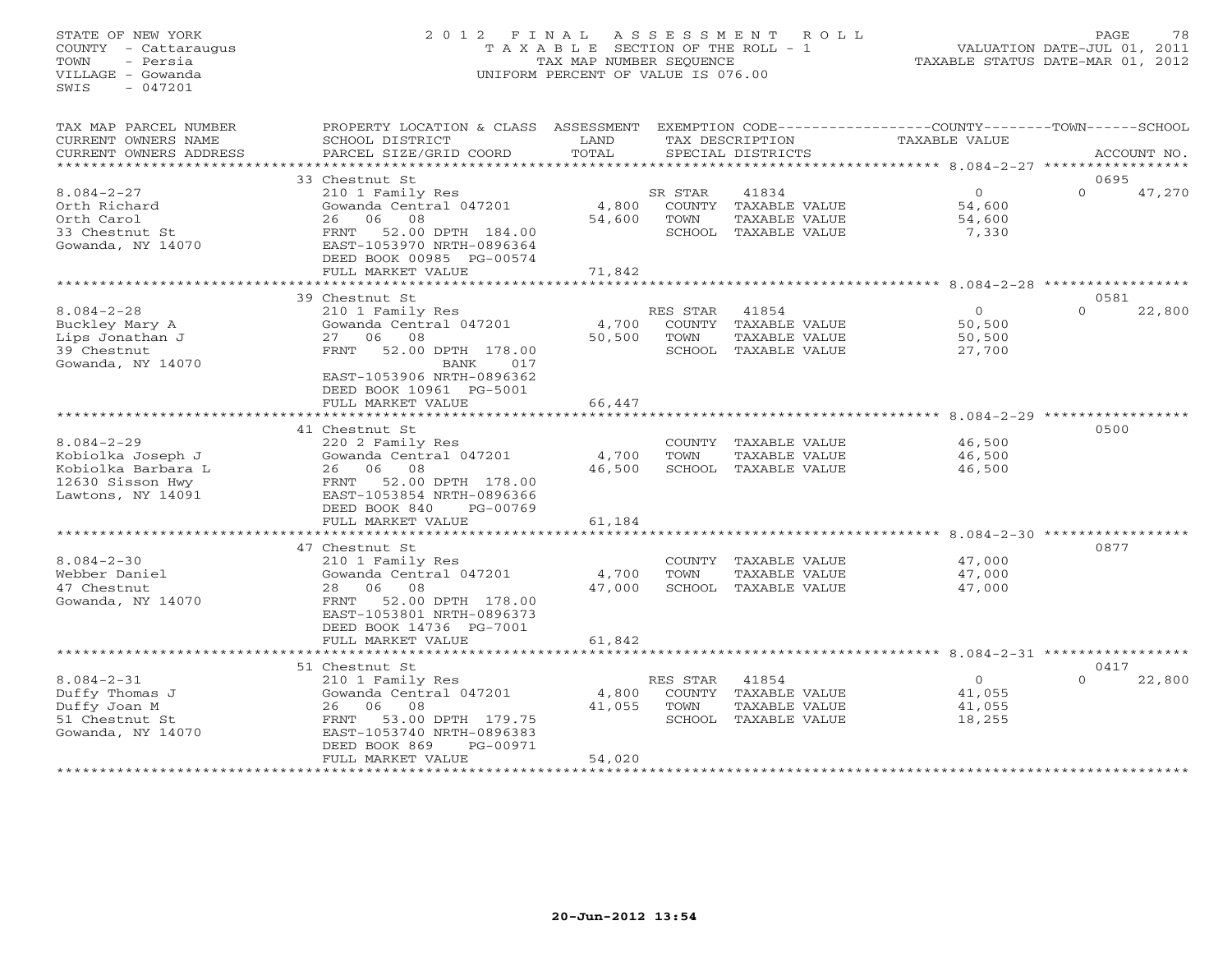# STATE OF NEW YORK 2 0 1 2 F I N A L A S S E S S M E N T R O L L PAGE 79 COUNTY - Cattaraugus T A X A B L E SECTION OF THE ROLL - 1 VALUATION DATE-JUL 01, 2011 TOWN - Persia TAX MAP NUMBER SEQUENCE TAXABLE STATUS DATE-MAR 01, 2012 VILLAGE - Gowanda UNIFORM PERCENT OF VALUE IS 076.00

| TAX MAP PARCEL NUMBER        | PROPERTY LOCATION & CLASS | ASSESSMENT              |                |                      | EXEMPTION CODE-----------------COUNTY-------TOWN-----SCHOOL    |                    |
|------------------------------|---------------------------|-------------------------|----------------|----------------------|----------------------------------------------------------------|--------------------|
| CURRENT OWNERS NAME          | SCHOOL DISTRICT           | LAND                    |                | TAX DESCRIPTION      | TAXABLE VALUE                                                  |                    |
| CURRENT OWNERS ADDRESS       | PARCEL SIZE/GRID COORD    | TOTAL                   |                | SPECIAL DISTRICTS    |                                                                | ACCOUNT NO.        |
| *************                |                           | ************            |                |                      | ************************************** 8.084-2-33 ************ |                    |
|                              | 55 Chestnut St            |                         |                |                      |                                                                | 0537               |
| $8.084 - 2 - 33$             | 210 1 Family Res          |                         | CVET C/T       | 41131                | 10,025                                                         | 10,025<br>$\Omega$ |
| Drain Robert B Jr            | Gowanda Central 047201    |                         | 8,300 RES STAR | 41854                | $\Omega$                                                       | 22,800<br>$\Omega$ |
| Drain Dina A                 | 08<br>27 06               | 40,100                  | COUNTY         | TAXABLE VALUE        | 30,075                                                         |                    |
| 55 Chestnut St               | merged 3-32 into parcel   |                         | TOWN           | TAXABLE VALUE        | 30,075                                                         |                    |
| Gowanda, NY 14070            | FRNT 97.00 DPTH 259.00    |                         |                | SCHOOL TAXABLE VALUE | 17,300                                                         |                    |
|                              | EAST-1053667 NRTH-0896424 |                         |                |                      |                                                                |                    |
|                              | DEED BOOK 3434 PG-5001    |                         |                |                      |                                                                |                    |
|                              | FULL MARKET VALUE         | 52,763                  |                |                      |                                                                |                    |
|                              | *********************     | * * * * * * * * * * * * |                |                      | ************************ 8.084-2-34 ************               |                    |
|                              | R61 Chestnut St           |                         |                |                      |                                                                | 0907               |
| $8.084 - 2 - 34$             | 311 Res vac land          |                         | COUNTY         | TAXABLE VALUE        | 2,700                                                          |                    |
| Decker Derrik W              | Gowanda Central 047201    | 2,700                   | TOWN           | TAXABLE VALUE        | 2,700                                                          |                    |
| Decker Donald J              | 06<br>08<br>27            | 2,700                   | SCHOOL         | TAXABLE VALUE        | 2,700                                                          |                    |
| 95 Miller Dr                 | 45.00 DPTH 268.00<br>FRNT |                         |                |                      |                                                                |                    |
| Angola, NY 14006             | EAST-1053670 NRTH-0896677 |                         |                |                      |                                                                |                    |
|                              |                           |                         |                |                      |                                                                |                    |
|                              | DEED BOOK 00963 PG-00356  |                         |                |                      |                                                                |                    |
|                              | FULL MARKET VALUE         | 3,553                   |                |                      | *********** 8.084-3-1 *******************                      |                    |
|                              |                           |                         |                |                      |                                                                |                    |
|                              | 90 Chestnut St            |                         |                |                      |                                                                | 0528               |
| $8.084 - 3 - 1$              | 220 2 Family Res          |                         | RES STAR       | 41854                | $\circ$                                                        | $\Omega$<br>22,800 |
| Laskey David L               | Gowanda Central 047201    | 5,700                   |                | COUNTY TAXABLE VALUE | 48,000                                                         |                    |
| 90 Chestnut St Apt 2         | 27<br>06 —<br>08          | 48,000                  | TOWN           | TAXABLE VALUE        | 48,000                                                         |                    |
| Gowanda, NY 14070            | 66.00 DPTH 180.00<br>FRNT |                         |                | SCHOOL TAXABLE VALUE | 25,200                                                         |                    |
|                              | EAST-1053321 NRTH-0896191 |                         |                |                      |                                                                |                    |
|                              | DEED BOOK 6831<br>PG-8001 |                         |                |                      |                                                                |                    |
|                              | FULL MARKET VALUE         | 63,158                  |                |                      |                                                                |                    |
|                              |                           |                         |                |                      |                                                                |                    |
|                              | 84 Chestnut St            |                         |                |                      |                                                                | 0971               |
| $8.084 - 3 - 2$              | 411 Apartment             |                         | COUNTY         | TAXABLE VALUE        | 69,105                                                         |                    |
| Richardson Lorraine M        | Gowanda Central 047201    | 6,800                   | TOWN           | TAXABLE VALUE        | 69,105                                                         |                    |
| Richardson Dwayne R          | 06<br>08<br>27            | 69,105                  | SCHOOL         | TAXABLE VALUE        | 69,105                                                         |                    |
| Richardson Dwayne R          | 82.50 DPTH 168.00<br>FRNT |                         |                |                      |                                                                |                    |
| 2828 Shirley Rd              | EAST-1053392 NRTH-0896177 |                         |                |                      |                                                                |                    |
| North Collins, NY 14111-9740 | DEED BOOK 891<br>PG-00073 |                         |                |                      |                                                                |                    |
|                              | FULL MARKET VALUE         | 90,928                  |                |                      |                                                                |                    |
|                              |                           |                         |                |                      |                                                                |                    |
|                              | 78 Chestnut St            |                         |                |                      |                                                                | 0433               |
| $8.084 - 3 - 3$              | 210 1 Family Res          |                         | RES STAR       | 41854                | $\circ$                                                        | $\Omega$<br>22,800 |
| Freeman Richard J            | Gowanda Central 047201    | 6,100                   | COUNTY         | TAXABLE VALUE        | 35,870                                                         |                    |
| 78 Chestnut St               | 08<br>28<br>06            | 35,870                  | TOWN           | TAXABLE VALUE        | 35,870                                                         |                    |
| Gowanda, NY 14070            | 71.94 DPTH 168.00<br>FRNT |                         |                | SCHOOL TAXABLE VALUE | 13,070                                                         |                    |
|                              | EAST-1053473 NRTH-0896176 |                         |                |                      |                                                                |                    |
|                              | DEED BOOK 209<br>PG-9001  |                         |                |                      |                                                                |                    |
|                              | FULL MARKET VALUE         | 47,197                  |                |                      |                                                                |                    |
|                              |                           |                         |                |                      |                                                                |                    |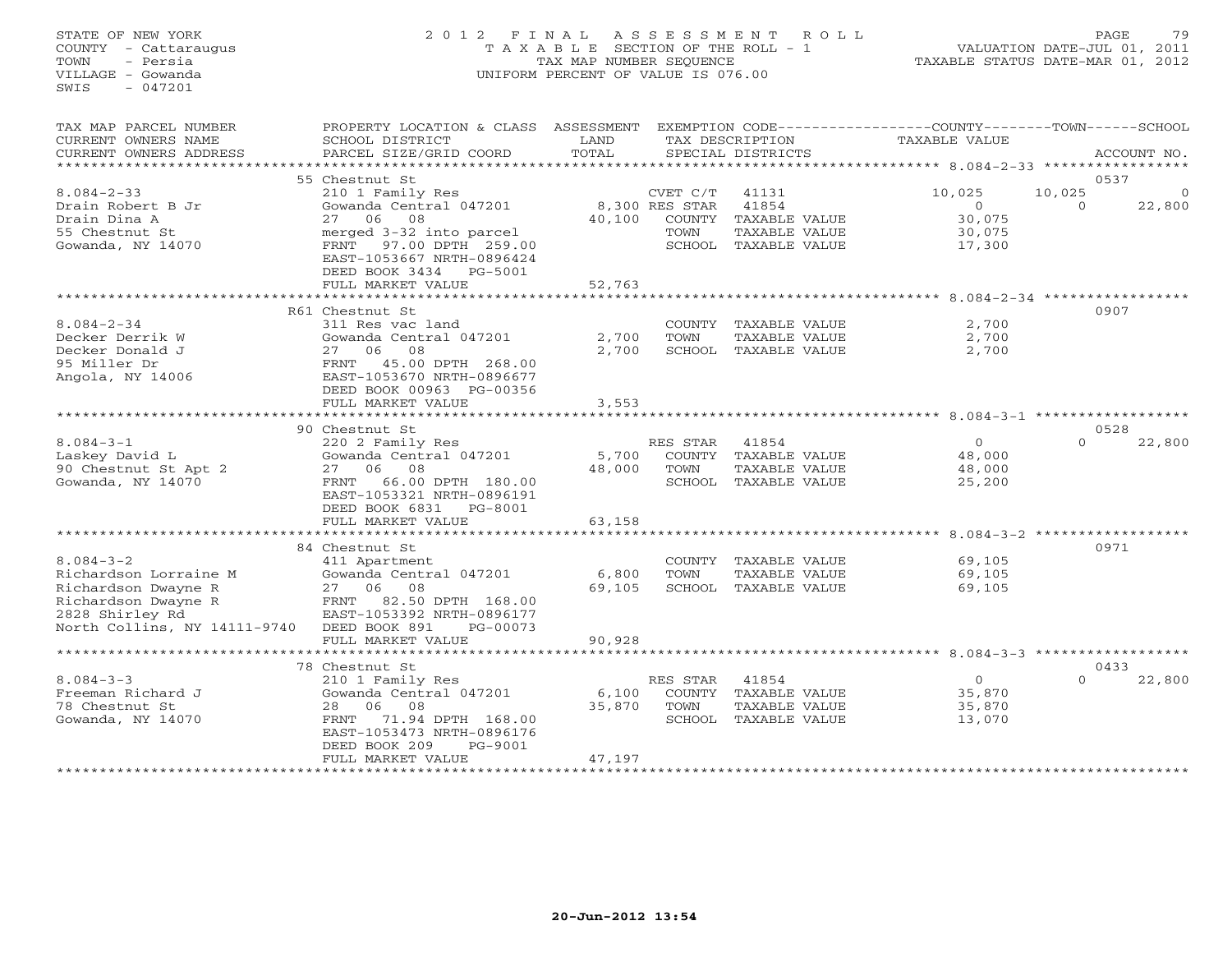# STATE OF NEW YORK 2 0 1 2 F I N A L A S S E S S M E N T R O L L PAGE 80 COUNTY - Cattaraugus T A X A B L E SECTION OF THE ROLL - 1 VALUATION DATE-JUL 01, 2011 TOWN - Persia TAX MAP NUMBER SEQUENCE TAXABLE STATUS DATE-MAR 01, 2012 VILLAGE - Gowanda UNIFORM PERCENT OF VALUE IS 076.00UNIFORM PERCENT OF VALUE IS 076.00

| TAX MAP PARCEL NUMBER<br>CURRENT OWNERS NAME<br>CURRENT OWNERS ADDRESS | PROPERTY LOCATION & CLASS ASSESSMENT<br>SCHOOL DISTRICT<br>PARCEL SIZE/GRID COORD | LAND<br>TOTAL |          | TAX DESCRIPTION<br>SPECIAL DISTRICTS | EXEMPTION CODE-----------------COUNTY-------TOWN-----SCHOOL<br>TAXABLE VALUE | ACCOUNT NO.        |
|------------------------------------------------------------------------|-----------------------------------------------------------------------------------|---------------|----------|--------------------------------------|------------------------------------------------------------------------------|--------------------|
| **********************                                                 |                                                                                   |               |          |                                      |                                                                              |                    |
|                                                                        | 70 Chestnut St                                                                    |               |          |                                      |                                                                              | 0266               |
| $8.084 - 3 - 4$                                                        | 210 1 Family Res                                                                  |               |          | COUNTY TAXABLE VALUE                 | 32,000                                                                       |                    |
| Badurek Onerva                                                         | Gowanda Central 047201                                                            | 5,600         | TOWN     | TAXABLE VALUE                        | 32,000                                                                       |                    |
| 188 Standard Pkwy                                                      | 27 06 08                                                                          | 32,000        |          | SCHOOL TAXABLE VALUE                 | 32,000                                                                       |                    |
| Cheektowaga, NY 14227                                                  | 66.00 DPTH 160.00<br>FRNT<br>EAST-1053542 NRTH-0896173                            |               |          |                                      |                                                                              |                    |
|                                                                        | FULL MARKET VALUE<br>************************                                     | 42,105        |          |                                      |                                                                              |                    |
|                                                                        | 64 Chestnut St                                                                    |               |          |                                      |                                                                              | 0378               |
| $8.084 - 3 - 5$                                                        | 210 1 Family Res                                                                  |               |          | COUNTY TAXABLE VALUE                 | 43,775                                                                       |                    |
| Sajdak Stanley A Jr                                                    | Gowanda Central 047201                                                            | 4,300         | TOWN     | TAXABLE VALUE                        | 43,775                                                                       |                    |
| Sajdak Deborah M                                                       | 27 06 08                                                                          | 43,775        |          | SCHOOL TAXABLE VALUE                 | 43,775                                                                       |                    |
| 160 Commercial St                                                      | FRNT<br>49.50 DPTH 154.00                                                         |               |          |                                      |                                                                              |                    |
| Gowanda, NY 14070                                                      | EAST-1053600 NRTH-0896169                                                         |               |          |                                      |                                                                              |                    |
|                                                                        | DEED BOOK 14116 PG-8001                                                           |               |          |                                      |                                                                              |                    |
|                                                                        | FULL MARKET VALUE                                                                 | 57,599        |          |                                      |                                                                              |                    |
|                                                                        | ****************************                                                      | ************  |          |                                      | ************************************ 8.084-3-6 *******************           |                    |
|                                                                        | 56 Chestnut St                                                                    |               |          |                                      |                                                                              | 0698               |
| $8.084 - 3 - 6$                                                        | 210 1 Family Res                                                                  |               | RES STAR | 41854                                | $\overline{0}$                                                               | $\Omega$<br>22,800 |
| Raiport Roberta                                                        | Gowanda Central 047201                                                            | 5,700         |          | COUNTY TAXABLE VALUE                 | 58,900                                                                       |                    |
| 56 Chestnut St                                                         | 27 06 08                                                                          | 58,900        | TOWN     | TAXABLE VALUE                        | 58,900                                                                       |                    |
| Gowanda, NY 14070                                                      | FRNT<br>70.56 DPTH 150.00                                                         |               |          | SCHOOL TAXABLE VALUE                 | 36,100                                                                       |                    |
|                                                                        | EAST-1053664 NRTH-0896165                                                         |               |          |                                      |                                                                              |                    |
|                                                                        | DEED BOOK 742<br>PG-00875                                                         |               |          |                                      |                                                                              |                    |
|                                                                        | FULL MARKET VALUE                                                                 | 77,500        |          |                                      |                                                                              |                    |
|                                                                        |                                                                                   |               |          |                                      |                                                                              |                    |
|                                                                        | 48 Chestnut St                                                                    |               |          |                                      |                                                                              | 0589               |
| $8.084 - 3 - 7$                                                        | 220 2 Family Res                                                                  |               |          | COUNTY TAXABLE VALUE                 | 50,100                                                                       |                    |
| Latona David V                                                         | Gowanda Central 047201                                                            | 7,600         | TOWN     | TAXABLE VALUE                        | 50,100                                                                       |                    |
| Latona Marlene                                                         | 26 06 08                                                                          | 50,100        |          | SCHOOL TAXABLE VALUE                 | 50,100                                                                       |                    |
| 48 Chestnut St<br>Gowanda, NY 14070                                    | FRNT 97.00 DPTH 177.00<br>EAST-1053753 NRTH-0896146                               |               |          |                                      |                                                                              |                    |
|                                                                        | FULL MARKET VALUE                                                                 | 65,921        |          |                                      |                                                                              |                    |
|                                                                        |                                                                                   |               |          |                                      |                                                                              |                    |
|                                                                        | 40 Chestnut St                                                                    |               |          |                                      |                                                                              | 0529               |
| $8.084 - 3 - 8$                                                        | 411 Apartment                                                                     |               | COUNTY   | TAXABLE VALUE                        | 45,000                                                                       |                    |
| Skatulski Amy S                                                        | Gowanda Central 047201                                                            | 4,500         | TOWN     | TAXABLE VALUE                        | 45,000                                                                       |                    |
| Maude William G                                                        | 28 06 08                                                                          | 45,000        |          | SCHOOL TAXABLE VALUE                 | 45,000                                                                       |                    |
| 24 Park St                                                             | FRNT<br>50.00 DPTH 168.00                                                         |               |          |                                      |                                                                              |                    |
| Gowanda, NY 14070                                                      | EAST-1053826 NRTH-0896140                                                         |               |          |                                      |                                                                              |                    |
|                                                                        | DEED BOOK 15171 PG-2002                                                           |               |          |                                      |                                                                              |                    |
|                                                                        | FULL MARKET VALUE                                                                 | 59,211        |          |                                      |                                                                              |                    |
|                                                                        |                                                                                   |               |          |                                      |                                                                              |                    |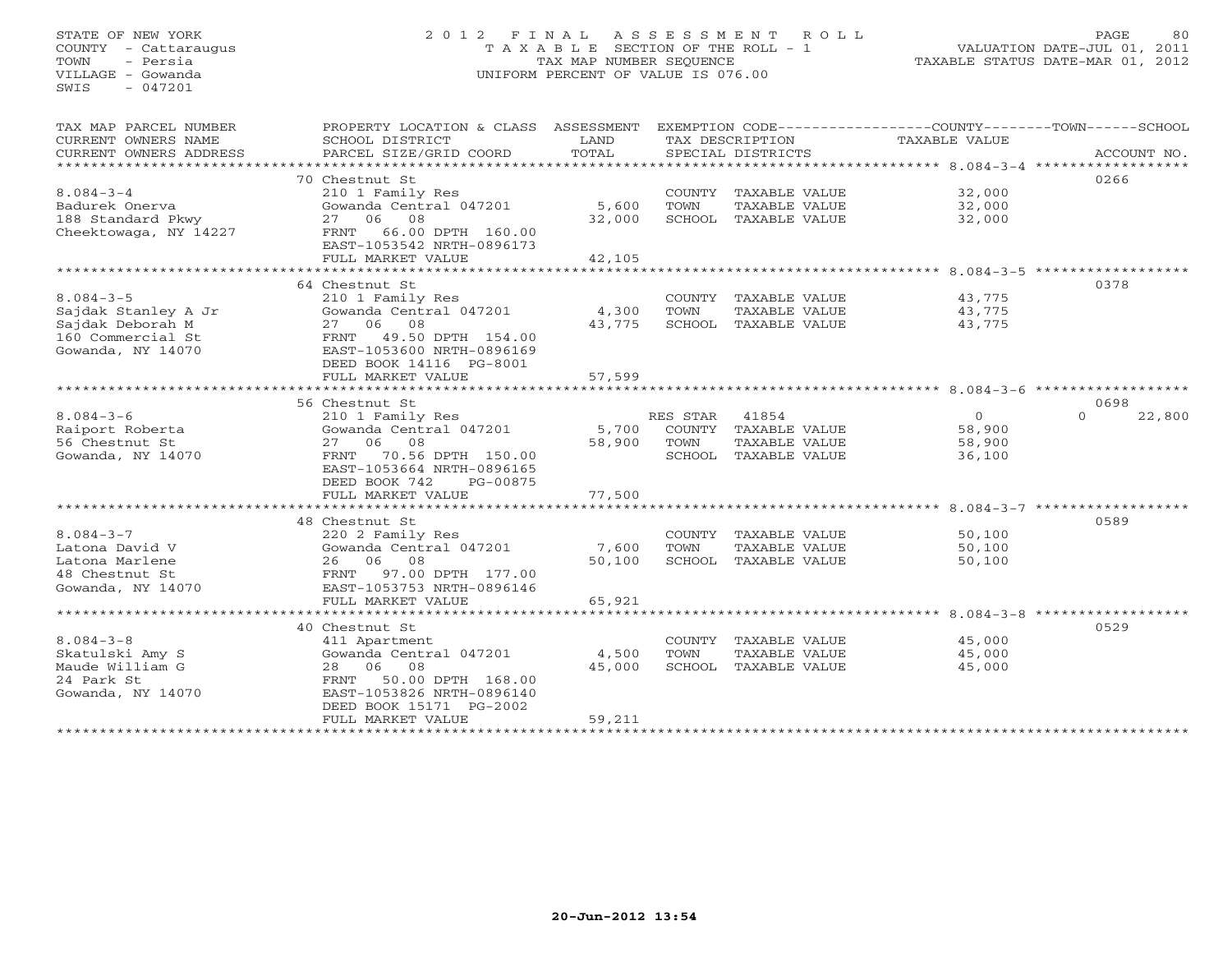# STATE OF NEW YORK 2 0 1 2 F I N A L A S S E S S M E N T R O L L PAGE 81 COUNTY - Cattaraugus T A X A B L E SECTION OF THE ROLL - 1 VALUATION DATE-JUL 01, 2011 TOWN - Persia TAX MAP NUMBER SEQUENCE TAXABLE STATUS DATE-MAR 01, 2012 VILLAGE - Gowanda UNIFORM PERCENT OF VALUE IS 076.00UNIFORM PERCENT OF VALUE IS 076.00

| TAX MAP PARCEL NUMBER<br>CURRENT OWNERS NAME<br>CURRENT OWNERS ADDRESS | PROPERTY LOCATION & CLASS ASSESSMENT<br>SCHOOL DISTRICT<br>PARCEL SIZE/GRID COORD | LAND<br>TOTAL  | TAX DESCRIPTION       | SPECIAL DISTRICTS                     | EXEMPTION CODE-----------------COUNTY-------TOWN------SCHOOL<br><b>TAXABLE VALUE</b> |                   | ACCOUNT NO. |
|------------------------------------------------------------------------|-----------------------------------------------------------------------------------|----------------|-----------------------|---------------------------------------|--------------------------------------------------------------------------------------|-------------------|-------------|
| **************************                                             |                                                                                   |                |                       |                                       |                                                                                      |                   |             |
|                                                                        | 34 Chestnut St                                                                    |                |                       |                                       |                                                                                      |                   | 0256        |
| $8.084 - 3 - 9$                                                        | 210 1 Family Res                                                                  |                | WVET C/T              | 41121                                 | 6,600                                                                                | 6,600             | $\circ$     |
| Andolsek Arnold & Joanne Etal Gowanda Central 047201                   | 26 06                                                                             |                | 5,700 RPTL466 c 41683 |                                       | $\circ$<br>$\Omega$                                                                  | 2,280<br>$\Omega$ | $\Omega$    |
| Andolsek Wayne                                                         | 08<br>FRNT 102.00 DPTH 162.00                                                     |                | 44,000 SR STAR        | 41834                                 | 37,400                                                                               |                   | 44,000      |
| 34 Chestnut St<br>Gowanda, NY 14070                                    | EAST-1053888 NRTH-0896147                                                         |                | TOWN                  | COUNTY TAXABLE VALUE<br>TAXABLE VALUE | 35,120                                                                               |                   |             |
|                                                                        | DEED BOOK 11005 PG-9001                                                           |                |                       | SCHOOL TAXABLE VALUE                  | $\Omega$                                                                             |                   |             |
|                                                                        | FULL MARKET VALUE                                                                 | 57,895         |                       |                                       |                                                                                      |                   |             |
|                                                                        | ***************************                                                       | ************** |                       |                                       | *********** 8.084-3-10 ******************                                            |                   |             |
|                                                                        | 28 Chestnut St                                                                    |                |                       |                                       |                                                                                      |                   | 0331        |
| $8.084 - 3 - 10$                                                       | 210 1 Family Res                                                                  |                | <b>COUNTY</b>         | TAXABLE VALUE                         | 44,400                                                                               |                   |             |
| Cain William W                                                         | Gowanda Central 047201                                                            | 5,800          | TOWN                  | TAXABLE VALUE                         | 44,400                                                                               |                   |             |
| Cain Joan L                                                            | 27 06<br>08                                                                       | 44,400         |                       | SCHOOL TAXABLE VALUE                  | 44,400                                                                               |                   |             |
| 3389 Gowanda Zoar Rd                                                   | 66.00 DPTH 183.00<br>FRNT                                                         |                |                       |                                       |                                                                                      |                   |             |
| Gowanda, NY 14070                                                      | EAST-1053956 NRTH-0896123                                                         |                |                       |                                       |                                                                                      |                   |             |
|                                                                        | DEED BOOK 808<br>PG-00786                                                         |                |                       |                                       |                                                                                      |                   |             |
|                                                                        | FULL MARKET VALUE<br>***********************                                      | 58,421         |                       |                                       |                                                                                      |                   |             |
|                                                                        | 20 Chestnut St                                                                    |                |                       |                                       |                                                                                      |                   | 0866        |
| $8.084 - 3 - 11$                                                       | 210 1 Family Res                                                                  |                | AGED C/T/S 41800      |                                       | 26,600                                                                               | 26,600            | 26,600      |
| Fowler Colleen                                                         | Gowanda Central 047201                                                            | 4,000 SR STAR  |                       | 41834                                 | $\Omega$                                                                             | $\Omega$          | 26,600      |
| 20 Chestnut St                                                         | 26 06<br>08                                                                       | 53,200         |                       | COUNTY TAXABLE VALUE                  | 26,600                                                                               |                   |             |
| Gowanda, NY 14070                                                      | Life Use                                                                          |                | TOWN                  | TAXABLE VALUE                         | 26,600                                                                               |                   |             |
|                                                                        | FRNT<br>60.00 DPTH<br>95.00                                                       |                |                       | SCHOOL TAXABLE VALUE                  | $\Omega$                                                                             |                   |             |
|                                                                        | EAST-1054045 NRTH-0896154                                                         |                |                       |                                       |                                                                                      |                   |             |
|                                                                        | DEED BOOK 914<br>PG-00939                                                         |                |                       |                                       |                                                                                      |                   |             |
|                                                                        | FULL MARKET VALUE                                                                 | 70,000         |                       |                                       |                                                                                      |                   |             |
|                                                                        |                                                                                   |                |                       |                                       |                                                                                      |                   |             |
|                                                                        | 14 Chestnut St                                                                    |                |                       |                                       |                                                                                      |                   | 0383        |
| $8.084 - 3 - 12$                                                       | 210 1 Family Res                                                                  |                | WVET C/T              | 41121                                 | 5,340                                                                                | 5,340             | $\Omega$    |
| Winship William M                                                      | Gowanda Central 047201                                                            |                | 3,400 SR STAR         | 41834                                 | $\circ$                                                                              | $\Omega$          | 35,600      |
| Winship Sondra L<br>14 Chestnut St                                     | 26 06<br>08<br>50.00 DPTH<br>FRNT<br>90.00                                        | 35,600         | COUNTY<br>TOWN        | TAXABLE VALUE<br>TAXABLE VALUE        | 30,260<br>30,260                                                                     |                   |             |
| Gowanda, NY 14070                                                      | EAST-1054100 NRTH-0896151                                                         |                |                       | SCHOOL TAXABLE VALUE                  | $\Omega$                                                                             |                   |             |
|                                                                        | FULL MARKET VALUE                                                                 | 46,842         |                       |                                       |                                                                                      |                   |             |
|                                                                        | **********************                                                            | **********     |                       |                                       | ********** $8.084-3-13$ ****************                                             |                   |             |
|                                                                        | 10 Chestnut St                                                                    |                |                       |                                       |                                                                                      |                   | 0485        |
| $8.084 - 3 - 13$                                                       | 210 1 Family Res                                                                  |                | RES STAR              | 41854                                 | $\Omega$                                                                             | $\Omega$          | 22,800      |
| Smith James L                                                          | Gowanda Central 047201                                                            | 3,100          |                       | COUNTY TAXABLE VALUE                  | 48,500                                                                               |                   |             |
| Smith Karen L                                                          | 26 06<br>08                                                                       | 48,500         | TOWN                  | TAXABLE VALUE                         | 48,500                                                                               |                   |             |
| 10 Chestnut St                                                         | 47.00 DPTH<br>FRNT<br>86.00                                                       |                | SCHOOL                | TAXABLE VALUE                         | 25,700                                                                               |                   |             |
| Gowanda, NY 14070                                                      | BANK<br>005                                                                       |                |                       |                                       |                                                                                      |                   |             |
|                                                                        | EAST-1054150 NRTH-0896147                                                         |                |                       |                                       |                                                                                      |                   |             |
|                                                                        | DEED BOOK 828<br>PG-01011<br>FULL MARKET VALUE                                    | 63,816         |                       |                                       |                                                                                      |                   |             |
|                                                                        |                                                                                   |                |                       |                                       |                                                                                      |                   |             |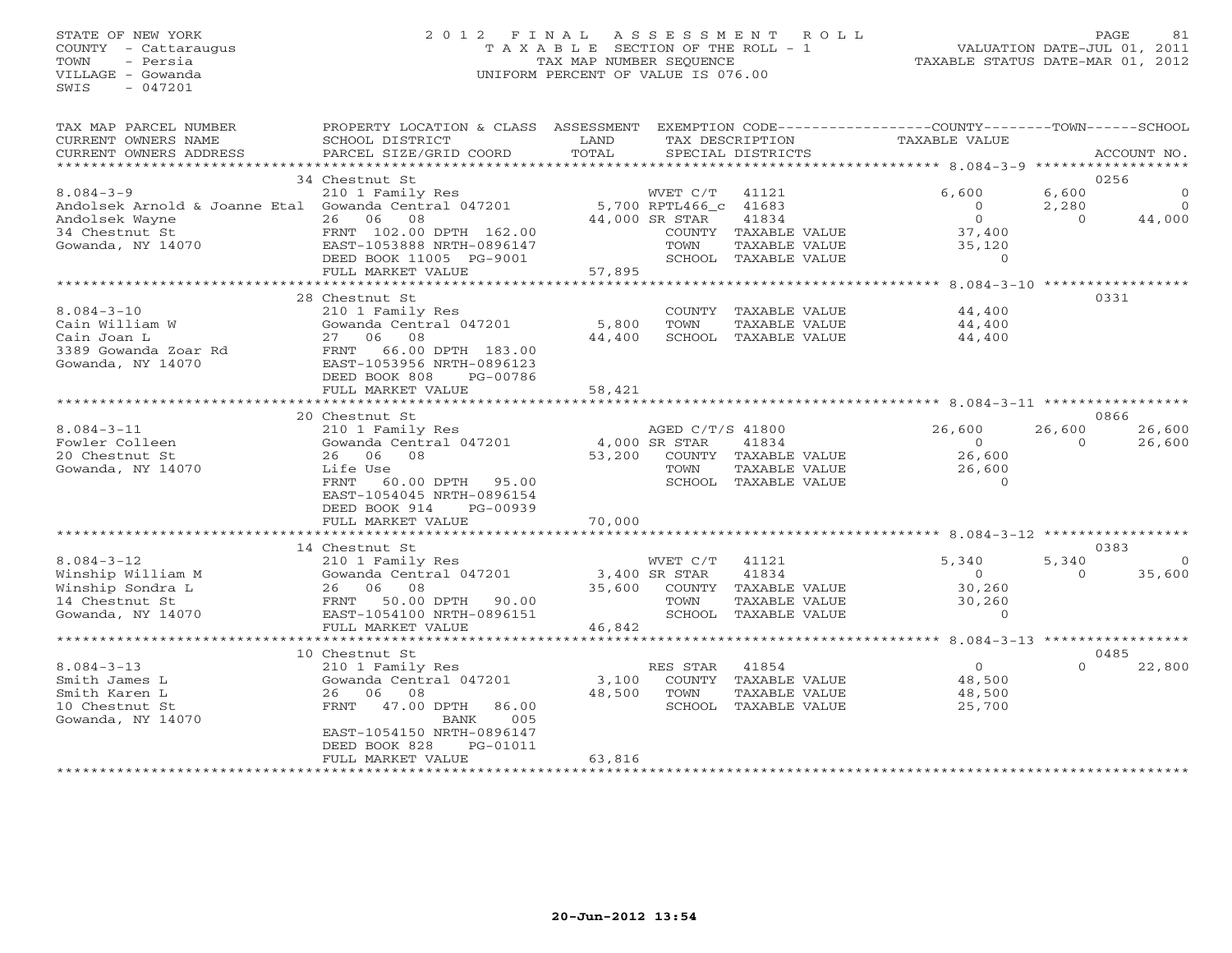# STATE OF NEW YORK 2 0 1 2 F I N A L A S S E S S M E N T R O L L PAGE 82 COUNTY - Cattaraugus T A X A B L E SECTION OF THE ROLL - 1 VALUATION DATE-JUL 01, 2011 TOWN - Persia TAX MAP NUMBER SEQUENCE TAXABLE STATUS DATE-MAR 01, 2012 VILLAGE - Gowanda UNIFORM PERCENT OF VALUE IS 076.00

| TAX MAP PARCEL NUMBER  | PROPERTY LOCATION & CLASS                              | ASSESSMENT |                |                      | EXEMPTION CODE-----------------COUNTY-------TOWN-----SCHOOL |          |             |
|------------------------|--------------------------------------------------------|------------|----------------|----------------------|-------------------------------------------------------------|----------|-------------|
| CURRENT OWNERS NAME    | SCHOOL DISTRICT                                        | LAND       |                | TAX DESCRIPTION      | TAXABLE VALUE                                               |          |             |
| CURRENT OWNERS ADDRESS | PARCEL SIZE/GRID COORD                                 | TOTAL      |                | SPECIAL DISTRICTS    |                                                             |          | ACCOUNT NO. |
| ******************     |                                                        |            |                |                      |                                                             |          |             |
|                        | 11 Commercial St                                       |            |                |                      |                                                             | 0843     |             |
| $8.084 - 3 - 15$       | 220 2 Family Res                                       |            | COUNTY         | TAXABLE VALUE        | 42,500                                                      |          |             |
| Draegert David A       | Gowanda Central 047201                                 | 6,700      | TOWN           | TAXABLE VALUE        | 42,500                                                      |          |             |
| PO Box 147             | 08<br>06<br>28                                         | 42,500     | SCHOOL         | TAXABLE VALUE        | 42,500                                                      |          |             |
| Dayton, NY 14041       | 74.00 DPTH 205.00<br>FRNT<br>EAST-1054132 NRTH-0896068 |            |                |                      |                                                             |          |             |
|                        | DEED BOOK 913<br>PG-00161                              |            |                |                      |                                                             |          |             |
|                        | FULL MARKET VALUE                                      | 55,921     |                |                      |                                                             |          |             |
|                        | **********************                                 |            |                |                      |                                                             |          |             |
|                        | 21 Commercial St                                       |            |                |                      |                                                             | 0902     |             |
| $8.084 - 3 - 16$       | 210 1 Family Res                                       |            |                | COUNTY TAXABLE VALUE | 33,500                                                      |          |             |
| Gross Doug             | Gowanda Central 047201                                 | 1,600      | TOWN           | TAXABLE VALUE        | 33,500                                                      |          |             |
| 5076 Wolf Rd           | $-06$<br>$-08$<br>26                                   | 33,500     |                | SCHOOL TAXABLE VALUE | 33,500                                                      |          |             |
|                        | FRNT<br>30.00 DPTH<br>50.00                            |            |                |                      |                                                             |          |             |
| Cattaraugus, NY 14719  | EAST-1054209 NRTH-0896012                              |            |                |                      |                                                             |          |             |
|                        | DEED BOOK 12351 PG-4007                                |            |                |                      |                                                             |          |             |
|                        | FULL MARKET VALUE                                      | 44,079     |                |                      |                                                             |          |             |
|                        |                                                        |            |                |                      | *************** 8.084-3-17 ***********                      |          |             |
|                        | 25 Commercial St                                       |            |                |                      |                                                             | 0945     |             |
| $8.084 - 3 - 17$       | 210 1 Family Res                                       |            | WVET C/T       | 41121                | 5,400                                                       | 5,400    | $\Omega$    |
| Bettker Wesley Jr      | Gowanda Central 047201                                 |            | 3,900 RES STAR | 41854                | $\Omega$                                                    | $\Omega$ | 22,800      |
| Betker Sandra          | 08<br>06<br>26                                         | 36,000     | COUNTY         | TAXABLE VALUE        | 30,600                                                      |          |             |
| 25 Commercial St       | 56.00 DPTH 100.00<br>FRNT                              |            | TOWN           | TAXABLE VALUE        | 30,600                                                      |          |             |
| Gowanda, NY 14070      | EAST-1054177 NRTH-0895979                              |            | SCHOOL         | TAXABLE VALUE        | 13,200                                                      |          |             |
|                        | DEED BOOK 864<br>PG-9001                               |            |                |                      |                                                             |          |             |
|                        | FULL MARKET VALUE                                      | 47,368     |                |                      |                                                             |          |             |
|                        | *******************                                    |            |                |                      | $8.084 - 3 - 18$ **************                             |          |             |
|                        | 11 Torrance Pl                                         |            |                |                      |                                                             | 0409     |             |
| $8.084 - 3 - 18$       | 210 1 Family Res                                       |            | COUNTY         | TAXABLE VALUE        | 37,300                                                      |          |             |
| Johnson Jack           | Gowanda Central 047201                                 | 5,800      | TOWN           | TAXABLE VALUE        | 37,300                                                      |          |             |
| Johnson Linda          | 08<br>26 06                                            | 37,300     | SCHOOL         | TAXABLE VALUE        | 37,300                                                      |          |             |
| 160 Seneca St          | FRNT 100.00 DPTH<br>82.45                              |            |                |                      |                                                             |          |             |
| Gowanda, NY 14070      | EAST-1054081 NRTH-0895986                              |            |                |                      |                                                             |          |             |
|                        | DEED BOOK 00934 PG-01062                               |            |                |                      |                                                             |          |             |
|                        | FULL MARKET VALUE                                      | 49,079     |                |                      |                                                             |          |             |
|                        | ***********************                                |            |                |                      | ************** 8.084-3-19 **************                    |          |             |
|                        | 21 Torrance Pl                                         |            |                |                      |                                                             | 0628     |             |
| $8.084 - 3 - 19$       | 210 1 Family Res                                       |            | WVET C/T       | 41121                | 5,535                                                       | 5,535    |             |
| Anderson James L       | Gowanda Central 047201                                 |            | 4,500 SR STAR  | 41834                | $\circ$                                                     | $\Omega$ | 36,900      |
| Anderson Deborah L     | 08<br>26<br>06                                         | 36,900     |                | COUNTY TAXABLE VALUE | 31,365                                                      |          |             |
| 21 Torrance Pl         | FRNT<br>50.00 DPTH 166.00                              |            | TOWN           | TAXABLE VALUE        | 31,365                                                      |          |             |
| Gowanda, NY 14070      | BANK<br>005                                            |            | SCHOOL         | TAXABLE VALUE        | $\Omega$                                                    |          |             |
|                        | EAST-1054001 NRTH-0896031                              |            |                |                      |                                                             |          |             |
|                        | DEED BOOK 7449<br>$PG-4001$                            |            |                |                      |                                                             |          |             |
|                        | FULL MARKET VALUE                                      | 48,553     |                |                      |                                                             |          |             |
|                        | *********************                                  |            |                |                      |                                                             |          |             |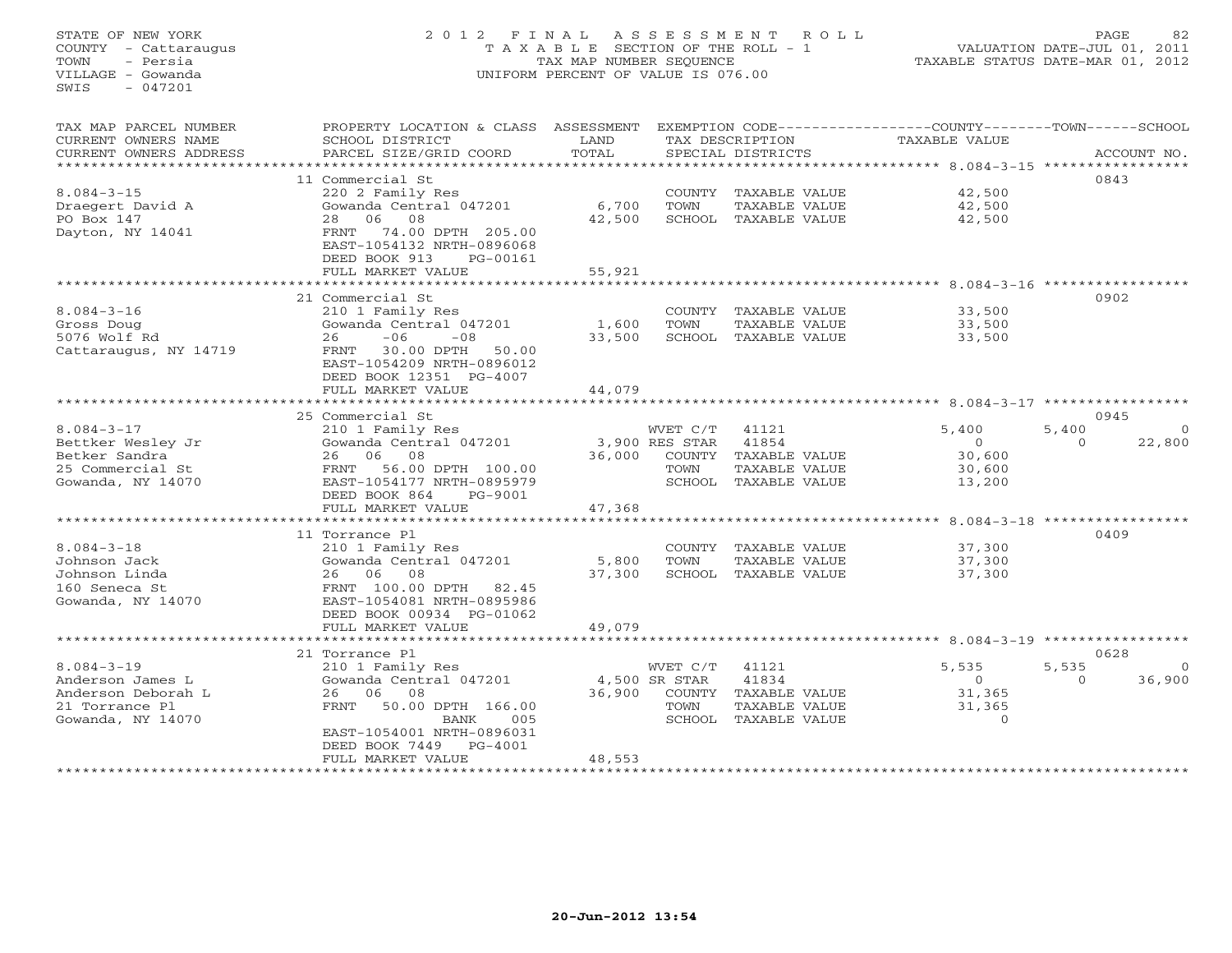# STATE OF NEW YORK 2 0 1 2 F I N A L A S S E S S M E N T R O L L PAGE 83 COUNTY - Cattaraugus T A X A B L E SECTION OF THE ROLL - 1 VALUATION DATE-JUL 01, 2011 TOWN - Persia TAX MAP NUMBER SEQUENCE TAXABLE STATUS DATE-MAR 01, 2012 VILLAGE - Gowanda UNIFORM PERCENT OF VALUE IS 076.00UNIFORM PERCENT OF VALUE IS 076.00

| TAX MAP PARCEL NUMBER<br>CURRENT OWNERS NAME<br>CURRENT OWNERS ADDRESS                  | PROPERTY LOCATION & CLASS<br>SCHOOL DISTRICT<br>PARCEL SIZE/GRID COORD                                                                                                                          | ASSESSMENT<br>LAND<br>TOTAL |                                      | TAX DESCRIPTION<br>SPECIAL DISTRICTS                     | EXEMPTION CODE----------------COUNTY-------TOWN-----SCHOOL<br>TAXABLE VALUE      | ACCOUNT NO.                |
|-----------------------------------------------------------------------------------------|-------------------------------------------------------------------------------------------------------------------------------------------------------------------------------------------------|-----------------------------|--------------------------------------|----------------------------------------------------------|----------------------------------------------------------------------------------|----------------------------|
|                                                                                         |                                                                                                                                                                                                 | *********                   |                                      |                                                          |                                                                                  |                            |
| $8.084 - 3 - 20$<br>Capozzi Vicki<br>25 Torrance Pl<br>Gowanda, NY 14070                | 25 Torrance Pl<br>210 1 Family Res<br>Gowanda Central 047201<br>06<br>08<br>26<br>FRNT 100.00 DPTH<br>93.00<br>EAST-1053929 NRTH-0895988                                                        | 5,800<br>46,200             | RES STAR<br>COUNTY<br>TOWN<br>SCHOOL | 41854<br>TAXABLE VALUE<br>TAXABLE VALUE<br>TAXABLE VALUE | $\overline{0}$<br>46,200<br>46,200<br>23,400                                     | 0864<br>$\Omega$<br>22,800 |
|                                                                                         | DEED BOOK 15495 PG-7001<br>FULL MARKET VALUE                                                                                                                                                    | 60,789                      |                                      |                                                          |                                                                                  |                            |
|                                                                                         | *********************                                                                                                                                                                           | ***********                 |                                      |                                                          | ********** 8.084-3-21 ************                                               |                            |
| $8.084 - 3 - 21$<br>Reed James J<br>Reed Doris M<br>37 Torrance Pl<br>Gowanda, NY 14070 | 37 Torrance Pl<br>210 1 Family Res<br>Gowanda Central 047201<br>06<br>08<br>26<br>50.00 DPTH 115.00<br>FRNT<br>EAST-1053855 NRTH-0896001<br>DEED BOOK 797<br>$PG-5002$<br>FULL MARKET VALUE     | 3,700<br>52,000<br>68,421   | COUNTY<br>TOWN                       | TAXABLE VALUE<br>TAXABLE VALUE<br>SCHOOL TAXABLE VALUE   | 52,000<br>52,000<br>52,000                                                       | 0725                       |
|                                                                                         |                                                                                                                                                                                                 |                             |                                      |                                                          | ******** 8.084-3-22                                                              |                            |
| $8.084 - 3 - 22$<br>Reska James S<br>43 Torrance Pl<br>Gowanda, NY 14070                | 43 Torrance Pl<br>220 2 Family Res<br>Gowanda Central 047201<br>06<br>08<br>26<br>tm mEMO 9/7/05 LOTS 9 & 1<br>FRNT 120.20 DPTH 110.40<br>EAST-1053768 NRTH-0896001<br>DEED BOOK 00988 PG-01117 | 4,400<br>47,700             | COUNTY<br>TOWN                       | TAXABLE VALUE<br>TAXABLE VALUE<br>SCHOOL TAXABLE VALUE   | 47,700<br>47,700<br>47,700                                                       | 0755                       |
|                                                                                         | FULL MARKET VALUE                                                                                                                                                                               | 62,763                      |                                      |                                                          |                                                                                  |                            |
| $8.084 - 3 - 23$<br>Reska James S<br>43 Torrance Pl                                     | *********************<br>59 Torrance Pl<br>311 Res vac land<br>Gowanda Central 047201<br>27<br>06<br>08                                                                                         | ********<br>5,900<br>5,900  | COUNTY<br>TOWN                       | TAXABLE VALUE<br>TAXABLE VALUE<br>SCHOOL TAXABLE VALUE   | *********************** 8.084-3-23 ******************<br>5,900<br>5,900<br>5,900 | 0756                       |
| Gowanda, NY 14070                                                                       | 50.00 DPTH 151.00<br>FRNT<br>EAST-1053681 NRTH-0896018<br>FULL MARKET VALUE                                                                                                                     | 7,763                       |                                      |                                                          |                                                                                  |                            |
|                                                                                         |                                                                                                                                                                                                 |                             |                                      |                                                          | $8.084 - 3 - 24$ ******                                                          |                            |
| $8.084 - 3 - 24$<br>Tiller Kathy<br>69 Torrance Pl<br>Gowanda, NY 14070                 | 69 Torrance Pl<br>210 1 Family Res<br>Gowanda Central 047201<br>06<br>08<br>27<br>50.00 DPTH 151.00<br>FRNT<br><b>BANK</b><br>017<br>EAST-1053629 NRTH-0896018                                  | 4,300<br>46,000             | COUNTY<br>TOWN                       | TAXABLE VALUE<br>TAXABLE VALUE<br>SCHOOL TAXABLE VALUE   | 46,000<br>46,000<br>46,000                                                       | 0804                       |
|                                                                                         | DEED BOOK 13840 PG-8002<br>FULL MARKET VALUE                                                                                                                                                    | 60,526                      |                                      |                                                          |                                                                                  |                            |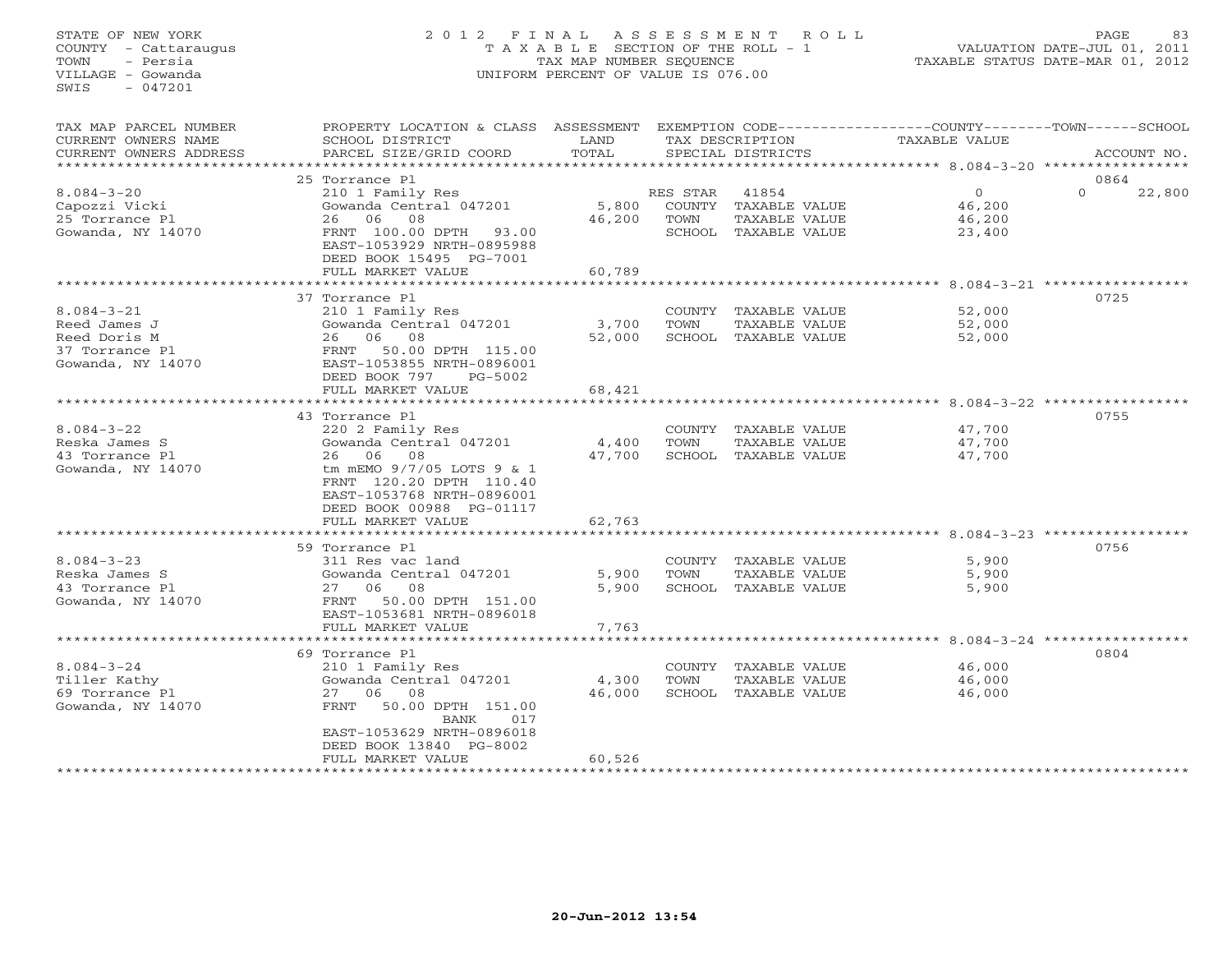# STATE OF NEW YORK 2 0 1 2 F I N A L A S S E S S M E N T R O L L PAGE 84 COUNTY - Cattaraugus T A X A B L E SECTION OF THE ROLL - 1 VALUATION DATE-JUL 01, 2011 TOWN - Persia TAX MAP NUMBER SEQUENCE TAXABLE STATUS DATE-MAR 01, 2012 VILLAGE - Gowanda UNIFORM PERCENT OF VALUE IS 076.00UNIFORM PERCENT OF VALUE IS 076.00

| TAX MAP PARCEL NUMBER<br>CURRENT OWNERS NAME<br>CURRENT OWNERS ADDRESS<br>*******************         | PROPERTY LOCATION & CLASS ASSESSMENT<br>SCHOOL DISTRICT<br>PARCEL SIZE/GRID COORD                                                                                                                                      | LAND<br>TOTAL             |                                                                        | TAX DESCRIPTION<br>SPECIAL DISTRICTS                                     | EXEMPTION CODE-----------------COUNTY-------TOWN------SCHOOL<br>TAXABLE VALUE |                              | ACCOUNT NO.                   |
|-------------------------------------------------------------------------------------------------------|------------------------------------------------------------------------------------------------------------------------------------------------------------------------------------------------------------------------|---------------------------|------------------------------------------------------------------------|--------------------------------------------------------------------------|-------------------------------------------------------------------------------|------------------------------|-------------------------------|
|                                                                                                       |                                                                                                                                                                                                                        |                           |                                                                        |                                                                          |                                                                               |                              |                               |
| $8.084 - 3 - 25$<br>Orshaw Robert G<br>Orshaw Donna L<br>71 Torrance Pl<br>Gowanda, NY 14070          | 71 Torrance Pl<br>210 1 Family Res<br>Gowanda Central 047201<br>08<br>27<br>06<br>95.00 DPTH 151.00<br>FRNT<br>EAST-1053557 NRTH-0896019<br>DEED BOOK 3769<br>PG-9001<br>FULL MARKET VALUE<br>************************ | 7,200<br>65,000<br>85,526 | SR STAR<br>TOWN                                                        | 41834<br>COUNTY TAXABLE VALUE<br>TAXABLE VALUE<br>SCHOOL TAXABLE VALUE   | $\circ$<br>65,000<br>65,000<br>17,730                                         | $\Omega$                     | 0760<br>47,270                |
|                                                                                                       | 75 Torrance Pl                                                                                                                                                                                                         |                           |                                                                        |                                                                          | *********************** 8.084-3-26 ************                               |                              | 0580                          |
| $8.084 - 3 - 26$<br>Stelley Sue E<br>75 Torrance Pl<br>Gowanda, NY 14070                              | 210 1 Family Res<br>Gowanda Central 047201<br>27<br>06<br>08<br>FRNT<br>55.00 DPTH 151.00<br>EAST-1053482 NRTH-0896019<br>DEED BOOK 830<br>PG-00579<br>FULL MARKET VALUE                                               | 4,700<br>54,500<br>71,711 | SR STAR<br>TOWN                                                        | 41834<br>COUNTY TAXABLE VALUE<br>TAXABLE VALUE<br>SCHOOL TAXABLE VALUE   | $\Omega$<br>54,500<br>54,500<br>7,230                                         | $\Omega$                     | 47,270                        |
|                                                                                                       |                                                                                                                                                                                                                        | * * * * * * * *           |                                                                        |                                                                          |                                                                               | $8.084 - 3 - 27$ **********  |                               |
|                                                                                                       | 85 Torrance Pl                                                                                                                                                                                                         |                           |                                                                        |                                                                          |                                                                               |                              | 0733                          |
| $8.084 - 3 - 27$<br>Polasik Dorothy<br>85 Torrance Pl<br>Gowanda, NY 14070                            | 210 1 Family Res<br>Gowanda Central 047201<br>27 06<br>08<br>FRNT 100.00 DPTH 151.00<br>EAST-1053404 NRTH-0896019<br>FULL MARKET VALUE                                                                                 | 69,342                    | CVET C/T<br>7,400 AGED C/T/S 41800<br>52,700 SR STAR<br>TOWN<br>SCHOOL | 41131<br>41834<br>COUNTY TAXABLE VALUE<br>TAXABLE VALUE<br>TAXABLE VALUE | 13,175<br>19,763<br>$\Omega$<br>19,762<br>19,762<br>$\Omega$                  | 13,175<br>19,763<br>$\Omega$ | $\circ$<br>26,350<br>26,350   |
|                                                                                                       | ************************                                                                                                                                                                                               |                           |                                                                        |                                                                          |                                                                               |                              | 8.084-3-28 ****************** |
| $8.084 - 3 - 28$<br>Clabeaux Ronald G Sr<br>Clabeaux Eleanor M<br>87 Torrance Pl<br>Gowanda, NY 14070 | 87 Torrance Pl<br>210 1 Family Res<br>Gowanda Central 047201<br>08<br>27 06<br>FRNT 100.00 DPTH 153.25<br>EAST-1053304 NRTH-0896020<br>DEED BOOK 00975 PG-00737<br>FULL MARKET VALUE                                   | 43,010<br>56,592          | WVET C/T<br>7,400 SR STAR<br>COUNTY<br>TOWN                            | 41121<br>41834<br>TAXABLE VALUE<br>TAXABLE VALUE<br>SCHOOL TAXABLE VALUE | 6,452<br>$\circ$<br>36,558<br>36,558<br>$\Omega$                              | 6,452<br>$\Omega$            | 0340<br>43,010                |
|                                                                                                       | *****************                                                                                                                                                                                                      | ***********               |                                                                        |                                                                          | ********** 16.027-1-1 ******************                                      |                              |                               |
|                                                                                                       | 80 Maple Ave                                                                                                                                                                                                           |                           |                                                                        |                                                                          |                                                                               |                              | 0422                          |
| $16.027 - 1 - 1$<br>Regan Timothy J<br>80 Maple Ave<br>Gowanda, NY 14070                              | 210 1 Family Res<br>Gowanda Central 047201<br>06<br>08<br>28<br>42.50 DPTH 100.00<br>FRNT<br>BANK<br>017<br>EAST-1051608 NRTH-0895962<br>DEED BOOK 1007<br>PG-1114<br>FULL MARKET VALUE                                | 3,100<br>43,200<br>56,842 | RES STAR<br>COUNTY<br>TOWN<br>SCHOOL                                   | 41854<br>TAXABLE VALUE<br>TAXABLE VALUE<br>TAXABLE VALUE                 | $\Omega$<br>43,200<br>43,200<br>20,400                                        | $\Omega$                     | 22,800                        |
|                                                                                                       |                                                                                                                                                                                                                        |                           |                                                                        |                                                                          |                                                                               |                              |                               |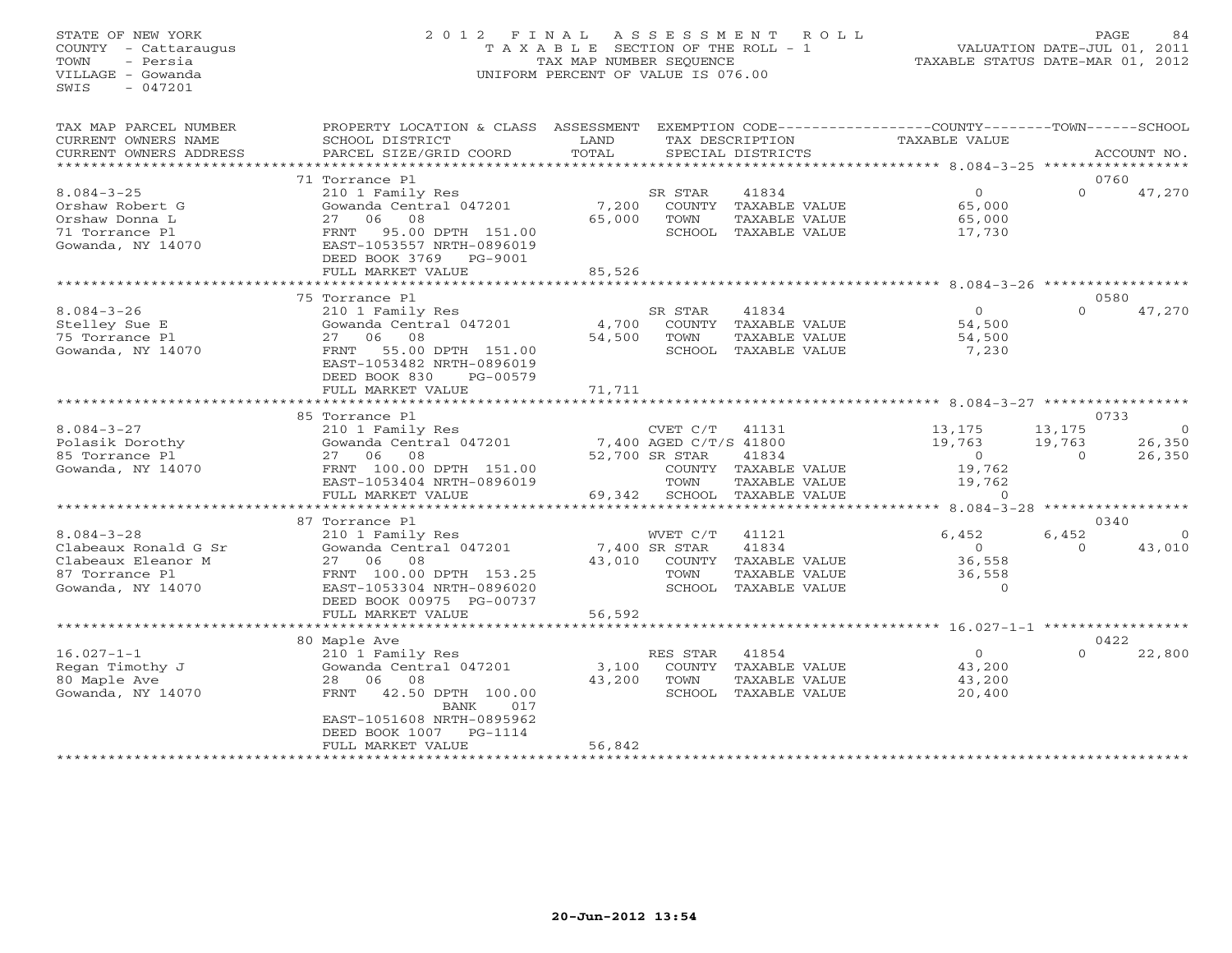# STATE OF NEW YORK 2 0 1 2 F I N A L A S S E S S M E N T R O L L PAGE 85 COUNTY - Cattaraugus T A X A B L E SECTION OF THE ROLL - 1 VALUATION DATE-JUL 01, 2011 TOWN - Persia TAX MAP NUMBER SEQUENCE TAXABLE STATUS DATE-MAR 01, 2012 VILLAGE - Gowanda UNIFORM PERCENT OF VALUE IS 076.00UNIFORM PERCENT OF VALUE IS 076.00

| TAX MAP PARCEL NUMBER   | PROPERTY LOCATION & CLASS  | ASSESSMENT |          |                      | EXEMPTION CODE-----------------COUNTY-------TOWN------SCHOOL |          |             |
|-------------------------|----------------------------|------------|----------|----------------------|--------------------------------------------------------------|----------|-------------|
| CURRENT OWNERS NAME     | SCHOOL DISTRICT            | LAND       |          | TAX DESCRIPTION      | TAXABLE VALUE                                                |          |             |
| CURRENT OWNERS ADDRESS  | PARCEL SIZE/GRID COORD     | TOTAL      |          | SPECIAL DISTRICTS    |                                                              |          | ACCOUNT NO. |
| *******************     | ************************** |            |          |                      |                                                              |          |             |
|                         | 78 Maple Ave               |            |          |                      |                                                              | 0489     |             |
| $16.027 - 1 - 2$        | 210 1 Family Res           |            | RES STAR | 41854                | $\Omega$                                                     | $\Omega$ | 22,800      |
| Winfield Justin L       | Gowanda Central 047201     | 3,500      | COUNTY   | TAXABLE VALUE        | 45,000                                                       |          |             |
| 78 Maple Ave            | 06 08<br>28                | 45,000     | TOWN     | TAXABLE VALUE        | 45,000                                                       |          |             |
| Gowanda, NY 14070       | 50.00 DPTH 100.00<br>FRNT  |            |          | SCHOOL TAXABLE VALUE | 22,200                                                       |          |             |
|                         | EAST-1051654 NRTH-0895962  |            |          |                      |                                                              |          |             |
|                         | DEED BOOK 8938<br>PG-7001  |            |          |                      |                                                              |          |             |
|                         | FULL MARKET VALUE          | 59,211     |          |                      |                                                              |          |             |
|                         |                            |            |          |                      |                                                              |          |             |
|                         | 58 Maple Ave               |            |          |                      |                                                              | 0287     |             |
| $16.027 - 1 - 3$        | 210 1 Family Res           |            | RES STAR | 41854                | $\Omega$                                                     | $\Omega$ | 22,800      |
| Bellanca Diana M        | Gowanda Central 047201     | 6,900      | COUNTY   | TAXABLE VALUE        | 61,300                                                       |          |             |
| Mentley Peters Meagan D | 28 06<br>08                | 61,300     | TOWN     | TAXABLE VALUE        | 61,300                                                       |          |             |
|                         |                            |            |          |                      |                                                              |          |             |
| 58 Maple Ave            | 90.00 DPTH 150.00<br>FRNT  |            |          | SCHOOL TAXABLE VALUE | 38,500                                                       |          |             |
| Gowanda, NY 14070       | EAST-1051726 NRTH-0895937  |            |          |                      |                                                              |          |             |
|                         | DEED BOOK 7603<br>PG-5001  |            |          |                      |                                                              |          |             |
|                         | FULL MARKET VALUE          | 80,658     |          |                      |                                                              |          |             |
|                         |                            |            |          |                      |                                                              |          |             |
|                         | 50 Maple Ave               |            |          |                      |                                                              | 0326     |             |
| $16.027 - 1 - 4.1$      | 210 1 Family Res           |            | SR STAR  | 41834                | $\Omega$                                                     | $\Omega$ | 47,270      |
| Pracht Nettie M         | Gowanda Central 047201     | 4,700      | COUNTY   | TAXABLE VALUE        | 48,000                                                       |          |             |
| 50 Maple Ave            | 28<br>06<br>08             | 48,000     | TOWN     | TAXABLE VALUE        | 48,000                                                       |          |             |
| Gowanda, NY 14070       | 55.00 DPTH 150.00<br>FRNT  |            | SCHOOL   | TAXABLE VALUE        | 730                                                          |          |             |
|                         | 017<br>BANK                |            |          |                      |                                                              |          |             |
|                         | EAST-1051800 NRTH-0895938  |            |          |                      |                                                              |          |             |
|                         | DEED BOOK 00971 PG-01078   |            |          |                      |                                                              |          |             |
|                         | FULL MARKET VALUE          | 63,158     |          |                      |                                                              |          |             |
|                         |                            |            |          |                      |                                                              |          |             |
|                         | 44 Maple Ave               |            |          |                      |                                                              | 1089     |             |
| $16.027 - 1 - 4.2$      | 210 1 Family Res           |            | SR STAR  | 41834                | $\Omega$                                                     | $\Omega$ | 47,270      |
| Dembik Gerald           | Gowanda Central 047201     | 4,700      | COUNTY   | TAXABLE VALUE        | 48,000                                                       |          |             |
| 44 Maple Ave            | 06 08<br>28                | 48,000     | TOWN     | TAXABLE VALUE        | 48,000                                                       |          |             |
| Gowanda, NY 14070       | 55.00 DPTH 150.00<br>FRNT  |            |          | SCHOOL TAXABLE VALUE | 730                                                          |          |             |
|                         | EAST-1051854 NRTH-0895938  |            |          |                      |                                                              |          |             |
|                         | DEED BOOK 16438 PG-2001    |            |          |                      |                                                              |          |             |
|                         | FULL MARKET VALUE          | 63,158     |          |                      |                                                              |          |             |
|                         |                            |            |          |                      |                                                              |          |             |
|                         | 40 Maple Ave               |            |          |                      |                                                              | 0514     |             |
| $16.027 - 1 - 5$        | 210 1 Family Res           |            | RES STAR | 41854                | $\circ$                                                      | $\Omega$ | 22,800      |
| McKeever Heather M      | Gowanda Central 047201     | 4,300      | COUNTY   | TAXABLE VALUE        | 43,500                                                       |          |             |
| 40 Maple Ave            | 28<br>06<br>08             | 43,500     | TOWN     | TAXABLE VALUE        | 43,500                                                       |          |             |
| Gowanda, NY 14070       | 50.00 DPTH 150.00<br>FRNT  |            |          | SCHOOL TAXABLE VALUE | 20,700                                                       |          |             |
|                         | EAST-1051906 NRTH-0895939  |            |          |                      |                                                              |          |             |
|                         | DEED BOOK 7381<br>PG-3002  |            |          |                      |                                                              |          |             |
|                         | FULL MARKET VALUE          | 57,237     |          |                      |                                                              |          |             |
|                         |                            |            |          |                      |                                                              |          |             |
|                         |                            |            |          |                      |                                                              |          |             |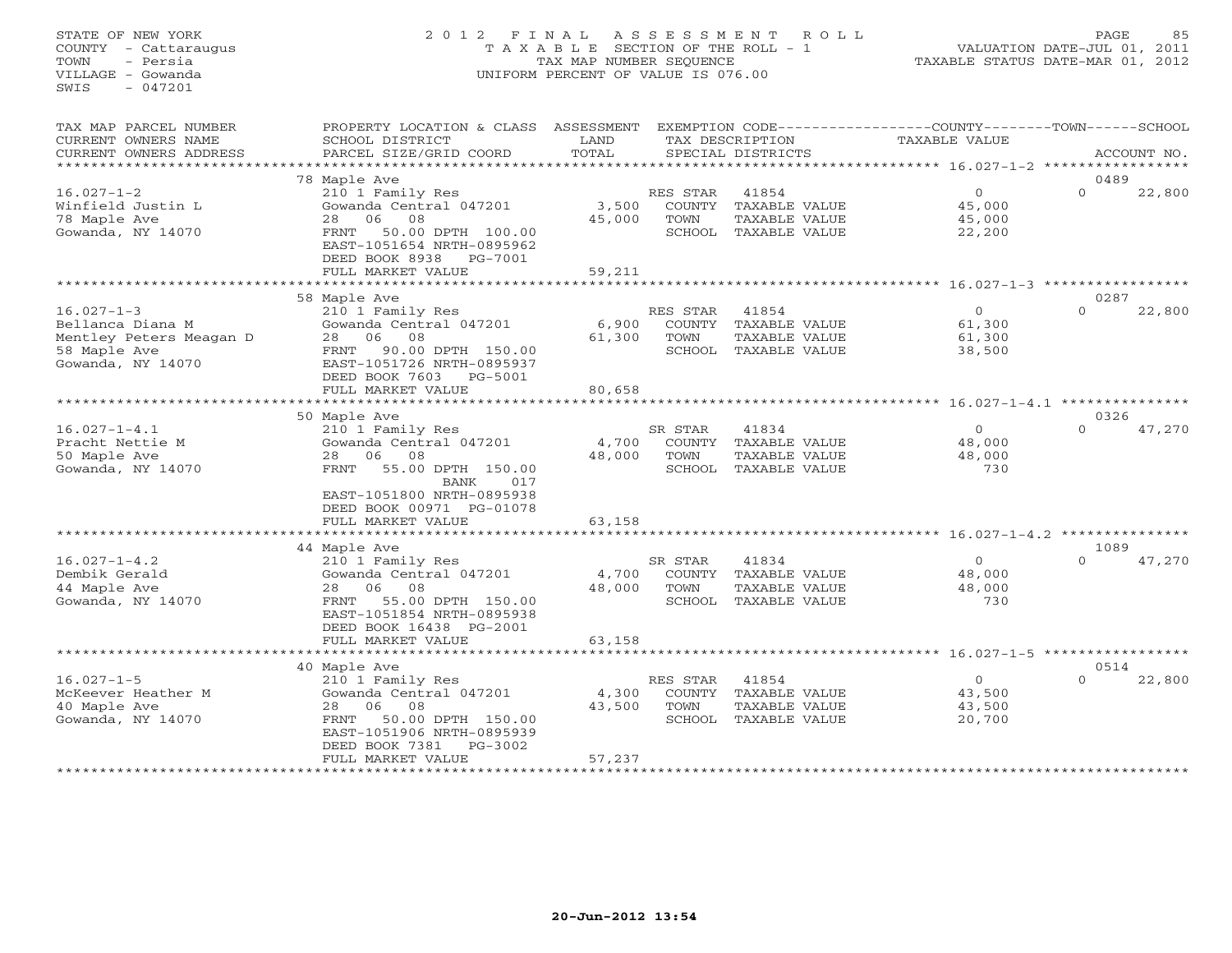# STATE OF NEW YORK 2 0 1 2 F I N A L A S S E S S M E N T R O L L PAGE 86 COUNTY - Cattaraugus T A X A B L E SECTION OF THE ROLL - 1 VALUATION DATE-JUL 01, 2011 TOWN - Persia TAX MAP NUMBER SEQUENCE TAXABLE STATUS DATE-MAR 01, 2012 VILLAGE - Gowanda UNIFORM PERCENT OF VALUE IS 076.00UNIFORM PERCENT OF VALUE IS 076.00

| TAX MAP PARCEL NUMBER<br>CURRENT OWNERS NAME | PROPERTY LOCATION & CLASS ASSESSMENT<br>SCHOOL DISTRICT | LAND       |                | TAX DESCRIPTION                | EXEMPTION CODE-----------------COUNTY-------TOWN-----SCHOOL<br>TAXABLE VALUE |                  |             |
|----------------------------------------------|---------------------------------------------------------|------------|----------------|--------------------------------|------------------------------------------------------------------------------|------------------|-------------|
| CURRENT OWNERS ADDRESS                       | PARCEL SIZE/GRID COORD                                  | TOTAL      |                | SPECIAL DISTRICTS              |                                                                              |                  | ACCOUNT NO. |
| ****************                             |                                                         |            |                |                                |                                                                              |                  |             |
|                                              | 38 Maple Ave                                            |            |                |                                |                                                                              | 0329             |             |
| $16.027 - 1 - 6$                             | 210 1 Family Res                                        | 4,300      | SR STAR        | 41834                          | $\circ$<br>48,200                                                            | $\Omega$         | 47,270      |
| Bushnell Richard<br>38 Maple Ave             | Gowanda Central 047201<br>06<br>08<br>2.8               | 48,200     | COUNTY<br>TOWN | TAXABLE VALUE<br>TAXABLE VALUE | 48,200                                                                       |                  |             |
| Gowanda, NY 14070                            | 50.00 DPTH 150.00<br>FRNT                               |            | SCHOOL         | TAXABLE VALUE                  | 930                                                                          |                  |             |
|                                              | EAST-1051956 NRTH-0895938                               |            |                |                                |                                                                              |                  |             |
|                                              | FULL MARKET VALUE                                       | 63,421     |                |                                |                                                                              |                  |             |
|                                              |                                                         |            |                |                                | ******** 16.027-1-7 ************                                             |                  |             |
|                                              | 34 Maple Ave                                            |            |                |                                |                                                                              | 0714             |             |
| $16.027 - 1 - 7$                             | 210 1 Family Res                                        |            | RES STAR       | 41854                          | $\circ$                                                                      | $\Omega$         | 22,800      |
| Payne Judy L                                 | Gowanda Central 047201                                  | 4,600      | COUNTY         | TAXABLE VALUE                  | 42,500                                                                       |                  |             |
| 34 Maple Ave                                 | 06<br>08<br>28                                          | 42,500     | TOWN           | TAXABLE VALUE                  | 42,500                                                                       |                  |             |
| Gowanda, NY 14070                            | FRNT<br>50.00 DPTH 182.00                               |            | SCHOOL         | TAXABLE VALUE                  | 19,700                                                                       |                  |             |
|                                              | EAST-1052007 NRTH-0895930                               |            |                |                                |                                                                              |                  |             |
|                                              | DEED BOOK 00975 PG-00357                                |            |                |                                |                                                                              |                  |             |
|                                              | FULL MARKET VALUE                                       | 55,921     |                |                                |                                                                              |                  |             |
|                                              | ****************                                        | ********** |                |                                | ************************ 16.027-1-8 ******************                       |                  |             |
|                                              | 30 Maple Ave                                            |            |                |                                |                                                                              | 0842             |             |
| $16.027 - 1 - 8$                             | 210 1 Family Res                                        |            | RES STAR       | 41854                          | $\circ$                                                                      | $\Omega$         | 22,800      |
| Bolen David A                                | Gowanda Central 047201                                  | 4,600      | COUNTY         | TAXABLE VALUE                  | 49,600                                                                       |                  |             |
| Bolen Shana M                                | 06<br>08<br>26                                          | 49,600     | TOWN           | <b>TAXABLE VALUE</b>           | 49,600                                                                       |                  |             |
| 30 Maple Ave                                 | <b>FRNT</b><br>50.00 DPTH 182.00                        |            | SCHOOL         | TAXABLE VALUE                  | 26,800                                                                       |                  |             |
| Gowanda, NY 14070                            | BANK<br>005                                             |            |                |                                |                                                                              |                  |             |
|                                              | EAST-1052087 NRTH-0895885                               |            |                |                                |                                                                              |                  |             |
|                                              | DEED BOOK 1966<br>PG-3002                               |            |                |                                |                                                                              |                  |             |
|                                              | FULL MARKET VALUE                                       | 65,263     |                |                                |                                                                              |                  |             |
|                                              |                                                         |            |                |                                | **** 16.027-1-9 *******                                                      |                  |             |
| $16.027 - 1 - 9$                             | 24 Maple Ave                                            |            | SR STAR        | 41834                          | $\circ$                                                                      | 0751<br>$\Omega$ |             |
| Regan John                                   | 210 1 Family Res<br>Gowanda Central 047201              | 3,500      | COUNTY         | TAXABLE VALUE                  | 40,900                                                                       |                  | 40,900      |
| Regan Virginia                               | 28<br>06<br>08                                          | 40,900     | TOWN           | TAXABLE VALUE                  | 40,900                                                                       |                  |             |
| 24 Maple Ave                                 | $R-1$                                                   |            | SCHOOL         | TAXABLE VALUE                  | $\Omega$                                                                     |                  |             |
| Gowanda, NY 14070                            | 50.00 DPTH 100.00<br>FRNT                               |            |                |                                |                                                                              |                  |             |
|                                              | EAST-1052106 NRTH-0895963                               |            |                |                                |                                                                              |                  |             |
|                                              | FULL MARKET VALUE                                       | 53,816     |                |                                |                                                                              |                  |             |
|                                              | **************************                              |            |                |                                |                                                                              |                  |             |
|                                              | 20 Maple Ave                                            |            |                |                                |                                                                              | 0860             |             |
| $16.027 - 1 - 10$                            | 210 1 Family Res                                        |            | COUNTY         | TAXABLE VALUE                  | 50,400                                                                       |                  |             |
| Bearss Carol E                               | Gowanda Central 047201                                  | 4,300      | TOWN           | TAXABLE VALUE                  | 50,400                                                                       |                  |             |
| 20 Maple Ave                                 | 06<br>28<br>08                                          | 50,400     | SCHOOL         | TAXABLE VALUE                  | 50,400                                                                       |                  |             |
| Gowanda, NY 14070                            | 50.00 DPTH 150.00<br>FRNT                               |            |                |                                |                                                                              |                  |             |
|                                              | 017<br>BANK                                             |            |                |                                |                                                                              |                  |             |
|                                              | EAST-1052156 NRTH-0895940                               |            |                |                                |                                                                              |                  |             |
|                                              | DEED BOOK 896<br>PG-00078                               |            |                |                                |                                                                              |                  |             |
|                                              | FULL MARKET VALUE                                       | 66,316     |                |                                |                                                                              |                  |             |
|                                              |                                                         |            |                |                                |                                                                              |                  |             |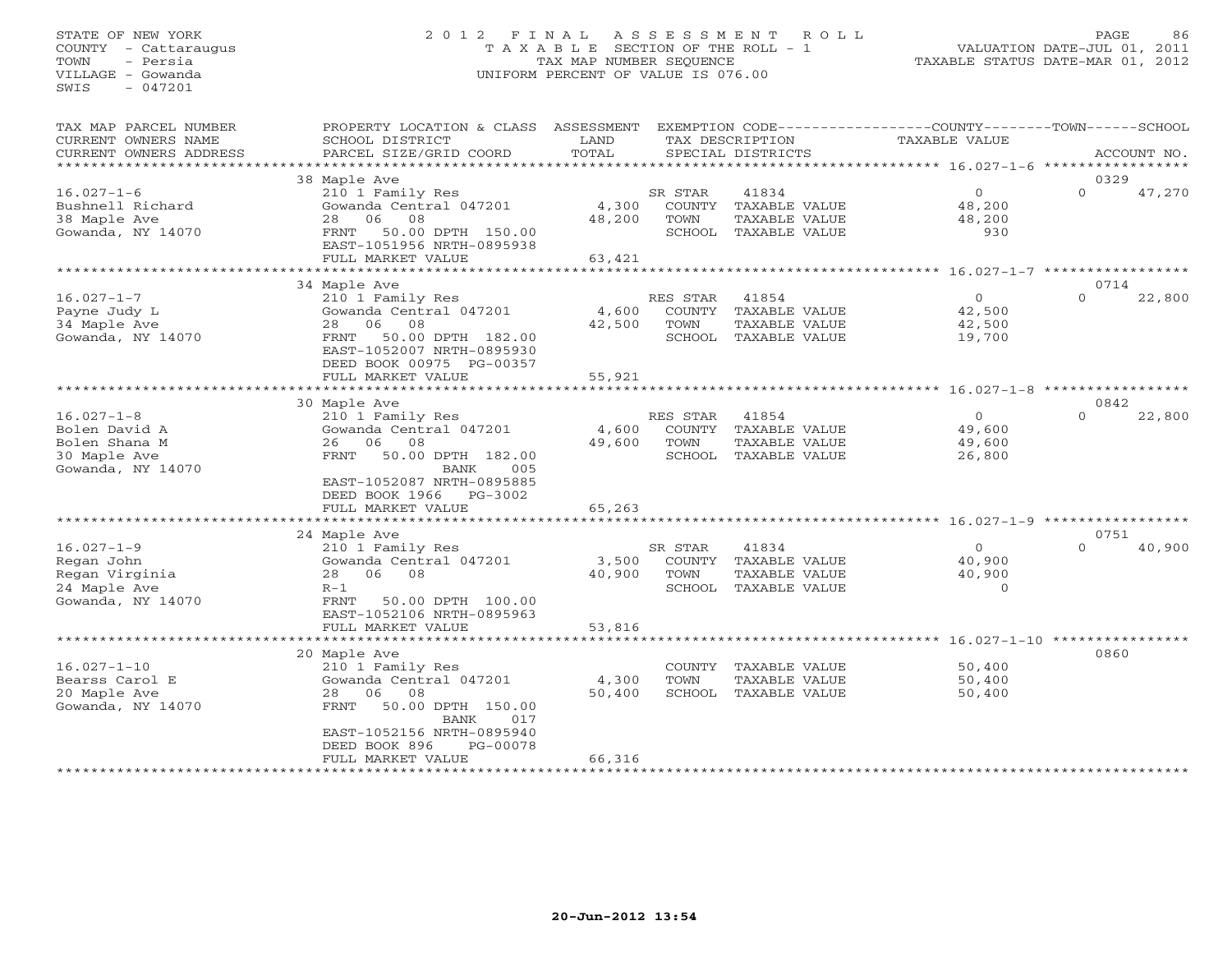STATE OF NEW YORK 2 0 1 2 F I N A L A S S E S S M E N T R O L L PAGE 87 COUNTY - Cattaraugus T A X A B L E SECTION OF THE ROLL - 1 VALUATION DATE-JUL 01, 2011 TOWN - Persia TAX MAP NUMBER SEQUENCE TAXABLE STATUS DATE-MAR 01, 2012 VILLAGE - Gowanda UNIFORM PERCENT OF VALUE IS 076.00 SWIS - 047201TAX MAP PARCEL NUMBER PROPERTY LOCATION & CLASS ASSESSMENT EXEMPTION CODE-----------------COUNTY-------TOWN------SCHOOL<br>CURRENT OWNERS NAME SCHOOL DISTRICT LAND T SCHOOL DISTRICT LAND TAX DESCRIPTION TAXABLE VALUE CURRENT OWNERS ADDRESS PARCEL SIZE/GRID COORD TOTAL SPECIAL DISTRICTS ACCOUNT NO. \*\*\*\*\*\*\*\*\*\*\*\*\*\*\*\*\*\*\*\*\*\*\*\*\*\*\*\*\*\*\*\*\*\*\*\*\*\*\*\*\*\*\*\*\*\*\*\*\*\*\*\*\*\*\*\*\*\*\*\*\*\*\*\*\*\*\*\*\*\*\*\*\*\*\*\*\*\*\*\*\*\*\*\*\*\*\*\*\*\*\*\*\*\*\*\*\*\*\*\*\*\*\* 16.027-1-11 \*\*\*\*\*\*\*\*\*\*\*\*\*\*\*\* 18 Maple Ave 0504 16.027-1-11 210 1 Family Res COUNTY TAXABLE VALUE 23,000 Thrasher Mark D Gowanda Central 047201 1,600 TOWN TAXABLE VALUE 23,000 Cocca Stephen 27 06 08 23,000 SCHOOL TAXABLE VALUE 23,000 22 W Main St FRNT 30.00 DPTH 50.00 Gowanda, NY 14070 EAST-1052196 NRTH-0895989 DEED BOOK 903 PG-00935 FULL MARKET VALUE 30,263 \*\*\*\*\*\*\*\*\*\*\*\*\*\*\*\*\*\*\*\*\*\*\*\*\*\*\*\*\*\*\*\*\*\*\*\*\*\*\*\*\*\*\*\*\*\*\*\*\*\*\*\*\*\*\*\*\*\*\*\*\*\*\*\*\*\*\*\*\*\*\*\*\*\*\*\*\*\*\*\*\*\*\*\*\*\*\*\*\*\*\*\*\*\*\*\*\*\*\*\*\*\*\* 16.027-1-12 \*\*\*\*\*\*\*\*\*\*\*\*\*\*\*\*0825 135 S Chapel St 0825 16.027-1-12 210 1 Family Res WVET C/T 41121 8,025 8,025 0 Smith Timothy Gowanda Central 047201 3,900 RES STAR 41854 0 0 22,800 Smith Dorothy 28 06 08 53,500 COUNTY TAXABLE VALUE 45,475 135 S Chapel St FRNT 50.00 DPTH 120.00 TOWN TAXABLE VALUE 45,475 Gowanda, NY 14070 EAST-1052270 NRTH-0895989 SCHOOL TAXABLE VALUE 30,700 DEED BOOK 00721 PG-00118 FULL MARKET VALUE 70,395 \*\*\*\*\*\*\*\*\*\*\*\*\*\*\*\*\*\*\*\*\*\*\*\*\*\*\*\*\*\*\*\*\*\*\*\*\*\*\*\*\*\*\*\*\*\*\*\*\*\*\*\*\*\*\*\*\*\*\*\*\*\*\*\*\*\*\*\*\*\*\*\*\*\*\*\*\*\*\*\*\*\*\*\*\*\*\*\*\*\*\*\*\*\*\*\*\*\*\*\*\*\*\* 16.027-1-13 \*\*\*\*\*\*\*\*\*\*\*\*\*\*\*\* 141 S Chapel St 0321 16.027-1-13 210 1 Family Res RES STAR 41854 0 0 22,800 Foy Jud L Gowanda Central 047201 4,700 COUNTY TAXABLE VALUE 49,900 Foy Joyce M 28 06 08 49,900 TOWN TAXABLE VALUE 49,900 141 S Chapel St FRNT 55.50 DPTH 150.00 SCHOOL TAXABLE VALUE 27,100 Gowanda, NY 14041 BANK 012 EAST-1052255 NRTH-0895937 DEED BOOK 880 PG-00763 THE TEXT WAS SERVED ON THE SERVED BOOK 380 PG-00763<br>FULL MARKET VALUE 65,658 \*\*\*\*\*\*\*\*\*\*\*\*\*\*\*\*\*\*\*\*\*\*\*\*\*\*\*\*\*\*\*\*\*\*\*\*\*\*\*\*\*\*\*\*\*\*\*\*\*\*\*\*\*\*\*\*\*\*\*\*\*\*\*\*\*\*\*\*\*\*\*\*\*\*\*\*\*\*\*\*\*\*\*\*\*\*\*\*\*\*\*\*\*\*\*\*\*\*\*\*\*\*\* 16.027-1-14 \*\*\*\*\*\*\*\*\*\*\*\*\*\*\*\* $147$  S Chapel St<br> $147$  S Chapel St<br> $220$  2 Family Res<br> $220$  2 Family Res<br> $220$  2 Family Res<br> $220$  2 Family Res 16.027-1-14 220 2 Family Res COUNTY TAXABLE VALUE 53,500 Thrasher Mark D Gowanda Central 047201 8,200 TOWN TAXABLE VALUE 53,500 Cocca Stephen 28 06 08 53,500 SCHOOL TAXABLE VALUE 53,500 22 W Main St FRNT 115.15 DPTH 152.00 Gowanda, NY 14070 EAST-1052261 NRTH-0895863 DEED BOOK 910 PG-00414 FULL MARKET VALUE 70,395 \*\*\*\*\*\*\*\*\*\*\*\*\*\*\*\*\*\*\*\*\*\*\*\*\*\*\*\*\*\*\*\*\*\*\*\*\*\*\*\*\*\*\*\*\*\*\*\*\*\*\*\*\*\*\*\*\*\*\*\*\*\*\*\*\*\*\*\*\*\*\*\*\*\*\*\*\*\*\*\*\*\*\*\*\*\*\*\*\*\*\*\*\*\*\*\*\*\*\*\*\*\*\* 16.027-1-15 \*\*\*\*\*\*\*\*\*\*\*\*\*\*\*\* 213 Jamestown St 0498 $0 \t 22,800$ 16.027-1-15 210 1 Family Res RES STAR 41854 0 0 22,800 Sommers Mark Gowanda Central 047201 6,700 COUNTY TAXABLE VALUE 55,100 McDonald Paul F 28 06 08 55,100 TOWN TAXABLE VALUE 55,100 213 Jamestown St FRNT 84.00 DPTH 180.00 SCHOOL TAXABLE VALUE 32,300 Gowanda, NY 14070 BANK 017 EAST-1052232 NRTH-0895787 DEED BOOK 5997 PG-9002 FULL MARKET VALUE 72,500 \*\*\*\*\*\*\*\*\*\*\*\*\*\*\*\*\*\*\*\*\*\*\*\*\*\*\*\*\*\*\*\*\*\*\*\*\*\*\*\*\*\*\*\*\*\*\*\*\*\*\*\*\*\*\*\*\*\*\*\*\*\*\*\*\*\*\*\*\*\*\*\*\*\*\*\*\*\*\*\*\*\*\*\*\*\*\*\*\*\*\*\*\*\*\*\*\*\*\*\*\*\*\*\*\*\*\*\*\*\*\*\*\*\*\*\*\*\*\*\*\*\*\*\*\*\*\*\*\*\*\*\*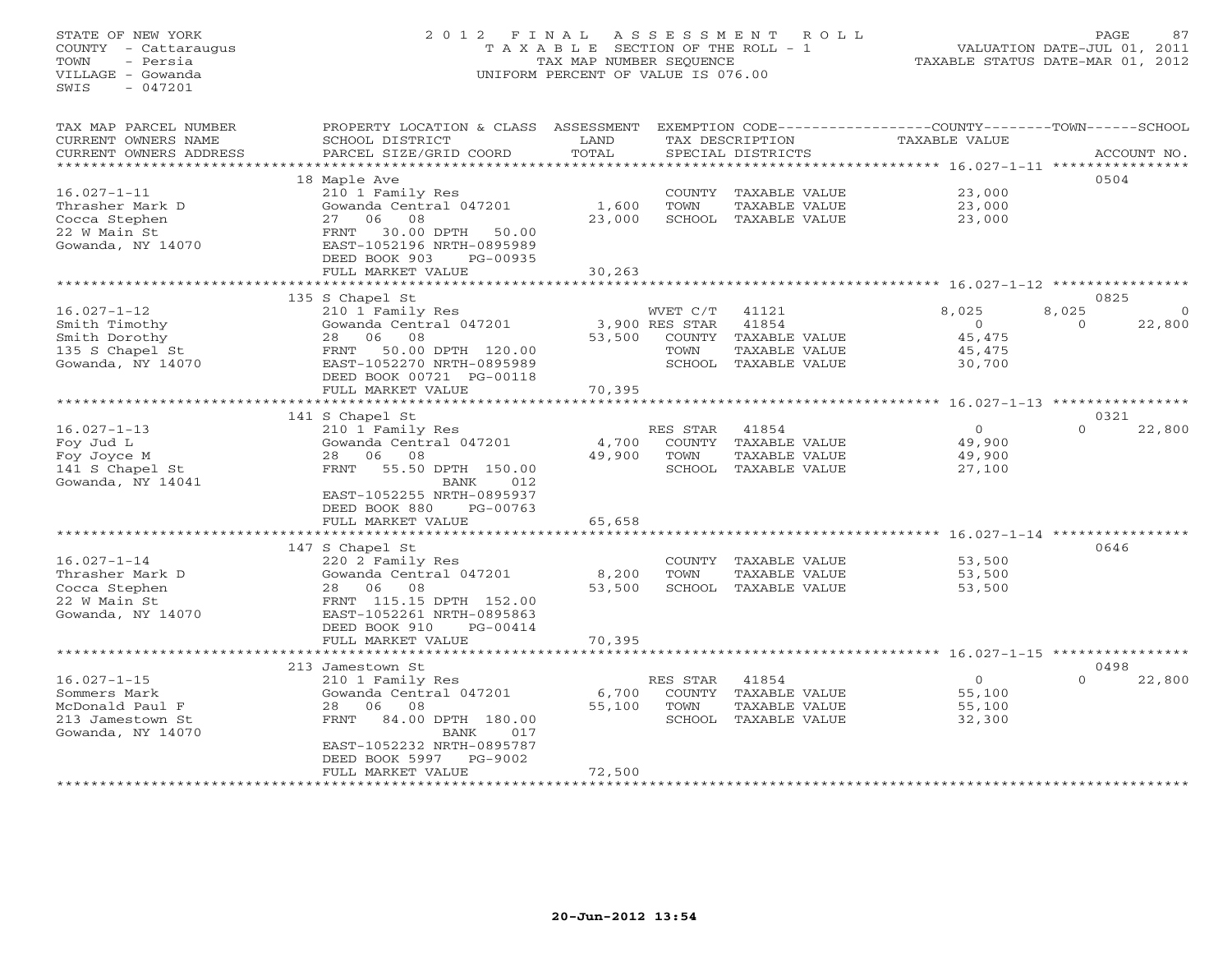# STATE OF NEW YORK 2 0 1 2 F I N A L A S S E S S M E N T R O L L PAGE 88 COUNTY - Cattaraugus T A X A B L E SECTION OF THE ROLL - 1 VALUATION DATE-JUL 01, 2011 TOWN - Persia TAX MAP NUMBER SEQUENCE TAXABLE STATUS DATE-MAR 01, 2012 VILLAGE - Gowanda UNIFORM PERCENT OF VALUE IS 076.00UNIFORM PERCENT OF VALUE IS 076.00

| TAX MAP PARCEL NUMBER<br>CURRENT OWNERS NAME<br>CURRENT OWNERS ADDRESS                             | PROPERTY LOCATION & CLASS ASSESSMENT<br>SCHOOL DISTRICT<br>PARCEL SIZE/GRID COORD                                                                                                            | LAND<br>TOTAL             |                            | TAX DESCRIPTION<br>SPECIAL DISTRICTS                                   | EXEMPTION CODE----------------COUNTY-------TOWN-----SCHOOL<br><b>TAXABLE VALUE</b> | ACCOUNT NO.                |
|----------------------------------------------------------------------------------------------------|----------------------------------------------------------------------------------------------------------------------------------------------------------------------------------------------|---------------------------|----------------------------|------------------------------------------------------------------------|------------------------------------------------------------------------------------|----------------------------|
| *******************                                                                                |                                                                                                                                                                                              |                           |                            |                                                                        |                                                                                    |                            |
|                                                                                                    | 217 Jamestown St                                                                                                                                                                             |                           |                            |                                                                        |                                                                                    | 0259                       |
| $16.027 - 1 - 16$<br>Capozzi Dominic A<br>Capozzi Darlene<br>217 Jamestown St<br>Gowanda, NY 14070 | 210 1 Family Res<br>Gowanda Central 047201<br>28<br>06<br>08<br>45.00 DPTH 278.00<br>FRNT<br>EAST-1052161 NRTH-0895753<br>DEED BOOK 878<br>PG-00792                                          | 4,500<br>64,000           | RES STAR<br>TOWN           | 41854<br>COUNTY TAXABLE VALUE<br>TAXABLE VALUE<br>SCHOOL TAXABLE VALUE | $\circ$<br>64,000<br>64,000<br>41,200                                              | $\Omega$<br>22,800         |
|                                                                                                    | FULL MARKET VALUE                                                                                                                                                                            | 84,211                    |                            |                                                                        |                                                                                    |                            |
|                                                                                                    | **********************                                                                                                                                                                       | * * * * * * * * * *       |                            |                                                                        | *********************** 16.027-1-17 ****************                               |                            |
| $16.027 - 1 - 17$<br>Kardeen Timothy<br>Kardeen Pamela<br>219 Jamestown St<br>Gowanda, NY 14070    | 219 Jamestown St<br>210 1 Family Res<br>Gowanda Central 047201<br>06<br>08<br>28<br>33.00 DPTH 278.00<br>FRNT<br>EAST-1052122 NRTH-0895732<br>DEED BOOK 5972<br>PG-9002<br>FULL MARKET VALUE | 3,400<br>54,300<br>71,447 | TOWN<br>SCHOOL             | COUNTY TAXABLE VALUE<br>TAXABLE VALUE<br>TAXABLE VALUE                 | 54,300<br>54,300<br>54,300                                                         | 0685                       |
|                                                                                                    | **********************                                                                                                                                                                       |                           |                            |                                                                        | ******************************** 16.027-1-18 *********                             |                            |
| $16.027 - 1 - 18$<br>Hansen Minnie<br>Ivett Bryon<br>9424 Route 62<br>Gowanda, NY 14070            | 223 Jamestown St<br>220 2 Family Res<br>Gowanda Central 047201<br>06<br>08<br>28<br>48.50 DPTH 288.00<br>FRNT<br>EAST-1052101 NRTH-0895696<br>DEED BOOK 9215<br>PG-9001<br>FULL MARKET VALUE | 4,700<br>30,000<br>39,474 | TOWN                       | COUNTY TAXABLE VALUE<br>TAXABLE VALUE<br>SCHOOL TAXABLE VALUE          | 30,000<br>30,000<br>30,000                                                         | 0663                       |
|                                                                                                    | *******************                                                                                                                                                                          |                           |                            |                                                                        |                                                                                    |                            |
| $16.027 - 1 - 19$<br>Lupa Camills C<br>225 Jamestown St<br>Gowanda, NY 14070                       | 225 Jamestown St<br>210 1 Family Res<br>Gowanda Central 047201<br>06<br>08<br>28<br>45.00 DPTH 297.00<br>FRNT<br><b>BANK</b><br>032<br>EAST-1052074 NRTH-0895657<br>DEED BOOK 16877 PG-5002  | 4,500<br>50,200           | RES STAR<br>TOWN<br>SCHOOL | 41854<br>COUNTY TAXABLE VALUE<br>TAXABLE VALUE<br>TAXABLE VALUE        | $\circ$<br>50,200<br>50,200<br>27,400                                              | 0764<br>$\Omega$<br>22,800 |
|                                                                                                    | FULL MARKET VALUE                                                                                                                                                                            | 66,053                    |                            |                                                                        |                                                                                    |                            |
|                                                                                                    | **********************                                                                                                                                                                       |                           |                            |                                                                        |                                                                                    |                            |
| $16.027 - 1 - 20$<br>Farley Ronnie A<br>Farley Terri G<br>229 Jamestown St<br>Gowanda, NY 14070    | 229 Jamestown St<br>210 1 Family Res<br>Gowanda Central 047201<br>06<br>08<br>28<br>40.00 DPTH 297.00<br>FRNT<br>EAST-1052052 NRTH-0895620<br>DEED BOOK 00996 PG-00553<br>FULL MARKET VALUE  | 4,100<br>31,500<br>41,447 | RES STAR<br>COUNTY<br>TOWN | 41854<br>TAXABLE VALUE<br>TAXABLE VALUE<br>SCHOOL TAXABLE VALUE        | $\mathbf{O}$<br>31,500<br>31,500<br>8,700                                          | 0637<br>$\Omega$<br>22,800 |
|                                                                                                    |                                                                                                                                                                                              |                           |                            |                                                                        |                                                                                    |                            |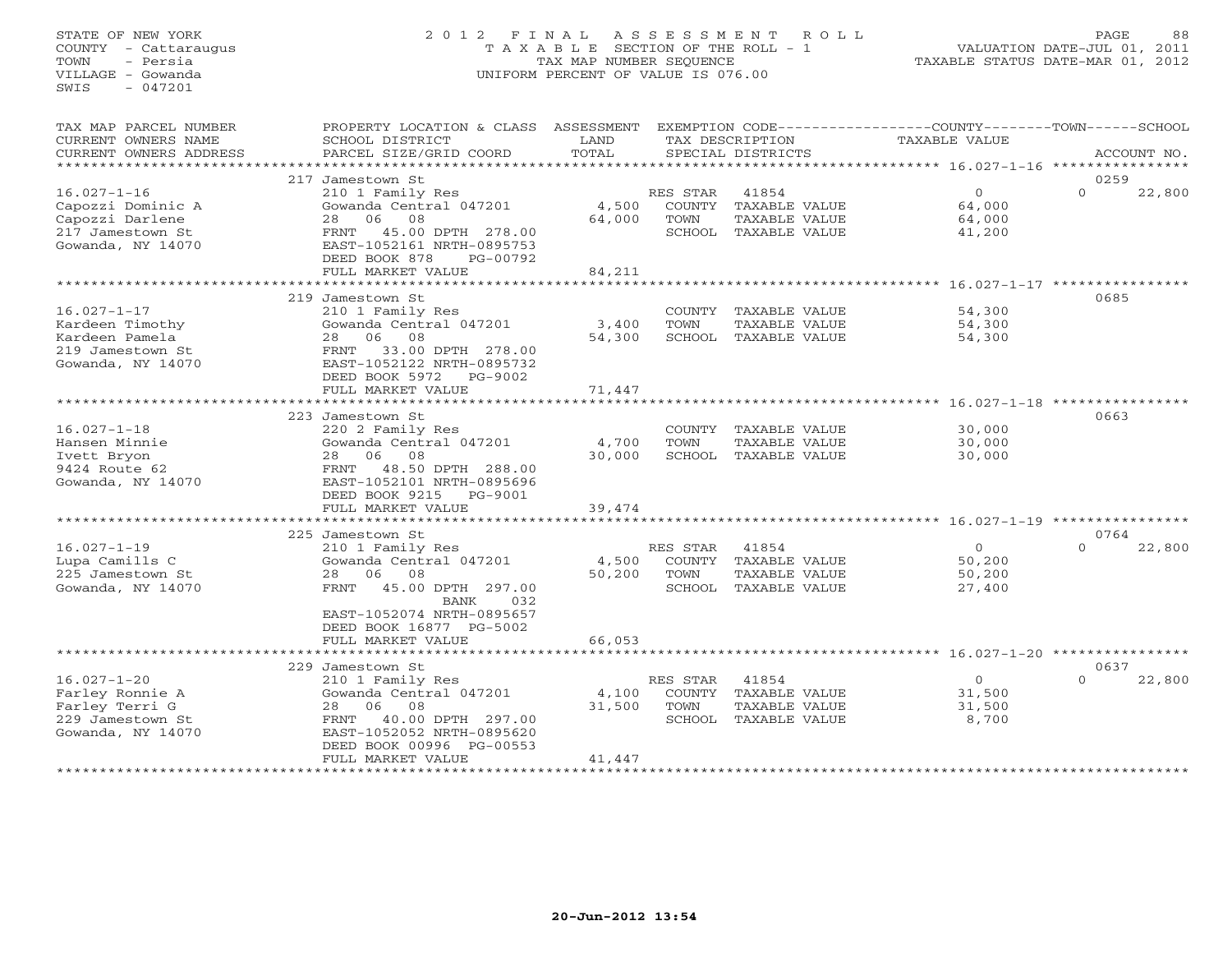# STATE OF NEW YORK 2 0 1 2 F I N A L A S S E S S M E N T R O L L PAGE 89 COUNTY - Cattaraugus T A X A B L E SECTION OF THE ROLL - 1 VALUATION DATE-JUL 01, 2011 TOWN - Persia TAX MAP NUMBER SEQUENCE TAXABLE STATUS DATE-MAR 01, 2012 VILLAGE - Gowanda UNIFORM PERCENT OF VALUE IS 076.00UNIFORM PERCENT OF VALUE IS 076.00

| TAX MAP PARCEL NUMBER<br>CURRENT OWNERS NAME<br>CURRENT OWNERS ADDRESS                                       | PROPERTY LOCATION & CLASS ASSESSMENT<br>SCHOOL DISTRICT<br>PARCEL SIZE/GRID COORD                                                                                                                 | LAND<br>TOTAL             |                                                        | TAX DESCRIPTION<br>SPECIAL DISTRICTS                                   | EXEMPTION CODE-----------------COUNTY-------TOWN------SCHOOL<br>TAXABLE VALUE |                    | ACCOUNT NO. |
|--------------------------------------------------------------------------------------------------------------|---------------------------------------------------------------------------------------------------------------------------------------------------------------------------------------------------|---------------------------|--------------------------------------------------------|------------------------------------------------------------------------|-------------------------------------------------------------------------------|--------------------|-------------|
| *******************                                                                                          |                                                                                                                                                                                                   |                           |                                                        |                                                                        |                                                                               |                    |             |
|                                                                                                              | 235 Jamestown St                                                                                                                                                                                  |                           |                                                        |                                                                        |                                                                               | 0328               |             |
| $16.027 - 1 - 21$<br>Wilson Robert J<br>Wilson Linda L<br>235 Jamestown St<br>Gowanda, NY 14070              | 210 1 Family Res<br>Gowanda Central 047201<br>06<br>08<br>28<br>42.00 DPTH 297.00<br>FRNT<br>EAST-1052030 NRTH-0895585<br>DEED BOOK 00982 PG-00217<br>FULL MARKET VALUE                           | 4,300<br>54,500<br>71,711 | RES STAR<br>TOWN<br>SCHOOL                             | 41854<br>COUNTY TAXABLE VALUE<br>TAXABLE VALUE<br>TAXABLE VALUE        | $\Omega$<br>54,500<br>54,500<br>31,700                                        | $\Omega$           | 22,800      |
|                                                                                                              |                                                                                                                                                                                                   |                           |                                                        | *******************************                                        | *********** 16.027-1-22 *****************                                     |                    |             |
|                                                                                                              | 243 Jamestown St                                                                                                                                                                                  |                           |                                                        |                                                                        |                                                                               | 0415               |             |
| $16.027 - 1 - 22$<br>Farley David P<br>243 Jamestown St<br>Gowanda, NY 14070                                 | 210 1 Family Res<br>Gowanda Central 047201<br>08<br>06<br>28<br>66.00 DPTH 297.00<br>FRNT<br>BANK<br>017<br>EAST-1052005 NRTH-0895539<br>DEED BOOK 14215 PG-7001                                  | 6,200<br>45,000           | RES STAR<br>TOWN                                       | 41854<br>COUNTY TAXABLE VALUE<br>TAXABLE VALUE<br>SCHOOL TAXABLE VALUE | $\circ$<br>45,000<br>45,000<br>22,200                                         | $\Omega$           | 22,800      |
|                                                                                                              | FULL MARKET VALUE                                                                                                                                                                                 | 59,211                    |                                                        |                                                                        |                                                                               |                    |             |
|                                                                                                              |                                                                                                                                                                                                   |                           |                                                        |                                                                        | *********************************** 16.027-1-23 *******                       |                    |             |
|                                                                                                              | 249 Jamestown St                                                                                                                                                                                  |                           |                                                        |                                                                        |                                                                               | 0480               |             |
| $16.027 - 1 - 23$<br>Anni Jean A<br>249 Jamestown St<br>Gowanda, NY 14070                                    | 210 1 Family Res<br>Gowanda Central 047201<br>08<br>06<br>28<br>FRNT 67.00 DPTH 297.00<br>EAST-1051972 NRTH-0895482<br>FULL MARKET VALUE                                                          | 6,300<br>51,000<br>67,105 | SR STAR<br>COUNTY<br>TOWN                              | 41834<br>TAXABLE VALUE<br>TAXABLE VALUE<br>SCHOOL TAXABLE VALUE        | $\circ$<br>51,000<br>51,000<br>3,730                                          | $\Omega$           | 47,270      |
|                                                                                                              |                                                                                                                                                                                                   |                           |                                                        |                                                                        | ******** 16.027-1-24 ******                                                   |                    |             |
|                                                                                                              | 255 Jamestown St                                                                                                                                                                                  |                           |                                                        |                                                                        |                                                                               | 0875               |             |
| $16.027 - 1 - 24$<br>Farner James S<br>Farner Karla M<br>255 Jamestown St<br>Gowanda, NY 14070               | 210 1 Family Res<br>Gowanda Central 047201<br>08<br>28<br>06<br>76.00 DPTH 297.00<br>FRNT<br>BANK<br>017<br>EAST-1051936 NRTH-0895420<br>DEED BOOK 00946 PG-00470<br>FULL MARKET VALUE            | 7,000<br>61,900<br>81,447 | RES STAR<br>TOWN                                       | 41854<br>COUNTY TAXABLE VALUE<br>TAXABLE VALUE<br>SCHOOL TAXABLE VALUE | $\Omega$<br>61,900<br>61,900<br>39,100                                        | $\Omega$           | 22,800      |
|                                                                                                              | ******************                                                                                                                                                                                | *******                   |                                                        |                                                                        | ************* 16.027-1-25 *****************                                   |                    |             |
|                                                                                                              | 259 Jamestown St                                                                                                                                                                                  |                           |                                                        |                                                                        |                                                                               | 0269               |             |
| $16.027 - 1 - 25$<br>Bartholomew Bruce A<br>Bartholomew Genevieve E<br>259 Jamestown St<br>Gowanda, NY 14070 | 210 1 Family Res<br>Gowanda Central 047201<br>28<br>06<br>08<br>52.00 DPTH 296.00<br>FRNT<br>EAST-1051904 NRTH-0895366<br>DEED BOOK 890<br>PG-01164<br>FULL MARKET VALUE<br>********************* | 55,600<br>73,158          | CVET C/T<br>5,100 RES STAR<br>COUNTY<br>TOWN<br>SCHOOL | 41131<br>41854<br>TAXABLE VALUE<br>TAXABLE VALUE<br>TAXABLE VALUE      | 13,900<br>$\circ$<br>41,700<br>41,700<br>32,800                               | 13,900<br>$\Omega$ | 22,800      |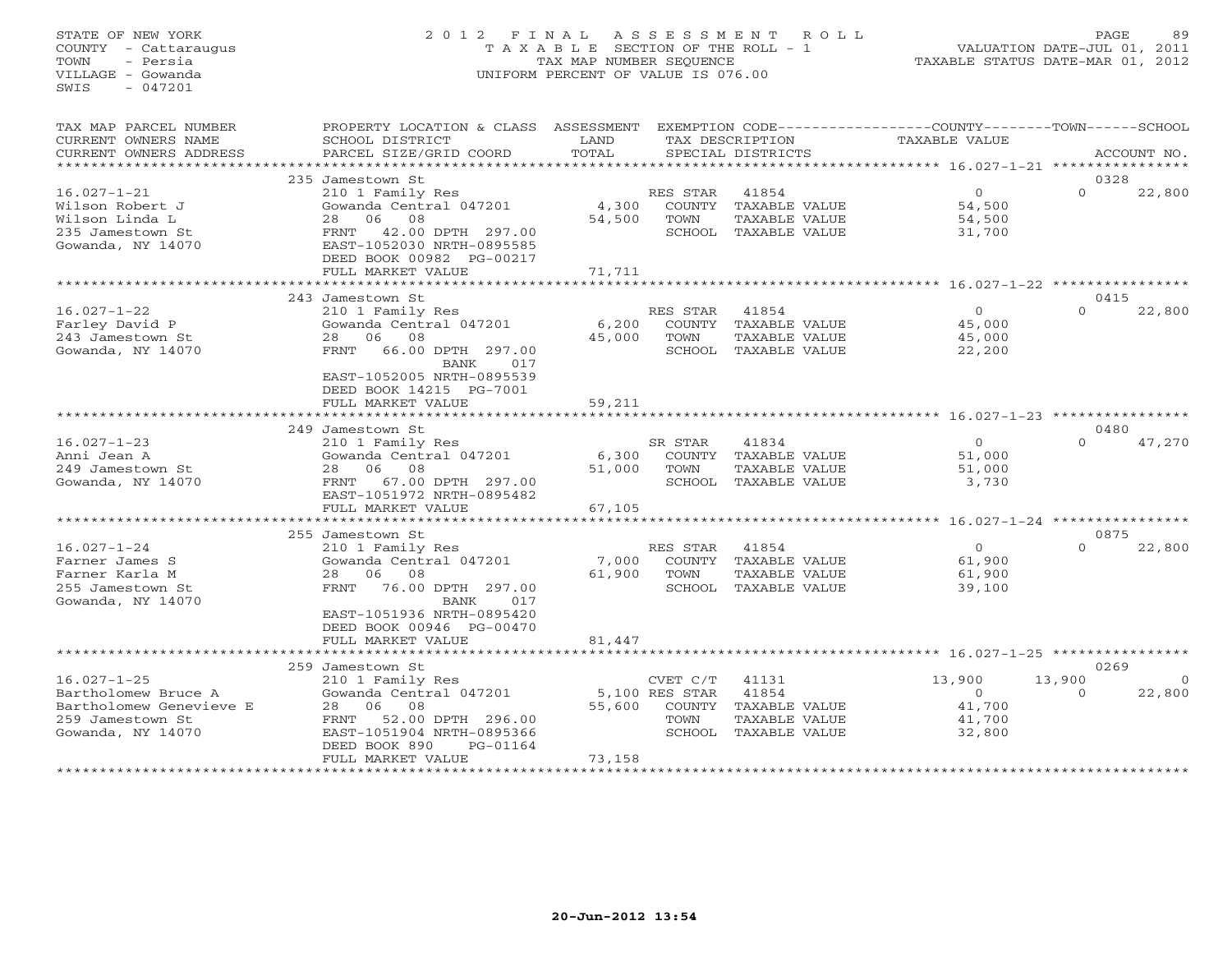# STATE OF NEW YORK 2 0 1 2 F I N A L A S S E S S M E N T R O L L PAGE 90 COUNTY - Cattaraugus T A X A B L E SECTION OF THE ROLL - 1 VALUATION DATE-JUL 01, 2011 TOWN - Persia TAX MAP NUMBER SEQUENCE TAXABLE STATUS DATE-MAR 01, 2012 VILLAGE - Gowanda UNIFORM PERCENT OF VALUE IS 076.00UNIFORM PERCENT OF VALUE IS 076.00

| TAX MAP PARCEL NUMBER<br>CURRENT OWNERS NAME<br>CURRENT OWNERS ADDRESS                           | PROPERTY LOCATION & CLASS<br>SCHOOL DISTRICT<br>PARCEL SIZE/GRID COORD                                                                                                                 | ASSESSMENT<br>LAND<br>TOTAL |                                              | TAX DESCRIPTION<br>SPECIAL DISTRICTS                                     | EXEMPTION CODE-----------------COUNTY-------TOWN-----SCHOOL<br><b>TAXABLE VALUE</b> |                    | ACCOUNT NO.        |
|--------------------------------------------------------------------------------------------------|----------------------------------------------------------------------------------------------------------------------------------------------------------------------------------------|-----------------------------|----------------------------------------------|--------------------------------------------------------------------------|-------------------------------------------------------------------------------------|--------------------|--------------------|
|                                                                                                  |                                                                                                                                                                                        |                             |                                              |                                                                          |                                                                                     |                    |                    |
| $16.027 - 1 - 26$<br>Dingman Robert C<br>265 Jamestown St<br>Gowanda, NY 14070                   | 265 Jamestown St<br>210 1 Family Res<br>Gowanda Central 047201<br>28<br>06<br>08<br>58.00 DPTH 230.00<br>FRNT<br>EAST-1051904 NRTH-0895301                                             | 5,400<br>49,700             | RES STAR<br>COUNTY<br>TOWN                   | 41854<br>TAXABLE VALUE<br>TAXABLE VALUE<br>SCHOOL TAXABLE VALUE          | $\circ$<br>49,700<br>49,700<br>26,900                                               | $\Omega$           | 0897<br>22,800     |
|                                                                                                  | DEED BOOK 862<br>PG-00184<br>FULL MARKET VALUE<br>**********************                                                                                                               | 65,395                      |                                              |                                                                          |                                                                                     |                    |                    |
|                                                                                                  | 273 Jamestown St                                                                                                                                                                       |                             |                                              |                                                                          |                                                                                     |                    | 0479               |
| $16.027 - 1 - 27$<br>Bartholemew Bruce A<br>259 Jamestown St<br>Gowanda, NY 14070                | 210 1 Family Res<br>Gowanda Central 047201<br>08<br>28<br>06<br>86.00 DPTH 128.00<br>FRNT<br>EAST-1051914 NRTH-0895212<br>DEED BOOK 8440<br>PG-8001                                    | 6,200<br>41,500             | COUNTY<br>TOWN                               | TAXABLE VALUE<br>TAXABLE VALUE<br>SCHOOL TAXABLE VALUE                   | 41,500<br>41,500<br>41,500                                                          |                    |                    |
|                                                                                                  | FULL MARKET VALUE                                                                                                                                                                      | 54,605                      |                                              |                                                                          |                                                                                     |                    |                    |
|                                                                                                  |                                                                                                                                                                                        |                             |                                              |                                                                          |                                                                                     |                    |                    |
|                                                                                                  | 279 Jamestown St                                                                                                                                                                       |                             |                                              |                                                                          |                                                                                     |                    | 0513               |
| $16.027 - 1 - 28$<br>Vecchio Joseph<br>Vecchio Samantha<br>279 Jamestown St<br>Gowanda, NY 14070 | 210 1 Family Res<br>Gowanda Central 047201<br>28 06<br>08<br>42.00 DPTH 123.00<br>FRNT<br><b>BANK</b><br>017<br>EAST-1051883 NRTH-0895156<br>DEED BOOK 8971<br>PG-3001                 | 53,000                      | CVET C/T<br>3,400 RES STAR<br>COUNTY<br>TOWN | 41131<br>41854<br>TAXABLE VALUE<br>TAXABLE VALUE<br>SCHOOL TAXABLE VALUE | 13,250<br>$\circ$<br>39,750<br>39,750<br>30,200                                     | 13,250<br>$\Omega$ | $\Omega$<br>22,800 |
|                                                                                                  | FULL MARKET VALUE                                                                                                                                                                      | 69,737                      |                                              |                                                                          |                                                                                     |                    |                    |
|                                                                                                  | **************<br>283 Jamestown St                                                                                                                                                     |                             |                                              |                                                                          | ********** 16.027-1-29 **********                                                   |                    | 0532               |
| $16.027 - 1 - 29$<br>Sec. of Housing & Urban Dev.<br>3 Advantage Ct<br>Bordentown, NJ 08505      | 210 1 Family Res<br>Gowanda Central 047201<br>28 06<br>08<br>FRNT 44.00 DPTH 119.00<br>EAST-1051861 NRTH-0895116<br>DEED BOOK 17055 PG-7003                                            | 3,500<br>42,000             | COUNTY<br>TOWN<br>SCHOOL                     | TAXABLE VALUE<br>TAXABLE VALUE<br>TAXABLE VALUE                          | 42,000<br>42,000<br>42,000                                                          |                    |                    |
|                                                                                                  | FULL MARKET VALUE                                                                                                                                                                      | 55,263                      |                                              |                                                                          |                                                                                     |                    |                    |
|                                                                                                  |                                                                                                                                                                                        |                             |                                              |                                                                          |                                                                                     |                    |                    |
| $16.027 - 1 - 30$<br>Ferry Bonnie E<br>15 Hill St<br>Gowanda, NY 14070                           | 15 Hill St<br>220 2 Family Res<br>Gowanda Central 047201<br>28<br>06<br>08<br>FRNT<br>54.40 DPTH 173.90<br><b>BANK</b><br>017<br>EAST-1051807 NRTH-0895205<br>DEED BOOK 00978 PG-00450 | 4,600<br>48,300             | RES STAR<br>COUNTY<br>TOWN                   | 41854<br>TAXABLE VALUE<br>TAXABLE VALUE<br>SCHOOL TAXABLE VALUE          | $\circ$<br>48,300<br>48,300<br>25,500                                               | $\Omega$           | 0933<br>22,800     |
|                                                                                                  | FULL MARKET VALUE<br>*******************                                                                                                                                               | 63,553                      |                                              |                                                                          |                                                                                     |                    |                    |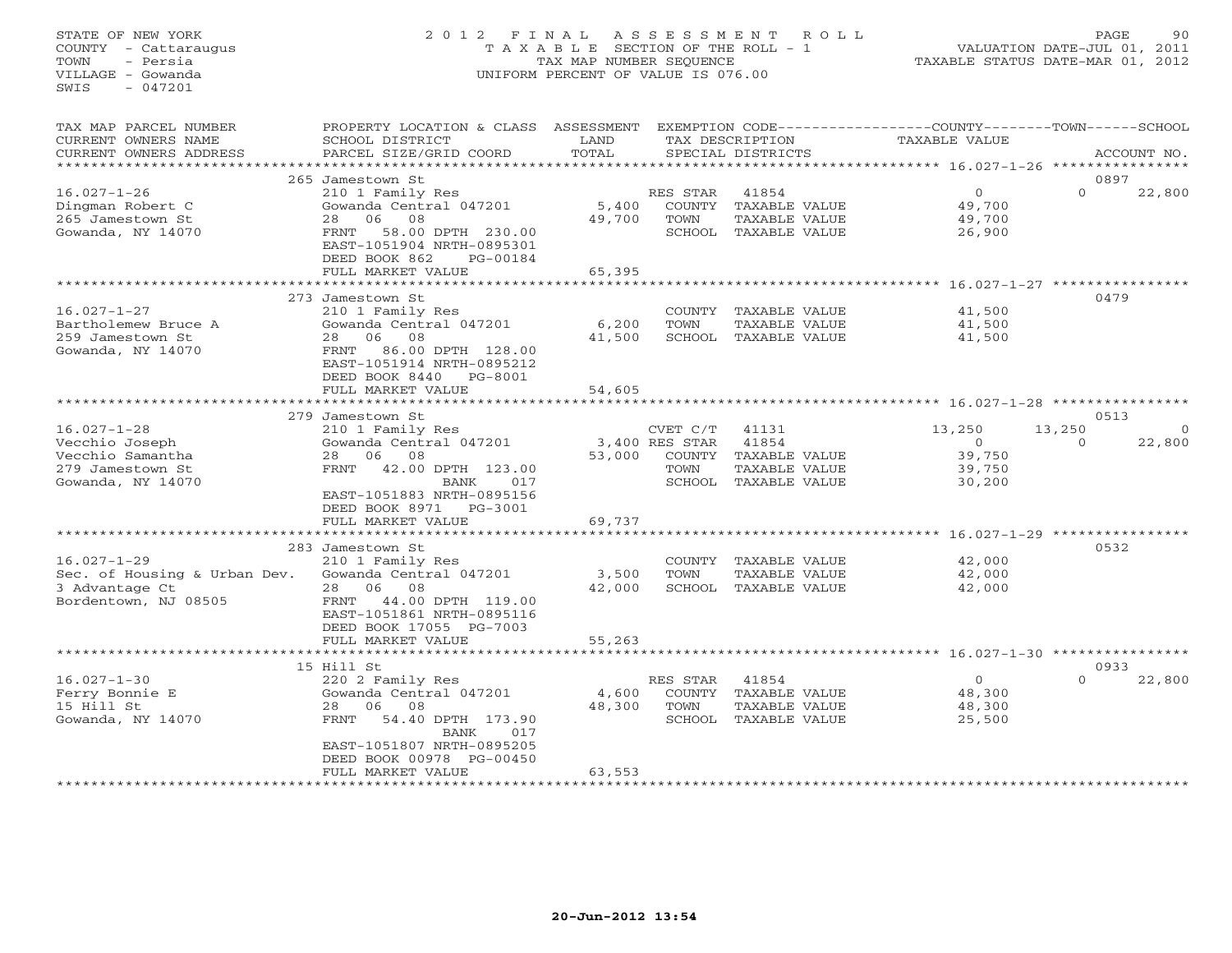# STATE OF NEW YORK 2 0 1 2 F I N A L A S S E S S M E N T R O L L PAGE 91 COUNTY - Cattaraugus T A X A B L E SECTION OF THE ROLL - 1 VALUATION DATE-JUL 01, 2011 TOWN - Persia TAX MAP NUMBER SEQUENCE TAXABLE STATUS DATE-MAR 01, 2012 VILLAGE - Gowanda UNIFORM PERCENT OF VALUE IS 076.00UNIFORM PERCENT OF VALUE IS 076.00

| TAX MAP PARCEL NUMBER<br>CURRENT OWNERS NAME<br>CURRENT OWNERS ADDRESS     | PROPERTY LOCATION & CLASS ASSESSMENT<br>SCHOOL DISTRICT<br>PARCEL SIZE/GRID COORD         | LAND<br>TOTAL        |                  | TAX DESCRIPTION<br>SPECIAL DISTRICTS                                   | EXEMPTION CODE-----------------COUNTY-------TOWN-----SCHOOL<br><b>TAXABLE VALUE</b> | ACCOUNT NO.        |
|----------------------------------------------------------------------------|-------------------------------------------------------------------------------------------|----------------------|------------------|------------------------------------------------------------------------|-------------------------------------------------------------------------------------|--------------------|
| ********************                                                       |                                                                                           |                      |                  |                                                                        |                                                                                     |                    |
|                                                                            | 21 Hill St                                                                                |                      |                  |                                                                        |                                                                                     | 0672               |
| $16.027 - 1 - 31$<br>Pleakis Nathan J<br>21 W Hill Rd<br>Gowanda, NY 14070 | 210 1 Family Res<br>Gowanda Central 047201<br>06<br>08<br>28<br>60.90 DPTH 173.90<br>FRNT | 5,000<br>58,500      | RES STAR<br>TOWN | 41854<br>COUNTY TAXABLE VALUE<br>TAXABLE VALUE<br>SCHOOL TAXABLE VALUE | $\circ$<br>58,500<br>58,500<br>35,700                                               | $\Omega$<br>22,800 |
|                                                                            | EAST-1051777 NRTH-0895246<br>DEED BOOK 16869 PG-3001<br>FULL MARKET VALUE                 | 76,974               |                  |                                                                        |                                                                                     |                    |
|                                                                            |                                                                                           |                      |                  |                                                                        | ********** 16.027-1-32 **********                                                   |                    |
|                                                                            | 25 Hill St                                                                                |                      |                  |                                                                        |                                                                                     | 0723               |
| $16.027 - 1 - 32$                                                          | 210 1 Family Res                                                                          |                      | COUNTY           | TAXABLE VALUE                                                          | 57,600                                                                              |                    |
| Lesefske Dana A                                                            | Gowanda Central 047201                                                                    | 6,300                | TOWN             | TAXABLE VALUE                                                          | 57,600                                                                              |                    |
| 15337 Armes Ct                                                             | 06<br>08<br>28                                                                            | 57,600               |                  | SCHOOL TAXABLE VALUE                                                   | 57,600                                                                              |                    |
| Gowanda, NY 14070                                                          | FRNT<br>69.00 DPTH 239.00<br>EAST-1051731 NRTH-0895299                                    |                      |                  |                                                                        |                                                                                     |                    |
|                                                                            | DEED BOOK 00983 PG-00073<br>FULL MARKET VALUE                                             | 75,789               |                  |                                                                        |                                                                                     |                    |
|                                                                            |                                                                                           |                      |                  |                                                                        | $16.027 - 1 - 33$ ****                                                              |                    |
|                                                                            | 29 Hill St                                                                                |                      |                  |                                                                        |                                                                                     | 0483               |
| $16.027 - 1 - 33$                                                          | 210 1 Family Res                                                                          |                      |                  | COUNTY TAXABLE VALUE                                                   | 60,100                                                                              |                    |
| Hendrix Roy B                                                              | Gowanda Central 047201                                                                    | 11,800               | TOWN             | TAXABLE VALUE                                                          | 60,100                                                                              |                    |
| 49 Allen St                                                                | 28 06 08                                                                                  | 60,100               |                  | SCHOOL TAXABLE VALUE                                                   | 60,100                                                                              |                    |
| Gowanda, NY 14070                                                          | includes $1-33.71$<br>FRNT 133.65 DPTH 162.00<br>BANK<br>032                              |                      |                  |                                                                        |                                                                                     |                    |
|                                                                            | EAST-1051644 NRTH-0895324                                                                 |                      |                  |                                                                        |                                                                                     |                    |
|                                                                            | DEED BOOK 712<br>PG-00156                                                                 |                      |                  |                                                                        |                                                                                     |                    |
|                                                                            | FULL MARKET VALUE<br>********************                                                 | 79,079<br>********** |                  |                                                                        |                                                                                     |                    |
|                                                                            | 47 Hill St                                                                                |                      |                  |                                                                        |                                                                                     | 0671               |
| $16.027 - 1 - 34$                                                          | 411 Apartment                                                                             |                      |                  | COUNTY TAXABLE VALUE                                                   | 40,500                                                                              |                    |
| Zimmermann Peter J Jr                                                      | Gowanda Central 047201                                                                    | 14,100               | TOWN             | TAXABLE VALUE                                                          | 40,500                                                                              |                    |
| Zimmermann Paul M                                                          | 08<br>28 06                                                                               | 40,500               |                  | SCHOOL TAXABLE VALUE                                                   | 40,500                                                                              |                    |
| 230 Jamestown St                                                           | FRNT 300.00 DPTH 158.00                                                                   |                      |                  |                                                                        |                                                                                     |                    |
| Gowanda, NY 14070                                                          | EAST-1051447 NRTH-0895473                                                                 |                      |                  |                                                                        |                                                                                     |                    |
|                                                                            | DEED BOOK 2136<br>$PG-6003$                                                               |                      |                  |                                                                        |                                                                                     |                    |
|                                                                            | FULL MARKET VALUE                                                                         | 53,289               |                  |                                                                        |                                                                                     |                    |
|                                                                            |                                                                                           |                      |                  |                                                                        | ********************* 16.027-1-35 *****************                                 |                    |
|                                                                            | 16 Maltbie Rd                                                                             |                      |                  |                                                                        |                                                                                     | 0486<br>$\Omega$   |
| $16.027 - 1 - 35$                                                          | 210 1 Family Res<br>Gowanda Central 047201                                                | 16,800               | RES STAR         | 41854<br>COUNTY TAXABLE VALUE                                          | $\overline{0}$<br>50,600                                                            | 22,800             |
| Szkatulski Amy S<br>16 Maltbie Rd                                          | 08<br>28<br>06                                                                            | 50,600               | TOWN             | TAXABLE VALUE                                                          | 50,600                                                                              |                    |
| Gowanda, NY 14070                                                          | FRNT 350.00 DPTH 265.00                                                                   |                      |                  | SCHOOL TAXABLE VALUE                                                   | 27,800                                                                              |                    |
|                                                                            | EAST-1051148 NRTH-0895365                                                                 |                      |                  |                                                                        |                                                                                     |                    |
|                                                                            | DEED BOOK 13190 PG-8002                                                                   |                      |                  |                                                                        |                                                                                     |                    |
|                                                                            | FULL MARKET VALUE                                                                         | 66,579               |                  |                                                                        |                                                                                     |                    |
|                                                                            | *************************                                                                 | **************       |                  |                                                                        |                                                                                     |                    |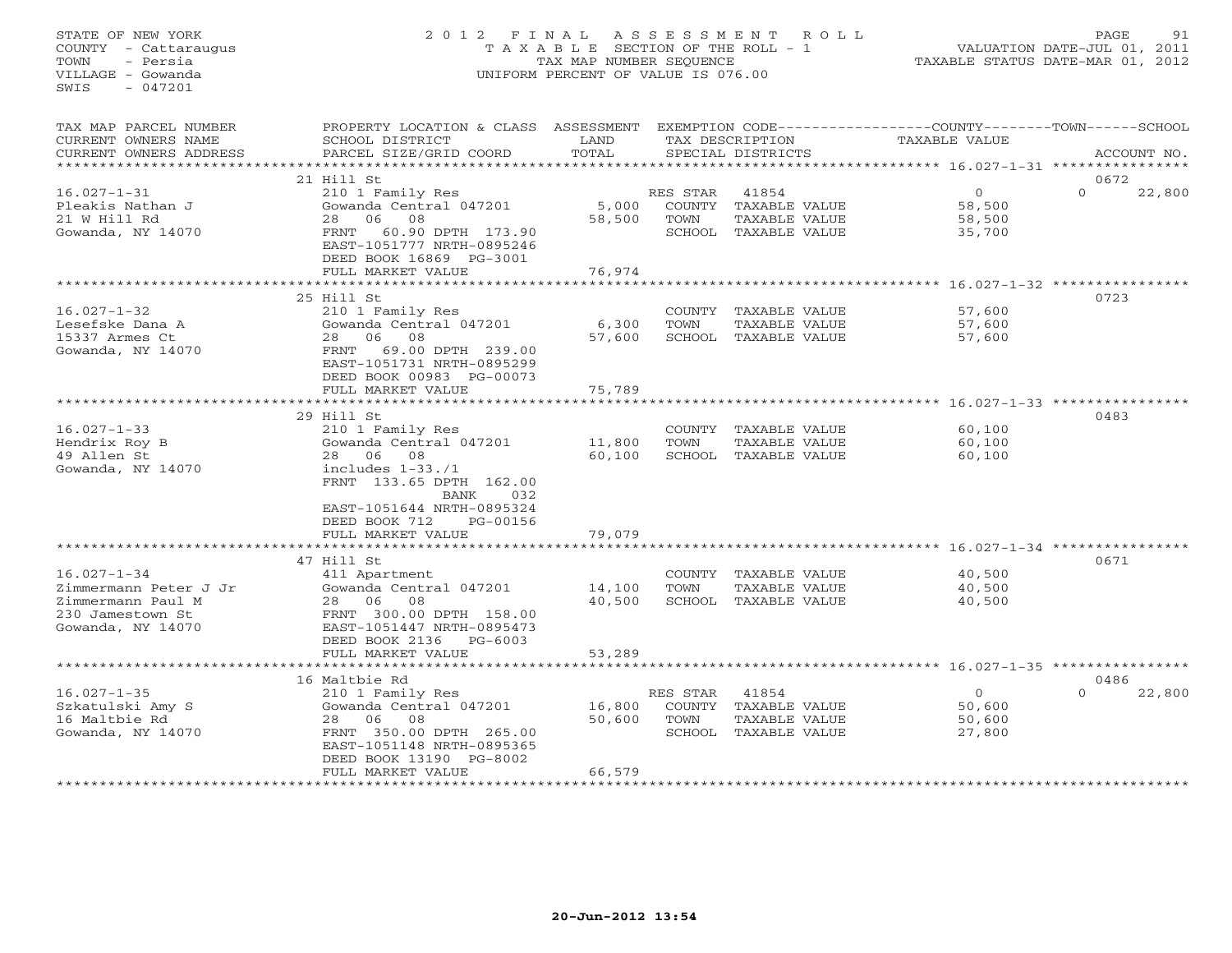# STATE OF NEW YORK 2 0 1 2 F I N A L A S S E S S M E N T R O L L PAGE 92 COUNTY - Cattaraugus T A X A B L E SECTION OF THE ROLL - 1 VALUATION DATE-JUL 01, 2011 TOWN - Persia TAX MAP NUMBER SEQUENCE TAXABLE STATUS DATE-MAR 01, 2012 VILLAGE - Gowanda UNIFORM PERCENT OF VALUE IS 076.00UNIFORM PERCENT OF VALUE IS 076.00

| TAX MAP PARCEL NUMBER     | PROPERTY LOCATION & CLASS ASSESSMENT |        |                |                      | EXEMPTION CODE----------------COUNTY-------TOWN------SCHOOL |          |             |
|---------------------------|--------------------------------------|--------|----------------|----------------------|-------------------------------------------------------------|----------|-------------|
| CURRENT OWNERS NAME       | SCHOOL DISTRICT                      | LAND   |                | TAX DESCRIPTION      | TAXABLE VALUE                                               |          |             |
| CURRENT OWNERS ADDRESS    | PARCEL SIZE/GRID COORD               | TOTAL  |                | SPECIAL DISTRICTS    |                                                             |          | ACCOUNT NO. |
| *********************     |                                      |        |                |                      |                                                             |          |             |
|                           | Maltbie Rd                           |        |                |                      |                                                             | 0834     |             |
| $16.027 - 1 - 37$         | 311 Res vac land                     |        |                | COUNTY TAXABLE VALUE | 1,000                                                       |          |             |
| Spina John                | Gowanda Central 047201               | 1,000  | TOWN           | TAXABLE VALUE        | 1,000                                                       |          |             |
| 10543 Maltbie Rd          | 06<br>08<br>28                       | 1,000  |                | SCHOOL TAXABLE VALUE | 1,000                                                       |          |             |
| Gowanda, NY 14070         | FRNT 234.00 DPTH<br>57.50            |        |                |                      |                                                             |          |             |
|                           | EAST-1051085 NRTH-0895911            |        |                |                      |                                                             |          |             |
|                           | DEED BOOK 586<br>PG-00522            |        |                |                      |                                                             |          |             |
|                           | FULL MARKET VALUE                    | 1,316  |                |                      |                                                             |          |             |
|                           | *********************                |        |                |                      |                                                             |          |             |
|                           | 115 Johnson St                       |        |                |                      |                                                             | 0890     |             |
| $16.027 - 1 - 38$         | 210 1 Family Res                     |        | WVET C/T       | 41121                | 7,935                                                       | 7,935    | $\circ$     |
| Foster Lawrence           | Gowanda Central 047201               |        | 8,500 RES STAR | 41854                | $\circ$                                                     | $\Omega$ | 22,800      |
| Foster Ruth               | 28 06 08                             | 52,900 |                | COUNTY TAXABLE VALUE | 44,965                                                      |          |             |
| 115 Johnson St            | FRNT 100.00 DPTH 421.00              |        | TOWN           | TAXABLE VALUE        | 44,965                                                      |          |             |
| Gowanda, NY 14070         | EAST-1051323 NRTH-0895977            |        |                | SCHOOL TAXABLE VALUE | 30,100                                                      |          |             |
|                           | DEED BOOK 758<br>PG-01018            |        |                |                      |                                                             |          |             |
|                           | FULL MARKET VALUE                    | 69,605 |                |                      |                                                             |          |             |
|                           | ********************************     |        |                |                      |                                                             |          |             |
|                           | 125 Johnson St                       |        |                |                      |                                                             | 0618     |             |
| $16.027 - 1 - 39$         | 210 1 Family Res                     |        | RES STAR       | 41854                | $\overline{0}$                                              | $\Omega$ | 22,800      |
| Bushnell William          | Gowanda Central 047201               | 7,000  |                | COUNTY TAXABLE VALUE | 55,300                                                      |          |             |
| Bushnell Kathleen         | 08<br>28 06                          | 55,300 | TOWN           | TAXABLE VALUE        | 55,300                                                      |          |             |
| 125 Johnson St            | FRNT 75.00 DPTH 421.00               |        |                | SCHOOL TAXABLE VALUE | 32,500                                                      |          |             |
| Gowanda, NY 14070         | EAST-1051324 NRTH-0895889            |        |                |                      |                                                             |          |             |
|                           | DEED BOOK 790<br>PG-00306            |        |                |                      |                                                             |          |             |
|                           | FULL MARKET VALUE                    | 72,763 |                |                      |                                                             |          |             |
|                           | ************************             |        |                |                      |                                                             |          |             |
|                           | 133 Johnson St                       |        |                |                      |                                                             | 0582     |             |
| $16.027 - 1 - 40$         | 210 1 Family Res                     |        | RES STAR       | 41854                | $\overline{0}$                                              | $\cap$   | 22,800      |
| Farley Debra L            | Gowanda Central 047201               | 7,000  |                | COUNTY TAXABLE VALUE | 58,000                                                      |          |             |
| 133 Johnson St            | 26 06 08                             | 58,000 | TOWN           | TAXABLE VALUE        | 58,000                                                      |          |             |
| Gowanda, NY 14070         | FRNT 75.00 DPTH 421.00               |        |                | SCHOOL TAXABLE VALUE | 35,200                                                      |          |             |
|                           | 017<br>BANK                          |        |                |                      |                                                             |          |             |
|                           | EAST-1051324 NRTH-0895814            |        |                |                      |                                                             |          |             |
|                           | DEED BOOK 1022 PG-880                |        |                |                      |                                                             |          |             |
|                           | FULL MARKET VALUE                    | 76,316 |                |                      |                                                             |          |             |
|                           | ********************************     |        |                |                      |                                                             |          |             |
|                           | 135 Johnson St                       |        |                |                      |                                                             | 0469     |             |
| $16.027 - 1 - 41$         | 210 1 Family Res                     |        | SR STAR        | 41834                | $\overline{0}$                                              | $\Omega$ | 47,270      |
| Harrington Paul Daniel Jr | Gowanda Central 047201               | 4,200  |                | COUNTY TAXABLE VALUE | 57,400                                                      |          |             |
| Harrington Martha         | 06<br>08<br>26                       | 57,400 | TOWN           | TAXABLE VALUE        | 57,400                                                      |          |             |
| 135 Johnson St            | FRNT<br>41.00 DPTH 421.00            |        |                | SCHOOL TAXABLE VALUE | 10,130                                                      |          |             |
| Gowanda, NY 14070         | <b>BANK</b><br>011                   |        |                |                      |                                                             |          |             |
|                           | EAST-1051316 NRTH-0895718            |        |                |                      |                                                             |          |             |
|                           | DEED BOOK 00703 PG-01106             |        |                |                      |                                                             |          |             |
|                           | FULL MARKET VALUE                    | 75,526 |                |                      |                                                             |          |             |
|                           |                                      |        |                |                      |                                                             |          |             |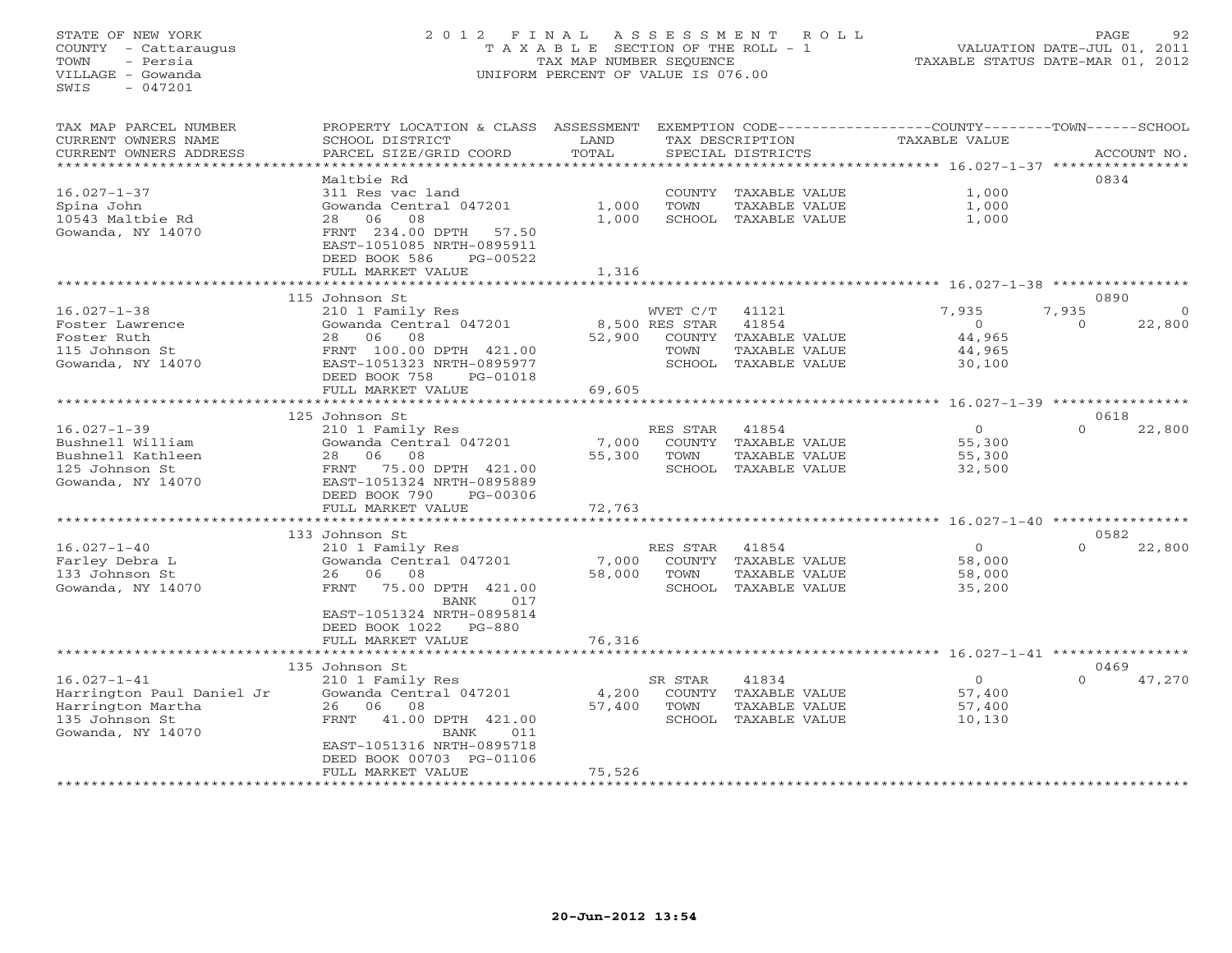# STATE OF NEW YORK 2 0 1 2 F I N A L A S S E S S M E N T R O L L PAGE 93 COUNTY - Cattaraugus T A X A B L E SECTION OF THE ROLL - 1 VALUATION DATE-JUL 01, 2011 TOWN - Persia TAX MAP NUMBER SEQUENCE TAXABLE STATUS DATE-MAR 01, 2012 VILLAGE - Gowanda UNIFORM PERCENT OF VALUE IS 076.00UNIFORM PERCENT OF VALUE IS 076.00

| TAX MAP PARCEL NUMBER<br>CURRENT OWNERS NAME<br>CURRENT OWNERS ADDRESS                 | PROPERTY LOCATION & CLASS ASSESSMENT<br>SCHOOL DISTRICT<br>PARCEL SIZE/GRID COORD                                                                                                                    | LAND<br>TOTAL              |                                      | TAX DESCRIPTION<br>SPECIAL DISTRICTS                            | EXEMPTION CODE-----------------COUNTY-------TOWN------SCHOOL<br>TAXABLE VALUE |          | ACCOUNT NO.    |
|----------------------------------------------------------------------------------------|------------------------------------------------------------------------------------------------------------------------------------------------------------------------------------------------------|----------------------------|--------------------------------------|-----------------------------------------------------------------|-------------------------------------------------------------------------------|----------|----------------|
|                                                                                        |                                                                                                                                                                                                      |                            |                                      |                                                                 |                                                                               |          | 0364           |
| $16.027 - 1 - 42$<br>Pound A. R<br>Pound Patti K<br>143 Dawson Dr<br>Gowanda, NY 14070 | 143 Dawson Dr<br>210 1 Family Res<br>Gowanda Central 047201<br>08<br>28<br>06<br>$Sub-D$<br>91.60 DPTH 200.00<br>FRNT<br>EAST-1051482 NRTH-0895623<br>DEED BOOK 904<br>PG-00698<br>FULL MARKET VALUE | 7,600<br>83,000<br>109,211 | RES STAR<br>COUNTY<br>TOWN<br>SCHOOL | 41854<br>TAXABLE VALUE<br>TAXABLE VALUE<br>TAXABLE VALUE        | $\circ$<br>83,000<br>83,000<br>60,200                                         | $\Omega$ | 22,800         |
|                                                                                        | .                                                                                                                                                                                                    |                            |                                      |                                                                 |                                                                               |          |                |
| $16.027 - 1 - 43$<br>Wesolowski Robert<br>147 Dawson Dr<br>Gowanda, NY 14070           | 147 Dawson Dr<br>210 1 Family Res<br>Gowanda Central 047201<br>28 06<br>08<br>$Sud-D$<br>FRNT<br>50.00 DPTH 209.10<br>EAST-1051585 NRTH-0895585<br>DEED BOOK 523<br>PG-00042                         | 4,800<br>49,000            | SR STAR<br>COUNTY<br>TOWN<br>SCHOOL  | 41834<br>TAXABLE VALUE<br>TAXABLE VALUE<br>TAXABLE VALUE        | $\Omega$<br>49,000<br>49,000<br>1,730                                         | $\Omega$ | 0934<br>47,270 |
|                                                                                        | FULL MARKET VALUE                                                                                                                                                                                    | 64,474                     |                                      |                                                                 |                                                                               |          |                |
|                                                                                        |                                                                                                                                                                                                      |                            |                                      |                                                                 | ********** 16.027-1-44 *******                                                |          |                |
|                                                                                        | 151 Dawson Dr                                                                                                                                                                                        |                            |                                      |                                                                 |                                                                               |          | 0275           |
| $16.027 - 1 - 44$<br>Wielkie Chrystee H<br>151 Dawson St<br>Gowanda, NY 14070          | 210 1 Family Res<br>Gowanda Central 047201<br>08<br>28<br>06<br>50.00 DPTH 218.00<br><b>FRNT</b><br>017<br>BANK<br>EAST-1051627 NRTH-0895558<br>DEED BOOK 10432 PG-9002<br>FULL MARKET VALUE         | 4,800<br>48,400<br>63,684  | RES STAR<br>TOWN<br>SCHOOL           | 41854<br>COUNTY TAXABLE VALUE<br>TAXABLE VALUE<br>TAXABLE VALUE | $\Omega$<br>48,400<br>48,400<br>25,600                                        | $\Omega$ | 22,800         |
|                                                                                        |                                                                                                                                                                                                      |                            |                                      |                                                                 |                                                                               |          |                |
|                                                                                        | 155 Dawson Dr                                                                                                                                                                                        |                            |                                      |                                                                 |                                                                               |          | 0844           |
| $16.027 - 1 - 45$<br>Coudrey Marilyn J<br>155 Dawson Dr<br>Gowanda, NY 14070           | 210 1 Family Res<br>Gowanda Central 047201<br>08<br>28<br>06<br>50.00 DPTH 226.90<br>FRNT<br>EAST-1051670 NRTH-0895530<br>DEED BOOK 844<br>PG-00588                                                  | 4,800<br>46,200            | SR STAR<br>COUNTY<br>TOWN            | 41834<br>TAXABLE VALUE<br>TAXABLE VALUE<br>SCHOOL TAXABLE VALUE | $\circ$<br>46,200<br>46,200<br>$\Omega$                                       | $\Omega$ | 46,200         |
|                                                                                        | FULL MARKET VALUE                                                                                                                                                                                    | 60,789                     |                                      |                                                                 | $16.027 - 1 - 46$ *****                                                       |          |                |
|                                                                                        | 159 Dawson Dr                                                                                                                                                                                        |                            |                                      |                                                                 |                                                                               |          | 0882           |
| $16.027 - 1 - 46$<br>Christopher Diane L<br>159 Dawson Dr<br>Gowanda, NY 14070         | 210 1 Family Res<br>Gowanda Central 047201<br>06<br>08<br>28<br>FRNT<br>50.00 DPTH 235.80<br>EAST-1051712 NRTH-0895502<br>DEED BOOK 00951 PG-00622<br>FULL MARKET VALUE                              | 4,800<br>22,000<br>28,947  | RES STAR<br>COUNTY<br>TOWN<br>SCHOOL | 41854<br>TAXABLE VALUE<br>TAXABLE VALUE<br>TAXABLE VALUE        | $\Omega$<br>22,000<br>22,000<br>$\Omega$                                      | $\Omega$ | 22,000         |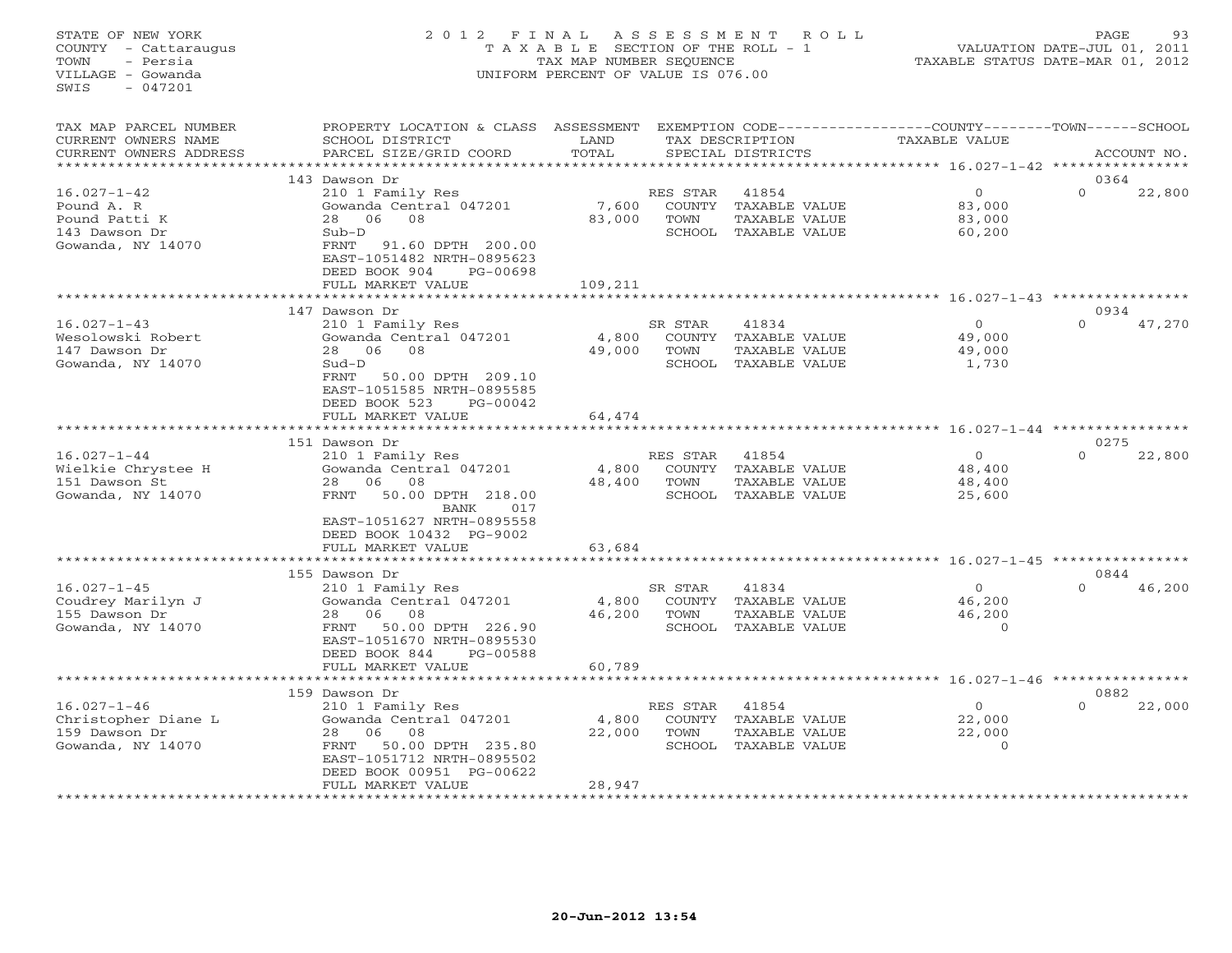# STATE OF NEW YORK 2 0 1 2 F I N A L A S S E S S M E N T R O L L PAGE 94 COUNTY - Cattaraugus T A X A B L E SECTION OF THE ROLL - 1 VALUATION DATE-JUL 01, 2011 TOWN - Persia TAX MAP NUMBER SEQUENCE TAXABLE STATUS DATE-MAR 01, 2012 VILLAGE - Gowanda UNIFORM PERCENT OF VALUE IS 076.00UNIFORM PERCENT OF VALUE IS 076.00

| TAX MAP PARCEL NUMBER<br>CURRENT OWNERS NAME<br>CURRENT OWNERS ADDRESS<br>************************* | PROPERTY LOCATION & CLASS ASSESSMENT<br>SCHOOL DISTRICT<br>PARCEL SIZE/GRID COORD                                                                                                                | LAND<br>TOTAL             |                                      | TAX DESCRIPTION<br>SPECIAL DISTRICTS                            | EXEMPTION CODE-----------------COUNTY-------TOWN------SCHOOL<br>TAXABLE VALUE |                  | ACCOUNT NO. |
|-----------------------------------------------------------------------------------------------------|--------------------------------------------------------------------------------------------------------------------------------------------------------------------------------------------------|---------------------------|--------------------------------------|-----------------------------------------------------------------|-------------------------------------------------------------------------------|------------------|-------------|
|                                                                                                     |                                                                                                                                                                                                  |                           |                                      |                                                                 |                                                                               |                  |             |
| $16.027 - 1 - 47$<br>Tingue James H Sr<br>163 Dawson Dr<br>Gowanda, NY 14070                        | 163 Dawson Dr<br>210 1 Family Res<br>Gowanda Central 047201<br>06<br>08<br>28<br>60.00 DPTH 235.80<br>FRNT<br>EAST-1051760 NRTH-0895475<br>DEED BOOK 1011<br>PG-1192<br>FULL MARKET VALUE        | 5,600<br>38,100<br>50,132 | SR STAR<br>COUNTY<br>TOWN            | 41834<br>TAXABLE VALUE<br>TAXABLE VALUE<br>SCHOOL TAXABLE VALUE | $\circ$<br>38,100<br>38,100<br>$\circ$                                        | 0496<br>$\Omega$ | 38,100      |
|                                                                                                     |                                                                                                                                                                                                  |                           |                                      |                                                                 | *************** 16.027-1-48                                                   |                  |             |
|                                                                                                     | 154 Dawson Dr                                                                                                                                                                                    |                           |                                      |                                                                 |                                                                               | 0304             |             |
| $16.027 - 1 - 48$<br>Sowa David J<br>Sowa Debra A<br>14101 Taylor Hollow Rd<br>Gowanda, NY 14070    | 210 1 Family Res<br>Gowanda Central 047201<br>28<br>06<br>08<br>54.00 DPTH 237.40<br>FRNT<br>EAST-1051930 NRTH-0895758<br>DEED BOOK 1016<br>$PG-306$                                             | 5,100<br>39,500           | COUNTY<br>TOWN                       | TAXABLE VALUE<br>TAXABLE VALUE<br>SCHOOL TAXABLE VALUE          | 39,500<br>39,500<br>39,500                                                    |                  |             |
|                                                                                                     | FULL MARKET VALUE                                                                                                                                                                                | 51,974                    |                                      |                                                                 |                                                                               |                  |             |
|                                                                                                     |                                                                                                                                                                                                  |                           |                                      |                                                                 | *************** 16.027-1-49 **********                                        |                  |             |
|                                                                                                     | 150 Dawson Dr                                                                                                                                                                                    |                           |                                      |                                                                 |                                                                               | 0803             |             |
| $16.027 - 1 - 49$<br>Kotarski Kevin P<br>Friedman Stephanie L<br>150 Dawson Dr<br>Gowanda, NY 14070 | 210 1 Family Res<br>Gowanda Central 047201<br>28<br>06<br>08<br>58.31 DPTH 238.30<br>FRNT<br>032<br>BANK<br>EAST-1051867 NRTH-0895763<br>DEED BOOK 16866 PG-2002<br>FULL MARKET VALUE            | 5,400<br>47,700<br>62,763 | RES STAR<br>TOWN<br>SCHOOL           | 41854<br>COUNTY TAXABLE VALUE<br>TAXABLE VALUE<br>TAXABLE VALUE | $\circ$<br>47,700<br>47,700<br>24,900                                         | $\Omega$         | 22,800      |
|                                                                                                     | *************************                                                                                                                                                                        |                           |                                      |                                                                 |                                                                               |                  |             |
| $16.027 - 1 - 50$<br>Loehr Tara L<br>53 College St<br>Gowanda, NY 14070                             | 146 Dawson Dr<br>210 1 Family Res<br>Gowanda Central 047201<br>06<br>08<br>26<br>New Owner By Will 11/5/01<br>50.00 DPTH 238.30<br>FRNT<br>EAST-1051813 NRTH-0895768<br>DEED BOOK 1008<br>PG-745 | 4,800<br>43,900           | COUNTY<br>TOWN<br>SCHOOL             | TAXABLE VALUE<br>TAXABLE VALUE<br>TAXABLE VALUE                 | 43,900<br>43,900<br>43,900                                                    | 0536             |             |
|                                                                                                     | FULL MARKET VALUE                                                                                                                                                                                | 57,763                    |                                      |                                                                 |                                                                               |                  |             |
|                                                                                                     | .                                                                                                                                                                                                |                           |                                      |                                                                 | ************************************ 16.027-1-51 *****                        |                  |             |
|                                                                                                     | 142 Dawson Dr                                                                                                                                                                                    |                           |                                      |                                                                 |                                                                               | 0693             |             |
| $16.027 - 1 - 51$<br>Rebmann Sharon E<br>142 Dawson St<br>Gowanda, NY 14070                         | 210 1 Family Res<br>Gowanda Central 047201<br>06<br>08<br>28<br>50.00 DPTH 209.20<br>FRNT<br><b>BANK</b><br>017<br>EAST-1051761 NRTH-0895779<br>DEED BOOK 15559 PG-5001<br>FULL MARKET VALUE     | 4,800<br>48,200<br>63,421 | RES STAR<br>COUNTY<br>TOWN<br>SCHOOL | 41854<br>TAXABLE VALUE<br>TAXABLE VALUE<br>TAXABLE VALUE        | $\circ$<br>48,200<br>48,200<br>25,400                                         | $\Omega$         | 22,800      |
|                                                                                                     |                                                                                                                                                                                                  |                           |                                      |                                                                 |                                                                               |                  |             |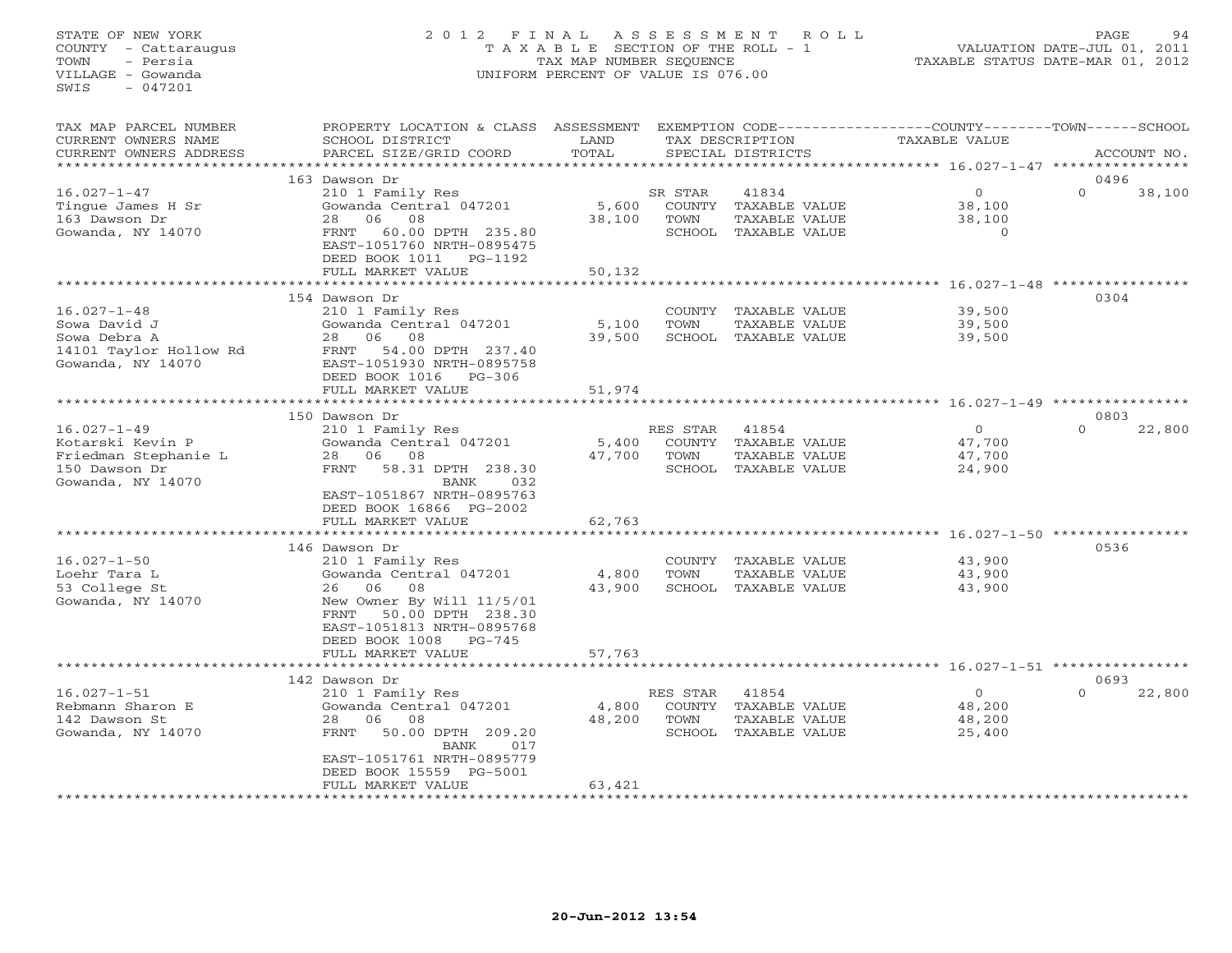# STATE OF NEW YORK 2 0 1 2 F I N A L A S S E S S M E N T R O L L PAGE 95 COUNTY - Cattaraugus T A X A B L E SECTION OF THE ROLL - 1 VALUATION DATE-JUL 01, 2011 TOWN - Persia TAX MAP NUMBER SEQUENCE TAXABLE STATUS DATE-MAR 01, 2012 VILLAGE - Gowanda UNIFORM PERCENT OF VALUE IS 076.00UNIFORM PERCENT OF VALUE IS 076.00

| TAX MAP PARCEL NUMBER<br>CURRENT OWNERS NAME<br>CURRENT OWNERS ADDRESS     | PROPERTY LOCATION & CLASS<br>SCHOOL DISTRICT<br>PARCEL SIZE/GRID COORD                                                                       | ASSESSMENT<br>LAND<br>TOTAL |                                      | TAX DESCRIPTION<br>SPECIAL DISTRICTS                     | EXEMPTION CODE-----------------COUNTY-------TOWN------SCHOOL<br><b>TAXABLE VALUE</b> | ACCOUNT NO.        |
|----------------------------------------------------------------------------|----------------------------------------------------------------------------------------------------------------------------------------------|-----------------------------|--------------------------------------|----------------------------------------------------------|--------------------------------------------------------------------------------------|--------------------|
|                                                                            | 136 Dawson Dr                                                                                                                                |                             |                                      |                                                          |                                                                                      | 0753               |
| $16.027 - 1 - 52$<br>Wheat Christina<br>136 Dawson Dr<br>Gowanda, NY 14070 | 210 1 Family Res<br>Gowanda Central 047201<br>06<br>08<br>28<br>50.00 DPTH 180.10<br>FRNT<br><b>BANK</b><br>017<br>EAST-1051709 NRTH-0895792 | 4,600<br>47,500             | RES STAR<br>COUNTY<br>TOWN<br>SCHOOL | 41854<br>TAXABLE VALUE<br>TAXABLE VALUE<br>TAXABLE VALUE | $\Omega$<br>47,500<br>47,500<br>24,700                                               | $\Omega$<br>22,800 |
|                                                                            | DEED BOOK 1838<br>PG-8002<br>FULL MARKET VALUE                                                                                               | 62,500                      |                                      |                                                          |                                                                                      |                    |
|                                                                            | ************************                                                                                                                     |                             |                                      |                                                          |                                                                                      |                    |
|                                                                            | 130 Johnson St                                                                                                                               |                             |                                      |                                                          |                                                                                      | 0688               |
| $16.027 - 1 - 53$                                                          | 210 1 Family Res                                                                                                                             |                             | RES STAR                             | 41854                                                    | $\Omega$                                                                             | 22,800<br>$\Omega$ |
| Palcic Thomas P                                                            | Gowanda Central 047201                                                                                                                       | 10,500                      | COUNTY                               | TAXABLE VALUE                                            | 68,300                                                                               |                    |
| Palcic Diana K                                                             | 28<br>06 08                                                                                                                                  | 68,300                      | TOWN                                 | TAXABLE VALUE                                            | 68,300                                                                               |                    |
| 130 Johnson St<br>Gowanda, NY 14070                                        | FRNT 164.83 DPTH 151.00<br>EAST-1051641 NRTH-0895812<br>DEED BOOK 796<br>PG-00245                                                            |                             | SCHOOL                               | TAXABLE VALUE                                            | 45,500                                                                               |                    |
|                                                                            | FULL MARKET VALUE                                                                                                                            | 89,868                      |                                      |                                                          |                                                                                      |                    |
|                                                                            |                                                                                                                                              |                             |                                      |                                                          | **************** 16.027-1-54 ***********                                             |                    |
|                                                                            | 126 Johnson St                                                                                                                               |                             |                                      |                                                          |                                                                                      | 0313               |
| $16.027 - 1 - 54$                                                          | 210 1 Family Res                                                                                                                             |                             | RES STAR                             | 41854                                                    | $\Omega$                                                                             | $\Omega$<br>22,800 |
| Regan Mary                                                                 | Gowanda Central 047201                                                                                                                       | 3,400                       | <b>COUNTY</b>                        | TAXABLE VALUE                                            | 40,300                                                                               |                    |
| 126 Johnson St                                                             | 06<br>08<br>28                                                                                                                               | 40,300                      | TOWN                                 | TAXABLE VALUE                                            | 40,300                                                                               |                    |
| Gowanda, NY 14070                                                          | 50.00 DPTH<br>FRNT<br>92.50<br>EAST-1051634 NRTH-0895888<br>DEED BOOK 901<br>PG-00244                                                        |                             | SCHOOL                               | TAXABLE VALUE                                            | 17,500                                                                               |                    |
|                                                                            | FULL MARKET VALUE                                                                                                                            | 53,026                      |                                      |                                                          |                                                                                      |                    |
|                                                                            |                                                                                                                                              |                             |                                      |                                                          | ****************************** 16.027-1-55 *********                                 |                    |
|                                                                            | NRF Maltbie Rd                                                                                                                               |                             |                                      |                                                          |                                                                                      | 1345               |
| $16.027 - 1 - 55$                                                          | 311 Res vac land                                                                                                                             |                             | COUNTY                               | TAXABLE VALUE                                            | 500                                                                                  |                    |
| Walker Jason                                                               | Gowanda Central 047201                                                                                                                       | 500                         | TOWN                                 | TAXABLE VALUE                                            | 500                                                                                  |                    |
| 2290 Mill Creek Rd<br>Sinclairville, NY 14782                              | FRNT 195.00 DPTH 112.00<br>EAST-1051248 NRTH-0895569<br>$PG-4003$<br>DEED BOOK 3454                                                          | 500                         | SCHOOL                               | TAXABLE VALUE                                            | 500                                                                                  |                    |
|                                                                            | FULL MARKET VALUE                                                                                                                            | 658                         |                                      |                                                          |                                                                                      |                    |
|                                                                            |                                                                                                                                              |                             |                                      |                                                          |                                                                                      |                    |
| $16.027 - 2 - 1$                                                           | 194 Jamestown St                                                                                                                             |                             |                                      |                                                          | $\circ$                                                                              | 0376<br>$\Omega$   |
| Broyles Ivan L                                                             | 411 Apartment<br>Gowanda Central 047201                                                                                                      | 6,300                       | SR STAR<br><b>COUNTY</b>             | 41834<br><b>TAXABLE VALUE</b>                            | 63,000                                                                               | 37,800             |
| Broyles Kay M                                                              | 08<br>27 06                                                                                                                                  | 63,000                      | TOWN                                 | TAXABLE VALUE                                            | 63,000                                                                               |                    |
| 194 Jamestown St                                                           | ACRES<br>1.05                                                                                                                                |                             | SCHOOL                               | TAXABLE VALUE                                            | 25,200                                                                               |                    |
| Gowanda, NY 14070                                                          | EAST-1052625 NRTH-0895825<br>DEED BOOK 1018<br>$PG-1108$                                                                                     |                             |                                      |                                                          |                                                                                      |                    |
|                                                                            | FULL MARKET VALUE                                                                                                                            | 82,895                      |                                      |                                                          |                                                                                      |                    |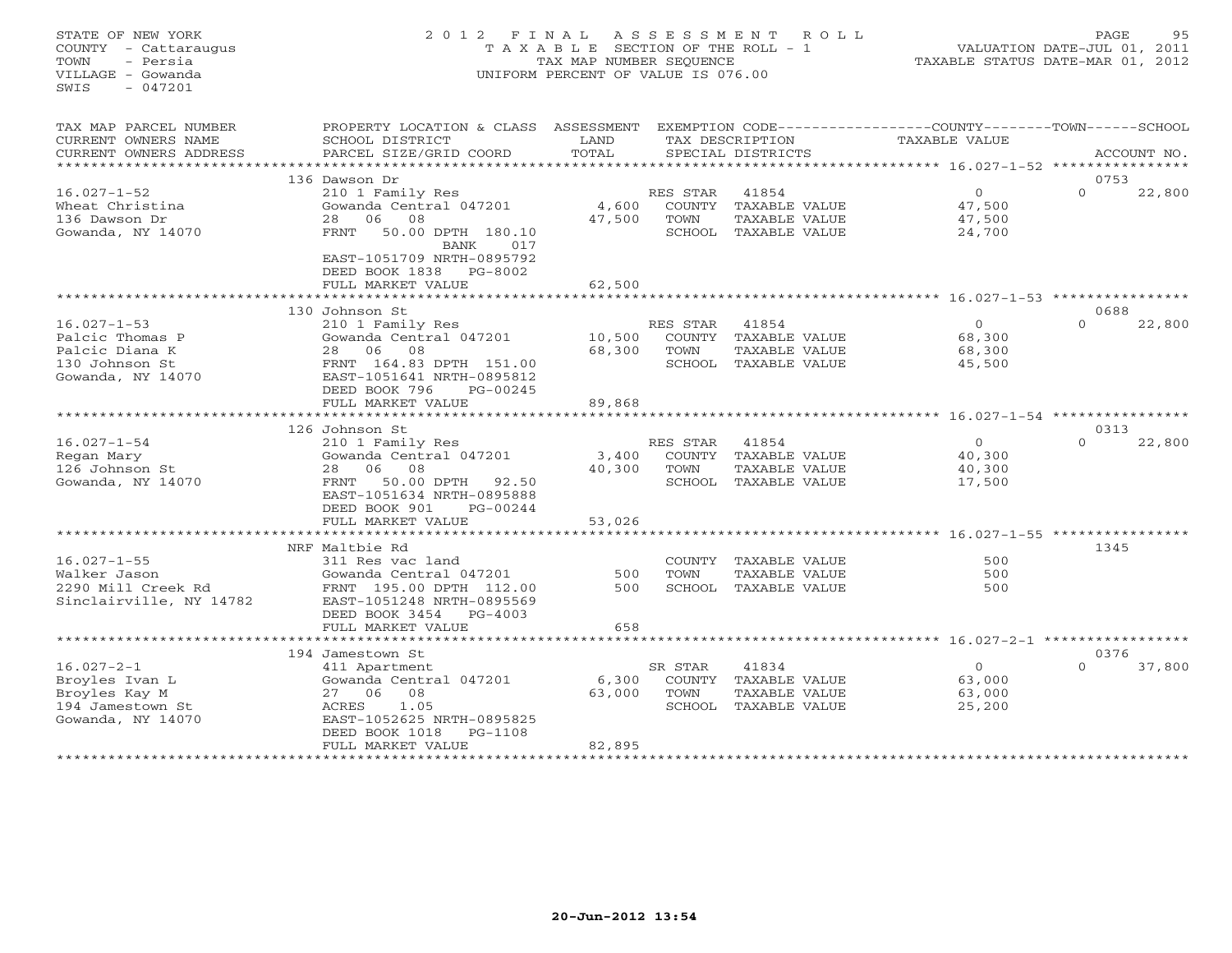# STATE OF NEW YORK 2 0 1 2 F I N A L A S S E S S M E N T R O L L PAGE 96 COUNTY - Cattaraugus T A X A B L E SECTION OF THE ROLL - 1 VALUATION DATE-JUL 01, 2011 TOWN - Persia TAX MAP NUMBER SEQUENCE TAXABLE STATUS DATE-MAR 01, 2012 VILLAGE - Gowanda UNIFORM PERCENT OF VALUE IS 076.00UNIFORM PERCENT OF VALUE IS 076.00

| TAX MAP PARCEL NUMBER<br>CURRENT OWNERS NAME<br>CURRENT OWNERS ADDRESS       | PROPERTY LOCATION & CLASS ASSESSMENT<br>SCHOOL DISTRICT<br>PARCEL SIZE/GRID COORD                                                                                                                     | LAND<br>TOTAL                                  |                                                                     | TAX DESCRIPTION<br>SPECIAL DISTRICTS                                     | EXEMPTION CODE-----------------COUNTY-------TOWN------SCHOOL<br>TAXABLE VALUE |                   | ACCOUNT NO.            |
|------------------------------------------------------------------------------|-------------------------------------------------------------------------------------------------------------------------------------------------------------------------------------------------------|------------------------------------------------|---------------------------------------------------------------------|--------------------------------------------------------------------------|-------------------------------------------------------------------------------|-------------------|------------------------|
|                                                                              | 182 Jamestown St                                                                                                                                                                                      |                                                |                                                                     |                                                                          |                                                                               |                   | 0315                   |
| $16.027 - 2 - 2$<br>Brown Marquerite A<br>182 Jamestown<br>Gowanda, NY 14070 | 220 2 Family Res<br>Gowanda Central 047201<br>$-06$<br>$-08$<br>27<br>FRNT 165.00 DPTH 442.00<br>EAST-1052640 NRTH-0895924<br>DEED BOOK 570<br>$PG-234$<br>FULL MARKET VALUE<br>********************* | 58,000<br>76,316                               | WVET C/T<br>12,000 SR STAR<br>TOWN<br>SCHOOL<br>******************* | 41121<br>41834<br>COUNTY TAXABLE VALUE<br>TAXABLE VALUE<br>TAXABLE VALUE | 8,700<br>$\Omega$<br>49,300<br>49,300<br>10,730                               | 8,700<br>$\Omega$ | $\mathbf{0}$<br>47,270 |
|                                                                              | 180 Jamestown St                                                                                                                                                                                      |                                                |                                                                     |                                                                          | ************ 16.027-2-3 ************                                          |                   | 0470                   |
| $16.027 - 2 - 3$<br>Harris Rosemary<br>180 Jamestown St<br>Gowanda, NY 14070 | 210 1 Family Res<br>Gowanda Central 047201<br>06<br>08<br>28<br>ACRES<br>1.44<br>EAST-1052703 NRTH-0896036<br>DEED BOOK 3605<br>PG-2005<br>FULL MARKET VALUE                                          | 6,400<br>72,500<br>95,395                      | RES STAR<br>TOWN                                                    | 41854<br>COUNTY TAXABLE VALUE<br>TAXABLE VALUE<br>SCHOOL TAXABLE VALUE   | $\circ$<br>72,500<br>72,500<br>49,700                                         | $\Omega$          | 22,800                 |
|                                                                              | *****************                                                                                                                                                                                     | *********                                      |                                                                     |                                                                          | ******** 16.027-2-5 ***********                                               |                   |                        |
| $16.027 - 2 - 5$<br>Smith Nancy L<br>118 Torrance Pl<br>Gowanda, NY 14070    | 118 Torrance Pl<br>210 1 Family Res<br>Gowanda Central 047201<br>$-06$<br>26<br>$-08$<br>50.00 DPTH 156.00<br>FRNT<br>EAST-1052984 NRTH-0895833<br>FULL MARKET VALUE                                  | 4,400<br>54,910<br>72,250<br>* * * * * * * * * | SR STAR<br>TOWN                                                     | 41834<br>COUNTY TAXABLE VALUE<br>TAXABLE VALUE<br>SCHOOL TAXABLE VALUE   | $\circ$<br>54,910<br>54,910<br>7,640<br>*********** 16.027-2-6 ***********    | $\Omega$          | 0411<br>47,270         |
|                                                                              | 114 Torrance Pl                                                                                                                                                                                       |                                                |                                                                     |                                                                          |                                                                               |                   | 0647                   |
| $16.027 - 2 - 6$<br>Vogtli Amy M<br>114 Torrance Pl<br>Gowanda, NY 14070     | 210 1 Family Res<br>Gowanda Central 047201<br>06<br>08<br>26<br>50.00 DPTH 138.00<br>FRNT<br><b>BANK</b><br>017<br>EAST-1053035 NRTH-0895829                                                          | 4,100<br>72,500                                | RES STAR<br>TOWN<br>SCHOOL                                          | 41854<br>COUNTY TAXABLE VALUE<br>TAXABLE VALUE<br>TAXABLE VALUE          | $\circ$<br>72,500<br>72,500<br>49,700                                         | $\Omega$          | 22,800                 |
|                                                                              | $PG-648$<br>DEED BOOK 1011<br>FULL MARKET VALUE                                                                                                                                                       | 95,395                                         |                                                                     |                                                                          |                                                                               |                   |                        |
|                                                                              | ***********************<br>110 Torrance Pl                                                                                                                                                            |                                                |                                                                     |                                                                          |                                                                               |                   | 0548                   |
| $16.027 - 2 - 7$<br>Chu Lam Lai<br>38 Park St<br>Springville, NY 14141       | 210 1 Family Res<br>Gowanda Central 047201<br>08<br>27<br>06<br>50.00 DPTH 138.00<br>FRNT<br>EAST-1053084 NRTH-0895828<br>DEED BOOK 00921 PG-00916<br>FULL MARKET VALUE                               | 4,100<br>62,300<br>81,974                      | TOWN                                                                | COUNTY TAXABLE VALUE<br>TAXABLE VALUE<br>SCHOOL TAXABLE VALUE            | 62,300<br>62,300<br>62,300                                                    |                   |                        |
|                                                                              | ******************                                                                                                                                                                                    |                                                |                                                                     |                                                                          |                                                                               |                   |                        |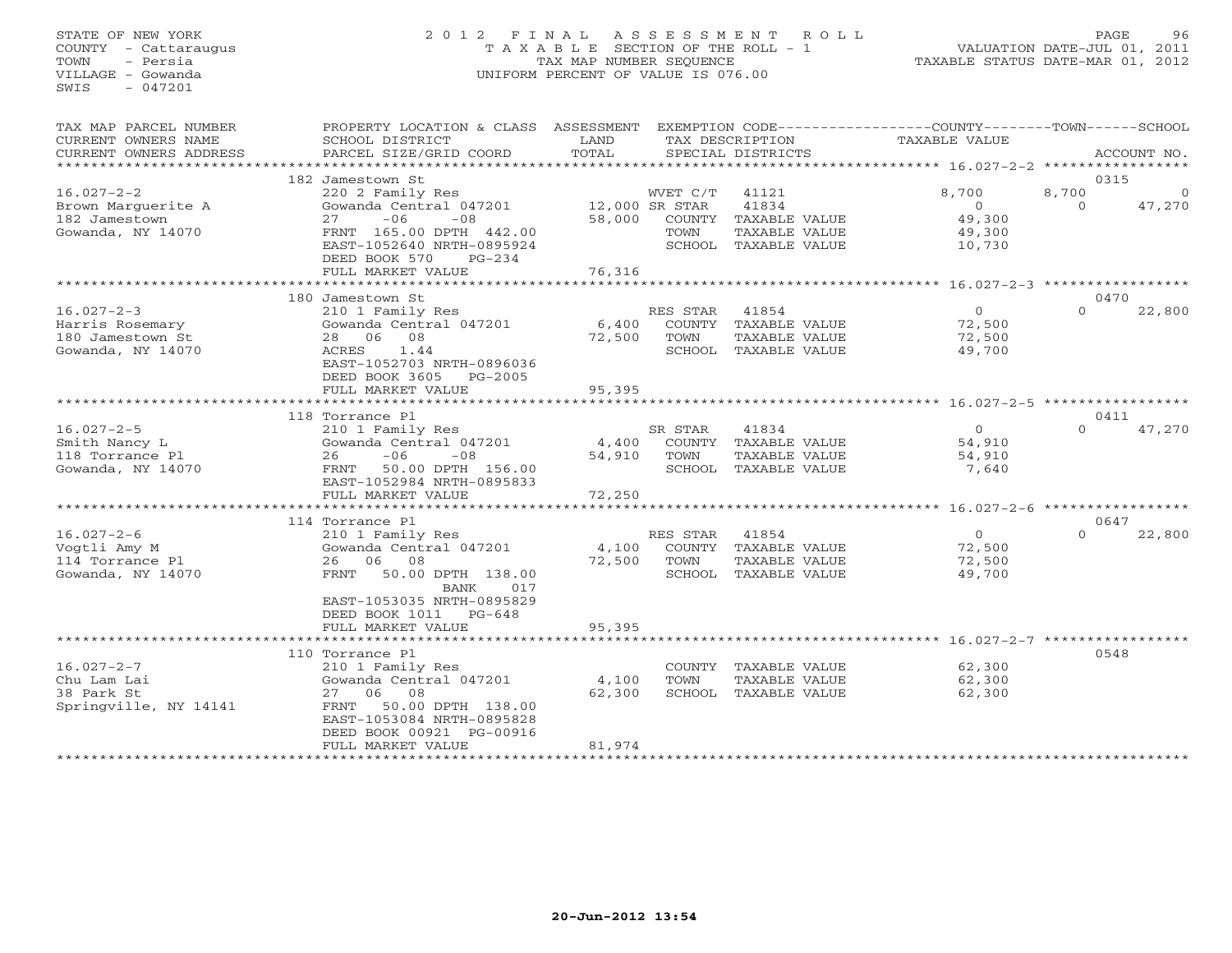# STATE OF NEW YORK 2 0 1 2 F I N A L A S S E S S M E N T R O L L PAGE 97 COUNTY - Cattaraugus T A X A B L E SECTION OF THE ROLL - 1 VALUATION DATE-JUL 01, 2011 TOWN - Persia TAX MAP NUMBER SEQUENCE TAXABLE STATUS DATE-MAR 01, 2012 VILLAGE - Gowanda UNIFORM PERCENT OF VALUE IS 076.00

| TAX MAP PARCEL NUMBER<br>CURRENT OWNERS NAME<br>CURRENT OWNERS ADDRESS    | PROPERTY LOCATION & CLASS ASSESSMENT<br>SCHOOL DISTRICT<br>PARCEL SIZE/GRID COORD         | LAND<br>TOTAL   |                            | TAX DESCRIPTION<br>SPECIAL DISTRICTS                            | EXEMPTION CODE-----------------COUNTY-------TOWN-----SCHOOL<br><b>TAXABLE VALUE</b> | ACCOUNT NO.        |
|---------------------------------------------------------------------------|-------------------------------------------------------------------------------------------|-----------------|----------------------------|-----------------------------------------------------------------|-------------------------------------------------------------------------------------|--------------------|
| **********************                                                    |                                                                                           |                 |                            |                                                                 |                                                                                     |                    |
|                                                                           | 106 Torrance Pl                                                                           |                 |                            |                                                                 |                                                                                     | 0452               |
| $16.027 - 2 - 8$<br>Forthman David L<br>Forthman Anita<br>106 Torrance Pl | 210 1 Family Res<br>Gowanda Central 047201<br>27 06 08<br>50.00 DPTH 138.00<br>FRNT       | 4,100<br>59,200 | RES STAR<br>COUNTY<br>TOWN | 41854<br>TAXABLE VALUE<br>TAXABLE VALUE<br>SCHOOL TAXABLE VALUE | $\circ$<br>59,200<br>59,200<br>36,400                                               | $\Omega$<br>22,800 |
| Gowanda, NY 14070                                                         | BANK<br>017<br>EAST-1053134 NRTH-0895827<br>DEED BOOK 00970 PG-00061<br>FULL MARKET VALUE | 77,895          |                            |                                                                 |                                                                                     |                    |
|                                                                           | . * * * * * * * * * * * * * * * * * *                                                     |                 |                            |                                                                 |                                                                                     |                    |
|                                                                           | 102 Torrance Pl                                                                           |                 |                            |                                                                 |                                                                                     | 0712               |
| $16.027 - 2 - 9$                                                          | 311 Res vac land                                                                          |                 |                            | COUNTY TAXABLE VALUE                                            | 4,100                                                                               |                    |
| Fix James A                                                               | Gowanda Central 047201                                                                    | 4,100           | TOWN                       | TAXABLE VALUE                                                   | 4,100                                                                               |                    |
| Fix Caroline R                                                            | 28 06<br>08                                                                               | 4,100           |                            | SCHOOL TAXABLE VALUE                                            | 4,100                                                                               |                    |
| 98 Torrance Pl                                                            | 50.00 DPTH 138.00<br>FRNT                                                                 |                 |                            |                                                                 |                                                                                     |                    |
| Gowanda, NY 14070                                                         | EAST-1053183 NRTH-0895826                                                                 |                 |                            |                                                                 |                                                                                     |                    |
|                                                                           | DEED BOOK 00975 PG-01040                                                                  |                 |                            |                                                                 |                                                                                     |                    |
|                                                                           | FULL MARKET VALUE                                                                         | 5,395           |                            |                                                                 |                                                                                     |                    |
|                                                                           | 98 Torrance Pl                                                                            |                 |                            |                                                                 |                                                                                     | 0713               |
| $16.027 - 2 - 10$                                                         | 210 1 Family Res                                                                          |                 | RES STAR                   | 41854                                                           | $\circ$                                                                             | $\Omega$<br>22,800 |
| Fix James A                                                               | Gowanda Central 047201                                                                    | 4,100           | COUNTY                     | TAXABLE VALUE                                                   | 47,500                                                                              |                    |
| Fix Caroline R                                                            | 28 06<br>08                                                                               | 47,500          | TOWN                       | TAXABLE VALUE                                                   | 47,500                                                                              |                    |
| 98 Torrance Pl                                                            | 50.00 DPTH 138.00<br>FRNT                                                                 |                 |                            | SCHOOL TAXABLE VALUE                                            | 24,700                                                                              |                    |
| Gowanda, NY 14070                                                         | EAST-1053229 NRTH-0895825                                                                 |                 |                            |                                                                 |                                                                                     |                    |
|                                                                           | DEED BOOK 00975 PG-01040                                                                  |                 |                            |                                                                 |                                                                                     |                    |
|                                                                           | FULL MARKET VALUE                                                                         | 62,500          |                            |                                                                 |                                                                                     |                    |
|                                                                           | ********************                                                                      |                 |                            |                                                                 |                                                                                     |                    |
|                                                                           | Industrial Pl                                                                             |                 |                            |                                                                 |                                                                                     | 0990               |
| $16.027 - 2 - 12$                                                         | 710 Manufacture                                                                           |                 |                            | COUNTY TAXABLE VALUE                                            | 100,400                                                                             |                    |
| Buffalo Turbine Co                                                        | Gowanda Central 047201                                                                    | 13,300          | TOWN                       | TAXABLE VALUE                                                   | 100,400                                                                             |                    |
| PO Box 332                                                                | 26 06 08                                                                                  | 100,400         |                            | SCHOOL TAXABLE VALUE                                            | 100,400                                                                             |                    |
| Gowanda, NY 14070-1410                                                    | FRNT 200.00 DPTH 243.00<br>EAST-1053132 NRTH-0895389                                      |                 |                            |                                                                 |                                                                                     |                    |
|                                                                           | FULL MARKET VALUE                                                                         | 132,105         |                            |                                                                 |                                                                                     |                    |
|                                                                           | *********************                                                                     |                 |                            |                                                                 |                                                                                     |                    |
|                                                                           | 69 Hill St                                                                                |                 |                            |                                                                 |                                                                                     | 0505               |
| $16.027 - 2 - 14$                                                         | 210 1 Family Res                                                                          |                 | RES STAR                   | 41854                                                           | $\Omega$                                                                            | $\Omega$<br>22,800 |
| Bartlett Thomas D II                                                      | Gowanda Central 047201                                                                    | 6,900           | COUNTY                     | TAXABLE VALUE                                                   | 64,500                                                                              |                    |
| 69 Hill St                                                                | 27 06 08                                                                                  | 64,500          | TOWN                       | TAXABLE VALUE                                                   | 64,500                                                                              |                    |
| Gowanda, NY 14070                                                         | 2.69<br>ACRES                                                                             |                 | SCHOOL                     | TAXABLE VALUE                                                   | 41,700                                                                              |                    |
|                                                                           | EAST-1053297 NRTH-0894754                                                                 |                 |                            |                                                                 |                                                                                     |                    |
|                                                                           | DEED BOOK 12663 PG-8002                                                                   |                 |                            |                                                                 |                                                                                     |                    |
|                                                                           | FULL MARKET VALUE                                                                         | 84,868          |                            |                                                                 |                                                                                     |                    |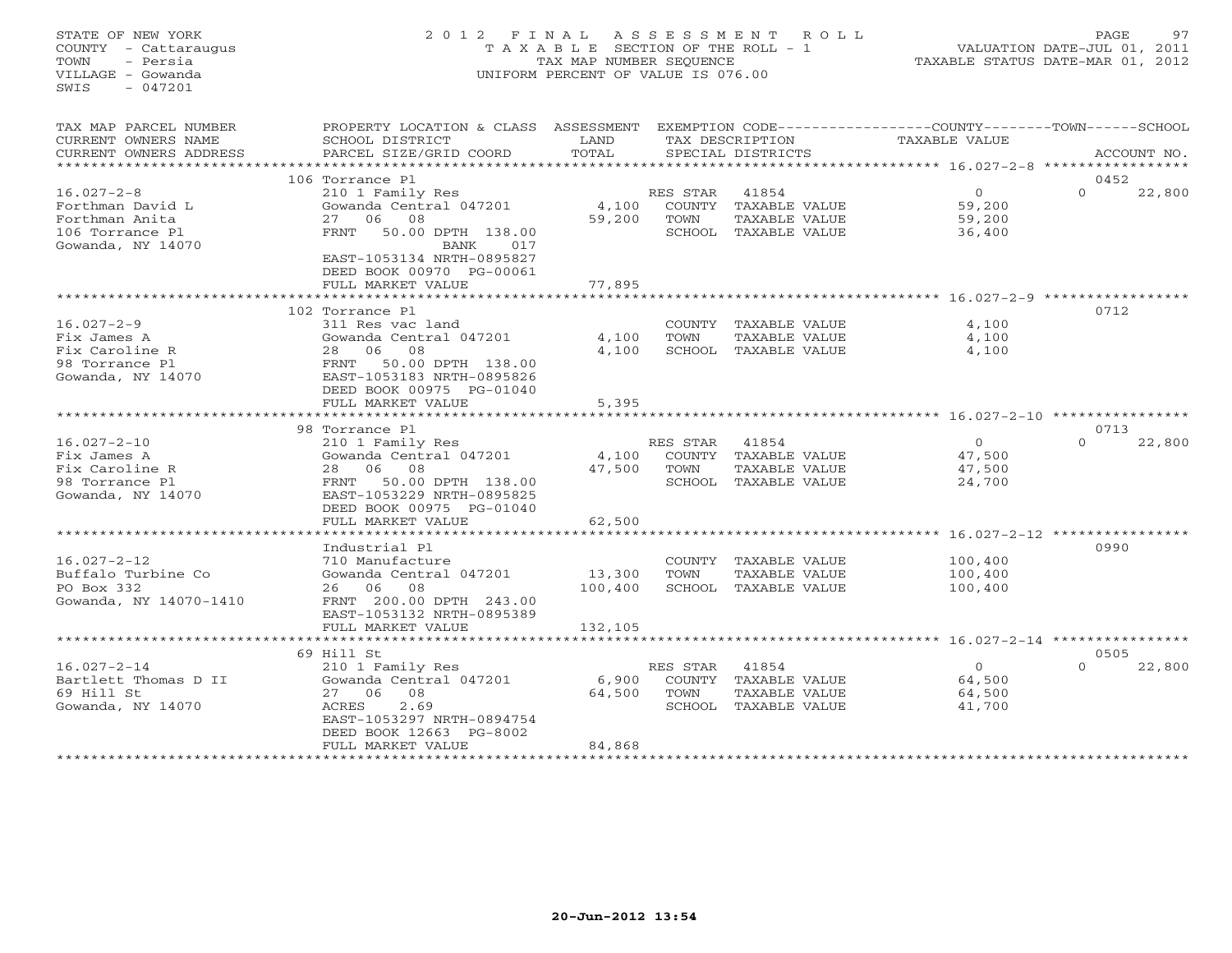# STATE OF NEW YORK 2 0 1 2 F I N A L A S S E S S M E N T R O L L PAGE 98 COUNTY - Cattaraugus T A X A B L E SECTION OF THE ROLL - 1 VALUATION DATE-JUL 01, 2011 TOWN - Persia TAX MAP NUMBER SEQUENCE TAXABLE STATUS DATE-MAR 01, 2012 VILLAGE - Gowanda UNIFORM PERCENT OF VALUE IS 076.00UNIFORM PERCENT OF VALUE IS 076.00

| TAX MAP PARCEL NUMBER<br>CURRENT OWNERS NAME<br>CURRENT OWNERS ADDRESS<br>*********************** | PROPERTY LOCATION & CLASS ASSESSMENT EXEMPTION CODE---------------COUNTY-------TOWN-----SCHOOL<br>SCHOOL DISTRICT<br>PARCEL SIZE/GRID COORD                                                                | LAND<br>TOTAL             |                                  | TAX DESCRIPTION<br>SPECIAL DISTRICTS                                   | TAXABLE VALUE                                        | ACCOUNT NO.                |
|---------------------------------------------------------------------------------------------------|------------------------------------------------------------------------------------------------------------------------------------------------------------------------------------------------------------|---------------------------|----------------------------------|------------------------------------------------------------------------|------------------------------------------------------|----------------------------|
|                                                                                                   |                                                                                                                                                                                                            |                           |                                  |                                                                        |                                                      |                            |
| $16.027 - 2 - 15$<br>Bartlett Thomas<br>Bartlett Jean<br>65 E Hill St<br>Gowanda, NY 14070        | 65 Hill St<br>210 1 Family Res<br>Gowanda Central 047201<br>27 06 08<br>ACRES<br>1.68<br>EAST-1053165 NRTH-0894777<br>DEED BOOK 712<br>PG-00462<br>FULL MARKET VALUE                                       | 6,400<br>56,500<br>74,342 | SR STAR<br>TOWN                  | 41834<br>COUNTY TAXABLE VALUE<br>TAXABLE VALUE<br>SCHOOL TAXABLE VALUE | $\Omega$<br>56,500<br>56,500<br>9,230                | 0251<br>$\Omega$<br>47,270 |
|                                                                                                   | ******************************                                                                                                                                                                             | *********************     |                                  |                                                                        | ************************ 16.027-2-16 *************** |                            |
| $16.027 - 2 - 16$<br>Bartlett Thomas<br>Bartlett Jean<br>65 E Hill St<br>Gowanda, NY 14070        | 61 Hill St<br>210 1 Family Res<br>Gowanda Central 047201<br>27 06<br>08<br>ACRES<br>1.31<br>EAST-1053065 NRTH-0894778<br>DEED BOOK 750<br>PG-00784                                                         | 6,200<br>32,000           | TOWN                             | COUNTY TAXABLE VALUE<br>TAXABLE VALUE<br>SCHOOL TAXABLE VALUE          | 32,000<br>32,000<br>32,000                           | 0276                       |
|                                                                                                   | FULL MARKET VALUE                                                                                                                                                                                          | 42,105                    |                                  |                                                                        |                                                      |                            |
|                                                                                                   | ***********************                                                                                                                                                                                    | ************              |                                  |                                                                        | ********************* 16.027-2-17 *****************  |                            |
|                                                                                                   | 57 Hill St                                                                                                                                                                                                 |                           |                                  |                                                                        |                                                      | 0900                       |
| $16.027 - 2 - 17$<br>Veloski Donald<br>Veloski Marie<br>57 Hill St<br>Gowanda, NY 14070           | 210 1 Family Res<br>Gowanda Central 047201<br>27 06<br>08<br>1.11<br>ACRES<br>EAST-1052948 NRTH-0894674                                                                                                    | 6,100<br>67,000           | SR STAR<br>TOWN                  | 41834<br>COUNTY TAXABLE VALUE<br>TAXABLE VALUE<br>SCHOOL TAXABLE VALUE | $\overline{O}$<br>67,000<br>67,000<br>19,730         | 47,270<br>$\Omega$         |
|                                                                                                   | DEED BOOK 641<br>$PG-81$                                                                                                                                                                                   |                           |                                  |                                                                        |                                                      |                            |
|                                                                                                   | FULL MARKET VALUE<br>***************************                                                                                                                                                           | 88,158                    |                                  |                                                                        |                                                      |                            |
|                                                                                                   | 47 Hill St                                                                                                                                                                                                 |                           |                                  |                                                                        |                                                      | 0722                       |
| $16.027 - 2 - 18$<br>Peters Susan<br>200 East 78Th St Apt 4e<br>New York, NY 10021                | 311 Res vac land<br>Gowanda Central 047201<br>$-06$<br>$-08$<br>27<br>ACRES<br>4.60<br>EAST-1052765 NRTH-0894862<br>DEED BOOK 00972 PG-00980<br>FULL MARKET VALUE                                          | 9,700<br>9,700<br>12,763  | TOWN                             | COUNTY TAXABLE VALUE<br>TAXABLE VALUE<br>SCHOOL TAXABLE VALUE          | 9,700<br>9,700<br>9,700                              |                            |
|                                                                                                   |                                                                                                                                                                                                            |                           |                                  |                                                                        |                                                      |                            |
| $16.027 - 2 - 21$<br>Soroky Scott<br>Soroky Jana<br>66 E Hill St<br>Gowanda, NY 14070             | 66 Hill St<br>210 1 Family Res<br>Gowanda Central 047201<br>27 06<br>08<br>ACRES<br>2.00<br>EAST-1053100 NRTH-0894183<br>DEED BOOK 4049<br>$PG-2001$<br>FULL MARKET VALUE<br>***************************** | 6,900<br>65,000<br>85,526 | RES STAR 41854<br>COUNTY<br>TOWN | TAXABLE VALUE<br>TAXABLE VALUE<br>SCHOOL TAXABLE VALUE                 | $\circ$<br>65,000<br>65,000<br>42,200                | 0576<br>$\Omega$<br>22,800 |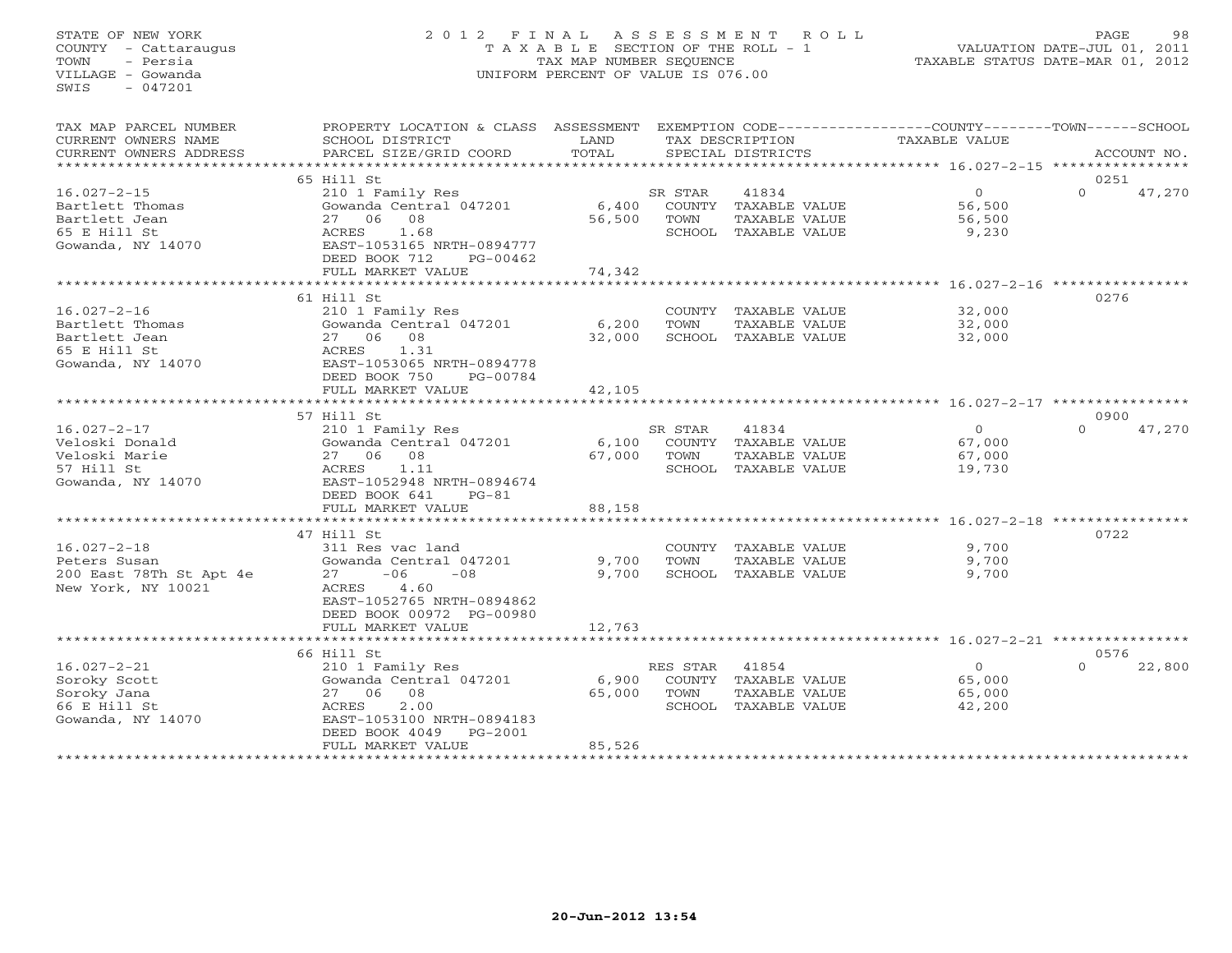# STATE OF NEW YORK 2 0 1 2 F I N A L A S S E S S M E N T R O L L PAGE 99 COUNTY - Cattaraugus T A X A B L E SECTION OF THE ROLL - 1 VALUATION DATE-JUL 01, 2011 TOWN - Persia TAX MAP NUMBER SEQUENCE TAXABLE STATUS DATE-MAR 01, 2012 VILLAGE - Gowanda UNIFORM PERCENT OF VALUE IS 076.00UNIFORM PERCENT OF VALUE IS 076.00

| TAX MAP PARCEL NUMBER<br>CURRENT OWNERS NAME<br>CURRENT OWNERS ADDRESS<br>*********************                  | PROPERTY LOCATION & CLASS ASSESSMENT<br>SCHOOL DISTRICT<br>PARCEL SIZE/GRID COORD                                                                                      | LAND<br>TOTAL               |                            | TAX DESCRIPTION<br>SPECIAL DISTRICTS                                   | EXEMPTION CODE-----------------COUNTY-------TOWN-----SCHOOL<br><b>TAXABLE VALUE</b> | ACCOUNT NO.                |
|------------------------------------------------------------------------------------------------------------------|------------------------------------------------------------------------------------------------------------------------------------------------------------------------|-----------------------------|----------------------------|------------------------------------------------------------------------|-------------------------------------------------------------------------------------|----------------------------|
|                                                                                                                  | 56 Hill St                                                                                                                                                             |                             |                            |                                                                        |                                                                                     | 0374                       |
| $16.027 - 2 - 22$<br>Vogtli Kenneth L<br>Vogtli Lori<br>56 E Hill St<br>Gowanda, NY 14070                        | 210 1 Family Res<br>Gowanda Central 047201<br>27 06 08<br>7.30 BANK<br>ACRES<br>005<br>EAST-1052705 NRTH-0894229<br>DEED BOOK 11998 PG-7001                            | 11,900<br>72,500            | TOWN                       | COUNTY TAXABLE VALUE<br>TAXABLE VALUE<br>SCHOOL TAXABLE VALUE          | 72,500<br>72,500<br>72,500                                                          |                            |
|                                                                                                                  | FULL MARKET VALUE                                                                                                                                                      | 95,395                      |                            |                                                                        |                                                                                     |                            |
|                                                                                                                  | *************************                                                                                                                                              |                             |                            |                                                                        |                                                                                     |                            |
| $16.027 - 2 - 23$<br>Miers Tracey C<br>28 E Hill St<br>Gowanda, NY 14070                                         | 28 Hill St<br>210 1 Family Res<br>Gowanda Central 047201<br>27 06<br>08<br>1.51<br>ACRES<br>EAST-1052598 NRTH-0894397<br>DEED BOOK 00943 PG-00889<br>FULL MARKET VALUE | 8,400<br>62,500<br>82,237   | RES STAR<br>TOWN           | 41854<br>COUNTY TAXABLE VALUE<br>TAXABLE VALUE<br>SCHOOL TAXABLE VALUE | $\circ$<br>62,500<br>62,500<br>39,700                                               | 1052<br>$\Omega$<br>22,800 |
|                                                                                                                  | 20 Hill St                                                                                                                                                             | **********                  |                            |                                                                        |                                                                                     | 0668                       |
| $16.027 - 2 - 24$<br>Janum Management LLC<br>132 Montfort Dr<br>Belle Mead, NJ 08502                             | 311 Res vac land<br>Gowanda Central 047201<br>27<br>$-06$<br>$-08$<br>FRNT 100.00 DPTH 168.00<br>EAST-1052512 NRTH-0894543<br>DEED BOOK 8168<br>PG-5008                | 5,200<br>5,200              | TOWN                       | COUNTY TAXABLE VALUE<br>TAXABLE VALUE<br>SCHOOL TAXABLE VALUE          | 5,200<br>5,200<br>5,200                                                             |                            |
|                                                                                                                  | FULL MARKET VALUE                                                                                                                                                      | 6,842                       |                            |                                                                        |                                                                                     |                            |
|                                                                                                                  |                                                                                                                                                                        |                             |                            |                                                                        |                                                                                     |                            |
| $16.027 - 2 - 25.1$<br>Murphy Timothy M<br>Murphy Patricia A<br>153 E Main St<br>PO Box 114<br>Sherman, NY 14781 | 18 Hill St<br>311 Res vac land<br>Gowanda Central 047201<br>28 06 08<br>3.20<br>ACRES<br>EAST-1052219 NRTH-0894508<br>DEED BOOK 800<br>PG-00081<br>FULL MARKET VALUE   | 2,450<br>2,450<br>3,224     | TOWN                       | COUNTY TAXABLE VALUE<br>TAXABLE VALUE<br>SCHOOL TAXABLE VALUE          | 2,450<br>2,450<br>2,450                                                             | 0625                       |
|                                                                                                                  | 386 Jamestown St                                                                                                                                                       |                             |                            |                                                                        |                                                                                     | 1224                       |
| $16.027 - 2 - 25.2$<br>Byrne Timothy M<br>Schoos Rhonda L<br>386 Jamestown St<br>Gowanda, NY 14070               | 210 1 Family Res<br>Gowanda Central 047201<br>28 06 08<br>5.80 BANK<br>ACRES<br>017<br>EAST-1052016 NRTH-0894154<br>DEED BOOK 1027<br>$PG-272$<br>FULL MARKET VALUE    | 10,900<br>84,900<br>111,711 | RES STAR<br>COUNTY<br>TOWN | 41854<br>TAXABLE VALUE<br>TAXABLE VALUE<br>SCHOOL TAXABLE VALUE        | $\Omega$<br>84,900<br>84,900<br>62,100                                              | $\Omega$<br>22,800         |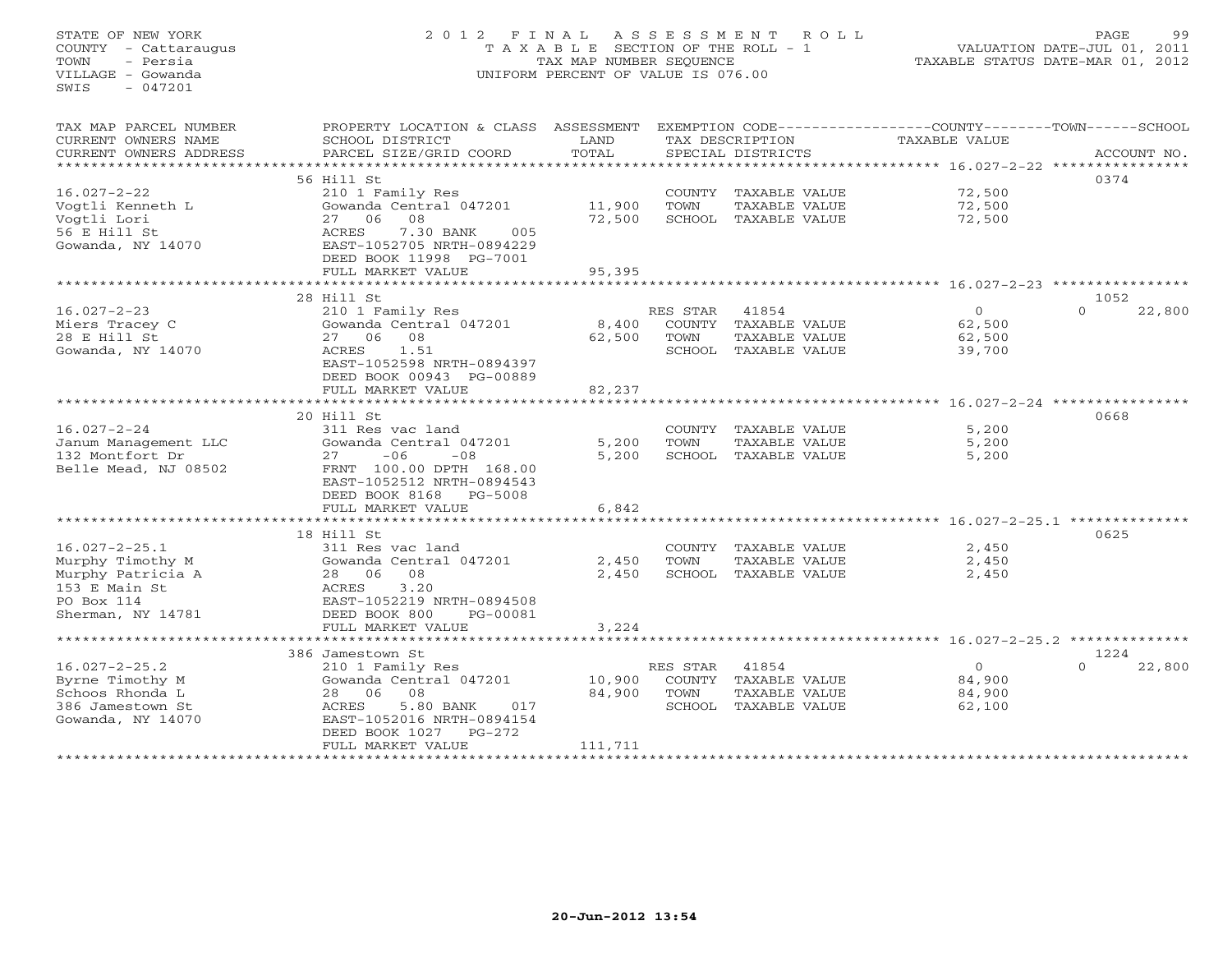# STATE OF NEW YORK 2 0 1 2 F I N A L A S S E S S M E N T R O L L PAGE 100 COUNTY - Cattaraugus T A X A B L E SECTION OF THE ROLL - 1 VALUATION DATE-JUL 01, 2011 TOWN - Persia TAX MAP NUMBER SEQUENCE TAXABLE STATUS DATE-MAR 01, 2012 VILLAGE - Gowanda UNIFORM PERCENT OF VALUE IS 076.00UNIFORM PERCENT OF VALUE IS 076.00

| TAX MAP PARCEL NUMBER<br>CURRENT OWNERS NAME<br>CURRENT OWNERS ADDRESS                             | PROPERTY LOCATION & CLASS<br>SCHOOL DISTRICT<br>PARCEL SIZE/GRID COORD                                                                                                                                                                                             | ASSESSMENT<br>LAND<br>TOTAL |                                                                          | TAX DESCRIPTION<br>SPECIAL DISTRICTS                                       | EXEMPTION CODE-----------------COUNTY-------TOWN------SCHOOL<br>TAXABLE VALUE |                            | ACCOUNT NO.                                  |
|----------------------------------------------------------------------------------------------------|--------------------------------------------------------------------------------------------------------------------------------------------------------------------------------------------------------------------------------------------------------------------|-----------------------------|--------------------------------------------------------------------------|----------------------------------------------------------------------------|-------------------------------------------------------------------------------|----------------------------|----------------------------------------------|
|                                                                                                    |                                                                                                                                                                                                                                                                    |                             |                                                                          |                                                                            |                                                                               |                            |                                              |
| $16.027 - 2 - 27$<br>Simmons Dawn M<br>336 Jamestown St<br>Gowanda, NY 14070                       | 336 Jamestown St<br>210 1 Family Res<br>Gowanda Central 047201<br>28<br>$-06$<br>$-08$<br>also includes 2-26<br>FRNT<br>116.00 DPTH<br>83.00<br><b>ACRES</b><br>$0.42$ BANK<br>017<br>EAST-1051810 NRTH-0894532<br>DEED BOOK 1025<br>$PG-716$<br>FULL MARKET VALUE | 6,100<br>36,300<br>47,763   | RES STAR<br>COUNTY<br>TOWN<br>SCHOOL                                     | 41854<br>TAXABLE VALUE<br>TAXABLE VALUE<br>TAXABLE VALUE                   | $\circ$<br>36,300<br>36,300<br>13,500                                         | $\Omega$                   | 0468<br>22,800                               |
|                                                                                                    |                                                                                                                                                                                                                                                                    |                             |                                                                          |                                                                            | ***************************** 16.027-2-28 ******                              |                            |                                              |
| $16.027 - 2 - 28$<br>Bettker Wesley<br>Bettker Viola<br>332 Jamestown St<br>Gowanda, NY 14070      | 332 Jamestown St<br>210 1 Family Res<br>Gowanda Central 047201<br>$-08$<br>28<br>$-06$<br>44.00 DPTH 117.00<br>FRNT<br>EAST-1051862 NRTH-0894615<br>FULL MARKET VALUE                                                                                              | 44,737                      | CVET C/T<br>3,500 AGED C/T<br>34,000 SR STAR<br>COUNTY<br>TOWN<br>SCHOOL | 41131<br>41801<br>41834<br>TAXABLE VALUE<br>TAXABLE VALUE<br>TAXABLE VALUE | 8,500<br>7,650<br>$\circ$<br>17,850<br>17,850<br>$\circ$                      | 8,500<br>7,650<br>$\Omega$ | 0296<br>$\Omega$<br>$\overline{0}$<br>34,000 |
|                                                                                                    |                                                                                                                                                                                                                                                                    |                             |                                                                          |                                                                            | $16.027 - 2 - 29$                                                             |                            |                                              |
| $16.027 - 2 - 29$<br>Herbert Austin<br>Herbert Mary Ellen<br>326 Jamestown St<br>Gowanda, NY 14070 | 326 Jamestown St<br>210 1 Family Res<br>Gowanda Central 047201<br>06<br>08<br>26<br>55.00 DPTH 135.00<br>FRNT<br>EAST-1051885 NRTH-0894658<br>DEED BOOK 00961 PG-00731<br>FULL MARKET VALUE                                                                        | 27,100<br>35,658            | WVET C/T<br>4,500 SR STAR<br>COUNTY<br>TOWN<br>SCHOOL                    | 41121<br>41834<br>TAXABLE VALUE<br>TAXABLE VALUE<br>TAXABLE VALUE          | 4,065<br>$\circ$<br>23,035<br>23,035<br>$\Omega$                              | 4,065<br>$\Omega$          | 0497<br>$\Omega$<br>27,100                   |
|                                                                                                    |                                                                                                                                                                                                                                                                    |                             |                                                                          |                                                                            | $16.027 - 2 - 30$ ********                                                    |                            |                                              |
| $16.027 - 2 - 30$<br>Van Vlack Michelle L<br>318 Jamestown St<br>Gowanda, NY 14070                 | 318 Jamestown St<br>210 1 Family Res<br>Gowanda Central 047201<br>06 —<br>08<br>28<br>FRNT<br>78.00 DPTH 162.00<br>EAST-1051916 NRTH-0894710<br>DEED BOOK 15913 PG-4002<br>FULL MARKET VALUE                                                                       | 6,400<br>40,800<br>53,684   | RES STAR<br>COUNTY<br>TOWN<br>SCHOOL                                     | 41854<br>TAXABLE VALUE<br>TAXABLE VALUE<br>TAXABLE VALUE                   | $\circ$<br>40,800<br>40,800<br>18,000                                         | $\Omega$                   | 0333<br>22,800                               |
|                                                                                                    | **************                                                                                                                                                                                                                                                     |                             |                                                                          |                                                                            | $16.027 - 2 - 31$ ***********                                                 |                            |                                              |
|                                                                                                    | 312 Jamestown St                                                                                                                                                                                                                                                   |                             |                                                                          |                                                                            |                                                                               |                            | 0642                                         |
| $16.027 - 2 - 31$<br>Toy Charles W<br>Toy Vicki L<br>312 Jamestown St<br>Gowanda, NY 14070         | 210 1 Family Res<br>Gowanda Central 047201<br>28<br>$-06$<br>$-08$<br>64.00 DPTH 180.00<br>FRNT<br>EAST-1051954 NRTH-0894766<br>DEED BOOK 00989 PG-00883                                                                                                           | 5,600<br>32,700             | SR STAR<br>COUNTY<br>TOWN<br>SCHOOL                                      | 41834<br>TAXABLE VALUE<br>TAXABLE VALUE<br>TAXABLE VALUE                   | $\circ$<br>32,700<br>32,700<br>$\Omega$                                       | $\Omega$                   | 32,700                                       |
|                                                                                                    | FULL MARKET VALUE<br>**********************                                                                                                                                                                                                                        | 43,026                      |                                                                          |                                                                            |                                                                               |                            |                                              |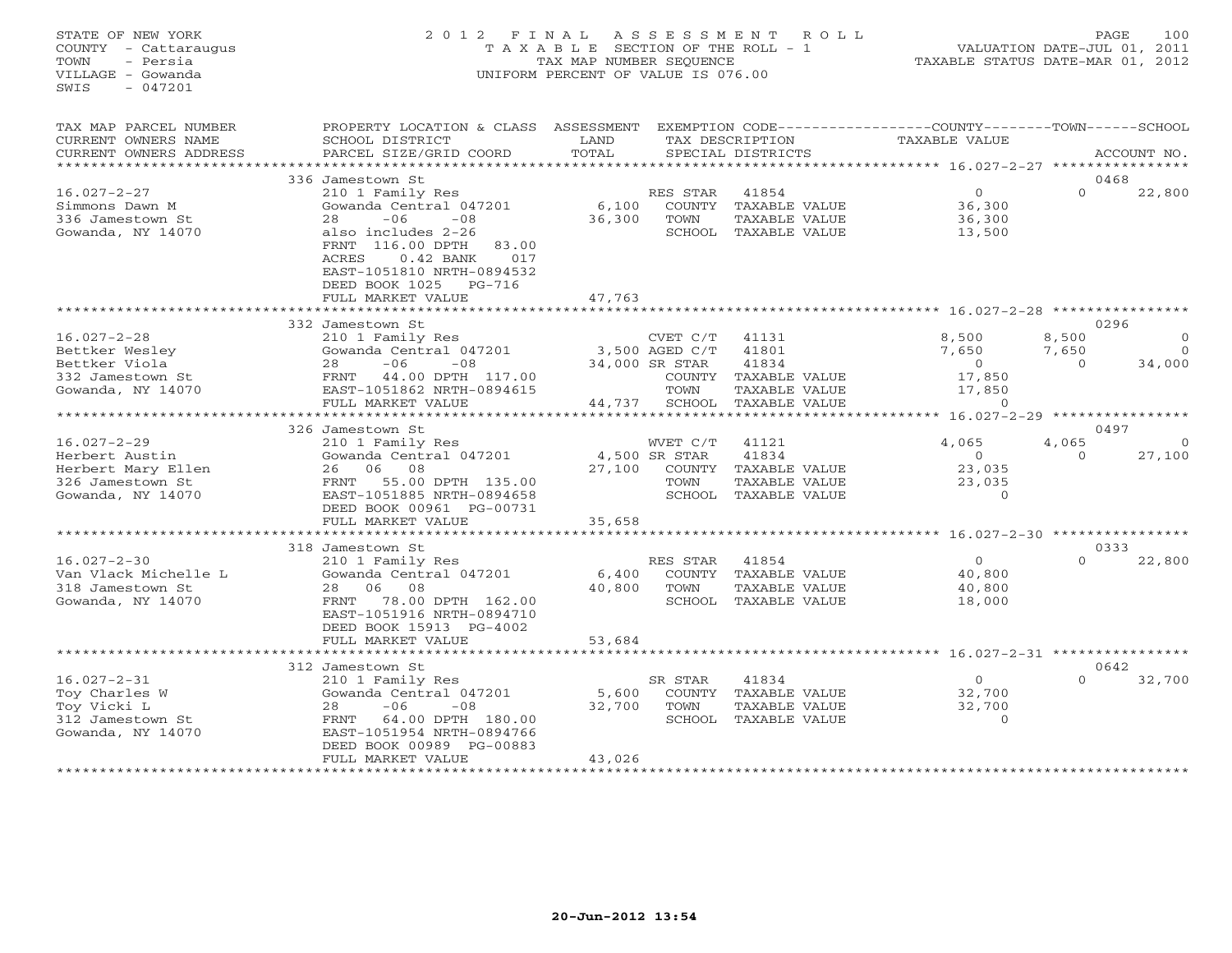# STATE OF NEW YORK 2 0 1 2 F I N A L A S S E S S M E N T R O L L PAGE 101 COUNTY - Cattaraugus T A X A B L E SECTION OF THE ROLL - 1 VALUATION DATE-JUL 01, 2011 TOWN - Persia TAX MAP NUMBER SEQUENCE TAXABLE STATUS DATE-MAR 01, 2012 VILLAGE - Gowanda UNIFORM PERCENT OF VALUE IS 076.00UNIFORM PERCENT OF VALUE IS 076.00

| TAX MAP PARCEL NUMBER<br>CURRENT OWNERS NAME<br>CURRENT OWNERS ADDRESS                   | PROPERTY LOCATION & CLASS<br>SCHOOL DISTRICT<br>PARCEL SIZE/GRID COORD                                                                                                                                                 | ASSESSMENT<br>LAND<br>TOTAL |                                      | EXEMPTION CODE----------------COUNTY-------TOWN-----SCHOOL<br>TAX DESCRIPTION<br>SPECIAL DISTRICTS | <b>TAXABLE VALUE</b>                   |          | ACCOUNT NO. |
|------------------------------------------------------------------------------------------|------------------------------------------------------------------------------------------------------------------------------------------------------------------------------------------------------------------------|-----------------------------|--------------------------------------|----------------------------------------------------------------------------------------------------|----------------------------------------|----------|-------------|
|                                                                                          |                                                                                                                                                                                                                        | * * * * * * * *             |                                      | ************************** 16.027-2-32 ****************                                            |                                        |          |             |
|                                                                                          | 306 Jamestown St                                                                                                                                                                                                       |                             |                                      |                                                                                                    |                                        | 0962     |             |
| $16.027 - 2 - 32$<br>Rogers Beth A<br>306 Jamestown St<br>Gowanda, NY 14070              | 210 1 Family Res<br>Gowanda Central 047201<br>06<br>08<br>28<br><b>FRNT</b><br>51.00 DPTH 185.00<br>BANK<br>017                                                                                                        | 4,700<br>39,000             | RES STAR<br>COUNTY<br>TOWN           | 41854<br>TAXABLE VALUE<br>TAXABLE VALUE<br>SCHOOL TAXABLE VALUE                                    | $\Omega$<br>39,000<br>39,000<br>16,200 | $\Omega$ | 22,800      |
|                                                                                          | EAST-1051978 NRTH-0894816<br>DEED BOOK 00989 PG-00415<br>FULL MARKET VALUE                                                                                                                                             | 51,316<br>*********         |                                      | ****************************** 16.027-2-33 ****************                                        |                                        |          |             |
|                                                                                          | 302 Jamestown St                                                                                                                                                                                                       |                             |                                      |                                                                                                    |                                        | 0442     |             |
| $16.027 - 2 - 33$<br>Hutchings Holly<br>316 E Main St<br>Springville, NY 14141           | 210 1 Family Res<br>Gowanda Central 047201<br>06<br>08<br>28<br>52.00 DPTH 189.00<br>FRNT<br>EAST-1051993 NRTH-0894865                                                                                                 | 4,800<br>34,000             | COUNTY<br>TOWN<br>SCHOOL             | TAXABLE VALUE<br>TAXABLE VALUE<br>TAXABLE VALUE                                                    | 34,000<br>34,000<br>34,000             |          |             |
|                                                                                          | DEED BOOK 16067 PG-5013                                                                                                                                                                                                |                             |                                      |                                                                                                    |                                        |          |             |
|                                                                                          | FULL MARKET VALUE                                                                                                                                                                                                      | 44,737                      |                                      |                                                                                                    |                                        |          |             |
|                                                                                          | 296 Jamestown St                                                                                                                                                                                                       |                             |                                      |                                                                                                    |                                        | 0773     |             |
| $16.027 - 2 - 34$<br>Emerson Ronee<br>296 Jamestown St<br>Gowanda, NY 14070              | 210 1 Family Res<br>Gowanda Central 047201<br>06<br>28<br>08<br>FRNT<br>51.00 DPTH 202.00<br>BANK<br>017                                                                                                               | 4,800<br>38,200             | RES STAR<br>COUNTY<br>TOWN<br>SCHOOL | 41854<br>TAXABLE VALUE<br>TAXABLE VALUE<br>TAXABLE VALUE                                           | $\circ$<br>38,200<br>38,200<br>15,400  | $\Omega$ | 22,800      |
|                                                                                          | EAST-1052017 NRTH-0894909<br>DEED BOOK 4359<br>PG-5001<br>FULL MARKET VALUE                                                                                                                                            | 50,263                      |                                      |                                                                                                    |                                        |          |             |
|                                                                                          |                                                                                                                                                                                                                        |                             |                                      |                                                                                                    | ************** 16.027-2-37 **********  |          |             |
| $16.027 - 2 - 37$<br>Shaw Melvin T<br>9613 Allen St<br>PO Box 89<br>Dayton, NY 14041     | 284 Jamestown St<br>311 Res vac land<br>Gowanda Central 047201<br>06<br>08<br>28<br>9/09-house demo due to fl<br>FRNT 102.00 DPTH 204.00<br>EAST-1052074 NRTH-0895023                                                  | 6,500<br>6,500              | COUNTY<br>TOWN                       | TAXABLE VALUE<br>TAXABLE VALUE<br>SCHOOL TAXABLE VALUE                                             | 6,500<br>6,500<br>6,500                | 0575     |             |
|                                                                                          | DEED BOOK 1022<br>$PG-221$                                                                                                                                                                                             |                             |                                      |                                                                                                    |                                        |          |             |
|                                                                                          | FULL MARKET VALUE                                                                                                                                                                                                      | 8,553                       |                                      |                                                                                                    |                                        |          |             |
|                                                                                          |                                                                                                                                                                                                                        |                             |                                      |                                                                                                    | $16.027 - 2 - 38$ *********            |          |             |
| $16.027 - 2 - 38$<br>Meyers Keith E<br>Meyers Jean L<br>235 Erie St<br>Gowanda, NY 14070 | 274 Jamestown St<br>311 Res vac land<br>Gowanda Central 047201<br>06<br>08<br>28<br>2009-house demolished due<br>flood<br><b>FRNT</b><br>79.86 DPTH 212.00<br>EAST-1052129 NRTH-0895100<br>DEED BOOK 792<br>$PG-00207$ | 6,500<br>6,500              | COUNTY<br>TOWN<br>SCHOOL             | TAXABLE VALUE<br>TAXABLE VALUE<br>TAXABLE VALUE                                                    | 6,500<br>6,500<br>6,500                | 0281     |             |
|                                                                                          | FULL MARKET VALUE                                                                                                                                                                                                      | 8,553                       |                                      |                                                                                                    |                                        |          |             |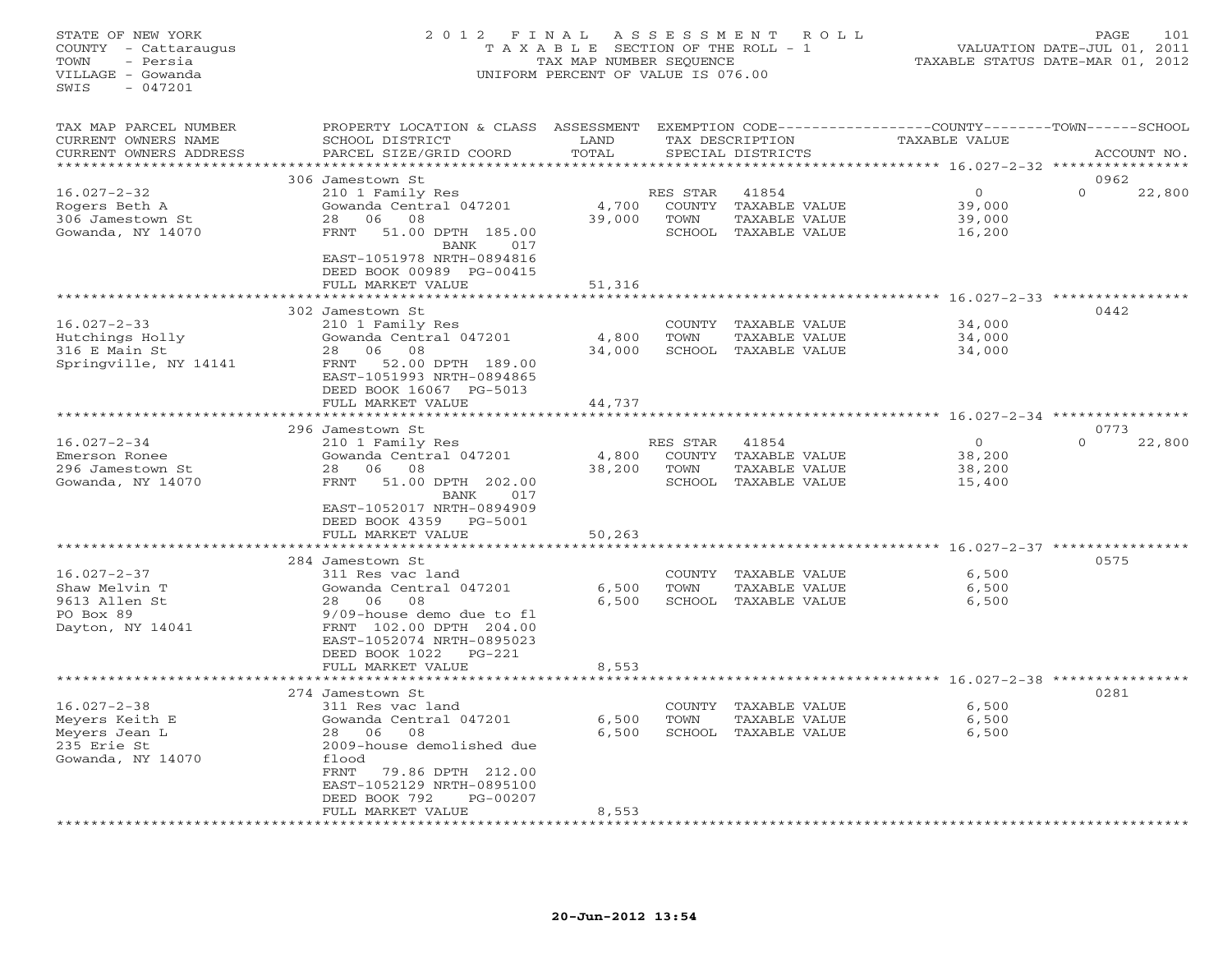# STATE OF NEW YORK 2 0 1 2 F I N A L A S S E S S M E N T R O L L PAGE 102 COUNTY - Cattaraugus T A X A B L E SECTION OF THE ROLL - 1 VALUATION DATE-JUL 01, 2011 TOWN - Persia TAX MAP NUMBER SEQUENCE TAXABLE STATUS DATE-MAR 01, 2012 VILLAGE - Gowanda UNIFORM PERCENT OF VALUE IS 076.00UNIFORM PERCENT OF VALUE IS 076.00

| TAX MAP PARCEL NUMBER    | PROPERTY LOCATION & CLASS   | ASSESSMENT |          |                      | EXEMPTION CODE-----------------COUNTY-------TOWN------SCHOOL |                    |
|--------------------------|-----------------------------|------------|----------|----------------------|--------------------------------------------------------------|--------------------|
| CURRENT OWNERS NAME      | SCHOOL DISTRICT             | LAND       |          | TAX DESCRIPTION      | TAXABLE VALUE                                                |                    |
| CURRENT OWNERS ADDRESS   | PARCEL SIZE/GRID COORD      | TOTAL      |          | SPECIAL DISTRICTS    |                                                              | ACCOUNT NO.        |
|                          |                             | *********  |          |                      |                                                              |                    |
|                          | 264 Jamestown St            |            |          |                      |                                                              | 0382               |
| $16.027 - 2 - 39$        | 210 1 Family Res            |            | COUNTY   | TAXABLE VALUE        | 40,600                                                       |                    |
| Goodemote-Walgus Peggy S | Gowanda Central 047201      | 5,500      | TOWN     | TAXABLE VALUE        | 40,600                                                       |                    |
| 264 Jamestown St         | 08<br>27<br>06              | 40,600     |          | SCHOOL TAXABLE VALUE | 40,600                                                       |                    |
| Gowanda, NY 14070        | 59.14 DPTH 228.00<br>FRNT   |            |          |                      |                                                              |                    |
|                          | EAST-1052169 NRTH-0895162   |            |          |                      |                                                              |                    |
|                          | DEED BOOK 879<br>PG-01018   |            |          |                      |                                                              |                    |
|                          | FULL MARKET VALUE           | 53,421     |          |                      |                                                              |                    |
|                          | **********************      |            |          |                      |                                                              |                    |
|                          | 260 Jamestown St            |            |          |                      |                                                              | 0926               |
| $16.027 - 2 - 40$        | 210 1 Family Res            |            |          | COUNTY TAXABLE VALUE | 40,000                                                       |                    |
| Lesefske Dana            | Gowanda Central 047201      | 7,500      | TOWN     | TAXABLE VALUE        | 40,000                                                       |                    |
| 15537 Armes Ct           | 06<br>08<br>28              | 40,000     |          | SCHOOL TAXABLE VALUE | 40,000                                                       |                    |
| Gowanda, NY 14070        | 92.27 DPTH 315.00<br>FRNT   |            |          |                      |                                                              |                    |
|                          | EAST-1052217 NRTH-0895219   |            |          |                      |                                                              |                    |
|                          | DEED BOOK 13101 PG-7001     |            |          |                      |                                                              |                    |
|                          | FULL MARKET VALUE           | 52,632     |          |                      |                                                              |                    |
|                          | *********************       |            |          |                      |                                                              |                    |
|                          | 230 Jamestown St            |            |          |                      |                                                              | 0925               |
| $16.027 - 2 - 41$        | 210 1 Family Res            |            | RES STAR | 41854                | $\circ$                                                      | $\Omega$<br>22,800 |
| Zimmerman Paul M         | Gowanda Central 047201      | 9,800      | COUNTY   | TAXABLE VALUE        | 75,000                                                       |                    |
| 230 Jamestown St         | 27/28<br>06<br>08           | 75,000     | TOWN     | TAXABLE VALUE        | 75,000                                                       |                    |
| Gowanda, NY 14070        | FRNT 120.48 DPTH 268.00     |            |          | SCHOOL TAXABLE VALUE | 52,200                                                       |                    |
|                          | EAST-1052263 NRTH-0895310   |            |          |                      |                                                              |                    |
|                          | DEED BOOK 5119<br>PG-8001   |            |          |                      |                                                              |                    |
|                          | FULL MARKET VALUE           | 98,684     |          |                      |                                                              |                    |
|                          |                             |            |          |                      |                                                              |                    |
|                          | 224 Jamestown St            |            |          |                      |                                                              | 0547               |
| $16.027 - 2 - 42$        | 210 1 Family Res            |            | RES STAR | 41854                | $\circ$                                                      | $\Omega$<br>22,800 |
| Weinaug Brian J          | Gowanda Central 047201      | 4,900      | COUNTY   | TAXABLE VALUE        | 64,200                                                       |                    |
| 224 Jamestown St         | 06<br>08<br>27              | 64,200     | TOWN     | TAXABLE VALUE        | 64,200                                                       |                    |
| Gowanda, NY 14070        | FRNT<br>50.00 DPTH 276.00   |            |          | SCHOOL TAXABLE VALUE | 41,400                                                       |                    |
|                          | EAST-1052313 NRTH-0895381   |            |          |                      |                                                              |                    |
|                          | DEED BOOK 00967 PG-00254    |            |          |                      |                                                              |                    |
|                          | FULL MARKET VALUE           | 84,474     |          |                      |                                                              |                    |
|                          | *************************** |            |          |                      |                                                              |                    |
|                          | 220 Jamestown St            |            |          |                      |                                                              | 0600               |
| $16.027 - 2 - 43$        | 210 1 Family Res            |            | SR STAR  | 41834                | $\circ$                                                      | 47,270<br>$\cap$   |
| Lennertz Robert C        | Gowanda Central 047201      | 4,500      | COUNTY   | TAXABLE VALUE        | 68,500                                                       |                    |
| 220 Jamestown St         | 08<br>27 06                 | 68,500     | TOWN     | TAXABLE VALUE        | 68,500                                                       |                    |
| Gowanda, NY 14070        | 50.00 DPTH 175.00<br>FRNT   |            |          | SCHOOL TAXABLE VALUE | 21,230                                                       |                    |
|                          | EAST-1052292 NRTH-0895452   |            |          |                      |                                                              |                    |
|                          | DEED BOOK 622<br>PG-00257   |            |          |                      |                                                              |                    |
|                          | FULL MARKET VALUE           | 90,132     |          |                      |                                                              |                    |
|                          |                             |            |          |                      |                                                              |                    |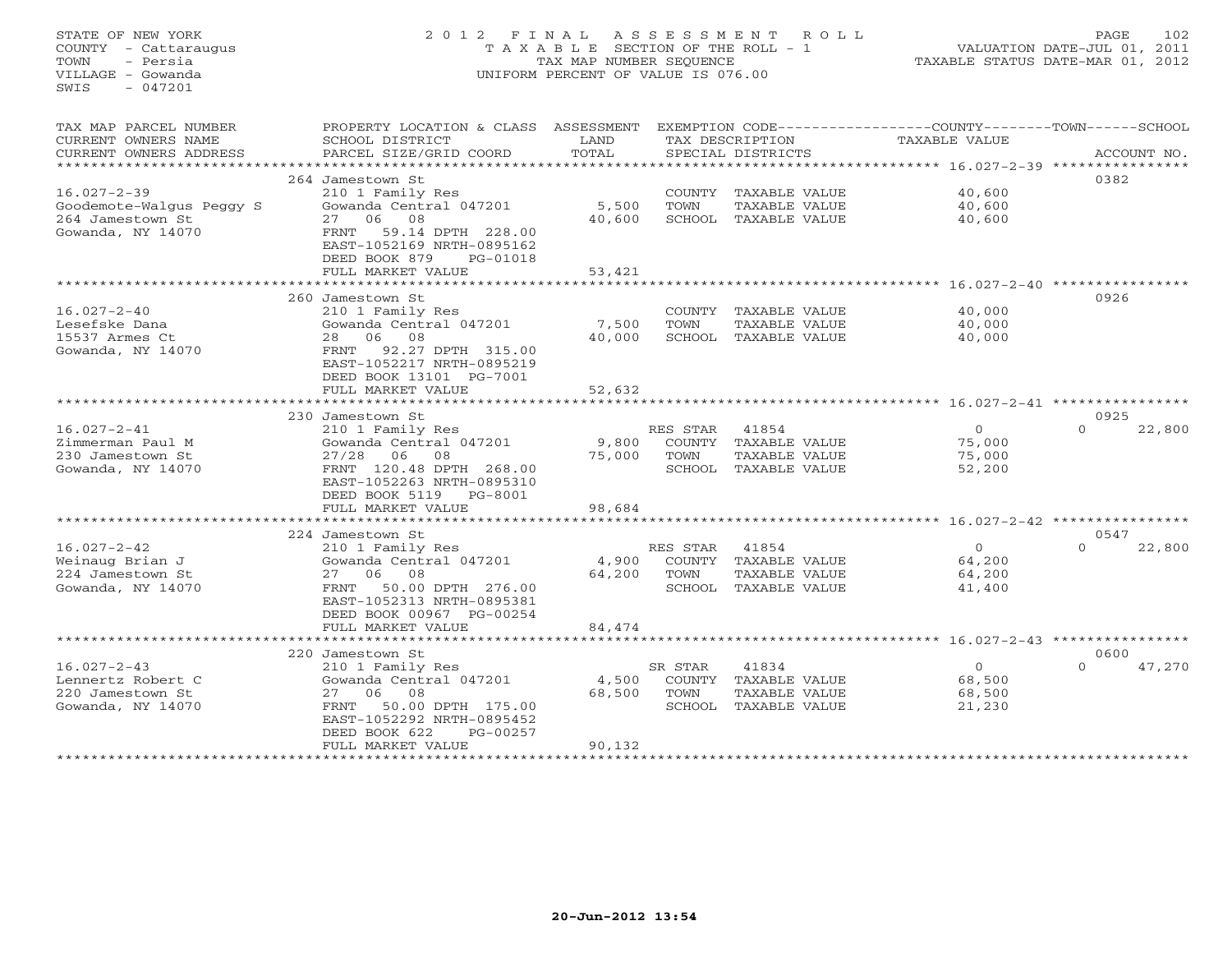# STATE OF NEW YORK 2 0 1 2 F I N A L A S S E S S M E N T R O L L PAGE 103 COUNTY - Cattaraugus T A X A B L E SECTION OF THE ROLL - 1 VALUATION DATE-JUL 01, 2011 TOWN - Persia TAX MAP NUMBER SEQUENCE TAXABLE STATUS DATE-MAR 01, 2012 VILLAGE - Gowanda UNIFORM PERCENT OF VALUE IS 076.00UNIFORM PERCENT OF VALUE IS 076.00

| TAX MAP PARCEL NUMBER<br>CURRENT OWNERS NAME<br>CURRENT OWNERS ADDRESS                              | PROPERTY LOCATION & CLASS<br>SCHOOL DISTRICT<br>PARCEL SIZE/GRID COORD                                                                                                                             | ASSESSMENT<br>LAND<br>TOTAL |                                                                            | TAX DESCRIPTION<br>SPECIAL DISTRICTS                                                       | EXEMPTION CODE-----------------COUNTY-------TOWN------SCHOOL<br><b>TAXABLE VALUE</b> |                                      | ACCOUNT NO.                                |
|-----------------------------------------------------------------------------------------------------|----------------------------------------------------------------------------------------------------------------------------------------------------------------------------------------------------|-----------------------------|----------------------------------------------------------------------------|--------------------------------------------------------------------------------------------|--------------------------------------------------------------------------------------|--------------------------------------|--------------------------------------------|
|                                                                                                     |                                                                                                                                                                                                    |                             |                                                                            |                                                                                            |                                                                                      |                                      |                                            |
| $16.027 - 2 - 44$<br>Durnford Michael P<br>Winship Sonja<br>218 Jamestown St<br>Gowanda, NY 14070   | 218 Jamestown St<br>210 1 Family Res<br>Gowanda Central 047201<br>27/28<br>06<br>08<br><b>FRNT</b><br>50.00 DPTH 300.00<br>BANK<br>017<br>EAST-1052384 NRTH-0895443<br>DEED BOOK 1599<br>PG-8001   | 4,900<br>62,200             | RES STAR<br>COUNTY<br>TOWN                                                 | 41854<br>TAXABLE VALUE<br>TAXABLE VALUE<br>SCHOOL TAXABLE VALUE                            | $\overline{0}$<br>62,200<br>62,200<br>39,400                                         | $\Omega$                             | 0289<br>22,800                             |
|                                                                                                     | FULL MARKET VALUE                                                                                                                                                                                  | 81,842                      |                                                                            |                                                                                            |                                                                                      |                                      |                                            |
|                                                                                                     |                                                                                                                                                                                                    |                             |                                                                            |                                                                                            |                                                                                      |                                      | 0786                                       |
| $16.027 - 2 - 45$<br>Geil Robert D<br>Geil Linda M<br>216 Jamestown St<br>Gowanda, NY 14070         | 216 Jamestown St<br>210 1 Family Res<br>Gowanda Central 047201<br>27/28<br>06<br>08<br>FRNT<br>50.00 DPTH 308.00<br>BANK<br>012<br>EAST-1052406 NRTH-0895509<br>DEED BOOK 1322<br>$PG-2003$        |                             | WVET C/T<br>4,900 DVET C/T<br>64,900 AGED C/T<br>SR STAR<br>COUNTY<br>TOWN | 41121<br>41141<br>41801<br>41834<br>TAXABLE VALUE<br>TAXABLE VALUE<br>SCHOOL TAXABLE VALUE | 9,120<br>6,490<br>14,787<br>$\Omega$<br>34,503<br>34,503<br>17,630                   | 9,120<br>6,490<br>14,787<br>$\Omega$ | $\Omega$<br>$\Omega$<br>$\Omega$<br>47,270 |
|                                                                                                     | FULL MARKET VALUE                                                                                                                                                                                  | 85,395                      |                                                                            |                                                                                            |                                                                                      |                                      |                                            |
|                                                                                                     | *********************<br>214 Jamestown St                                                                                                                                                          |                             |                                                                            |                                                                                            | ********* 16.027-2-46 *****************                                              |                                      | 0267                                       |
| $16.027 - 2 - 46$<br>Logsdon Gary Kenneth<br>4109 St Francis Dr<br>Hamburg, NY 14075                | 220 2 Family Res<br>Gowanda Central 047201<br>06<br>08<br>27<br>57.50 DPTH 310.00<br>FRNT<br>EAST-1052434 NRTH-0895556<br>DEED BOOK 836<br>PG-00382<br>FULL MARKET VALUE                           | 5,500<br>56,000<br>73,684   | COUNTY<br><b>TOWN</b>                                                      | TAXABLE VALUE<br>TAXABLE VALUE<br>SCHOOL TAXABLE VALUE                                     | 56,000<br>56,000<br>56,000                                                           |                                      |                                            |
|                                                                                                     |                                                                                                                                                                                                    |                             |                                                                            |                                                                                            | ********** 16.027-2-47                                                               |                                      |                                            |
| $16.027 - 2 - 47$<br>Harbison Matthew S<br>Harbison Jodi L<br>212 Jamestown St<br>Gowanda, NY 14070 | 212 Jamestown St<br>210 1 Family Res<br>Gowanda Central 047201<br>27<br>$-06$<br>$-08$<br>75.00 DPTH 310.00<br>FRNT<br>EAST-1052468 NRTH-0895615<br>DEED BOOK 6590<br>PG-7001<br>FULL MARKET VALUE | 6,900<br>62,500<br>82,237   | COUNTY<br>TOWN                                                             | TAXABLE VALUE<br>TAXABLE VALUE<br>SCHOOL TAXABLE VALUE                                     | 62,500<br>62,500<br>62,500                                                           |                                      | 0652                                       |
|                                                                                                     |                                                                                                                                                                                                    |                             |                                                                            |                                                                                            | $16.027 - 2 - 48$ **************                                                     |                                      |                                            |
|                                                                                                     | 204 Jamestown St                                                                                                                                                                                   |                             |                                                                            |                                                                                            |                                                                                      |                                      | 0585                                       |
| $16.027 - 2 - 48$<br>Koch William C<br>Koch Karen F<br>204 Jamestown St<br>Gowanda, NY 14070        | 210 1 Family Res<br>Gowanda Central 047201<br>06<br>08<br>28<br>1.06<br>ACRES<br>EAST-1052558 NRTH-0895704<br>DEED BOOK 825<br>$PG-00544$<br>FULL MARKET VALUE                                     | 8,000<br>64,700<br>85,132   | SR STAR<br>COUNTY<br>TOWN<br>SCHOOL                                        | 41834<br>TAXABLE VALUE<br>TAXABLE VALUE<br>TAXABLE VALUE                                   | $\circ$<br>64,700<br>64,700<br>17,430                                                | $\Omega$                             | 47,270                                     |
|                                                                                                     |                                                                                                                                                                                                    |                             |                                                                            |                                                                                            |                                                                                      |                                      |                                            |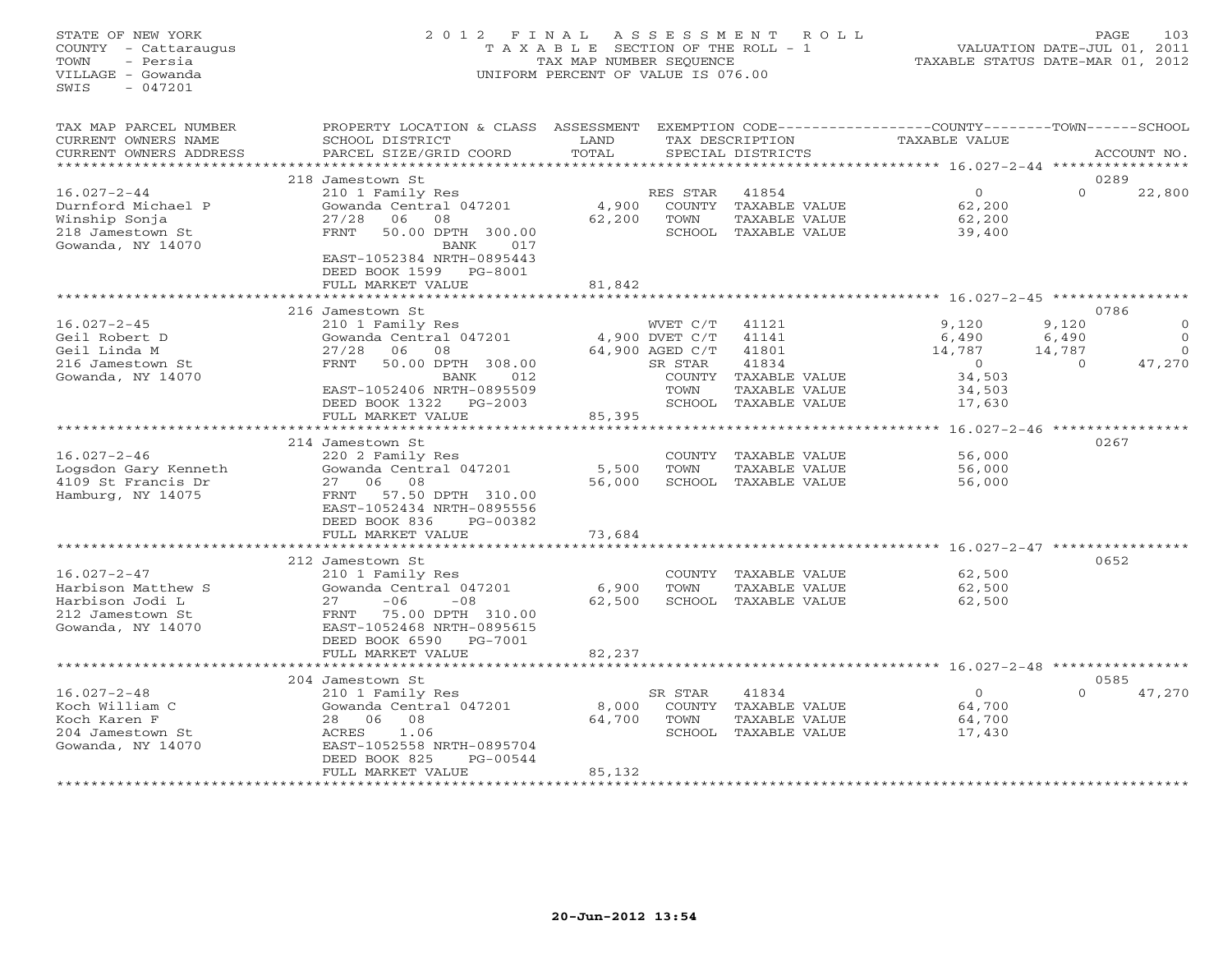# STATE OF NEW YORK 2 0 1 2 F I N A L A S S E S S M E N T R O L L PAGE 104 COUNTY - Cattaraugus T A X A B L E SECTION OF THE ROLL - 1 VALUATION DATE-JUL 01, 2011 TOWN - Persia TAX MAP NUMBER SEQUENCE TAXABLE STATUS DATE-MAR 01, 2012 VILLAGE - Gowanda UNIFORM PERCENT OF VALUE IS 076.00UNIFORM PERCENT OF VALUE IS 076.00

| TAX MAP PARCEL NUMBER                             | PROPERTY LOCATION & CLASS ASSESSMENT                                               |                 |                           |                                       | EXEMPTION CODE-----------------COUNTY-------TOWN-----SCHOOL |                   |                    |
|---------------------------------------------------|------------------------------------------------------------------------------------|-----------------|---------------------------|---------------------------------------|-------------------------------------------------------------|-------------------|--------------------|
| CURRENT OWNERS NAME                               | SCHOOL DISTRICT                                                                    | LAND<br>TOTAL   |                           | TAX DESCRIPTION                       | TAXABLE VALUE                                               |                   |                    |
| CURRENT OWNERS ADDRESS<br>*********************** | PARCEL SIZE/GRID COORD                                                             |                 |                           | SPECIAL DISTRICTS                     |                                                             |                   | ACCOUNT NO.        |
|                                                   | 46 Hill St                                                                         |                 |                           |                                       |                                                             |                   | 0265               |
| $16.027 - 3 - 1$<br>Kilian Adrian J               | 210 1 Family Res<br>Gowanda Central 047201                                         |                 | WVET C/T<br>6,100 SR STAR | 41121<br>41834                        | 8,160<br>$\circ$                                            | 8,160<br>$\Omega$ | $\Omega$<br>47,270 |
| Kilian Anne E<br>46 Hill St                       | 28 06<br>08<br>1.14<br>ACRES                                                       | 54,400          | TOWN                      | COUNTY TAXABLE VALUE<br>TAXABLE VALUE | 46,240<br>46,240                                            |                   |                    |
| Gowanda, NY 14070                                 | EAST-1051406 NRTH-0895274<br>DEED BOOK 900<br>PG-00467                             |                 |                           | SCHOOL TAXABLE VALUE                  | 7,130                                                       |                   |                    |
|                                                   | FULL MARKET VALUE                                                                  | 71,579          |                           |                                       |                                                             |                   |                    |
|                                                   | 40 W Hill St                                                                       |                 |                           |                                       |                                                             |                   | 0833               |
| $16.027 - 3 - 2$                                  | 210 1 Family Res                                                                   |                 | RES STAR                  | 41854                                 | $\circ$                                                     | $\Omega$          | 22,800             |
| Himelein Levant III<br>Himelein Julie             | Gowanda Central 047201<br>28 06<br>08                                              | 9,000<br>95,000 | COUNTY<br>TOWN            | TAXABLE VALUE<br>TAXABLE VALUE        | 95,000<br>95,000                                            |                   |                    |
| 40 W Hill St<br>Gowanda, NY 14070                 | ACRES<br>1.40 BANK<br>017<br>EAST-1051512 NRTH-0895075<br>DEED BOOK 00937 PG-00404 |                 |                           | SCHOOL TAXABLE VALUE                  | 72,200                                                      |                   |                    |
|                                                   | FULL MARKET VALUE                                                                  | 125,000         |                           |                                       |                                                             |                   |                    |
|                                                   | 28 Hill St                                                                         |                 |                           |                                       |                                                             |                   | 0662               |
| $16.027 - 3 - 3$                                  | 210 1 Family Res                                                                   |                 | RES STAR                  | 41854                                 | $\Omega$                                                    | $\Omega$          | 22,800             |
| Ziemer Meribeth A                                 | Gowanda Central 047201                                                             | 8,000           |                           | COUNTY TAXABLE VALUE                  | 67,500                                                      |                   |                    |
| Bajak Robert W                                    | 28 06<br>08                                                                        | 67,500          | TOWN                      | TAXABLE VALUE                         | 67,500                                                      |                   |                    |
| 28 Hill St                                        | <b>FRNT</b><br>92.00 DPTH 322.00                                                   |                 |                           | SCHOOL TAXABLE VALUE                  | 44,700                                                      |                   |                    |
| Gowanda, NY 14070                                 | BANK<br>017<br>EAST-1051624 NRTH-0894955                                           |                 |                           |                                       |                                                             |                   |                    |
|                                                   | DEED BOOK 00995 PG-00930<br>FULL MARKET VALUE                                      | 88,816          |                           |                                       |                                                             |                   |                    |
|                                                   | ******************************                                                     |                 |                           |                                       |                                                             |                   |                    |
| $16.027 - 3 - 4$                                  | 14 Hill St                                                                         |                 |                           |                                       | 45,000                                                      |                   | 0288               |
| Kobiolka Joseph J                                 | 220 2 Family Res<br>Gowanda Central 047201                                         | 4,600           | TOWN                      | COUNTY TAXABLE VALUE<br>TAXABLE VALUE | 45,000                                                      |                   |                    |
| Kobiolka Barbara L                                | 08<br>28 06                                                                        | 45,000          |                           | SCHOOL TAXABLE VALUE                  | 45,000                                                      |                   |                    |
| 12630 Sisson Hawy                                 | 64.59 DPTH 113.00<br>FRNT                                                          |                 |                           |                                       |                                                             |                   |                    |
| Lawtons, NY 14091                                 | EAST-1051749 NRTH-0895039                                                          |                 |                           |                                       |                                                             |                   |                    |
|                                                   | DEED BOOK 838<br>PG-00261                                                          |                 |                           |                                       |                                                             |                   |                    |
|                                                   | FULL MARKET VALUE                                                                  | 59,211          |                           |                                       |                                                             |                   |                    |
|                                                   | *************************                                                          | *************   |                           |                                       |                                                             |                   |                    |
|                                                   | 295 Jamestown St                                                                   |                 |                           |                                       |                                                             |                   | 0596               |
| $16.027 - 3 - 5$                                  | 220 2 Family Res                                                                   |                 |                           | COUNTY TAXABLE VALUE                  | 48,000                                                      |                   |                    |
| Maude William G                                   | Gowanda Central 047201                                                             | 5,500           | TOWN                      | TAXABLE VALUE                         | 48,000                                                      |                   |                    |
| Szkatulski Amy S<br>24 Park St                    | 28 06<br>08<br>84.00 DPTH 104.00<br>FRNT                                           | 48,000          |                           | SCHOOL TAXABLE VALUE                  | 48,000                                                      |                   |                    |
| Gowanda, NY 14070                                 | EAST-1051820 NRTH-0895003                                                          |                 |                           |                                       |                                                             |                   |                    |
|                                                   | DEED BOOK 15225 PG-5001                                                            |                 |                           |                                       |                                                             |                   |                    |
|                                                   | FULL MARKET VALUE                                                                  | 63,158          |                           |                                       |                                                             |                   |                    |
|                                                   |                                                                                    |                 |                           |                                       |                                                             |                   |                    |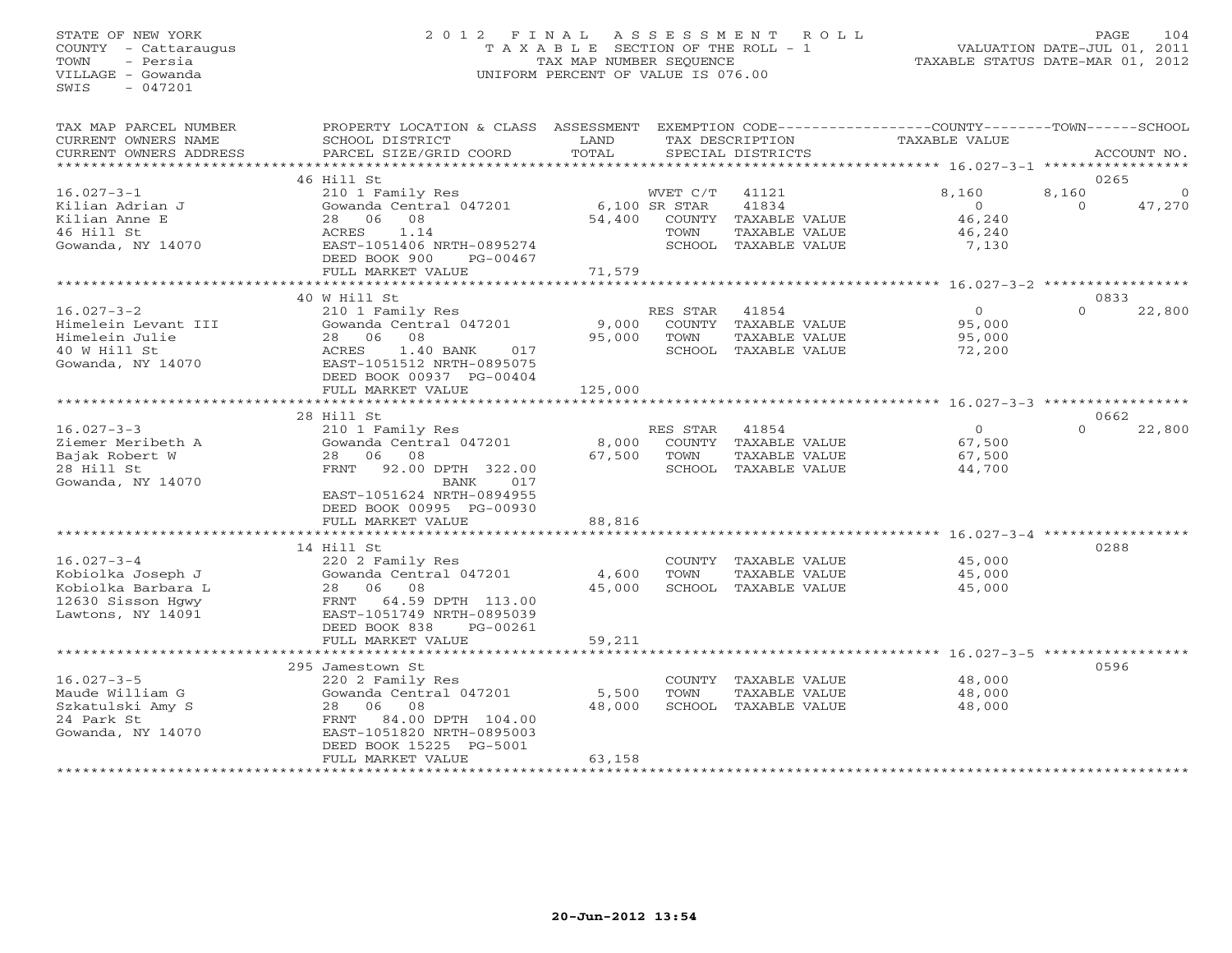# STATE OF NEW YORK 2 0 1 2 F I N A L A S S E S S M E N T R O L L PAGE 105 COUNTY - Cattaraugus T A X A B L E SECTION OF THE ROLL - 1 VALUATION DATE-JUL 01, 2011 TOWN - Persia TAX MAP NUMBER SEQUENCE TAXABLE STATUS DATE-MAR 01, 2012 VILLAGE - Gowanda UNIFORM PERCENT OF VALUE IS 076.00UNIFORM PERCENT OF VALUE IS 076.00

| TAX MAP PARCEL NUMBER<br>CURRENT OWNERS NAME<br>CURRENT OWNERS ADDRESS                                  | PROPERTY LOCATION & CLASS<br>SCHOOL DISTRICT<br>PARCEL SIZE/GRID COORD                                                                                                               | ASSESSMENT<br>LAND<br>TOTAL |                                                              | TAX DESCRIPTION<br>SPECIAL DISTRICTS                              | EXEMPTION CODE-----------------COUNTY-------TOWN-----SCHOOL<br>TAXABLE VALUE |                    | ACCOUNT NO. |
|---------------------------------------------------------------------------------------------------------|--------------------------------------------------------------------------------------------------------------------------------------------------------------------------------------|-----------------------------|--------------------------------------------------------------|-------------------------------------------------------------------|------------------------------------------------------------------------------|--------------------|-------------|
|                                                                                                         | 303 Jamestown St                                                                                                                                                                     |                             |                                                              |                                                                   | *********** 16.027-3-6                                                       |                    | 0796        |
| $16.027 - 3 - 6$<br>Spire Larry<br>Spire Bonnie<br>303 Jamestown St<br>Gowanda, NY 14070                | 210 1 Family Res<br>Gowanda Central 047201<br>06<br>08<br>28<br>Life Use<br>FRNT<br>80.50 DPTH 160.00<br>EAST-1051768 NRTH-0894933<br>DEED BOOK 8244<br>PG-5001<br>FULL MARKET VALUE | 6,600<br>68,600<br>90,263   | RES STAR<br>COUNTY<br>TOWN<br>SCHOOL                         | 41854<br>TAXABLE VALUE<br>TAXABLE VALUE<br>TAXABLE VALUE          | $\circ$<br>68,600<br>68,600<br>45,800                                        | $\Omega$           | 22,800      |
|                                                                                                         | 311 Jamestown St                                                                                                                                                                     |                             |                                                              |                                                                   |                                                                              |                    | 0385        |
| $16.027 - 3 - 7$<br>Sternisha Joseph A<br>Sternisha Jeanette R<br>311 Jamestown St<br>Gowanda, NY 14070 | 210 1 Family Res<br>Gowanda Central 047201<br>06<br>08<br>28<br>FRNT<br>66.00 DPTH 160.00<br>EAST-1051743 NRTH-0894865<br>DEED BOOK 6571<br>PG-3001                                  | 50,800                      | CVET C/T<br>5,600 SR STAR<br><b>COUNTY</b><br>TOWN<br>SCHOOL | 41131<br>41834<br>TAXABLE VALUE<br>TAXABLE VALUE<br>TAXABLE VALUE | 12,700<br>$\Omega$<br>38,100<br>38,100<br>3,530                              | 12,700<br>$\Omega$ | 47,270      |
|                                                                                                         | FULL MARKET VALUE<br>******************                                                                                                                                              | 66,842<br>********          |                                                              |                                                                   | ******** 16.027-3-8 *****************                                        |                    |             |
|                                                                                                         | 313 Jamestown St                                                                                                                                                                     |                             |                                                              |                                                                   |                                                                              |                    | 0862        |
| $16.027 - 3 - 8$<br>John Jacqueline J<br>313 Jamestown St<br>Gowanda, NY 14070                          | 210 1 Family Res<br>Gowanda Central 047201<br>06<br>08<br>28<br>68.00 DPTH 160.00<br>FRNT<br><b>BANK</b><br>017                                                                      | 5,600<br>56,700             | RES STAR<br><b>COUNTY</b><br>TOWN<br>SCHOOL                  | 41854<br>TAXABLE VALUE<br><b>TAXABLE VALUE</b><br>TAXABLE VALUE   | $\circ$<br>56,700<br>56,700<br>33,900                                        | $\Omega$           | 22,800      |
|                                                                                                         | EAST-1051721 NRTH-0894802<br>DEED BOOK 5014<br>$PG-4001$<br>FULL MARKET VALUE<br>* * * * * * * * * * * * * * * * *                                                                   | 74,605                      |                                                              |                                                                   | ******************** 16.027-3-9.1 ***************                            |                    |             |
|                                                                                                         | Jamestown St                                                                                                                                                                         |                             |                                                              |                                                                   |                                                                              |                    | 0595        |
| $16.027 - 3 - 9.1$<br>Wilcox Mark S<br>341 Jamestown St<br>Gowanda, NY 14070                            | 311 Res vac land<br>Gowanda Central 047201<br>28<br>$-06$<br>$-08$<br>5.18<br>ACRES<br>EAST-1051415 NRTH-0894460<br>DEED BOOK 00999 PG-00250                                         | 9,000<br>9,000              | COUNTY<br>TOWN<br>SCHOOL                                     | TAXABLE VALUE<br>TAXABLE VALUE<br>TAXABLE VALUE                   | 9,000<br>9,000<br>9,000                                                      |                    |             |
|                                                                                                         | FULL MARKET VALUE                                                                                                                                                                    | 11,842                      |                                                              |                                                                   | *********************************** 16.027-3-9.2 ***************             |                    |             |
|                                                                                                         | 323 Jamestown St                                                                                                                                                                     |                             |                                                              |                                                                   |                                                                              |                    | 0594        |
| $16.027 - 3 - 9.2$<br>Murphy Ruth A Life Us<br>Murphy Dennis G<br>323 Jamestown St<br>Gowanda, NY 14070 | 220 2 Family Res<br>Gowanda Central 047201<br>06<br>08<br>28<br>Life Use<br>93.10 DPTH 267.00<br>FRNT<br>EAST-1051643 NRTH-0894745<br>DEED BOOK 779<br>PG-00284<br>FULL MARKET VALUE | 7,900<br>39,900<br>52,500   | SR STAR<br>COUNTY<br>TOWN<br>SCHOOL                          | 41834<br>TAXABLE VALUE<br>TAXABLE VALUE<br>TAXABLE VALUE          | $\circ$<br>39,900<br>39,900<br>$\Omega$                                      | $\Omega$           | 39,900      |
|                                                                                                         | * * * * * * * * * * * * * * * * * * * *                                                                                                                                              |                             |                                                              |                                                                   |                                                                              |                    |             |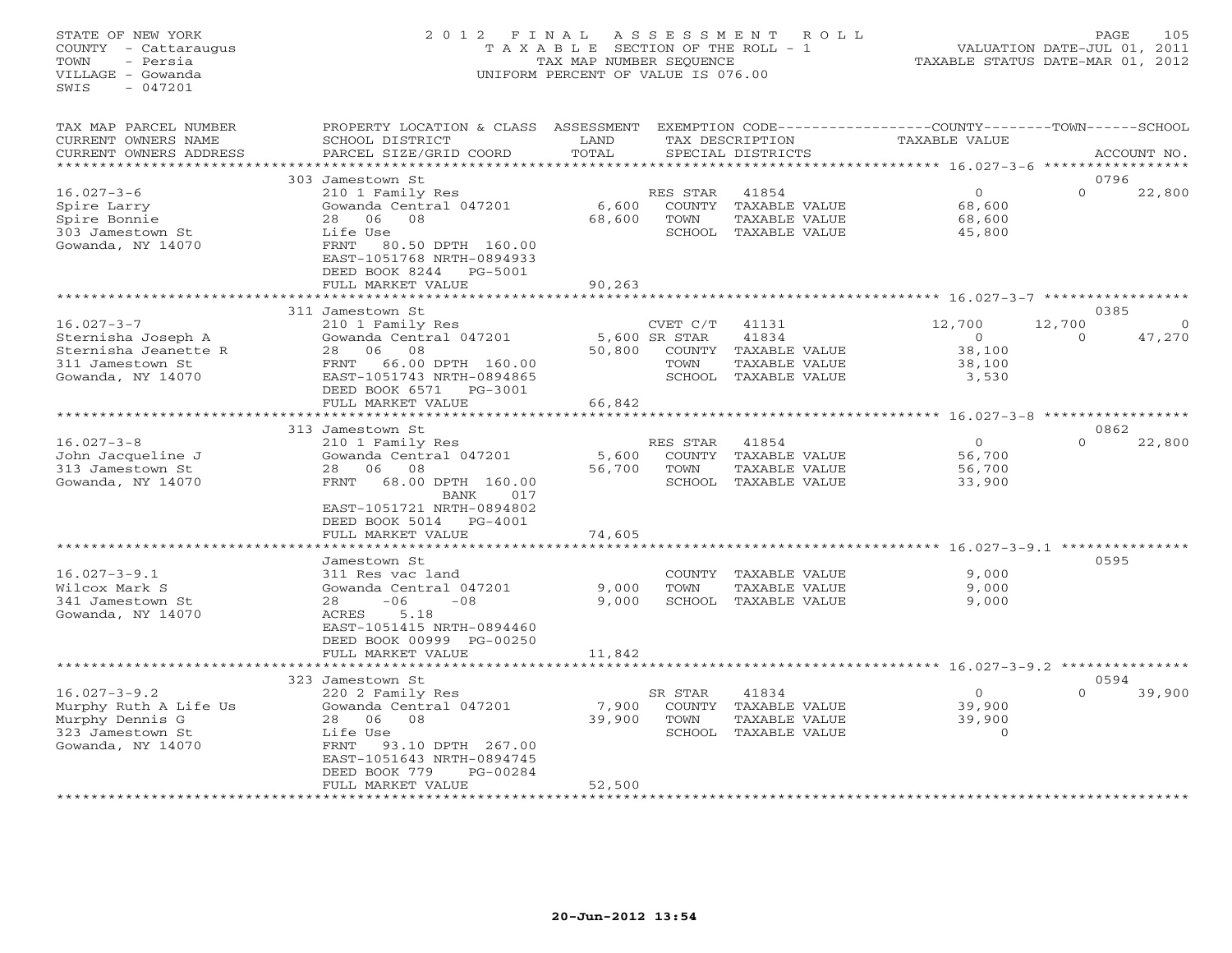# STATE OF NEW YORK 2 0 1 2 F I N A L A S S E S S M E N T R O L L PAGE 106 COUNTY - Cattaraugus T A X A B L E SECTION OF THE ROLL - 1 VALUATION DATE-JUL 01, 2011 TOWN - Persia TAX MAP NUMBER SEQUENCE TAXABLE STATUS DATE-MAR 01, 2012 VILLAGE - Gowanda UNIFORM PERCENT OF VALUE IS 076.00UNIFORM PERCENT OF VALUE IS 076.00

| TAX MAP PARCEL NUMBER  | PROPERTY LOCATION & CLASS                | ASSESSMENT                |          |                      | EXEMPTION CODE-----------------COUNTY-------TOWN------SCHOOL |                    |
|------------------------|------------------------------------------|---------------------------|----------|----------------------|--------------------------------------------------------------|--------------------|
| CURRENT OWNERS NAME    | SCHOOL DISTRICT                          | LAND                      |          | TAX DESCRIPTION      | TAXABLE VALUE                                                |                    |
| CURRENT OWNERS ADDRESS | PARCEL SIZE/GRID COORD                   | TOTAL                     |          | SPECIAL DISTRICTS    |                                                              | ACCOUNT NO.        |
|                        | * * * * * * * * * * * * * * * * * * *    | ************************* |          |                      |                                                              |                    |
|                        | 325 Jamestown St                         |                           |          |                      |                                                              | 0338               |
| $16.027 - 3 - 10$      | 210 1 Family Res                         |                           |          | COUNTY TAXABLE VALUE | 36,400                                                       |                    |
| Gibbs-Ott Mabel A      | Gowanda Central 047201                   | 4,500                     | TOWN     | TAXABLE VALUE        | 36,400                                                       |                    |
| 10292 Forty Rd         | 06<br>08<br>27                           | 36,400                    |          | SCHOOL TAXABLE VALUE | 36,400                                                       |                    |
| Gowanda, NY 14070      | 50.00 DPTH 170.00<br>FRNT                |                           |          |                      |                                                              |                    |
|                        | EAST-1051667 NRTH-0894662                |                           |          |                      |                                                              |                    |
|                        | DEED BOOK 15686 PG-4001                  |                           |          |                      |                                                              |                    |
|                        |                                          |                           |          |                      |                                                              |                    |
|                        | FULL MARKET VALUE                        | 47,895                    |          |                      |                                                              |                    |
|                        |                                          |                           |          |                      |                                                              |                    |
|                        | 333 Jamestown St                         |                           |          |                      |                                                              | 0929               |
| $16.027 - 3 - 11$      | 210 1 Family Res                         |                           | RES STAR | 41854                | $\Omega$                                                     | $\Omega$<br>22,800 |
| Danahy Linda K         | Gowanda Central 047201                   | 4,300                     |          | COUNTY TAXABLE VALUE | 43,000                                                       |                    |
| 333 Jamestown St       | 28<br>06<br>08                           | 43,000                    | TOWN     | TAXABLE VALUE        | 43,000                                                       |                    |
| Gowanda, NY 14070      | 50.00 DPTH 151.00<br>FRNT                |                           |          | SCHOOL TAXABLE VALUE | 20,200                                                       |                    |
|                        | EAST-1051661 NRTH-0894611                |                           |          |                      |                                                              |                    |
|                        | DEED BOOK 858<br>PG-01064                |                           |          |                      |                                                              |                    |
|                        | FULL MARKET VALUE                        | 56,579                    |          |                      |                                                              |                    |
|                        | *******************                      |                           |          |                      |                                                              |                    |
|                        | 337 Jamestown St                         |                           |          |                      |                                                              | 0493               |
| $16.027 - 3 - 12$      | 210 1 Family Res                         |                           | SR STAR  | 41834                | $\Omega$                                                     | $\Omega$<br>44,900 |
| Koch Irene             | Gowanda Central 047201                   | 3,800                     |          | COUNTY TAXABLE VALUE | 44,900                                                       |                    |
| 337 Jamestown St       | 08<br>28 06                              | 44,900                    | TOWN     | TAXABLE VALUE        | 44,900                                                       |                    |
| Gowanda, NY 14070      | 50.00 DPTH 118.00<br>FRNT                |                           |          | SCHOOL TAXABLE VALUE | $\Omega$                                                     |                    |
|                        | EAST-1051662 NRTH-0894558                |                           |          |                      |                                                              |                    |
|                        |                                          |                           |          |                      |                                                              |                    |
|                        | DEED BOOK 854<br>PG-00967                |                           |          |                      |                                                              |                    |
|                        | FULL MARKET VALUE                        | 59,079                    |          |                      |                                                              |                    |
|                        |                                          |                           |          |                      |                                                              |                    |
|                        | 339 Jamestown St                         |                           |          |                      |                                                              | 0324               |
| $16.027 - 3 - 14$      | 210 1 Family Res                         |                           | RES STAR | 41854                | $\circ$                                                      | $\Omega$<br>22,800 |
| Gattie Joseph M        | Gowanda Central 047201                   | 4,300                     | COUNTY   | TAXABLE VALUE        | 46,000                                                       |                    |
| 339 Jamestown St       | 08<br>28 06                              | 46,000                    | TOWN     | TAXABLE VALUE        | 46,000                                                       |                    |
| Gowanda, NY 14070      | 50.57 DPTH 151.00<br>FRNT                |                           |          | SCHOOL TAXABLE VALUE | 23,200                                                       |                    |
|                        | EAST-1051631 NRTH-0894516                |                           |          |                      |                                                              |                    |
|                        | DEED BOOK 10445 PG-3001                  |                           |          |                      |                                                              |                    |
|                        | FULL MARKET VALUE                        | 60,526                    |          |                      |                                                              |                    |
|                        | *********************                    | ***********               |          |                      | ******************************* 16.027-3-15 **************** |                    |
|                        | 341 Jamestown St                         |                           |          |                      |                                                              | 0676               |
| $16.027 - 3 - 15$      | 210 1 Family Res                         |                           | RES STAR | 41854                | $\Omega$                                                     | 22,800<br>$\Omega$ |
| Wilcox Mark S          | Gowanda Central 047201                   | 5,300                     | COUNTY   | TAXABLE VALUE        | 40,700                                                       |                    |
| 341 Jamestown St       | 08<br>28<br>06                           | 40,700                    | TOWN     | TAXABLE VALUE        | 40,700                                                       |                    |
| Gowanda, NY 14070      | 66.00 DPTH 139.00<br>FRNT                |                           | SCHOOL   | TAXABLE VALUE        | 17,900                                                       |                    |
|                        | BANK<br>017                              |                           |          |                      |                                                              |                    |
|                        | EAST-1051569 NRTH-0894322                |                           |          |                      |                                                              |                    |
|                        | PG-942                                   |                           |          |                      |                                                              |                    |
|                        | DEED BOOK 1009                           |                           |          |                      |                                                              |                    |
|                        | FULL MARKET VALUE<br>******************* | 53,553                    |          |                      |                                                              |                    |
|                        |                                          |                           |          |                      |                                                              |                    |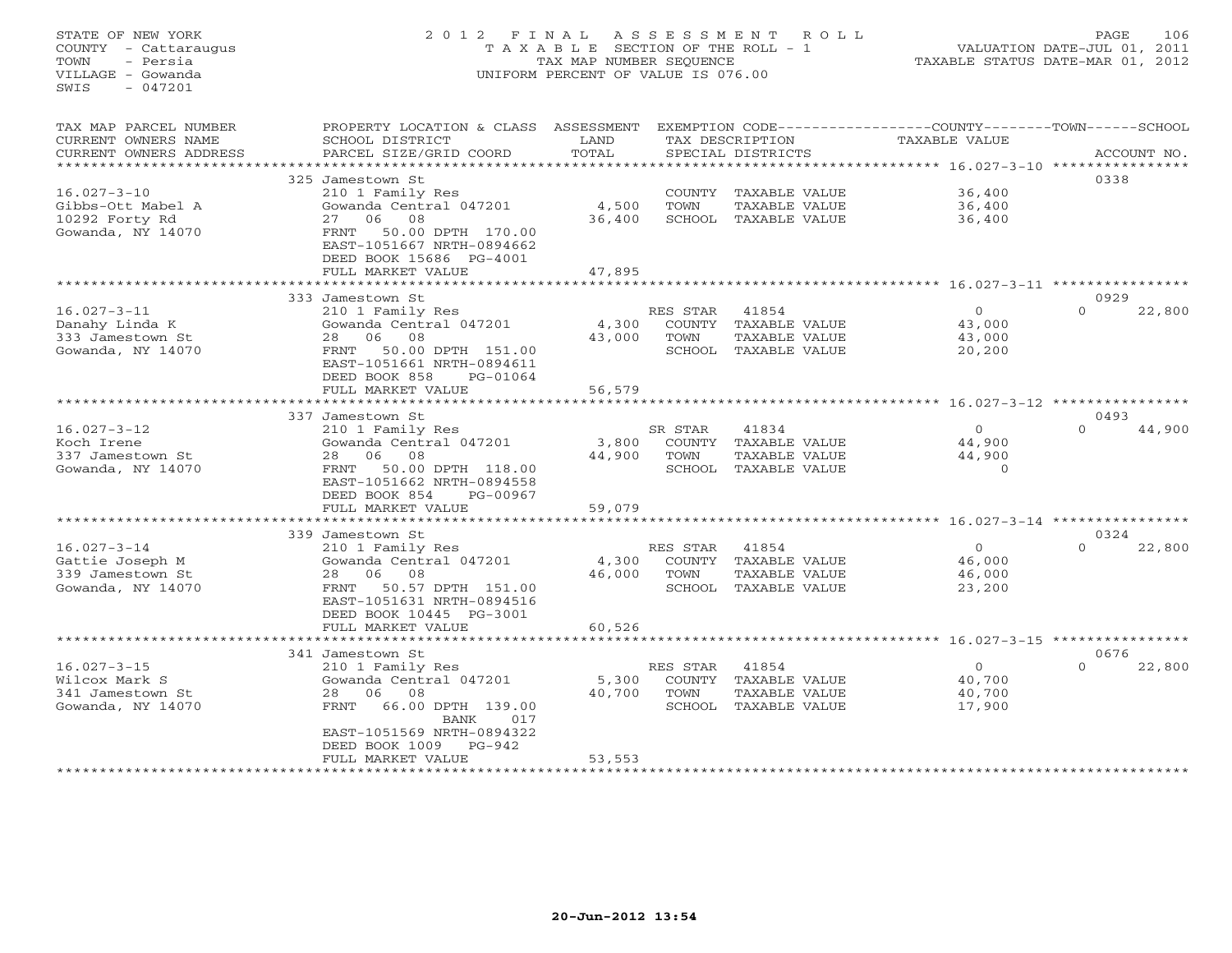# STATE OF NEW YORK 2 0 1 2 F I N A L A S S E S S M E N T R O L L PAGE 107 COUNTY - Cattaraugus T A X A B L E SECTION OF THE ROLL - 1 VALUATION DATE-JUL 01, 2011 TOWN - Persia TAX MAP NUMBER SEQUENCE TAXABLE STATUS DATE-MAR 01, 2012 VILLAGE - Gowanda UNIFORM PERCENT OF VALUE IS 076.00UNIFORM PERCENT OF VALUE IS 076.00

| TAX MAP PARCEL NUMBER<br>CURRENT OWNERS NAME<br>CURRENT OWNERS ADDRESS<br>********************** | PROPERTY LOCATION & CLASS<br>SCHOOL DISTRICT<br>PARCEL SIZE/GRID COORD | ASSESSMENT<br>LAND<br>TOTAL |          | TAX DESCRIPTION<br>SPECIAL DISTRICTS | EXEMPTION CODE-----------------COUNTY-------TOWN------SCHOOL<br>TAXABLE VALUE |          | ACCOUNT NO. |
|--------------------------------------------------------------------------------------------------|------------------------------------------------------------------------|-----------------------------|----------|--------------------------------------|-------------------------------------------------------------------------------|----------|-------------|
|                                                                                                  |                                                                        |                             |          |                                      |                                                                               |          |             |
|                                                                                                  | 343 Jamestown St                                                       |                             |          |                                      |                                                                               | 1365     |             |
| $16.027 - 3 - 16$                                                                                | 314 Rural vac<10                                                       |                             | COUNTY   | TAXABLE VALUE                        | 100                                                                           |          |             |
| Jablonowski Eric                                                                                 | Gowanda Central 047201                                                 | 100                         | TOWN     | TAXABLE VALUE                        | 100                                                                           |          |             |
| 33 Leavenworth St                                                                                | on Persia/Perrysburg line                                              | 100                         |          | SCHOOL TAXABLE VALUE                 | 100                                                                           |          |             |
| Cattaraugus, NY 14719                                                                            | 95.00 DPTH 120.00<br>FRNT<br>DEED BOOK 14205 PG-7015                   |                             |          |                                      |                                                                               |          |             |
|                                                                                                  | FULL MARKET VALUE                                                      | 132                         |          |                                      |                                                                               |          |             |
|                                                                                                  |                                                                        | **********                  |          |                                      | ************************ 16.027-3-17 ***********                              |          |             |
|                                                                                                  | 40 Maltbie Rd                                                          |                             |          |                                      |                                                                               | 0308     |             |
| $16.027 - 3 - 17$                                                                                | 311 Res vac land                                                       |                             |          | COUNTY TAXABLE VALUE                 | 3,900                                                                         |          |             |
| Brumagin Glenn I                                                                                 | Gowanda Central 047201                                                 | 3,900                       | TOWN     | TAXABLE VALUE                        | 3,900                                                                         |          |             |
| 10452 Maltbie Hill Rd                                                                            | 28<br>- 06<br>08                                                       | 3,900                       | SCHOOL   | TAXABLE VALUE                        | 3,900                                                                         |          |             |
| Gowanda, NY 14070                                                                                | Trustees Of                                                            |                             |          |                                      |                                                                               |          |             |
|                                                                                                  | ACRES<br>1.80                                                          |                             |          |                                      |                                                                               |          |             |
|                                                                                                  | EAST-1051143 NRTH-0894185                                              |                             |          |                                      |                                                                               |          |             |
|                                                                                                  | DEED BOOK 00936 PG-00338                                               |                             |          |                                      |                                                                               |          |             |
|                                                                                                  | FULL MARKET VALUE                                                      | 5,132                       |          |                                      |                                                                               |          |             |
|                                                                                                  | *********************                                                  |                             |          |                                      | **************************** 16.027-3-21 *****                                |          |             |
|                                                                                                  | 38 Maltbie Rd                                                          |                             |          |                                      |                                                                               | 0791     |             |
| $16.027 - 3 - 21$                                                                                | 210 1 Family Res                                                       |                             | RES STAR | 41854                                | $\circ$                                                                       | $\Omega$ | 22,800      |
| Howard Seth H                                                                                    | Gowanda Central 047201                                                 | 9,000                       |          | COUNTY TAXABLE VALUE                 | 63,000                                                                        |          |             |
| Howard Melissa R                                                                                 | 28 06<br>08                                                            | 63,000                      | TOWN     | TAXABLE VALUE                        | 63,000                                                                        |          |             |
| 38 Maltbie Rd                                                                                    | FRNT 156.10 DPTH 217.60                                                |                             |          | SCHOOL TAXABLE VALUE                 | 40,200                                                                        |          |             |
| Gowanda, NY 14070                                                                                | EAST-1051162 NRTH-0894427                                              |                             |          |                                      |                                                                               |          |             |
|                                                                                                  | DEED BOOK 9530<br>PG-8001                                              |                             |          |                                      |                                                                               |          |             |
|                                                                                                  | FULL MARKET VALUE                                                      | 82,895                      |          |                                      |                                                                               |          |             |
|                                                                                                  | *******************                                                    |                             |          |                                      | $16.027 - 3 - 23$ ***********                                                 |          |             |
|                                                                                                  | 34 Maltbie Rd                                                          |                             |          |                                      |                                                                               | 0735     |             |
| $16.027 - 3 - 23$                                                                                | 210 1 Family Res                                                       |                             | RES STAR | 41854                                | $\circ$                                                                       | $\Omega$ | 22,800      |
| Colantino Robert M                                                                               | Gowanda Central 047201                                                 |                             |          | COUNTY TAXABLE VALUE                 | 55,900                                                                        |          |             |
| Colantiino Amy G                                                                                 | 28<br>06<br>08                                                         | 9,000<br>55,900             | TOWN     |                                      | 55,900                                                                        |          |             |
|                                                                                                  | FRNT 135.00 DPTH 233.40                                                |                             | SCHOOL   | TAXABLE VALUE                        |                                                                               |          |             |
| 34 Maltbie Rd                                                                                    |                                                                        |                             |          | TAXABLE VALUE                        | 33,100                                                                        |          |             |
| Gowanda, NY 14070                                                                                | <b>BANK</b><br>032                                                     |                             |          |                                      |                                                                               |          |             |
|                                                                                                  | EAST-1051166 NRTH-0894569                                              |                             |          |                                      |                                                                               |          |             |
|                                                                                                  | DEED BOOK 17282 PG-8002                                                |                             |          |                                      |                                                                               |          |             |
|                                                                                                  | FULL MARKET VALUE                                                      | 73,553                      |          |                                      |                                                                               |          |             |
|                                                                                                  | **************************                                             |                             |          |                                      | ********************************* 16.027-3-24 *******                         |          |             |
|                                                                                                  | 28 Maltbie Rd                                                          |                             |          |                                      |                                                                               | 0938     |             |
| $16.027 - 3 - 24$                                                                                | 210 1 Family Res                                                       |                             | RES STAR | 41854                                | $\Omega$                                                                      | $\Omega$ | 22,800      |
| Capozzi Michael A                                                                                | Gowanda Central 047201                                                 | 7,700                       |          | COUNTY TAXABLE VALUE                 | 74,000                                                                        |          |             |
| Wilcox Diane L                                                                                   | 06<br>28<br>08                                                         | 74,000                      | TOWN     | TAXABLE VALUE                        | 74,000                                                                        |          |             |
| 28 Maltbie Rd                                                                                    | FRNT 183.60 DPTH 108.40                                                |                             |          | SCHOOL TAXABLE VALUE                 | 51,200                                                                        |          |             |
| Gowanda, NY 14070                                                                                | <b>BANK</b><br>017                                                     |                             |          |                                      |                                                                               |          |             |
|                                                                                                  | EAST-1051237 NRTH-0894725                                              |                             |          |                                      |                                                                               |          |             |
|                                                                                                  | DEED BOOK 12346 PG-6001                                                |                             |          |                                      |                                                                               |          |             |
|                                                                                                  | FULL MARKET VALUE                                                      | 97,368                      |          |                                      |                                                                               |          |             |
|                                                                                                  | *******************                                                    | * * * * * * * * * *         |          |                                      |                                                                               |          |             |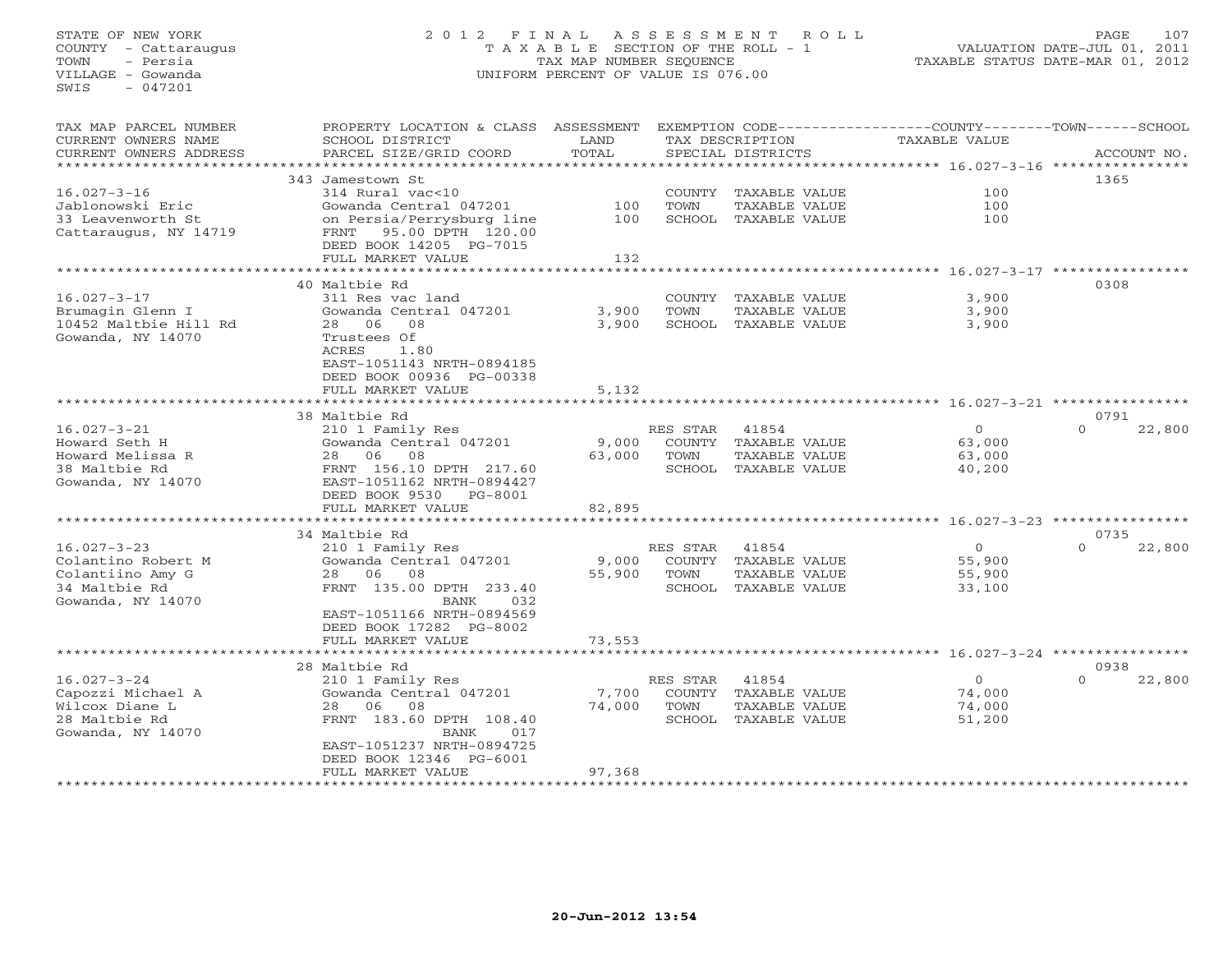# STATE OF NEW YORK 2 0 1 2 F I N A L A S S E S S M E N T R O L L PAGE 108 COUNTY - Cattaraugus T A X A B L E SECTION OF THE ROLL - 1 VALUATION DATE-JUL 01, 2011 TOWN - Persia TAX MAP NUMBER SEQUENCE TAXABLE STATUS DATE-MAR 01, 2012 VILLAGE - Gowanda UNIFORM PERCENT OF VALUE IS 076.00UNIFORM PERCENT OF VALUE IS 076.00

| TAX MAP PARCEL NUMBER<br>CURRENT OWNERS NAME         | PROPERTY LOCATION & CLASS<br>SCHOOL DISTRICT                                                           | ASSESSMENT<br>LAND |                            | TAX DESCRIPTION                         | EXEMPTION CODE-----------------COUNTY-------TOWN------SCHOOL<br>TAXABLE VALUE |                               |             |
|------------------------------------------------------|--------------------------------------------------------------------------------------------------------|--------------------|----------------------------|-----------------------------------------|-------------------------------------------------------------------------------|-------------------------------|-------------|
| CURRENT OWNERS ADDRESS                               | PARCEL SIZE/GRID COORD                                                                                 | TOTAL              |                            | SPECIAL DISTRICTS                       |                                                                               |                               | ACCOUNT NO. |
|                                                      | 30 Maltbie Rd                                                                                          |                    |                            |                                         |                                                                               |                               | 0477        |
| $16.027 - 3 - 25$<br>Wilson Susan J<br>30 Maltbie Rd | 210 1 Family Res<br>Gowanda Central 047201<br>08<br>06<br>28                                           | 7,700<br>75,200    | RES STAR<br>COUNTY<br>TOWN | 41854<br>TAXABLE VALUE<br>TAXABLE VALUE | $\circ$<br>75,200<br>75,200                                                   | $\Omega$                      | 22,800      |
| Gowanda, NY 14070                                    | FRNT 120.00 DPTH 125.00<br>EAST-1051117 NRTH-0894705<br>DEED BOOK 755<br>PG-00194<br>FULL MARKET VALUE | 98,947             |                            | SCHOOL TAXABLE VALUE                    | 52,400                                                                        |                               |             |
|                                                      | *********************                                                                                  | *********          |                            |                                         | ************* 16.027-3-26 ************                                        |                               |             |
|                                                      | 26 Maltbie Rd                                                                                          |                    |                            |                                         |                                                                               |                               | 0307        |
| $16.027 - 3 - 26$                                    | 210 1 Family Res                                                                                       |                    | CVET C/T                   | 41131                                   | 15,200                                                                        | 15,200                        | $\Omega$    |
| Taber Scott A                                        | Gowanda Central 047201                                                                                 |                    | 9,000 RES STAR             | 41854                                   | $\Omega$                                                                      | $\Omega$                      | 22,800      |
| 26 Maltbie Rd                                        | 06<br>08<br>26                                                                                         | 115,000            |                            | COUNTY TAXABLE VALUE                    | 99,800                                                                        |                               |             |
| Gowanda, NY 14070                                    | FRNT 150.70 DPTH 213.75                                                                                |                    | TOWN                       | TAXABLE VALUE                           | 99,800                                                                        |                               |             |
|                                                      | BANK<br>017                                                                                            |                    |                            | SCHOOL TAXABLE VALUE                    | 92,200                                                                        |                               |             |
|                                                      | EAST-1051324 NRTH-0894916<br>DEED BOOK 4267<br>$PG-7002$                                               |                    |                            |                                         |                                                                               |                               |             |
|                                                      | FULL MARKET VALUE                                                                                      | 151,316            |                            |                                         |                                                                               |                               |             |
|                                                      |                                                                                                        |                    |                            |                                         | ************************* 16.027-3-27 ****************                        |                               |             |
|                                                      | 24 Maltbie Rd                                                                                          |                    |                            |                                         |                                                                               |                               | 0311        |
| $16.027 - 3 - 27$                                    | 210 1 Family Res                                                                                       |                    | RES STAR                   | 41854                                   | $\circ$                                                                       | $\cap$                        | 22,800      |
| Gens Amme L                                          | Gowanda Central 047201                                                                                 | 7,700              | COUNTY                     | TAXABLE VALUE                           | 67,500                                                                        |                               |             |
| 24 Maltble Rd                                        | 08<br>26<br>06                                                                                         | 67,500             | <b>TOWN</b>                | TAXABLE VALUE                           | 67,500                                                                        |                               |             |
| Gowanda, NY 14070                                    | FRNT 125.00 DPTH 156.90<br>BANK<br>017                                                                 |                    |                            | SCHOOL TAXABLE VALUE                    | 44,700                                                                        |                               |             |
|                                                      | EAST-1051129 NRTH-0894888<br>DEED BOOK 3175<br>PG-5002                                                 |                    |                            |                                         |                                                                               |                               |             |
|                                                      | FULL MARKET VALUE                                                                                      | 88,816             |                            |                                         |                                                                               |                               |             |
|                                                      | 20 Maltbie Rd                                                                                          |                    |                            |                                         |                                                                               |                               | 0827        |
| $16.027 - 3 - 28$                                    | 210 1 Family Res                                                                                       |                    | RES STAR                   | 41854                                   | $\Omega$                                                                      | $\Omega$                      | 22,800      |
| Gurney Sally                                         | Gowanda Central 047201                                                                                 | 6,700              |                            | COUNTY TAXABLE VALUE                    | 57,500                                                                        |                               |             |
| 20 Maltbie Rd                                        | 08<br>28<br>06                                                                                         | 57,500             | TOWN                       | TAXABLE VALUE                           | 57,500                                                                        |                               |             |
| Gowanda, NY 14070                                    | 73.00 DPTH 373.00<br>FRNT<br>EAST-1051238 NRTH-0895019<br>DEED BOOK 12099 PG-9001                      |                    | SCHOOL                     | TAXABLE VALUE                           | 34,700                                                                        |                               |             |
|                                                      | FULL MARKET VALUE                                                                                      | 75,658             |                            |                                         |                                                                               |                               |             |
|                                                      |                                                                                                        | * * * * * * * *    |                            |                                         |                                                                               | $16.027 - 3 - 29$ *********** |             |
|                                                      | 70 Hill St                                                                                             |                    |                            |                                         |                                                                               |                               | 0538        |
| $16.027 - 3 - 29$                                    | 210 1 Family Res                                                                                       |                    |                            | COUNTY TAXABLE VALUE                    | 49,900                                                                        |                               |             |
| Nagle Timothy J                                      | Gowanda Central 047201                                                                                 | 6,200              | TOWN                       | TAXABLE VALUE                           | 49,900                                                                        |                               |             |
| Nagle Loni                                           | 06<br>08<br>28                                                                                         | 49,900             | SCHOOL                     | TAXABLE VALUE                           | 49,900                                                                        |                               |             |
| 11 Torrence Rd                                       | FRNT 118.00 DPTH 149.00                                                                                |                    |                            |                                         |                                                                               |                               |             |
| Randolph, NY 14772                                   | EAST-1051119 NRTH-0895092                                                                              |                    |                            |                                         |                                                                               |                               |             |
|                                                      | DEED BOOK 15564 PG-6002                                                                                |                    |                            |                                         |                                                                               |                               |             |
|                                                      | FULL MARKET VALUE                                                                                      | 65,658             |                            |                                         |                                                                               |                               |             |
|                                                      | *******************                                                                                    |                    |                            |                                         |                                                                               |                               |             |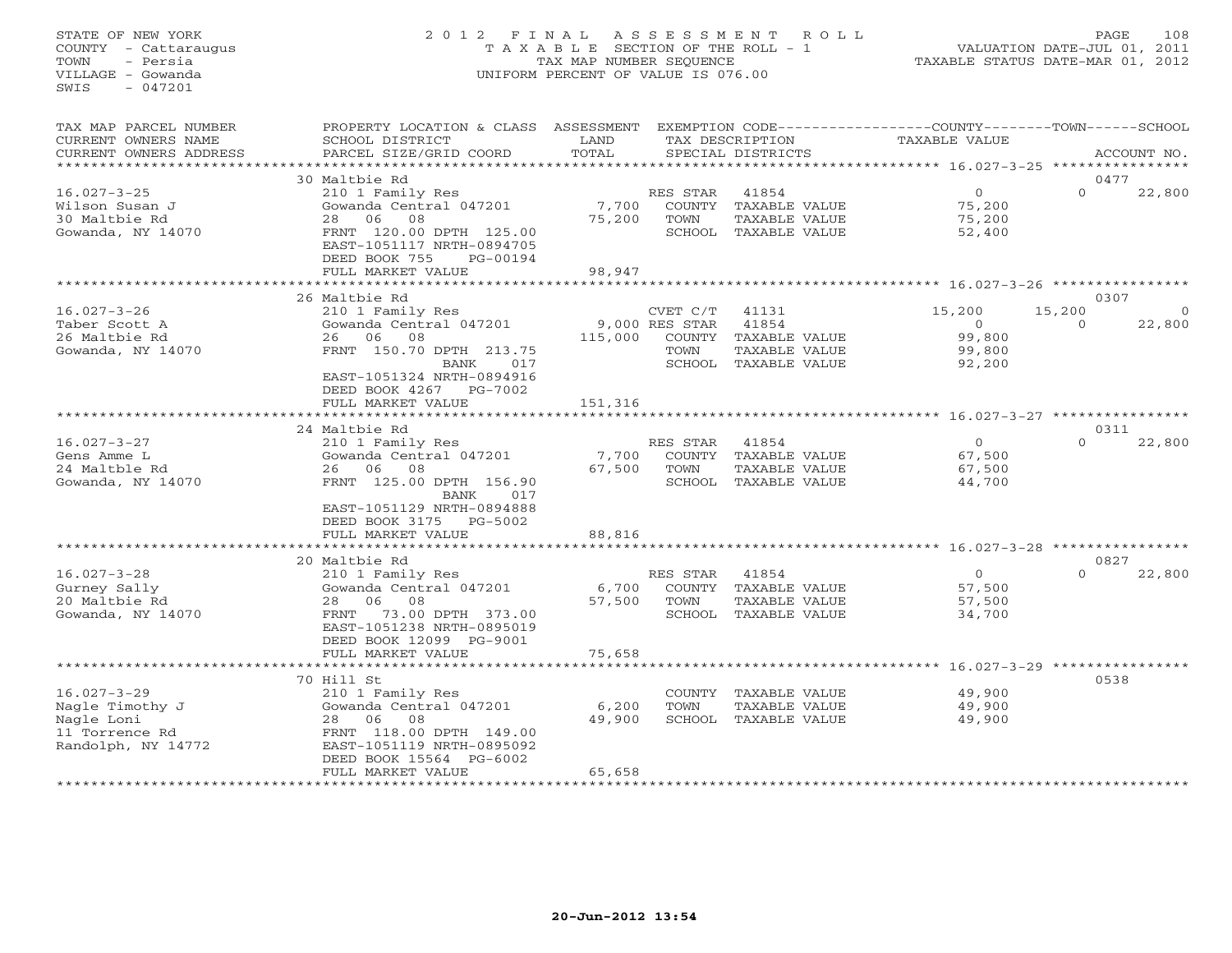#### STATE OF NEW YORK 2 0 1 2 F I N A L A S S E S S M E N T R O L L PAGE 109 COUNTY - Cattaraugus T A X A B L E SECTION OF THE ROLL - 1 VALUATION DATE-JUL 01, 2011 TOWN - Persia TAX MAP NUMBER SEQUENCE TAXABLE STATUS DATE-MAR 01, 2012 VILLAGE - Gowanda UNIFORM PERCENT OF VALUE IS 076.00UNIFORM PERCENT OF VALUE IS 076.00

| TAX MAP PARCEL NUMBER<br>CURRENT OWNERS NAME<br>CURRENT OWNERS ADDRESS                                              | PROPERTY LOCATION & CLASS<br>SCHOOL DISTRICT<br>PARCEL SIZE/GRID COORD                                                                                          | ASSESSMENT<br>LAND<br>TOTAL |                                             | TAX DESCRIPTION<br>SPECIAL DISTRICTS                                     | EXEMPTION CODE----------------COUNTY-------TOWN-----SCHOOL<br><b>TAXABLE VALUE</b> |                    | ACCOUNT NO.    |
|---------------------------------------------------------------------------------------------------------------------|-----------------------------------------------------------------------------------------------------------------------------------------------------------------|-----------------------------|---------------------------------------------|--------------------------------------------------------------------------|------------------------------------------------------------------------------------|--------------------|----------------|
| *******************                                                                                                 |                                                                                                                                                                 |                             |                                             |                                                                          |                                                                                    |                    |                |
| $16.027 - 3 - 30$<br>Aanerud Eugene C                                                                               | 60 W Hill St<br>210 1 Family Res<br>Gowanda Central 047201                                                                                                      |                             | CVET C/T<br>9,500 RES STAR                  | 41131<br>41854                                                           | 15,200<br>$\circ$                                                                  | 15,200<br>$\Omega$ | 0375<br>22,800 |
| Aanerud Deborah L<br>60 W Hill St<br>Gowanda, NY 14070                                                              | 08<br>06<br>28<br>FRNT 200.00 DPTH 252.00<br>BANK<br>017<br>EAST-1051248 NRTH-0895181<br>DEED BOOK 914<br>PG-00950                                              | 61,500<br>80,921            | COUNTY<br>TOWN                              | TAXABLE VALUE<br>TAXABLE VALUE<br>SCHOOL TAXABLE VALUE                   | 46,300<br>46,300<br>38,700                                                         |                    |                |
|                                                                                                                     | FULL MARKET VALUE                                                                                                                                               |                             |                                             |                                                                          | $16.028 - 1 - 1.1$ ****************                                                |                    |                |
|                                                                                                                     | Industrial Pl                                                                                                                                                   |                             |                                             |                                                                          |                                                                                    |                    | 1004           |
| $16.028 - 1 - 1.1$<br>Every Thayer<br>512 Taylor Ln<br>Stoughton, WI 53589                                          | 341 Ind vac w/im<br>Gowanda Central 047201<br>08<br>06<br>27<br>FRNT 150.00 DPTH 225.00<br>EAST-1053602 NRTH-0895405                                            | 10,800<br>20,000            | COUNTY<br>TOWN                              | TAXABLE VALUE<br>TAXABLE VALUE<br>SCHOOL TAXABLE VALUE                   | 20,000<br>20,000<br>20,000                                                         |                    |                |
|                                                                                                                     | DEED BOOK 10725 PG-8001<br>FULL MARKET VALUE<br>* * * * * * * * * * * * * * * * *                                                                               | 26,316<br>********          |                                             |                                                                          | ********** 16.028-1-1.3 **********                                                 |                    |                |
|                                                                                                                     | Industrial Pl                                                                                                                                                   |                             |                                             |                                                                          |                                                                                    |                    | 1253           |
| $16.028 - 1 - 1.3$<br>Buffalo Turbine Agric Equip Co Gowanda Central 047201<br>PO Box 332<br>Gowanda, NY 14070-1410 | 710 Manufacture<br>08<br>27<br>06<br>FRNT 158.00 DPTH 188.00<br>EAST-1053399 NRTH-0895377<br>DEED BOOK 876<br>PG-00918<br>FULL MARKET VALUE                     | 11,000<br>98,300<br>129,342 | COUNTY<br>TOWN                              | TAXABLE VALUE<br>TAXABLE VALUE<br>SCHOOL TAXABLE VALUE                   | 98,300<br>98,300<br>98,300                                                         |                    |                |
|                                                                                                                     | *************************                                                                                                                                       |                             |                                             |                                                                          |                                                                                    |                    |                |
|                                                                                                                     | 84 Torrance Pl                                                                                                                                                  |                             |                                             |                                                                          |                                                                                    |                    | 0356           |
| $16.028 - 1 - 3$<br>Clabeaux Earl<br>Clabeaux Anna<br>84 Torrance Pl<br>Gowanda, NY 14070                           | 210 1 Family Res<br>Gowanda Central 047201<br>06<br>08<br>26<br>Sub Div 25<br>FRNT 150.00 DPTH 140.00<br>EAST-1053379 NRTH-0895822<br>DEED BOOK 692<br>PG-01134 | 41,140                      | WVET C/T<br>7,500 SR STAR<br>TOWN<br>SCHOOL | 41121<br>41834<br>COUNTY TAXABLE VALUE<br>TAXABLE VALUE<br>TAXABLE VALUE | 6,171<br>$\circ$<br>34,969<br>34,969<br>$\Omega$                                   | 6,171<br>$\Omega$  | 41,140         |
|                                                                                                                     | FULL MARKET VALUE                                                                                                                                               | 54,132                      |                                             |                                                                          |                                                                                    |                    |                |
|                                                                                                                     | 74 Torrance Pl                                                                                                                                                  |                             |                                             |                                                                          |                                                                                    |                    | 0703           |
| $16.028 - 1 - 5$<br>Steever James R<br>Harrington Kyle<br>74 Torrance Pl<br>Gowanda, NY 14070                       | 210 1 Family Res<br>Gowanda Central 047201<br>08<br>06<br>26<br>FRNT<br>90.00 DPTH 141.83<br>017<br>BANK<br>EAST-1053500 NRTH-0895821                           | 5,600<br>40,800             | RES STAR<br>TOWN                            | 41854<br>COUNTY TAXABLE VALUE<br>TAXABLE VALUE<br>SCHOOL TAXABLE VALUE   | $\Omega$<br>40,800<br>40,800<br>18,000                                             | $\Omega$           | 22,800         |
|                                                                                                                     | DEED BOOK 895<br>PG-00608<br>FULL MARKET VALUE                                                                                                                  | 53,684<br>***********       |                                             |                                                                          |                                                                                    |                    |                |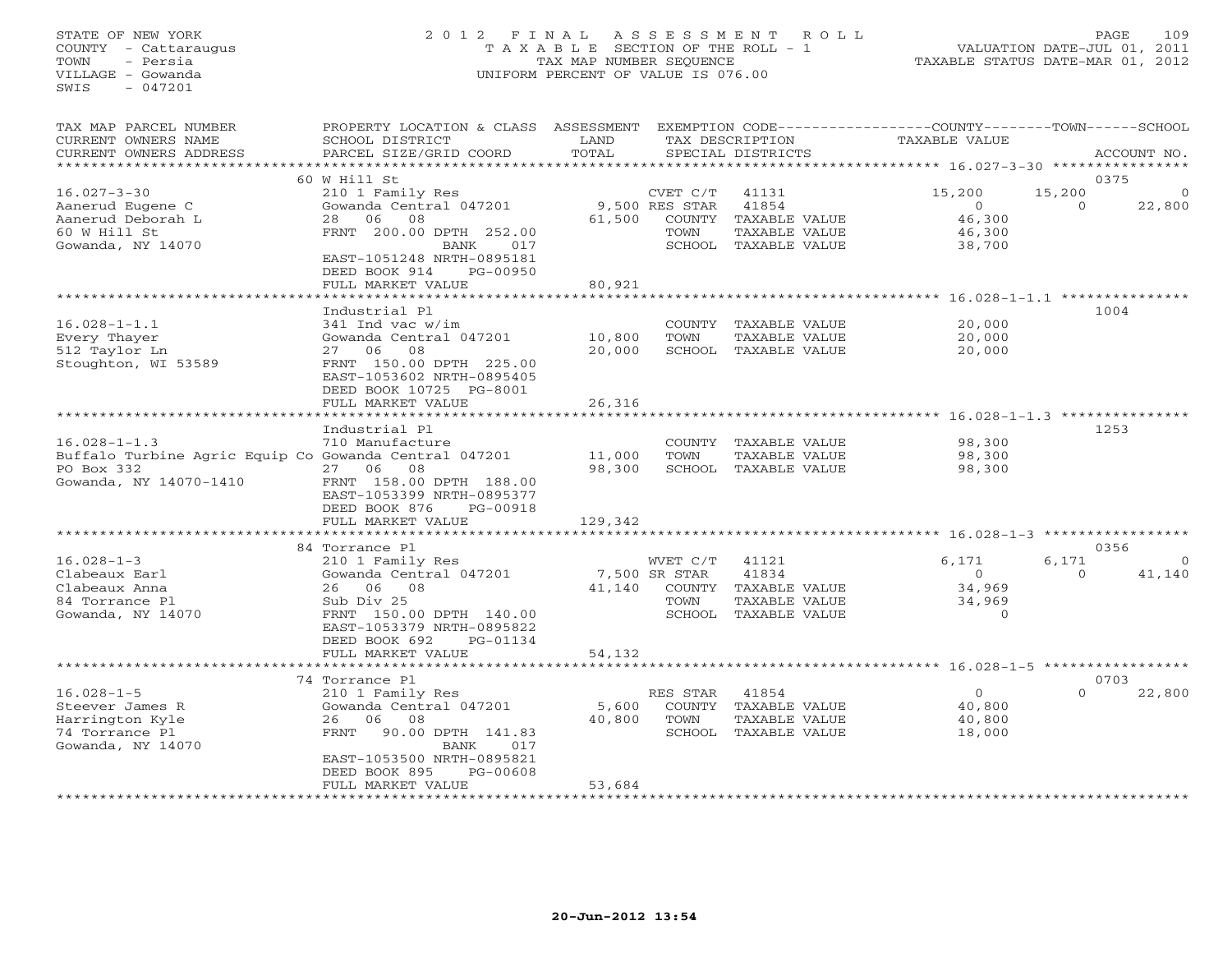#### STATE OF NEW YORK 2 0 1 2 F I N A L A S S E S S M E N T R O L L PAGE 110 COUNTY - Cattaraugus T A X A B L E SECTION OF THE ROLL - 1 VALUATION DATE-JUL 01, 2011 TOWN - Persia TAX MAP NUMBER SEQUENCE TAXABLE STATUS DATE-MAR 01, 2012 VILLAGE - Gowanda UNIFORM PERCENT OF VALUE IS 076.00UNIFORM PERCENT OF VALUE IS 076.00

| TAX MAP PARCEL NUMBER<br>CURRENT OWNERS NAME<br>CURRENT OWNERS ADDRESS<br>**************            | PROPERTY LOCATION & CLASS<br>SCHOOL DISTRICT<br>PARCEL SIZE/GRID COORD                                                                                                                     | ASSESSMENT<br>LAND<br>TOTAL |                                             | TAX DESCRIPTION<br>SPECIAL DISTRICTS                                     | EXEMPTION CODE-----------------COUNTY-------TOWN------SCHOOL<br><b>TAXABLE VALUE</b> |                    | ACCOUNT NO.        |
|-----------------------------------------------------------------------------------------------------|--------------------------------------------------------------------------------------------------------------------------------------------------------------------------------------------|-----------------------------|---------------------------------------------|--------------------------------------------------------------------------|--------------------------------------------------------------------------------------|--------------------|--------------------|
|                                                                                                     |                                                                                                                                                                                            |                             |                                             |                                                                          |                                                                                      |                    |                    |
| $16.028 - 1 - 6$<br>Gelia Anthony J<br>Gelia Sara L<br>70 Torrance Pl<br>Gowanda, NY 14070          | 70 Torrance Pl<br>210 1 Family Res<br>Gowanda Central 047201<br>08<br>27<br>06<br>60.00 DPTH 142.00<br>FRNT<br>EAST-1053575 NRTH-0895821<br>DEED BOOK 895<br>PG-00965<br>FULL MARKET VALUE | 49,800<br>65,526            | CVET C/T<br>4,200 SR STAR<br>COUNTY<br>TOWN | 41131<br>41834<br>TAXABLE VALUE<br>TAXABLE VALUE<br>SCHOOL TAXABLE VALUE | 12,450<br>$\circ$<br>37,350<br>37,350<br>2,530                                       | 12,450<br>$\Omega$ | 0440<br>47,270     |
|                                                                                                     | .                                                                                                                                                                                          |                             |                                             |                                                                          | ********** 16.028-1-7 **********                                                     |                    |                    |
|                                                                                                     | 64 Torrance Pl                                                                                                                                                                             |                             |                                             |                                                                          |                                                                                      |                    | 0622               |
| $16.028 - 1 - 7$<br>Ognen Tim K<br>Ognen Carol A<br>64 Torrance Pl<br>Gowanda, NY 14070             | 210 1 Family Res<br>Gowanda Central 047201<br>27 06 08<br>Sub-Div 13<br>50.00 DPTH 143.00<br>FRNT<br>005<br>BANK<br>EAST-1053631 NRTH-0895820<br>DEED BOOK 862<br>PG-00685                 | 4,200<br>46,240             | RES STAR<br>COUNTY<br>TOWN<br>SCHOOL        | 41854<br>TAXABLE VALUE<br>TAXABLE VALUE<br>TAXABLE VALUE                 | $\circ$<br>46,240<br>46,240<br>23,440                                                | $\Omega$           | 22,800             |
|                                                                                                     | FULL MARKET VALUE                                                                                                                                                                          | 60,842                      |                                             |                                                                          |                                                                                      |                    |                    |
|                                                                                                     |                                                                                                                                                                                            |                             |                                             |                                                                          | ****** 16.028-1-8 ******                                                             |                    |                    |
|                                                                                                     | 58 Torrance Pl                                                                                                                                                                             |                             |                                             |                                                                          |                                                                                      |                    | 0619               |
| $16.028 - 1 - 8$<br>Spicola Jannette<br>58 Torrance Pl<br>Gowanda, NY 14070                         | 210 1 Family Res<br>Gowanda Central 047201<br>08<br>06<br>27<br>FRNT<br>50.00 DPTH 143.00<br>EAST-1053681 NRTH-0895821<br>DEED BOOK 00941 PG-00723<br>FULL MARKET VALUE                    | 4,200<br>43,350<br>57,039   | RES STAR<br>COUNTY<br>TOWN                  | 41854<br>TAXABLE VALUE<br>TAXABLE VALUE<br>SCHOOL TAXABLE VALUE          | $\circ$<br>43,350<br>43,350<br>20,550                                                | $\Omega$           | 22,800             |
|                                                                                                     |                                                                                                                                                                                            |                             |                                             |                                                                          | ****************** 16.028-1-9                                                        |                    |                    |
| $16.028 - 1 - 9$<br>Kobiolka Joseph<br>Kobiolka Barbara L<br>12630 Sisson Hgwy<br>Lawtons, NY 14091 | 48 Torrance Pl<br>210 1 Family Res<br>Gowanda Central 047201<br>08<br>26 06<br>53.75 DPTH 145.25<br>FRNT<br>EAST-1053733 NRTH-0895820<br>DEED BOOK 867<br>PG-00994<br>FULL MARKET VALUE    | 4,500<br>37,100<br>48,816   | COUNTY<br>TOWN                              | TAXABLE VALUE<br>TAXABLE VALUE<br>SCHOOL TAXABLE VALUE                   | 37,100<br>37,100<br>37,100                                                           |                    | 0517               |
|                                                                                                     | **********************                                                                                                                                                                     |                             |                                             |                                                                          |                                                                                      |                    |                    |
|                                                                                                     | 34 Torrance Pl                                                                                                                                                                             |                             |                                             |                                                                          |                                                                                      |                    | 0963               |
| $16.028 - 1 - 11$<br>Yezek David E<br>34 Torrance Pl<br>Gowanda, NY 14070                           | 210 1 Family Res<br>Gowanda Central 047201<br>06<br>08<br>26<br>Life Use<br>FRNT<br>52.00 DPTH 145.00<br>BANK<br>017<br>EAST-1053895 NRTH-0895819                                          | 42,400                      | CW_15_VET/ 41161<br>4,400 RES STAR<br>TOWN  | 41854<br>COUNTY TAXABLE VALUE<br>TAXABLE VALUE<br>SCHOOL TAXABLE VALUE   | 6,360<br>$\circ$<br>36,040<br>36,040<br>19,600                                       | 6,360<br>$\Omega$  | $\Omega$<br>22,800 |
|                                                                                                     | DEED BOOK 1021<br>$PG-998$<br>FULL MARKET VALUE                                                                                                                                            | 55,789                      |                                             |                                                                          |                                                                                      |                    |                    |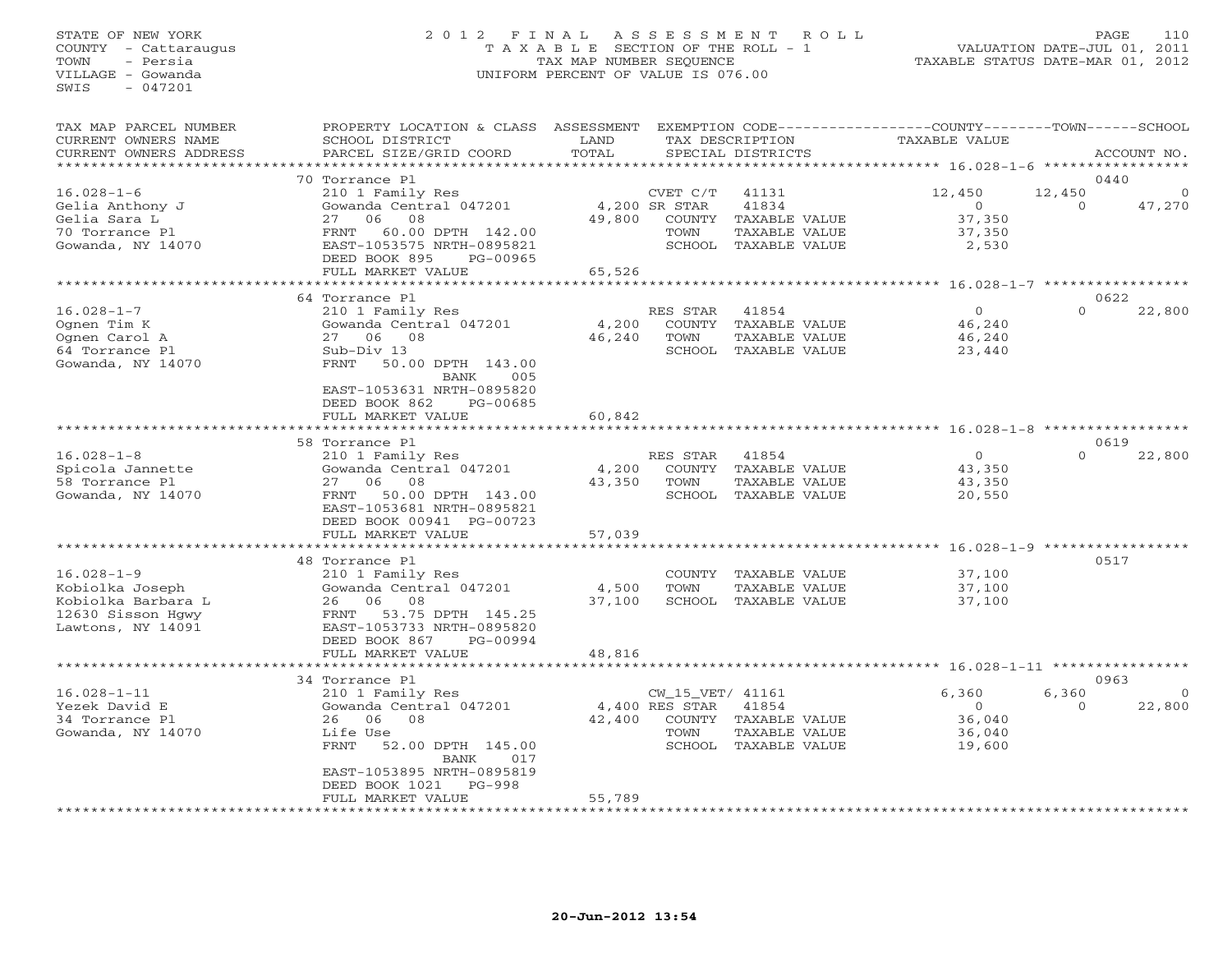## STATE OF NEW YORK 2 0 1 2 F I N A L A S S E S S M E N T R O L L PAGE 111 COUNTY - Cattaraugus T A X A B L E SECTION OF THE ROLL - 1 VALUATION DATE-JUL 01, 2011 TOWN - Persia TAX MAP NUMBER SEQUENCE TAXABLE STATUS DATE-MAR 01, 2012 VILLAGE - Gowanda UNIFORM PERCENT OF VALUE IS 076.00UNIFORM PERCENT OF VALUE IS 076.00

| TAX MAP PARCEL NUMBER<br>CURRENT OWNERS NAME<br>CURRENT OWNERS ADDRESS                                      | PROPERTY LOCATION & CLASS<br>SCHOOL DISTRICT<br>PARCEL SIZE/GRID COORD                                                                                                                                               | ASSESSMENT<br>LAND<br>TOTAL |                                             | TAX DESCRIPTION<br>SPECIAL DISTRICTS                     | EXEMPTION CODE-----------------COUNTY-------TOWN------SCHOOL<br><b>TAXABLE VALUE</b><br>********* 16.028-1-12 | ACCOUNT NO.                |
|-------------------------------------------------------------------------------------------------------------|----------------------------------------------------------------------------------------------------------------------------------------------------------------------------------------------------------------------|-----------------------------|---------------------------------------------|----------------------------------------------------------|---------------------------------------------------------------------------------------------------------------|----------------------------|
| $16.028 - 1 - 12$<br>Smith Susan M<br>28 Torrance Pl<br>Gowanda, NY 14070                                   | 28 Torrance Pl<br>210 1 Family Res<br>Gowanda Central 047201<br>08<br>06<br>26<br>By Will<br>FRNT<br>52.00 DPTH 145.00<br>BANK<br>017<br>EAST-1053948 NRTH-0895818<br>PG-7001<br>DEED BOOK 3240<br>FULL MARKET VALUE | 4,400<br>44,500<br>58,553   | RES STAR<br><b>COUNTY</b><br>TOWN<br>SCHOOL | 41854<br>TAXABLE VALUE<br>TAXABLE VALUE<br>TAXABLE VALUE | $\circ$<br>44,500<br>44,500<br>21,700                                                                         | 0721<br>22,800<br>$\Omega$ |
| $16.028 - 1 - 14$<br>Harmony Michael J<br>Harmony Wendy<br>8719 Rohr Hill Rd<br>West Valley, NY 14171       | 31 Commercial St<br>230 3 Family Res<br>Gowanda Central 047201<br>06<br>08<br>26<br>37.00 DPTH 176.00<br>FRNT<br>EAST-1054144 NRTH-0895870<br>DEED BOOK 6766<br>PG-3001<br>FULL MARKET VALUE                         | 3,500<br>46,000<br>60,526   | COUNTY<br>TOWN                              | TAXABLE VALUE<br>TAXABLE VALUE<br>SCHOOL TAXABLE VALUE   | ********** 16.028-1-14 **********<br>46,000<br>46,000<br>46,000<br>$16.028 - 1 - 15$                          | 0591                       |
| $16.028 - 1 - 15$<br>Macakanja Paul<br>Macakanja Linda C<br>10412 Mosher Hollow Rd<br>Cattaraugus, NY 14719 | 35 Commercial St<br>220 2 Family Res<br>Gowanda Central 047201<br>08<br>06<br>26<br>37.00 DPTH 176.00<br>FRNT<br>079<br>BANK<br>EAST-1054081 NRTH-0895841<br>DEED BOOK 00987 PG-00586<br>FULL MARKET VALUE           | 3,500<br>40,500<br>53,289   | COUNTY<br>TOWN<br>SCHOOL                    | TAXABLE VALUE<br>TAXABLE VALUE<br>TAXABLE VALUE          | 40,500<br>40,500<br>40,500                                                                                    | 0282                       |
| $16.028 - 1 - 16$<br>Bierman Alan<br>9717 Marek Rd<br>Cataraugus, NY 14719                                  | 39 Commercial St<br>210 1 Family Res<br>Gowanda Central 047201<br>06<br>08<br>26<br>77.00 DPTH 262.00<br>FRNT<br>BANK<br>F<br>EAST-1054106 NRTH-0895778<br>DEED BOOK 1014<br>$PG-203$<br>FULL MARKET VALUE           | 7,000<br>25,800<br>33,947   | COUNTY<br>TOWN<br>SCHOOL                    | TAXABLE VALUE<br>TAXABLE VALUE<br>TAXABLE VALUE          | $16.028 - 1 - 16$<br>25,800<br>25,800<br>25,800                                                               | 0921                       |
| $16.028 - 1 - 17$<br>Bierman Alan<br>9717 Marek Rd<br>Cattaraugus, NY 14719                                 | 51 Commercial St<br>210 1 Family Res<br>Gowanda Central 047201<br>06<br>08<br>26<br>FRNT<br>33.00 DPTH 142.00<br>EAST-1054130 NRTH-0895685<br>DEED BOOK 1003<br>$PG-882$<br>FULL MARKET VALUE                        | 2,900<br>26,500<br>34,868   | COUNTY<br>TOWN<br>SCHOOL                    | TAXABLE VALUE<br>TAXABLE VALUE<br>TAXABLE VALUE          | $16.028 - 1 - 17$<br>26,500<br>26,500<br>26,500                                                               | 0920                       |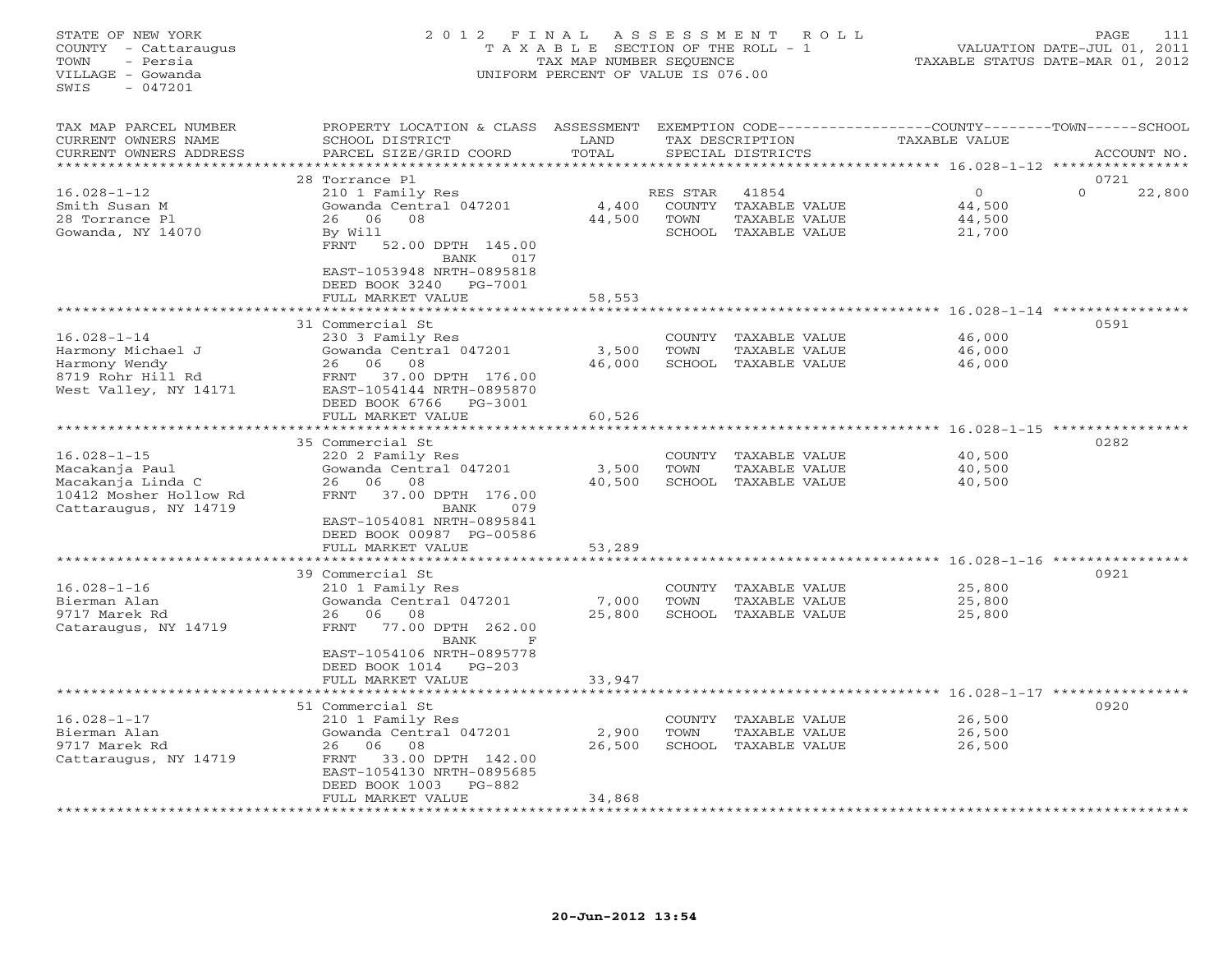## STATE OF NEW YORK 2 0 1 2 F I N A L A S S E S S M E N T R O L L PAGE 112 COUNTY - Cattaraugus T A X A B L E SECTION OF THE ROLL - 1 VALUATION DATE-JUL 01, 2011 TOWN - Persia TAX MAP NUMBER SEQUENCE TAXABLE STATUS DATE-MAR 01, 2012 VILLAGE - Gowanda UNIFORM PERCENT OF VALUE IS 076.00UNIFORM PERCENT OF VALUE IS 076.00

| TAX MAP PARCEL NUMBER<br>CURRENT OWNERS NAME<br>CURRENT OWNERS ADDRESS | PROPERTY LOCATION & CLASS ASSESSMENT<br>SCHOOL DISTRICT<br>PARCEL SIZE/GRID COORD | LAND<br>TOTAL |      | TAX DESCRIPTION<br>SPECIAL DISTRICTS | EXEMPTION CODE-----------------COUNTY-------TOWN------SCHOOL<br>TAXABLE VALUE | ACCOUNT NO. |
|------------------------------------------------------------------------|-----------------------------------------------------------------------------------|---------------|------|--------------------------------------|-------------------------------------------------------------------------------|-------------|
| *******************                                                    |                                                                                   |               |      |                                      |                                                                               |             |
|                                                                        | 49 Commercial St                                                                  |               |      |                                      |                                                                               | 0919        |
| $16.028 - 1 - 17.72$                                                   | 220 2 Family Res                                                                  |               |      | COUNTY TAXABLE VALUE                 | 42,800                                                                        |             |
| Bierman Alan E                                                         | Gowanda Central 047201                                                            | 5,000         | TOWN | TAXABLE VALUE                        | 42,800                                                                        |             |
| 9717 Marek Rd                                                          | 26 06 08                                                                          | 42,800        |      | SCHOOL TAXABLE VALUE                 | 42,800                                                                        |             |
| Cattaraugus, NY 14719                                                  | 62.00 DPTH 142.00<br>FRNT                                                         |               |      |                                      |                                                                               |             |
|                                                                        | EAST-1054160 NRTH-0895706                                                         |               |      |                                      |                                                                               |             |
|                                                                        | DEED BOOK 1004<br>$PG-851$                                                        |               |      |                                      |                                                                               |             |
|                                                                        | FULL MARKET VALUE                                                                 | 56,316        |      |                                      |                                                                               |             |
|                                                                        | 57 Commercial St                                                                  |               |      |                                      |                                                                               | 0821        |
| $16.028 - 1 - 18$                                                      | 220 2 Family Res                                                                  |               |      | COUNTY TAXABLE VALUE                 | 89,900                                                                        |             |
| Koch Charles F                                                         | Gowanda Central 047201                                                            | 4,500         | TOWN | TAXABLE VALUE                        | 89,900                                                                        |             |
| Koch Dale                                                              | 08<br>06<br>26                                                                    | 89,900        |      | SCHOOL TAXABLE VALUE                 | 89,900                                                                        |             |
| PO Box 12                                                              | 60.00 DPTH 117.80<br>FRNT                                                         |               |      |                                      |                                                                               |             |
| Gowanda, NY 14070                                                      | EAST-1053984 NRTH-0895619                                                         |               |      |                                      |                                                                               |             |
|                                                                        | DEED BOOK 897<br>PG-01105                                                         |               |      |                                      |                                                                               |             |
|                                                                        | FULL MARKET VALUE                                                                 | 118,289       |      |                                      |                                                                               |             |
|                                                                        |                                                                                   |               |      |                                      |                                                                               |             |
|                                                                        | Railroad                                                                          |               |      |                                      |                                                                               | 1006        |
| $16.028 - 1 - 19$                                                      | 340 Vacant indus                                                                  |               |      | COUNTY TAXABLE VALUE                 | 2,300                                                                         |             |
| Every Thayer                                                           | Gowanda Central 047201                                                            | 2,300         | TOWN | TAXABLE VALUE                        | 2,300                                                                         |             |
| 512 Taylor Ln                                                          | $-06$<br>26<br>$-08$                                                              | 2,300         |      | SCHOOL TAXABLE VALUE                 | 2,300                                                                         |             |
| Stoughton, WI 53589                                                    | 84.55 DPTH 250.00<br>FRNT                                                         |               |      |                                      |                                                                               |             |
|                                                                        | EAST-1053806 NRTH-0895467                                                         |               |      |                                      |                                                                               |             |
|                                                                        | DEED BOOK 10725 PG-8001                                                           |               |      |                                      |                                                                               |             |
|                                                                        | FULL MARKET VALUE                                                                 | 3,026         |      |                                      |                                                                               |             |
|                                                                        | ********************                                                              | ***********   |      |                                      | ********** 16.028-1-20 **********                                             |             |
|                                                                        | 1 Palmer St                                                                       |               |      |                                      |                                                                               | 0274        |
| $16.028 - 1 - 20$                                                      | 220 2 Family Res                                                                  |               |      | COUNTY TAXABLE VALUE                 | 25,000                                                                        |             |
| Bierman Alan                                                           | Gowanda Central 047201                                                            | 8,000         | TOWN | TAXABLE VALUE                        | 25,000                                                                        |             |
| 9717 Marek Rd                                                          | 08<br>26 06                                                                       | 25,000        |      | SCHOOL TAXABLE VALUE                 | 25,000                                                                        |             |
| Cattaraugus, NY 14719                                                  | FRNT 150.00 DPTH 253.00                                                           |               |      |                                      |                                                                               |             |
|                                                                        | EAST-1054327 NRTH-0895392                                                         |               |      |                                      |                                                                               |             |
|                                                                        | DEED BOOK 10325 PG-6008                                                           |               |      |                                      |                                                                               |             |
|                                                                        | FULL MARKET VALUE                                                                 | 32,895        |      |                                      |                                                                               |             |
|                                                                        | 40 Townsend Ave                                                                   |               |      |                                      |                                                                               | 1081        |
| $16.028 - 1 - 22.1$                                                    | 710 Manufacture                                                                   |               |      | COUNTY TAXABLE VALUE                 | 121,000                                                                       |             |
| Harson, LLC                                                            | Gowanda Central 047201                                                            | 10,900        | TOWN | TAXABLE VALUE                        | 121,000                                                                       |             |
| 390 Cayuga Rd                                                          | 06<br>08<br>26                                                                    | 121,000       |      | SCHOOL TAXABLE VALUE                 | 121,000                                                                       |             |
| Cheektowaga, NY 14225                                                  | FRNT 410.00 DPTH<br>68.00                                                         |               |      |                                      |                                                                               |             |
|                                                                        | EAST-1054400 NRTH-0895381                                                         |               |      |                                      |                                                                               |             |
|                                                                        | DEED BOOK 7279<br>$PG-6004$                                                       |               |      |                                      |                                                                               |             |
|                                                                        | FULL MARKET VALUE                                                                 | 159,211       |      |                                      |                                                                               |             |
|                                                                        |                                                                                   |               |      |                                      |                                                                               |             |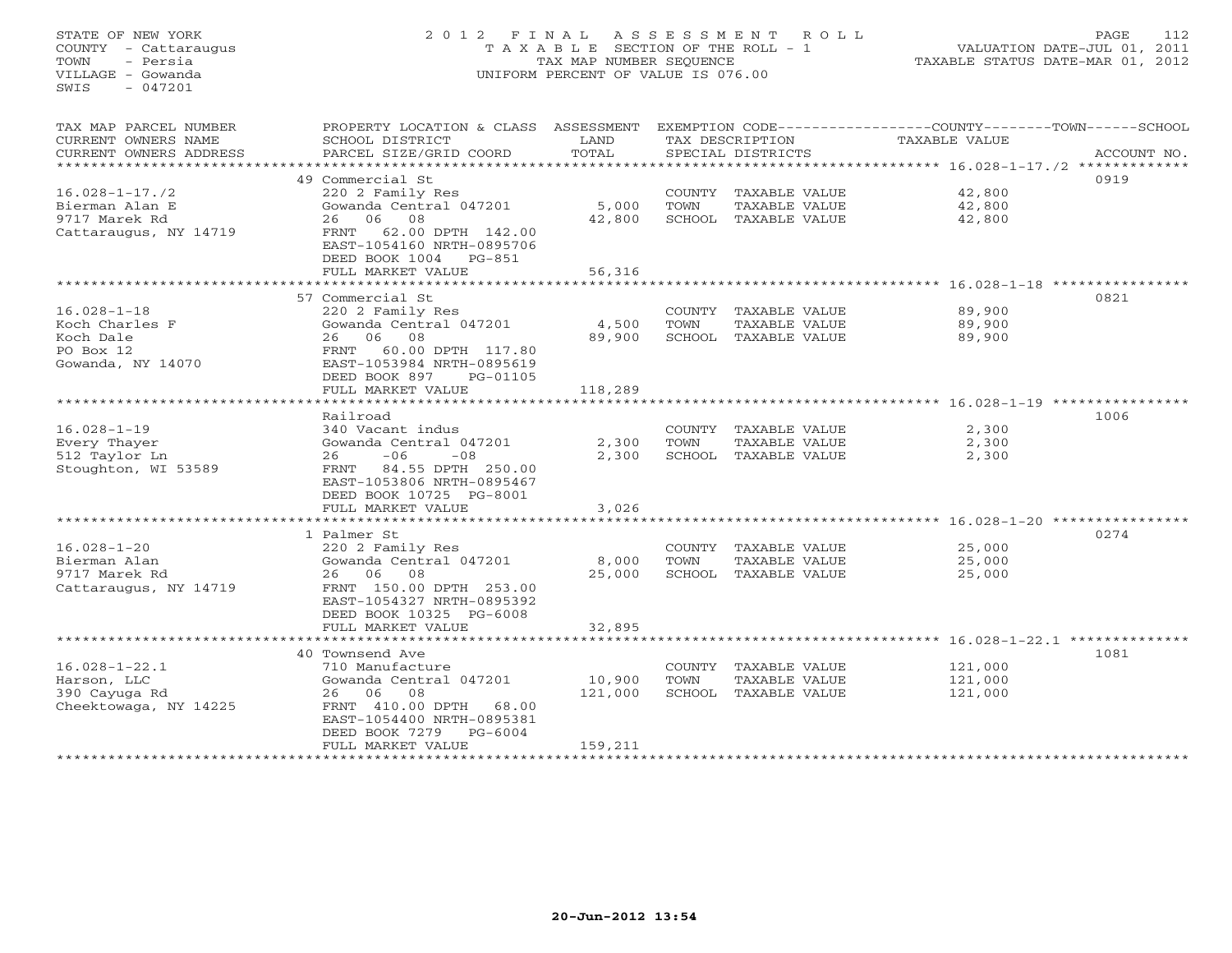STATE OF NEW YORK 2 0 1 2 F I N A L A S S E S S M E N T R O L L PAGE 113 COUNTY - Cattaraugus T A X A B L E SECTION OF THE ROLL - 1 VALUATION DATE-JUL 01, 2011 TOWN - Persia TAX MAP NUMBER SEQUENCE TAXABLE STATUS DATE-MAR 01, 2012 VILLAGE - Gowanda UNIFORM PERCENT OF VALUE IS 076.00 SWIS - 047201TAX MAP PARCEL NUMBER PROPERTY LOCATION & CLASS ASSESSMENT EXEMPTION CODE------------------COUNTY--------TOWN------SCHOOL CURRENT OWNERS NAME SCHOOL DISTRICT LAND TAX DESCRIPTION TAXABLE VALUE CURRENT OWNERS ADDRESS PARCEL SIZE/GRID COORD TOTAL SPECIAL DISTRICTS ACCOUNT NO. \*\*\*\*\*\*\*\*\*\*\*\*\*\*\*\*\*\*\*\*\*\*\*\*\*\*\*\*\*\*\*\*\*\*\*\*\*\*\*\*\*\*\*\*\*\*\*\*\*\*\*\*\*\*\*\*\*\*\*\*\*\*\*\*\*\*\*\*\*\*\*\*\*\*\*\*\*\*\*\*\*\*\*\*\*\*\*\*\*\*\*\*\*\*\*\*\*\*\*\*\*\*\* 16.028-1-22.2 \*\*\*\*\*\*\*\*\*\*\*\*\*\* 50 Townsend Ave 111716.028-1-22.2 340 Vacant indus COUNTY TAXABLE VALUE 6,500 Harson, LLC Gowanda Central 047201 6,500 TOWN TAXABLE VALUE 6,500 390 Cayuga Rd 26 06 08 6,500 SCHOOL TAXABLE VALUE 6,500 Cheektowaga, NY 14225 ACRES 1.49 EAST-1054246 NRTH-0895070 DEED BOOK 7279 PG-6004FULL MARKET VALUE 3,553 \*\*\*\*\*\*\*\*\*\*\*\*\*\*\*\*\*\*\*\*\*\*\*\*\*\*\*\*\*\*\*\*\*\*\*\*\*\*\*\*\*\*\*\*\*\*\*\*\*\*\*\*\*\*\*\*\*\*\*\*\*\*\*\*\*\*\*\*\*\*\*\*\*\*\*\*\*\*\*\*\*\*\*\*\*\*\*\*\*\*\*\*\*\*\*\*\*\*\*\*\*\*\* 16.028-1-23 \*\*\*\*\*\*\*\*\*\*\*\*\*\*\*\*0634 66 Townsend Ave 0634 16.028-1-23 210 1 Family Res CVET C/T 41131 11,375 11,375 0 Johnson Peter R Gowanda Central 047201 8,000 SR STAR 41834 0 0 45,500 66 Townsend Ave 26 06 08 45,500 COUNTY TAXABLE VALUE 34,125 Gowanda, NY 14070 FRNT 176.10 DPTH 202.00 TOWN TAXABLE VALUE 34,125 EAST-1054365 NRTH-0894993 SCHOOL TAXABLE VALUE 0 DEED BOOK 860 PG-00610 FULL MARKET VALUE 59,868 \*\*\*\*\*\*\*\*\*\*\*\*\*\*\*\*\*\*\*\*\*\*\*\*\*\*\*\*\*\*\*\*\*\*\*\*\*\*\*\*\*\*\*\*\*\*\*\*\*\*\*\*\*\*\*\*\*\*\*\*\*\*\*\*\*\*\*\*\*\*\*\*\*\*\*\*\*\*\*\*\*\*\*\*\*\*\*\*\*\*\*\*\*\*\*\*\*\*\*\*\*\*\* 16.028-1-24 \*\*\*\*\*\*\*\*\*\*\*\*\*\*\*\* 70 Townsend Ave 0598 $0$   $0$   $0$   $0$   $0$   $0$   $22,800$ 16.028-1-24 210 1 Family Res RES STAR 41854 0 0 22,800 Skowronski Thomas Gowanda Central 047201 7,200 COUNTY TAXABLE VALUE 37,000 Skowronski Cheryl 26 -06 -08 37,000 TOWN TAXABLE VALUE 37,000 70 Townsend Ave FRNT 89.90 DPTH 177.00 SCHOOL TAXABLE VALUE 14,200 Gowanda, NY 14070 EAST-1054343 NRTH-0894870 DEED BOOK 00739 PG-01111 FULL MARKET VALUE 48,684 \*\*\*\*\*\*\*\*\*\*\*\*\*\*\*\*\*\*\*\*\*\*\*\*\*\*\*\*\*\*\*\*\*\*\*\*\*\*\*\*\*\*\*\*\*\*\*\*\*\*\*\*\*\*\*\*\*\*\*\*\*\*\*\*\*\*\*\*\*\*\*\*\*\*\*\*\*\*\*\*\*\*\*\*\*\*\*\*\*\*\*\*\*\*\*\*\*\*\*\*\*\*\* 16.028-1-25 \*\*\*\*\*\*\*\*\*\*\*\*\*\*\*\* 90 Townsend Ave 077516.028-1-25 341 Ind vac w/im COUNTY TAXABLE VALUE 12,200 Gowanda Real Holdings, LLC Gowanda Central 047201 12,200 TOWN TAXABLE VALUE 12,200 PO Box 111 26 06 08 12,200 SCHOOL TAXABLE VALUE 12,200 Gowanda, NY 14070 Ida Exemp-16.028-1-25./1 ACRES 6.12 EAST-1054079 NRTH-0894668 DEED BOOK 15842 PG-8012 FULL MARKET VALUE 16,053 \*\*\*\*\*\*\*\*\*\*\*\*\*\*\*\*\*\*\*\*\*\*\*\*\*\*\*\*\*\*\*\*\*\*\*\*\*\*\*\*\*\*\*\*\*\*\*\*\*\*\*\*\*\*\*\*\*\*\*\*\*\*\*\*\*\*\*\*\*\*\*\*\*\*\*\*\*\*\*\*\*\*\*\*\*\*\*\*\*\*\*\*\*\*\*\*\*\*\*\*\*\*\* 16.028-1-26 \*\*\*\*\*\*\*\*\*\*\*\*\*\*\*\* 68 Commercial Ave 097516.028-1-26 331 Com vac w/im COUNTY TAXABLE VALUE 39,000 Miller Daniel H Gowanda Central 047201 4,200 TOWN TAXABLE VALUE 39,000 17 N Chapel St 26 06 08 39,000 SCHOOL TAXABLE VALUE 39,000 Gowanda, NY 14070 bldg prev on Harson ACRES 3.57 EAST-1053929 NRTH-0895046 DEED BOOK 7300 PG-6002FULL MARKET VALUE 51,316 \*\*\*\*\*\*\*\*\*\*\*\*\*\*\*\*\*\*\*\*\*\*\*\*\*\*\*\*\*\*\*\*\*\*\*\*\*\*\*\*\*\*\*\*\*\*\*\*\*\*\*\*\*\*\*\*\*\*\*\*\*\*\*\*\*\*\*\*\*\*\*\*\*\*\*\*\*\*\*\*\*\*\*\*\*\*\*\*\*\*\*\*\*\*\*\*\*\*\*\*\*\*\*\*\*\*\*\*\*\*\*\*\*\*\*\*\*\*\*\*\*\*\*\*\*\*\*\*\*\*\*\*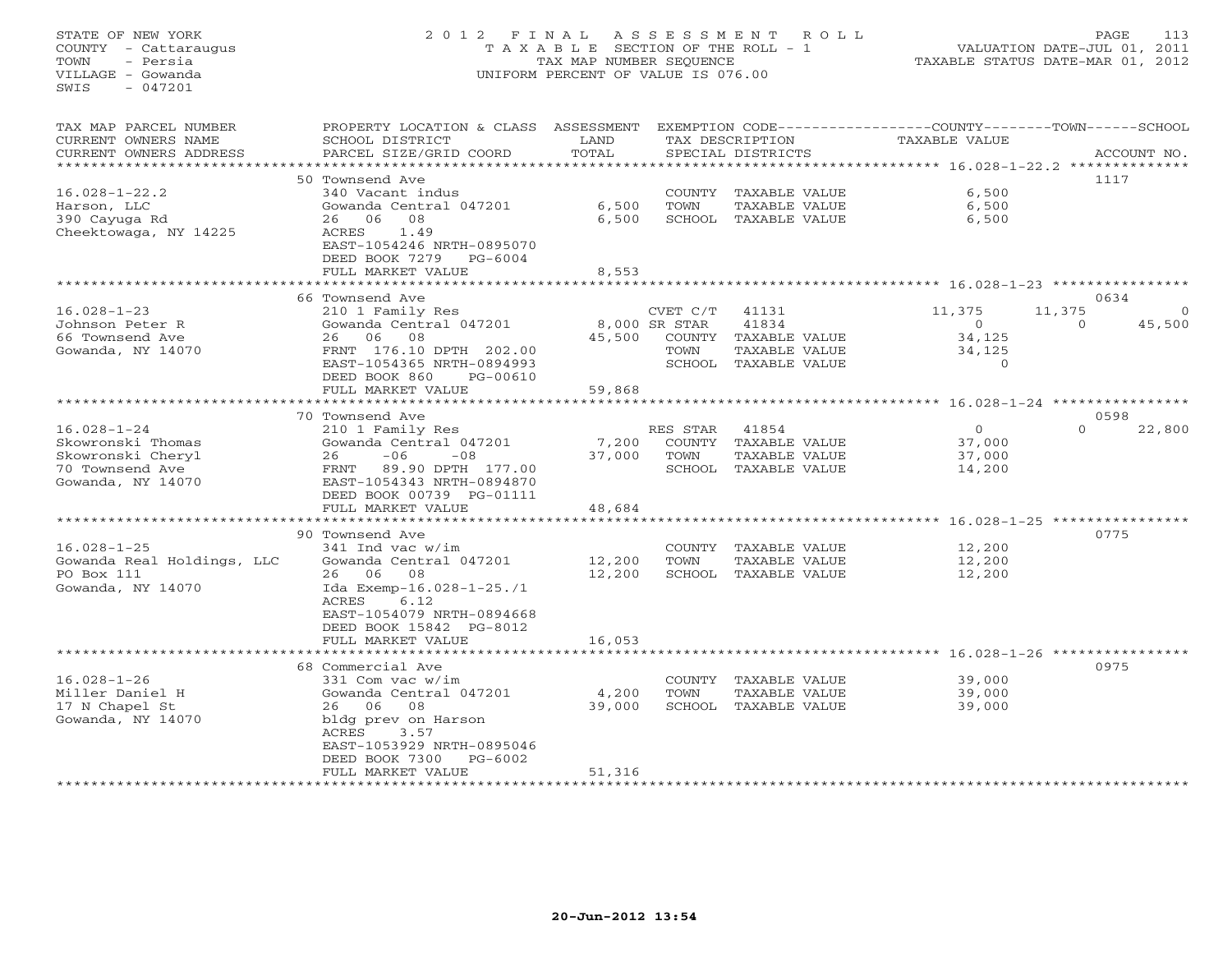STATE OF NEW YORK 2 0 1 2 F I N A L A S S E S S M E N T R O L L PAGE 114 COUNTY - Cattaraugus T A X A B L E SECTION OF THE ROLL - 1 VALUATION DATE-JUL 01, 2011 TOWN - Persia TAX MAP NUMBER SEQUENCE TAXABLE STATUS DATE-MAR 01, 2012 VILLAGE - Gowanda UNIFORM PERCENT OF VALUE IS 076.00  $SWTS = 047201$ TAX MAP PARCEL NUMBER PROPERTY LOCATION & CLASS ASSESSMENT EXEMPTION CODE------------------COUNTY--------TOWN------SCHOOL CURRENT OWNERS NAME SCHOOL DISTRICT LAND TAX DESCRIPTION TAXABLE VALUE CURRENT OWNERS ADDRESS BARCEL SIZE/GRID COORD TOTAL SPECIAL DISTRICTS SACCOUNT NO. \*\*\*\*\*\*\*\*\*\*\*\*\*\*\*\*\*\*\*\*\*\*\*\*\*\*\*\*\*\*\*\*\*\*\*\*\*\*\*\*\*\*\*\*\*\*\*\*\*\*\*\*\*\*\*\*\*\*\*\*\*\*\*\*\*\*\*\*\*\*\*\*\*\*\*\*\*\*\*\*\*\*\*\*\*\*\*\*\*\*\*\*\*\*\*\*\*\*\*\*\*\*\* 16.028-1-28 \*\*\*\*\*\*\*\*\*\*\*\*\*\*\*\* Railroad 099716.028-1-28 330 Vacant comm COUNTY TAXABLE VALUE 6,500 Harson, LLC Gowanda Central 047201 6,500 TOWN TAXABLE VALUE 6,500 390 Cayuga Rd 26 06 08 6,500 SCHOOL TAXABLE VALUE 6,500 Cheektowaga, NY 14225 FRNT 252.00 DPTH 105.00 EAST-1054220 NRTH-0895281 DEED BOOK 7279 PG-6004FULL MARKET VALUE FULL MARKET VALUE 8,553 \*\*\*\*\*\*\*\*\*\*\*\*\*\*\*\*\*\*\*\*\*\*\*\*\*\*\*\*\*\*\*\*\*\*\*\*\*\*\*\*\*\*\*\*\*\*\*\*\*\*\*\*\*\*\*\*\*\*\*\*\*\*\*\*\*\*\*\*\*\*\*\*\*\*\*\*\*\*\*\*\*\*\*\*\*\*\*\*\*\*\*\*\*\*\*\*\*\*\*\*\*\*\* 16.028-1-29 \*\*\*\*\*\*\*\*\*\*\*\*\*\*\*\* 164 Hill St 129216.028-1-29 330 Vacant comm COUNTY TAXABLE VALUE 3,000 Gowanda Real Holdings, LLC Gowanda Central 047201 3,000 TOWN TAXABLE VALUE 3,000 PO Box 111 27 06 08 3,000 SCHOOL TAXABLE VALUE 3,000 Gowanda, NY 14070 FRNT 51.20 DPTH 700.00 EAST-1053682 NRTH-0894808 DEED BOOK 15842 PG-8012 FULL MARKET VALUE 3,947 \*\*\*\*\*\*\*\*\*\*\*\*\*\*\*\*\*\*\*\*\*\*\*\*\*\*\*\*\*\*\*\*\*\*\*\*\*\*\*\*\*\*\*\*\*\*\*\*\*\*\*\*\*\*\*\*\*\*\*\*\*\*\*\*\*\*\*\*\*\*\*\*\*\*\*\*\*\*\*\*\*\*\*\*\*\*\*\*\*\*\*\*\*\*\*\*\*\*\*\*\*\*\* 16.028-2-1 \*\*\*\*\*\*\*\*\*\*\*\*\*\*\*\*\* 17 Palmer St 070116.028-2-1 210 1 Family Res COUNTY TAXABLE VALUE 40,000 Lewis Justin T Gowanda Central 047201 5,200 TOWN TAXABLE VALUE 40,000 Lewis Michelle G 26 06 08 40,000 SCHOOL TAXABLE VALUE 40,000 17 Palmer St FRNT 64.00 DPTH 142.00 Gowanda, NY 14070 EAST-1054519 NRTH-0895535 DEED BOOK 11817 PG-5001 FULL MARKET VALUE 52,632 \*\*\*\*\*\*\*\*\*\*\*\*\*\*\*\*\*\*\*\*\*\*\*\*\*\*\*\*\*\*\*\*\*\*\*\*\*\*\*\*\*\*\*\*\*\*\*\*\*\*\*\*\*\*\*\*\*\*\*\*\*\*\*\*\*\*\*\*\*\*\*\*\*\*\*\*\*\*\*\*\*\*\*\*\*\*\*\*\*\*\*\*\*\*\*\*\*\*\*\*\*\*\* 16.028-2-2 \*\*\*\*\*\*\*\*\*\*\*\*\*\*\*\*\* 25 Palmer St 050116.028-2-2 283 Res w/Comuse COUNTY TAXABLE VALUE 35,200 Jefferlone Anthony Gowanda Central 047201 5,000 TOWN TAXABLE VALUE 35,200 Jefferlone Carla 28 -06 -08 35,200 SCHOOL TAXABLE VALUE 35,200 9719 Broadway Rd FRNT 66.00 DPTH 125.00 Gowanda, NY 14070 EAST-1054594 NRTH-0895468 DEED BOOK 6 PG-7001 FULL MARKET VALUE 46,316 \*\*\*\*\*\*\*\*\*\*\*\*\*\*\*\*\*\*\*\*\*\*\*\*\*\*\*\*\*\*\*\*\*\*\*\*\*\*\*\*\*\*\*\*\*\*\*\*\*\*\*\*\*\*\*\*\*\*\*\*\*\*\*\*\*\*\*\*\*\*\*\*\*\*\*\*\*\*\*\*\*\*\*\*\*\*\*\*\*\*\*\*\*\*\*\*\*\*\*\*\*\*\* 16.028-2-3 \*\*\*\*\*\*\*\*\*\*\*\*\*\*\*\*\* 31 Palmer St 0704 $0 \t 32,200$ 16.028-2-3 210 1 Family Res SR STAR 41834 0 0 32,200 Waite Joann S Gowanda Central 047201 6,200 COUNTY TAXABLE VALUE 32,200 31 Palmer St 26 06 08 32,200 TOWN TAXABLE VALUE 32,200 Gowanda, NY 14070 FRNT 66.00 DPTH 461.24 SCHOOL TAXABLE VALUE 0 EAST-1054646 NRTH-0895361DEED BOOK 00934 PG-00459

\*\*\*\*\*\*\*\*\*\*\*\*\*\*\*\*\*\*\*\*\*\*\*\*\*\*\*\*\*\*\*\*\*\*\*\*\*\*\*\*\*\*\*\*\*\*\*\*\*\*\*\*\*\*\*\*\*\*\*\*\*\*\*\*\*\*\*\*\*\*\*\*\*\*\*\*\*\*\*\*\*\*\*\*\*\*\*\*\*\*\*\*\*\*\*\*\*\*\*\*\*\*\*\*\*\*\*\*\*\*\*\*\*\*\*\*\*\*\*\*\*\*\*\*\*\*\*\*\*\*\*\*

FULL MARKET VALUE 42,368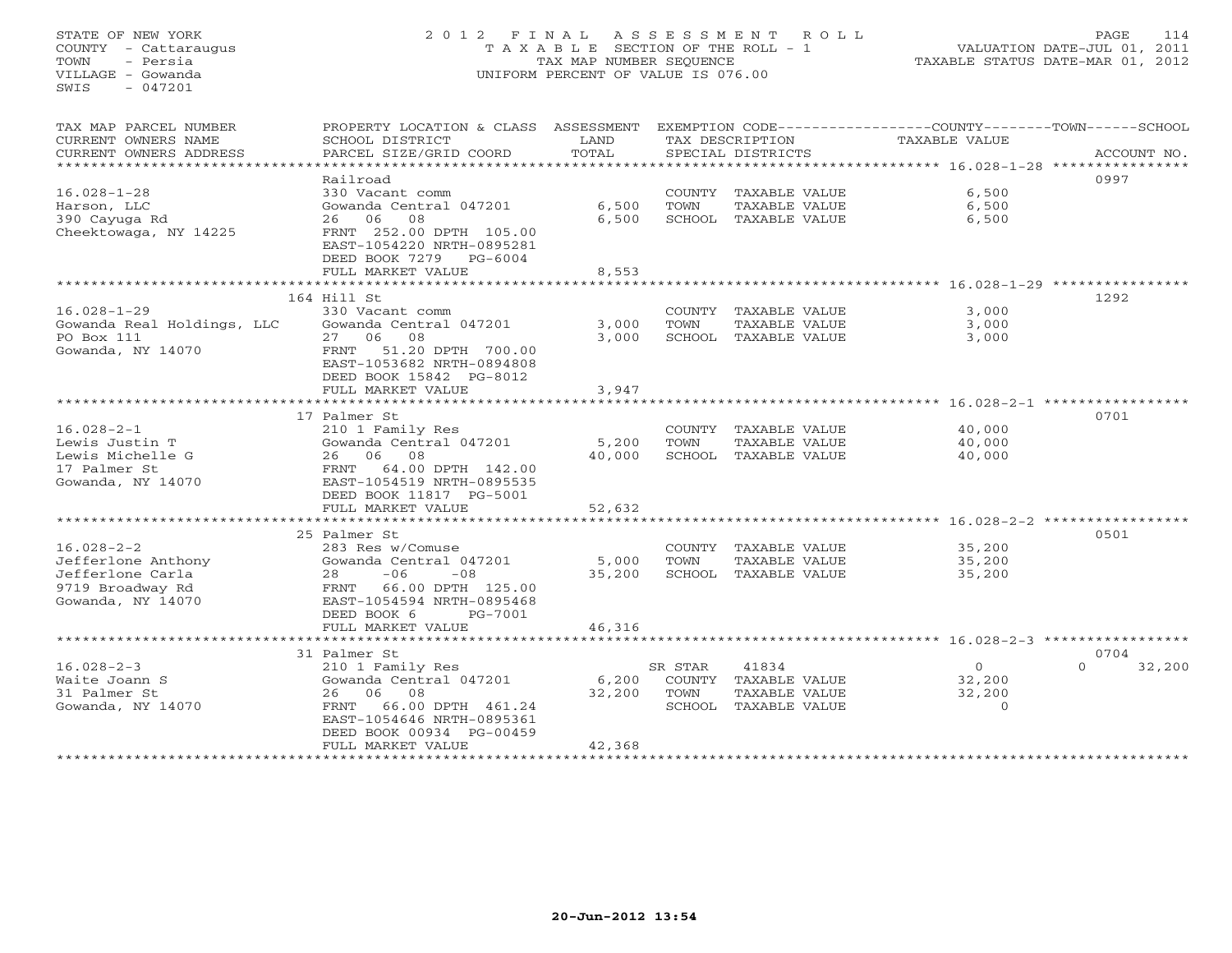# STATE OF NEW YORK 2 0 1 2 F I N A L A S S E S S M E N T R O L L PAGE 115 COUNTY - Cattaraugus T A X A B L E SECTION OF THE ROLL - 1 VALUATION DATE-JUL 01, 2011 TOWN - Persia TAX MAP NUMBER SEQUENCE TAXABLE STATUS DATE-MAR 01, 2012 VILLAGE - Gowanda UNIFORM PERCENT OF VALUE IS 076.00

TAX MAP PARCEL NUMBER PROPERTY LOCATION & CLASS ASSESSMENT EXEMPTION CODE----------------COUNTY-------TOWN------SCHOOL

| CURRENT OWNERS NAME         | SCHOOL DISTRICT                                        | LAND         |          | TAX DESCRIPTION      | <b>TAXABLE VALUE</b>              |                                                           |
|-----------------------------|--------------------------------------------------------|--------------|----------|----------------------|-----------------------------------|-----------------------------------------------------------|
| CURRENT OWNERS ADDRESS      | PARCEL SIZE/GRID COORD                                 | TOTAL        |          | SPECIAL DISTRICTS    |                                   | ACCOUNT NO.                                               |
|                             |                                                        |              |          |                      | ********* 16.028-2-4              |                                                           |
|                             | 35 Palmer St                                           |              |          |                      |                                   | 0446                                                      |
| $16.028 - 2 - 4$            | 210 1 Family Res                                       |              | COUNTY   | TAXABLE VALUE        | 34,000                            |                                                           |
| Foloran Rosalie M           | Gowanda Central 047201                                 | 3,400        | TOWN     | TAXABLE VALUE        | 34,000                            |                                                           |
| $\mathbf{1}$                | 26<br>06<br>08                                         | 34,000       | SCHOOL   | TAXABLE VALUE        | 34,000                            |                                                           |
| PO Box 52                   | 33.00 DPTH 461.24<br>FRNT                              |              |          |                      |                                   |                                                           |
| Gowanda, NY 14070           | EAST-1054712 NRTH-0895362                              |              |          |                      |                                   |                                                           |
|                             | DEED BOOK 00975 PG-01092                               |              |          |                      |                                   |                                                           |
|                             | FULL MARKET VALUE                                      | 44,737       |          |                      |                                   |                                                           |
|                             | * * * * * * * * * * * * * * * * * *                    |              |          |                      | ********** 16.028-2-5 *********** |                                                           |
|                             | 39 Palmer St                                           |              |          |                      |                                   | 0858                                                      |
| $16.028 - 2 - 5$            | 210 1 Family Res                                       |              | COUNTY   | TAXABLE VALUE        | 34,300                            |                                                           |
| J.A.G. Maple Management Inc | Gowanda Central 047201                                 | 2,900        | TOWN     | TAXABLE VALUE        | 34,300                            |                                                           |
| 14011 Hoffman Rd            | 08<br>28<br>06                                         | 34,300       |          | SCHOOL TAXABLE VALUE | 34,300                            |                                                           |
| Springville, NY 14141       | 33.00 DPTH 140.00<br>FRNT                              |              |          |                      |                                   |                                                           |
|                             | EAST-1054732 NRTH-0895541                              |              |          |                      |                                   |                                                           |
|                             | DEED BOOK 12903 PG-4001                                |              |          |                      |                                   |                                                           |
|                             | FULL MARKET VALUE                                      | 45,132       |          |                      |                                   |                                                           |
|                             |                                                        |              |          |                      | ********** 16.028-2-6.2 ********  |                                                           |
|                             | 45 Palmer St                                           |              |          |                      |                                   | 0492<br>$\Omega$                                          |
| $16.028 - 2 - 6.2$          | 220 2 Family Res                                       |              | RES STAR | 41854                | $\circ$                           | 22,800                                                    |
| Ellis Christopher           | Gowanda Central 047201                                 | 5,100        | COUNTY   | TAXABLE VALUE        | 41,500                            |                                                           |
| 6794 Route 62               | 08<br>26<br>06                                         | 41,500       | TOWN     | TAXABLE VALUE        | 41,500                            |                                                           |
| Leon, NY 14751              | 2010-land contract Grill                               |              | SCHOOL   | TAXABLE VALUE        | 18,700                            |                                                           |
|                             | $12/09$ -split 71x50 to Reid                           |              |          |                      |                                   |                                                           |
|                             | FRNT<br>71.00 DPTH 240.50<br>EAST-1054787 NRTH-0895348 |              |          |                      |                                   |                                                           |
|                             | DEED BOOK 10414 PG-6011                                |              |          |                      |                                   |                                                           |
|                             | FULL MARKET VALUE                                      | 54,605       |          |                      |                                   |                                                           |
|                             | *******************                                    | *********    |          |                      |                                   | *************************** 16.028-2-7 ****************** |
|                             | 49 Palmer St                                           |              |          |                      |                                   | 0964                                                      |
| $16.028 - 2 - 7$            | 210 1 Family Res                                       |              | COUNTY   | TAXABLE VALUE        | 35,700                            |                                                           |
| Hapak Theodore A            | Gowanda Central 047201                                 | 4,400        | TOWN     | TAXABLE VALUE        | 35,700                            |                                                           |
| Hapak Linda M               | 06<br>08<br>26                                         | 35,700       | SCHOOL   | TAXABLE VALUE        | 35,700                            |                                                           |
| 71 Chestnut St              | 53.00 DPTH 136.10<br>FRNT                              |              |          |                      |                                   |                                                           |
| Gowanda, NY 14070           | EAST-1054847 NRTH-0895541                              |              |          |                      |                                   |                                                           |
|                             | DEED BOOK 881<br>PG-01017                              |              |          |                      |                                   |                                                           |
|                             | FULL MARKET VALUE                                      | 46,974       |          |                      |                                   |                                                           |
|                             |                                                        | ************ |          |                      |                                   |                                                           |
|                             | 55 Palmer St                                           |              |          |                      |                                   | 0952                                                      |
| $16.028 - 2 - 8$            | 311 Res vac land                                       |              | COUNTY   | TAXABLE VALUE        | 4,800                             |                                                           |
| Voqtli Joseph H             | Gowanda Central 047201                                 | 4,800        | TOWN     | TAXABLE VALUE        | 4,800                             |                                                           |
| Vogtli Janet L              | 08<br>26<br>06                                         | 4,800        |          | SCHOOL TAXABLE VALUE | 4,800                             |                                                           |
| 14481 Bagdad Rd             | FRNT 105.00 DPTH<br>71.10                              |              |          |                      |                                   |                                                           |
| Collins, NY 14034           | EAST-1054927 NRTH-0895573                              |              |          |                      |                                   |                                                           |
|                             | DEED BOOK 00941 PG-00067                               |              |          |                      |                                   |                                                           |
|                             | FULL MARKET VALUE                                      | 6,316        |          |                      |                                   |                                                           |
|                             | .                                                      |              |          |                      |                                   |                                                           |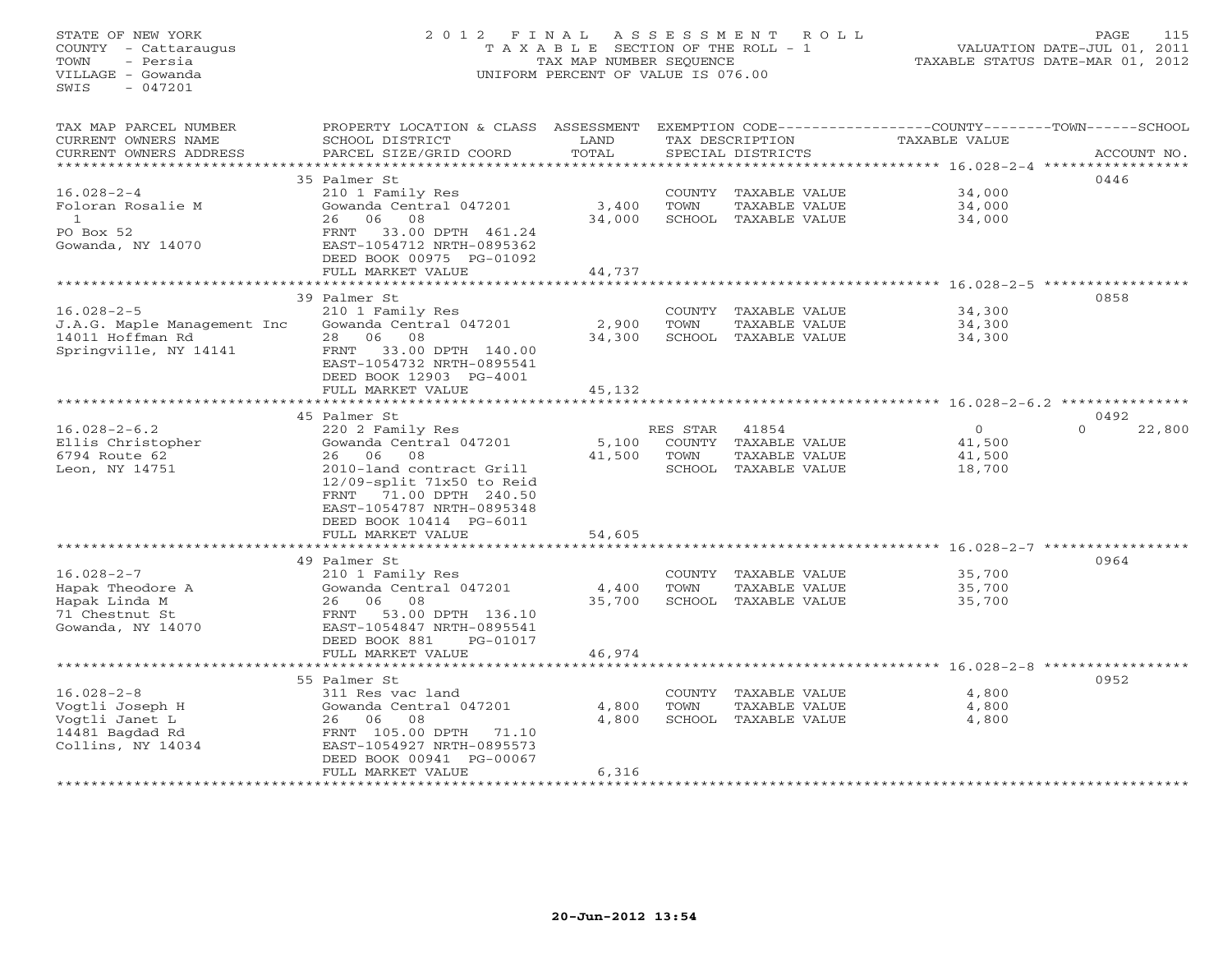## STATE OF NEW YORK 2 0 1 2 F I N A L A S S E S S M E N T R O L L PAGE 116 COUNTY - Cattaraugus T A X A B L E SECTION OF THE ROLL - 1 VALUATION DATE-JUL 01, 2011 TOWN - Persia TAX MAP NUMBER SEQUENCE TAXABLE STATUS DATE-MAR 01, 2012 VILLAGE - Gowanda UNIFORM PERCENT OF VALUE IS 076.00UNIFORM PERCENT OF VALUE IS 076.00

| TAX MAP PARCEL NUMBER     | PROPERTY LOCATION & CLASS      | ASSESSMENT       |                |                      | EXEMPTION CODE-----------------COUNTY-------TOWN------SCHOOL |                    |
|---------------------------|--------------------------------|------------------|----------------|----------------------|--------------------------------------------------------------|--------------------|
| CURRENT OWNERS NAME       | SCHOOL DISTRICT                | LAND             |                | TAX DESCRIPTION      | <b>TAXABLE VALUE</b>                                         |                    |
| CURRENT OWNERS ADDRESS    | PARCEL SIZE/GRID COORD         | TOTAL            |                | SPECIAL DISTRICTS    |                                                              | ACCOUNT NO.        |
| * * * * * * * * * * * * * | *******************            | **************** |                |                      | ************** 16.028-2-9 ******************                 |                    |
|                           | 9 Broadway Rd                  |                  |                |                      |                                                              | 0953               |
| $16.028 - 2 - 9$          | 230 3 Family Res               |                  | COUNTY         | TAXABLE VALUE        | 57,000                                                       |                    |
| Vogtli Joseph H           | Gowanda Central 047201         | 4,800            | TOWN           | TAXABLE VALUE        | 57,000                                                       |                    |
| Vogtli Janet L            | 06<br>08<br>26                 | 57,000           | SCHOOL         | TAXABLE VALUE        | 57,000                                                       |                    |
| 14481 Bagdad Rd           | 65.00 DPTH 105.00<br>FRNT      |                  |                |                      |                                                              |                    |
| Collins, NY 14034         | EAST-1054927 NRTH-0895504      |                  |                |                      |                                                              |                    |
|                           | DEED BOOK 00941 PG-00067       |                  |                |                      |                                                              |                    |
|                           | FULL MARKET VALUE              | 75,000           |                |                      |                                                              |                    |
|                           |                                |                  |                |                      | $** 16.028 - 2 - 10$                                         |                    |
|                           | 13 Broadway Rd                 |                  |                |                      |                                                              | 0846               |
| $16.028 - 2 - 10$         | 311 Res vac land               |                  | COUNTY         | TAXABLE VALUE        | 3,100                                                        |                    |
| Spina John A Jr           | Gowanda Central 047201         | 3,100            | TOWN           | TAXABLE VALUE        | 3,100                                                        |                    |
| Spina Patricia M          | 06<br>08<br>26                 | 3,100            | SCHOOL         | TAXABLE VALUE        | 3,100                                                        |                    |
|                           | 50.00 DPTH 158.00              |                  |                |                      |                                                              |                    |
| 19 Broadway Rd            | FRNT                           |                  |                |                      |                                                              |                    |
| Gowanda, NY 14070         | EAST-1054900 NRTH-0895447      |                  |                |                      |                                                              |                    |
|                           | DEED BOOK 845<br>PG-00014      |                  |                |                      |                                                              |                    |
|                           | FULL MARKET VALUE              | 4,079            |                |                      |                                                              |                    |
|                           |                                |                  |                |                      |                                                              |                    |
|                           | 19 Broadway Rd                 |                  |                |                      |                                                              | 0847               |
| $16.028 - 2 - 11$         | 210 1 Family Res               |                  | CVET C/T       | 41131                | 12,775                                                       | 12,775<br>$\Omega$ |
| Spina John A Jr           | Gowanda Central 047201         |                  | 4,400 RES STAR | 41854                | $\circ$                                                      | 22,800<br>$\Omega$ |
| Spina Patricia M          | 06<br>08<br>26                 | 51,100           | COUNTY         | TAXABLE VALUE        | 38,325                                                       |                    |
| 19 Broadway Rd            | FRNT<br>50.00 DPTH 157.00      |                  | TOWN           | TAXABLE VALUE        | 38,325                                                       |                    |
| Gowanda, NY 14070         | <b>BANK</b><br>017             |                  |                | SCHOOL TAXABLE VALUE | 28,300                                                       |                    |
|                           | EAST-1054900 NRTH-0895396      |                  |                |                      |                                                              |                    |
|                           | DEED BOOK 845<br>$PG-00014$    |                  |                |                      |                                                              |                    |
|                           | FULL MARKET VALUE              | 67,237           |                |                      |                                                              |                    |
|                           | **********************         |                  |                |                      |                                                              |                    |
|                           | 23 Broadway Rd                 |                  |                |                      |                                                              | 0800               |
| $16.028 - 2 - 12$         | 210 1 Family Res               |                  | RES STAR       | 41854                | $\circ$                                                      | $\Omega$<br>22,800 |
| Reid Kelly                | Gowanda Central 047201         | 4,900            | COUNTY         | TAXABLE VALUE        | 43,500                                                       |                    |
| 23 Broadway Rd            | $-06$<br>$-08$<br>16           | 43,500           | TOWN           | TAXABLE VALUE        | 43,500                                                       |                    |
| Gowanda, NY 14070         | $3/10$ -merged $2-6.4$ into pr |                  | SCHOOL         | TAXABLE VALUE        | 20,700                                                       |                    |
|                           | 50.00 DPTH 228.00<br>FRNT      |                  |                |                      |                                                              |                    |
|                           | EAST-1054866 NRTH-0895347      |                  |                |                      |                                                              |                    |
|                           | DEED BOOK 9758<br>PG-5001      |                  |                |                      |                                                              |                    |
|                           | FULL MARKET VALUE              | 57,237           |                |                      |                                                              |                    |
|                           |                                | ********         |                |                      |                                                              |                    |
|                           | 27 Broadway Rd                 |                  |                |                      |                                                              | 0837               |
| $16.028 - 2 - 14$         | 210 1 Family Res               |                  | RES STAR       | 41854                | $\circ$                                                      | $\Omega$<br>22,800 |
| Reid Rockne P             | Gowanda Central 047201         | 7,600            | COUNTY         | TAXABLE VALUE        | 46,500                                                       |                    |
| Reid Kathy R              | 16 06<br>08                    | 46,500           | TOWN           | TAXABLE VALUE        | 46,500                                                       |                    |
| 27 Broadway Rd            | Merged 2-13 Into Parcel        |                  | SCHOOL         | TAXABLE VALUE        | 23,700                                                       |                    |
| Gowanda, NY 14070         | FRNT 100.00 DPTH 228.00        |                  |                |                      |                                                              |                    |
|                           | EAST-1054865 NRTH-0895270      |                  |                |                      |                                                              |                    |
|                           | DEED BOOK 864<br>$PG-00604$    |                  |                |                      |                                                              |                    |
|                           | FULL MARKET VALUE              | 61,184           |                |                      |                                                              |                    |
|                           |                                |                  |                |                      |                                                              |                    |
|                           |                                |                  |                |                      |                                                              |                    |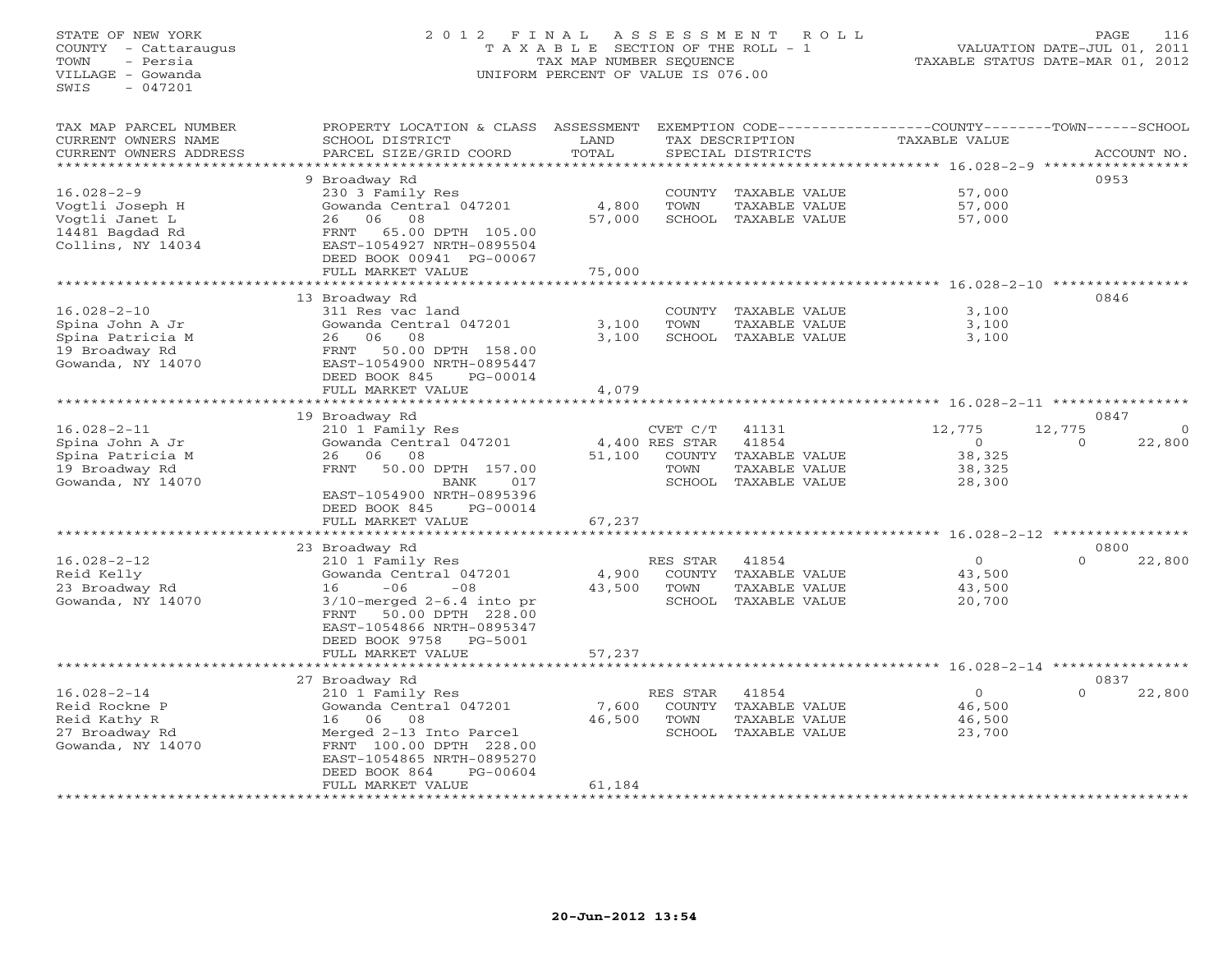## STATE OF NEW YORK 2 0 1 2 F I N A L A S S E S S M E N T R O L L PAGE 117 COUNTY - Cattaraugus T A X A B L E SECTION OF THE ROLL - 1 VALUATION DATE-JUL 01, 2011 TOWN - Persia TAX MAP NUMBER SEQUENCE TAXABLE STATUS DATE-MAR 01, 2012 VILLAGE - Gowanda UNIFORM PERCENT OF VALUE IS 076.00UNIFORM PERCENT OF VALUE IS 076.00

| TAX MAP PARCEL NUMBER  | PROPERTY LOCATION & CLASS ASSESSMENT |        |                  |                      | EXEMPTION CODE-----------------COUNTY-------TOWN------SCHOOL |          |             |
|------------------------|--------------------------------------|--------|------------------|----------------------|--------------------------------------------------------------|----------|-------------|
| CURRENT OWNERS NAME    | SCHOOL DISTRICT                      | LAND   |                  | TAX DESCRIPTION      | TAXABLE VALUE                                                |          |             |
| CURRENT OWNERS ADDRESS | PARCEL SIZE/GRID COORD               | TOTAL  |                  | SPECIAL DISTRICTS    |                                                              |          | ACCOUNT NO. |
| ******************     |                                      |        |                  |                      |                                                              |          |             |
|                        | 45 Broadway Rd                       |        |                  |                      |                                                              | 0609     |             |
| $16.028 - 2 - 15$      | 220 2 Family Res                     |        |                  | COUNTY TAXABLE VALUE | 63,000                                                       |          |             |
| Gernatt Brian D        | Gowanda Central 047201               | 9,100  | TOWN             | TAXABLE VALUE        | 63,000                                                       |          |             |
| Gernatt Beverly        | 28 06<br>08                          | 63,000 |                  | SCHOOL TAXABLE VALUE | 63,000                                                       |          |             |
| 2600 Gowanda-Zoar Rd   | FRNT 115.92 DPTH 227.92              |        |                  |                      |                                                              |          |             |
| Gowanda, NY 14070-5170 | EAST-1054828 NRTH-0895155            |        |                  |                      |                                                              |          |             |
|                        | DEED BOOK 1011 PG-36                 |        |                  |                      |                                                              |          |             |
|                        | FULL MARKET VALUE                    | 82,895 |                  |                      |                                                              |          |             |
|                        |                                      |        |                  |                      |                                                              |          |             |
|                        | 51 Broadway Rd                       |        |                  |                      |                                                              | 0788     |             |
| $16.028 - 2 - 16$      | 210 1 Family Res                     |        | RES STAR         | 41854                | $\overline{0}$                                               | $\Omega$ | 22,800      |
| Walgus John T          | Gowanda Central 047201               | 4,000  | COUNTY           | TAXABLE VALUE        | 49,500                                                       |          |             |
| 51 Broadway Rd         | $-06$<br>16<br>$-08$                 | 49,500 | TOWN             | TAXABLE VALUE        | 49,500                                                       |          |             |
| PO Box 241             | Life Use                             |        |                  | SCHOOL TAXABLE VALUE | 26,700                                                       |          |             |
| Gowanda, NY 14070      | FRNT<br>45.00 DPTH 149.00            |        |                  |                      |                                                              |          |             |
|                        | EAST-1054904 NRTH-0895082            |        |                  |                      |                                                              |          |             |
|                        | DEED BOOK 17219 PG-6003              |        |                  |                      |                                                              |          |             |
|                        |                                      |        |                  |                      |                                                              |          |             |
|                        | FULL MARKET VALUE                    | 65,132 |                  |                      |                                                              |          |             |
|                        |                                      |        |                  |                      |                                                              | 0816     |             |
|                        | 57 Broadway Rd                       |        |                  |                      |                                                              |          |             |
| $16.028 - 2 - 17$      | 210 1 Family Res                     |        | AGED C/T/S 41800 |                      | 24,450                                                       | 24,450   | 24,450      |
| Stadich Mary T Life Us | Gowanda Central 047201               |        | 4,300 SR STAR    | 41834                | $\overline{0}$                                               | $\Omega$ | 24,450      |
| Cappola Elizabeth      | 26 06<br>08                          | 48,900 |                  | COUNTY TAXABLE VALUE | 24,450                                                       |          |             |
| 57 Broadway Rd         | 50.00 DPTH 149.00<br>FRNT            |        | TOWN             | TAXABLE VALUE        | 24,450                                                       |          |             |
| Gowanda, NY 14070      | EAST-1054907 NRTH-0895033            |        |                  | SCHOOL TAXABLE VALUE | $\Omega$                                                     |          |             |
|                        | DEED BOOK 00999 PG-01111             |        |                  |                      |                                                              |          |             |
|                        | FULL MARKET VALUE                    | 64,342 |                  |                      |                                                              |          |             |
|                        |                                      |        |                  |                      |                                                              |          |             |
|                        | 61 Broadway Rd                       |        |                  |                      |                                                              | 0561     |             |
| $16.028 - 2 - 18$      | 210 1 Family Res                     |        | RES STAR         | 41854                | $\circ$                                                      | $\Omega$ | 22,800      |
| Fuller Lynne Marie     | Gowanda Central 047201               | 7,200  |                  | COUNTY TAXABLE VALUE | 61,300                                                       |          |             |
| 61 Broadway Rd         | 26 06<br>08                          | 61,300 | TOWN             | TAXABLE VALUE        | 61,300                                                       |          |             |
| Gowanda, NY 14070      | Life Use                             |        |                  | SCHOOL TAXABLE VALUE | 38,500                                                       |          |             |
|                        | FRNT<br>96.00 DPTH 149.00            |        |                  |                      |                                                              |          |             |
|                        | BANK<br>017                          |        |                  |                      |                                                              |          |             |
|                        | EAST-1054906 NRTH-0894960            |        |                  |                      |                                                              |          |             |
|                        | DEED BOOK 701<br>PG-8002             |        |                  |                      |                                                              |          |             |
|                        | FULL MARKET VALUE                    | 80,658 |                  |                      |                                                              |          |             |
|                        |                                      |        |                  |                      |                                                              |          |             |
|                        | 41 Miller St                         |        |                  |                      |                                                              | 0776     |             |
| $16.028 - 2 - 19$      | 210 1 Family Res                     |        | SR STAR          | 41834                | $\overline{0}$                                               | $\Omega$ | 47,270      |
| Lomison Richard L      | Gowanda Central 047201               | 9,200  |                  | COUNTY TAXABLE VALUE | 58,000                                                       |          |             |
| Lomison Elsie J        | 26 06<br>08                          | 58,000 | TOWN             | TAXABLE VALUE        | 58,000                                                       |          |             |
| 41 Miller St           | FRNT 144.00 DPTH 140.00              |        | SCHOOL           | TAXABLE VALUE        | 10,730                                                       |          |             |
| Gowanda, NY 14070      | BANK<br>017                          |        |                  |                      |                                                              |          |             |
|                        | EAST-1054905 NRTH-0894797            |        |                  |                      |                                                              |          |             |
|                        | DEED BOOK 00983 PG-00935             |        |                  |                      |                                                              |          |             |
|                        | FULL MARKET VALUE                    | 76,316 |                  |                      |                                                              |          |             |
|                        | ********************                 |        |                  |                      |                                                              |          |             |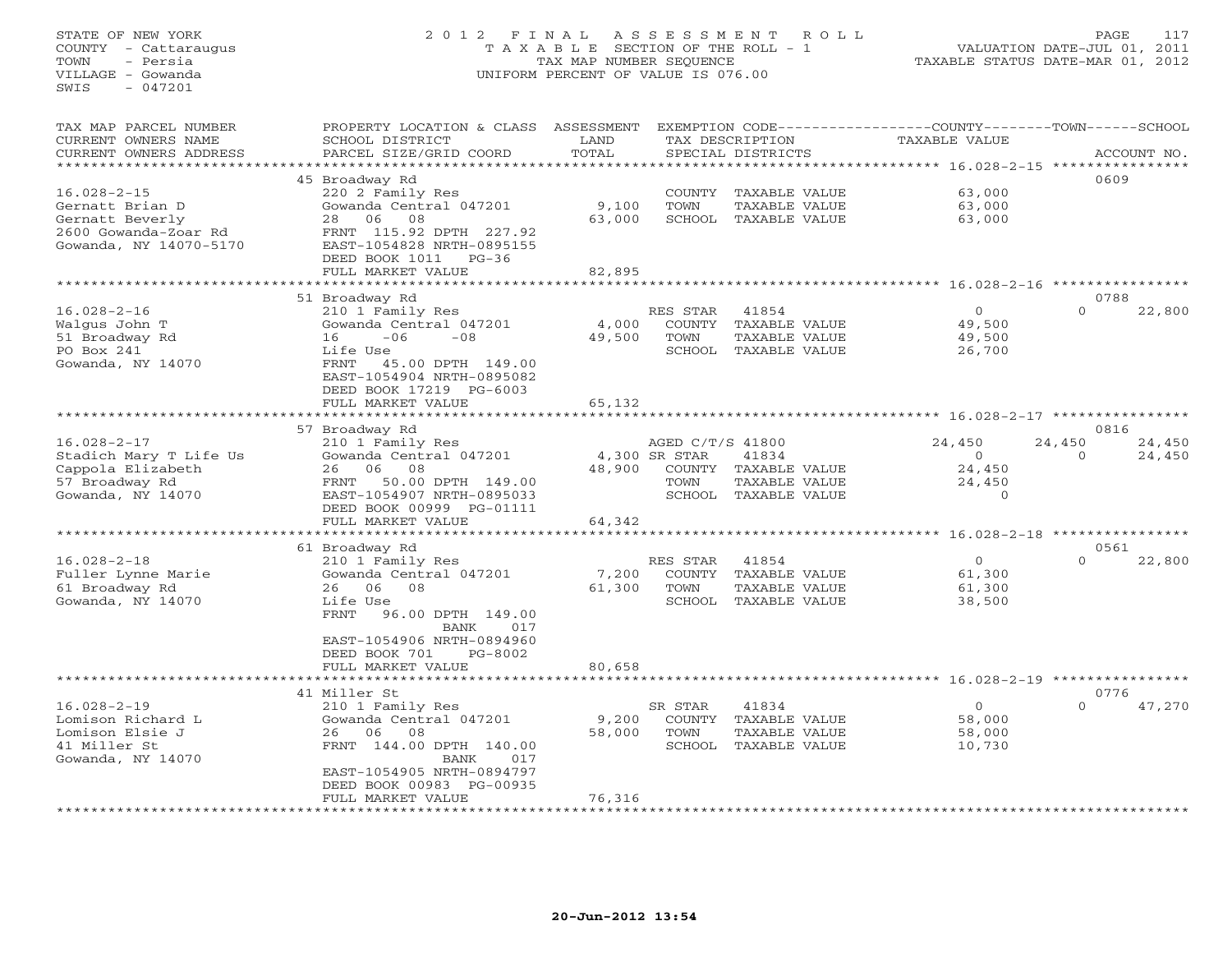## STATE OF NEW YORK 2 0 1 2 F I N A L A S S E S S M E N T R O L L PAGE 118 COUNTY - Cattaraugus T A X A B L E SECTION OF THE ROLL - 1 VALUATION DATE-JUL 01, 2011 TOWN - Persia TAX MAP NUMBER SEQUENCE TAXABLE STATUS DATE-MAR 01, 2012 VILLAGE - Gowanda UNIFORM PERCENT OF VALUE IS 076.00UNIFORM PERCENT OF VALUE IS 076.00

| TAX MAP PARCEL NUMBER<br>CURRENT OWNERS NAME<br>CURRENT OWNERS ADDRESS | PROPERTY LOCATION & CLASS ASSESSMENT<br>SCHOOL DISTRICT<br>PARCEL SIZE/GRID COORD                  | LAND<br>TOTAL           |                                   | TAX DESCRIPTION<br>SPECIAL DISTRICTS                          | EXEMPTION CODE-----------------COUNTY-------TOWN-----SCHOOL<br>TAXABLE VALUE |                                   | ACCOUNT NO.              |
|------------------------------------------------------------------------|----------------------------------------------------------------------------------------------------|-------------------------|-----------------------------------|---------------------------------------------------------------|------------------------------------------------------------------------------|-----------------------------------|--------------------------|
|                                                                        |                                                                                                    |                         |                                   |                                                               |                                                                              |                                   |                          |
| $16.028 - 2 - 20$<br>Heim Clayton M                                    | 77 Broadway Rd<br>210 1 Family Res<br>Gowanda Central 047201                                       |                         | AGED C/T/S 41800<br>5,600 SR STAR | 41834                                                         | 32,500<br>$\circ$                                                            | 32,500<br>$\Omega$                | 0399<br>32,500<br>32,500 |
| Heim Norma E<br>77 Broadway Rd<br>Gowanda, NY 14070                    | 06 08<br>26<br>70.00 DPTH 144.00<br>FRNT<br>EAST-1054905 NRTH-0894691<br>DEED BOOK 855<br>PG-00838 | 65,000                  | TOWN                              | COUNTY TAXABLE VALUE<br>TAXABLE VALUE<br>SCHOOL TAXABLE VALUE | 32,500<br>32,500<br>$\Omega$                                                 |                                   |                          |
|                                                                        | FULL MARKET VALUE                                                                                  | 85,526                  |                                   | *****************************                                 |                                                                              |                                   |                          |
|                                                                        | 117 Broadway Rd                                                                                    |                         |                                   |                                                               | ********** 16.028-2-21.1 ***************                                     |                                   | 0396                     |
| $16.028 - 2 - 21.1$                                                    | 210 1 Family Res                                                                                   |                         | RES STAR                          | 41854                                                         | $\Omega$                                                                     | $\Omega$                          | 22,800                   |
| DeCarlo Dale                                                           | Gowanda Central 047201                                                                             | 6,200                   | COUNTY                            | TAXABLE VALUE                                                 | 49,000                                                                       |                                   |                          |
| 117 Broadway Rd                                                        | 26 06 08                                                                                           | 49,000                  | TOWN                              | TAXABLE VALUE                                                 | 49,000                                                                       |                                   |                          |
| Gowanda, NY 14070                                                      | 1.25<br>ACRES<br>EAST-1054768 NRTH-0894453<br>DEED BOOK 4932<br>PG-9001                            |                         |                                   | SCHOOL TAXABLE VALUE                                          | 26,200                                                                       |                                   |                          |
|                                                                        | FULL MARKET VALUE                                                                                  | 64,474                  |                                   |                                                               |                                                                              |                                   |                          |
|                                                                        | ************                                                                                       | *********************** |                                   |                                                               | ********************** 16.028-2-21.2 **************                          |                                   |                          |
|                                                                        | 77 Broadway Rd                                                                                     |                         |                                   |                                                               |                                                                              |                                   | 1272                     |
| $16.028 - 2 - 21.2$                                                    | 311 Res vac land                                                                                   |                         |                                   | COUNTY TAXABLE VALUE                                          | 6,800                                                                        |                                   |                          |
| Heim Clayton M                                                         | Gowanda Central 047201                                                                             | 6,800                   | TOWN                              | TAXABLE VALUE                                                 | 6,800                                                                        |                                   |                          |
| Heim Norma E                                                           | 26 06<br>08                                                                                        | 6,800                   |                                   | SCHOOL TAXABLE VALUE                                          | 6,800                                                                        |                                   |                          |
| 77 Broadway Rd                                                         | FRNT 113.00 DPTH 144.00                                                                            |                         |                                   |                                                               |                                                                              |                                   |                          |
| Gowanda, NY 14070                                                      | EAST-1054905 NRTH-0894600                                                                          |                         |                                   |                                                               |                                                                              |                                   |                          |
|                                                                        | DEED BOOK 876<br>PG-00305                                                                          |                         |                                   |                                                               |                                                                              |                                   |                          |
|                                                                        | FULL MARKET VALUE                                                                                  | 8,947<br>********       |                                   |                                                               |                                                                              |                                   |                          |
|                                                                        |                                                                                                    |                         |                                   |                                                               |                                                                              | $16.028 - 2 - 23$ *************** |                          |
| $16.028 - 2 - 23$                                                      | 121 Broadway Rd<br>210 1 Family Res                                                                |                         | WVET C/T                          | 41121                                                         | 6,960                                                                        | 6,960                             | 0932<br>$\Omega$         |
|                                                                        |                                                                                                    |                         |                                   | 41801                                                         | 7,888                                                                        |                                   | $\Omega$                 |
| Freeman Diana L                                                        | Gowanda Central 047201<br>08<br>06                                                                 |                         | $6,900$ AGED $C/T$                | 41834                                                         | $\circ$                                                                      | 7,888<br>$\Omega$                 | 46,400                   |
| 121 Broadway Rd<br>Gowanda, NY 14070                                   | 26                                                                                                 |                         | 46,400 SR STAR                    |                                                               |                                                                              |                                   |                          |
|                                                                        | 86.00 DPTH 162.00<br>FRNT<br>EAST-1054903 NRTH-0894354                                             |                         | COUNTY                            | TAXABLE VALUE                                                 | 31,552                                                                       |                                   |                          |
|                                                                        | DEED BOOK 759                                                                                      |                         | TOWN                              | TAXABLE VALUE<br>SCHOOL TAXABLE VALUE                         | 31,552<br>$\circ$                                                            |                                   |                          |
|                                                                        | PG-00101<br>FULL MARKET VALUE                                                                      | 61,053                  |                                   |                                                               |                                                                              |                                   |                          |
|                                                                        | **********************                                                                             |                         | **************************        |                                                               | ********* 16.028-2-25 *****************                                      |                                   |                          |
|                                                                        | 37 Miller St                                                                                       |                         |                                   |                                                               |                                                                              |                                   | 0502                     |
| $16.028 - 2 - 25$                                                      | 210 1 Family Res                                                                                   |                         | CVET C/T                          | 41131                                                         | 14,250                                                                       | 14,250                            | $\Omega$                 |
| Holocinski Dorothy                                                     | Gowanda Central 047201                                                                             |                         | 5,700 SR STAR                     | 41834                                                         | $\Omega$                                                                     | $\Omega$                          | 47,270                   |
| 37 Miller St                                                           | 06<br>08<br>26                                                                                     | 57,000                  |                                   | COUNTY TAXABLE VALUE                                          | 42,750                                                                       |                                   |                          |
| Gowanda, NY 14070                                                      | 60.00 DPTH 332.00<br>FRNT                                                                          |                         | TOWN                              | TAXABLE VALUE                                                 | 42,750                                                                       |                                   |                          |
|                                                                        | EAST-1054804 NRTH-0894696                                                                          |                         |                                   | SCHOOL TAXABLE VALUE                                          | 9,730                                                                        |                                   |                          |
|                                                                        | DEED BOOK 00979 PG-00047                                                                           |                         |                                   |                                                               |                                                                              |                                   |                          |
|                                                                        | FULL MARKET VALUE                                                                                  | 75,000                  |                                   |                                                               |                                                                              |                                   |                          |
|                                                                        |                                                                                                    |                         |                                   |                                                               |                                                                              |                                   |                          |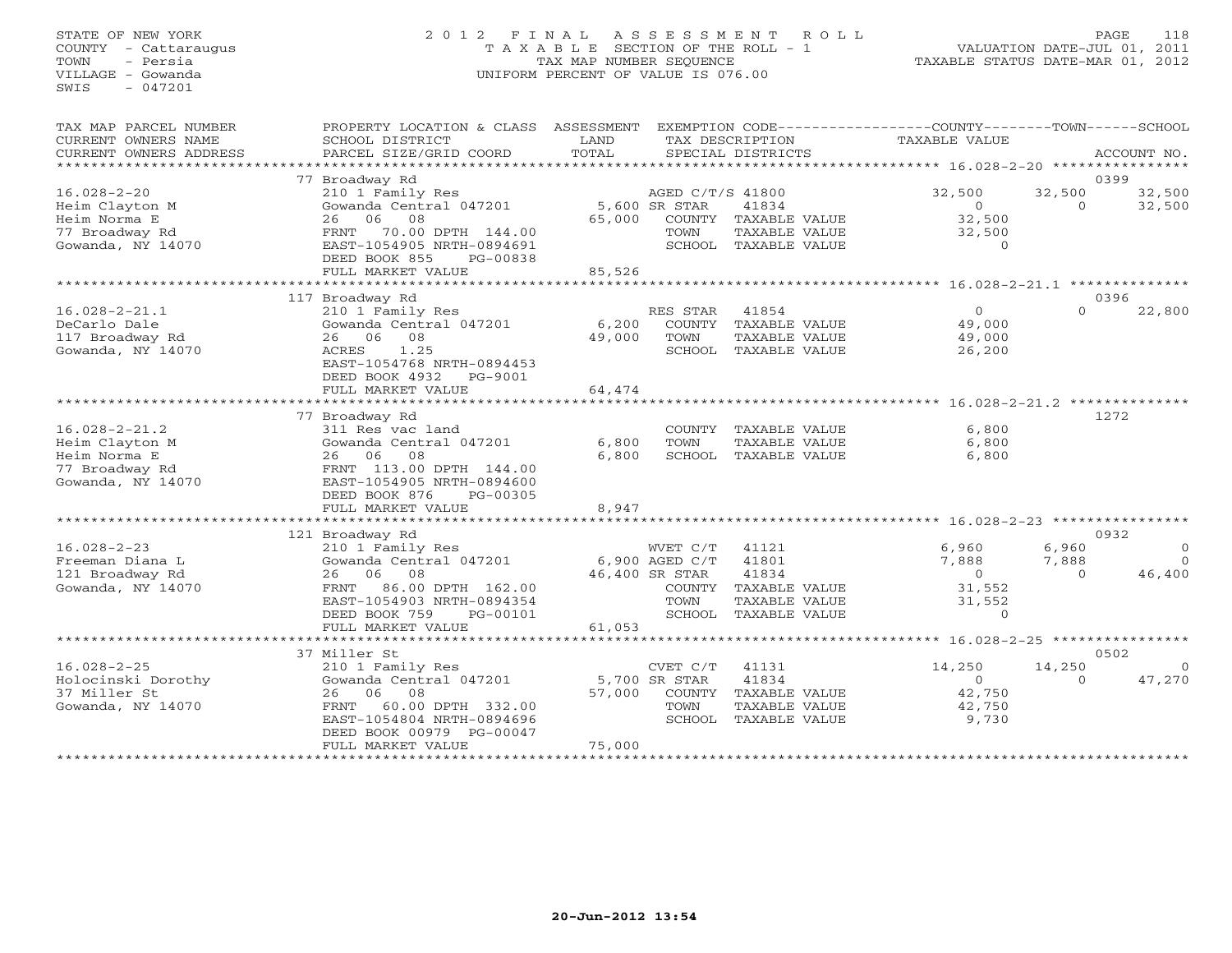#### STATE OF NEW YORK 2 0 1 2 F I N A L A S S E S S M E N T R O L L PAGE 119 COUNTY - Cattaraugus T A X A B L E SECTION OF THE ROLL - 1 VALUATION DATE-JUL 01, 2011 TOWN - Persia TAX MAP NUMBER SEQUENCE TAXABLE STATUS DATE-MAR 01, 2012 VILLAGE - Gowanda UNIFORM PERCENT OF VALUE IS 076.00UNIFORM PERCENT OF VALUE IS 076.00

| TAX MAP PARCEL NUMBER<br>CURRENT OWNERS NAME<br>CURRENT OWNERS ADDRESS     | PROPERTY LOCATION & CLASS ASSESSMENT<br>SCHOOL DISTRICT<br>PARCEL SIZE/GRID COORD                                                                                     | LAND<br>TOTAL    |                                                      | TAX DESCRIPTION<br>SPECIAL DISTRICTS                                                     | EXEMPTION CODE-----------------COUNTY-------TOWN------SCHOOL<br>TAXABLE VALUE |                             | ACCOUNT NO.          |
|----------------------------------------------------------------------------|-----------------------------------------------------------------------------------------------------------------------------------------------------------------------|------------------|------------------------------------------------------|------------------------------------------------------------------------------------------|-------------------------------------------------------------------------------|-----------------------------|----------------------|
| **************************                                                 |                                                                                                                                                                       |                  |                                                      |                                                                                          |                                                                               |                             |                      |
|                                                                            | 33 Miller St                                                                                                                                                          |                  |                                                      |                                                                                          |                                                                               |                             | 0556                 |
| $16.028 - 2 - 26$<br>Kokel John<br>33 Miller<br>Gowanda, NY 14070          | 210 1 Family Res<br>Gowanda Central 047201<br>06<br>08<br>26<br>75.00 DPTH 363.00<br>FRNT<br>EAST-1054737 NRTH-0894682<br>DEED BOOK 00560 PG-00320                    | 69,000           | CVET C/T<br>6,900 SR STAR<br>TOWN                    | 41131<br>41834<br>COUNTY TAXABLE VALUE<br>TAXABLE VALUE<br>SCHOOL TAXABLE VALUE          | 15,200<br>$\overline{0}$<br>53,800<br>53,800<br>21,730                        | 15,200<br>$\Omega$          | $\Omega$<br>47,270   |
|                                                                            | FULL MARKET VALUE                                                                                                                                                     | 90,789           |                                                      |                                                                                          |                                                                               |                             |                      |
|                                                                            | *********************                                                                                                                                                 | *************    |                                                      |                                                                                          | ********* 16.028-2-27 ***********                                             |                             |                      |
|                                                                            | 29 Miller St                                                                                                                                                          |                  |                                                      |                                                                                          |                                                                               |                             | 0815                 |
| $16.028 - 2 - 27$<br>Sladich Michael<br>29 Miller St<br>Gowanda, NY 14070  | 210 1 Family Res<br>Gowanda Central 047201<br>26 06<br>08<br>By Will<br>FRNT<br>75.00 DPTH 383.00<br>EAST-1054661 NRTH-0894678<br>DEED BOOK 629<br>PG-00474           | 7,000<br>70,700  | RES STAR<br>TOWN                                     | 41854<br>COUNTY TAXABLE VALUE<br>TAXABLE VALUE<br>SCHOOL TAXABLE VALUE                   | $\Omega$<br>70,700<br>70,700<br>47,900                                        | $\Omega$                    | 22,800               |
|                                                                            | FULL MARKET VALUE                                                                                                                                                     | 93,026           |                                                      |                                                                                          |                                                                               |                             |                      |
|                                                                            |                                                                                                                                                                       |                  |                                                      |                                                                                          |                                                                               |                             |                      |
|                                                                            | 25 Miller St                                                                                                                                                          |                  |                                                      |                                                                                          |                                                                               |                             | 0748<br>$\Omega$     |
| $16.028 - 2 - 28$<br>Raiport Stanley<br>25 Miller St<br>Gowanda, NY 14070  | 210 1 Family Res<br>Gowanda Central 047201<br>26 06<br>08<br>FRNT 65.00 DPTH 385.00<br>EAST-1054590 NRTH-0894678<br>DEED BOOK 522<br>PG-00394                         |                  | WVET C/T<br>6,200 CVET C/T<br>58,200 SR STAR<br>TOWN | 41121<br>41131<br>41834<br>COUNTY TAXABLE VALUE<br>TAXABLE VALUE<br>SCHOOL TAXABLE VALUE | 8,730<br>14,550<br>$\overline{0}$<br>34,920<br>34,920<br>10,930               | 8,730<br>14,550<br>$\Omega$ | $\bigcirc$<br>47,270 |
|                                                                            | FULL MARKET VALUE                                                                                                                                                     | 76,579           |                                                      |                                                                                          |                                                                               |                             |                      |
|                                                                            | 21 Miller St                                                                                                                                                          |                  |                                                      |                                                                                          |                                                                               |                             | 0885                 |
| $16.028 - 2 - 29$<br>Boats Linda M<br>21 Miller St<br>Gowanda, NY 14070    | 210 1 Family Res<br>Gowanda Central 047201<br>26 06<br>08<br>FRNT 180.00 DPTH<br>72.00<br>017<br>BANK<br>EAST-1054519 NRTH-0894784                                    | 7,700<br>47,900  | SR STAR<br>TOWN                                      | 41834<br>COUNTY TAXABLE VALUE<br>TAXABLE VALUE<br>SCHOOL TAXABLE VALUE                   | $\overline{O}$<br>47,900<br>47,900<br>630                                     | $\Omega$                    | 47,270               |
|                                                                            | DEED BOOK 876<br>PG-01076                                                                                                                                             |                  |                                                      |                                                                                          |                                                                               |                             |                      |
|                                                                            | FULL MARKET VALUE                                                                                                                                                     | 63,026           |                                                      |                                                                                          | ***************************** 16.028-2-30 ****************                    |                             |                      |
|                                                                            | 40 Miller St                                                                                                                                                          |                  |                                                      |                                                                                          |                                                                               |                             | 0346                 |
| $16.028 - 2 - 30$<br>Catalano Charles<br>40 Miller St<br>Gowanda, NY 14070 | 210 1 Family Res<br>Gowanda Central 047201<br>26<br>06<br>08<br>FRNT 115.00 DPTH 182.50<br>EAST-1054774 NRTH-0895005<br>DEED BOOK 00932 PG-00235<br>FULL MARKET VALUE | 65,000<br>85,526 | AGED C/T/S 41800<br>9,600 SR STAR<br>TOWN            | 41834<br>COUNTY TAXABLE VALUE<br>TAXABLE VALUE<br>SCHOOL TAXABLE VALUE                   | 32,500<br>$\bigcirc$<br>32,500<br>32,500<br>$\Omega$                          | 32,500<br>$\Omega$          | 32,500<br>32,500     |
|                                                                            | ***********************                                                                                                                                               |                  |                                                      |                                                                                          |                                                                               |                             |                      |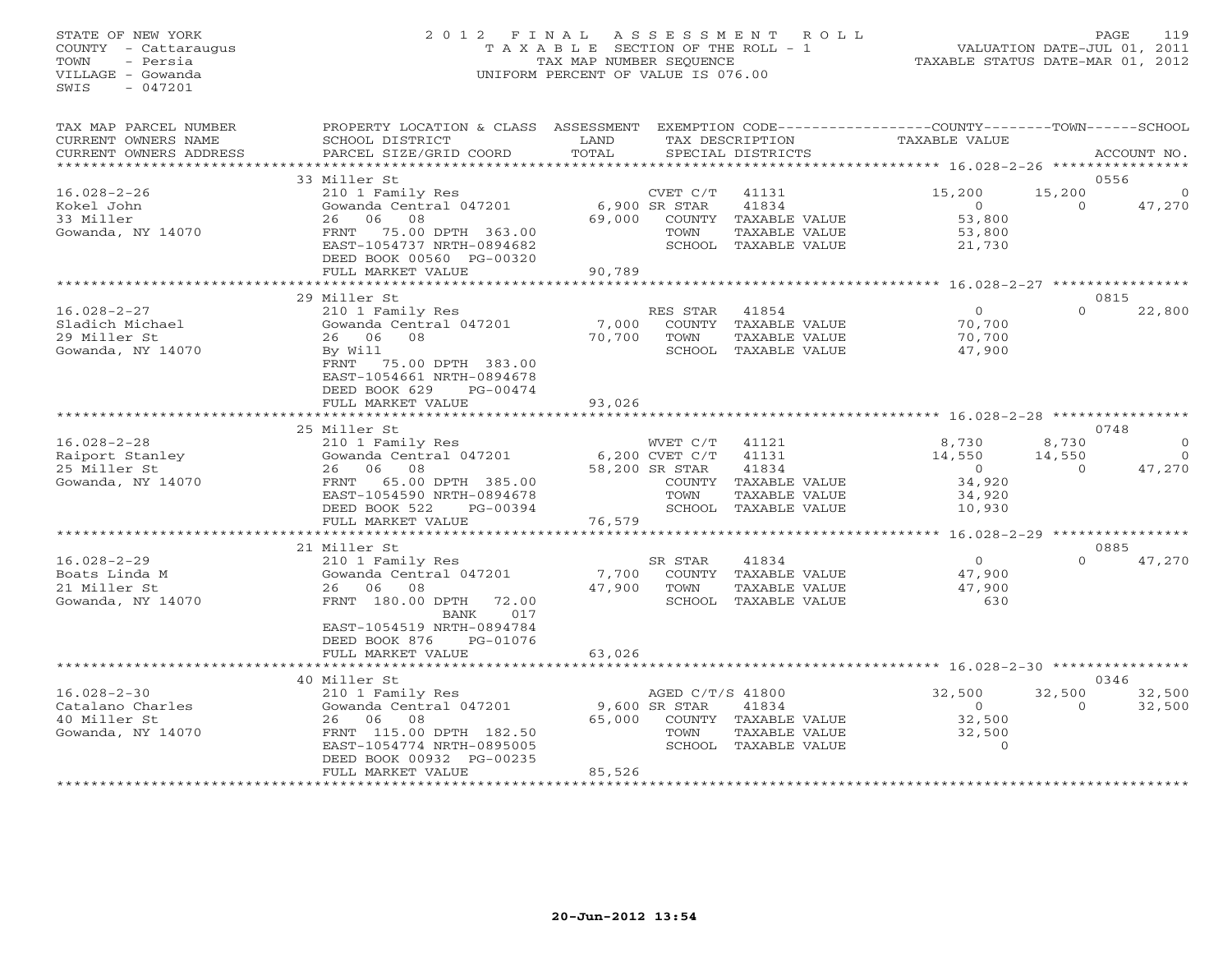#### STATE OF NEW YORK 2 0 1 2 F I N A L A S S E S S M E N T R O L L PAGE 120 COUNTY - Cattaraugus T A X A B L E SECTION OF THE ROLL - 1 VALUATION DATE-JUL 01, 2011 TOWN - Persia TAX MAP NUMBER SEQUENCE TAXABLE STATUS DATE-MAR 01, 2012 VILLAGE - Gowanda UNIFORM PERCENT OF VALUE IS 076.00UNIFORM PERCENT OF VALUE IS 076.00

| TAX MAP PARCEL NUMBER<br>CURRENT OWNERS NAME<br>CURRENT OWNERS ADDRESS                                                  | PROPERTY LOCATION & CLASS ASSESSMENT<br>SCHOOL DISTRICT<br>PARCEL SIZE/GRID COORD                                                                                                                          | LAND<br>TOTAL                |                                                             | TAX DESCRIPTION<br>SPECIAL DISTRICTS                                            | EXEMPTION CODE-----------------COUNTY-------TOWN------SCHOOL<br><b>TAXABLE VALUE</b> |                             | ACCOUNT NO.                            |
|-------------------------------------------------------------------------------------------------------------------------|------------------------------------------------------------------------------------------------------------------------------------------------------------------------------------------------------------|------------------------------|-------------------------------------------------------------|---------------------------------------------------------------------------------|--------------------------------------------------------------------------------------|-----------------------------|----------------------------------------|
| *********************                                                                                                   |                                                                                                                                                                                                            |                              |                                                             |                                                                                 |                                                                                      |                             |                                        |
| $16.028 - 2 - 32$<br>Szymanski Julius<br>32 Miller St<br>Gowanda, NY 14070                                              | 32 Miller St<br>210 1 Family Res<br>Gowanda Central 047201<br>06<br>08<br>26<br>75.00 DPTH 182.50<br>FRNT<br>EAST-1054678 NRTH-0895006<br>DEED BOOK 511<br>PG-00480<br>FULL MARKET VALUE                   | 82,632                       | CVET C/T<br>6,400 RPTL466 c 41683<br>62,800 SR STAR<br>TOWN | 41131<br>41834<br>COUNTY TAXABLE VALUE<br>TAXABLE VALUE<br>SCHOOL TAXABLE VALUE | 15,200<br>$\Omega$<br>$\circ$<br>47,600<br>45,320<br>15,530                          | 15,200<br>2,280<br>$\Omega$ | 0868<br>$\Omega$<br>$\Omega$<br>47,270 |
|                                                                                                                         |                                                                                                                                                                                                            |                              |                                                             |                                                                                 |                                                                                      |                             |                                        |
|                                                                                                                         | 24 Miller St                                                                                                                                                                                               |                              |                                                             |                                                                                 |                                                                                      |                             | 0359                                   |
| $16.028 - 2 - 33$<br>Bowers Jay L<br>Bowers Alice H<br>24 Miller St<br>Gowanda, NY 14070                                | 210 1 Family Res<br>Gowanda Central 047201<br>08<br>26<br>06<br>FRNT 110.00 DPTH 235.00<br><b>BANK</b><br>012<br>EAST-1054585 NRTH-0895023<br>DEED BOOK 779<br>PG-00027<br>FULL MARKET VALUE               | 8,800<br>69,000<br>90,789    | RES STAR<br>COUNTY<br>TOWN                                  | 41854<br>TAXABLE VALUE<br>TAXABLE VALUE<br>SCHOOL TAXABLE VALUE                 | $\Omega$<br>69,000<br>69,000<br>46,200                                               | $\Omega$                    | 22,800                                 |
|                                                                                                                         | * * * * * * * * * * * * * * * * * *                                                                                                                                                                        |                              |                                                             |                                                                                 | ******************************* 16.028-2-35 *******                                  |                             |                                        |
|                                                                                                                         | 20 Miller St                                                                                                                                                                                               |                              |                                                             |                                                                                 |                                                                                      |                             | 0766                                   |
| $16.028 - 2 - 35$<br>Bobseine Marilyn K<br>%Lewis Diane B<br>Attn: % Lewis Diane B<br>20 Miller St<br>Gowanda, NY 14070 | 210 1 Family Res<br>Gowanda Central 047201<br>$-06$<br>16<br>$-08$<br>FRNT<br>47.00 DPTH 179.00<br>EAST-1054503 NRTH-0895011<br>DEED BOOK 1026 PG-880<br>FULL MARKET VALUE                                 | 4,300<br>45,200<br>59,474    | SR STAR<br>TOWN                                             | 41834<br>COUNTY TAXABLE VALUE<br>TAXABLE VALUE<br>SCHOOL TAXABLE VALUE          | $\Omega$<br>45,200<br>45,200<br>$\Omega$                                             | $\Omega$                    | 45,200                                 |
|                                                                                                                         |                                                                                                                                                                                                            | *************                |                                                             |                                                                                 | **************************************6.028-2-36 ****************                    |                             |                                        |
|                                                                                                                         | 5 Townsend Ave                                                                                                                                                                                             |                              |                                                             |                                                                                 |                                                                                      |                             | 0563                                   |
| $16.028 - 2 - 36$<br>Broadbent Kenneth C Sr<br>5 Townsend Ave<br>Gowanda, NY 14070                                      | 210 1 Family Res<br>Gowanda Central 047201<br>26 06 08<br>FRNT 377.00 DPTH 110.00<br>BANK<br>017<br>EAST-1054535 NRTH-0895290<br>DEED BOOK 00955 PG-00412                                                  | 13,200<br>51,000<br>67,105   | RES STAR<br>TOWN                                            | 41854<br>COUNTY TAXABLE VALUE<br>TAXABLE VALUE<br>SCHOOL TAXABLE VALUE          | $\circ$<br>51,000<br>51,000<br>28,200                                                | $\Omega$                    | 22,800                                 |
|                                                                                                                         | FULL MARKET VALUE<br>*********************                                                                                                                                                                 | **********                   |                                                             |                                                                                 | ******************************* 16.028-3-1.2 ***************                         |                             |                                        |
|                                                                                                                         | 36 Palmer St                                                                                                                                                                                               |                              |                                                             |                                                                                 |                                                                                      |                             | 0818                                   |
| $16.028 - 3 - 1.2$<br>Slovenian Club<br>36 Palmer St<br>Gowanda, NY 14070                                               | 632 Benevolent<br>Gowanda Central 047201<br>26 06 08<br>Slovenian Club<br>Merged Parking Lot 2002<br>FRNT 119.00 DPTH 188.00<br>EAST-1054681 NRTH-0895746<br>DEED BOOK 762<br>PG-1149<br>FULL MARKET VALUE | 10,500<br>109,000<br>143,421 | COUNTY<br>TOWN                                              | TAXABLE VALUE<br>TAXABLE VALUE<br>SCHOOL TAXABLE VALUE                          | 109,000<br>109,000<br>109,000                                                        |                             |                                        |
|                                                                                                                         |                                                                                                                                                                                                            |                              |                                                             | ***********************                                                         |                                                                                      |                             |                                        |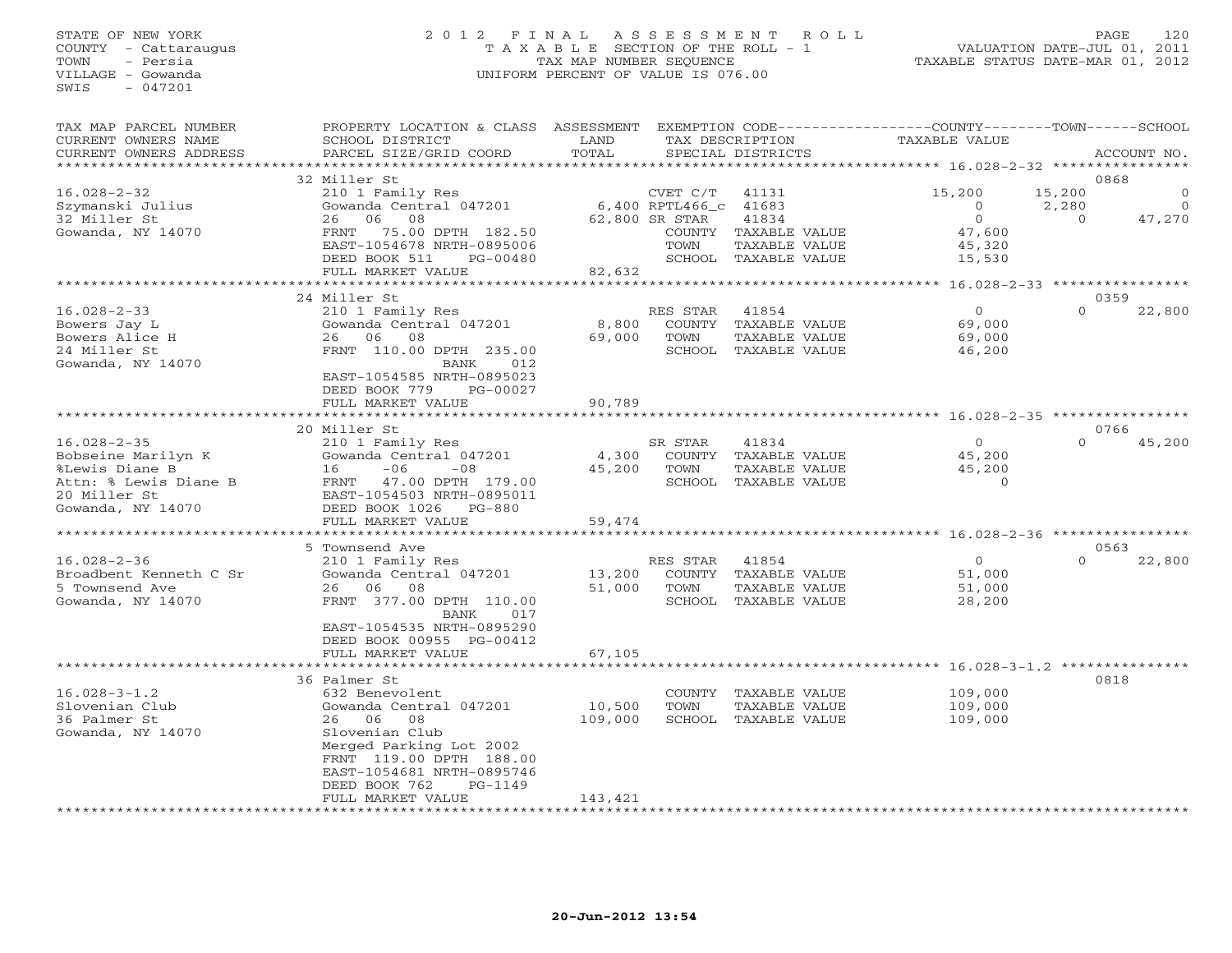STATE OF NEW YORK 2 0 1 2 F I N A L A S S E S S M E N T R O L L PAGE 121 COUNTY - Cattaraugus T A X A B L E SECTION OF THE ROLL - 1 VALUATION DATE-JUL 01, 2011 TOWN - Persia TAX MAP NUMBER SEQUENCE TAXABLE STATUS DATE-MAR 01, 2012 VILLAGE - Gowanda UNIFORM PERCENT OF VALUE IS 076.00  $SWTS = 047201$ TAX MAP PARCEL NUMBER PROPERTY LOCATION & CLASS ASSESSMENT EXEMPTION CODE------------------COUNTY--------TOWN------SCHOOL CURRENT OWNERS NAME SCHOOL DISTRICT LAND TAX DESCRIPTION TAXABLE VALUE CURRENT OWNERS ADDRESS BARCEL SIZE/GRID COORD TOTAL SPECIAL DISTRICTS SACCOUNT NO. \*\*\*\*\*\*\*\*\*\*\*\*\*\*\*\*\*\*\*\*\*\*\*\*\*\*\*\*\*\*\*\*\*\*\*\*\*\*\*\*\*\*\*\*\*\*\*\*\*\*\*\*\*\*\*\*\*\*\*\*\*\*\*\*\*\*\*\*\*\*\*\*\*\*\*\*\*\*\*\*\*\*\*\*\*\*\*\*\*\*\*\*\*\*\*\*\*\*\*\*\*\*\* 16.028-3-1.3 \*\*\*\*\*\*\*\*\*\*\*\*\*\*\* 30 Palmer St 113816.028-3-1.3 464 Office bldg. COUNTY TAXABLE VALUE 51,000 Texas Keystone Inc Gowanda Central 047201 8,900 TOWN TAXABLE VALUE 51,000 560 Epsilon Dr 26 06 08 51,000 SCHOOL TAXABLE VALUE 51,000 Pittsburgh, PA 15238-2837 FRNT 129.04 DPTH 156.34 EAST-1054573 NRTH-0895717 DEED BOOK 00918 PG-01034FIILL MARKET VALUE FULL MARKET VALUE 67,105 \*\*\*\*\*\*\*\*\*\*\*\*\*\*\*\*\*\*\*\*\*\*\*\*\*\*\*\*\*\*\*\*\*\*\*\*\*\*\*\*\*\*\*\*\*\*\*\*\*\*\*\*\*\*\*\*\*\*\*\*\*\*\*\*\*\*\*\*\*\*\*\*\*\*\*\*\*\*\*\*\*\*\*\*\*\*\*\*\*\*\*\*\*\*\*\*\*\*\*\*\*\*\* 16.028-3-1.4 \*\*\*\*\*\*\*\*\*\*\*\*\*\*\* R34 Palmer St 113916.028-3-1.4 312 Vac w/imprv COUNTY TAXABLE VALUE 10,000 Bobseine David Gowanda Central 047201 5,200 TOWN TAXABLE VALUE 10,000 9545 Point Peter Rd 26 06 08 10,000 SCHOOL TAXABLE VALUE 10,000 Gowanda, NY 14070 Quonset Hut FRNT 118.00 DPTH 231.00 EAST-1054713 NRTH-0895960 DEED BOOK 905 PG-01020 FULL MARKET VALUE 13,158 \*\*\*\*\*\*\*\*\*\*\*\*\*\*\*\*\*\*\*\*\*\*\*\*\*\*\*\*\*\*\*\*\*\*\*\*\*\*\*\*\*\*\*\*\*\*\*\*\*\*\*\*\*\*\*\*\*\*\*\*\*\*\*\*\*\*\*\*\*\*\*\*\*\*\*\*\*\*\*\*\*\*\*\*\*\*\*\*\*\*\*\*\*\*\*\*\*\*\*\*\*\*\* 16.028-3-6 \*\*\*\*\*\*\*\*\*\*\*\*\*\*\*\*\* 46 Palmer St 0332 $0 \t 22,800$ 16.028-3-6 210 1 Family Res RES STAR 41854 0 0 22,800 Markham Aaron P Gowanda Central 047201 6,500 COUNTY TAXABLE VALUE 45,000 46 Palmer St 26 06 08 45,000 TOWN TAXABLE VALUE 45,000 Gowanda, NY 14070 Life Lease- Virginia SCHOOL TAXABLE VALUE 22,200 FRNT 75.00 DPTH 189.00FRNT 75.00 DPTH 189.00 BANK 005 EAST-1054775 NRTH-0895757 DEED BOOK 8042 PG-4001FULL MARKET VALUE FULL MARKET VALUE 59,211 \*\*\*\*\*\*\*\*\*\*\*\*\*\*\*\*\*\*\*\*\*\*\*\*\*\*\*\*\*\*\*\*\*\*\*\*\*\*\*\*\*\*\*\*\*\*\*\*\*\*\*\*\*\*\*\*\*\*\*\*\*\*\*\*\*\*\*\*\*\*\*\*\*\*\*\*\*\*\*\*\*\*\*\*\*\*\*\*\*\*\*\*\*\*\*\*\*\*\*\*\*\*\* 16.028-3-7.1 \*\*\*\*\*\*\*\*\*\*\*\*\*\*\* 54 Palmer St 080216.028-3-7.1 210 1 Family Res RES STAR 41854 0 0 22,800 Felle Ronald W Jr Gowanda Central 047201 8,000 COUNTY TAXABLE VALUE 48,000 Pearce Sherry 26 06 08 48,000 TOWN TAXABLE VALUE 48,000 54 Palmer St FRNT 95.00 DPTH 184.50 SCHOOL TAXABLE VALUE 25,200 Gowanda, NY 14070 EAST-1054859 NRTH-0895863 DEED BOOK 00983 PG-00796 FULL MARKET VALUE 63,158 \*\*\*\*\*\*\*\*\*\*\*\*\*\*\*\*\*\*\*\*\*\*\*\*\*\*\*\*\*\*\*\*\*\*\*\*\*\*\*\*\*\*\*\*\*\*\*\*\*\*\*\*\*\*\*\*\*\*\*\*\*\*\*\*\*\*\*\*\*\*\*\*\*\*\*\*\*\*\*\*\*\*\*\*\*\*\*\*\*\*\*\*\*\*\*\*\*\*\*\*\*\*\* 16.028-3-7.2 \*\*\*\*\*\*\*\*\*\*\*\*\*\*\* 52 Palmer St 1305 $0 \t 47,270$ 16.028-3-7.2 210 1 Family Res SR STAR 41834 0 0 47,270 Tackentien Lawrence Gowanda Central 047201 8,000 COUNTY TAXABLE VALUE 49,000 52 Palmer St 26 06 08 49,000 TOWN TAXABLE VALUE 49,000 Gowanda, NY 14070 FRNT 72.00 DPTH 184.50 SCHOOL TAXABLE VALUE 1,730 EAST-1054848 NRTH-0895753 DEED BOOK 00929 PG-00242FULL MARKET VALUE 64,474 \*\*\*\*\*\*\*\*\*\*\*\*\*\*\*\*\*\*\*\*\*\*\*\*\*\*\*\*\*\*\*\*\*\*\*\*\*\*\*\*\*\*\*\*\*\*\*\*\*\*\*\*\*\*\*\*\*\*\*\*\*\*\*\*\*\*\*\*\*\*\*\*\*\*\*\*\*\*\*\*\*\*\*\*\*\*\*\*\*\*\*\*\*\*\*\*\*\*\*\*\*\*\*\*\*\*\*\*\*\*\*\*\*\*\*\*\*\*\*\*\*\*\*\*\*\*\*\*\*\*\*\*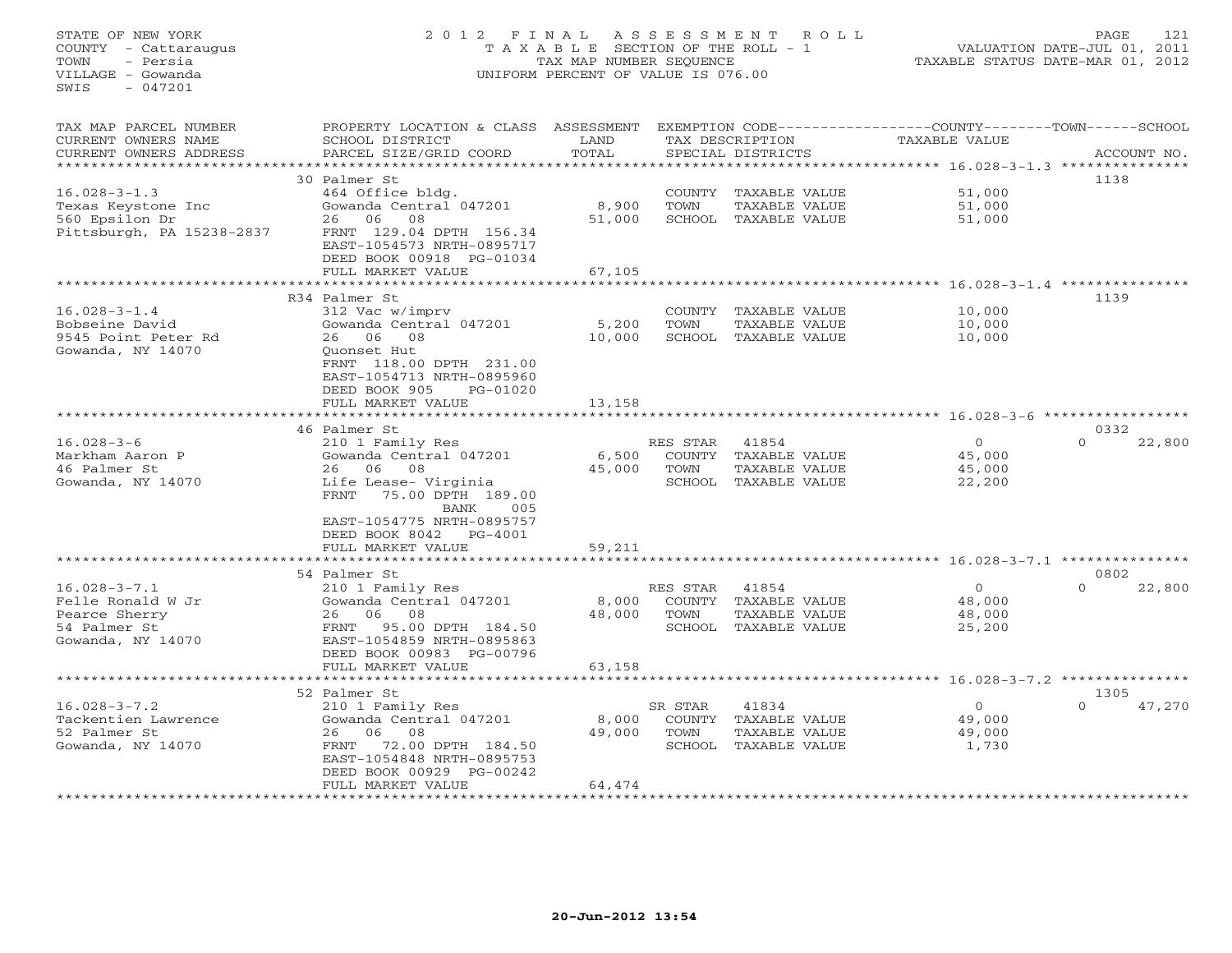## STATE OF NEW YORK 2 0 1 2 F I N A L A S S E S S M E N T R O L L PAGE 122 COUNTY - Cattaraugus T A X A B L E SECTION OF THE ROLL - 1 VALUATION DATE-JUL 01, 2011 TOWN - Persia TAX MAP NUMBER SEQUENCE TAXABLE STATUS DATE-MAR 01, 2012 VILLAGE - Gowanda UNIFORM PERCENT OF VALUE IS 076.00UNIFORM PERCENT OF VALUE IS 076.00

| TAX MAP PARCEL NUMBER<br>CURRENT OWNERS NAME<br>CURRENT OWNERS ADDRESS                                         | PROPERTY LOCATION & CLASS ASSESSMENT<br>SCHOOL DISTRICT<br>PARCEL SIZE/GRID COORD                                                                                                                                                          | LAND<br>TOTAL                |                         | TAX DESCRIPTION<br>SPECIAL DISTRICTS                                   | EXEMPTION CODE-----------------COUNTY-------TOWN------SCHOOL<br>TAXABLE VALUE |                  | ACCOUNT NO. |
|----------------------------------------------------------------------------------------------------------------|--------------------------------------------------------------------------------------------------------------------------------------------------------------------------------------------------------------------------------------------|------------------------------|-------------------------|------------------------------------------------------------------------|-------------------------------------------------------------------------------|------------------|-------------|
| *******************                                                                                            | *************************                                                                                                                                                                                                                  |                              |                         |                                                                        |                                                                               |                  |             |
| $16.028 - 3 - 10.2$<br>Cook Harold R<br>Cook Mary A<br>112 Beech St<br>Gowanda, NY 14070                       | 112 Beech St<br>210 1 Family Res<br>Gowanda Central 047201<br>06<br>08<br>16<br>FRNT<br>88.00 DPTH 185.00<br>EAST-1056090 NRTH-0893946<br>DEED BOOK 00972 PG-00893<br>FULL MARKET VALUE                                                    | 7,300<br>30,000<br>39,474    | SR STAR<br>TOWN         | 41834<br>COUNTY TAXABLE VALUE<br>TAXABLE VALUE<br>SCHOOL TAXABLE VALUE | $\circ$<br>30,000<br>30,000<br>$\Omega$                                       | 1021<br>$\Omega$ | 30,000      |
|                                                                                                                | *************************                                                                                                                                                                                                                  | **************               |                         |                                                                        | ************************************ 16.028-3-10.3 **************             |                  |             |
| $16.028 - 3 - 10.3$<br>100 Miller Street LLC<br>100 Miller St<br>Gowanda, NY 14070                             | 100 Miller St<br>633 Aged - home<br>Gowanda Central 047201<br>16 06<br>08<br>Nursing Home<br>court settlement 1/31/03<br>8.58 BANK<br>ACRES<br>017<br>EAST-1055883 NRTH-0894988<br>DEED BOOK 8699 PG-3002<br>FULL MARKET VALUE             | 3<br>3150,000<br>4144,737    | COUNTY<br>TOWN          | TAXABLE VALUE<br>TAXABLE VALUE<br>SCHOOL TAXABLE VALUE                 | 3150,000<br>3150,000<br>3150,000                                              | 1118             |             |
|                                                                                                                |                                                                                                                                                                                                                                            |                              |                         |                                                                        |                                                                               |                  |             |
| $16.028 - 3 - 10.6$<br>Dentice Robert J<br>Dentice Michelle M<br>1188 Eden Evans Center Rd<br>Angola, NY 14006 | 241 Palmer St<br>442 MiniWhseSelf<br>Gowanda Central 047201<br>split 3/28/06 from B&B<br>merged 3-10.5 into parcel<br>old ofc blg on site<br>20.05<br>ACRES<br>EAST-1056563 NRTH-0894196<br>DEED BOOK 5232<br>PG-4002<br>FULL MARKET VALUE | 14,100<br>179,100<br>235,658 | BUS C/T/S 47610<br>TOWN | COUNTY TAXABLE VALUE<br>TAXABLE VALUE<br>SCHOOL TAXABLE VALUE          | 32,400<br>146,700<br>146,700<br>146,700                                       | 1366<br>32,400   | 32,400      |
|                                                                                                                | ***********************                                                                                                                                                                                                                    | ***********                  |                         |                                                                        | ********************************* 16.028-3-11 ***************                 |                  |             |
| $16.028 - 3 - 11$<br>114 Miller Street LLC<br>100 Miller St<br>Gowanda, NY 14070                               | 114 Miller St<br>210 1 Family Res<br>Gowanda Central 047201<br>08<br>16<br>06<br>FRNT 132.00 DPTH 266.10<br>EAST-1056139 NRTH-0894581<br>DEED BOOK 14884 PG-6001                                                                           | 9,500<br>43,600              | TOWN                    | COUNTY TAXABLE VALUE<br>TAXABLE VALUE<br>SCHOOL TAXABLE VALUE          | 43,600<br>43,600<br>43,600                                                    | 0678             |             |
|                                                                                                                | FULL MARKET VALUE                                                                                                                                                                                                                          | 57,368                       |                         |                                                                        | ****************** 16.028-3-12 ****************                               |                  |             |
| $16.028 - 3 - 12$<br>Stockweather Arlene E<br>1936 Ruttenbur Rd<br>Cherry Creek, NY 14723                      | 137 Palmer St<br>210 1 Family Res<br>Gowanda Central 047201<br>16 06<br>08<br>FRNT<br>67.00 DPTH 286.00<br>EAST-1055585 NRTH-0895254<br>DEED BOOK 768<br>PG-01023<br>FULL MARKET VALUE                                                     | 6,200<br>26,800<br>35,263    | COUNTY<br>TOWN          | TAXABLE VALUE<br>TAXABLE VALUE<br>SCHOOL TAXABLE VALUE                 | 26,800<br>26,800<br>26,800                                                    | 1022             |             |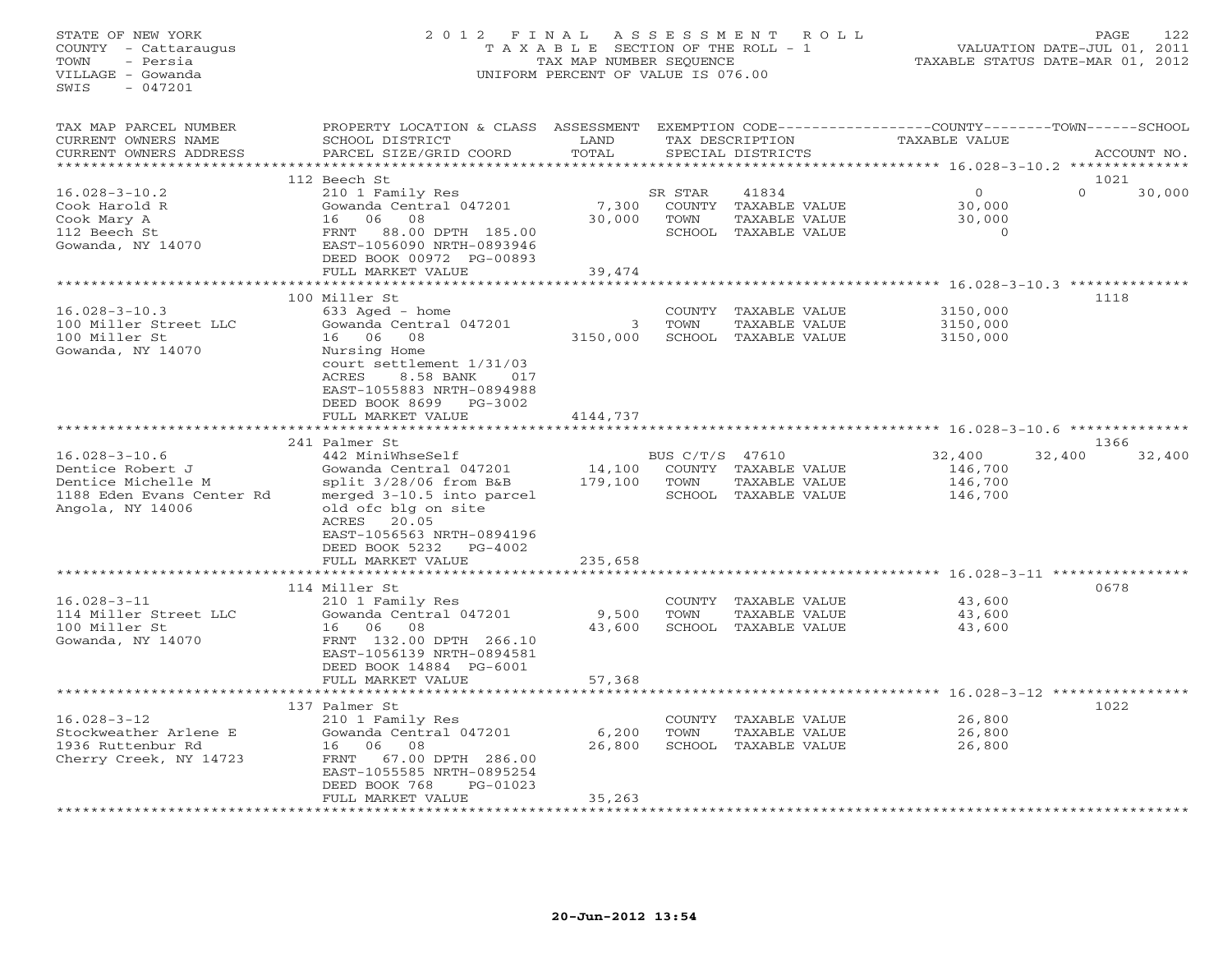## STATE OF NEW YORK 2 0 1 2 F I N A L A S S E S S M E N T R O L L PAGE 123 COUNTY - Cattaraugus T A X A B L E SECTION OF THE ROLL - 1 VALUATION DATE-JUL 01, 2011 TOWN - Persia TAX MAP NUMBER SEQUENCE TAXABLE STATUS DATE-MAR 01, 2012 VILLAGE - Gowanda UNIFORM PERCENT OF VALUE IS 076.00

| TAX MAP PARCEL NUMBER    | PROPERTY LOCATION & CLASS ASSESSMENT |        |          |                      | EXEMPTION CODE-----------------COUNTY-------TOWN------SCHOOL |          |             |
|--------------------------|--------------------------------------|--------|----------|----------------------|--------------------------------------------------------------|----------|-------------|
| CURRENT OWNERS NAME      | SCHOOL DISTRICT                      | LAND   |          | TAX DESCRIPTION      | TAXABLE VALUE                                                |          |             |
| CURRENT OWNERS ADDRESS   | PARCEL SIZE/GRID COORD               | TOTAL  |          | SPECIAL DISTRICTS    |                                                              |          | ACCOUNT NO. |
| ************************ |                                      |        |          |                      |                                                              |          |             |
|                          | 113 Palmer St                        |        |          |                      |                                                              | 1017     |             |
| $16.028 - 3 - 14$        | 210 1 Family Res                     |        |          | COUNTY TAXABLE VALUE | 41,100                                                       |          |             |
| Bobseine David           | Gowanda Central 047201               | 6,300  | TOWN     | TAXABLE VALUE        | 41,100                                                       |          |             |
| 9545 Point Peter Rd      | 16 06<br>08                          | 41,100 |          | SCHOOL TAXABLE VALUE | 41,100                                                       |          |             |
| Gowanda, NY 14070        | 1.57<br>ACRES                        |        |          |                      |                                                              |          |             |
|                          | EAST-1055441 NRTH-0895267            |        |          |                      |                                                              |          |             |
|                          | DEED BOOK 768<br>PG-01081            |        |          |                      |                                                              |          |             |
|                          | FULL MARKET VALUE                    | 54,079 |          |                      |                                                              |          |             |
|                          |                                      |        |          |                      |                                                              |          |             |
|                          | 105 Palmer St                        |        |          |                      |                                                              | 1018     |             |
| $16.028 - 3 - 15$        | 210 1 Family Res                     |        | RES STAR | 41854                | $\Omega$                                                     | $\Omega$ | 22,800      |
| Booth Kelly M            | Gowanda Central 047201               | 5,900  |          | COUNTY TAXABLE VALUE | 39,800                                                       |          |             |
| 105 Palmer St            | 16 06<br>08                          | 39,800 | TOWN     | TAXABLE VALUE        | 39,800                                                       |          |             |
| Gowanda, NY 14070        | 75.00 DPTH 140.00<br>FRNT            |        |          | SCHOOL TAXABLE VALUE | 17,000                                                       |          |             |
|                          | EAST-1055353 NRTH-0895400            |        |          |                      |                                                              |          |             |
|                          | DEED BOOK 15495 PG-8001              |        |          |                      |                                                              |          |             |
|                          | FULL MARKET VALUE                    | 52,368 |          |                      |                                                              |          |             |
|                          | *****************************        |        |          |                      |                                                              |          |             |
|                          | 99 Palmer St                         |        |          |                      |                                                              | 0813     |             |
| $16.028 - 3 - 16$        | 210 1 Family Res                     |        |          | 41854                | $\overline{0}$                                               | $\Omega$ | 22,800      |
|                          |                                      |        | RES STAR |                      |                                                              |          |             |
| Struchen Mary T          | Gowanda Central 047201               | 6,000  |          | COUNTY TAXABLE VALUE | 36,500                                                       |          |             |
| 99 Palmer St             | 16 06 08                             | 36,500 | TOWN     | TAXABLE VALUE        | 36,500                                                       |          |             |
| Gowanda, NY 14070-9704   | 75.00 DPTH 140.00<br>FRNT            |        |          | SCHOOL TAXABLE VALUE | 13,700                                                       |          |             |
|                          | EAST-1055281 NRTH-0895426            |        |          |                      |                                                              |          |             |
|                          | DEED BOOK 13977 PG-2001              |        |          |                      |                                                              |          |             |
|                          | FULL MARKET VALUE                    | 48,026 |          |                      |                                                              |          |             |
|                          |                                      |        |          |                      |                                                              |          |             |
|                          | 89 Palmer St                         |        |          |                      |                                                              | 1016     |             |
| $16.028 - 3 - 17$        | 210 1 Family Res                     |        | SR STAR  | 41834                | $\Omega$                                                     | $\Omega$ | 40,500      |
| Barone Helen Y           | Gowanda Central 047201               | 7,100  |          | COUNTY TAXABLE VALUE | 40,500                                                       |          |             |
| 89 Palmer St             | 16 06<br>08                          | 40,500 | TOWN     | TAXABLE VALUE        | 40,500                                                       |          |             |
| Gowanda, NY 14070        | FRNT 100.00 DPTH 140.00              |        |          | SCHOOL TAXABLE VALUE | $\Omega$                                                     |          |             |
|                          | EAST-1055213 NRTH-0895460            |        |          |                      |                                                              |          |             |
|                          | DEED BOOK 794<br>PG-00679            |        |          |                      |                                                              |          |             |
|                          | FULL MARKET VALUE                    | 53,289 |          |                      |                                                              |          |             |
|                          |                                      |        |          |                      |                                                              |          |             |
|                          | 64 Broadway Rd                       |        |          |                      |                                                              | 0572     |             |
| $16.028 - 3 - 18$        | 210 1 Family Res                     |        |          | COUNTY TAXABLE VALUE | 44,000                                                       |          |             |
| Krainz Frances E         | Gowanda Central 047201               | 7,900  | TOWN     | TAXABLE VALUE        | 44,000                                                       |          |             |
| 64 Broadway Rd           | 16 06 08                             | 44,000 |          | SCHOOL TAXABLE VALUE | 44,000                                                       |          |             |
| Gowanda, NY 14070        | 11/2011- house condemned             |        |          |                      |                                                              |          |             |
|                          | FRNT<br>90.00 DPTH 392.48            |        |          |                      |                                                              |          |             |
|                          | EAST-1055240 NRTH-0894960            |        |          |                      |                                                              |          |             |
|                          | DEED BOOK 799<br>PG-00080            |        |          |                      |                                                              |          |             |
|                          | FULL MARKET VALUE                    | 57,895 |          |                      |                                                              |          |             |
|                          |                                      |        |          |                      |                                                              |          |             |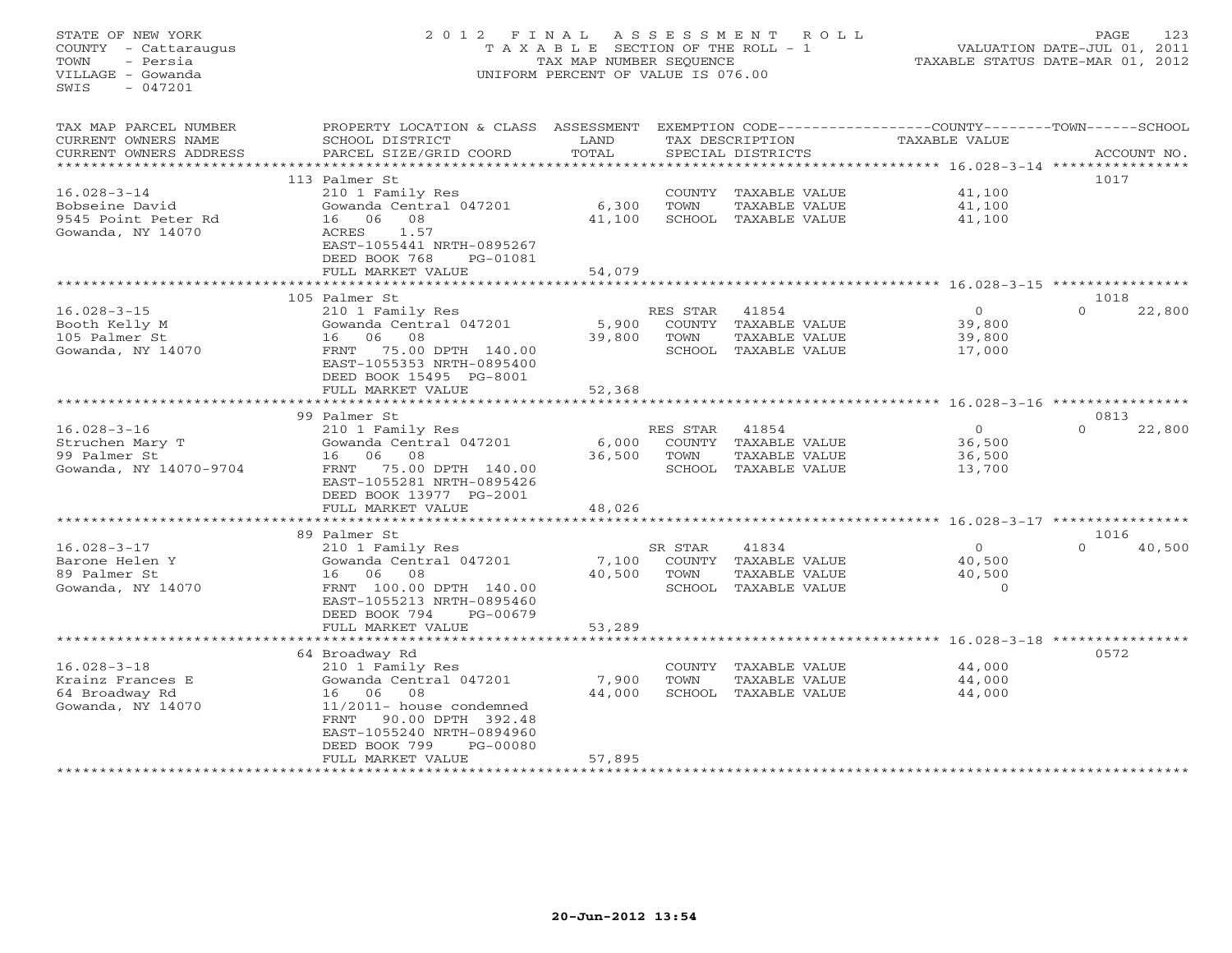## STATE OF NEW YORK 2 0 1 2 F I N A L A S S E S S M E N T R O L L PAGE 124 COUNTY - Cattaraugus T A X A B L E SECTION OF THE ROLL - 1 VALUATION DATE-JUL 01, 2011 TOWN - Persia TAX MAP NUMBER SEQUENCE TAXABLE STATUS DATE-MAR 01, 2012 VILLAGE - Gowanda UNIFORM PERCENT OF VALUE IS 076.00UNIFORM PERCENT OF VALUE IS 076.00

| TAX MAP PARCEL NUMBER<br>CURRENT OWNERS NAME | PROPERTY LOCATION & CLASS ASSESSMENT<br>SCHOOL DISTRICT | LAND                       |                        | TAX DESCRIPTION      | EXEMPTION CODE-----------------COUNTY-------TOWN------SCHOOL<br>TAXABLE VALUE |          |             |
|----------------------------------------------|---------------------------------------------------------|----------------------------|------------------------|----------------------|-------------------------------------------------------------------------------|----------|-------------|
| CURRENT OWNERS ADDRESS                       | PARCEL SIZE/GRID COORD                                  | TOTAL                      |                        | SPECIAL DISTRICTS    |                                                                               |          | ACCOUNT NO. |
| *******************                          |                                                         |                            |                        |                      |                                                                               |          |             |
|                                              | 58 Broadway Rd                                          |                            |                        |                      |                                                                               |          | 0509        |
| $16.028 - 3 - 19$                            | 210 1 Family Res                                        |                            |                        | COUNTY TAXABLE VALUE | 48,900                                                                        |          |             |
| Peters Gary A                                | Gowanda Central 047201                                  | 7,000                      | TOWN                   | TAXABLE VALUE        | 48,900                                                                        |          |             |
| 2103 Richardson Rd                           | 08<br>16<br>06                                          | 48,900                     | SCHOOL                 | TAXABLE VALUE        | 48,900                                                                        |          |             |
| Collins, NY 14034                            | 76.00 DPTH 298.98<br>FRNT                               |                            |                        |                      |                                                                               |          |             |
|                                              | EAST-1055201 NRTH-0895043                               |                            |                        |                      |                                                                               |          |             |
|                                              | DEED BOOK 12061 PG-6002                                 |                            |                        |                      |                                                                               |          |             |
|                                              | FULL MARKET VALUE                                       | 64,342                     |                        |                      |                                                                               |          |             |
|                                              |                                                         |                            |                        |                      | ************* 16.028-3-20 **************                                      |          |             |
|                                              | 50 Broadway Rd                                          |                            |                        |                      |                                                                               |          | 0270        |
| $16.028 - 3 - 20$                            |                                                         |                            |                        |                      |                                                                               | 12,200   |             |
|                                              | 210 1 Family Res                                        |                            | CVET C/T               | 41131                | 12,200                                                                        |          |             |
| Girome John N                                | Gowanda Central 047201                                  |                            | $6,400$ RES STAR       | 41854                | $\circ$                                                                       | $\Omega$ | 22,800      |
| 50 Broadway Rd                               | 08<br>06<br>16                                          | 48,800                     | COUNTY                 | TAXABLE VALUE        | 36,600                                                                        |          |             |
| Gowanda, NY 14070                            | 70.00 DPTH 262.16<br>FRNT                               |                            | TOWN                   | TAXABLE VALUE        | 36,600                                                                        |          |             |
|                                              | BANK<br>017                                             |                            | SCHOOL                 | TAXABLE VALUE        | 26,000                                                                        |          |             |
|                                              | EAST-1055152 NRTH-0895115                               |                            |                        |                      |                                                                               |          |             |
|                                              | DEED BOOK 13321 PG-6001                                 |                            |                        |                      |                                                                               |          |             |
|                                              | FULL MARKET VALUE                                       | 64,211                     |                        |                      |                                                                               |          |             |
|                                              | **********************                                  |                            |                        |                      | ****************** 16.028-3-21 *****************                              |          |             |
|                                              | 42 Broadway Rd                                          |                            |                        |                      |                                                                               |          | 0292        |
| $16.028 - 3 - 21$                            | 210 1 Family Res                                        |                            | WVET C/T               | 41121                | 7,200                                                                         | 7,200    | $\Omega$    |
| Mayers Marian L                              | Gowanda Central 047201                                  |                            | 5,100 AGED C/T/S 41800 |                      | 20,400                                                                        | 20,400   | 24,000      |
| Mayers Donald                                | 08<br>06<br>16                                          |                            | 48,000 SR STAR         | 41834                | $\circ$                                                                       | $\Omega$ | 24,000      |
| 42 Broadway                                  | 75.00 DPTH 150.00<br>FRNT                               |                            |                        | COUNTY TAXABLE VALUE | 20,400                                                                        |          |             |
| Gowanda, NY 14070                            | EAST-1055106 NRTH-0895186                               |                            | TOWN                   | TAXABLE VALUE        | 20,400                                                                        |          |             |
|                                              | DEED BOOK 854<br>PG-00701                               |                            |                        | SCHOOL TAXABLE VALUE | $\Omega$                                                                      |          |             |
|                                              | FULL MARKET VALUE                                       | 63,158                     |                        |                      |                                                                               |          |             |
|                                              |                                                         | ************************** |                        |                      | ********** 16.028-3-23 ***************                                        |          |             |
|                                              | 34 Broadway Rd                                          |                            |                        |                      |                                                                               |          | 0754        |
| $16.028 - 3 - 23$                            | 210 1 Family Res                                        |                            | RES STAR               | 41854                | $\circ$                                                                       | $\Omega$ | 22,800      |
| Mitchell Donald                              | Gowanda Central 047201                                  | 8,000                      | COUNTY                 | TAXABLE VALUE        | 44,600                                                                        |          |             |
| 34 Broadway Rd                               | 08<br>06<br>16                                          | 44,600                     | TOWN                   | TAXABLE VALUE        | 44,600                                                                        |          |             |
| Gowanda, NY 14070                            | 1.01<br>ACRES                                           |                            | SCHOOL                 | TAXABLE VALUE        | 21,800                                                                        |          |             |
|                                              | EAST-1055214 NRTH-0895261                               |                            |                        |                      |                                                                               |          |             |
|                                              | DEED BOOK 00953 PG-01067                                |                            |                        |                      |                                                                               |          |             |
|                                              | FULL MARKET VALUE                                       | 58,684                     |                        |                      |                                                                               |          |             |
|                                              |                                                         |                            |                        |                      |                                                                               |          |             |
|                                              | 28 Broadway Rd                                          |                            |                        |                      |                                                                               |          | 0783        |
| $16.028 - 3 - 24$                            | 210 1 Family Res                                        |                            |                        | COUNTY TAXABLE VALUE | 41,700                                                                        |          |             |
| Samson Richard F                             | Gowanda Central 047201                                  | 5,100                      | TOWN                   | TAXABLE VALUE        | 41,700                                                                        |          |             |
| 28 Broadway Rd                               | 06<br>08<br>16                                          | 41,700                     | SCHOOL                 | TAXABLE VALUE        | 41,700                                                                        |          |             |
| Gowanda, NY 14070                            | 75.00 DPTH 149.82<br>FRNT                               |                            |                        |                      |                                                                               |          |             |
|                                              | EAST-1055105 NRTH-0895337                               |                            |                        |                      |                                                                               |          |             |
|                                              | DEED BOOK 00950 PG-00697                                |                            |                        |                      |                                                                               |          |             |
|                                              | FULL MARKET VALUE                                       | 54,868                     |                        |                      |                                                                               |          |             |
|                                              | * * * * * * * * * * * * * * *                           |                            |                        |                      |                                                                               |          |             |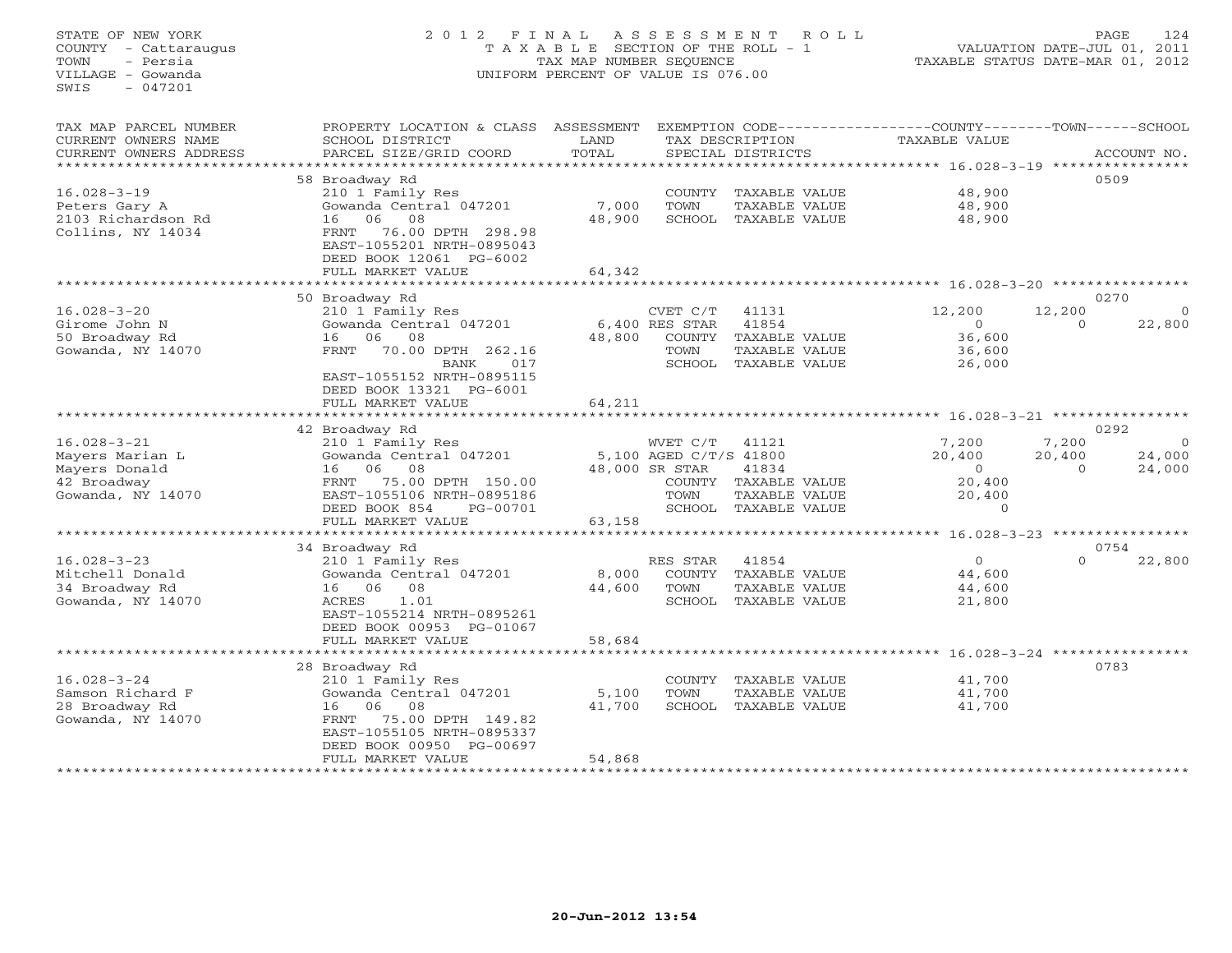## STATE OF NEW YORK 2 0 1 2 F I N A L A S S E S S M E N T R O L L PAGE 125 COUNTY - Cattaraugus T A X A B L E SECTION OF THE ROLL - 1 VALUATION DATE-JUL 01, 2011 TOWN - Persia TAX MAP NUMBER SEQUENCE TAXABLE STATUS DATE-MAR 01, 2012 VILLAGE - Gowanda UNIFORM PERCENT OF VALUE IS 076.00UNIFORM PERCENT OF VALUE IS 076.00

| TAX MAP PARCEL NUMBER<br>CURRENT OWNERS NAME<br>CURRENT OWNERS ADDRESS             | PROPERTY LOCATION & CLASS<br>SCHOOL DISTRICT<br>PARCEL SIZE/GRID COORD                                                                                                                            | ASSESSMENT<br>LAND<br>TOTAL |                                                       | TAX DESCRIPTION<br>SPECIAL DISTRICTS                              | EXEMPTION CODE-----------------COUNTY-------TOWN------SCHOOL<br><b>TAXABLE VALUE</b> |                            | ACCOUNT NO.        |
|------------------------------------------------------------------------------------|---------------------------------------------------------------------------------------------------------------------------------------------------------------------------------------------------|-----------------------------|-------------------------------------------------------|-------------------------------------------------------------------|--------------------------------------------------------------------------------------|----------------------------|--------------------|
| ********************                                                               |                                                                                                                                                                                                   |                             |                                                       |                                                                   |                                                                                      |                            |                    |
| $16.028 - 3 - 25$<br>Conrow Carl<br>16 Broadway Rd<br>Gowanda, NY 14070            | 16 Broadway Rd<br>210 1 Family Res<br>Gowanda Central 047201<br>08<br>16<br>06<br>FRNT 109.00 DPTH 149.82<br><b>BANK</b><br>017<br>EAST-1055105 NRTH-0895431<br>DEED BOOK 10638 PG-2001           | 7,800<br>50,000             | RES STAR<br>COUNTY<br>TOWN<br>SCHOOL                  | 41854<br>TAXABLE VALUE<br>TAXABLE VALUE<br>TAXABLE VALUE          | $\circ$<br>50,000<br>50,000<br>27,200                                                | 0574<br>$\Omega$           | 22,800             |
|                                                                                    | FULL MARKET VALUE                                                                                                                                                                                 | 65,789                      |                                                       |                                                                   |                                                                                      |                            |                    |
| $16.028 - 3 - 26$<br>Harmony Michael<br>8719 Rohr Hill Rd<br>West Valley, NY 14171 | 10 Broadway Rd<br>220 2 Family Res<br>Gowanda Central 047201<br>06 —<br>08<br>16<br>FRNT 118.00 DPTH 159.00<br>EAST-1055094 NRTH-0895529<br>DEED BOOK 3936<br>$PG-4001$                           | 8,500<br>48,100             | COUNTY<br>TOWN<br>SCHOOL                              | TAXABLE VALUE<br>TAXABLE VALUE<br>TAXABLE VALUE                   | $16.028 - 3 - 26$<br>48,100<br>48,100<br>48,100                                      | 0768                       |                    |
|                                                                                    | FULL MARKET VALUE                                                                                                                                                                                 | 63,289                      |                                                       |                                                                   |                                                                                      |                            |                    |
|                                                                                    | 86 Broadway Rd                                                                                                                                                                                    |                             |                                                       |                                                                   |                                                                                      | 0673                       |                    |
| $16.028 - 4 - 1$<br>Koch Glen D<br>86 Broadway Rd<br>Gowanda, NY 14070             | 220 2 Family Res<br>Gowanda Central 047201<br>06<br>08<br>16<br>FRNT 229.13 DPTH 182.00<br>EAST-1055089 NRTH-0894789<br>DEED BOOK 1018<br>$PG-696$<br>FULL MARKET VALUE                           | 7,200<br>43,000<br>56,579   | RES STAR<br>COUNTY<br>TOWN<br>SCHOOL                  | 41854<br>TAXABLE VALUE<br>TAXABLE VALUE<br>TAXABLE VALUE          | $\Omega$<br>43,000<br>43,000<br>20,200                                               | $\cap$                     | 22,800             |
|                                                                                    |                                                                                                                                                                                                   |                             |                                                       |                                                                   |                                                                                      |                            |                    |
| $16.028 - 4 - 2$<br>Westburg Richard<br>106 Broadway Rd<br>Gowanda, NY 14070       | 106 Broadway Rd<br>210 1 Family Res<br>Gowanda Central 047201<br>06<br>08<br>16<br>ACRES<br>1.15<br>EAST-1055145 NRTH-0894652<br>DEED BOOK 515<br>PG-00180                                        | 52,800                      | CVET C/T<br>9,200 SR STAR<br>COUNTY<br>TOWN<br>SCHOOL | 41131<br>41834<br>TAXABLE VALUE<br>TAXABLE VALUE<br>TAXABLE VALUE | 13,200<br>$\overline{0}$<br>39,600<br>39,600<br>5,530                                | 0936<br>13,200<br>$\Omega$ | $\Omega$<br>47,270 |
|                                                                                    | FULL MARKET VALUE                                                                                                                                                                                 | 69,474                      |                                                       |                                                                   |                                                                                      |                            |                    |
|                                                                                    | 39 Miller St                                                                                                                                                                                      |                             |                                                       |                                                                   | $16.028 - 4 - 3$                                                                     | 0573                       |                    |
| $16.028 - 4 - 3$<br>Paskuly Laura Ann<br>39 Miller St<br>Gowanda, NY 14070         | 210 1 Family Res<br>Gowanda Central 047201<br>06<br>08<br>16<br>Remaindermen<br><b>ACRES</b><br>1.51 BANK<br>017<br>EAST-1055322 NRTH-0894690<br>DEED BOOK 2981<br>$PG-8001$<br>FULL MARKET VALUE | 10,300<br>69,500<br>91,447  | RES STAR<br>TOWN<br>SCHOOL                            | 41854<br>COUNTY TAXABLE VALUE<br>TAXABLE VALUE<br>TAXABLE VALUE   | $\Omega$<br>69,500<br>69,500<br>46,700                                               | $\Omega$                   | 22,800             |
|                                                                                    |                                                                                                                                                                                                   |                             |                                                       |                                                                   |                                                                                      |                            |                    |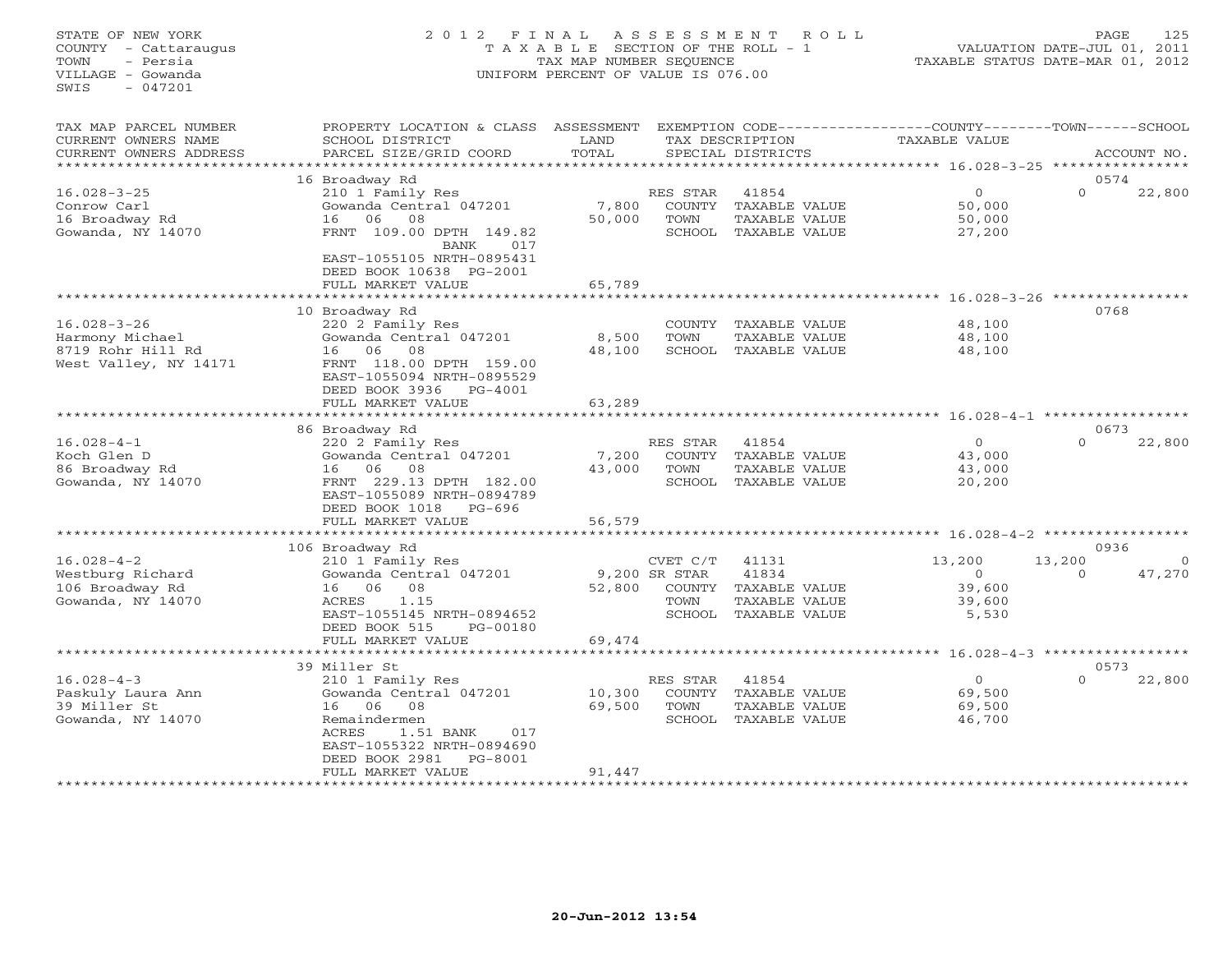## STATE OF NEW YORK 2 0 1 2 F I N A L A S S E S S M E N T R O L L PAGE 126 COUNTY - Cattaraugus T A X A B L E SECTION OF THE ROLL - 1 VALUATION DATE-JUL 01, 2011 TOWN - Persia TAX MAP NUMBER SEQUENCE TAXABLE STATUS DATE-MAR 01, 2012 VILLAGE - Gowanda UNIFORM PERCENT OF VALUE IS 076.00

| TAX MAP PARCEL NUMBER<br>CURRENT OWNERS NAME<br>CURRENT OWNERS ADDRESS                    | PROPERTY LOCATION & CLASS ASSESSMENT<br>SCHOOL DISTRICT<br>PARCEL SIZE/GRID COORD                                                                                               | LAND<br>TOTAL                                 |                                           | TAX DESCRIPTION<br>SPECIAL DISTRICTS                            | EXEMPTION CODE-----------------COUNTY-------TOWN------SCHOOL<br>TAXABLE VALUE |                  | ACCOUNT NO.  |
|-------------------------------------------------------------------------------------------|---------------------------------------------------------------------------------------------------------------------------------------------------------------------------------|-----------------------------------------------|-------------------------------------------|-----------------------------------------------------------------|-------------------------------------------------------------------------------|------------------|--------------|
|                                                                                           | 43 Miller St                                                                                                                                                                    |                                               |                                           |                                                                 |                                                                               | 0459             |              |
| $16.028 - 4 - 4$<br>Smigiel John P<br>43 Miller St<br>Gowanda, NY 14070                   | 210 1 Family Res<br>Gowanda Central 047201<br>16 06<br>08<br>2.85<br>ACRES<br>EAST-1055567 NRTH-0894628<br>DEED BOOK 12309 PG-3009<br>FULL MARKET VALUE                         | 11,000<br>48,500<br>63,816                    | RES STAR<br>COUNTY<br>TOWN                | 41854<br>TAXABLE VALUE<br>TAXABLE VALUE<br>SCHOOL TAXABLE VALUE | $\circ$<br>48,500<br>48,500<br>25,700                                         | $\Omega$         | 22,800       |
|                                                                                           |                                                                                                                                                                                 |                                               |                                           |                                                                 | ****************** 16.028-4-5 ************                                    |                  |              |
| $16.028 - 4 - 5$<br>Sisti Peter A<br>Sisti Sharyn L<br>117 Miller St<br>Gowanda, NY 14070 | 117 Miller St<br>210 1 Family Res<br>Gowanda Central 047201<br>06<br>08<br>16<br>FRNT 340.50 DPTH 277.86<br>017<br>BANK<br>EAST-1055805 NRTH-0894714<br>DEED BOOK 14995 PG-6001 | 8,000<br>69,000                               | RES STAR<br>COUNTY<br>TOWN                | 41854<br>TAXABLE VALUE<br>TAXABLE VALUE<br>SCHOOL TAXABLE VALUE | $\overline{O}$<br>69,000<br>69,000<br>46,200                                  | 0680<br>$\Omega$ | 22,800       |
|                                                                                           | FULL MARKET VALUE                                                                                                                                                               | 90,789                                        |                                           |                                                                 |                                                                               |                  |              |
|                                                                                           | ******************                                                                                                                                                              |                                               |                                           |                                                                 | *********** 16.028-4-6 ***********                                            | 0887             |              |
| $16.028 - 4 - 6$                                                                          | 121 Miller St<br>210 1 Family Res                                                                                                                                               |                                               | WVET C/T                                  | 41121                                                           | 9,120                                                                         | 9,120            | $\mathbf{0}$ |
| Troutman Shirley<br>121 Miller St<br>Gowanda, NY 14070                                    | Gowanda Central 047201<br>16 06<br>08<br>FRNT 100.00 DPTH 277.86<br>EAST-1055833 NRTH-0894572<br>DEED BOOK 580<br>PG-00081<br>FULL MARKET VALUE                                 | 70,600<br>92,895                              | 8,300 SR STAR<br>COUNTY<br>TOWN<br>SCHOOL | 41834<br>TAXABLE VALUE<br>TAXABLE VALUE<br>TAXABLE VALUE        | $\Omega$<br>61,480<br>61,480<br>23,330                                        | $\cap$           | 47,270       |
|                                                                                           | **********************                                                                                                                                                          |                                               |                                           |                                                                 |                                                                               |                  |              |
|                                                                                           | 129 Miller St                                                                                                                                                                   |                                               |                                           |                                                                 |                                                                               | 0654             |              |
| $16.028 - 4 - 7$<br>Dias Jacqueline M<br>129 Miller St Dr<br>Gowanda, NY 14070            | 210 1 Family Res<br>Gowanda Central 047201<br>06<br>08<br>16<br>FRNT 170.00 DPTH 191.00<br>EAST-1055882 NRTH-0894441<br>DEED BOOK 00958 PG-00615                                | 8,500<br>43,900                               | RES STAR<br>COUNTY<br>TOWN<br>SCHOOL      | 41854<br>TAXABLE VALUE<br>TAXABLE VALUE<br>TAXABLE VALUE        | $\overline{0}$<br>43,900<br>43,900<br>21,100                                  | $\Omega$         | 22,800       |
|                                                                                           | FULL MARKET VALUE<br>*****************************                                                                                                                              | 57,763                                        |                                           |                                                                 |                                                                               |                  |              |
|                                                                                           | 135 Miller St                                                                                                                                                                   |                                               |                                           |                                                                 |                                                                               |                  | 0664         |
| $16.028 - 4 - 8$<br>Eddy Edward M<br>Eddy Tina L<br>135 Miller St<br>Gowanda, NY 14070    | 210 1 Family Res<br>Gowanda Central 047201<br>06<br>08<br>27<br>50.00 DPTH 191.00<br>FRNT<br>EAST-1055882 NRTH-0894317<br>FULL MARKET VALUE<br>************************         | 4,600<br>39,900<br>52,500<br>**************** | RES STAR<br>COUNTY<br>TOWN<br>SCHOOL      | 41854<br>TAXABLE VALUE<br>TAXABLE VALUE<br>TAXABLE VALUE        | $\circ$<br>39,900<br>39,900<br>17,100                                         | $\Omega$         | 22,800       |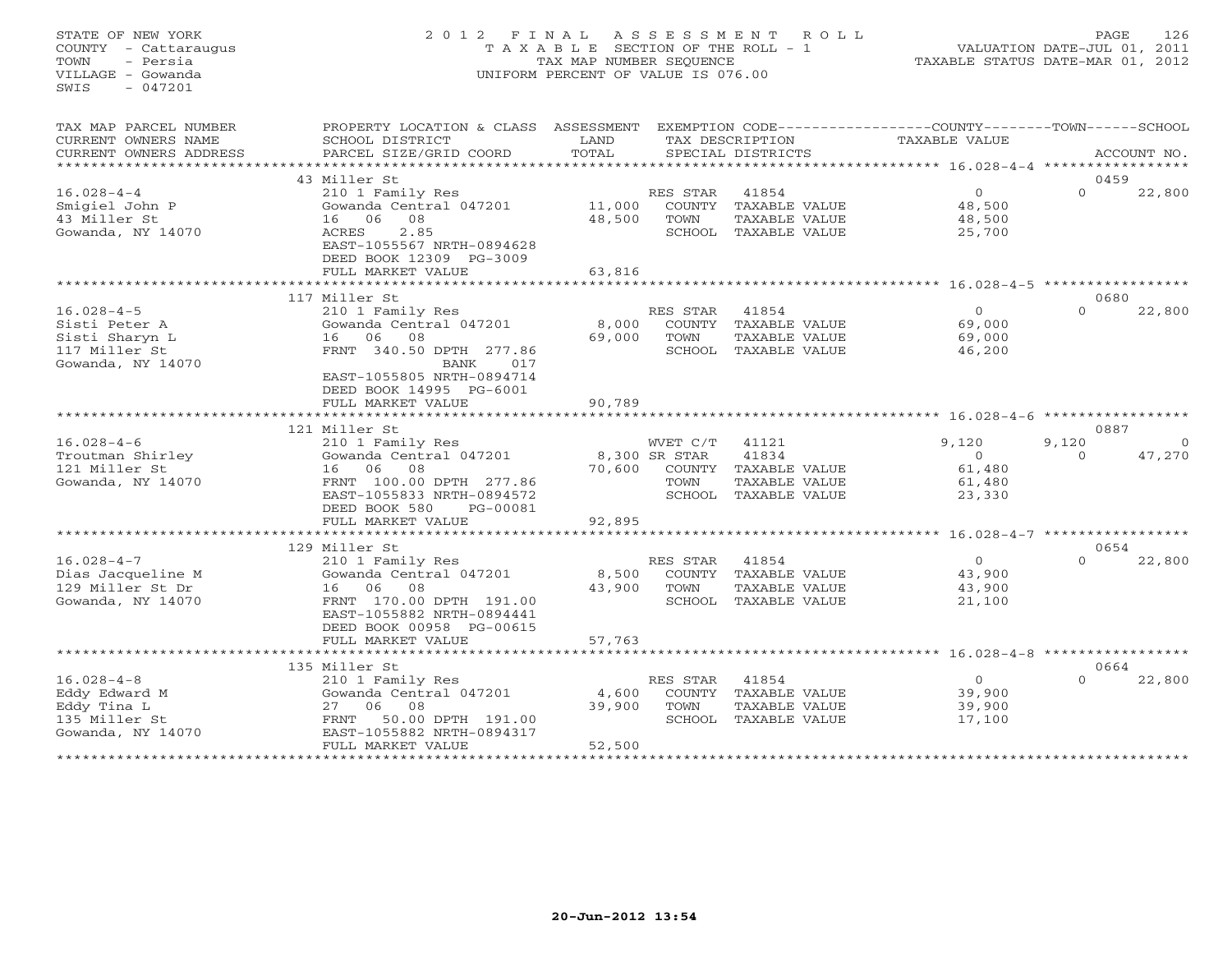#### STATE OF NEW YORK 2 0 1 2 F I N A L A S S E S S M E N T R O L L PAGE 127 COUNTY - Cattaraugus T A X A B L E SECTION OF THE ROLL - 1 VALUATION DATE-JUL 01, 2011 TOWN - Persia TAX MAP NUMBER SEQUENCE TAXABLE STATUS DATE-MAR 01, 2012 VILLAGE - Gowanda UNIFORM PERCENT OF VALUE IS 076.00UNIFORM PERCENT OF VALUE IS 076.00

| TAX MAP PARCEL NUMBER<br>CURRENT OWNERS NAME<br>CURRENT OWNERS ADDRESS                                           | PROPERTY LOCATION & CLASS ASSESSMENT<br>SCHOOL DISTRICT<br>PARCEL SIZE/GRID COORD                                                                                                                                | LAND<br>TOTAL             |                                                              | TAX DESCRIPTION<br>SPECIAL DISTRICTS                              | EXEMPTION CODE-----------------COUNTY-------TOWN------SCHOOL<br>TAXABLE VALUE |                                 | ACCOUNT NO.        |
|------------------------------------------------------------------------------------------------------------------|------------------------------------------------------------------------------------------------------------------------------------------------------------------------------------------------------------------|---------------------------|--------------------------------------------------------------|-------------------------------------------------------------------|-------------------------------------------------------------------------------|---------------------------------|--------------------|
|                                                                                                                  |                                                                                                                                                                                                                  |                           |                                                              |                                                                   |                                                                               |                                 |                    |
| $16.028 - 4 - 9$<br>Mason Phillip<br>141 Miller St<br>Gowanda, NY 14070                                          | 141 Miller St<br>210 1 Family Res<br>Gowanda Central 047201<br>06<br>08<br>16<br>FRNT 100.00 DPTH 191.00<br>EAST-1055882 NRTH-0894227<br>DEED BOOK 13091 PG-2001<br>FULL MARKET VALUE                            | 7,900<br>45,700<br>60,132 | RES STAR<br><b>COUNTY</b><br>TOWN<br>SCHOOL                  | 41854<br>TAXABLE VALUE<br>TAXABLE VALUE<br>TAXABLE VALUE          | $\circ$<br>45,700<br>45,700<br>22,900                                         | 0550<br>$\Omega$                | 22,800             |
|                                                                                                                  |                                                                                                                                                                                                                  | *******                   |                                                              |                                                                   | $16.028 - 4 - 10$                                                             |                                 |                    |
| $16.028 - 4 - 10$<br>Dispenza Jed G<br>Dispenza Pamela M<br>11777 Eaton Rd<br>PO Box 116<br>Versailles, NY 14168 | 145 Miller St<br>210 1 Family Res<br>Gowanda Central 047201<br>06<br>08<br>16<br>68.00 DPTH 194.00<br>FRNT<br>EAST-1055889 NRTH-0894150<br>DEED BOOK 10296 PG-8002<br>FULL MARKET VALUE                          | 6,100<br>46,600<br>61,316 | COUNTY<br>TOWN<br>SCHOOL                                     | TAXABLE VALUE<br>TAXABLE VALUE<br>TAXABLE VALUE                   | 46,600<br>46,600<br>46,600                                                    | 0562                            |                    |
|                                                                                                                  |                                                                                                                                                                                                                  |                           |                                                              |                                                                   |                                                                               |                                 |                    |
| $16.028 - 4 - 11.1$<br>Crouse Michael J<br>86 Beech St<br>Gowanda, NY 14070                                      | 86 Beech St<br>210 1 Family Res<br>Gowanda Central 047201<br>06<br>08<br>16<br>66.00 DPTH 182.90<br>FRNT<br>BANK<br>065<br>EAST-1055822 NRTH-0894040<br>DEED BOOK 5226<br>$PG-8001$<br>FULL MARKET VALUE         | 5,700<br>35,500<br>46,711 | RES STAR<br>COUNTY<br>TOWN                                   | 41854<br>TAXABLE VALUE<br>TAXABLE VALUE<br>SCHOOL TAXABLE VALUE   | $\circ$<br>35,500<br>35,500<br>12,700                                         | 0339<br>$\Omega$                | 22,800             |
|                                                                                                                  |                                                                                                                                                                                                                  |                           |                                                              |                                                                   |                                                                               | $16.028 - 4 - 12$ ************* |                    |
| $16.028 - 4 - 12$<br>Klancer Richard J<br>Klancer Jane<br>100 Beech St<br>Gowanda, NY 14070                      | 100 Beech St<br>210 1 Family Res<br>Gowanda Central 047201<br>06<br>08<br>16<br>66.00 DPTH 244.00<br>FRNT<br>EAST-1055946 NRTH-0894001<br>DEED BOOK 13291 PG-8001                                                | 56,300                    | CVET C/T<br>5,900 SR STAR<br><b>COUNTY</b><br>TOWN<br>SCHOOL | 41131<br>41834<br>TAXABLE VALUE<br>TAXABLE VALUE<br>TAXABLE VALUE | 14,075<br>$\circ$<br>42,225<br>42,225<br>9,030                                | 0553<br>14,075<br>$\Omega$      | $\Omega$<br>47,270 |
|                                                                                                                  | FULL MARKET VALUE                                                                                                                                                                                                | 74,079                    |                                                              |                                                                   |                                                                               |                                 |                    |
| $16.028 - 4 - 13$<br>Reid Morgan D<br>2328 Zoar Rd<br>Gowanda, NY 14070                                          | **********************<br>96 Beech St<br>210 1 Family Res<br>Gowanda Central 047201<br>28<br>06<br>08<br>72.50 DPTH 212.12<br>FRNT<br>EAST-1055884 NRTH-0894013<br>DEED BOOK 00957 PG-00292<br>FULL MARKET VALUE | 5,000<br>44,300<br>58,289 | COUNTY<br>TOWN<br>SCHOOL                                     | TAXABLE VALUE<br>TAXABLE VALUE<br>TAXABLE VALUE                   | 44,300<br>44,300<br>44,300                                                    | 0559                            |                    |
|                                                                                                                  |                                                                                                                                                                                                                  |                           |                                                              |                                                                   |                                                                               |                                 |                    |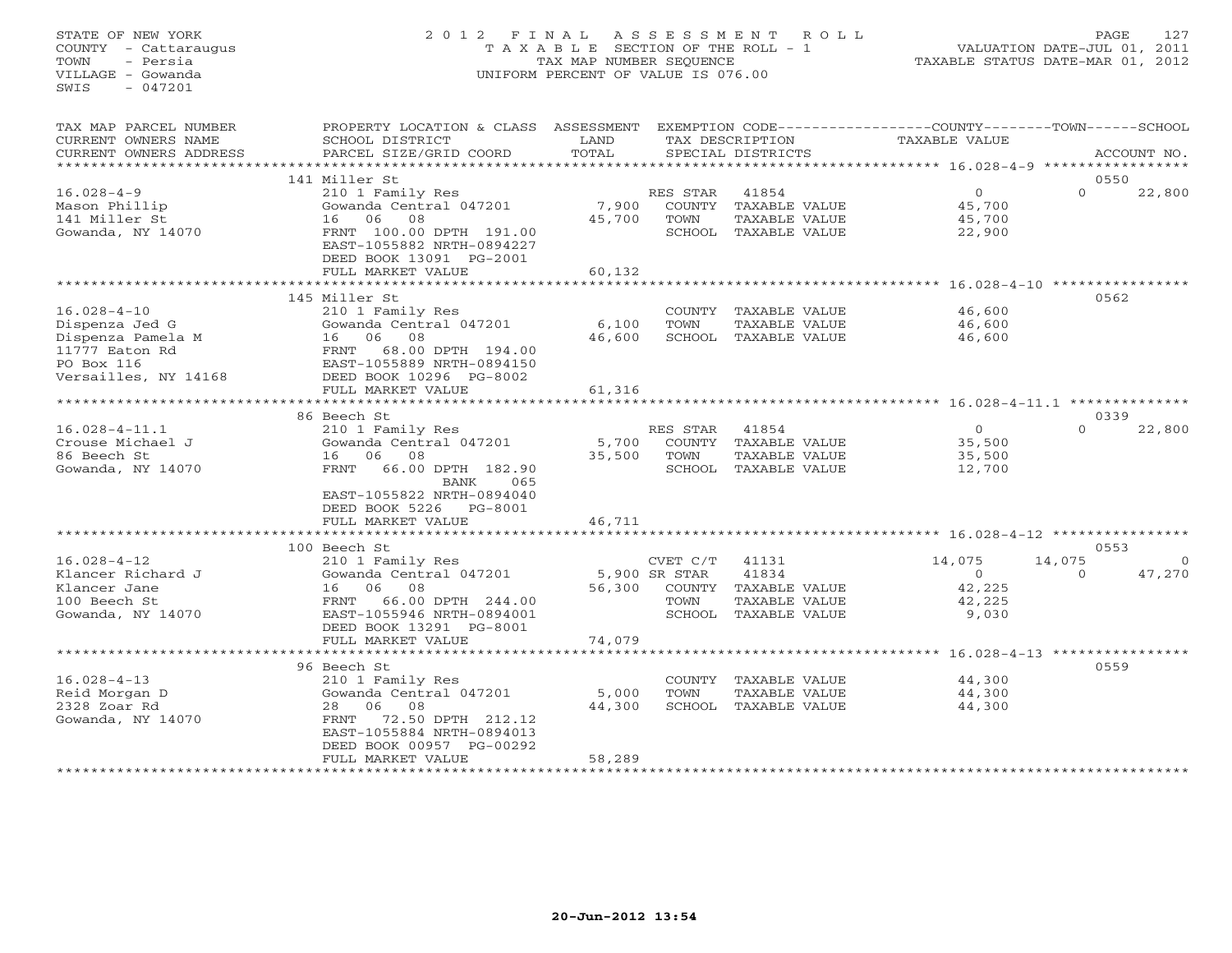## STATE OF NEW YORK 2 0 1 2 F I N A L A S S E S S M E N T R O L L PAGE 128 COUNTY - Cattaraugus T A X A B L E SECTION OF THE ROLL - 1 VALUATION DATE-JUL 01, 2011 TOWN - Persia TAX MAP NUMBER SEQUENCE TAXABLE STATUS DATE-MAR 01, 2012 VILLAGE - Gowanda UNIFORM PERCENT OF VALUE IS 076.00UNIFORM PERCENT OF VALUE IS 076.00

| TAX MAP PARCEL NUMBER<br>CURRENT OWNERS NAME<br>CURRENT OWNERS ADDRESS                          | PROPERTY LOCATION & CLASS ASSESSMENT<br>SCHOOL DISTRICT<br>PARCEL SIZE/GRID COORD                                                                                                                 | LAND<br>TOTAL             |                                             | TAX DESCRIPTION<br>SPECIAL DISTRICTS                                     | EXEMPTION CODE----------------COUNTY-------TOWN-----SCHOOL<br>TAXABLE VALUE |                             | ACCOUNT NO. |
|-------------------------------------------------------------------------------------------------|---------------------------------------------------------------------------------------------------------------------------------------------------------------------------------------------------|---------------------------|---------------------------------------------|--------------------------------------------------------------------------|-----------------------------------------------------------------------------|-----------------------------|-------------|
| *******************                                                                             |                                                                                                                                                                                                   |                           |                                             |                                                                          |                                                                             |                             |             |
| $16.028 - 4 - 14$<br>Kota Edward<br>Kota Shirley<br>80 Beech St<br>Gowanda, NY 14070            | 80 Beech St<br>210 1 Family Res<br>Gowanda Central 047201<br>16 06<br>08<br>ACRES<br>1.05<br>EAST-1055745 NRTH-0894247<br>DEED BOOK 629<br>PG-00182                                               | 48,000                    | WVET C/T<br>8,500 SR STAR<br>COUNTY<br>TOWN | 41121<br>41834<br>TAXABLE VALUE<br>TAXABLE VALUE<br>SCHOOL TAXABLE VALUE | 7,200<br>$\circ$<br>40,800<br>40,800<br>730                                 | 0567<br>7,200<br>$\circ$    | 47,270      |
|                                                                                                 | FULL MARKET VALUE                                                                                                                                                                                 | 63,158                    |                                             |                                                                          |                                                                             |                             |             |
|                                                                                                 |                                                                                                                                                                                                   |                           |                                             |                                                                          | ************ 16.028-4-15 *********                                          |                             |             |
|                                                                                                 | 68 Beech St                                                                                                                                                                                       |                           |                                             |                                                                          |                                                                             | 0568                        |             |
| $16.028 - 4 - 15$<br>Westburg Richard E<br>Westburg Lois B<br>68 Beech St<br>Gowanda, NY 14070  | 210 1 Family Res<br>Gowanda Central 047201<br>06<br>08<br>16<br>FRNT 132.00 DPTH 346.00<br>EAST-1055643 NRTH-0894170<br>DEED BOOK 905<br>PG-00095                                                 | 8,500<br>57,500           | RES STAR<br>COUNTY<br>TOWN                  | 41854<br>TAXABLE VALUE<br>TAXABLE VALUE<br>SCHOOL TAXABLE VALUE          | $\circ$<br>57,500<br>57,500<br>34,700                                       | $\Omega$                    | 22,800      |
|                                                                                                 | FULL MARKET VALUE<br>*************************                                                                                                                                                    | 75,658                    |                                             |                                                                          |                                                                             |                             |             |
|                                                                                                 |                                                                                                                                                                                                   |                           |                                             |                                                                          |                                                                             |                             |             |
| $16.028 - 4 - 16$<br>Neyman Katherine C<br>129 Chestnut St<br>Gowanda, NY 14070                 | 52 Beech St<br>220 2 Family Res<br>Gowanda Central 047201<br>06<br>08<br>16<br>56 Beech also on site                                                                                              | 6,600<br>42,000           | TOWN                                        | COUNTY TAXABLE VALUE<br>TAXABLE VALUE<br>SCHOOL TAXABLE VALUE            | 42,000<br>42,000<br>42,000                                                  | 0371                        |             |
|                                                                                                 | 71.28 DPTH 472.85<br>FRNT<br>EAST-1055547 NRTH-0894269<br>DEED BOOK 13189 PG-5001<br>FULL MARKET VALUE                                                                                            | 55,263                    |                                             |                                                                          |                                                                             | $16.028 - 4 - 17$ ********* |             |
|                                                                                                 | 48 Beech St                                                                                                                                                                                       |                           |                                             |                                                                          |                                                                             | 0372                        |             |
| $16.028 - 4 - 17$<br>Pfalzgraf Charles<br>Pfalzgraf Gladys<br>3273 Zoar Rd<br>Gowanda, NY 14070 | 220 2 Family Res<br>Gowanda Central 047201<br>16<br>06 08<br>50 Beech also on site<br>FRNT 110.00 DPTH 383.00<br>BANK<br>032<br>EAST-1055465 NRTH-0894261<br>DEED BOOK 1002<br>$PG-599$           | 8,000<br>65,000           | TOWN<br>SCHOOL                              | COUNTY TAXABLE VALUE<br>TAXABLE VALUE<br>TAXABLE VALUE                   | 65,000<br>65,000<br>65,000                                                  |                             |             |
|                                                                                                 | FULL MARKET VALUE                                                                                                                                                                                 | 85,526                    |                                             |                                                                          |                                                                             |                             |             |
|                                                                                                 |                                                                                                                                                                                                   |                           |                                             |                                                                          |                                                                             |                             |             |
| $16.028 - 4 - 18$<br>Vassallo Samuel<br>Vassallo Teresa A<br>40 Beech St<br>Gowanda, NY 14070   | 40 Beech St<br>210 1 Family Res<br>Gowanda Central 047201<br>16 06<br>08<br>FRNT 114.00 DPTH 285.00<br>BANK<br>017<br>EAST-1055374 NRTH-0894242<br>DEED BOOK 908<br>PG-01080<br>FULL MARKET VALUE | 7,200<br>51,000<br>67,105 | RES STAR<br>COUNTY<br>TOWN                  | 41854<br>TAXABLE VALUE<br>TAXABLE VALUE<br>SCHOOL TAXABLE VALUE          | $\Omega$<br>51,000<br>51,000<br>28,200                                      | 0817<br>$\Omega$            | 22,800      |
|                                                                                                 |                                                                                                                                                                                                   |                           |                                             |                                                                          |                                                                             |                             |             |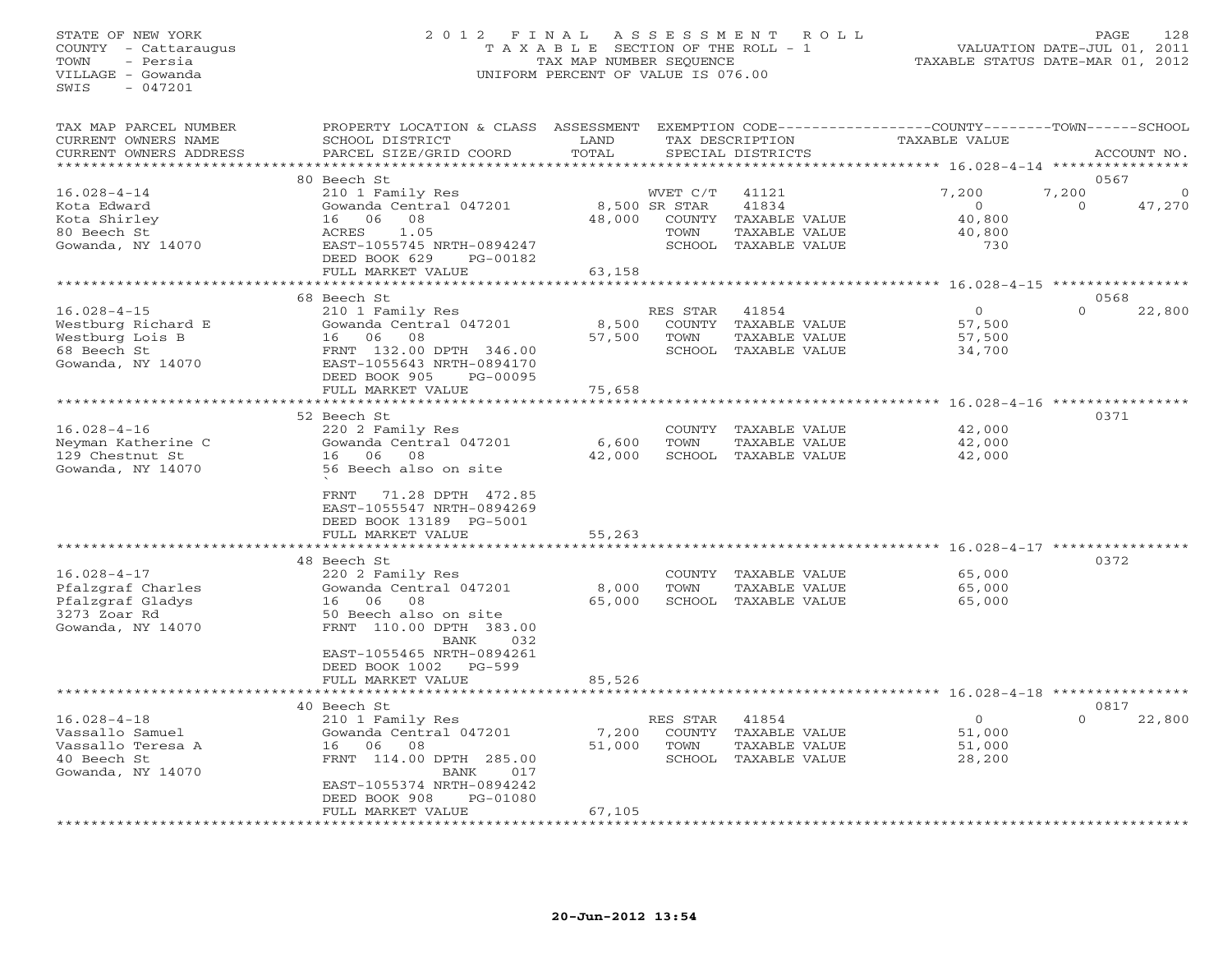## STATE OF NEW YORK 2 0 1 2 F I N A L A S S E S S M E N T R O L L PAGE 129 COUNTY - Cattaraugus T A X A B L E SECTION OF THE ROLL - 1 VALUATION DATE-JUL 01, 2011 TOWN - Persia TAX MAP NUMBER SEQUENCE TAXABLE STATUS DATE-MAR 01, 2012 VILLAGE - Gowanda UNIFORM PERCENT OF VALUE IS 076.00UNIFORM PERCENT OF VALUE IS 076.00

| TAX MAP PARCEL NUMBER<br>CURRENT OWNERS NAME                                                      | PROPERTY LOCATION & CLASS ASSESSMENT<br>SCHOOL DISTRICT                                                                                                                                                  | LAND                      |                                                    | TAX DESCRIPTION                                                          | EXEMPTION CODE-----------------COUNTY-------TOWN------SCHOOL<br><b>TAXABLE VALUE</b> |                    |                    |
|---------------------------------------------------------------------------------------------------|----------------------------------------------------------------------------------------------------------------------------------------------------------------------------------------------------------|---------------------------|----------------------------------------------------|--------------------------------------------------------------------------|--------------------------------------------------------------------------------------|--------------------|--------------------|
| CURRENT OWNERS ADDRESS<br>*************************                                               | PARCEL SIZE/GRID COORD                                                                                                                                                                                   | TOTAL                     |                                                    | SPECIAL DISTRICTS                                                        |                                                                                      |                    | ACCOUNT NO.        |
|                                                                                                   | 30 Beech St                                                                                                                                                                                              |                           |                                                    |                                                                          |                                                                                      |                    | 0749               |
| $16.028 - 4 - 19$<br>Herniman James Jr<br>30 Beech St<br>Gowanda, NY 14070                        | 210 1 Family Res<br>Gowanda Central 047201<br>08<br>06<br>16<br>FRNT<br>64.03 DPTH 233.52<br>EAST-1055309 NRTH-0894266<br>DEED BOOK 7334<br>PG-5001                                                      | 5,900<br>45,000           | RES STAR<br>TOWN                                   | 41854<br>COUNTY TAXABLE VALUE<br>TAXABLE VALUE<br>SCHOOL TAXABLE VALUE   | $\circ$<br>45,000<br>45,000<br>22,200                                                | $\Omega$           | 22,800             |
|                                                                                                   | FULL MARKET VALUE                                                                                                                                                                                        | 59,211                    |                                                    |                                                                          |                                                                                      |                    |                    |
|                                                                                                   |                                                                                                                                                                                                          |                           |                                                    |                                                                          |                                                                                      |                    |                    |
|                                                                                                   | 24 Beech St                                                                                                                                                                                              |                           |                                                    |                                                                          |                                                                                      |                    | 0867               |
| $16.028 - 4 - 20$<br>Sample Terry G<br>Sample Mary Jo<br>24 Beech St                              | 220 2 Family Res<br>Gowanda Central 047201<br>16 06<br>08<br>FRNT 100.00 DPTH 164.00                                                                                                                     | 46,500                    | VET C/T<br>6,000 RES STAR<br>TOWN                  | 41101<br>41854<br>COUNTY TAXABLE VALUE<br><b>TAXABLE VALUE</b>           | 5,000<br>$\Omega$<br>41,500<br>41,500                                                | 5,000<br>$\cap$    | $\Omega$<br>22,800 |
| Gowanda, NY 14070                                                                                 | EAST-1055239 NRTH-0894276                                                                                                                                                                                |                           |                                                    | SCHOOL TAXABLE VALUE                                                     | 23,700                                                                               |                    |                    |
|                                                                                                   | FULL MARKET VALUE                                                                                                                                                                                        | 61,184                    |                                                    |                                                                          |                                                                                      |                    |                    |
|                                                                                                   | ************************                                                                                                                                                                                 | ***********               |                                                    |                                                                          | ********** 16.028-4-21.1 ***************                                             |                    |                    |
|                                                                                                   | 18 Beech St                                                                                                                                                                                              |                           |                                                    |                                                                          |                                                                                      |                    | 0400               |
| $16.028 - 4 - 21.1$<br>McDonald Paul F Jr<br>McDonald Kathryn<br>18 Beech St<br>Gowanda, NY 14070 | 210 1 Family Res<br>Gowanda Central 047201<br>16 06<br>08<br>67.00 DPTH 164.00<br>FRNT<br>012<br><b>BANK</b>                                                                                             | 5,700<br>60,000           | RES STAR<br>COUNTY<br>TOWN                         | 41854<br>TAXABLE VALUE<br>TAXABLE VALUE<br>SCHOOL TAXABLE VALUE          | $\circ$<br>60,000<br>60,000<br>37,200                                                | $\cap$             | 22,800             |
|                                                                                                   | EAST-1055163 NRTH-0894314<br>DEED BOOK 854<br>PG-00655<br>FULL MARKET VALUE                                                                                                                              | 78,947                    |                                                    |                                                                          |                                                                                      |                    |                    |
|                                                                                                   | ************************                                                                                                                                                                                 |                           |                                                    |                                                                          |                                                                                      |                    |                    |
| $16.028 - 4 - 21.2$                                                                               | 120 Broadway Rd<br>210 1 Family Res                                                                                                                                                                      |                           | WVET C/T                                           | 41121                                                                    | 7,875                                                                                | 7,875              | 0398<br>$\Omega$   |
| Ebert Harold R<br>120 Broadway Rd<br>Gowanda, NY 14070                                            | Gowanda Central 047201<br>16 06<br>08<br>ACRES<br>1.30<br>EAST-1055222 NRTH-0894449<br>DEED BOOK 795<br>PG-00877                                                                                         |                           | 9,200 AGED C/T<br>52,500 SR STAR<br>TOWN<br>SCHOOL | 41801<br>41834<br>COUNTY TAXABLE VALUE<br>TAXABLE VALUE<br>TAXABLE VALUE | 15,619<br>$\circ$<br>29,006<br>29,006<br>5,230                                       | 15,619<br>$\Omega$ | $\Omega$<br>47,270 |
|                                                                                                   | FULL MARKET VALUE                                                                                                                                                                                        | 69,079                    |                                                    |                                                                          |                                                                                      |                    |                    |
|                                                                                                   | **************************                                                                                                                                                                               | ********************      |                                                    |                                                                          | ********** 16.028-4-21.3 **************                                              |                    |                    |
| $16.028 - 4 - 21.3$<br>Koch Vincent A<br>Koch Rebecca E<br>122 Broadway Rd<br>Gowanda, NY 14070   | 122 Broadway Rd<br>210 1 Family Res<br>Gowanda Central 047201<br>06<br>08<br>16<br>Life Use<br>FRNT 118.00 DPTH<br>66.97<br>EAST-1055072 NRTH-0894329<br>$PG-506$<br>DEED BOOK 1030<br>FULL MARKET VALUE | 5,500<br>70,200<br>92,368 | RES STAR<br>TOWN                                   | 41854<br>COUNTY TAXABLE VALUE<br>TAXABLE VALUE<br>SCHOOL TAXABLE VALUE   | $\circ$<br>70,200<br>70,200<br>47,400                                                | $\Omega$           | 1121<br>22,800     |
|                                                                                                   |                                                                                                                                                                                                          |                           |                                                    |                                                                          |                                                                                      |                    |                    |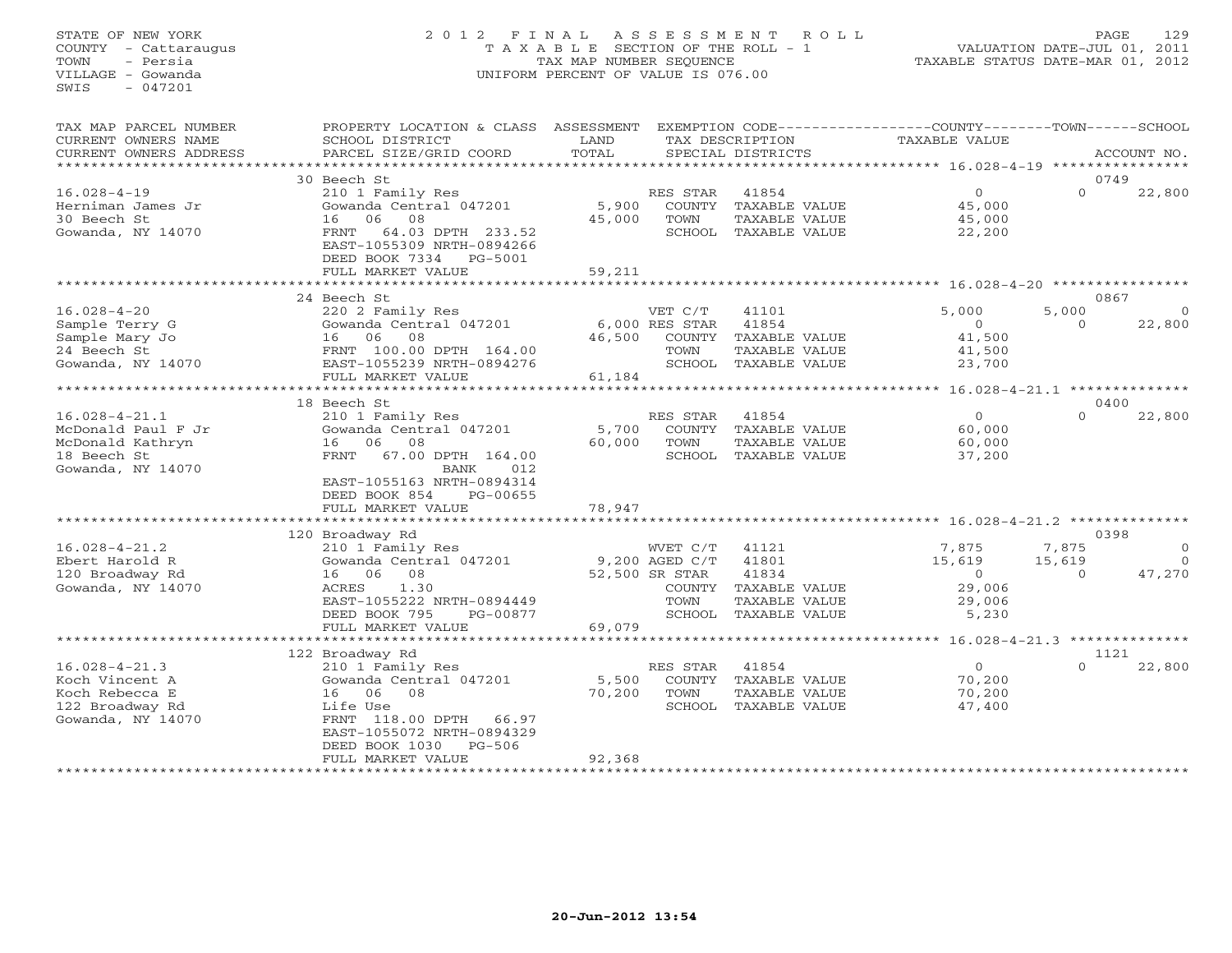## STATE OF NEW YORK 2 0 1 2 F I N A L A S S E S S M E N T R O L L PAGE 130 COUNTY - Cattaraugus T A X A B L E SECTION OF THE ROLL - 1 VALUATION DATE-JUL 01, 2011 TOWN - Persia TAX MAP NUMBER SEQUENCE TAXABLE STATUS DATE-MAR 01, 2012 VILLAGE - Gowanda UNIFORM PERCENT OF VALUE IS 076.00UNIFORM PERCENT OF VALUE IS 076.00

| TAX MAP PARCEL NUMBER<br>CURRENT OWNERS NAME                                                 | PROPERTY LOCATION & CLASS ASSESSMENT<br>SCHOOL DISTRICT                                                                                                                       | LAND            |                                                      | TAX DESCRIPTION                                                        | EXEMPTION CODE-----------------COUNTY-------TOWN------SCHOOL<br>TAXABLE VALUE |                              |                                                  |
|----------------------------------------------------------------------------------------------|-------------------------------------------------------------------------------------------------------------------------------------------------------------------------------|-----------------|------------------------------------------------------|------------------------------------------------------------------------|-------------------------------------------------------------------------------|------------------------------|--------------------------------------------------|
| CURRENT OWNERS ADDRESS                                                                       | PARCEL SIZE/GRID COORD                                                                                                                                                        | TOTAL           |                                                      | SPECIAL DISTRICTS                                                      |                                                                               |                              | ACCOUNT NO.                                      |
|                                                                                              |                                                                                                                                                                               |                 |                                                      |                                                                        |                                                                               |                              |                                                  |
| $16.036 - 1 - 4$<br>Donahue Lucille M<br>1 Crestwood Dr                                      | 1 Crestwood Dr<br>210 1 Family Res<br>Gowanda Central 047201<br>26 06 08                                                                                                      |                 | CVET C/T<br>8,400 DVET C/T<br>70,600 SR STAR         | 41131<br>41141<br>41834                                                | 15,200<br>7,060<br>$\overline{0}$                                             | 15,200<br>7,060<br>$\Omega$  | 0746<br>$\mathbf{0}$<br>$\overline{0}$<br>47,270 |
| Gowanda, NY 14070                                                                            | FRNT 100.00 DPTH 300.00<br>EAST-1053761 NRTH-0894147<br>DEED BOOK 906<br>PG-00928<br>FULL MARKET VALUE                                                                        | 92,895          | TOWN                                                 | COUNTY TAXABLE VALUE<br>TAXABLE VALUE<br>SCHOOL TAXABLE VALUE          | 48,340<br>48,340<br>23,330                                                    |                              |                                                  |
|                                                                                              | **************************                                                                                                                                                    |                 |                                                      |                                                                        |                                                                               |                              |                                                  |
|                                                                                              | 5 Crestwood Dr                                                                                                                                                                |                 |                                                      |                                                                        |                                                                               |                              | 0602                                             |
| $16.036 - 1 - 5$<br>Leonard Patricia<br>5 Crestwood Dr                                       | 210 1 Family Res<br>Gowanda Central 047201<br>26 06<br>08                                                                                                                     |                 | CVET C/T<br>8,400 AGED C/T/S 41800<br>66,800 SR STAR | 41131<br>41834                                                         | 15,200<br>25,800<br>$\bigcirc$                                                | 15,200<br>25,800<br>$\Omega$ | - 0<br>33,400<br>33,400                          |
| Gowanda, NY 14070                                                                            | FRNT 100.00 DPTH 294.00<br>EAST-1053865 NRTH-0894139<br>DEED BOOK 574<br>PG-00401<br>FULL MARKET VALUE                                                                        | 87,895          | TOWN                                                 | COUNTY TAXABLE VALUE<br>TAXABLE VALUE<br>SCHOOL TAXABLE VALUE          | 25,800<br>25,800<br>$\Omega$                                                  |                              |                                                  |
|                                                                                              | *********************                                                                                                                                                         | ************    |                                                      |                                                                        | ********* 16.036-1-6 ******************                                       |                              |                                                  |
|                                                                                              | 6 Crestwood Dr                                                                                                                                                                |                 |                                                      |                                                                        |                                                                               |                              | 0603                                             |
| $16.036 - 1 - 6$<br>Leonard Patricia<br>5 Crestwood Dr<br>Gowanda, NY 14070                  | 311 Res vac land<br>Gowanda Central 047201<br>26 06 08<br>FRNT 116.67 DPTH 288.00<br>EAST-1053973 NRTH-0894135<br>DEED BOOK 720<br>PG-00535                                   | 4,900<br>4,900  | TOWN                                                 | COUNTY TAXABLE VALUE<br>TAXABLE VALUE<br>SCHOOL TAXABLE VALUE          | 4,900<br>4,900<br>4,900                                                       |                              |                                                  |
|                                                                                              | FULL MARKET VALUE                                                                                                                                                             | 6,447           |                                                      |                                                                        |                                                                               |                              |                                                  |
|                                                                                              | ***************************                                                                                                                                                   |                 |                                                      |                                                                        | ************************************ 16.036-1-7.1 ****************            |                              |                                                  |
|                                                                                              | 17 Crestwood Dr                                                                                                                                                               |                 |                                                      |                                                                        |                                                                               | $\Omega$                     | 0424                                             |
| $16.036 - 1 - 7.1$<br>Miller Danny L<br>17 Crestwood Dr<br>Gowanda, NY 14070                 | 210 1 Family Res<br>Gowanda Central 047201<br>26 06 08<br>FRNT 105.00 DPTH 384.00<br>BANK<br>017<br>EAST-1054248 NRTH-0894130                                                 | 8,700<br>68,800 | RES STAR<br>TOWN                                     | 41854<br>COUNTY TAXABLE VALUE<br>TAXABLE VALUE<br>SCHOOL TAXABLE VALUE | $\circ$<br>68,800<br>68,800<br>46,000                                         |                              | 22,800                                           |
|                                                                                              | DEED BOOK 11459 PG-2002                                                                                                                                                       |                 |                                                      |                                                                        |                                                                               |                              |                                                  |
|                                                                                              | FULL MARKET VALUE<br>************************                                                                                                                                 | 90,526          |                                                      |                                                                        | ************************************ 16.036-1-7.2 ****************            |                              |                                                  |
|                                                                                              |                                                                                                                                                                               |                 |                                                      |                                                                        |                                                                               |                              | 1319                                             |
| $16.036 - 1 - 7.2$<br>Gabel David L<br>Gabel Sarah A<br>15 Crestwood Dr<br>Gowanda, NY 14070 | 15 Crestwood Dr<br>210 1 Family Res<br>Gowanda Central 047201<br>26 06<br>$\overline{08}$<br>FRNT 100.00 DPTH 278.00<br>EAST-1054087 NRTH-0894126<br>DEED BOOK 00973 PG-01054 | 8,400<br>77,000 | RES STAR<br>TOWN                                     | 41854<br>COUNTY TAXABLE VALUE<br>TAXABLE VALUE<br>SCHOOL TAXABLE VALUE | $\overline{0}$<br>77,000<br>77,000<br>54,200                                  | $\Omega$                     | 22,800                                           |
| *************************                                                                    | FULL MARKET VALUE                                                                                                                                                             | 101,316         |                                                      |                                                                        |                                                                               |                              |                                                  |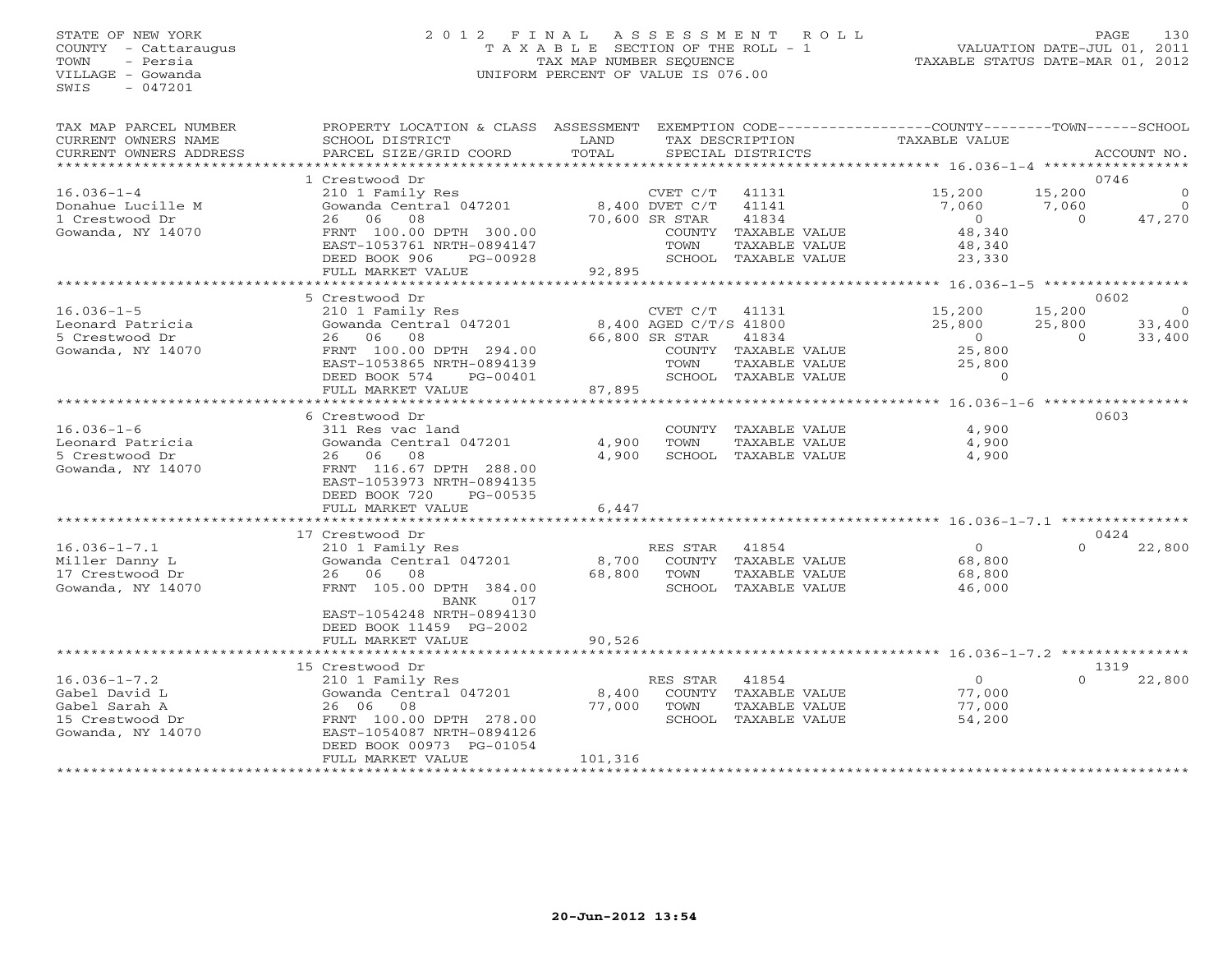## STATE OF NEW YORK 2 0 1 2 F I N A L A S S E S S M E N T R O L L PAGE 131 COUNTY - Cattaraugus T A X A B L E SECTION OF THE ROLL - 1 VALUATION DATE-JUL 01, 2011 TOWN - Persia TAX MAP NUMBER SEQUENCE TAXABLE STATUS DATE-MAR 01, 2012 VILLAGE - Gowanda UNIFORM PERCENT OF VALUE IS 076.00UNIFORM PERCENT OF VALUE IS 076.00

| TAX MAP PARCEL NUMBER<br>CURRENT OWNERS NAME<br>CURRENT OWNERS ADDRESS<br>*********************             | PROPERTY LOCATION & CLASS ASSESSMENT<br>SCHOOL DISTRICT<br>PARCEL SIZE/GRID COORD                                                                                                                   | LAND<br>TOTAL              |                                                        | TAX DESCRIPTION<br>SPECIAL DISTRICTS                              | EXEMPTION CODE----------------COUNTY-------TOWN-----SCHOOL<br>TAXABLE VALUE |                    | ACCOUNT NO.           |
|-------------------------------------------------------------------------------------------------------------|-----------------------------------------------------------------------------------------------------------------------------------------------------------------------------------------------------|----------------------------|--------------------------------------------------------|-------------------------------------------------------------------|-----------------------------------------------------------------------------|--------------------|-----------------------|
| $16.036 - 1 - 8$<br>Goodemote Ronald D<br>Madigan Kathleen A<br>19 Crestwood Dr<br>Gowanda, NY 14070        | 19 Crestwood Dr<br>210 1 Family Res<br>Gowanda Central 047201<br>08<br>26<br>06<br>Crestwood Subd Lot 3<br>ACRES<br>1.60 BANK<br>017<br>EAST-1054417 NRTH-0894072                                   | 8,500<br>72,500            | RES STAR<br>COUNTY<br>TOWN<br>SCHOOL                   | 41854<br>TAXABLE VALUE<br>TAXABLE VALUE<br>TAXABLE VALUE          | $\mathbf{0}$<br>72,500<br>72,500<br>49,700                                  | $\Omega$           | 0771<br>22,800        |
|                                                                                                             | DEED BOOK 6005<br>PG-8001<br>FULL MARKET VALUE                                                                                                                                                      | 95,395                     |                                                        |                                                                   | $16.036 - 1 - 9$                                                            |                    |                       |
| $16.036 - 1 - 9$<br>Robbins David<br>Robbins Linda E<br>21 Crestwood Dr<br>Gowanda, NY 14070                | 21 Crestwood Dr<br>210 1 Family Res<br>Gowanda Central 047201<br>06<br>08<br>26<br>Lots $1-2$<br>FRNT 310.00 DPTH 250.00<br>ACRES<br>1.80<br>EAST-1054352 NRTH-0893801<br>DEED BOOK 723<br>$PG-676$ | 69,800                     | WVET C/T<br>8,400 RES STAR<br>COUNTY<br>TOWN<br>SCHOOL | 41121<br>41854<br>TAXABLE VALUE<br>TAXABLE VALUE<br>TAXABLE VALUE | 9,120<br>$\circ$<br>60,680<br>60,680<br>47,000                              | 9,120<br>$\Omega$  | 0761<br>22,800        |
|                                                                                                             | FULL MARKET VALUE<br>*******************                                                                                                                                                            | 91,842                     |                                                        |                                                                   |                                                                             |                    |                       |
| $16.036 - 1 - 10$<br>Szymanski Thomas C<br>Szymanski Mary Ann<br>153 Broadway Rd<br>Gowanda, NY 14070       | 151 Broadway Rd<br>311 Res vac land<br>Gowanda Central 047201<br>26<br>06<br>08<br>FRNT<br>70.00 DPTH 364.00<br>EAST-1054810 NRTH-0894220<br>DEED BOOK 00930 PG-00232<br>FULL MARKET VALUE          | 6,500<br>6,500<br>8,553    | COUNTY<br>TOWN<br>SCHOOL                               | TAXABLE VALUE<br>TAXABLE VALUE<br>TAXABLE VALUE                   | 6,500<br>6,500<br>6,500                                                     |                    | 0578                  |
|                                                                                                             | ***********************                                                                                                                                                                             |                            |                                                        |                                                                   |                                                                             |                    | 0871                  |
| $16.036 - 1 - 11.1$<br>Szymanski Floris Life Us<br>Szymanski Thomas<br>157 Broadway Rd<br>Gowanda, NY 14070 | 157 Broadway Rd<br>210 1 Family Res<br>Gowanda Central 047201<br>06<br>08<br>26<br>1.05<br>ACRES<br>EAST-1054773 NRTH-0894012<br>DEED BOOK 15022 PG-5001                                            | 70,100                     | CVET C/T<br>9,000 SR STAR<br>COUNTY<br>TOWN<br>SCHOOL  | 41131<br>41834<br>TAXABLE VALUE<br>TAXABLE VALUE<br>TAXABLE VALUE | 15,200<br>$\Omega$<br>54,900<br>54,900<br>22,830                            | 15,200<br>$\Omega$ | $\mathbf 0$<br>47,270 |
|                                                                                                             | FULL MARKET VALUE<br>*************************                                                                                                                                                      | 92,237                     |                                                        |                                                                   |                                                                             |                    |                       |
|                                                                                                             | 153 Broadway Rd                                                                                                                                                                                     |                            |                                                        |                                                                   |                                                                             |                    | 1246                  |
| $16.036 - 1 - 11.2$<br>Szymanski Thomas C<br>Szymanski Mary Anne<br>153 Broadway Rd<br>Gowanda, NY 14070    | 210 1 Family Res<br>Gowanda Central 047201<br>06<br>08<br>26<br>FRNT 110.00 DPTH 405.34<br>EAST-1054786 NRTH-0894124<br>DEED BOOK 00931 PG-00756                                                    | 9,000<br>55,100            | RES STAR<br>COUNTY<br>TOWN                             | 41854<br>TAXABLE VALUE<br>TAXABLE VALUE<br>SCHOOL TAXABLE VALUE   | $\circ$<br>55,100<br>55,100<br>32,300                                       | $\Omega$           | 22,800                |
|                                                                                                             | FULL MARKET VALUE<br>***********************                                                                                                                                                        | 72,500<br>**************** |                                                        |                                                                   |                                                                             |                    |                       |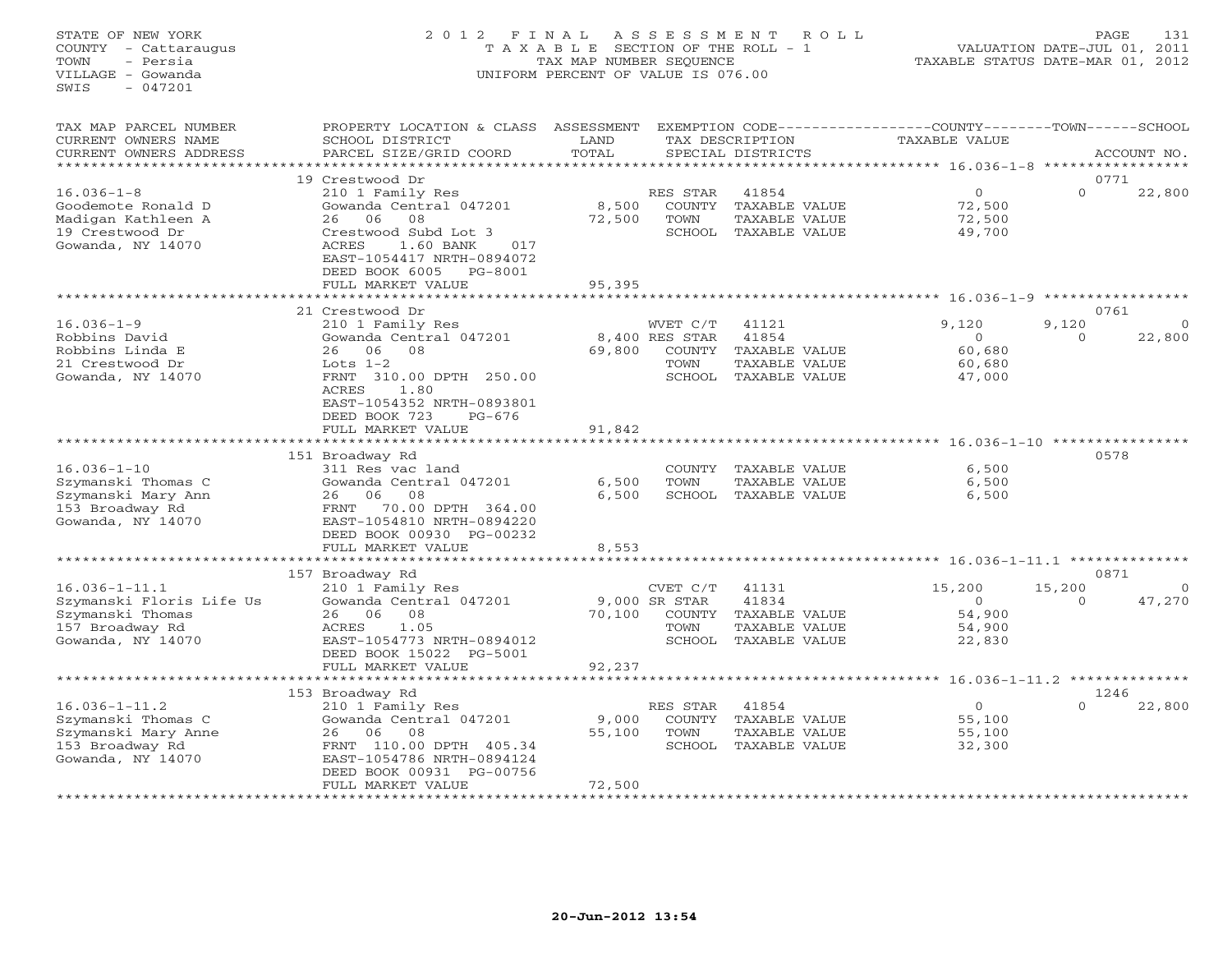### STATE OF NEW YORK 2 0 1 2 F I N A L A S S E S S M E N T R O L L PAGE 132 COUNTY - Cattaraugus T A X A B L E SECTION OF THE ROLL - 1 VALUATION DATE-JUL 01, 2011 TOWN - Persia TAX MAP NUMBER SEQUENCE TAXABLE STATUS DATE-MAR 01, 2012 VILLAGE - Gowanda UNIFORM PERCENT OF VALUE IS 076.00UNIFORM PERCENT OF VALUE IS 076.00

| TAX MAP PARCEL NUMBER<br>CURRENT OWNERS NAME<br>CURRENT OWNERS ADDRESS                | PROPERTY LOCATION & CLASS ASSESSMENT<br>SCHOOL DISTRICT<br>PARCEL SIZE/GRID COORD                                                                                                                              | LAND<br>TOTAL             |                                                                | TAX DESCRIPTION<br>SPECIAL DISTRICTS                                              | EXEMPTION CODE----------------COUNTY-------TOWN-----SCHOOL<br>TAXABLE VALUE |                             | ACCOUNT NO.                           |
|---------------------------------------------------------------------------------------|----------------------------------------------------------------------------------------------------------------------------------------------------------------------------------------------------------------|---------------------------|----------------------------------------------------------------|-----------------------------------------------------------------------------------|-----------------------------------------------------------------------------|-----------------------------|---------------------------------------|
|                                                                                       |                                                                                                                                                                                                                |                           |                                                                |                                                                                   |                                                                             |                             |                                       |
| $16.036 - 1 - 13$<br>Kota Edward<br>161 Broadway Rd<br>Gowanda, NY 14070              | 161 Broadway Rd<br>210 1 Family Res<br>Gowanda Central 047201<br>26<br>06<br>08<br>FRNT 100.00 DPTH 398.00<br>EAST-1054775 NRTH-0893906<br>DEED BOOK 00533 PG-00592<br>FULL MARKET VALUE                       | 66,000<br>86,842          | CVET C/T<br>8,500 RES STAR<br>COUNTY<br>TOWN                   | 41131<br>41854<br>TAXABLE VALUE<br>TAXABLE VALUE<br>SCHOOL TAXABLE VALUE          | 15,200<br>$\overline{0}$<br>50,800<br>50,800<br>43,200                      | 15,200<br>$\Omega$          | 0566<br>$\circ$<br>22,800             |
|                                                                                       |                                                                                                                                                                                                                |                           |                                                                |                                                                                   |                                                                             |                             |                                       |
| $16.036 - 1 - 14$<br>Randall Glenn M<br>165 Broadway Rd<br>Gowanda, NY 14070          | 165 Broadway Rd<br>210 1 Family Res<br>Gowanda Central 047201<br>$-06$<br>26<br>$-08$<br>FRNT<br>99.00 DPTH 398.00<br>BANK<br>017<br>EAST-1054775 NRTH-0893806<br>DEED BOOK 17451 PG-4001<br>FULL MARKET VALUE | 8,400<br>54,000<br>71,053 | TOWN                                                           | COUNTY TAXABLE VALUE<br>TAXABLE VALUE<br>SCHOOL TAXABLE VALUE                     | 54,000<br>54,000<br>54,000                                                  |                             | 0635                                  |
|                                                                                       |                                                                                                                                                                                                                |                           |                                                                |                                                                                   |                                                                             |                             |                                       |
| $16.036 - 1 - 15$<br>Maziar Donald M<br>169 Broadway Rd<br>Gowanda, NY 14070          | 169 Broadway Rd<br>210 1 Family Res<br>Gowanda Central 047201<br>26 06 08<br>FRNT 100.00 DPTH 398.00<br>EAST-1054783 NRTH-0893705<br>DEED BOOK 14368 PG-4001<br>FULL MARKET VALUE                              | 55,600<br>73,158          | WVET C/T<br>8,500 RES STAR<br>TOWN<br>SCHOOL                   | 41121<br>41854<br>COUNTY TAXABLE VALUE<br>TAXABLE VALUE<br>TAXABLE VALUE          | 8,340<br>$\overline{O}$<br>47,260<br>47,260<br>32,800                       | 8,340<br>$\cap$             | 0636<br>$\Omega$<br>22,800            |
|                                                                                       |                                                                                                                                                                                                                | *********************     |                                                                |                                                                                   | ********************** 16.036-1-16 *****************                        |                             |                                       |
| $16.036 - 1 - 16$<br>Kota Walter<br>Kota Jane<br>173 Broadway Rd<br>Gowanda, NY 14070 | 173 Broadway Rd<br>210 1 Family Res<br>Gowanda Central 047201<br>26 06<br>08<br>FRNT 100.00 DPTH 368.00<br>EAST-1054799 NRTH-0893604<br>DEED BOOK 00628 PG-00538                                               |                           | CVET C/T<br>8,500 AGED C/T<br>54,900 SR STAR<br>COUNTY<br>TOWN | 41131<br>41801<br>41834<br>TAXABLE VALUE<br>TAXABLE VALUE<br>SCHOOL TAXABLE VALUE | 13,725<br>8,235<br>$\overline{0}$<br>32,940<br>32,940<br>7,630              | 13,725<br>8,235<br>$\Omega$ | 0571<br>$\circ$<br>$\Omega$<br>47,270 |
|                                                                                       | FULL MARKET VALUE                                                                                                                                                                                              | 72,237                    |                                                                |                                                                                   |                                                                             |                             |                                       |
| $16.036 - 1 - 17$<br>Gowanda Real Holdings, LLC<br>PO Box 111<br>Gowanda, NY 14070    | 177 Broadway Rd<br>330 Vacant comm<br>Gowanda Central 047201<br>26<br>06<br>08<br>FRNT<br>80.60 DPTH 330.00<br>EAST-1054807 NRTH-0893504<br>DEED BOOK 15842 PG-8011<br>FULL MARKET VALUE                       | 8,000<br>8,000<br>10,526  | COUNTY<br>TOWN                                                 | TAXABLE VALUE<br>TAXABLE VALUE<br>SCHOOL TAXABLE VALUE                            | 8,000<br>8,000<br>8,000                                                     |                             | 0996                                  |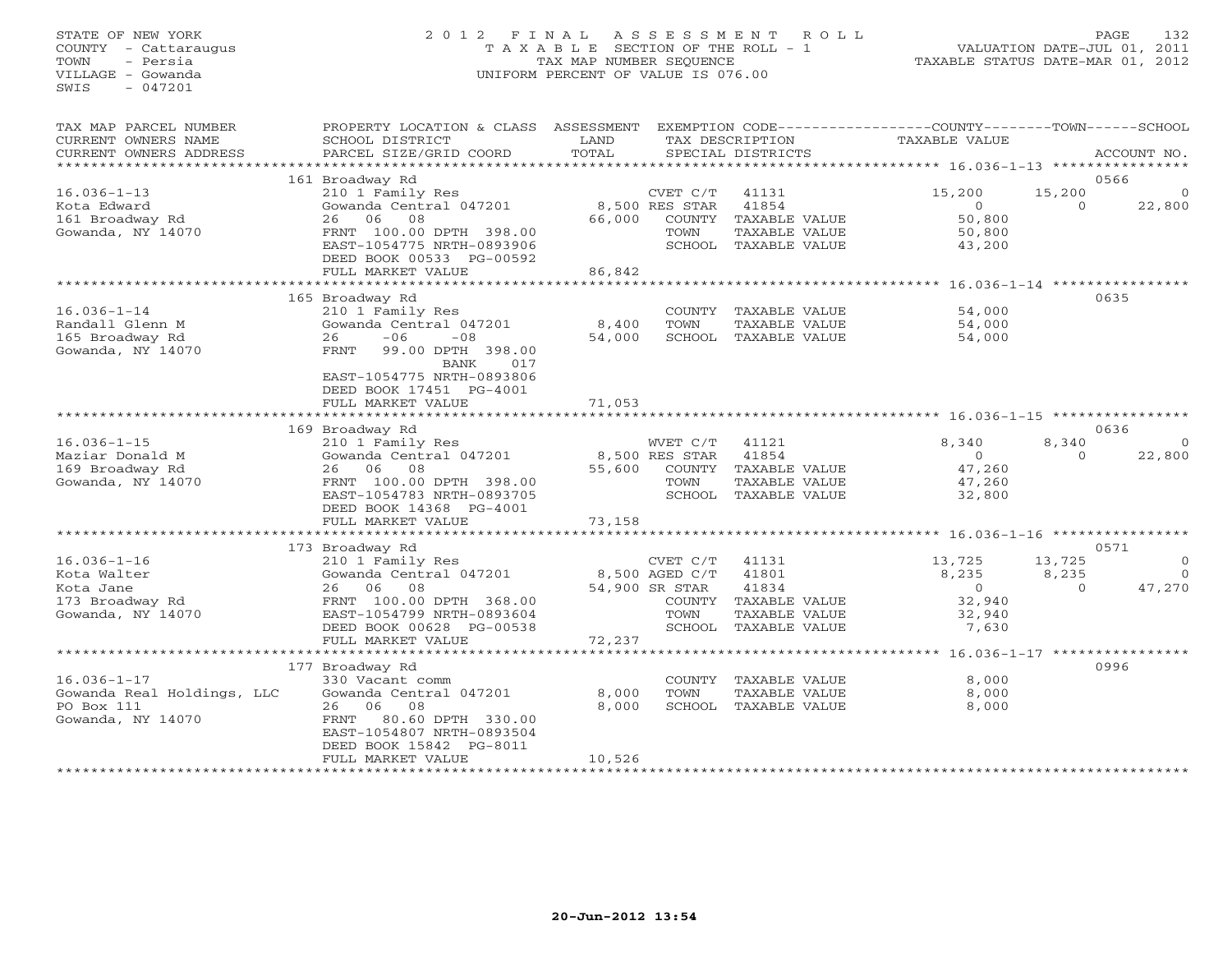STATE OF NEW YORK 2 0 1 2 F I N A L A S S E S S M E N T R O L L PAGE 133 COUNTY - Cattaraugus T A X A B L E SECTION OF THE ROLL - 1 VALUATION DATE-JUL 01, 2011 TOWN - Persia TAX MAP NUMBER SEQUENCE TAXABLE STATUS DATE-MAR 01, 2012 VILLAGE - Gowanda UNIFORM PERCENT OF VALUE IS 076.00  $SWTS = 047201$ TAX MAP PARCEL NUMBER PROPERTY LOCATION & CLASS ASSESSMENT EXEMPTION CODE------------------COUNTY--------TOWN------SCHOOL CURRENT OWNERS NAME SCHOOL DISTRICT LAND TAX DESCRIPTION TAXABLE VALUE CURRENT OWNERS ADDRESS PARCEL SIZE/GRID COORD TOTAL SPECIAL DISTRICTS ACCOUNT NO. \*\*\*\*\*\*\*\*\*\*\*\*\*\*\*\*\*\*\*\*\*\*\*\*\*\*\*\*\*\*\*\*\*\*\*\*\*\*\*\*\*\*\*\*\*\*\*\*\*\*\*\*\*\*\*\*\*\*\*\*\*\*\*\*\*\*\*\*\*\*\*\*\*\*\*\*\*\*\*\*\*\*\*\*\*\*\*\*\*\*\*\*\*\*\*\*\*\*\*\*\*\*\* 16.036-1-18 \*\*\*\*\*\*\*\*\*\*\*\*\*\*\*\* 179 Broadway Rd 0995 16.036-1-18 710 Manufacture COUNTY TAXABLE VALUE 142,100 Gowanda Real Holdings, LLC Gowanda Central 047201 14,000 TOWN TAXABLE VALUE 142,100 PO Box 111 26 06 08 142,100 SCHOOL TAXABLE VALUE 142,100 Gowanda, NY 14070 ACRES 1.20 EAST-1054830 NRTH-0893349 DEED BOOK 15842 PG-8011FULL MARKET VALUE 186,974 \*\*\*\*\*\*\*\*\*\*\*\*\*\*\*\*\*\*\*\*\*\*\*\*\*\*\*\*\*\*\*\*\*\*\*\*\*\*\*\*\*\*\*\*\*\*\*\*\*\*\*\*\*\*\*\*\*\*\*\*\*\*\*\*\*\*\*\*\*\*\*\*\*\*\*\*\*\*\*\*\*\*\*\*\*\*\*\*\*\*\*\*\*\*\*\*\*\*\*\*\*\*\* 16.036-1-19 \*\*\*\*\*\*\*\*\*\*\*\*\*\*\*\* 243 Broadway Rd 0790 16.036-1-19 220 2 Family Res CVET C/T 41131 10,725 10,725 0 Graham Max M Gowanda Central 047201 5,500 RES STAR 41854 0 0 22,800 243 Broadway Rd 26 06 08 42,900 COUNTY TAXABLE VALUE 32,175 Gowanda, NY 14070 FRNT 118.40 DPTH 198.82 TOWN TAXABLE VALUE 32,175 EAST-1054902 NRTH-0893176 SCHOOL TAXABLE VALUE 20,100 DEED BOOK 15823 PG-3002 FULL MARKET VALUE 56,447 \*\*\*\*\*\*\*\*\*\*\*\*\*\*\*\*\*\*\*\*\*\*\*\*\*\*\*\*\*\*\*\*\*\*\*\*\*\*\*\*\*\*\*\*\*\*\*\*\*\*\*\*\*\*\*\*\*\*\*\*\*\*\*\*\*\*\*\*\*\*\*\*\*\*\*\*\*\*\*\*\*\*\*\*\*\*\*\*\*\*\*\*\*\*\*\*\*\*\*\*\*\*\* 16.036-1-20 \*\*\*\*\*\*\*\*\*\*\*\*\*\*\*\* 261 Broadway Rd 5015 16.036-1-20 651 Highway gar COUNTY TAXABLE VALUE 88,900 Gernatt Asphalt Products, Inc Gowanda Central 047201 10,000 TOWN TAXABLE VALUE 88,900 13870 Taylor Hollow Rd 16/26 06 08 88,900 SCHOOL TAXABLE VALUE 88,900 Collins, NY 14034 Highway Garage ACRES 2.30 EAST-1054963 NRTH-0892768 DEED BOOK 12135 PG-7005 FULL MARKET VALUE 116,974 \*\*\*\*\*\*\*\*\*\*\*\*\*\*\*\*\*\*\*\*\*\*\*\*\*\*\*\*\*\*\*\*\*\*\*\*\*\*\*\*\*\*\*\*\*\*\*\*\*\*\*\*\*\*\*\*\*\*\*\*\*\*\*\*\*\*\*\*\*\*\*\*\*\*\*\*\*\*\*\*\*\*\*\*\*\*\*\*\*\*\*\*\*\*\*\*\*\*\*\*\*\*\* 16.036-1-21.1 \*\*\*\*\*\*\*\*\*\*\*\*\*\* 291 Broadway Rd 0911 16.036-1-21.1 720 Mine/quarry COUNTY TAXABLE VALUE 90,000 Gernatt Asphalt Products Gowanda Central 047201 22,200 TOWN TAXABLE VALUE 90,000 13870 Taylor Hollow Rd 26 06 08 90,000 SCHOOL TAXABLE VALUE 90,000 Collins, NY 14034 Sand Pit + Bldgs ACRES 24.50 MAY BE SUBJECT TO PAYMENT EAST-1054311 NRTH-0892667 UNDER AGDIST LAW TIL 2017 DEED BOOK 00976 PG-01046 FULL MARKET VALUE 118,421 \*\*\*\*\*\*\*\*\*\*\*\*\*\*\*\*\*\*\*\*\*\*\*\*\*\*\*\*\*\*\*\*\*\*\*\*\*\*\*\*\*\*\*\*\*\*\*\*\*\*\*\*\*\*\*\*\*\*\*\*\*\*\*\*\*\*\*\*\*\*\*\*\*\*\*\*\*\*\*\*\*\*\*\*\*\*\*\*\*\*\*\*\*\*\*\*\*\*\*\*\*\*\* 16.036-1-21.2 \*\*\*\*\*\*\*\*\*\*\*\*\*\* 27 Crestwood Dr 126016.036-1-21.2 311 Res vac land COUNTY TAXABLE VALUE 14,900 Gernatt Asphalt Products Gowanda Central 047201 14,900 TOWN TAXABLE VALUE 14,900 13870 Taylor Hollow Rd 26 06 08 14,900 SCHOOL TAXABLE VALUE 14,900 Collins, NY 14034 ACRES 12.30 EAST-1054257 NRTH-0893396 DEED BOOK 912 PG-01127DEED BOOK 912 PG-01127 FULL MARKET VALUE 19,605 \*\*\*\*\*\*\*\*\*\*\*\*\*\*\*\*\*\*\*\*\*\*\*\*\*\*\*\*\*\*\*\*\*\*\*\*\*\*\*\*\*\*\*\*\*\*\*\*\*\*\*\*\*\*\*\*\*\*\*\*\*\*\*\*\*\*\*\*\*\*\*\*\*\*\*\*\*\*\*\*\*\*\*\*\*\*\*\*\*\*\*\*\*\*\*\*\*\*\*\*\*\*\*\*\*\*\*\*\*\*\*\*\*\*\*\*\*\*\*\*\*\*\*\*\*\*\*\*\*\*\*\*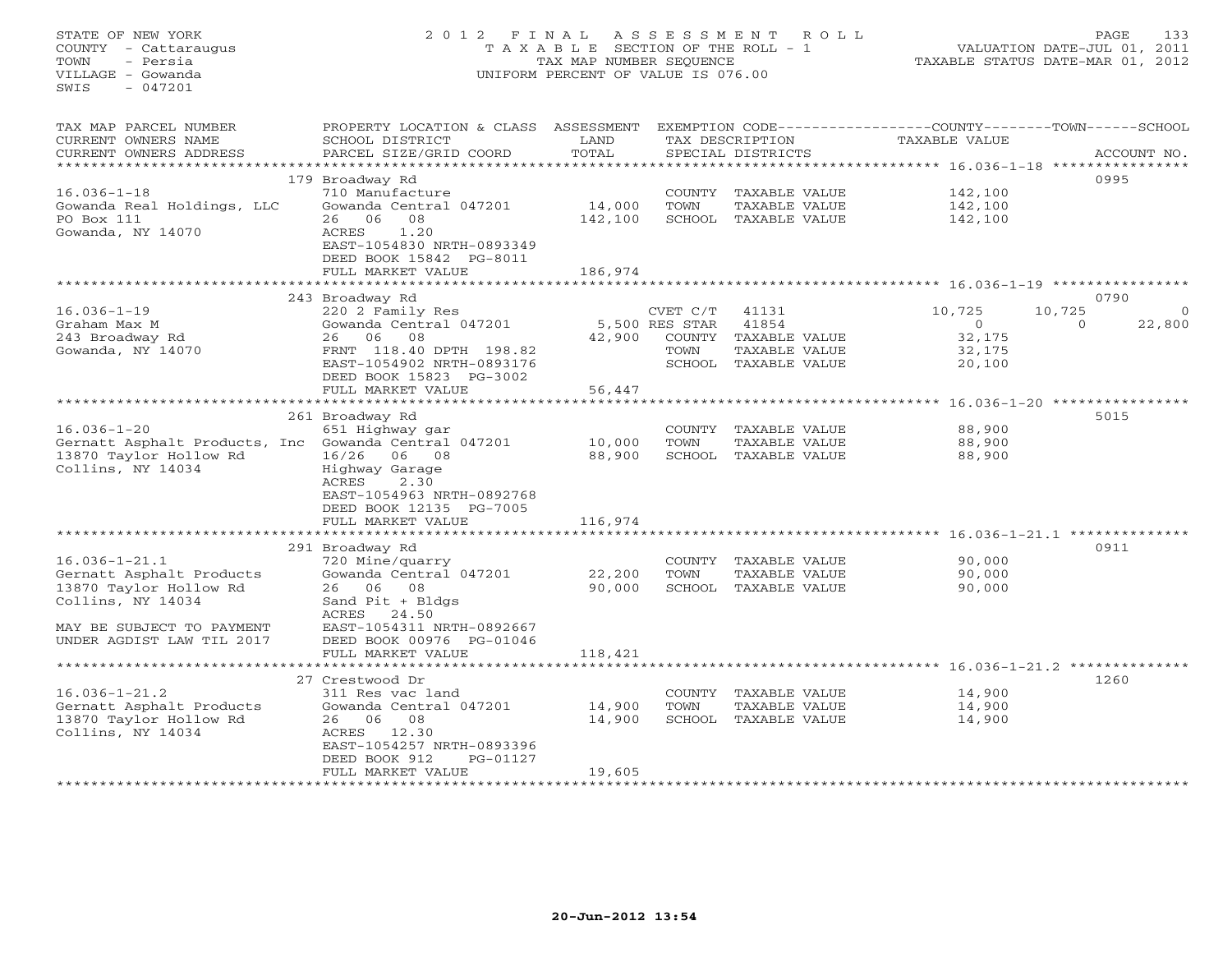## STATE OF NEW YORK 2 0 1 2 F I N A L A S S E S S M E N T R O L L PAGE 134 COUNTY - Cattaraugus T A X A B L E SECTION OF THE ROLL - 1 VALUATION DATE-JUL 01, 2011 TOWN - Persia TAX MAP NUMBER SEQUENCE TAXABLE STATUS DATE-MAR 01, 2012 VILLAGE - Gowanda UNIFORM PERCENT OF VALUE IS 076.00UNIFORM PERCENT OF VALUE IS 076.00

| TAX MAP PARCEL NUMBER<br>CURRENT OWNERS NAME<br>CURRENT OWNERS ADDRESS | PROPERTY LOCATION & CLASS ASSESSMENT<br>SCHOOL DISTRICT<br>PARCEL SIZE/GRID COORD | LAND<br>TOTAL |                                | TAX DESCRIPTION<br>SPECIAL DISTRICTS | EXEMPTION CODE-----------------COUNTY-------TOWN------SCHOOL<br><b>TAXABLE VALUE</b> |                    | ACCOUNT NO.          |
|------------------------------------------------------------------------|-----------------------------------------------------------------------------------|---------------|--------------------------------|--------------------------------------|--------------------------------------------------------------------------------------|--------------------|----------------------|
| ******************                                                     |                                                                                   |               |                                |                                      |                                                                                      |                    |                      |
|                                                                        | 247 Broadway Rd                                                                   |               |                                |                                      |                                                                                      | 1268               |                      |
| $16.036 - 1 - 21.3$                                                    | 311 Res vac land                                                                  |               |                                | COUNTY TAXABLE VALUE                 | 3,400                                                                                |                    |                      |
| Graham Max M                                                           | Gowanda Central 047201                                                            | 3,400         | <b>TOWN</b>                    | TAXABLE VALUE                        | 3,400                                                                                |                    |                      |
| 243 Broadway Rd                                                        | 26<br>06 —<br>08                                                                  | 3,400         |                                | SCHOOL TAXABLE VALUE                 | 3,400                                                                                |                    |                      |
| Gowanda, NY 14070                                                      | FRNT 106.00 DPTH<br>98.92<br>EAST-1054901 NRTH-0893107                            |               |                                |                                      |                                                                                      |                    |                      |
|                                                                        | DEED BOOK 15823 PG-3002                                                           |               |                                |                                      |                                                                                      |                    |                      |
|                                                                        | FULL MARKET VALUE                                                                 | 4,474         |                                |                                      |                                                                                      |                    |                      |
|                                                                        | *********************                                                             | ************* |                                |                                      |                                                                                      |                    |                      |
|                                                                        | 14 Crestwood Dr                                                                   |               |                                |                                      |                                                                                      | 0377               |                      |
| $16.036 - 1 - 22$                                                      | 210 1 Family Res                                                                  |               | RES STAR                       | 41854                                | $\mathbf{O}$                                                                         | $\Omega$           | 22,800               |
| Mayers Ricahrd T                                                       | Gowanda Central 047201                                                            | 8,300         | COUNTY                         | TAXABLE VALUE                        | 69,500                                                                               |                    |                      |
| Mayers Annette E                                                       | 06<br>08<br>26                                                                    | 69,500        | TOWN                           | TAXABLE VALUE                        | 69,500                                                                               |                    |                      |
| 14 Crestwood Dr                                                        | FRNT 231.80 DPTH 120.00                                                           |               | SCHOOL                         | TAXABLE VALUE                        | 46,700                                                                               |                    |                      |
| Gowanda, NY 14070                                                      | BANK<br>017                                                                       |               |                                |                                      |                                                                                      |                    |                      |
|                                                                        | EAST-1054124 NRTH-0893876                                                         |               |                                |                                      |                                                                                      |                    |                      |
|                                                                        | DEED BOOK 1016<br>$PG-909$                                                        | 91,447        |                                |                                      |                                                                                      |                    |                      |
|                                                                        | FULL MARKET VALUE                                                                 |               |                                |                                      |                                                                                      |                    |                      |
|                                                                        | 10 Crestwood Dr                                                                   |               |                                |                                      |                                                                                      | 0889               |                      |
| $16.036 - 1 - 23$                                                      | 210 1 Family Res                                                                  |               | COUNTY                         | TAXABLE VALUE                        | 63,500                                                                               |                    |                      |
| Howe Ann Marie                                                         | Gowanda Central 047201                                                            | 7,300         | TOWN                           | TAXABLE VALUE                        | 63,500                                                                               |                    |                      |
| 10 Crestwood Dr                                                        | 26 06<br>08                                                                       | 63,500        | SCHOOL                         | TAXABLE VALUE                        | 63,500                                                                               |                    |                      |
| Gowanda, NY 14070                                                      | FRNT 116.66 DPTH 120.00                                                           |               |                                |                                      |                                                                                      |                    |                      |
|                                                                        | EAST-1053999 NRTH-0893885                                                         |               |                                |                                      |                                                                                      |                    |                      |
|                                                                        | DEED BOOK 15903 PG-8002                                                           |               |                                |                                      |                                                                                      |                    |                      |
|                                                                        | FULL MARKET VALUE                                                                 | 83,553        |                                |                                      |                                                                                      |                    |                      |
|                                                                        |                                                                                   |               |                                |                                      |                                                                                      |                    |                      |
|                                                                        | 11 Crestwood Dr                                                                   |               |                                |                                      |                                                                                      | 0410               |                      |
| $16.036 - 1 - 24$                                                      | 210 1 Family Res                                                                  |               | WVET C/T                       | 41121                                | 9,120                                                                                | 9,120              | $\Omega$             |
| Evans Clarence I                                                       | Gowanda Central 047201                                                            |               | 7,300 SR STAR                  | 41834                                | $\Omega$                                                                             | $\Omega$           | 47,270               |
| Evans Florence                                                         | 08<br>26<br>06                                                                    | 70,300        | COUNTY                         | TAXABLE VALUE                        | 61,180                                                                               |                    |                      |
| 6 Crestwood Dr                                                         | FRNT 116.67 DPTH 120.00                                                           |               | TOWN                           | <b>TAXABLE VALUE</b>                 | 61,180                                                                               |                    |                      |
| Gowanda, NY 14070                                                      | EAST-1053882 NRTH-0893886                                                         |               | SCHOOL                         | TAXABLE VALUE                        | 23,030                                                                               |                    |                      |
|                                                                        | DEED BOOK 670<br>PG-00048                                                         |               |                                |                                      |                                                                                      |                    |                      |
|                                                                        | FULL MARKET VALUE<br>************************                                     | 92,500        |                                |                                      |                                                                                      |                    |                      |
|                                                                        |                                                                                   |               |                                |                                      |                                                                                      |                    |                      |
|                                                                        | 2 Crestwood Dr                                                                    |               |                                |                                      |                                                                                      | 0650               |                      |
| $16.036 - 1 - 25$<br>Elvin Ronald J                                    | 210 1 Family Res<br>Gowanda Central 047201                                        |               | CVET C/T<br>$7,000$ DVET $C/T$ | 41131<br>41141                       | 15,200                                                                               | 15,200             | $\Omega$<br>$\Omega$ |
| Elvin Cynthia S                                                        | 06<br>08<br>26                                                                    |               | 70,300 RES STAR                | 41854                                | 24,605<br>$\Omega$                                                                   | 24,605<br>$\Omega$ | 22,800               |
| 2 Crestwood Dr                                                         | FRNT 116.67 DPTH 120.00                                                           |               | COUNTY                         | TAXABLE VALUE                        | 30,495                                                                               |                    |                      |
| Gowanda, NY 14070                                                      | EAST-1053766 NRTH-0893886                                                         |               | TOWN                           | <b>TAXABLE VALUE</b>                 | 30,495                                                                               |                    |                      |
|                                                                        | DEED BOOK 904<br>PG-00731                                                         |               |                                | SCHOOL TAXABLE VALUE                 | 47,500                                                                               |                    |                      |
|                                                                        | FULL MARKET VALUE                                                                 | 92,500        |                                |                                      |                                                                                      |                    |                      |
|                                                                        |                                                                                   |               |                                |                                      |                                                                                      |                    |                      |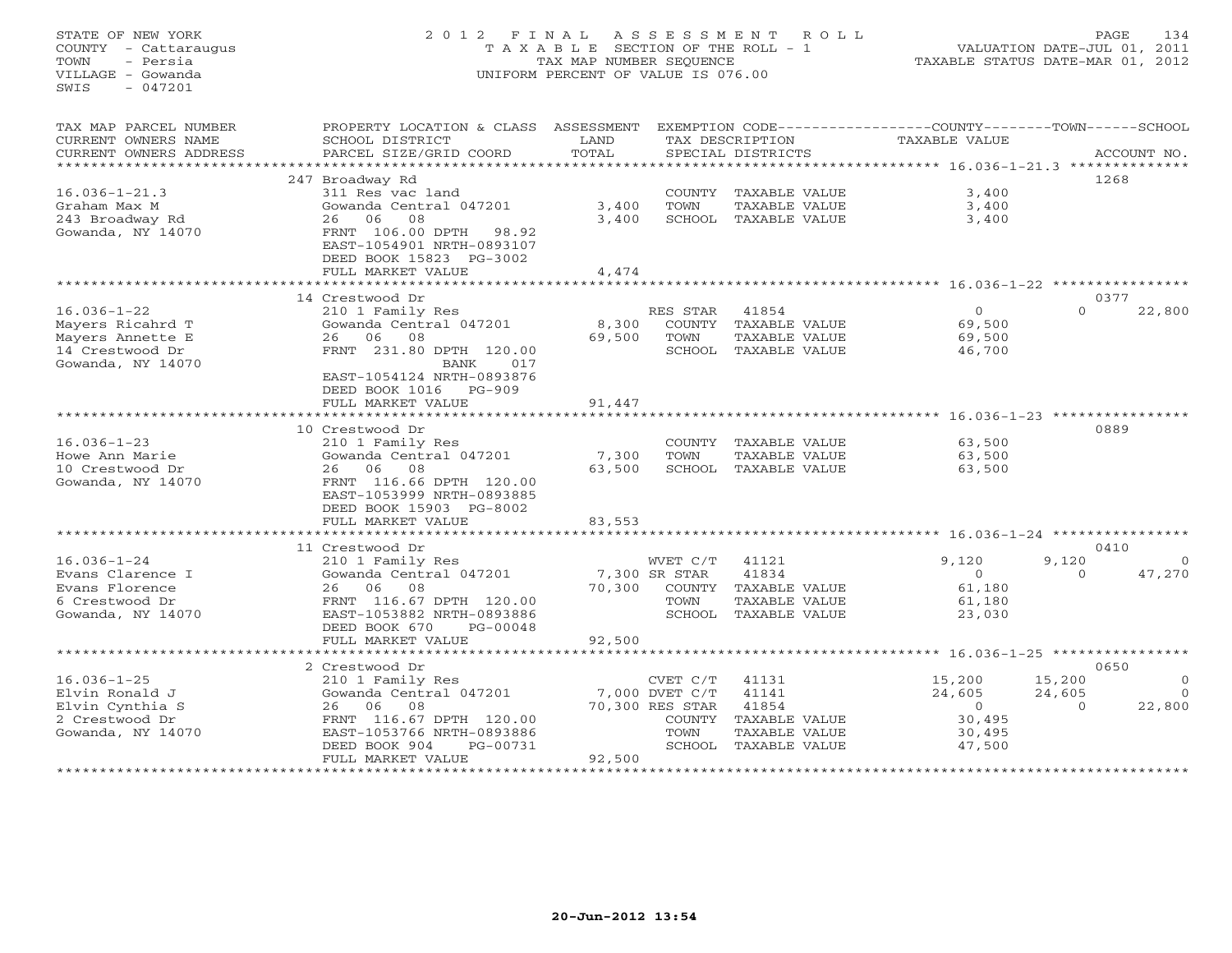## STATE OF NEW YORK 2 0 1 2 F I N A L A S S E S S M E N T R O L L PAGE 135 COUNTY - Cattaraugus T A X A B L E SECTION OF THE ROLL - 1 VALUATION DATE-JUL 01, 2011 TOWN - Persia TAX MAP NUMBER SEQUENCE TAXABLE STATUS DATE-MAR 01, 2012 VILLAGE - Gowanda UNIFORM PERCENT OF VALUE IS 076.00

| TAX MAP PARCEL NUMBER<br>CURRENT OWNERS NAME<br>CURRENT OWNERS ADDRESS                              | PROPERTY LOCATION & CLASS<br>SCHOOL DISTRICT<br>PARCEL SIZE/GRID COORD                                                                                                                                    | ASSESSMENT<br>LAND<br>TOTAL         |                                                      | TAX DESCRIPTION<br>SPECIAL DISTRICTS                                                     | EXEMPTION CODE-----------------COUNTY-------TOWN-----SCHOOL<br>TAXABLE VALUE |                                      | ACCOUNT NO.                    |
|-----------------------------------------------------------------------------------------------------|-----------------------------------------------------------------------------------------------------------------------------------------------------------------------------------------------------------|-------------------------------------|------------------------------------------------------|------------------------------------------------------------------------------------------|------------------------------------------------------------------------------|--------------------------------------|--------------------------------|
|                                                                                                     |                                                                                                                                                                                                           |                                     |                                                      |                                                                                          |                                                                              |                                      |                                |
| $16.036 - 2 - 1$<br>Edington Richard A<br>Edington Tracey R<br>140 Broadway Rd<br>Gowanda, NY 14070 | 140 Broadway Rd<br>210 1 Family Res<br>Gowanda Central 047201<br>16<br>06<br>08<br>FRNT 196.00 DPTH 155.00<br>BANK<br>017<br>EAST-1055092 NRTH-0894099<br>DEED BOOK 1021<br>$PG-63$<br>FULL MARKET VALUE  | 8,000<br>48,000<br>63,158           | RES STAR<br>TOWN<br>SCHOOL                           | 41854<br>COUNTY TAXABLE VALUE<br>TAXABLE VALUE<br>TAXABLE VALUE                          | $\overline{O}$<br>48,000<br>48,000<br>25,200                                 | 0852<br>$\circ$                      | 22,800                         |
|                                                                                                     |                                                                                                                                                                                                           |                                     |                                                      |                                                                                          |                                                                              |                                      |                                |
| $16.036 - 2 - 2$<br>Brown Lorna M<br>23 Beech St<br>Gowanda, NY 14070                               | 23 Beech St<br>210 1 Family Res<br>Gowanda Central 047201<br>08<br>16<br>06<br>98.00 DPTH 214.00<br>FRNT<br>017<br>BANK<br>EAST-1055206 NRTH-0894045<br>DEED BOOK 00938 PG-00127                          | 7,000<br>56,000                     | SR STAR<br>TOWN<br>SCHOOL                            | 41834<br>COUNTY TAXABLE VALUE<br>TAXABLE VALUE<br>TAXABLE VALUE                          | $\circ$<br>56,000<br>56,000<br>8,730                                         | 0432<br>$\Omega$                     | 47,270                         |
|                                                                                                     | FULL MARKET VALUE                                                                                                                                                                                         | 73,684                              |                                                      |                                                                                          |                                                                              |                                      |                                |
|                                                                                                     | 31 Beech St                                                                                                                                                                                               |                                     |                                                      |                                                                                          | $16.036 - 2 - 3$ *****                                                       | 0262                                 |                                |
| $16.036 - 2 - 3$<br>Carroll Shawn E<br>Carroll Amy L<br>31 Beech St<br>Gowanda, NY 14070            | 210 1 Family Res<br>Gowanda Central 047201<br>06<br>08<br>16<br>FRNT 140.00 DPTH 214.00<br>BANK<br>032<br>EAST-1055324 NRTH-0893985<br>DEED BOOK 5036<br>PG-6001<br>FULL MARKET VALUE                     | 8,000<br>59,000<br>77,632           | RES STAR<br>COUNTY<br>TOWN                           | 41854<br>TAXABLE VALUE<br>TAXABLE VALUE<br>SCHOOL TAXABLE VALUE                          | $\circ$<br>59,000<br>59,000<br>36,200                                        | $\Omega$                             | 22,800                         |
|                                                                                                     |                                                                                                                                                                                                           |                                     |                                                      |                                                                                          |                                                                              |                                      |                                |
| $16.036 - 2 - 4$<br>Andolsek Theodore R<br>47 Beech St<br>Gowanda, NY 14070                         | 47 Beech St<br>210 1 Family Res<br>Gowanda Central 047201<br>06<br>08<br>16<br>Life Use<br><b>FRNT</b><br>75.00 DPTH 240.00<br>EAST-1055422 NRTH-0893947<br>DEED BOOK 00929 PG-01108<br>FULL MARKET VALUE | 6,800<br>39,900<br>52,500           | RES STAR<br>COUNTY<br>TOWN                           | 41854<br>TAXABLE VALUE<br>TAXABLE VALUE<br>SCHOOL TAXABLE VALUE                          | $\circ$<br>39,900<br>39,900<br>17,100                                        | 0257<br>$\Omega$                     | 22,800                         |
|                                                                                                     | · * * * * * * * * * * * * * * * * *                                                                                                                                                                       |                                     |                                                      |                                                                                          | ******************************** 16.036-2-5                                  |                                      |                                |
| $16.036 - 2 - 5$<br>Neumeister Leopold<br>Neumeister Charlotte<br>49 Beech St<br>Gowanda, NY 14070  | 49 Beech St<br>280 Res Multiple<br>Gowanda Central 047201<br>06<br>08<br>16<br>62.00 DPTH 234.00<br>FRNT<br>EAST-1055474 NRTH-0893927<br>DEED BOOK 644<br>PG-00141                                        |                                     | CVET C/T<br>9,300 AGED C/T<br>75,500 SR STAR<br>TOWN | 41131<br>41801<br>41834<br>COUNTY TAXABLE VALUE<br>TAXABLE VALUE<br>SCHOOL TAXABLE VALUE | 15,200<br>27,135<br>$\circ$<br>33,165<br>33,165<br>28,230                    | 0677<br>15,200<br>27,135<br>$\Omega$ | $\Omega$<br>$\Omega$<br>47,270 |
|                                                                                                     | FULL MARKET VALUE<br>********************                                                                                                                                                                 | 99,342<br>* * * * * * * * * * * * * |                                                      |                                                                                          |                                                                              |                                      |                                |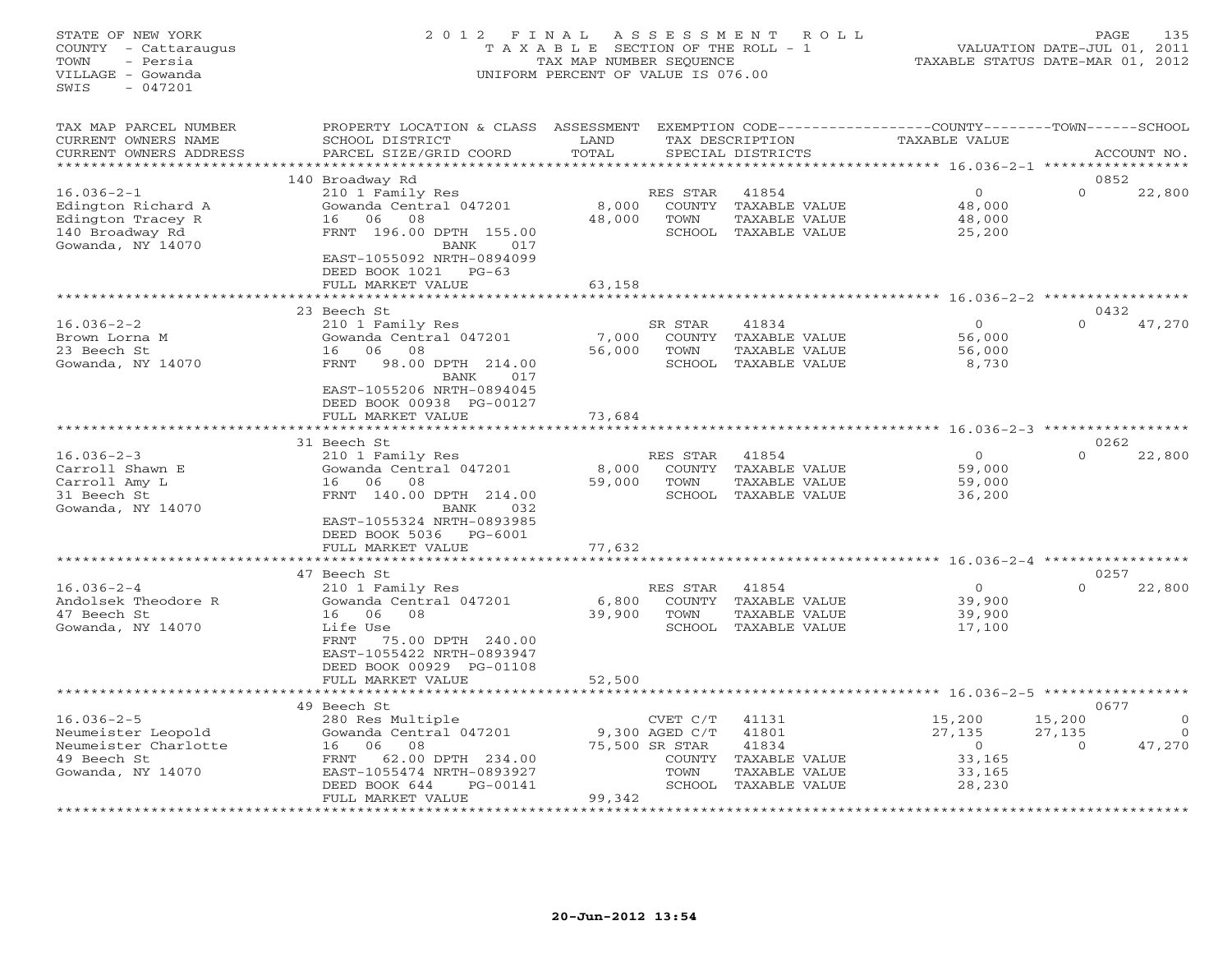#### STATE OF NEW YORK 2 0 1 2 F I N A L A S S E S S M E N T R O L L PAGE 136 COUNTY - Cattaraugus T A X A B L E SECTION OF THE ROLL - 1 VALUATION DATE-JUL 01, 2011 TOWN - Persia TAX MAP NUMBER SEQUENCE TAXABLE STATUS DATE-MAR 01, 2012 VILLAGE - Gowanda UNIFORM PERCENT OF VALUE IS 076.00UNIFORM PERCENT OF VALUE IS 076.00

| TAX MAP PARCEL NUMBER  | PROPERTY LOCATION & CLASS ASSESSMENT       |               |                            |                             | EXEMPTION CODE-----------------COUNTY-------TOWN------SCHOOL |                   |                          |
|------------------------|--------------------------------------------|---------------|----------------------------|-----------------------------|--------------------------------------------------------------|-------------------|--------------------------|
| CURRENT OWNERS NAME    | SCHOOL DISTRICT                            | LAND          |                            | TAX DESCRIPTION             | <b>TAXABLE VALUE</b>                                         |                   |                          |
| CURRENT OWNERS ADDRESS | PARCEL SIZE/GRID COORD                     | TOTAL         |                            | SPECIAL DISTRICTS           |                                                              |                   | ACCOUNT NO.              |
| ********************   |                                            |               |                            |                             |                                                              |                   |                          |
|                        | 61 Beech St                                |               |                            |                             |                                                              | 0848              |                          |
| $16.036 - 2 - 6$       | 210 1 Family Res                           |               | RES STAR                   | 41854                       | $\circ$                                                      | $\Omega$          | 22,800                   |
| Westburg Kimberly Y    | Gowanda Central 047201                     | 4,700         | COUNTY                     | TAXABLE VALUE               | 50,400                                                       |                   |                          |
| 61 Beech St            | 06<br>08<br>16                             | 50,400        | TOWN                       | TAXABLE VALUE               | 50,400                                                       |                   |                          |
| Gowanda, NY 14070      | 48.00 DPTH 237.00<br>FRNT                  |               |                            | SCHOOL TAXABLE VALUE        | 27,600                                                       |                   |                          |
|                        | EAST-1055520 NRTH-0893897                  |               |                            |                             |                                                              |                   |                          |
|                        | DEED BOOK 6762<br>PG-9001                  |               |                            |                             |                                                              |                   |                          |
|                        | FULL MARKET VALUE                          | 66,316        |                            |                             |                                                              |                   |                          |
|                        |                                            |               |                            |                             |                                                              |                   |                          |
|                        | 63 Beech St                                |               |                            |                             |                                                              | 0620              |                          |
| $16.036 - 2 - 7$       | 210 1 Family Res                           |               | RES STAR                   | 41854                       | $\Omega$                                                     | $\cap$            | 22,800                   |
| Neumeister Keith J     | Gowanda Central 047201                     | 8,000         | COUNTY                     | TAXABLE VALUE               | 58,900                                                       |                   |                          |
| Neumeister Mary E      | 16 06 08                                   | 58,900        | TOWN                       | TAXABLE VALUE               | 58,900                                                       |                   |                          |
| 63 Beech St            | FRNT 143.00 DPTH 219.00                    |               |                            | SCHOOL TAXABLE VALUE        | 36,100                                                       |                   |                          |
| Gowanda, NY 14070      | BANK<br>012                                |               |                            |                             |                                                              |                   |                          |
|                        | EAST-1055600 NRTH-0893870                  |               |                            |                             |                                                              |                   |                          |
|                        | DEED BOOK 889<br>PG-00218                  |               |                            |                             |                                                              |                   |                          |
|                        | FULL MARKET VALUE                          | 77,500        |                            |                             |                                                              |                   |                          |
|                        |                                            |               |                            |                             |                                                              |                   |                          |
|                        | 83 Beech St                                |               |                            |                             |                                                              | 0420              |                          |
| $16.036 - 2 - 8$       | 210 1 Family Res                           |               | CVET C/T                   | 41131                       | 10,725                                                       | 10,725            | $\Omega$                 |
| York Martha J          | Gowanda Central 047201                     | 7,000 SR STAR |                            | 41834                       | $\overline{0}$                                               | $\Omega$          | 42,900                   |
| 83 Beech               | 16 06<br>08                                |               |                            | 42,900 COUNTY TAXABLE VALUE | 32,175                                                       |                   |                          |
| Gowanda, NY 14070      | FRNT 108.00 DPTH 233.00                    |               | TOWN                       | TAXABLE VALUE               | 32,175                                                       |                   |                          |
|                        | EAST-1055704 NRTH-0893822                  |               |                            | SCHOOL TAXABLE VALUE        | $\Omega$                                                     |                   |                          |
|                        | DEED BOOK 5716<br>PG-9002                  |               |                            |                             |                                                              |                   |                          |
|                        | FULL MARKET VALUE                          | 56,447        |                            |                             |                                                              |                   |                          |
|                        |                                            |               |                            |                             |                                                              |                   |                          |
|                        | 87 Beech St                                |               |                            |                             |                                                              | 0621              |                          |
| $16.036 - 2 - 10$      | 210 1 Family Res                           |               | SR STAR                    | 41834                       | $\Omega$                                                     | $\cap$            | 47,270                   |
| Lynch Mary             | Gowanda Central 047201                     |               |                            | 6,100 COUNTY TAXABLE VALUE  | 50,200                                                       |                   |                          |
| 87 Beech St            | 16 06<br>08                                | 50,200        | TOWN                       | TAXABLE VALUE               | 50,200                                                       |                   |                          |
| Gowanda, NY 14070      | FRNT<br>66.00 DPTH 207.50                  |               |                            | SCHOOL TAXABLE VALUE        | 2,930                                                        |                   |                          |
|                        | EAST-1055783 NRTH-0893796                  |               |                            |                             |                                                              |                   |                          |
|                        | DEED BOOK 727<br>PG-00189                  |               |                            |                             |                                                              |                   |                          |
|                        | FULL MARKET VALUE                          | 66,053        |                            |                             |                                                              |                   |                          |
|                        |                                            |               |                            |                             |                                                              | 0797              |                          |
| $16.036 - 2 - 12$      | 101 Beech St                               |               |                            |                             |                                                              |                   |                          |
| Dehos Donald P         | 210 1 Family Res<br>Gowanda Central 047201 |               | WVET C/T<br>3,700 RES STAR | 41121<br>41854              | 6,810<br>$\overline{0}$                                      | 6,810<br>$\Omega$ | $\overline{0}$<br>22,800 |
| Dehos Terrie L         | 16 06 08                                   | 45,400        |                            | COUNTY TAXABLE VALUE        | 38,590                                                       |                   |                          |
| 101 Beech St           | 41.00 DPTH 148.10<br>FRNT                  |               | TOWN                       | TAXABLE VALUE               | 38,590                                                       |                   |                          |
| Gowanda, NY 14070      | EAST-1055856 NRTH-0893788                  |               |                            | SCHOOL TAXABLE VALUE        | 22,600                                                       |                   |                          |
|                        | PG-00225<br>DEED BOOK 871                  |               |                            |                             |                                                              |                   |                          |
|                        | FULL MARKET VALUE                          | 59,737        |                            |                             |                                                              |                   |                          |
|                        |                                            |               |                            |                             |                                                              |                   |                          |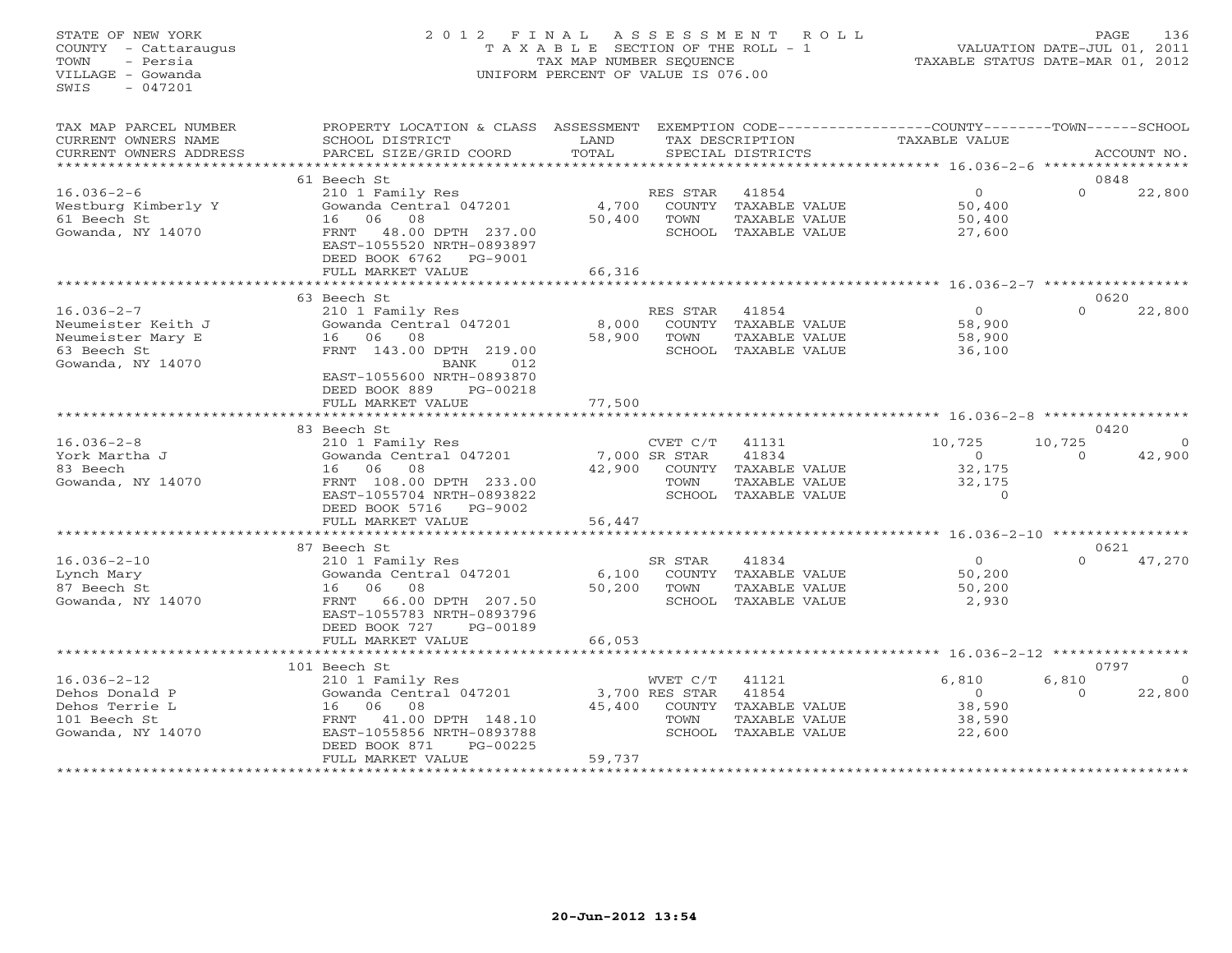## STATE OF NEW YORK 2 0 1 2 F I N A L A S S E S S M E N T R O L L PAGE 137 COUNTY - Cattaraugus T A X A B L E SECTION OF THE ROLL - 1 VALUATION DATE-JUL 01, 2011 TOWN - Persia TAX MAP NUMBER SEQUENCE TAXABLE STATUS DATE-MAR 01, 2012 VILLAGE - Gowanda UNIFORM PERCENT OF VALUE IS 076.00UNIFORM PERCENT OF VALUE IS 076.00

| TAX MAP PARCEL NUMBER<br>CURRENT OWNERS NAME | PROPERTY LOCATION & CLASS<br>SCHOOL DISTRICT | ASSESSMENT<br>LAND    |                            | TAX DESCRIPTION                       | EXEMPTION CODE-----------------COUNTY-------TOWN-----SCHOOL<br><b>TAXABLE VALUE</b> |                 |                       |
|----------------------------------------------|----------------------------------------------|-----------------------|----------------------------|---------------------------------------|-------------------------------------------------------------------------------------|-----------------|-----------------------|
| CURRENT OWNERS ADDRESS                       | PARCEL SIZE/GRID COORD                       | TOTAL                 |                            | SPECIAL DISTRICTS                     |                                                                                     |                 | ACCOUNT NO.           |
| *******************                          | ***********************************          |                       |                            |                                       | ********************************* 16.036-2-13 ****************                      |                 |                       |
|                                              | 103 Beech St                                 |                       |                            |                                       |                                                                                     | 0739            |                       |
| $16.036 - 2 - 13$                            | 220 2 Family Res<br>Gowanda Central 047201   | 5,400                 | TOWN                       | COUNTY TAXABLE VALUE                  | 35,000                                                                              |                 |                       |
| Darling Walter<br>Darling Lorissa            | 06<br>08<br>16                               | 35,000                |                            | TAXABLE VALUE<br>SCHOOL TAXABLE VALUE | 35,000<br>35,000                                                                    |                 |                       |
| 198 North Water St                           | 62.00 DPTH 171.00<br>FRNT                    |                       |                            |                                       |                                                                                     |                 |                       |
| Gowanda, NY 14070                            | EAST-1055910 NRTH-0893758                    |                       |                            |                                       |                                                                                     |                 |                       |
|                                              | DEED BOOK 00978 PG-01055                     |                       |                            |                                       |                                                                                     |                 |                       |
|                                              | FULL MARKET VALUE                            | 46,053                |                            |                                       |                                                                                     |                 |                       |
|                                              | ************************                     | * * * * * * * * * * * |                            |                                       |                                                                                     |                 |                       |
|                                              | 219 Miller St                                |                       |                            |                                       |                                                                                     | 0853            |                       |
| $16.036 - 2 - 14$                            | 210 1 Family Res                             |                       |                            | COUNTY TAXABLE VALUE                  | 37,400                                                                              |                 |                       |
| Weimer Mark                                  | Gowanda Central 047201                       | 4,200                 | TOWN                       | TAXABLE VALUE                         | 37,400                                                                              |                 |                       |
| 219 Miller St                                | 06<br>08<br>16                               | 37,400                |                            | SCHOOL TAXABLE VALUE                  | 37,400                                                                              |                 |                       |
| Gowanda, NY 14070                            | 57.60 DPTH<br>FRNT<br>93.00                  |                       |                            |                                       |                                                                                     |                 |                       |
|                                              | EAST-1055863 NRTH-0893631                    |                       |                            |                                       |                                                                                     |                 |                       |
|                                              | DEED BOOK 14220 PG-6002                      |                       |                            |                                       |                                                                                     |                 |                       |
|                                              | FULL MARKET VALUE                            | 49,211                |                            |                                       |                                                                                     |                 |                       |
|                                              |                                              |                       |                            |                                       |                                                                                     |                 |                       |
|                                              | 60 Frederick St                              |                       |                            |                                       |                                                                                     | 0801            |                       |
| $16.036 - 2 - 15$                            | 210 1 Family Res                             |                       | CVET C/T                   | 41131                                 | 15,200                                                                              | 15,200          | $\Omega$              |
| Selan Louis Jr<br>Selan Dorothy V            | Gowanda Central 047201<br>06<br>08<br>16     | 69,700                | 5,900 SR STAR              | 41834<br>COUNTY TAXABLE VALUE         | $\circ$<br>54,500                                                                   | $\Omega$        | 47,270                |
| 60 Frederick St                              | FRNT<br>79.49 DPTH 166.50                    |                       | TOWN                       | TAXABLE VALUE                         | 54,500                                                                              |                 |                       |
| Gowanda, NY 14070                            | EAST-1055802 NRTH-0893654                    |                       |                            | SCHOOL TAXABLE VALUE                  | 22,430                                                                              |                 |                       |
|                                              | DEED BOOK 3169<br>PG-9001                    |                       |                            |                                       |                                                                                     |                 |                       |
|                                              | FULL MARKET VALUE                            | 91,711                |                            |                                       |                                                                                     |                 |                       |
|                                              | *********************                        |                       |                            |                                       |                                                                                     |                 |                       |
|                                              | 56 Frederick St                              |                       |                            |                                       |                                                                                     | 0534            |                       |
| $16.036 - 2 - 16$                            | 210 1 Family Res                             |                       | RES STAR                   | 41854                                 | $\Omega$                                                                            | $\Omega$        | 22,800                |
| Simmons Charity                              | Gowanda Central 047201                       | 4,800                 |                            | COUNTY TAXABLE VALUE                  | 65,200                                                                              |                 |                       |
| 56 Frederick St                              | 16 06<br>08                                  | 65,200                | TOWN                       | TAXABLE VALUE                         | 65,200                                                                              |                 |                       |
| Gowanda, NY 14070                            | FRNT 67.00 DPTH 116.00                       |                       |                            | SCHOOL TAXABLE VALUE                  | 42,400                                                                              |                 |                       |
|                                              | BANK<br>017                                  |                       |                            |                                       |                                                                                     |                 |                       |
|                                              | EAST-1055718 NRTH-0893646                    |                       |                            |                                       |                                                                                     |                 |                       |
|                                              | DEED BOOK 12701 PG-6001                      |                       |                            |                                       |                                                                                     |                 |                       |
|                                              | FULL MARKET VALUE                            | 85,789                |                            |                                       |                                                                                     |                 |                       |
|                                              | ************************                     |                       |                            |                                       |                                                                                     |                 |                       |
|                                              | 52 Frederick St                              |                       |                            |                                       |                                                                                     | 0605            |                       |
| $16.036 - 2 - 17$<br>Marx Bruce N            | 210 1 Family Res<br>Gowanda Central 047201   |                       | CVET C/T<br>4,300 DVET C/T | 41131<br>41141                        | 13,875<br>5,550                                                                     | 13,875<br>5,550 | $\circ$<br>$\bigcirc$ |
| Marx Natalie E                               | 06<br>08<br>16                               |                       | 55,500 SR STAR             | 41834                                 | $\circ$                                                                             | $\Omega$        | 47,270                |
| 52 Frederick St                              | 50.00 DPTH 150.00<br>FRNT                    |                       |                            | COUNTY TAXABLE VALUE                  | 36,075                                                                              |                 |                       |
| Gowanda, NY 14070                            | EAST-1055647 NRTH-0893660                    |                       | TOWN                       | TAXABLE VALUE                         | 36,075                                                                              |                 |                       |
|                                              | DEED BOOK 1015<br>$PG-767$                   |                       |                            | SCHOOL TAXABLE VALUE                  | 8,230                                                                               |                 |                       |
|                                              | FULL MARKET VALUE                            | 73,026                |                            |                                       |                                                                                     |                 |                       |
|                                              | ************************                     |                       |                            |                                       |                                                                                     |                 |                       |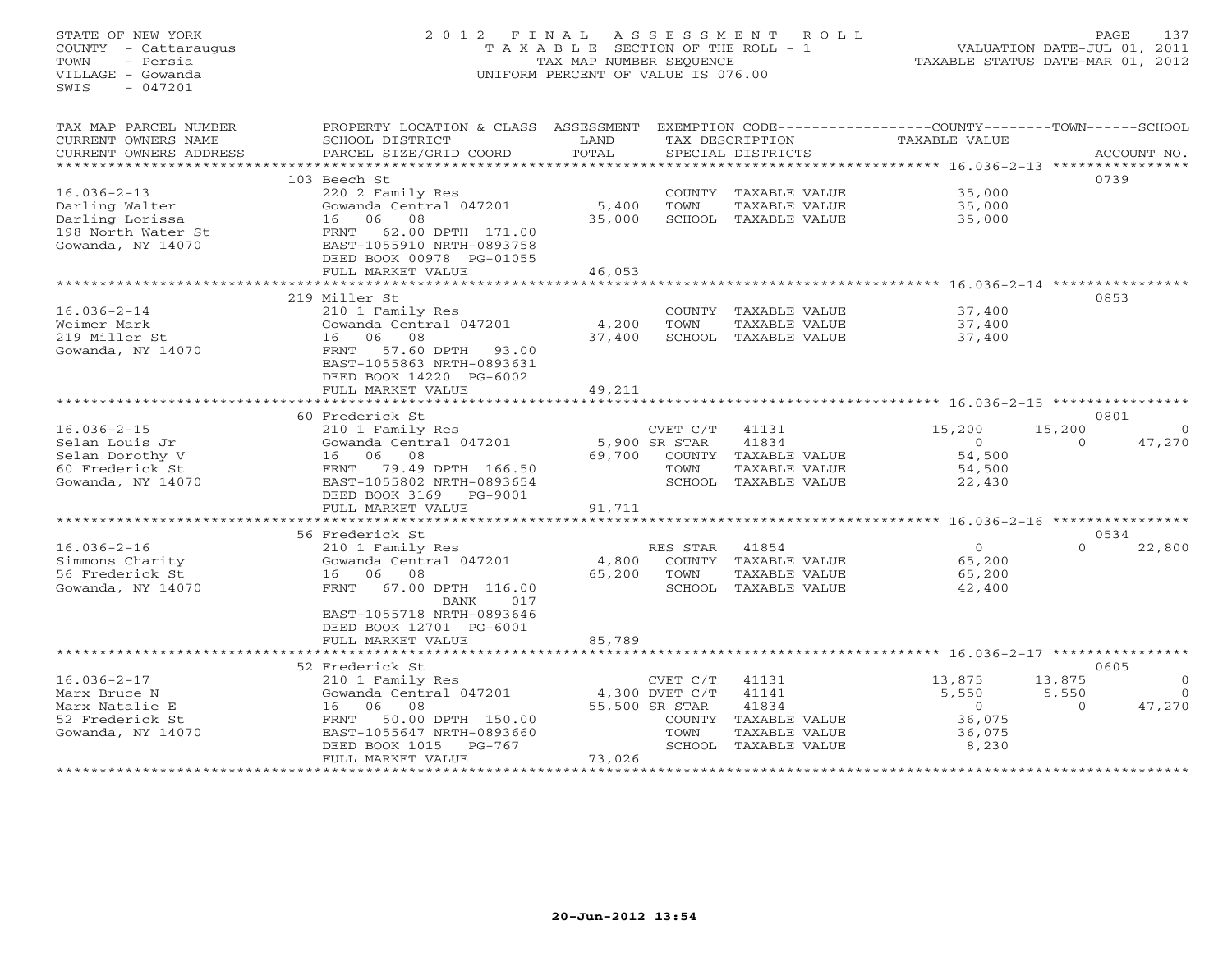## STATE OF NEW YORK 2 0 1 2 F I N A L A S S E S S M E N T R O L L PAGE 138 COUNTY - Cattaraugus T A X A B L E SECTION OF THE ROLL - 1 VALUATION DATE-JUL 01, 2011 TOWN - Persia TAX MAP NUMBER SEQUENCE TAXABLE STATUS DATE-MAR 01, 2012 VILLAGE - Gowanda UNIFORM PERCENT OF VALUE IS 076.00UNIFORM PERCENT OF VALUE IS 076.00

| TAX MAP PARCEL NUMBER<br>CURRENT OWNERS NAME<br>CURRENT OWNERS ADDRESS | PROPERTY LOCATION & CLASS<br>SCHOOL DISTRICT<br>PARCEL SIZE/GRID COORD | ASSESSMENT<br>LAND<br>TOTAL |                        | TAX DESCRIPTION<br>SPECIAL DISTRICTS | EXEMPTION CODE-----------------COUNTY-------TOWN------SCHOOL<br>TAXABLE VALUE |                                    | ACCOUNT NO.    |
|------------------------------------------------------------------------|------------------------------------------------------------------------|-----------------------------|------------------------|--------------------------------------|-------------------------------------------------------------------------------|------------------------------------|----------------|
|                                                                        |                                                                        |                             |                        |                                      |                                                                               |                                    |                |
| $16.036 - 2 - 18$                                                      | 44 Frederick St<br>210 1 Family Res                                    |                             | RES STAR               | 41854                                | $\overline{0}$                                                                | $\Omega$                           | 0732<br>22,800 |
| Fleck Kevin F<br>44 Frederick St                                       | Gowanda Central 047201<br>06<br>08<br>16                               | 7,000<br>58,800             | COUNTY<br>TOWN         | TAXABLE VALUE<br>TAXABLE VALUE       | 58,800<br>58,800                                                              |                                    |                |
| Gowanda, NY 14070                                                      | FRNT 100.00 DPTH 150.00<br><b>BANK</b><br>017                          |                             | SCHOOL                 | TAXABLE VALUE                        | 36,000                                                                        |                                    |                |
|                                                                        | EAST-1055569 NRTH-0893668<br>DEED BOOK 00951 PG-00215                  |                             |                        |                                      |                                                                               |                                    |                |
|                                                                        | FULL MARKET VALUE                                                      | 77,368                      |                        |                                      |                                                                               |                                    |                |
|                                                                        |                                                                        |                             |                        |                                      | ******** 16.036-2-19 *****************                                        |                                    |                |
|                                                                        | 20 Frederick St                                                        |                             |                        |                                      |                                                                               |                                    | 0904           |
| $16.036 - 2 - 19$                                                      | 220 2 Family Res                                                       |                             | WVET C/T               | 41121                                | 8,775                                                                         | 8,775                              |                |
| Victor Richard H                                                       | Gowanda Central 047201                                                 |                             | 7,300 SR STAR          | 41834                                | $\circ$                                                                       | $\Omega$                           | 47,270         |
| Victor Lenora                                                          | 06<br>08<br>16                                                         | 58,500                      | COUNTY                 | TAXABLE VALUE                        | 49,725                                                                        |                                    |                |
| 20 Frederick St                                                        | $3/12$ -merged $2-20$ in parce                                         |                             | TOWN                   | TAXABLE VALUE                        | 49,725                                                                        |                                    |                |
| Gowanda, NY 14070                                                      | FRNT 100.00 DPTH 150.00                                                |                             | SCHOOL                 | TAXABLE VALUE                        | 11,230                                                                        |                                    |                |
|                                                                        | EAST-1055469 NRTH-0893660                                              |                             |                        |                                      |                                                                               |                                    |                |
|                                                                        | DEED BOOK 7297<br>PG-8001                                              |                             |                        |                                      |                                                                               |                                    |                |
|                                                                        | FULL MARKET VALUE                                                      | 76,974                      |                        |                                      | *********************** 16.036-2-21 ***********                               |                                    |                |
|                                                                        | 32 Frederick St                                                        |                             |                        |                                      |                                                                               |                                    | 0305           |
| $16.036 - 2 - 21$                                                      | 210 1 Family Res                                                       |                             | COUNTY                 | TAXABLE VALUE                        | 52,500                                                                        |                                    |                |
| Bouquin Arthur                                                         | Gowanda Central 047201                                                 | 4,300                       | TOWN                   | TAXABLE VALUE                        | 52,500                                                                        |                                    |                |
| 32 Frederick St                                                        | 16<br>06<br>08                                                         | 52,500                      | SCHOOL                 | TAXABLE VALUE                        | 52,500                                                                        |                                    |                |
| Gowanda, NY 14070                                                      | FRNT<br>50.00 DPTH 150.00                                              |                             |                        |                                      |                                                                               |                                    |                |
|                                                                        | EAST-1055395 NRTH-0893660                                              |                             |                        |                                      |                                                                               |                                    |                |
|                                                                        | DEED BOOK 13903 PG-4011                                                |                             |                        |                                      |                                                                               |                                    |                |
|                                                                        | FULL MARKET VALUE                                                      | 69,079                      |                        |                                      |                                                                               |                                    |                |
|                                                                        |                                                                        |                             |                        |                                      | ************************************ 16.036-2-22 *****************            |                                    |                |
|                                                                        | 26 Frederick St                                                        |                             |                        |                                      |                                                                               |                                    | 0777           |
| $16.036 - 2 - 22$                                                      | 210 1 Family Res                                                       |                             | CVET C/T               | 41131                                | 13,625                                                                        | 13,625                             | - 0            |
| Sage Anna Marie                                                        | Gowanda Central 047201                                                 |                             | 6,400 AGED C/T/S 41800 |                                      | 20,438                                                                        | 20,438                             | 27,250         |
| 26 Frederick St                                                        | 06<br>08<br>16                                                         |                             | 54,500 SR STAR         | 41834                                | $\circ$                                                                       | $\Omega$                           | 27,250         |
| Gowanda, NY 14070                                                      | 80.00 DPTH 150.00<br>FRNT                                              |                             | COUNTY                 | TAXABLE VALUE                        | 20,437                                                                        |                                    |                |
|                                                                        | EAST-1055330 NRTH-0893661                                              |                             | TOWN                   | TAXABLE VALUE                        | 20,437                                                                        |                                    |                |
|                                                                        | FULL MARKET VALUE                                                      | 71,711                      | SCHOOL                 | TAXABLE VALUE                        | $\Omega$                                                                      |                                    |                |
|                                                                        | ************************                                               |                             |                        | *****************************        |                                                                               | $16.036 - 2 - 23$ **************** |                |
|                                                                        | 18 Frederick St                                                        |                             |                        |                                      |                                                                               |                                    | 0896           |
| $16.036 - 2 - 23$                                                      | 210 1 Family Res                                                       |                             | SR STAR                | 41834                                | $\overline{O}$                                                                | $\Omega$                           | 47,270         |
| Tighe William L                                                        | Gowanda Central 047201                                                 | 6,100                       | <b>COUNTY</b>          | TAXABLE VALUE                        | 52,500                                                                        |                                    |                |
| Tighe Ruth A                                                           | 06<br>16<br>08                                                         | 52,500                      | TOWN                   | TAXABLE VALUE                        | 52,500                                                                        |                                    |                |
| 18 Frederick St                                                        | 70.00 DPTH 150.00<br>FRNT                                              |                             | SCHOOL                 | TAXABLE VALUE                        | 5,230                                                                         |                                    |                |
| Gowanda, NY 14070                                                      | EAST-1055254 NRTH-0893661<br>FULL MARKET VALUE                         | 69,079                      |                        |                                      |                                                                               |                                    |                |
|                                                                        | ***********************                                                | *****************           |                        |                                      |                                                                               |                                    |                |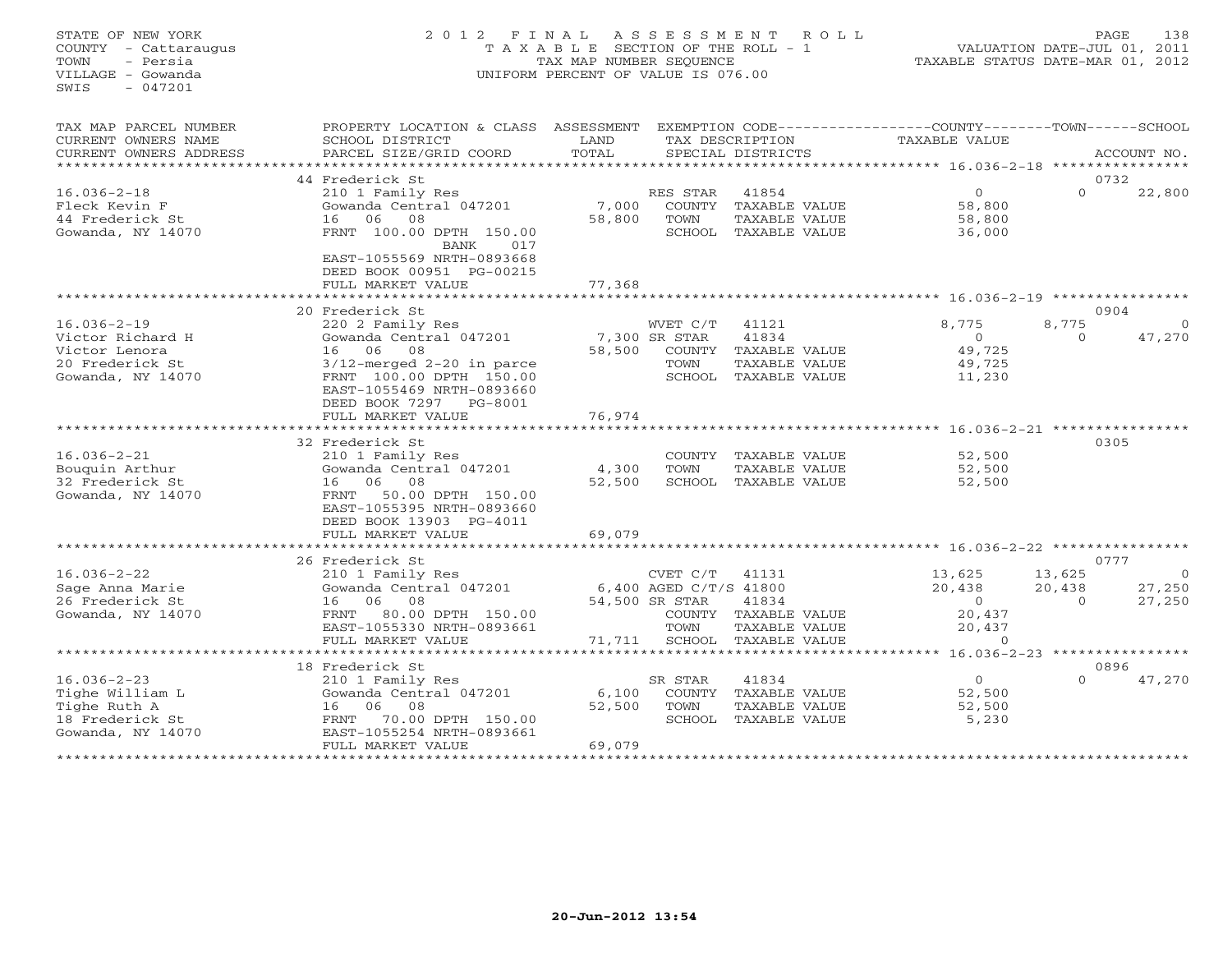STATE OF NEW YORK 2 0 1 2 F I N A L A S S E S S M E N T R O L L PAGE 139 COUNTY - Cattaraugus T A X A B L E SECTION OF THE ROLL - 1 VALUATION DATE-JUL 01, 2011 TOWN - Persia TAX MAP NUMBER SEQUENCE TAXABLE STATUS DATE-MAR 01, 2012 VILLAGE - Gowanda UNIFORM PERCENT OF VALUE IS 076.00 SWIS - 047201TAX MAP PARCEL NUMBER PROPERTY LOCATION & CLASS ASSESSMENT EXEMPTION CODE-----------------COUNTY-------TOWN------SCHOOL<br>CURRENT OWNERS NAME SCHOOL DISTRICT LAND TAX DESC \*\*\*\*\*\*\*\*\*\*\*\*\*\*\*\*\*\*\*\*\*\*\*\*\*\*\*\*\*\*\*\*\*\*\*\*\*\*\*\*\*\*\*\*\*\*\*\*\*\*\*\*\*\*\*\*\*\*\*\*\*\*\*\*\*\*\*\*\*\*\*\*\*\*\*\*\*\*\*\*\*\*\*\*\*\*\*\*\*\*\*\*\*\*\*\*\*\*\*\*\*\*\* 16.036-2-24 \*\*\*\*\*\*\*\*\*\*\*\*\*\*\*\* 16 Frederick St 079916.036-2-24 311 Res vac land COUNTY TAXABLE VALUE 3,700 Kota William R Gowanda Central 047201 3,700 TOWN TAXABLE VALUE 3,700 Kota Margaret H 16 -06 -08 3,700 SCHOOL TAXABLE VALUE 3,700 198 Broadway Rd FRNT 50.00 DPTH 110.00 Gowanda, NY 14070 BANK 012 EAST-1055193 NRTH-0893641 DEED BOOK 861 PG-00227 FULL MARKET VALUE 4,868 \*\*\*\*\*\*\*\*\*\*\*\*\*\*\*\*\*\*\*\*\*\*\*\*\*\*\*\*\*\*\*\*\*\*\*\*\*\*\*\*\*\*\*\*\*\*\*\*\*\*\*\*\*\*\*\*\*\*\*\*\*\*\*\*\*\*\*\*\*\*\*\*\*\*\*\*\*\*\*\*\*\*\*\*\*\*\*\*\*\*\*\*\*\*\*\*\*\*\*\*\*\*\* 16.036-2-25 \*\*\*\*\*\*\*\*\*\*\*\*\*\*\*\* 198 Broadway Rd 0798 16.036-2-25 210 1 Family Res RES STAR 41854 0 0 22,800 Kota William R Gowanda Central 047201 7,800 COUNTY TAXABLE VALUE 56,500 Kota Margaret H 16 06 08 56,500 TOWN TAXABLE VALUE 56,500 198 Broadway Rd FRNT 110.00 DPTH 150.00 SCHOOL TAXABLE VALUE 33,700 Gowanda, NY 14070 BANK 012 EAST-1055095 NRTH-0893642 DEED BOOK 861 PG-00227 FULL MARKET VALUE 74,342 \*\*\*\*\*\*\*\*\*\*\*\*\*\*\*\*\*\*\*\*\*\*\*\*\*\*\*\*\*\*\*\*\*\*\*\*\*\*\*\*\*\*\*\*\*\*\*\*\*\*\*\*\*\*\*\*\*\*\*\*\*\*\*\*\*\*\*\*\*\*\*\*\*\*\*\*\*\*\*\*\*\*\*\*\*\*\*\*\*\*\*\*\*\*\*\*\*\*\*\*\*\*\* 16.036-2-26 \*\*\*\*\*\*\*\*\*\*\*\*\*\*\*\* $54$  0769<br>0 0 22,800 178 Broadway Rd 0769 16.036-2-26 210 1 Family Res RES STAR 41854 0 0 22,800 Cooper Douglas W Gowanda Central 047201 8,000 COUNTY TAXABLE VALUE 65,000 Cooper Barbara A 16 06 08 65,000 TOWN TAXABLE VALUE 65,000 178 Broadway Rd FRNT 134.40 DPTH 200.00 SCHOOL TAXABLE VALUE 42,200 Gowanda, NY 14070 EAST-1055121 NRTH-0893764 DEED BOOK 00979 PG-00350 FULL MARKET VALUE 85,526 \*\*\*\*\*\*\*\*\*\*\*\*\*\*\*\*\*\*\*\*\*\*\*\*\*\*\*\*\*\*\*\*\*\*\*\*\*\*\*\*\*\*\*\*\*\*\*\*\*\*\*\*\*\*\*\*\*\*\*\*\*\*\*\*\*\*\*\*\*\*\*\*\*\*\*\*\*\*\*\*\*\*\*\*\*\*\*\*\*\*\*\*\*\*\*\*\*\*\*\*\*\*\* 16.036-2-27 \*\*\*\*\*\*\*\*\*\*\*\*\*\*\*\* 174 Broadway Rd 0554 16.036-2-27 210 1 Family Res RES STAR 41854 0 0 22,800 Rasey Harry D Gowanda Central 047201 9,000 COUNTY TAXABLE VALUE 66,000 Rasey Darlene M 16 06 08 66,000 TOWN TAXABLE VALUE 66,000 174 Broadway Rd ACRES 1.48 BANK 017 SCHOOL TAXABLE VALUE 43,200 Gowanda, NY 14070 EAST-1055234 NRTH-0893851 DEED BOOK 00936 PG-00393 FULL MARKET VALUE 86,842 \*\*\*\*\*\*\*\*\*\*\*\*\*\*\*\*\*\*\*\*\*\*\*\*\*\*\*\*\*\*\*\*\*\*\*\*\*\*\*\*\*\*\*\*\*\*\*\*\*\*\*\*\*\*\*\*\*\*\*\*\*\*\*\*\*\*\*\*\*\*\*\*\*\*\*\*\*\*\*\*\*\*\*\*\*\*\*\*\*\*\*\*\*\*\*\*\*\*\*\*\*\*\* 16.036-3-1 \*\*\*\*\*\*\*\*\*\*\*\*\*\*\*\*\* 200 Broadway Rd 0910 16.036-3-1 330 Vacant comm COUNTY TAXABLE VALUE 10,000 Gowanda Real Holdings, LLC Gowanda Central 047201 10,000 TOWN TAXABLE VALUE 10,000

PO Box 111 16 06 08 10,000 SCHOOL TAXABLE VALUE 10,000 Gowanda, NY 14070 FRNT 285.00 DPTH 125.00 EAST-1055093 NRTH-0893389 DEED BOOK 15842 PG-8011 FULL MARKET VALUE 13,158 \*\*\*\*\*\*\*\*\*\*\*\*\*\*\*\*\*\*\*\*\*\*\*\*\*\*\*\*\*\*\*\*\*\*\*\*\*\*\*\*\*\*\*\*\*\*\*\*\*\*\*\*\*\*\*\*\*\*\*\*\*\*\*\*\*\*\*\*\*\*\*\*\*\*\*\*\*\*\*\*\*\*\*\*\*\*\*\*\*\*\*\*\*\*\*\*\*\*\*\*\*\*\*\*\*\*\*\*\*\*\*\*\*\*\*\*\*\*\*\*\*\*\*\*\*\*\*\*\*\*\*\*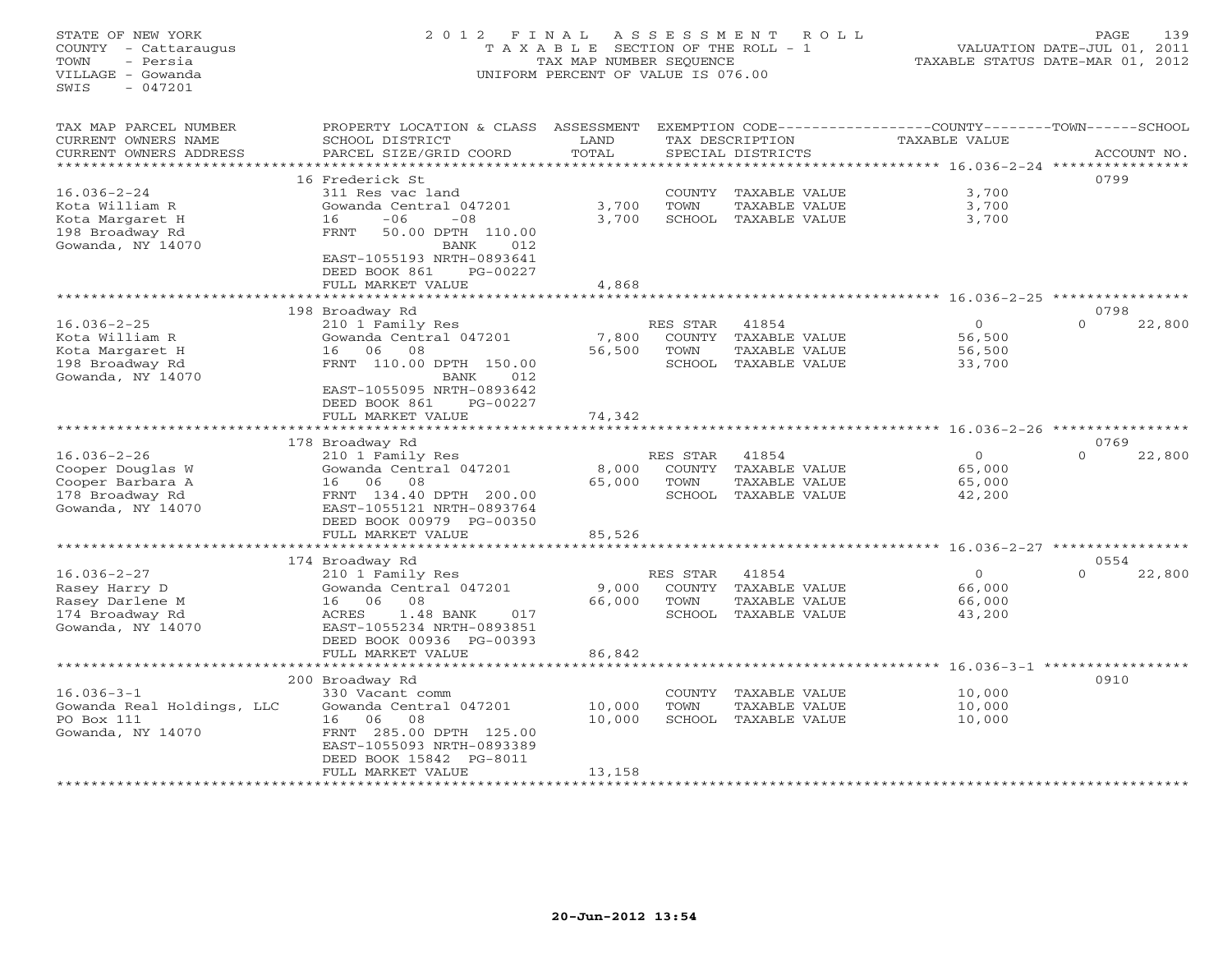## STATE OF NEW YORK 2 0 1 2 F I N A L A S S E S S M E N T R O L L PAGE 140 COUNTY - Cattaraugus T A X A B L E SECTION OF THE ROLL - 1 VALUATION DATE-JUL 01, 2011 TOWN - Persia TAX MAP NUMBER SEQUENCE TAXABLE STATUS DATE-MAR 01, 2012 VILLAGE - Gowanda UNIFORM PERCENT OF VALUE IS 076.00UNIFORM PERCENT OF VALUE IS 076.00

| TAX MAP PARCEL NUMBER<br>CURRENT OWNERS NAME<br>CURRENT OWNERS ADDRESS                                                                                                           | PROPERTY LOCATION & CLASS<br>SCHOOL DISTRICT<br>PARCEL SIZE/GRID COORD                                                                                                                                                                                                                                                                                                                                                                  | ASSESSMENT<br>LAND<br>TOTAL                  |                                                                           | TAX DESCRIPTION<br>SPECIAL DISTRICTS                                                                                        | EXEMPTION CODE-----------------COUNTY-------TOWN------SCHOOL<br>TAXABLE VALUE                                      |                                      | ACCOUNT NO.      |
|----------------------------------------------------------------------------------------------------------------------------------------------------------------------------------|-----------------------------------------------------------------------------------------------------------------------------------------------------------------------------------------------------------------------------------------------------------------------------------------------------------------------------------------------------------------------------------------------------------------------------------------|----------------------------------------------|---------------------------------------------------------------------------|-----------------------------------------------------------------------------------------------------------------------------|--------------------------------------------------------------------------------------------------------------------|--------------------------------------|------------------|
| *******************                                                                                                                                                              |                                                                                                                                                                                                                                                                                                                                                                                                                                         |                                              |                                                                           |                                                                                                                             |                                                                                                                    |                                      |                  |
| $16.036 - 3 - 2$<br>Smolinski Timothy<br>Smolinski Theresa<br>19 Frederick St<br>Gowanda, NY 14070                                                                               | 19 Frederick St<br>210 1 Family Res<br>Gowanda Central 047201<br>06<br>08<br>16<br>FRNT 100.00 DPTH 285.00<br>BANK<br>017<br>EAST-1055221 NRTH-0893392<br>DEED BOOK 00952 PG-00196                                                                                                                                                                                                                                                      | 8,400<br>66,900                              | RES STAR<br>COUNTY<br>TOWN<br>SCHOOL                                      | 41854<br>TAXABLE VALUE<br>TAXABLE VALUE<br>TAXABLE VALUE                                                                    | $\circ$<br>66,900<br>66,900<br>44,100                                                                              | 0916<br>$\Omega$                     | 22,800           |
|                                                                                                                                                                                  | FULL MARKET VALUE                                                                                                                                                                                                                                                                                                                                                                                                                       | 88,026                                       |                                                                           |                                                                                                                             | ****** 16.036-3-3 ******                                                                                           |                                      |                  |
| $16.036 - 3 - 3$<br>Smolinski Timothy<br>Smolinski Theresa<br>19 Fredrick St<br>Gowanda, NY 14070                                                                                | 19 Frederick St<br>311 Res vac land<br>Gowanda Central 047201<br>06<br>08<br>16<br>25.00 DPTH 150.00<br>FRNT<br>EAST-1055161 NRTH-0893460<br>DEED BOOK 00952 PG-00196<br>FULL MARKET VALUE                                                                                                                                                                                                                                              | 1,500<br>1,500<br>1,974                      | COUNTY<br>TOWN                                                            | TAXABLE VALUE<br>TAXABLE VALUE<br>SCHOOL TAXABLE VALUE                                                                      | 1,500<br>1,500<br>1,500                                                                                            | 0915                                 |                  |
|                                                                                                                                                                                  |                                                                                                                                                                                                                                                                                                                                                                                                                                         | ***********                                  |                                                                           |                                                                                                                             |                                                                                                                    |                                      |                  |
| $16.036 - 3 - 4$<br>Castellano Samuel<br>Castellano Carla<br>21 Frederick St<br>Gowanda, NY 14070<br>$16.036 - 3 - 5$<br>McCall Timothy P<br>27 Fredrick St<br>Gowanda, NY 14070 | 21 Frederick St<br>210 1 Family Res<br>Gowanda Central 047201<br>06<br>08<br>16<br><b>FRNT</b><br>50.00 DPTH 246.15<br>BANK<br>005<br>EAST-1055301 NRTH-0893399<br>DEED BOOK 1005<br>$PG-703$<br>FULL MARKET VALUE<br>27 Frederick St<br>210 1 Family Res<br>Gowanda Central 047201<br>06<br>08<br>16<br>merged $3/7$ into $4/05$<br>FRNT<br>50.00 DPTH 246.00<br>BANK<br>017<br>EAST-1055357 NRTH-0893459<br>DEED BOOK 9521<br>PG-8002 | 4,900<br>44,300<br>58,289<br>7,100<br>48,600 | RES STAR<br>COUNTY<br>TOWN<br>RES STAR<br><b>COUNTY</b><br>TOWN<br>SCHOOL | 41854<br>TAXABLE VALUE<br>TAXABLE VALUE<br>SCHOOL TAXABLE VALUE<br>41854<br>TAXABLE VALUE<br>TAXABLE VALUE<br>TAXABLE VALUE | $\circ$<br>44,300<br>44,300<br>21,500<br>********** 16.036-3-5 **********<br>$\circ$<br>48,600<br>48,600<br>25,800 | 0261<br>$\Omega$<br>0488<br>$\Omega$ | 22,800<br>22,800 |
|                                                                                                                                                                                  | FULL MARKET VALUE                                                                                                                                                                                                                                                                                                                                                                                                                       | 63,947                                       |                                                                           |                                                                                                                             | ************** 16.036-3-6 ******************                                                                       |                                      |                  |
| $16.036 - 3 - 6$<br>Nellist Nicole<br>29 Frederick St<br>Gowanda, NY 14070                                                                                                       | 29 Frederick St<br>210 1 Family Res<br>Gowanda Central 047201<br>06<br>08<br>16<br>FRNT<br>50.00 DPTH 150.00<br>BANK<br>017<br>EAST-1055398 NRTH-0893459<br>DEED BOOK 6700<br>PG-7002<br>FULL MARKET VALUE                                                                                                                                                                                                                              | 4,300<br>49,600<br>65,263                    | RES STAR<br>COUNTY<br>TOWN<br>SCHOOL                                      | 41854<br>TAXABLE VALUE<br>TAXABLE VALUE<br>TAXABLE VALUE                                                                    | $\Omega$<br>49,600<br>49,600<br>26,800                                                                             | $\Omega$                             | 0294<br>22,800   |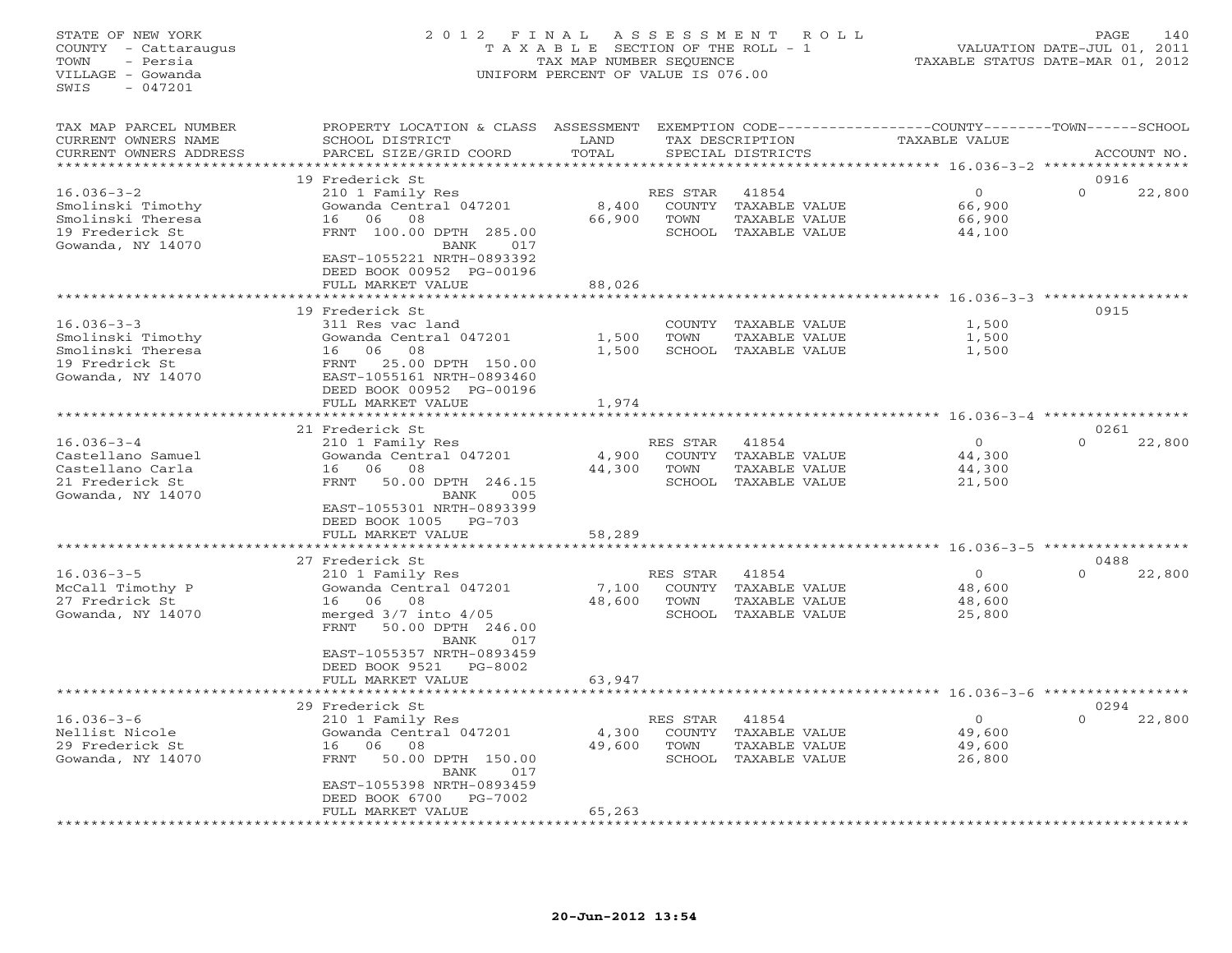## STATE OF NEW YORK 2 0 1 2 F I N A L A S S E S S M E N T R O L L PAGE 141 COUNTY - Cattaraugus T A X A B L E SECTION OF THE ROLL - 1 VALUATION DATE-JUL 01, 2011 TOWN - Persia TAX MAP NUMBER SEQUENCE TAXABLE STATUS DATE-MAR 01, 2012 VILLAGE - Gowanda UNIFORM PERCENT OF VALUE IS 076.00UNIFORM PERCENT OF VALUE IS 076.00

| TAX MAP PARCEL NUMBER<br>CURRENT OWNERS NAME<br>CURRENT OWNERS ADDRESS                                          | PROPERTY LOCATION & CLASS ASSESSMENT<br>SCHOOL DISTRICT<br>PARCEL SIZE/GRID COORD                                                                                                          | LAND<br>TOTAL             |                                             | TAX DESCRIPTION<br>SPECIAL DISTRICTS                            | EXEMPTION CODE-----------------COUNTY-------TOWN------SCHOOL<br><b>TAXABLE VALUE</b> | ACCOUNT NO.      |        |
|-----------------------------------------------------------------------------------------------------------------|--------------------------------------------------------------------------------------------------------------------------------------------------------------------------------------------|---------------------------|---------------------------------------------|-----------------------------------------------------------------|--------------------------------------------------------------------------------------|------------------|--------|
| * * * * * * * * * * * * * * * * * * *                                                                           |                                                                                                                                                                                            |                           |                                             |                                                                 |                                                                                      |                  |        |
| $16.036 - 3 - 8$<br>Heckman Douglas<br>Heckman Luann<br>35 Frederick St<br>Gowanda, NY 14070                    | 35 Frederick St<br>210 1 Family Res<br>Gowanda Central 047201<br>06<br>08<br>16<br>FRNT 100.00 DPTH 150.00<br><b>BANK</b><br>017<br>EAST-1055473 NRTH-0893460<br>DEED BOOK 835<br>PG-00412 | 7,400<br>65,300           | RES STAR<br><b>COUNTY</b><br>TOWN<br>SCHOOL | 41854<br>TAXABLE VALUE<br>TAXABLE VALUE<br>TAXABLE VALUE        | $\circ$<br>65,300<br>65,300<br>42,500                                                | 0610<br>$\Omega$ | 22,800 |
|                                                                                                                 | FULL MARKET VALUE                                                                                                                                                                          | 85,921                    |                                             |                                                                 |                                                                                      |                  |        |
|                                                                                                                 | * * * * * * * * * * * * * * * * * * *                                                                                                                                                      | ********                  |                                             |                                                                 | ******************************* 16.036-3-9 *****************                         |                  |        |
| $16.036 - 3 - 9$<br>Klancer Linda C<br>Klancer Richard L<br>41 Frederick St<br>Gowanda, NY 14070                | 41 Frederick St<br>210 1 Family Res<br>Gowanda Central 047201<br>06<br>08<br>16<br>75.00 DPTH 150.00<br>FRNT<br>BANK<br>017<br>EAST-1055560 NRTH-0893459                                   | 6,100<br>66,000           | RES STAR<br>COUNTY<br>TOWN<br>SCHOOL        | 41854<br>TAXABLE VALUE<br>TAXABLE VALUE<br>TAXABLE VALUE        | $\Omega$<br>66,000<br>66,000<br>43,200                                               | 0948<br>$\Omega$ | 22,800 |
|                                                                                                                 | DEED BOOK 9452<br>PG-3001<br>FULL MARKET VALUE                                                                                                                                             | 86,842                    |                                             |                                                                 |                                                                                      |                  |        |
|                                                                                                                 |                                                                                                                                                                                            |                           |                                             |                                                                 | ****************** 16.036-3-10 *****************                                     |                  |        |
|                                                                                                                 | 45 Frederick St                                                                                                                                                                            |                           |                                             |                                                                 |                                                                                      | 0884             |        |
| $16.036 - 3 - 10$<br>Tinque Dennis R<br>45 Frederick St<br>Gowanda, NY 14070                                    | 210 1 Family Res<br>Gowanda Central 047201<br>06<br>08<br>16<br>75.00 DPTH 150.00<br>FRNT<br>EAST-1055636 NRTH-0893459<br>DEED BOOK 00938 PG-00366                                         | 6,100<br>55,400           | RES STAR<br>COUNTY<br>TOWN                  | 41854<br>TAXABLE VALUE<br>TAXABLE VALUE<br>SCHOOL TAXABLE VALUE | $\Omega$<br>55,400<br>55,400<br>32,600                                               | $\Omega$         | 22,800 |
|                                                                                                                 | FULL MARKET VALUE                                                                                                                                                                          | 72,895                    |                                             |                                                                 | ******************** 16.036-3-11 *****************                                   |                  |        |
|                                                                                                                 | 53 Frederick St                                                                                                                                                                            |                           |                                             |                                                                 |                                                                                      | 0552             |        |
| $16.036 - 3 - 11$<br>Gorenflo Joseph E<br>Gorenflo Annette<br>53 Frederick St<br>Gowanda, NY 14070              | 210 1 Family Res<br>Gowanda Central 047201<br>06<br>08<br>16<br>91.90 DPTH 150.00<br>FRNT<br><b>BANK</b><br>005<br>EAST-1055713 NRTH-0893464                                               | 6,900<br>45,000           | RES STAR<br>COUNTY<br>TOWN<br>SCHOOL        | 41854<br>TAXABLE VALUE<br>TAXABLE VALUE<br>TAXABLE VALUE        | $\circ$<br>45,000<br>45,000<br>22,200                                                | $\Omega$         | 22,800 |
|                                                                                                                 | DEED BOOK 00946 PG-01155<br>FULL MARKET VALUE                                                                                                                                              | 59,211                    |                                             |                                                                 |                                                                                      |                  |        |
|                                                                                                                 |                                                                                                                                                                                            |                           |                                             |                                                                 |                                                                                      |                  |        |
|                                                                                                                 | 59 Frederick St                                                                                                                                                                            |                           |                                             |                                                                 |                                                                                      | 0551             |        |
| $16.036 - 3 - 12$<br>Klancer Frank<br>Attn: Lipinski Kevin & Shannon 16<br>59 Frederick St<br>Gowanda, NY 14070 | 210 1 Family Res<br>Gowanda Central 047201<br>06<br>08<br>91.90 DPTH 161.00<br>FRNT<br>EAST-1055791 NRTH-0893463<br>DEED BOOK 402<br>PG-00292<br>FULL MARKET VALUE                         | 7,100<br>54,200<br>71,316 | RES STAR<br>COUNTY<br>TOWN<br>SCHOOL        | 41854<br>TAXABLE VALUE<br>TAXABLE VALUE<br>TAXABLE VALUE        | $\circ$<br>54,200<br>54,200<br>31,400                                                | $\Omega$         | 22,800 |
|                                                                                                                 |                                                                                                                                                                                            | *********                 |                                             |                                                                 |                                                                                      |                  |        |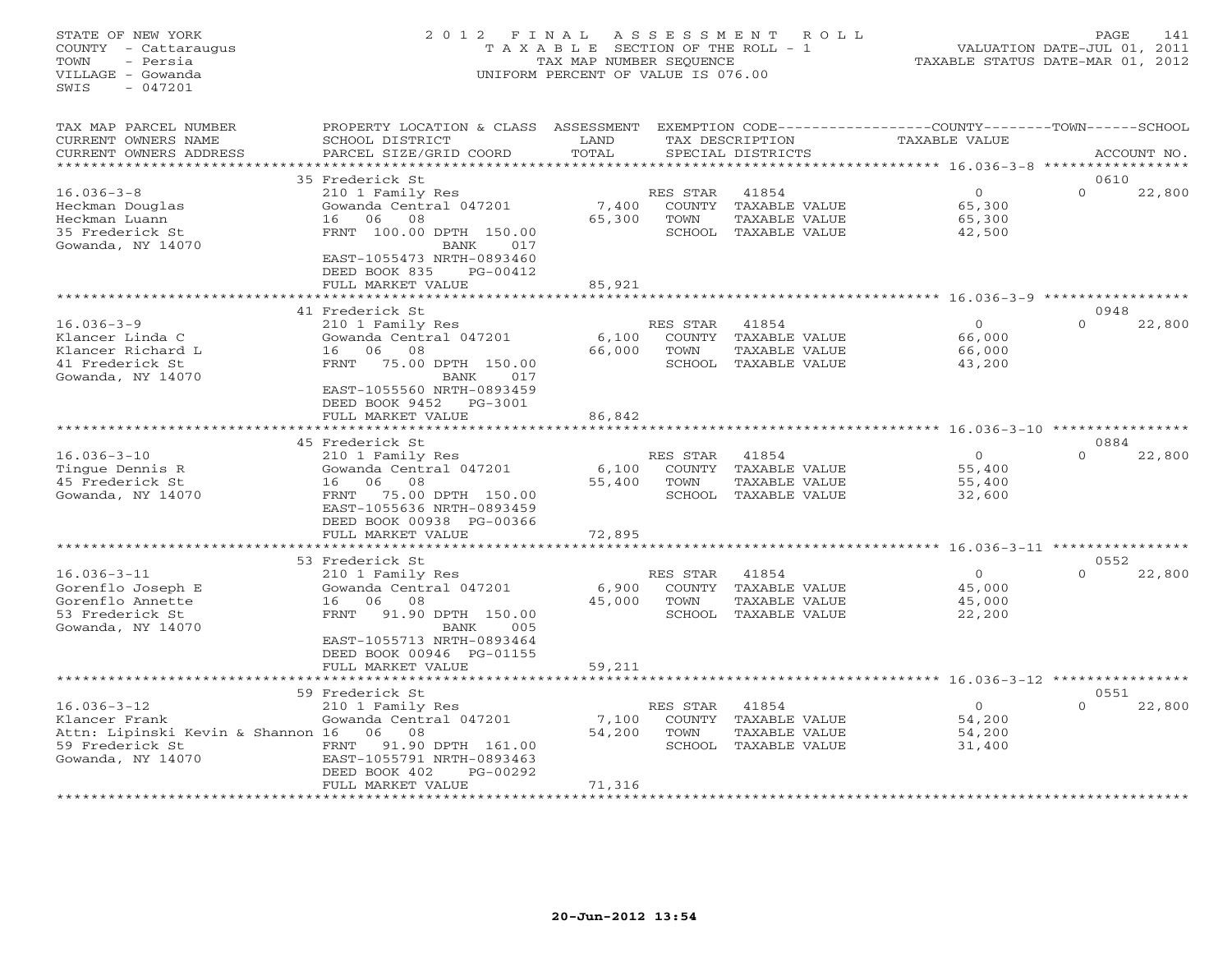## STATE OF NEW YORK 2 0 1 2 F I N A L A S S E S S M E N T R O L L PAGE 142 COUNTY - Cattaraugus T A X A B L E SECTION OF THE ROLL - 1 VALUATION DATE-JUL 01, 2011 TOWN - Persia TAX MAP NUMBER SEQUENCE TAXABLE STATUS DATE-MAR 01, 2012 VILLAGE - Gowanda UNIFORM PERCENT OF VALUE IS 076.00UNIFORM PERCENT OF VALUE IS 076.00

| TAX MAP PARCEL NUMBER<br>CURRENT OWNERS NAME<br>CURRENT OWNERS ADDRESS                           | PROPERTY LOCATION & CLASS<br>SCHOOL DISTRICT<br>PARCEL SIZE/GRID COORD                                                                                                                                   | ASSESSMENT<br>LAND<br>TOTAL |                                                              | TAX DESCRIPTION<br>SPECIAL DISTRICTS                                     | EXEMPTION CODE-----------------COUNTY-------TOWN------SCHOOL<br>TAXABLE VALUE |                    | ACCOUNT NO.        |
|--------------------------------------------------------------------------------------------------|----------------------------------------------------------------------------------------------------------------------------------------------------------------------------------------------------------|-----------------------------|--------------------------------------------------------------|--------------------------------------------------------------------------|-------------------------------------------------------------------------------|--------------------|--------------------|
|                                                                                                  | 109 Beech St                                                                                                                                                                                             |                             |                                                              |                                                                          |                                                                               | 0309               |                    |
| $16.036 - 3 - 13$<br>Cornell Loretta R<br>109 Beech St<br>Gowanda, NY 14070                      | 210 1 Family Res<br>Gowanda Central 047201<br>06<br>08<br>16<br>By Will<br>FRNT<br>50.00 DPTH 158.70<br>BANK<br>017<br>EAST-1056012 NRTH-0893716<br>DEED BOOK 872<br>PG-00301<br>FULL MARKET VALUE       | 4,400<br>49,500<br>65,132   | RES STAR<br>COUNTY<br>TOWN<br>SCHOOL                         | 41854<br>TAXABLE VALUE<br>TAXABLE VALUE<br>TAXABLE VALUE                 | $\circ$<br>49,500<br>49,500<br>26,700                                         | $\Omega$           | 22,800             |
|                                                                                                  |                                                                                                                                                                                                          | *******                     |                                                              |                                                                          | *********** 16.036-3-14 ************                                          |                    |                    |
|                                                                                                  | 117 Beech St                                                                                                                                                                                             |                             |                                                              |                                                                          |                                                                               | 0709               |                    |
| $16.036 - 3 - 14$<br>Dishman Cnythia M<br>117 Beech St<br>Gowanda, NY 14070                      | 210 1 Family Res<br>Gowanda Central 047201<br>06<br>08<br>16<br>50.00 DPTH 142.70<br>FRNT<br>BANK<br>032<br>EAST-1056056 NRTH-0893716<br>DEED BOOK 00998 PG-00950                                        | 4,200<br>45,000             | RES STAR<br>COUNTY<br>TOWN<br>SCHOOL                         | 41854<br>TAXABLE VALUE<br>TAXABLE VALUE<br>TAXABLE VALUE                 | $\mathbf{0}$<br>45,000<br>45,000<br>22,200                                    | $\Omega$           | 22,800             |
|                                                                                                  | FULL MARKET VALUE                                                                                                                                                                                        | 59,211                      |                                                              |                                                                          |                                                                               |                    |                    |
|                                                                                                  |                                                                                                                                                                                                          |                             |                                                              |                                                                          | *********** 16.036-3-15 ****************                                      |                    |                    |
|                                                                                                  | 123 Beech St                                                                                                                                                                                             |                             |                                                              |                                                                          |                                                                               | 0812               |                    |
| $16.036 - 3 - 15$<br>Skoczylas Alexander<br>Skoczylas Alice<br>123 Beech St<br>Gowanda, NY 14070 | 210 1 Family Res<br>Gowanda Central 047201<br>06<br>08<br>16<br>50.00 DPTH 142.70<br>FRNT<br>EAST-1056103 NRTH-0893695<br>DEED BOOK 534<br>PG-00136                                                      | 42,300                      | CVET C/T<br>4,200 SR STAR<br><b>COUNTY</b><br>TOWN<br>SCHOOL | 41131<br>41834<br>TAXABLE VALUE<br>TAXABLE VALUE<br>TAXABLE VALUE        | 10,575<br>$\circ$<br>31,725<br>31,725<br>$\circ$                              | 10,575<br>$\Omega$ | $\Omega$<br>42,300 |
|                                                                                                  | FULL MARKET VALUE                                                                                                                                                                                        | 55,658                      |                                                              |                                                                          | *** 16.036-3-16 ****************                                              |                    |                    |
|                                                                                                  | 127 Beech St                                                                                                                                                                                             |                             |                                                              |                                                                          |                                                                               | 0252               |                    |
| $16.036 - 3 - 16$<br>Moppert Christopher<br>Moppert Tierra<br>127 Beech St<br>Gowanda, NY 14070  | 210 1 Family Res<br>Gowanda Central 047201<br>16<br>06<br>08<br>FRNT<br>50.00 DPTH 150.00<br><b>BANK</b><br>017<br>EAST-1056148 NRTH-0893671<br>DEED BOOK 1011<br>PG-882                                 | 4,300<br>44,000             | RES STAR<br>COUNTY<br>TOWN<br>SCHOOL                         | 41854<br>TAXABLE VALUE<br>TAXABLE VALUE<br>TAXABLE VALUE                 | $\circ$<br>44,000<br>44,000<br>21,200                                         | $\Omega$           | 22,800             |
|                                                                                                  | FULL MARKET VALUE                                                                                                                                                                                        | 57,895                      |                                                              |                                                                          |                                                                               |                    |                    |
|                                                                                                  |                                                                                                                                                                                                          |                             |                                                              |                                                                          |                                                                               |                    |                    |
|                                                                                                  | 137 Beech St                                                                                                                                                                                             |                             |                                                              |                                                                          |                                                                               | 0869               |                    |
| $16.036 - 3 - 17$<br>Szymanski Leon<br>Szymanski Sharon<br>137 Beech St<br>Gowanda, NY 14070     | 210 1 Family Res<br>Gowanda Central 047201<br>$-06$<br>$-08$<br>16<br>FRNT<br>90.00 DPTH 150.00<br>EAST-1056211 NRTH-0893636<br>DEED BOOK 00711 PG-00975<br>FULL MARKET VALUE<br>*********************** | 56,600<br>74,474            | WVET C/T<br>6,900 SR STAR<br>COUNTY<br>TOWN                  | 41121<br>41834<br>TAXABLE VALUE<br>TAXABLE VALUE<br>SCHOOL TAXABLE VALUE | 8,490<br>$\circ$<br>48,110<br>48,110<br>9,330                                 | 8,490<br>$\Omega$  | 47,270             |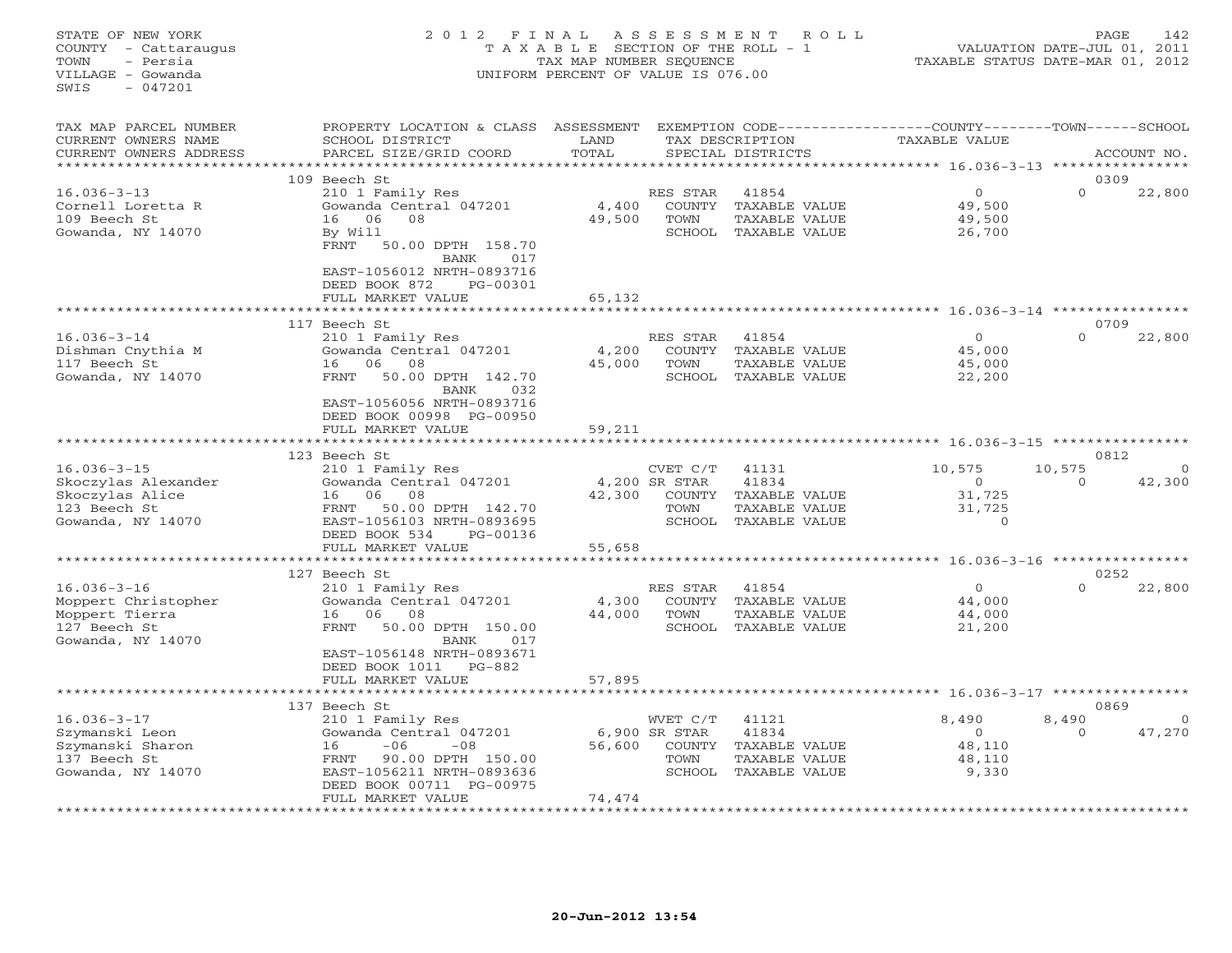## STATE OF NEW YORK 2 0 1 2 F I N A L A S S E S S M E N T R O L L PAGE 143 COUNTY - Cattaraugus T A X A B L E SECTION OF THE ROLL - 1 VALUATION DATE-JUL 01, 2011 TOWN - Persia TAX MAP NUMBER SEQUENCE TAXABLE STATUS DATE-MAR 01, 2012 VILLAGE - Gowanda UNIFORM PERCENT OF VALUE IS 076.00UNIFORM PERCENT OF VALUE IS 076.00

| TAX MAP PARCEL NUMBER<br>CURRENT OWNERS NAME<br>CURRENT OWNERS ADDRESS                        | PROPERTY LOCATION & CLASS ASSESSMENT<br>SCHOOL DISTRICT<br>PARCEL SIZE/GRID COORD                                                                                                       | LAND<br>TOTAL             |                                      | TAX DESCRIPTION<br>SPECIAL DISTRICTS                                   | EXEMPTION CODE-----------------COUNTY-------TOWN------SCHOOL<br>TAXABLE VALUE | ACCOUNT NO.                |
|-----------------------------------------------------------------------------------------------|-----------------------------------------------------------------------------------------------------------------------------------------------------------------------------------------|---------------------------|--------------------------------------|------------------------------------------------------------------------|-------------------------------------------------------------------------------|----------------------------|
| **********************                                                                        |                                                                                                                                                                                         |                           |                                      |                                                                        |                                                                               |                            |
| $16.036 - 3 - 18$<br>Randolph Shane<br>Trimboli Kimberly<br>143 Beech St<br>Gowanda, NY 14070 | 143 Beech St<br>210 1 Family Res<br>Gowanda Central 047201<br>06<br>08<br>16<br><b>FRNT</b><br>90.00 DPTH 169.00<br>032<br>BANK<br>EAST-1056287 NRTH-0893594<br>DEED BOOK 10693 PG-8001 | 7,200<br>45,000           | RES STAR<br>COUNTY<br>TOWN<br>SCHOOL | 41854<br>TAXABLE VALUE<br>TAXABLE VALUE<br>TAXABLE VALUE               | $\circ$<br>45,000<br>45,000<br>22,200                                         | 0570<br>$\Omega$<br>22,800 |
|                                                                                               | FULL MARKET VALUE                                                                                                                                                                       | 59,211                    |                                      |                                                                        |                                                                               |                            |
|                                                                                               |                                                                                                                                                                                         |                           |                                      |                                                                        |                                                                               |                            |
| $16.036 - 3 - 19$<br>Gabel Robert<br>11136 Route 62<br>Gowanda, NY 14070                      | 149 Beech St<br>210 1 Family Res<br>Gowanda Central 047201<br>06<br>08<br>16<br>FRNT<br>58.00 DPTH 100.00<br>EAST-1056370 NRTH-0893600<br>DEED BOOK 4117<br>PG-9002                     | 4,000<br>42,800           | COUNTY<br>TOWN<br>SCHOOL             | TAXABLE VALUE<br>TAXABLE VALUE<br>TAXABLE VALUE                        | 42,800<br>42,800<br>42,800                                                    | 0914                       |
|                                                                                               | FULL MARKET VALUE                                                                                                                                                                       | 56,316<br>************    |                                      |                                                                        |                                                                               |                            |
|                                                                                               |                                                                                                                                                                                         |                           |                                      |                                                                        | ******************** 16.036-3-20 *****                                        | 0966                       |
| $16.036 - 3 - 20$<br>Bierman Alan E<br>9717 Marek Rd<br>Cattaraugus, NY 14719                 | 151 Beech St<br>210 1 Family Res<br>Gowanda Central 047201<br>06<br>08<br>26<br>60.00 DPTH 100.00<br>FRNT<br>EAST-1056424 NRTH-0893578<br>DEED BOOK 00966 PG-00632                      | 4,100<br>38,600           | COUNTY<br>TOWN<br>SCHOOL             | TAXABLE VALUE<br>TAXABLE VALUE<br>TAXABLE VALUE                        | 38,600<br>38,600<br>38,600                                                    |                            |
|                                                                                               | FULL MARKET VALUE                                                                                                                                                                       | 50,789                    |                                      |                                                                        |                                                                               |                            |
|                                                                                               | 153 Beech St                                                                                                                                                                            | ********                  |                                      |                                                                        | ***************** 16.036-3-21 *****************                               | 0734                       |
| $16.036 - 3 - 21$<br>Tiller Robert<br>Tiller Linda<br>153 Beech St<br>Gowanda, NY 14070       | 210 1 Family Res<br>Gowanda Central 047201<br>06<br>08<br>16<br>66.00 DPTH 122.00<br>FRNT<br>EAST-1056478 NRTH-0893573<br>DEED BOOK 743<br>PG-00779<br>FULL MARKET VALUE                | 4,900<br>45,000<br>59,211 | RES STAR<br>COUNTY<br>TOWN<br>SCHOOL | 41854<br>TAXABLE VALUE<br>TAXABLE VALUE<br>TAXABLE VALUE               | $\overline{O}$<br>45,000<br>45,000<br>22,200                                  | $\Omega$<br>22,800         |
|                                                                                               |                                                                                                                                                                                         |                           |                                      |                                                                        |                                                                               |                            |
| $16.036 - 3 - 22$<br>Feldman Frances<br>27 High St<br>Gowanda, NY 14070                       | 27 High St<br>210 1 Family Res<br>Gowanda Central 047201<br>06<br>08<br>16<br>FRNT 140.00 DPTH 118.00<br>EAST-1056338 NRTH-0893504<br>DEED BOOK 764<br>PG-00343<br>FULL MARKET VALUE    | 8,300<br>53,200<br>70,000 | RES STAR<br><b>COUNTY</b><br>TOWN    | 41854<br>TAXABLE VALUE<br><b>TAXABLE VALUE</b><br>SCHOOL TAXABLE VALUE | $\circ$<br>53,200<br>53,200<br>30,400                                         | 0829<br>$\Omega$<br>22,800 |
|                                                                                               |                                                                                                                                                                                         |                           |                                      |                                                                        |                                                                               |                            |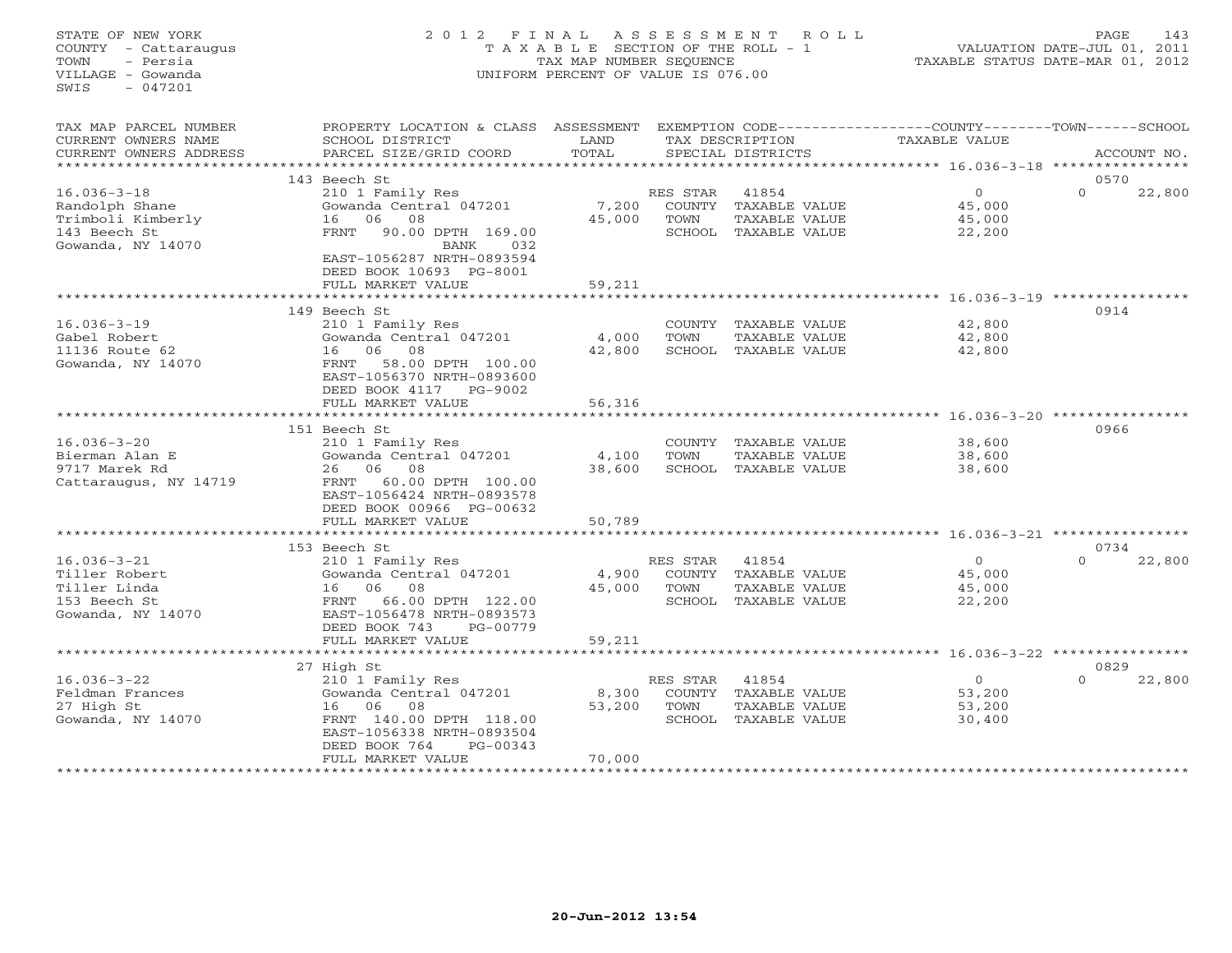## STATE OF NEW YORK 2 0 1 2 F I N A L A S S E S S M E N T R O L L PAGE 144 COUNTY - Cattaraugus T A X A B L E SECTION OF THE ROLL - 1 VALUATION DATE-JUL 01, 2011 TOWN - Persia TAX MAP NUMBER SEQUENCE TAXABLE STATUS DATE-MAR 01, 2012 VILLAGE - Gowanda UNIFORM PERCENT OF VALUE IS 076.00UNIFORM PERCENT OF VALUE IS 076.00

| TAX MAP PARCEL NUMBER<br>CURRENT OWNERS NAME<br>CURRENT OWNERS ADDRESS | PROPERTY LOCATION & CLASS ASSESSMENT<br>SCHOOL DISTRICT<br>PARCEL SIZE/GRID COORD | LAND<br>TOTAL |                | TAX DESCRIPTION<br>SPECIAL DISTRICTS | EXEMPTION CODE-----------------COUNTY-------TOWN------SCHOOL<br>TAXABLE VALUE | ACCOUNT NO.        |
|------------------------------------------------------------------------|-----------------------------------------------------------------------------------|---------------|----------------|--------------------------------------|-------------------------------------------------------------------------------|--------------------|
| *********************                                                  | ***************************                                                       |               |                |                                      |                                                                               |                    |
|                                                                        | 37 High St                                                                        |               |                |                                      |                                                                               | 0604               |
| $16.036 - 3 - 23$                                                      | 210 1 Family Res                                                                  |               |                | COUNTY TAXABLE VALUE                 | 49,500                                                                        |                    |
| Abraszek Simon C                                                       | Gowanda Central 047201                                                            | 8,100         | TOWN           | TAXABLE VALUE                        | 49,500                                                                        |                    |
| Nixon Rachael L<br>14975 Collins Center Zoar Rd<br>Gowanda, NY 14070   | 16 06<br>08<br>FRNT 120.00 DPTH 140.00<br>EAST-1056212 NRTH-0893465               | 49,500        |                | SCHOOL TAXABLE VALUE                 | 49,500                                                                        |                    |
|                                                                        | DEED BOOK 6734<br>PG-8002                                                         |               |                |                                      |                                                                               |                    |
|                                                                        | FULL MARKET VALUE                                                                 | 65,132        |                |                                      |                                                                               |                    |
|                                                                        | **********************                                                            |               |                |                                      |                                                                               |                    |
|                                                                        | 61 High St                                                                        |               |                |                                      |                                                                               | 0705               |
| $16.036 - 3 - 24$                                                      | 210 1 Family Res                                                                  |               |                | COUNTY TAXABLE VALUE                 | 46,600                                                                        |                    |
| Grover Melanie                                                         | Gowanda Central 047201                                                            | 9,000         | TOWN           | TAXABLE VALUE                        | 46,600                                                                        |                    |
| 61 High St                                                             | 16 06<br>08                                                                       | 46,600        |                | SCHOOL TAXABLE VALUE                 | 46,600                                                                        |                    |
| Gowanda, NY 14070                                                      | FRNT 206.00 DPTH 140.00<br>BANK<br>017                                            |               |                |                                      |                                                                               |                    |
|                                                                        | EAST-1056104 NRTH-0893382<br>DEED BOOK 15672 PG-7001                              |               |                |                                      |                                                                               |                    |
|                                                                        | FULL MARKET VALUE                                                                 | 61,316        |                |                                      |                                                                               |                    |
|                                                                        | ********************                                                              | *********     |                |                                      |                                                                               |                    |
|                                                                        | 212 Miller St                                                                     |               |                |                                      |                                                                               | 0279               |
| $16.036 - 3 - 25$                                                      | 210 1 Family Res                                                                  |               | RES STAR       | 41854                                | $\overline{0}$                                                                | $\Omega$<br>22,800 |
| Jodoin Mark                                                            | Gowanda Central 047201                                                            | 7,700         | COUNTY         | TAXABLE VALUE                        | 43,000                                                                        |                    |
| Jodoin Julie D                                                         | 16 06<br>08                                                                       | 43,000        | TOWN           | TAXABLE VALUE                        | 43,000                                                                        |                    |
| 212 Miller St                                                          | FRNT<br>92.00 DPTH 219.00                                                         |               | SCHOOL         | TAXABLE VALUE                        | 20,200                                                                        |                    |
| Gowanda, NY 14070                                                      | EAST-1056053 NRTH-0893579                                                         |               |                |                                      |                                                                               |                    |
|                                                                        | DEED BOOK 10140 PG-6001                                                           |               |                |                                      |                                                                               |                    |
|                                                                        | FULL MARKET VALUE                                                                 | 56,579        |                |                                      |                                                                               |                    |
|                                                                        | 224 Miller St                                                                     |               |                |                                      |                                                                               | 0738               |
| $16.036 - 3 - 26$                                                      | 210 1 Family Res                                                                  |               | VET C/T        | 41101                                | 5,000                                                                         | 5,000<br>$\circ$   |
| Poyhe Charles                                                          | Gowanda Central 047201                                                            |               | 8,500 RES STAR | 41854                                | $\circ$                                                                       | 22,800<br>$\Omega$ |
| 224 Miller St                                                          | 16 06<br>08                                                                       | 36,000        | COUNTY         | TAXABLE VALUE                        | 31,000                                                                        |                    |
| Gowanda, NY 14070                                                      | FRNT 118.00 DPTH 160.00                                                           |               | TOWN           | TAXABLE VALUE                        | 31,000                                                                        |                    |
|                                                                        | EAST-1055997 NRTH-0893486                                                         |               | SCHOOL         | TAXABLE VALUE                        | 13,200                                                                        |                    |
|                                                                        | DEED BOOK 554<br>PG-00190                                                         |               |                |                                      |                                                                               |                    |
|                                                                        | FULL MARKET VALUE                                                                 | 47,368        |                |                                      |                                                                               |                    |
|                                                                        |                                                                                   |               |                |                                      | **** 16.036-3-27 *********                                                    |                    |
|                                                                        | 230 Miller St                                                                     |               |                |                                      |                                                                               | 0854               |
| $16.036 - 3 - 27$                                                      | 210 1 Family Res                                                                  |               | RES STAR       | 41854                                | $\Omega$                                                                      | $\Omega$<br>22,800 |
| Povhe Joseph G                                                         | Gowanda Central 047201                                                            | 5,600         |                | COUNTY TAXABLE VALUE                 | 46,700                                                                        |                    |
| 230 Miller St                                                          | 16<br>06<br>08                                                                    | 46,700        | TOWN           | TAXABLE VALUE                        | 46,700                                                                        |                    |
| Gowanda, NY 14070                                                      | FRNT<br>65.00 DPTH 175.00                                                         |               |                | SCHOOL TAXABLE VALUE                 | 23,900                                                                        |                    |
|                                                                        | <b>BANK</b><br>017                                                                |               |                |                                      |                                                                               |                    |
|                                                                        | EAST-1055942 NRTH-0893405                                                         |               |                |                                      |                                                                               |                    |
|                                                                        | DEED BOOK 00977 PG-00600                                                          |               |                |                                      |                                                                               |                    |
|                                                                        | FULL MARKET VALUE                                                                 | 61,447        |                |                                      |                                                                               |                    |
|                                                                        |                                                                                   |               |                |                                      |                                                                               |                    |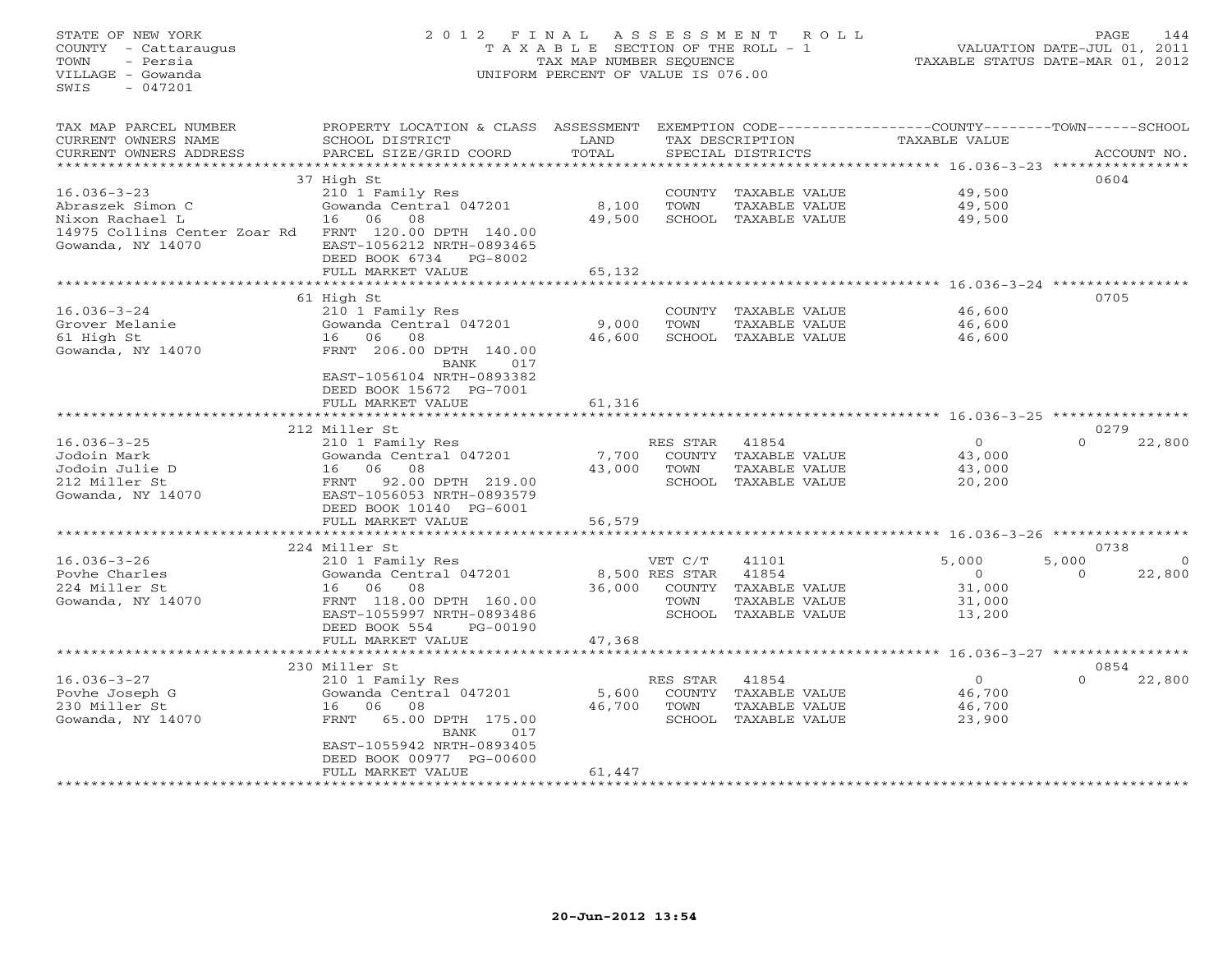## STATE OF NEW YORK 2 0 1 2 F I N A L A S S E S S M E N T R O L L PAGE 145 COUNTY - Cattaraugus T A X A B L E SECTION OF THE ROLL - 1 VALUATION DATE-JUL 01, 2011 TOWN - Persia TAX MAP NUMBER SEQUENCE TAXABLE STATUS DATE-MAR 01, 2012 VILLAGE - Gowanda UNIFORM PERCENT OF VALUE IS 076.00UNIFORM PERCENT OF VALUE IS 076.00

| TAX MAP PARCEL NUMBER<br>CURRENT OWNERS NAME<br>CURRENT OWNERS ADDRESS                    | PROPERTY LOCATION & CLASS ASSESSMENT<br>SCHOOL DISTRICT<br>PARCEL SIZE/GRID COORD                                                                                                                                | LAND<br>TOTAL              |                            | TAX DESCRIPTION<br>SPECIAL DISTRICTS                            | EXEMPTION CODE-----------------COUNTY-------TOWN------SCHOOL<br>TAXABLE VALUE      |                  | ACCOUNT NO. |
|-------------------------------------------------------------------------------------------|------------------------------------------------------------------------------------------------------------------------------------------------------------------------------------------------------------------|----------------------------|----------------------------|-----------------------------------------------------------------|------------------------------------------------------------------------------------|------------------|-------------|
|                                                                                           |                                                                                                                                                                                                                  |                            |                            |                                                                 |                                                                                    |                  |             |
| $16.036 - 3 - 29$<br>Gembola Mark<br>48 High St<br>Gowanda, NY 14070                      | 48 High St<br>210 1 Family Res<br>Gowanda Central 047201<br>16 06<br>08<br>2.83<br>ACRES<br>EAST-1056228 NRTH-0893236<br>DEED BOOK 1029<br>$PG-284$<br>FULL MARKET VALUE                                         | 7,900<br>37,900<br>49,868  | RES STAR<br>COUNTY<br>TOWN | 41854<br>TAXABLE VALUE<br>TAXABLE VALUE<br>SCHOOL TAXABLE VALUE | $\overline{0}$<br>37,900<br>37,900<br>15,100                                       | 0542<br>$\Omega$ | 22,800      |
| $16.036 - 3 - 30$<br>Moench Tanning Co Inc<br>465 Palmer St<br>Gowanda, NY 14070          | 68 High St<br>852 Landfill<br>Gowanda Central 047201<br>16 06<br>08<br>landfill<br>ACRES<br>9.95<br>EAST-1056298 NRTH-0892970<br>FULL MARKET VALUE<br>*****************                                          | 13,500<br>13,500<br>17,763 | TOWN                       | COUNTY TAXABLE VALUE<br>TAXABLE VALUE<br>SCHOOL TAXABLE VALUE   | 13,500<br>13,500<br>13,500                                                         | 1010             |             |
| $16.036 - 3 - 31$<br>Vogtli Ray & Sons Inc<br>13870 Taylor Hollow Rd<br>Collins, NY 14034 | 88 High St<br>311 Res vac land<br>Gowanda Central 047201<br>16 06 08<br>ACRES 11.50<br>EAST-1055546 NRTH-0892537<br>FULL MARKET VALUE<br>**********************                                                  | 14,400<br>14,400<br>18,947 | TOWN                       | COUNTY TAXABLE VALUE<br>TAXABLE VALUE<br>SCHOOL TAXABLE VALUE   | 14,400<br>14,400<br>14,400                                                         | 0909             |             |
| $16.036 - 3 - 32$<br>Bierman Alan<br>9717 Marek Rd<br>Cattaraugus, NY 14719               | 242 Broadway Rd<br>311 Res vac land<br>Gowanda Central 047201<br>16 06 08<br>2.65<br>ACRES<br>EAST-1055283 NRTH-0893039<br>DEED BOOK 8073<br>PG-8009<br>FULL MARKET VALUE<br>*********************               | 5,000<br>5,000<br>6,579    | COUNTY<br>TOWN             | TAXABLE VALUE<br>TAXABLE VALUE<br>SCHOOL TAXABLE VALUE          | ************************** 16.036-3-32 ****************<br>5,000<br>5,000<br>5,000 | 1257             |             |
| $16.036 - 3 - 33$<br>Bierman Alan<br>9717 Marek Rd<br>Cattaraugus, NY 14719               | 265 Miller St<br>210 1 Family Res<br>Gowanda Central 047201<br>16 06 08<br>34.00 DPTH 429.00<br>FRNT<br>EAST-1055468 NRTH-0893098<br>DEED BOOK 3319<br>$PG-9003$<br>FULL MARKET VALUE<br>*********************** | 3,500<br>31,900<br>41,974  | TOWN                       | COUNTY TAXABLE VALUE<br>TAXABLE VALUE<br>SCHOOL TAXABLE VALUE   | ********** 16.036-3-33 *******<br>31,900<br>31,900<br>31,900                       | 0824             |             |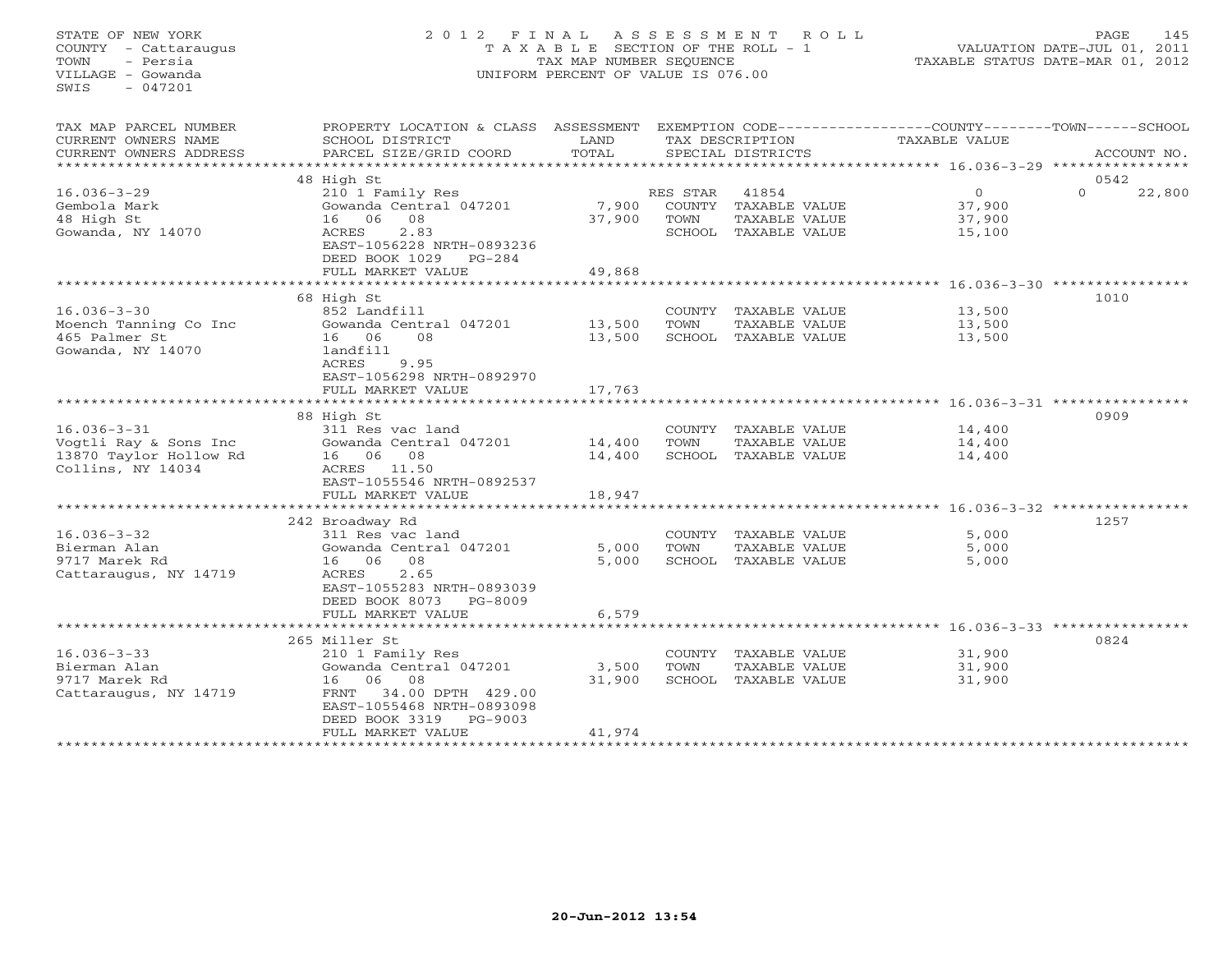## STATE OF NEW YORK 2 0 1 2 F I N A L A S S E S S M E N T R O L L PAGE 146 COUNTY - Cattaraugus T A X A B L E SECTION OF THE ROLL - 1 VALUATION DATE-JUL 01, 2011 TOWN - Persia TAX MAP NUMBER SEQUENCE TAXABLE STATUS DATE-MAR 01, 2012 VILLAGE - Gowanda UNIFORM PERCENT OF VALUE IS 076.00UNIFORM PERCENT OF VALUE IS 076.00

| *******************<br>263 Miller St<br>0254<br>$16.036 - 3 - 34$<br>20,700<br>210 1 Family Res<br>COUNTY<br>TAXABLE VALUE<br>3,700<br>20,700<br>Bierman Alan<br>Gowanda Central 047201<br>TOWN<br>TAXABLE VALUE<br>9717 Marek Rd<br>06<br>08<br>20,700<br>20,700<br>16<br>SCHOOL<br>TAXABLE VALUE<br>Cattaraugus, NY 14719<br>36.00 DPTH 429.00<br>FRNT<br>EAST-1055484 NRTH-0893151<br>DEED BOOK 10325 PG-6009<br>FULL MARKET VALUE<br>27,237<br>261 Miller St<br>0949<br>$16.036 - 3 - 35$<br>210 1 Family Res<br>41834<br>$\Omega$<br>$\Omega$<br>36,500<br>SR STAR<br>Wilcox Katherine Life Us<br>Gowanda Central 047201<br>3,700<br>COUNTY<br>TAXABLE VALUE<br>36,500<br>Attn: Wilcox David P<br>06<br>08<br>36,500<br>TOWN<br><b>TAXABLE VALUE</b><br>36,500<br>16<br>12281 Townsend Rd<br>36.00 DPTH 456.00<br>SCHOOL<br>TAXABLE VALUE<br>$\Omega$<br>FRNT<br>Springville, NY 14141<br>EAST-1055492 NRTH-0893187<br>DEED BOOK 00981 PG-00185<br>FULL MARKET VALUE<br>48,026<br>**********************<br>************************************ 16.036-3-36 *****************<br>************<br>259 Miller St<br>0651<br>$16.036 - 3 - 36$<br>210 1 Family Res<br>41854<br>$\overline{0}$<br>$\Omega$<br>22,800<br>RES STAR<br>Gowanda Central 047201<br>3,800<br>29,000<br>Lutz Steven<br>COUNTY TAXABLE VALUE<br>259 Miller St<br>06<br>08<br>29,000<br>TOWN<br>TAXABLE VALUE<br>29,000<br>16<br>Gowanda, NY 14070<br>37.00 DPTH 469.00<br>SCHOOL TAXABLE VALUE<br>6,200<br>FRNT<br>EAST-1055500 NRTH-0893223<br>DEED BOOK 00982 PG-00269<br>FULL MARKET VALUE<br>38,158<br>*******************<br>********************<br>************* 16.036-3-37 *****************<br>257 Miller St<br>0823<br>$16.036 - 3 - 37$<br>210 1 Family Res<br>COUNTY<br>TAXABLE VALUE<br>36,000<br>Gowanda Central 047201<br>36,000<br>Bierman Alan<br>4,000<br>TOWN<br>TAXABLE VALUE<br>9717 Marek Rd<br>16 06 08<br>36,000<br>SCHOOL TAXABLE VALUE<br>36,000<br>39.00 DPTH 484.00<br>Cattaraugus, NY 14719<br>FRNT<br>EAST-1055501 NRTH-0893261<br>DEED BOOK 3319<br>PG-9002<br>47,368<br>FULL MARKET VALUE<br>*****************************<br>253 Miller St<br>0316<br>$\circ$<br>$16.036 - 3 - 38$<br>41854<br>22,800<br>210 1 Family Res<br>RES STAR<br>$\Omega$<br>TAXABLE VALUE<br>Bean Donald J<br>Gowanda Central 047201<br>7,300<br>COUNTY<br>39,500<br>39,500<br>253 Miler St<br>06<br>08<br>TOWN<br>TAXABLE VALUE<br>39,500<br>16<br>Gowanda, NY 14070<br>SCHOOL<br>16,700<br>80.00 DPTH 327.00<br>TAXABLE VALUE<br>FRNT<br><b>BANK</b><br>017<br>EAST-1055574 NRTH-0893321<br>DEED BOOK 1004<br>$PG-975$<br>51,974<br>FULL MARKET VALUE | TAX MAP PARCEL NUMBER<br>CURRENT OWNERS NAME<br>CURRENT OWNERS ADDRESS | PROPERTY LOCATION & CLASS ASSESSMENT<br>SCHOOL DISTRICT<br>PARCEL SIZE/GRID COORD | LAND<br>TOTAL | TAX DESCRIPTION<br>SPECIAL DISTRICTS | EXEMPTION CODE-----------------COUNTY-------TOWN-----SCHOOL<br><b>TAXABLE VALUE</b> | ACCOUNT NO. |
|----------------------------------------------------------------------------------------------------------------------------------------------------------------------------------------------------------------------------------------------------------------------------------------------------------------------------------------------------------------------------------------------------------------------------------------------------------------------------------------------------------------------------------------------------------------------------------------------------------------------------------------------------------------------------------------------------------------------------------------------------------------------------------------------------------------------------------------------------------------------------------------------------------------------------------------------------------------------------------------------------------------------------------------------------------------------------------------------------------------------------------------------------------------------------------------------------------------------------------------------------------------------------------------------------------------------------------------------------------------------------------------------------------------------------------------------------------------------------------------------------------------------------------------------------------------------------------------------------------------------------------------------------------------------------------------------------------------------------------------------------------------------------------------------------------------------------------------------------------------------------------------------------------------------------------------------------------------------------------------------------------------------------------------------------------------------------------------------------------------------------------------------------------------------------------------------------------------------------------------------------------------------------------------------------------------------------------------------------------------------------------------------------------------------------------------------------------------------------------------------------------------------------------------------------------------------------------------------------------------------------------------------|------------------------------------------------------------------------|-----------------------------------------------------------------------------------|---------------|--------------------------------------|-------------------------------------------------------------------------------------|-------------|
|                                                                                                                                                                                                                                                                                                                                                                                                                                                                                                                                                                                                                                                                                                                                                                                                                                                                                                                                                                                                                                                                                                                                                                                                                                                                                                                                                                                                                                                                                                                                                                                                                                                                                                                                                                                                                                                                                                                                                                                                                                                                                                                                                                                                                                                                                                                                                                                                                                                                                                                                                                                                                                              |                                                                        |                                                                                   |               |                                      |                                                                                     |             |
|                                                                                                                                                                                                                                                                                                                                                                                                                                                                                                                                                                                                                                                                                                                                                                                                                                                                                                                                                                                                                                                                                                                                                                                                                                                                                                                                                                                                                                                                                                                                                                                                                                                                                                                                                                                                                                                                                                                                                                                                                                                                                                                                                                                                                                                                                                                                                                                                                                                                                                                                                                                                                                              |                                                                        |                                                                                   |               |                                      |                                                                                     |             |
|                                                                                                                                                                                                                                                                                                                                                                                                                                                                                                                                                                                                                                                                                                                                                                                                                                                                                                                                                                                                                                                                                                                                                                                                                                                                                                                                                                                                                                                                                                                                                                                                                                                                                                                                                                                                                                                                                                                                                                                                                                                                                                                                                                                                                                                                                                                                                                                                                                                                                                                                                                                                                                              |                                                                        |                                                                                   |               |                                      |                                                                                     |             |
|                                                                                                                                                                                                                                                                                                                                                                                                                                                                                                                                                                                                                                                                                                                                                                                                                                                                                                                                                                                                                                                                                                                                                                                                                                                                                                                                                                                                                                                                                                                                                                                                                                                                                                                                                                                                                                                                                                                                                                                                                                                                                                                                                                                                                                                                                                                                                                                                                                                                                                                                                                                                                                              |                                                                        |                                                                                   |               |                                      |                                                                                     |             |
|                                                                                                                                                                                                                                                                                                                                                                                                                                                                                                                                                                                                                                                                                                                                                                                                                                                                                                                                                                                                                                                                                                                                                                                                                                                                                                                                                                                                                                                                                                                                                                                                                                                                                                                                                                                                                                                                                                                                                                                                                                                                                                                                                                                                                                                                                                                                                                                                                                                                                                                                                                                                                                              |                                                                        |                                                                                   |               |                                      |                                                                                     |             |
|                                                                                                                                                                                                                                                                                                                                                                                                                                                                                                                                                                                                                                                                                                                                                                                                                                                                                                                                                                                                                                                                                                                                                                                                                                                                                                                                                                                                                                                                                                                                                                                                                                                                                                                                                                                                                                                                                                                                                                                                                                                                                                                                                                                                                                                                                                                                                                                                                                                                                                                                                                                                                                              |                                                                        |                                                                                   |               |                                      |                                                                                     |             |
|                                                                                                                                                                                                                                                                                                                                                                                                                                                                                                                                                                                                                                                                                                                                                                                                                                                                                                                                                                                                                                                                                                                                                                                                                                                                                                                                                                                                                                                                                                                                                                                                                                                                                                                                                                                                                                                                                                                                                                                                                                                                                                                                                                                                                                                                                                                                                                                                                                                                                                                                                                                                                                              |                                                                        |                                                                                   |               |                                      |                                                                                     |             |
|                                                                                                                                                                                                                                                                                                                                                                                                                                                                                                                                                                                                                                                                                                                                                                                                                                                                                                                                                                                                                                                                                                                                                                                                                                                                                                                                                                                                                                                                                                                                                                                                                                                                                                                                                                                                                                                                                                                                                                                                                                                                                                                                                                                                                                                                                                                                                                                                                                                                                                                                                                                                                                              |                                                                        |                                                                                   |               |                                      |                                                                                     |             |
|                                                                                                                                                                                                                                                                                                                                                                                                                                                                                                                                                                                                                                                                                                                                                                                                                                                                                                                                                                                                                                                                                                                                                                                                                                                                                                                                                                                                                                                                                                                                                                                                                                                                                                                                                                                                                                                                                                                                                                                                                                                                                                                                                                                                                                                                                                                                                                                                                                                                                                                                                                                                                                              |                                                                        |                                                                                   |               |                                      |                                                                                     |             |
|                                                                                                                                                                                                                                                                                                                                                                                                                                                                                                                                                                                                                                                                                                                                                                                                                                                                                                                                                                                                                                                                                                                                                                                                                                                                                                                                                                                                                                                                                                                                                                                                                                                                                                                                                                                                                                                                                                                                                                                                                                                                                                                                                                                                                                                                                                                                                                                                                                                                                                                                                                                                                                              |                                                                        |                                                                                   |               |                                      |                                                                                     |             |
|                                                                                                                                                                                                                                                                                                                                                                                                                                                                                                                                                                                                                                                                                                                                                                                                                                                                                                                                                                                                                                                                                                                                                                                                                                                                                                                                                                                                                                                                                                                                                                                                                                                                                                                                                                                                                                                                                                                                                                                                                                                                                                                                                                                                                                                                                                                                                                                                                                                                                                                                                                                                                                              |                                                                        |                                                                                   |               |                                      |                                                                                     |             |
|                                                                                                                                                                                                                                                                                                                                                                                                                                                                                                                                                                                                                                                                                                                                                                                                                                                                                                                                                                                                                                                                                                                                                                                                                                                                                                                                                                                                                                                                                                                                                                                                                                                                                                                                                                                                                                                                                                                                                                                                                                                                                                                                                                                                                                                                                                                                                                                                                                                                                                                                                                                                                                              |                                                                        |                                                                                   |               |                                      |                                                                                     |             |
|                                                                                                                                                                                                                                                                                                                                                                                                                                                                                                                                                                                                                                                                                                                                                                                                                                                                                                                                                                                                                                                                                                                                                                                                                                                                                                                                                                                                                                                                                                                                                                                                                                                                                                                                                                                                                                                                                                                                                                                                                                                                                                                                                                                                                                                                                                                                                                                                                                                                                                                                                                                                                                              |                                                                        |                                                                                   |               |                                      |                                                                                     |             |
|                                                                                                                                                                                                                                                                                                                                                                                                                                                                                                                                                                                                                                                                                                                                                                                                                                                                                                                                                                                                                                                                                                                                                                                                                                                                                                                                                                                                                                                                                                                                                                                                                                                                                                                                                                                                                                                                                                                                                                                                                                                                                                                                                                                                                                                                                                                                                                                                                                                                                                                                                                                                                                              |                                                                        |                                                                                   |               |                                      |                                                                                     |             |
|                                                                                                                                                                                                                                                                                                                                                                                                                                                                                                                                                                                                                                                                                                                                                                                                                                                                                                                                                                                                                                                                                                                                                                                                                                                                                                                                                                                                                                                                                                                                                                                                                                                                                                                                                                                                                                                                                                                                                                                                                                                                                                                                                                                                                                                                                                                                                                                                                                                                                                                                                                                                                                              |                                                                        |                                                                                   |               |                                      |                                                                                     |             |
|                                                                                                                                                                                                                                                                                                                                                                                                                                                                                                                                                                                                                                                                                                                                                                                                                                                                                                                                                                                                                                                                                                                                                                                                                                                                                                                                                                                                                                                                                                                                                                                                                                                                                                                                                                                                                                                                                                                                                                                                                                                                                                                                                                                                                                                                                                                                                                                                                                                                                                                                                                                                                                              |                                                                        |                                                                                   |               |                                      |                                                                                     |             |
|                                                                                                                                                                                                                                                                                                                                                                                                                                                                                                                                                                                                                                                                                                                                                                                                                                                                                                                                                                                                                                                                                                                                                                                                                                                                                                                                                                                                                                                                                                                                                                                                                                                                                                                                                                                                                                                                                                                                                                                                                                                                                                                                                                                                                                                                                                                                                                                                                                                                                                                                                                                                                                              |                                                                        |                                                                                   |               |                                      |                                                                                     |             |
|                                                                                                                                                                                                                                                                                                                                                                                                                                                                                                                                                                                                                                                                                                                                                                                                                                                                                                                                                                                                                                                                                                                                                                                                                                                                                                                                                                                                                                                                                                                                                                                                                                                                                                                                                                                                                                                                                                                                                                                                                                                                                                                                                                                                                                                                                                                                                                                                                                                                                                                                                                                                                                              |                                                                        |                                                                                   |               |                                      |                                                                                     |             |
|                                                                                                                                                                                                                                                                                                                                                                                                                                                                                                                                                                                                                                                                                                                                                                                                                                                                                                                                                                                                                                                                                                                                                                                                                                                                                                                                                                                                                                                                                                                                                                                                                                                                                                                                                                                                                                                                                                                                                                                                                                                                                                                                                                                                                                                                                                                                                                                                                                                                                                                                                                                                                                              |                                                                        |                                                                                   |               |                                      |                                                                                     |             |
|                                                                                                                                                                                                                                                                                                                                                                                                                                                                                                                                                                                                                                                                                                                                                                                                                                                                                                                                                                                                                                                                                                                                                                                                                                                                                                                                                                                                                                                                                                                                                                                                                                                                                                                                                                                                                                                                                                                                                                                                                                                                                                                                                                                                                                                                                                                                                                                                                                                                                                                                                                                                                                              |                                                                        |                                                                                   |               |                                      |                                                                                     |             |
|                                                                                                                                                                                                                                                                                                                                                                                                                                                                                                                                                                                                                                                                                                                                                                                                                                                                                                                                                                                                                                                                                                                                                                                                                                                                                                                                                                                                                                                                                                                                                                                                                                                                                                                                                                                                                                                                                                                                                                                                                                                                                                                                                                                                                                                                                                                                                                                                                                                                                                                                                                                                                                              |                                                                        |                                                                                   |               |                                      |                                                                                     |             |
|                                                                                                                                                                                                                                                                                                                                                                                                                                                                                                                                                                                                                                                                                                                                                                                                                                                                                                                                                                                                                                                                                                                                                                                                                                                                                                                                                                                                                                                                                                                                                                                                                                                                                                                                                                                                                                                                                                                                                                                                                                                                                                                                                                                                                                                                                                                                                                                                                                                                                                                                                                                                                                              |                                                                        |                                                                                   |               |                                      |                                                                                     |             |
|                                                                                                                                                                                                                                                                                                                                                                                                                                                                                                                                                                                                                                                                                                                                                                                                                                                                                                                                                                                                                                                                                                                                                                                                                                                                                                                                                                                                                                                                                                                                                                                                                                                                                                                                                                                                                                                                                                                                                                                                                                                                                                                                                                                                                                                                                                                                                                                                                                                                                                                                                                                                                                              |                                                                        |                                                                                   |               |                                      |                                                                                     |             |
|                                                                                                                                                                                                                                                                                                                                                                                                                                                                                                                                                                                                                                                                                                                                                                                                                                                                                                                                                                                                                                                                                                                                                                                                                                                                                                                                                                                                                                                                                                                                                                                                                                                                                                                                                                                                                                                                                                                                                                                                                                                                                                                                                                                                                                                                                                                                                                                                                                                                                                                                                                                                                                              |                                                                        |                                                                                   |               |                                      |                                                                                     |             |
|                                                                                                                                                                                                                                                                                                                                                                                                                                                                                                                                                                                                                                                                                                                                                                                                                                                                                                                                                                                                                                                                                                                                                                                                                                                                                                                                                                                                                                                                                                                                                                                                                                                                                                                                                                                                                                                                                                                                                                                                                                                                                                                                                                                                                                                                                                                                                                                                                                                                                                                                                                                                                                              |                                                                        |                                                                                   |               |                                      |                                                                                     |             |
|                                                                                                                                                                                                                                                                                                                                                                                                                                                                                                                                                                                                                                                                                                                                                                                                                                                                                                                                                                                                                                                                                                                                                                                                                                                                                                                                                                                                                                                                                                                                                                                                                                                                                                                                                                                                                                                                                                                                                                                                                                                                                                                                                                                                                                                                                                                                                                                                                                                                                                                                                                                                                                              |                                                                        |                                                                                   |               |                                      |                                                                                     |             |
|                                                                                                                                                                                                                                                                                                                                                                                                                                                                                                                                                                                                                                                                                                                                                                                                                                                                                                                                                                                                                                                                                                                                                                                                                                                                                                                                                                                                                                                                                                                                                                                                                                                                                                                                                                                                                                                                                                                                                                                                                                                                                                                                                                                                                                                                                                                                                                                                                                                                                                                                                                                                                                              |                                                                        |                                                                                   |               |                                      |                                                                                     |             |
|                                                                                                                                                                                                                                                                                                                                                                                                                                                                                                                                                                                                                                                                                                                                                                                                                                                                                                                                                                                                                                                                                                                                                                                                                                                                                                                                                                                                                                                                                                                                                                                                                                                                                                                                                                                                                                                                                                                                                                                                                                                                                                                                                                                                                                                                                                                                                                                                                                                                                                                                                                                                                                              |                                                                        |                                                                                   |               |                                      |                                                                                     |             |
|                                                                                                                                                                                                                                                                                                                                                                                                                                                                                                                                                                                                                                                                                                                                                                                                                                                                                                                                                                                                                                                                                                                                                                                                                                                                                                                                                                                                                                                                                                                                                                                                                                                                                                                                                                                                                                                                                                                                                                                                                                                                                                                                                                                                                                                                                                                                                                                                                                                                                                                                                                                                                                              |                                                                        |                                                                                   |               |                                      |                                                                                     |             |
|                                                                                                                                                                                                                                                                                                                                                                                                                                                                                                                                                                                                                                                                                                                                                                                                                                                                                                                                                                                                                                                                                                                                                                                                                                                                                                                                                                                                                                                                                                                                                                                                                                                                                                                                                                                                                                                                                                                                                                                                                                                                                                                                                                                                                                                                                                                                                                                                                                                                                                                                                                                                                                              |                                                                        |                                                                                   |               |                                      |                                                                                     |             |
|                                                                                                                                                                                                                                                                                                                                                                                                                                                                                                                                                                                                                                                                                                                                                                                                                                                                                                                                                                                                                                                                                                                                                                                                                                                                                                                                                                                                                                                                                                                                                                                                                                                                                                                                                                                                                                                                                                                                                                                                                                                                                                                                                                                                                                                                                                                                                                                                                                                                                                                                                                                                                                              |                                                                        |                                                                                   |               |                                      |                                                                                     |             |
|                                                                                                                                                                                                                                                                                                                                                                                                                                                                                                                                                                                                                                                                                                                                                                                                                                                                                                                                                                                                                                                                                                                                                                                                                                                                                                                                                                                                                                                                                                                                                                                                                                                                                                                                                                                                                                                                                                                                                                                                                                                                                                                                                                                                                                                                                                                                                                                                                                                                                                                                                                                                                                              |                                                                        |                                                                                   |               |                                      |                                                                                     |             |
|                                                                                                                                                                                                                                                                                                                                                                                                                                                                                                                                                                                                                                                                                                                                                                                                                                                                                                                                                                                                                                                                                                                                                                                                                                                                                                                                                                                                                                                                                                                                                                                                                                                                                                                                                                                                                                                                                                                                                                                                                                                                                                                                                                                                                                                                                                                                                                                                                                                                                                                                                                                                                                              |                                                                        |                                                                                   |               |                                      |                                                                                     |             |
|                                                                                                                                                                                                                                                                                                                                                                                                                                                                                                                                                                                                                                                                                                                                                                                                                                                                                                                                                                                                                                                                                                                                                                                                                                                                                                                                                                                                                                                                                                                                                                                                                                                                                                                                                                                                                                                                                                                                                                                                                                                                                                                                                                                                                                                                                                                                                                                                                                                                                                                                                                                                                                              |                                                                        |                                                                                   |               |                                      |                                                                                     |             |
|                                                                                                                                                                                                                                                                                                                                                                                                                                                                                                                                                                                                                                                                                                                                                                                                                                                                                                                                                                                                                                                                                                                                                                                                                                                                                                                                                                                                                                                                                                                                                                                                                                                                                                                                                                                                                                                                                                                                                                                                                                                                                                                                                                                                                                                                                                                                                                                                                                                                                                                                                                                                                                              |                                                                        |                                                                                   |               |                                      |                                                                                     |             |
|                                                                                                                                                                                                                                                                                                                                                                                                                                                                                                                                                                                                                                                                                                                                                                                                                                                                                                                                                                                                                                                                                                                                                                                                                                                                                                                                                                                                                                                                                                                                                                                                                                                                                                                                                                                                                                                                                                                                                                                                                                                                                                                                                                                                                                                                                                                                                                                                                                                                                                                                                                                                                                              |                                                                        |                                                                                   |               |                                      |                                                                                     |             |
|                                                                                                                                                                                                                                                                                                                                                                                                                                                                                                                                                                                                                                                                                                                                                                                                                                                                                                                                                                                                                                                                                                                                                                                                                                                                                                                                                                                                                                                                                                                                                                                                                                                                                                                                                                                                                                                                                                                                                                                                                                                                                                                                                                                                                                                                                                                                                                                                                                                                                                                                                                                                                                              |                                                                        |                                                                                   |               |                                      |                                                                                     |             |
|                                                                                                                                                                                                                                                                                                                                                                                                                                                                                                                                                                                                                                                                                                                                                                                                                                                                                                                                                                                                                                                                                                                                                                                                                                                                                                                                                                                                                                                                                                                                                                                                                                                                                                                                                                                                                                                                                                                                                                                                                                                                                                                                                                                                                                                                                                                                                                                                                                                                                                                                                                                                                                              |                                                                        |                                                                                   |               |                                      |                                                                                     |             |
|                                                                                                                                                                                                                                                                                                                                                                                                                                                                                                                                                                                                                                                                                                                                                                                                                                                                                                                                                                                                                                                                                                                                                                                                                                                                                                                                                                                                                                                                                                                                                                                                                                                                                                                                                                                                                                                                                                                                                                                                                                                                                                                                                                                                                                                                                                                                                                                                                                                                                                                                                                                                                                              |                                                                        |                                                                                   |               |                                      |                                                                                     |             |
|                                                                                                                                                                                                                                                                                                                                                                                                                                                                                                                                                                                                                                                                                                                                                                                                                                                                                                                                                                                                                                                                                                                                                                                                                                                                                                                                                                                                                                                                                                                                                                                                                                                                                                                                                                                                                                                                                                                                                                                                                                                                                                                                                                                                                                                                                                                                                                                                                                                                                                                                                                                                                                              |                                                                        |                                                                                   |               |                                      |                                                                                     |             |
|                                                                                                                                                                                                                                                                                                                                                                                                                                                                                                                                                                                                                                                                                                                                                                                                                                                                                                                                                                                                                                                                                                                                                                                                                                                                                                                                                                                                                                                                                                                                                                                                                                                                                                                                                                                                                                                                                                                                                                                                                                                                                                                                                                                                                                                                                                                                                                                                                                                                                                                                                                                                                                              |                                                                        |                                                                                   |               |                                      |                                                                                     |             |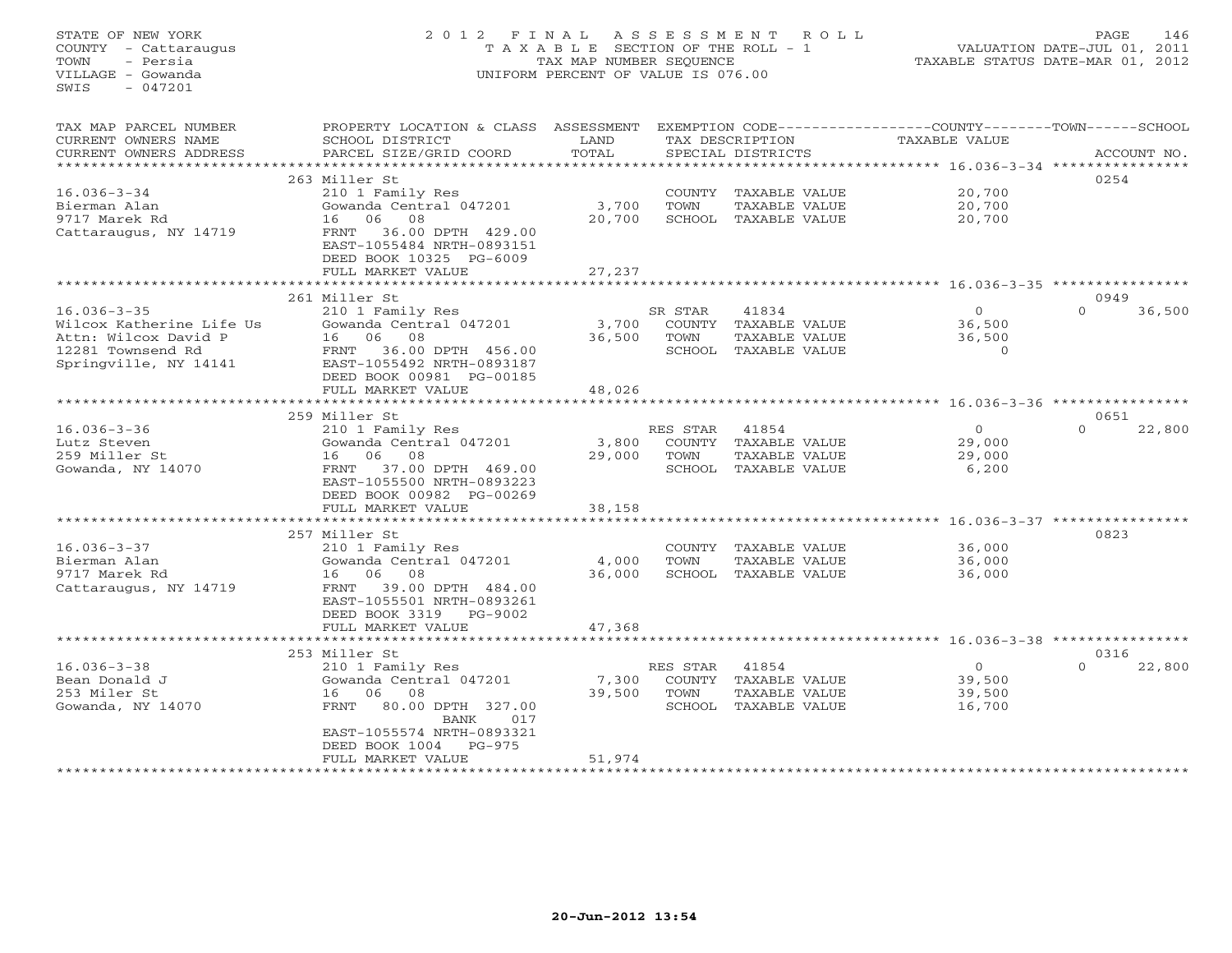## STATE OF NEW YORK 2 0 1 2 F I N A L A S S E S S M E N T R O L L PAGE 147 COUNTY - Cattaraugus T A X A B L E SECTION OF THE ROLL - 1 VALUATION DATE-JUL 01, 2011 TOWN - Persia TAX MAP NUMBER SEQUENCE TAXABLE STATUS DATE-MAR 01, 2012 VILLAGE - Gowanda UNIFORM PERCENT OF VALUE IS 076.00UNIFORM PERCENT OF VALUE IS 076.00

| TAX MAP PARCEL NUMBER<br>CURRENT OWNERS NAME<br>CURRENT OWNERS ADDRESS                   | PROPERTY LOCATION & CLASS<br>SCHOOL DISTRICT<br>PARCEL SIZE/GRID COORD                                                                                                                                     | ASSESSMENT<br>LAND<br>TOTAL |                                                                      | EXEMPTION CODE-----------------COUNTY-------TOWN------SCHOOL<br>TAX DESCRIPTION<br>SPECIAL DISTRICTS | TAXABLE VALUE                          |                                                                   | ACCOUNT NO.              |
|------------------------------------------------------------------------------------------|------------------------------------------------------------------------------------------------------------------------------------------------------------------------------------------------------------|-----------------------------|----------------------------------------------------------------------|------------------------------------------------------------------------------------------------------|----------------------------------------|-------------------------------------------------------------------|--------------------------|
|                                                                                          |                                                                                                                                                                                                            | * * * * * * * * *           |                                                                      |                                                                                                      | *********** 16.036-3-39                | * * * * * * * * * *                                               |                          |
| $16.036 - 3 - 39$<br>Dankert Linda Lee M<br>249 Miller St<br>Gowanda, NY 14070           | 249 Miller St<br>210 1 Family Res<br>Gowanda Central 047201<br>06<br>16<br>08<br>75.00 DPTH<br>FRNT<br>200.00<br>BANK<br>017<br>EAST-1055697 NRTH-0893355<br>DEED BOOK 00977 PG-00592<br>FULL MARKET VALUE | 6,700<br>43,500<br>57,237   | RES STAR<br><b>COUNTY</b><br>TOWN<br>SCHOOL                          | 41854<br>TAXABLE VALUE<br>TAXABLE VALUE<br>TAXABLE VALUE                                             | $\circ$                                | $\Omega$<br>43,500<br>43,500<br>20,700                            | 0706<br>22,800           |
|                                                                                          |                                                                                                                                                                                                            |                             |                                                                      |                                                                                                      | ************* 16.036-3-41 ***********  |                                                                   |                          |
| $16.036 - 3 - 41$<br>Moench Tanning Co Inc<br>465 Palmer St<br>Gowanda, NY 14070         | R88 High St<br>852 Landfill<br>Gowanda Central 047201<br>16 06<br>08<br>landfill<br>ACRES<br>2.70<br>EAST-1056027 NRTH-0892353<br>PG-00314                                                                 | 7,700<br>7,700              | COUNTY<br>TOWN<br><b>SCHOOL</b>                                      | TAXABLE VALUE<br>TAXABLE VALUE<br>TAXABLE VALUE                                                      |                                        | 7,700<br>7,700<br>7,700                                           | 1233                     |
|                                                                                          | DEED BOOK 729<br>FULL MARKET VALUE                                                                                                                                                                         | 10,132<br>* * * * * * * *   |                                                                      |                                                                                                      | ************** 17.021-1-2 ************ |                                                                   |                          |
|                                                                                          | 344 Palmer St                                                                                                                                                                                              |                             |                                                                      |                                                                                                      |                                        |                                                                   | 0564                     |
| $17.021 - 1 - 2$<br>Tropp Marita E<br>344 Palmer St<br>Gowanda, NY 14070                 | 210 1 Family Res<br>Gowanda Central 047201<br>16<br>06<br>08<br>demolished house on 1-1-m<br>$1-1$ into $1-2$ (2004)<br>FRNT 147.90 DPTH 187.00<br>EAST-1057320 NRTH-0894161<br>DEED BOOK 1017<br>$PG-179$ | 9,800<br>29,000             | RES STAR<br><b>COUNTY</b><br>TOWN<br>SCHOOL                          | 41854<br>TAXABLE VALUE<br>TAXABLE VALUE<br>TAXABLE VALUE                                             | $\circ$                                | $\Omega$<br>29,000<br>29,000<br>6,200                             | 22,800                   |
|                                                                                          | FULL MARKET VALUE                                                                                                                                                                                          | 38,158                      |                                                                      |                                                                                                      |                                        |                                                                   |                          |
|                                                                                          |                                                                                                                                                                                                            |                             |                                                                      |                                                                                                      | ************* 17.021-1-3 ********      |                                                                   |                          |
| $17.021 - 1 - 3$<br>Mormile Geraldine<br>348 Palmer St<br>Gowanda, NY 14070              | 348 Palmer St<br>210 1 Family Res<br>Gowanda Central 047201<br>06<br>08<br>16<br>39.00 DPTH 159.50<br>FRNT<br>EAST-1057393 NRTH-0894100<br>DEED BOOK 1004<br>$PG-578$<br>FULL MARKET VALUE                 | 31,900<br>41,974            | AGED C/T/S 41800<br>3,600 SR STAR<br><b>COUNTY</b><br>TOWN<br>SCHOOL | 41834<br>TAXABLE VALUE<br>TAXABLE VALUE<br>TAXABLE VALUE                                             | 15,950                                 | 15,950<br>$\circ$<br>$\Omega$<br>15,950<br>15,950<br>$\mathbf{0}$ | 0696<br>15,950<br>15,950 |
|                                                                                          |                                                                                                                                                                                                            |                             |                                                                      |                                                                                                      | ********* 17.021-1-4                   |                                                                   |                          |
| $17.021 - 1 - 4$<br>James Mark H<br>James Michelle<br>352 Palmer St<br>Gowanda, NY 14070 | 352 Palmer St<br>210 1 Family Res<br>Gowanda Central 047201<br>06<br>08<br>16<br>FRNT<br>41.00 DPTH 154.00<br>BANK<br>017<br>EAST-1057423 NRTH-0894069<br>DEED BOOK 1015<br>$PG-1163$<br>FULL MARKET VALUE | 3,600<br>35,500<br>46,711   | RES STAR<br><b>COUNTY</b><br>TOWN<br>SCHOOL                          | 41854<br>TAXABLE VALUE<br>TAXABLE VALUE<br>TAXABLE VALUE                                             | $\circ$                                | $\Omega$<br>35,500<br>35,500<br>12,700                            | 0297<br>22,800           |
|                                                                                          |                                                                                                                                                                                                            |                             |                                                                      |                                                                                                      |                                        |                                                                   |                          |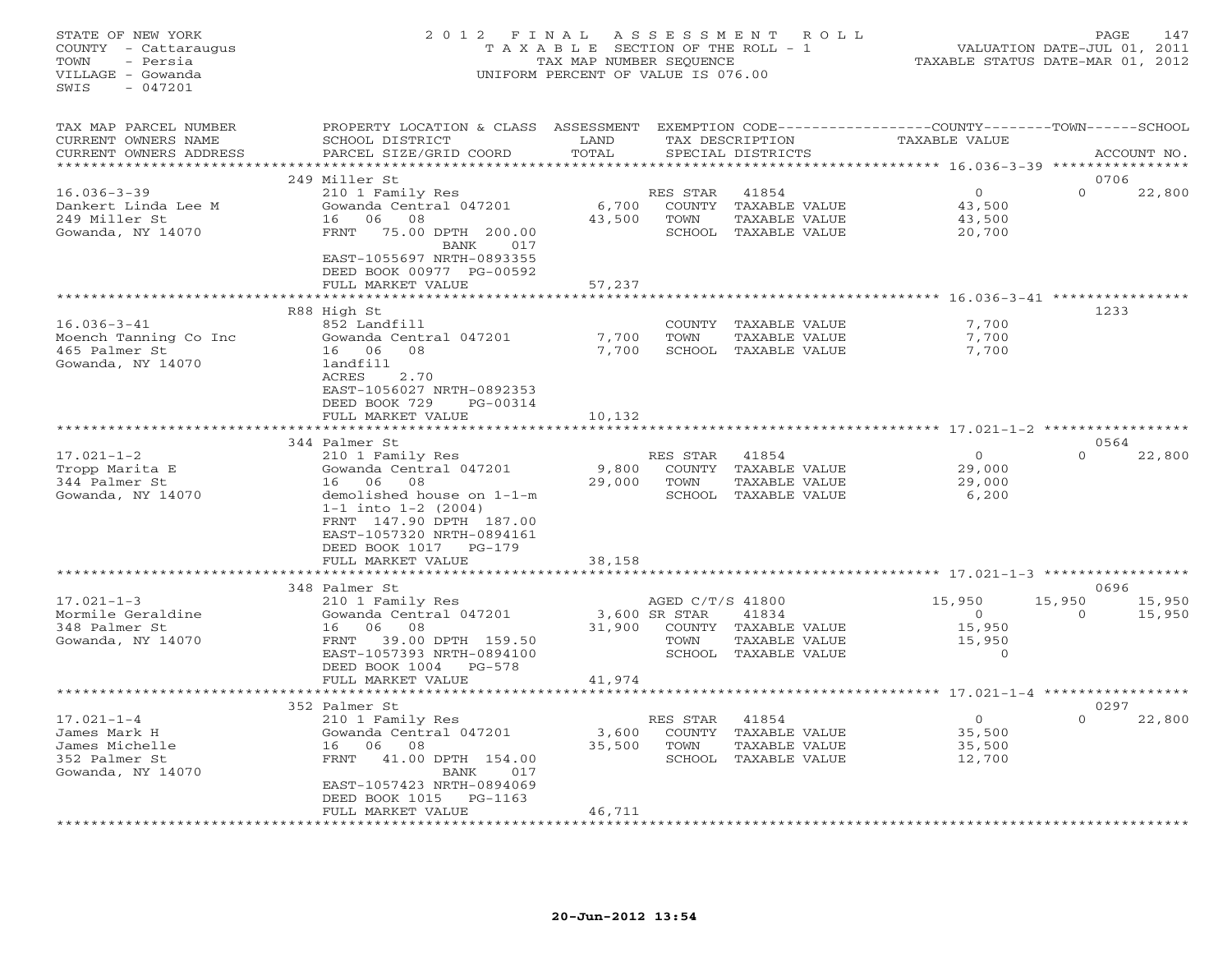## STATE OF NEW YORK 2 0 1 2 F I N A L A S S E S S M E N T R O L L PAGE 148 COUNTY - Cattaraugus T A X A B L E SECTION OF THE ROLL - 1 VALUATION DATE-JUL 01, 2011 TOWN - Persia TAX MAP NUMBER SEQUENCE TAXABLE STATUS DATE-MAR 01, 2012 VILLAGE - Gowanda UNIFORM PERCENT OF VALUE IS 076.00UNIFORM PERCENT OF VALUE IS 076.00

| TAX MAP PARCEL NUMBER<br>CURRENT OWNERS NAME<br>CURRENT OWNERS ADDRESS | PROPERTY LOCATION & CLASS<br>SCHOOL DISTRICT<br>PARCEL SIZE/GRID COORD                                                     | ASSESSMENT<br>LAND<br>TOTAL<br>*********** |                            | TAX DESCRIPTION<br>SPECIAL DISTRICTS    | EXEMPTION CODE----------------COUNTY-------TOWN-----SCHOOL<br>TAXABLE VALUE<br>****************** 17.021-1-5 ****************** | ACCOUNT NO.                |
|------------------------------------------------------------------------|----------------------------------------------------------------------------------------------------------------------------|--------------------------------------------|----------------------------|-----------------------------------------|---------------------------------------------------------------------------------------------------------------------------------|----------------------------|
| $17.021 - 1 - 5$<br>Friedman William H<br>186 Beech St                 | 186 Beech St<br>210 1 Family Res<br>Gowanda Central 047201<br>06<br>08<br>16                                               | 14,200<br>46,000                           | RES STAR<br>COUNTY<br>TOWN | 41854<br>TAXABLE VALUE<br>TAXABLE VALUE | $\circ$<br>46,000<br>46,000                                                                                                     | 1020<br>$\Omega$<br>22,800 |
| Gowanda, NY 14070                                                      | FRNT 350.00 DPTH 135.00<br>BANK<br>012<br>EAST-1056802 NRTH-0893627<br>DEED BOOK 873<br>PG-01019<br>FULL MARKET VALUE      | 60,526                                     | SCHOOL                     | TAXABLE VALUE                           | 23,200                                                                                                                          |                            |
|                                                                        | *******************                                                                                                        | *********                                  |                            |                                         |                                                                                                                                 |                            |
|                                                                        | Palmer St                                                                                                                  |                                            |                            |                                         |                                                                                                                                 | 1012                       |
| $17.021 - 1 - 6$                                                       | 331 Com vac w/im                                                                                                           |                                            | COUNTY                     | TAXABLE VALUE                           | 6,200                                                                                                                           |                            |
| H 3 LLC                                                                | Gowanda Central 047201                                                                                                     | 5,200                                      | <b>TOWN</b>                | TAXABLE VALUE                           | 6,200                                                                                                                           |                            |
| 1483 Johns Creek Rd<br>Milton, WV 25541                                | spilt off 10.5&10.6to Den<br>then $k/c$ from $3-10.1$ to<br>$17.021 - 1 - 6$<br>ACRES<br>1.60<br>EAST-1057182 NRTH-0893975 | 6,200                                      | SCHOOL                     | TAXABLE VALUE                           | 6,200                                                                                                                           |                            |
|                                                                        | DEED BOOK 14285 PG-6022<br>FULL MARKET VALUE                                                                               | 8,158                                      |                            |                                         |                                                                                                                                 |                            |
|                                                                        |                                                                                                                            |                                            |                            |                                         | ***************** 17.029-1-1 **********                                                                                         |                            |
|                                                                        | 384 Palmer St                                                                                                              |                                            |                            |                                         |                                                                                                                                 | 0579                       |
| $17.029 - 1 - 1$                                                       | 210 1 Family Res                                                                                                           |                                            | COUNTY                     | TAXABLE VALUE                           | 36,600                                                                                                                          |                            |
| Kleindienst Paul J                                                     | Gowanda Central 047201                                                                                                     | 3,600                                      | TOWN                       | TAXABLE VALUE                           | 36,600                                                                                                                          |                            |
| Kleindienst Charlotte                                                  | 06<br>08<br>16                                                                                                             | 36,600                                     |                            | SCHOOL TAXABLE VALUE                    | 36,600                                                                                                                          |                            |
| 8762 Hammond Dr                                                        | FRNT 108.00 DPTH<br>57.00                                                                                                  |                                            |                            |                                         |                                                                                                                                 |                            |
| Eden, NY 14057                                                         | 055<br>BANK                                                                                                                |                                            |                            |                                         |                                                                                                                                 |                            |
|                                                                        | EAST-1057546 NRTH-0893805                                                                                                  |                                            |                            |                                         |                                                                                                                                 |                            |
|                                                                        | DEED BOOK 888<br>$PG-00498$                                                                                                |                                            |                            |                                         |                                                                                                                                 |                            |
|                                                                        | FULL MARKET VALUE                                                                                                          | 48,158                                     |                            |                                         | **************** 17.029-1-2 *********                                                                                           |                            |
|                                                                        | 394 Palmer St                                                                                                              |                                            |                            |                                         |                                                                                                                                 | 1234                       |
| $17.029 - 1 - 2$                                                       | 311 Res vac land                                                                                                           |                                            | COUNTY                     | TAXABLE VALUE                           | 3,400                                                                                                                           |                            |
| Kleindienst Paul J                                                     | Gowanda Central 047201                                                                                                     | 3,400                                      | TOWN                       | TAXABLE VALUE                           | 3,400                                                                                                                           |                            |
| 8762 Hammond Dr                                                        | 06<br>16<br>08                                                                                                             | 3,400                                      | SCHOOL                     | TAXABLE VALUE                           | 3,400                                                                                                                           |                            |
| Eden, NY 14057                                                         | 57.00 DPTH<br>FRNT<br>74.00<br>EAST-1057590 NRTH-0893723<br>DEED BOOK 2087<br>$PG-5004$                                    |                                            |                            |                                         |                                                                                                                                 |                            |
|                                                                        | FULL MARKET VALUE                                                                                                          | 4,474                                      |                            |                                         |                                                                                                                                 |                            |
|                                                                        |                                                                                                                            |                                            |                            |                                         | **************** 17.029-1-3 ******************                                                                                  |                            |
|                                                                        | 398 Palmer St                                                                                                              |                                            |                            |                                         |                                                                                                                                 | 0522                       |
| $17.029 - 1 - 3$                                                       | 210 1 Family Res                                                                                                           |                                            | RES STAR                   | 41854                                   | $\circ$                                                                                                                         | $\Omega$<br>22,800         |
| Goodemote Randy J<br>398 Palmer St                                     | Gowanda Central 047201<br>06<br>08<br>16                                                                                   | 4,000<br>30,400                            | <b>COUNTY</b><br>TOWN      | TAXABLE VALUE<br>TAXABLE VALUE          | 30,400<br>30,400                                                                                                                |                            |
| Gowanda, NY 14070                                                      | FRNT<br>80.00 DPTH<br>94.00                                                                                                |                                            |                            | SCHOOL TAXABLE VALUE                    | 7,600                                                                                                                           |                            |
|                                                                        | <b>BANK</b><br>005<br>EAST-1057606 NRTH-0893647                                                                            |                                            |                            |                                         |                                                                                                                                 |                            |
|                                                                        | DEED BOOK 7449<br>$PG-6001$                                                                                                |                                            |                            |                                         |                                                                                                                                 |                            |
|                                                                        | FULL MARKET VALUE                                                                                                          | 40,000                                     |                            |                                         |                                                                                                                                 |                            |
|                                                                        |                                                                                                                            |                                            |                            |                                         |                                                                                                                                 |                            |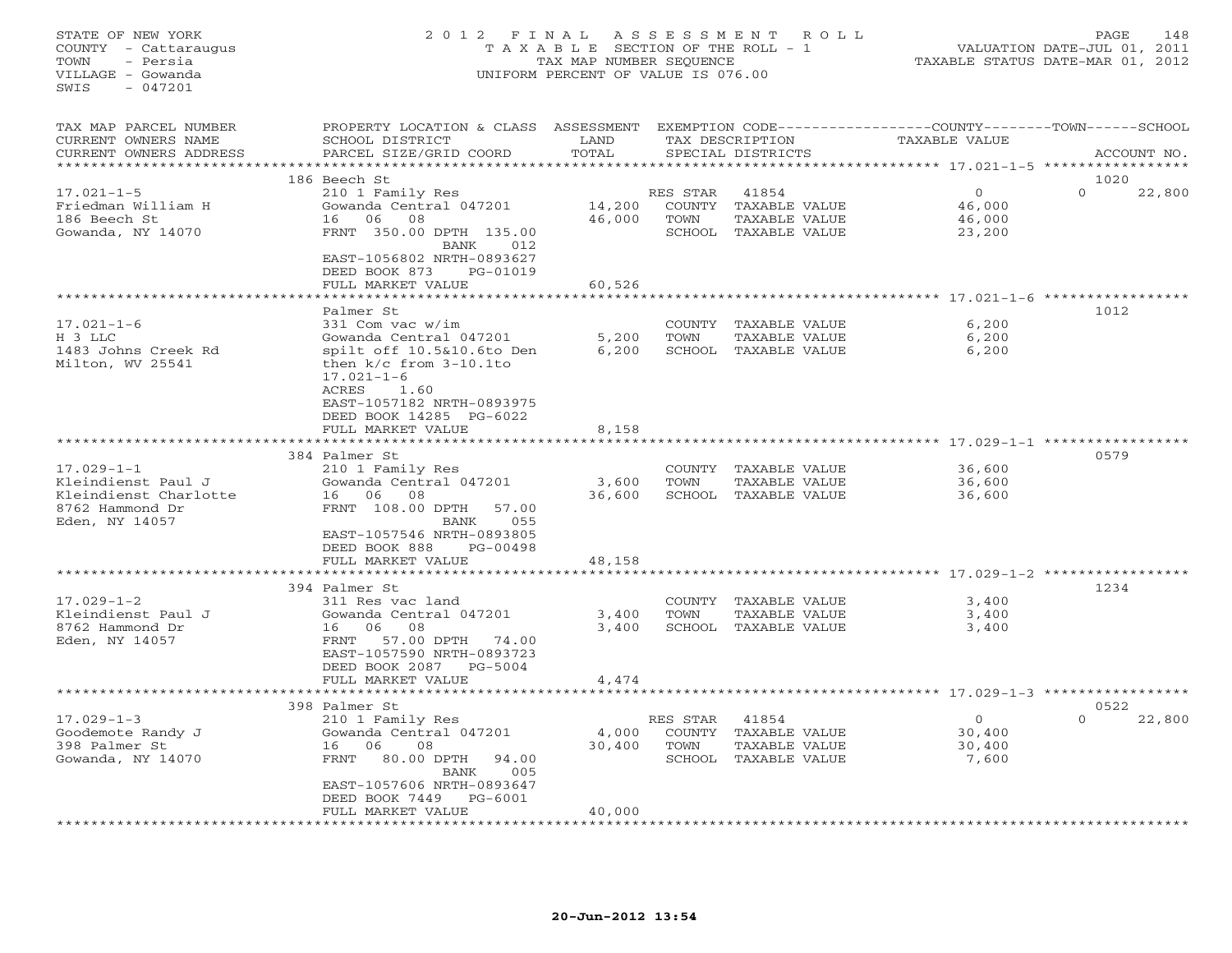## STATE OF NEW YORK 2 0 1 2 F I N A L A S S E S S M E N T R O L L PAGE 149 COUNTY - Cattaraugus T A X A B L E SECTION OF THE ROLL - 1 VALUATION DATE-JUL 01, 2011 TOWN - Persia TAX MAP NUMBER SEQUENCE TAXABLE STATUS DATE-MAR 01, 2012 VILLAGE - Gowanda UNIFORM PERCENT OF VALUE IS 076.00UNIFORM PERCENT OF VALUE IS 076.00

| TAX MAP PARCEL NUMBER<br>CURRENT OWNERS NAME | PROPERTY LOCATION & CLASS ASSESSMENT<br>SCHOOL DISTRICT | LAND    |                | TAX DESCRIPTION      | EXEMPTION CODE-----------------COUNTY-------TOWN-----SCHOOL<br><b>TAXABLE VALUE</b> |                    |
|----------------------------------------------|---------------------------------------------------------|---------|----------------|----------------------|-------------------------------------------------------------------------------------|--------------------|
| CURRENT OWNERS ADDRESS                       | PARCEL SIZE/GRID COORD                                  | TOTAL   |                | SPECIAL DISTRICTS    |                                                                                     | ACCOUNT NO.        |
| *********************                        |                                                         |         |                |                      |                                                                                     |                    |
|                                              | 265 Palmer St                                           |         |                |                      |                                                                                     | 0978               |
| $17.029 - 1 - 4$                             | 710 Manufacture                                         |         |                | COUNTY TAXABLE VALUE | 82,500                                                                              |                    |
| Moench Tanning Co Inc                        | Gowanda Central 047201                                  | 37,400  | TOWN           | TAXABLE VALUE        | 82,500                                                                              |                    |
| 465 Palmer St                                | - 06<br>08<br>16                                        | 82,500  |                | SCHOOL TAXABLE VALUE | 82,500                                                                              |                    |
| Gowanda, NY 14070                            | ACRES<br>32.40<br>EAST-1057103 NRTH-0892885             |         |                |                      |                                                                                     |                    |
|                                              | FULL MARKET VALUE                                       | 108,553 |                |                      |                                                                                     |                    |
|                                              |                                                         |         |                |                      | ********** 17.029-1-17 *********                                                    |                    |
|                                              | 399 Palmer St                                           |         |                |                      |                                                                                     | 0577               |
| $17.029 - 1 - 17$                            | 210 1 Family Res                                        |         | RES STAR       | 41854                | $\circ$                                                                             | $\Omega$<br>22,800 |
| Giambrone Teresa A                           | Gowanda Central 047201                                  | 8,000   | COUNTY         | TAXABLE VALUE        | 47,000                                                                              |                    |
| 399 Palmer St                                | 06<br>08<br>16                                          | 47,000  | TOWN           | TAXABLE VALUE        | 47,000                                                                              |                    |
| Gowanda, NY 14070                            | ACRES<br>1.63 BANK<br>017                               |         |                | SCHOOL TAXABLE VALUE | 24,200                                                                              |                    |
|                                              | EAST-1057378 NRTH-0893458                               |         |                |                      |                                                                                     |                    |
|                                              | DEED BOOK 00922 PG-00798                                |         |                |                      |                                                                                     |                    |
|                                              | FULL MARKET VALUE                                       | 61,842  |                |                      |                                                                                     |                    |
|                                              |                                                         |         |                |                      |                                                                                     | 1064               |
| $17.029 - 1 - 18.2$                          | 391 Palmer St                                           |         | RES STAR       |                      | $\circ$                                                                             | $\Omega$           |
| Dash Harold A                                | 210 1 Family Res<br>Gowanda Central 047201              |         | COUNTY         | 41854                |                                                                                     | 22,800             |
|                                              |                                                         | 6,000   |                | TAXABLE VALUE        | 43,700                                                                              |                    |
| 391 Palmer St                                | 16 06 08                                                | 43,700  | TOWN<br>SCHOOL | TAXABLE VALUE        | 43,700                                                                              |                    |
| Gowanda, NY 14070                            | Pearl Dash (Life Use)<br>FRNT 150.00 DPTH 140.00        |         |                | TAXABLE VALUE        | 20,900                                                                              |                    |
|                                              |                                                         |         |                |                      |                                                                                     |                    |
|                                              | EAST-1057439 NRTH-0893706                               |         |                |                      |                                                                                     |                    |
|                                              | DEED BOOK 00991 PG-00843                                |         |                |                      |                                                                                     |                    |
|                                              | FULL MARKET VALUE                                       | 57,500  |                |                      | ********************************** 17.029-1-19 *********                            |                    |
|                                              | 363 Palmer St                                           |         |                |                      |                                                                                     | 1015               |
| $17.029 - 1 - 19$                            | 311 Res vac land                                        |         | <b>COUNTY</b>  | TAXABLE VALUE        | 10,000                                                                              |                    |
| Schaus Steven                                | Gowanda Central 047201                                  | 10,000  | TOWN           | <b>TAXABLE VALUE</b> | 10,000                                                                              |                    |
| 45 Walnut St                                 | 08<br>16 06                                             | 10,000  |                | SCHOOL TAXABLE VALUE | 10,000                                                                              |                    |
| Gowanda, NY 14070                            | merged 1-18.1 into parcel                               |         |                |                      |                                                                                     |                    |
|                                              | FRNT 133.00 DPTH                                        |         |                |                      |                                                                                     |                    |
|                                              | <b>ACRES</b><br>2.70                                    |         |                |                      |                                                                                     |                    |
|                                              | EAST-1057221 NRTH-0893645                               |         |                |                      |                                                                                     |                    |
|                                              | DEED BOOK 3454<br>$PG-4004$                             |         |                |                      |                                                                                     |                    |
|                                              | FULL MARKET VALUE                                       | 13,158  |                |                      |                                                                                     |                    |
|                                              |                                                         |         |                |                      | ****************************** 17.029-1-20 *******                                  |                    |
|                                              | 368 Palmer St                                           |         |                |                      |                                                                                     | 1019               |
| $17.029 - 1 - 20$                            | 210 1 Family Res                                        |         | RES STAR       | 41854                | $\circ$                                                                             | $\Omega$<br>22,800 |
| Jamieson Dolores R                           | Gowanda Central 047201                                  | 5,800   |                | COUNTY TAXABLE VALUE | 37,000                                                                              |                    |
| 368 Palmer St                                | 16<br>06<br>08                                          | 37,000  | TOWN           | TAXABLE VALUE        | 37,000                                                                              |                    |
| Gowanda, NY 14070                            | FRNT 206.00 DPTH 105.00                                 |         |                | SCHOOL TAXABLE VALUE | 14,200                                                                              |                    |
|                                              | BANK<br>032                                             |         |                |                      |                                                                                     |                    |
|                                              | EAST-1057530 NRTH-0893981                               |         |                |                      |                                                                                     |                    |
|                                              | DEED BOOK 1028<br>$PG-582$                              |         |                |                      |                                                                                     |                    |
|                                              | FULL MARKET VALUE                                       | 48,684  |                |                      |                                                                                     |                    |
|                                              |                                                         |         |                |                      |                                                                                     |                    |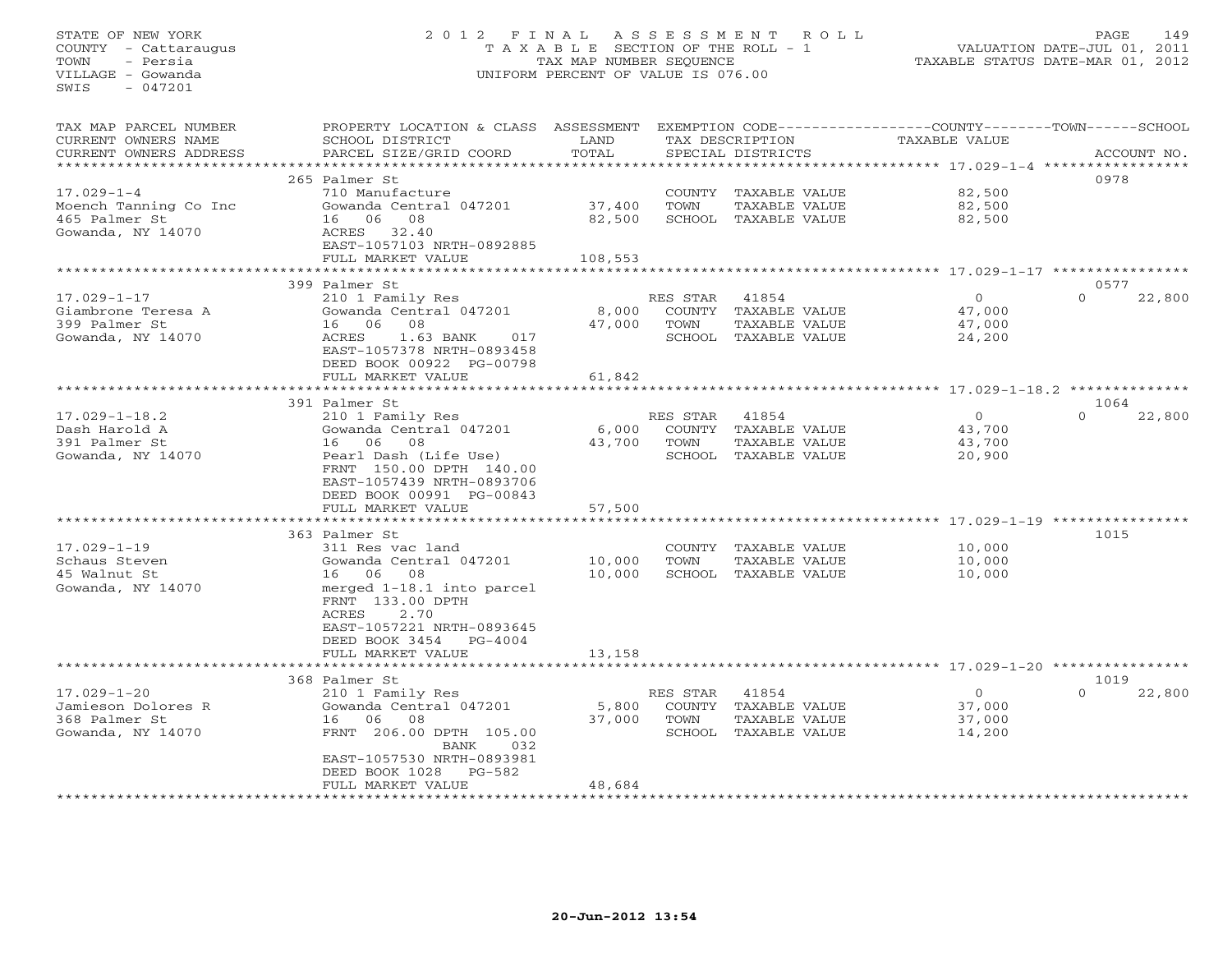| STATE OF NEW YORK    | 2012 FINAL ASSESSMENT ROLL         | 150<br>PAGE.                     |
|----------------------|------------------------------------|----------------------------------|
| COUNTY - Cattaraugus | TAXABLE SECTION OF THE ROLL - 1    | VALUATION DATE-JUL 01, 2011      |
| TOWN - Persia        |                                    | TAXABLE STATUS DATE-MAR 01, 2012 |
| VILLAGE - Gowanda    |                                    | RPS150/V04/L015                  |
| SWIS<br>- 047201     | UNIFORM PERCENT OF VALUE IS 076.00 | CURRENT DATE 6/20/2012           |
|                      | ROLL SUB SECTION- - TOTALS         |                                  |

|                      |  | ⊇N | - ) INI |  |  |
|----------------------|--|----|---------|--|--|
| $\sim$ $\sim$ $\sim$ |  |    |         |  |  |

#### NO SPECIAL DISTRICTS AT THIS LEVEL

#### \*\*\* S C H O O L D I S T R I C T S U M M A R Y \*\*\*

| CODE   | DISTRICT NAME   | TOTAL<br>PARCELS | ASSESSED<br>LAND | ASSESSED<br>TOTAL | EXEMPT<br>AMOUNT | TOTAL<br>TAXABLE | STAR<br>AMOUNT | STAR<br>TAXABLE |
|--------|-----------------|------------------|------------------|-------------------|------------------|------------------|----------------|-----------------|
| 047201 | Gowanda Central | 745              | 4412,053         | 40053,995         | 579,150          | 39474,845        | 12725,295      | 26749,550       |
|        | SUB-TOTAL       | 745              | 4412,053         | 40053,995         | 579,150          | 39474,845        | 12725,295      | 26749,550       |
|        | TOTAL           | 745              | 4412,053         | 40053,995         | 579,150          | 39474,845        | 12725,295      | 26749,550       |

### \*\*\* S Y S T E M C O D E S S U M M A R Y \*\*\*

## NO SYSTEM EXEMPTIONS AT THIS LEVEL

## \*\*\* E X E M P T I O N S U M M A R Y \*\*\*

|       |              | TOTAL   |          |          |           |
|-------|--------------|---------|----------|----------|-----------|
| CODE  | DESCRIPTION  | PARCELS | COUNTY   | TOWN     | SCHOOL    |
| 41101 | VET C/T      | 2       | 10,000   | 10,000   |           |
| 41121 | WVET C/T     | 38      | 274,028  | 274,028  |           |
| 41131 | CVET C/T     | 47      | 620,600  | 620,600  |           |
| 41141 | DVET C/T     | 10      | 133,055  | 133,055  |           |
| 41161 | CW 15 VET/   | 6       | 43,605   | 43,605   |           |
| 41400 | CLERGY       |         | 1,500    | 1,500    | 1,500     |
| 41683 | RPTL466 c    | 4       |          | 9,120    |           |
| 41800 | AGED $C/T/S$ | 16      | 374,887  | 374,887  | 410,850   |
| 41801 | AGED C/T     | 13      | 197,890  | 197,890  |           |
| 41834 | SR STAR      | 126     |          |          | 5325,095  |
| 41854 | RES STAR     | 325     |          |          | 7400,200  |
| 47610 | BUS C/T/S    | 2       | 166,800  | 166,800  | 166,800   |
|       | TOTAL        | 590     | 1822,365 | 1831,485 | 13304,445 |
|       |              |         |          |          |           |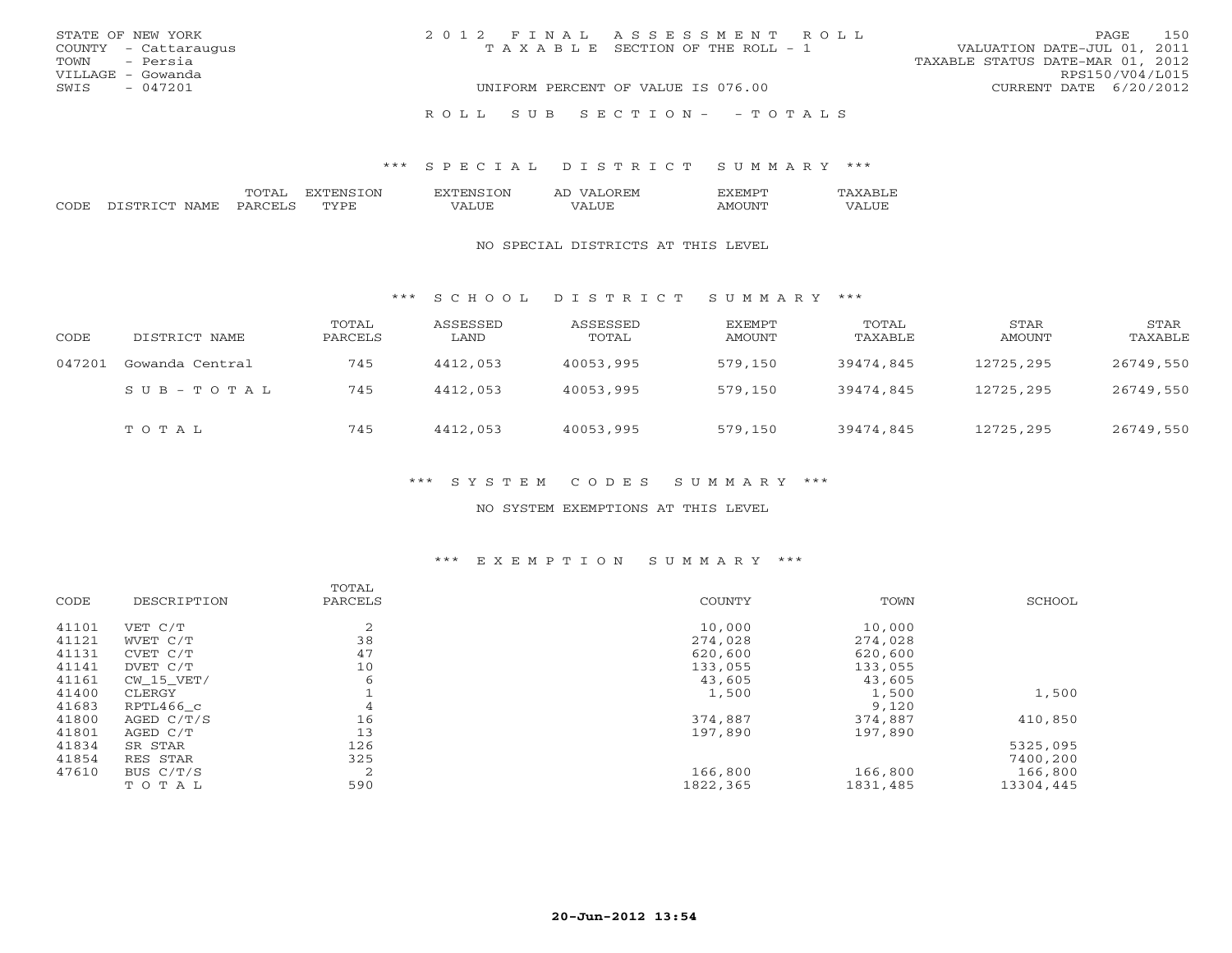|      | STATE OF NEW YORK    | 2012 FINAL ASSESSMENT ROLL            |  |                                  | PAGE            | 151 |
|------|----------------------|---------------------------------------|--|----------------------------------|-----------------|-----|
|      | COUNTY - Cattaraugus | T A X A B L E SECTION OF THE ROLL - 1 |  | VALUATION DATE-JUL 01, 2011      |                 |     |
|      | TOWN - Persia        |                                       |  | TAXABLE STATUS DATE-MAR 01, 2012 |                 |     |
|      | VILLAGE - Gowanda    |                                       |  |                                  | RPS150/V04/L015 |     |
| SWIS | - 047201             | UNIFORM PERCENT OF VALUE IS 076.00    |  | CURRENT DATE $6/20/2012$         |                 |     |
|      |                      |                                       |  |                                  |                 |     |
|      |                      | ROLL SUB SECTION- - TOTALS            |  |                                  |                 |     |

| ROLL |                         | TOTAL   |          | <b>SCRCCET</b> | TAXABLE | TAXABLE   | PAXABLE   | STAR           |
|------|-------------------------|---------|----------|----------------|---------|-----------|-----------|----------------|
| SEC  | <b>TPTTON</b><br>DECOD. | PARCELS | LAND     | TOTAL          | COUNTY  | TOWN      | SCHOOL    | <b>TAXABLE</b> |
|      | TAXABI F                | 745     | 1112 053 | 40053<br>995   | 630     | 38222,510 | 39474.845 | $26710$        |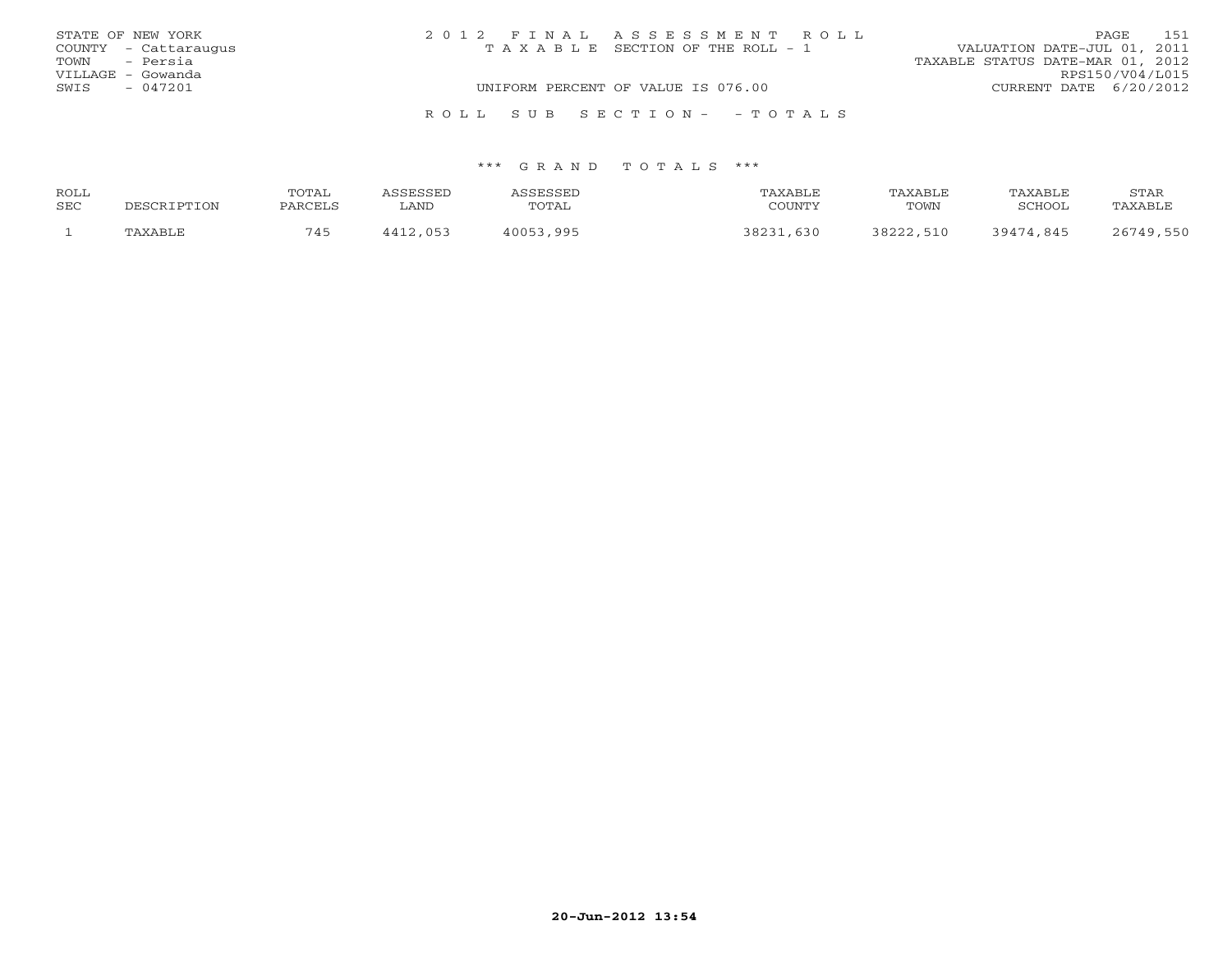| STATE OF NEW YORK<br>COUNTY<br>- Cattaraugus<br>- Persia<br>TOWN<br>VILLAGE - Gowanda<br>$-047201$<br>SWIS | 2 0 1 2<br>TAXABLE                         | F T N A T,<br>UNIFORM PERCENT OF VALUE IS 076.00 |          | A S S E S S M E N T R O L L | SECTION OF THE ROLL - $1$ SUB-SECT - 2 VALUATION DATE-JUL 01,<br>TAX MAP NUMBER SEQUENCE TAN TAXABLE STATUS DATE-MAR 01, 2012 | PAGE<br>2011     | 152      |
|------------------------------------------------------------------------------------------------------------|--------------------------------------------|--------------------------------------------------|----------|-----------------------------|-------------------------------------------------------------------------------------------------------------------------------|------------------|----------|
| TAX MAP PARCEL NUMBER                                                                                      | PROPERTY LOCATION & CLASS                  | ASSESSMENT                                       |          |                             | EXEMPTION CODE-----------------COUNTY-------TOWN------SCHOOL                                                                  |                  |          |
| CURRENT OWNERS NAME                                                                                        | LAND<br>SCHOOL DISTRICT<br>TAX DESCRIPTION |                                                  |          | TAXABLE VALUE               |                                                                                                                               |                  |          |
| CURRENT OWNERS ADDRESS                                                                                     | PARCEL SIZE/GRID COORD TOTAL               |                                                  |          | SPECIAL DISTRICTS           |                                                                                                                               | ACCOUNT NO.      |          |
|                                                                                                            |                                            |                                                  |          |                             |                                                                                                                               | **************** |          |
|                                                                                                            | 172 Beech St                               |                                                  |          |                             |                                                                                                                               | 1219             |          |
| 17.029-1-16                                                                                                | 330 Vacant comm                            |                                                  | XMPT C/T | 33201                       | 1,500                                                                                                                         | 1,500            | $\Omega$ |
| County of Cattaraugus                                                                                      | Gowanda Central 047201                     | 1,500                                            | COUNTY   | TAXABLE VALUE               |                                                                                                                               |                  |          |
| 303 Court St<br>16 06                                                                                      | 08                                         | 1,500                                            | TOWN     | TAXABLE VALUE               |                                                                                                                               |                  |          |
| Little Valley, NY 14755                                                                                    | FRNT 590.00 DPTH<br>50.00                  |                                                  | SCHOOL   | TAXABLE VALUE               | 1,500                                                                                                                         |                  |          |
|                                                                                                            | EAST-1057178 NRTH-0893386                  |                                                  |          |                             |                                                                                                                               |                  |          |
|                                                                                                            | DEED BOOK 9728<br>PG-3006                  |                                                  |          |                             |                                                                                                                               |                  |          |
|                                                                                                            | FULL MARKET VALUE                          | 1,974                                            |          |                             |                                                                                                                               |                  |          |
|                                                                                                            |                                            |                                                  |          |                             |                                                                                                                               |                  |          |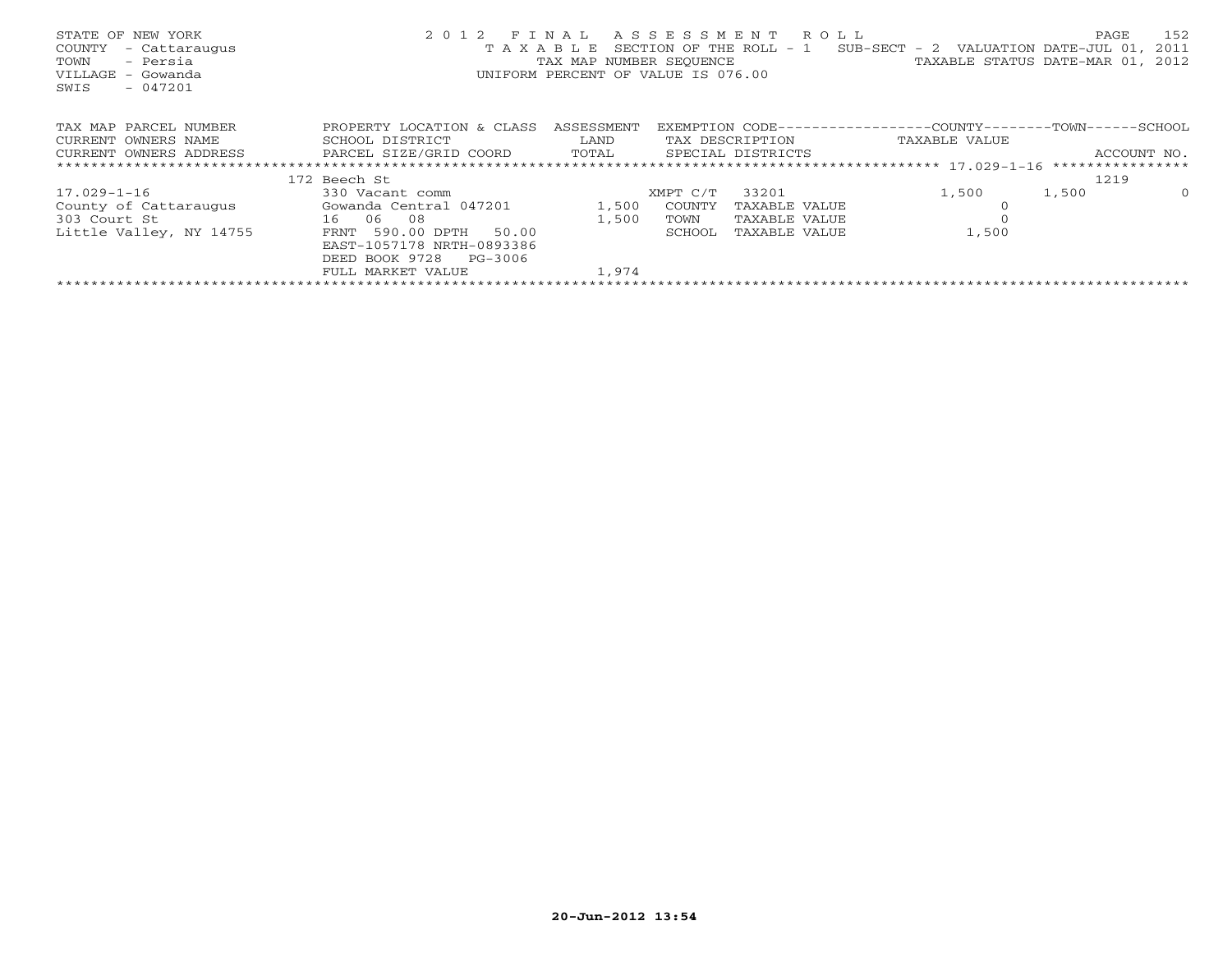| STATE OF NEW YORK    |           | 2012 FINAL ASSESSMENT ROLL                                                     |                                  |                        | PAGE | 153 |
|----------------------|-----------|--------------------------------------------------------------------------------|----------------------------------|------------------------|------|-----|
| COUNTY - Cattaraugus |           | T A X A B L E SECTION OF THE ROLL - 1 SUB-SECT - 2 VALUATION DATE-JUL 01, 2011 |                                  |                        |      |     |
| TOWN - Persia        |           |                                                                                | TAXABLE STATUS DATE-MAR 01, 2012 |                        |      |     |
| VILLAGE - Gowanda    |           |                                                                                |                                  | RPS150/V04/L015        |      |     |
| SWIS                 | $-047201$ | UNIFORM PERCENT OF VALUE IS 076.00                                             |                                  | CURRENT DATE 6/20/2012 |      |     |
|                      |           | ROLL SUB SECTION-2-TOTALS                                                      |                                  |                        |      |     |

|               |   | ∋N | ١N |  |  |
|---------------|---|----|----|--|--|
| $\sim$ $\sim$ | ᠁ |    |    |  |  |

#### NO SPECIAL DISTRICTS AT THIS LEVEL

### \*\*\* S C H O O L D I S T R I C T S U M M A R Y \*\*\*

| CODE   | DISTRICT NAME   | TOTAL<br>PARCELS | ASSESSED<br>LAND | ASSESSED<br>TOTAL | <b>EXEMPT</b><br>AMOUNT | TOTAL<br>TAXABLE | STAR<br>AMOUNT | STAR<br>TAXABLE |
|--------|-----------------|------------------|------------------|-------------------|-------------------------|------------------|----------------|-----------------|
| 047201 | Gowanda Central |                  | 1,500            | 1,500             |                         | 1,500            |                | 1,500           |
|        | SUB-TOTAL       |                  | 1,500            | 1,500             |                         | 1,500            |                | 1,500           |
|        | TOTAL           |                  | 1,500            | 1,500             |                         | 1,500            |                | 1,500           |

### \*\*\* S Y S T E M C O D E S S U M M A R Y \*\*\*

## NO SYSTEM EXEMPTIONS AT THIS LEVEL

## \*\*\* E X E M P T I O N S U M M A R Y \*\*\*

| CODE  | DESCRIPTION       | TOTAL<br>PARCELS | COUNTY         | TOWN           | SCHOOL |
|-------|-------------------|------------------|----------------|----------------|--------|
| 33201 | XMPT C/T<br>TOTAL |                  | 1,500<br>1,500 | 1,500<br>1,500 |        |

| <b>ROLL</b> | 'OTAL |      |             |          |      |        | STAR          |
|-------------|-------|------|-------------|----------|------|--------|---------------|
| <b>SEC</b>  |       | ∟AND | TOTAL       | COLINTIN | TOWN | SCHOOI |               |
|             |       | 500  | C C<br>$-1$ |          |      | 50 C   | $E \cap \cap$ |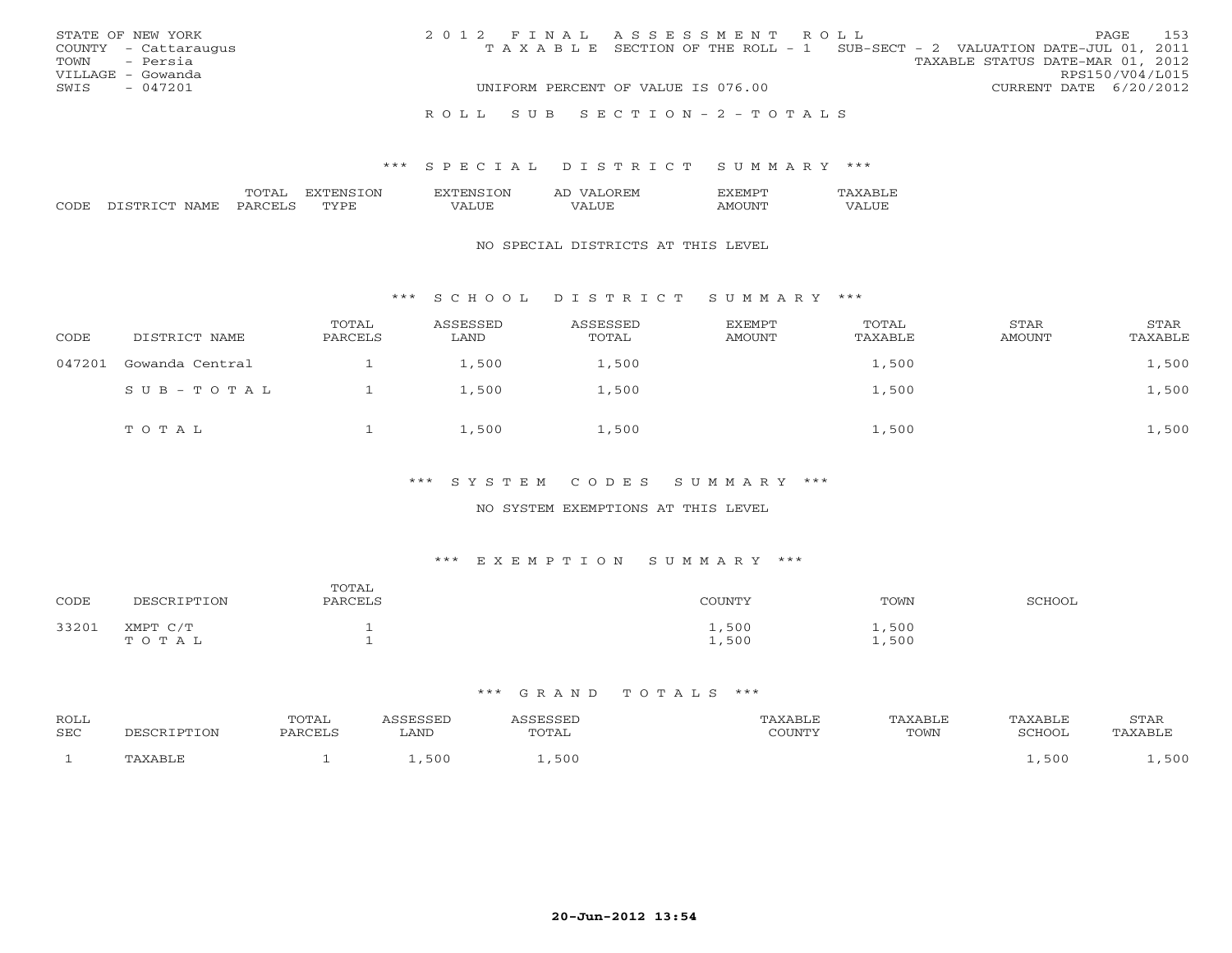| STATE OF NEW YORK<br>COUNTY<br>- Cattaraugus<br>- Persia<br>TOWN<br>VILLAGE - Gowanda<br>$-047201$<br>SWIS | 2 0 1 2<br>T A X A B I, E    | F T N A T, | A S S E S S M E N T R O L L<br>SECTION OF THE ROLL $-1$ SUB-SECT - A VALUATION DATE-JUL 01,<br>TAX MAP NUMBER SEQUENCE TAN TAXABLE STATUS DATE-MAR 01, 2012<br>UNIFORM PERCENT OF VALUE IS 076.00 |               | PAGE<br>154<br>2011 |
|------------------------------------------------------------------------------------------------------------|------------------------------|------------|---------------------------------------------------------------------------------------------------------------------------------------------------------------------------------------------------|---------------|---------------------|
| TAX MAP PARCEL NUMBER                                                                                      | PROPERTY LOCATION & CLASS    | ASSESSMENT | EXEMPTION CODE------------------COUNTY--------TOWN------SCHOOL                                                                                                                                    |               |                     |
| CURRENT OWNERS NAME                                                                                        | SCHOOL DISTRICT              | LAND       | TAX DESCRIPTION                                                                                                                                                                                   | TAXABLE VALUE |                     |
| CURRENT OWNERS ADDRESS                                                                                     | PARCEL SIZE/GRID COORD TOTAL |            | SPECIAL DISTRICTS                                                                                                                                                                                 |               | ACCOUNT NO.         |
|                                                                                                            |                              |            |                                                                                                                                                                                                   |               |                     |
|                                                                                                            | 138 Palmer St                |            |                                                                                                                                                                                                   |               | 1279                |
| 16.028-3-10.4                                                                                              | 330 Vacant comm              |            | Withdrawal 29700                                                                                                                                                                                  | 31,500        | 31,500<br>31,500    |
| Gowanda Area Redevelopment                                                                                 | Gowanda Central 047201       | 31,500     | COUNTY<br>TAXABLE VALUE                                                                                                                                                                           |               |                     |
| 27 E Main St<br>16 06 08                                                                                   |                              | 31,500     | TOWN<br>TAXABLE VALUE                                                                                                                                                                             |               |                     |
| Gowanda, NY 14070                                                                                          | ACRES<br>23.40               |            | SCHOOL<br>TAXABLE VALUE                                                                                                                                                                           |               |                     |
|                                                                                                            | EAST-1056171 NRTH-0895265    |            |                                                                                                                                                                                                   |               |                     |
|                                                                                                            | DEED BOOK 12351 PG-2001      |            |                                                                                                                                                                                                   |               |                     |
|                                                                                                            | FULL MARKET VALUE            | 41,447     |                                                                                                                                                                                                   |               |                     |
|                                                                                                            |                              |            |                                                                                                                                                                                                   |               |                     |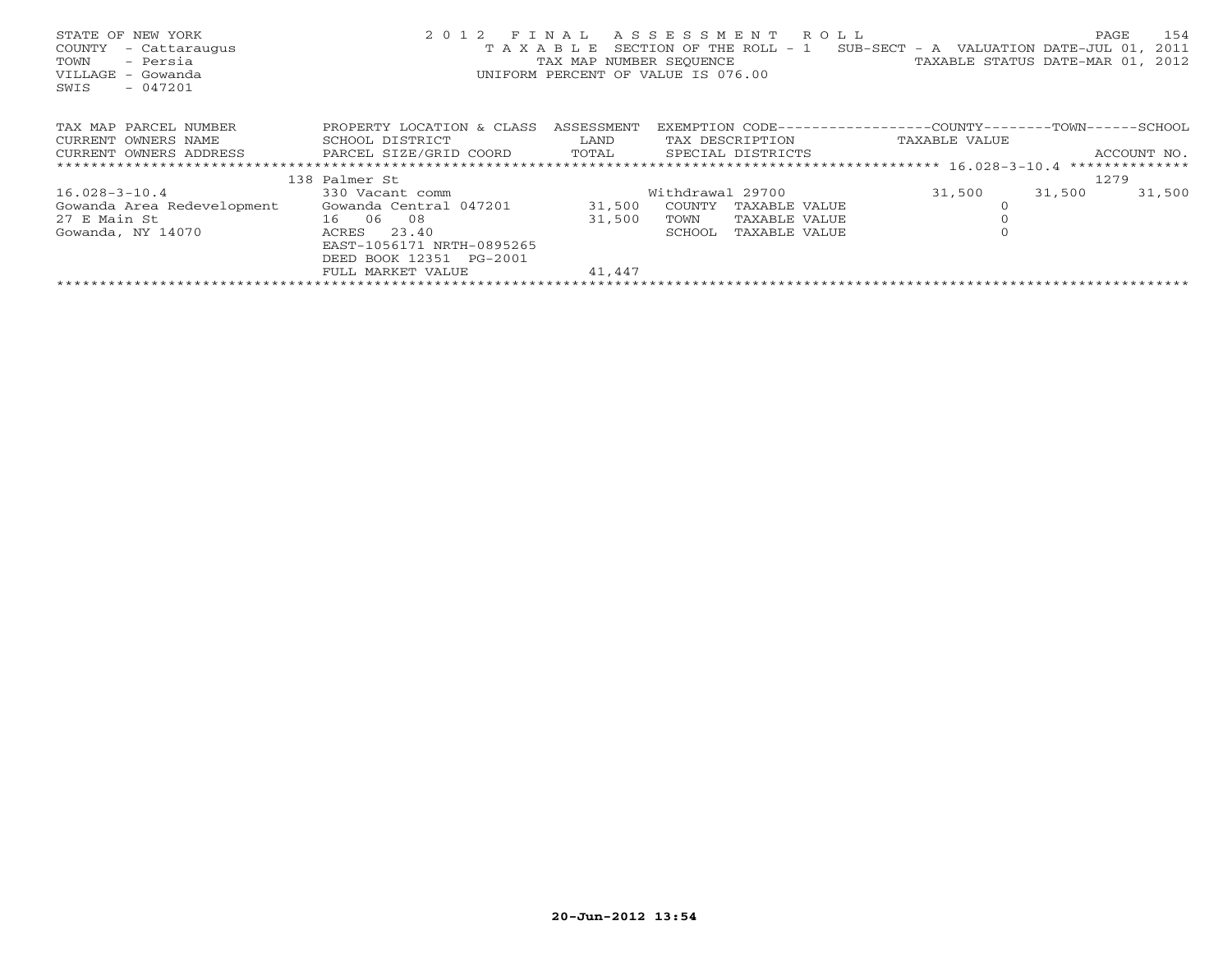|      | STATE OF NEW YORK    | 2012 FINAL ASSESSMENT ROLL                                                     |                                  | PAGE                   | 155 |
|------|----------------------|--------------------------------------------------------------------------------|----------------------------------|------------------------|-----|
|      | COUNTY - Cattaraugus | T A X A B L E SECTION OF THE ROLL - 1 SUB-SECT - A VALUATION DATE-JUL 01, 2011 |                                  |                        |     |
|      | TOWN - Persia        |                                                                                | TAXABLE STATUS DATE-MAR 01, 2012 |                        |     |
|      | VILLAGE - Gowanda    |                                                                                |                                  | RPS150/V04/L015        |     |
| SWIS | $-047201$            | UNIFORM PERCENT OF VALUE IS 076.00                                             |                                  | CURRENT DATE 6/20/2012 |     |
|      |                      |                                                                                |                                  |                        |     |
|      |                      | ROLL SUB SECTION-A-TOTALS                                                      |                                  |                        |     |

|                             | $T \cap T$<br>-- | ')NI<br>. | . . | .                           |  |
|-----------------------------|------------------|-----------|-----|-----------------------------|--|
| $\sim$ $\sim$<br>$\backsim$ |                  |           |     | $\sim$ $\sim$ $\sim$ $\sim$ |  |

#### NO SPECIAL DISTRICTS AT THIS LEVEL

### \*\*\* S C H O O L D I S T R I C T S U M M A R Y \*\*\*

| CODE   | DISTRICT NAME   | TOTAL<br>PARCELS | ASSESSED<br>LAND | ASSESSED<br>TOTAL | EXEMPT<br>AMOUNT | TOTAL<br>TAXABLE | STAR<br>AMOUNT | STAR<br>TAXABLE |
|--------|-----------------|------------------|------------------|-------------------|------------------|------------------|----------------|-----------------|
| 047201 | Gowanda Central |                  | 31,500           | 31,500            | 31,500           |                  |                |                 |
|        | SUB-TOTAL       |                  | 31,500           | 31,500            | 31,500           |                  |                |                 |
|        | TOTAL           |                  | 31,500           | 31,500            | 31,500           |                  |                |                 |

### \*\*\* S Y S T E M C O D E S S U M M A R Y \*\*\*

## NO SYSTEM EXEMPTIONS AT THIS LEVEL

## \*\*\* E X E M P T I O N S U M M A R Y \*\*\*

| CODE  | DESCRIPTION         | TOTAL<br>PARCELS | COUNTY           | TOWN             | SCHOOL           |
|-------|---------------------|------------------|------------------|------------------|------------------|
| 29700 | Withdrawal<br>TOTAL |                  | 31,500<br>31,500 | 31,500<br>31,500 | 31,500<br>31,500 |

| ROLL |             | TOTAL   | SSESSED | ASSESSED | TAXABLE | TAXABLE | TAXABLE | STAR<br><u>U 1711</u> |
|------|-------------|---------|---------|----------|---------|---------|---------|-----------------------|
| SEC  | DESCRIPTION | PARCELS | LAND    | TOTAL    | COUNTY  | TOWN    | SCHOOL  | 'AXABLE               |
|      | TAXABLE     |         | 500     | .,500    |         |         |         |                       |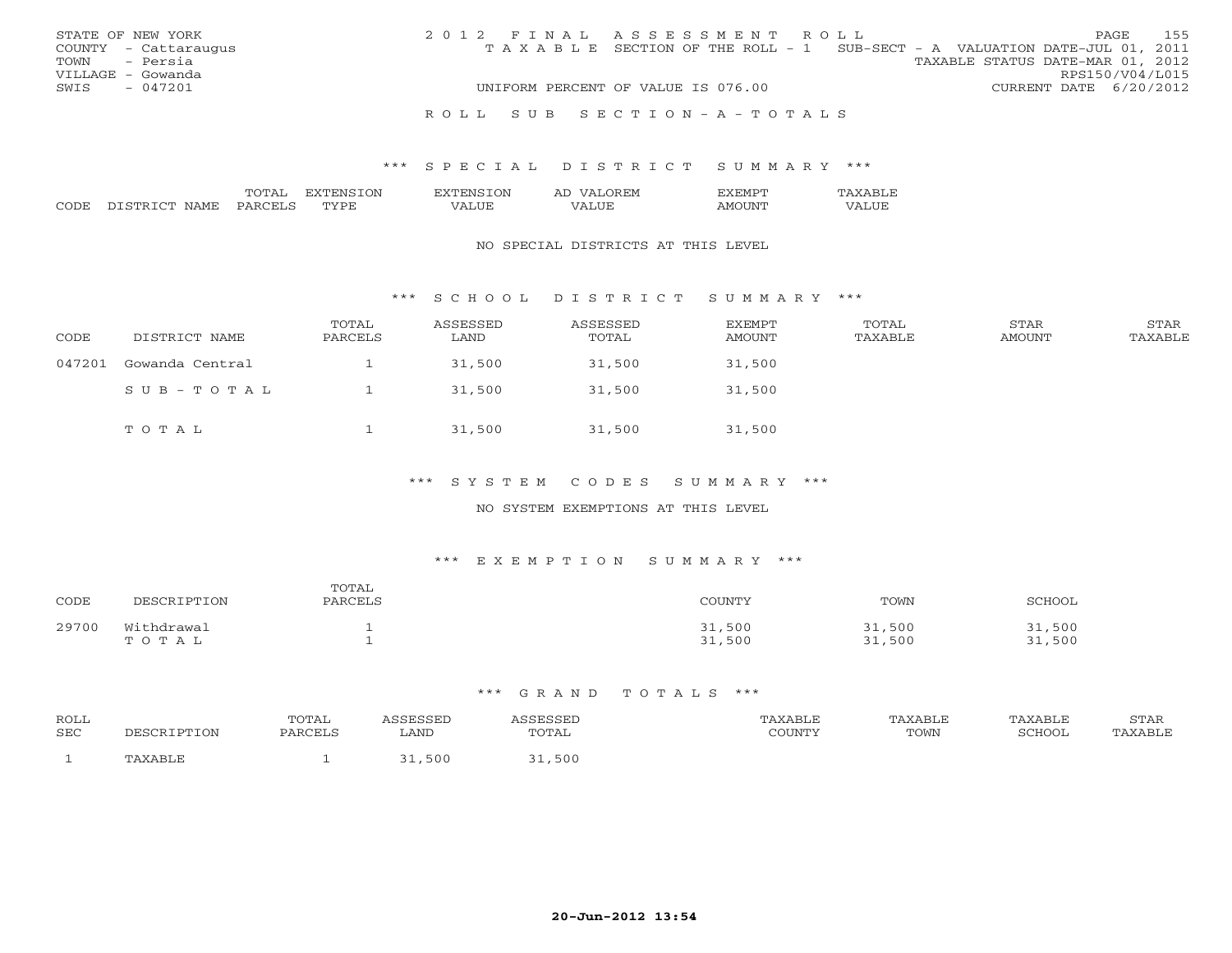| STATE OF NEW YORK    | 2012 FINAL ASSESSMENT ROLL         | 156<br><b>PAGE</b>               |
|----------------------|------------------------------------|----------------------------------|
| COUNTY - Cattaraugus | TAXABLE SECTION OF THE ROLL - 1    | VALUATION DATE-JUL 01, 2011      |
| - Persia<br>TOWN     |                                    | TAXABLE STATUS DATE-MAR 01, 2012 |
| VILLAGE - Gowanda    | UNIFORM PERCENT OF VALUE IS 076.00 | RPS150/V04/L015                  |
| $-047201$<br>SWIS    |                                    | CURRENT DATE 6/20/2012           |
|                      |                                    |                                  |

#### R O L L S E C T I O N T O T A L S

#### \*\*\* S P E C I A L D I S T R I C T S U M M A R Y \*\*\*

|               |                            | ---           | OΝ<br>÷РМ | ΟN<br>$\sim$           | $\overline{\phantom{a}}$<br>H.N<br>. . | C IVI |                      |
|---------------|----------------------------|---------------|-----------|------------------------|----------------------------------------|-------|----------------------|
| $\cap$ $\cap$ | `™<br>$\sim$ mn.<br>. M H' | .<br>$\cdots$ | Рн.       | $-$<br>$\cdots$<br>, , | .<br>JUL                               | I IXI | ---<br>- 23<br>,,,,, |

#### NO SPECIAL DISTRICTS AT THIS LEVEL

### \*\*\* S C H O O L D I S T R I C T S U M M A R Y \*\*\*

| CODE   | DISTRICT NAME   | TOTAL<br>PARCELS | ASSESSED<br>LAND | ASSESSED<br>TOTAL | EXEMPT<br>AMOUNT | TOTAL<br>TAXABLE | <b>STAR</b><br>AMOUNT | STAR<br>TAXABLE |
|--------|-----------------|------------------|------------------|-------------------|------------------|------------------|-----------------------|-----------------|
| 047201 | Gowanda Central | 747              | 4445,053         | 40086,995         | 610,650          | 39476,345        | 12725,295             | 26751,050       |
|        | SUB-TOTAL       | 747              | 4445,053         | 40086,995         | 610,650          | 39476,345        | 12725,295             | 26751,050       |
|        | TOTAL           | 747              | 4445,053         | 40086,995         | 610,650          | 39476,345        | 12725,295             | 26751,050       |

### \*\*\* S Y S T E M C O D E S S U M M A R Y \*\*\*

## NO SYSTEM EXEMPTIONS AT THIS LEVEL

## \*\*\* E X E M P T I O N S U M M A R Y \*\*\*

|       |             | TOTAL   |         |         |          |
|-------|-------------|---------|---------|---------|----------|
| CODE  | DESCRIPTION | PARCELS | COUNTY  | TOWN    | SCHOOL   |
| 29700 | Withdrawal  |         | 31,500  | 31,500  | 31,500   |
| 33201 | XMPT C/T    |         | 1,500   | 1,500   |          |
| 41101 | VET C/T     | 2       | 10,000  | 10,000  |          |
| 41121 | WVET C/T    | 38      | 274,028 | 274,028 |          |
| 41131 | CVET C/T    | 47      | 620,600 | 620,600 |          |
| 41141 | DVET C/T    | 10      | 133,055 | 133,055 |          |
| 41161 | CW 15 VET/  | 6       | 43,605  | 43,605  |          |
| 41400 | CLERGY      |         | 1,500   | 1,500   | 1,500    |
| 41683 | RPTL466 c   | 4       |         | 9,120   |          |
| 41800 | AGED C/T/S  | 16      | 374,887 | 374,887 | 410,850  |
| 41801 | AGED C/T    | 13      | 197,890 | 197,890 |          |
| 41834 | SR STAR     | 126     |         |         | 5325,095 |
| 41854 | RES STAR    | 325     |         |         | 7400,200 |
|       |             |         |         |         |          |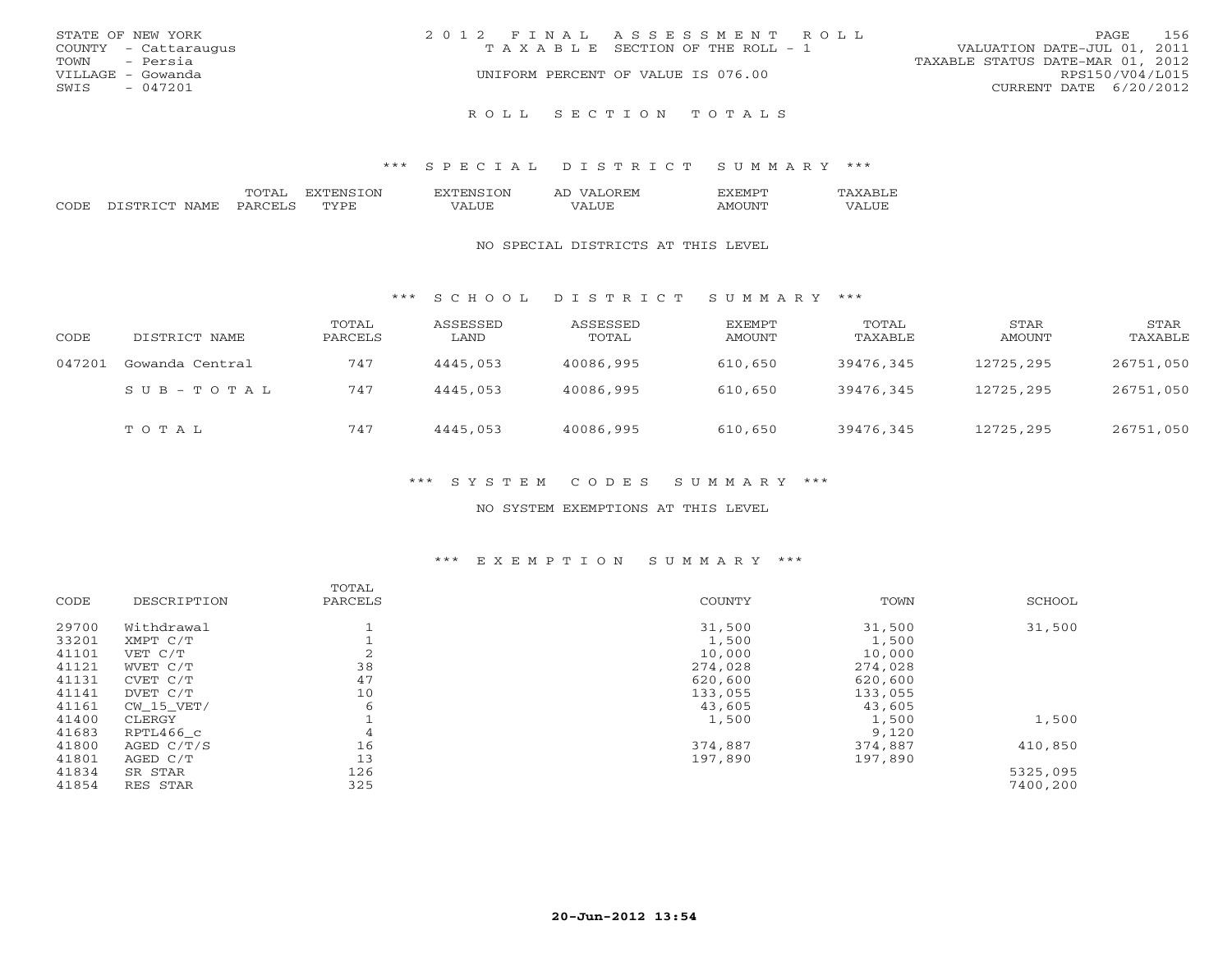|      | STATE OF NEW YORK    | 2012 FINAL ASSESSMENT ROLL            | PAGE                             | 157             |
|------|----------------------|---------------------------------------|----------------------------------|-----------------|
|      | COUNTY - Cattaraugus | T A X A B L E SECTION OF THE ROLL - 1 | VALUATION DATE-JUL 01, 2011      |                 |
|      | TOWN - Persia        |                                       | TAXABLE STATUS DATE-MAR 01, 2012 |                 |
|      | VILLAGE - Gowanda    | UNIFORM PERCENT OF VALUE IS 076.00    |                                  | RPS150/V04/L015 |
| SWIS | - 047201             |                                       | CURRENT DATE 6/20/2012           |                 |
|      |                      |                                       |                                  |                 |
|      |                      | ROLL SECTION TOTALS                   |                                  |                 |

### \*\*\* E X E M P T I O N S U M M A R Y \*\*\*

| CODE  | DESCRIPTION | TOTAL<br>PARCELS | COUNTY   | TOWN     | SCHOOL    |
|-------|-------------|------------------|----------|----------|-----------|
| 47610 | BUS C/T/S   | ∽                | 166,800  | 166,800  | 166,800   |
|       | TOTAL       | 592              | 1855,365 | 1864,485 | 13335,945 |

| <b>ROLL</b><br><b>SEC</b> | DESCRIPTION | TOTAL<br>PARCELS | <i><b>\SSESSED</b></i><br><b>LAND</b> | ASSESSED<br>TOTAL | TAXABLE<br>COUNTY | TAXABLE<br>TOWN | TAXABLE<br>SCHOOL | STAR<br>TAXABLE |
|---------------------------|-------------|------------------|---------------------------------------|-------------------|-------------------|-----------------|-------------------|-----------------|
|                           | TAXABLE     | 747              | 4445,053                              | 40086,995         | 38231,630         | 38222,510       | 39476.345         | 26751,050       |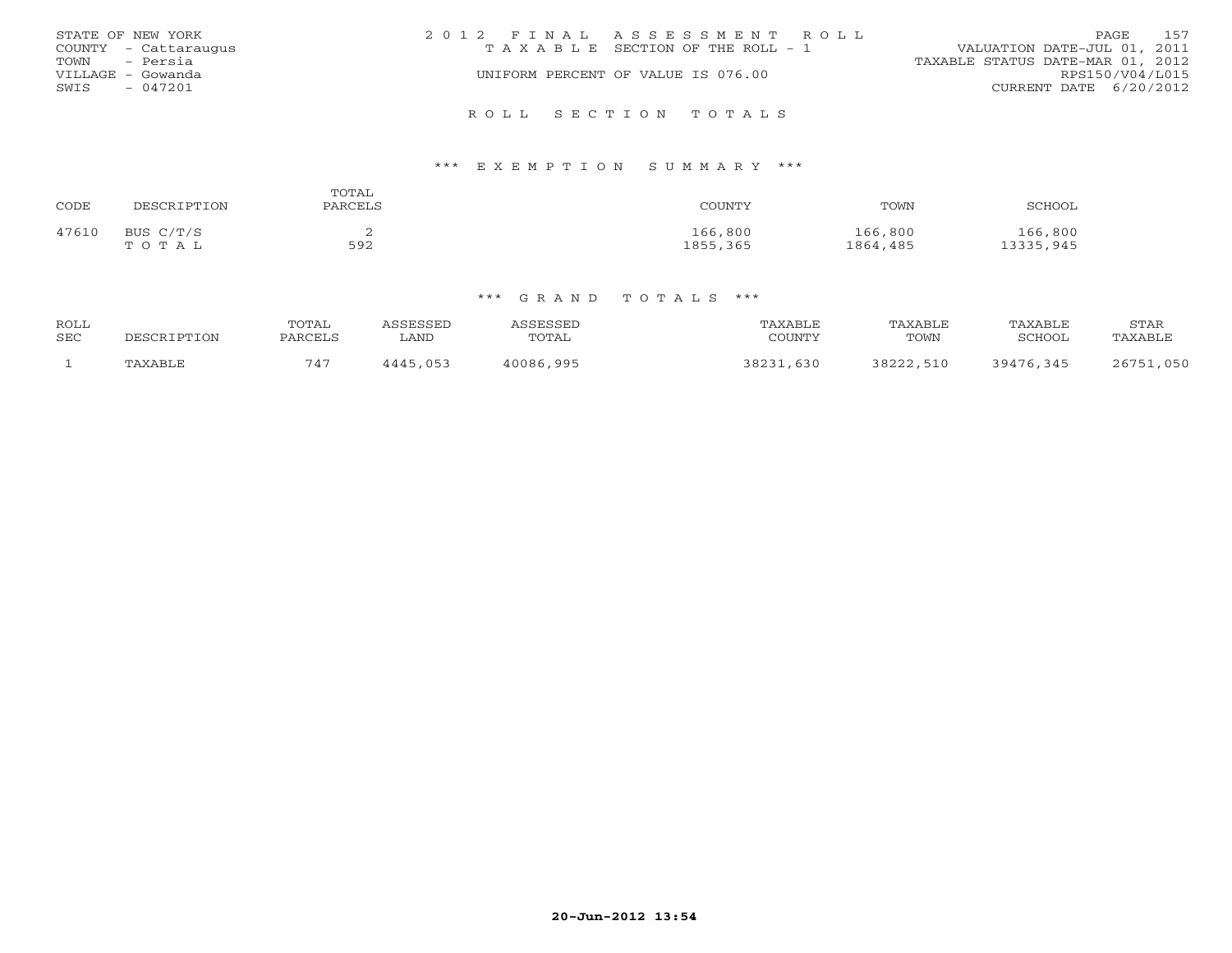## STATE OF NEW YORK 2 0 1 2 F I N A L A S S E S S M E N T R O L L PAGE 158COUNTY - Cattaraugus SPECIAL FRANCHISE SECTION OF THE ROLL - 5 VALUATION DATE-JUL 01, 2011 TOWN - Persia TAX MAP NUMBER SEQUENCE TAXABLE STATUS DATE-MAR 01, 2012 VILLAGE - Gowanda UNIFORM PERCENT OF VALUE IS 076.00

| TAX MAP PARCEL NUMBER<br>CURRENT OWNERS NAME              | PROPERTY LOCATION & CLASS ASSESSMENT<br>SCHOOL DISTRICT | LAND        |                | TAX DESCRIPTION                | EXEMPTION CODE----------------COUNTY-------TOWN-----SCHOOL<br>TAXABLE VALUE |             |
|-----------------------------------------------------------|---------------------------------------------------------|-------------|----------------|--------------------------------|-----------------------------------------------------------------------------|-------------|
| CURRENT OWNERS ADDRESS                                    | PARCEL SIZE/GRID COORD                                  | TOTAL       |                | SPECIAL DISTRICTS              |                                                                             | ACCOUNT NO. |
| ***************                                           | **********                                              | **********  |                |                                | ******************************** 572.001-9911-123.700 *******               |             |
|                                                           | Special Franchise                                       |             |                |                                |                                                                             | 1085        |
| 572.001-9911-123.700                                      | 861 Elec & gas                                          |             | COUNTY         | TAXABLE VALUE                  | 683,397                                                                     |             |
| National Fuel Gas Dist Corp                               | Gowanda Central 047201                                  | $\circ$     | TOWN           | TAXABLE VALUE                  | 683,397                                                                     |             |
| Attn: Real Property Tax Service Gowanda Village           |                                                         | 683,397     |                | SCHOOL TAXABLE VALUE           | 683,397                                                                     |             |
| 6363 Main St                                              | $1.0000 - Gowanda$                                      |             |                |                                |                                                                             |             |
| Williamsville, NY 14221-5887                              | FULL MARKET VALUE                                       | 899,207     |                |                                |                                                                             |             |
|                                                           |                                                         |             |                |                                | $572.001 - 9911 - 131.600$ *******                                          |             |
|                                                           | Special Franchise                                       |             |                |                                |                                                                             | 1087        |
| 572.001-9911-131.600                                      | 861 Elec & gas                                          |             | COUNTY         | TAXABLE VALUE                  | 363,432                                                                     |             |
| Nys Electric & Gas Corp                                   | Gowanda Central 047201                                  | $\mathbf 0$ | TOWN           | TAXABLE VALUE                  | 363,432                                                                     |             |
| Attn: Utility Shared Services                             | Gowanda Village                                         | 363,432     |                | SCHOOL TAXABLE VALUE           | 363,432                                                                     |             |
| 70 Farm View Dr                                           | $1.0000 - Gowanda$                                      |             |                |                                |                                                                             |             |
| New Gloucester, ME 04260                                  | FULL MARKET VALUE<br>* * * * * * * * * * * * * * * *    | 478,200     |                |                                |                                                                             |             |
|                                                           |                                                         |             |                |                                | 572.001-9911-631.900 *******                                                |             |
|                                                           | Special Franchise                                       |             |                |                                |                                                                             | 1086        |
| 572.001-9911-631.900                                      | 866 Telephone                                           | $\mathbf 0$ | COUNTY         | TAXABLE VALUE                  | 147,272                                                                     |             |
| Verizon New York Inc                                      | Gowanda Central 047201                                  |             | TOWN           | TAXABLE VALUE                  | 147,272                                                                     |             |
| Property Tax Department                                   | Gowanda Village                                         | 147,272     | SCHOOL         | TAXABLE VALUE                  | 147,272                                                                     |             |
| PO Box 152206<br>Irving, TX 75015-2206                    | $1.0000 - Gowanda$                                      |             |                |                                |                                                                             |             |
| *********************                                     | FULL MARKET VALUE<br>*****************                  | 193,779     |                |                                |                                                                             |             |
|                                                           | Special Franchise                                       |             |                |                                |                                                                             | 1331        |
| 572.001-9911-745                                          | 867 Misc franchs                                        |             | COUNTY         | TAXABLE VALUE                  | 20,255                                                                      |             |
| Qwest Communications Corp                                 | Gowanda Central 047201                                  | $\mathbf 0$ | TOWN           | TAXABLE VALUE                  | 20,255                                                                      |             |
| 25th Floor                                                |                                                         | 20,255      |                | SCHOOL TAXABLE VALUE           | 20,255                                                                      |             |
| 1801 California St                                        | FULL MARKET VALUE                                       | 26,651      |                |                                |                                                                             |             |
| Denver, CO 80202                                          |                                                         |             |                |                                |                                                                             |             |
| ****************                                          |                                                         |             |                |                                | 572.001-9911-750 **********                                                 |             |
|                                                           | Special Franchise                                       |             |                |                                |                                                                             | 1357        |
| 572.001-9911-750                                          | 867 Misc franchs                                        |             | COUNTY         | TAXABLE VALUE                  | 12,797                                                                      |             |
| Broadwing Communications                                  | Gowanda Central 047201                                  | $\mathbf 0$ | TOWN           | TAXABLE VALUE                  | 12,797                                                                      |             |
| Property Tax Dept                                         |                                                         | 12,797      |                | SCHOOL TAXABLE VALUE           | 12,797                                                                      |             |
| 1025 Eldorado Blvd                                        | FULL MARKET VALUE                                       | 16,838      |                |                                |                                                                             |             |
| Broomfield, CO 80021                                      |                                                         |             |                |                                |                                                                             |             |
|                                                           |                                                         |             |                |                                | **** 572.001-9911-762 *******                                               |             |
|                                                           | Special Franchise                                       |             |                |                                |                                                                             | 1358        |
| 572.001-9911-762                                          | 867 Misc franchs                                        |             | COUNTY         | TAXABLE VALUE                  | 9,739                                                                       |             |
| WilTel Communications Group                               | Gowanda Central 047201                                  | 0           | TOWN           | TAXABLE VALUE                  | 9,739                                                                       |             |
| Property Tax Dept                                         |                                                         | 9,739       | SCHOOL         | TAXABLE VALUE                  | 9,739                                                                       |             |
| 1025 Eldorado Blvd                                        | FULL MARKET VALUE                                       | 12,814      |                |                                |                                                                             |             |
| Broomfield, CO 80021<br>* * * * * * * * * * * * * * * * * |                                                         |             |                |                                |                                                                             |             |
|                                                           |                                                         |             |                |                                | ********** 572.001-9911-845                                                 | **********  |
| 572.001-9911-845                                          | Special Franchise<br>867 Misc franchs                   |             |                |                                |                                                                             | 5044        |
| Global Crossing North American Gowanda Central 047201     |                                                         | $\circ$     | COUNTY<br>TOWN | TAXABLE VALUE<br>TAXABLE VALUE | 1,958<br>1,958                                                              |             |
| Property Tax Department                                   | Special Franchise                                       | 1,958       |                | SCHOOL TAXABLE VALUE           | 1,958                                                                       |             |
| 225 Kenneth Dr                                            | 738100-0472                                             |             |                |                                |                                                                             |             |
| Rochester, NY 14623                                       | FULL MARKET VALUE                                       | 2,576       |                |                                |                                                                             |             |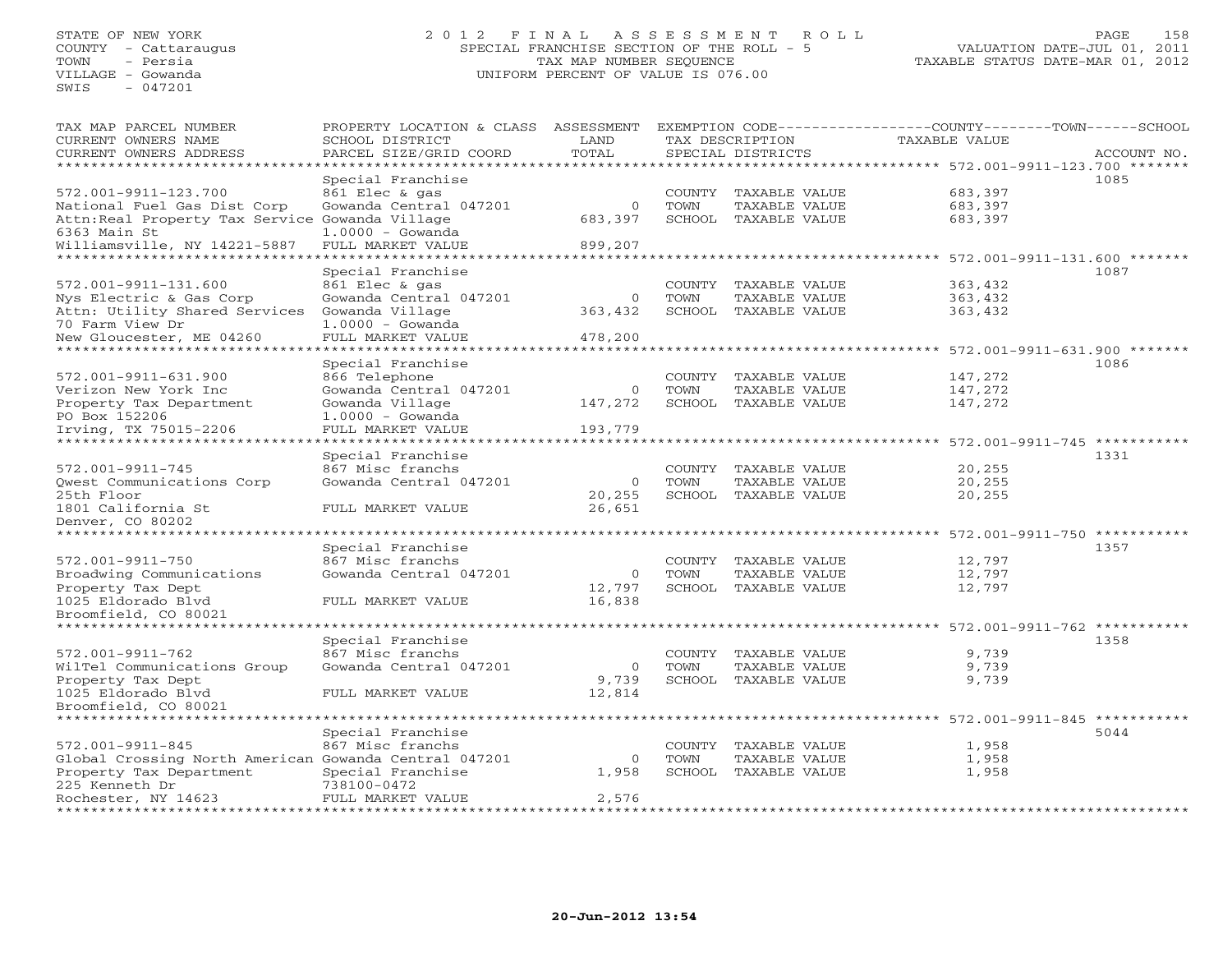| STATE OF NEW YORK<br>COUNTY<br>- Cattaraugus<br>- Persia<br>TOWN<br>VILLAGE<br>– Gowanda<br>$-047201$<br>SWIS | 2 0 1 2<br>FINAL<br>SPECIAL FRANCHISE SECTION OF THE ROLL - 5<br>TAX MAP NUMBER SEQUENCE<br>UNIFORM PERCENT OF VALUE IS 076.00 | R O L L<br>VALUATION DATE-JUL 01,<br>TAXABLE STATUS DATE-MAR 01, 2012 | 159<br>PAGE<br>2011 |                   |                                                 |             |
|---------------------------------------------------------------------------------------------------------------|--------------------------------------------------------------------------------------------------------------------------------|-----------------------------------------------------------------------|---------------------|-------------------|-------------------------------------------------|-------------|
| TAX MAP PARCEL NUMBER                                                                                         | PROPERTY LOCATION & CLASS                                                                                                      | ASSESSMENT                                                            | EXEMPTION CODE--    |                   | ----------------COUNTY--------TOWN-------SCHOOL |             |
| CURRENT OWNERS NAME                                                                                           | SCHOOL DISTRICT                                                                                                                | LAND                                                                  |                     | TAX DESCRIPTION   | TAXABLE VALUE                                   |             |
| CURRENT OWNERS ADDRESS                                                                                        | PARCEL SIZE/GRID COORD                                                                                                         | TOTAL                                                                 |                     | SPECIAL DISTRICTS |                                                 | ACCOUNT NO. |
|                                                                                                               |                                                                                                                                |                                                                       |                     |                   |                                                 |             |
|                                                                                                               | Special Franchise                                                                                                              |                                                                       |                     |                   |                                                 | 1241        |
| 572.001-9911-945.280                                                                                          | 869 Television                                                                                                                 |                                                                       | COUNTY              | TAXABLE VALUE     | 29,456                                          |             |
| Time Warner-Buffalo                                                                                           | Gowanda Central 047201                                                                                                         | $\circ$                                                               | TOWN                | TAXABLE VALUE     | 29,456                                          |             |
| PO Box 7467                                                                                                   | Gowanda Village                                                                                                                | 29,456                                                                | SCHOOL              | TAXABLE VALUE     | 29,456                                          |             |
| Charlotte, NC 28241-7467                                                                                      | $1.0000 - Gowanda$                                                                                                             |                                                                       |                     |                   |                                                 |             |
|                                                                                                               | 0.01<br>ACRES                                                                                                                  |                                                                       |                     |                   |                                                 |             |
|                                                                                                               | FULL MARKET VALUE                                                                                                              | 38,758                                                                |                     |                   |                                                 |             |
|                                                                                                               |                                                                                                                                |                                                                       |                     |                   |                                                 |             |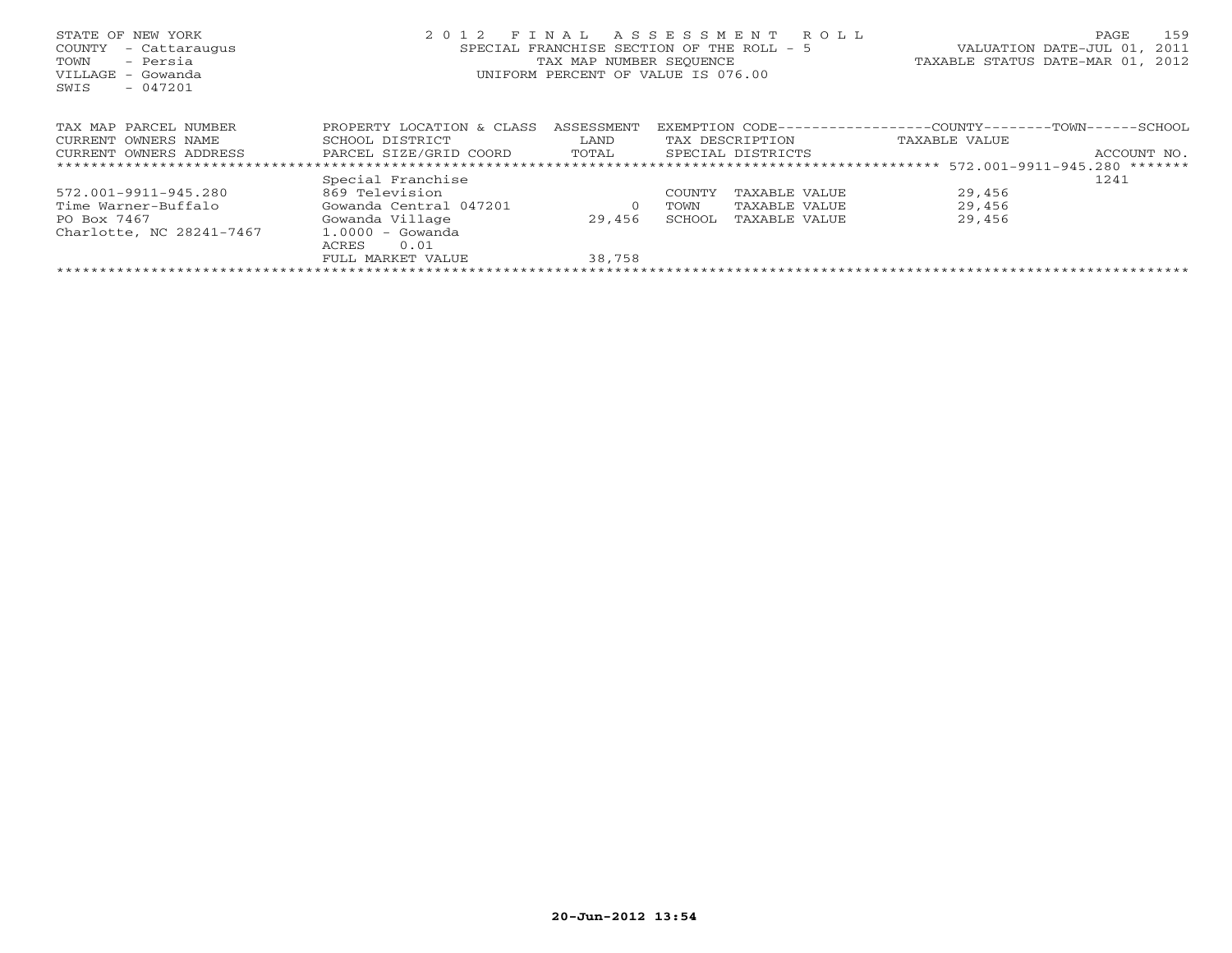| STATE OF NEW YORK    | 2012 FINAL ASSESSMENT ROLL                | 160<br>PAGE                      |
|----------------------|-------------------------------------------|----------------------------------|
| COUNTY - Cattaraugus | SPECIAL FRANCHISE SECTION OF THE ROLL - 5 | VALUATION DATE-JUL 01, 2011      |
| TOWN - Persia        |                                           | TAXABLE STATUS DATE-MAR 01, 2012 |
| VILLAGE - Gowanda    |                                           | RPS150/V04/L015                  |
| $-047201$<br>SWIS    | UNIFORM PERCENT OF VALUE IS 076.00        | CURRENT DATE 6/20/2012           |
|                      | ROLL SUB SECTION- - TOTALS                |                                  |

|               |  | $\overline{\phantom{a}}$ | . IVI |  |
|---------------|--|--------------------------|-------|--|
| $\sim$ $\sim$ |  |                          | ---   |  |

#### NO SPECIAL DISTRICTS AT THIS LEVEL

### \*\*\* S C H O O L D I S T R I C T S U M M A R Y \*\*\*

| CODE   | DISTRICT NAME   | TOTAL<br>PARCELS | ASSESSED<br>LAND | ASSESSED<br>TOTAL | EXEMPT<br>AMOUNT | TOTAL<br>TAXABLE | STAR<br>AMOUNT | STAR<br>TAXABLE |
|--------|-----------------|------------------|------------------|-------------------|------------------|------------------|----------------|-----------------|
| 047201 | Gowanda Central |                  |                  | 1268,306          |                  | 1268,306         |                | 1268,306        |
|        | SUB-TOTAL       |                  |                  | 1268,306          |                  | 1268,306         |                | 1268,306        |
|        | TOTAL           | 8                |                  | 1268,306          |                  | 1268,306         |                | 1268,306        |

### \*\*\* S Y S T E M C O D E S S U M M A R Y \*\*\*

## NO SYSTEM EXEMPTIONS AT THIS LEVEL

\*\*\* E X E M P T I O N S U M M A R Y \*\*\*

### NO EXEMPTIONS AT THIS LEVEL

| ROLL |                   | TOTAL   | ASSESSED | ASSESSED | TAXABLE  | TAXABLE  | TAXABLE  | STAR     |
|------|-------------------|---------|----------|----------|----------|----------|----------|----------|
| SEC  | DESCRIPTION       | PARCELS | LAND     | TOTAL    | COUNTY   | TOWN     | SCHOOL   | TAXABLE  |
|      | SPECIAL FRANCHISE |         |          | 1268,306 | 1268,306 | 1268,306 | 1268,306 | 1268,306 |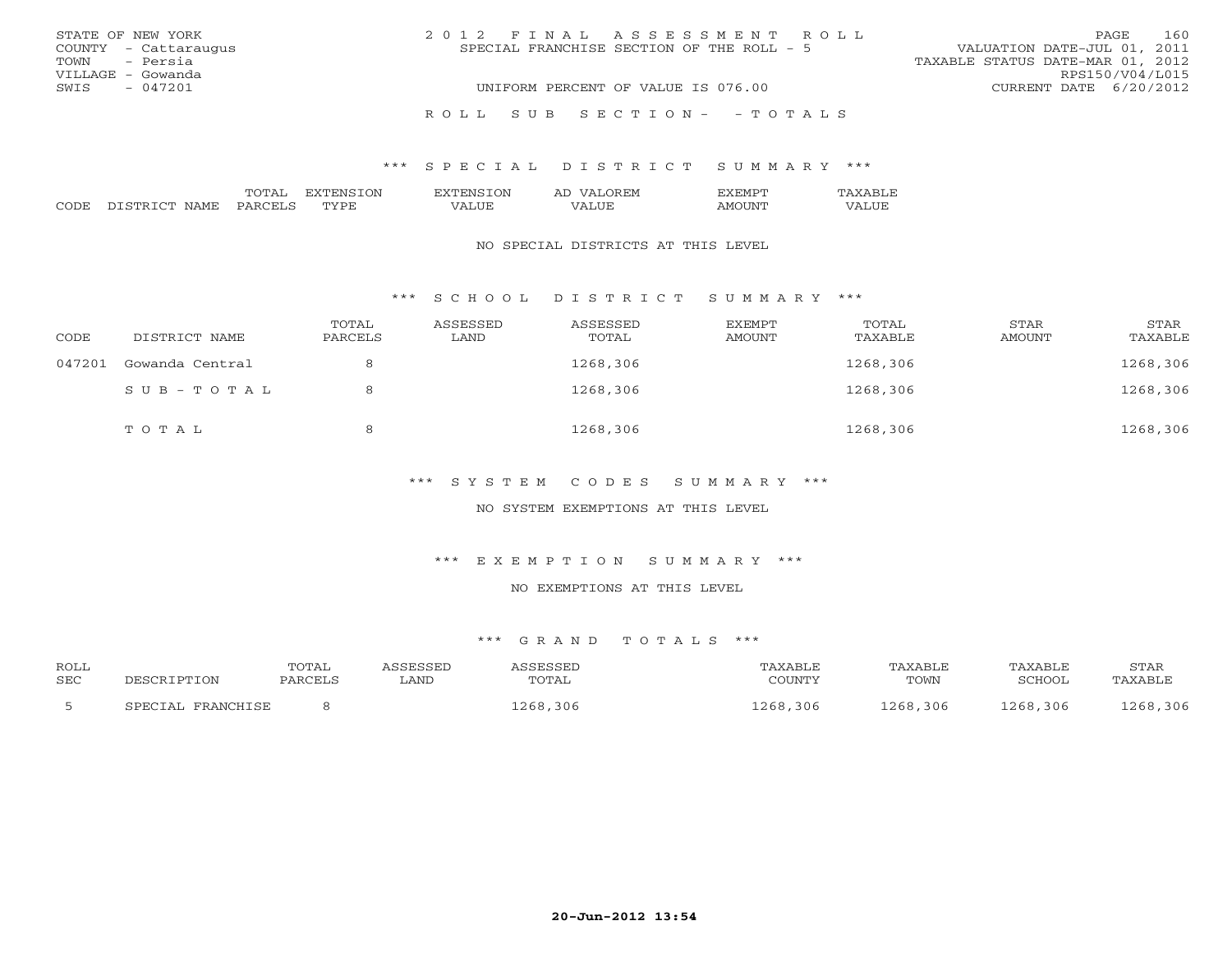|               | STATE OF NEW YORK    | 2012 FINAL ASSESSMENT ROLL                                               | PAGE                   | 161 |
|---------------|----------------------|--------------------------------------------------------------------------|------------------------|-----|
|               | COUNTY - Cattaraugus | VALUATION DATE-JUL 01, 2011<br>SPECIAL FRANCHISE SECTION OF THE ROLL - 5 |                        |     |
| TOWN - Persia |                      | TAXABLE STATUS DATE-MAR 01, 2012                                         |                        |     |
|               | VILLAGE - Gowanda    | UNIFORM PERCENT OF VALUE IS 076.00                                       | RPS150/V04/L015        |     |
| SWIS          | $-047201$            |                                                                          | CURRENT DATE 6/20/2012 |     |
|               |                      |                                                                          |                        |     |
|               |                      | ROLL SECTION TOTALS                                                      |                        |     |

|               |   | ')NI<br>. . | ገጒ. | . . |  |
|---------------|---|-------------|-----|-----|--|
| $\sim$ $\sim$ | ᠁ |             |     |     |  |

#### NO SPECIAL DISTRICTS AT THIS LEVEL

\*\*\* S C H O O L D I S T R I C T S U M M A R Y \*\*\*

| CODE   | DISTRICT NAME   | TOTAL<br>PARCELS | ASSESSED<br>LAND | ASSESSED<br>TOTAL | EXEMPT<br>AMOUNT | TOTAL<br>TAXABLE | STAR<br>AMOUNT | STAR<br>TAXABLE |
|--------|-----------------|------------------|------------------|-------------------|------------------|------------------|----------------|-----------------|
| 047201 | Gowanda Central |                  |                  | 1268,306          |                  | 1268,306         |                | 1268,306        |
|        | $SUB - TO T AL$ |                  |                  | 1268,306          |                  | 1268,306         |                | 1268,306        |
|        | TOTAL           |                  |                  | 1268,306          |                  | 1268,306         |                | 1268,306        |

\*\*\* S Y S T E M C O D E S S U M M A R Y \*\*\*

NO SYSTEM EXEMPTIONS AT THIS LEVEL

\*\*\* E X E M P T I O N S U M M A R Y \*\*\*

NO EXEMPTIONS AT THIS LEVEL

| ROLL       |                   | <b>TOTAL</b> | ASSESSED | ASSESSED     | TAXABLE  | TAXABLE  | TAXABLE  | STAR     |
|------------|-------------------|--------------|----------|--------------|----------|----------|----------|----------|
| <b>SEC</b> | DESCRIPTION       | PARCELS      | LAND     | <b>TOTAL</b> | COUNTY   | TOWN     | SCHOOL   | TAXABLE  |
|            | SPECIAL FRANCHISE |              |          | 1268,306     | 1268,306 | 1268,306 | 1268,306 | 1268,306 |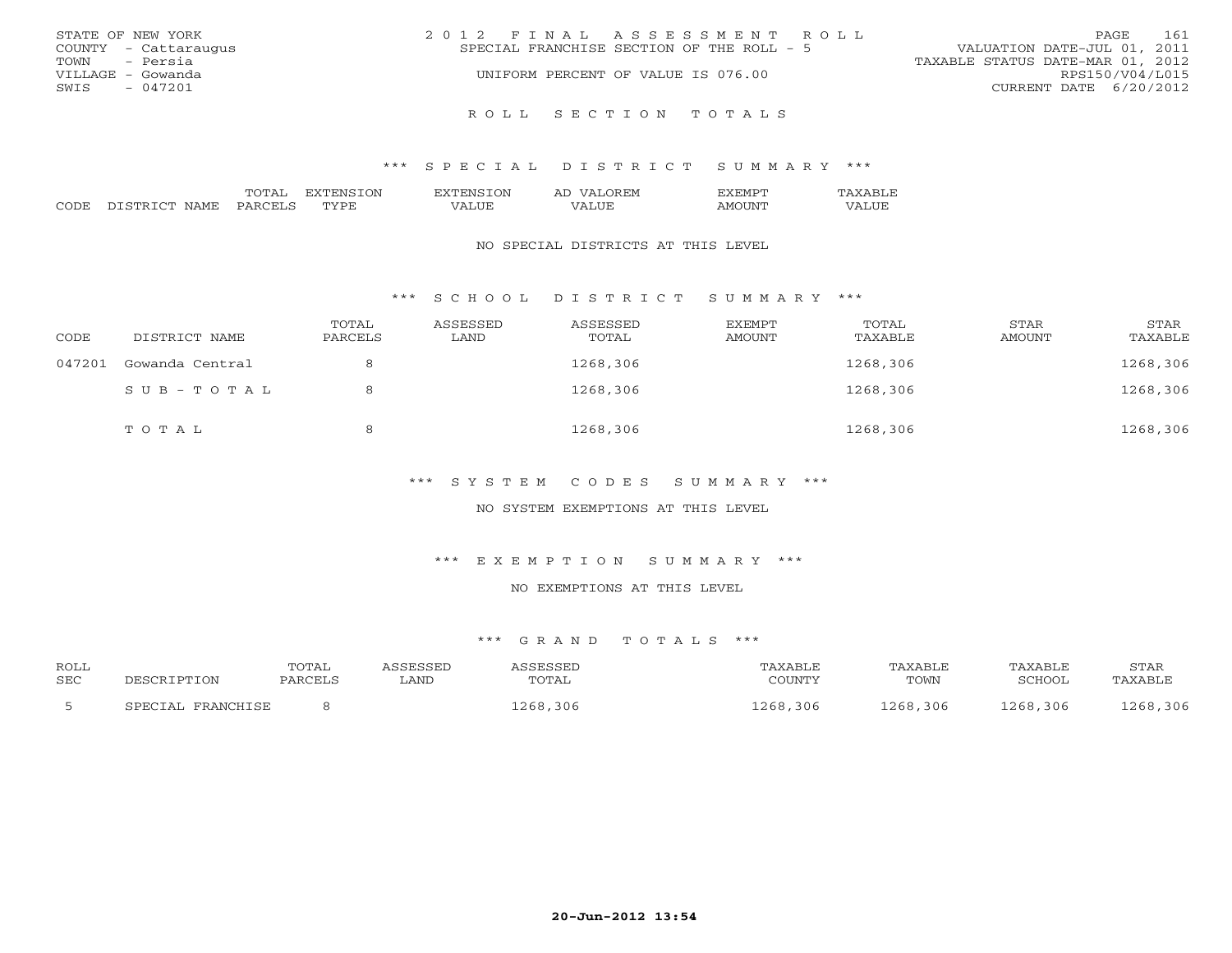# STATE OF NEW YORK 2 0 1 2 F I N A L A S S E S S M E N T R O L L PAGE 162 COUNTY - Cattaraugus UTILITY & R.R. SECTION OF THE ROLL - 6 VALUATION DATE-JUL 01, 2011 TOWN - Persia TAX MAP NUMBER SEQUENCE TAXABLE STATUS DATE-MAR 01, 2012 VILLAGE - Gowanda UNIFORM PERCENT OF VALUE IS 076.00

| TAX MAP PARCEL NUMBER<br>CURRENT OWNERS NAME<br>CURRENT OWNERS ADDRESS                                                                          | PROPERTY LOCATION & CLASS<br>SCHOOL DISTRICT<br>PARCEL SIZE/GRID COORD                                                                                                                    | ASSESSMENT<br>LAND<br>TOTAL |                          | TAX DESCRIPTION<br>SPECIAL DISTRICTS                   | <b>TAXABLE VALUE</b>               |                               | EXEMPTION CODE-----------------COUNTY-------TOWN------SCHOOL<br>ACCOUNT NO. |
|-------------------------------------------------------------------------------------------------------------------------------------------------|-------------------------------------------------------------------------------------------------------------------------------------------------------------------------------------------|-----------------------------|--------------------------|--------------------------------------------------------|------------------------------------|-------------------------------|-----------------------------------------------------------------------------|
|                                                                                                                                                 |                                                                                                                                                                                           |                             |                          |                                                        | ******* 8.083-2-1                  |                               | * * * * * * * * * * *                                                       |
| $8.083 - 2 - 1$<br>Verizon New York Inc<br>PO Box 152206<br>Irving, TX 75015-2206                                                               | Special Franchise<br>831 Tele Comm<br>Gowanda Central 047201<br>No Location Number<br>$1.0000 - Gowanda$<br>Land & Building                                                               | 7,700<br>103,800            | COUNTY<br>TOWN<br>SCHOOL | TAXABLE VALUE<br>TAXABLE VALUE<br>TAXABLE VALUE        |                                    | 103,800<br>103,800<br>103,800 | 1034                                                                        |
|                                                                                                                                                 | 92.00 DPTH 200.00<br>FRNT<br>EAST-1052444 NRTH-0897255<br>FULL MARKET VALUE                                                                                                               | 136,579                     |                          | ************************                               |                                    |                               |                                                                             |
|                                                                                                                                                 |                                                                                                                                                                                           |                             |                          |                                                        |                                    |                               | $8.084 - 1 - 7$ *******************<br>1108                                 |
| $8.084 - 1 - 7$<br>Nys Electric & Gas Corp<br>Attn: c/o Utility Shared Servi 000080<br>70 Farm View Dr<br>New Gloucester, ME 04260              | 70 S Water St<br>882 Elec Trans Imp<br>Gowanda Central 047201<br>$1.0000 - Gowanda$<br>Lan Gr Trans Line #80<br>14.00 DPTH<br>89.00<br>FRNT<br>EAST-1053834 NRTH-0897131                  | 1,000<br>44,100             | COUNTY<br>TOWN<br>SCHOOL | TAXABLE VALUE<br>TAXABLE VALUE<br>TAXABLE VALUE        |                                    | 44,100<br>44,100<br>44,100    |                                                                             |
|                                                                                                                                                 | FULL MARKET VALUE                                                                                                                                                                         | 58,026                      |                          |                                                        |                                    |                               |                                                                             |
| $16.027 - 2 - 35$<br>National Fuel Gas Dist<br>Attn: Real Property Tax Dept<br>6363 Main St<br>Williamsville, NY 14221-5887                     | Special Franchise<br>873 Gas Meas Sta<br>Gowanda Central 047201<br>$161816 - Fac$ #5 & 13<br>$1.0000 - Gowanda$<br>Mrs Equipment<br>FRNT 36.00 DPTH<br>94.00<br>EAST-1052128 NRTH-0894829 | 3,000<br>5,000              | COUNTY<br>TOWN           | TAXABLE VALUE<br>TAXABLE VALUE<br>SCHOOL TAXABLE VALUE |                                    | 5,000<br>5,000<br>5,000       | 1230                                                                        |
|                                                                                                                                                 | FULL MARKET VALUE<br>* * * * * * * * * * * * * * * * *                                                                                                                                    | 6,579                       |                          |                                                        | **************** 16.028-3-9 ****** |                               |                                                                             |
| $16.028 - 3 - 9$<br>Nys Electric & Gas Corp<br>Attn: c/o Utility Shared Servi No Location Number<br>70 Farm View Dr<br>New Gloucester, ME 04260 | 58 Special Franchise<br>871 Elec-Gas Facil<br>Gowanda Central 047201<br>$1.0000 - Gowanda$<br>Gowanda Service Center<br>ACRES<br>5.02<br>EAST-1055107 NRTH-0896045                        | 9,000<br>9,000              | COUNTY<br>TOWN           | TAXABLE VALUE<br>TAXABLE VALUE<br>SCHOOL TAXABLE VALUE |                                    | 9,000<br>9,000<br>9,000       | 1084                                                                        |
|                                                                                                                                                 | FULL MARKET VALUE                                                                                                                                                                         | 11,842                      |                          |                                                        |                                    |                               |                                                                             |
|                                                                                                                                                 | **************<br>Special Franchise                                                                                                                                                       |                             |                          |                                                        |                                    |                               | 1125                                                                        |
| 672.001-9911-123.700/200<br>National Fuel Gas Dist<br>Attn: Real Property Tax Dept<br>6363 Main St<br>Williamsville, NY 14221-5887              | 884 Elec Dist Out<br>Gowanda Central 047201<br>888888<br>$1.0000 - Gowanda$<br>Total Gas Trans                                                                                            | $\mathbf 0$<br>5,425        | COUNTY<br>TOWN           | TAXABLE VALUE<br>TAXABLE VALUE<br>SCHOOL TAXABLE VALUE |                                    | 5,425<br>5,425<br>5,425       |                                                                             |
|                                                                                                                                                 | FULL MARKET VALUE                                                                                                                                                                         | 7,138                       |                          |                                                        |                                    |                               |                                                                             |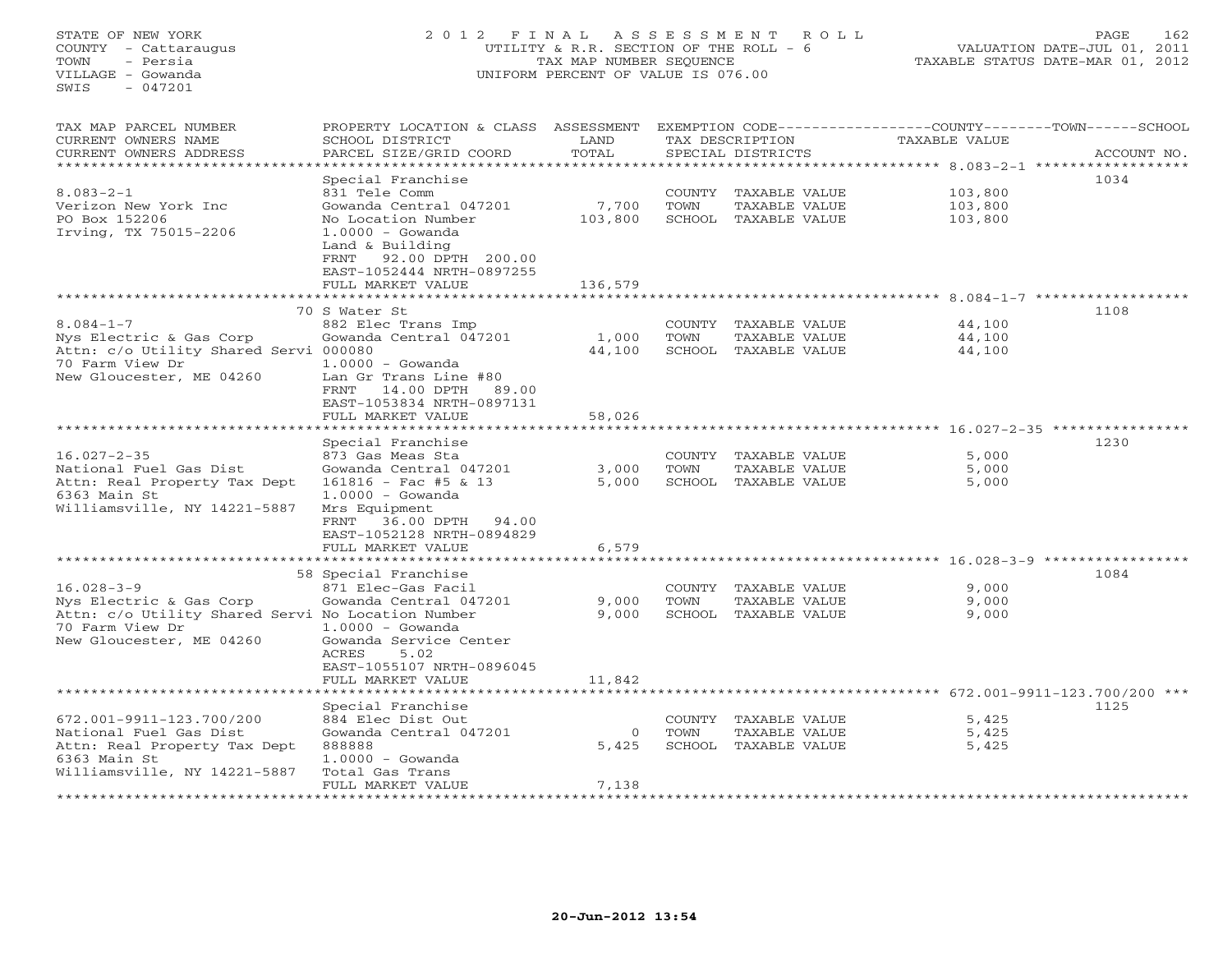## STATE OF NEW YORK 2 0 1 2 F I N A L A S S E S S M E N T R O L L PAGE 163 COUNTY - Cattaraugus UTILITY & R.R. SECTION OF THE ROLL - 6 VALUATION DATE-JUL 01, 2011 TOWN - Persia TAX MAP NUMBER SEQUENCE TAXABLE STATUS DATE-MAR 01, 2012 VILLAGE - Gowanda UNIFORM PERCENT OF VALUE IS 076.00

| TAX MAP PARCEL NUMBER<br>CURRENT OWNERS NAME | PROPERTY LOCATION & CLASS<br>SCHOOL DISTRICT | ASSESSMENT<br>LAND |        | EXEMPTION CODE-----------------COUNTY-------TOWN------SCHOOL<br>TAX DESCRIPTION | TAXABLE VALUE                         |             |  |
|----------------------------------------------|----------------------------------------------|--------------------|--------|---------------------------------------------------------------------------------|---------------------------------------|-------------|--|
| CURRENT OWNERS ADDRESS                       | PARCEL SIZE/GRID COORD                       | TOTAL              |        | SPECIAL DISTRICTS                                                               |                                       | ACCOUNT NO. |  |
| ************************                     |                                              |                    |        |                                                                                 |                                       |             |  |
|                                              | Special Franchise                            |                    |        |                                                                                 |                                       | 1082        |  |
| 672.001-9911-123.700/288                     | 885 Gas Outside Pla                          |                    | COUNTY | TAXABLE VALUE                                                                   | 286,745                               |             |  |
| National Fuel Gas Dist                       | Gowanda Central 047201                       | $\circ$            | TOWN   | TAXABLE VALUE                                                                   | 286,745                               |             |  |
| Attn: Real Property Tax Dept                 | 888888                                       | 286,745            | SCHOOL | TAXABLE VALUE                                                                   | 286,745                               |             |  |
| 6363 Main St                                 | $1.0000 - Gowanda$                           |                    |        |                                                                                 |                                       |             |  |
| Williamsville, NY 14221-5887                 | Total Gas Dist                               |                    |        |                                                                                 |                                       |             |  |
|                                              | 0.01<br>ACRES                                |                    |        |                                                                                 |                                       |             |  |
|                                              | FULL MARKET VALUE                            | 377,296            |        |                                                                                 |                                       |             |  |
| *************************                    |                                              |                    |        |                                                                                 |                                       |             |  |
|                                              | Special Franchise                            |                    |        |                                                                                 |                                       | 1325        |  |
| 672.001-9911-131.600/188                     | 883 Gas Trans Impr                           |                    |        | COUNTY TAXABLE VALUE                                                            | 132,100                               |             |  |
| Nys Electric & Gas Corp                      | Gowanda Central 047201                       | $\Omega$           | TOWN   | TAXABLE VALUE                                                                   | 132,100                               |             |  |
| Attn: c/o Shared Utility Servi 888888        |                                              | 132,100            | SCHOOL | TAXABLE VALUE                                                                   | 132,100                               |             |  |
| 70 Farm View Dr                              | $1.0000 - Gowanda$                           |                    |        |                                                                                 |                                       |             |  |
| New Gloucester, ME 04260                     | Total Elec Dist                              |                    |        |                                                                                 |                                       |             |  |
|                                              | FULL MARKET VALUE                            | 173,816            |        |                                                                                 |                                       |             |  |
|                                              |                                              |                    |        |                                                                                 | 672.001-9911-631.900/188 ***          |             |  |
|                                              | Special Franchise                            |                    |        |                                                                                 |                                       | 1083        |  |
| 672.001-9911-631.900/188                     | 836 Telecom. eq.                             |                    | COUNTY | TAXABLE VALUE                                                                   | 31,038                                |             |  |
| Verizon New York Inc                         | Gowanda Central 047201                       | $\Omega$           | TOWN   | TAXABLE VALUE                                                                   | 31,038                                |             |  |
| Property Tax Department                      | 888888                                       | 31,038             | SCHOOL | TAXABLE VALUE                                                                   | 31,038                                |             |  |
| PO Box 152206                                | $1.0000 - Gowanda$                           |                    |        |                                                                                 |                                       |             |  |
| Irving, TX 75015-2206                        | Poles, Wires, Cabl, Etc                      |                    |        |                                                                                 |                                       |             |  |
|                                              | FULL MARKET VALUE                            | 40,839             |        |                                                                                 |                                       |             |  |
|                                              |                                              |                    |        |                                                                                 | ******** 672.089-9911-825.150/288 *** |             |  |
|                                              | Various                                      |                    |        |                                                                                 |                                       | 1363        |  |
| 672.089-9911-825.150/288                     | 741 Gas pipeline                             |                    | COUNTY | TAXABLE VALUE                                                                   | 402,571                               |             |  |
| Kiantone Pipeline                            | Gowanda Central 047201                       | $\Omega$           | TOWN   | TAXABLE VALUE                                                                   | 402,571                               |             |  |
| Attn: C/O United Refining Co                 | $0.6700$ -Gowanda                            | 402,571            | SCHOOL | TAXABLE VALUE                                                                   | 402,571                               |             |  |
| Attn: Real Estate Dept<br>PO Box 780         | pipeline only<br>FULL MARKET VALUE           | 529,699            |        | FP725 Fire protection 2                                                         | 402,571 TO                            |             |  |
| Warren, PA 16365                             |                                              |                    |        |                                                                                 |                                       |             |  |
| ****************                             |                                              |                    |        |                                                                                 |                                       |             |  |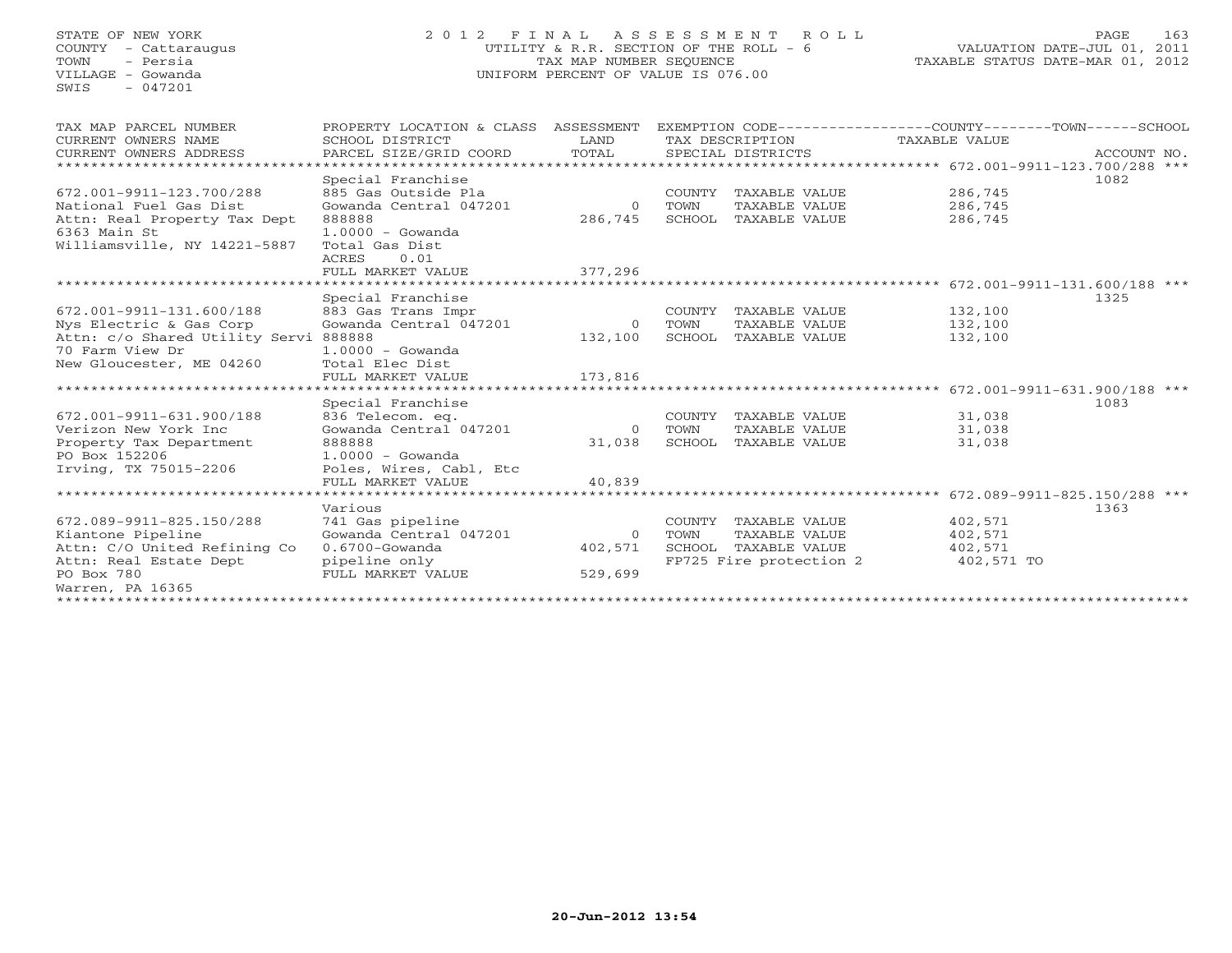| STATE OF NEW YORK    | 2012 FINAL ASSESSMENT ROLL             | 164<br><b>PAGE</b>               |
|----------------------|----------------------------------------|----------------------------------|
| COUNTY - Cattaraugus | UTILITY & R.R. SECTION OF THE ROLL - 6 | VALUATION DATE-JUL 01, 2011      |
| TOWN - Persia        |                                        | TAXABLE STATUS DATE-MAR 01, 2012 |
| VILLAGE - Gowanda    |                                        | RPS150/V04/L015                  |
| SWIS<br>- 047201     | UNIFORM PERCENT OF VALUE IS 076.00     | CURRENT DATE 6/20/2012           |
|                      |                                        |                                  |
|                      | ROLL SUB SECTION- - TOTALS             |                                  |

| CODE DISTRICT NAME   | TOTAL<br>PARCELS TYPE | <b>FXTENSTON</b> | <b>EXTENSION</b><br><b>VALUE</b> | AD VALOREM<br><b>VALUE</b> | <b>FXEMPT</b><br>AMOUNT | <b>TAXABLE</b><br>VALUE |
|----------------------|-----------------------|------------------|----------------------------------|----------------------------|-------------------------|-------------------------|
| FP725 Fire protectio |                       | 1 TOTAL          |                                  | 402,571                    |                         | 402,571                 |

## \*\*\* S C H O O L D I S T R I C T S U M M A R Y \*\*\*

| CODE   | DISTRICT NAME   | TOTAL<br>PARCELS | ASSESSED<br>LAND | ASSESSED<br>TOTAL | EXEMPT<br>AMOUNT | TOTAL<br>TAXABLE | STAR<br>AMOUNT | STAR<br>TAXABLE |
|--------|-----------------|------------------|------------------|-------------------|------------------|------------------|----------------|-----------------|
| 047201 | Gowanda Central | a                | 20,700           | 1019,779          |                  | 1019,779         |                | 1019,779        |
|        | SUB-TOTAL       | $\Omega$         | 20,700           | 1019,779          |                  | 1019,779         |                | 1019,779        |
|        | TOTAL           | a                | 20,700           | 1019,779          |                  | 1019,779         |                | 1019,779        |

## \*\*\* S Y S T E M C O D E S S U M M A R Y \*\*\*

### NO SYSTEM EXEMPTIONS AT THIS LEVEL

#### \*\*\* E X E M P T I O N S U M M A R Y \*\*\*

#### NO EXEMPTIONS AT THIS LEVEL

| <b>ROLL</b><br><b>SEC</b> | DESCRIPTION      | TOTAL<br>PARCELS | ASSESSED<br>∟AND | ASSESSED<br>TOTAL | TAXABLE<br>COUNTY | TAXABLE<br>TOWN | TAXABLE<br>SCHOOL | <b>STAR</b><br>TAXABLE |
|---------------------------|------------------|------------------|------------------|-------------------|-------------------|-----------------|-------------------|------------------------|
|                           | UTILITIES & N.C. |                  | 20,700           | 1019,779          | 1019,779          | 1019,779        | 1019,779          | 1019,779               |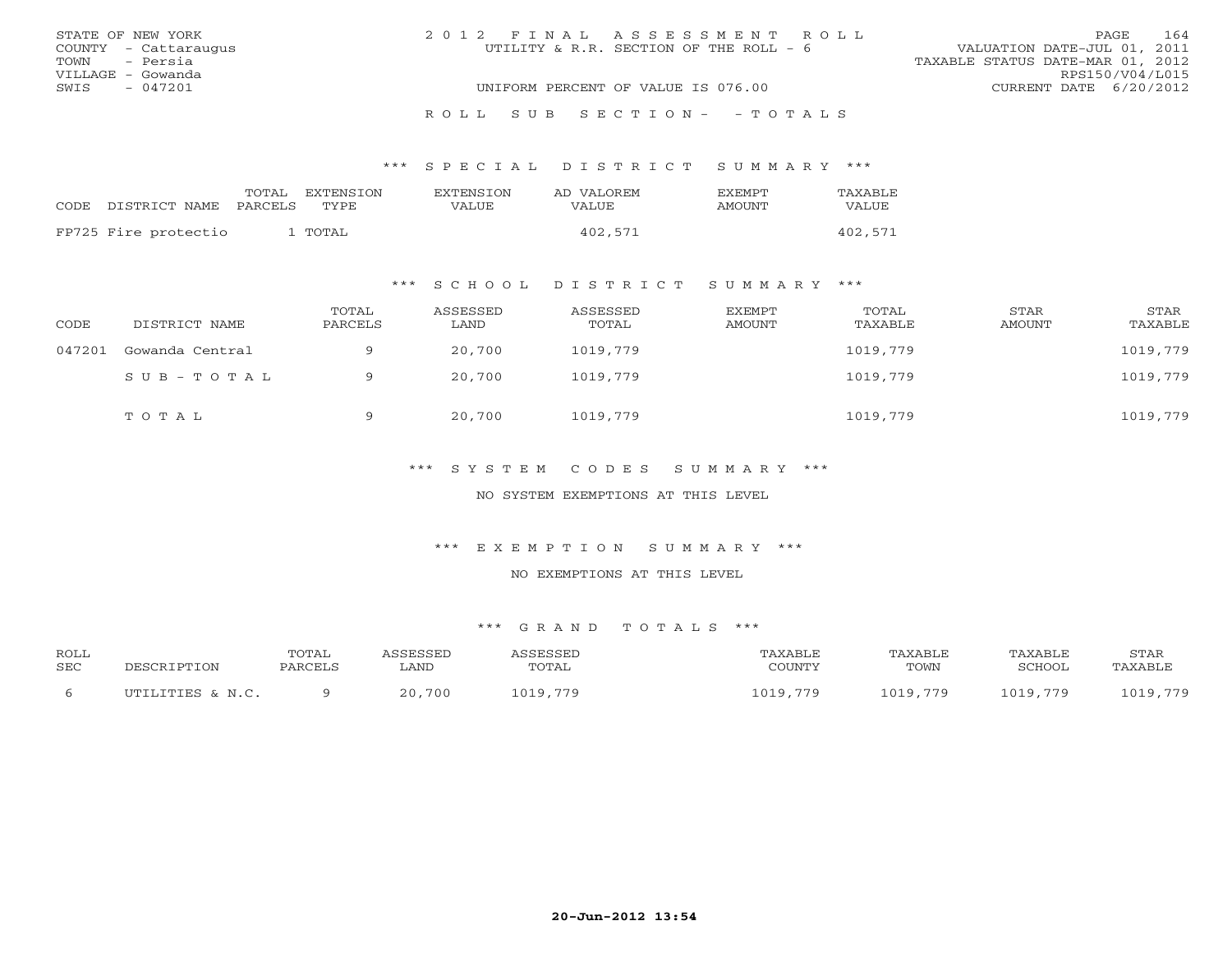| STATE OF NEW YORK    | 2012 FINAL ASSESSMENT ROLL             | 165<br>PAGE                      |
|----------------------|----------------------------------------|----------------------------------|
| COUNTY - Cattaraugus | UTILITY & R.R. SECTION OF THE ROLL - 6 | VALUATION DATE-JUL 01, 2011      |
| - Persia<br>TOWN     |                                        | TAXABLE STATUS DATE-MAR 01, 2012 |
| VILLAGE – Gowanda    | UNIFORM PERCENT OF VALUE IS 076.00     | RPS150/V04/L015                  |
| - 047201<br>SWIS     |                                        | CURRENT DATE 6/20/2012           |
|                      |                                        |                                  |

R O L L S E C T I O N T O T A L S

\*\*\* S P E C I A L D I S T R I C T S U M M A R Y \*\*\*

| CODE | DISTRICT NAME        | TOTAL<br><b>PARCELS</b> | EXTENSION<br>TYPE | <b>EXTENSION</b><br>VALUE | AD VALOREM<br>VALUE | <b>EXEMPT</b><br><b>AMOUNT</b> | TAXABLE<br>VALUE |
|------|----------------------|-------------------------|-------------------|---------------------------|---------------------|--------------------------------|------------------|
|      | FP725 Fire protectio |                         | TOTAL             |                           | 402,571             |                                | 402,571          |

\*\*\* S C H O O L D I S T R I C T S U M M A R Y \*\*\*

| CODE   | DISTRICT NAME   | TOTAL<br>PARCELS | ASSESSED<br>LAND | ASSESSED<br>TOTAL | EXEMPT<br>AMOUNT | TOTAL<br>TAXABLE | <b>STAR</b><br>AMOUNT | STAR<br>TAXABLE |
|--------|-----------------|------------------|------------------|-------------------|------------------|------------------|-----------------------|-----------------|
| 047201 | Gowanda Central |                  | 20,700           | 1019,779          |                  | 1019,779         |                       | 1019,779        |
|        | $SUB - TO T AL$ |                  | 20,700           | 1019,779          |                  | 1019,779         |                       | 1019,779        |
|        | TOTAL           | 9                | 20,700           | 1019,779          |                  | 1019,779         |                       | 1019,779        |

## \*\*\* S Y S T E M C O D E S S U M M A R Y \*\*\*

NO SYSTEM EXEMPTIONS AT THIS LEVEL

\*\*\* E X E M P T I O N S U M M A R Y \*\*\*

#### NO EXEMPTIONS AT THIS LEVEL

| <b>ROLL</b><br><b>SEC</b> | DESCRIPTION      | TOTAL<br>PARCELS | <i><b>\SSESSED</b></i><br>LAND | ASSESSED<br>TOTAL | TAXABLE<br>COUNTY | TAXABLE<br>TOWN | TAXABLE<br>SCHOOL | STAR<br>TAXABLE |
|---------------------------|------------------|------------------|--------------------------------|-------------------|-------------------|-----------------|-------------------|-----------------|
|                           | UTILITIES & N.C. |                  | 20,700                         | 1019,779          | 1019,779          | 1019,779        | 1019,779          | 1019,779        |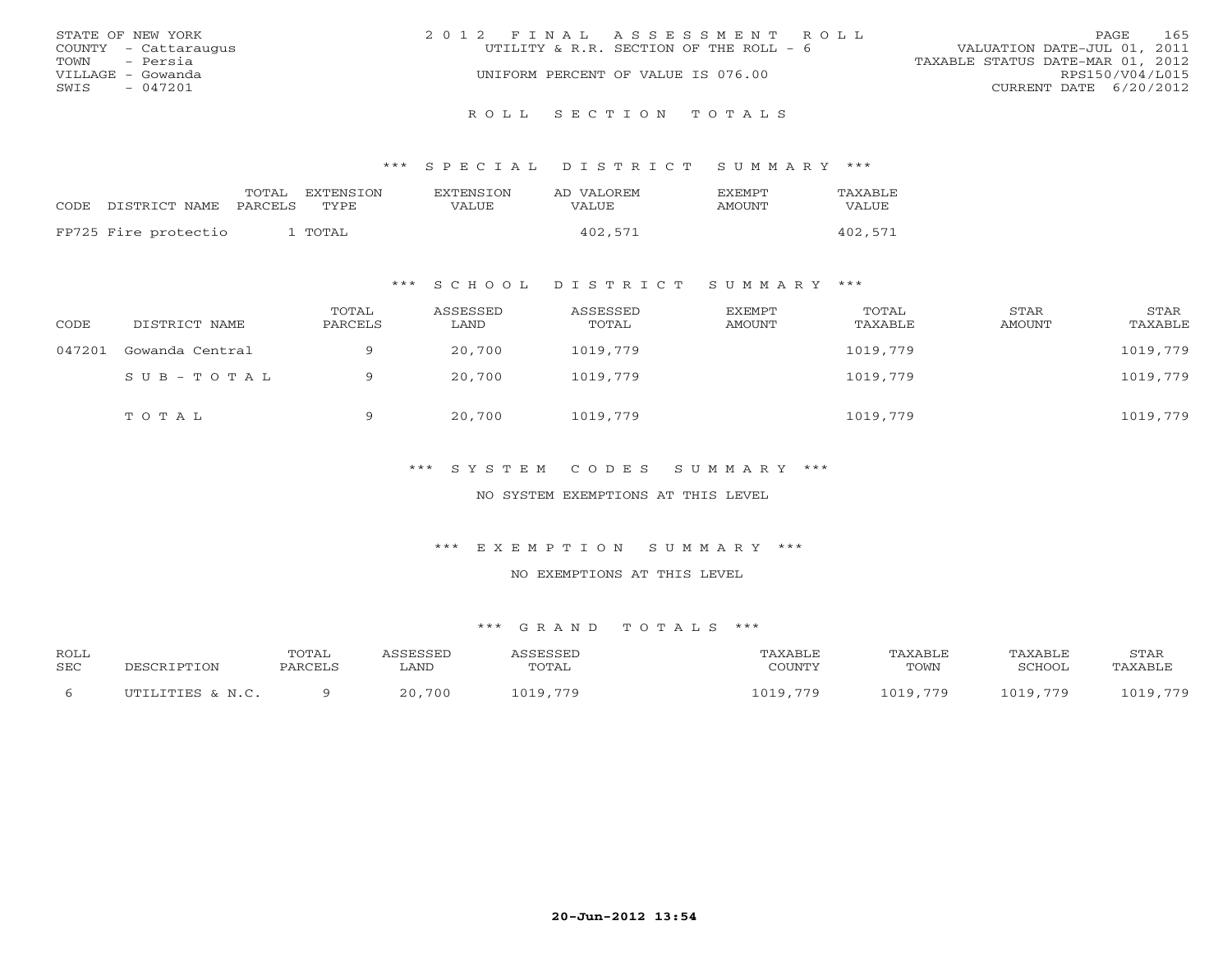STATE OF NEW YORK 2 0 1 2 F I N A L A S S E S S M E N T R O L L PAGE 166 COUNTY - Cattaraugus WHOLLY EXEMPT SECTION OF THE ROLL - 8 VALUATION DATE-JUL 01, 2011 TOWN - Persia TAX MAP NUMBER SEQUENCE TAXABLE STATUS DATE-MAR 01, 2012 VILLAGE - Gowanda UNIFORM PERCENT OF VALUE IS 076.00UNIFORM PERCENT OF VALUE IS 076.00

| TAX MAP PARCEL NUMBER<br>CURRENT OWNERS NAME<br>CURRENT OWNERS ADDRESS                   | PROPERTY LOCATION & CLASS ASSESSMENT EXEMPTION CODE----------------COUNTY-------TOWN------SCHOOL<br>SCHOOL DISTRICT<br>PARCEL SIZE/GRID COORD                                                                     | LAND<br>TOTAL                 |                          | TAX DESCRIPTION<br>SPECIAL DISTRICTS                                   | TAXABLE VALUE |                                                   | ACCOUNT NO.        |
|------------------------------------------------------------------------------------------|-------------------------------------------------------------------------------------------------------------------------------------------------------------------------------------------------------------------|-------------------------------|--------------------------|------------------------------------------------------------------------|---------------|---------------------------------------------------|--------------------|
| $8.075 - 1 - 1.1$<br>Gowanda Central School<br>10674 Prospect St<br>Gowanda, NY 14070    | N Water St<br>330 Vacant comm<br>Gowanda Central 047201<br>27/28<br>06 08<br>split of school & 3 acre<br>ACRES<br>20.35<br>EAST-1051949 NRTH-0899040<br>FULL MARKET VALUE                                         | 13,600<br>13,600<br>17,895    | SCH-DIST<br>TOWN         | 13800<br>COUNTY TAXABLE VALUE<br>TAXABLE VALUE<br>SCHOOL TAXABLE VALUE | 13,600        | 13,600<br>$\circ$<br>$\mathbf{0}$<br>$\Omega$     | 5023<br>13,600     |
|                                                                                          |                                                                                                                                                                                                                   |                               |                          |                                                                        |               |                                                   |                    |
| $8.075 - 1 - 1.2$<br>Academy Place Housing<br>26 Jamestown St<br>Gowanda, NY 14070       | North Water St<br>330 Vacant comm<br>Gowanda Central 047201<br>Common area 1.2/1&1.2/2<br>Orig splt correctd 147632<br>ACRES<br>2.80<br>EAST-1052655 NRTH-0898547<br>DEED BOOK 14763 PG-3001<br>FULL MARKET VALUE | 7,800<br>7,800<br>10,263      | NON-PROFIT 25130<br>TOWN | COUNTY TAXABLE VALUE<br>TAXABLE VALUE<br>SCHOOL TAXABLE VALUE          | 7,800         | 7,800<br>$\circ$<br>$\mathbf{0}$<br>$\Omega$      | 5045<br>7,800      |
|                                                                                          |                                                                                                                                                                                                                   |                               |                          |                                                                        |               |                                                   |                    |
| $8.075 - 1 - 1.2/1$<br>Academy Place Housing Dev<br>26 Jamestown St<br>Gowanda, NY 14070 | 1 School St<br>411 Apartment<br>- CONDO<br>Gowanda Central 047201<br>Unit A-condo- top 2 floor<br>subsidized senior housing<br>EAST-1052655 NRTH-0898547<br>DEED BOOK 10964 PG-9006<br>FULL MARKET VALUE          | 7,800<br>1208,300<br>1589,868 | NON-PROFIT 25130<br>TOWN | COUNTY TAXABLE VALUE<br>TAXABLE VALUE<br>SCHOOL TAXABLE VALUE          | 1208,300      | 1208,300<br>$\circ$<br>$\circ$<br>$\Omega$        | 5046<br>1208,300   |
|                                                                                          |                                                                                                                                                                                                                   |                               |                          |                                                                        |               |                                                   |                    |
| $8.075 - 1 - 1.2/2$<br>Community Place LLC<br>26 Jamestown St<br>Gowanda, NY 14070       | North Water St<br>600 Community Se<br>Gowanda Central 047201<br>Unit B-1st floor-communit<br>services organizations<br>EAST-1052655 NRTH-0989547<br>DEED BOOK 14763 PG-3001                                       | 7,800<br>1208,300             | NON-PROFIT 25130<br>TOWN | COUNTY TAXABLE VALUE<br>TAXABLE VALUE<br>SCHOOL TAXABLE VALUE          | 1208,300      | 1208,300<br>$\Omega$<br>$\mathbf{0}$<br>$\Omega$  | 5047<br>1208,300   |
|                                                                                          | FULL MARKET VALUE                                                                                                                                                                                                 | 1589,868                      |                          |                                                                        |               |                                                   |                    |
|                                                                                          |                                                                                                                                                                                                                   |                               |                          |                                                                        |               |                                                   | ****************** |
| $8.075 - 1 - 6$<br>First Baptist Parsonage<br>149 N Water St<br>Gowanda, NY 14070        | 149 N Water St<br>210 1 Family Res<br>Gowanda Central 047201<br>06<br>27/28<br>08<br>FRNT<br>66.00 DPTH 155.00<br>EAST-1052387 NRTH-0898737<br>FULL MARKET VALUE                                                  | 5,500<br>51,500<br>67,763     | RELIGIOUS 25110<br>TOWN  | COUNTY TAXABLE VALUE<br>TAXABLE VALUE<br>SCHOOL TAXABLE VALUE          | 51,500        | 51,500<br>$\circ$<br>$\mathbf{0}$<br>$\mathbf{0}$ | 5043<br>51,500     |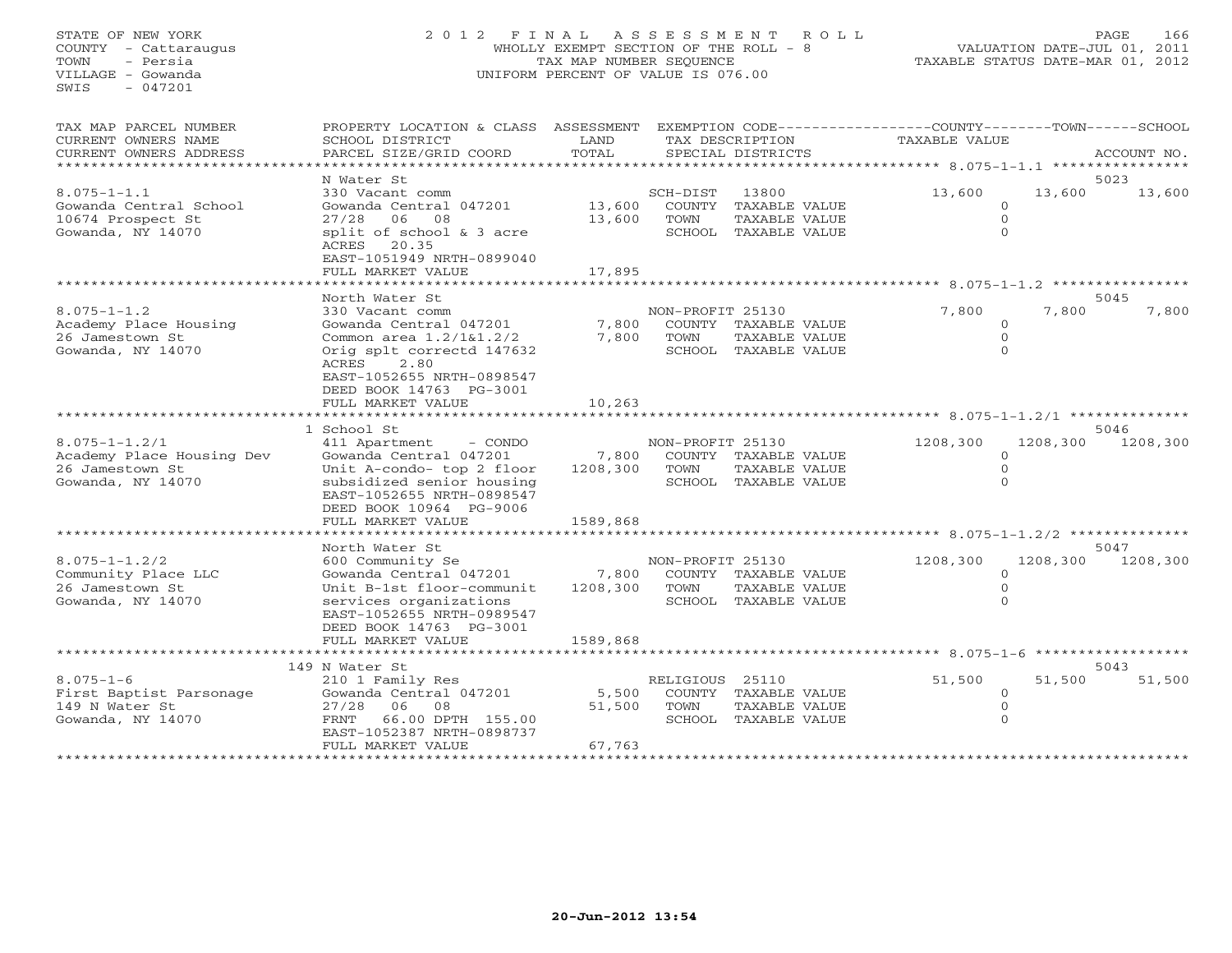## STATE OF NEW YORK 2 0 1 2 F I N A L A S S E S S M E N T R O L L PAGE 167 COUNTY - Cattaraugus WHOLLY EXEMPT SECTION OF THE ROLL - 8 VALUATION DATE-JUL 01, 2011 TOWN - Persia TAX MAP NUMBER SEQUENCE TAXABLE STATUS DATE-MAR 01, 2012 VILLAGE - Gowanda UNIFORM PERCENT OF VALUE IS 076.00UNIFORM PERCENT OF VALUE IS 076.00

| TAX MAP PARCEL NUMBER<br>CURRENT OWNERS NAME<br>CURRENT OWNERS ADDRESS | PROPERTY LOCATION & CLASS ASSESSMENT<br>SCHOOL DISTRICT<br>PARCEL SIZE/GRID COORD | LAND<br>TOTAL |                  | SPECIAL DISTRICTS    | EXEMPTION CODE-----------------COUNTY-------TOWN------SCHOOL<br>TAX DESCRIPTION TAXABLE VALUE |          | ACCOUNT NO. |
|------------------------------------------------------------------------|-----------------------------------------------------------------------------------|---------------|------------------|----------------------|-----------------------------------------------------------------------------------------------|----------|-------------|
|                                                                        | 100 Memorial Dr                                                                   |               |                  |                      |                                                                                               |          | 5025        |
| $8.075 - 1 - 48.1$                                                     | 641 Hospital                                                                      |               | NON-PROFIT 25300 |                      | 2226,300                                                                                      | 2226,300 | 2226,300    |
| Tri County Memorial Hospital Gowanda Central 047201                    |                                                                                   | 7,800         |                  | COUNTY TAXABLE VALUE | $\Omega$                                                                                      |          |             |
| 100 Memorial Dr                                                        | 28 06 08                                                                          | 2226,300      | TOWN             | TAXABLE VALUE        |                                                                                               |          |             |
| Gowanda, NY 14070                                                      | ACRES<br>3.60                                                                     |               |                  | SCHOOL TAXABLE VALUE | $\Omega$                                                                                      |          |             |
|                                                                        | EAST-1051156 NRTH-0898016<br>DEED BOOK 635<br>PG-00590<br>FULL MARKET VALUE       | 2929,342      |                  |                      |                                                                                               |          |             |
|                                                                        | **********************                                                            |               |                  |                      |                                                                                               |          |             |
|                                                                        | 20 Memorial Dr                                                                    |               |                  |                      |                                                                                               |          | 1128        |
| $8.075 - 1 - 48.2$                                                     | 311 Res vac land                                                                  |               | NON-PROFIT 25300 |                      | 2,000                                                                                         | 2,000    | 2,000       |
| Tri County Memorial Hospital Gowanda Central 047201                    |                                                                                   | 2,000         |                  | COUNTY TAXABLE VALUE | $\Omega$                                                                                      |          |             |
| 100 Memorial Dr                                                        | 28 06 08                                                                          | 2,000         | TOWN             | TAXABLE VALUE        | $\Omega$                                                                                      |          |             |
| Gowanda, NY 14070                                                      | FRNT 20.00 DPTH 233.12                                                            |               |                  | SCHOOL TAXABLE VALUE |                                                                                               |          |             |
|                                                                        | EAST-1051151 NRTH-0897674                                                         |               |                  |                      |                                                                                               |          |             |
|                                                                        | DEED BOOK 00916 PG-00292                                                          |               |                  |                      |                                                                                               |          |             |
|                                                                        | FULL MARKET VALUE                                                                 | 2,632         |                  |                      |                                                                                               |          |             |
|                                                                        |                                                                                   |               |                  |                      |                                                                                               |          |             |
|                                                                        | 100 N Chapel St                                                                   |               |                  |                      |                                                                                               |          | 5030        |
| $8.075 - 2 - 13$                                                       | 620 Religious                                                                     |               | RELIGIOUS 25110  |                      | 85,100                                                                                        | 85,100   | 85,100      |
| First Baptist Church                                                   | Gowanda Central 047201                                                            | 5,700         |                  | COUNTY TAXABLE VALUE | $\Omega$                                                                                      |          |             |
| N Chapel & College Sts                                                 | 28 06 08                                                                          | 85,100        | TOWN             | TAXABLE VALUE        |                                                                                               |          |             |
| Gowanda, NY 14070                                                      | FRNT 97.80 DPTH 93.00                                                             |               |                  | SCHOOL TAXABLE VALUE |                                                                                               |          |             |
|                                                                        | EAST-1052278 NRTH-0898465                                                         |               |                  |                      |                                                                                               |          |             |
|                                                                        | FULL MARKET VALUE                                                                 | 111,974       |                  |                      |                                                                                               |          |             |
|                                                                        |                                                                                   |               |                  |                      |                                                                                               |          |             |
|                                                                        | Aldrich St                                                                        |               |                  |                      |                                                                                               |          | 5009        |
| $8.075 - 2 - 37$                                                       | 963 Municpl park                                                                  |               | VG-INSIDE 13650  |                      | 17,500                                                                                        | 17,500   | 17,500      |
| St Johns Park                                                          | Gowanda Central 047201                                                            | 6,400         |                  | COUNTY TAXABLE VALUE | $\circ$                                                                                       |          |             |
| 27 E Main St                                                           | 28 06 08                                                                          | 17,500        | TOWN             | TAXABLE VALUE        | $\Omega$                                                                                      |          |             |
| Gowanda, NY 14070                                                      | 1.67<br>ACRES                                                                     |               |                  | SCHOOL TAXABLE VALUE |                                                                                               |          |             |
|                                                                        | EAST-1051807 NRTH-0898184                                                         |               |                  |                      |                                                                                               |          |             |
|                                                                        | FULL MARKET VALUE                                                                 | 23,026        |                  |                      |                                                                                               |          |             |
|                                                                        |                                                                                   |               |                  |                      |                                                                                               |          |             |
|                                                                        | 683 W Main St                                                                     |               |                  |                      |                                                                                               |          | 5000        |
| $8.075 - 3 - 11$                                                       | 652 Govt bldgs                                                                    |               | USA-PROP         | 14110                | 74,200                                                                                        | 74,200   | 74,200      |
| United States Post Office                                              | Gowanda Central 047201                                                            | 4,500         | COUNTY           | TAXABLE VALUE        | $\circ$                                                                                       |          |             |
|                                                                        | 27 06 08                                                                          | 74,200        | TOWN             | TAXABLE VALUE        |                                                                                               |          |             |
|                                                                        | FRNT 111.00 DPTH 176.00                                                           |               |                  | SCHOOL TAXABLE VALUE |                                                                                               |          |             |
|                                                                        | EAST-1052732 NRTH-0897588                                                         |               |                  |                      |                                                                                               |          |             |
|                                                                        | FULL MARKET VALUE                                                                 | 97,632        |                  |                      |                                                                                               |          |             |
|                                                                        |                                                                                   |               |                  |                      |                                                                                               |          |             |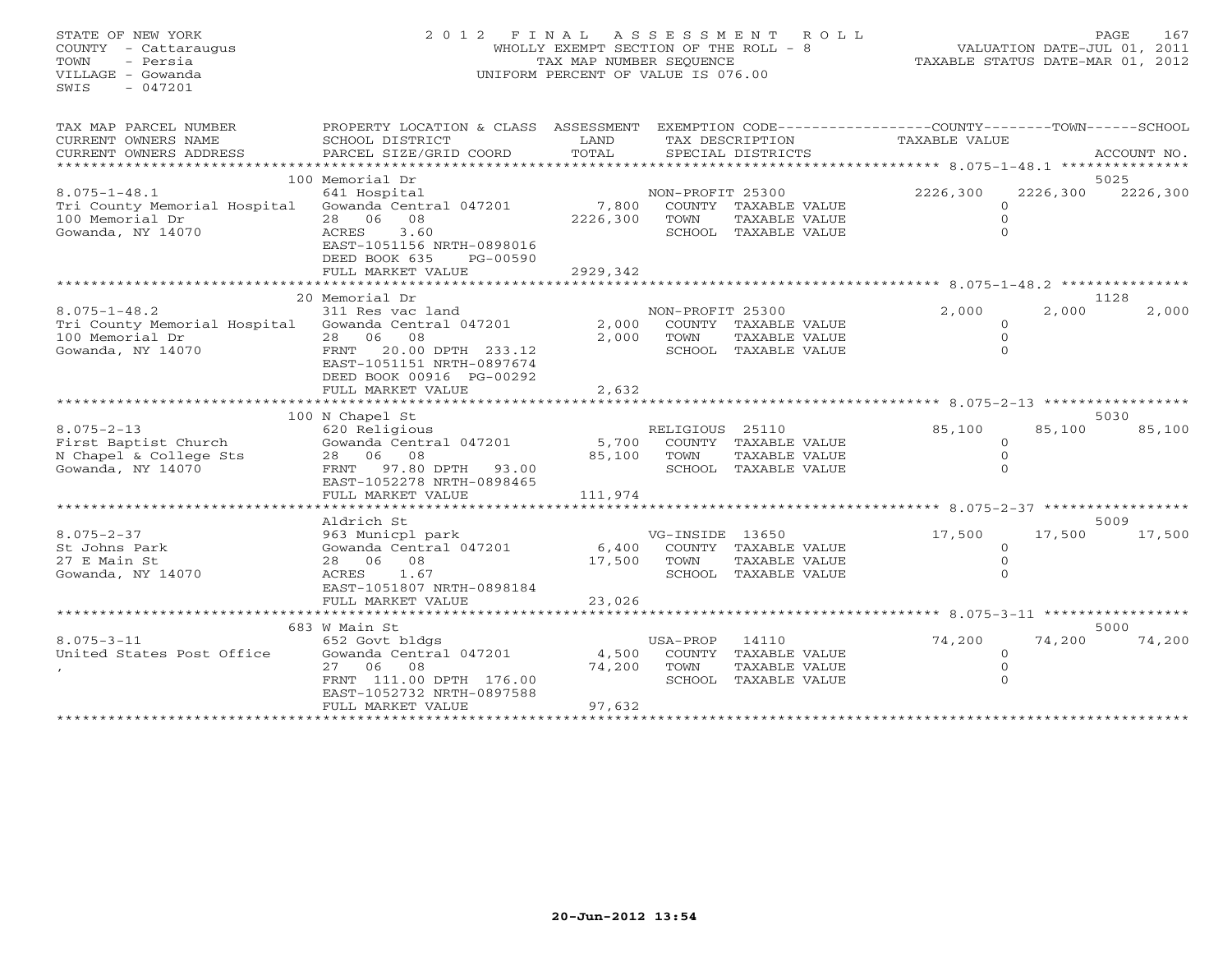## STATE OF NEW YORK 2 0 1 2 F I N A L A S S E S S M E N T R O L L PAGE 168 COUNTY - Cattaraugus WHOLLY EXEMPT SECTION OF THE ROLL - 8 VALUATION DATE-JUL 01, 2011 TOWN - Persia TAX MAP NUMBER SEQUENCE TAXABLE STATUS DATE-MAR 01, 2012 VILLAGE - Gowanda UNIFORM PERCENT OF VALUE IS 076.00

| TAX MAP PARCEL NUMBER<br>CURRENT OWNERS NAME<br>CURRENT OWNERS ADDRESS                   | PROPERTY LOCATION & CLASS ASSESSMENT<br>SCHOOL DISTRICT<br>PARCEL SIZE/GRID COORD                                                                                                                 | LAND<br>TOTAL               |                          | TAX DESCRIPTION<br>SPECIAL DISTRICTS                          | EXEMPTION CODE-----------------COUNTY-------TOWN------SCHOOL<br><b>TAXABLE VALUE</b> |         | ACCOUNT NO.     |
|------------------------------------------------------------------------------------------|---------------------------------------------------------------------------------------------------------------------------------------------------------------------------------------------------|-----------------------------|--------------------------|---------------------------------------------------------------|--------------------------------------------------------------------------------------|---------|-----------------|
| $8.075 - 4 - 1$<br>St Marys Episcopal Church<br>School & Center Sts<br>Gowanda, NY 14070 | 75 Center St<br>620 Religious<br>Gowanda Central 047201<br>27 06 08<br>Church & Sun School<br>FRNT 118.00 DPTH 156.00<br>EAST-1052782 NRTH-0898307<br>FULL MARKET VALUE<br>********************** | 8,400<br>122,900<br>161,711 | RELIGIOUS 25110<br>TOWN  | COUNTY TAXABLE VALUE<br>TAXABLE VALUE<br>SCHOOL TAXABLE VALUE | 122,900<br>$\circ$<br>$\mathbf 0$<br>$\Omega$                                        | 122,900 | 5029<br>122,900 |
| $8.075 - 4 - 10$<br>Village Of Gowanda<br>27 E Main St<br>Gowanda, NY 14070              | 42 N Water St<br>330 Vacant comm<br>Gowanda Central 047201<br>27 06 08<br>Parking Lot<br>FRNT 143.00 DPTH 222.00<br>EAST-1052044 NRTH-0897860<br>FULL MARKET VALUE                                | 12,000<br>12,000<br>15,789  | VG-INSIDE 13650<br>TOWN  | COUNTY TAXABLE VALUE<br>TAXABLE VALUE<br>SCHOOL TAXABLE VALUE | 12,000<br>$\circ$<br>$\mathbf 0$<br>$\Omega$                                         | 12,000  | 5018<br>12,000  |
|                                                                                          | ***********************<br>39 W Main St                                                                                                                                                           | ************                |                          |                                                               | *********************************** 8.075-4-27.1 ***************                     |         | 1030            |
| $8.075 - 4 - 27.1$<br>Gowanda Historic Hollywood<br>39 W Main St<br>Gowanda, NY 14070    | 512 Movie theatr<br>Gowanda Central 047201<br>27 06<br>08<br>19.79 DPTH<br>FRNT<br>0.50<br>ACRES<br>EAST-1053011 NRTH-0897700<br>DEED BOOK 1151<br>PG-4001                                        | 12,500<br>52,500            | NON-PROFIT 25300<br>TOWN | COUNTY TAXABLE VALUE<br>TAXABLE VALUE<br>SCHOOL TAXABLE VALUE | 52,500<br>$\mathbf 0$<br>$\mathbf 0$<br>$\Omega$                                     | 52,500  | 52,500          |
|                                                                                          | FULL MARKET VALUE                                                                                                                                                                                 | 69,079                      |                          |                                                               |                                                                                      |         |                 |
|                                                                                          | 30 N Chapel St                                                                                                                                                                                    |                             |                          |                                                               |                                                                                      |         | 5032            |
| $8.083 - 1 - 13.1$<br>United Methodist Church<br>30 N Chapel St<br>Gowanda, NY 14070     | 620 Religious<br>Gowanda Central 047201<br>28 06 08<br>FRNT 115.50 DPTH<br>82.50<br>EAST-1052285 NRTH-0897624<br>DEED BOOK 56<br>PG-00343<br>FULL MARKET VALUE                                    | 6,100<br>140,900<br>185,395 | RELIGIOUS 25110<br>TOWN  | COUNTY TAXABLE VALUE<br>TAXABLE VALUE<br>SCHOOL TAXABLE VALUE | 140,900<br>$\circ$<br>$\mathbf{0}$<br>$\Omega$                                       | 140,900 | 140,900         |
|                                                                                          |                                                                                                                                                                                                   |                             |                          |                                                               |                                                                                      |         |                 |
| $8.083 - 1 - 13.2$<br>United Methodist Church<br>32 N Chapel St<br>Gowanda, NY 14070     | 32 N Chapel St<br>210 1 Family Res<br>Gowanda Central 047201<br>28 06 08<br>FRNT 95.00 DPTH 168.00<br>EAST-1052246 NRTH-0897723<br>FULL MARKET VALUE                                              | 7,500<br>72,500<br>95,395   | RELIGIOUS 25110<br>TOWN  | COUNTY TAXABLE VALUE<br>TAXABLE VALUE<br>SCHOOL TAXABLE VALUE | 72,500<br>$\mathbf 0$<br>$\mathbf{0}$<br>$\mathbf{0}$                                | 72,500  | 5037<br>72,500  |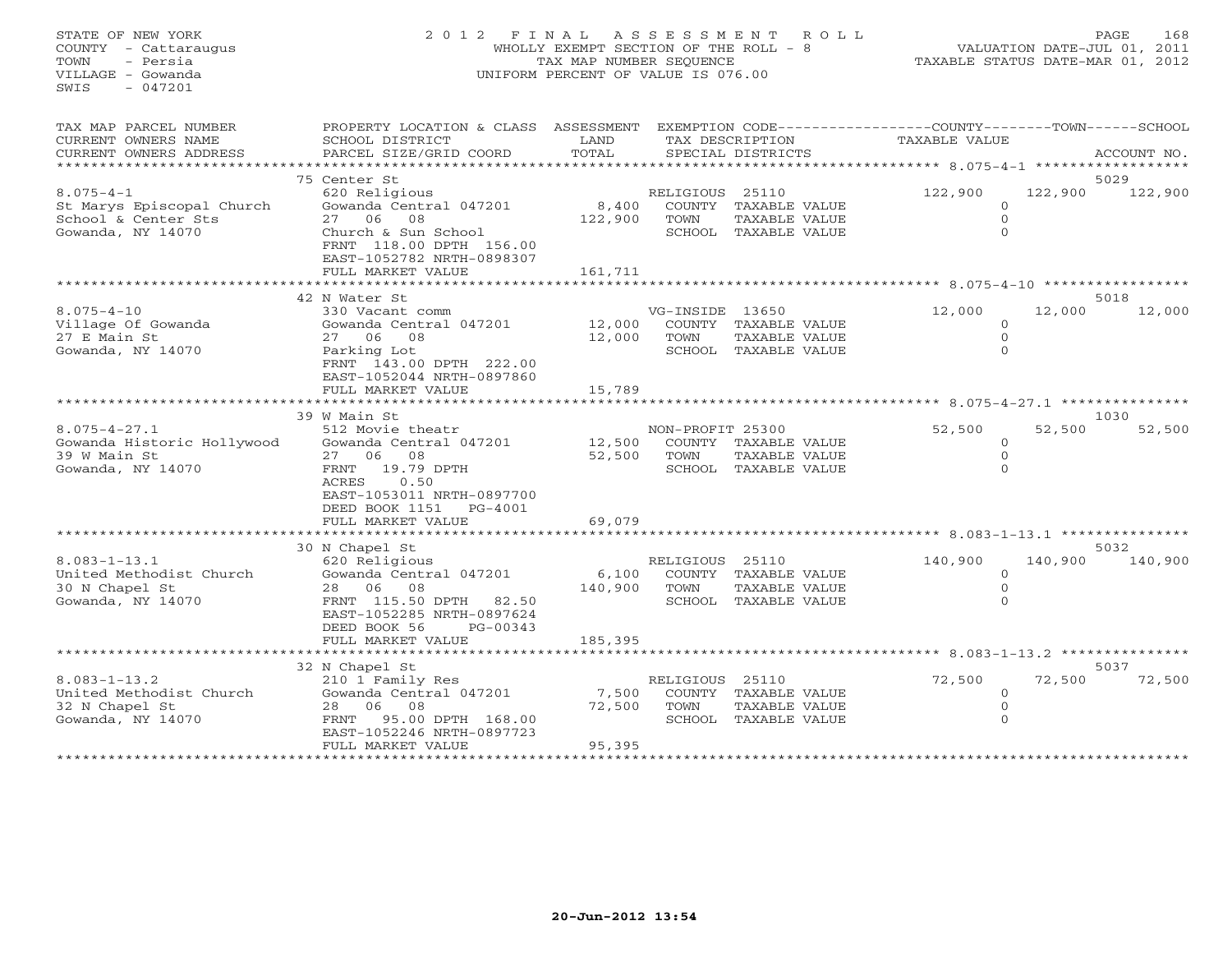## STATE OF NEW YORK 2 0 1 2 F I N A L A S S E S S M E N T R O L L PAGE 169 COUNTY - Cattaraugus WHOLLY EXEMPT SECTION OF THE ROLL - 8 VALUATION DATE-JUL 01, 2011 TOWN - Persia TAX MAP NUMBER SEQUENCE TAXABLE STATUS DATE-MAR 01, 2012 VILLAGE - Gowanda UNIFORM PERCENT OF VALUE IS 076.00UNIFORM PERCENT OF VALUE IS 076.00

| TAX MAP PARCEL NUMBER<br>CURRENT OWNERS NAME                                      | PROPERTY LOCATION & CLASS ASSESSMENT<br>SCHOOL DISTRICT                                                                                                                    | LAND                       |                         | TAX DESCRIPTION                                               | EXEMPTION CODE-----------------COUNTY-------TOWN-----SCHOOL<br>TAXABLE VALUE |         |                |
|-----------------------------------------------------------------------------------|----------------------------------------------------------------------------------------------------------------------------------------------------------------------------|----------------------------|-------------------------|---------------------------------------------------------------|------------------------------------------------------------------------------|---------|----------------|
| CURRENT OWNERS ADDRESS                                                            | PARCEL SIZE/GRID COORD                                                                                                                                                     | TOTAL                      |                         | SPECIAL DISTRICTS                                             |                                                                              |         | ACCOUNT NO.    |
|                                                                                   | 131 W Main St                                                                                                                                                              |                            |                         |                                                               |                                                                              |         | 0347           |
| $8.083 - 1 - 14.1$<br>Village Of Gowanda<br>27 E Main St<br>Gowanda, NY 14070     | 311 Res vac land<br>Gowanda Central 047201<br>08<br>28 06<br>1.20<br>ACRES<br>EAST-1052112 NRTH-0897538<br>DEED BOOK 00928 PG-01102<br>FULL MARKET VALUE                   | 10,000<br>10,000<br>13,158 | VG-INSIDE 13650<br>TOWN | COUNTY TAXABLE VALUE<br>TAXABLE VALUE<br>SCHOOL TAXABLE VALUE | 10,000<br>$\circ$<br>$\Omega$<br>$\Omega$                                    | 10,000  | 10,000         |
|                                                                                   |                                                                                                                                                                            |                            |                         |                                                               |                                                                              |         |                |
| $8.083 - 1 - 14.2$<br>Free Methodist Church<br>149 W Main St<br>Gowanda, NY 14070 | 147 W Main St<br>311 Res vac land<br>Gowanda Central 047201<br>08<br>28 06<br>1.95<br>ACRES<br>EAST-1051965 NRTH-0897700<br>DEED BOOK 875<br>PG-01174<br>FULL MARKET VALUE | 10,500<br>10,500<br>13,816 | RELIGIOUS 25110<br>TOWN | COUNTY TAXABLE VALUE<br>TAXABLE VALUE<br>SCHOOL TAXABLE VALUE | 10,500<br>0<br>$\mathbf{0}$<br>$\Omega$                                      | 10,500  | 1271<br>10,500 |
|                                                                                   | *****************************                                                                                                                                              |                            |                         |                                                               |                                                                              |         |                |
|                                                                                   | 149 W Main St                                                                                                                                                              |                            |                         |                                                               |                                                                              |         | 5026           |
| $8.083 - 1 - 16$<br>Free Methodist Church<br>149 W Main St<br>Gowanda, NY 14070   | 620 Religious<br>Gowanda Central 047201<br>28 06<br>08<br>FRNT 182.70 DPTH 186.75<br>EAST-1051945 NRTH-0897432<br>DEED BOOK 903<br>PG-00758                                | 11,200<br>566,200          | RELIGIOUS 25110<br>TOWN | COUNTY TAXABLE VALUE<br>TAXABLE VALUE<br>SCHOOL TAXABLE VALUE | 566,200<br>$\Omega$<br>$\mathbf 0$<br>$\Omega$                               | 566,200 | 566,200        |
|                                                                                   | FULL MARKET VALUE<br>*************************                                                                                                                             | 745,000                    |                         |                                                               |                                                                              |         |                |
|                                                                                   | 56 W Main St                                                                                                                                                               |                            |                         |                                                               |                                                                              |         | 5008           |
| $8.083 - 2 - 6$<br>Village Of Gowanda Library<br>56 Main St<br>Gowanda, NY 14070  | 611 Library<br>Gowanda Central 047201<br>27 06 08<br>merged 2-5.2 into parcel<br>FRNT 63.28 DPTH 296.90<br>EAST-1052949 NRTH-0897328                                       | 6,100<br>60,500            | VG-INSIDE 13650<br>TOWN | COUNTY TAXABLE VALUE<br>TAXABLE VALUE<br>SCHOOL TAXABLE VALUE | 60,500<br>$\circ$<br>$\circ$<br>$\Omega$                                     | 60,500  | 60,500         |
|                                                                                   | FULL MARKET VALUE                                                                                                                                                          | 79,605                     |                         |                                                               |                                                                              |         |                |
|                                                                                   | 8 W Main St                                                                                                                                                                |                            |                         |                                                               |                                                                              |         | 5006           |
| $8.083 - 2 - 15$<br>Town Of Persia<br>Main St<br>Gowanda, NY 14070                | 652 Govt bldgs<br>Gowanda Central 047201<br>28 06<br>08<br>FRNT<br>40.00 DPTH<br>43.00<br>ACRES<br>8.00<br>EAST-1053243 NRTH-0897490<br>FULL MARKET VALUE                  | 2,900<br>38,900<br>51,184  | TOWN-PROP 13500<br>TOWN | COUNTY TAXABLE VALUE<br>TAXABLE VALUE<br>SCHOOL TAXABLE VALUE | 38,900<br>$\circ$<br>$\mathbf{0}$<br>$\Omega$                                | 38,900  | 38,900         |
| *****************                                                                 | **********************                                                                                                                                                     |                            |                         |                                                               |                                                                              |         |                |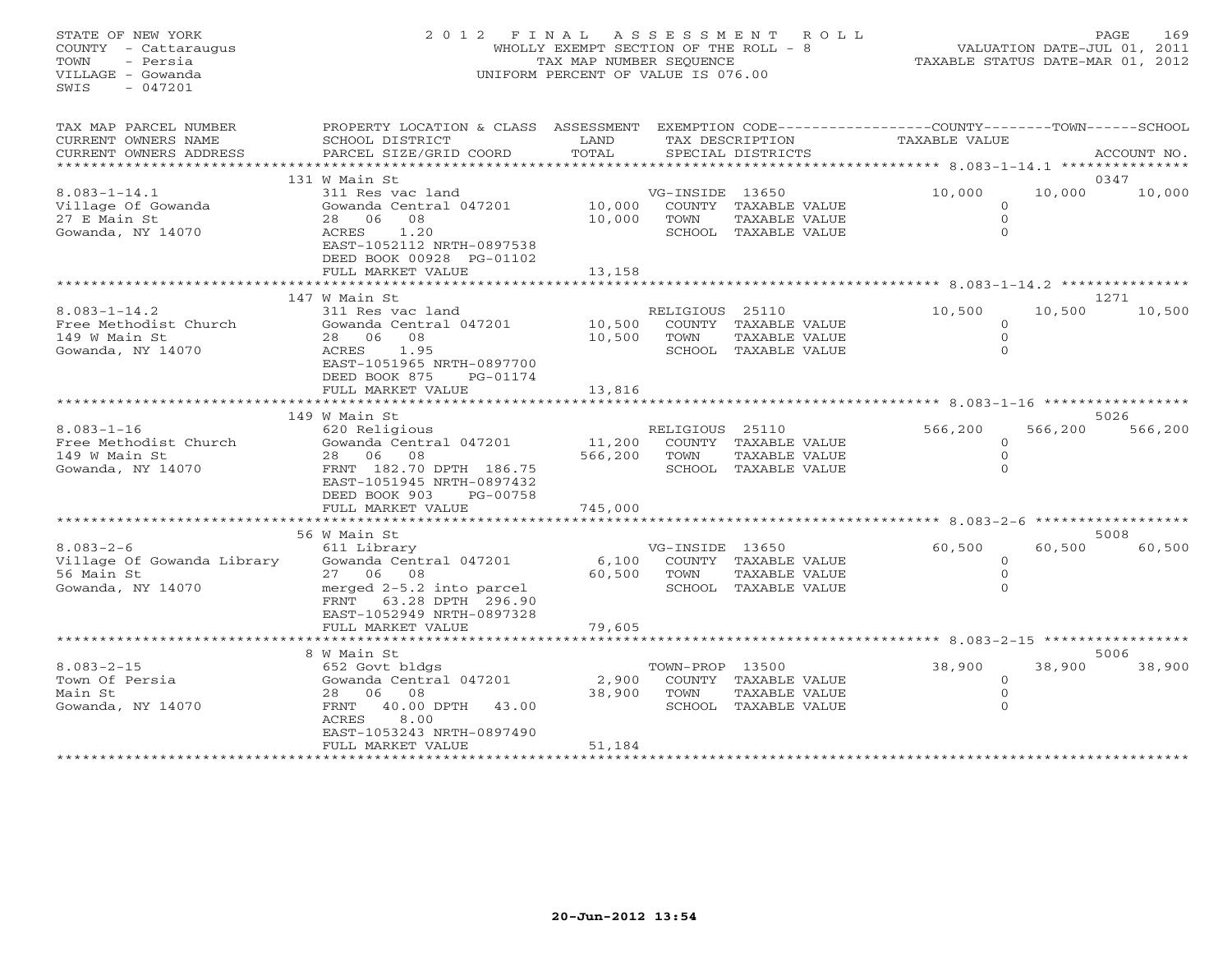## STATE OF NEW YORK 2 0 1 2 F I N A L A S S E S S M E N T R O L L PAGE 170 COUNTY - Cattaraugus WHOLLY EXEMPT SECTION OF THE ROLL - 8 VALUATION DATE-JUL 01, 2011 TOWN - Persia TAX MAP NUMBER SEQUENCE TAXABLE STATUS DATE-MAR 01, 2012 VILLAGE - Gowanda UNIFORM PERCENT OF VALUE IS 076.00UNIFORM PERCENT OF VALUE IS 076.00

| TAX MAP PARCEL NUMBER<br>CURRENT OWNERS NAME<br>CURRENT OWNERS ADDRESS                      | PROPERTY LOCATION & CLASS<br>SCHOOL DISTRICT<br>PARCEL SIZE/GRID COORD                                                                                                                                                | ASSESSMENT<br>LAND<br>TOTAL | EXEMPTION CODE----------------COUNTY-------TOWN------SCHOOL<br>TAX DESCRIPTION<br>SPECIAL DISTRICTS | <b>TAXABLE VALUE</b>                              | ACCOUNT NO.              |
|---------------------------------------------------------------------------------------------|-----------------------------------------------------------------------------------------------------------------------------------------------------------------------------------------------------------------------|-----------------------------|-----------------------------------------------------------------------------------------------------|---------------------------------------------------|--------------------------|
|                                                                                             |                                                                                                                                                                                                                       | *********                   |                                                                                                     | ************** 8.083-2-20                         |                          |
| $8.083 - 2 - 20$<br>Village of Gowanda<br>27 E Main St<br>Gowanda, NY 14070                 | 31 Jamestown St<br>482 Det row bldg<br>Gowanda Central 047201<br>27<br>06<br>08<br>2011-bldg dest in fire<br>78.00 DPTH<br>FRNT<br>86.50<br>EAST-1053131 NRTH-0897320<br>DEED BOOK 11524 PG-5001<br>FULL MARKET VALUE | 5,800<br>5,800<br>7,632     | VG-INSIDE 13650<br>COUNTY TAXABLE VALUE<br>TOWN<br>TAXABLE VALUE<br>SCHOOL TAXABLE VALUE            | 5,800<br>$\mathbf 0$<br>$\mathbf{O}$<br>$\Omega$  | 0726<br>5,800<br>5,800   |
|                                                                                             |                                                                                                                                                                                                                       |                             |                                                                                                     | ********* 8.083-3-16 **********                   |                          |
| $8.083 - 3 - 16$<br>Housing Options Made Easy<br>75 Jamestown St<br>Gowanda, NY 14070       | 113 Chestnut St<br>411 Apartment<br>Gowanda Central 047201<br>27 06<br>08<br>Trustees Of<br>60.00 DPTH 190.00<br>FRNT<br>EAST-1053105 NRTH-0896440<br>DEED BOOK 1013<br>PG-1162<br>FULL MARKET VALUE                  | 5,400<br>49,800<br>65,526   | NON-PROFIT 25300<br>COUNTY TAXABLE VALUE<br>TOWN<br>TAXABLE VALUE<br>SCHOOL TAXABLE VALUE           | 49,800<br>$\circ$<br>$\mathbf{0}$<br>$\Omega$     | 0716<br>49,800<br>49,800 |
|                                                                                             |                                                                                                                                                                                                                       |                             |                                                                                                     | ******* 8.083-3-25                                |                          |
| $8.083 - 3 - 25$<br>Village Of Gowanda<br>27 E Main St<br>Gowanda, NY 14070                 | 119 Torrance Pl<br>311 Res vac land<br>Gowanda Central 047201<br>27 06 08<br>FRNT 100.00 DPTH<br>56.00<br>EAST-1052849 NRTH-0896134<br>DEED BOOK 348<br>$PG-00420$<br>FULL MARKET VALUE                               | 2,500<br>2,500<br>3,289     | VG-INSIDE 13650<br>COUNTY TAXABLE VALUE<br>TOWN<br>TAXABLE VALUE<br>SCHOOL TAXABLE VALUE            | 2,500<br>$\Omega$<br>$\mathbf 0$<br>$\Omega$      | 1141<br>2,500<br>2,500   |
|                                                                                             |                                                                                                                                                                                                                       |                             |                                                                                                     | $8.083 - 3 - 28$                                  |                          |
| $8.083 - 3 - 28$<br>Housing Options Made Easy<br>75 Jamestown St<br>Gowanda, NY 14070       | 114 Chestnut St<br>220 2 Family Res<br>Gowanda Central 047201<br>27 06 08<br>Trustees Of<br>70.00 DPTH 207.00<br>FRNT<br><b>BANK</b><br>012<br>EAST-1053077 NRTH-0896198<br>DEED BOOK 1013<br>PG-1164                 | 6,300<br>41,000             | NON-PROFIT 25300<br>COUNTY TAXABLE VALUE<br>TOWN<br>TAXABLE VALUE<br>SCHOOL TAXABLE VALUE           | 41,000<br>$\mathbf{0}$<br>$\mathbf 0$<br>$\Omega$ | 0379<br>41,000<br>41,000 |
|                                                                                             | FULL MARKET VALUE                                                                                                                                                                                                     | 53,947                      |                                                                                                     |                                                   |                          |
|                                                                                             | * * * * * * * * * * * * * * * * * *<br>40 S Chapel St                                                                                                                                                                 |                             |                                                                                                     |                                                   | 5028                     |
| $8.083 - 4 - 1$<br>Emmanuel Lutheran Church<br>Walnut St & S Chapel St<br>Gowanda, NY 14070 | 620 Religious<br>Gowanda Central 047201<br>27 06 08<br>57.00 DPTH 435.00<br>FRNT<br>EAST-1052459 NRTH-0896679<br>FULL MARKET VALUE                                                                                    | 5,500<br>77,700<br>102,237  | RELIGIOUS 25110<br>COUNTY TAXABLE VALUE<br>TOWN<br>TAXABLE VALUE<br>SCHOOL TAXABLE VALUE            | 77,700<br>$\mathbf{0}$<br>$\mathbf 0$<br>$\Omega$ | 77,700<br>77,700         |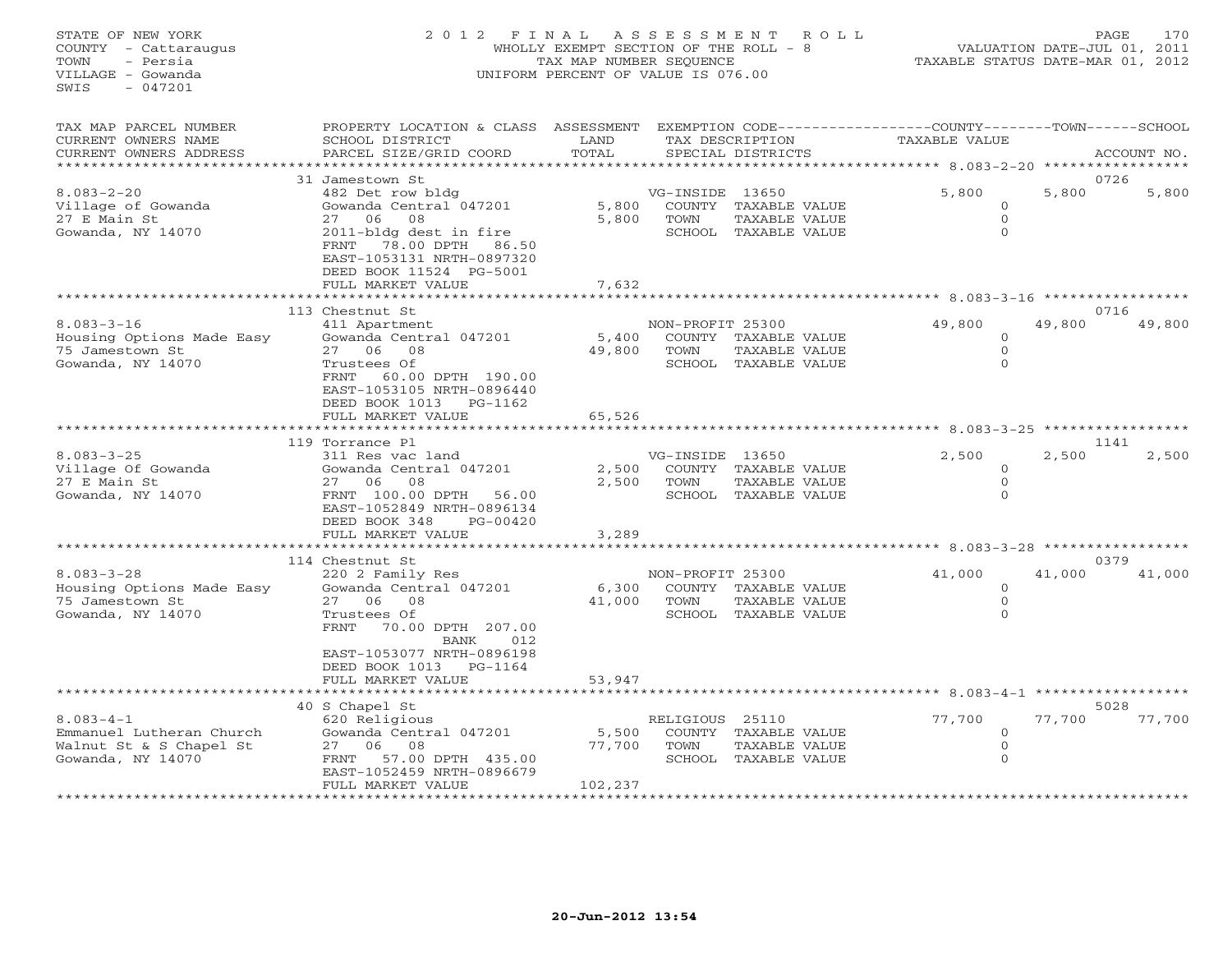## STATE OF NEW YORK 2 0 1 2 F I N A L A S S E S S M E N T R O L L PAGE 171 COUNTY - Cattaraugus WHOLLY EXEMPT SECTION OF THE ROLL - 8 VALUATION DATE-JUL 01, 2011 TOWN - Persia TAX MAP NUMBER SEQUENCE TAXABLE STATUS DATE-MAR 01, 2012 VILLAGE - Gowanda UNIFORM PERCENT OF VALUE IS 076.00UNIFORM PERCENT OF VALUE IS 076.00

| TAX MAP PARCEL NUMBER<br>CURRENT OWNERS NAME<br>CURRENT OWNERS ADDRESS               | PROPERTY LOCATION & CLASS ASSESSMENT<br>SCHOOL DISTRICT<br>PARCEL SIZE/GRID COORD                                                                                         | LAND<br>TOTAL            |                          | TAX DESCRIPTION<br>SPECIAL DISTRICTS                          | EXEMPTION CODE-----------------COUNTY-------TOWN-----SCHOOL<br>TAXABLE VALUE |        | ACCOUNT NO.        |
|--------------------------------------------------------------------------------------|---------------------------------------------------------------------------------------------------------------------------------------------------------------------------|--------------------------|--------------------------|---------------------------------------------------------------|------------------------------------------------------------------------------|--------|--------------------|
| *******************                                                                  |                                                                                                                                                                           | **********               |                          |                                                               |                                                                              |        | ****************** |
|                                                                                      | 75 Jamestown St                                                                                                                                                           |                          |                          |                                                               |                                                                              |        | 1001               |
| $8.083 - 4 - 7$<br>Housing Options Made Easy<br>PO Box 148<br>Gowanda, NY 14070      | 514 Auditorium<br>Gowanda Central 047201<br>27 06<br>08<br>FRNT 126.00 DPTH 109.80<br>EAST-1052926 NRTH-0896943<br>DEED BOOK 00929 PG-00032                               | 7,400<br>90,600          | NON-PROFIT 25300<br>TOWN | COUNTY TAXABLE VALUE<br>TAXABLE VALUE<br>SCHOOL TAXABLE VALUE | 90,600<br>$\Omega$<br>$\Omega$<br>$\Omega$                                   | 90,600 | 90,600             |
|                                                                                      | FULL MARKET VALUE<br>*********************                                                                                                                                | 119,211                  |                          |                                                               |                                                                              |        |                    |
|                                                                                      |                                                                                                                                                                           |                          |                          |                                                               |                                                                              |        |                    |
| $8.083 - 4 - 8$<br>Housing Options Made Easy<br>PO Box 148<br>Gowanda, NY 14070      | 75 Jamestown St<br>330 Vacant comm<br>Gowanda Central 047201<br>27 06 08<br>Parking Lot<br>FRNT 69.00 DPTH 79.00<br>EAST-1052894 NRTH-0896874<br>DEED BOOK 00929 PG-00032 | 4,000<br>4,000           | NON-PROFIT 25300<br>TOWN | COUNTY TAXABLE VALUE<br>TAXABLE VALUE<br>SCHOOL TAXABLE VALUE | 4,000<br>$\Omega$<br>$\Omega$                                                | 4,000  | 0431<br>4,000      |
|                                                                                      | FULL MARKET VALUE                                                                                                                                                         | 5,263                    |                          |                                                               |                                                                              |        |                    |
|                                                                                      | 130 S Chapel St                                                                                                                                                           |                          |                          |                                                               |                                                                              |        | 5012               |
| $8.083 - 4 - 19$<br>Village Of Gowanda<br>27 E Main St<br>Gowanda, NY 14070          | 330 Vacant comm<br>Gowanda Central 047201<br>27 06 08<br>Jamestown&S. Chapel<br>FRNT 31.00 DPTH 145.00<br>EAST-1052415 NRTH-0896027                                       | 3,000<br>3,000           | VG-INSIDE 13650<br>TOWN  | COUNTY TAXABLE VALUE<br>TAXABLE VALUE<br>SCHOOL TAXABLE VALUE | 3,000<br>$\Omega$<br>$\Omega$<br>$\Omega$                                    | 3,000  | 3,000              |
|                                                                                      | FULL MARKET VALUE                                                                                                                                                         | 3,947                    |                          |                                                               |                                                                              |        |                    |
|                                                                                      | ************************                                                                                                                                                  |                          |                          |                                                               |                                                                              |        |                    |
| $8.083 - 5 - 8$<br>First Free Methodist Church<br>149 W Main St<br>Gowanda, NY 14070 | 30 Johnson St<br>311 Res vac land<br>Gowanda Central 047201<br>27 06 08<br>84.00 DPTH 196.00<br>FRNT<br>EAST-1051691 NRTH-0896956<br>DEED BOOK 11367 PG-8002              | 5,200<br>5,200           | RELIGIOUS 25110<br>TOWN  | COUNTY TAXABLE VALUE<br>TAXABLE VALUE<br>SCHOOL TAXABLE VALUE | 5,200<br>$\Omega$<br>$\Omega$                                                | 5,200  | 0557<br>5,200      |
|                                                                                      | FULL MARKET VALUE                                                                                                                                                         | 6,842                    |                          |                                                               |                                                                              |        |                    |
|                                                                                      | 174 W Main St                                                                                                                                                             |                          |                          |                                                               | ******* 8.083-5-9 ************                                               |        | 0560               |
| $8.083 - 5 - 9$<br>First Free Methodist Church<br>149 W Main St<br>Gowanda, NY 14070 | 311 Res vac land<br>Gowanda Central 047201<br>28 06 08<br>FRNT 129.00 DPTH 202.00<br>EAST-1051721 NRTH-0897138<br>DEED BOOK 11367 PG-8002<br>FULL MARKET VALUE            | 9,600<br>9,600<br>12,632 | RELIGIOUS 25110<br>TOWN  | COUNTY TAXABLE VALUE<br>TAXABLE VALUE<br>SCHOOL TAXABLE VALUE | 9,600<br>$\circ$<br>$\Omega$<br>$\Omega$                                     | 9,600  | 9,600              |
|                                                                                      |                                                                                                                                                                           |                          |                          |                                                               |                                                                              |        |                    |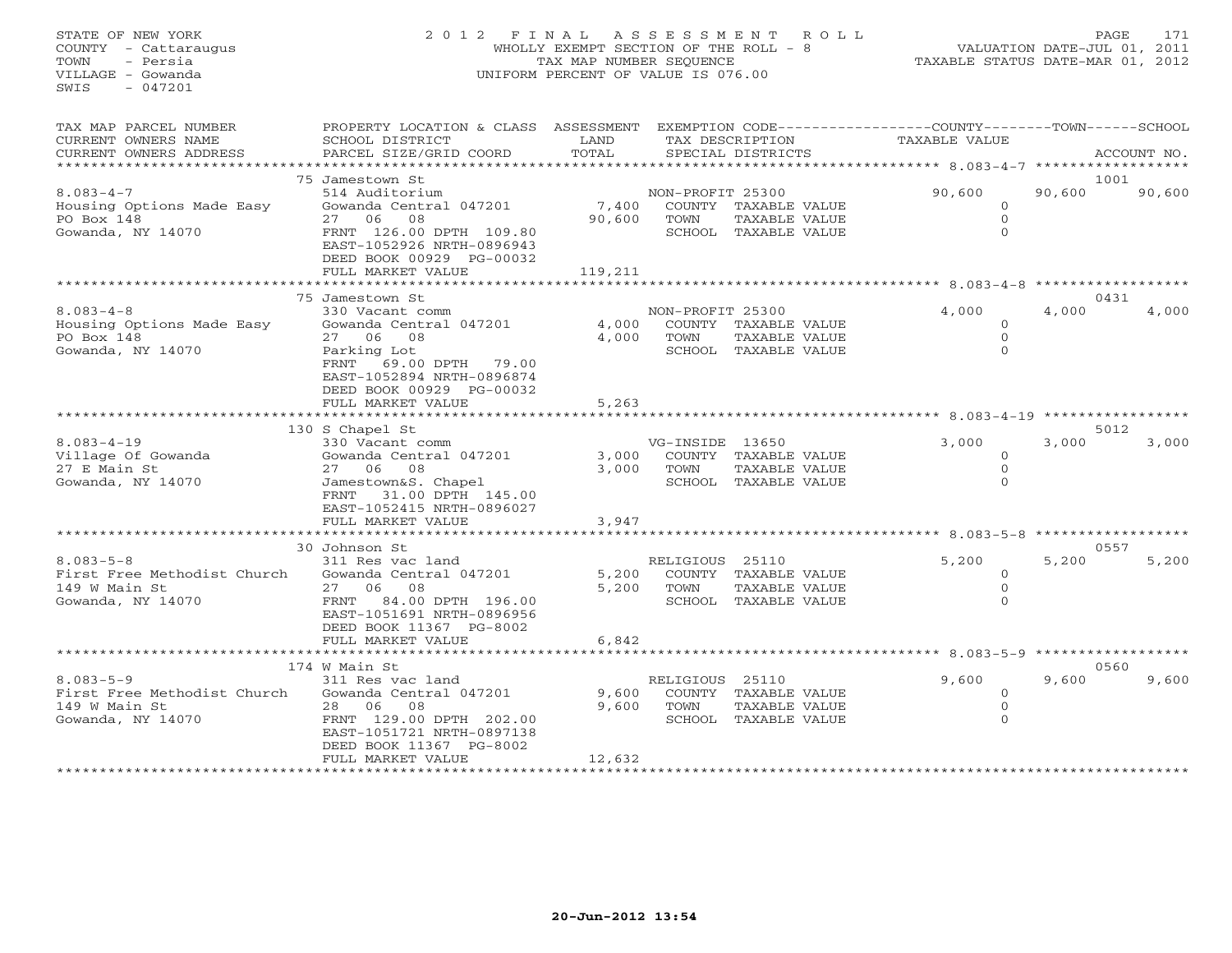## STATE OF NEW YORK 2 0 1 2 F I N A L A S S E S S M E N T R O L L PAGE 172 COUNTY - Cattaraugus WHOLLY EXEMPT SECTION OF THE ROLL - 8 VALUATION DATE-JUL 01, 2011 TOWN - Persia TAX MAP NUMBER SEQUENCE TAXABLE STATUS DATE-MAR 01, 2012 VILLAGE - Gowanda UNIFORM PERCENT OF VALUE IS 076.00

| TAX MAP PARCEL NUMBER<br>CURRENT OWNERS NAME                                                         | PROPERTY LOCATION & CLASS ASSESSMENT<br>SCHOOL DISTRICT                                                                                                        | LAND                      |                                   | EXEMPTION CODE-----------------COUNTY-------TOWN------SCHOOL<br>TAX DESCRIPTION | TAXABLE VALUE                                  |                                               |                |
|------------------------------------------------------------------------------------------------------|----------------------------------------------------------------------------------------------------------------------------------------------------------------|---------------------------|-----------------------------------|---------------------------------------------------------------------------------|------------------------------------------------|-----------------------------------------------|----------------|
| CURRENT OWNERS ADDRESS<br>***********************                                                    | PARCEL SIZE/GRID COORD                                                                                                                                         | TOTAL                     |                                   | SPECIAL DISTRICTS                                                               |                                                |                                               | ACCOUNT NO.    |
|                                                                                                      | 164 W Main St                                                                                                                                                  |                           |                                   |                                                                                 |                                                |                                               | 0443           |
| $8.083 - 5 - 10$<br>Free Methodist Church<br>Gowanda-First Society of                                | 210 1 Family Res<br>Gowanda Central 047201<br>28 06 08                                                                                                         | 6,200<br>25,000           | RELIGIOUS 25110<br>TOWN           | COUNTY TAXABLE VALUE<br>TAXABLE VALUE                                           | 25,000                                         | 25,000<br>$\Omega$<br>$\Omega$                | 25,000         |
| 149 W Main St<br>Gowanda, NY 14070                                                                   | 66.00 DPTH 303.00<br>FRNT<br>EAST-1051810 NRTH-0897097<br>DEED BOOK 00948 PG-00693                                                                             |                           |                                   | SCHOOL TAXABLE VALUE                                                            |                                                | $\Omega$                                      |                |
|                                                                                                      | FULL MARKET VALUE                                                                                                                                              | 32,895                    |                                   |                                                                                 |                                                |                                               |                |
|                                                                                                      | 156 W Main St                                                                                                                                                  |                           |                                   |                                                                                 |                                                |                                               | 5036           |
| $8.083 - 5 - 11$<br>Free Methodist Church<br>156 W Main St<br>Gowanda, NY 14070                      | 210 1 Family Res<br>Gowanda Central 047201<br>28 06 08<br>FRNT 45.00 DPTH 303.00<br>EAST-1051864 NRTH-0897118                                                  | 4,500<br>48,000           | RELIGIOUS 25110<br>TOWN           | COUNTY TAXABLE VALUE<br>TAXABLE VALUE<br>SCHOOL TAXABLE VALUE                   | 48,000                                         | 48,000<br>$\Omega$<br>$\Omega$<br>$\Omega$    | 48,000         |
|                                                                                                      | FULL MARKET VALUE                                                                                                                                              | 63,158                    |                                   |                                                                                 | **************** 8.083-5-20 ****************** |                                               |                |
|                                                                                                      | 51 S Chapel St                                                                                                                                                 |                           |                                   |                                                                                 |                                                |                                               | 0639           |
| $8.083 - 5 - 20$<br>Village of Gowanda<br>27 27 E Main St<br>Gowanda, NY 14070                       | 210 1 Family Res<br>Gowanda Central 047201<br>$28 - 06 - 08$<br>FRNT<br>40.00 DPTH 135.00<br>EAST-1052267 NRTH-0896849<br>DEED BOOK 55<br>PG-3002              | 3,500<br>17,000           | VG-INSIDE 13650<br>COUNTY<br>TOWN | TAXABLE VALUE<br>TAXABLE VALUE<br>SCHOOL TAXABLE VALUE                          | 17,000                                         | 17,000<br>$\Omega$<br>$\mathbf 0$<br>$\Omega$ | 17,000         |
|                                                                                                      | FULL MARKET VALUE                                                                                                                                              | 22,368                    |                                   |                                                                                 |                                                |                                               |                |
|                                                                                                      |                                                                                                                                                                |                           |                                   |                                                                                 |                                                |                                               |                |
| $8.083 - 5 - 24$<br>State of New York<br>Developmental Disabil<br>44 Holland Ave<br>Albany, NY 12208 | 69 S Chapel St<br>210 1 Family Res<br>Gowanda Central 047201<br>28 06 08<br>66.00 DPTH 140.00<br>FRNT<br>EAST-1052261 NRTH-0896637<br>DEED BOOK 00934 PG-00862 | 5,300<br>54,300           | NYS OWNED 12100<br>TOWN           | COUNTY TAXABLE VALUE<br>TAXABLE VALUE<br>SCHOOL TAXABLE VALUE                   | 54,300                                         | 54,300<br>$\circ$<br>0<br>$\Omega$            | 0905<br>54,300 |
|                                                                                                      | FULL MARKET VALUE                                                                                                                                              | 71,447                    |                                   |                                                                                 |                                                |                                               |                |
|                                                                                                      | 35 Orchard Pl                                                                                                                                                  |                           |                                   |                                                                                 |                                                |                                               | 5033           |
| $8.083 - 5 - 30$<br>Presbyterian Church<br>35 Orchard Pl<br>Gowanda, NY 14070                        | 210 1 Family Res<br>Gowanda Central 047201<br>06 08<br>28<br>60.00 DPTH 286.00<br>FRNT<br>EAST-1051982 NRTH-0896600<br>FULL MARKET VALUE                       | 5,700<br>59,000<br>77,632 | RELIGIOUS 25110<br>TOWN           | COUNTY TAXABLE VALUE<br>TAXABLE VALUE<br>SCHOOL TAXABLE VALUE                   | 59,000                                         | 59,000<br>$\Omega$<br>$\Omega$<br>$\Omega$    | 59,000         |
|                                                                                                      |                                                                                                                                                                |                           |                                   |                                                                                 |                                                |                                               |                |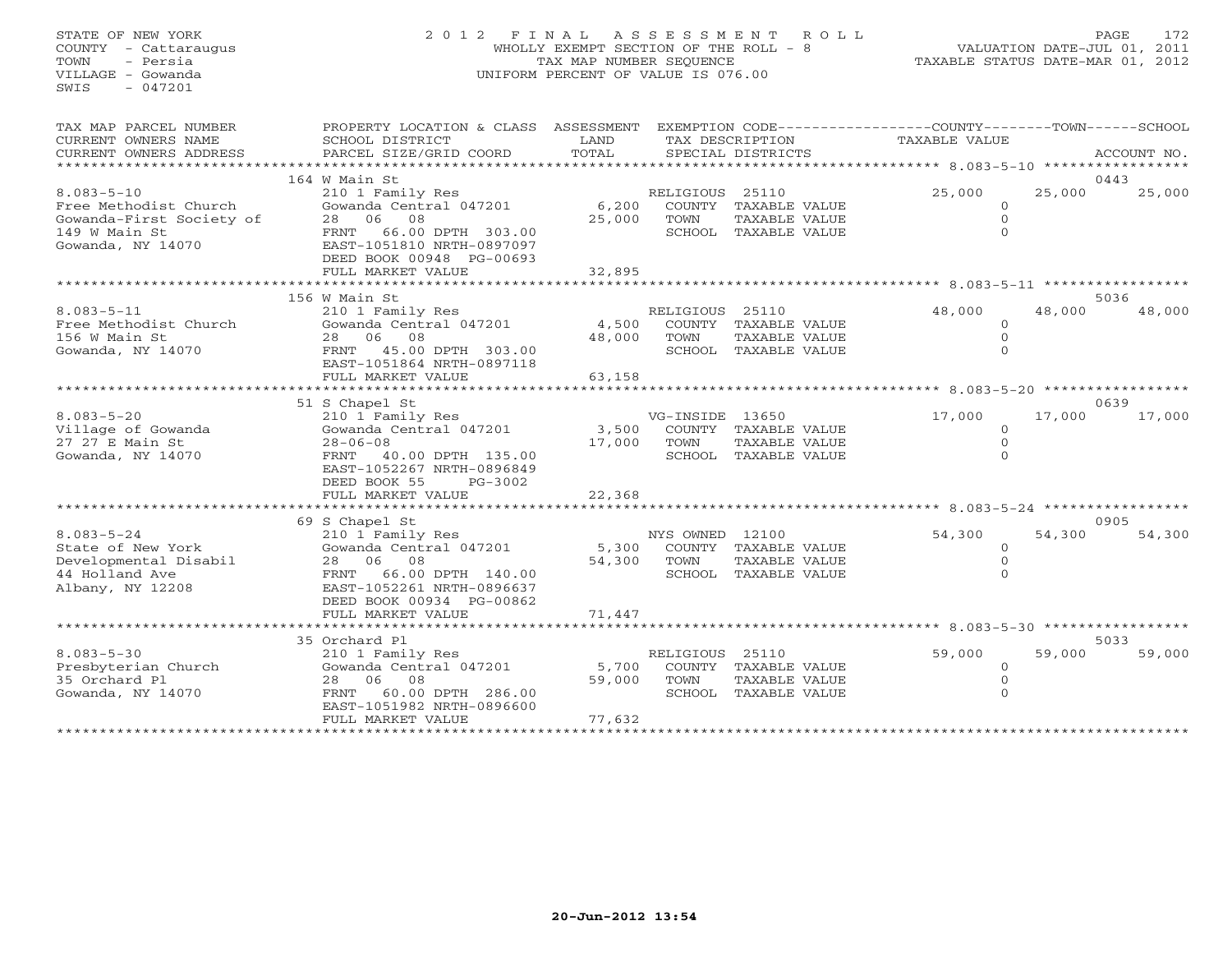## STATE OF NEW YORK 2 0 1 2 F I N A L A S S E S S M E N T R O L L PAGE 173 COUNTY - Cattaraugus WHOLLY EXEMPT SECTION OF THE ROLL - 8 VALUATION DATE-JUL 01, 2011 TOWN - Persia TAX MAP NUMBER SEQUENCE TAXABLE STATUS DATE-MAR 01, 2012 VILLAGE - Gowanda UNIFORM PERCENT OF VALUE IS 076.00UNIFORM PERCENT OF VALUE IS 076.00

| TAX MAP PARCEL NUMBER<br>CURRENT OWNERS NAME<br>CURRENT OWNERS ADDRESS | PROPERTY LOCATION & CLASS ASSESSMENT<br>SCHOOL DISTRICT<br>PARCEL SIZE/GRID COORD | LAND<br>TOTAL           |                  | TAX DESCRIPTION<br>SPECIAL DISTRICTS | EXEMPTION CODE----------------COUNTY-------TOWN-----SCHOOL<br><b>TAXABLE VALUE</b> |                            | ACCOUNT NO.       |
|------------------------------------------------------------------------|-----------------------------------------------------------------------------------|-------------------------|------------------|--------------------------------------|------------------------------------------------------------------------------------|----------------------------|-------------------|
|                                                                        |                                                                                   |                         |                  |                                      |                                                                                    |                            |                   |
|                                                                        | 30 S Water St                                                                     |                         |                  |                                      |                                                                                    |                            | 5019              |
| $8.084 - 1 - 3$                                                        | 438 Parking lot                                                                   |                         | VG-INSIDE 13650  |                                      | 6,000                                                                              | 6,000                      | 6,000             |
| Village Of Gowanda                                                     | Gowanda Central 047201                                                            | 5,500                   |                  | COUNTY TAXABLE VALUE                 | $\Omega$                                                                           |                            |                   |
| 27 E Main St                                                           | 27 06 08                                                                          | 6,000                   | TOWN             | TAXABLE VALUE                        | $\Omega$                                                                           |                            |                   |
| Gowanda, NY 14070                                                      | Parking Lot                                                                       |                         |                  | SCHOOL TAXABLE VALUE                 | $\Omega$                                                                           |                            |                   |
|                                                                        | FRNT 115.00 DPTH<br>68.00                                                         |                         |                  |                                      |                                                                                    |                            |                   |
|                                                                        | EAST-1053614 NRTH-0897393                                                         |                         |                  |                                      |                                                                                    |                            |                   |
|                                                                        | FULL MARKET VALUE                                                                 | 7,895                   |                  |                                      |                                                                                    |                            |                   |
|                                                                        |                                                                                   | *********************** |                  |                                      | ********* 8.084-1-6                                                                |                            |                   |
|                                                                        | 60 S Water St                                                                     |                         |                  |                                      |                                                                                    |                            | 0455              |
| $8.084 - 1 - 6$                                                        | $485$ >1use sm bld                                                                |                         | VG-INSIDE 13650  |                                      | 7,700                                                                              | 7,700                      | 7,700             |
| Village of Gowanda                                                     | Gowanda Central 047201                                                            | 7,700                   | COUNTY           | TAXABLE VALUE                        | $\Omega$                                                                           |                            |                   |
| 27 E Main St                                                           | 26 06 08                                                                          | 7,700                   | TOWN             | TAXABLE VALUE                        | $\Omega$                                                                           |                            |                   |
| Gowanda, NY 14070                                                      | FRNT 187.00 DPTH<br>70.00                                                         |                         |                  | SCHOOL TAXABLE VALUE                 | $\Omega$                                                                           |                            |                   |
|                                                                        | EAST-1053786 NRTH-0897187                                                         |                         |                  |                                      |                                                                                    |                            |                   |
|                                                                        | DEED BOOK 1515<br>$PG-6001$                                                       |                         |                  |                                      |                                                                                    |                            |                   |
|                                                                        | FULL MARKET VALUE                                                                 | 10,132                  |                  |                                      |                                                                                    |                            |                   |
|                                                                        |                                                                                   |                         |                  |                                      |                                                                                    | $8.084 - 1 - 11$ ********* |                   |
|                                                                        | 23 S Water St                                                                     |                         |                  |                                      |                                                                                    |                            | 0586              |
| $8.084 - 1 - 11$                                                       | 330 Vacant comm                                                                   |                         | VG-INSIDE 13650  |                                      | 3,000                                                                              | 3,000                      | 3,000             |
| Village Of Gowanda                                                     | Gowanda Central 047201                                                            | 3,000                   |                  | COUNTY TAXABLE VALUE                 | $\Omega$                                                                           |                            |                   |
| 27 E Main St                                                           | 27 06 08                                                                          | 3,000                   | TOWN             | TAXABLE VALUE                        | $\mathbf{0}$                                                                       |                            |                   |
| Gowanda, NY 14070                                                      | 36.00 DPTH 125.00<br>FRNT                                                         |                         |                  | SCHOOL TAXABLE VALUE                 | $\Omega$                                                                           |                            |                   |
|                                                                        | EAST-1053463 NRTH-0897353                                                         |                         |                  |                                      |                                                                                    |                            |                   |
|                                                                        | DEED BOOK 839<br>PG-00184                                                         |                         |                  |                                      |                                                                                    |                            |                   |
|                                                                        | FULL MARKET VALUE                                                                 | 3,947                   |                  |                                      |                                                                                    |                            |                   |
|                                                                        |                                                                                   |                         |                  |                                      | ****** 8.084-2-10 ********                                                         |                            |                   |
|                                                                        | 100 S Water St                                                                    |                         |                  |                                      |                                                                                    |                            | 5016              |
| $8.084 - 2 - 10$                                                       | 330 Vacant comm                                                                   |                         | VG-INSIDE 13650  |                                      | 23,000                                                                             | 23,000                     | 23,000            |
| Village Of Gowanda                                                     | Gowanda Central 047201                                                            | 23,000                  |                  | COUNTY TAXABLE VALUE                 | $\circ$                                                                            |                            |                   |
| 27 E Main St                                                           | 26 06 08                                                                          | 23,000                  | TOWN             | TAXABLE VALUE                        | $\mathbf{0}$                                                                       |                            |                   |
| Gowanda, NY 14070                                                      | FRNT 745.00 DPTH 150.00<br>EAST-1054249 NRTH-0896711                              |                         |                  | SCHOOL TAXABLE VALUE                 | $\Omega$                                                                           |                            |                   |
|                                                                        |                                                                                   |                         |                  |                                      |                                                                                    |                            |                   |
|                                                                        | FULL MARKET VALUE                                                                 | 30,263                  |                  |                                      | ****************** 8.084-3-14                                                      |                            | ***************** |
|                                                                        | 2 Chestnut St                                                                     |                         |                  |                                      |                                                                                    |                            | 0861              |
| $8.084 - 3 - 14$                                                       | 681 Culture bldg                                                                  |                         | NON-PROFIT 25300 |                                      | 38,000                                                                             | 38,000                     | 38,000            |
| Gowanda Area Historical Soc                                            | Gowanda Central 047201                                                            | 3,600                   |                  | COUNTY TAXABLE VALUE                 | $\circ$                                                                            |                            |                   |
| PO Box 372                                                             | 26 06 08                                                                          | 38,000                  | TOWN             | TAXABLE VALUE                        | $\mathbf{0}$                                                                       |                            |                   |
| Gowanda, NY 14070                                                      | 58.00 DPTH<br>FRNT<br>83.75                                                       |                         |                  | SCHOOL TAXABLE VALUE                 | $\Omega$                                                                           |                            |                   |
|                                                                        | EAST-1054204 NRTH-0896144                                                         |                         |                  |                                      |                                                                                    |                            |                   |
|                                                                        | DEED BOOK 00977 PG-01161                                                          |                         |                  |                                      |                                                                                    |                            |                   |
|                                                                        | FULL MARKET VALUE                                                                 | 50,000                  |                  |                                      |                                                                                    |                            |                   |
|                                                                        |                                                                                   |                         |                  |                                      |                                                                                    |                            |                   |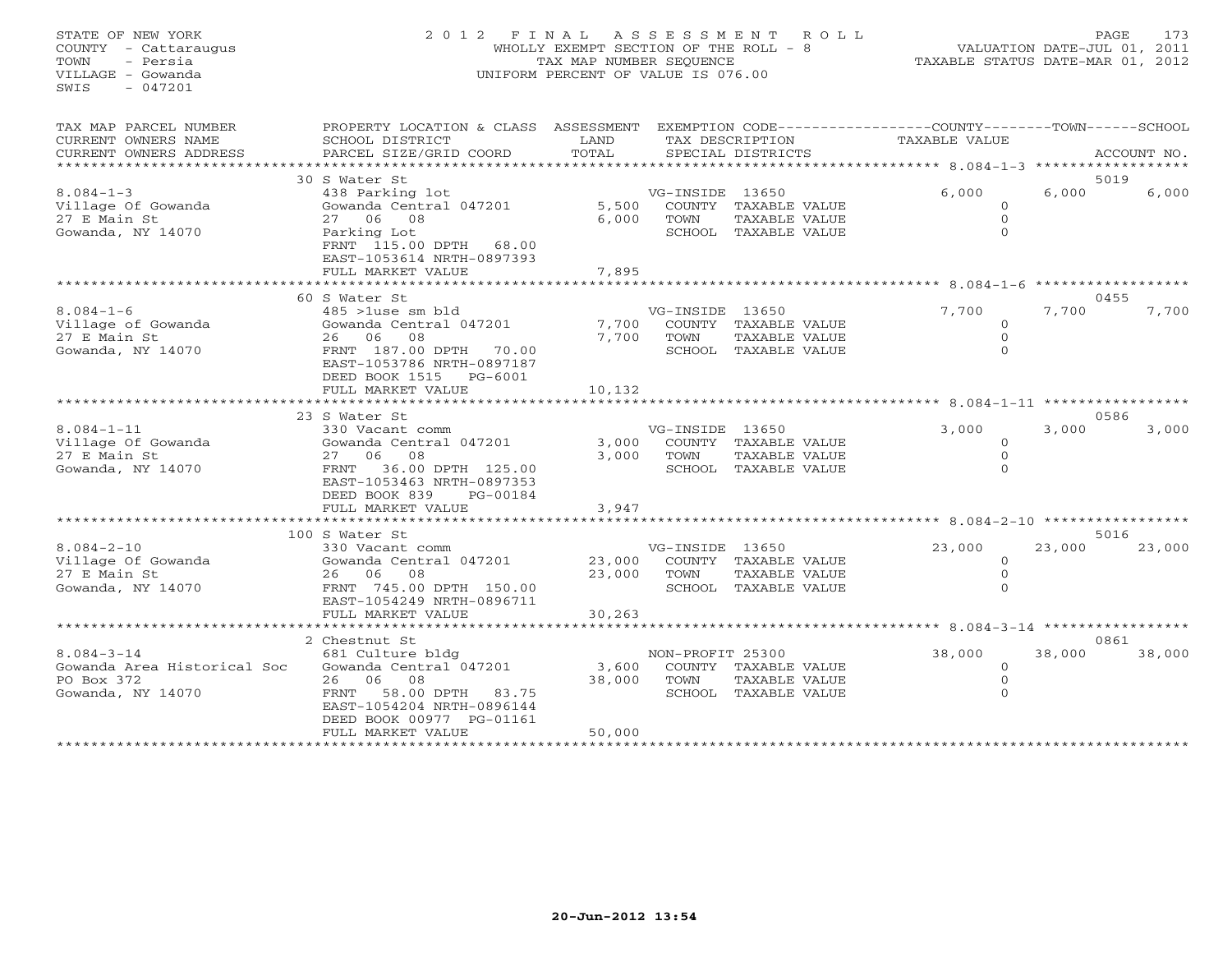## STATE OF NEW YORK 2 0 1 2 F I N A L A S S E S S M E N T R O L L PAGE 174 COUNTY - Cattaraugus WHOLLY EXEMPT SECTION OF THE ROLL - 8 VALUATION DATE-JUL 01, 2011 TOWN - Persia TAX MAP NUMBER SEQUENCE TAXABLE STATUS DATE-MAR 01, 2012 VILLAGE - Gowanda UNIFORM PERCENT OF VALUE IS 076.00UNIFORM PERCENT OF VALUE IS 076.00

| TAX MAP PARCEL NUMBER<br>CURRENT OWNERS NAME<br>CURRENT OWNERS ADDRESS                                      | PROPERTY LOCATION & CLASS ASSESSMENT<br>SCHOOL DISTRICT<br>PARCEL SIZE/GRID COORD                                                                                            | LAND<br>TOTAL                                    |                         | TAX DESCRIPTION<br>SPECIAL DISTRICTS                                   | EXEMPTION CODE-----------------COUNTY-------TOWN------SCHOOL<br>TAXABLE VALUE |          | ACCOUNT NO.    |
|-------------------------------------------------------------------------------------------------------------|------------------------------------------------------------------------------------------------------------------------------------------------------------------------------|--------------------------------------------------|-------------------------|------------------------------------------------------------------------|-------------------------------------------------------------------------------|----------|----------------|
|                                                                                                             |                                                                                                                                                                              |                                                  |                         |                                                                        |                                                                               |          |                |
| $16.027 - 1 - 36$<br>Sisson Cemetery                                                                        | Maltbie Rd<br>695 Cemetery<br>Gowanda Central 047201                                                                                                                         | 9,200                                            | CEMETERY                | 27350<br>COUNTY TAXABLE VALUE                                          | 14,000<br>$\mathbf 0$                                                         | 14,000   | 5042<br>14,000 |
| Maltbie Rd<br>Gowanda, NY 14070                                                                             | 28 06 08<br>FRNT 345.00 DPTH 140.00<br>EAST-1051108 NRTH-0895602                                                                                                             | 14,000                                           | TOWN                    | TAXABLE VALUE<br>SCHOOL TAXABLE VALUE                                  | $\Omega$<br>$\Omega$                                                          |          |                |
|                                                                                                             | FULL MARKET VALUE<br>* * * * * * * * * * * * * * * * *                                                                                                                       | 18,421<br>*********************                  |                         |                                                                        | *********************** 16.027-2-4 *****************                          |          |                |
|                                                                                                             | E Thatcher Br                                                                                                                                                                |                                                  |                         |                                                                        |                                                                               |          | 5010           |
| $16.027 - 2 - 4$<br>Village Of Gowanda<br>27 E Main St<br>Gowanda, NY 14070                                 | 330 Vacant comm<br>Gowanda Central 047201<br>27 06<br>08<br>ACRES<br>2.72                                                                                                    | 2,000<br>2,000                                   | VG-INSIDE 13650<br>TOWN | COUNTY TAXABLE VALUE<br>TAXABLE VALUE<br>SCHOOL TAXABLE VALUE          | 2,000<br>$\Omega$<br>$\Omega$                                                 | 2,000    | 2,000          |
|                                                                                                             | EAST-1052582 NRTH-0895387                                                                                                                                                    |                                                  |                         |                                                                        |                                                                               |          |                |
|                                                                                                             | FULL MARKET VALUE                                                                                                                                                            | 2,632<br>* * * * * * * * * * * * * * * * * * * * |                         |                                                                        | *********************** 16.027-2-11 *****************                         |          |                |
|                                                                                                             | 10 Industrial Pl                                                                                                                                                             |                                                  |                         |                                                                        |                                                                               |          | 0977           |
| $16.027 - 2 - 11$<br>State of New York<br>Attn: County Treasurer<br>303 Court St<br>Little Valley, NY 14755 | 652 Govt bldgs<br>Gowanda Central 047201<br>27 06 08<br>ACRES<br>5.94<br>EAST-1052906 NRTH-0895479                                                                           | 11,000<br>2041,200                               | NYS OWNED 12100<br>TOWN | COUNTY TAXABLE VALUE<br>TAXABLE VALUE<br>SCHOOL TAXABLE VALUE          | 2041,200<br>$\Omega$<br>$\cap$                                                | 2041,200 | 2041,200       |
|                                                                                                             | DEED BOOK 886<br>PG-00671<br>FULL MARKET VALUE                                                                                                                               | 2685,789                                         |                         |                                                                        |                                                                               |          |                |
|                                                                                                             | Jamestown St                                                                                                                                                                 |                                                  |                         |                                                                        |                                                                               |          | 1036           |
| $16.027 - 2 - 13$<br>Cattaraugus County IDA<br>PO Box 1749<br>Ellicottville, NY 14731                       | 843 Non-ceil. rr<br>Gowanda Central 047201<br>Schoos Lot Grad+ Trac<br>ACRES<br>14.10<br>EAST-1053944 NRTH-0895153                                                           | 11,600<br>71,400                                 | IND DEV<br>TOWN         | 18020<br>COUNTY TAXABLE VALUE<br>TAXABLE VALUE<br>SCHOOL TAXABLE VALUE | 71,400<br>$\Omega$<br>$\Omega$<br>$\Omega$                                    | 71,400   | 71,400         |
|                                                                                                             | DEED BOOK 805<br>PG-00456<br>FULL MARKET VALUE                                                                                                                               | 93,947                                           |                         |                                                                        |                                                                               |          |                |
|                                                                                                             |                                                                                                                                                                              |                                                  |                         |                                                                        |                                                                               |          |                |
|                                                                                                             | 27 Hill St                                                                                                                                                                   |                                                  |                         |                                                                        |                                                                               |          | 0388           |
| $16.027 - 2 - 19$<br>Village Of Gowanda<br>27 E Main St<br>Gowanda, NY 14070                                | 311 Res vac land<br>Gowanda Central 047201<br>$-06$<br>$-08$<br>27<br>FRNT 200.00 DPTH 312.00<br>EAST-1052459 NRTH-0894829<br>DEED BOOK 838<br>PG-00487<br>FULL MARKET VALUE | 6,200<br>6,200<br>8,158                          | VG-INSIDE 13650<br>TOWN | COUNTY TAXABLE VALUE<br>TAXABLE VALUE<br>SCHOOL TAXABLE VALUE          | 6,200<br>$\Omega$<br>$\Omega$<br>$\Omega$                                     | 6,200    | 6,200          |
|                                                                                                             | ***********************                                                                                                                                                      |                                                  |                         |                                                                        |                                                                               |          |                |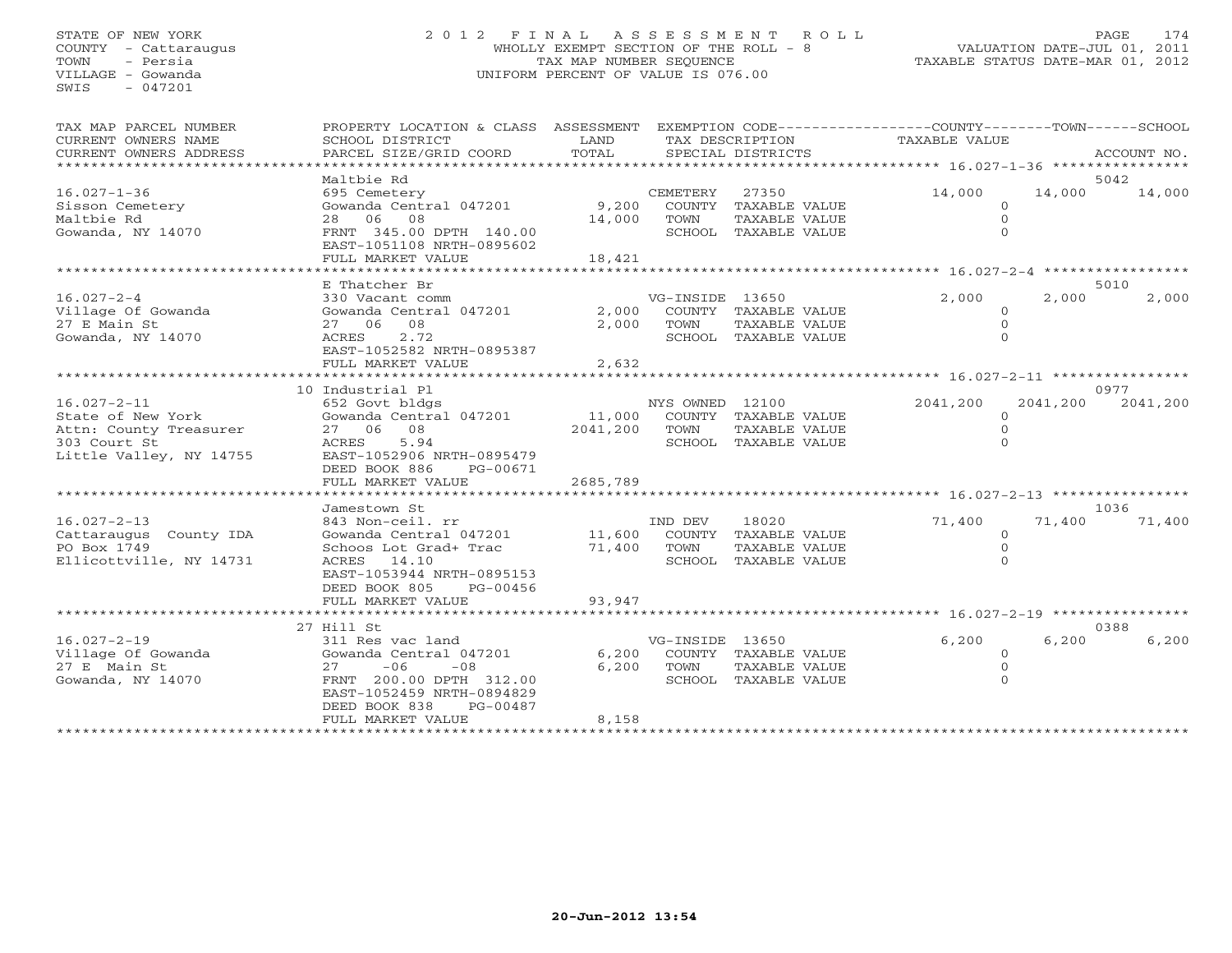## STATE OF NEW YORK 2 0 1 2 F I N A L A S S E S S M E N T R O L L PAGE 175 COUNTY - Cattaraugus WHOLLY EXEMPT SECTION OF THE ROLL - 8 VALUATION DATE-JUL 01, 2011 TOWN - Persia TAX MAP NUMBER SEQUENCE TAXABLE STATUS DATE-MAR 01, 2012 VILLAGE - Gowanda UNIFORM PERCENT OF VALUE IS 076.00UNIFORM PERCENT OF VALUE IS 076.00

| TAX MAP PARCEL NUMBER<br>CURRENT OWNERS NAME                                   | PROPERTY LOCATION & CLASS ASSESSMENT<br>SCHOOL DISTRICT                                                                                                                                              | LAND                       |                         | TAX DESCRIPTION                                               | EXEMPTION CODE-----------------COUNTY-------TOWN------SCHOOL<br>TAXABLE VALUE |         |                |
|--------------------------------------------------------------------------------|------------------------------------------------------------------------------------------------------------------------------------------------------------------------------------------------------|----------------------------|-------------------------|---------------------------------------------------------------|-------------------------------------------------------------------------------|---------|----------------|
| CURRENT OWNERS ADDRESS<br>*************************                            | PARCEL SIZE/GRID COORD                                                                                                                                                                               | TOTAL                      |                         | SPECIAL DISTRICTS                                             |                                                                               |         | ACCOUNT NO.    |
|                                                                                | 23 Hill St                                                                                                                                                                                           |                            |                         |                                                               |                                                                               |         | 0387           |
| $16.027 - 2 - 20$<br>Village Of Gowanda<br>27 E Main St<br>Gowanda, NY 14070   | 311 Res vac land<br>Gowanda Central 047201<br>$-06$<br>$-08$<br>16<br>75.00 DPTH 85.00<br>FRNT<br>EAST-1052338 NRTH-0894826<br>DEED BOOK 838<br>PG-00489<br>FULL MARKET VALUE                        | 2,700<br>2,700<br>3,553    | VG-INSIDE 13650<br>TOWN | COUNTY TAXABLE VALUE<br>TAXABLE VALUE<br>SCHOOL TAXABLE VALUE | 2,700<br>$\Omega$<br>$\Omega$<br>$\Omega$                                     | 2,700   | 2,700          |
|                                                                                | ********************************                                                                                                                                                                     |                            |                         |                                                               |                                                                               |         |                |
| $16.027 - 2 - 36$<br>Village Of Gowanda<br>27 E Main St<br>Gowanda, NY 14070   | 21 Hill St<br>311 Res vac land<br>Gowanda Central 047201<br>28 06<br>08<br>37.00 DPTH 175.00<br>FRNT<br>EAST-1052207 NRTH-0894948<br>DEED BOOK 871<br>PG-00906                                       | 3,500<br>3,500             | VG-INSIDE 13650<br>TOWN | COUNTY TAXABLE VALUE<br>TAXABLE VALUE<br>SCHOOL TAXABLE VALUE | 3,500<br>$\Omega$<br>$\Omega$<br>$\Omega$                                     | 3,500   | 0438<br>3,500  |
|                                                                                | FULL MARKET VALUE                                                                                                                                                                                    | 4,605                      |                         |                                                               |                                                                               |         |                |
|                                                                                |                                                                                                                                                                                                      |                            |                         |                                                               |                                                                               |         |                |
|                                                                                | 1 Industrial Pl                                                                                                                                                                                      |                            |                         |                                                               |                                                                               |         | 1080           |
| $16.028 - 1 - 2$<br>Village of Gowanda<br>27 E Main St<br>Gowanda, NY 14070    | 710 Manufacture<br>Gowanda Central 047201<br>27 06<br>08<br>FRNT 172.50 DPTH 403.00<br>EAST-1053505 NRTH-0895665<br>DEED BOOK 11072 PG-4001                                                          | 12,300<br>200,600          | VG-INSIDE 13650<br>TOWN | COUNTY TAXABLE VALUE<br>TAXABLE VALUE<br>SCHOOL TAXABLE VALUE | 200,600<br>$\Omega$<br>$\Omega$                                               | 200,600 | 200,600        |
|                                                                                | FULL MARKET VALUE                                                                                                                                                                                    | 263,947                    |                         |                                                               |                                                                               |         |                |
|                                                                                |                                                                                                                                                                                                      |                            |                         |                                                               |                                                                               |         |                |
| $16.028 - 1 - 10.1$<br>Village of Gowanda<br>27 E Main St<br>Gowanda, NY 14070 | 38 Torrance Pl<br>330 Vacant comm<br>Gowanda Central 047201<br>$-08$<br>$-06$<br>26<br>2.00<br>ACRES<br>EAST-1053684 NRTH-0895619<br>DEED BOOK 11072 PG-4001<br>FULL MARKET VALUE                    | 15,000<br>15,000<br>19,737 | VG-INSIDE 13650<br>TOWN | COUNTY TAXABLE VALUE<br>TAXABLE VALUE<br>SCHOOL TAXABLE VALUE | 15,000<br>$\Omega$<br>$\circ$<br>$\cap$                                       | 15,000  | 1005<br>15,000 |
|                                                                                |                                                                                                                                                                                                      |                            |                         |                                                               |                                                                               |         |                |
| $16.028 - 1 - 10.2$<br>Village of Gowanda<br>27 E Main St<br>Gowanda, NY 14070 | Industrial Pl<br>710 Manufacture<br>Gowanda Central 047201<br>26 06 08<br>FRNT 101.50 DPTH 73.50<br>EAST-1053343 NRTH-0895530<br>DEED BOOK 11072 PG-4001<br>FULL MARKET VALUE<br>******************* | 5,200<br>52,900<br>69,605  | VG-INSIDE 13650<br>TOWN | COUNTY TAXABLE VALUE<br>TAXABLE VALUE<br>SCHOOL TAXABLE VALUE | 52,900<br>$\circ$<br>$\Omega$<br>$\Omega$                                     | 52,900  | 1285<br>52,900 |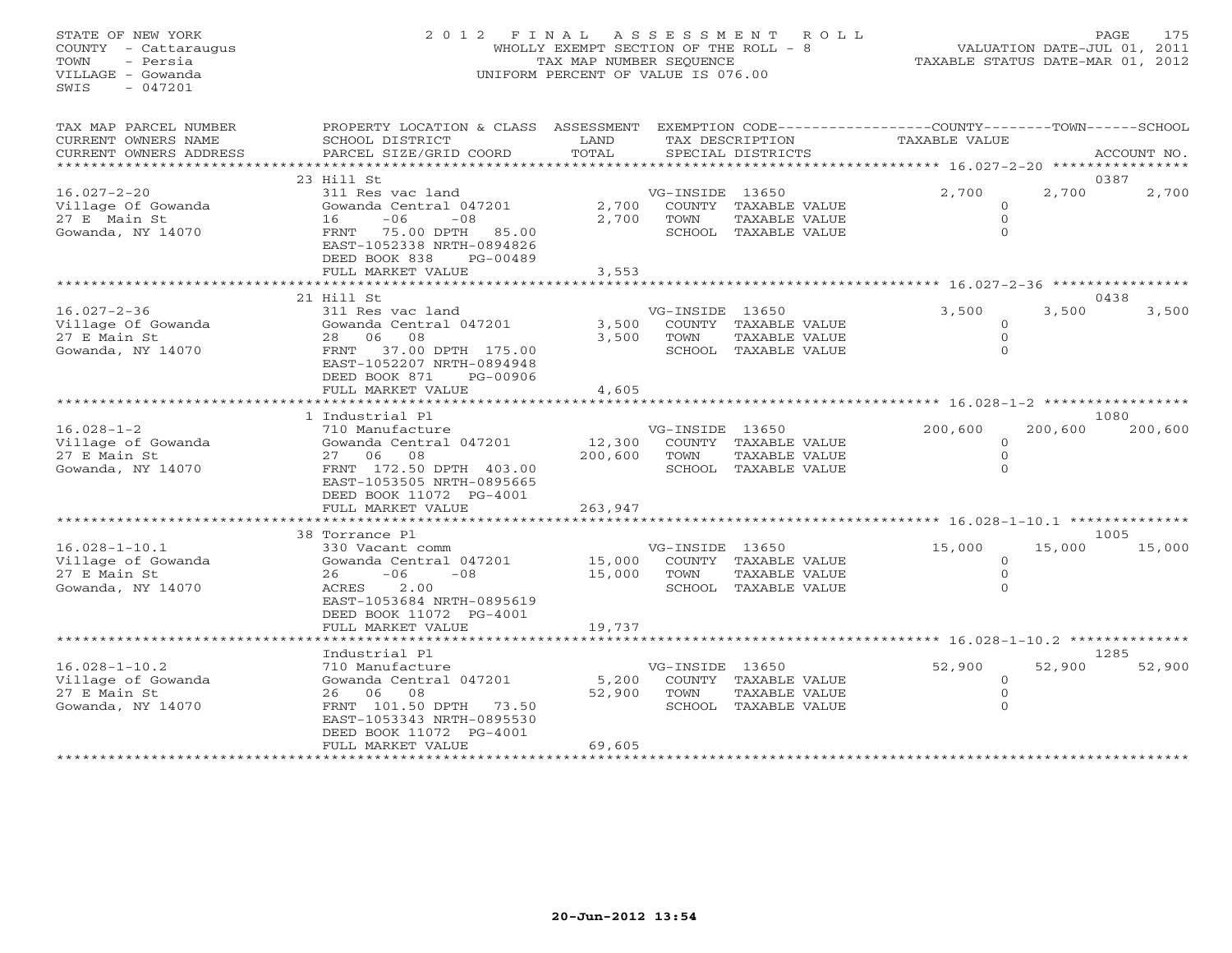## STATE OF NEW YORK 2 0 1 2 F I N A L A S S E S S M E N T R O L L PAGE 176 COUNTY - Cattaraugus WHOLLY EXEMPT SECTION OF THE ROLL - 8 VALUATION DATE-JUL 01, 2011 TOWN - Persia TAX MAP NUMBER SEQUENCE TAXABLE STATUS DATE-MAR 01, 2012 VILLAGE - Gowanda UNIFORM PERCENT OF VALUE IS 076.00UNIFORM PERCENT OF VALUE IS 076.00

| TAX MAP PARCEL NUMBER<br>CURRENT OWNERS NAME<br>CURRENT OWNERS ADDRESS                                   | PROPERTY LOCATION & CLASS ASSESSMENT EXEMPTION CODE---------------COUNTY-------TOWN------SCHOOL<br>SCHOOL DISTRICT<br>PARCEL SIZE/GRID COORD<br>********************* | LAND<br>TOTAL<br>******************     |                                   | TAX DESCRIPTION<br>SPECIAL DISTRICTS                            | TAXABLE VALUE<br>*********** 16.028-1-25./1 *************        |                                                | ACCOUNT NO.     |
|----------------------------------------------------------------------------------------------------------|-----------------------------------------------------------------------------------------------------------------------------------------------------------------------|-----------------------------------------|-----------------------------------|-----------------------------------------------------------------|------------------------------------------------------------------|------------------------------------------------|-----------------|
| $16.028 - 1 - 25.71$<br>Gowanda Real Holdings, LLC<br>319 Clematis St Ste 215<br>W. Palm Beach, FL 33401 | 1 Magnetics Pkwy<br>710 Manufacture<br>Gowanda Central 047201<br>EAST-1054100 NRTH-0894696<br>DEED BOOK 15842 PG-8012<br>FULL MARKET VALUE                            | 12,200<br>562,200<br>739,737            | IND DEV<br>COUNTY<br>TOWN         | 18020<br>TAXABLE VALUE<br>TAXABLE VALUE<br>SCHOOL TAXABLE VALUE | 562,200                                                          | 562,200<br>$\Omega$<br>$\Omega$                | 1346<br>562,200 |
|                                                                                                          | 144 Hill St                                                                                                                                                           | *****************                       |                                   |                                                                 | *********** 16.028-1-27 **************                           |                                                | 5022            |
| $16.028 - 1 - 27$<br>Village Of Gowanda<br>27 E Main St<br>Gowanda, NY 14070                             | 330 Vacant comm<br>Gowanda Central 047201<br>27 06 08<br>Public Park<br>ACRES<br>4.40<br>EAST-1053517 NRTH-0894789<br>FULL MARKET VALUE                               | 8,000<br>8,000<br>10,526                | VG-INSIDE 13650<br>TOWN           | COUNTY TAXABLE VALUE<br>TAXABLE VALUE<br>SCHOOL TAXABLE VALUE   | 8,000                                                            | 8,000<br>$\Omega$<br>$\Omega$<br>$\Omega$      | 8,000           |
|                                                                                                          |                                                                                                                                                                       |                                         |                                   |                                                                 | ********************************** 16.028-1-30 ***************** |                                                |                 |
| $16.028 - 1 - 30$<br>Village Of Gowanda<br>27 E Main St<br>Gowanda, NY 14070                             | 184 Hill St<br>651 Highway gar<br>Gowanda Central 047201<br>26 06 08<br>1.90<br>ACRES<br>EAST-1054113 NRTH-0894419<br>FULL MARKET VALUE<br>*******************        | 6,500<br>20,900<br>27,500<br>********** | VG-INSIDE 13650<br>COUNTY<br>TOWN | TAXABLE VALUE<br>TAXABLE VALUE<br>SCHOOL TAXABLE VALUE          | 20,900<br>********** 16.028-2-24.1 **************                | 20,900<br>$\Omega$<br>$\mathbf{0}$<br>$\Omega$ | 1293<br>20,900  |
|                                                                                                          | 89 Townsend Ave                                                                                                                                                       |                                         |                                   |                                                                 |                                                                  |                                                | 5021            |
| $16.028 - 2 - 24.1$<br>Village Of Gowanda<br>27 E Main St<br>Gowanda, NY 14070                           | 330 Vacant comm<br>Gowanda Central 047201<br>26 06 08<br>Public Park<br>FRNT 210.00 DPTH 70.00<br>EAST-1054523 NRTH-0894591                                           | 5,800<br>5,800                          | VG-INSIDE 13650<br>TOWN           | COUNTY TAXABLE VALUE<br>TAXABLE VALUE<br>SCHOOL TAXABLE VALUE   | 5,800                                                            | 5,800<br>$\circ$                               | 5,800           |
|                                                                                                          | FULL MARKET VALUE                                                                                                                                                     | 7,632                                   |                                   |                                                                 |                                                                  |                                                |                 |
| $16.028 - 2 - 24.2$<br>Village Of Gowanda<br>27 E Main St<br>Gowanda, NY 14070                           | Hill St<br>311 Res vac land<br>Gowanda Central 047201<br>26 06<br>08<br>FRNT 285.00 DPTH 82.00<br>EAST-1054664 NRTH-0894384<br>DEED BOOK 799<br>PG-00245              | 7,000<br>7,000                          | VG-INSIDE 13650<br>TOWN           | COUNTY TAXABLE VALUE<br>TAXABLE VALUE<br>SCHOOL TAXABLE VALUE   | 7,000                                                            | 7,000<br>$\Omega$<br>$\Omega$<br>$\Omega$      | 1053<br>7,000   |
|                                                                                                          | FULL MARKET VALUE                                                                                                                                                     | 9,211                                   |                                   |                                                                 |                                                                  |                                                |                 |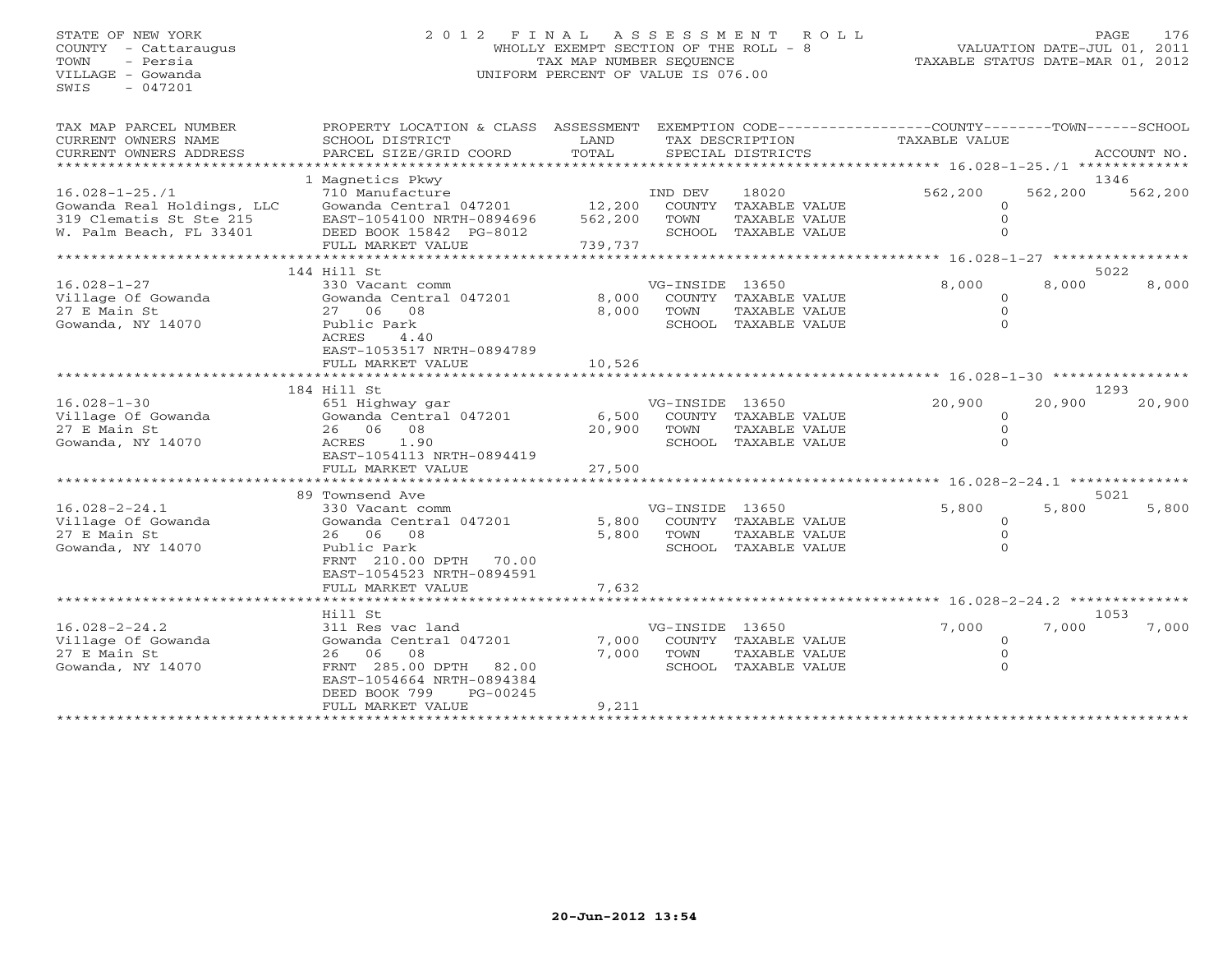## STATE OF NEW YORK 2 0 1 2 F I N A L A S S E S S M E N T R O L L PAGE 177 COUNTY - Cattaraugus WHOLLY EXEMPT SECTION OF THE ROLL - 8 VALUATION DATE-JUL 01, 2011 TOWN - Persia TAX MAP NUMBER SEQUENCE TAXABLE STATUS DATE-MAR 01, 2012 VILLAGE - Gowanda UNIFORM PERCENT OF VALUE IS 076.00UNIFORM PERCENT OF VALUE IS 076.00

| TAX MAP PARCEL NUMBER              | PROPERTY LOCATION & CLASS ASSESSMENT EXEMPTION CODE---------------COUNTY-------TOWN------SCHOOL |            |                 |                                       |                                                        |        |             |
|------------------------------------|-------------------------------------------------------------------------------------------------|------------|-----------------|---------------------------------------|--------------------------------------------------------|--------|-------------|
| CURRENT OWNERS NAME                | SCHOOL DISTRICT                                                                                 | LAND       |                 | TAX DESCRIPTION                       | TAXABLE VALUE                                          |        |             |
| CURRENT OWNERS ADDRESS             | PARCEL SIZE/GRID COORD                                                                          | TOTAL      |                 | SPECIAL DISTRICTS                     |                                                        |        | ACCOUNT NO. |
| **************************         |                                                                                                 |            |                 |                                       |                                                        |        |             |
|                                    | 56 Palmer St                                                                                    |            |                 |                                       |                                                        |        | 5017        |
| $16.028 - 3 - 8$                   | 330 Vacant comm                                                                                 |            | VG-INSIDE 13650 |                                       | 5,000                                                  | 5,000  | 5,000       |
| Village Of Gowanda                 | Gowanda Central 047201                                                                          | 5,000      |                 | COUNTY TAXABLE VALUE                  | $\Omega$                                               |        |             |
| 27 E Main St                       | 26 06 08                                                                                        | 5,000      | TOWN            | TAXABLE VALUE                         | $\circ$                                                |        |             |
| Gowanda, NY 14070                  | FRNT 50.00 DPTH 493.00                                                                          |            |                 | SCHOOL TAXABLE VALUE                  |                                                        |        |             |
|                                    | EAST-1054914 NRTH-0895929                                                                       |            |                 |                                       |                                                        |        |             |
|                                    | FULL MARKET VALUE                                                                               | 6,579      |                 |                                       |                                                        |        |             |
|                                    | Crestwood Dr                                                                                    |            |                 |                                       |                                                        |        | 1132        |
| $16.036 - 1 - 1$                   | 822 Water supply                                                                                |            | VG-INSIDE 13650 |                                       | 34,000                                                 | 34,000 | 34,000      |
| Village Of Gowanda                 | Gowanda Central 047201                                                                          | 8,000      |                 | COUNTY TAXABLE VALUE                  | $\circ$                                                |        |             |
| 27 E Main St                       | 2.7 0.6 0.8                                                                                     | 34,000     | TOWN            | TAXABLE VALUE                         | $\Omega$                                               |        |             |
| Gowanda, NY 14070                  | Water Works                                                                                     |            |                 | SCHOOL TAXABLE VALUE                  | $\Omega$                                               |        |             |
|                                    | ACRES<br>3.00                                                                                   |            |                 |                                       |                                                        |        |             |
|                                    | EAST-1053567 NRTH-0893727                                                                       |            |                 |                                       |                                                        |        |             |
|                                    | DEED BOOK 296<br>PG-00149                                                                       |            |                 |                                       |                                                        |        |             |
|                                    | FULL MARKET VALUE                                                                               | 44,737     |                 |                                       |                                                        |        |             |
|                                    | ***************************                                                                     |            |                 |                                       |                                                        |        |             |
|                                    | Hill St                                                                                         |            |                 |                                       |                                                        |        | 0601        |
| $16.036 - 1 - 2$                   | 311 Res vac land                                                                                |            | VG-INSIDE 13650 |                                       | 9,300                                                  | 9,300  | 9,300       |
| Village Of Gowanda                 | Gowanda Central 047201                                                                          |            |                 | 9,300 COUNTY TAXABLE VALUE            | $\circ$                                                |        |             |
| 27 E Main St                       | 27 06 08                                                                                        | 9,300      | TOWN            | TAXABLE VALUE                         | $\circ$                                                |        |             |
| Gowanda, NY 14070                  | ACRES<br>5.00                                                                                   |            |                 | SCHOOL TAXABLE VALUE                  | $\Omega$                                               |        |             |
|                                    | EAST-1053465 NRTH-0894200                                                                       |            |                 |                                       |                                                        |        |             |
|                                    | DEED BOOK 00966 PG-01043                                                                        |            |                 |                                       |                                                        |        |             |
|                                    | FULL MARKET VALUE                                                                               | 12,237     |                 |                                       |                                                        |        |             |
|                                    |                                                                                                 |            |                 |                                       |                                                        |        |             |
|                                    | Hill St                                                                                         |            |                 |                                       |                                                        |        | 5020        |
| $16.036 - 1 - 3.1$                 | 311 Res vac land                                                                                |            | VG-INSIDE 13650 | COUNTY TAXABLE VALUE                  | 6,200                                                  | 6,200  | 6,200       |
| Village Of Gowanda<br>27 E Main St | Gowanda Central 047201<br>26 06 08                                                              | 6,200      |                 |                                       | $\circ$<br>$\circ$                                     |        |             |
| Gowanda, NY 14070                  | ACRES 1.21                                                                                      | 6,200      | TOWN            | TAXABLE VALUE<br>SCHOOL TAXABLE VALUE |                                                        |        |             |
|                                    | EAST-1053962 NRTH-0894312                                                                       |            |                 |                                       |                                                        |        |             |
|                                    | FULL MARKET VALUE                                                                               | 8,158      |                 |                                       |                                                        |        |             |
|                                    | ***********************                                                                         | ********** |                 |                                       | ************************ 16.036-1-3.2 **************** |        |             |
|                                    | 147 Hill St                                                                                     |            |                 |                                       |                                                        |        | 1308        |
| $16.036 - 1 - 3.2$                 | 311 Res vac land                                                                                |            | VG-INSIDE 13650 |                                       | 1,000                                                  | 1,000  | 1,000       |
| Village Of Gowanda                 | Gowanda Central 047201                                                                          | 1,000      |                 | COUNTY TAXABLE VALUE                  | $\circ$                                                |        |             |
| 27 E Main St                       | 26 06 08                                                                                        | 1,000      | TOWN            | TAXABLE VALUE                         | $\mathbf{0}$                                           |        |             |
| Gowanda, NY 14070                  | FRNT 285.00 DPTH 255.00                                                                         |            |                 | SCHOOL TAXABLE VALUE                  | $\Omega$                                               |        |             |
|                                    | EAST-1054750 NRTH-0894276                                                                       |            |                 |                                       |                                                        |        |             |
|                                    | FULL MARKET VALUE                                                                               | 1,316      |                 |                                       |                                                        |        |             |
|                                    |                                                                                                 |            |                 |                                       |                                                        |        |             |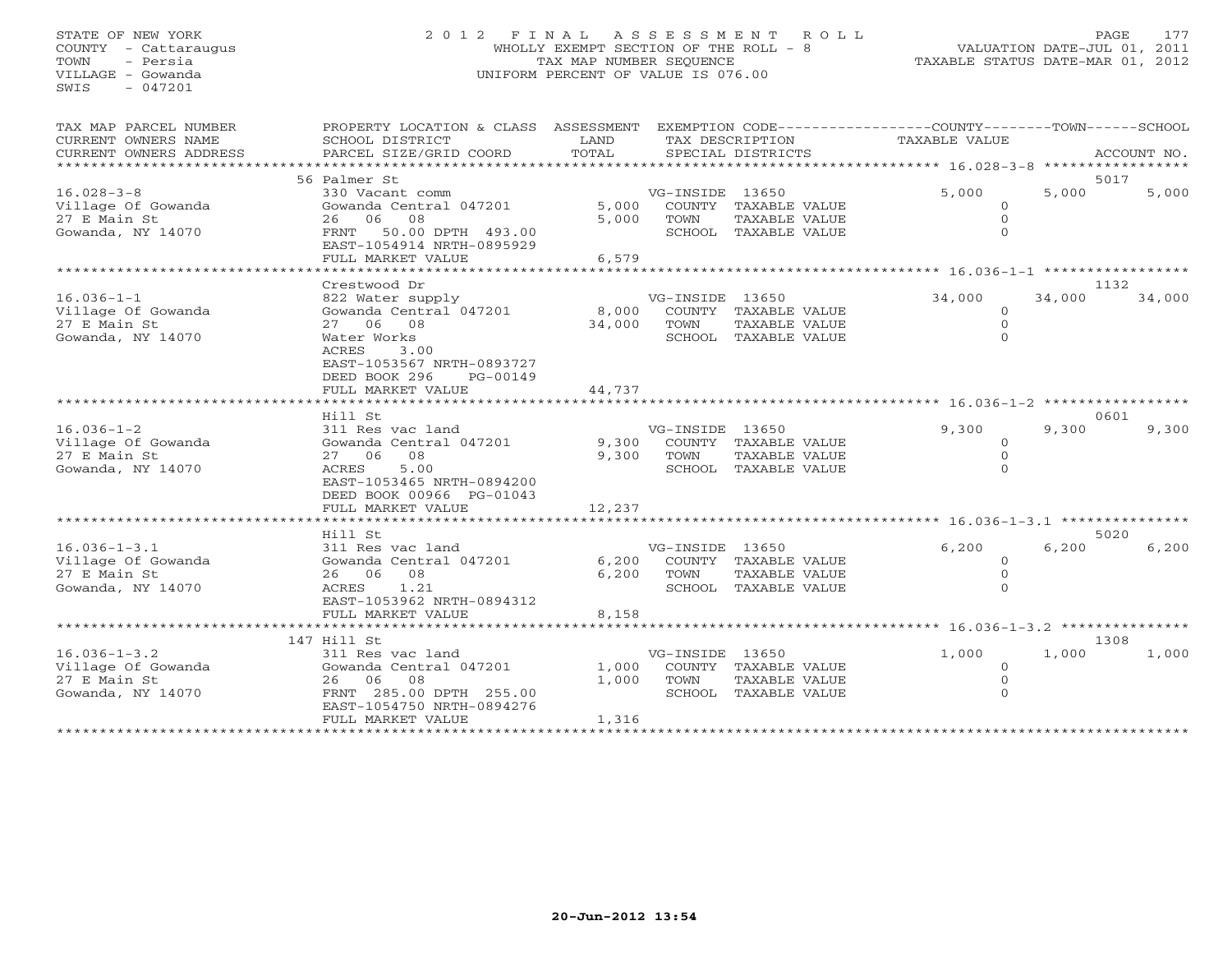STATE OF NEW YORK 2 0 1 2 F I N A L A S S E S S M E N T R O L L PAGE 178 COUNTY - Cattaraugus WHOLLY EXEMPT SECTION OF THE ROLL - 8 VALUATION DATE-JUL 01, 2011 TOWN - Persia TAX MAP NUMBER SEQUENCE TAXABLE STATUS DATE-MAR 01, 2012 VILLAGE - Gowanda UNIFORM PERCENT OF VALUE IS 076.00  $SWTS = 047201$ TAX MAP PARCEL NUMBER PROPERTY LOCATION & CLASS ASSESSMENT EXEMPTION CODE-----------------COUNTY-------TOWN------SCHOOL<br>CURRENT OWNERS NAME SCHOOL DISTRICT LAND TAX DESC \*\*\*\*\*\*\*\*\*\*\*\*\*\*\*\*\*\*\*\*\*\*\*\*\*\*\*\*\*\*\*\*\*\*\*\*\*\*\*\*\*\*\*\*\*\*\*\*\*\*\*\*\*\*\*\*\*\*\*\*\*\*\*\*\*\*\*\*\*\*\*\*\*\*\*\*\*\*\*\*\*\*\*\*\*\*\*\*\*\*\*\*\*\*\*\*\*\*\*\*\*\*\* 16.036-1-26 \*\*\*\*\*\*\*\*\*\*\*\*\*\*\*\* 18 Crestwood Dr 1256 $9,200$   $9,200$ 16.036-1-26 311 Res vac land VG-INSIDE 13650 9,200 9,200 9,200 Village Of Gowanda Gowanda Central 047201 9,200 COUNTY TAXABLE VALUE 0 27 E Main St 26 06 08 9,200 TOWN TAXABLE VALUE 0 Gowanda, NY 14070 ACRES 2.25 SCHOOL TAXABLE VALUE 0 EAST-1053971 NRTH-0893739EAST-1053971 NRTH-0893739 DEED BOOK 584 PG-00137FULL MARKET VALUE 12,105 \*\*\*\*\*\*\*\*\*\*\*\*\*\*\*\*\*\*\*\*\*\*\*\*\*\*\*\*\*\*\*\*\*\*\*\*\*\*\*\*\*\*\*\*\*\*\*\*\*\*\*\*\*\*\*\*\*\*\*\*\*\*\*\*\*\*\*\*\*\*\*\*\*\*\*\*\*\*\*\*\*\*\*\*\*\*\*\*\*\*\*\*\*\*\*\*\*\*\*\*\*\*\* 16.036-2-11 \*\*\*\*\*\*\*\*\*\*\*\*\*\*\*\*Beech St<br>Beech St (16.036-2-11 for Seech St of Seech St of State of Gowanda Hidi Hose Gowanda Central 047201 for Seech St of State of Gowanda Hidi Hose Gowanda Central 047201 for Seeding and State of Gowanda Hidi Hose Gowa 22,400 22,400 16.036-2-11 662 Police/fire VG-INSIDE 13650 22,400 22,400 22,400 Village Of Gowanda Hidi Hose Gowanda Central 047201 1,400 COUNTY TAXABLE VALUE 0 27 E Main St 16 06 08 22,400 TOWN TAXABLE VALUE 0 Gowanda, NY 14070 FRNT 25.00 DPTH 60.00 SCHOOL TAXABLE VALUE 0 EAST-1055849 NRTH-0893844 FULL MARKET VALUE 29,474 \*\*\*\*\*\*\*\*\*\*\*\*\*\*\*\*\*\*\*\*\*\*\*\*\*\*\*\*\*\*\*\*\*\*\*\*\*\*\*\*\*\*\*\*\*\*\*\*\*\*\*\*\*\*\*\*\*\*\*\*\*\*\*\*\*\*\*\*\*\*\*\*\*\*\*\*\*\*\*\*\*\*\*\*\*\*\*\*\*\*\*\*\*\*\*\*\*\*\*\*\*\*\* 16.036-3-28 \*\*\*\*\*\*\*\*\*\*\*\*\*\*\*\* $71$  High St  $5011$ 16.036-3-28 963 Municpl park VG-INSIDE 13650 14,000 14,000 14,000 Village Of Gowanda Gowanda Central 047201 13,700 COUNTY TAXABLE VALUE 0 27 E Main St 16 06 08 14,000 TOWN TAXABLE VALUE 0 Gowanda, NY 14070 Park SCHOOL TAXABLE VALUE 0 Miller&HighSt FRNT 260.00 DPTH 175.00 EAST-1055898 NRTH-0893273FULL MARKET VALUE FULL MARKET VALUE 18,421 \*\*\*\*\*\*\*\*\*\*\*\*\*\*\*\*\*\*\*\*\*\*\*\*\*\*\*\*\*\*\*\*\*\*\*\*\*\*\*\*\*\*\*\*\*\*\*\*\*\*\*\*\*\*\*\*\*\*\*\*\*\*\*\*\*\*\*\*\*\*\*\*\*\*\*\*\*\*\*\*\*\*\*\*\*\*\*\*\*\*\*\*\*\*\*\*\*\*\*\*\*\*\* 16.036-3-40 \*\*\*\*\*\*\*\*\*\*\*\*\*\*\*\* Miller & High St Triangle 1129 16.036-3-40 963 Municpl park VG-INSIDE 13650 2,300 2,300 2,300 Village Of Gowanda Gowanda Central 047201 2,300 COUNTY TAXABLE VALUE 0 27 E Main St 16 06 08 2,300 TOWN TAXABLE VALUE 0 Gowanda, NY 14070 Miller&HighSt SCHOOL TAXABLE VALUE 0 FRNT 80.00 DPTH 60.00 EAST-1055726 NRTH-0893080FULL MARKET VALUE 3,026 \*\*\*\*\*\*\*\*\*\*\*\*\*\*\*\*\*\*\*\*\*\*\*\*\*\*\*\*\*\*\*\*\*\*\*\*\*\*\*\*\*\*\*\*\*\*\*\*\*\*\*\*\*\*\*\*\*\*\*\*\*\*\*\*\*\*\*\*\*\*\*\*\*\*\*\*\*\*\*\*\*\*\*\*\*\*\*\*\*\*\*\*\*\*\*\*\*\*\*\*\*\*\* 572.001-9911-760 \*\*\*\*\*\*\*\*\*\*\* Special Franchise 3523 572.001-9911-760 867 Misc franchs NYS OWNED 12100 29,593 29,593 29,593 New York State Thruway Authori Gowanda Central 047201 0 COUNTY TAXABLE VALUE 0 200 Southern Blvd Village Of Gowanda 29,593 TOWN TAXABLE VALUE 0 Albany, NY 12209 FULL MARKET VALUE 38,938 SCHOOL TAXABLE VALUE 0

\*\*\*\*\*\*\*\*\*\*\*\*\*\*\*\*\*\*\*\*\*\*\*\*\*\*\*\*\*\*\*\*\*\*\*\*\*\*\*\*\*\*\*\*\*\*\*\*\*\*\*\*\*\*\*\*\*\*\*\*\*\*\*\*\*\*\*\*\*\*\*\*\*\*\*\*\*\*\*\*\*\*\*\*\*\*\*\*\*\*\*\*\*\*\*\*\*\*\*\*\*\*\*\*\*\*\*\*\*\*\*\*\*\*\*\*\*\*\*\*\*\*\*\*\*\*\*\*\*\*\*\*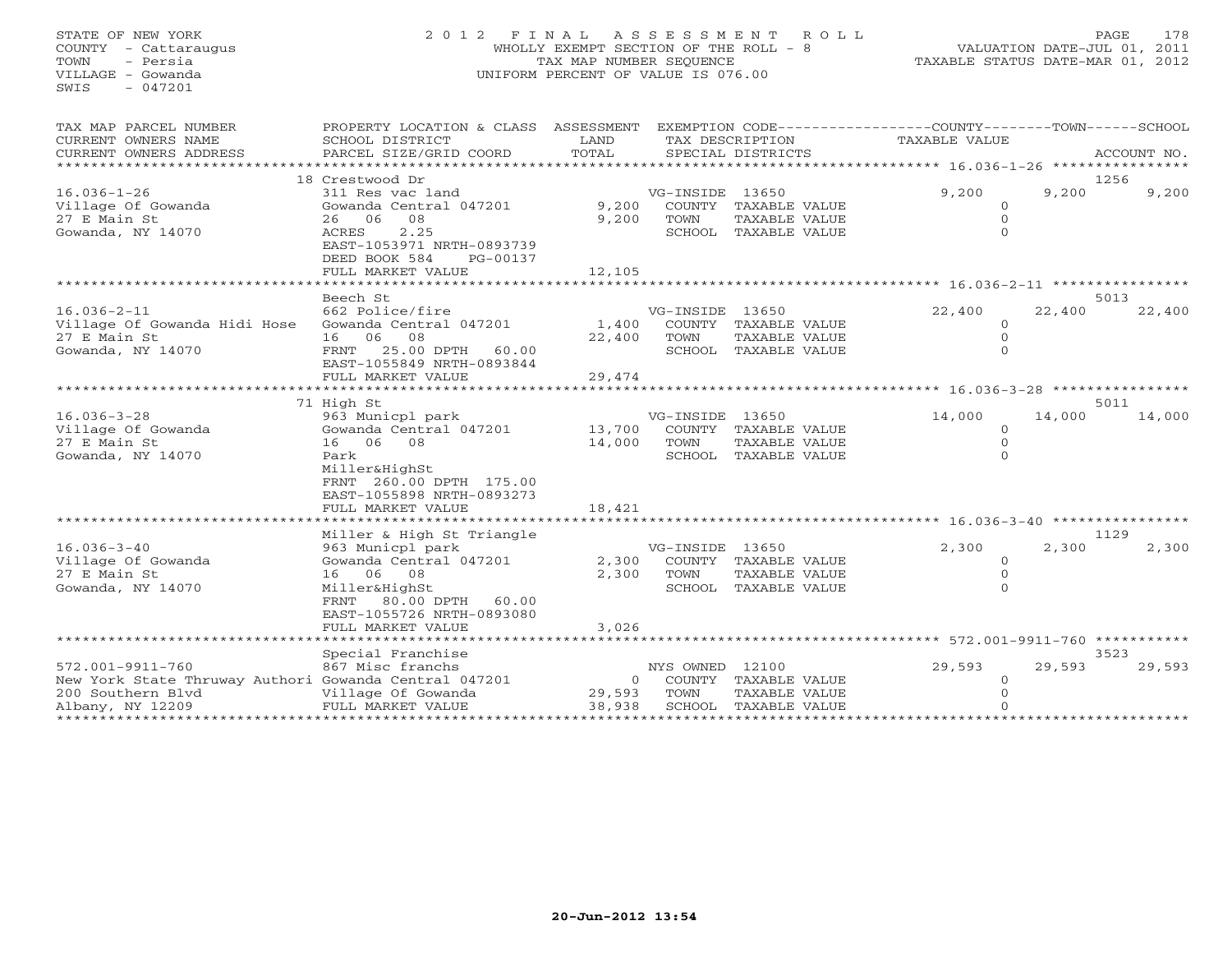| STATE OF NEW YORK    | 2012 FINAL ASSESSMENT ROLL            | PAGE 179                         |
|----------------------|---------------------------------------|----------------------------------|
| COUNTY - Cattaraugus | WHOLLY EXEMPT SECTION OF THE ROLL - 8 | VALUATION DATE-JUL 01, 2011      |
| TOWN - Persia        |                                       | TAXABLE STATUS DATE-MAR 01, 2012 |
| VILLAGE - Gowanda    |                                       | RPS150/V04/L015                  |
| SWIS<br>$-047201$    | UNIFORM PERCENT OF VALUE IS 076.00    | CURRENT DATE 6/20/2012           |
|                      | ROLL SUB SECTION- - TOTALS            |                                  |

|      |                             | ()N<br>N | VIV.                         | ، جرد<br>$\sqrt{ }$<br>: M<br>- 11 | .M    |                          |
|------|-----------------------------|----------|------------------------------|------------------------------------|-------|--------------------------|
| CODE | ᄭᅀᇄ<br><b>ALL</b><br>. וחדר | TVDF     | $- - -$<br>. . н<br>$\cdots$ | $- - -$                            | ואו ב | .<br>$- - -$<br>7 ∆<br>. |

#### NO SPECIAL DISTRICTS AT THIS LEVEL

\*\*\* S C H O O L D I S T R I C T S U M M A R Y \*\*\*

| CODE   | DISTRICT NAME   | TOTAL<br>PARCELS | ASSESSED<br>LAND | ASSESSED<br>TOTAL | <b>EXEMPT</b><br>AMOUNT | TOTAL<br>TAXABLE | STAR<br>AMOUNT | STAR<br>TAXABLE |
|--------|-----------------|------------------|------------------|-------------------|-------------------------|------------------|----------------|-----------------|
| 047201 | Gowanda Central | 65               | 453,100          | 9698,093          | 9698,093                |                  |                |                 |
|        | SUB-TOTAL       | 65               | 453,100          | 9698,093          | 9698,093                |                  |                |                 |
|        | TOTAL           | 65               | 453,100          | 9698,093          | 9698,093                |                  |                |                 |

### \*\*\* S Y S T E M C O D E S S U M M A R Y \*\*\*

NO SYSTEM EXEMPTIONS AT THIS LEVEL

## \*\*\* E X E M P T I O N S U M M A R Y \*\*\*

|       |             | TOTAL   |          |          |          |
|-------|-------------|---------|----------|----------|----------|
| CODE  | DESCRIPTION | PARCELS | COUNTY   | TOWN     | SCHOOL   |
|       |             |         |          |          |          |
| 12100 | NYS OWNED   |         | 2125,093 | 2125,093 | 2125,093 |
| 13500 | TOWN-PROP   |         | 38,900   | 38,900   | 38,900   |
| 13650 | VG-INSIDE   | 32      | 596,000  | 596,000  | 596,000  |
| 13800 | SCH-DIST    |         | 13,600   | 13,600   | 13,600   |
| 14110 | USA-PROP    |         | 74,200   | 74,200   | 74,200   |
| 18020 | IND DEV     |         | 633,600  | 633,600  | 633,600  |
| 25110 | RELIGIOUS   | 13      | 1274,100 | 1274,100 | 1274,100 |
| 25130 | NON-PROFIT  |         | 2424,400 | 2424,400 | 2424,400 |
| 25300 | NON-PROFIT  | 8       | 2504,200 | 2504,200 | 2504,200 |
| 27350 | CEMETERY    |         | 14,000   | 14,000   | 14,000   |
|       | TOTAL       | 65      | 9698,093 | 9698,093 | 9698,093 |
|       |             |         |          |          |          |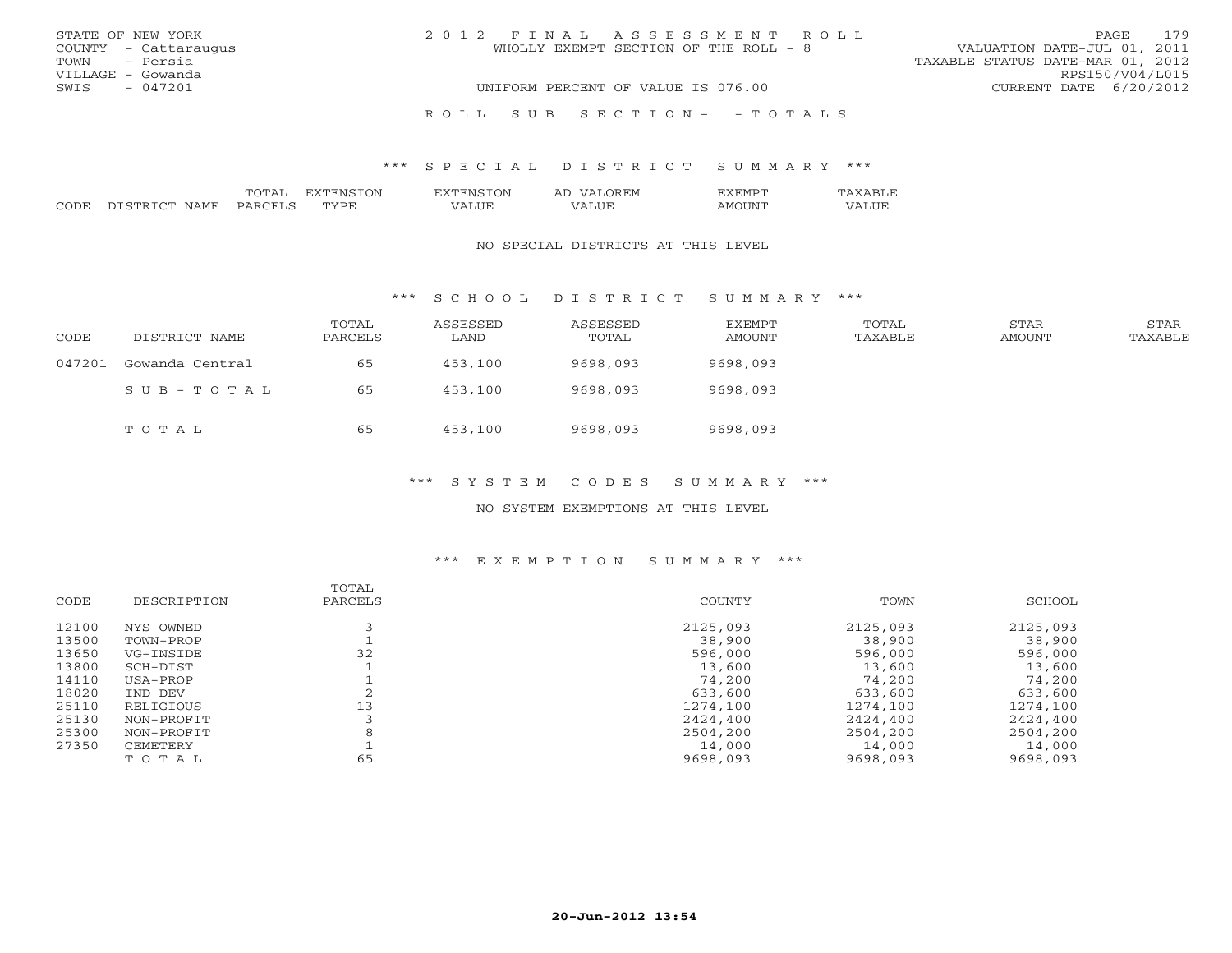|      | STATE OF NEW YORK    | 2012 FINAL ASSESSMENT ROLL            | 180<br>PAGE                      |
|------|----------------------|---------------------------------------|----------------------------------|
|      | COUNTY - Cattaraugus | WHOLLY EXEMPT SECTION OF THE ROLL - 8 | VALUATION DATE-JUL 01, 2011      |
|      | TOWN - Persia        |                                       | TAXABLE STATUS DATE-MAR 01, 2012 |
|      | VILLAGE - Gowanda    |                                       | RPS150/V04/L015                  |
| SWIS | - 047201             | UNIFORM PERCENT OF VALUE IS 076.00    | CURRENT DATE 6/20/2012           |
|      |                      |                                       |                                  |
|      |                      | ROLL SUB SECTION- - TOTALS            |                                  |

| <b>ROLL</b> |        | TOTAL     |      | ,,,,,,,,,,,,,            | TAXABLF |      | TAXABLE | $cm\pi$<br>بمدعدت |
|-------------|--------|-----------|------|--------------------------|---------|------|---------|-------------------|
| SEC         |        | DA DO FIC | LAND | $\Delta$<br><u> CIII</u> | COUNTY  | TOWN | SCHOOL  |                   |
|             | $\sim$ |           | . വ  |                          |         |      |         |                   |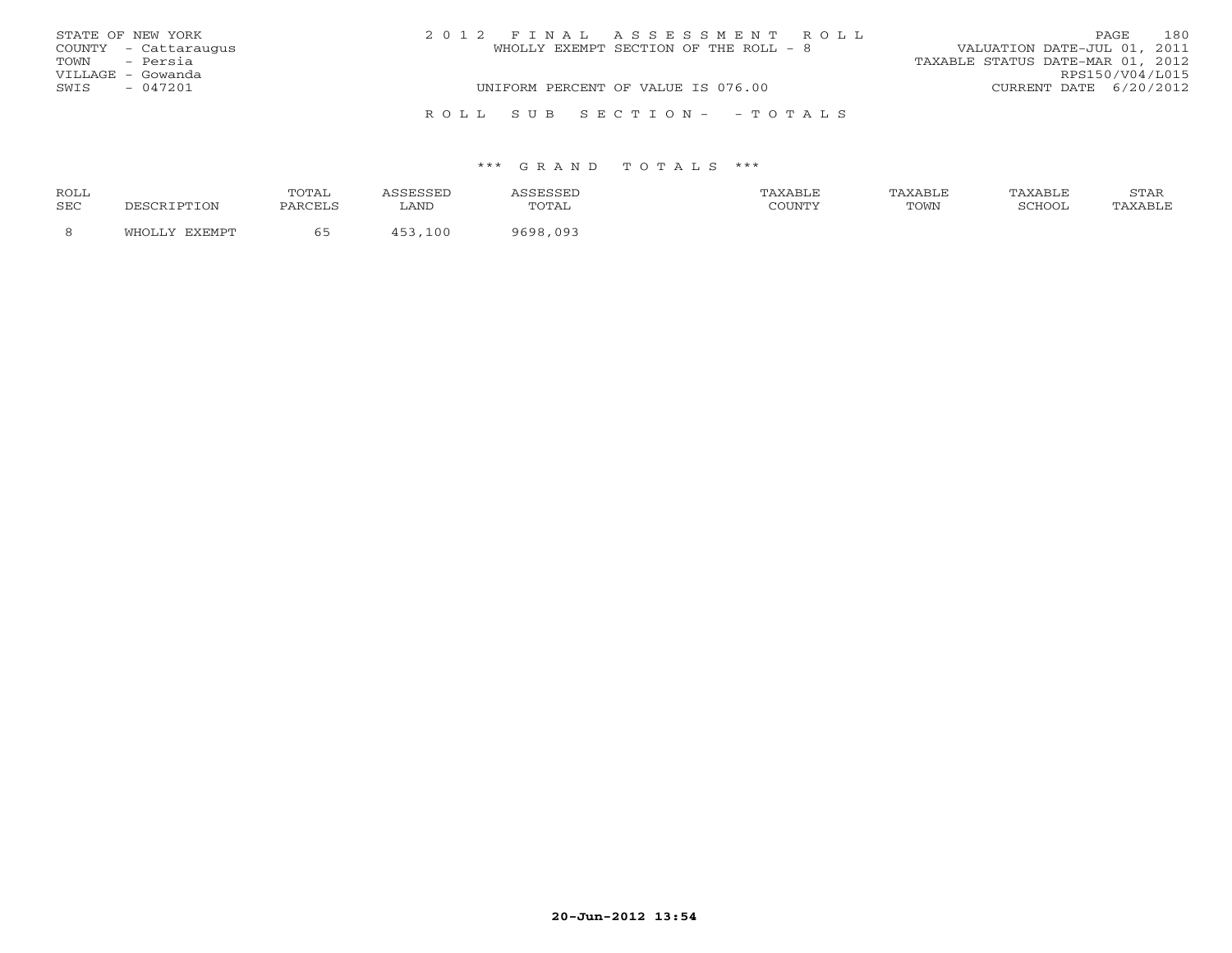| STATE OF NEW YORK<br>COUNTY - Cattaraugus<br>- Persia<br>TOWN<br>VILLAGE - Gowanda<br>$-047201$<br>SWIS | 2 0 1 2<br>F I N A L<br>ASSESSMENT ROLL<br>WHOLLY EXEMPT SECTION OF THE ROLL - 8 SUB-SECT - 2 VALUATION DATE-JUL 01, 2011<br>TAX MAP NUMBER SEQUENCE<br>TAXABLE STATUS DATE-MAR 01, 2012<br>UNIFORM PERCENT OF VALUE IS 076.00 |                        |                      |                                |                                                             |        |             |
|---------------------------------------------------------------------------------------------------------|--------------------------------------------------------------------------------------------------------------------------------------------------------------------------------------------------------------------------------|------------------------|----------------------|--------------------------------|-------------------------------------------------------------|--------|-------------|
| TAX MAP PARCEL NUMBER                                                                                   | PROPERTY LOCATION & CLASS ASSESSMENT                                                                                                                                                                                           |                        |                      |                                | EXEMPTION CODE-----------------COUNTY-------TOWN-----SCHOOL |        |             |
| CURRENT OWNERS NAME                                                                                     | SCHOOL DISTRICT                                                                                                                                                                                                                | <b>Example 12</b> LAND |                      |                                | TAX DESCRIPTION TAXABLE VALUE                               |        |             |
| CURRENT OWNERS ADDRESS                                                                                  | PARCEL SIZE/GRID COORD                                                                                                                                                                                                         | TOTAL                  |                      | SPECIAL DISTRICTS              |                                                             |        | ACCOUNT NO. |
|                                                                                                         |                                                                                                                                                                                                                                |                        |                      |                                |                                                             |        |             |
|                                                                                                         | 42 S Water St                                                                                                                                                                                                                  |                        |                      |                                |                                                             |        | 0336        |
| $8.084 - 1 - 4$                                                                                         | 421 Restaurant                                                                                                                                                                                                                 |                        | VG-INSIDE 13650      |                                | 57,200                                                      | 57,200 | 57,200      |
| Village of Gowanda                                                                                      | Gowanda Central 047201 4,100 COUNTY                                                                                                                                                                                            |                        |                      | TAXABLE VALUE                  | 0                                                           |        |             |
| 27 E Main St                                                                                            | 27 06 08                                                                                                                                                                                                                       | 57,200                 | TOWN                 | TAXABLE VALUE                  |                                                             |        |             |
| Gowanda, NY 14070                                                                                       | 75.00 DPTH 68.00<br>FRNT                                                                                                                                                                                                       |                        | SCHOOL               | TAXABLE VALUE                  | $\Omega$                                                    |        |             |
|                                                                                                         | EAST-1053674 NRTH-0897317                                                                                                                                                                                                      |                        |                      |                                |                                                             |        |             |
|                                                                                                         | DEED BOOK 1025 PG-454                                                                                                                                                                                                          |                        |                      |                                |                                                             |        |             |
|                                                                                                         | FULL MARKET VALUE                                                                                                                                                                                                              | 75,263                 |                      |                                |                                                             |        |             |
|                                                                                                         |                                                                                                                                                                                                                                |                        |                      |                                |                                                             |        |             |
|                                                                                                         | 44 S Water St                                                                                                                                                                                                                  |                        |                      |                                |                                                             |        | 0337        |
| $8.084 - 1 - 5$                                                                                         | 438 Parking lot                                                                                                                                                                                                                |                        | VG-INSIDE 13650      |                                | 3,000                                                       | 3,000  | 3,000       |
| Village of Gowanda<br>27 E Main St                                                                      | Gowanda Central 047201<br>27 06 08                                                                                                                                                                                             |                        | 2,400 COUNTY<br>TOWN | TAXABLE VALUE<br>TAXABLE VALUE | $\Omega$                                                    |        |             |
|                                                                                                         |                                                                                                                                                                                                                                | 3,000                  |                      |                                | $\Omega$                                                    |        |             |
| Gowanda, NY 14070                                                                                       | 40.00 DPTH 70.00<br>FRNT<br>EAST-1053711 NRTH-0897272                                                                                                                                                                          |                        | SCHOOL               | TAXABLE VALUE                  |                                                             |        |             |
|                                                                                                         | DEED BOOK 1025 PG-454                                                                                                                                                                                                          |                        |                      |                                |                                                             |        |             |
|                                                                                                         | FULL MARKET VALUE                                                                                                                                                                                                              | 3,947                  |                      |                                |                                                             |        |             |
|                                                                                                         |                                                                                                                                                                                                                                |                        |                      |                                |                                                             |        |             |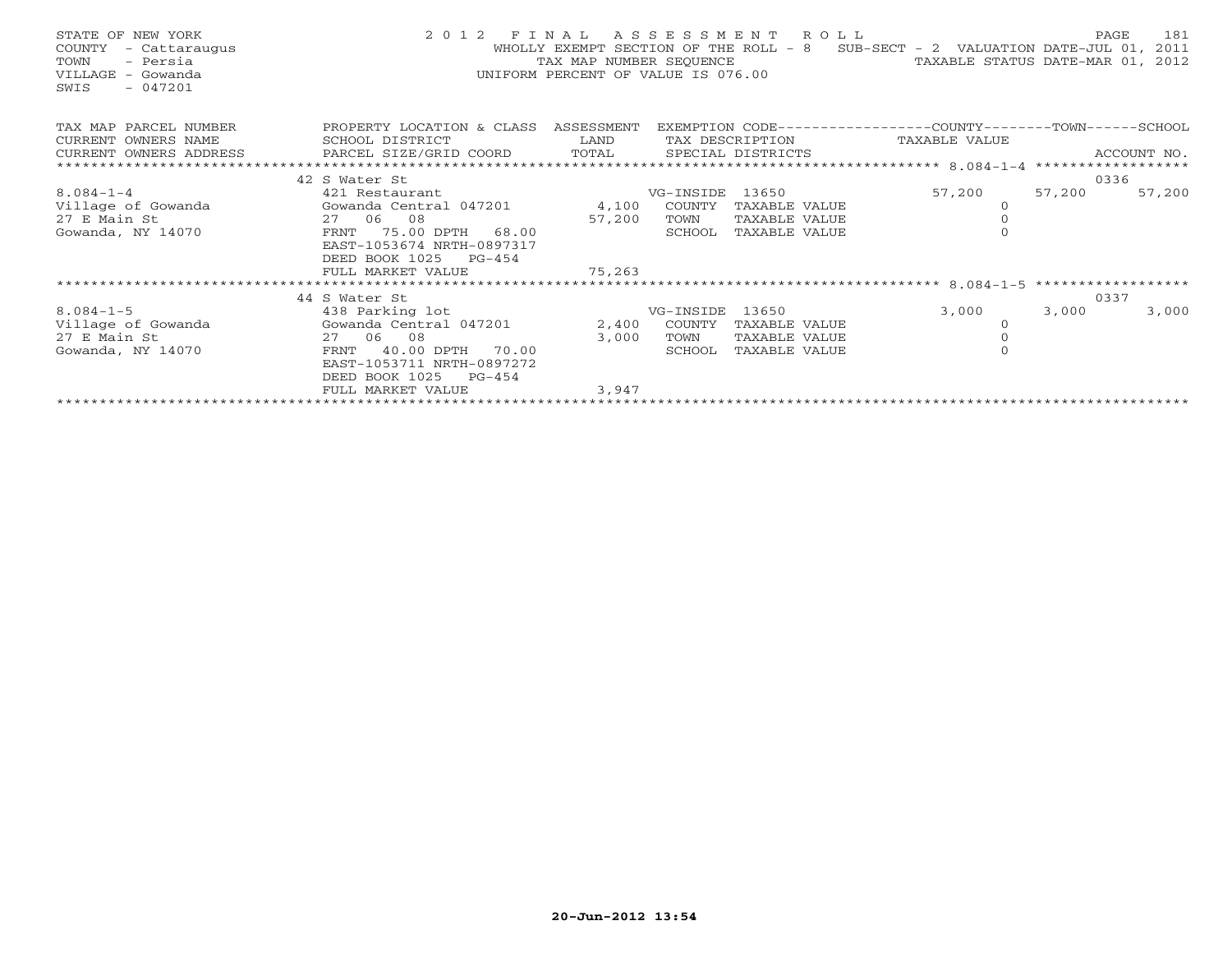|      | STATE OF NEW YORK    |  |  | 2012 FINAL ASSESSMENT ROLL         |  |                                                                                |                        | <b>PAGE</b>     | 182 |
|------|----------------------|--|--|------------------------------------|--|--------------------------------------------------------------------------------|------------------------|-----------------|-----|
|      | COUNTY - Cattaraugus |  |  |                                    |  | WHOLLY EXEMPT SECTION OF THE ROLL - 8 SUB-SECT - 2 VALUATION DATE-JUL 01, 2011 |                        |                 |     |
|      | TOWN - Persia        |  |  |                                    |  | TAXABLE STATUS DATE-MAR 01, 2012                                               |                        |                 |     |
|      | VILLAGE - Gowanda    |  |  |                                    |  |                                                                                |                        | RPS150/V04/L015 |     |
| SWIS | $-047201$            |  |  | UNIFORM PERCENT OF VALUE IS 076.00 |  |                                                                                | CURRENT DATE 6/20/2012 |                 |     |
|      |                      |  |  |                                    |  |                                                                                |                        |                 |     |
|      |                      |  |  | ROLL SUB SECTION-2-TOTALS          |  |                                                                                |                        |                 |     |

#### \*\*\* S P E C I A L D I S T R I C T S U M M A R Y \*\*\*

|  | -) N | : IVI<br>2 A. |  |
|--|------|---------------|--|
|  |      | ---           |  |

#### NO SPECIAL DISTRICTS AT THIS LEVEL

#### \*\*\* S C H O O L D I S T R I C T S U M M A R Y \*\*\*

| CODE   | DISTRICT NAME   | TOTAL<br>PARCELS | ASSESSED<br>LAND | ASSESSED<br>TOTAL | EXEMPT<br>AMOUNT | TOTAL<br>TAXABLE | STAR<br>AMOUNT | STAR<br>TAXABLE |
|--------|-----------------|------------------|------------------|-------------------|------------------|------------------|----------------|-----------------|
| 047201 | Gowanda Central | ▵                | 6,500            | 60,200            | 60,200           |                  |                |                 |
|        | SUB-TOTAL       |                  | 6,500            | 60,200            | 60,200           |                  |                |                 |
|        | TOTAL           |                  | 6,500            | 60,200            | 60,200           |                  |                |                 |

#### \*\*\* S Y S T E M C O D E S S U M M A R Y \*\*\*

#### NO SYSTEM EXEMPTIONS AT THIS LEVEL

#### \*\*\* E X E M P T I O N S U M M A R Y \*\*\*

| CODE  | DESCRIPTION        | TOTAL<br>PARCELS | <b>COUNTY</b>    | TOWN             | SCHOOL           |
|-------|--------------------|------------------|------------------|------------------|------------------|
| 13650 | VG-INSIDE<br>TOTAL |                  | 60,200<br>60,200 | 60,200<br>60,200 | 60,200<br>60,200 |

#### \*\*\* G R A N D T O T A L S \*\*\*

| ROLL       |            | <b>TOTA</b><br>. 9 1 1 1 1 1 1 |      |        | <b>TAXABLF</b> | TAXABLE | TAXABLF | ----- |
|------------|------------|--------------------------------|------|--------|----------------|---------|---------|-------|
| <b>SEC</b> | ESCRIPTION | PARCELS                        | LAND | TOTAL  | ∨ידיתדור∩      | TOWN    | SCHOOl  |       |
|            |            |                                | 500  | 60,200 |                |         |         |       |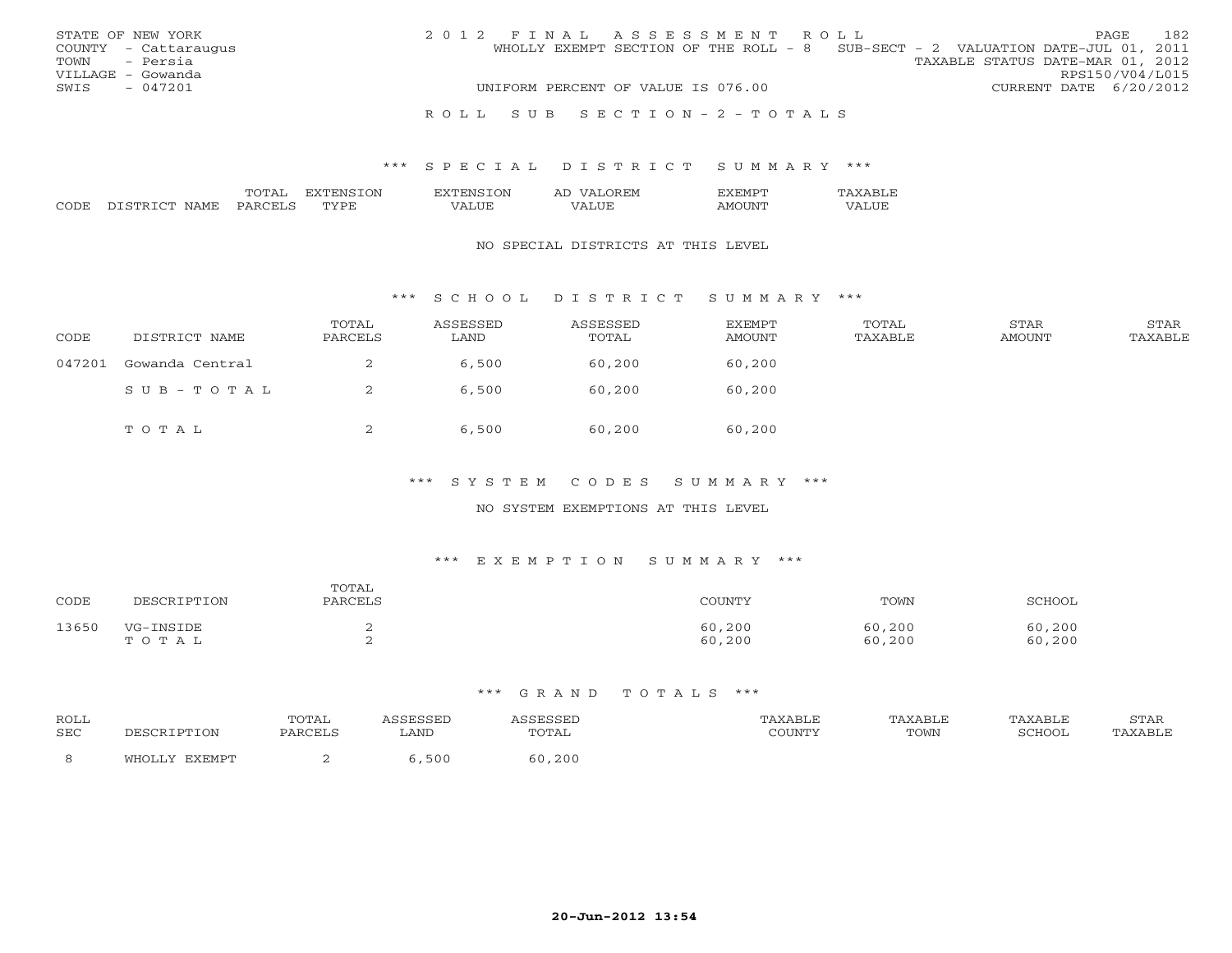|               | STATE OF NEW YORK    | 2012 FINAL ASSESSMENT ROLL            | <b>PAGE</b>                 | 183 |
|---------------|----------------------|---------------------------------------|-----------------------------|-----|
|               | COUNTY - Cattaraugus | WHOLLY EXEMPT SECTION OF THE ROLL - 8 | VALUATION DATE-JUL 01, 2011 |     |
| TOWN - Persia |                      | TAXABLE STATUS DATE-MAR 01, 2012      |                             |     |
|               | VILLAGE - Gowanda    | UNIFORM PERCENT OF VALUE IS 076.00    | RPS150/V04/L015             |     |
| SWIS          | $-047201$            |                                       | CURRENT DATE 6/20/2012      |     |
|               |                      |                                       |                             |     |
|               |                      | ROLL SECTION TOTALS                   |                             |     |

#### \*\*\* S P E C I A L D I S T R I C T S U M M A R Y \*\*\*

|                     |                        | $m \wedge m$ | ⊖N | ΟN<br>.                          | $\eta$<br>∵M<br>A. | $H.HV1$ . |            |
|---------------------|------------------------|--------------|----|----------------------------------|--------------------|-----------|------------|
| $\bigcap \bigcap T$ | $\alpha$ mn<br>N A M H | P ∆          | ◡  | $- - - -$<br>. I I H<br>$\cdots$ | $- - -$            |           | Ľ<br>,,,,, |

#### NO SPECIAL DISTRICTS AT THIS LEVEL

\*\*\* S C H O O L D I S T R I C T S U M M A R Y \*\*\*

| CODE   | DISTRICT NAME   | TOTAL<br>PARCELS | ASSESSED<br>LAND | ASSESSED<br>TOTAL | EXEMPT<br>AMOUNT | TOTAL<br>TAXABLE | STAR<br>AMOUNT | STAR<br>TAXABLE |
|--------|-----------------|------------------|------------------|-------------------|------------------|------------------|----------------|-----------------|
| 047201 | Gowanda Central | 67               | 459,600          | 9758,293          | 9758,293         |                  |                |                 |
|        | SUB-TOTAL       | 67               | 459,600          | 9758,293          | 9758,293         |                  |                |                 |
|        | тотаь           | 67               | 459,600          | 9758,293          | 9758,293         |                  |                |                 |

#### \*\*\* S Y S T E M C O D E S S U M M A R Y \*\*\*

#### NO SYSTEM EXEMPTIONS AT THIS LEVEL

#### \*\*\* E X E M P T I O N S U M M A R Y \*\*\*

|       |             | TOTAL   |          |          |          |
|-------|-------------|---------|----------|----------|----------|
| CODE  | DESCRIPTION | PARCELS | COUNTY   | TOWN     | SCHOOL   |
| 12100 | NYS OWNED   |         | 2125,093 | 2125,093 | 2125,093 |
| 13500 | TOWN-PROP   |         | 38,900   | 38,900   | 38,900   |
| 13650 | VG-INSIDE   | 34      | 656,200  | 656,200  | 656,200  |
| 13800 | SCH-DIST    |         | 13,600   | 13,600   | 13,600   |
| 14110 | USA-PROP    |         | 74,200   | 74,200   | 74,200   |
| 18020 | IND DEV     |         | 633,600  | 633,600  | 633,600  |
| 25110 | RELIGIOUS   | 13      | 1274,100 | 1274,100 | 1274,100 |
| 25130 | NON-PROFIT  |         | 2424,400 | 2424,400 | 2424,400 |
| 25300 | NON-PROFIT  | 8       | 2504,200 | 2504,200 | 2504,200 |
| 27350 | CEMETERY    |         | 14,000   | 14,000   | 14,000   |
|       | TOTAL       | 67      | 9758,293 | 9758,293 | 9758,293 |
|       |             |         |          |          |          |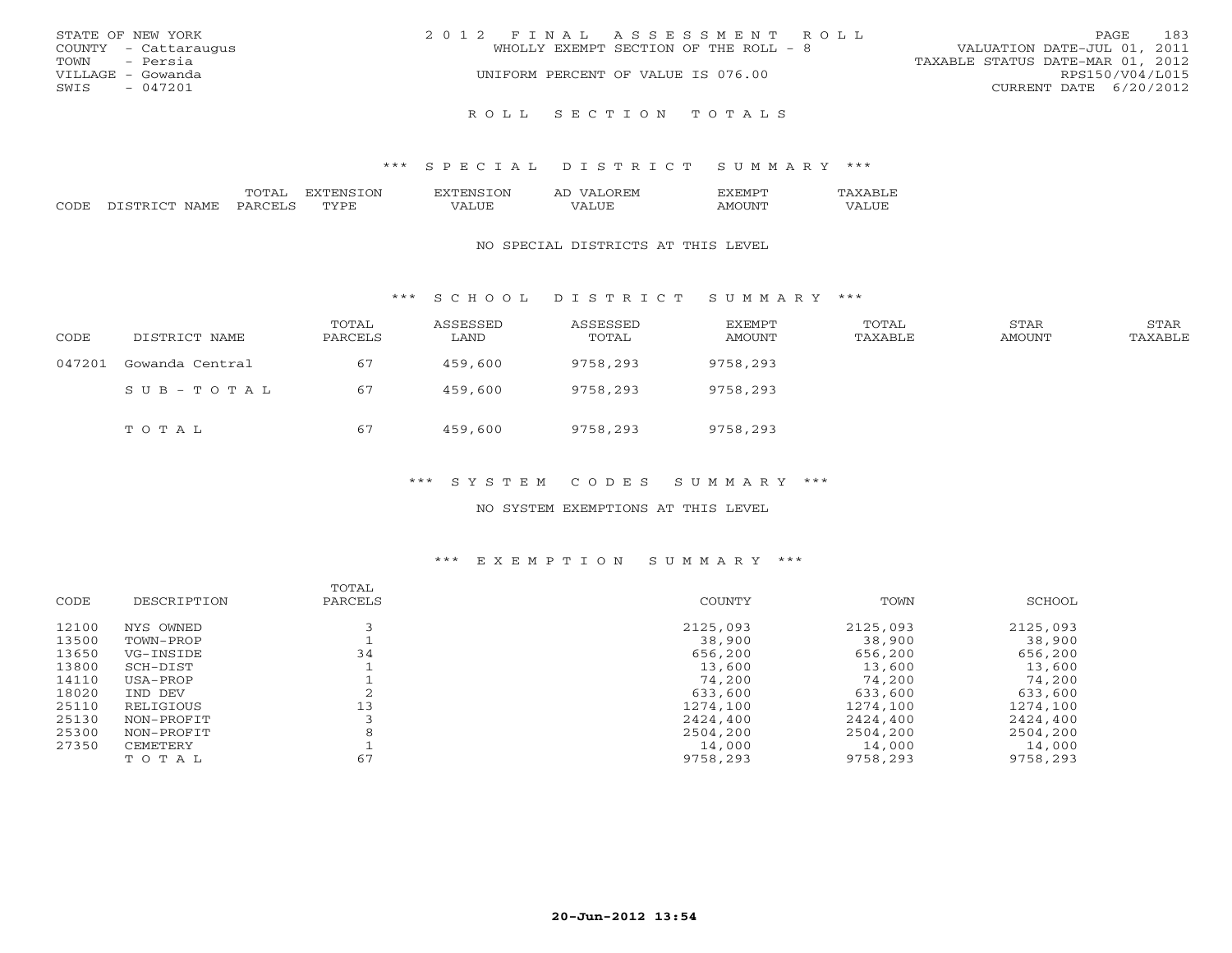|               | STATE OF NEW YORK    | 2012 FINAL ASSESSMENT ROLL                                           | PAGE                   | 184 |
|---------------|----------------------|----------------------------------------------------------------------|------------------------|-----|
|               | COUNTY - Cattaraugus | VALUATION DATE-JUL 01, 2011<br>WHOLLY EXEMPT SECTION OF THE ROLL - 8 |                        |     |
| TOWN - Persia |                      | TAXABLE STATUS DATE-MAR 01, 2012                                     |                        |     |
|               | VILLAGE - Gowanda    | UNIFORM PERCENT OF VALUE IS 076.00                                   | RPS150/V04/L015        |     |
| SWIS          | $-047201$            |                                                                      | CURRENT DATE 6/20/2012 |     |
|               |                      |                                                                      |                        |     |
|               |                      | ROLL SECTION TOTALS                                                  |                        |     |

#### \*\*\* G R A N D T O T A L S \*\*\*

| ROLL       |                        | <b>TOTAL</b><br>سدید ب | للساب | .             | XABLE  | AXABLF | AXABLF | $C$ m $\lambda$ T<br>STAR |
|------------|------------------------|------------------------|-------|---------------|--------|--------|--------|---------------------------|
| <b>SEC</b> | DESCRIPTION            | PARCELS                | LAND  | ጥ∩ጥ∆1<br>◡⊥◚ਜ | COUNTY | TOWN   | COHOOI | 'AXABLE                   |
|            | <b>DVDMDM</b><br>™ОТ., |                        | 600   | $200^{\circ}$ |        |        |        |                           |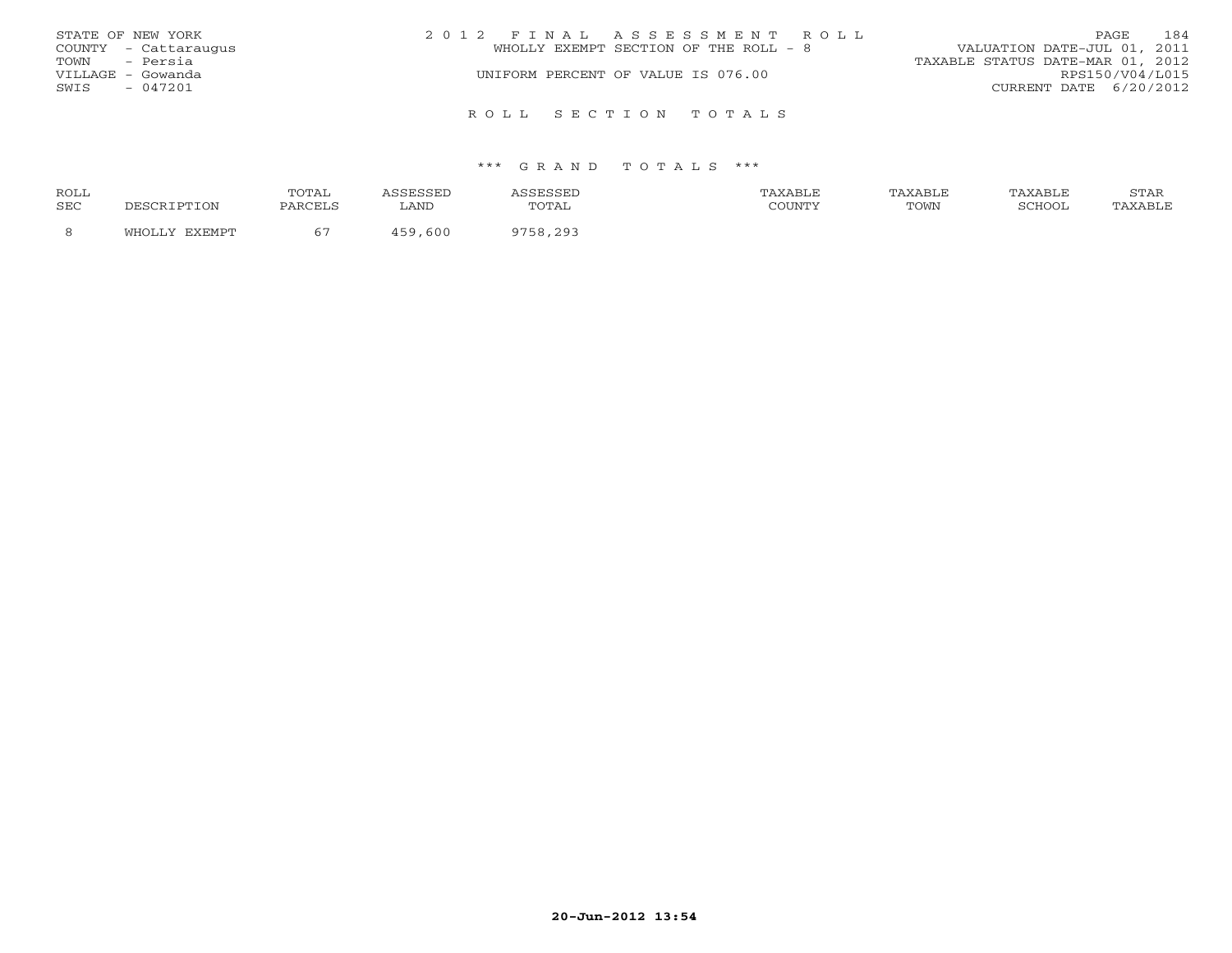| STATE OF NEW YORK    | 2012 FINAL ASSESSMENT ROLL         | 185<br>PAGE.                     |
|----------------------|------------------------------------|----------------------------------|
| COUNTY - Cattaraugus |                                    | VALUATION DATE-JUL 01, 2011      |
| - Persia<br>TOWN     | SWTS TOTALS                        | TAXABLE STATUS DATE-MAR 01, 2012 |
| VILLAGE – Gowanda    | UNIFORM PERCENT OF VALUE IS 076.00 | RPS150/V04/L015                  |
| - 047201<br>SWIS     |                                    | CURRENT DATE 6/20/2012           |

#### \*\*\* S P E C I A L D I S T R I C T S U M M A R Y \*\*\*

|       |                      | TOTAL   | EXTENSTON | EXTENSTON | AD VALOREM | <b>F.X F.M PT</b> | TAXABLE |
|-------|----------------------|---------|-----------|-----------|------------|-------------------|---------|
| CODE. | DISTRICT NAME        | PARCELS | TYPE.     | VALUE     | VALUE      | <b>AMOUNT</b>     | VALUE   |
|       | FP725 Fire protectio |         | L TOTAL   |           | 402,571    |                   | 402,571 |

#### \*\*\* S C H O O L D I S T R I C T S U M M A R Y \*\*\*

| CODE   | DISTRICT NAME   | TOTAL<br>PARCELS | ASSESSED<br>LAND | ASSESSED<br>TOTAL | EXEMPT<br>AMOUNT | TOTAL<br>TAXABLE | STAR<br>AMOUNT | STAR<br>TAXABLE |
|--------|-----------------|------------------|------------------|-------------------|------------------|------------------|----------------|-----------------|
| 047201 | Gowanda Central | 831              | 4925,353         | 52133,373         | 10368,943        | 41764,430        | 12725,295      | 29039,135       |
|        | SUB-TOTAL       | 831              | 4925,353         | 52133,373         | 10368,943        | 41764,430        | 12725,295      | 29039,135       |
|        | TOTAL           | 831              | 4925,353         | 52133,373         | 10368,943        | 41764,430        | 12725,295      | 29039,135       |

#### \*\*\* S Y S T E M C O D E S S U M M A R Y \*\*\*

#### NO SYSTEM EXEMPTIONS AT THIS LEVEL

#### \*\*\* E X E M P T I O N S U M M A R Y \*\*\*

|             | TOTAL   |          |          |          |
|-------------|---------|----------|----------|----------|
| DESCRIPTION | PARCELS | COUNTY   | TOWN     | SCHOOL   |
| NYS OWNED   |         | 2125,093 | 2125,093 | 2125,093 |
| TOWN-PROP   |         | 38,900   | 38,900   | 38,900   |
| VG-INSIDE   | 34      | 656,200  | 656,200  | 656,200  |
| SCH-DIST    |         | 13,600   | 13,600   | 13,600   |
| USA-PROP    |         | 74,200   | 74,200   | 74,200   |
| IND DEV     |         | 633,600  | 633,600  | 633,600  |
| RELIGIOUS   | 13      | 1274,100 | 1274,100 | 1274,100 |
| NON-PROFIT  |         | 2424,400 | 2424,400 | 2424,400 |
| NON-PROFIT  |         | 2504,200 | 2504,200 | 2504,200 |
| CEMETERY    |         | 14,000   | 14,000   | 14,000   |
| Withdrawal  |         | 31,500   | 31,500   | 31,500   |
| XMPT C/T    |         | 1,500    | 1,500    |          |
| VET C/T     |         | 10,000   | 10,000   |          |
| WVET C/T    | 38      | 274,028  | 274,028  |          |
|             |         |          |          |          |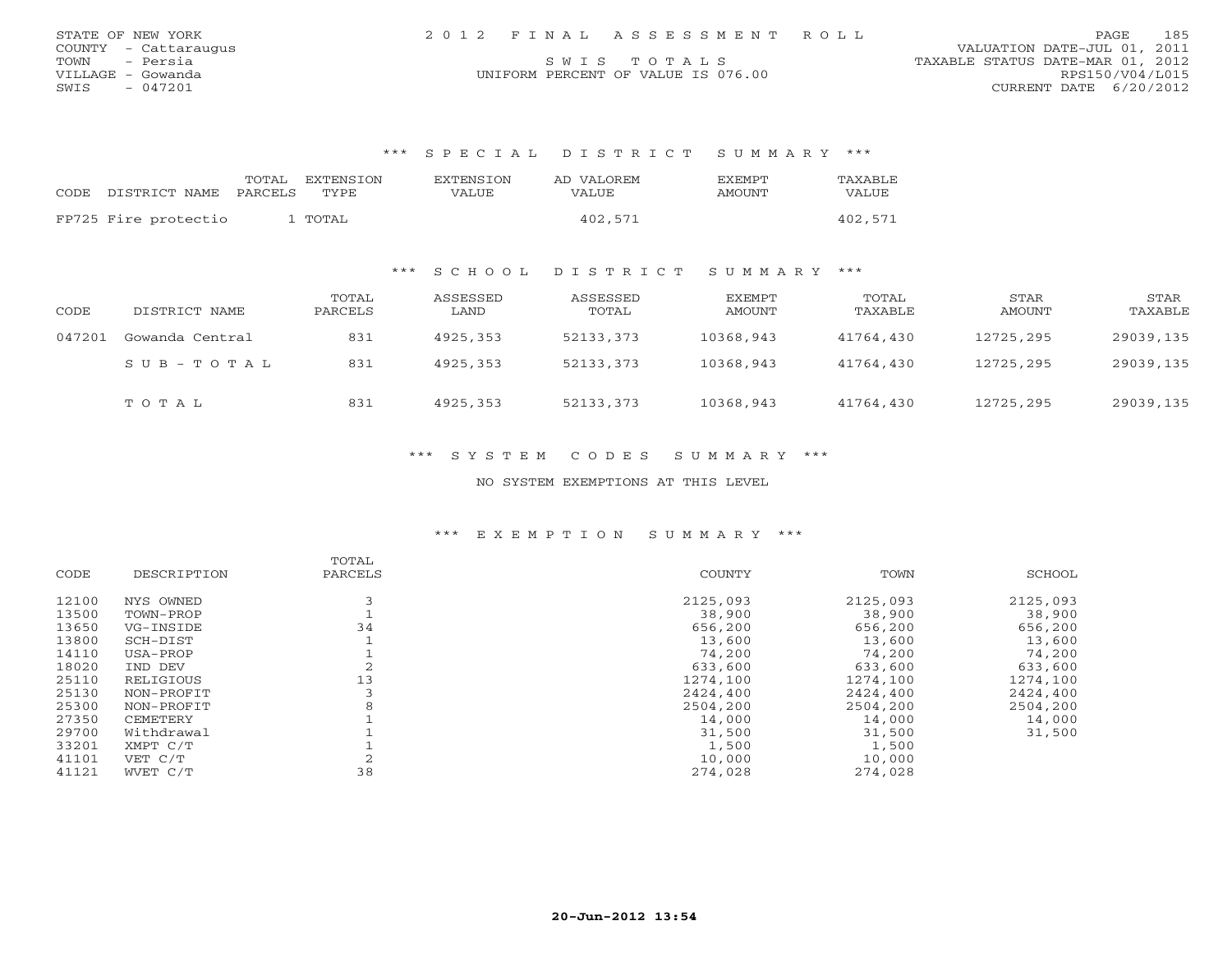UNIFORM PERCENT OF VALUE IS 076.00 RPS150/V04/L015

#### \*\*\* E X E M P T I O N S U M M A R Y \*\*\*

|       |             | TOTAL     |           |           |           |
|-------|-------------|-----------|-----------|-----------|-----------|
| CODE  | DESCRIPTION | PARCELS   | COUNTY    | TOWN      | SCHOOL    |
| 41131 | CVET C/T    | 47        | 620,600   | 620,600   |           |
| 41141 | DVET C/T    | 10        | 133,055   | 133,055   |           |
| 41161 | CW 15 VET/  | 6         | 43,605    | 43,605    |           |
| 41400 | CLERGY      |           | 1,500     | 1,500     | 1,500     |
| 41683 | RPTL466 c   | 4         |           | 9,120     |           |
| 41800 | AGED C/T/S  | 16        | 374,887   | 374,887   | 410,850   |
| 41801 | AGED C/T    | 13        | 197,890   | 197,890   |           |
| 41834 | SR STAR     | 126       |           |           | 5325,095  |
| 41854 | RES STAR    | 325       |           |           | 7400,200  |
| 47610 | BUS C/T/S   | $\bigcap$ | 166,800   | 166,800   | 166,800   |
|       | TOTAL       | 659       | 11613,658 | 11622,778 | 23094,238 |

#### \*\*\* G R A N D T O T A L S \*\*\*

| ROLL<br>SEC  | DESCRIPTION         | TOTAL<br>PARCELS | ASSESSED<br>LAND | ASSESSED<br>TOTAL | TAXABLE<br>COUNTY | TAXABLE<br>TOWN | TAXABLE<br>SCHOOL | STAR<br>TAXABLE |
|--------------|---------------------|------------------|------------------|-------------------|-------------------|-----------------|-------------------|-----------------|
| $\mathbf{1}$ | TAXABLE             | 747              | 4445,053         | 40086,995         | 38231,630         | 38222,510       | 39476,345         | 26751,050       |
| 5            | SPECIAL FRANCHISE   | 8                |                  | 1268,306          | 1268,306          | 1268,306        | 1268,306          | 1268,306        |
| 6            | UTILITIES & N.C.    | 9                | 20,700           | 1019,779          | 1019,779          | 1019,779        | 1019,779          | 1019,779        |
| 8            | WHOLLY EXEMPT       | 67               | 459,600          | 9758,293          |                   |                 |                   |                 |
| $\star$      | TOTAL<br><b>SUB</b> | 831              | 4925,353         | 52133,373         | 40519,715         | 40510,595       | 41764,430         | 29039,135       |
| $***$        | GRAND TOTAL         | 831              | 4925,353         | 52133,373         | 40519,715         | 40510,595       | 41764,430         | 29039,135       |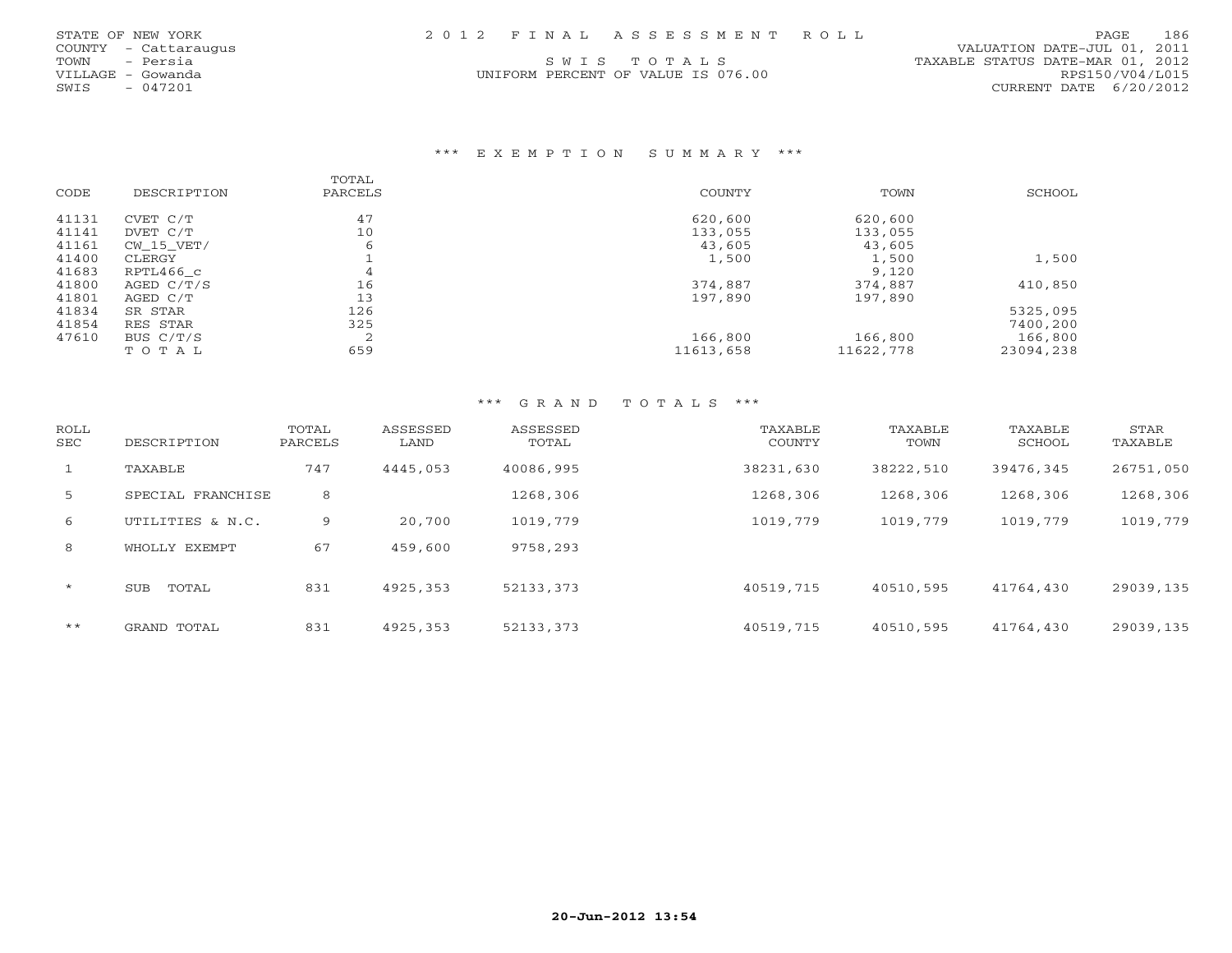## STATE OF NEW YORK 2 0 1 2 F I N A L A S S E S S M E N T R O L L PAGE 187 COUNTY - Cattaraugus T A X A B L E SECTION OF THE ROLL - 1 VALUATION DATE-JUL 01, 2011 TOWN - Persia TAX MAP NUMBER SEQUENCE TAXABLE STATUS DATE-MAR 01, 2012 SWIS - 047289 UNIFORM PERCENT OF VALUE IS 076.00UNIFORM PERCENT OF VALUE IS 076.00

| TAX MAP PARCEL NUMBER<br>CURRENT OWNERS NAME<br>CURRENT OWNERS ADDRESS<br>******************                                 | PROPERTY LOCATION & CLASS ASSESSMENT<br>SCHOOL DISTRICT<br>PARCEL SIZE/GRID COORD<br>********                                                                        | LAND<br>TOTAL            | EXEMPTION CODE-----------------COUNTY-------TOWN------SCHOOL<br>TAX DESCRIPTION<br>SPECIAL DISTRICTS                  |                      | <b>TAXABLE VALUE</b>                                      |                   | ACCOUNT NO.        |
|------------------------------------------------------------------------------------------------------------------------------|----------------------------------------------------------------------------------------------------------------------------------------------------------------------|--------------------------|-----------------------------------------------------------------------------------------------------------------------|----------------------|-----------------------------------------------------------|-------------------|--------------------|
|                                                                                                                              |                                                                                                                                                                      |                          |                                                                                                                       |                      |                                                           |                   |                    |
|                                                                                                                              | 10396 Route 62                                                                                                                                                       |                          |                                                                                                                       |                      |                                                           |                   | 0078               |
| $16.002 - 3 - 1$<br>Flagg William E<br>Flagg Rosalie<br>10396 Rte 62                                                         | 210 1 Family Res<br>Gowanda Central 047201<br>08<br>17<br>06<br>2009-old house demo- floo                                                                            | 10,500 SR STAR<br>84,100 | 41121<br>WVET C/T<br>41834<br>COUNTY TAXABLE VALUE<br>TOWN<br>TAXABLE VALUE                                           | $\Omega$<br>$\Omega$ | 9,120<br>$\Omega$<br>74,980<br>74,980                     | 9,120<br>$\Omega$ | $\Omega$<br>47,270 |
| Gowanda, NY 14070                                                                                                            | 8.40<br>ACRES<br>EAST-1052020 NRTH-0893792<br>DEED BOOK 737<br>PG-00280                                                                                              |                          | SCHOOL TAXABLE VALUE<br>FP724 Fire protection 1                                                                       |                      | 36,830<br>84,100 TO                                       |                   |                    |
|                                                                                                                              | FULL MARKET VALUE                                                                                                                                                    | 110,658                  |                                                                                                                       |                      |                                                           |                   |                    |
|                                                                                                                              |                                                                                                                                                                      |                          |                                                                                                                       |                      |                                                           |                   |                    |
| $16.002 - 3 - 2$<br>Gravel Prod Inc<br>13870 Taylor Hollow Rd<br>Collins, NY 14034<br>MAY BE SUBJECT TO PAYMENT              | Route 62<br>322 Rural vac>10<br>Gowanda Central 047201<br>17/26<br>05 08<br>38.10<br>ACRES<br>EAST-1052733 NRTH-0893408<br>DEED BOOK 735<br>PG-01132                 | 24,200<br>24,200         | COUNTY TAXABLE VALUE<br>TOWN<br>TAXABLE VALUE<br>SCHOOL TAXABLE VALUE<br>FP724 Fire protection 1                      |                      | 24,200<br>24,200<br>24,200<br>24,200 TO                   |                   | 0093               |
| UNDER AGDIST LAW TIL 2016                                                                                                    | FULL MARKET VALUE                                                                                                                                                    | 31,842                   |                                                                                                                       |                      |                                                           |                   |                    |
| ***********<br>******************                                                                                            |                                                                                                                                                                      |                          |                                                                                                                       |                      |                                                           |                   |                    |
|                                                                                                                              | 10348 Route 62                                                                                                                                                       |                          |                                                                                                                       |                      |                                                           |                   | 0208               |
| $16.002 - 3 - 3.1$<br>Stitzel Joyce E Life Us<br>Gernatt Asphalt Products Inc<br>13870 Taylor Hollow Rd<br>Collins, NY 14034 | 210 1 Family Res<br>Gowanda Central 047201<br>17 06<br>08<br>$3/10$ -sold $39.4$ acres-Gern<br>ACRES<br>0.32<br>EAST-1051640 NRTH-0892941<br>DEED BOOK 13788 PG-5002 | 5,000<br>77,400          | RES STAR<br>41854<br>COUNTY TAXABLE VALUE<br>TAXABLE VALUE<br>TOWN<br>SCHOOL TAXABLE VALUE<br>FP724 Fire protection 1 | $\Omega$             | $\overline{0}$<br>77,400<br>77,400<br>54,600<br>77,400 TO | $\Omega$          | 22,800             |
|                                                                                                                              | FULL MARKET VALUE                                                                                                                                                    | 101,842                  |                                                                                                                       |                      |                                                           |                   |                    |
|                                                                                                                              | Route 62                                                                                                                                                             |                          |                                                                                                                       |                      |                                                           |                   | 1553               |
| $16.002 - 3 - 3.2$<br>Gernatt Asphalt Products Inc<br>13870 Taylor Hollow Rd<br>Collins, NY 14034                            | 322 Rural vac>10<br>Gowanda Central 047201<br>3/2010-split from stitzel<br>39.40<br>ACRES<br>EAST-1052680 NRTH-0892621<br>DEED BOOK 13787 PG-5002                    | 35,900<br>35,900         | COUNTY TAXABLE VALUE<br>TAXABLE VALUE<br>TOWN<br>SCHOOL TAXABLE VALUE<br>FP724 Fire protection 1                      |                      | 35,900<br>35,900<br>35,900<br>35,900 TO                   |                   |                    |
|                                                                                                                              | FULL MARKET VALUE                                                                                                                                                    | 47,237                   |                                                                                                                       |                      |                                                           |                   |                    |
|                                                                                                                              | *************************                                                                                                                                            | **********               | ************************************56.002-3-5 ******************                                                     |                      |                                                           |                   |                    |
|                                                                                                                              | 10304 Route 62                                                                                                                                                       |                          |                                                                                                                       |                      |                                                           |                   | 0057               |
| $16.002 - 3 - 5$                                                                                                             | 210 1 Family Res                                                                                                                                                     |                          | COUNTY TAXABLE VALUE                                                                                                  |                      | 73,100                                                    |                   |                    |
| Dispenza Jed                                                                                                                 | Gowanda Central 047201                                                                                                                                               | 7,300                    | TOWN<br>TAXABLE VALUE                                                                                                 |                      | 73,100                                                    |                   |                    |
| Dispenza Pamela H<br>PO Box 116                                                                                              | 17 06<br>08<br>3.65<br>ACRES                                                                                                                                         | 73,100                   | SCHOOL TAXABLE VALUE<br>FP724 Fire protection 1                                                                       |                      | 73,100<br>73,100 TO                                       |                   |                    |
| Versailles, NY 14168                                                                                                         | EAST-1051892 NRTH-0892100<br>DEED BOOK 00921 PG-01112                                                                                                                |                          |                                                                                                                       |                      |                                                           |                   |                    |
|                                                                                                                              | FULL MARKET VALUE                                                                                                                                                    | 96,184                   |                                                                                                                       |                      |                                                           |                   |                    |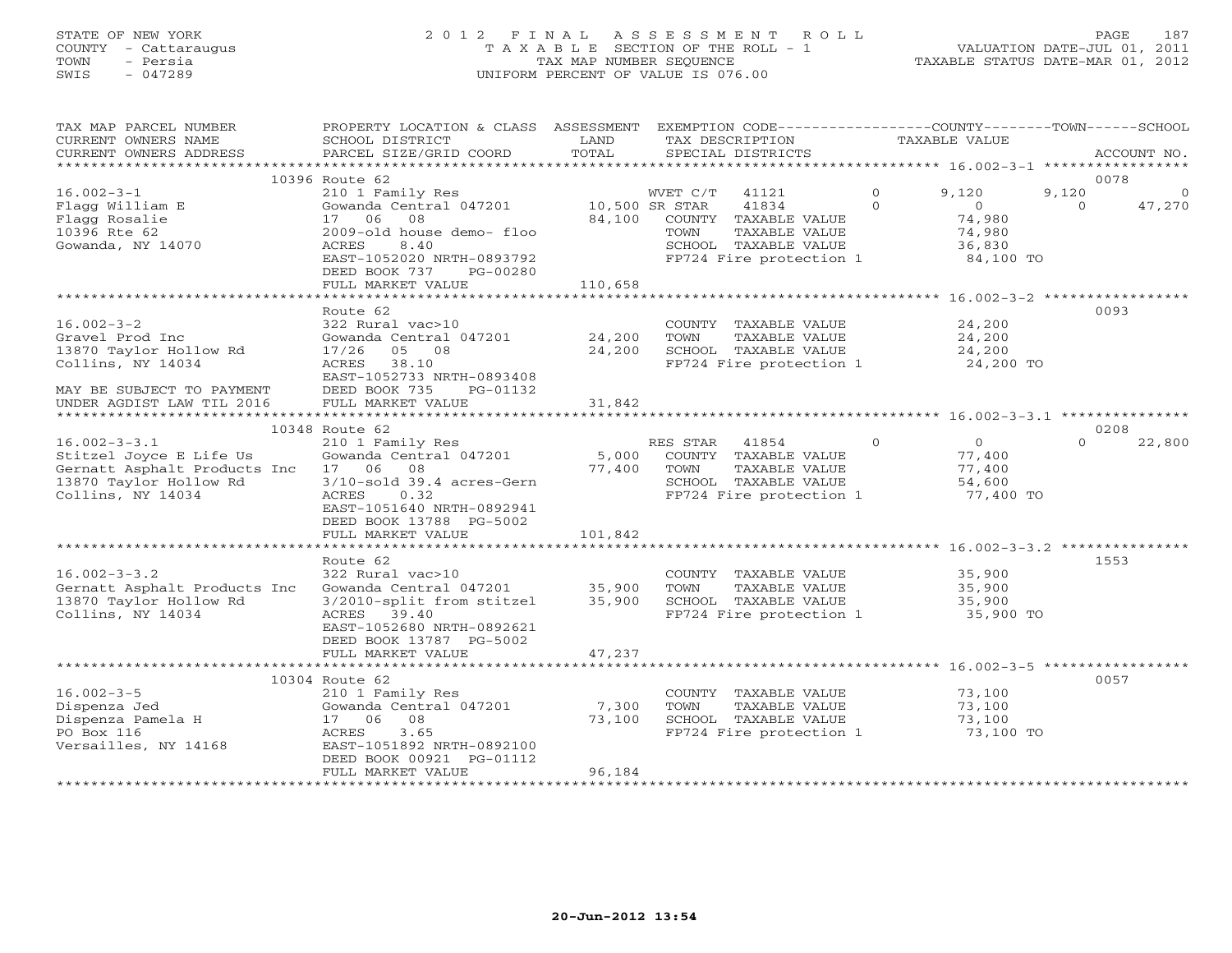# STATE OF NEW YORK 2 0 1 2 F I N A L A S S E S S M E N T R O L L PAGE 188COUNTY - Cattaraugus T A X A B L E SECTION OF THE ROLL - 1 VALUATION DATE-JUL 01, 2011 SWIS - 047289 UNIFORM PERCENT OF VALUE IS 076.00

| TAX MAP PARCEL NUMBER<br>CURRENT OWNERS NAME<br>CURRENT OWNERS ADDRESS | PROPERTY LOCATION & CLASS ASSESSMENT<br>SCHOOL DISTRICT<br>PARCEL SIZE/GRID COORD | LAND<br>TOTAL | TAX DESCRIPTION  | EXEMPTION CODE----------------COUNTY-------TOWN------SCHOOL<br>SPECIAL DISTRICTS |                            | TAXABLE VALUE              |                    | ACCOUNT NO.            |
|------------------------------------------------------------------------|-----------------------------------------------------------------------------------|---------------|------------------|----------------------------------------------------------------------------------|----------------------------|----------------------------|--------------------|------------------------|
|                                                                        |                                                                                   |               |                  |                                                                                  |                            |                            |                    |                        |
| $16.002 - 3 - 6$                                                       | 10298 Route 62<br>210 1 Family Res                                                |               | WVET C/T         | 41121                                                                            | $\overline{0}$             | 7,890                      | 7,890              | 0048<br>$\overline{0}$ |
| Thomson Robert I                                                       | Gowanda Central 047201 6,200 SR STAR                                              |               |                  | 41834                                                                            | $\Omega$                   | $\overline{O}$             | $\Omega$           | 47,270                 |
| Thomson Deborah A                                                      | 17 06 08                                                                          |               |                  | 52,600 COUNTY TAXABLE VALUE                                                      |                            | 44,710                     |                    |                        |
| 10298 Rte 62                                                           | ACRES<br>1.40 BANK<br>017                                                         |               | TOWN             | TAXABLE VALUE                                                                    |                            | 44,710                     |                    |                        |
| Gowanda, NY 14070                                                      | EAST-1051900 NRTH-0891924                                                         |               |                  | SCHOOL TAXABLE VALUE                                                             |                            | 5,330                      |                    |                        |
|                                                                        | DEED BOOK 2724    PG-5001                                                         |               |                  | FP724 Fire protection 1 52,600 TO                                                |                            |                            |                    |                        |
|                                                                        | FULL MARKET VALUE                                                                 | 69,211        |                  |                                                                                  |                            |                            |                    |                        |
|                                                                        |                                                                                   |               |                  |                                                                                  |                            |                            |                    |                        |
|                                                                        | 10292 Route 62                                                                    |               |                  |                                                                                  |                            |                            |                    | 0084                   |
| $16.002 - 3 - 7$                                                       | 210 1 Family Res                                                                  |               |                  | COUNTY TAXABLE VALUE 61,000                                                      |                            |                            |                    |                        |
| Gardner George M                                                       | Gowanda Central 047201                                                            | 7,000         |                  | TOWN      TAXABLE VALUE<br>SCHOOL   TAXABLE VALUE                                |                            | 61,000<br>61,000<br>61,000 |                    |                        |
| Gardner Beryl                                                          | 17 06<br>08                                                                       | 61,000        |                  |                                                                                  |                            |                            |                    |                        |
| 10292 Rte 62                                                           | ACRES<br>3.31                                                                     |               |                  | FP724 Fire protection 1 61,000 TO                                                |                            |                            |                    |                        |
| Gowanda, NY 14070                                                      | EAST-1051902 NRTH-0891777                                                         |               |                  |                                                                                  |                            |                            |                    |                        |
|                                                                        | DEED BOOK 842<br>PG-00939                                                         |               |                  |                                                                                  |                            |                            |                    |                        |
|                                                                        | FULL MARKET VALUE                                                                 | 80,263        |                  |                                                                                  |                            |                            |                    |                        |
|                                                                        | ********************************                                                  |               |                  |                                                                                  |                            |                            |                    |                        |
|                                                                        | 10275 Broadway Rd                                                                 |               |                  |                                                                                  |                            |                            |                    | 0056                   |
| $16.002 - 3 - 8.1$                                                     | 210 1 Family Res CVET C/T<br>Gowanda Central 047201 26,700 SR STAR                |               | CVET C/T         | 41131                                                                            | $\overline{0}$<br>$\Omega$ | 15,200<br>$\Omega$         | 15,200<br>$\Omega$ | $\Omega$               |
| Cole Agnes L<br>10275 Broadway Rd                                      | 17 06 08                                                                          |               |                  | 41834                                                                            |                            | 71,800                     |                    | 47,270                 |
| Gowanda, NY 14070                                                      | ACRES 45.10                                                                       |               | TOWN             | 87,000 COUNTY TAXABLE VALUE<br>TAXABLE VALUE                                     |                            | 71,800                     |                    |                        |
|                                                                        | EAST-1053282 NRTH-0891745                                                         |               |                  | SCHOOL TAXABLE VALUE                                                             |                            | 39,730                     |                    |                        |
|                                                                        | DEED BOOK 679<br>PG-00452                                                         |               |                  | FP724 Fire protection 1                                                          |                            | 87,000 TO                  |                    |                        |
|                                                                        | FULL MARKET VALUE                                                                 | 114,474       |                  |                                                                                  |                            |                            |                    |                        |
|                                                                        |                                                                                   |               |                  |                                                                                  |                            |                            |                    |                        |
|                                                                        | 10265 Broadway Rd                                                                 |               |                  |                                                                                  |                            |                            |                    | 1295                   |
| $16.002 - 3 - 8.2$                                                     | 230 3 Family Res                                                                  |               | RES STAR         | 41854                                                                            | $\overline{0}$             | $\overline{0}$             | $\Omega$           | 22,800                 |
| Horth Michael D                                                        | t 230 3 Family Res<br>Gowanda Central 047201 7,100                                |               |                  | COUNTY TAXABLE VALUE                                                             |                            | 115,700                    |                    |                        |
| Horth Heather A                                                        | 17 06 08                                                                          | 115,700       | TOWN             | TAXABLE VALUE                                                                    |                            |                            |                    |                        |
| 10265 Broadway Rd                                                      | 2.90<br>ACRES                                                                     |               |                  | SCHOOL TAXABLE VALUE                                                             |                            | 115,700<br>92,900          |                    |                        |
| Gowanda, NY 14070                                                      | EAST-1054607 NRTH-0891452                                                         |               |                  | FP724 Fire protection 1 115,700 TO                                               |                            |                            |                    |                        |
|                                                                        | DEED BOOK 1028 PG-579                                                             |               |                  |                                                                                  |                            |                            |                    |                        |
|                                                                        | FULL MARKET VALUE                                                                 | 152,237       |                  |                                                                                  |                            |                            |                    |                        |
|                                                                        |                                                                                   |               |                  |                                                                                  |                            |                            |                    |                        |
|                                                                        | 10281 Broadway Rd                                                                 |               |                  |                                                                                  |                            |                            |                    | 0055                   |
| $16.002 - 3 - 9$                                                       | 210 1 Family Res                                                                  |               | CW_15_VET/ 41161 |                                                                                  | $\circ$                    | 9,120                      | 9,120              | $\circ$                |
| Huber George S                                                         | Gowanda Central 047201 6,000 SR STAR                                              |               |                  | 41834                                                                            | $\Omega$                   | $\overline{0}$             | $\Omega$           | 47,270                 |
| Huber Barbara M                                                        | 08<br>17 06                                                                       | 86,900        |                  | COUNTY TAXABLE VALUE                                                             |                            | 77,780                     |                    |                        |
| 10281 Broadway Rd                                                      | FRNT 140.00 DPTH 190.00                                                           |               | TOWN             | TAXABLE VALUE                                                                    |                            | 77,780                     |                    |                        |
| Gowanda, NY 14070                                                      | EAST-1054875 NRTH-0891704                                                         |               |                  | SCHOOL TAXABLE VALUE<br>FP724 Fire protection 1                                  |                            | 39,630                     |                    |                        |
|                                                                        | DEED BOOK 12398 PG-8001                                                           |               |                  |                                                                                  |                            | 86,900 TO                  |                    |                        |
|                                                                        | FULL MARKET VALUE                                                                 | 114,342       |                  |                                                                                  |                            |                            |                    |                        |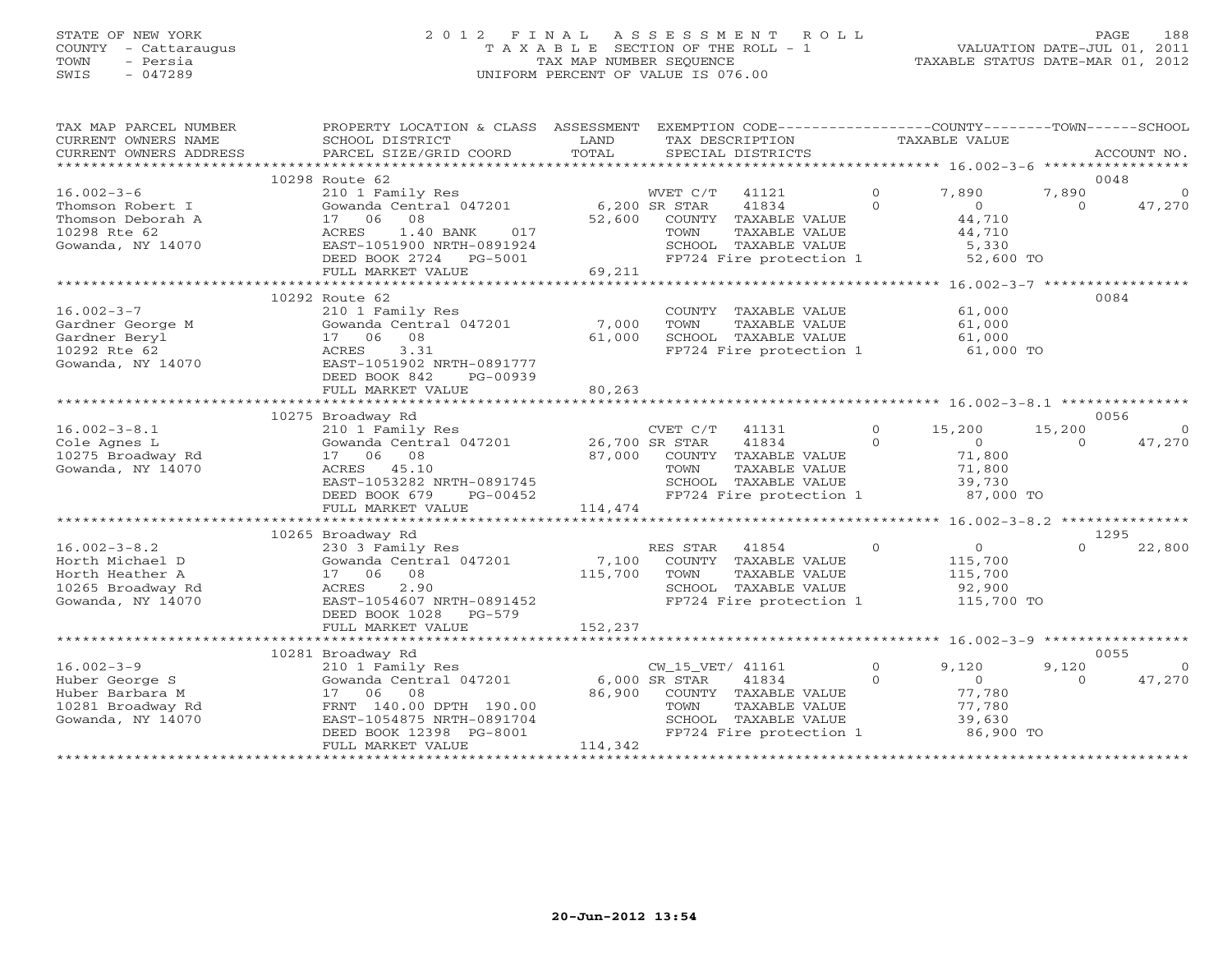## STATE OF NEW YORK 2 0 1 2 F I N A L A S S E S S M E N T R O L L PAGE 189 COUNTY - Cattaraugus T A X A B L E SECTION OF THE ROLL - 1 VALUATION DATE-JUL 01, 2011 TOWN - Persia TAX MAP NUMBER SEQUENCE TAXABLE STATUS DATE-MAR 01, 2012 SWIS - 047289 UNIFORM PERCENT OF VALUE IS 076.00

| TAX MAP PARCEL NUMBER<br>CURRENT OWNERS NAME<br>CURRENT OWNERS ADDRESS                             | PROPERTY LOCATION & CLASS ASSESSMENT<br>SCHOOL DISTRICT<br>PARCEL SIZE/GRID COORD                                                                                                          | LAND<br>TOTAL             |                                                                  | EXEMPTION CODE-----------------COUNTY-------TOWN------SCHOOL<br>TAX DESCRIPTION<br>SPECIAL DISTRICTS       |                                            | TAXABLE VALUE                                                  |                                       | ACCOUNT NO.                                    |
|----------------------------------------------------------------------------------------------------|--------------------------------------------------------------------------------------------------------------------------------------------------------------------------------------------|---------------------------|------------------------------------------------------------------|------------------------------------------------------------------------------------------------------------|--------------------------------------------|----------------------------------------------------------------|---------------------------------------|------------------------------------------------|
| ***********************                                                                            |                                                                                                                                                                                            |                           |                                                                  |                                                                                                            |                                            |                                                                |                                       |                                                |
| $16.002 - 3 - 10$<br>Bogardus Larry B<br>Bogardus Cathy<br>10259 Broadway Rd<br>Gowanda, NY 14070  | 10259 Broadway Rd<br>210 1 Family Res<br>Gowanda Central 047201<br>17 06<br>08<br>Life Use<br>ACRES<br>2.74<br>EAST-1054601 NRTH-0891276<br>DEED BOOK 1004<br>$PG-60$<br>FULL MARKET VALUE | 7,000<br>58,300<br>76,711 | RES STAR<br>TOWN                                                 | 41854<br>COUNTY TAXABLE VALUE<br>TAXABLE VALUE<br>SCHOOL TAXABLE VALUE<br>FP724 Fire protection 1          | $\Omega$                                   | $\overline{0}$<br>58,300<br>58,300<br>35,500<br>58,300 TO      | 0224<br>$\Omega$                      | 22,800                                         |
|                                                                                                    |                                                                                                                                                                                            |                           |                                                                  |                                                                                                            |                                            |                                                                |                                       |                                                |
| $16.002 - 3 - 11$<br>Murray Michael K<br>Murray Diedre L<br>10255 Broadway Rd<br>Gowanda, NY 14070 | 10255 Broadway Rd<br>210 1 Family Res<br>Gowanda Central 047201<br>17 05<br>08<br>2.30<br>ACRES<br>EAST-1054599 NRTH-0891119                                                               | 6,800<br>60,100           | RES STAR<br>TOWN                                                 | 41854<br>COUNTY TAXABLE VALUE<br>TAXABLE VALUE<br>SCHOOL TAXABLE VALUE<br>FP724 Fire protection 1          | $\Omega$                                   | $\Omega$<br>60,100<br>60,100<br>37,300<br>60,100 TO            | 0035<br>$\Omega$                      | 22,800                                         |
|                                                                                                    | DEED BOOK 896<br>PG-01137<br>FULL MARKET VALUE                                                                                                                                             | 79,079                    |                                                                  |                                                                                                            |                                            |                                                                |                                       |                                                |
|                                                                                                    | ***************************                                                                                                                                                                |                           |                                                                  |                                                                                                            |                                            |                                                                |                                       |                                                |
|                                                                                                    | 10251 Broadway Rd                                                                                                                                                                          |                           |                                                                  |                                                                                                            |                                            |                                                                | 0129                                  |                                                |
| $16.002 - 3 - 12$<br>Luine Vincent<br>Luine Peggy N<br>10251 Broadway Rd<br>Gowanda, NY 14070      | 210 1 Family Res<br>Gowanda Central 047201<br>17<br>06<br>08<br>FRNT 134.80 DPTH 142.00<br>EAST-1054900 NRTH-0891087<br>DEED BOOK 522<br>PG-00175<br>FULL MARKET VALUE                     | 45,000<br>59,211          | CVET C/T<br>3,800 SR STAR<br>TOWN                                | 41131<br>41834<br>COUNTY TAXABLE VALUE<br>TAXABLE VALUE<br>SCHOOL TAXABLE VALUE<br>FP724 Fire protection 1 | $\Omega$<br>$\Omega$                       | 11,250<br>$\circ$<br>33,750<br>33,750<br>$\Omega$<br>45,000 TO | 11,250<br>$\Omega$                    | $\Omega$<br>45,000                             |
|                                                                                                    |                                                                                                                                                                                            |                           |                                                                  |                                                                                                            |                                            |                                                                |                                       |                                                |
| $16.002 - 3 - 13$<br>Rote Frank<br>Rudy Ronald<br>10151 Point Peter Rd<br>Gowanda, NY 14070        | Broadway Rd<br>260 Seasonal res<br>Gowanda Central 047201<br>08<br>06 08<br>old schoolhouse<br>ACRES<br>1.50<br>EAST-1054803 NRTH-0890922<br>DEED BOOK 00917 PG-00173                      | 6,900<br>20,700           | TOWN                                                             | COUNTY TAXABLE VALUE<br>TAXABLE VALUE<br>SCHOOL TAXABLE VALUE<br>FP724 Fire protection 1                   |                                            | 20,700<br>20,700<br>20,700<br>20,700 TO                        | 0183                                  |                                                |
|                                                                                                    | FULL MARKET VALUE                                                                                                                                                                          | 27,237                    |                                                                  |                                                                                                            |                                            |                                                                |                                       |                                                |
|                                                                                                    | 10235 Broadway Rd                                                                                                                                                                          |                           |                                                                  |                                                                                                            |                                            |                                                                | 0051                                  |                                                |
| $16.002 - 3 - 14$<br>Chmiel Frances<br>10235 Broadway Rd<br>Gowanda, NY 14070                      | 210 1 Family Res<br>Gowanda Central 047201<br>06 08<br>08<br>FRNT 150.60 DPTH<br>ACRES<br>1.35<br>EAST-1054788 NRTH-0890758                                                                |                           | CVET C/T<br>4,500 DVET C/T<br>56,000 AGED C/T<br>SR STAR<br>TOWN | 41131<br>41141<br>41801<br>41834<br>COUNTY TAXABLE VALUE<br>TAXABLE VALUE                                  | $\circ$<br>$\Omega$<br>$\circ$<br>$\Omega$ | 14,000<br>5,600<br>16,380<br>$\circ$<br>20,020<br>20,020       | 14,000<br>5,600<br>16,380<br>$\Omega$ | $\mathbf{0}$<br>$\Omega$<br>$\Omega$<br>47,270 |
|                                                                                                    | DEED BOOK 514<br>PG-00371<br>FULL MARKET VALUE                                                                                                                                             |                           |                                                                  | SCHOOL TAXABLE VALUE<br>73,684 FP724 Fire protection 1                                                     |                                            | 8,730<br>56,000 TO                                             |                                       |                                                |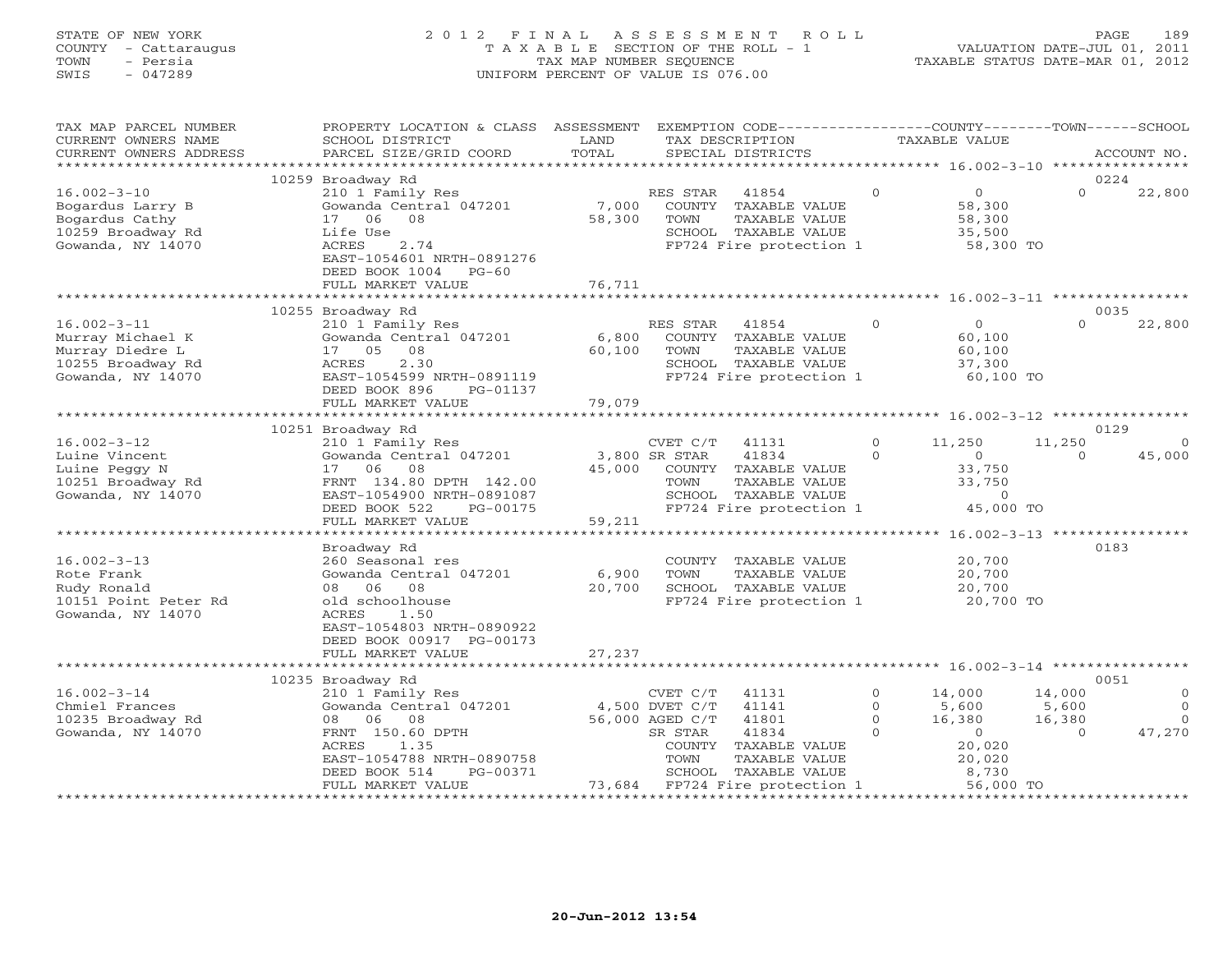## STATE OF NEW YORK 2 0 1 2 F I N A L A S S E S S M E N T R O L L PAGE 190 COUNTY - Cattaraugus T A X A B L E SECTION OF THE ROLL - 1 VALUATION DATE-JUL 01, 2011 TOWN - Persia TAX MAP NUMBER SEQUENCE TAXABLE STATUS DATE-MAR 01, 2012 SWIS - 047289 UNIFORM PERCENT OF VALUE IS 076.00UNIFORM PERCENT OF VALUE IS 076.00

| 10212 Broadway Rd<br>0050<br>$16.002 - 3 - 15.1$<br>312 Vac w/imprv<br>AG DISTOUT 41730<br>$\Omega$<br>7,152<br>7,152<br>7,152<br>Chmiel Dennis Etal<br>Gowanda Central 047201<br>29,600<br>COUNTY TAXABLE VALUE<br>26,348<br>08 06 08<br>Chmiel Michael<br>33,500<br>TOWN<br>TAXABLE VALUE<br>26,348<br>2377 Wilcox Rd<br>92.00 DPTH<br>SCHOOL TAXABLE VALUE<br>26,348<br>FRNT<br>ACRES 50.50<br>FP724 Fire protection 1<br>33,500 TO<br>Lawtons, NY 14091<br>EAST-1053623 NRTH-0890892<br>DEED BOOK 00987 PG-00294<br>MAY BE SUBJECT TO PAYMENT<br>UNDER AGDIST LAW TIL 2019<br>FULL MARKET VALUE<br>44,079<br>***************************<br>******************************** 16.002-3-15.2 *********<br>*************<br>10235 Broadway Rd<br>1348<br>$16.002 - 3 - 15.2$<br>210 1 Family Res<br>$\Omega$<br>$\Omega$<br>$\Omega$<br>22,800<br>RES STAR<br>41854<br>23,700<br>Chmiel Henry Jr<br>Gowanda Central 047201<br>5,000<br>COUNTY TAXABLE VALUE<br>10215 Broadway Rd<br>FRNT 213.00 DPTH<br>23,700<br>TOWN<br>TAXABLE VALUE<br>23,700<br>Gowanda, NY 14070<br>SCHOOL TAXABLE VALUE<br>ACRES<br>1.00<br>900<br>FP724 Fire protection 1<br>23,700 TO<br>EAST-1054853 NRTH-0890456<br>DEED BOOK 1002<br>PG-352<br>31,184<br>FULL MARKET VALUE<br>******************<br>*************<br>Broadway Rd<br>0172<br>$16.002 - 3 - 16.1$<br>311 Res vac land<br>5,000<br>COUNTY<br>TAXABLE VALUE<br>Schichtel's Nursery Oregon Inc Gowanda Central 047201<br>5,000<br>5,000<br>TAXABLE VALUE<br>TOWN<br>6745 Chestnut Ridge Rd<br>08 06 08<br>5,000<br>SCHOOL<br>TAXABLE VALUE<br>5,000<br>Orchard Park, NY 14127<br>ACRES<br>8.16<br>EAST-1053918 NRTH-0890273<br>DEED BOOK 7550<br>PG-4002<br>FULL MARKET VALUE<br>6,579<br>10209 Broadway Rd<br>1318<br>$16.002 - 3 - 16.2$<br>$\Omega$<br>$\Omega$<br>22,800<br>210 1 Family Res<br>RES STAR<br>41854<br>$\Omega$<br>Leonard Sherri L<br>Gowanda Central 047201<br>6,800<br>COUNTY TAXABLE VALUE<br>70,000<br>10209 Broadway Rd<br>08<br>70,000<br>70,000<br>08 06<br>TOWN<br>TAXABLE VALUE<br>Gowanda, NY 14070<br>$1.45$ BANK<br>017<br>SCHOOL TAXABLE VALUE<br>47,200<br>ACRES<br>EAST-1054815 NRTH-0890252<br>DEED BOOK 10403 PG-4001<br>FULL MARKET VALUE<br>92,105<br>0173<br>Broadway Rd<br>$16.002 - 3 - 17$<br>311 Res vac land<br>5,100<br>COUNTY TAXABLE VALUE<br>Schichtel's Nursery Oregon Inc Gowanda Central 047201<br>5,100<br>TOWN<br>TAXABLE VALUE<br>5,100<br>6745 Chestnut Ridge Rd<br>08 06 08<br>5,100<br>SCHOOL TAXABLE VALUE<br>5,100<br>Orchard Park, NY 14127<br>ACRES<br>1.10<br>FP724 Fire protection 1<br>5,100 TO<br>EAST-1054813 NRTH-0890080<br>DEED BOOK 7550<br>$PG-4002$<br>FULL MARKET VALUE<br>6,711 | TAX MAP PARCEL NUMBER<br>CURRENT OWNERS NAME<br>CURRENT OWNERS ADDRESS | PROPERTY LOCATION & CLASS ASSESSMENT<br>SCHOOL DISTRICT<br>PARCEL SIZE/GRID COORD | LAND<br>TOTAL | EXEMPTION CODE-----------------COUNTY-------TOWN------SCHOOL<br>TAX DESCRIPTION<br>SPECIAL DISTRICTS | TAXABLE VALUE | ACCOUNT NO. |
|---------------------------------------------------------------------------------------------------------------------------------------------------------------------------------------------------------------------------------------------------------------------------------------------------------------------------------------------------------------------------------------------------------------------------------------------------------------------------------------------------------------------------------------------------------------------------------------------------------------------------------------------------------------------------------------------------------------------------------------------------------------------------------------------------------------------------------------------------------------------------------------------------------------------------------------------------------------------------------------------------------------------------------------------------------------------------------------------------------------------------------------------------------------------------------------------------------------------------------------------------------------------------------------------------------------------------------------------------------------------------------------------------------------------------------------------------------------------------------------------------------------------------------------------------------------------------------------------------------------------------------------------------------------------------------------------------------------------------------------------------------------------------------------------------------------------------------------------------------------------------------------------------------------------------------------------------------------------------------------------------------------------------------------------------------------------------------------------------------------------------------------------------------------------------------------------------------------------------------------------------------------------------------------------------------------------------------------------------------------------------------------------------------------------------------------------------------------------------------------------------------------------------------------------------------------------------------------------------------------------------------------------------------------------------------------------------|------------------------------------------------------------------------|-----------------------------------------------------------------------------------|---------------|------------------------------------------------------------------------------------------------------|---------------|-------------|
|                                                                                                                                                                                                                                                                                                                                                                                                                                                                                                                                                                                                                                                                                                                                                                                                                                                                                                                                                                                                                                                                                                                                                                                                                                                                                                                                                                                                                                                                                                                                                                                                                                                                                                                                                                                                                                                                                                                                                                                                                                                                                                                                                                                                                                                                                                                                                                                                                                                                                                                                                                                                                                                                                                   | ************************                                               |                                                                                   |               |                                                                                                      |               |             |
|                                                                                                                                                                                                                                                                                                                                                                                                                                                                                                                                                                                                                                                                                                                                                                                                                                                                                                                                                                                                                                                                                                                                                                                                                                                                                                                                                                                                                                                                                                                                                                                                                                                                                                                                                                                                                                                                                                                                                                                                                                                                                                                                                                                                                                                                                                                                                                                                                                                                                                                                                                                                                                                                                                   |                                                                        |                                                                                   |               |                                                                                                      |               |             |
|                                                                                                                                                                                                                                                                                                                                                                                                                                                                                                                                                                                                                                                                                                                                                                                                                                                                                                                                                                                                                                                                                                                                                                                                                                                                                                                                                                                                                                                                                                                                                                                                                                                                                                                                                                                                                                                                                                                                                                                                                                                                                                                                                                                                                                                                                                                                                                                                                                                                                                                                                                                                                                                                                                   |                                                                        |                                                                                   |               |                                                                                                      |               |             |
|                                                                                                                                                                                                                                                                                                                                                                                                                                                                                                                                                                                                                                                                                                                                                                                                                                                                                                                                                                                                                                                                                                                                                                                                                                                                                                                                                                                                                                                                                                                                                                                                                                                                                                                                                                                                                                                                                                                                                                                                                                                                                                                                                                                                                                                                                                                                                                                                                                                                                                                                                                                                                                                                                                   |                                                                        |                                                                                   |               |                                                                                                      |               |             |
|                                                                                                                                                                                                                                                                                                                                                                                                                                                                                                                                                                                                                                                                                                                                                                                                                                                                                                                                                                                                                                                                                                                                                                                                                                                                                                                                                                                                                                                                                                                                                                                                                                                                                                                                                                                                                                                                                                                                                                                                                                                                                                                                                                                                                                                                                                                                                                                                                                                                                                                                                                                                                                                                                                   |                                                                        |                                                                                   |               |                                                                                                      |               |             |
|                                                                                                                                                                                                                                                                                                                                                                                                                                                                                                                                                                                                                                                                                                                                                                                                                                                                                                                                                                                                                                                                                                                                                                                                                                                                                                                                                                                                                                                                                                                                                                                                                                                                                                                                                                                                                                                                                                                                                                                                                                                                                                                                                                                                                                                                                                                                                                                                                                                                                                                                                                                                                                                                                                   |                                                                        |                                                                                   |               |                                                                                                      |               |             |
|                                                                                                                                                                                                                                                                                                                                                                                                                                                                                                                                                                                                                                                                                                                                                                                                                                                                                                                                                                                                                                                                                                                                                                                                                                                                                                                                                                                                                                                                                                                                                                                                                                                                                                                                                                                                                                                                                                                                                                                                                                                                                                                                                                                                                                                                                                                                                                                                                                                                                                                                                                                                                                                                                                   |                                                                        |                                                                                   |               |                                                                                                      |               |             |
|                                                                                                                                                                                                                                                                                                                                                                                                                                                                                                                                                                                                                                                                                                                                                                                                                                                                                                                                                                                                                                                                                                                                                                                                                                                                                                                                                                                                                                                                                                                                                                                                                                                                                                                                                                                                                                                                                                                                                                                                                                                                                                                                                                                                                                                                                                                                                                                                                                                                                                                                                                                                                                                                                                   |                                                                        |                                                                                   |               |                                                                                                      |               |             |
|                                                                                                                                                                                                                                                                                                                                                                                                                                                                                                                                                                                                                                                                                                                                                                                                                                                                                                                                                                                                                                                                                                                                                                                                                                                                                                                                                                                                                                                                                                                                                                                                                                                                                                                                                                                                                                                                                                                                                                                                                                                                                                                                                                                                                                                                                                                                                                                                                                                                                                                                                                                                                                                                                                   |                                                                        |                                                                                   |               |                                                                                                      |               |             |
|                                                                                                                                                                                                                                                                                                                                                                                                                                                                                                                                                                                                                                                                                                                                                                                                                                                                                                                                                                                                                                                                                                                                                                                                                                                                                                                                                                                                                                                                                                                                                                                                                                                                                                                                                                                                                                                                                                                                                                                                                                                                                                                                                                                                                                                                                                                                                                                                                                                                                                                                                                                                                                                                                                   |                                                                        |                                                                                   |               |                                                                                                      |               |             |
|                                                                                                                                                                                                                                                                                                                                                                                                                                                                                                                                                                                                                                                                                                                                                                                                                                                                                                                                                                                                                                                                                                                                                                                                                                                                                                                                                                                                                                                                                                                                                                                                                                                                                                                                                                                                                                                                                                                                                                                                                                                                                                                                                                                                                                                                                                                                                                                                                                                                                                                                                                                                                                                                                                   |                                                                        |                                                                                   |               |                                                                                                      |               |             |
|                                                                                                                                                                                                                                                                                                                                                                                                                                                                                                                                                                                                                                                                                                                                                                                                                                                                                                                                                                                                                                                                                                                                                                                                                                                                                                                                                                                                                                                                                                                                                                                                                                                                                                                                                                                                                                                                                                                                                                                                                                                                                                                                                                                                                                                                                                                                                                                                                                                                                                                                                                                                                                                                                                   |                                                                        |                                                                                   |               |                                                                                                      |               |             |
|                                                                                                                                                                                                                                                                                                                                                                                                                                                                                                                                                                                                                                                                                                                                                                                                                                                                                                                                                                                                                                                                                                                                                                                                                                                                                                                                                                                                                                                                                                                                                                                                                                                                                                                                                                                                                                                                                                                                                                                                                                                                                                                                                                                                                                                                                                                                                                                                                                                                                                                                                                                                                                                                                                   |                                                                        |                                                                                   |               |                                                                                                      |               |             |
|                                                                                                                                                                                                                                                                                                                                                                                                                                                                                                                                                                                                                                                                                                                                                                                                                                                                                                                                                                                                                                                                                                                                                                                                                                                                                                                                                                                                                                                                                                                                                                                                                                                                                                                                                                                                                                                                                                                                                                                                                                                                                                                                                                                                                                                                                                                                                                                                                                                                                                                                                                                                                                                                                                   |                                                                        |                                                                                   |               |                                                                                                      |               |             |
|                                                                                                                                                                                                                                                                                                                                                                                                                                                                                                                                                                                                                                                                                                                                                                                                                                                                                                                                                                                                                                                                                                                                                                                                                                                                                                                                                                                                                                                                                                                                                                                                                                                                                                                                                                                                                                                                                                                                                                                                                                                                                                                                                                                                                                                                                                                                                                                                                                                                                                                                                                                                                                                                                                   |                                                                        |                                                                                   |               |                                                                                                      |               |             |
|                                                                                                                                                                                                                                                                                                                                                                                                                                                                                                                                                                                                                                                                                                                                                                                                                                                                                                                                                                                                                                                                                                                                                                                                                                                                                                                                                                                                                                                                                                                                                                                                                                                                                                                                                                                                                                                                                                                                                                                                                                                                                                                                                                                                                                                                                                                                                                                                                                                                                                                                                                                                                                                                                                   |                                                                        |                                                                                   |               |                                                                                                      |               |             |
|                                                                                                                                                                                                                                                                                                                                                                                                                                                                                                                                                                                                                                                                                                                                                                                                                                                                                                                                                                                                                                                                                                                                                                                                                                                                                                                                                                                                                                                                                                                                                                                                                                                                                                                                                                                                                                                                                                                                                                                                                                                                                                                                                                                                                                                                                                                                                                                                                                                                                                                                                                                                                                                                                                   |                                                                        |                                                                                   |               |                                                                                                      |               |             |
|                                                                                                                                                                                                                                                                                                                                                                                                                                                                                                                                                                                                                                                                                                                                                                                                                                                                                                                                                                                                                                                                                                                                                                                                                                                                                                                                                                                                                                                                                                                                                                                                                                                                                                                                                                                                                                                                                                                                                                                                                                                                                                                                                                                                                                                                                                                                                                                                                                                                                                                                                                                                                                                                                                   |                                                                        |                                                                                   |               |                                                                                                      |               |             |
|                                                                                                                                                                                                                                                                                                                                                                                                                                                                                                                                                                                                                                                                                                                                                                                                                                                                                                                                                                                                                                                                                                                                                                                                                                                                                                                                                                                                                                                                                                                                                                                                                                                                                                                                                                                                                                                                                                                                                                                                                                                                                                                                                                                                                                                                                                                                                                                                                                                                                                                                                                                                                                                                                                   |                                                                        |                                                                                   |               |                                                                                                      |               |             |
|                                                                                                                                                                                                                                                                                                                                                                                                                                                                                                                                                                                                                                                                                                                                                                                                                                                                                                                                                                                                                                                                                                                                                                                                                                                                                                                                                                                                                                                                                                                                                                                                                                                                                                                                                                                                                                                                                                                                                                                                                                                                                                                                                                                                                                                                                                                                                                                                                                                                                                                                                                                                                                                                                                   |                                                                        |                                                                                   |               |                                                                                                      |               |             |
|                                                                                                                                                                                                                                                                                                                                                                                                                                                                                                                                                                                                                                                                                                                                                                                                                                                                                                                                                                                                                                                                                                                                                                                                                                                                                                                                                                                                                                                                                                                                                                                                                                                                                                                                                                                                                                                                                                                                                                                                                                                                                                                                                                                                                                                                                                                                                                                                                                                                                                                                                                                                                                                                                                   |                                                                        |                                                                                   |               |                                                                                                      |               |             |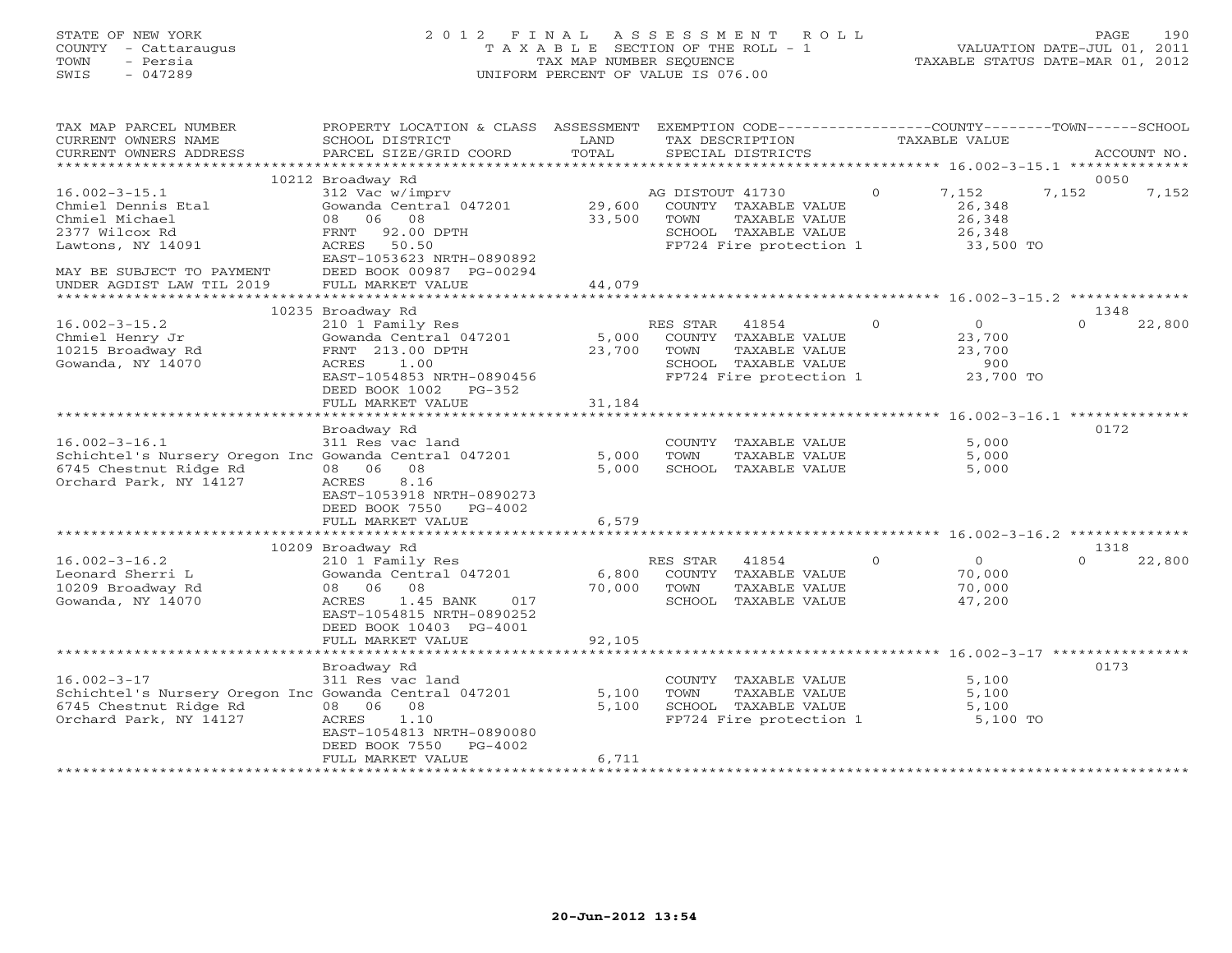## STATE OF NEW YORK 2 0 1 2 F I N A L A S S E S S M E N T R O L L PAGE 191 COUNTY - Cattaraugus T A X A B L E SECTION OF THE ROLL - 1 VALUATION DATE-JUL 01, 2011 TOWN - Persia TAX MAP NUMBER SEQUENCE TAXABLE STATUS DATE-MAR 01, 2012 SWIS - 047289 UNIFORM PERCENT OF VALUE IS 076.00UNIFORM PERCENT OF VALUE IS 076.00

| TAX MAP PARCEL NUMBER<br>CURRENT OWNERS NAME<br>CURRENT OWNERS ADDRESS | PROPERTY LOCATION & CLASS ASSESSMENT<br>SCHOOL DISTRICT<br>PARCEL SIZE/GRID COORD           | LAND<br>TOTAL  |                  | EXEMPTION CODE----------------COUNTY-------TOWN------SCHOOL<br>TAX DESCRIPTION<br>SPECIAL DISTRICTS |          | TAXABLE VALUE           |          | ACCOUNT NO. |
|------------------------------------------------------------------------|---------------------------------------------------------------------------------------------|----------------|------------------|-----------------------------------------------------------------------------------------------------|----------|-------------------------|----------|-------------|
|                                                                        |                                                                                             |                |                  |                                                                                                     |          |                         |          |             |
| $16.002 - 3 - 18$<br>Benton Mark P<br>Benton Caryn L                   | Broadway Rd<br>312 Vac w/imprv<br>Gowanda Central 047201<br>08 06<br>08                     | 7,500<br>8,500 | TOWN             | COUNTY TAXABLE VALUE<br>TAXABLE VALUE<br>SCHOOL TAXABLE VALUE                                       |          | 8,500<br>8,500<br>8,500 |          | 0080        |
| 10475 Maltbie Rd<br>Gowanda, NY 14070                                  | 1.80<br>ACRES<br>EAST-1054817 NRTH-0889897<br>DEED BOOK 00938 PG-00181<br>FULL MARKET VALUE | 11,184         |                  | FP724 Fire protection 1                                                                             |          | 8,500 TO                |          |             |
|                                                                        | *****************************                                                               |                |                  |                                                                                                     |          |                         |          |             |
|                                                                        | 10183 Broadway Rd                                                                           |                |                  |                                                                                                     |          |                         |          | 1048        |
| $16.002 - 3 - 20$                                                      | 210 1 Family Res                                                                            |                | $CVET C/T$ 41131 |                                                                                                     | $\Omega$ | 11,500                  | 11,500   | $\Omega$    |
| Stark George W                                                         | Gowanda Central 047201                                                                      |                | 4,800 SR STAR    | 41834                                                                                               | $\Omega$ | $\circ$                 | $\Omega$ | 46,000      |
| 10183 Broadway Rd                                                      | 08 06 08                                                                                    | 46,000         |                  | COUNTY TAXABLE VALUE                                                                                |          | 34,500                  |          |             |
| Gowanda, NY 14070                                                      | FRNT 100.00 DPTH 315.00                                                                     |                | TOWN             | TAXABLE VALUE                                                                                       |          | 34,500                  |          |             |
|                                                                        | BANK<br>017                                                                                 |                |                  | SCHOOL TAXABLE VALUE                                                                                |          | $\circ$                 |          |             |
|                                                                        | EAST-1054818 NRTH-0889705                                                                   |                |                  | FP724 Fire protection 1                                                                             |          | 46,000 TO               |          |             |
|                                                                        | DEED BOOK 879<br>PG-00805                                                                   |                |                  |                                                                                                     |          |                         |          |             |
|                                                                        | FULL MARKET VALUE                                                                           | 60,526         |                  |                                                                                                     |          |                         |          |             |
|                                                                        | Broadway Rd                                                                                 |                |                  |                                                                                                     |          |                         |          | 0171        |
| $16.002 - 3 - 21.1$                                                    | 321 Abandoned ag                                                                            |                |                  | COUNTY TAXABLE VALUE                                                                                |          | 9,300                   |          |             |
| Schichtel's Nursery Oregon Inc Gowanda Central 047201                  |                                                                                             | 9,300          | TOWN             | TAXABLE VALUE                                                                                       |          | 9,300                   |          |             |
| 6745 Chestnut Ridge Rd                                                 | 08 06 08                                                                                    | 9,300          |                  | SCHOOL TAXABLE VALUE                                                                                |          | 9,300                   |          |             |
| Orchard Park, NY 14127                                                 | ACRES 18.64                                                                                 |                |                  | FP724 Fire protection 1                                                                             |          | 9,300 TO                |          |             |
|                                                                        | EAST-1053944 NRTH-0889973<br>DEED BOOK 7550<br>PG-4002                                      |                |                  |                                                                                                     |          |                         |          |             |
|                                                                        | FULL MARKET VALUE                                                                           | 12,237         |                  |                                                                                                     |          |                         |          |             |
|                                                                        |                                                                                             |                |                  |                                                                                                     |          |                         |          |             |
|                                                                        | 10161 Broadway Rd                                                                           |                |                  |                                                                                                     |          |                         |          | 1247        |
| $16.002 - 3 - 21.2$                                                    | 210 1 Family Res                                                                            |                | RES STAR         | 41854                                                                                               | $\Omega$ | $\overline{O}$          | $\Omega$ | 22,800      |
| Munger Brian G                                                         | Gowanda Central 047201                                                                      | 6,100          |                  | COUNTY TAXABLE VALUE                                                                                |          | 37,700                  |          |             |
| 10161 Broadway Rd                                                      | 08 06 08                                                                                    | 37,700         | TOWN             | TAXABLE VALUE                                                                                       |          | 37,700                  |          |             |
| Gowanda, NY 14070                                                      | 1.20<br>ACRES                                                                               |                |                  | SCHOOL TAXABLE VALUE                                                                                |          | 14,900                  |          |             |
|                                                                        | EAST-1054834 NRTH-0889545                                                                   |                |                  | FP724 Fire protection 1                                                                             |          | 37,700 TO               |          |             |
|                                                                        | DEED BOOK 00978 PG-00940                                                                    |                |                  |                                                                                                     |          |                         |          |             |
|                                                                        | FULL MARKET VALUE                                                                           | 49,605         |                  |                                                                                                     |          |                         |          |             |
|                                                                        |                                                                                             |                |                  |                                                                                                     |          |                         |          |             |
|                                                                        | Broadway Rd                                                                                 |                |                  |                                                                                                     |          |                         |          | 1254        |
| $16.002 - 3 - 21.3$                                                    | 105 Vac farmland                                                                            |                | AG DIST          | 41720                                                                                               | $\Omega$ | 5,614                   | 5,614    | 5,614       |
| Hewitt Ben A                                                           | Gowanda Central 047201                                                                      | 14,400         |                  | COUNTY TAXABLE VALUE                                                                                |          | 8,786                   |          |             |
| 10168 Broadway Rd                                                      | 08 06 08                                                                                    | 14,400         | TOWN             | TAXABLE VALUE<br>SCHOOL TAXABLE VALUE                                                               |          | 8,786                   |          |             |
| Gowanda, NY 14070                                                      | ACRES 18.53<br>EAST-1053937 NRTH-0889529                                                    |                |                  | FP724 Fire protection 1                                                                             |          | 8,786<br>14,400 TO      |          |             |
| MAY BE SUBJECT TO PAYMENT                                              | DEED BOOK 14116 PG-9001                                                                     |                |                  |                                                                                                     |          |                         |          |             |
| UNDER AGDIST LAW TIL 2016                                              | FULL MARKET VALUE                                                                           | 18,947         |                  |                                                                                                     |          |                         |          |             |
| *************************                                              | ***********************                                                                     |                |                  |                                                                                                     |          |                         |          |             |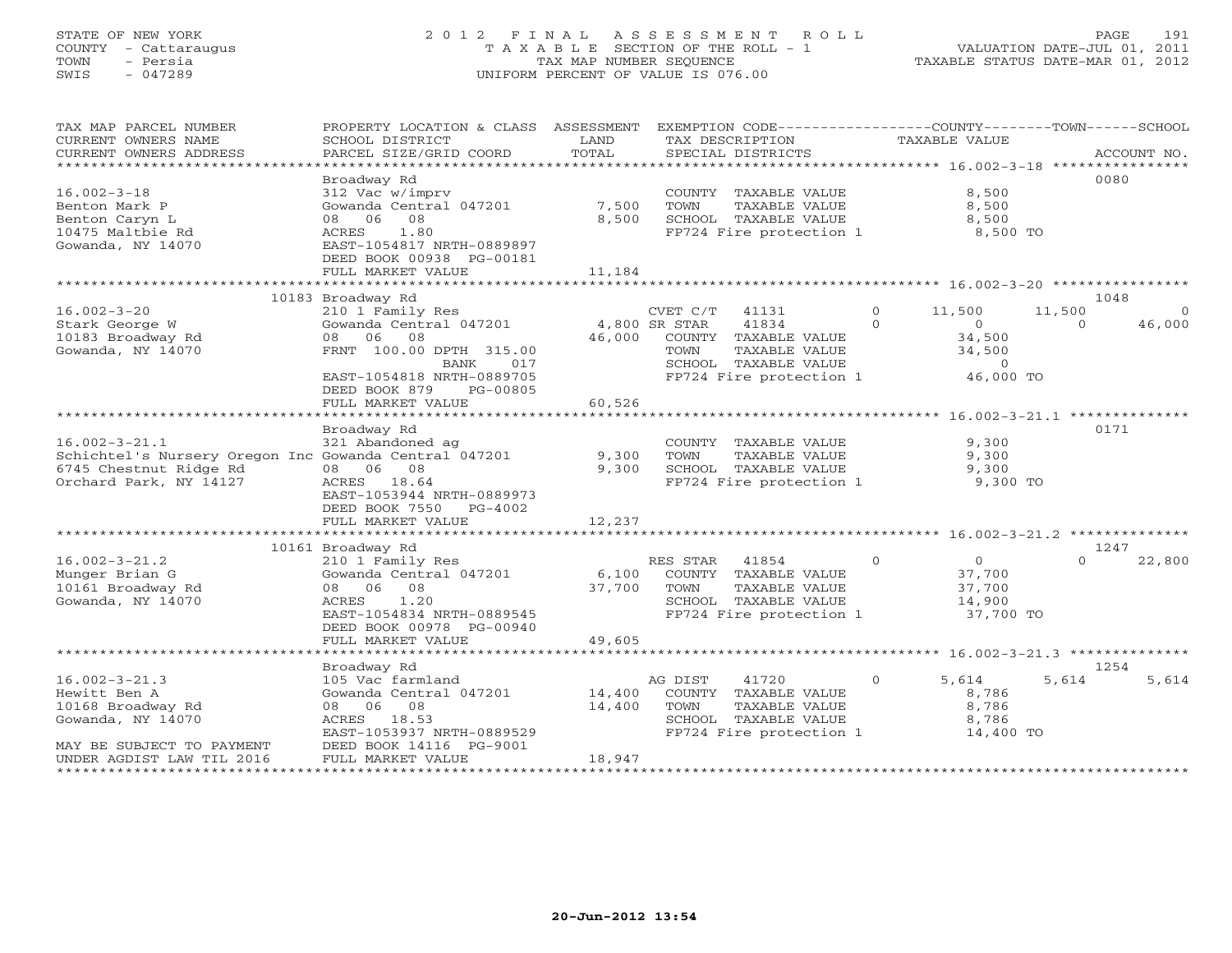## STATE OF NEW YORK 2 0 1 2 F I N A L A S S E S S M E N T R O L L PAGE 192 COUNTY - Cattaraugus T A X A B L E SECTION OF THE ROLL - 1 VALUATION DATE-JUL 01, 2011 TOWN - Persia TAX MAP NUMBER SEQUENCE TAXABLE STATUS DATE-MAR 01, 2012 SWIS - 047289 UNIFORM PERCENT OF VALUE IS 076.00UNIFORM PERCENT OF VALUE IS 076.00

| TAX MAP PARCEL NUMBER<br>CURRENT OWNERS NAME<br>CURRENT OWNERS ADDRESS<br>*******************            | PROPERTY LOCATION & CLASS ASSESSMENT<br>SCHOOL DISTRICT<br>PARCEL SIZE/GRID COORD                                                                                                 | LAND<br>TOTAL             | TAX DESCRIPTION<br>SPECIAL DISTRICTS                                                                                  | EXEMPTION CODE-----------------COUNTY-------TOWN-----SCHOOL<br><b>TAXABLE VALUE</b> | ACCOUNT NO.                |
|----------------------------------------------------------------------------------------------------------|-----------------------------------------------------------------------------------------------------------------------------------------------------------------------------------|---------------------------|-----------------------------------------------------------------------------------------------------------------------|-------------------------------------------------------------------------------------|----------------------------|
|                                                                                                          | Broadway Rd                                                                                                                                                                       |                           |                                                                                                                       |                                                                                     | 0126                       |
| $16.002 - 3 - 22.1$<br>Lipinski Richard D<br>Lipinski Ronald D<br>10095 Broadway Rd<br>Gowanda, NY 14070 | 210 1 Family Res<br>Gowanda Central 047201<br>06<br>08<br>08<br>$2/12$ -splt 11.45 ac-Lipins<br>$2/12$ -splt 11.8 ac, 12.35<br>ACRES<br>1.50<br>EAST-1054789 NRTH-0889068         | 5,200<br>49,200           | COUNTY TAXABLE VALUE<br>TOWN<br>TAXABLE VALUE<br>SCHOOL TAXABLE VALUE<br>FP724 Fire protection 1                      | 49,200<br>49,200<br>49,200<br>49,200 TO                                             |                            |
|                                                                                                          | DEED BOOK 907<br>PG-00233<br>FULL MARKET VALUE                                                                                                                                    | 64,737                    |                                                                                                                       |                                                                                     |                            |
|                                                                                                          | ********************************                                                                                                                                                  |                           |                                                                                                                       |                                                                                     |                            |
| $16.002 - 3 - 22.2$<br>Merritt Bonnie L<br>3754 Edgewood Dr<br>Gowanda, NY 14070                         | 10083 Broadway Rd<br>210 1 Family Res<br>Gowanda Central 047201<br>08 06<br>08<br>ACRES<br>7.90<br>EAST-1054084 NRTH-0888109<br>DEED BOOK 742<br>PG-00722                         | 10,500<br>42,500          | COUNTY TAXABLE VALUE<br>TOWN<br>TAXABLE VALUE<br>SCHOOL TAXABLE VALUE<br>FP724 Fire protection 1                      | 42,500<br>42,500<br>42,500<br>42,500 TO                                             | 0205                       |
|                                                                                                          | FULL MARKET VALUE                                                                                                                                                                 | 55,921                    |                                                                                                                       |                                                                                     |                            |
|                                                                                                          |                                                                                                                                                                                   |                           |                                                                                                                       |                                                                                     |                            |
| $16.002 - 3 - 22.3$<br>Lipinski Ronald D<br>10095 Broadway Rd<br>Gowanda, NY 14070                       | 10095 Broadway Rd<br>240 Rural res<br>Gowanda Central 047201<br>08 06 08<br>$3/12$ merged $22.5$ in parce<br>ACRES 12.30<br>EAST-1054122 NRTH-8885545<br>DEED BOOK 00931 PG-01174 | 9,600<br>86,400           | RES STAR<br>41854<br>COUNTY TAXABLE VALUE<br>TOWN<br>TAXABLE VALUE<br>SCHOOL TAXABLE VALUE<br>FP724 Fire protection 1 | $\Omega$<br>$\overline{0}$<br>86,400<br>86,400<br>63,600<br>86,400 TO               | 1062<br>22,800<br>$\Omega$ |
|                                                                                                          | FULL MARKET VALUE                                                                                                                                                                 | 113,684                   |                                                                                                                       |                                                                                     |                            |
|                                                                                                          | 10087 Broadway Rd                                                                                                                                                                 |                           |                                                                                                                       |                                                                                     | 0206                       |
| $16.002 - 3 - 22.4$<br>Leach Albert G<br>10087 Broadway Rd<br>Gowanda, NY 14070                          | 210 1 Family Res<br>Gowanda Central 047201<br>08<br>06<br>08<br>FRNT 60.00 DPTH 165.00<br>EAST-1054841 NRTH-0888355<br>DEED BOOK 1341 PG-3001<br>FULL MARKET VALUE                | 2,800<br>21,500<br>28,289 | RES STAR<br>41854<br>COUNTY TAXABLE VALUE<br>TOWN<br>TAXABLE VALUE<br>SCHOOL TAXABLE VALUE<br>FP724 Fire protection 1 | $\Omega$<br>$\overline{O}$<br>21,500<br>21,500<br>$\circ$<br>21,500 TO              | $\Omega$<br>21,500         |
|                                                                                                          |                                                                                                                                                                                   |                           |                                                                                                                       |                                                                                     |                            |
| $16.002 - 3 - 22.7$<br>Smith James L<br>Smith karen L<br>10 Chestnut St<br>Gowanda, NY 14070             | Broadway Rd<br>322 Rural vac>10<br>Gowanda Central 047201<br>$2/12$ -splt from $3-22.1$<br>ACRES 12.35<br>EAST-1053881 NRTH-0889167<br>DEED BOOK 1723<br>PG-2002                  | 9,600<br>9,600            | COUNTY TAXABLE VALUE<br>TOWN<br>TAXABLE VALUE<br>SCHOOL TAXABLE VALUE<br>FP724 Fire protection 1                      | 9,600<br>9,600<br>9,600<br>9,600 TO                                                 | 1561                       |
|                                                                                                          | FULL MARKET VALUE                                                                                                                                                                 | 12,632                    | ******************************                                                                                        |                                                                                     |                            |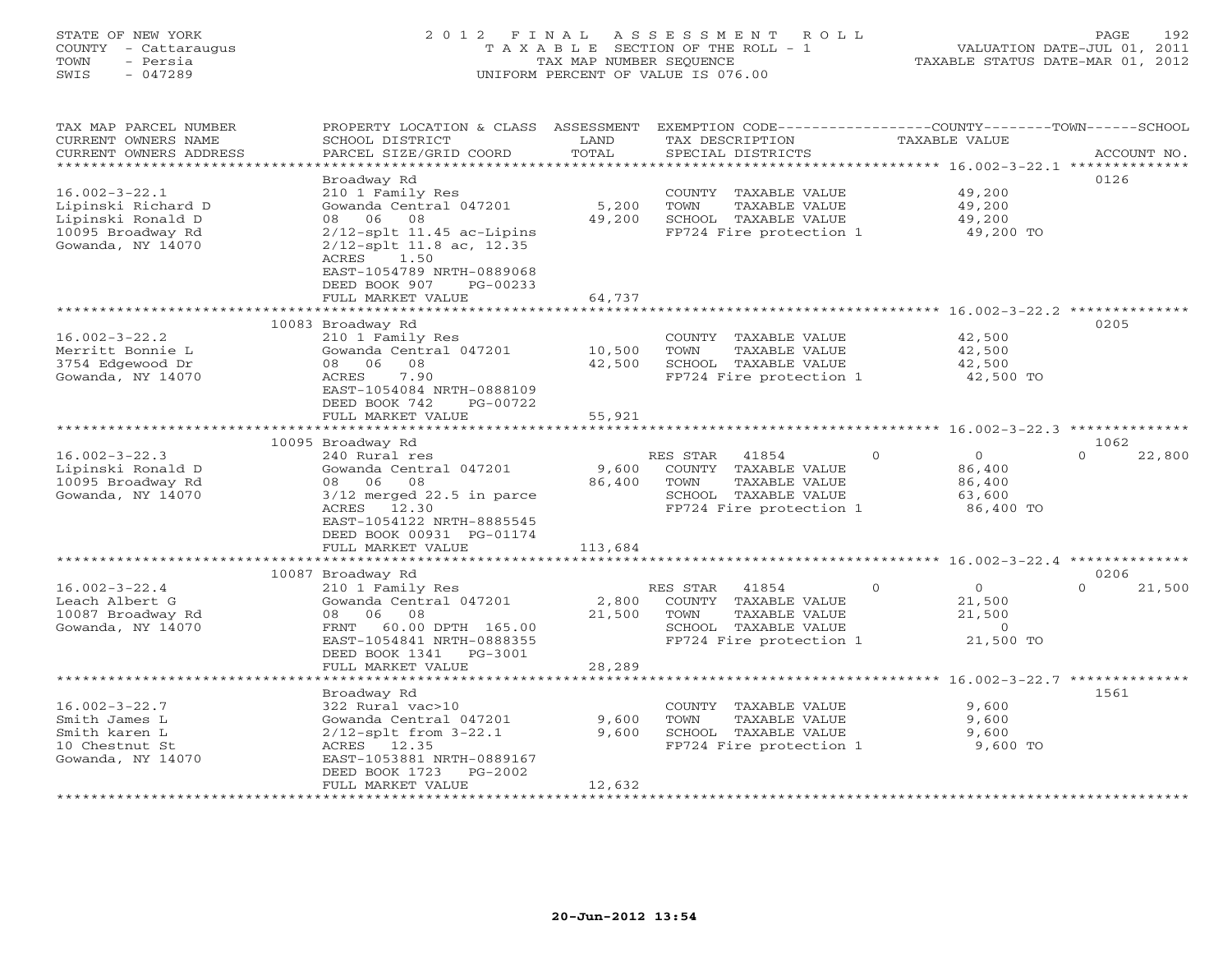## STATE OF NEW YORK 2 0 1 2 F I N A L A S S E S S M E N T R O L L PAGE 193 COUNTY - Cattaraugus T A X A B L E SECTION OF THE ROLL - 1 VALUATION DATE-JUL 01, 2011 TOWN - Persia TAX MAP NUMBER SEQUENCE TAXABLE STATUS DATE-MAR 01, 2012 SWIS - 047289 UNIFORM PERCENT OF VALUE IS 076.00UNIFORM PERCENT OF VALUE IS 076.00

| TAX MAP PARCEL NUMBER                     | PROPERTY LOCATION & CLASS                  | ASSESSMENT                 | EXEMPTION CODE-----------------COUNTY-------TOWN------SCHOOL |          |                                                   |          |             |
|-------------------------------------------|--------------------------------------------|----------------------------|--------------------------------------------------------------|----------|---------------------------------------------------|----------|-------------|
| CURRENT OWNERS NAME                       | SCHOOL DISTRICT                            | LAND                       | TAX DESCRIPTION                                              |          | TAXABLE VALUE                                     |          |             |
| CURRENT OWNERS ADDRESS                    | PARCEL SIZE/GRID COORD                     | TOTAL<br>* * * * * * * * * | SPECIAL DISTRICTS                                            |          | ******************** 16.002-3-23 **************** |          | ACCOUNT NO. |
|                                           | 10111 Broadway Rd                          |                            |                                                              |          |                                                   | 0125     |             |
| $16.002 - 3 - 23$                         | 210 1 Family Res                           |                            | 41854<br>RES STAR                                            | $\Omega$ | $\Omega$                                          | $\Omega$ | 22,800      |
| Lipinski Richard                          | Gowanda Central 047201                     | 9,600                      | COUNTY<br>TAXABLE VALUE                                      |          | 69,400                                            |          |             |
| 10111 Broadway Rd                         | 06 08<br>08                                | 69,400                     | TAXABLE VALUE<br>TOWN                                        |          | 69,400                                            |          |             |
| Gowanda, NY 14070                         | $3/12$ -merged 22.6 in parce               |                            | SCHOOL TAXABLE VALUE                                         |          | 46,600                                            |          |             |
|                                           | ACRES<br>12.25                             |                            | FP724 Fire protection 1                                      |          | 69,400 TO                                         |          |             |
|                                           | EAST-1054015 NRTH-0888856                  |                            |                                                              |          |                                                   |          |             |
|                                           | DEED BOOK 904<br>PG-01185                  |                            |                                                              |          |                                                   |          |             |
|                                           | FULL MARKET VALUE                          | 91,316                     |                                                              |          |                                                   |          |             |
|                                           |                                            |                            |                                                              |          | ******** 16.002-3-24 *****                        |          |             |
|                                           | 10077 Broadway Rd                          |                            |                                                              |          |                                                   | 0244     |             |
| $16.002 - 3 - 24$                         | 210 1 Family Res                           |                            | 41834<br>SR STAR                                             | $\Omega$ | $\overline{0}$                                    | $\Omega$ | 47,270      |
| Wilkins Patricia E<br>10077 Broadway Rd   | Gowanda Central 047201<br>08<br>06 08      | 4,900                      | COUNTY TAXABLE VALUE<br>TOWN                                 |          | 49,000                                            |          |             |
| Gowanda, NY 14070                         | 50.00 DPTH 346.17<br>FRNT                  | 49,000                     | TAXABLE VALUE<br>SCHOOL TAXABLE VALUE                        |          | 49,000<br>1,730                                   |          |             |
|                                           | EAST-1054663 NRTH-0888213                  |                            | FP724 Fire protection 1                                      |          | 49,000 TO                                         |          |             |
|                                           | DEED BOOK 710<br>PG-00285                  |                            |                                                              |          |                                                   |          |             |
|                                           | FULL MARKET VALUE                          | 64,474                     |                                                              |          |                                                   |          |             |
|                                           |                                            | * * * * * * * * * * * *    |                                                              |          | ******** 16.002-3-25 *****************            |          |             |
|                                           | 10071 Broadway Rd                          |                            |                                                              |          |                                                   | 0249     |             |
| $16.002 - 3 - 25$                         | 210 1 Family Res                           |                            | 41854<br>RES STAR                                            | $\Omega$ | $\circ$                                           | $\Omega$ | 22,800      |
| Garcia Alma                               | Gowanda Central 047201                     | 6,000                      | TAXABLE VALUE<br>COUNTY                                      |          | 68,000                                            |          |             |
| 10071 Broadway Rd                         | 06<br>08<br>08                             | 68,000                     | TOWN<br>TAXABLE VALUE                                        |          | 68,000                                            |          |             |
| Gowanda, NY 14070                         | FRNT 120.00 DPTH 313.13                    |                            | SCHOOL TAXABLE VALUE                                         |          | 45,200                                            |          |             |
|                                           | BANK<br>017                                |                            | FP724 Fire protection 1                                      |          | 68,000 TO                                         |          |             |
|                                           | EAST-1054640 NRTH-0888136                  |                            |                                                              |          |                                                   |          |             |
|                                           | DEED BOOK 1005<br>PG-1079                  |                            |                                                              |          |                                                   |          |             |
|                                           | FULL MARKET VALUE                          | 89,474                     |                                                              |          |                                                   |          |             |
|                                           | 10086 Broadway Rd                          |                            |                                                              |          |                                                   | 0095     |             |
| $16.002 - 3 - 26$                         | 210 1 Family Res                           |                            | 41854<br>RES STAR                                            | $\Omega$ | $\circ$                                           | $\Omega$ | 22,800      |
| Wilcox Marie                              | Gowanda Central 047201                     | 7,800                      | COUNTY TAXABLE VALUE                                         |          | 38,700                                            |          |             |
| 10086 Broadway Rd                         | 06 08<br>08                                | 38,700                     | TAXABLE VALUE<br>TOWN                                        |          | 38,700                                            |          |             |
| Gowanda, NY 14070                         | FRNT 350.00 DPTH 140.00                    |                            | SCHOOL TAXABLE VALUE                                         |          | 15,900                                            |          |             |
|                                           | EAST-1054967 NRTH-0888255                  |                            | FP724 Fire protection 1                                      |          | 38,700 TO                                         |          |             |
|                                           | DEED BOOK 795<br>PG-00334                  |                            |                                                              |          |                                                   |          |             |
|                                           | FULL MARKET VALUE                          | 50,921                     |                                                              |          |                                                   |          |             |
|                                           |                                            |                            |                                                              |          |                                                   |          |             |
|                                           | 10070 Broadway Rd                          |                            |                                                              |          |                                                   | 0094     |             |
| $16.002 - 3 - 27$                         | 210 1 Family Res                           |                            | SR STAR<br>41834                                             | $\Omega$ | $\circ$                                           | $\Omega$ | 47,270      |
| Stronner William J                        | Gowanda Central 047201                     | 6,900                      | TAXABLE VALUE<br>COUNTY                                      |          | 47,700                                            |          |             |
| Stronner Catherine F<br>10070 Broadway Rd | 06<br>08<br>08                             | 47,700                     | TOWN<br>TAXABLE VALUE                                        |          | 47,700<br>430                                     |          |             |
| Gowanda, NY 14070                         | ACRES<br>1.35<br>EAST-1054883 NRTH-0888038 |                            | SCHOOL TAXABLE VALUE<br>FP724 Fire protection 1              |          | 47,700 TO                                         |          |             |
|                                           | DEED BOOK 776<br>PG-00019                  |                            |                                                              |          |                                                   |          |             |
|                                           | FULL MARKET VALUE                          | 62,763                     |                                                              |          |                                                   |          |             |
|                                           | ************************                   |                            |                                                              |          |                                                   |          |             |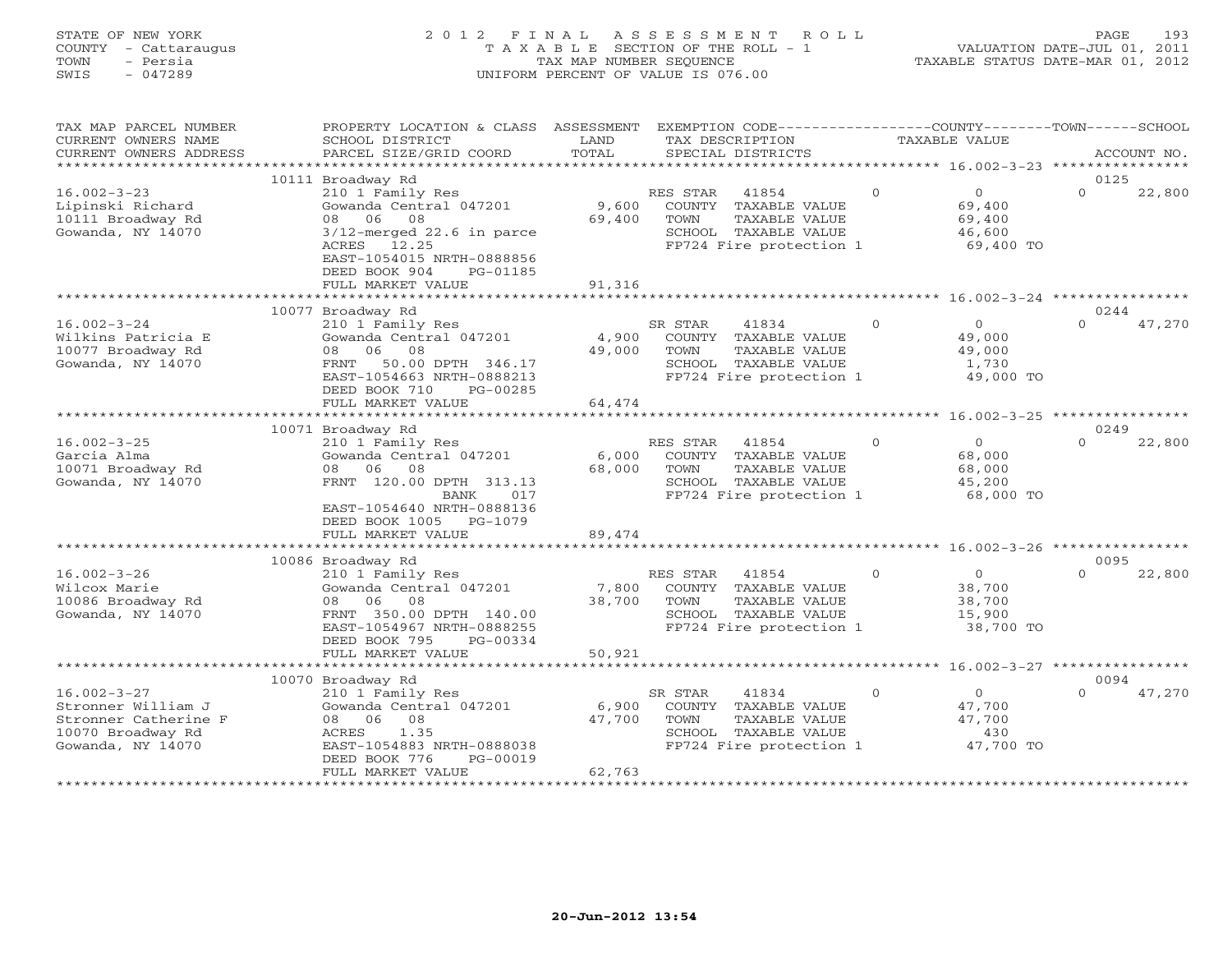## STATE OF NEW YORK 2 0 1 2 F I N A L A S S E S S M E N T R O L L PAGE 194 COUNTY - Cattaraugus T A X A B L E SECTION OF THE ROLL - 1 VALUATION DATE-JUL 01, 2011 TOWN - Persia TAX MAP NUMBER SEQUENCE TAXABLE STATUS DATE-MAR 01, 2012 SWIS - 047289 UNIFORM PERCENT OF VALUE IS 076.00UNIFORM PERCENT OF VALUE IS 076.00

| TAX MAP PARCEL NUMBER<br>CURRENT OWNERS NAME<br>CURRENT OWNERS ADDRESS                         | PROPERTY LOCATION & CLASS ASSESSMENT EXEMPTION CODE---------------COUNTY-------TOWN------SCHOOL<br>SCHOOL DISTRICT<br>PARCEL SIZE/GRID COORD                                | LAND<br>TOTAL            | TAX DESCRIPTION<br>SPECIAL DISTRICTS                                                                                  | TAXABLE VALUE |                                                           |          | ACCOUNT NO. |
|------------------------------------------------------------------------------------------------|-----------------------------------------------------------------------------------------------------------------------------------------------------------------------------|--------------------------|-----------------------------------------------------------------------------------------------------------------------|---------------|-----------------------------------------------------------|----------|-------------|
|                                                                                                |                                                                                                                                                                             |                          |                                                                                                                       |               |                                                           |          |             |
|                                                                                                | 10013 Broadway Rd                                                                                                                                                           |                          |                                                                                                                       |               |                                                           | 0152     |             |
| $16.002 - 3 - 28$<br>Ackley Daniel H<br>Ackley Amy M<br>10013 Broadway Rd<br>Gowanda, NY 14070 | 120 Field crops<br>Gowanda Central 047201<br>08 06 08<br>ACRES 36.40<br>EAST-1054201 NRTH-0887452<br>DEED BOOK 1004 PG-1182                                                 | 22,000<br>84,000         | RES STAR<br>41854<br>COUNTY TAXABLE VALUE<br>TOWN<br>TAXABLE VALUE<br>SCHOOL TAXABLE VALUE<br>FP724 Fire protection 1 | $\Omega$      | $\overline{0}$<br>84,000<br>84,000<br>61,200<br>84,000 TO | $\Omega$ | 22,800      |
|                                                                                                | FULL MARKET VALUE                                                                                                                                                           | 110,526                  |                                                                                                                       |               |                                                           |          |             |
| $16.002 - 3 - 29$<br>Allen Merrill<br>Allen Jane<br>8999 Nys Rte 353<br>Gowanda, NY 14070      | 10043 Route 62<br>210 1 Family Res<br>Gowanda Central 047201<br>08 06 08<br>2.20<br>ACRES<br>EAST-1051104 NRTH-0887134<br>DEED BOOK 606<br>PG-00326                         | 6,000<br>26,000          | COUNTY TAXABLE VALUE<br>TOWN<br>TAXABLE VALUE<br>SCHOOL TAXABLE VALUE<br>FP724 Fire protection 1                      |               | 26,000<br>26,000<br>26,000<br>26,000 TO                   | 0009     |             |
|                                                                                                | FULL MARKET VALUE                                                                                                                                                           | 34,211                   |                                                                                                                       |               |                                                           |          |             |
|                                                                                                |                                                                                                                                                                             |                          |                                                                                                                       |               |                                                           | 0008     |             |
| $16.002 - 3 - 30$<br>Allen Merrill<br>Allen Jane B<br>8999 Rte 353<br>Gowanda, NY 14070        | 10051 Route 62<br>314 Rural vac<10<br>Gowanda Central 047201<br>08<br>08 06<br>8.80<br>ACRES<br>EAST-1051175 NRTH-0887981<br>DEED BOOK 607<br>PG-00075<br>FULL MARKET VALUE | 7,800<br>7,800<br>10,263 | COUNTY TAXABLE VALUE<br>TOWN<br>TAXABLE VALUE<br>SCHOOL TAXABLE VALUE<br>FP724 Fire protection 1                      |               | 7,800<br>7,800<br>7,800<br>7,800 TO                       |          |             |
|                                                                                                |                                                                                                                                                                             |                          |                                                                                                                       |               |                                                           |          |             |
| $16.002 - 3 - 31$<br>Weyand Erich S<br>Weyand Fredric<br>113 W Main St<br>Gowanda, NY 14070    | 10188 Route 62<br>322 Rural vac>10<br>Gowanda Central 047201<br>08 06 08<br>By Order of Forfeiture<br>ACRES 16.40<br>EAST-1052223 NRTH-0889707<br>DEED BOOK 16399 PG-9001   | 14,500<br>14,500         | COUNTY TAXABLE VALUE<br>TOWN<br>TAXABLE VALUE<br>SCHOOL TAXABLE VALUE<br>FP724 Fire protection 1                      |               | 14,500<br>14,500<br>14,500<br>14,500 TO                   | 0113     |             |
|                                                                                                | FULL MARKET VALUE                                                                                                                                                           | 19,079                   |                                                                                                                       |               |                                                           |          |             |
|                                                                                                |                                                                                                                                                                             |                          |                                                                                                                       |               |                                                           |          |             |
| $16.002 - 3 - 32.1$<br>Stelley Michael R<br>10189 Maltibe Rd<br>Gowanda, NY 14070              | Maltbie Rd<br>323 Vacant rural<br>Gowanda Central 047201<br>08 06 08<br>ACRES 14.47<br>EAST-1051236 NRTH-0890180<br>DEED BOOK 00990 PG-00325<br>FULL MARKET VALUE           | 2,000<br>2,000<br>2,632  | COUNTY TAXABLE VALUE<br>TOWN<br>TAXABLE VALUE<br>SCHOOL TAXABLE VALUE<br>FP724 Fire protection 1                      |               | 2,000<br>2,000<br>2,000<br>2,000 TO                       | 1301     |             |
|                                                                                                |                                                                                                                                                                             |                          |                                                                                                                       |               |                                                           |          |             |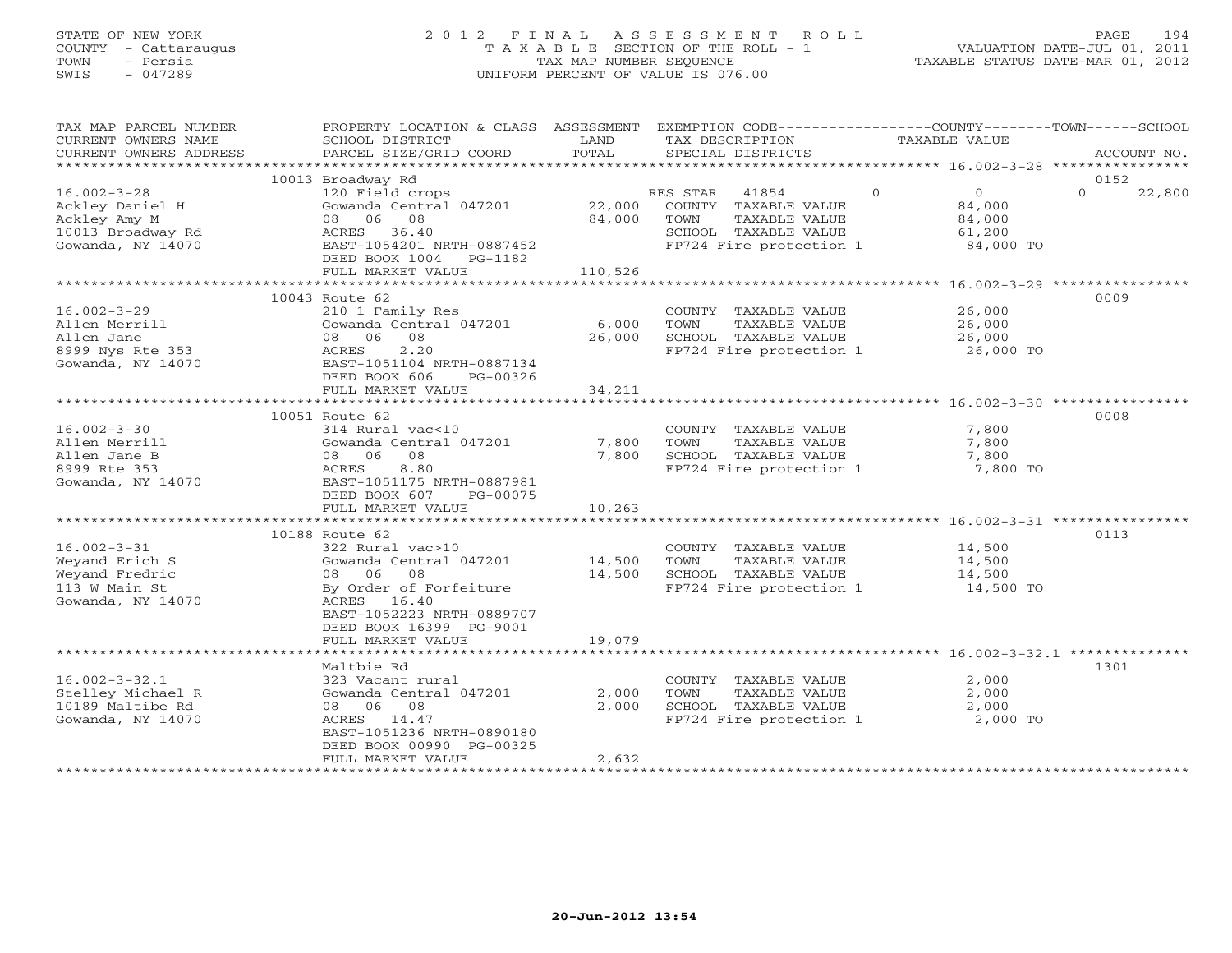## STATE OF NEW YORK 2 0 1 2 F I N A L A S S E S S M E N T R O L L PAGE 195 COUNTY - Cattaraugus T A X A B L E SECTION OF THE ROLL - 1 VALUATION DATE-JUL 01, 2011 TOWN - Persia TAX MAP NUMBER SEQUENCE TAXABLE STATUS DATE-MAR 01, 2012 SWIS - 047289 UNIFORM PERCENT OF VALUE IS 076.00UNIFORM PERCENT OF VALUE IS 076.00

| TAX MAP PARCEL NUMBER             | PROPERTY LOCATION & CLASS ASSESSMENT EXEMPTION CODE----------------COUNTY-------TOWN------SCHOOL                                                                                                                                                                                                                                                                                                                                                                                                        |        |                                               |                                                    |                          |
|-----------------------------------|---------------------------------------------------------------------------------------------------------------------------------------------------------------------------------------------------------------------------------------------------------------------------------------------------------------------------------------------------------------------------------------------------------------------------------------------------------------------------------------------------------|--------|-----------------------------------------------|----------------------------------------------------|--------------------------|
| CURRENT OWNERS NAME               | SCHOOL DISTRICT                                                                                                                                                                                                                                                                                                                                                                                                                                                                                         | LAND   | TAX DESCRIPTION                               | TAXABLE VALUE                                      |                          |
| CURRENT OWNERS ADDRESS            | PARCEL SIZE/GRID COORD<br>$\begin{minipage}{.5cm} \begin{minipage}{.4cm} \begin{minipage}{.4cm} \begin{minipage}{.4cm} \begin{minipage}{.4cm} \begin{minipage}{.4cm} \begin{minipage}{.4cm} \begin{minipage}{.4cm} \begin{minipage}{.4cm} \begin{minipage}{.4cm} \begin{minipage}{.4cm} \begin{minipage}{.4cm} \begin{minipage}{.4cm} \begin{minipage}{.4cm} \begin{minipage}{.4cm} \begin{minipage}{.4cm} \begin{minipage}{.4cm} \begin{minipage}{.4cm} \begin{minipage}{.4cm} \begin{minipage}{.4cm}$ | TOTAL  | SPECIAL DISTRICTS                             |                                                    |                          |
|                                   | 10210 Route 62                                                                                                                                                                                                                                                                                                                                                                                                                                                                                          |        |                                               |                                                    | 0186                     |
| $16.002 - 3 - 33$                 | 270 Mfg housing                                                                                                                                                                                                                                                                                                                                                                                                                                                                                         |        | COUNTY TAXABLE VALUE 14,500                   |                                                    |                          |
| Offhaus Merritt Jr                | Gowanda Central 047201                                                                                                                                                                                                                                                                                                                                                                                                                                                                                  | 5,500  | TOWN<br>TAXABLE VALUE                         |                                                    |                          |
| 23 College St                     | 08 06 08                                                                                                                                                                                                                                                                                                                                                                                                                                                                                                | 14,500 | SCHOOL TAXABLE VALUE                          | 14,500<br>14,500                                   |                          |
| Gowanda, NY 14070                 | FRNT 260.00 DPTH 130.00                                                                                                                                                                                                                                                                                                                                                                                                                                                                                 |        | FP724 Fire protection 1 14,500 TO             |                                                    |                          |
|                                   | EAST-1051948 NRTH-0890139                                                                                                                                                                                                                                                                                                                                                                                                                                                                               |        |                                               |                                                    |                          |
|                                   | DEED BOOK 00929 PG-00240                                                                                                                                                                                                                                                                                                                                                                                                                                                                                |        |                                               |                                                    |                          |
|                                   | FULL MARKET VALUE                                                                                                                                                                                                                                                                                                                                                                                                                                                                                       | 19,079 |                                               |                                                    |                          |
|                                   | 10216 Route 62                                                                                                                                                                                                                                                                                                                                                                                                                                                                                          |        |                                               |                                                    | 0163                     |
| $16.002 - 3 - 34$                 |                                                                                                                                                                                                                                                                                                                                                                                                                                                                                                         |        | COUNTY TAXABLE VALUE 15,800                   |                                                    |                          |
| Offhaus Merritt                   | 270 Mfg housing<br>Gowanda Central 047201                10,600                                                                                                                                                                                                                                                                                                                                                                                                                                         |        | TOWN<br>TAXABLE VALUE                         | 15,800                                             |                          |
| Offhaus Bonnie                    | 08 06 08                                                                                                                                                                                                                                                                                                                                                                                                                                                                                                | 15,800 | SCHOOL TAXABLE VALUE                          | 15,800                                             |                          |
| 23 College St                     | 8.75<br>ACRES                                                                                                                                                                                                                                                                                                                                                                                                                                                                                           |        | FP724 Fire protection 1 15,800 TO             |                                                    |                          |
| Gowanda, NY 14070                 | EAST-1052250 NRTH-0890268                                                                                                                                                                                                                                                                                                                                                                                                                                                                               |        |                                               |                                                    |                          |
|                                   | DEED BOOK 00974 PG-00697                                                                                                                                                                                                                                                                                                                                                                                                                                                                                |        |                                               |                                                    |                          |
|                                   | FULL MARKET VALUE                                                                                                                                                                                                                                                                                                                                                                                                                                                                                       | 20,789 |                                               |                                                    |                          |
|                                   |                                                                                                                                                                                                                                                                                                                                                                                                                                                                                                         |        |                                               |                                                    |                          |
|                                   | 10226 Route 62                                                                                                                                                                                                                                                                                                                                                                                                                                                                                          |        |                                               |                                                    | 0144                     |
|                                   | Gowanda Central 047201 4,200                                                                                                                                                                                                                                                                                                                                                                                                                                                                            |        | COUNTY TAXABLE VALUE                          | 22,000                                             |                          |
|                                   |                                                                                                                                                                                                                                                                                                                                                                                                                                                                                                         | 22,000 | TOWN<br>TAXABLE VALUE<br>SCHOOL TAXABLE VALUE | 22,000                                             |                          |
|                                   | 16.002-3-35 270 Mfg housing<br>Luther Dana A Gowanda Central 047201<br>Luther Christopher M 08 06 08<br>PO Box 713 FRNT 123.00 DPTH 270.00                                                                                                                                                                                                                                                                                                                                                              |        | FP724 Fire protection 1                       | 22,000<br>22,000 TO                                |                          |
|                                   | North Collins, NY 14111 EAST-1051799 NRTH-0890532                                                                                                                                                                                                                                                                                                                                                                                                                                                       |        |                                               |                                                    |                          |
|                                   | DEED BOOK 16898 PG-6001                                                                                                                                                                                                                                                                                                                                                                                                                                                                                 |        |                                               |                                                    |                          |
|                                   | FULL MARKET VALUE                                                                                                                                                                                                                                                                                                                                                                                                                                                                                       | 28,947 |                                               |                                                    |                          |
|                                   |                                                                                                                                                                                                                                                                                                                                                                                                                                                                                                         |        |                                               |                                                    |                          |
|                                   | Route 62                                                                                                                                                                                                                                                                                                                                                                                                                                                                                                |        |                                               |                                                    | 0077                     |
| $16.002 - 3 - 36$                 | 312 Vac w/imprv                                                                                                                                                                                                                                                                                                                                                                                                                                                                                         |        | COUNTY TAXABLE VALUE                          | 3,000                                              |                          |
| Klopp William L                   | Gowanda Central 047201                                                                                                                                                                                                                                                                                                                                                                                                                                                                                  | 2,700  | TAXABLE VALUE<br>TOWN                         | 3,000                                              |                          |
| Klopp Julee A                     | 08 06 08                                                                                                                                                                                                                                                                                                                                                                                                                                                                                                | 3,000  | SCHOOL TAXABLE VALUE                          | 3,000                                              |                          |
| 8988 Hammond Dr<br>Eden, NY 14057 | 9.40<br>ACRES<br>EAST-1052139 NRTH-0890786                                                                                                                                                                                                                                                                                                                                                                                                                                                              |        | FP724 Fire protection 1                       | 3,000 TO                                           |                          |
|                                   | DEED BOOK 00972 PG-01199                                                                                                                                                                                                                                                                                                                                                                                                                                                                                |        |                                               |                                                    |                          |
|                                   | FULL MARKET VALUE                                                                                                                                                                                                                                                                                                                                                                                                                                                                                       | 3,947  |                                               |                                                    |                          |
|                                   |                                                                                                                                                                                                                                                                                                                                                                                                                                                                                                         |        |                                               |                                                    |                          |
|                                   | 10249 Route 62                                                                                                                                                                                                                                                                                                                                                                                                                                                                                          |        |                                               |                                                    | 0135                     |
| $16.002 - 3 - 37$                 | 210 1 Family Res                                                                                                                                                                                                                                                                                                                                                                                                                                                                                        |        | CVET C/T 41131                                | $\Omega$<br>10,725                                 | 10,725<br>$\overline{0}$ |
| Perzer Stanley                    |                                                                                                                                                                                                                                                                                                                                                                                                                                                                                                         |        |                                               | $\Omega$<br>$\begin{array}{c}0\\32.175\end{array}$ | 22,800<br>$\overline{0}$ |
| Perzer Betty                      |                                                                                                                                                                                                                                                                                                                                                                                                                                                                                                         |        |                                               | 32,175                                             |                          |
| 10249 Rte 62                      |                                                                                                                                                                                                                                                                                                                                                                                                                                                                                                         |        |                                               | 32,175                                             |                          |
| Gowanda, NY 14070                 |                                                                                                                                                                                                                                                                                                                                                                                                                                                                                                         |        | SCHOOL TAXABLE VALUE                          | 20,100                                             |                          |
|                                   | FULL MARKET VALUE                                                                                                                                                                                                                                                                                                                                                                                                                                                                                       | 56,447 | $FP724$ Fire protection 1 $42,900$ TO         |                                                    |                          |
|                                   |                                                                                                                                                                                                                                                                                                                                                                                                                                                                                                         |        |                                               |                                                    |                          |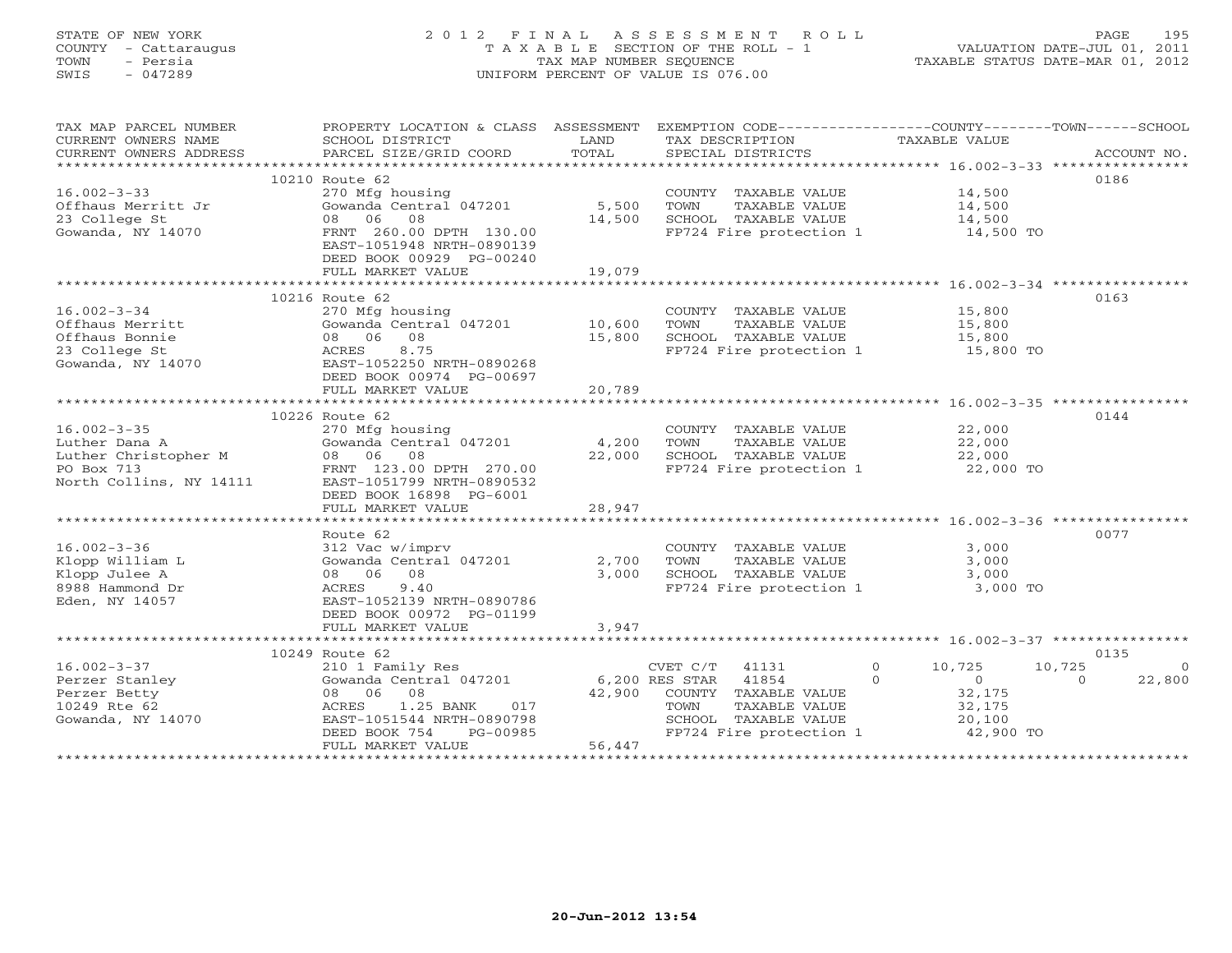## STATE OF NEW YORK 2 0 1 2 F I N A L A S S E S S M E N T R O L L PAGE 196 COUNTY - Cattaraugus T A X A B L E SECTION OF THE ROLL - 1 VALUATION DATE-JUL 01, 2011 TOWN - Persia TAX MAP NUMBER SEQUENCE TAXABLE STATUS DATE-MAR 01, 2012 SWIS - 047289 UNIFORM PERCENT OF VALUE IS 076.00UNIFORM PERCENT OF VALUE IS 076.00

| TAX MAP PARCEL NUMBER<br>CURRENT OWNERS NAME<br>CURRENT OWNERS ADDRESS   | PROPERTY LOCATION & CLASS ASSESSMENT<br>SCHOOL DISTRICT<br>PARCEL SIZE/GRID COORD                      | LAND<br>TOTAL   | EXEMPTION CODE-----------------COUNTY-------TOWN------SCHOOL<br>TAX DESCRIPTION<br>SPECIAL DISTRICTS |          | <b>TAXABLE VALUE</b>                         | ACCOUNT NO.                |
|--------------------------------------------------------------------------|--------------------------------------------------------------------------------------------------------|-----------------|------------------------------------------------------------------------------------------------------|----------|----------------------------------------------|----------------------------|
|                                                                          |                                                                                                        |                 |                                                                                                      |          |                                              |                            |
| $16.002 - 3 - 38$<br>Riehle Jeffrey P<br>Riehle Robbie L<br>10261 Rte 62 | 10295 Route 62<br>210 1 Family Res<br>Gowanda Central 047201<br>17 06<br>08<br>FRNT 300.00 DPTH 220.00 | 7,600<br>64,500 | RES STAR<br>41854<br>COUNTY TAXABLE VALUE<br>TOWN<br>TAXABLE VALUE<br>SCHOOL TAXABLE VALUE           | $\Omega$ | $\overline{0}$<br>64,500<br>64,500<br>41,700 | 0203<br>22,800<br>$\Omega$ |
| Gowanda, NY 14070                                                        | BANK<br>005<br>EAST-1051475 NRTH-0891175<br>DEED BOOK 00949 PG-00664<br>FULL MARKET VALUE              | 84,868          | FP724 Fire protection 1                                                                              |          | 64,500 TO                                    |                            |
|                                                                          |                                                                                                        |                 |                                                                                                      |          |                                              |                            |
| $16.002 - 3 - 39$                                                        | 10271 Route 62<br>210 1 Family Res                                                                     |                 | COUNTY TAXABLE VALUE                                                                                 |          | 28,700                                       | 0038                       |
| Offhaus Merritt                                                          | Gowanda Central 047201                                                                                 | 4,800           | TOWN<br>TAXABLE VALUE                                                                                |          | 28,700                                       |                            |
| Offhaus Bonnie                                                           | 17 06 08                                                                                               | 28,700          | SCHOOL TAXABLE VALUE                                                                                 |          | 28,700                                       |                            |
| 10271 Rte 62<br>Gowanda, NY 14070                                        | FRNT 175.00 DPTH 215.00<br>EAST-1051448 NRTH-0891373<br>DEED BOOK 1017 PG-954<br>FULL MARKET VALUE     | 37,763          | FP724 Fire protection 1                                                                              |          | 28,700 TO                                    |                            |
|                                                                          |                                                                                                        |                 |                                                                                                      |          |                                              |                            |
|                                                                          | 10313 Route 62                                                                                         |                 |                                                                                                      |          |                                              | 0202                       |
| $16.002 - 3 - 40$                                                        | 210 1 Family Res                                                                                       |                 | COUNTY TAXABLE VALUE                                                                                 |          | 82,800                                       |                            |
| Day Charles K Jr                                                         | Gowanda Central 047201                                                                                 | 12,100          | TAXABLE VALUE<br>TOWN                                                                                |          | 82,800                                       |                            |
| Day Jamie A                                                              | 17 06 08                                                                                               | 82,800          | SCHOOL TAXABLE VALUE                                                                                 |          | 82,800                                       |                            |
| 10313 Rte 62                                                             | 4.50<br>ACRES                                                                                          |                 | FP724 Fire protection 1                                                                              |          | 82,800 TO                                    |                            |
| Gowanda, NY 14070                                                        | EAST-1051404 NRTH-0891912<br>DEED BOOK 1023<br>PG-1074                                                 |                 |                                                                                                      |          |                                              |                            |
|                                                                          | FULL MARKET VALUE                                                                                      | 108,947         |                                                                                                      |          |                                              |                            |
|                                                                          |                                                                                                        |                 |                                                                                                      |          |                                              |                            |
|                                                                          | Maltbie Rd                                                                                             |                 |                                                                                                      |          |                                              | 1306                       |
| $16.002 - 3 - 41$                                                        | 314 Rural vac<10                                                                                       |                 | COUNTY TAXABLE VALUE                                                                                 |          | 500                                          |                            |
| Utley Richard L                                                          | Gowanda Central 047201                                                                                 | 500             | TAXABLE VALUE<br>TOWN                                                                                |          | 500                                          |                            |
| Utley Marilyn                                                            | 17 06<br>08                                                                                            | 500             | SCHOOL TAXABLE VALUE                                                                                 |          | 500                                          |                            |
| 57 North Chapel St<br>Gowanda, NY 14070                                  | 1.20<br>ACRES<br>EAST-1051151 NRTH-0891120                                                             |                 | FP724 Fire protection 1                                                                              |          | 500 TO                                       |                            |
|                                                                          | DEED BOOK 00968 PG-00454                                                                               |                 |                                                                                                      |          |                                              |                            |
|                                                                          | FULL MARKET VALUE                                                                                      | 658             |                                                                                                      |          |                                              |                            |
|                                                                          |                                                                                                        |                 |                                                                                                      |          |                                              |                            |
|                                                                          | Maltbie Rd                                                                                             |                 |                                                                                                      |          |                                              | 0101                       |
| $16.002 - 3 - 42$                                                        | 314 Rural vac<10                                                                                       |                 | COUNTY TAXABLE VALUE                                                                                 |          | 400                                          |                            |
| Comstock Anthony C                                                       | Gowanda Central 047201                                                                                 | 400             | TOWN<br>TAXABLE VALUE                                                                                |          | 400                                          |                            |
| Comstock Jennifer A                                                      | 17 06<br>08                                                                                            | 400             | SCHOOL TAXABLE VALUE                                                                                 |          | 400                                          |                            |
| 10276 Malbie Rd<br>Gowanda, NY 14070                                     | FRNT 210.00 DPTH 215.00<br>EAST-1051126 NRTH-0891307<br>DEED BOOK 00994 PG-00703                       |                 | FP724 Fire protection 1                                                                              |          | 400 TO                                       |                            |
|                                                                          | FULL MARKET VALUE                                                                                      | 526             |                                                                                                      |          |                                              |                            |
|                                                                          |                                                                                                        |                 |                                                                                                      |          |                                              |                            |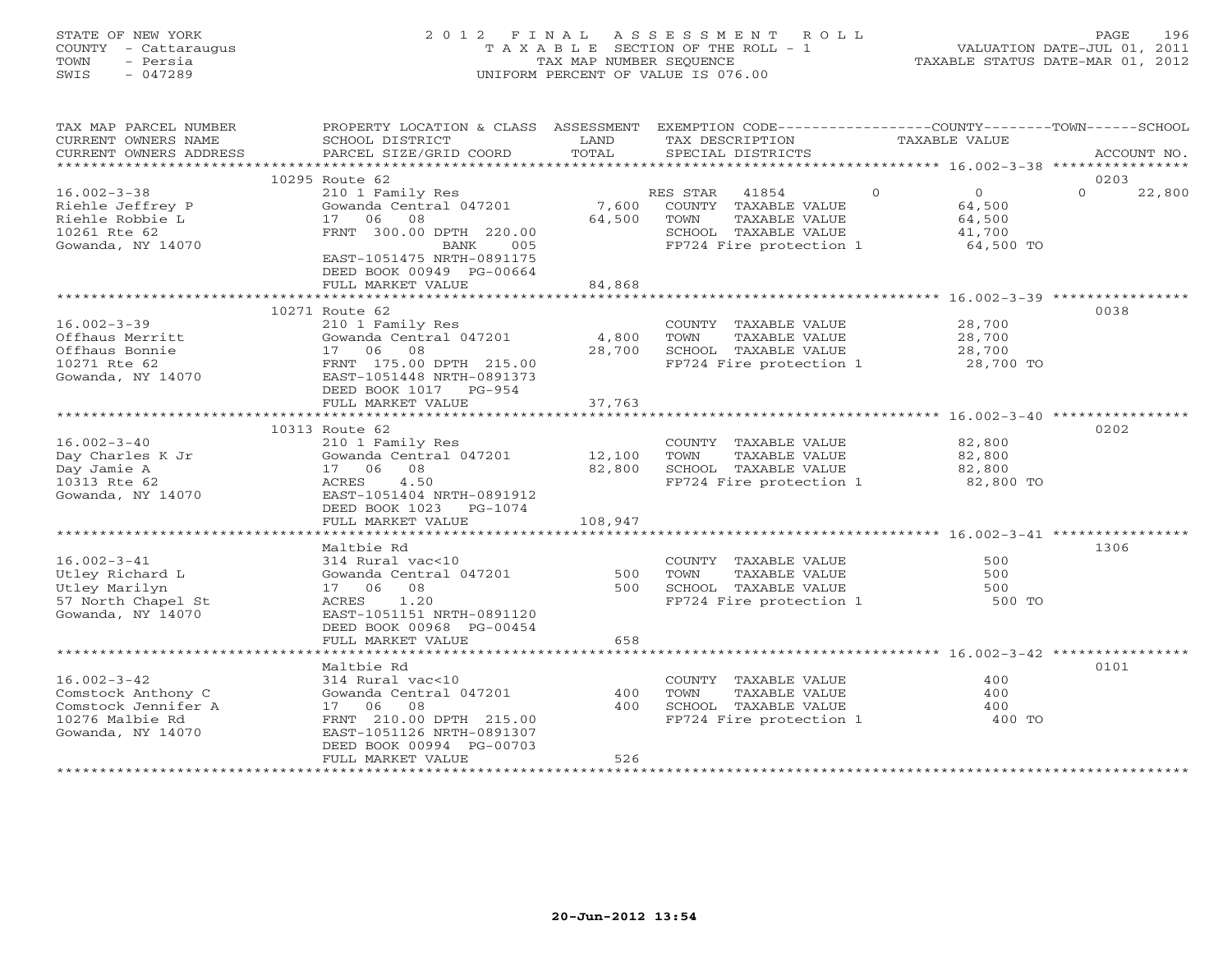## STATE OF NEW YORK 2 0 1 2 F I N A L A S S E S S M E N T R O L L PAGE 197 COUNTY - Cattaraugus T A X A B L E SECTION OF THE ROLL - 1 VALUATION DATE-JUL 01, 2011 TOWN - Persia TAX MAP NUMBER SEQUENCE TAXABLE STATUS DATE-MAR 01, 2012 SWIS - 047289 UNIFORM PERCENT OF VALUE IS 076.00

| TAX MAP PARCEL NUMBER<br>CURRENT OWNERS NAME<br>CURRENT OWNERS ADDRESS | PROPERTY LOCATION & CLASS ASSESSMENT EXEMPTION CODE----------------COUNTY-------TOWN------SCHOOL<br>SCHOOL DISTRICT<br>PARCEL SIZE/GRID COORD | LAND<br>TOTAL |          | TAX DESCRIPTION<br>SPECIAL DISTRICTS |          | <b>TAXABLE VALUE</b> | ACCOUNT NO.                                                        |
|------------------------------------------------------------------------|-----------------------------------------------------------------------------------------------------------------------------------------------|---------------|----------|--------------------------------------|----------|----------------------|--------------------------------------------------------------------|
|                                                                        |                                                                                                                                               |               |          |                                      |          |                      |                                                                    |
|                                                                        | Maltbie Rd                                                                                                                                    |               |          |                                      |          |                      | 0195                                                               |
| $16.002 - 3 - 43$                                                      | 314 Rural vac<10                                                                                                                              |               |          | COUNTY TAXABLE VALUE                 |          | 400                  |                                                                    |
| Kibler Richard M                                                       | Gowanda Central 047201                                                                                                                        | 400           | TOWN     | TAXABLE VALUE                        |          | 400                  |                                                                    |
| Kibler Mary Jane                                                       | 08<br>17 06                                                                                                                                   | 400           |          | SCHOOL TAXABLE VALUE                 |          | 400                  |                                                                    |
|                                                                        |                                                                                                                                               |               |          |                                      |          |                      |                                                                    |
| 10342 Maltbie Rd                                                       | 2.65<br>ACRES                                                                                                                                 |               |          | FP725 Fire protection 2              |          | 400 TO               |                                                                    |
| Gowanda, NY 14070                                                      | EAST-1051098 NRTH-0891897                                                                                                                     |               |          |                                      |          |                      |                                                                    |
|                                                                        | DEED BOOK 10262 PG-4001                                                                                                                       |               |          |                                      |          |                      |                                                                    |
|                                                                        | FULL MARKET VALUE                                                                                                                             | 526           |          |                                      |          |                      |                                                                    |
|                                                                        | ****************************                                                                                                                  |               |          |                                      |          |                      |                                                                    |
|                                                                        | Maltbie Rd                                                                                                                                    |               |          |                                      |          |                      | 0059                                                               |
| $16.002 - 3 - 44$                                                      | 314 Rural vac<10                                                                                                                              |               |          | COUNTY TAXABLE VALUE                 |          | 400                  |                                                                    |
| Coudrey Robert                                                         | Gowanda Central 047201                                                                                                                        | 400           | TOWN     | TAXABLE VALUE                        |          | 400                  |                                                                    |
|                                                                        |                                                                                                                                               |               |          |                                      |          |                      |                                                                    |
| Coudrey Nancy                                                          | 08 06 08                                                                                                                                      | 400           |          | SCHOOL TAXABLE VALUE                 |          | 400                  |                                                                    |
| 10355 Maltbie Rd                                                       | 1.60<br>ACRES                                                                                                                                 |               |          | FP724 Fire protection 1              |          | 400 TO               |                                                                    |
| Gowanda, NY 14070                                                      | EAST-1051063 NRTH-0893300                                                                                                                     |               |          |                                      |          |                      |                                                                    |
|                                                                        | DEED BOOK 784<br>PG-00178                                                                                                                     |               |          |                                      |          |                      |                                                                    |
|                                                                        | FULL MARKET VALUE                                                                                                                             | 526           |          |                                      |          |                      |                                                                    |
|                                                                        | *************************                                                                                                                     | *********     |          |                                      |          |                      | ************************************ 16.002-3-45 ***************** |
|                                                                        | Maltbie Rd                                                                                                                                    |               |          |                                      |          |                      | 0154                                                               |
| $16.002 - 3 - 45$                                                      | 314 Rural vac<10                                                                                                                              |               |          | COUNTY TAXABLE VALUE                 |          | 800                  |                                                                    |
|                                                                        |                                                                                                                                               |               |          |                                      |          |                      |                                                                    |
| Luther Norris H                                                        | Gowanda Central 047201                                                                                                                        | 800           | TOWN     | TAXABLE VALUE                        |          | 800                  |                                                                    |
| Luther Sharon M                                                        | 08<br>08 05                                                                                                                                   | 800           |          | SCHOOL TAXABLE VALUE                 |          | 800                  |                                                                    |
| 10414 Maltbie Rd                                                       | ACRES<br>2.35                                                                                                                                 |               |          | FP724 Fire protection 1              |          | 800 TO               |                                                                    |
| Gowanda, NY 14070                                                      | EAST-1051147 NRTH-0893854                                                                                                                     |               |          |                                      |          |                      |                                                                    |
|                                                                        | DEED BOOK 819<br>PG-00068                                                                                                                     |               |          |                                      |          |                      |                                                                    |
|                                                                        | FULL MARKET VALUE                                                                                                                             | 1,053         |          |                                      |          |                      |                                                                    |
|                                                                        | **************************                                                                                                                    |               |          |                                      |          |                      |                                                                    |
|                                                                        | Route 62                                                                                                                                      |               |          |                                      |          |                      | 1231                                                               |
|                                                                        |                                                                                                                                               |               |          |                                      |          |                      |                                                                    |
| $16.002 - 3 - 47.1$                                                    | 311 Res vac land                                                                                                                              |               |          | COUNTY TAXABLE VALUE                 |          | 5,100                |                                                                    |
| Offhaus Merritt W Jr                                                   | Gowanda Central 047201                                                                                                                        | 5,100         | TOWN     | TAXABLE VALUE                        |          | 5,100                |                                                                    |
| Offhaus Bonnie L                                                       | 17 06<br>08                                                                                                                                   | 5,100         |          | SCHOOL TAXABLE VALUE                 |          | 5,100                |                                                                    |
| 23 College St                                                          | 6/02-split-replottedper s                                                                                                                     |               |          | FP724 Fire protection 1              |          | 5,100 TO             |                                                                    |
| Gowanda, NY 14070                                                      | ACRES<br>1.20                                                                                                                                 |               |          |                                      |          |                      |                                                                    |
|                                                                        | EAST-1051442 NRTH-0892514                                                                                                                     |               |          |                                      |          |                      |                                                                    |
|                                                                        | DEED BOOK 1028<br>PG-1036                                                                                                                     |               |          |                                      |          |                      |                                                                    |
|                                                                        | FULL MARKET VALUE                                                                                                                             | 6,711         |          |                                      |          |                      |                                                                    |
|                                                                        |                                                                                                                                               |               |          |                                      |          |                      |                                                                    |
|                                                                        |                                                                                                                                               |               |          |                                      |          |                      |                                                                    |
|                                                                        | 10329 Route 62                                                                                                                                |               |          |                                      |          |                      | 1352                                                               |
| $16.002 - 3 - 47.2$                                                    | 210 1 Family Res                                                                                                                              |               | RES STAR | 41854                                | $\Omega$ | $\circ$              | $\Omega$<br>22,800                                                 |
| Offhaus Michael J                                                      | Gowanda Central 047201                                                                                                                        | 5,700         |          | COUNTY TAXABLE VALUE                 |          | 139,000              |                                                                    |
| Manning Janice L                                                       | 1.78<br>ACRES                                                                                                                                 | 139,000       | TOWN     | TAXABLE VALUE                        |          | 139,000              |                                                                    |
| 10329 Route 62                                                         | EAST-1051195 NRTH-0892575                                                                                                                     |               |          | SCHOOL TAXABLE VALUE                 |          | 116,200              |                                                                    |
| Gowanda, NY 14070                                                      | DEED BOOK 1014<br>$PG-77$                                                                                                                     |               |          |                                      |          |                      |                                                                    |
|                                                                        | FULL MARKET VALUE                                                                                                                             | 182,895       |          |                                      |          |                      |                                                                    |
|                                                                        |                                                                                                                                               |               |          |                                      |          |                      |                                                                    |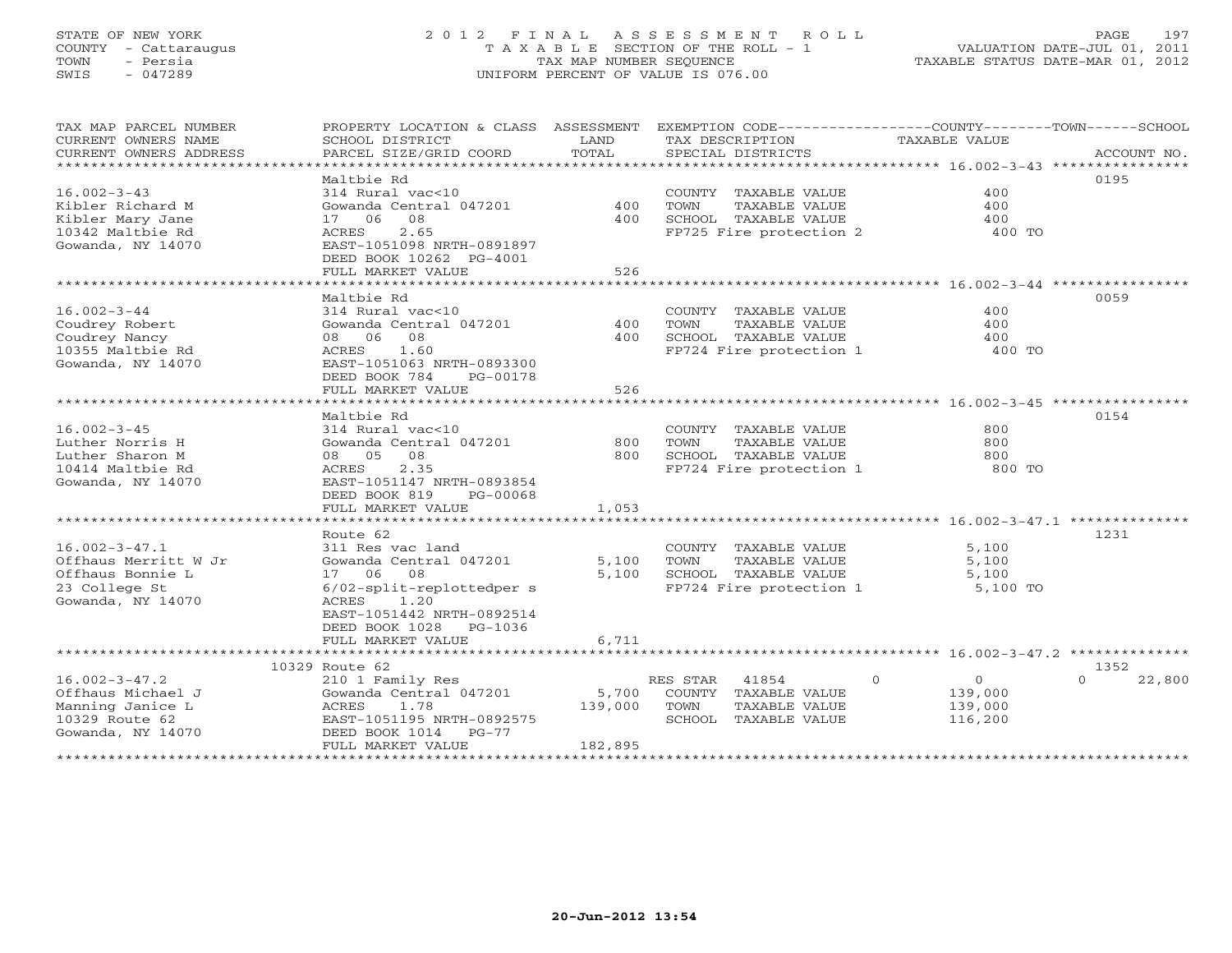## STATE OF NEW YORK 2 0 1 2 F I N A L A S S E S S M E N T R O L L PAGE 198 COUNTY - Cattaraugus T A X A B L E SECTION OF THE ROLL - 1 VALUATION DATE-JUL 01, 2011 TOWN - Persia TAX MAP NUMBER SEQUENCE TAXABLE STATUS DATE-MAR 01, 2012 SWIS - 047289 UNIFORM PERCENT OF VALUE IS 076.00UNIFORM PERCENT OF VALUE IS 076.00

| TAX MAP PARCEL NUMBER<br>CURRENT OWNERS NAME<br>CURRENT OWNERS ADDRESS                                                                                                          | PROPERTY LOCATION & CLASS<br>SCHOOL DISTRICT<br>PARCEL SIZE/GRID COORD                                                                                                                                                                                                                                                     | ASSESSMENT<br>LAND<br>TOTAL                | EXEMPTION CODE-----------------COUNTY-------TOWN------SCHOOL<br>TAX DESCRIPTION<br>SPECIAL DISTRICTS                                                                                                       | TAXABLE VALUE                                                                 | ACCOUNT NO.                        |
|---------------------------------------------------------------------------------------------------------------------------------------------------------------------------------|----------------------------------------------------------------------------------------------------------------------------------------------------------------------------------------------------------------------------------------------------------------------------------------------------------------------------|--------------------------------------------|------------------------------------------------------------------------------------------------------------------------------------------------------------------------------------------------------------|-------------------------------------------------------------------------------|------------------------------------|
| *********************                                                                                                                                                           |                                                                                                                                                                                                                                                                                                                            |                                            |                                                                                                                                                                                                            |                                                                               |                                    |
|                                                                                                                                                                                 | Broadway Rd                                                                                                                                                                                                                                                                                                                |                                            |                                                                                                                                                                                                            |                                                                               | 1140                               |
| $16.002 - 4 - 1.1$<br>Vogtli Ray & Sons Inc<br>13870 Taylor Hollow Rd<br>Collins, NY 14034                                                                                      | 311 Res vac land<br>Gowanda Central 047201<br>16/17<br>05<br>08<br>5.85<br>ACRES                                                                                                                                                                                                                                           | 5,000<br>5,000                             | COUNTY<br>TAXABLE VALUE<br>TAXABLE VALUE<br>TOWN<br>SCHOOL TAXABLE VALUE<br>FP724 Fire protection 1                                                                                                        | 5,000<br>5,000<br>5,000<br>5,000 TO                                           |                                    |
|                                                                                                                                                                                 | EAST-1055411 NRTH-0891991                                                                                                                                                                                                                                                                                                  |                                            |                                                                                                                                                                                                            |                                                                               |                                    |
|                                                                                                                                                                                 | FULL MARKET VALUE                                                                                                                                                                                                                                                                                                          | 6,579                                      |                                                                                                                                                                                                            |                                                                               |                                    |
|                                                                                                                                                                                 | *****************                                                                                                                                                                                                                                                                                                          |                                            |                                                                                                                                                                                                            | **************** 16.002-4-1.2 ***********                                     |                                    |
| $16.002 - 4 - 1.2$<br>Spina John A Jr<br>19 Broadway Rd<br>Gowanda, NY 14070                                                                                                    | Broadway Rd<br>449 Other Storag<br>Gowanda Central 047201<br>08<br>16<br>06<br>1.15<br>ACRES<br>EAST-1055093 NRTH-0891975<br>DEED BOOK 00999 PG-00472<br>FULL MARKET VALUE                                                                                                                                                 | 5,800<br>25,000<br>32,895                  | COUNTY TAXABLE VALUE<br>TOWN<br>TAXABLE VALUE<br>SCHOOL TAXABLE VALUE<br>FP724 Fire protection 1                                                                                                           | 25,000<br>25,000<br>25,000<br>25,000 TO                                       | 1258                               |
|                                                                                                                                                                                 |                                                                                                                                                                                                                                                                                                                            |                                            |                                                                                                                                                                                                            | ******************** 16.002-4-1.3 ***********                                 |                                    |
| $16.002 - 4 - 1.3$<br>Gernatt Asphalt Products Inc<br>13874 Taylor Hollow Rd<br>Collins, NY 14034<br>$16.002 - 4 - 3$<br>Clabeaux Eugene<br>Ruttenbur Hope<br>10274 Broadway Rd | Broadway Rd<br>330 Vacant comm<br>Gowanda Central 047201<br>16,17,26 06<br>08<br>ACRES<br>3.80<br>EAST-1054353 NRTH-0892151<br>DEED BOOK 00976 PG-01046<br>FULL MARKET VALUE<br>***************************<br>10274 Broadway Rd<br>210 1 Family Res<br>Gowanda Central 047201<br>16 06<br>08<br>ACRES<br>2.20 BANK<br>017 | 5,000<br>5,000<br>6,579<br>6,600<br>59,100 | COUNTY TAXABLE VALUE<br>TOWN<br>TAXABLE VALUE<br>SCHOOL TAXABLE VALUE<br>FP724 Fire protection 1<br>RES STAR<br>41854<br>$\Omega$<br>COUNTY TAXABLE VALUE<br>TAXABLE VALUE<br>TOWN<br>SCHOOL TAXABLE VALUE | 5,000<br>5,000<br>5,000<br>5,000 TO<br>$\Omega$<br>59,100<br>59,100<br>36,300 | 1317<br>0026<br>22,800<br>$\Omega$ |
| Gowanda, NY 14070                                                                                                                                                               | EAST-1055197 NRTH-0891650<br>DEED BOOK 1624<br>PG-5001<br>FULL MARKET VALUE                                                                                                                                                                                                                                                | 77,763                                     | FP724 Fire protection 1                                                                                                                                                                                    | 59,100 TO                                                                     |                                    |
|                                                                                                                                                                                 | 10266 Broadway Rd                                                                                                                                                                                                                                                                                                          |                                            |                                                                                                                                                                                                            |                                                                               | 0157                               |
| $16.002 - 4 - 4.1$<br>Taylor Craig Donald<br>132 Chestnut St<br>Gowanda, NY 14070                                                                                               | 312 Vac w/imprv<br>Gowanda Central 047201<br>16 06 08<br>FRNT 143.00 DPTH 205.00<br>EAST-1055121 NRTH-0891449<br>DEED BOOK 01001 PG-00076<br>FULL MARKET VALUE                                                                                                                                                             | 6,600<br>20,300<br>26,711                  | COUNTY TAXABLE VALUE<br>TOWN<br>TAXABLE VALUE<br>SCHOOL TAXABLE VALUE<br>FP724 Fire protection 1                                                                                                           | 20,300<br>20,300<br>20,300<br>20,300 TO                                       |                                    |
|                                                                                                                                                                                 |                                                                                                                                                                                                                                                                                                                            |                                            |                                                                                                                                                                                                            |                                                                               |                                    |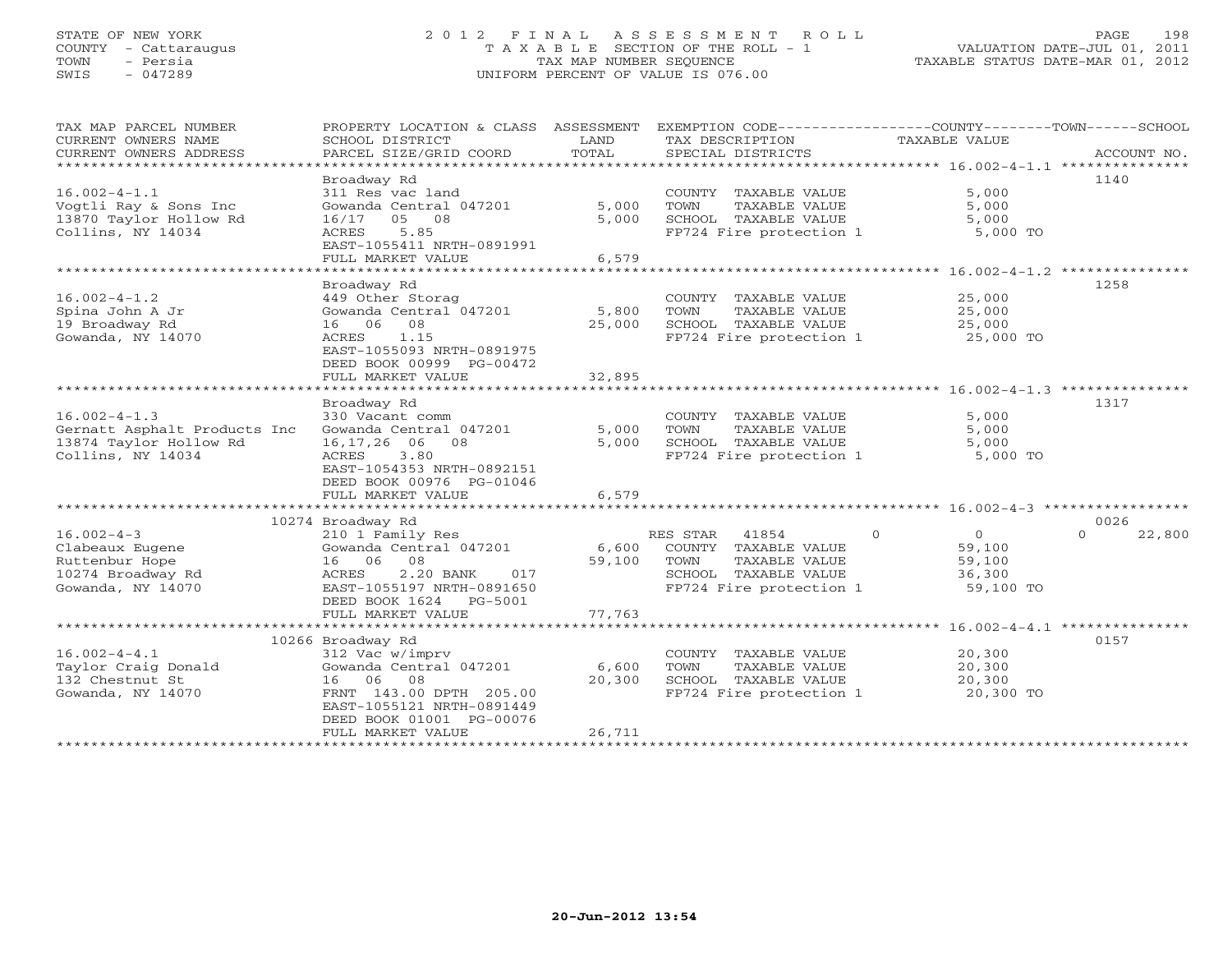## STATE OF NEW YORK 2 0 1 2 F I N A L A S S E S S M E N T R O L L PAGE 199 COUNTY - Cattaraugus T A X A B L E SECTION OF THE ROLL - 1 VALUATION DATE-JUL 01, 2011 TOWN - Persia TAX MAP NUMBER SEQUENCE TAXABLE STATUS DATE-MAR 01, 2012 SWIS - 047289 UNIFORM PERCENT OF VALUE IS 076.00UNIFORM PERCENT OF VALUE IS 076.00

| TAX MAP PARCEL NUMBER<br>CURRENT OWNERS NAME<br>CURRENT OWNERS ADDRESS                             | PROPERTY LOCATION & CLASS<br>SCHOOL DISTRICT<br>PARCEL SIZE/GRID COORD                                                                                                                                                  | ASSESSMENT<br>LAND<br>TOTAL  | EXEMPTION CODE-----------------COUNTY-------TOWN------SCHOOL<br>TAX DESCRIPTION<br>SPECIAL DISTRICTS                  |          | TAXABLE VALUE                                             | ACCOUNT NO.      |        |
|----------------------------------------------------------------------------------------------------|-------------------------------------------------------------------------------------------------------------------------------------------------------------------------------------------------------------------------|------------------------------|-----------------------------------------------------------------------------------------------------------------------|----------|-----------------------------------------------------------|------------------|--------|
|                                                                                                    |                                                                                                                                                                                                                         |                              |                                                                                                                       |          |                                                           |                  |        |
| $16.002 - 4 - 4.2$<br>Stein Kathleen<br>10264 Broadway Rd<br>Gowanda, NY 14070                     | 10264 Broadway Rd<br>210 1 Family Res<br>Gowanda Central 047201<br>06<br>08<br>16<br>nrf-sold 20x255 (10/2008)<br>FRNT 195.00 DPTH 172.50<br>EAST-1055323 NRTH-0891452<br>DEED BOOK 00923 PG-00203<br>FULL MARKET VALUE | $\Omega$<br>46,700<br>61,447 | 41834<br>SR STAR<br>COUNTY TAXABLE VALUE<br>TOWN<br>TAXABLE VALUE<br>SCHOOL TAXABLE VALUE<br>FP724 Fire protection 1  | $\Omega$ | $\circ$<br>46,700<br>46,700<br>$\circ$<br>46,700 TO       | 1280<br>$\Omega$ | 46,700 |
|                                                                                                    | 10262 Broadway Rd                                                                                                                                                                                                       |                              |                                                                                                                       |          |                                                           | 0179             |        |
| $16.002 - 4 - 5.1$<br>Grainge Deborah A<br>10262 Broadway Rd<br>Gowanda, NY 14070                  | 210 1 Family Res<br>Gowanda Central 047201<br>16 06 08<br>$3/09$ -merged $4-4.3$ into pr<br>1.55 BANK<br>ACRES<br>017<br>EAST-1055187 NRTH-0891284<br>DEED BOOK 01001 PG-00894                                          | 6,400<br>75,600              | RES STAR<br>41854<br>COUNTY TAXABLE VALUE<br>TOWN<br>TAXABLE VALUE<br>SCHOOL TAXABLE VALUE<br>FP724 Fire protection 1 | $\circ$  | $\overline{O}$<br>75,600<br>75,600<br>52,800<br>75,600 TO | $\Omega$         | 22,800 |
|                                                                                                    | FULL MARKET VALUE<br>***********************                                                                                                                                                                            | 99,474                       |                                                                                                                       |          |                                                           |                  |        |
|                                                                                                    | 10254 Broadway Rd                                                                                                                                                                                                       |                              |                                                                                                                       |          |                                                           | 1114             |        |
| $16.002 - 4 - 5.2$<br>Robbins Robert K<br>Robbins Jean M<br>10254 Broadway Rd<br>Gowanda, NY 14070 | 210 1 Family Res<br>Gowanda Central 047201<br>16 06<br>08<br>8.40<br>ACRES<br>EAST-1055729 NRTH-0891275<br>DEED BOOK 10774 PG-2001                                                                                      | 10,500<br>120,700            | RES STAR<br>41854<br>COUNTY TAXABLE VALUE<br>TOWN<br>TAXABLE VALUE<br>SCHOOL TAXABLE VALUE<br>FP724 Fire protection 1 | $\circ$  | $\circ$<br>120,700<br>120,700<br>97,900<br>120,700 TO     | $\cap$           | 22,800 |
|                                                                                                    | FULL MARKET VALUE                                                                                                                                                                                                       | 158,816                      |                                                                                                                       |          |                                                           |                  |        |
|                                                                                                    | 10236 Broadway Rd                                                                                                                                                                                                       |                              |                                                                                                                       |          |                                                           | 0185             |        |
| $16.002 - 4 - 6$<br>Brown Robert E<br>Brown Kathleen D<br>10236 Broadway Rd<br>Gowanda, NY 14070   | 210 1 Family Res<br>Gowanda Central 047201<br>08<br>07 06<br>6.20<br>ACRES<br>EAST-1055380 NRTH-0890908<br>DEED BOOK 4429<br>PG-7002<br>FULL MARKET VALUE                                                               | 9,500<br>61,600<br>81,053    | RES STAR<br>41854<br>COUNTY TAXABLE VALUE<br>TOWN<br>TAXABLE VALUE<br>SCHOOL TAXABLE VALUE<br>FP724 Fire protection 1 | $\Omega$ | $\Omega$<br>61,600<br>61,600<br>38,800<br>61,600 TO       | $\Omega$         | 22,800 |
|                                                                                                    | 10182 Point Peter Rd                                                                                                                                                                                                    |                              |                                                                                                                       |          |                                                           | 0178             |        |
| $16.002 - 4 - 7$<br>Ellis Janet<br>61 Maple Ave<br>Hamburg, NY 14075                               | 260 Seasonal res<br>Gowanda Central 047201<br>08<br>07 06<br>1.40<br>ACRES<br>EAST-1055907 NRTH-0890859<br>DEED BOOK 00939 PG-00998<br>FULL MARKET VALUE                                                                | 6,200<br>22,000<br>28,947    | COUNTY TAXABLE VALUE<br>TAXABLE VALUE<br>TOWN<br>SCHOOL TAXABLE VALUE<br>FP724 Fire protection 1                      |          | 22,000<br>22,000<br>22,000<br>22,000 TO                   |                  |        |
|                                                                                                    |                                                                                                                                                                                                                         |                              |                                                                                                                       |          |                                                           |                  |        |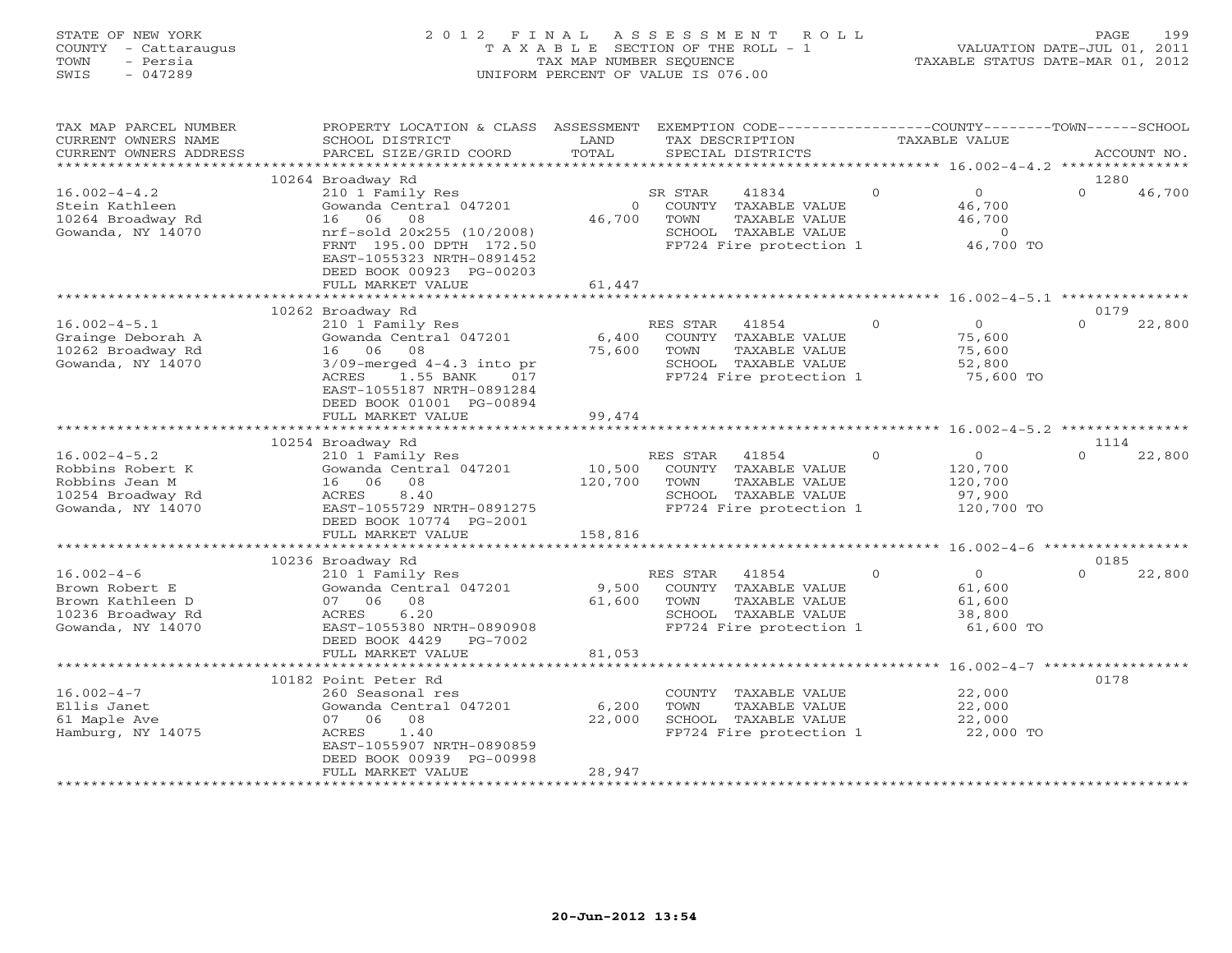## STATE OF NEW YORK 2 0 1 2 F I N A L A S S E S S M E N T R O L L PAGE 200 COUNTY - Cattaraugus T A X A B L E SECTION OF THE ROLL - 1 VALUATION DATE-JUL 01, 2011 TOWN - Persia TAX MAP NUMBER SEQUENCE TAXABLE STATUS DATE-MAR 01, 2012 SWIS - 047289 UNIFORM PERCENT OF VALUE IS 076.00UNIFORM PERCENT OF VALUE IS 076.00

| TAX MAP PARCEL NUMBER<br>CURRENT OWNERS NAME<br>CURRENT OWNERS ADDRESS                                  | PROPERTY LOCATION & CLASS ASSESSMENT<br>SCHOOL DISTRICT<br>PARCEL SIZE/GRID COORD                                                                                                                                                                                                                                     | LAND<br>TOTAL    | EXEMPTION CODE-----------------COUNTY-------TOWN------SCHOOL<br>TAX DESCRIPTION<br>SPECIAL DISTRICTS                                                 |                      | TAXABLE VALUE                                                      |                    | ACCOUNT NO.          |
|---------------------------------------------------------------------------------------------------------|-----------------------------------------------------------------------------------------------------------------------------------------------------------------------------------------------------------------------------------------------------------------------------------------------------------------------|------------------|------------------------------------------------------------------------------------------------------------------------------------------------------|----------------------|--------------------------------------------------------------------|--------------------|----------------------|
|                                                                                                         |                                                                                                                                                                                                                                                                                                                       |                  |                                                                                                                                                      |                      |                                                                    |                    |                      |
| $16.002 - 4 - 8$<br>Evans Donald R<br>10210 Point Peter Rd<br>Gowanda, NY 14070                         | 10210 Point Peter Rd<br>210 1 Family Res<br>Gowanda Central 047201<br>07 06 08<br>FRNT 290.00 DPTH 120.00<br>EAST-1055376 NRTH-0890728<br>DEED BOOK 14560 PG-9001                                                                                                                                                     | 5,900<br>27,000  | RES STAR<br>41854<br>COUNTY TAXABLE VALUE<br>TOWN<br>TAXABLE VALUE<br>SCHOOL TAXABLE VALUE<br>FP724 Fire protection 1                                | $\bigcirc$           | $\overline{0}$<br>27,000<br>27,000<br>4,200<br>27,000 TO           | 0096<br>$\Omega$   | 22,800               |
|                                                                                                         | FULL MARKET VALUE                                                                                                                                                                                                                                                                                                     | 35,526           |                                                                                                                                                      |                      |                                                                    |                    |                      |
|                                                                                                         | 10168 Point Peter Rd                                                                                                                                                                                                                                                                                                  |                  |                                                                                                                                                      |                      |                                                                    | 0034               |                      |
| $16.002 - 4 - 9$<br>Conklin Albert G<br>Conklin Lorraine C<br>10168 Point Peter Rd<br>Gowanda, NY 14070 | 210 1 Family Res<br>210 1 ramily Res<br>Gowanda Central 047201 5,900<br>07 05 08<br>2.10 BANK<br>ACRES<br>017<br>EAST-1056160 NRTH-0890851<br>DEED BOOK 00999 PG-01105                                                                                                                                                | 70,000           | RES STAR<br>41854<br>COUNTY TAXABLE VALUE<br>TOWN<br>TAXABLE VALUE<br>SCHOOL TAXABLE VALUE<br>FP724 Fire protection 1                                | $\Omega$             | $\overline{0}$<br>70,000<br>70,000<br>47,200<br>70,000 TO          | $\Omega$           | 22,800               |
|                                                                                                         | FULL MARKET VALUE                                                                                                                                                                                                                                                                                                     | 92,105           |                                                                                                                                                      |                      |                                                                    |                    |                      |
|                                                                                                         |                                                                                                                                                                                                                                                                                                                       |                  |                                                                                                                                                      |                      |                                                                    |                    |                      |
| $16.002 - 4 - 10$<br>Hockenbury Stephen<br>10160 Point Peter Rd<br>Gowanda, NY 14070                    | 10160 Point Peter Rd<br>210 1 Family Res<br>Gowanda Central 047201<br>48 06 08<br>FRNT 248.00 DPTH 125.00                                                                                                                                                                                                             | 5,200<br>86,000  | RES STAR<br>41854<br>COUNTY TAXABLE VALUE<br>TAXABLE VALUE<br>TOWN<br>SCHOOL TAXABLE VALUE<br>SCHOOL TAXABLE VALUE<br>FP724 Fire protection 1        | $\Omega$             | $\overline{0}$<br>86,000<br>86,000<br>63,200                       | 0190<br>$\cap$     | 22,800               |
|                                                                                                         | BANK<br>017<br>EAST-1056257 NRTH-0890696<br>DEED BOOK 13167 PG-2001<br>FULL MARKET VALUE                                                                                                                                                                                                                              | 113,158          |                                                                                                                                                      |                      | 86,000 TO                                                          |                    |                      |
|                                                                                                         | 10161 Point Peter Rd                                                                                                                                                                                                                                                                                                  |                  |                                                                                                                                                      |                      |                                                                    |                    | 0022                 |
| $16.002 - 4 - 11$<br>Blatner Janice K<br>Burr M. Andrew<br>10161 Point Peter Rd<br>Gowanda, NY 14070    | 210 1 Family Res<br>COUST COWARD COURT COWARD CONTRACT CONTRACT CONTRACT CONTRACT CONTRACT CONTRACT CONTRACT CONTRACT CONTRACT CONTRACT CONTRACT CONTRACT CONTRACT CONTRACT CONTRACT CONTRACT CONTRACT CONTRACT CONTRACT CONTRAC<br>08 06 07<br>ACRES<br>2.00<br>EAST-1056282 NRTH-0890376<br>DEED BOOK 15528 PG-8001 |                  | $\overline{0}$<br>CVET C/T 41131<br>41834<br>52,700 COUNTY TAXABLE VALUE<br>TAXABLE VALUE<br>TOWN<br>SCHOOL TAXABLE VALUE<br>FP724 Fire protection 1 | $\Omega$             | 13,175<br>$\overline{0}$<br>39,525<br>39,525<br>5,430<br>52,700 TO | 13,175<br>$\Omega$ | $\Omega$<br>47,270   |
|                                                                                                         | FULL MARKET VALUE                                                                                                                                                                                                                                                                                                     | 69,342           |                                                                                                                                                      |                      |                                                                    |                    |                      |
|                                                                                                         | 10151 Point Peter Rd                                                                                                                                                                                                                                                                                                  |                  |                                                                                                                                                      |                      |                                                                    | 0182               |                      |
| $16.002 - 4 - 12$<br>Rote Frank<br>10151 Point Peter Rd<br>Gowanda, NY 14070                            | 210 1 Family Res<br>Gowanda Central 047201 10,300 SR STAR<br>07 05 08<br>ACRES<br>8.00<br>EAST-1056648 NRTH-0890480<br>DEED BOOK 429<br>PG-00327<br>FULL MARKET VALUE                                                                                                                                                 | 62,700<br>82,500 | CVET C/T<br>41131<br>41834<br>COUNTY TAXABLE VALUE<br>TAXABLE VALUE<br>TOWN<br>SCHOOL TAXABLE VALUE<br>FP724 Fire protection 1                       | $\Omega$<br>$\Omega$ | 15,200<br>$\sim$ 0<br>47,500<br>47,500<br>1 $\frac{1}{62,700}$ TO  | 15,200<br>$\Omega$ | $\bigcirc$<br>47,270 |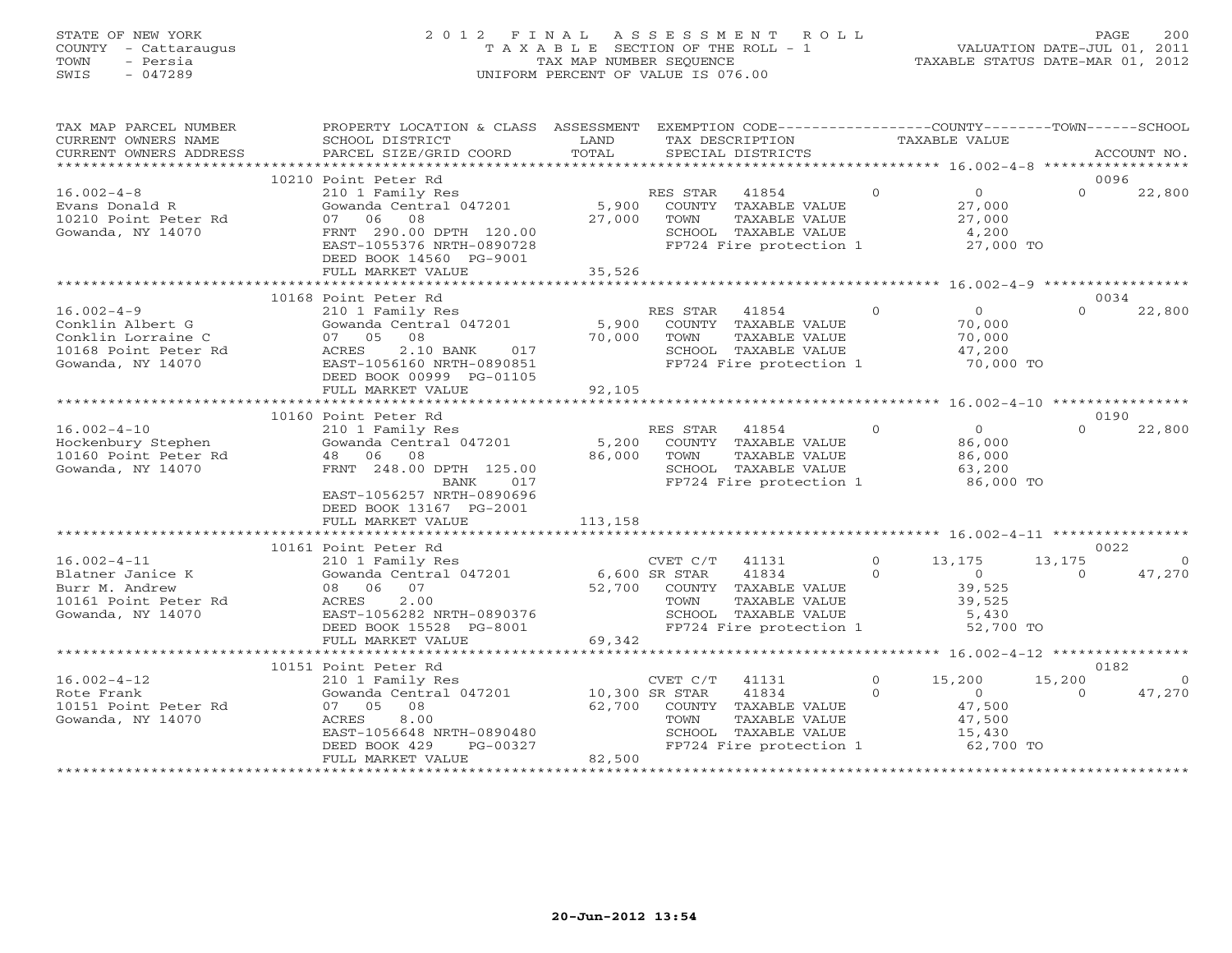## STATE OF NEW YORK 2 0 1 2 F I N A L A S S E S S M E N T R O L L PAGE 201 COUNTY - Cattaraugus T A X A B L E SECTION OF THE ROLL - 1 VALUATION DATE-JUL 01, 2011 TOWN - Persia TAX MAP NUMBER SEQUENCE TAXABLE STATUS DATE-MAR 01, 2012 SWIS - 047289 UNIFORM PERCENT OF VALUE IS 076.00UNIFORM PERCENT OF VALUE IS 076.00

| TAX MAP PARCEL NUMBER                            | PROPERTY LOCATION & CLASS ASSESSMENT                   |                       | EXEMPTION CODE----------------COUNTY-------TOWN------SCHOOL |                |                      |          |             |
|--------------------------------------------------|--------------------------------------------------------|-----------------------|-------------------------------------------------------------|----------------|----------------------|----------|-------------|
| CURRENT OWNERS NAME                              | SCHOOL DISTRICT                                        | LAND                  | TAX DESCRIPTION                                             | TAXABLE VALUE  |                      |          |             |
| CURRENT OWNERS ADDRESS<br>********************** | PARCEL SIZE/GRID COORD                                 | TOTAL                 | SPECIAL DISTRICTS                                           |                |                      |          | ACCOUNT NO. |
|                                                  | 10030 Point Peter Rd                                   |                       |                                                             |                |                      | 0088     |             |
| $16.002 - 4 - 13.1$                              | 210 1 Family Res                                       |                       | $\sim$ 0<br>RES STAR<br>41854                               |                | $\overline{0}$       | $\Omega$ | 22,800      |
| Lucca Carl R                                     | Gowanda Central 047201                                 | $6,000$ <sup>RE</sup> | COUNTY TAXABLE VALUE                                        |                | 32,000               |          |             |
| Lucca Mary Anne                                  | 08<br>07 06                                            | 32,000 TOWN           | TAXABLE VALUE                                               |                |                      |          |             |
| 10030 Point Peter Rd                             | 1.00<br>ACRES                                          |                       | SCHOOL TAXABLE VALUE                                        |                | $\frac{32}{9}$ , 000 |          |             |
| Gowanda, NY 14070                                | EAST-1057462 NRTH-0889048                              |                       | FP724 Fire protection 1 32,000 TO                           |                |                      |          |             |
|                                                  | DEED BOOK 00942 PG-00104                               |                       |                                                             |                |                      |          |             |
|                                                  | FULL MARKET VALUE                                      | 42,105                |                                                             |                |                      |          |             |
|                                                  |                                                        |                       |                                                             |                |                      |          |             |
|                                                  | 10030 Point Peter Rd                                   |                       |                                                             |                |                      | 1115     |             |
| $16.002 - 4 - 13.2$                              | 270 Mfg housing                                        |                       | COUNTY TAXABLE VALUE                                        |                | 13,400               |          |             |
| Lucca Carl                                       | Gowanda Central 047201 7,700                           |                       | TOWN<br>TAXABLE VALUE                                       |                | 13,400<br>13,400     |          |             |
| Lucca Mary Anne                                  | 07 06 08<br>4.20                                       | 13,400                | SCHOOL TAXABLE VALUE<br>FP724 Fire protection 1 13,400 TO   |                |                      |          |             |
| 10030 Point Peter Rd<br>Gowanda, NY 14070        | ACRES<br>EAST-1057304 NRTH-0889328                     |                       |                                                             |                |                      |          |             |
|                                                  | DEED BOOK 867<br>PG-00975                              |                       |                                                             |                |                      |          |             |
|                                                  | FULL MARKET VALUE                                      | 17,632                |                                                             |                |                      |          |             |
|                                                  |                                                        |                       |                                                             |                |                      |          |             |
|                                                  | Point Peter Rd                                         |                       |                                                             |                |                      | 0099     |             |
| $16.002 - 4 - 14$                                | 105 Vac farmland                                       |                       | COUNTY TAXABLE VALUE                                        |                | 20,500               |          |             |
| Hawkins Kenneth F                                | Gowanda Central 047201                                 | 20,500                | TOWN<br>TAXABLE VALUE                                       |                | 20,500               |          |             |
| 10058 Hawkins Rd                                 | 07 06 08                                               | 20,500                | SCHOOL TAXABLE VALUE                                        |                | 20,500               |          |             |
| Gowanda, NY 14070                                | ACRES 40.12                                            |                       | FP724 Fire protection 1                                     |                | 20,500 TO            |          |             |
|                                                  | EAST-1058516 NRTH-0889448                              |                       |                                                             |                |                      |          |             |
|                                                  | DEED BOOK 742<br>PG-00183                              |                       |                                                             |                |                      |          |             |
|                                                  | FULL MARKET VALUE                                      | 26,974                |                                                             |                |                      |          |             |
|                                                  |                                                        |                       |                                                             |                |                      | 0100     |             |
| $16.002 - 4 - 15$                                | 10058 Hawkins Rd & Point Peter<br>210 1 Family Res     |                       | RES STAR 41854                                              | $\overline{0}$ | $\overline{0}$       | $\Omega$ | 22,800      |
| Hawkins Kenneth F                                | Gowanda Central 047201 26,200 COUNTY TAXABLE VALUE     |                       |                                                             |                | 48,000               |          |             |
| 10058 Hawkins Rd                                 | 07 06 08                                               |                       | 48,000 TOWN<br>TAXABLE VALUE                                |                | 48,000               |          |             |
| Gowanda, NY 14070                                | ACRES 36.42                                            |                       | SCHOOL TAXABLE VALUE                                        |                | 25,200               |          |             |
|                                                  | EAST-1058354 NRTH-0887819                              |                       | FP724 Fire protection 1                                     |                | 48,000 TO            |          |             |
|                                                  | DEED BOOK 682<br>PG-00009                              |                       |                                                             |                |                      |          |             |
|                                                  | FULL MARKET VALUE                                      | 63,158                |                                                             |                |                      |          |             |
|                                                  |                                                        |                       |                                                             |                |                      |          |             |
|                                                  | Hawkins Rd                                             |                       |                                                             |                |                      | 0219     |             |
| $16.002 - 4 - 16.1$                              | 105 Vac farmland                                       |                       | AG DIST<br>41720                                            | $\Omega$       | 2,466                | 2,466    | 2,466       |
| Ackley Douglas                                   | Gowanda Central 047201                                 | 18,100                | COUNTY TAXABLE VALUE                                        |                | 15,634               |          |             |
| Ackley Harry                                     | 07 06 08                                               | 18,100                | TOWN<br>TAXABLE VALUE                                       |                | 15,634               |          |             |
| 8869 Broadway Rd<br>Gowanda, NY 14070            | ACRES 43.00                                            |                       | SCHOOL TAXABLE VALUE<br>FP724 Fire protection 1 18,100 TO   |                | 15,634               |          |             |
|                                                  | EAST-1057083 NRTH-0887868<br>DEED BOOK 808<br>PG-01128 |                       |                                                             |                |                      |          |             |
| MAY BE SUBJECT TO PAYMENT                        | FULL MARKET VALUE                                      | 23,816                |                                                             |                |                      |          |             |
| UNDER AGDIST LAW TIL 2016                        |                                                        |                       |                                                             |                |                      |          |             |
|                                                  |                                                        |                       |                                                             |                |                      |          |             |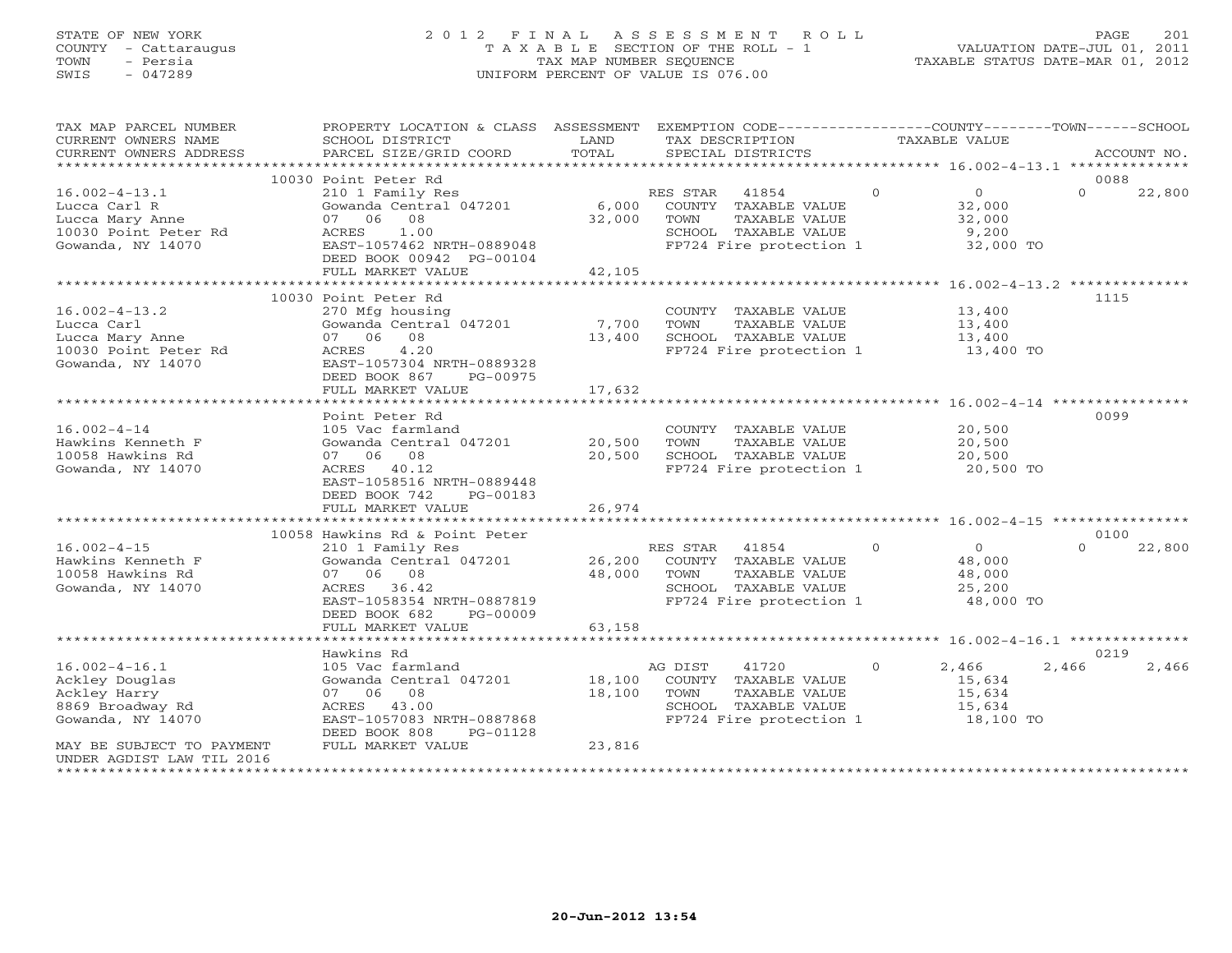# STATE OF NEW YORK 2022 EINAL ASSESSMENT ROLL PAGE 202 COUNTY - Cattaraugus T A X A B L E SECTION OF THE ROLL - 1 VALUATION DATE-JUL 01, 2011 SWIS - 047289 UNIFORM PERCENT OF VALUE IS 076.00

TAXABLE STATUS DATE-MAR 01, 2012

| TAX MAP PARCEL NUMBER<br>CURRENT OWNERS NAME      | PROPERTY LOCATION & CLASS<br>SCHOOL DISTRICT | LAND    |                | ASSESSMENT EXEMPTION CODE-----------------COUNTY-------TOWN------SCHOOL<br>TAX DESCRIPTION |          | TAXABLE VALUE  |          |             |
|---------------------------------------------------|----------------------------------------------|---------|----------------|--------------------------------------------------------------------------------------------|----------|----------------|----------|-------------|
| CURRENT OWNERS ADDRESS<br>*********************** | PARCEL SIZE/GRID COORD                       | TOTAL   |                | SPECIAL DISTRICTS                                                                          |          |                |          | ACCOUNT NO. |
|                                                   | 10095 Hawkins Rd                             |         |                |                                                                                            |          |                | 1130     |             |
| $16.002 - 4 - 16.2$                               | 210 1 Family Res                             |         | WVET C/T       | 41121                                                                                      | $\Omega$ | 6,225          | 6,225    | $\Omega$    |
| Conklin Albert G                                  | Gowanda Central 047201                       |         | 6,600 RES STAR | 41854                                                                                      | $\Omega$ | $\overline{0}$ | $\Omega$ | 22,800      |
| Conklin Linda J                                   | 08<br>07 06                                  | 41,500  |                | COUNTY TAXABLE VALUE                                                                       |          | 35,275         |          |             |
| 10095 Hawkins Rd                                  | ACRES<br>2.05 BANK<br>017                    |         | TOWN           | TAXABLE VALUE                                                                              |          | 35,275         |          |             |
| Gowanda, NY 14070                                 | EAST-1057662 NRTH-0888185                    |         |                | SCHOOL TAXABLE VALUE                                                                       |          | 18,700         |          |             |
|                                                   | DEED BOOK 824<br>PG-00349                    |         |                | FP724 Fire protection 1                                                                    |          | 41,500 TO      |          |             |
|                                                   | FULL MARKET VALUE                            | 54,605  |                |                                                                                            |          |                |          |             |
|                                                   | Hawkins Rd                                   |         |                |                                                                                            |          |                | 1328     |             |
| $16.002 - 4 - 16.3$                               | 311 Res vac land                             |         |                | COUNTY TAXABLE VALUE                                                                       |          | 2,500          |          |             |
| Ackley Daniel H                                   | Gowanda Central 047201                       | 2,500   | TOWN           | TAXABLE VALUE                                                                              |          | 2,500          |          |             |
| 10013 Broadway Rd                                 | 07 06<br>08                                  | 2,500   |                | SCHOOL TAXABLE VALUE                                                                       |          | 2,500          |          |             |
| Gowanda, NY 14070                                 | 4.40<br>ACRES                                |         |                |                                                                                            |          |                |          |             |
|                                                   | EAST-1056803 NRTH-0887173                    |         |                |                                                                                            |          |                |          |             |
|                                                   | DEED BOOK 00990 PG-00706                     |         |                |                                                                                            |          |                |          |             |
|                                                   | FULL MARKET VALUE                            | 3,289   |                |                                                                                            |          |                |          |             |
|                                                   | *******************************              |         |                |                                                                                            |          |                |          |             |
|                                                   | Point Peter Rd                               |         |                |                                                                                            |          |                | 0184     |             |
| $16.002 - 4 - 18$                                 | 105 Vac farmland                             |         |                | COUNTY TAXABLE VALUE                                                                       |          | 15,300         |          |             |
| Rote Frank                                        | Gowanda Central 047201                       | 15,300  | TOWN           | TAXABLE VALUE                                                                              |          | 15,300         |          |             |
| Rudy Ronald                                       | 08<br>07 6<br>17.12                          | 15,300  |                | SCHOOL TAXABLE VALUE<br>FP724 Fire protection 1                                            |          | 15,300         |          |             |
| 10151 Point Peter Rd<br>Gowanda, NY 14070         | ACRES<br>EAST-1056065 NRTH-0889827           |         |                |                                                                                            |          | 15,300 TO      |          |             |
|                                                   | DEED BOOK 00917 PG-00173                     |         |                |                                                                                            |          |                |          |             |
|                                                   | FULL MARKET VALUE                            | 20,132  |                |                                                                                            |          |                |          |             |
|                                                   |                                              |         |                |                                                                                            |          |                |          |             |
|                                                   | 10132 Broadway Rd                            |         |                |                                                                                            |          |                | 0234     |             |
| $16.002 - 4 - 19.1$                               | 210 1 Family Res                             |         | RES STAR       | 41854                                                                                      | $\Omega$ | $\Omega$       | $\Omega$ | 22,800      |
| Giglio Joseph                                     | Gowanda Central 047201                       | 8,450   |                | COUNTY TAXABLE VALUE                                                                       |          | 117,250        |          |             |
| Giglio Ann                                        | 07 06 08                                     | 117,250 | TOWN           | TAXABLE VALUE                                                                              |          | 117,250        |          |             |
| 10132 Broadway Rd                                 | 6.00<br>ACRES                                |         |                | SCHOOL TAXABLE VALUE                                                                       |          | 94,450         |          |             |
| Gowanda, NY 14070                                 | EAST-1055409 NRTH-0888973                    |         |                | FP724 Fire protection 1                                                                    |          | 117,250 TO     |          |             |
|                                                   | DEED BOOK 00975 PG-00246                     |         |                |                                                                                            |          |                |          |             |
|                                                   | FULL MARKET VALUE                            | 154,276 |                |                                                                                            |          |                |          |             |
|                                                   | 10138 Broadway Rd                            |         |                |                                                                                            |          |                | 3524     |             |
| $16.002 - 4 - 19.2$                               | 270 Mfg housing                              |         | WVET C/T       | 41121                                                                                      | $\Omega$ | 9,120          | 9,120    | $\Omega$    |
| Pease Robert W                                    | Gowanda Central 047201                       |         | 3,900 SR STAR  | 41834                                                                                      | $\Omega$ | $\overline{O}$ | $\Omega$ | 47,270      |
| Pease Norma M                                     | Split From 16.002-4-19                       | 60,900  |                | COUNTY TAXABLE VALUE                                                                       |          | 51,780         |          |             |
| Giglio Joseph & Ann Marie                         | FRNT 120.00 DPTH 266.00                      |         | TOWN           | TAXABLE VALUE                                                                              |          | 51,780         |          |             |
| 10138 Broadway Rd                                 | EAST-1055163 NRTH-0889187                    |         |                | SCHOOL TAXABLE VALUE                                                                       |          | 13,630         |          |             |
| Gowanda, NY 14070                                 | DEED BOOK 1016<br>$PG-616$                   |         |                | FP724 Fire protection 1                                                                    |          | 60,900 TO      |          |             |
|                                                   | FULL MARKET VALUE                            | 80,132  |                |                                                                                            |          |                |          |             |
|                                                   |                                              |         |                |                                                                                            |          |                |          |             |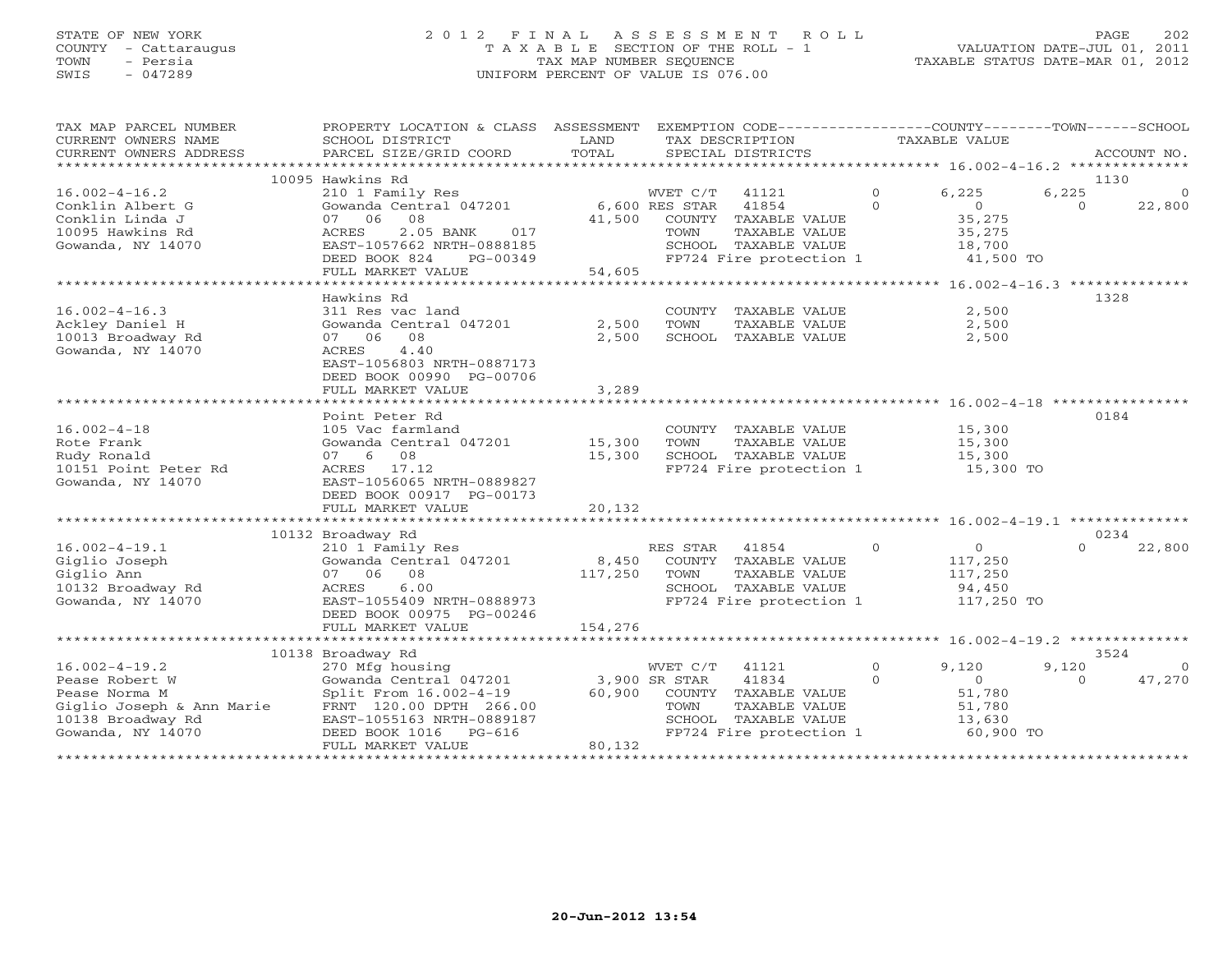## STATE OF NEW YORK 2 0 1 2 F I N A L A S S E S S M E N T R O L L PAGE 203 COUNTY - Cattaraugus T A X A B L E SECTION OF THE ROLL - 1 VALUATION DATE-JUL 01, 2011 TOWN - Persia TAX MAP NUMBER SEQUENCE TAXABLE STATUS DATE-MAR 01, 2012 SWIS - 047289 UNIFORM PERCENT OF VALUE IS 076.00UNIFORM PERCENT OF VALUE IS 076.00

| TAX MAP PARCEL NUMBER<br>CURRENT OWNERS NAME<br>CURRENT OWNERS ADDRESS                           | PROPERTY LOCATION & CLASS ASSESSMENT<br>SCHOOL DISTRICT<br>PARCEL SIZE/GRID COORD                                                                                                | LAND<br>TOTAL                  |                                              | EXEMPTION CODE-----------------COUNTY-------TOWN------SCHOOL<br>TAX DESCRIPTION<br>SPECIAL DISTRICTS |                                     | <b>TAXABLE VALUE</b>                                      |                                    | ACCOUNT NO.                       |
|--------------------------------------------------------------------------------------------------|----------------------------------------------------------------------------------------------------------------------------------------------------------------------------------|--------------------------------|----------------------------------------------|------------------------------------------------------------------------------------------------------|-------------------------------------|-----------------------------------------------------------|------------------------------------|-----------------------------------|
|                                                                                                  |                                                                                                                                                                                  |                                |                                              |                                                                                                      |                                     |                                                           |                                    |                                   |
| $16.002 - 4 - 20$<br>Hewitt Ben A<br>10168 Broadway Rd<br>Gowanda, NY 14070                      | 10168 Broadway Rd<br>220 2 Family Res<br>Gowanda Central 047201<br>08<br>07 06<br>ACRES 17.45                                                                                    | 17,300 AG DIST                 | RPTL466_c 41683<br>50,700 RES STAR<br>COUNTY | 41720<br>41854<br>TAXABLE VALUE                                                                      | $\circ$<br>$\mathbf{0}$<br>$\Omega$ | $\circ$<br>3,363<br>$\overline{0}$<br>47,337              | 0104<br>2,280<br>3,363<br>$\Omega$ | $\overline{0}$<br>3,363<br>22,800 |
| MAY BE SUBJECT TO PAYMENT<br>UNDER AGDIST LAW TIL 2016                                           | EAST-1055534 NRTH-0889767<br>DEED BOOK 00993 PG-00249<br>FULL MARKET VALUE                                                                                                       | ****************************** | TOWN                                         | TAXABLE VALUE<br>SCHOOL TAXABLE VALUE<br>66,711 FP724 Fire protection 1                              |                                     | 45,057<br>24,537<br>50,700 TO                             |                                    |                                   |
|                                                                                                  | 10148 Broadway Rd                                                                                                                                                                |                                |                                              |                                                                                                      |                                     | *********** 16.002-4-22 ***********                       | 0174                               |                                   |
| $16.002 - 4 - 22$<br>Hewitt Albert B<br>Hewitt Joyce A<br>10148 Broadway Rd<br>Gowanda, NY 14070 | 210 1 Family Res<br>Gowanda Central 047201<br>07 06<br>08<br>FRNT 130.00 DPTH 270.00<br>EAST-1055163 NRTH-0889312<br>DEED BOOK 886<br>PG-00885<br>FULL MARKET VALUE              | 7,000<br>66,200<br>87,105      | RES STAR<br>TOWN                             | 41854<br>COUNTY TAXABLE VALUE<br>TAXABLE VALUE<br>SCHOOL TAXABLE VALUE<br>FP724 Fire protection 1    | $\Omega$                            | $\Omega$<br>66,200<br>66,200<br>43,400<br>66,200 TO       | $\Omega$                           | 22,800                            |
|                                                                                                  | ***********************                                                                                                                                                          |                                |                                              | ******************************** 16.002-4-25 ************                                            |                                     |                                                           |                                    |                                   |
|                                                                                                  | 10184 Broadway Rd                                                                                                                                                                |                                |                                              |                                                                                                      |                                     |                                                           | 0068                               |                                   |
| $16.002 - 4 - 25$<br>Grimm Michael J<br>Grimm Mary M<br>10184 Broadway Rd<br>Gowanda, NY 14070   | 210 1 Family Res<br>Gowanda Central 047201<br>07 06<br>08<br>ACRES<br>1.45<br>EAST-1055164 NRTH-0889859<br>DEED BOOK 3951<br>PG-5002<br>FULL MARKET VALUE                        | 7,200<br>52,800<br>69,474      | RES STAR<br>TOWN                             | 41854<br>COUNTY TAXABLE VALUE<br>TAXABLE VALUE<br>SCHOOL TAXABLE VALUE<br>FP724 Fire protection 1    | $\mathbf{0}$                        | $\overline{O}$<br>52,800<br>52,800<br>30,000<br>52,800 TO | $\Omega$                           | 22,800                            |
|                                                                                                  | * * * * * * * * * * * * * * * * * *                                                                                                                                              | ************                   |                                              |                                                                                                      |                                     | ******** 16.002-4-26 ************                         |                                    |                                   |
| $16.002 - 4 - 26$<br>Denea Brian                                                                 | 10190 Broadway Rd<br>210 1 Family Res<br>Gowanda Central 047201                                                                                                                  | 6,000                          | RES STAR                                     | 41854<br>COUNTY TAXABLE VALUE                                                                        | $\circ$                             | $\overline{0}$<br>72,700                                  | 0063<br>$\Omega$                   | 22,800                            |
| 10190 Broadway<br>Persia, NY 14070                                                               | 07<br>06<br>08<br>FRNT 100.00 DPTH 275.00<br>BANK<br>032<br>EAST-1055164 NRTH-0890023<br>DEED BOOK 13554 PG-8002                                                                 | 72,700                         | TOWN                                         | TAXABLE VALUE<br>SCHOOL TAXABLE VALUE<br>FP724 Fire protection 1                                     |                                     | 72,700<br>49,900<br>72,700 TO                             |                                    |                                   |
|                                                                                                  | FULL MARKET VALUE                                                                                                                                                                | 95,658                         |                                              |                                                                                                      |                                     |                                                           |                                    |                                   |
|                                                                                                  |                                                                                                                                                                                  |                                |                                              |                                                                                                      |                                     |                                                           |                                    |                                   |
| $16.002 - 4 - 27$<br>Van Note Ryan M<br>10198 Broadway Rd<br>Gowanda, NY 14070                   | 10198 Broadway Rd<br>210 1 Family Res<br>Gowanda Central 047201<br>07 06<br>08<br>FRNT 100.00 DPTH 275.00<br>BANK<br>017<br>EAST-1055166 NRTH-0890126<br>DEED BOOK 13498 PG-8001 | 6,000<br>71,200                | RES STAR<br>TOWN                             | 41854<br>COUNTY TAXABLE VALUE<br>TAXABLE VALUE<br>SCHOOL TAXABLE VALUE<br>FP724 Fire protection 1    | $\Omega$                            | $\Omega$<br>71,200<br>71,200<br>48,400<br>71,200 TO       | 0103<br>$\Omega$                   | 22,800                            |
|                                                                                                  | FULL MARKET VALUE<br>************************************                                                                                                                        | 93,684                         |                                              |                                                                                                      |                                     |                                                           |                                    |                                   |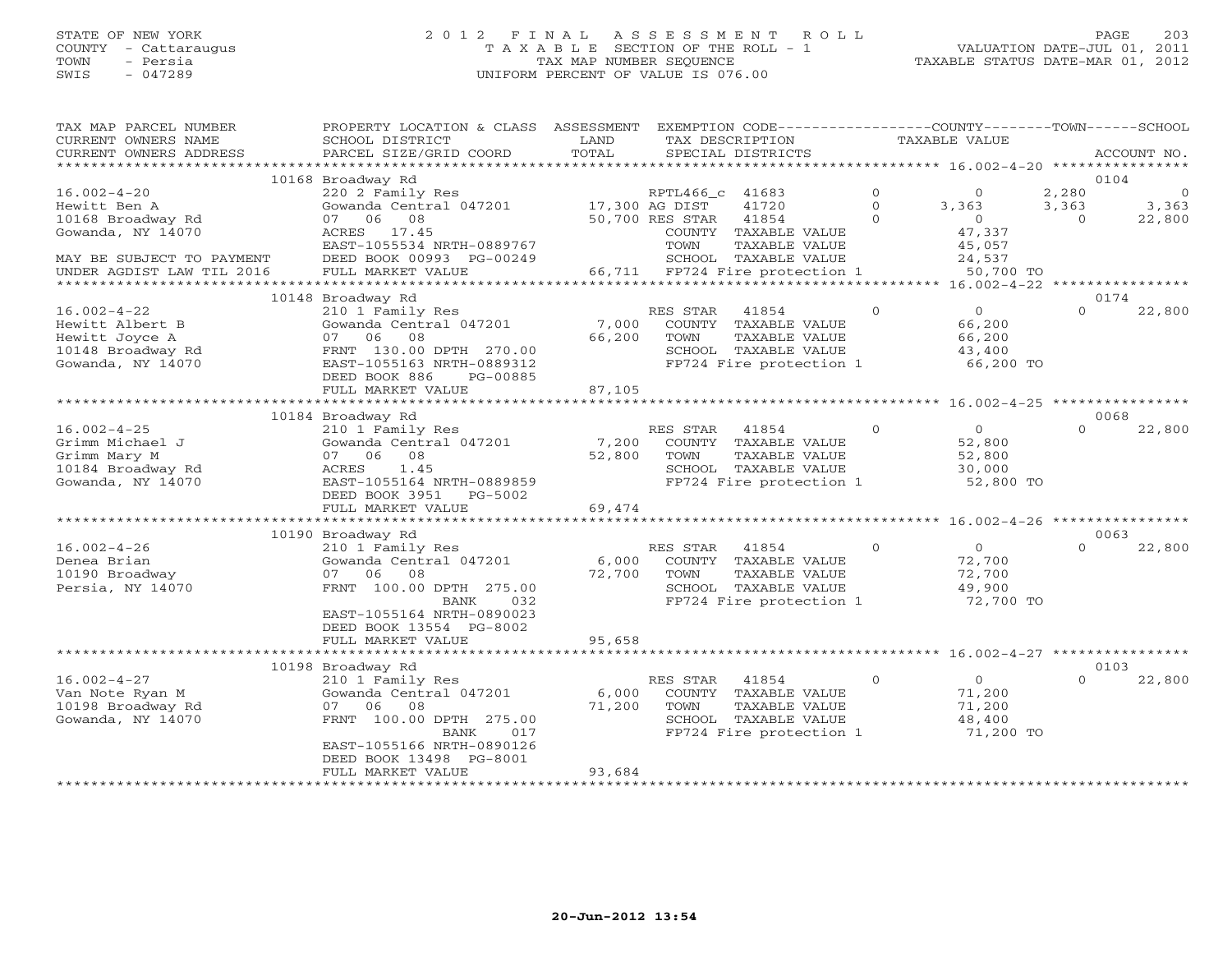## STATE OF NEW YORK 2 0 1 2 F I N A L A S S E S S M E N T R O L L PAGE 204 COUNTY - Cattaraugus T A X A B L E SECTION OF THE ROLL - 1 VALUATION DATE-JUL 01, 2011 TOWN - Persia TAX MAP NUMBER SEQUENCE TAXABLE STATUS DATE-MAR 01, 2012 SWIS - 047289 UNIFORM PERCENT OF VALUE IS 076.00UNIFORM PERCENT OF VALUE IS 076.00

| TAX MAP PARCEL NUMBER<br>CURRENT OWNERS NAME<br>CURRENT OWNERS ADDRESS | PROPERTY LOCATION & CLASS ASSESSMENT<br>SCHOOL DISTRICT<br>PARCEL SIZE/GRID COORD | LAND<br>TOTAL |                | EXEMPTION CODE-----------------COUNTY-------TOWN------SCHOOL<br>TAX DESCRIPTION<br>SPECIAL DISTRICTS |          | TAXABLE VALUE |          | ACCOUNT NO. |
|------------------------------------------------------------------------|-----------------------------------------------------------------------------------|---------------|----------------|------------------------------------------------------------------------------------------------------|----------|---------------|----------|-------------|
|                                                                        |                                                                                   |               |                |                                                                                                      |          |               |          |             |
|                                                                        | 10204 Broadway Rd                                                                 |               |                |                                                                                                      |          |               |          | 0124        |
| $16.002 - 4 - 28$                                                      | 210 1 Family Res                                                                  |               | WVET C/T       | 41121                                                                                                | $\Omega$ | 9,120         | 9,120    | $\Omega$    |
| LeBar Melvin                                                           | Gowanda Central 047201                                                            |               | 6,000 DVET C/T | 41141                                                                                                | $\circ$  | 7,290         | 7,290    | $\Omega$    |
| LeBar Elizabeth                                                        | 07 06<br>08                                                                       |               | 72,900 SR STAR | 41834                                                                                                | $\Omega$ | $\circ$       | $\Omega$ | 47,270      |
| 10204 Broadway Rd                                                      | FRNT 100.00 DPTH 275.00                                                           |               |                | COUNTY TAXABLE VALUE                                                                                 |          | 56,490        |          |             |
| Gowanda, NY 14070                                                      | EAST-1055155 NRTH-0890224                                                         |               | TOWN           | TAXABLE VALUE                                                                                        |          | 56,490        |          |             |
|                                                                        | DEED BOOK 738<br>PG-00092                                                         |               |                | SCHOOL TAXABLE VALUE                                                                                 |          | 25,630        |          |             |
|                                                                        | FULL MARKET VALUE                                                                 |               |                | 95,921 FP724 Fire protection 1                                                                       |          | 72,900 TO     |          |             |
|                                                                        |                                                                                   |               |                |                                                                                                      |          |               |          |             |
|                                                                        | 10216 Broadway Rd                                                                 |               |                |                                                                                                      |          |               |          | 0121        |
| $16.002 - 4 - 29.1$                                                    | 210 1 Family Res                                                                  |               | SR STAR        | 41834                                                                                                | $\Omega$ | $\Omega$      | $\Omega$ | 47,270      |
| Korbar Thelma Sandra                                                   | Gowanda Central 047201                                                            | 8,700         |                | COUNTY TAXABLE VALUE                                                                                 |          | 56,900        |          |             |
| 10216 Broadway Rd                                                      | 07 06 08                                                                          | 56,900        | TOWN           | TAXABLE VALUE                                                                                        |          | 56,900        |          |             |
| Gowanda, NY 14070                                                      | 5.30<br>ACRES                                                                     |               |                | SCHOOL TAXABLE VALUE                                                                                 |          | 9,630         |          |             |
|                                                                        | EAST-1055300 NRTH-0890361                                                         |               |                | FP724 Fire protection 1                                                                              |          | 56,900 TO     |          |             |
|                                                                        | DEED BOOK 763<br>PG-00062                                                         |               |                |                                                                                                      |          |               |          |             |
|                                                                        | FULL MARKET VALUE                                                                 | 74,868        |                |                                                                                                      |          |               |          |             |
|                                                                        |                                                                                   |               |                |                                                                                                      |          |               |          |             |
|                                                                        | High St                                                                           |               |                |                                                                                                      |          |               |          | 1237        |
| $16.002 - 4 - 31$                                                      | 852 Landfill                                                                      |               |                | COUNTY TAXABLE VALUE                                                                                 |          | 7,800         |          |             |
| Moench Tanning Co Inc                                                  | Gowanda Central 047201                                                            | 7,800         | TOWN           | TAXABLE VALUE                                                                                        |          | 7,800         |          |             |
| 465 Palmer St                                                          | 16 06 08                                                                          | 7,800         |                | SCHOOL TAXABLE VALUE                                                                                 |          | 7,800         |          |             |
| Gowanda, NY 14070                                                      | ACRES<br>13.40                                                                    |               |                | FP724 Fire protection 1                                                                              |          | 7,800 TO      |          |             |
|                                                                        | EAST-1056014 NRTH-0891860                                                         |               |                |                                                                                                      |          |               |          |             |
|                                                                        | DEED BOOK 729<br>PG-00314                                                         |               |                |                                                                                                      |          |               |          |             |
|                                                                        | FULL MARKET VALUE                                                                 | 10,263        |                |                                                                                                      |          |               |          |             |
|                                                                        |                                                                                   |               |                |                                                                                                      |          |               |          |             |
|                                                                        | 10035 Route 62                                                                    |               |                |                                                                                                      |          |               |          | 0052        |
| $16.004 - 2 - 2$                                                       | 270 Mfg housing                                                                   |               |                | COUNTY TAXABLE VALUE                                                                                 |          | 14,200        |          |             |
| Harper William J                                                       | Gowanda Central 047201                                                            | 3,000         | TOWN           | TAXABLE VALUE                                                                                        |          | 14,200        |          |             |
| Harper Colleen                                                         | 17 08<br>08                                                                       | 14,200        |                | SCHOOL TAXABLE VALUE                                                                                 |          | 14,200        |          |             |
| 338 Spike Buck Rd                                                      | FRNT 130.12 DPTH<br>90.00                                                         |               |                | FP725 Fire protection 2                                                                              |          | 14,200 TO     |          |             |
| Spencer, TN 38585                                                      | EAST-1051094 NRTH-0886841                                                         |               |                |                                                                                                      |          |               |          |             |
|                                                                        | DEED BOOK 13331 PG-6001                                                           | 18,684        |                |                                                                                                      |          |               |          |             |
|                                                                        | FULL MARKET VALUE                                                                 |               |                |                                                                                                      |          |               |          |             |
|                                                                        | 9161 Route 62                                                                     |               |                |                                                                                                      |          |               |          | 1380        |
| $16.004 - 2 - 3$                                                       | 311 Res vac land                                                                  |               |                | COUNTY TAXABLE VALUE                                                                                 |          | 2,500         |          |             |
| Monnin Clarence A                                                      | Gowanda Central 047201                                                            | 2,500         | TOWN           | TAXABLE VALUE                                                                                        |          | 2,500         |          |             |
| Monnin Sharon K                                                        | property assessed in Dayt                                                         | 2,500         |                | SCHOOL TAXABLE VALUE                                                                                 |          | 2,500         |          |             |
| 10037 Route 62                                                         | error since 1988                                                                  |               |                |                                                                                                      |          |               |          |             |
| Gowanda, NY 14070                                                      | FRNT 104.00 DPTH 225.00                                                           |               |                |                                                                                                      |          |               |          |             |
|                                                                        | FULL MARKET VALUE                                                                 | 3,289         |                |                                                                                                      |          |               |          |             |
|                                                                        |                                                                                   |               |                |                                                                                                      |          |               |          |             |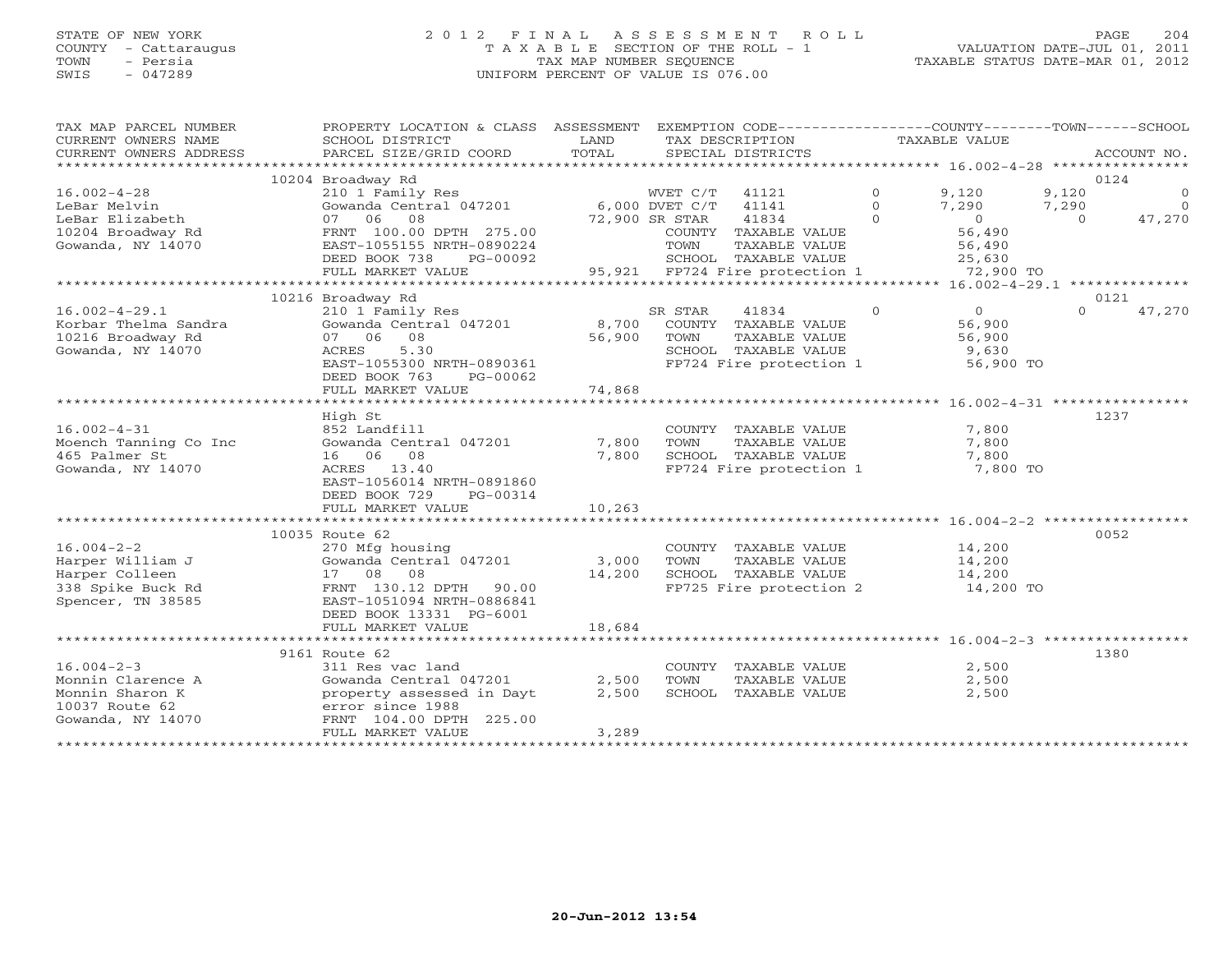## STATE OF NEW YORK 2 0 1 2 F I N A L A S S E S S M E N T R O L L PAGE 205 COUNTY - Cattaraugus T A X A B L E SECTION OF THE ROLL - 1 VALUATION DATE-JUL 01, 2011 TOWN - Persia TAX MAP NUMBER SEQUENCE TAXABLE STATUS DATE-MAR 01, 2012 SWIS - 047289 UNIFORM PERCENT OF VALUE IS 076.00UNIFORM PERCENT OF VALUE IS 076.00

| TAX MAP PARCEL NUMBER<br>CURRENT OWNERS NAME<br>CURRENT OWNERS ADDRESS | PROPERTY LOCATION & CLASS ASSESSMENT<br>SCHOOL DISTRICT<br>PARCEL SIZE/GRID COORD   | LAND<br>TOTAL     | TAX DESCRIPTION<br>SPECIAL DISTRICTS            | EXEMPTION CODE----------------COUNTY-------TOWN-----SCHOOL<br>TAXABLE VALUE<br>ACCOUNT NO. |
|------------------------------------------------------------------------|-------------------------------------------------------------------------------------|-------------------|-------------------------------------------------|--------------------------------------------------------------------------------------------|
| ******************                                                     |                                                                                     | **********        |                                                 | ************************************** 16.004-2-4 ******************                       |
| $16.004 - 2 - 4$<br>Skinner Shauna M                                   | 10025 Route 62<br>210 1 Family Res<br>Gowanda Central 047201<br>64 05               | 4,000             | COUNTY TAXABLE VALUE<br>TAXABLE VALUE<br>TOWN   | 0102<br>26,700<br>26,700                                                                   |
| Chandler Arden L III<br>10025 Route 62<br>Gowanda, NY 14070            | 08<br>FRNT 209.38 DPTH<br>85.00<br>017<br>BANK<br>EAST-1051032 NRTH-0886594         | 26,700            | SCHOOL TAXABLE VALUE<br>FP724 Fire protection 1 | 26,700<br>26,700 TO                                                                        |
|                                                                        | DEED BOOK 14160 PG-3002<br>FULL MARKET VALUE                                        | 35,132<br>******* |                                                 | ********************* 16.004-2-5 ******************                                        |
|                                                                        | 10010 Route 62                                                                      |                   |                                                 | 0062                                                                                       |
| $16.004 - 2 - 5$<br>Stebbins Paul W                                    | 210 1 Family Res<br>Gowanda Central 047201                                          | 3,300             | RES STAR<br>41854<br>COUNTY<br>TAXABLE VALUE    | $\circ$<br>$\Omega$<br>$\Omega$<br>22,800<br>52,000                                        |
| Stebbins Sandra L<br>10010 Rte 62                                      | 64<br>05<br>08<br>90.00 DPTH 160.00<br>FRNT                                         | 52,000            | TOWN<br>TAXABLE VALUE<br>SCHOOL TAXABLE VALUE   | 52,000<br>29,200                                                                           |
| Gowanda, NY 14070                                                      | BANK<br>017<br>EAST-1051079 NRTH-0886254<br>DEED BOOK 3877 PG-3001                  | 68,421            | FP724 Fire protection 1                         | 52,000 TO                                                                                  |
|                                                                        | FULL MARKET VALUE                                                                   |                   |                                                 |                                                                                            |
|                                                                        | 9945 Route 62                                                                       |                   |                                                 | 1066                                                                                       |
| $16.004 - 2 - 6$                                                       | 311 Res vac land                                                                    |                   | COUNTY TAXABLE VALUE                            | 500                                                                                        |
| Miller Elva                                                            | Gowanda Central 047201                                                              | 500               | TOWN<br>TAXABLE VALUE                           | 500                                                                                        |
| 9187 New Albion Rd                                                     | 08<br>64 05                                                                         | 500               | SCHOOL TAXABLE VALUE                            | 500                                                                                        |
| Cattaraugus, NY 14719                                                  | 70.00 DPTH<br>FRNT<br>25.00<br>EAST-1051006 NRTH-0886462<br>DEED BOOK 15829 PG-3001 |                   | FP724 Fire protection 1                         | 500 TO                                                                                     |
|                                                                        | FULL MARKET VALUE                                                                   | 658               |                                                 |                                                                                            |
|                                                                        |                                                                                     | **********        |                                                 | ********************************* 16.004-2-7.1 ***************                             |
|                                                                        | 9830 Van Etten Rd                                                                   |                   |                                                 | 0227                                                                                       |
| $16.004 - 2 - 7.1$<br>Anderson Denise P                                | 312 Vac w/imprv<br>Gowanda Central 047201                                           | 41,700            | COUNTY TAXABLE VALUE<br>TAXABLE VALUE<br>TOWN   | 47,700<br>47,700                                                                           |
| Williams Vicky L                                                       | 64 05 08<br>Barn                                                                    | 47,700            | SCHOOL TAXABLE VALUE                            | 47,700                                                                                     |
| 7707 Route 83                                                          | 6/15/05-NYS Appropriation                                                           |                   | FP724 Fire protection 1                         | 47,700 TO                                                                                  |
| S. Dayton, NY 14138                                                    | .488 acre 1/2001, 3367/90<br>ACRES 104.55<br>EAST-1051680 NRTH-0885069              |                   |                                                 |                                                                                            |
|                                                                        | DEED BOOK 9430<br>PG-3003                                                           |                   |                                                 |                                                                                            |
|                                                                        | FULL MARKET VALUE                                                                   | 62,763            |                                                 |                                                                                            |
|                                                                        |                                                                                     |                   |                                                 |                                                                                            |
| $16.004 - 2 - 7.2$                                                     | Van Etten Rd<br>314 Rural vac<10                                                    |                   |                                                 | 1373<br>500                                                                                |
| Tolman John J                                                          | Gowanda Central 047201                                                              | 500               | COUNTY TAXABLE VALUE<br>TOWN<br>TAXABLE VALUE   | 500                                                                                        |
| 9886 Van Etten Rd                                                      | split off 16.004-2-7 1/08                                                           | 500               | SCHOOL TAXABLE VALUE                            | 500                                                                                        |
| Gowanda, NY 14070                                                      | nrf                                                                                 |                   | FP724 Fire protection 1                         | 500 TO                                                                                     |
|                                                                        | ACRES<br>1.30                                                                       |                   |                                                 |                                                                                            |
|                                                                        | EAST-1051026 NRTH-0884704                                                           |                   |                                                 |                                                                                            |
|                                                                        | DEED BOOK 9430<br>$PG-3001$                                                         |                   |                                                 |                                                                                            |
|                                                                        | FULL MARKET VALUE                                                                   | 658               |                                                 |                                                                                            |
|                                                                        |                                                                                     |                   |                                                 |                                                                                            |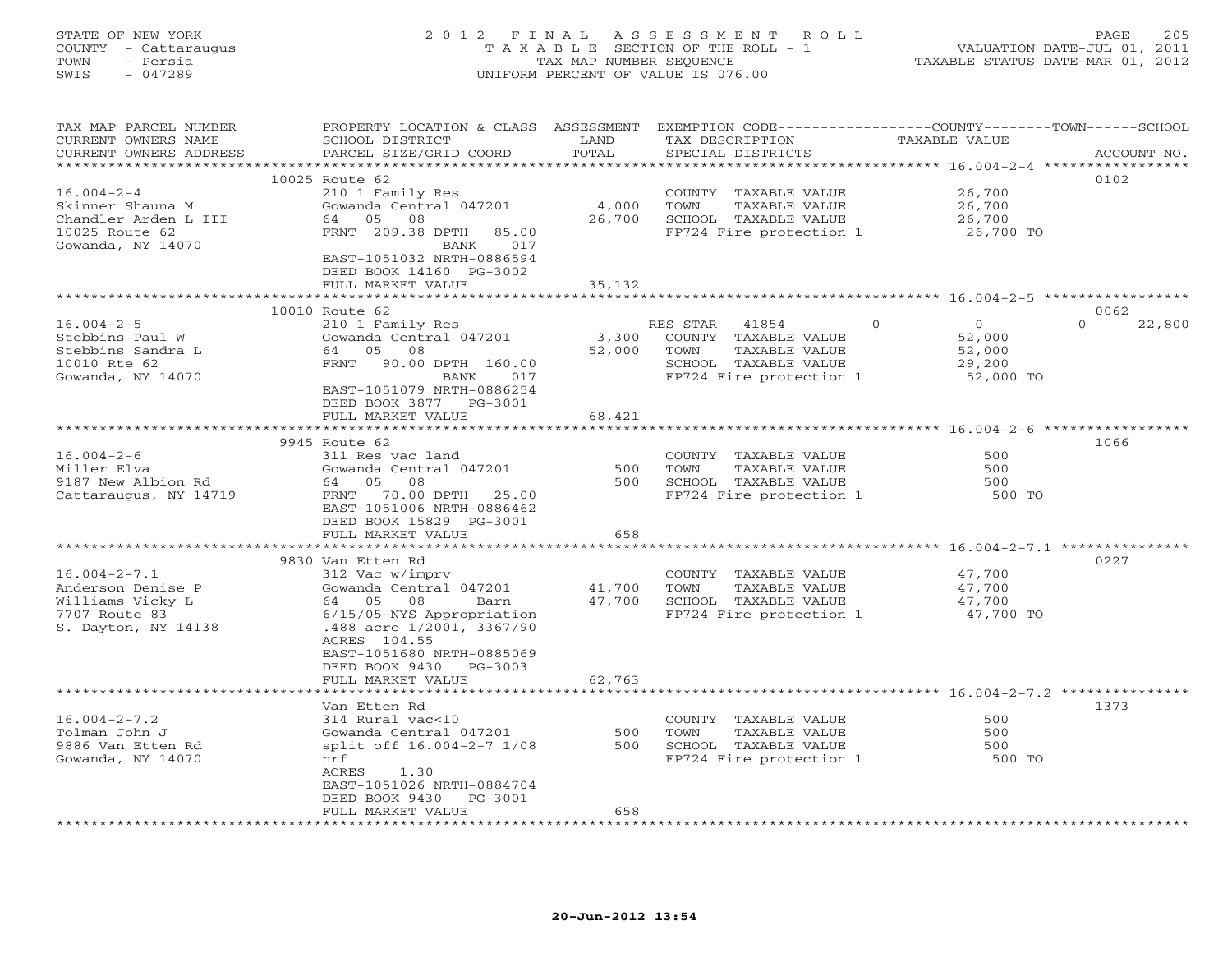## STATE OF NEW YORK 2 0 1 2 F I N A L A S S E S S M E N T R O L L PAGE 206 COUNTY - Cattaraugus T A X A B L E SECTION OF THE ROLL - 1 VALUATION DATE-JUL 01, 2011 TOWN - Persia TAX MAP NUMBER SEQUENCE TAXABLE STATUS DATE-MAR 01, 2012 SWIS - 047289 UNIFORM PERCENT OF VALUE IS 076.00UNIFORM PERCENT OF VALUE IS 076.00

| TAX MAP PARCEL NUMBER<br>CURRENT OWNERS NAME<br>CURRENT OWNERS ADDRESS                                      | PROPERTY LOCATION & CLASS ASSESSMENT<br>SCHOOL DISTRICT<br>PARCEL SIZE/GRID COORD                                                                                                                        | LAND<br>TOTAL                | EXEMPTION CODE-----------------COUNTY-------TOWN------SCHOOL<br>TAX DESCRIPTION<br>SPECIAL DISTRICTS                     | TAXABLE VALUE                                                        | ACCOUNT NO.                |
|-------------------------------------------------------------------------------------------------------------|----------------------------------------------------------------------------------------------------------------------------------------------------------------------------------------------------------|------------------------------|--------------------------------------------------------------------------------------------------------------------------|----------------------------------------------------------------------|----------------------------|
| *********************                                                                                       |                                                                                                                                                                                                          | ************                 |                                                                                                                          |                                                                      |                            |
| $16.004 - 2 - 7.3$<br>Stebbins Paul W<br>Stebbins Sandra L<br>10010 Route 62<br>Gowanda, NY 14070           | Van Etten Rd<br>322 Rural vac>10<br>Gowanda Central 047201<br>split off 16.004-2-7 1/08<br>ACRES 15.40<br>EAST-1051273 NRTH-0886147<br>DEED BOOK 9430<br>PG-3002                                         | 10,800<br>10,800             | COUNTY TAXABLE VALUE<br>TOWN<br>TAXABLE VALUE<br>SCHOOL TAXABLE VALUE<br>FP724 Fire protection 1                         | 10,800<br>10,800<br>10,800<br>10,800 TO                              | 1374                       |
|                                                                                                             | FULL MARKET VALUE                                                                                                                                                                                        | 14,211                       |                                                                                                                          | *********************** 16.004-2-8.1 ********                        |                            |
| $16.004 - 2 - 8.1$<br>Tomaszewski Gloria J<br>9939 Broadway Rd<br>Gowanda, NY 14070                         | 9939 Broadway Rd<br>240 Rural res<br>Gowanda Central 047201<br>$8/64 - 05/06 - 08$<br>ACRES 155.00<br>EAST-1052760 NRTH-0887558<br>DEED BOOK 00961 PG-00120                                              | 50,000<br>74,000             | SR STAR<br>41834<br>COUNTY<br>TAXABLE VALUE<br>TOWN<br>TAXABLE VALUE<br>SCHOOL TAXABLE VALUE<br>FP724 Fire protection 1  | $\circ$<br>$\Omega$<br>74,000<br>74,000<br>26,730<br>74,000 TO       | 0225<br>$\Omega$<br>47,270 |
|                                                                                                             | FULL MARKET VALUE                                                                                                                                                                                        | 97,368                       |                                                                                                                          |                                                                      |                            |
|                                                                                                             | 9956 Broadway Rd                                                                                                                                                                                         |                              |                                                                                                                          |                                                                      | 1316                       |
| $16.004 - 2 - 8.2$<br>Tomaszewski Joseph L<br>Tomaszewski Tamara L<br>9956 Broadway Rd<br>Gowanda, NY 14070 | 210 1 Family Res<br>Gowanda Central 047201<br>$64 - 05 - 08$<br>ACRES<br>18.30 BANK<br>017<br>EAST-1054656 NRTH-0886322<br>DEED BOOK 961<br>PG-00123<br>FULL MARKET VALUE                                | 12,200<br>56,200<br>73,947   | RES STAR<br>41854<br>COUNTY<br>TAXABLE VALUE<br>TOWN<br>TAXABLE VALUE<br>SCHOOL TAXABLE VALUE<br>FP724 Fire protection 1 | $\circ$<br>$\Omega$<br>56,200<br>56,200<br>33,400<br>56,200 TO       | $\Omega$<br>22,800         |
|                                                                                                             |                                                                                                                                                                                                          |                              |                                                                                                                          |                                                                      |                            |
| $16.004 - 2 - 9.1$<br>Kota Richard E<br>Ingersoll Nancy A<br>9889 Broadway Rd<br>Gowanda, NY 14070          | 9889 Broadway Rd<br>280 Res Multiple<br>Gowanda Central 047201<br>05<br>08<br>64<br>2 houses on site<br>ACRES<br>29.00<br>EAST-1053757 NRTH-0885190<br>DEED BOOK 1033<br>PG-276<br>FULL MARKET VALUE     | 20,800<br>166,600<br>219,211 | RES STAR<br>41854<br>COUNTY TAXABLE VALUE<br>TOWN<br>TAXABLE VALUE<br>SCHOOL TAXABLE VALUE<br>FP724 Fire protection 1    | $\circ$<br>$\circ$<br>166,600<br>166,600<br>143,800<br>166,600 TO    | 0122<br>$\Omega$<br>22,800 |
|                                                                                                             |                                                                                                                                                                                                          |                              |                                                                                                                          |                                                                      |                            |
| $16.004 - 2 - 9.2$<br>Tornabene Jack<br>9905 Broadway Rd<br>Gowanda, NY 14070                               | 9905 Broadway Rd<br>210 1 Family Res<br>Gowanda Central 047201<br>64<br>05<br>08<br>$6/2010$ -split off $6.25$ , 1.<br>ACRES<br>1.50 BANK<br>017<br>EAST-1054086 NRTH-0885564<br>DEED BOOK 15093 PG-9002 | 5,300<br>80,400              | RES STAR<br>41854<br>TAXABLE VALUE<br>COUNTY<br>TOWN<br>TAXABLE VALUE<br>SCHOOL TAXABLE VALUE<br>FP724 Fire protection 1 | $\overline{0}$<br>$\circ$<br>80,400<br>80,400<br>57,600<br>80,400 TO | 1248<br>$\Omega$<br>22,800 |
|                                                                                                             | FULL MARKET VALUE                                                                                                                                                                                        | 105,789                      |                                                                                                                          |                                                                      |                            |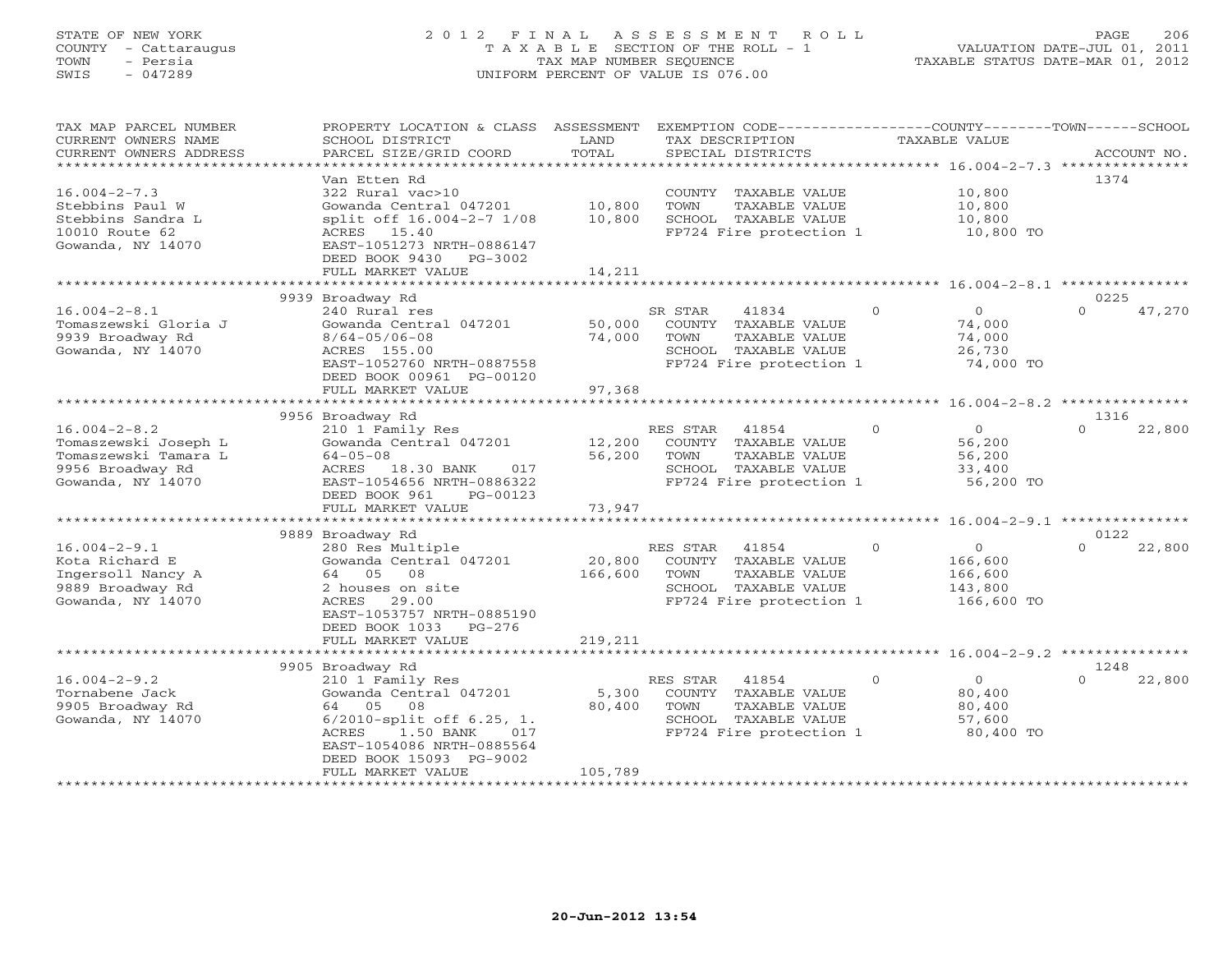## STATE OF NEW YORK 2 0 1 2 F I N A L A S S E S S M E N T R O L L PAGE 207 COUNTY - Cattaraugus T A X A B L E SECTION OF THE ROLL - 1 VALUATION DATE-JUL 01, 2011 TOWN - Persia TAX MAP NUMBER SEQUENCE TAXABLE STATUS DATE-MAR 01, 2012 SWIS - 047289 UNIFORM PERCENT OF VALUE IS 076.00UNIFORM PERCENT OF VALUE IS 076.00

| TAX MAP PARCEL NUMBER<br>CURRENT OWNERS NAME<br>CURRENT OWNERS ADDRESS<br>* * * * * * * * * * * * * * * * * * * | PROPERTY LOCATION & CLASS<br>SCHOOL DISTRICT<br>PARCEL SIZE/GRID COORD                                                                                           | ASSESSMENT<br>LAND<br>TOTAL<br>************* | EXEMPTION CODE-----------------COUNTY-------TOWN------SCHOOL<br>TAX DESCRIPTION<br>SPECIAL DISTRICTS                  | TAXABLE VALUE                                                             | ACCOUNT NO.                |
|-----------------------------------------------------------------------------------------------------------------|------------------------------------------------------------------------------------------------------------------------------------------------------------------|----------------------------------------------|-----------------------------------------------------------------------------------------------------------------------|---------------------------------------------------------------------------|----------------------------|
|                                                                                                                 |                                                                                                                                                                  |                                              |                                                                                                                       |                                                                           |                            |
| $16.004 - 2 - 9.5$<br>Kota Nancy<br>9889 Broadway                                                               | Broadway Rd<br>314 Rural vac<10<br>Gowanda Central 047201<br>$6/2010$ -splt off 2-9.2 (Ko                                                                        | 6,300<br>6,300                               | COUNTY TAXABLE VALUE<br>TOWN<br>TAXABLE VALUE<br>SCHOOL TAXABLE VALUE                                                 | 6,300<br>6,300<br>6,300                                                   | 1554                       |
| Gowanda, NY 14070                                                                                               | 2.95<br>ACRES<br>EAST-1054628 NRTH-0885561<br>DEED BOOK 14122 PG-7002<br>FULL MARKET VALUE                                                                       | 8,289                                        | FP724 Fire protection 1                                                                                               | 6,300 TO                                                                  |                            |
|                                                                                                                 | *******************                                                                                                                                              |                                              |                                                                                                                       | ************************ 16.004-2-9.6 **********                          |                            |
|                                                                                                                 | R9905 Broadway                                                                                                                                                   |                                              |                                                                                                                       |                                                                           | 1555                       |
| $16.004 - 2 - 9.6$<br>Kota Nancy<br>9889 Broadway<br>Gowanda, NY 14070                                          | 314 Rural vac<10<br>Gowanda Central 047201<br>$6/2010$ -splt off 2-9.2 (Ko<br>NRF<br>ACRES<br>6.25                                                               | 4,300<br>4,300                               | COUNTY TAXABLE VALUE<br>TOWN<br>TAXABLE VALUE<br>SCHOOL TAXABLE VALUE<br>FP724 Fire protection 1                      | 4,300<br>4,300<br>4,300<br>4,300 TO                                       |                            |
|                                                                                                                 | EAST-1053244 NRTH-0885575<br>DEED BOOK 14122 PG-7002<br>FULL MARKET VALUE                                                                                        | 5,658                                        |                                                                                                                       |                                                                           |                            |
|                                                                                                                 |                                                                                                                                                                  |                                              |                                                                                                                       | ****************************** 16.004-2-10 ****************               |                            |
|                                                                                                                 | 9840 Broadway Rd                                                                                                                                                 |                                              |                                                                                                                       | $\Omega$<br>$\circ$                                                       | 0037<br>47,270<br>$\Omega$ |
| $16.004 - 2 - 10$<br>Bridges Richard<br>9840 Broadway Rd<br>Gowanda, NY 14070                                   | 280 Res Multiple<br>Gowanda Central 047201<br>64 05<br>08<br>6.52<br>ACRES<br>EAST-1054534 NRTH-0884651                                                          | 25,800<br>116,000                            | SR STAR<br>41834<br>COUNTY TAXABLE VALUE<br>TOWN<br>TAXABLE VALUE<br>SCHOOL TAXABLE VALUE<br>FP724 Fire protection 1  | 116,000<br>116,000<br>68,730<br>116,000 TO                                |                            |
|                                                                                                                 | DEED BOOK 711<br>PG-00538<br>FULL MARKET VALUE                                                                                                                   | 152,632                                      |                                                                                                                       |                                                                           |                            |
|                                                                                                                 |                                                                                                                                                                  |                                              |                                                                                                                       |                                                                           |                            |
|                                                                                                                 | 10007 Hawkins Rd                                                                                                                                                 |                                              |                                                                                                                       |                                                                           | 0197                       |
| $16.004 - 2 - 11.1$<br>McIsaac Charles<br>10007 Hawkins Rd<br>Gowanda, NY 14070                                 | 240 Rural res<br>Gowanda Central 047201<br>56 05<br>08<br>$3/12$ -splt $46.35$ acres -Ro<br>ACRES 108.60<br>EAST-1056407 NRTH-0885734<br>DEED BOOK 12874 PG-8002 | 47,400<br>152,300                            | 41854<br>RES STAR<br>COUNTY TAXABLE VALUE<br>TOWN<br>TAXABLE VALUE<br>SCHOOL TAXABLE VALUE<br>FP724 Fire protection 1 | $\overline{O}$<br>$\Omega$<br>152,300<br>152,300<br>129,500<br>152,300 TO | $\Omega$<br>22,800         |
|                                                                                                                 | FULL MARKET VALUE                                                                                                                                                | 200,395                                      |                                                                                                                       |                                                                           |                            |
|                                                                                                                 | <b>+++++++++++++++++</b>                                                                                                                                         |                                              |                                                                                                                       | ********************** 16.004-2-11.2 ***************                      |                            |
|                                                                                                                 | Hawkins Rd                                                                                                                                                       |                                              |                                                                                                                       |                                                                           | 1652                       |
| $16.004 - 2 - 11.2$<br>Rodler Jacob<br>Rodler Hitomi H<br>1810 Maple Park Dr E<br>Canton, MI 48188              | 322 Rural vac>10<br>Gowanda Central 047201<br>3/22-splt from McIsaac 2-<br>46.35<br>ACRES<br>EAST-1056377 NRTH-0886676<br>DEED BOOK 17460 PG-2002                | 22,700<br>22,700                             | COUNTY TAXABLE VALUE<br>TOWN<br>TAXABLE VALUE<br>SCHOOL TAXABLE VALUE<br>FP726 Fire protection 3                      | 22,700<br>22,700<br>22,700<br>22,700 TO                                   |                            |
|                                                                                                                 | FULL MARKET VALUE<br>******************                                                                                                                          | 29,868                                       |                                                                                                                       |                                                                           |                            |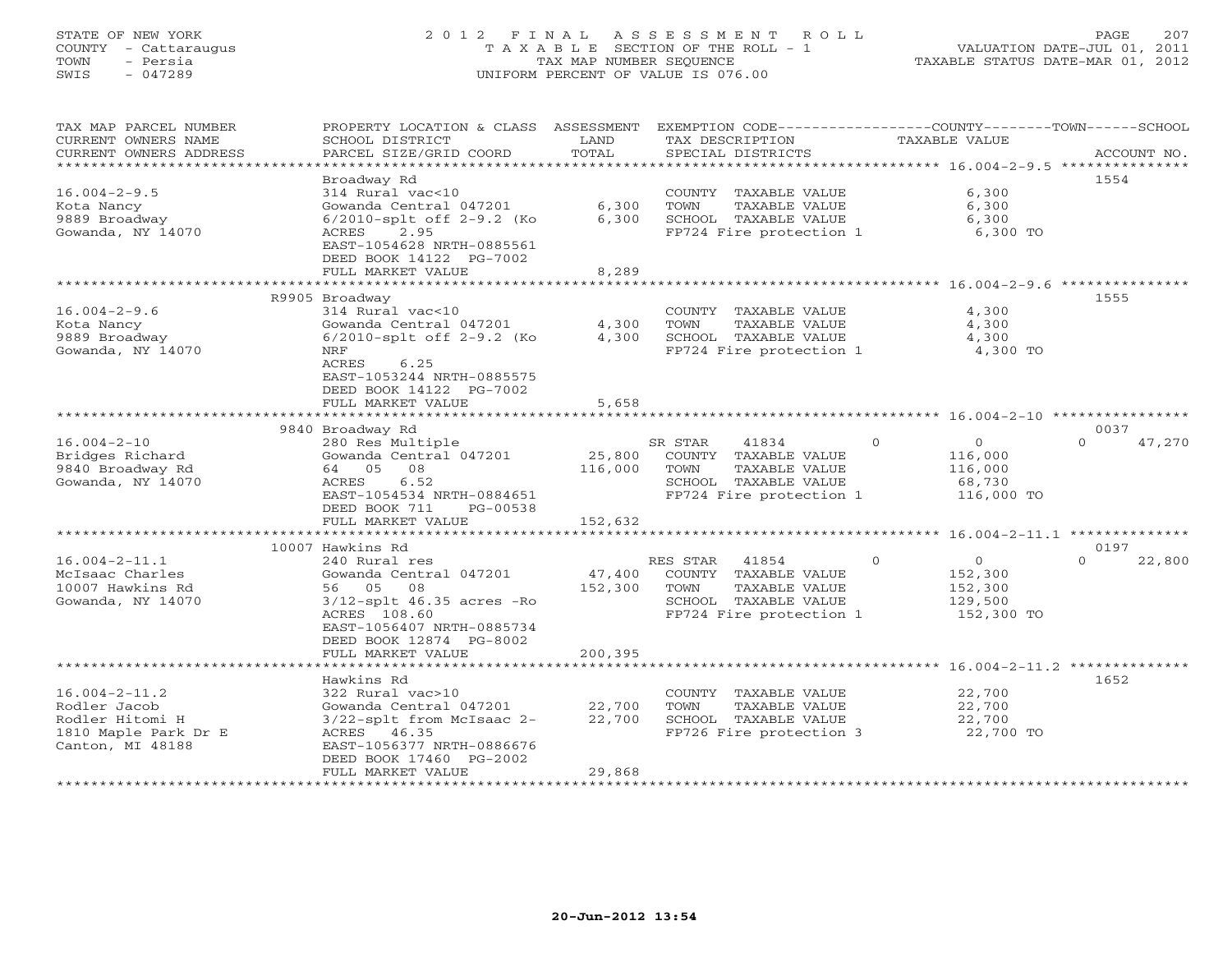## STATE OF NEW YORK 2 0 1 2 F I N A L A S S E S S M E N T R O L L PAGE 208 COUNTY - Cattaraugus T A X A B L E SECTION OF THE ROLL - 1 VALUATION DATE-JUL 01, 2011 TOWN - Persia TAX MAP NUMBER SEQUENCE TAXABLE STATUS DATE-MAR 01, 2012 SWIS - 047289 UNIFORM PERCENT OF VALUE IS 076.00UNIFORM PERCENT OF VALUE IS 076.00

| TAX MAP PARCEL NUMBER<br>CURRENT OWNERS NAME                                                                  | PROPERTY LOCATION & CLASS ASSESSMENT<br>SCHOOL DISTRICT                                                                                                                         | LAND                       | EXEMPTION CODE-----------------COUNTY-------TOWN------SCHOOL<br>TAX DESCRIPTION                                                                                                     | TAXABLE VALUE                                                                                                     |                                                              |
|---------------------------------------------------------------------------------------------------------------|---------------------------------------------------------------------------------------------------------------------------------------------------------------------------------|----------------------------|-------------------------------------------------------------------------------------------------------------------------------------------------------------------------------------|-------------------------------------------------------------------------------------------------------------------|--------------------------------------------------------------|
| CURRENT OWNERS ADDRESS                                                                                        | PARCEL SIZE/GRID COORD<br>Hawkins Rd                                                                                                                                            | TOTAL                      | SPECIAL DISTRICTS                                                                                                                                                                   |                                                                                                                   | ACCOUNT NO.<br>0217                                          |
| $16.004 - 2 - 12$<br>Allen David<br>9172 Point Peter Rd<br>Gowanda, NY 14070                                  | 314 Rural vac<10<br>Gowanda Central 047201<br>08<br>56 05<br>ACRES 13.50<br>EAST-1058520 NRTH-0884486<br>DEED BOOK 852<br>PG-00568                                              | 4,100<br>4,100             | COUNTY TAXABLE VALUE<br>TOWN<br>TAXABLE VALUE<br>SCHOOL TAXABLE VALUE<br>FP724 Fire protection 1                                                                                    | 4,100<br>4,100<br>4,100<br>4,100 TO                                                                               |                                                              |
|                                                                                                               | FULL MARKET VALUE                                                                                                                                                               | 5,395                      |                                                                                                                                                                                     |                                                                                                                   |                                                              |
|                                                                                                               | 10036 Hawkins Rd                                                                                                                                                                |                            | 53 PCT OF VALUE USED FOR EXEMPTION PURPOSES                                                                                                                                         |                                                                                                                   | 0176                                                         |
| $16.004 - 2 - 13$<br>Reska Stanley<br>10036 Hawkins Rd<br>Gowanda, NY 14070                                   | 240 Rural res<br>Gowanda Central 047201<br>08<br>56 05<br>91.45<br>ACRES<br>EAST-1057483 NRTH-0885245<br>DEED BOOK 589<br>PG-00148                                              |                            | CVET C/T<br>41131<br>42,900 AGED C/T/S 41800<br>78,000 SR STAR<br>41834<br>COUNTY TAXABLE VALUE<br>TOWN<br>TAXABLE VALUE<br>SCHOOL TAXABLE VALUE<br>102,632 FP724 Fire protection 1 | $\Omega$<br>10,335<br>$\Omega$<br>15,503<br>$\Omega$<br>$\overline{O}$<br>52,162<br>52,162<br>10,060<br>78,000 TO | 10,335<br>$\Omega$<br>15,503<br>20,670<br>$\Omega$<br>47,270 |
|                                                                                                               | FULL MARKET VALUE                                                                                                                                                               |                            |                                                                                                                                                                                     |                                                                                                                   |                                                              |
|                                                                                                               | R9840 Broadway Rd                                                                                                                                                               |                            |                                                                                                                                                                                     |                                                                                                                   | 0036                                                         |
| $16.004 - 2 - 14.1$<br>Bridges Richard C 1/2 int<br>Wilkins Patricia<br>9840 Broadway Rd<br>Gowanda, NY 14070 | 314 Rural vac<10<br>Gowanda Central 047201<br>56/64 05 08<br>Split 100 acres to Troyer<br>nrf<br>7.79<br>ACRES<br>EAST-1054772 NRTH-0884143<br>DEED BOOK 14485 PG-9001          | 2,500<br>2,500             | COUNTY TAXABLE VALUE<br>TOWN<br>TAXABLE VALUE<br>SCHOOL TAXABLE VALUE<br>FP724 Fire protection 1                                                                                    | 2,500<br>2,500<br>2,500<br>2,500 TO                                                                               |                                                              |
|                                                                                                               | FULL MARKET VALUE                                                                                                                                                               | 3,289                      |                                                                                                                                                                                     |                                                                                                                   |                                                              |
|                                                                                                               |                                                                                                                                                                                 |                            |                                                                                                                                                                                     |                                                                                                                   |                                                              |
| $16.004 - 2 - 14.2$<br>Wilkins Albert G Jr<br>Wilkins Barbara<br>9820 Broadway Rd<br>Gowanda, NY 14070        | 9820 Broadway Rd<br>210 1 Family Res<br>Gowanda Central 047201<br>56/64<br>05 08<br>4.50<br>ACRES<br>EAST-1054428 NRTH-0883893<br>DEED BOOK 00928 PG-00440<br>FULL MARKET VALUE | 7,900<br>69,000<br>90,789  | RES STAR<br>41854<br>COUNTY TAXABLE VALUE<br>TOWN<br>TAXABLE VALUE<br>SCHOOL TAXABLE VALUE<br>FP724 Fire protection 1                                                               | $\circ$<br>$\Omega$<br>69,000<br>69,000<br>46,200<br>69,000 TO                                                    | 1124<br>$\Omega$<br>22,800                                   |
|                                                                                                               | ************************                                                                                                                                                        |                            | **********************                                                                                                                                                              | ********************* 16.004-2-14.3 **************                                                                |                                                              |
|                                                                                                               | 9830 Broadway Rd                                                                                                                                                                |                            |                                                                                                                                                                                     |                                                                                                                   | 1304                                                         |
| $16.004 - 2 - 14.3$<br>Bouch Barbara M<br>Bouch Jason J<br>9830 Broadway Rd<br>Gowanda, NY 14070              | 210 1 Family Res<br>Gowanda Central 047201<br>56 05<br>08<br>FRNT 123.70 DPTH 153.00<br>EAST-1054348 NRTH-0884323<br>DEED BOOK 6327<br>PG-8001<br>FULL MARKET VALUE             | 3,800<br>87,000<br>114,474 | RES STAR<br>41854<br>COUNTY TAXABLE VALUE<br>TOWN<br>TAXABLE VALUE<br>SCHOOL TAXABLE VALUE<br>FP724 Fire protection 1                                                               | $\circ$<br>$\circ$<br>87,000<br>87,000<br>64,200<br>87,000 TO                                                     | $\Omega$<br>22,800                                           |
|                                                                                                               |                                                                                                                                                                                 |                            |                                                                                                                                                                                     |                                                                                                                   |                                                              |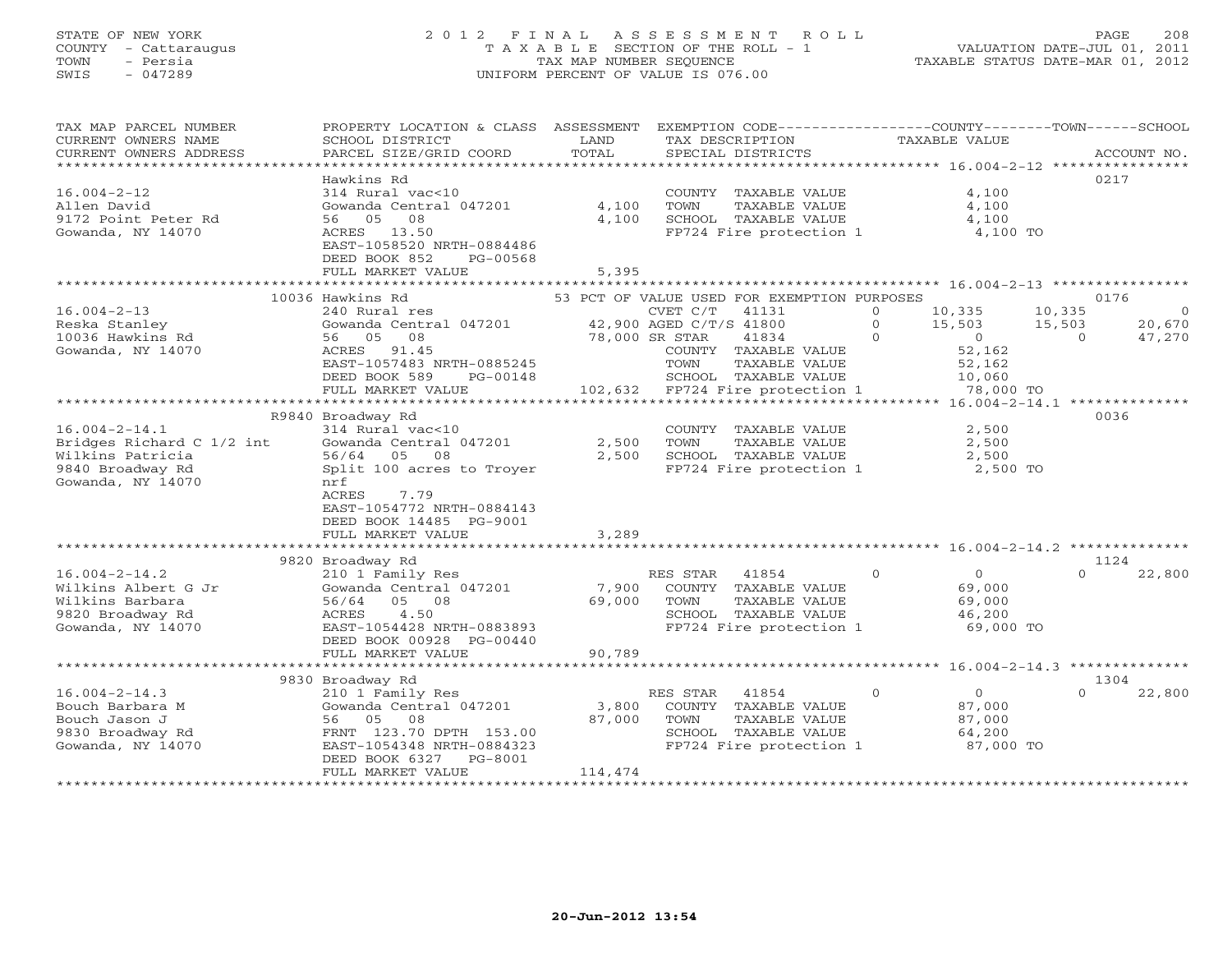## STATE OF NEW YORK 2 0 1 2 F I N A L A S S E S S M E N T R O L L PAGE 209 COUNTY - Cattaraugus T A X A B L E SECTION OF THE ROLL - 1 VALUATION DATE-JUL 01, 2011 TOWN - Persia TAX MAP NUMBER SEQUENCE TAXABLE STATUS DATE-MAR 01, 2012 SWIS - 047289 UNIFORM PERCENT OF VALUE IS 076.00UNIFORM PERCENT OF VALUE IS 076.00

| TAX MAP PARCEL NUMBER<br>CURRENT OWNERS NAME | PROPERTY LOCATION & CLASS<br>SCHOOL DISTRICT           | ASSESSMENT<br>LAND |                 | EXEMPTION CODE-----------------COUNTY-------TOWN------SCHOOL<br>TAX DESCRIPTION |                | <b>TAXABLE VALUE</b> |          |                  |
|----------------------------------------------|--------------------------------------------------------|--------------------|-----------------|---------------------------------------------------------------------------------|----------------|----------------------|----------|------------------|
| CURRENT OWNERS ADDRESS                       | PARCEL SIZE/GRID COORD                                 | TOTAL              |                 | SPECIAL DISTRICTS                                                               |                |                      |          | ACCOUNT NO.      |
| **********************                       |                                                        |                    |                 |                                                                                 |                |                      |          |                  |
|                                              | R9820 Broadway Rd                                      |                    |                 |                                                                                 |                |                      |          | 1367             |
| $16.004 - 2 - 14.4$                          | 322 Rural vac>10                                       |                    |                 | COUNTY TAXABLE VALUE                                                            |                | 29,000               |          |                  |
| Bridges Richard & Penny Etal                 | Gowanda Central 047201                                 | 29,000             | TOWN            | TAXABLE VALUE                                                                   |                | 29,000               |          |                  |
| Martin Theodore & Kathleen                   | split from $2-14.1$ (8/06)-                            | 29,000             |                 | SCHOOL TAXABLE VALUE                                                            |                | 29,000               |          |                  |
| 9840 Broadway Rd                             | ACRES 100.00                                           |                    |                 |                                                                                 |                |                      |          |                  |
| Gowanda, NY 14070                            | EAST-1056599 NRTH-0883619<br>DEED BOOK 8923<br>PG-3001 |                    |                 |                                                                                 |                |                      |          |                  |
|                                              | FULL MARKET VALUE                                      | 38,158             |                 |                                                                                 |                |                      |          |                  |
|                                              | ****************************                           |                    |                 |                                                                                 |                |                      |          |                  |
|                                              | 9770 Broadway Rd                                       |                    |                 |                                                                                 |                |                      |          | 0027             |
| $16.004 - 2 - 15$                            | 210 1 Family Res                                       |                    | SR STAR         | 41834                                                                           | $\mathbf{0}$   | $\mathbf{O}$         | $\Omega$ | 47,270           |
| Bouch James L                                | Gowanda Central 047201                                 | 9,400              |                 | COUNTY TAXABLE VALUE                                                            |                | 70,500               |          |                  |
| 9770 Broadway Rd                             | $-05$<br>$-08$<br>64                                   | 70,500             | TOWN            | TAXABLE VALUE                                                                   |                | 70,500               |          |                  |
| Gowanda, NY 14070                            | 6.30<br>ACRES                                          |                    |                 | SCHOOL TAXABLE VALUE                                                            |                | 23,230               |          |                  |
|                                              | EAST-1054638 NRTH-0883262                              |                    |                 | FP724 Fire protection 1                                                         |                | 70,500 TO            |          |                  |
|                                              | DEED BOOK 860<br>PG-00107                              |                    |                 |                                                                                 |                |                      |          |                  |
|                                              | FULL MARKET VALUE                                      | 92,763             |                 |                                                                                 |                |                      |          |                  |
|                                              |                                                        |                    |                 |                                                                                 |                |                      |          |                  |
| $16.004 - 2 - 16$                            | 9750 Broadway Rd<br>210 1 Family Res                   |                    | WVET C/T        | 41121                                                                           | $\Omega$       | 9,000                | 9,000    | 0187<br>$\Omega$ |
| Press Deborah A                              | Gowanda Central 047201                                 |                    | 11,500 RES STAR | 41854                                                                           | $\Omega$       | $\circ$              | $\Omega$ | 22,800           |
| 9750 Broadway Rd                             | 63 05<br>08                                            | 60,000             |                 | COUNTY TAXABLE VALUE                                                            |                | 51,000               |          |                  |
| Gowanda, NY 14070                            | Site #2= 9732 Broadway                                 |                    | TOWN            | TAXABLE VALUE                                                                   |                | 51,000               |          |                  |
|                                              | 5.56<br>ACRES                                          |                    |                 | SCHOOL TAXABLE VALUE                                                            |                | 37,200               |          |                  |
|                                              | EAST-1054697 NRTH-0882793                              |                    |                 | FP724 Fire protection 1                                                         |                | 60,000 TO            |          |                  |
|                                              | DEED BOOK 1024<br>$PG-303$                             |                    |                 |                                                                                 |                |                      |          |                  |
|                                              | FULL MARKET VALUE                                      | 78,947             |                 |                                                                                 |                |                      |          |                  |
|                                              | ******************************                         |                    |                 |                                                                                 |                |                      |          |                  |
|                                              | 9718 Broadway Rd                                       |                    |                 |                                                                                 |                |                      |          | 0207             |
| $16.004 - 2 - 17$                            | 240 Rural res                                          |                    |                 | COUNTY TAXABLE VALUE                                                            |                | 64,900               |          |                  |
| Stefanik Donald<br>Stefanik Shirley          | Gowanda Central 047201                                 | 26,200<br>64,900   | TOWN            | TAXABLE VALUE<br>SCHOOL TAXABLE VALUE                                           |                | 64,900               |          |                  |
| 9718 Broadway Rd                             | 55 05<br>08<br>ACRES 43.78                             |                    |                 | FP724 Fire protection 1                                                         |                | 64,900<br>64,900 TO  |          |                  |
| Gowanda, NY 14070                            | EAST-1055273 NRTH-0882157                              |                    |                 |                                                                                 |                |                      |          |                  |
|                                              | DEED BOOK 616<br>PG-00177                              |                    |                 |                                                                                 |                |                      |          |                  |
|                                              | FULL MARKET VALUE                                      | 85,395             |                 |                                                                                 |                |                      |          |                  |
|                                              |                                                        |                    |                 |                                                                                 |                |                      |          |                  |
|                                              | 9659 Point Peter Rd                                    |                    |                 |                                                                                 |                |                      |          | 0029             |
| $16.004 - 2 - 18$                            | 240 Rural res                                          |                    | SR STAR         | 41834                                                                           | $\overline{0}$ | $\circ$              | $\Omega$ | 47,270           |
| Bowers Mabel Iris                            | Gowanda Central 047201                                 | 53,000             |                 | COUNTY TAXABLE VALUE                                                            |                | 84,000               |          |                  |
| 9659 Point Peter Rd                          | 55 06 08                                               | 84,000             | TOWN            | TAXABLE VALUE                                                                   |                | 84,000               |          |                  |
| Gowanda, NY 14070                            | ACRES 159.70                                           |                    |                 | SCHOOL TAXABLE VALUE                                                            |                | 36,730               |          |                  |
|                                              | EAST-1058290 NRTH-0882936<br>DEED BOOK 851<br>PG-00398 |                    |                 | FP725 Fire protection 2                                                         |                | 84,000 TO            |          |                  |
|                                              | FULL MARKET VALUE                                      | 110,526            |                 |                                                                                 |                |                      |          |                  |
|                                              |                                                        |                    |                 |                                                                                 |                |                      |          |                  |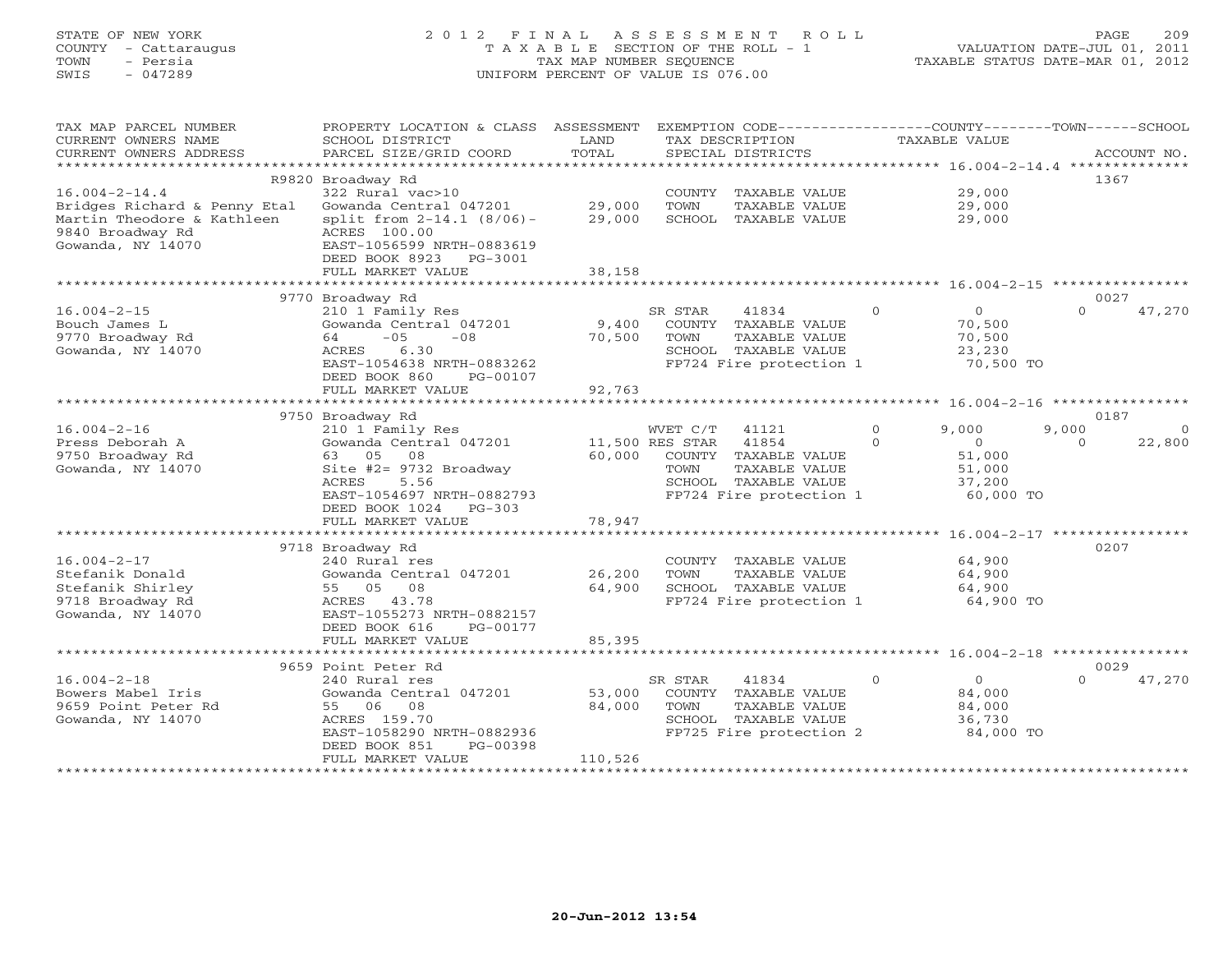## STATE OF NEW YORK 2 0 1 2 F I N A L A S S E S S M E N T R O L L PAGE 210 COUNTY - Cattaraugus T A X A B L E SECTION OF THE ROLL - 1 VALUATION DATE-JUL 01, 2011 TOWN - Persia TAX MAP NUMBER SEQUENCE TAXABLE STATUS DATE-MAR 01, 2012 SWIS - 047289 UNIFORM PERCENT OF VALUE IS 076.00UNIFORM PERCENT OF VALUE IS 076.00

| TAX MAP PARCEL NUMBER<br>CURRENT OWNERS NAME<br>CURRENT OWNERS ADDRESS<br>********************** | PROPERTY LOCATION & CLASS<br>SCHOOL DISTRICT<br>PARCEL SIZE/GRID COORD                                                                                                                  | ASSESSMENT<br>LAND<br>TOTAL       | EXEMPTION CODE----------------COUNTY-------TOWN-----SCHOOL<br>TAX DESCRIPTION<br>SPECIAL DISTRICTS                                                | TAXABLE VALUE                                                                       | ACCOUNT NO.                                      |
|--------------------------------------------------------------------------------------------------|-----------------------------------------------------------------------------------------------------------------------------------------------------------------------------------------|-----------------------------------|---------------------------------------------------------------------------------------------------------------------------------------------------|-------------------------------------------------------------------------------------|--------------------------------------------------|
| $16.004 - 2 - 19$<br>Loehr Karen<br>9598 Broadway Rd<br>Gowanda, NY 14070                        | 9598 Broadway Rd<br>322 Rural vac>10<br>Gowanda Central 047201<br>05 08<br>55<br>76.03<br>ACRES<br>EAST-1057147 NRTH-0880934<br>DEED BOOK 00946 PG-00731<br>FULL MARKET VALUE           | 22,800<br>22,800<br>30,000        | COUNTY TAXABLE VALUE<br>TOWN<br>TAXABLE VALUE<br>SCHOOL TAXABLE VALUE<br>FP724 Fire protection 1                                                  | 22,800<br>22,800<br>22,800<br>22,800 TO                                             | 0201                                             |
|                                                                                                  |                                                                                                                                                                                         | *********                         |                                                                                                                                                   |                                                                                     | ****************** 16.004-2-20 ***************** |
| $16.004 - 2 - 20$<br>Loehr Karen<br>9598 Broadway Rd<br>Gowanda, NY 14070                        | 9598 Broadway Rd<br>210 1 Family Res<br>Gowanda Central 047201<br>05 08<br>55<br>23.93<br>ACRES<br>EAST-1055373 NRTH-0880838<br>DEED BOOK 00946 PG-00731                                | 92,800                            | CVET C/T<br>41131<br>16,000 RES STAR<br>41854<br>COUNTY TAXABLE VALUE<br>TOWN<br>TAXABLE VALUE<br>SCHOOL TAXABLE VALUE<br>FP724 Fire protection 1 | 15,200<br>$\circ$<br>$\Omega$<br>$\circ$<br>77,600<br>77,600<br>70,000<br>92,800 TO | 0200<br>15,200<br>$\Omega$<br>$\Omega$<br>22,800 |
|                                                                                                  | FULL MARKET VALUE<br>*******************                                                                                                                                                | 122,105<br>********************** |                                                                                                                                                   |                                                                                     | ********** 16.004-2-21 ****************          |
| $16.004 - 2 - 21$<br>Blakeney Linda D<br>9783 Broadway Rd<br>Gowanda, NY 14070                   | Broadway Rd<br>910 Priv forest<br>Gowanda Central 047201<br>08<br>63<br>05<br>69.66<br>ACRES<br>EAST-1053914 NRTH-0881409<br>DEED BOOK 00998 PG-00232<br>FULL MARKET VALUE              | 33,300<br>33,300<br>43,816        | COUNTY TAXABLE VALUE<br>TOWN<br>TAXABLE VALUE<br>SCHOOL TAXABLE VALUE<br>FP724 Fire protection 1                                                  | 33,300<br>33,300<br>33,300<br>33,300 TO                                             | 0053                                             |
|                                                                                                  | 11 Kewley Rd                                                                                                                                                                            |                                   |                                                                                                                                                   |                                                                                     | 0145                                             |
| $16.004 - 2 - 22$<br>Ferrucci Lisa Adam M<br>11 Kewley Rd<br>Gowanda, NY 14070                   | 240 Rural res<br>Gowanda Central 047201<br>63 05<br>08<br>56.80 BANK<br>ACRES<br>017<br>EAST-1052026 NRTH-0880844<br>DEED BOOK 8269<br>PG-8002<br>FULL MARKET VALUE                     | 30,800<br>91,000<br>119,737       | COUNTY TAXABLE VALUE<br>TAXABLE VALUE<br>TOWN<br>SCHOOL TAXABLE VALUE<br>FP724 Fire protection 1                                                  | 91,000<br>91,000<br>91,000<br>91,000 TO                                             |                                                  |
|                                                                                                  |                                                                                                                                                                                         |                                   |                                                                                                                                                   |                                                                                     |                                                  |
| $16.004 - 2 - 23$<br>Pustulka Joseph<br>Pustulka Andrea<br>9709 Sandrock Rd<br>Eden, NY 14057    | Van Etten Rd<br>322 Rural vac>10<br>Gowanda Central 047201<br>63 05<br>08<br>Trustee<br>ACRES<br>87.29<br>EAST-1052163 NRTH-0882214<br>DEED BOOK 1010<br>$PG-1020$<br>FULL MARKET VALUE | 36,000<br>36,000<br>47,368        | COUNTY TAXABLE VALUE<br>TOWN<br>TAXABLE VALUE<br>SCHOOL TAXABLE VALUE<br>FP724 Fire protection 1                                                  | 36,000<br>36,000<br>36,000<br>36,000 TO                                             | 0228                                             |
|                                                                                                  |                                                                                                                                                                                         |                                   |                                                                                                                                                   |                                                                                     |                                                  |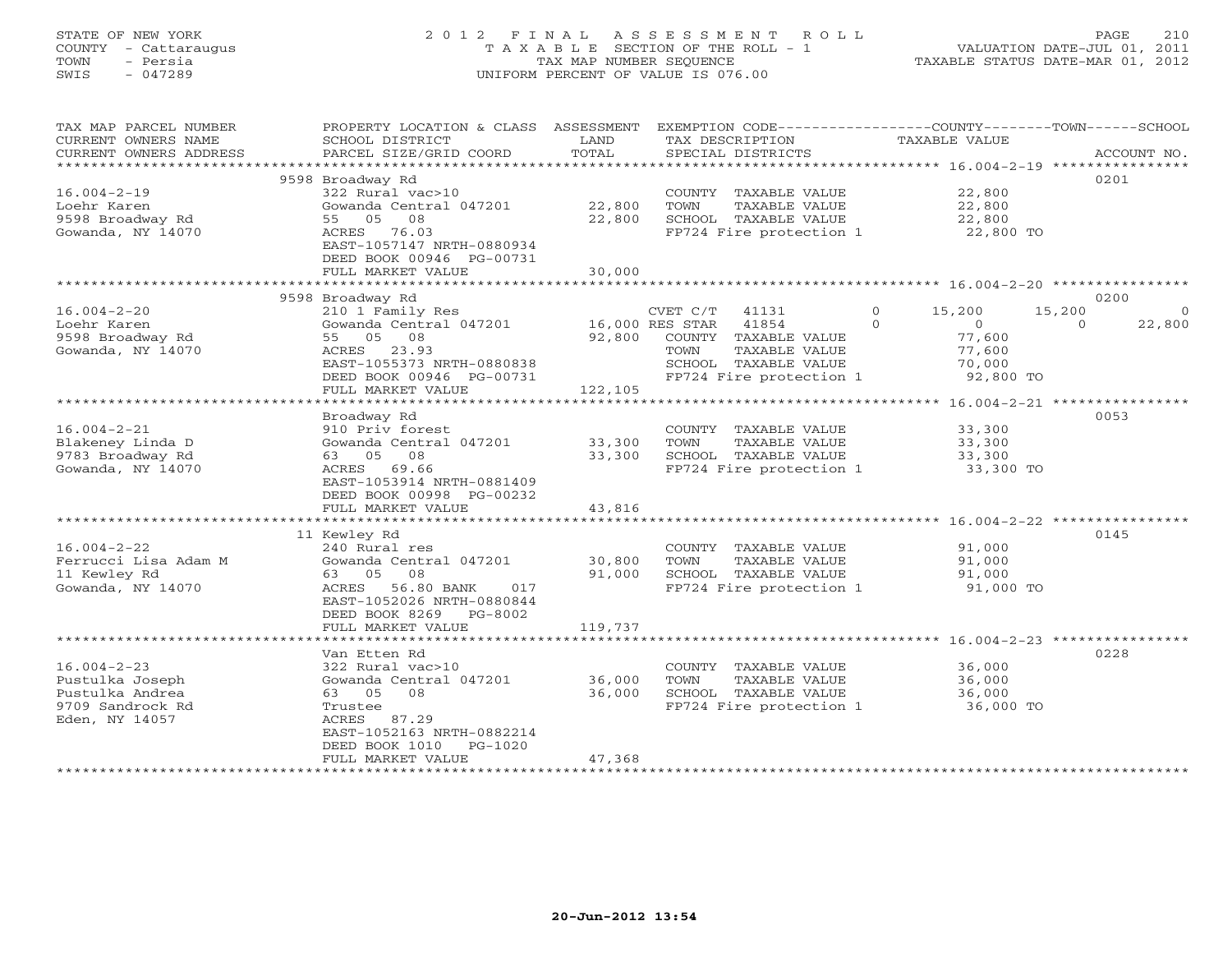## STATE OF NEW YORK 2 0 1 2 F I N A L A S S E S S M E N T R O L L PAGE 211 COUNTY - Cattaraugus T A X A B L E SECTION OF THE ROLL - 1 VALUATION DATE-JUL 01, 2011 TOWN - Persia TAX MAP NUMBER SEQUENCE TAXABLE STATUS DATE-MAR 01, 2012 SWIS - 047289 UNIFORM PERCENT OF VALUE IS 076.00UNIFORM PERCENT OF VALUE IS 076.00

| TAX MAP PARCEL NUMBER  | PROPERTY LOCATION & CLASS ASSESSMENT |               | EXEMPTION CODE----------------COUNTY-------TOWN------SCHOOL |              |                |          |             |
|------------------------|--------------------------------------|---------------|-------------------------------------------------------------|--------------|----------------|----------|-------------|
| CURRENT OWNERS NAME    | SCHOOL DISTRICT                      | LAND          | TAX DESCRIPTION                                             |              | TAXABLE VALUE  |          |             |
| CURRENT OWNERS ADDRESS | PARCEL SIZE/GRID COORD               | TOTAL         | SPECIAL DISTRICTS                                           |              |                |          | ACCOUNT NO. |
| *****************      |                                      |               |                                                             |              |                |          |             |
|                        | 9719 Broadway Rd                     |               |                                                             |              |                | 0155     |             |
| $16.004 - 2 - 25$      | 210 1 Family Res                     |               | RES STAR<br>41854                                           | $\mathbf{0}$ | $\overline{0}$ | $\Omega$ | 22,800      |
| Jefferlone Anthony     | Gowanda Central 047201               | 8,100         | COUNTY TAXABLE VALUE                                        |              | 79,500         |          |             |
| Jefferlone Carla       | 08<br>63 05                          | 79,500        | TAXABLE VALUE<br>TOWN                                       |              | 79,500         |          |             |
| 9719 Broadway Rd       | 4.65 BANK<br>ACRES<br>032            |               | SCHOOL TAXABLE VALUE                                        |              | 56,700         |          |             |
| Gowanda, NY 14070      | EAST-1054236 NRTH-0882294            |               | FP724 Fire protection 1                                     |              | 79,500 TO      |          |             |
|                        | DEED BOOK 00996 PG-00047             |               |                                                             |              |                |          |             |
|                        | FULL MARKET VALUE                    | 104,605       |                                                             |              |                |          |             |
|                        |                                      |               |                                                             |              |                |          |             |
|                        | Broadway Rd                          |               |                                                             |              |                | 0211     |             |
| $16.004 - 2 - 26$      | 312 Vac w/imprv                      |               | COUNTY TAXABLE VALUE                                        |              | 9,400          |          |             |
| Stronner William J     | Gowanda Central 047201               | 7,400         | TAXABLE VALUE<br>TOWN                                       |              | 9,400          |          |             |
| Stronner Catherine     | 63 05 08                             | 9,400         | SCHOOL TAXABLE VALUE                                        |              | 9,400          |          |             |
| 10070 Broadway Rd      | 6.30<br>ACRES                        |               | FP724 Fire protection 1                                     |              | 9,400 TO       |          |             |
| Gowanda, NY 14070      | EAST-1054077 NRTH-0882803            |               |                                                             |              |                |          |             |
|                        | DEED BOOK 847<br>PG-00861            |               |                                                             |              |                |          |             |
|                        | FULL MARKET VALUE                    | 12,368        |                                                             |              |                |          |             |
|                        | *******************************      | ************* |                                                             |              |                |          |             |
|                        | 9839 Broadway Rd                     |               |                                                             |              |                | 0193     |             |
| $16.004 - 2 - 27.1$    | 210 1 Family Res                     |               | RES STAR<br>41854                                           | $\Omega$     | $\overline{0}$ | $\Omega$ | 22,800      |
| Pelz Casey M           | Gowanda Central 047201               | 6,750         | COUNTY TAXABLE VALUE                                        |              | 43,750         |          |             |
| 9839 Broadway Rd       | 64 05 08                             | 43,750        | TOWN<br>TAXABLE VALUE                                       |              | 43,750         |          |             |
| Gowanda, NY 14070      | split 83.35 acres off- 27            |               | SCHOOL TAXABLE VALUE                                        |              | 20,950         |          |             |
|                        | ACRES<br>5.10                        |               | FP724 Fire protection 1                                     |              | 43,750 TO      |          |             |
|                        | EAST-1054029 NRTH-0884668            |               |                                                             |              |                |          |             |
|                        | DEED BOOK 9567<br>PG-2002            |               |                                                             |              |                |          |             |
|                        | FULL MARKET VALUE                    | 57,566        |                                                             |              |                |          |             |
|                        |                                      |               |                                                             |              |                |          |             |
|                        | 9783 Broadway Rd                     |               |                                                             |              |                | 1096     |             |
| $16.004 - 2 - 27.2$    | 210 1 Family Res                     |               | COUNTY TAXABLE VALUE                                        |              | 50,500         |          |             |
| Bundy Wallace R Jr     | Gowanda Central 047201               | 7,900         | TOWN<br>TAXABLE VALUE                                       |              | 50,500         |          |             |
| Bundy Linda D          | 64 05 08                             | 50,500        | SCHOOL TAXABLE VALUE                                        |              | 50,500         |          |             |
| PO Box 1244            | 4.44 BANK<br>017<br>ACRES            |               | FP724 Fire protection 1                                     |              | 50,500 TO      |          |             |
| Vucerin, CA 92356      | EAST-1054116 NRTH-0883298            |               |                                                             |              |                |          |             |
|                        | DEED BOOK 794<br>PG-00440            |               |                                                             |              |                |          |             |
|                        | FULL MARKET VALUE                    | 66,447        |                                                             |              |                |          |             |
|                        |                                      |               |                                                             |              |                |          |             |
|                        | Broadway Rd                          |               |                                                             |              |                | 1291     |             |
| $16.004 - 2 - 27.3$    | 314 Rural vac<10                     |               | COUNTY TAXABLE VALUE                                        |              | 6,500          |          |             |
| Redman David           | Gowanda Central 047201               | 6,500         | TOWN<br>TAXABLE VALUE                                       |              | 6,500          |          |             |
| Broadway Rd            | 08<br>64 05                          | 6,500         | SCHOOL TAXABLE VALUE                                        |              | 6,500          |          |             |
| Gowanda, NY 14070      | 1.80<br>ACRES                        |               | FP724 Fire protection 1                                     |              | 6,500 TO       |          |             |
|                        | EAST-1054121 NRTH-0883954            |               |                                                             |              |                |          |             |
|                        | DEED BOOK 642<br>PG-9003             |               |                                                             |              |                |          |             |
|                        | FULL MARKET VALUE                    | 8,553         |                                                             |              |                |          |             |
|                        |                                      |               |                                                             |              |                |          |             |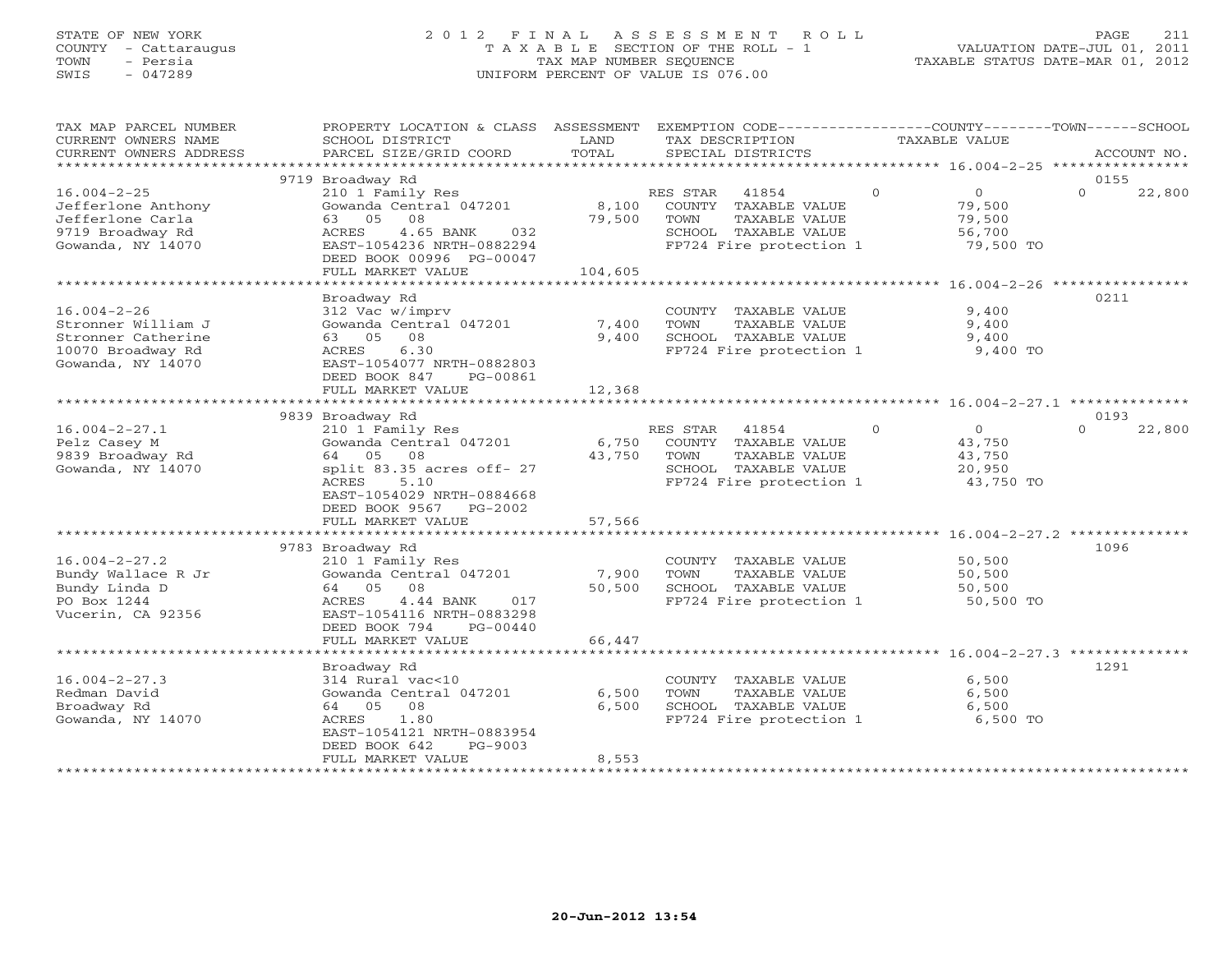## STATE OF NEW YORK 2 0 1 2 F I N A L A S S E S S M E N T R O L L PAGE 212 COUNTY - Cattaraugus T A X A B L E SECTION OF THE ROLL - 1 VALUATION DATE-JUL 01, 2011 TOWN - Persia TAX MAP NUMBER SEQUENCE TAXABLE STATUS DATE-MAR 01, 2012 SWIS - 047289 UNIFORM PERCENT OF VALUE IS 076.00UNIFORM PERCENT OF VALUE IS 076.00

| TAX MAP PARCEL NUMBER<br>CURRENT OWNERS NAME<br>CURRENT OWNERS ADDRESS<br>********************** | PROPERTY LOCATION & CLASS ASSESSMENT<br>SCHOOL DISTRICT<br>PARCEL SIZE/GRID COORD | LAND<br>TOTAL | EXEMPTION CODE----------------COUNTY-------TOWN------SCHOOL<br>TAX DESCRIPTION<br>SPECIAL DISTRICTS | TAXABLE VALUE                    | ACCOUNT NO.        |
|--------------------------------------------------------------------------------------------------|-----------------------------------------------------------------------------------|---------------|-----------------------------------------------------------------------------------------------------|----------------------------------|--------------------|
|                                                                                                  |                                                                                   |               |                                                                                                     |                                  |                    |
|                                                                                                  | 9795 Broadway                                                                     |               |                                                                                                     |                                  | 1360               |
| $16.004 - 2 - 27.4$                                                                              | 322 Rural vac>10                                                                  |               | COUNTY TAXABLE VALUE                                                                                | 30,250                           |                    |
| Redman David                                                                                     | Gowanda Central 047201                                                            | 30,250        | TOWN<br>TAXABLE VALUE                                                                               | 30,250                           |                    |
| 9825 Broadway Rd                                                                                 | split 4/2004 from 2-27.1                                                          | 30,250        | SCHOOL TAXABLE VALUE                                                                                | 30,250                           |                    |
| Gowanda, NY 14070                                                                                | ACRES 83.35                                                                       |               | FP724 Fire protection 1                                                                             | 30,250 TO                        |                    |
|                                                                                                  | FULL MARKET VALUE                                                                 | 39,803        |                                                                                                     |                                  |                    |
|                                                                                                  |                                                                                   | ********      |                                                                                                     | ******** 16.004-2-28 *********** |                    |
|                                                                                                  | 9836 Van Etten Rd                                                                 |               |                                                                                                     |                                  | 1078               |
| $16.004 - 2 - 28$                                                                                | 210 1 Family Res                                                                  |               | 41834<br>SR STAR                                                                                    | $\Omega$<br>$\circ$              | $\Omega$<br>47,270 |
| VanEtten Alan                                                                                    | Gowanda Central 047201                                                            | 6,800         | COUNTY TAXABLE VALUE                                                                                | 61,600                           |                    |
|                                                                                                  |                                                                                   |               |                                                                                                     |                                  |                    |
| 9836 VanEtten Rd                                                                                 | 64 05<br>08                                                                       | 61,600        | TAXABLE VALUE<br>TOWN                                                                               | 61,600                           |                    |
| Gowanda, NY 14070                                                                                | 2.75<br>ACRES                                                                     |               | SCHOOL TAXABLE VALUE                                                                                | 14,330                           |                    |
|                                                                                                  | EAST-1051131 NRTH-0883876                                                         |               | FP724 Fire protection 1                                                                             | 61,600 TO                        |                    |
|                                                                                                  | DEED BOOK 11571 PG-7002                                                           |               |                                                                                                     |                                  |                    |
|                                                                                                  | FULL MARKET VALUE                                                                 | 81,053        |                                                                                                     |                                  |                    |
|                                                                                                  |                                                                                   |               |                                                                                                     |                                  |                    |
|                                                                                                  | 10399 Route 62                                                                    |               |                                                                                                     |                                  | 0199               |
| $16.008 - 1 - 1$                                                                                 | 210 1 Family Res                                                                  |               | 41854<br>RES STAR                                                                                   | $\overline{0}$<br>$\overline{O}$ | $\Omega$<br>22,800 |
| Flagg Kimberly R                                                                                 | Gowanda Central 047201                                                            | 6,000         | COUNTY TAXABLE VALUE                                                                                | 60,900                           |                    |
| 10396 Route 62                                                                                   | 28 06<br>08                                                                       | 60,900        | TOWN<br>TAXABLE VALUE                                                                               | 60,900                           |                    |
| Gowanda, NY 14070                                                                                | FRNT 145.00 DPTH 178.00                                                           |               | SCHOOL TAXABLE VALUE                                                                                | 38,100                           |                    |
|                                                                                                  |                                                                                   |               |                                                                                                     |                                  |                    |
|                                                                                                  | EAST-1051473 NRTH-0893907                                                         |               | FP724 Fire protection 1                                                                             | 60,900 TO                        |                    |
|                                                                                                  | DEED BOOK 15465 PG-9001                                                           |               |                                                                                                     |                                  |                    |
|                                                                                                  | FULL MARKET VALUE                                                                 | 80,132        |                                                                                                     |                                  |                    |
|                                                                                                  |                                                                                   |               |                                                                                                     |                                  |                    |
|                                                                                                  | 10387 Route 62                                                                    |               |                                                                                                     |                                  | 0087               |
| $16.008 - 1 - 2$                                                                                 | 312 Vac w/imprv                                                                   |               | COUNTY TAXABLE VALUE                                                                                | 14,400                           |                    |
| Herman Joseph P                                                                                  | Gowanda Central 047201                                                            | 8,000         | TOWN<br>TAXABLE VALUE                                                                               | 14,400                           |                    |
| Herman Nicole L                                                                                  | 17 06<br>08                                                                       | 14,400        | SCHOOL TAXABLE VALUE                                                                                | 14,400                           |                    |
| 10377 Route 62                                                                                   | 1.22<br>ACRES                                                                     |               | FP724 Fire protection 1                                                                             | 14,400 TO                        |                    |
| Gowanda, NY 14070                                                                                | EAST-1051418 NRTH-0893714                                                         |               |                                                                                                     |                                  |                    |
|                                                                                                  | DEED BOOK 13314 PG-5001                                                           |               |                                                                                                     |                                  |                    |
|                                                                                                  |                                                                                   |               |                                                                                                     |                                  |                    |
|                                                                                                  | FULL MARKET VALUE                                                                 | 18,947        |                                                                                                     |                                  |                    |
|                                                                                                  |                                                                                   |               |                                                                                                     |                                  |                    |
|                                                                                                  | 10377 Route 62                                                                    |               |                                                                                                     |                                  | 0071               |
| $16.008 - 1 - 3$                                                                                 | 210 1 Family Res                                                                  |               | RES STAR<br>41854                                                                                   | $\Omega$<br>$\mathbf{O}$         | 22,800<br>$\Omega$ |
| Herman Joseph P                                                                                  | Gowanda Central 047201                                                            | 2,900         | COUNTY TAXABLE VALUE                                                                                | 61,500                           |                    |
| Elvin Nicole L                                                                                   | 17 06<br>08                                                                       | 61,500        | TOWN<br>TAXABLE VALUE                                                                               | 61,500                           |                    |
| 10377 Route 62                                                                                   | 70.00 DPTH 150.00<br>FRNT                                                         |               | SCHOOL TAXABLE VALUE                                                                                | 38,700                           |                    |
| Gowanda, NY 14070                                                                                | EAST-1051387 NRTH-0893569                                                         |               | FP724 Fire protection 1                                                                             | 61,500 TO                        |                    |
|                                                                                                  | DEED BOOK 1029<br>PG-1031                                                         |               |                                                                                                     |                                  |                    |
|                                                                                                  | FULL MARKET VALUE                                                                 | 80,921        |                                                                                                     |                                  |                    |
|                                                                                                  |                                                                                   |               |                                                                                                     |                                  |                    |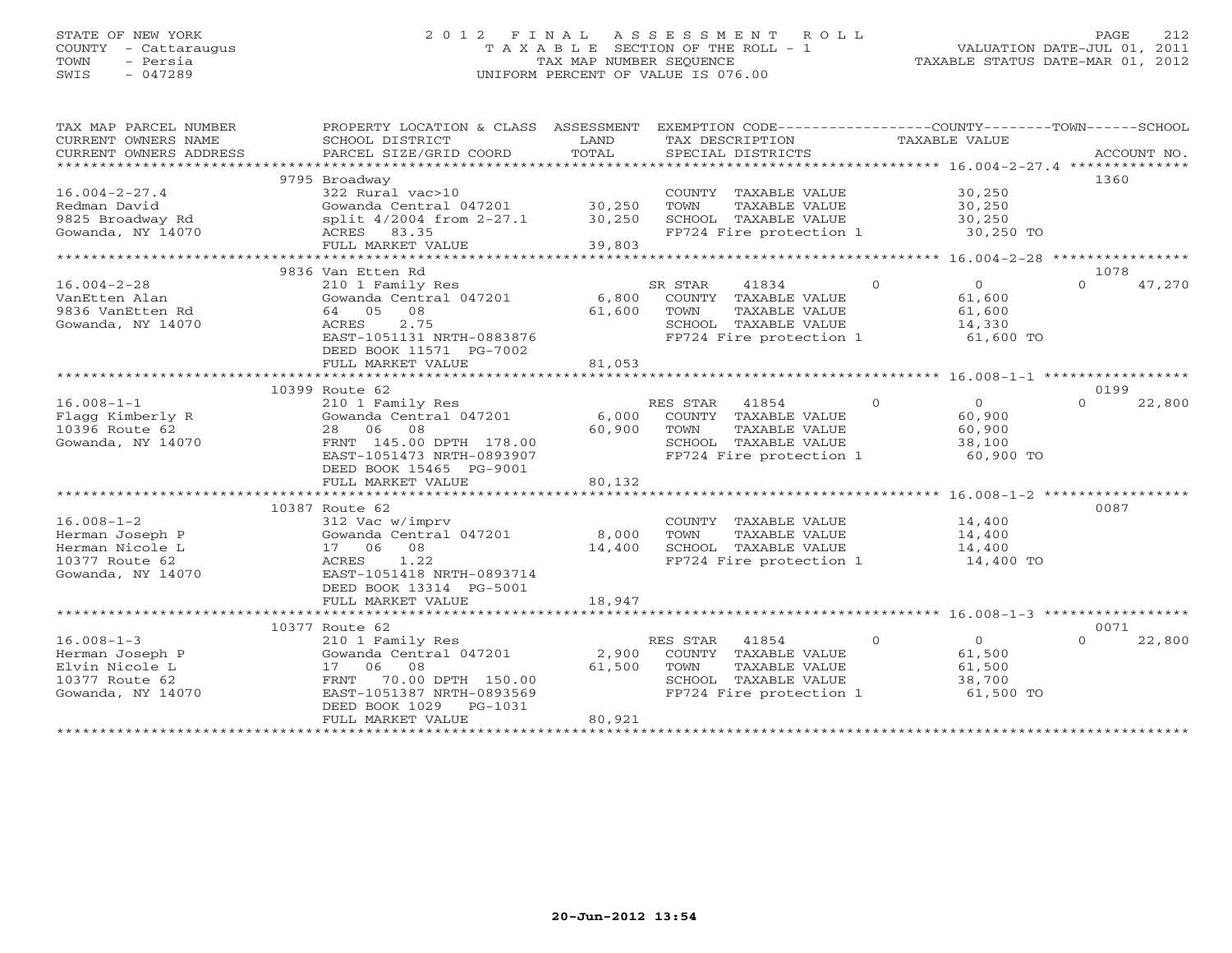## STATE OF NEW YORK 2 0 1 2 F I N A L A S S E S S M E N T R O L L PAGE 213 COUNTY - Cattaraugus T A X A B L E SECTION OF THE ROLL - 1 VALUATION DATE-JUL 01, 2011 TOWN - Persia TAX MAP NUMBER SEQUENCE TAXABLE STATUS DATE-MAR 01, 2012 SWIS - 047289 UNIFORM PERCENT OF VALUE IS 076.00UNIFORM PERCENT OF VALUE IS 076.00

| TAX MAP PARCEL NUMBER<br>CURRENT OWNERS NAME<br>CURRENT OWNERS ADDRESS              | PROPERTY LOCATION & CLASS ASSESSMENT EXEMPTION CODE---------------COUNTY-------TOWN------SCHOOL<br>SCHOOL DISTRICT<br>PARCEL SIZE/GRID COORD                                                                                       | LAND<br>TOTAL             | TAX DESCRIPTION<br>SPECIAL DISTRICTS                                                                                                             |                      | TAXABLE VALUE                                                       |                    | ACCOUNT NO.                |
|-------------------------------------------------------------------------------------|------------------------------------------------------------------------------------------------------------------------------------------------------------------------------------------------------------------------------------|---------------------------|--------------------------------------------------------------------------------------------------------------------------------------------------|----------------------|---------------------------------------------------------------------|--------------------|----------------------------|
|                                                                                     |                                                                                                                                                                                                                                    |                           |                                                                                                                                                  |                      |                                                                     |                    |                            |
| $16.008 - 1 - 4$<br>Wall David<br>Wall Roxanne<br>10375 Rte 62<br>Gowanda, NY 14070 | 10375 Route 62<br>210 1 Family Res<br>Gowanda Central 047201<br>17 06 08<br>$3/09$ -merged $1-5$ into parc<br>FRNT 123.00 DPTH 340.00<br>BANK<br>017<br>EAST-1051371 NRTH-0893469<br>DEED BOOK 00970 PG-00089<br>FULL MARKET VALUE | 61,600<br>81,053          | CVET C/T<br>41131<br>5,800 RES STAR<br>41854<br>COUNTY TAXABLE VALUE<br>TAXABLE VALUE<br>TOWN<br>SCHOOL TAXABLE VALUE<br>FP724 Fire protection 1 | $\Omega$<br>$\Omega$ | 15,200<br>$\overline{0}$<br>46,400<br>46,400<br>38,800<br>61,600 TO | 15,200<br>$\Omega$ | 0085<br>$\Omega$<br>22,800 |
|                                                                                     | 10369 Route 62                                                                                                                                                                                                                     |                           |                                                                                                                                                  |                      |                                                                     |                    | 0248                       |
| $16.008 - 1 - 6$<br>Schlegel Eric J<br>10369 Rte 62<br>Gowanda, NY 14070            | 210 1 Family Res<br>Gowanda Central 047201<br>17 06<br>08<br>FRNT<br>50.00 DPTH 350.00<br>BANK<br>017<br>EAST-1051362 NRTH-0893381                                                                                                 | 4,900<br>58,000           | RES STAR 41854<br>COUNTY TAXABLE VALUE<br>TOWN<br>TAXABLE VALUE<br>SCHOOL TAXABLE VALUE<br>FP724 Fire protection 1                               | $\circ$              | $\circ$<br>58,000<br>58,000<br>35,200<br>58,000 TO                  | $\Omega$           | 22,800                     |
|                                                                                     | DEED BOOK 824<br>PG-3003<br>FULL MARKET VALUE                                                                                                                                                                                      | 76,316                    |                                                                                                                                                  |                      |                                                                     |                    |                            |
|                                                                                     |                                                                                                                                                                                                                                    |                           |                                                                                                                                                  |                      |                                                                     |                    |                            |
|                                                                                     | 10367 Route 62                                                                                                                                                                                                                     |                           |                                                                                                                                                  |                      |                                                                     |                    | 0230                       |
| $16.008 - 1 - 7$<br>Makowski Joseph A<br>10367 Route 62<br>Gowanda, NY 14070        | 210 1 Family Res<br>Gowanda Central 047201<br>17 06 08<br>FRNT 50.00 DPTH 270.00<br>EAST-1051357 NRTH-0893330<br>DEED BOOK 4354 PG-4001                                                                                            | 4,900<br>31,900           | RES STAR<br>41854<br>COUNTY TAXABLE VALUE<br>TOWN<br>TAXABLE VALUE<br>SCHOOL TAXABLE VALUE<br>FP724 Fire protection 1                            | $\Omega$             | $\circ$<br>31,900<br>31,900<br>9,100<br>31,900 TO                   | $\Omega$           | 22,800                     |
|                                                                                     | FULL MARKET VALUE                                                                                                                                                                                                                  | 41,974                    |                                                                                                                                                  |                      |                                                                     |                    |                            |
|                                                                                     | 10363 Route 62                                                                                                                                                                                                                     |                           |                                                                                                                                                  |                      |                                                                     |                    | 0159                       |
| $16.008 - 1 - 8$<br>Vance Howard<br>10363 Rte 62<br>Gowanda, NY 14070               | 210 1 Family Res<br>Gowanda Central 047201<br>08<br>17 06<br>By Will<br>FRNT<br>50.00 DPTH 373.00<br>EAST-1051355 NRTH-0893280<br>DEED BOOK 358<br>PG-00225                                                                        | 4,900<br>52,900<br>69,605 | 41834<br>SR STAR<br>COUNTY TAXABLE VALUE<br>TOWN<br>TAXABLE VALUE<br>SCHOOL TAXABLE VALUE<br>FP724 Fire protection 1                             | $\Omega$             | $\Omega$<br>52,900<br>52,900<br>5,630<br>52,900 TO                  | $\Omega$           | 47,270                     |
|                                                                                     | FULL MARKET VALUE                                                                                                                                                                                                                  |                           |                                                                                                                                                  |                      |                                                                     |                    |                            |
|                                                                                     | 10361 Route 62                                                                                                                                                                                                                     |                           |                                                                                                                                                  |                      |                                                                     |                    | 0160                       |
| $16.008 - 1 - 9$<br>Parks Shawn T<br>10361 Route 62<br>Gowanda, NY 14070            | 210 1 Family Res<br>Gowanda Central 047201<br>17 06<br>08<br>ACRES<br>1.10<br>EAST-1051335 NRTH-0893189<br>DEED BOOK 00982 PG-00752<br>FULL MARKET VALUE                                                                           | 6,000<br>51,500<br>67,763 | RES STAR 41854<br>COUNTY TAXABLE VALUE<br>TOWN<br>TAXABLE VALUE<br>SCHOOL TAXABLE VALUE<br>FP724 Fire protection 1                               | $\circ$              | $\overline{O}$<br>51,500<br>51,500<br>28,700<br>51,500 TO           | $\Omega$           | 22,800                     |
|                                                                                     |                                                                                                                                                                                                                                    |                           |                                                                                                                                                  |                      |                                                                     |                    |                            |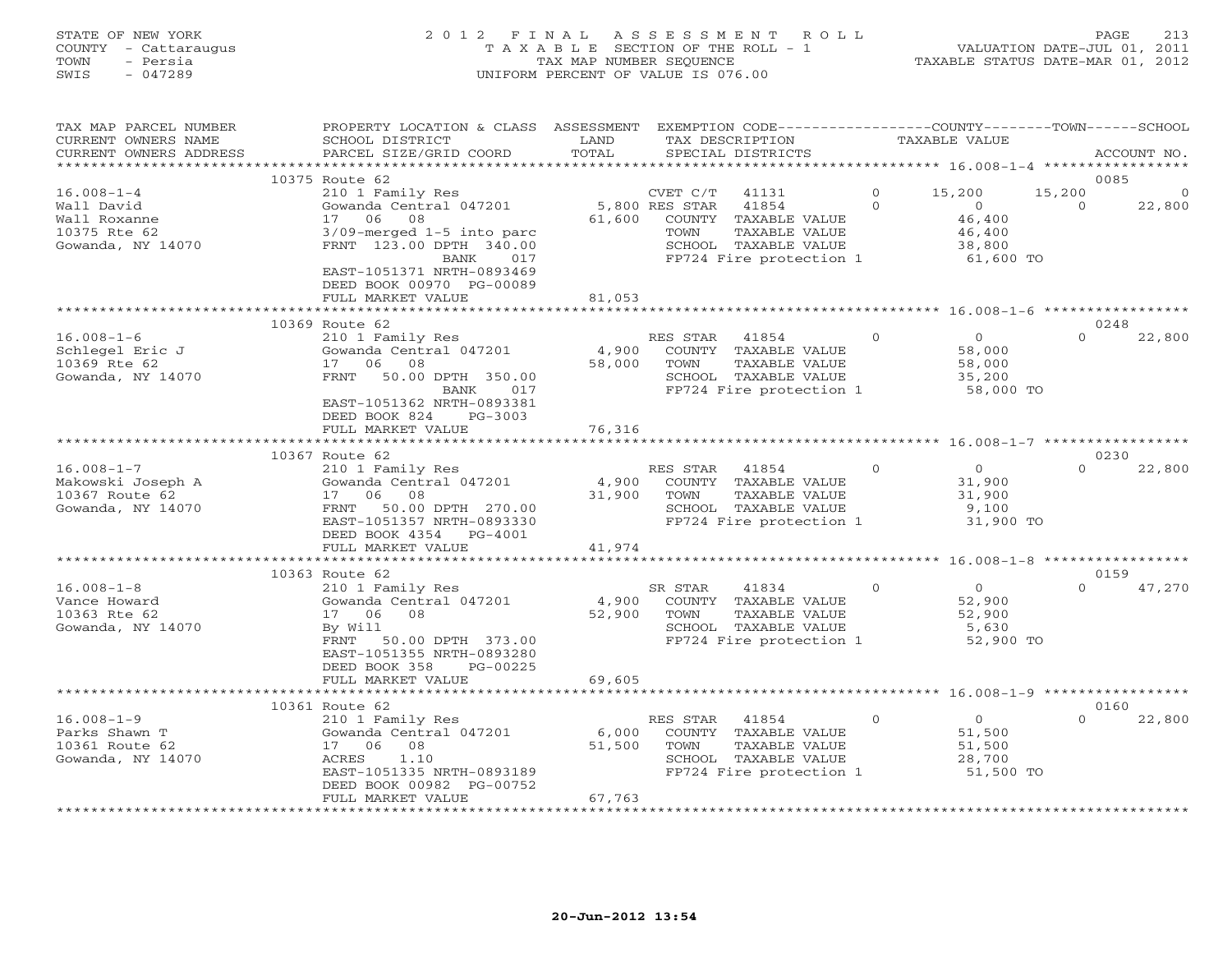## STATE OF NEW YORK 2 0 1 2 F I N A L A S S E S S M E N T R O L L PAGE 214 COUNTY - Cattaraugus T A X A B L E SECTION OF THE ROLL - 1 VALUATION DATE-JUL 01, 2011 TOWN - Persia TAX MAP NUMBER SEQUENCE TAXABLE STATUS DATE-MAR 01, 2012 SWIS - 047289 UNIFORM PERCENT OF VALUE IS 076.00UNIFORM PERCENT OF VALUE IS 076.00

| TAX MAP PARCEL NUMBER<br>CURRENT OWNERS NAME<br>CURRENT OWNERS ADDRESS                        | PROPERTY LOCATION & CLASS ASSESSMENT<br>SCHOOL DISTRICT<br>PARCEL SIZE/GRID COORD                                                     | LAND<br>TOTAL   |                                                  | EXEMPTION CODE----------------COUNTY-------TOWN------SCHOOL<br>TAX DESCRIPTION<br>SPECIAL DISTRICTS |                            | TAXABLE VALUE                                                  |                    | ACCOUNT NO.       |
|-----------------------------------------------------------------------------------------------|---------------------------------------------------------------------------------------------------------------------------------------|-----------------|--------------------------------------------------|-----------------------------------------------------------------------------------------------------|----------------------------|----------------------------------------------------------------|--------------------|-------------------|
|                                                                                               |                                                                                                                                       |                 |                                                  |                                                                                                     |                            |                                                                |                    |                   |
|                                                                                               | 10353 Route 62                                                                                                                        |                 |                                                  |                                                                                                     |                            |                                                                |                    | 0040              |
| $16.008 - 1 - 12$<br>Gearhart Harold<br>Gearhart Emily M<br>10353 Rte 62<br>Gowanda, NY 14070 | 210 1 Family Res<br>Gowanda Central 047201<br>08<br>17<br>06<br>FRNT 100.00 DPTH 390.00<br>EAST-1051352 NRTH-0893078                  | 54,100          | CVET C/T<br>6,000 SR STAR<br>TOWN                | 41131<br>41834<br>COUNTY TAXABLE VALUE<br>TAXABLE VALUE<br>SCHOOL TAXABLE VALUE                     | $\overline{0}$<br>$\Omega$ | 13,525<br>$\circ$<br>40,575<br>40,575<br>6,830                 | 13,525<br>$\Omega$ | $\circ$<br>47,270 |
|                                                                                               | DEED BOOK 00947 PG-00862<br>FULL MARKET VALUE                                                                                         | 71,184          |                                                  | FP724 Fire protection 1                                                                             |                            | 54,100 TO                                                      |                    |                   |
|                                                                                               | ***********************                                                                                                               | ************    |                                                  |                                                                                                     |                            | ********** 16.008-1-13 *****************                       |                    |                   |
| $16.008 - 1 - 13$<br>Zeughardt Richard A<br>10351 Rte 62<br>Gowanda, NY 14070                 | 10351 Route 62<br>210 1 Family Res<br>Gowanda Central 047201<br>17 06<br>08<br>FRNT 100.00 DPTH 400.00<br>EAST-1051385 NRTH-0893000   | 6,100<br>54,600 | RES STAR<br>TOWN                                 | 41854<br>COUNTY TAXABLE VALUE<br>TAXABLE VALUE<br>SCHOOL TAXABLE VALUE<br>FP724 Fire protection 1   | $\circ$                    | $\circ$<br>54,600<br>54,600<br>31,800<br>54,600 TO             | $\Omega$           | 0042<br>22,800    |
|                                                                                               | DEED BOOK 00949 PG-00837<br>FULL MARKET VALUE                                                                                         | 71,842          |                                                  |                                                                                                     |                            |                                                                |                    |                   |
|                                                                                               | * * * * * * * * * * * * * * * * * * * *                                                                                               |                 |                                                  |                                                                                                     |                            |                                                                |                    |                   |
| $16.008 - 1 - 14$                                                                             | 10347 Route 62<br>210 1 Family Res                                                                                                    |                 |                                                  | COUNTY TAXABLE VALUE                                                                                |                            | 39,500                                                         |                    | 0139              |
| Hudzinski Lori D<br>38 Rauch Dr<br>Springville, NY 14141                                      | Gowanda Central 047201<br>$-06$<br>17<br>$-08$<br>50.00 DPTH 403.00<br>FRNT<br>EAST-1051353 NRTH-0892935<br>DEED BOOK 2126<br>PG-8001 | 5,100<br>39,500 | TOWN                                             | TAXABLE VALUE<br>SCHOOL TAXABLE VALUE<br>FP724 Fire protection 1                                    |                            | 39,500<br>39,500<br>39,500 TO                                  |                    |                   |
|                                                                                               | FULL MARKET VALUE                                                                                                                     | 51,974          |                                                  |                                                                                                     |                            |                                                                |                    |                   |
|                                                                                               | 10341 Route 62                                                                                                                        |                 |                                                  |                                                                                                     |                            |                                                                |                    | 0247              |
| $16.008 - 1 - 15$                                                                             | 210 1 Family Res                                                                                                                      |                 | CVET C/T                                         | 41131                                                                                               | $\mathbf{O}$               | 9,700                                                          | 9,700              | $\circ$           |
| Witherell Margaret A<br>10341 Rte 62<br>Gowanda, NY 14070                                     | Gowanda Central 047201<br>08<br>17 05<br>ACRES<br>1.02<br>EAST-1051348 NRTH-0892861<br>DEED BOOK 00975 PG-00392                       |                 | 6,100 AGED C/T/S 41800<br>38,800 SR STAR<br>TOWN | 41834<br>COUNTY TAXABLE VALUE<br>TAXABLE VALUE<br>SCHOOL TAXABLE VALUE                              | $\Omega$<br>$\Omega$       | 14,550<br>$\overline{O}$<br>14,550<br>14,550<br>$\overline{0}$ | 14,550<br>$\Omega$ | 19,400<br>19,400  |
|                                                                                               | FULL MARKET VALUE                                                                                                                     |                 |                                                  | 51,053 FP724 Fire protection 1                                                                      |                            | 38,800 TO                                                      |                    |                   |
|                                                                                               | **************************                                                                                                            |                 |                                                  |                                                                                                     |                            |                                                                |                    |                   |
| $16.008 - 1 - 16$                                                                             | 10335 Route 62<br>210 1 Family Res                                                                                                    |                 | RES STAR                                         | 41854                                                                                               | $\Omega$                   | $\overline{0}$                                                 | $\Omega$           | 0223<br>22,800    |
| Whalen James P<br>10335 Rte 62<br>Gowanda, NY 14070                                           | Gowanda Central 047201<br>06<br>08<br>17<br>FRNT 116.00 DPTH 227.70<br>BANK<br>017<br>EAST-1051429 NRTH-0892762                       | 5,100<br>40,800 | TOWN                                             | COUNTY TAXABLE VALUE<br>TAXABLE VALUE<br>SCHOOL TAXABLE VALUE<br>FP724 Fire protection 1            |                            | 40,800<br>40,800<br>18,000<br>40,800 TO                        |                    |                   |
|                                                                                               | DEED BOOK 00937 PG-00526<br>FULL MARKET VALUE                                                                                         | 53,684          |                                                  |                                                                                                     |                            |                                                                |                    |                   |
|                                                                                               |                                                                                                                                       |                 |                                                  |                                                                                                     |                            |                                                                |                    |                   |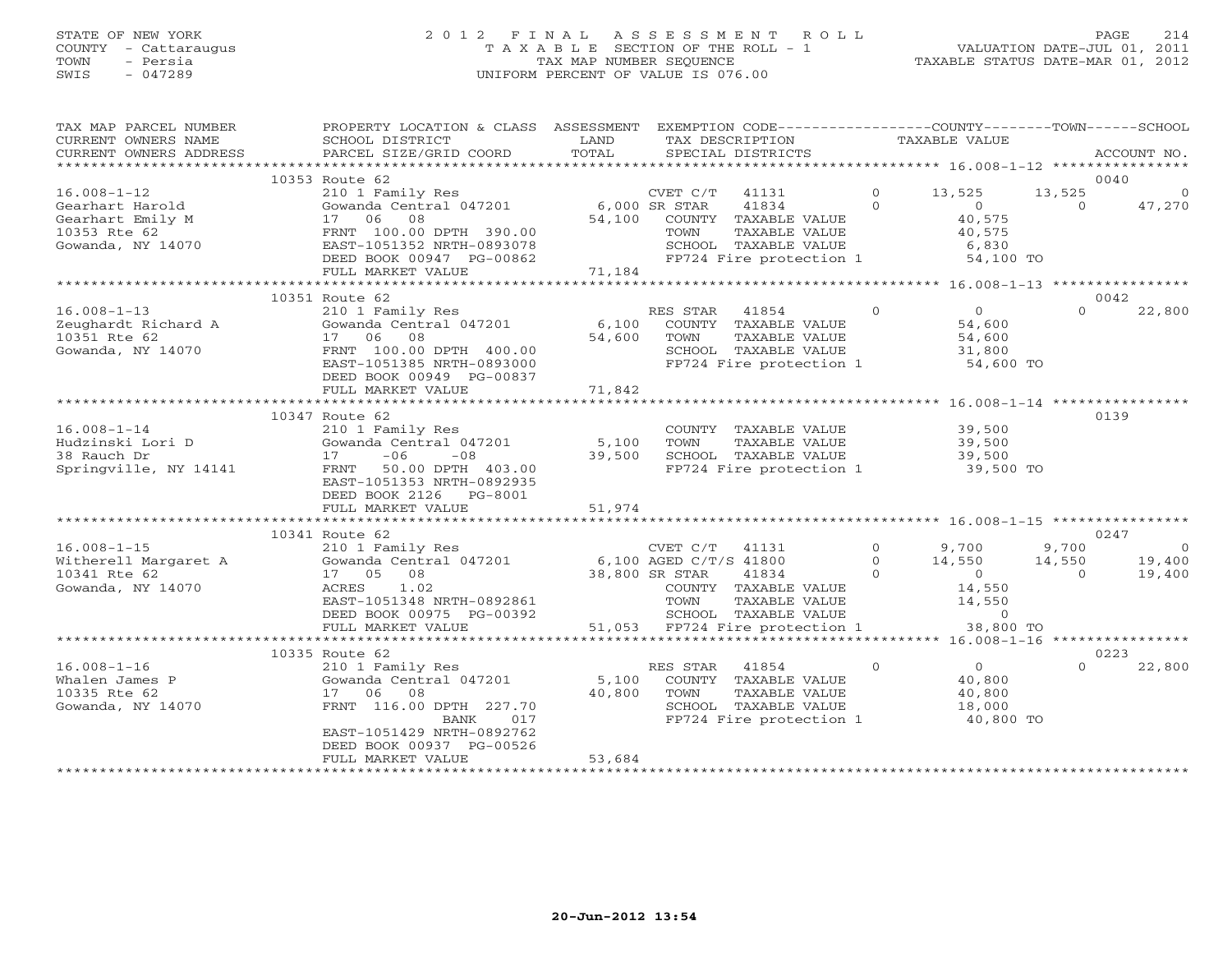## STATE OF NEW YORK 2 0 1 2 F I N A L A S S E S S M E N T R O L L PAGE 215 COUNTY - Cattaraugus T A X A B L E SECTION OF THE ROLL - 1 VALUATION DATE-JUL 01, 2011 TOWN - Persia TAX MAP NUMBER SEQUENCE TAXABLE STATUS DATE-MAR 01, 2012 SWIS - 047289 UNIFORM PERCENT OF VALUE IS 076.00UNIFORM PERCENT OF VALUE IS 076.00

| TAX MAP PARCEL NUMBER<br>CURRENT OWNERS NAME<br>CURRENT OWNERS ADDRESS                                                                                       | PROPERTY LOCATION & CLASS ASSESSMENT<br>SCHOOL DISTRICT<br>PARCEL SIZE/GRID COORD                                                                                                                                              | LAND<br>TOTAL                | EXEMPTION CODE-----------------COUNTY-------TOWN------SCHOOL<br>TAX DESCRIPTION<br>SPECIAL DISTRICTS                                             | TAXABLE VALUE                                                                          | ACCOUNT NO.                                                                         |
|--------------------------------------------------------------------------------------------------------------------------------------------------------------|--------------------------------------------------------------------------------------------------------------------------------------------------------------------------------------------------------------------------------|------------------------------|--------------------------------------------------------------------------------------------------------------------------------------------------|----------------------------------------------------------------------------------------|-------------------------------------------------------------------------------------|
|                                                                                                                                                              |                                                                                                                                                                                                                                |                              |                                                                                                                                                  |                                                                                        | ******                                                                              |
| $16.008 - 1 - 17$<br>Vantino Mary Lou<br>Attn: Vantino Terry L &<br>Smith Michelle M<br>10331 Rte 62<br>Gowanda, NY 14070                                    | 10331 Route 62<br>270 Mfg housing<br>Gowanda Central 047201<br>17 06<br>08<br>FRNT 80.00 DPTH 96.00<br>EAST-1051495 NRTH-0892671<br>DEED BOOK 01001 PG-00574                                                                   |                              | CVET C/T<br>41131<br>2,400 AGED C/T<br>41801<br>41834<br>16,900 SR STAR<br>COUNTY TAXABLE VALUE<br>TOWN<br>TAXABLE VALUE<br>SCHOOL TAXABLE VALUE | $\Omega$<br>4,225<br>$\Omega$<br>5,070<br>$\overline{O}$<br>$\Omega$<br>7,605<br>7,605 | 0006<br>4,225<br>$\mathbf 0$<br>$\Omega$<br>5,070<br>16,900<br>$\Omega$<br>$\Omega$ |
|                                                                                                                                                              | FULL MARKET VALUE                                                                                                                                                                                                              |                              | 22,237 FP725 Fire protection 2                                                                                                                   |                                                                                        | 16,900 TO                                                                           |
| $17.001 - 1 - 2.2$<br>Andolsek Theodore R<br>Andolsek Sandra<br>47 Beech St<br>Gowanda, NY 14070                                                             | Valentines Flat Rd<br>312 Vac w/imprv<br>Gowanda Central 047201<br>split from 17.002-1-2 (8/<br>FRNT 1173.10 DPTH<br>ACRES<br>9.45<br>EAST-1060228 NRTH-0889995<br>DEED BOOK 6181 PG-7001                                      | 5,400<br>7,400               | COUNTY TAXABLE VALUE<br>TOWN<br>TAXABLE VALUE<br>SCHOOL TAXABLE VALUE                                                                            | 7,400<br>7,400<br>7,400                                                                | 1368                                                                                |
|                                                                                                                                                              | FULL MARKET VALUE                                                                                                                                                                                                              | 9,737                        |                                                                                                                                                  |                                                                                        |                                                                                     |
| $17.001 - 1 - 2.3$<br>Niefergold David<br>Niefergold Emily<br>12057 Taylor Rd<br>Lawtons, NY 14091<br>MAY BE SUBJECT TO PAYMENT<br>UNDER AGDIST LAW TIL 2019 | Valentine Flats Rd<br>322 Rural vac>10<br>Gowanda Central 047201<br>4/11-splt from Plateau Re<br>$3/12$ -mrdg $1-7.2$ , $1-4$ , $1-3$<br>ACRES 82.50<br>EAST-1061377 NRTH-0888666<br>DEED BOOK 15730 PG-1<br>FULL MARKET VALUE | 37,000<br>37,000<br>48,684   | AG DISTOUT 41730<br>COUNTY TAXABLE VALUE<br>TOWN<br>TAXABLE VALUE<br>SCHOOL TAXABLE VALUE<br>FP724 Fire protection 1                             | $\Omega$<br>6,520<br>30,480<br>30,480<br>30,480<br>37,000 TO                           | 1558<br>6,520<br>6,520                                                              |
| *********************                                                                                                                                        |                                                                                                                                                                                                                                |                              |                                                                                                                                                  |                                                                                        |                                                                                     |
| $17.001 - 1 - 5.1$<br>Paskuly Steven J<br>Paskuly Carol A<br>9891 Point Peter Rd<br>Gowanda, NY 14070                                                        | Point Peter Rd<br>322 Rural vac>10<br>Gowanda Central 047201<br>06 06 08<br>ACRES 12.85<br>EAST-1059835 NRTH-0887650<br>DEED BOOK 11533 PG-7002                                                                                | 10,600<br>10,600             | COUNTY TAXABLE VALUE<br>TOWN<br>TAXABLE VALUE<br>SCHOOL TAXABLE VALUE<br>FP724 Fire protection 1                                                 | 10,600<br>10,600<br>10,600<br>10,600 TO                                                | 0232                                                                                |
|                                                                                                                                                              | FULL MARKET VALUE                                                                                                                                                                                                              | 13,947                       |                                                                                                                                                  |                                                                                        |                                                                                     |
|                                                                                                                                                              | 9891 Point Peter Rd                                                                                                                                                                                                            |                              |                                                                                                                                                  |                                                                                        | 1127                                                                                |
| $17.001 - 1 - 5.2$<br>Paskuly Steven J<br>Paskuly Carol<br>9891 Point Peter Rd<br>Gowanda, NY 14070                                                          | 210 1 Family Res<br>Gowanda Central 047201<br>06 05 08<br>ACRES 14.30<br>EAST-1059200 NRTH-0887479<br>DEED BOOK 00986 PG-00988<br>FULL MARKET VALUE                                                                            | 12,000<br>125,000<br>164,474 | RES STAR<br>41854<br>COUNTY TAXABLE VALUE<br>TOWN<br>TAXABLE VALUE<br>SCHOOL TAXABLE VALUE<br>FP724 Fire protection 1                            | $\overline{0}$<br>$\Omega$<br>125,000<br>125,000<br>102,200<br>125,000 TO              | $\cap$<br>22,800                                                                    |
|                                                                                                                                                              |                                                                                                                                                                                                                                |                              |                                                                                                                                                  |                                                                                        |                                                                                     |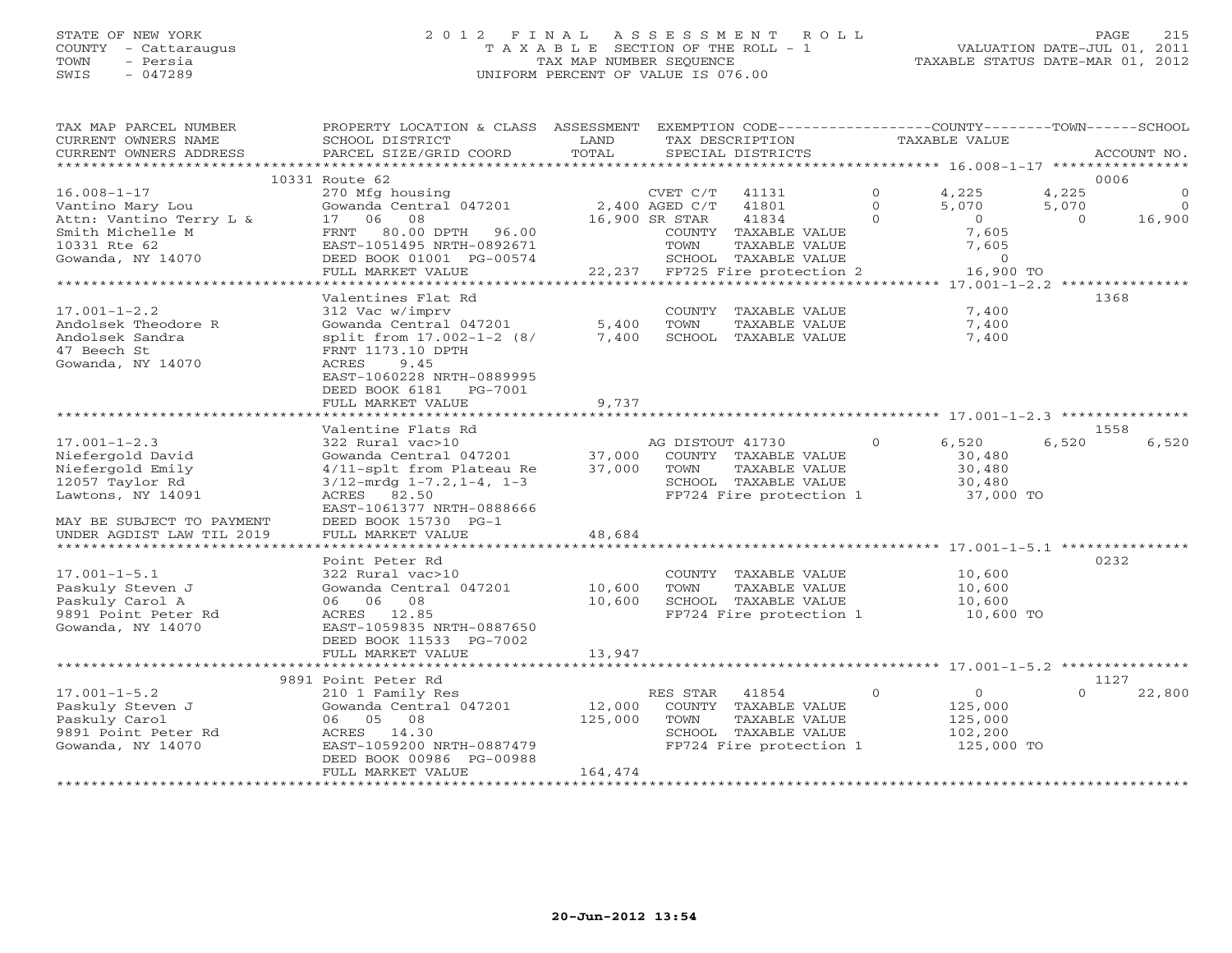## STATE OF NEW YORK 2 0 1 2 F I N A L A S S E S S M E N T R O L L PAGE 216 COUNTY - Cattaraugus T A X A B L E SECTION OF THE ROLL - 1 VALUATION DATE-JUL 01, 2011 TOWN - Persia TAX MAP NUMBER SEQUENCE TAXABLE STATUS DATE-MAR 01, 2012 SWIS - 047289 UNIFORM PERCENT OF VALUE IS 076.00UNIFORM PERCENT OF VALUE IS 076.00

| TAX MAP PARCEL NUMBER<br>CURRENT OWNERS NAME<br>CURRENT OWNERS ADDRESS<br>*******************      | PROPERTY LOCATION & CLASS<br>SCHOOL DISTRICT<br>PARCEL SIZE/GRID COORD                                                                                                                                                                           | ASSESSMENT<br>LAND<br>TOTAL    | EXEMPTION CODE-----------------COUNTY-------TOWN------SCHOOL<br>TAX DESCRIPTION<br>SPECIAL DISTRICTS                  | <b>TAXABLE VALUE</b>                                            | ACCOUNT NO.                |
|----------------------------------------------------------------------------------------------------|--------------------------------------------------------------------------------------------------------------------------------------------------------------------------------------------------------------------------------------------------|--------------------------------|-----------------------------------------------------------------------------------------------------------------------|-----------------------------------------------------------------|----------------------------|
| $17.001 - 1 - 7.1$<br>The Plateau Recreation<br>PO Box 477<br>Collins Center, NY 14034             | Valentine Flats Rd<br>240 Rural res<br>Gowanda Central 047201<br>08<br>06<br>06<br>$4/11$ -splt off $4.45$ ac to<br>$3/12$ -mrged $1-2.1$ & $1-6$ in<br>ACRES 90.13<br>EAST-1060071 NRTH-0889267<br>DEED BOOK 15730 PG-4001<br>FULL MARKET VALUE | 44,800<br>57,100<br>75,132     | COUNTY TAXABLE VALUE<br>TOWN<br>TAXABLE VALUE<br>SCHOOL TAXABLE VALUE<br>FP724 Fire protection 1                      | 57,100<br>57,100<br>57,100<br>57,100 TO                         | 0167                       |
| $17.003 - 1 - 1$<br>Bowers Mabel Iris<br>9659 Point Peter Rd<br>Gowanda, NY 14070                  | *********************<br>Point Peter Rd<br>105 Vac farmland<br>Gowanda Central 047201<br>48 05<br>08<br>ACRES 66.90<br>EAST-1060217 NRTH-0886521<br>DEED BOOK 851<br>PG-00398                                                                    | **********<br>33,400<br>33,400 | COUNTY TAXABLE VALUE<br>TOWN<br>TAXABLE VALUE<br>SCHOOL TAXABLE VALUE<br>FP725 Fire protection 2                      | 33,400<br>33,400<br>33,400<br>33,400 TO                         | 0031                       |
|                                                                                                    | FULL MARKET VALUE                                                                                                                                                                                                                                | 43,947                         |                                                                                                                       |                                                                 |                            |
| $17.003 - 1 - 2$<br>Fasso Christopher<br>Fasso Deanna<br>9802 Point Peter Rd<br>Gowanda, NY 14070  | 9802 Point Peter Rd<br>210 1 Family Res<br>Gowanda Central 047201<br>48 05<br>08<br>FRNT 118.00 DPTH 182.00<br>BANK<br>032<br>EAST-1060430 NRTH-0886053<br>DEED BOOK 00949 PG-00672<br>FULL MARKET VALUE<br>****************************         | 5,900<br>41,400<br>54,474      | RES STAR<br>41854<br>COUNTY TAXABLE VALUE<br>TOWN<br>TAXABLE VALUE<br>SCHOOL TAXABLE VALUE<br>FP725 Fire protection 2 | $\Omega$<br>$\Omega$<br>41,400<br>41,400<br>18,600<br>41,400 TO | 0028<br>22,800<br>$\Omega$ |
| $17.003 - 1 - 3$<br>Wells James W<br>Wells Jacquelyn F<br>9623 Point Peter Rd<br>Gowanda, NY 14070 | Point Peter Rd<br>322 Rural vac>10<br>Gowanda Central 047201<br>48 05<br>08<br>54.19<br>ACRES<br>EAST-1062275 NRTH-0886698<br>DEED BOOK 00941 PG-01056<br>FULL MARKET VALUE                                                                      | 12,900<br>12,900<br>16,974     | COUNTY TAXABLE VALUE<br>TOWN<br>TAXABLE VALUE<br>SCHOOL TAXABLE VALUE<br>FP725 Fire protection 2                      | 12,900<br>12,900<br>12,900<br>12,900 TO                         | 0237                       |
|                                                                                                    | 9782 Point Peter Rd                                                                                                                                                                                                                              |                                |                                                                                                                       | ******* 17.003-1-4.1 ****                                       | 0233                       |
| $17.003 - 1 - 4.1$<br>Galati Christopher J<br>9782 Point Peter Rd<br>Gowanda, NY 14070             | 210 1 Family Res<br>Gowanda Central 047201<br>08<br>48 05<br>1.80<br>ACRES<br>EAST-1060596 NRTH-0885796<br>DEED BOOK 15647 PG-8001<br>FULL MARKET VALUE                                                                                          | 6,400<br>58,100<br>76,447      | COUNTY TAXABLE VALUE<br>TOWN<br>TAXABLE VALUE<br>SCHOOL TAXABLE VALUE<br>FP725 Fire protection 2                      | 58,100<br>58,100<br>58,100<br>58,100 TO                         |                            |
| ***********************                                                                            |                                                                                                                                                                                                                                                  |                                |                                                                                                                       |                                                                 |                            |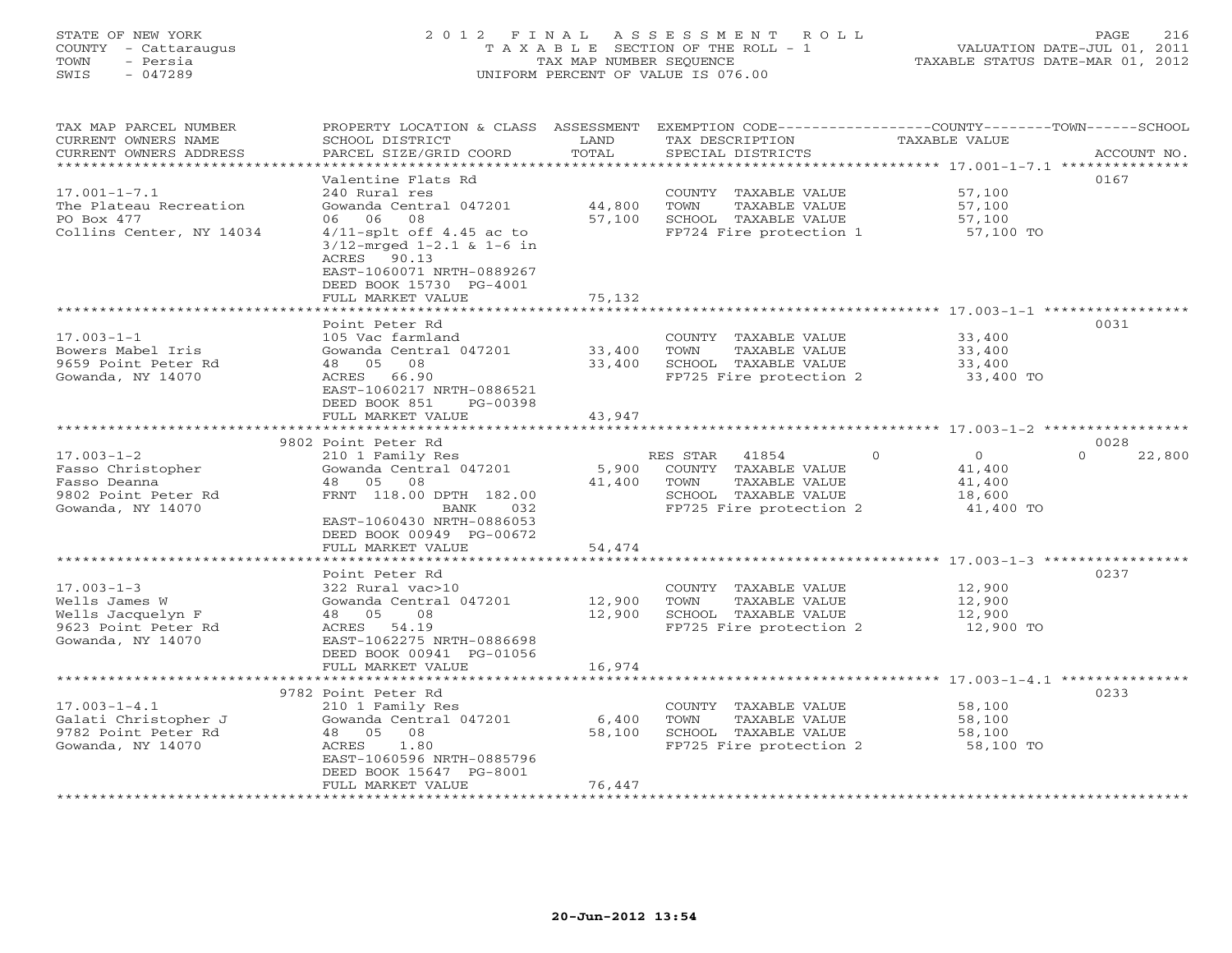# STATE OF NEW YORK 2 0 1 2 F I N A L A S S E S S M E N T R O L L PAGE 217 COUNTY - Cattaraugus T A X A B L E SECTION OF THE ROLL - 1 VALUATION DATE-JUL 01, 2011 TOWN - Persia TAX MAP NUMBER SEQUENCE TAXABLE STATUS DATE-MAR 01, 2012 SWIS - 047289 UNIFORM PERCENT OF VALUE IS 076.00UNIFORM PERCENT OF VALUE IS 076.00

| Point Peter Rd<br>1259<br>$17.003 - 1 - 4.2$<br>321 Abandoned ag<br>28,600<br>COUNTY TAXABLE VALUE<br>Gowanda Central 047201<br>28,600<br>28,600<br>Gernatt Asphalt Products Inc<br>TOWN<br>TAXABLE VALUE<br>13870 Taylor Hollow Rd<br>48 05<br>08<br>28,600<br>SCHOOL TAXABLE VALUE<br>28,600<br>Collins, NY 14034<br>ACRES 50.50<br>FP725 Fire protection 2<br>28,600 TO<br>EAST-1061883 NRTH-0885488<br>DEED BOOK 859<br>PG-00089<br>FULL MARKET VALUE<br>37,632<br>Forty Rd<br>0083<br>$17.003 - 1 - 5$<br>260 Seasonal res<br>COUNTY TAXABLE VALUE<br>23,800<br>Gowanda Central 047201<br>Gaca Norman R<br>4,000<br>23,800<br>TOWN<br>TAXABLE VALUE<br>Gaca Marie K<br>48 05<br>08<br>23,800<br>SCHOOL TAXABLE VALUE<br>23,800<br>FP724 Fire protection 1<br>190 Pleasantview Dr<br>FRNT 300.00 DPTH<br>23,800 TO<br>85.00<br>Lancaster, NY 14086<br>EAST-1061240 NRTH-0884947<br>DEED BOOK 8698 PG-8001<br>31,316<br>FULL MARKET VALUE<br>0082<br>Forty Rd<br>$17.003 - 1 - 6.1$<br>105 Vac farmland<br>COUNTY TAXABLE VALUE<br>23,600<br>23,600<br>TAXABLE VALUE<br>Gabel Ruth D Estate<br>Gowanda Central 047201<br>TOWN<br>23,600<br>c/o Howard Gabel<br>08<br>23,600<br>SCHOOL TAXABLE VALUE<br>48 05<br>23,600<br>13226 Route 62<br>Split Off 4.55 Acres<br>FP725 Fire protection 2<br>23,600 TO<br>Collins, NY 14034<br>$1/05$ split of $27.55$ acres<br>FRNT 1660.00 DPTH<br>ACRES 31.50<br>EAST-1031913 NRTH-0884452<br>DEED BOOK 2384 PG-4001<br>31,053<br>FULL MARKET VALUE<br>1228<br>10292 Forty Rd<br>$17.003 - 1 - 6.2$<br>$\circ$<br>$\overline{O}$<br>$\Omega$<br>22,800<br>210 1 Family Res<br>RES STAR 41854<br>Gowanda Central 047201<br>4,500<br>44,500<br>Ott Albert<br>COUNTY TAXABLE VALUE<br>44,500<br>Ott Mary Ann<br>48<br>05<br>08<br>TAXABLE VALUE<br>44,500<br>TOWN<br>10292 Forty Rd<br>FRNT 90.00 DPTH 175.00<br>SCHOOL TAXABLE VALUE<br>21,700<br>Gowanda, NY 14070<br>FP725 Fire protection 2<br>44,500 TO<br>EAST-1062122 NRTH-0884797<br>DEED BOOK 832<br>PG-00823<br>FULL MARKET VALUE<br>58,553<br>Point Peter Rd<br>3527<br>5,696<br>5,696<br>$17.003 - 1 - 6.4$<br>105 Vac farmland<br>AG DIST<br>41720<br>$\Omega$<br>5,696<br>15,000<br>Gernatt Asphalt Products Inc<br>Gowanda Central 047201<br>COUNTY TAXABLE VALUE<br>9,304<br>15,000<br>9,304<br>13870 Taylor Hollow Rd<br>split from 6.1<br>TOWN<br>TAXABLE VALUE<br>Gowanda, NY 14070<br>FRNT 1075.00 DPTH<br>SCHOOL TAXABLE VALUE<br>9,304<br>ACRES 27.55<br>FP724 Fire protection 1<br>15,000 TO<br>EAST-1060578 NRTH-0884452<br>MAY BE SUBJECT TO PAYMENT<br>UNDER AGDIST LAW TIL 2016<br>DEED BOOK 2691<br>PG-7004<br>FULL MARKET VALUE<br>19,737<br>************************ | TAX MAP PARCEL NUMBER<br>CURRENT OWNERS NAME<br>CURRENT OWNERS ADDRESS | PROPERTY LOCATION & CLASS ASSESSMENT<br>SCHOOL DISTRICT<br>PARCEL SIZE/GRID COORD | LAND<br>TOTAL | EXEMPTION CODE-----------------COUNTY-------TOWN------SCHOOL<br>TAX DESCRIPTION<br>SPECIAL DISTRICTS | TAXABLE VALUE | ACCOUNT NO. |
|-----------------------------------------------------------------------------------------------------------------------------------------------------------------------------------------------------------------------------------------------------------------------------------------------------------------------------------------------------------------------------------------------------------------------------------------------------------------------------------------------------------------------------------------------------------------------------------------------------------------------------------------------------------------------------------------------------------------------------------------------------------------------------------------------------------------------------------------------------------------------------------------------------------------------------------------------------------------------------------------------------------------------------------------------------------------------------------------------------------------------------------------------------------------------------------------------------------------------------------------------------------------------------------------------------------------------------------------------------------------------------------------------------------------------------------------------------------------------------------------------------------------------------------------------------------------------------------------------------------------------------------------------------------------------------------------------------------------------------------------------------------------------------------------------------------------------------------------------------------------------------------------------------------------------------------------------------------------------------------------------------------------------------------------------------------------------------------------------------------------------------------------------------------------------------------------------------------------------------------------------------------------------------------------------------------------------------------------------------------------------------------------------------------------------------------------------------------------------------------------------------------------------------------------------------------------------------------------------------------------------------------------------------------------------------------------|------------------------------------------------------------------------|-----------------------------------------------------------------------------------|---------------|------------------------------------------------------------------------------------------------------|---------------|-------------|
|                                                                                                                                                                                                                                                                                                                                                                                                                                                                                                                                                                                                                                                                                                                                                                                                                                                                                                                                                                                                                                                                                                                                                                                                                                                                                                                                                                                                                                                                                                                                                                                                                                                                                                                                                                                                                                                                                                                                                                                                                                                                                                                                                                                                                                                                                                                                                                                                                                                                                                                                                                                                                                                                                         |                                                                        |                                                                                   |               |                                                                                                      |               |             |
|                                                                                                                                                                                                                                                                                                                                                                                                                                                                                                                                                                                                                                                                                                                                                                                                                                                                                                                                                                                                                                                                                                                                                                                                                                                                                                                                                                                                                                                                                                                                                                                                                                                                                                                                                                                                                                                                                                                                                                                                                                                                                                                                                                                                                                                                                                                                                                                                                                                                                                                                                                                                                                                                                         |                                                                        |                                                                                   |               |                                                                                                      |               |             |
|                                                                                                                                                                                                                                                                                                                                                                                                                                                                                                                                                                                                                                                                                                                                                                                                                                                                                                                                                                                                                                                                                                                                                                                                                                                                                                                                                                                                                                                                                                                                                                                                                                                                                                                                                                                                                                                                                                                                                                                                                                                                                                                                                                                                                                                                                                                                                                                                                                                                                                                                                                                                                                                                                         |                                                                        |                                                                                   |               |                                                                                                      |               |             |
|                                                                                                                                                                                                                                                                                                                                                                                                                                                                                                                                                                                                                                                                                                                                                                                                                                                                                                                                                                                                                                                                                                                                                                                                                                                                                                                                                                                                                                                                                                                                                                                                                                                                                                                                                                                                                                                                                                                                                                                                                                                                                                                                                                                                                                                                                                                                                                                                                                                                                                                                                                                                                                                                                         |                                                                        |                                                                                   |               |                                                                                                      |               |             |
|                                                                                                                                                                                                                                                                                                                                                                                                                                                                                                                                                                                                                                                                                                                                                                                                                                                                                                                                                                                                                                                                                                                                                                                                                                                                                                                                                                                                                                                                                                                                                                                                                                                                                                                                                                                                                                                                                                                                                                                                                                                                                                                                                                                                                                                                                                                                                                                                                                                                                                                                                                                                                                                                                         |                                                                        |                                                                                   |               |                                                                                                      |               |             |
|                                                                                                                                                                                                                                                                                                                                                                                                                                                                                                                                                                                                                                                                                                                                                                                                                                                                                                                                                                                                                                                                                                                                                                                                                                                                                                                                                                                                                                                                                                                                                                                                                                                                                                                                                                                                                                                                                                                                                                                                                                                                                                                                                                                                                                                                                                                                                                                                                                                                                                                                                                                                                                                                                         |                                                                        |                                                                                   |               |                                                                                                      |               |             |
|                                                                                                                                                                                                                                                                                                                                                                                                                                                                                                                                                                                                                                                                                                                                                                                                                                                                                                                                                                                                                                                                                                                                                                                                                                                                                                                                                                                                                                                                                                                                                                                                                                                                                                                                                                                                                                                                                                                                                                                                                                                                                                                                                                                                                                                                                                                                                                                                                                                                                                                                                                                                                                                                                         |                                                                        |                                                                                   |               |                                                                                                      |               |             |
|                                                                                                                                                                                                                                                                                                                                                                                                                                                                                                                                                                                                                                                                                                                                                                                                                                                                                                                                                                                                                                                                                                                                                                                                                                                                                                                                                                                                                                                                                                                                                                                                                                                                                                                                                                                                                                                                                                                                                                                                                                                                                                                                                                                                                                                                                                                                                                                                                                                                                                                                                                                                                                                                                         |                                                                        |                                                                                   |               |                                                                                                      |               |             |
|                                                                                                                                                                                                                                                                                                                                                                                                                                                                                                                                                                                                                                                                                                                                                                                                                                                                                                                                                                                                                                                                                                                                                                                                                                                                                                                                                                                                                                                                                                                                                                                                                                                                                                                                                                                                                                                                                                                                                                                                                                                                                                                                                                                                                                                                                                                                                                                                                                                                                                                                                                                                                                                                                         |                                                                        |                                                                                   |               |                                                                                                      |               |             |
|                                                                                                                                                                                                                                                                                                                                                                                                                                                                                                                                                                                                                                                                                                                                                                                                                                                                                                                                                                                                                                                                                                                                                                                                                                                                                                                                                                                                                                                                                                                                                                                                                                                                                                                                                                                                                                                                                                                                                                                                                                                                                                                                                                                                                                                                                                                                                                                                                                                                                                                                                                                                                                                                                         |                                                                        |                                                                                   |               |                                                                                                      |               |             |
|                                                                                                                                                                                                                                                                                                                                                                                                                                                                                                                                                                                                                                                                                                                                                                                                                                                                                                                                                                                                                                                                                                                                                                                                                                                                                                                                                                                                                                                                                                                                                                                                                                                                                                                                                                                                                                                                                                                                                                                                                                                                                                                                                                                                                                                                                                                                                                                                                                                                                                                                                                                                                                                                                         |                                                                        |                                                                                   |               |                                                                                                      |               |             |
|                                                                                                                                                                                                                                                                                                                                                                                                                                                                                                                                                                                                                                                                                                                                                                                                                                                                                                                                                                                                                                                                                                                                                                                                                                                                                                                                                                                                                                                                                                                                                                                                                                                                                                                                                                                                                                                                                                                                                                                                                                                                                                                                                                                                                                                                                                                                                                                                                                                                                                                                                                                                                                                                                         |                                                                        |                                                                                   |               |                                                                                                      |               |             |
|                                                                                                                                                                                                                                                                                                                                                                                                                                                                                                                                                                                                                                                                                                                                                                                                                                                                                                                                                                                                                                                                                                                                                                                                                                                                                                                                                                                                                                                                                                                                                                                                                                                                                                                                                                                                                                                                                                                                                                                                                                                                                                                                                                                                                                                                                                                                                                                                                                                                                                                                                                                                                                                                                         |                                                                        |                                                                                   |               |                                                                                                      |               |             |
|                                                                                                                                                                                                                                                                                                                                                                                                                                                                                                                                                                                                                                                                                                                                                                                                                                                                                                                                                                                                                                                                                                                                                                                                                                                                                                                                                                                                                                                                                                                                                                                                                                                                                                                                                                                                                                                                                                                                                                                                                                                                                                                                                                                                                                                                                                                                                                                                                                                                                                                                                                                                                                                                                         |                                                                        |                                                                                   |               |                                                                                                      |               |             |
|                                                                                                                                                                                                                                                                                                                                                                                                                                                                                                                                                                                                                                                                                                                                                                                                                                                                                                                                                                                                                                                                                                                                                                                                                                                                                                                                                                                                                                                                                                                                                                                                                                                                                                                                                                                                                                                                                                                                                                                                                                                                                                                                                                                                                                                                                                                                                                                                                                                                                                                                                                                                                                                                                         |                                                                        |                                                                                   |               |                                                                                                      |               |             |
|                                                                                                                                                                                                                                                                                                                                                                                                                                                                                                                                                                                                                                                                                                                                                                                                                                                                                                                                                                                                                                                                                                                                                                                                                                                                                                                                                                                                                                                                                                                                                                                                                                                                                                                                                                                                                                                                                                                                                                                                                                                                                                                                                                                                                                                                                                                                                                                                                                                                                                                                                                                                                                                                                         |                                                                        |                                                                                   |               |                                                                                                      |               |             |
|                                                                                                                                                                                                                                                                                                                                                                                                                                                                                                                                                                                                                                                                                                                                                                                                                                                                                                                                                                                                                                                                                                                                                                                                                                                                                                                                                                                                                                                                                                                                                                                                                                                                                                                                                                                                                                                                                                                                                                                                                                                                                                                                                                                                                                                                                                                                                                                                                                                                                                                                                                                                                                                                                         |                                                                        |                                                                                   |               |                                                                                                      |               |             |
|                                                                                                                                                                                                                                                                                                                                                                                                                                                                                                                                                                                                                                                                                                                                                                                                                                                                                                                                                                                                                                                                                                                                                                                                                                                                                                                                                                                                                                                                                                                                                                                                                                                                                                                                                                                                                                                                                                                                                                                                                                                                                                                                                                                                                                                                                                                                                                                                                                                                                                                                                                                                                                                                                         |                                                                        |                                                                                   |               |                                                                                                      |               |             |
|                                                                                                                                                                                                                                                                                                                                                                                                                                                                                                                                                                                                                                                                                                                                                                                                                                                                                                                                                                                                                                                                                                                                                                                                                                                                                                                                                                                                                                                                                                                                                                                                                                                                                                                                                                                                                                                                                                                                                                                                                                                                                                                                                                                                                                                                                                                                                                                                                                                                                                                                                                                                                                                                                         |                                                                        |                                                                                   |               |                                                                                                      |               |             |
|                                                                                                                                                                                                                                                                                                                                                                                                                                                                                                                                                                                                                                                                                                                                                                                                                                                                                                                                                                                                                                                                                                                                                                                                                                                                                                                                                                                                                                                                                                                                                                                                                                                                                                                                                                                                                                                                                                                                                                                                                                                                                                                                                                                                                                                                                                                                                                                                                                                                                                                                                                                                                                                                                         |                                                                        |                                                                                   |               |                                                                                                      |               |             |
|                                                                                                                                                                                                                                                                                                                                                                                                                                                                                                                                                                                                                                                                                                                                                                                                                                                                                                                                                                                                                                                                                                                                                                                                                                                                                                                                                                                                                                                                                                                                                                                                                                                                                                                                                                                                                                                                                                                                                                                                                                                                                                                                                                                                                                                                                                                                                                                                                                                                                                                                                                                                                                                                                         |                                                                        |                                                                                   |               |                                                                                                      |               |             |
|                                                                                                                                                                                                                                                                                                                                                                                                                                                                                                                                                                                                                                                                                                                                                                                                                                                                                                                                                                                                                                                                                                                                                                                                                                                                                                                                                                                                                                                                                                                                                                                                                                                                                                                                                                                                                                                                                                                                                                                                                                                                                                                                                                                                                                                                                                                                                                                                                                                                                                                                                                                                                                                                                         |                                                                        |                                                                                   |               |                                                                                                      |               |             |
|                                                                                                                                                                                                                                                                                                                                                                                                                                                                                                                                                                                                                                                                                                                                                                                                                                                                                                                                                                                                                                                                                                                                                                                                                                                                                                                                                                                                                                                                                                                                                                                                                                                                                                                                                                                                                                                                                                                                                                                                                                                                                                                                                                                                                                                                                                                                                                                                                                                                                                                                                                                                                                                                                         |                                                                        |                                                                                   |               |                                                                                                      |               |             |
|                                                                                                                                                                                                                                                                                                                                                                                                                                                                                                                                                                                                                                                                                                                                                                                                                                                                                                                                                                                                                                                                                                                                                                                                                                                                                                                                                                                                                                                                                                                                                                                                                                                                                                                                                                                                                                                                                                                                                                                                                                                                                                                                                                                                                                                                                                                                                                                                                                                                                                                                                                                                                                                                                         |                                                                        |                                                                                   |               |                                                                                                      |               |             |
|                                                                                                                                                                                                                                                                                                                                                                                                                                                                                                                                                                                                                                                                                                                                                                                                                                                                                                                                                                                                                                                                                                                                                                                                                                                                                                                                                                                                                                                                                                                                                                                                                                                                                                                                                                                                                                                                                                                                                                                                                                                                                                                                                                                                                                                                                                                                                                                                                                                                                                                                                                                                                                                                                         |                                                                        |                                                                                   |               |                                                                                                      |               |             |
|                                                                                                                                                                                                                                                                                                                                                                                                                                                                                                                                                                                                                                                                                                                                                                                                                                                                                                                                                                                                                                                                                                                                                                                                                                                                                                                                                                                                                                                                                                                                                                                                                                                                                                                                                                                                                                                                                                                                                                                                                                                                                                                                                                                                                                                                                                                                                                                                                                                                                                                                                                                                                                                                                         |                                                                        |                                                                                   |               |                                                                                                      |               |             |
|                                                                                                                                                                                                                                                                                                                                                                                                                                                                                                                                                                                                                                                                                                                                                                                                                                                                                                                                                                                                                                                                                                                                                                                                                                                                                                                                                                                                                                                                                                                                                                                                                                                                                                                                                                                                                                                                                                                                                                                                                                                                                                                                                                                                                                                                                                                                                                                                                                                                                                                                                                                                                                                                                         |                                                                        |                                                                                   |               |                                                                                                      |               |             |
|                                                                                                                                                                                                                                                                                                                                                                                                                                                                                                                                                                                                                                                                                                                                                                                                                                                                                                                                                                                                                                                                                                                                                                                                                                                                                                                                                                                                                                                                                                                                                                                                                                                                                                                                                                                                                                                                                                                                                                                                                                                                                                                                                                                                                                                                                                                                                                                                                                                                                                                                                                                                                                                                                         |                                                                        |                                                                                   |               |                                                                                                      |               |             |
|                                                                                                                                                                                                                                                                                                                                                                                                                                                                                                                                                                                                                                                                                                                                                                                                                                                                                                                                                                                                                                                                                                                                                                                                                                                                                                                                                                                                                                                                                                                                                                                                                                                                                                                                                                                                                                                                                                                                                                                                                                                                                                                                                                                                                                                                                                                                                                                                                                                                                                                                                                                                                                                                                         |                                                                        |                                                                                   |               |                                                                                                      |               |             |
|                                                                                                                                                                                                                                                                                                                                                                                                                                                                                                                                                                                                                                                                                                                                                                                                                                                                                                                                                                                                                                                                                                                                                                                                                                                                                                                                                                                                                                                                                                                                                                                                                                                                                                                                                                                                                                                                                                                                                                                                                                                                                                                                                                                                                                                                                                                                                                                                                                                                                                                                                                                                                                                                                         |                                                                        |                                                                                   |               |                                                                                                      |               |             |
|                                                                                                                                                                                                                                                                                                                                                                                                                                                                                                                                                                                                                                                                                                                                                                                                                                                                                                                                                                                                                                                                                                                                                                                                                                                                                                                                                                                                                                                                                                                                                                                                                                                                                                                                                                                                                                                                                                                                                                                                                                                                                                                                                                                                                                                                                                                                                                                                                                                                                                                                                                                                                                                                                         |                                                                        |                                                                                   |               |                                                                                                      |               |             |
|                                                                                                                                                                                                                                                                                                                                                                                                                                                                                                                                                                                                                                                                                                                                                                                                                                                                                                                                                                                                                                                                                                                                                                                                                                                                                                                                                                                                                                                                                                                                                                                                                                                                                                                                                                                                                                                                                                                                                                                                                                                                                                                                                                                                                                                                                                                                                                                                                                                                                                                                                                                                                                                                                         |                                                                        |                                                                                   |               |                                                                                                      |               |             |
|                                                                                                                                                                                                                                                                                                                                                                                                                                                                                                                                                                                                                                                                                                                                                                                                                                                                                                                                                                                                                                                                                                                                                                                                                                                                                                                                                                                                                                                                                                                                                                                                                                                                                                                                                                                                                                                                                                                                                                                                                                                                                                                                                                                                                                                                                                                                                                                                                                                                                                                                                                                                                                                                                         |                                                                        |                                                                                   |               |                                                                                                      |               |             |
|                                                                                                                                                                                                                                                                                                                                                                                                                                                                                                                                                                                                                                                                                                                                                                                                                                                                                                                                                                                                                                                                                                                                                                                                                                                                                                                                                                                                                                                                                                                                                                                                                                                                                                                                                                                                                                                                                                                                                                                                                                                                                                                                                                                                                                                                                                                                                                                                                                                                                                                                                                                                                                                                                         |                                                                        |                                                                                   |               |                                                                                                      |               |             |
|                                                                                                                                                                                                                                                                                                                                                                                                                                                                                                                                                                                                                                                                                                                                                                                                                                                                                                                                                                                                                                                                                                                                                                                                                                                                                                                                                                                                                                                                                                                                                                                                                                                                                                                                                                                                                                                                                                                                                                                                                                                                                                                                                                                                                                                                                                                                                                                                                                                                                                                                                                                                                                                                                         |                                                                        |                                                                                   |               |                                                                                                      |               |             |
|                                                                                                                                                                                                                                                                                                                                                                                                                                                                                                                                                                                                                                                                                                                                                                                                                                                                                                                                                                                                                                                                                                                                                                                                                                                                                                                                                                                                                                                                                                                                                                                                                                                                                                                                                                                                                                                                                                                                                                                                                                                                                                                                                                                                                                                                                                                                                                                                                                                                                                                                                                                                                                                                                         |                                                                        |                                                                                   |               |                                                                                                      |               |             |
|                                                                                                                                                                                                                                                                                                                                                                                                                                                                                                                                                                                                                                                                                                                                                                                                                                                                                                                                                                                                                                                                                                                                                                                                                                                                                                                                                                                                                                                                                                                                                                                                                                                                                                                                                                                                                                                                                                                                                                                                                                                                                                                                                                                                                                                                                                                                                                                                                                                                                                                                                                                                                                                                                         |                                                                        |                                                                                   |               |                                                                                                      |               |             |
|                                                                                                                                                                                                                                                                                                                                                                                                                                                                                                                                                                                                                                                                                                                                                                                                                                                                                                                                                                                                                                                                                                                                                                                                                                                                                                                                                                                                                                                                                                                                                                                                                                                                                                                                                                                                                                                                                                                                                                                                                                                                                                                                                                                                                                                                                                                                                                                                                                                                                                                                                                                                                                                                                         |                                                                        |                                                                                   |               |                                                                                                      |               |             |
|                                                                                                                                                                                                                                                                                                                                                                                                                                                                                                                                                                                                                                                                                                                                                                                                                                                                                                                                                                                                                                                                                                                                                                                                                                                                                                                                                                                                                                                                                                                                                                                                                                                                                                                                                                                                                                                                                                                                                                                                                                                                                                                                                                                                                                                                                                                                                                                                                                                                                                                                                                                                                                                                                         |                                                                        |                                                                                   |               |                                                                                                      |               |             |
|                                                                                                                                                                                                                                                                                                                                                                                                                                                                                                                                                                                                                                                                                                                                                                                                                                                                                                                                                                                                                                                                                                                                                                                                                                                                                                                                                                                                                                                                                                                                                                                                                                                                                                                                                                                                                                                                                                                                                                                                                                                                                                                                                                                                                                                                                                                                                                                                                                                                                                                                                                                                                                                                                         |                                                                        |                                                                                   |               |                                                                                                      |               |             |
|                                                                                                                                                                                                                                                                                                                                                                                                                                                                                                                                                                                                                                                                                                                                                                                                                                                                                                                                                                                                                                                                                                                                                                                                                                                                                                                                                                                                                                                                                                                                                                                                                                                                                                                                                                                                                                                                                                                                                                                                                                                                                                                                                                                                                                                                                                                                                                                                                                                                                                                                                                                                                                                                                         |                                                                        |                                                                                   |               |                                                                                                      |               |             |
|                                                                                                                                                                                                                                                                                                                                                                                                                                                                                                                                                                                                                                                                                                                                                                                                                                                                                                                                                                                                                                                                                                                                                                                                                                                                                                                                                                                                                                                                                                                                                                                                                                                                                                                                                                                                                                                                                                                                                                                                                                                                                                                                                                                                                                                                                                                                                                                                                                                                                                                                                                                                                                                                                         |                                                                        |                                                                                   |               |                                                                                                      |               |             |
|                                                                                                                                                                                                                                                                                                                                                                                                                                                                                                                                                                                                                                                                                                                                                                                                                                                                                                                                                                                                                                                                                                                                                                                                                                                                                                                                                                                                                                                                                                                                                                                                                                                                                                                                                                                                                                                                                                                                                                                                                                                                                                                                                                                                                                                                                                                                                                                                                                                                                                                                                                                                                                                                                         |                                                                        |                                                                                   |               |                                                                                                      |               |             |
|                                                                                                                                                                                                                                                                                                                                                                                                                                                                                                                                                                                                                                                                                                                                                                                                                                                                                                                                                                                                                                                                                                                                                                                                                                                                                                                                                                                                                                                                                                                                                                                                                                                                                                                                                                                                                                                                                                                                                                                                                                                                                                                                                                                                                                                                                                                                                                                                                                                                                                                                                                                                                                                                                         |                                                                        |                                                                                   |               |                                                                                                      |               |             |
|                                                                                                                                                                                                                                                                                                                                                                                                                                                                                                                                                                                                                                                                                                                                                                                                                                                                                                                                                                                                                                                                                                                                                                                                                                                                                                                                                                                                                                                                                                                                                                                                                                                                                                                                                                                                                                                                                                                                                                                                                                                                                                                                                                                                                                                                                                                                                                                                                                                                                                                                                                                                                                                                                         |                                                                        |                                                                                   |               |                                                                                                      |               |             |
|                                                                                                                                                                                                                                                                                                                                                                                                                                                                                                                                                                                                                                                                                                                                                                                                                                                                                                                                                                                                                                                                                                                                                                                                                                                                                                                                                                                                                                                                                                                                                                                                                                                                                                                                                                                                                                                                                                                                                                                                                                                                                                                                                                                                                                                                                                                                                                                                                                                                                                                                                                                                                                                                                         |                                                                        |                                                                                   |               |                                                                                                      |               |             |
|                                                                                                                                                                                                                                                                                                                                                                                                                                                                                                                                                                                                                                                                                                                                                                                                                                                                                                                                                                                                                                                                                                                                                                                                                                                                                                                                                                                                                                                                                                                                                                                                                                                                                                                                                                                                                                                                                                                                                                                                                                                                                                                                                                                                                                                                                                                                                                                                                                                                                                                                                                                                                                                                                         |                                                                        |                                                                                   |               |                                                                                                      |               |             |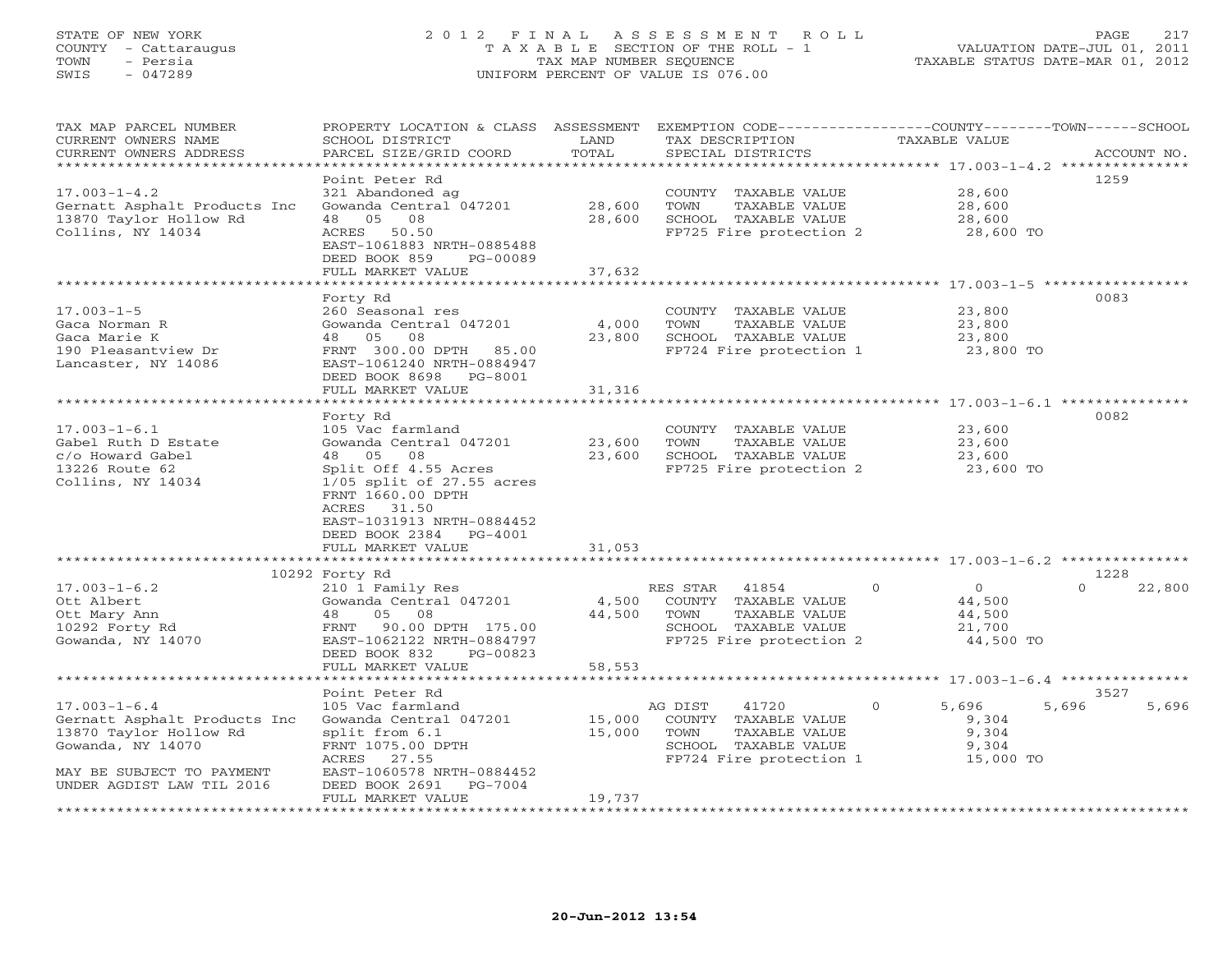# STATE OF NEW YORK 2 0 1 2 F I N A L A S S E S S M E N T R O L L PAGE 218 COUNTY - Cattaraugus T A X A B L E SECTION OF THE ROLL - 1 VALUATION DATE-JUL 01, 2011 TOWN - Persia TAX MAP NUMBER SEQUENCE TAXABLE STATUS DATE-MAR 01, 2012 SWIS - 047289 UNIFORM PERCENT OF VALUE IS 076.00

| TAX MAP PARCEL NUMBER<br>CURRENT OWNERS NAME | PROPERTY LOCATION & CLASS ASSESSMENT<br>SCHOOL DISTRICT | LAND                      |                 | EXEMPTION CODE-----------------COUNTY-------TOWN------SCHOOL<br>TAX DESCRIPTION |              | TAXABLE VALUE                |          |                         |
|----------------------------------------------|---------------------------------------------------------|---------------------------|-----------------|---------------------------------------------------------------------------------|--------------|------------------------------|----------|-------------------------|
| CURRENT OWNERS ADDRESS                       | PARCEL SIZE/GRID COORD                                  | TOTAL                     |                 | SPECIAL DISTRICTS                                                               |              |                              |          | ACCOUNT NO.             |
|                                              |                                                         | **************            |                 |                                                                                 |              | *********** 17.003-1-7.1 *** |          | * * * * * * * * * * * * |
|                                              | Point Peter Rd                                          |                           |                 |                                                                                 |              |                              |          | 0014                    |
| $17.003 - 1 - 7.1$                           | 105 Vac farmland                                        |                           |                 | COUNTY TAXABLE VALUE                                                            |              | 9,200                        |          |                         |
| Gabel Edward                                 | Gowanda Central 047201                                  | 9,200                     | TOWN            | TAXABLE VALUE                                                                   |              | 9,200                        |          |                         |
| Gabel Ruth Estate                            | 05<br>08<br>48                                          | 9,200                     |                 | SCHOOL TAXABLE VALUE                                                            |              | 9,200                        |          |                         |
| Attn: Howard Gabel                           | split 16.8 acres to Reid                                |                           |                 | FP725 Fire protection 2                                                         |              | 9,200 TO                     |          |                         |
| 13226 Us Rte 62                              | Ff 310.00                                               |                           |                 |                                                                                 |              |                              |          |                         |
| Collins, NY 14034                            | ACRES 10.20                                             |                           |                 |                                                                                 |              |                              |          |                         |
|                                              | EAST-1062232 NRTH-0883746<br>DEED BOOK 742              |                           |                 |                                                                                 |              |                              |          |                         |
|                                              | PG-00096<br>FULL MARKET VALUE                           | 12,105                    |                 |                                                                                 |              |                              |          |                         |
|                                              |                                                         |                           |                 |                                                                                 |              |                              |          |                         |
|                                              | 9658 Point Peter Rd                                     |                           |                 |                                                                                 |              |                              |          | 913                     |
| $17.003 - 1 - 7.3$                           | 240 Rural res                                           |                           | CVET C/T        | 41131                                                                           | $\Omega$     | 11,875                       | 11,875   | $\Omega$                |
| Reid Gregory S                               | Gowanda Central 047201                                  |                           | 14,600 DVET C/T | 41141                                                                           | $\mathbf{0}$ | 11,875                       | 11,875   | $\Omega$                |
| Reid Deborah L                               | split from Gabel 9/07, me                               |                           | 47,500 SR STAR  | 41834                                                                           | $\Omega$     | $\circ$                      | $\Omega$ | 47,270                  |
| 9658 Point Peter Rd                          | 7.2 & 7.4 into parcel 3/0                               |                           |                 | COUNTY TAXABLE VALUE                                                            |              | 23,750                       |          |                         |
| Gowanda, NY 14070                            | ACRES 19.84                                             |                           | TOWN            | TAXABLE VALUE                                                                   |              | 23,750                       |          |                         |
|                                              | EAST-1061955 NRTH-0883349                               |                           |                 | SCHOOL TAXABLE VALUE                                                            |              | 230                          |          |                         |
|                                              | DEED BOOK 8663<br>PG-2005                               |                           |                 | FP725 Fire protection 2                                                         |              | 47,500 TO                    |          |                         |
|                                              | FULL MARKET VALUE                                       | 62,500                    |                 |                                                                                 |              |                              |          |                         |
|                                              |                                                         |                           |                 |                                                                                 |              |                              |          |                         |
|                                              | 10229 Forty Rd                                          |                           |                 |                                                                                 |              |                              |          | 0025                    |
| $17.003 - 1 - 8$                             | 210 1 Family Res                                        |                           | CVET C/T        | 41131                                                                           | $\Omega$     | 15,200                       | 15,200   |                         |
| Bobseine Chub H                              | Gowanda Central 047201                                  |                           | 15,550 SR STAR  | 41834                                                                           | $\Omega$     | $\circ$                      | $\Omega$ | 47,270                  |
| 10229 Forty Rd                               | 48 05<br>08                                             | 62,350                    |                 | COUNTY TAXABLE VALUE                                                            |              | 47,150                       |          |                         |
| Gowanda, NY 14070                            | merged 6.3 (4.55 acres fr                               |                           | TOWN            | TAXABLE VALUE                                                                   |              | 47,150                       |          |                         |
|                                              | Gabel into site 3/03)                                   |                           |                 | SCHOOL TAXABLE VALUE                                                            |              | 15,080                       |          |                         |
|                                              | ACRES<br>22.35                                          |                           |                 | FP725 Fire protection 2                                                         |              | 62,350 TO                    |          |                         |
|                                              | EAST-1062950 NRTH-0884094                               |                           |                 |                                                                                 |              |                              |          |                         |
|                                              | DEED BOOK 753<br>PG-00737                               |                           |                 |                                                                                 |              |                              |          |                         |
|                                              | FULL MARKET VALUE                                       | 82,039                    |                 |                                                                                 |              |                              |          |                         |
|                                              | ************************                                | * * * * * * * * * * * * * |                 |                                                                                 |              |                              |          |                         |
|                                              | 9623 Point Peter Rd                                     |                           |                 |                                                                                 |              |                              | $\Omega$ | 0236                    |
| $17.003 - 1 - 9$                             | 240 Rural res                                           | 45,100                    | RES STAR        | 41854                                                                           | $\Omega$     | $\circ$<br>124,900           |          | 22,800                  |
| Wells James W<br>Wells Jacquelyn F           | Gowanda Central 047201<br>05<br>08<br>47                | 124,900                   | TOWN            | COUNTY TAXABLE VALUE<br>TAXABLE VALUE                                           |              | 124,900                      |          |                         |
| 9623 Point Peter Rd                          | ACRES<br>97.80                                          |                           |                 | SCHOOL TAXABLE VALUE                                                            |              | 102,100                      |          |                         |
| Gowanda, NY 14080                            | EAST-1060850 NRTH-0882540                               |                           |                 | FP725 Fire protection 2                                                         |              | 124,900 TO                   |          |                         |
|                                              | DEED BOOK 00941 PG-01056                                |                           |                 |                                                                                 |              |                              |          |                         |
|                                              | FULL MARKET VALUE                                       | 164,342                   |                 |                                                                                 |              |                              |          |                         |
|                                              | ******************                                      |                           |                 | ******************************* 17.003-1-11 ****************                    |              |                              |          |                         |
|                                              | Point Peter Rd                                          |                           |                 |                                                                                 |              |                              |          | 0004                    |
| $17.003 - 1 - 11$                            | 322 Rural vac>10                                        |                           |                 | COUNTY TAXABLE VALUE                                                            |              | 13,500                       |          |                         |
| Ackley Dennis D                              | Gowanda Central 047201                                  | 13,500                    | TOWN            | TAXABLE VALUE                                                                   |              | 13,500                       |          |                         |
| PO Box 181                                   | 39 05<br>08                                             | 13,500                    |                 | SCHOOL TAXABLE VALUE                                                            |              | 13,500                       |          |                         |
| South Dayton, NY 14138                       | ACRES 46.26                                             |                           |                 | FP724 Fire protection 1                                                         |              | 13,500 TO                    |          |                         |
|                                              | EAST-1065072 NRTH-0878806                               |                           |                 |                                                                                 |              |                              |          |                         |
|                                              | DEED BOOK 1005<br>$PG-216$                              |                           |                 |                                                                                 |              |                              |          |                         |
|                                              | FULL MARKET VALUE                                       | 17,763                    |                 |                                                                                 |              |                              |          |                         |
|                                              |                                                         |                           |                 |                                                                                 |              |                              |          |                         |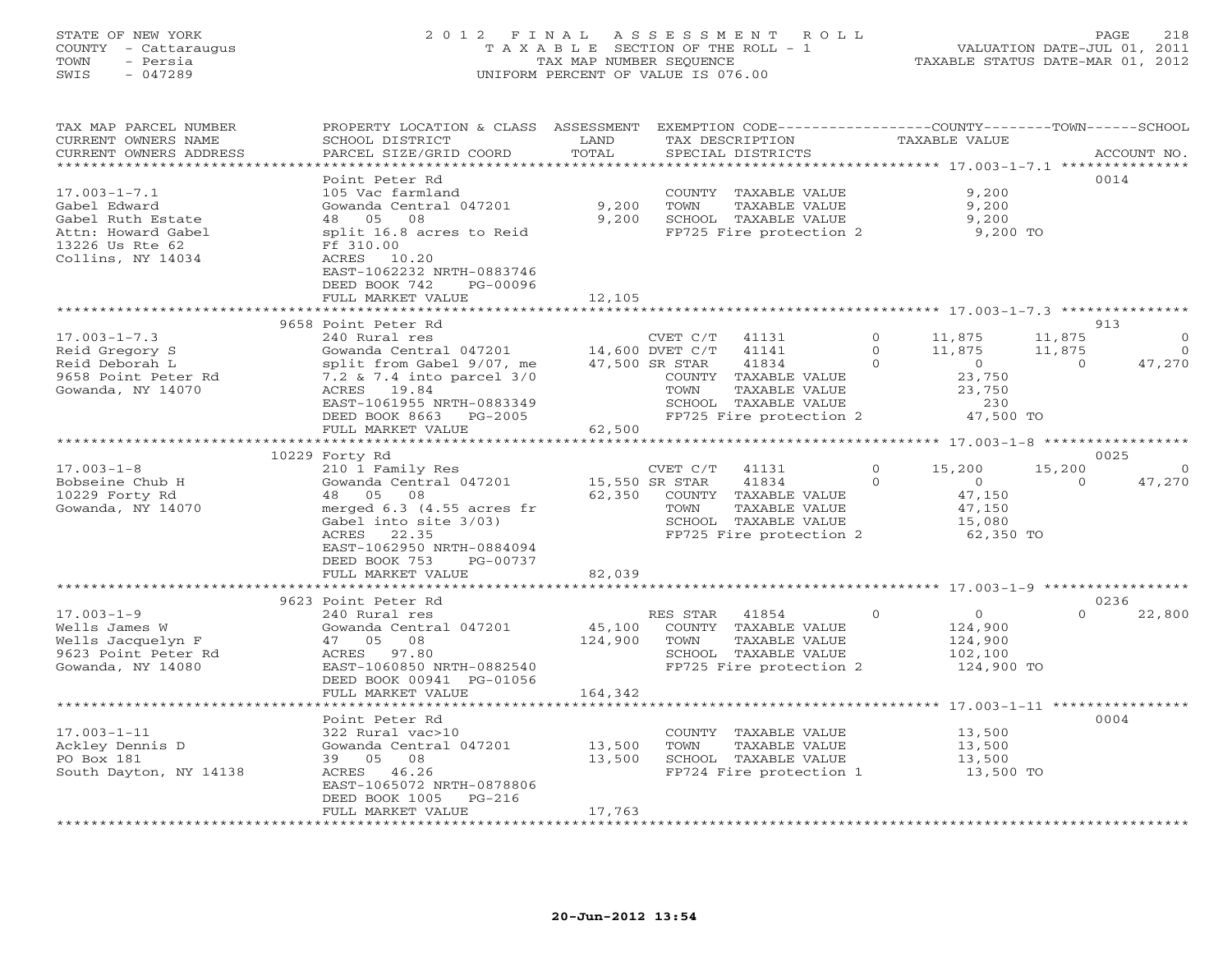# STATE OF NEW YORK 2 0 1 2 F I N A L A S S E S S M E N T R O L L PAGE 219 COUNTY - Cattaraugus T A X A B L E SECTION OF THE ROLL - 1 VALUATION DATE-JUL 01, 2011 TOWN - Persia TAX MAP NUMBER SEQUENCE TAXABLE STATUS DATE-MAR 01, 2012 SWIS - 047289 UNIFORM PERCENT OF VALUE IS 076.00UNIFORM PERCENT OF VALUE IS 076.00

| TAX MAP PARCEL NUMBER<br>CURRENT OWNERS NAME<br>CURRENT OWNERS ADDRESS<br>*********************** | PROPERTY LOCATION & CLASS ASSESSMENT<br>SCHOOL DISTRICT<br>PARCEL SIZE/GRID COORD                                                                                                                                        | LAND<br>TOTAL                | EXEMPTION CODE-----------------COUNTY-------TOWN------SCHOOL<br>TAX DESCRIPTION<br>SPECIAL DISTRICTS                           |                      | TAXABLE VALUE                                               |                   | ACCOUNT NO. |
|---------------------------------------------------------------------------------------------------|--------------------------------------------------------------------------------------------------------------------------------------------------------------------------------------------------------------------------|------------------------------|--------------------------------------------------------------------------------------------------------------------------------|----------------------|-------------------------------------------------------------|-------------------|-------------|
| $17.003 - 1 - 13$<br>Goochee Hanni A<br>9813 Windy Circle<br>LaVista, NE 68128                    | 9421 Point Peter Rd<br>240 Rural res<br>Gowanda Central 047201<br>47 05 08<br>ACRES 224.10<br>EAST-1060837 NRTH-0879287<br>DEED BOOK 688<br>$PG-00463$<br>FULL MARKET VALUE                                              | 89,600<br>156,700<br>206,184 | COUNTY TAXABLE VALUE<br>TOWN<br>TAXABLE VALUE<br>SCHOOL TAXABLE VALUE<br>FP725 Fire protection 2                               |                      | 156,700<br>156,700<br>156,700<br>156,700 TO                 | 0091              |             |
|                                                                                                   | 9545 Point Peter Rd                                                                                                                                                                                                      |                              |                                                                                                                                |                      |                                                             | 0138              |             |
| $17.003 - 1 - 14$<br>Bobseine David L<br>9545 Point Peter Rd<br>Gowanda, NY 14070                 | 240 Rural res<br>Gowanda Central 047201<br>08<br>47 05<br>ACRES 71.75<br>EAST-1060273 NRTH-0881164<br>DEED BOOK 1025<br>$PG-427$                                                                                         | 32,000 SR STAR<br>82,500     | WVET C/T<br>41121<br>41834<br>COUNTY TAXABLE VALUE<br>TOWN<br>TAXABLE VALUE<br>SCHOOL TAXABLE VALUE<br>FP725 Fire protection 2 | $\Omega$<br>$\Omega$ | 9,120<br>$\circ$<br>73,380<br>73,380<br>35,230<br>82,500 TO | 9,120<br>$\Omega$ | 47,270      |
|                                                                                                   | FULL MARKET VALUE<br>**************************                                                                                                                                                                          | 108,553                      | *************************                                                                                                      |                      |                                                             |                   |             |
|                                                                                                   | 9567 Point Peter Rd                                                                                                                                                                                                      |                              |                                                                                                                                |                      | ********************* 17.003-1-15 *****************         | 0110              |             |
| $17.003 - 1 - 15$<br>Goergen Thomas J<br>Hollard Goergen Anne M<br>3 Autumn Ln<br>Depew, NY 14043 | 240 Rural res<br>Gowanda Central 047201<br>47 05 08<br>ACRES 12.50<br>EAST-1060698 NRTH-0882065<br>DEED BOOK 13690 PG-5004                                                                                               | 12,500<br>85,000             | COUNTY TAXABLE VALUE<br>TOWN<br>TAXABLE VALUE<br>SCHOOL TAXABLE VALUE<br>FP726 Fire protection 3                               |                      | 85,000<br>85,000<br>85,000<br>85,000 TO                     |                   |             |
|                                                                                                   | FULL MARKET VALUE                                                                                                                                                                                                        | 111,842                      |                                                                                                                                |                      |                                                             |                   |             |
|                                                                                                   |                                                                                                                                                                                                                          |                              |                                                                                                                                |                      |                                                             |                   |             |
| $17.003 - 1 - 16$<br>Smith Kenneth<br>Smith Kelly<br>9644 Point Peter Rd<br>Gowanda, NY 14070     | 9644 Point Peter Rd<br>270 Mfg housing<br>Gowanda Central 047201<br>56 05 09<br>1.74 BANK<br>ACRES<br>005<br>EAST-1061314 NRTH-0883240<br>DEED BOOK 784<br>PG-00553                                                      | 6,400<br>36,000              | RES STAR 41854<br>COUNTY TAXABLE VALUE<br>TAXABLE VALUE<br>TOWN<br>SCHOOL TAXABLE VALUE<br>FP725 Fire protection 2             | $\Omega$             | $\circ$<br>36,000<br>36,000<br>13,200<br>36,000 TO          | 0198<br>$\cap$    | 22,800      |
|                                                                                                   | FULL MARKET VALUE                                                                                                                                                                                                        | 47,368                       |                                                                                                                                |                      |                                                             |                   |             |
|                                                                                                   |                                                                                                                                                                                                                          |                              |                                                                                                                                |                      |                                                             |                   |             |
| $17.003 - 1 - 17$<br>Reynolds Todd<br>9639 Point Peter Rd<br>Gowanda, NY 14070                    | 9639 Point Peter Rd<br>210 1 Family Res<br>Gowanda Central 047201<br>48 06<br>08<br>ACRES<br>1.37 BANK<br>017<br>EAST-1061036 NRTH-0883186<br>DEED BOOK 907<br>PG-01162<br>FULL MARKET VALUE<br>************************ | 3,500<br>46,500<br>61,184    | RES STAR 41854<br>COUNTY TAXABLE VALUE<br>TOWN<br>TAXABLE VALUE<br>SCHOOL TAXABLE VALUE<br>FP725 Fire protection 2             | $\Omega$             | $\overline{O}$<br>46,500<br>46,500<br>23,700<br>46,500 TO   | 0127<br>$\cap$    | 22,800      |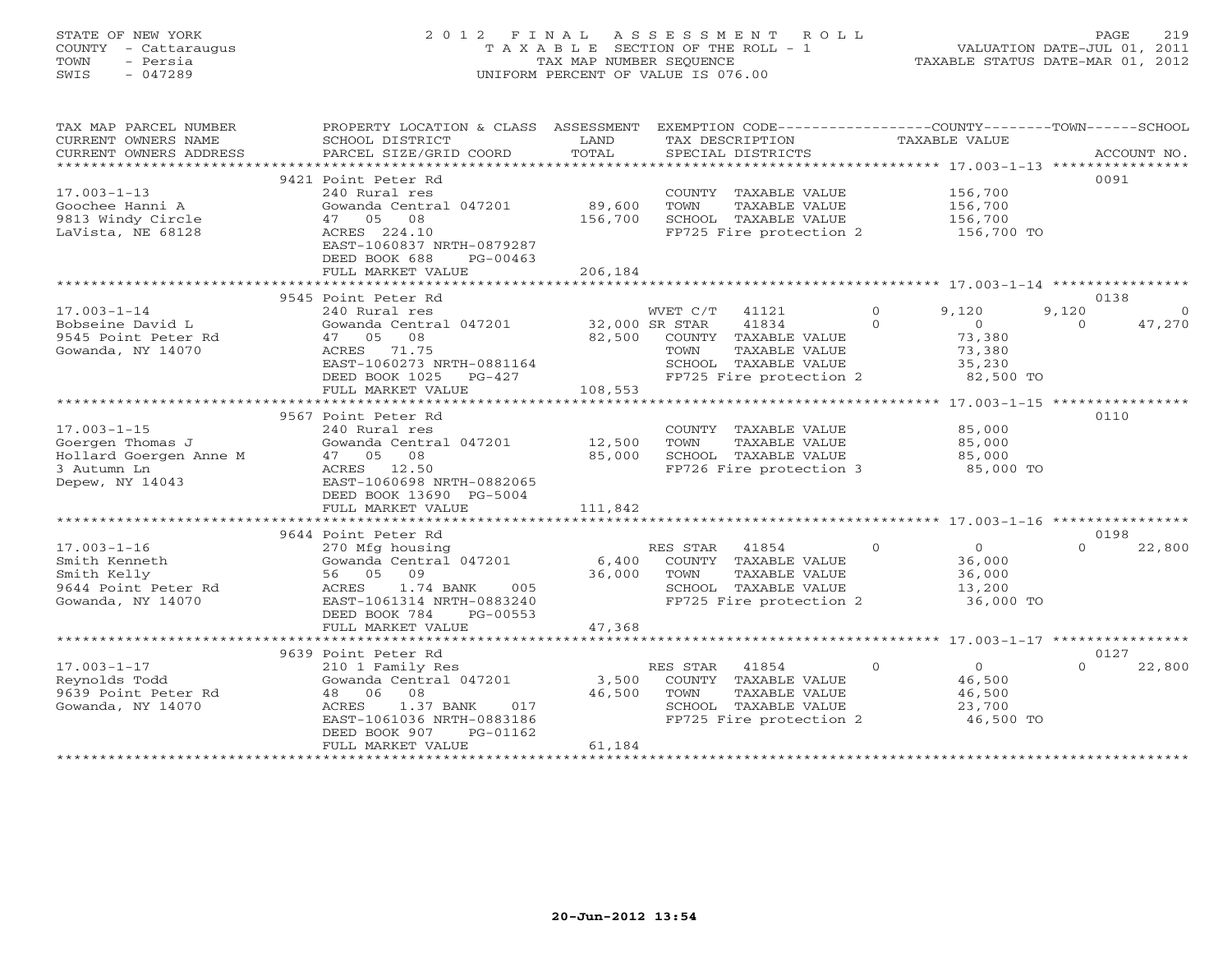# STATE OF NEW YORK 2 0 1 2 F I N A L A S S E S S M E N T R O L L PAGE 220 COUNTY - Cattaraugus T A X A B L E SECTION OF THE ROLL - 1 VALUATION DATE-JUL 01, 2011 TOWN - Persia TAX MAP NUMBER SEQUENCE TAXABLE STATUS DATE-MAR 01, 2012 SWIS - 047289 UNIFORM PERCENT OF VALUE IS 076.00UNIFORM PERCENT OF VALUE IS 076.00

| TAX MAP PARCEL NUMBER<br>CURRENT OWNERS NAME<br>CURRENT OWNERS ADDRESS                                                                                 | PROPERTY LOCATION & CLASS ASSESSMENT<br>SCHOOL DISTRICT<br>PARCEL SIZE/GRID COORD                                                                                                    | LAND<br>TOTAL                         | EXEMPTION CODE-----------------COUNTY-------TOWN------SCHOOL<br>TAX DESCRIPTION<br>SPECIAL DISTRICTS                                                                                                                            |                                 | TAXABLE VALUE                                                               |                                    | ACCOUNT NO.                    |
|--------------------------------------------------------------------------------------------------------------------------------------------------------|--------------------------------------------------------------------------------------------------------------------------------------------------------------------------------------|---------------------------------------|---------------------------------------------------------------------------------------------------------------------------------------------------------------------------------------------------------------------------------|---------------------------------|-----------------------------------------------------------------------------|------------------------------------|--------------------------------|
| *********************                                                                                                                                  |                                                                                                                                                                                      |                                       |                                                                                                                                                                                                                                 |                                 |                                                                             |                                    |                                |
| $17.003 - 1 - 18$<br>Gernatt Asphalt Products<br>13870 Taylor Hollow Rd<br>Collins, NY 14034<br>MAY BE SUBJECT TO PAYMENT<br>UNDER AGDIST LAW TIL 2016 | Point Peter Rd<br>105 Vac farmland<br>Gowanda Central 047201<br>05<br>08<br>48<br>38.65<br>ACRES<br>EAST-1059756 NRTH-0885421<br>DEED BOOK 2691<br>PG-7004<br>FULL MARKET VALUE      | 24,000<br>24,000<br>31,579            | 41720<br>AG DIST<br>COUNTY TAXABLE VALUE<br>TOWN<br>TAXABLE VALUE<br>SCHOOL TAXABLE VALUE<br>FP725 Fire protection 2                                                                                                            | $\Omega$                        | 7,992<br>16,008<br>16,008<br>16,008<br>24,000 TO                            | 0081<br>7,992                      | 7,992                          |
| *********************                                                                                                                                  |                                                                                                                                                                                      |                                       |                                                                                                                                                                                                                                 |                                 |                                                                             |                                    |                                |
|                                                                                                                                                        | 9795 Point Peter Rd                                                                                                                                                                  |                                       |                                                                                                                                                                                                                                 |                                 |                                                                             | 1252                               |                                |
| $17.003 - 1 - 19$<br>Vogtli Rane J<br>9795 Point Peter Rd<br>Gowanda, NY 14070                                                                         | 210 1 Family Res<br>Gowanda Central 047201<br>05<br>08<br>48<br>FRNT 163.00 DPTH 175.00<br>BANK<br>017<br>EAST-1060266 NRTH-0885889<br>DEED BOOK 13050 PG-6001                       | 4,400<br>37,800                       | RES STAR<br>41854<br>COUNTY TAXABLE VALUE<br>TOWN<br>TAXABLE VALUE<br>SCHOOL TAXABLE VALUE<br>FP725 Fire protection 2                                                                                                           | $\Omega$                        | $\Omega$<br>37,800<br>37,800<br>15,000<br>37,800 TO                         | $\Omega$                           | 22,800                         |
|                                                                                                                                                        | FULL MARKET VALUE                                                                                                                                                                    | 49,737<br>*************               |                                                                                                                                                                                                                                 |                                 |                                                                             |                                    |                                |
|                                                                                                                                                        | 9781 Point Peter Rd                                                                                                                                                                  |                                       | ******************************    17.003-1-20    ****************                                                                                                                                                               |                                 |                                                                             | 1315                               |                                |
| $17.003 - 1 - 20$<br>Naples Michael E<br>Bradley Shelly<br>9781 Point Peter Rd<br>Gowanda, NY 14070                                                    | 210 1 Family Res<br>Gowanda Central 047201<br>48 05<br>08<br>Ff 120.00<br>5.20 BANK<br>ACRES<br>017<br>EAST-1060683 NRTH-0883817<br>DEED BOOK 00992 PG-01150                         | 8,600<br>66,800                       | RES STAR<br>41854<br>COUNTY TAXABLE VALUE<br>TOWN<br>TAXABLE VALUE<br>SCHOOL TAXABLE VALUE<br>FP725 Fire protection 2                                                                                                           | $\Omega$                        | $\Omega$<br>66,800<br>66,800<br>44,000<br>66,800 TO                         | $\Omega$                           | 22,800                         |
|                                                                                                                                                        | FULL MARKET VALUE                                                                                                                                                                    | 87,895<br>* * * * * * * * * * * * * * |                                                                                                                                                                                                                                 |                                 |                                                                             |                                    |                                |
|                                                                                                                                                        |                                                                                                                                                                                      |                                       |                                                                                                                                                                                                                                 |                                 |                                                                             | 0058                               |                                |
| $25.002 - 2 - 1$<br>Cygan Edward J<br>PO Box 207<br>Gowanda, NY 14070                                                                                  | 9587 Broadway Rd<br>270 Mfg housing<br>Gowanda Central 047201<br>05<br>08<br>63<br>9.35<br>ACRES<br>EAST-1053874 NRTH-0880368<br>DEED BOOK 7366<br>PG-4005                           | 10,900<br>34,400                      | RES STAR<br>41854<br>COUNTY TAXABLE VALUE<br>TOWN<br>TAXABLE VALUE<br>SCHOOL TAXABLE VALUE<br>FP724 Fire protection 1                                                                                                           | $\circ$                         | $\overline{0}$<br>34,400<br>34,400<br>11,600<br>34,400 TO                   | $\Omega$                           | 22,800                         |
|                                                                                                                                                        | FULL MARKET VALUE                                                                                                                                                                    | 45,263                                |                                                                                                                                                                                                                                 |                                 |                                                                             |                                    |                                |
|                                                                                                                                                        | *******************                                                                                                                                                                  |                                       |                                                                                                                                                                                                                                 |                                 | ****************** 25.002-2-3.1 ********                                    |                                    |                                |
| $25.002 - 2 - 3.1$<br>Winfield Terry<br>9561 Broadway Rd<br>Gowanda, NY 14070                                                                          | 9561 Broadway Rd<br>240 Rural res<br>Gowanda Central 047201<br>63 05 08<br>$L/p$ 938-21; 916-772<br>ACRES 17.05 BANK<br>017<br>EAST-1054071 NRTH-0880021<br>DEED BOOK 00916 PG-00770 |                                       | 85 PCT OF VALUE USED FOR EXEMPTION PURPOSES<br>WVET C/T<br>41121<br>14,800 DVET C/T<br>41141<br>48,000 RES STAR<br>41854<br>COUNTY<br>TAXABLE VALUE<br>TOWN<br>TAXABLE VALUE<br>SCHOOL TAXABLE VALUE<br>FP724 Fire protection 1 | $\circ$<br>$\Omega$<br>$\Omega$ | 6,120<br>4,080<br>$\overline{0}$<br>37,800<br>37,800<br>25,200<br>48,000 TO | 0226<br>6,120<br>4,080<br>$\Omega$ | $\Omega$<br>$\Omega$<br>22,800 |
|                                                                                                                                                        | FULL MARKET VALUE<br>************************                                                                                                                                        | 63,158<br>*****************           |                                                                                                                                                                                                                                 |                                 |                                                                             |                                    |                                |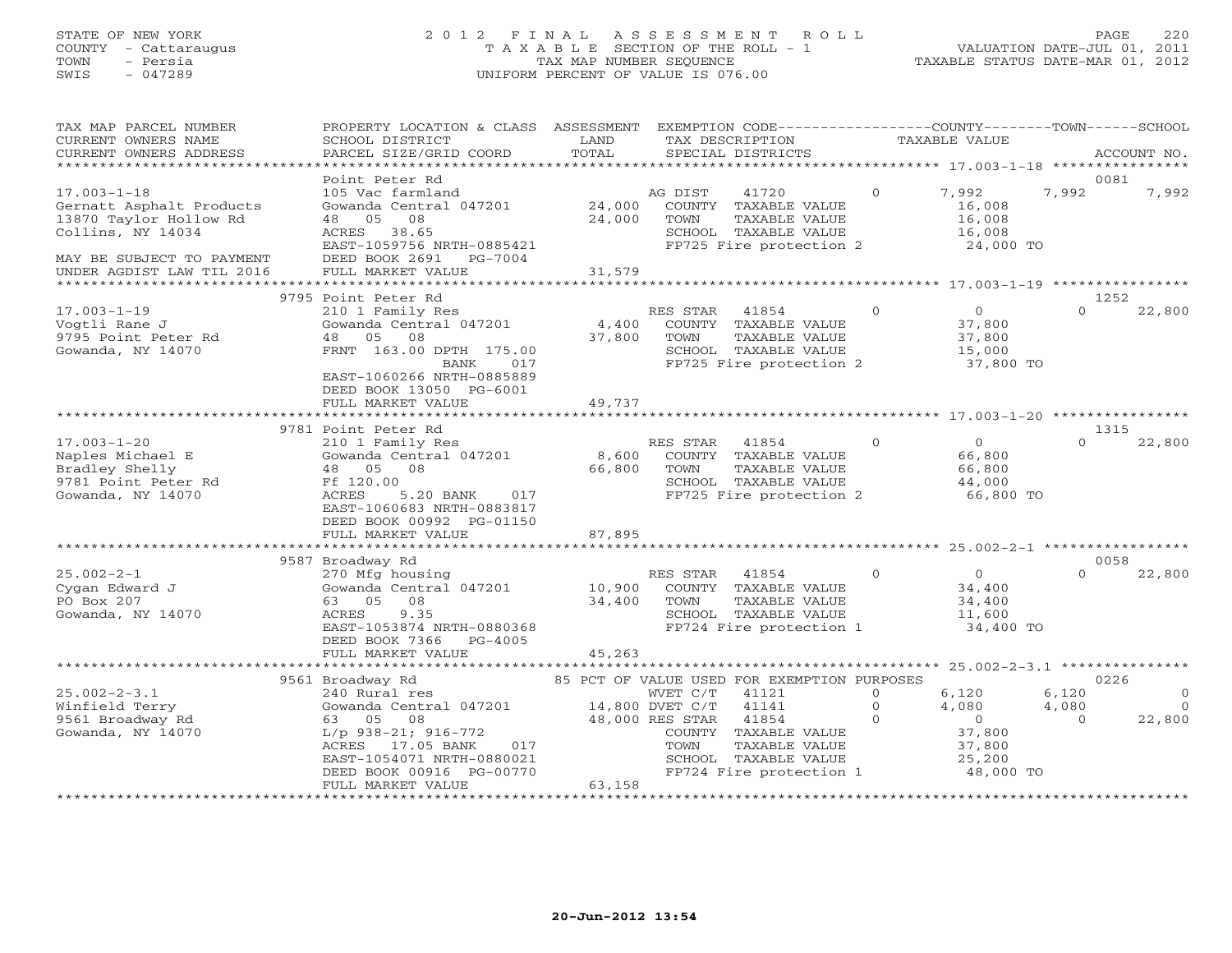# STATE OF NEW YORK 2 0 1 2 F I N A L A S S E S S M E N T R O L L PAGE 221 COUNTY - Cattaraugus T A X A B L E SECTION OF THE ROLL - 1 VALUATION DATE-JUL 01, 2011 TOWN - Persia TAX MAP NUMBER SEQUENCE TAXABLE STATUS DATE-MAR 01, 2012 SWIS - 047289 UNIFORM PERCENT OF VALUE IS 076.00UNIFORM PERCENT OF VALUE IS 076.00

| TAX MAP PARCEL NUMBER<br>CURRENT OWNERS NAME<br>CURRENT OWNERS ADDRESS<br>************************                       | PROPERTY LOCATION & CLASS ASSESSMENT<br>SCHOOL DISTRICT<br>PARCEL SIZE/GRID COORD                                                                                                                                                           | LAND<br>TOTAL              | EXEMPTION CODE-----------------COUNTY-------TOWN------SCHOOL<br>TAX DESCRIPTION<br>SPECIAL DISTRICTS                 | TAXABLE VALUE                                                         | ACCOUNT NO.        |
|--------------------------------------------------------------------------------------------------------------------------|---------------------------------------------------------------------------------------------------------------------------------------------------------------------------------------------------------------------------------------------|----------------------------|----------------------------------------------------------------------------------------------------------------------|-----------------------------------------------------------------------|--------------------|
|                                                                                                                          | 9545 Broadway Rd                                                                                                                                                                                                                            |                            |                                                                                                                      |                                                                       | 1056               |
| $25.002 - 2 - 5$<br>Bowers Paul L<br>Bowers Nancy V<br>9545 Broadway Rd<br>Gowanda, NY 14070                             | 210 1 Family Res<br>Gowanda Central 047201<br>63 05 08<br>ACRES 14.92<br>EAST-1054350 NRTH-0879456<br>DEED BOOK 753<br>PG-00601<br>FULL MARKET VALUE                                                                                        | 13,700<br>60,800<br>80,000 | SR STAR<br>41834<br>COUNTY TAXABLE VALUE<br>TOWN<br>TAXABLE VALUE<br>SCHOOL TAXABLE VALUE<br>FP724 Fire protection 1 | $\Omega$<br>$\overline{O}$<br>60,800<br>60,800<br>13,530<br>60,800 TO | $\Omega$<br>47,270 |
|                                                                                                                          |                                                                                                                                                                                                                                             |                            |                                                                                                                      |                                                                       |                    |
| $25.002 - 2 - 6$<br>Bowers Paul L<br>Bowers Nancy V<br>9545 Broadway Rd<br>Gowanda, NY 14070                             | Broadway Rd<br>314 Rural vac<10<br>Gowanda Central 047201<br>63 05 08<br>ACRES<br>1.70<br>EAST-1054905 NRTH-0879326<br>DEED BOOK 816<br>PG-01194<br>FULL MARKET VALUE                                                                       | 5,600<br>5,600<br>7,368    | COUNTY TAXABLE VALUE<br>TOWN<br>TAXABLE VALUE<br>SCHOOL TAXABLE VALUE<br>FP724 Fire protection 1                     | 5,600<br>5,600<br>5,600<br>5,600 TO                                   | 1123               |
|                                                                                                                          | *********************                                                                                                                                                                                                                       | ************               |                                                                                                                      | *********************** 25.002-2-7.1 ***************                  |                    |
|                                                                                                                          | 9521 Broadway Rd                                                                                                                                                                                                                            |                            |                                                                                                                      |                                                                       | 0066               |
| $25.002 - 2 - 7.1$<br>DiDomizio John C III<br>Di Domizio Joseph C<br>579 Niagara Falls Blvd<br>Amherst, NY 14226         | 312 Vac w/imprv<br>Gowanda Central 047201<br>54/55/63 05 08<br>$2/3/05$ -split 2.7 acres to<br>merged 2-7.3 into parcel<br>FRNT 2260.00 DPTH<br>ACRES 142.50<br>EAST-1056892 NRTH-0879646<br>DEED BOOK 909<br>PG-00046<br>FULL MARKET VALUE | 52,200<br>52,400<br>68,947 | COUNTY TAXABLE VALUE<br>TOWN<br>TAXABLE VALUE<br>SCHOOL TAXABLE VALUE<br>FP724 Fire protection 1                     | 52,400<br>52,400<br>52,400<br>52,400 TO                               |                    |
|                                                                                                                          |                                                                                                                                                                                                                                             |                            |                                                                                                                      |                                                                       |                    |
| $25.002 - 2 - 7.2$<br>Pustulka Michael J<br>Boniface Sharon<br>Pustulka Joseph A<br>73 Sunnyside Pl<br>Buffalo, NY 14207 | Broadway Rd<br>270 Mfg housing<br>Gowanda Central 047201<br>55 05 08<br>2.65<br>ACRES<br>EAST-1055121 NRTH-0879262<br>DEED BOOK 00931 PG-00352<br>FULL MARKET VALUE                                                                         | 6,900<br>10,200<br>13,421  | COUNTY TAXABLE VALUE<br>TOWN<br>TAXABLE VALUE<br>SCHOOL TAXABLE VALUE<br>FP724 Fire protection 1                     | 10,200<br>10,200<br>10,200<br>10,200 TO                               | 1131               |
|                                                                                                                          |                                                                                                                                                                                                                                             |                            |                                                                                                                      |                                                                       |                    |
| $25.002 - 2 - 8$<br>Hahn Irene F<br>9577 Kuhn Rd<br>Gowanda, NY 14070                                                    | 9499 Broadway Rd<br>270 Mfg housing<br>Gowanda Central 047201<br>54 05<br>08<br>FRNT 160.00 DPTH 277.00<br>EAST-1055412 NRTH-0879004<br>DEED BOOK 767<br>$PG-00620$<br>FULL MARKET VALUE                                                    | 4,700<br>28,500<br>37,500  | COUNTY TAXABLE VALUE<br>TOWN<br>TAXABLE VALUE<br>SCHOOL TAXABLE VALUE<br>FP724 Fire protection 1                     | 28,500<br>28,500<br>28,500<br>28,500 TO                               | 0196               |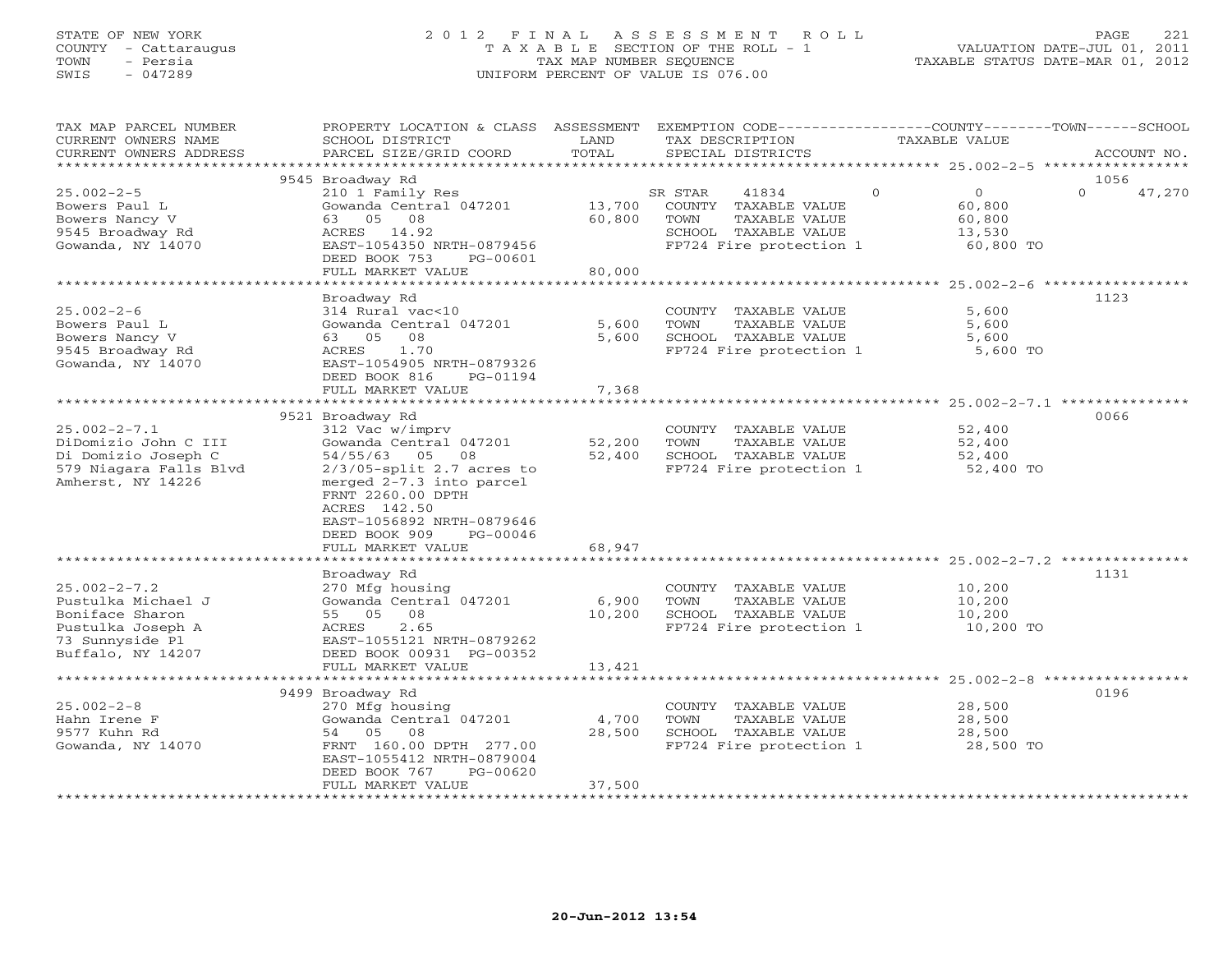# STATE OF NEW YORK 2 0 1 2 F I N A L A S S E S S M E N T R O L L PAGE 222 COUNTY - Cattaraugus T A X A B L E SECTION OF THE ROLL - 1 VALUATION DATE-JUL 01, 2011 TOWN - Persia TAX MAP NUMBER SEQUENCE TAXABLE STATUS DATE-MAR 01, 2012 SWIS - 047289 UNIFORM PERCENT OF VALUE IS 076.00UNIFORM PERCENT OF VALUE IS 076.00

| TAX MAP PARCEL NUMBER<br>CURRENT OWNERS NAME<br>CURRENT OWNERS ADDRESS<br>**********************             | PROPERTY LOCATION & CLASS ASSESSMENT<br>SCHOOL DISTRICT<br>PARCEL SIZE/GRID COORD                                                                                       | LAND<br>TOTAL             | EXEMPTION CODE-----------------COUNTY-------TOWN------SCHOOL<br>TAX DESCRIPTION<br>SPECIAL DISTRICTS                 |                      | TAXABLE VALUE                                             |                         | ACCOUNT NO.        |
|--------------------------------------------------------------------------------------------------------------|-------------------------------------------------------------------------------------------------------------------------------------------------------------------------|---------------------------|----------------------------------------------------------------------------------------------------------------------|----------------------|-----------------------------------------------------------|-------------------------|--------------------|
|                                                                                                              |                                                                                                                                                                         |                           |                                                                                                                      |                      |                                                           |                         |                    |
| $25.002 - 2 - 9.1$<br>Thrasher Jack W Jr<br>9485 Broadway Rd<br>Gowanda, NY 14070                            | 9485 Broadway Rd<br>210 1 Family Res<br>Gowanda Central 047201<br>05 08<br>54/62<br>2.33<br>ACRES<br>EAST-1055450 NRTH-0878772                                          | 49,300                    | RPTL466_c 41683<br>6,100 RES STAR<br>41854<br>COUNTY TAXABLE VALUE<br>TAXABLE VALUE<br>TOWN<br>SCHOOL TAXABLE VALUE  | $\Omega$<br>$\Omega$ | $\Omega$<br>$\Omega$<br>49,300<br>47,020<br>26,500        | 0067<br>2,280<br>$\cap$ | $\Omega$<br>22,800 |
|                                                                                                              | DEED BOOK 887<br>PG-00121                                                                                                                                               |                           | FP724 Fire protection 1                                                                                              |                      | 49,300 TO                                                 |                         |                    |
|                                                                                                              | FULL MARKET VALUE                                                                                                                                                       | 64,868                    |                                                                                                                      |                      |                                                           |                         |                    |
|                                                                                                              | ***************************                                                                                                                                             |                           |                                                                                                                      |                      |                                                           |                         |                    |
| $25.002 - 2 - 9.2$<br>O'Connor Michael<br>O'connor Catherine A<br>278 Knowlton Ave<br>Kenmore, NY 14217-2814 | Broadway Rd<br>312 Vac w/imprv<br>Gowanda Central 047201<br>62 05<br>08<br>ACRES<br>7.71<br>EAST-1054810 NRTH-0878912                                                   | 10,100<br>13,500          | COUNTY TAXABLE VALUE<br>TOWN<br>TAXABLE VALUE<br>SCHOOL TAXABLE VALUE<br>FP724 Fire protection 1                     |                      | 13,500<br>13,500<br>13,500<br>13,500 TO                   | 1075                    |                    |
|                                                                                                              | DEED BOOK 00994 PG-00185                                                                                                                                                |                           |                                                                                                                      |                      |                                                           |                         |                    |
|                                                                                                              | FULL MARKET VALUE                                                                                                                                                       | 17,763<br>***********     |                                                                                                                      |                      |                                                           |                         |                    |
|                                                                                                              |                                                                                                                                                                         |                           |                                                                                                                      |                      | ******************** 25.002-2-10.1 *********              |                         |                    |
|                                                                                                              | 9429 Broadway Rd                                                                                                                                                        |                           |                                                                                                                      |                      |                                                           | 0089                    |                    |
| $25.002 - 2 - 10.1$<br>Gemmill Ronald D<br>9429 Broadway Rd<br>Gowanda, NY 14070                             | 210 1 Family Res<br>Gowanda Central 047201<br>08<br>54 05<br>27.91 BANK<br>ACRES<br>012<br>EAST-1055197 NRTH-0878265<br>DEED BOOK 752<br>PG-00608                       | 15,100<br>70,900          | SR STAR<br>41834<br>COUNTY TAXABLE VALUE<br>TOWN<br>TAXABLE VALUE<br>SCHOOL TAXABLE VALUE<br>FP724 Fire protection 1 | $\circ$              | $\overline{0}$<br>70,900<br>70,900<br>23,630<br>70,900 TO | $\Omega$                | 47,270             |
|                                                                                                              | FULL MARKET VALUE                                                                                                                                                       | 93,289                    |                                                                                                                      |                      |                                                           |                         |                    |
|                                                                                                              |                                                                                                                                                                         |                           |                                                                                                                      |                      |                                                           |                         |                    |
|                                                                                                              | Broadway Rd                                                                                                                                                             |                           |                                                                                                                      |                      |                                                           | 1057                    |                    |
| $25.002 - 2 - 10.2$<br>Gemmill Ronald D<br>9429 Broadway Rd<br>Gowanda, NY 14070                             | 314 Rural vac<10<br>Gowanda Central 047201<br>08<br>54 05<br><b>ACRES</b><br>2.95<br>EAST-1055504 NRTH-0878570<br>DEED BOOK 00931 PG-01161                              | 4,000<br>4,000            | COUNTY TAXABLE VALUE<br>TAXABLE VALUE<br>TOWN<br>SCHOOL TAXABLE VALUE<br>FP724 Fire protection 1                     |                      | 4,000<br>4,000<br>4,000<br>4,000 TO                       |                         |                    |
|                                                                                                              | FULL MARKET VALUE                                                                                                                                                       | 5,263                     |                                                                                                                      |                      |                                                           |                         |                    |
|                                                                                                              |                                                                                                                                                                         |                           |                                                                                                                      |                      |                                                           |                         |                    |
| $25.002 - 2 - 11$<br>Tagliaferro John J<br>9430 Broadway Rd<br>Gowanda, NY 14070                             | Broadway Rd<br>312 Vac w/imprv<br>Gowanda Central 047201<br>54 05<br>08<br>2.66<br>ACRES<br>EAST-1056549 NRTH-0878325<br>DEED BOOK 6555<br>PG-7001<br>FULL MARKET VALUE | 6,400<br>12,000<br>15,789 | COUNTY TAXABLE VALUE<br>TOWN<br>TAXABLE VALUE<br>SCHOOL TAXABLE VALUE<br>FP724 Fire protection 1                     |                      | 12,000<br>12,000<br>12,000<br>12,000 TO                   | 0239                    |                    |
|                                                                                                              |                                                                                                                                                                         |                           |                                                                                                                      |                      |                                                           |                         |                    |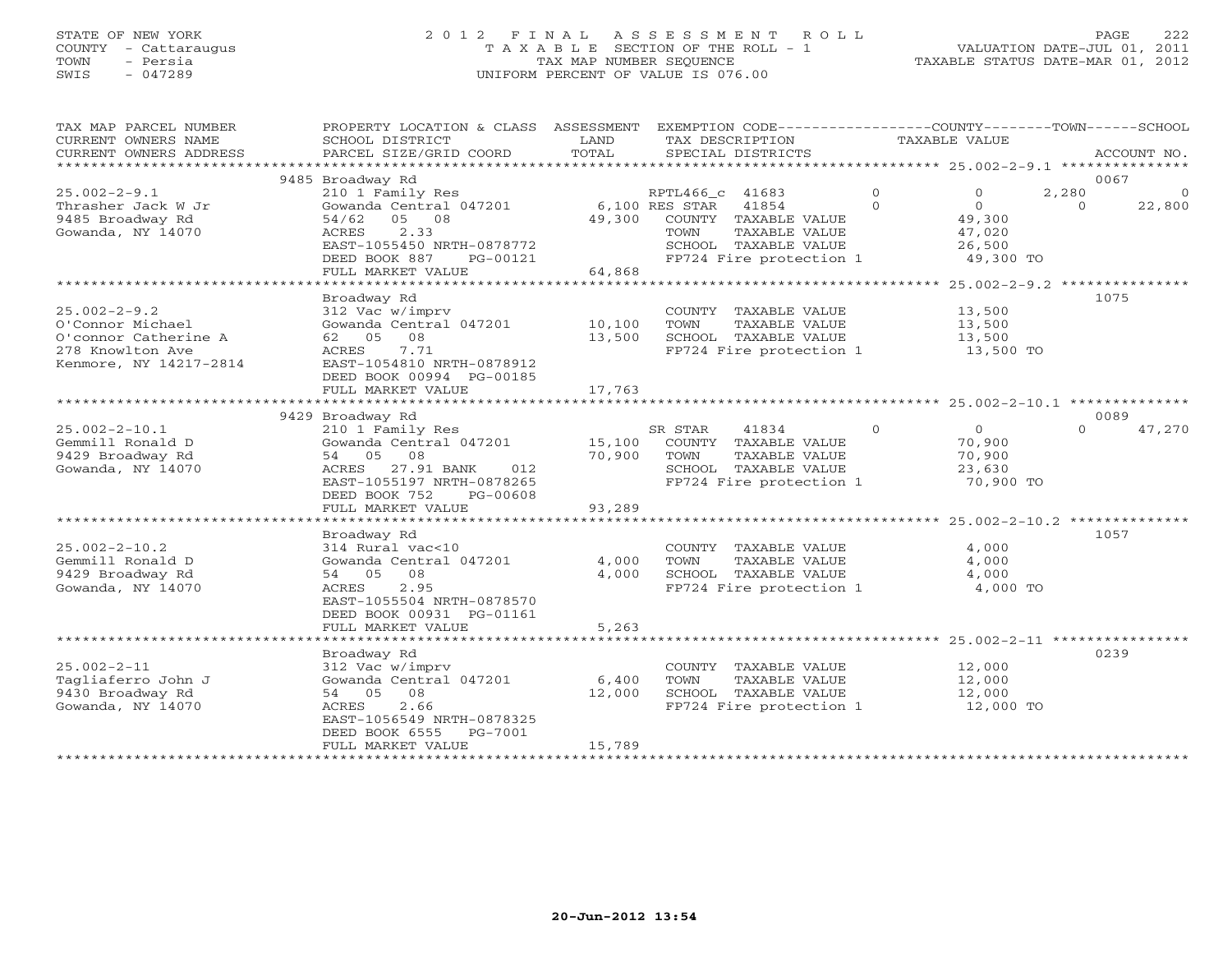# STATE OF NEW YORK 2 0 1 2 F I N A L A S S E S S M E N T R O L L PAGE 223 COUNTY - Cattaraugus T A X A B L E SECTION OF THE ROLL - 1 VALUATION DATE-JUL 01, 2011 TOWN - Persia TAX MAP NUMBER SEQUENCE TAXABLE STATUS DATE-MAR 01, 2012 SWIS - 047289 UNIFORM PERCENT OF VALUE IS 076.00UNIFORM PERCENT OF VALUE IS 076.00

| TAX MAP PARCEL NUMBER<br>CURRENT OWNERS NAME<br>CURRENT OWNERS ADDRESS | PROPERTY LOCATION & CLASS ASSESSMENT<br>SCHOOL DISTRICT<br>PARCEL SIZE/GRID COORD | LAND<br>TOTAL           | EXEMPTION CODE-----------------COUNTY-------TOWN------SCHOOL<br>TAX DESCRIPTION<br>SPECIAL DISTRICTS |              | <b>TAXABLE VALUE</b>                                 |           | ACCOUNT NO. |
|------------------------------------------------------------------------|-----------------------------------------------------------------------------------|-------------------------|------------------------------------------------------------------------------------------------------|--------------|------------------------------------------------------|-----------|-------------|
| *******************                                                    |                                                                                   |                         |                                                                                                      |              |                                                      |           |             |
|                                                                        | 9420 Broadway Rd                                                                  |                         |                                                                                                      |              |                                                      | 0146      |             |
| $25.002 - 2 - 12.1$                                                    | 210 1 Family Res                                                                  |                         | WVET C/T<br>41121                                                                                    | $\circ$      | 9,120                                                | 9,120     | $\circ$     |
| Leisner Richard                                                        | Gowanda Central 047201                                                            |                         | 7,100 DVET C/T<br>41141                                                                              | $\Omega$     | 14,438                                               | 14,438    | $\Omega$    |
| Leisner Roberta<br>9420 Broadway Rd                                    | 54 05<br>08                                                                       |                         | 41854<br>96,250 RES STAR                                                                             | $\Omega$     | $\circ$                                              | $\Omega$  | 22,800      |
| Gowanda, NY 14070                                                      | 3.09<br>ACRES<br>EAST-1056664 NRTH-0878055                                        |                         | COUNTY<br>TAXABLE VALUE<br>TOWN<br>TAXABLE VALUE                                                     |              | 72,692                                               |           |             |
|                                                                        | DEED BOOK 00949 PG-01198                                                          |                         | SCHOOL TAXABLE VALUE                                                                                 |              | 72,692<br>73,450                                     |           |             |
|                                                                        | FULL MARKET VALUE                                                                 |                         | 126,645 FP725 Fire protection 2                                                                      |              | 96,250 TO                                            |           |             |
|                                                                        | **************************                                                        |                         |                                                                                                      |              |                                                      |           |             |
|                                                                        | 9430 Broadway Rd                                                                  |                         |                                                                                                      |              |                                                      | 1071      |             |
| $25.002 - 2 - 12.2$                                                    | 210 1 Family Res                                                                  |                         | RES STAR<br>41854                                                                                    | $\circ$      | $\circ$                                              | $\Omega$  | 22,800      |
| Tagliaferro John J                                                     | Gowanda Central 047201                                                            | 6,500                   | COUNTY TAXABLE VALUE                                                                                 |              | 86,600                                               |           |             |
| 9430 Broadway Rd                                                       | 54 05 08                                                                          | 86,600                  | TOWN<br>TAXABLE VALUE                                                                                |              | 86,600                                               |           |             |
| Gowanda, NY 14070                                                      | 1.75<br>ACRES                                                                     |                         | SCHOOL TAXABLE VALUE                                                                                 |              | 63,800                                               |           |             |
|                                                                        | EAST-1056609 NRTH-0878212                                                         |                         | FP725 Fire protection 2                                                                              |              | 86,600 TO                                            |           |             |
|                                                                        | DEED BOOK 911<br>PG-00206                                                         |                         |                                                                                                      |              |                                                      |           |             |
|                                                                        | FULL MARKET VALUE                                                                 | 113,947                 |                                                                                                      |              |                                                      |           |             |
|                                                                        |                                                                                   |                         |                                                                                                      |              |                                                      | ********* |             |
|                                                                        | 9360 Broadway Rd                                                                  |                         |                                                                                                      |              |                                                      | 0250      |             |
| $25.002 - 2 - 13.1$                                                    | 322 Rural vac>10                                                                  |                         | COUNTY TAXABLE VALUE                                                                                 |              | 37,300                                               |           |             |
| 207 Youngs Rd Enterprises<br>PO Box 1075                               | Gowanda Central 047201<br>08<br>63 05                                             | 37,300<br>37,300        | TOWN<br>TAXABLE VALUE<br>SCHOOL TAXABLE VALUE                                                        |              | 37,300                                               |           |             |
| North Tonawanda, NY 14120                                              | split off 4.8 acres 6/200                                                         |                         | FP724 Fire protection 1                                                                              |              | 37,300<br>37,300 TO                                  |           |             |
|                                                                        | ACRES 107.42                                                                      |                         |                                                                                                      |              |                                                      |           |             |
|                                                                        | EAST-1057935 NRTH-0877930                                                         |                         |                                                                                                      |              |                                                      |           |             |
|                                                                        | DEED BOOK 1010<br>PG-141                                                          |                         |                                                                                                      |              |                                                      |           |             |
|                                                                        | FULL MARKET VALUE                                                                 | 49,079                  |                                                                                                      |              |                                                      |           |             |
|                                                                        |                                                                                   |                         |                                                                                                      |              |                                                      |           |             |
|                                                                        | 9390 Broadway Rd                                                                  |                         |                                                                                                      |              |                                                      | 3530      |             |
| $25.002 - 2 - 13.2$                                                    | 270 Mfg housing                                                                   |                         | 41854<br>RES STAR                                                                                    | $\Omega$     | $\overline{O}$                                       | $\Omega$  | 22,800      |
| Ebert Hannah P                                                         | Gowanda Central 047201                                                            | 6,400                   | COUNTY TAXABLE VALUE                                                                                 |              | 27,400                                               |           |             |
| 9390 Broadway Rd                                                       | split from 13.1 (6/2008)                                                          | 27,400                  | TOWN<br>TAXABLE VALUE                                                                                |              | 27,400                                               |           |             |
| Gowanda, NY 14170                                                      | ACRES<br>4.80                                                                     |                         | SCHOOL TAXABLE VALUE                                                                                 |              | 4,600                                                |           |             |
|                                                                        | EAST-1056758 NRTH-0877743                                                         |                         | FP724 Fire protection 1                                                                              |              | 27,400 TO                                            |           |             |
|                                                                        | DEED BOOK 10903 PG-7001                                                           |                         |                                                                                                      |              |                                                      |           |             |
|                                                                        | FULL MARKET VALUE<br>*************************                                    | 36,053<br>************* |                                                                                                      |              |                                                      |           |             |
|                                                                        |                                                                                   |                         |                                                                                                      |              | *********************** 25.002-2-14 **************** | 0011      |             |
| $25.002 - 2 - 14$                                                      | 9328 Broadway Rd<br>210 1 Family Res                                              |                         | RES STAR<br>41854                                                                                    | $\mathbf{0}$ | $\Omega$                                             | $\Omega$  | 22,800      |
| Malek Shawn P                                                          | Gowanda Central 047201                                                            | 7,800                   | COUNTY TAXABLE VALUE                                                                                 |              | 48,000                                               |           |             |
| 9328 Broadway Rd                                                       | 54 05 08                                                                          | 48,000                  | TOWN<br>TAXABLE VALUE                                                                                |              | 48,000                                               |           |             |
| Gowanda, NY 14070                                                      | 4.35 BANK<br>ACRES<br>017                                                         |                         | SCHOOL TAXABLE VALUE                                                                                 |              | 25,200                                               |           |             |
|                                                                        | EAST-1056976 NRTH-0876585                                                         |                         | FP724 Fire protection 1                                                                              |              | 48,000 TO                                            |           |             |
|                                                                        | $PG-1091$<br>DEED BOOK 1019                                                       |                         |                                                                                                      |              |                                                      |           |             |
|                                                                        | FULL MARKET VALUE                                                                 | 63,158                  |                                                                                                      |              |                                                      |           |             |
|                                                                        |                                                                                   |                         |                                                                                                      |              |                                                      |           |             |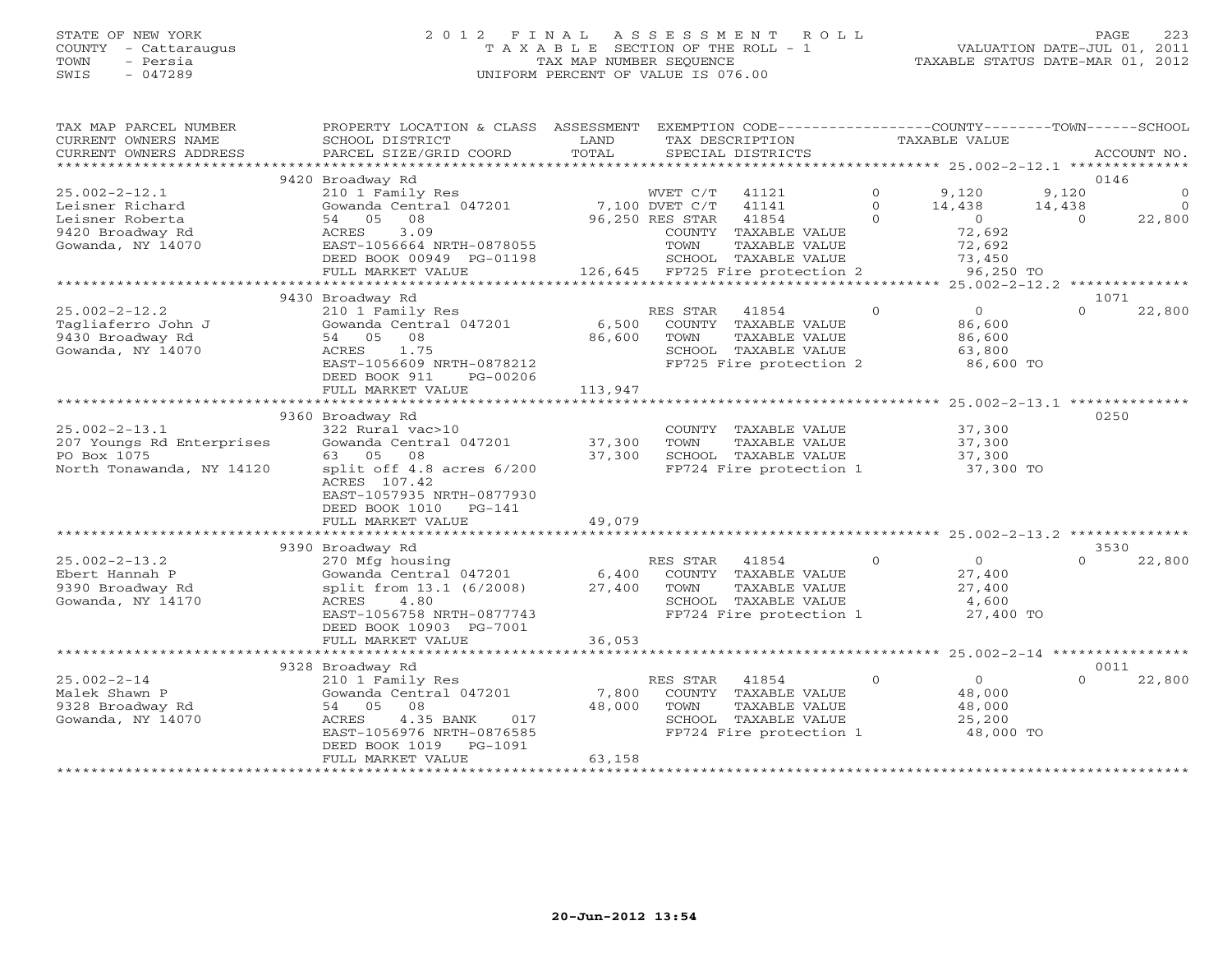# STATE OF NEW YORK 2 0 1 2 F I N A L A S S E S S M E N T R O L L PAGE 224 COUNTY - Cattaraugus T A X A B L E SECTION OF THE ROLL - 1 VALUATION DATE-JUL 01, 2011 TOWN - Persia TAX MAP NUMBER SEQUENCE TAXABLE STATUS DATE-MAR 01, 2012 SWIS - 047289 UNIFORM PERCENT OF VALUE IS 076.00UNIFORM PERCENT OF VALUE IS 076.00

| TAX MAP PARCEL NUMBER  | PROPERTY LOCATION & CLASS | ASSESSMENT   |                   |                         |              | EXEMPTION CODE-----------------COUNTY-------TOWN------SCHOOL |          |             |
|------------------------|---------------------------|--------------|-------------------|-------------------------|--------------|--------------------------------------------------------------|----------|-------------|
| CURRENT OWNERS NAME    | SCHOOL DISTRICT           | LAND         | TAX DESCRIPTION   |                         |              | <b>TAXABLE VALUE</b>                                         |          |             |
| CURRENT OWNERS ADDRESS | PARCEL SIZE/GRID COORD    | TOTAL        | SPECIAL DISTRICTS |                         |              |                                                              |          | ACCOUNT NO. |
| *********************  |                           |              |                   |                         |              |                                                              |          |             |
|                        | Broadway Rd               |              |                   |                         |              |                                                              | 0023     |             |
| $25.002 - 2 - 15.1$    | 323 Vacant rural          |              |                   | COUNTY TAXABLE VALUE    |              | 12,400                                                       |          |             |
| Bobseine Chub          | Gowanda Central 047201    | 12,400       | TOWN              | TAXABLE VALUE           |              | 12,400                                                       |          |             |
| Bobseine Beatrice      | $-05$<br>$-08$<br>54      | 12,400       |                   | SCHOOL TAXABLE VALUE    |              | 12,400                                                       |          |             |
| 10229 Forty Rd         | 22.10<br>ACRES            |              |                   | FP724 Fire protection 1 |              | 12,400 TO                                                    |          |             |
| Gowanda, NY 14070      | EAST-1055832 NRTH-0875472 |              |                   |                         |              |                                                              |          |             |
|                        | DEED BOOK 513<br>PG-00597 |              |                   |                         |              |                                                              |          |             |
|                        | FULL MARKET VALUE         | 16,316       |                   |                         |              |                                                              |          |             |
|                        |                           |              |                   |                         |              |                                                              |          |             |
|                        | 9315 Broadway Rd          |              |                   |                         |              |                                                              | 1061     |             |
| $25.002 - 2 - 15.2$    | 210 1 Family Res          |              | RES STAR          | 41854                   | $\Omega$     | $\circ$                                                      | $\Omega$ | 22,800      |
| Sherk William L        | Gowanda Central 047201    | 12,900       |                   | COUNTY TAXABLE VALUE    |              | 56,400                                                       |          |             |
| Sherk Dennis           | 05<br>08<br>54            | 56,400       | TOWN              | TAXABLE VALUE           |              | 56,400                                                       |          |             |
|                        |                           |              |                   | SCHOOL TAXABLE VALUE    |              |                                                              |          |             |
| 9315 Broadway Rd       | ACRES<br>11.20            |              |                   |                         |              | 33,600                                                       |          |             |
| Gowanda, NY 14070      | EAST-1056146 NRTH-0876449 |              |                   | FP726 Fire protection 3 |              | 56,400 TO                                                    |          |             |
|                        | DEED BOOK 880<br>PG-00542 |              |                   |                         |              |                                                              |          |             |
|                        | FULL MARKET VALUE         | 74,211       |                   |                         |              |                                                              |          |             |
|                        |                           |              |                   |                         |              |                                                              |          |             |
|                        | 9291 Broadway Rd          |              |                   |                         |              |                                                              | 1278     |             |
| $25.002 - 2 - 15.3$    | 210 1 Family Res          |              | RES STAR          | 41854                   | $\circ$      | $\overline{O}$                                               | $\Omega$ | 22,800      |
| Reid Brian David       | Gowanda Central 047201    | 16,200       |                   | COUNTY TAXABLE VALUE    |              | 99,000                                                       |          |             |
| Reid Gerrie Lee        | 54 05 04                  | 99,000       | TOWN              | TAXABLE VALUE           |              | 99,000                                                       |          |             |
| 9291 Broadway Rd       | 24.90<br>ACRES            |              |                   | SCHOOL TAXABLE VALUE    |              | 76,200                                                       |          |             |
| Gowanda, NY 14070      | EAST-1055591 NRTH-0876189 |              |                   | FP724 Fire protection 1 |              | 99,000 TO                                                    |          |             |
|                        | DEED BOOK 881<br>PG-01188 |              |                   |                         |              |                                                              |          |             |
|                        | FULL MARKET VALUE         | 130,263      |                   |                         |              |                                                              |          |             |
|                        | **************            |              |                   |                         |              |                                                              |          |             |
|                        | 9326 Broadway Rd          |              |                   |                         |              |                                                              | 1339     |             |
| $25.002 - 2 - 15.4$    | 312 Vac w/imprv           |              |                   | COUNTY TAXABLE VALUE    |              | 2,000                                                        |          |             |
| Allen Michael L Sr     | Gowanda Central 047201    | 1,000        | TOWN              | TAXABLE VALUE           |              | 2,000                                                        |          |             |
| Allen Kathleen D       | 08<br>54<br>05            | 2,000        |                   | SCHOOL TAXABLE VALUE    |              | 2,000                                                        |          |             |
| 9248 Broadway Rd       | FRNT 153.00 DPTH 110.00   |              |                   |                         |              |                                                              |          |             |
| Gowanda, NY 14070      | EAST-1056667 NRTH-0876373 |              |                   |                         |              |                                                              |          |             |
|                        | DEED BOOK 00997 PG-00771  |              |                   |                         |              |                                                              |          |             |
|                        | FULL MARKET VALUE         | 2,632        |                   |                         |              |                                                              |          |             |
|                        | *********************     | ************ |                   |                         |              | ***************************** 25.002-2-16 ****************   |          |             |
|                        | 9248 Broadway Rd          |              |                   |                         |              |                                                              | 0098     |             |
| $25.002 - 2 - 16$      | 240 Rural res             |              | RES STAR          | 41854                   | $\mathbf{0}$ | $\circ$                                                      | $\cap$   | 22,800      |
| Allen Michael L Sr     | Gowanda Central 047201    | 35,900       |                   | COUNTY TAXABLE VALUE    |              | 83,500                                                       |          |             |
| Allen Kathleen D       | 06<br>54<br>06            | 83,500       | TOWN              | TAXABLE VALUE           |              | 83,500                                                       |          |             |
| 9248 Broadway Rd       | final assmt               |              |                   | SCHOOL TAXABLE VALUE    |              | 60,700                                                       |          |             |
| Gowanda, NY 14070      | ACRES<br>77.01            |              |                   | FP724 Fire protection 1 |              | 83,500 TO                                                    |          |             |
|                        | EAST-1057811 NRTH-0875898 |              |                   |                         |              |                                                              |          |             |
|                        | DEED BOOK 01001 PG-01156  |              |                   |                         |              |                                                              |          |             |
|                        | FULL MARKET VALUE         | 109,868      |                   |                         |              |                                                              |          |             |
|                        |                           |              |                   |                         |              |                                                              |          |             |
|                        |                           |              |                   |                         |              |                                                              |          |             |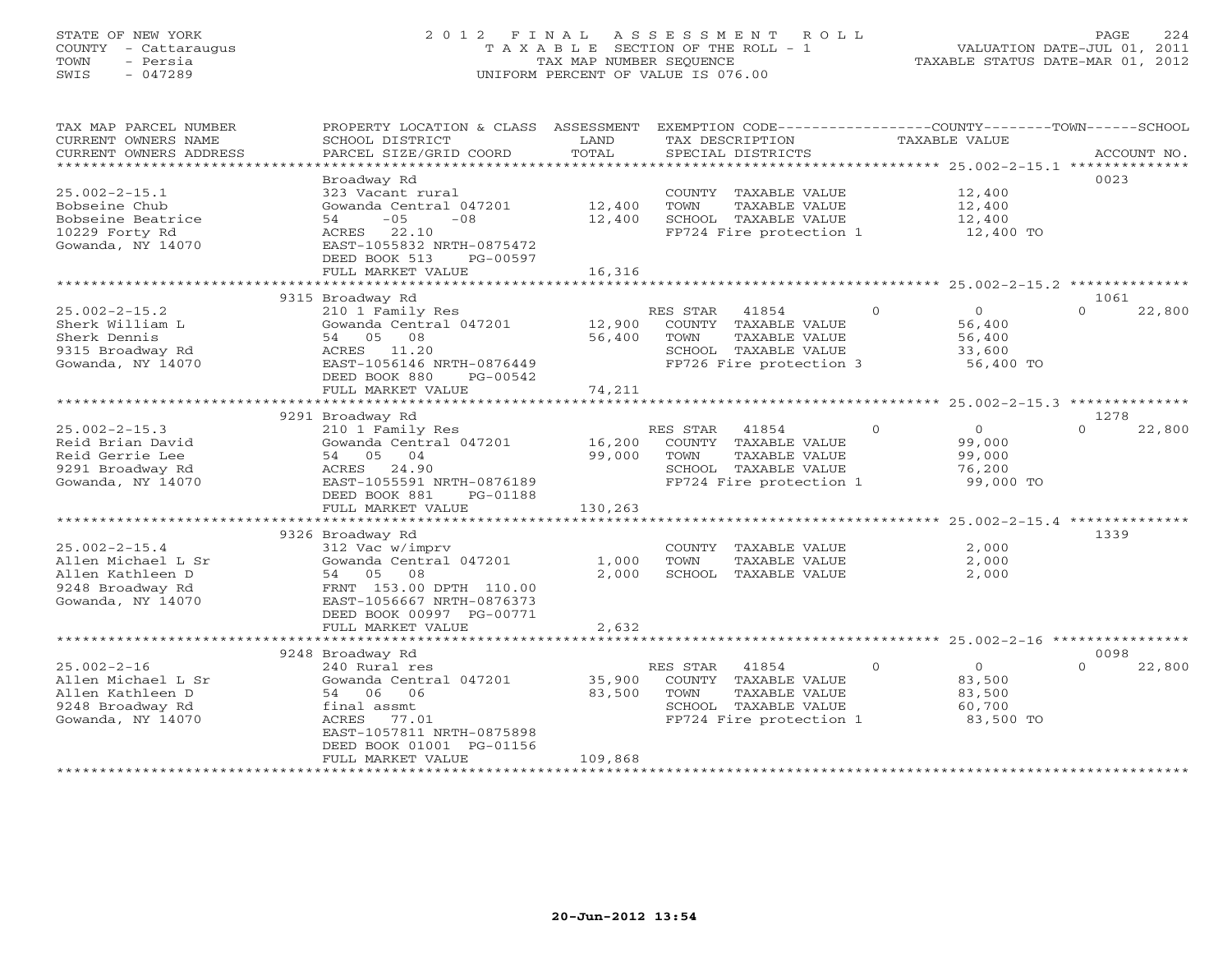# STATE OF NEW YORK 2 0 1 2 F I N A L A S S E S S M E N T R O L L PAGE 225 COUNTY - Cattaraugus T A X A B L E SECTION OF THE ROLL - 1 VALUATION DATE-JUL 01, 2011 TOWN - Persia TAX MAP NUMBER SEQUENCE TAXABLE STATUS DATE-MAR 01, 2012 SWIS - 047289 UNIFORM PERCENT OF VALUE IS 076.00UNIFORM PERCENT OF VALUE IS 076.00

| TAX MAP PARCEL NUMBER<br>CURRENT OWNERS NAME<br>CURRENT OWNERS ADDRESS                                | PROPERTY LOCATION & CLASS ASSESSMENT<br>SCHOOL DISTRICT<br>PARCEL SIZE/GRID COORD                                                                                                          | LAND<br>TOTAL     | EXEMPTION CODE-----------------COUNTY-------TOWN------SCHOOL<br>TAX DESCRIPTION TAXABLE VALUE SPECIAL DISTRICTS<br>SPECIAL DISTRICTS    |                |                                                              |          | ACCOUNT NO. |
|-------------------------------------------------------------------------------------------------------|--------------------------------------------------------------------------------------------------------------------------------------------------------------------------------------------|-------------------|-----------------------------------------------------------------------------------------------------------------------------------------|----------------|--------------------------------------------------------------|----------|-------------|
| *************************                                                                             | 10543 Skinner Hollow Rd                                                                                                                                                                    |                   |                                                                                                                                         |                |                                                              |          | 0044        |
| $25.002 - 2 - 17$<br>Burr Sarah<br>10543 Skinner Hollow Rd<br>Gowanda, NY 14070                       | 210 1 Family Res<br>Gowanda Central 047201<br>53 05 08<br>ACRES 96.01<br>EAST-1058324 NRTH-0873266<br>DEED BOOK 00953 PG-00880                                                             | 41,400<br>111,700 | $\sim$ 0<br>RES STAR 41854<br>COUNTY TAXABLE VALUE<br>TOWN<br>TAXABLE VALUE<br>SCHOOL TAXABLE VALUE<br>FP725 Fire protection 2          |                | $\overline{0}$<br>111,700<br>111,700<br>88,900<br>111,700 TO | $\Omega$ | 22,800      |
|                                                                                                       | FULL MARKET VALUE                                                                                                                                                                          | 146,974           |                                                                                                                                         |                |                                                              |          |             |
|                                                                                                       | 9192 Broadway Rd                                                                                                                                                                           |                   |                                                                                                                                         |                |                                                              |          | 0024        |
| $25.002 - 2 - 18$<br>Gibbs John A<br>8483 Route 353<br>Gowanda, NY 14070<br>MAY BE SUBJECT TO PAYMENT | 312 Vac w/imprv<br>Gowanda Central 047201<br>53 05 08<br>ACRES<br>8.65<br>EAST-1057469 NRTH-0874680<br>DEED BOOK 56864 PG-2                                                                | 4,500<br>49,500   | AG BLDG<br>41700 700<br>COUNTY TAXABLE VALUE<br>TAXABLE VALUE<br>TOWN<br>SCHOOL TAXABLE VALUE<br>FP725 Fire protection 2                | $\overline{0}$ | 45,000<br>4,500<br>4,500<br>4,500<br>49,500 TO               | 45,000   | 45,000      |
| UNDER RPTL483 UNTIL 2015                                                                              | FULL MARKET VALUE                                                                                                                                                                          | 65,132            |                                                                                                                                         |                |                                                              |          |             |
|                                                                                                       |                                                                                                                                                                                            |                   |                                                                                                                                         |                |                                                              |          |             |
| $25.002 - 2 - 19$<br>Osburn Janet<br>146 Palmer Ave<br>Kenmore, NY 14217                              | 9193 Persia Rd<br>210 1 Family Res<br>Gowanda Central 047201<br>$-05$<br>53<br>$-08$<br>FRNT 150.00 DPTH 220.00<br>EAST-1057006 NRTH-0874724<br>DEED BOOK 10414 PG-6010                    | 4,500<br>28,000   | COUNTY TAXABLE VALUE<br>TOWN<br>TAXABLE VALUE<br>SCHOOL TAXABLE VALUE<br>FP725 Fire protection 2 28,000 TO                              |                | 28,000<br>28,000<br>28,000                                   |          | 0001        |
|                                                                                                       | FULL MARKET VALUE                                                                                                                                                                          | 36,842            |                                                                                                                                         |                |                                                              |          |             |
|                                                                                                       | 9189 Persia Rd                                                                                                                                                                             |                   |                                                                                                                                         |                |                                                              |          | 0033        |
| $25.002 - 2 - 20$<br>Ammerman John B<br>16 Steiner St<br>Tonawanda, NY 14150                          | 210 1 Family Res<br>Gowanda Central 047201<br>53 05 08<br>FRNT 183.00 DPTH 210.00<br>EAST-1056849 NRTH-0874608<br>DEED BOOK 8510 PG-7001                                                   | 4,900<br>37,000   | COUNTY TAXABLE VALUE<br>TAXABLE VALUE<br>TOWN<br>SCHOOL TAXABLE VALUE<br>FP725 Fire protection 2                                        |                | 37,000<br>37,000<br>37,000<br>37,000 TO                      |          |             |
|                                                                                                       | FULL MARKET VALUE                                                                                                                                                                          | 48,684            |                                                                                                                                         |                |                                                              |          |             |
|                                                                                                       | 9080 Persia Rd                                                                                                                                                                             |                   |                                                                                                                                         |                |                                                              |          | 0079        |
| $25.002 - 2 - 22$<br>Kilby Todd M<br>9080 Persia Rd<br>Gowanda, NY 14070                              | 210 1 Family Res<br>Gowanda Central 047201 10,700<br>61 05 08<br>Ff 620.00<br><b>ACRES</b><br>8.96 BANK<br>017<br>EAST-1054719 NRTH-0872004<br>DEED BOOK 4368 PG-4001<br>FULL MARKET VALUE | 58,000<br>76,316  | $\overline{a}$<br>RES STAR<br>41854<br>COUNTY TAXABLE VALUE<br>TOWN<br>TAXABLE VALUE<br>SCHOOL TAXABLE VALUE<br>FP725 Fire protection 2 |                | $\overline{0}$<br>58,000<br>58,000<br>35,200<br>$53,000$ TO  | $\Omega$ | 22,800      |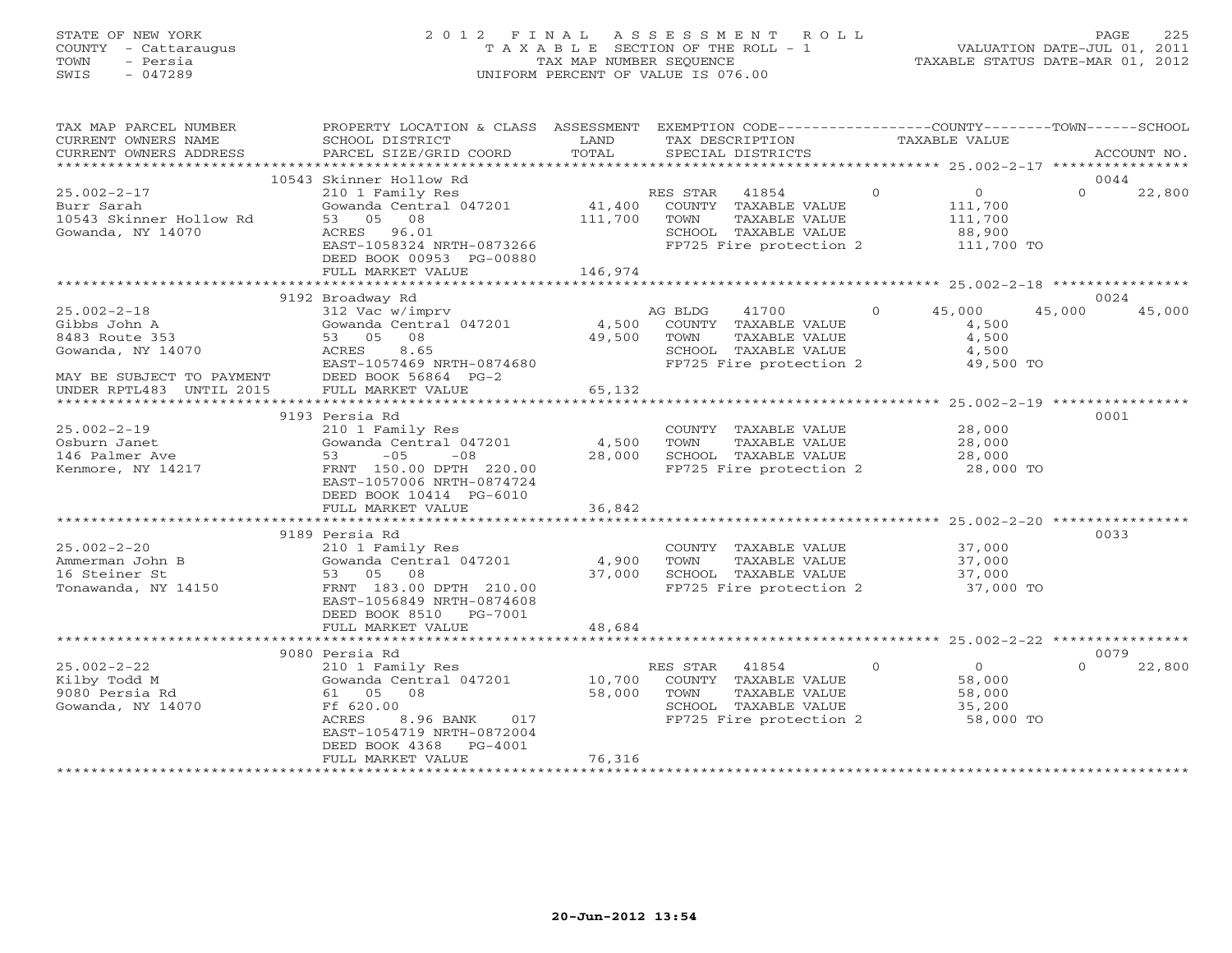# STATE OF NEW YORK 2 0 1 2 F I N A L A S S E S S M E N T R O L L PAGE 226 COUNTY - Cattaraugus T A X A B L E SECTION OF THE ROLL - 1 VALUATION DATE-JUL 01, 2011 TOWN - Persia TAX MAP NUMBER SEQUENCE TAXABLE STATUS DATE-MAR 01, 2012 SWIS - 047289 UNIFORM PERCENT OF VALUE IS 076.00UNIFORM PERCENT OF VALUE IS 076.00

| TAX MAP PARCEL NUMBER<br>CURRENT OWNERS NAME<br>CURRENT OWNERS ADDRESS<br>*****************         | PROPERTY LOCATION & CLASS ASSESSMENT<br>SCHOOL DISTRICT<br>PARCEL SIZE/GRID COORD                                                                                   | LAND<br>TOTAL              | EXEMPTION CODE-----------------COUNTY-------TOWN------SCHOOL<br>TAX DESCRIPTION<br>SPECIAL DISTRICTS                  |                      | TAXABLE VALUE                                             | ACCOUNT NO.       |                    |
|-----------------------------------------------------------------------------------------------------|---------------------------------------------------------------------------------------------------------------------------------------------------------------------|----------------------------|-----------------------------------------------------------------------------------------------------------------------|----------------------|-----------------------------------------------------------|-------------------|--------------------|
|                                                                                                     |                                                                                                                                                                     |                            |                                                                                                                       |                      |                                                           |                   |                    |
|                                                                                                     | 9063 Persia Rd                                                                                                                                                      |                            |                                                                                                                       |                      |                                                           | 0074              |                    |
| $25.002 - 2 - 24$<br>Falk Frederick C Life Us<br>9063 Persia Rd<br>Gowanda, NY 14070                | 280 Res Multiple<br>Gowanda Central 047201<br>61 05<br>08<br>merged 2-23 3/2008<br>Ff 945.00                                                                        | 33,400 SR STAR<br>104,600  | WVET C/T<br>41121<br>41834<br>COUNTY TAXABLE VALUE<br>TAXABLE VALUE<br>TOWN<br>SCHOOL TAXABLE VALUE                   | $\Omega$<br>$\Omega$ | 9,120<br>$\circ$<br>95,480<br>95,480<br>57,330            | 9,120<br>$\Omega$ | $\Omega$<br>47,270 |
|                                                                                                     | 61.40<br>ACRES<br>EAST-1052882 NRTH-0871668<br>DEED BOOK 911<br>PG-00406<br>FULL MARKET VALUE                                                                       | 137,632                    | FP725 Fire protection 2                                                                                               |                      | 104,600 TO                                                |                   |                    |
|                                                                                                     | ************************                                                                                                                                            |                            |                                                                                                                       |                      |                                                           |                   |                    |
|                                                                                                     | 9083 Persia Rd                                                                                                                                                      |                            |                                                                                                                       |                      |                                                           | 0049              |                    |
| $25.002 - 2 - 25$<br>Trumpore Kirk<br>Trumpore Denise<br>9083 Persia Rd<br>Gowanda, NY 14070        | 210 1 Family Res<br>Gowanda Central 047201<br>61 05 08<br>Ff 390.00<br>ACRES 22.90 BANK<br>005<br>EAST-1052699 NRTH-0872150<br>DEED BOOK 1017 PG-989                | 17,300<br>65,200           | RES STAR<br>41854<br>COUNTY TAXABLE VALUE<br>TOWN<br>TAXABLE VALUE<br>SCHOOL TAXABLE VALUE<br>FP725 Fire protection 2 | $\Omega$             | $\overline{0}$<br>65,200<br>65,200<br>42,400<br>65,200 TO | $\Omega$          | 22,800             |
|                                                                                                     | FULL MARKET VALUE                                                                                                                                                   | 85,789                     |                                                                                                                       |                      |                                                           |                   |                    |
|                                                                                                     |                                                                                                                                                                     |                            |                                                                                                                       |                      |                                                           |                   |                    |
|                                                                                                     | 9120 Persia Rd                                                                                                                                                      |                            |                                                                                                                       |                      |                                                           | 0018              |                    |
| $25.002 - 2 - 26.1$<br>Bowers Sharon L<br>270 S Main St<br>Cattaraugus, NY 14719                    | 105 Vac farmland<br>Gowanda Central 047201<br>53/61<br>05 08<br>ACRES<br>59.45<br>EAST-1055675 NRTH-0872081                                                         | 27,700<br>27,700           | COUNTY TAXABLE VALUE<br>TOWN<br>TAXABLE VALUE<br>SCHOOL TAXABLE VALUE<br>FP725 Fire protection 2                      |                      | 27,700<br>27,700<br>27,700<br>27,700 TO                   |                   |                    |
|                                                                                                     | DEED BOOK 00931 PG-00378                                                                                                                                            |                            |                                                                                                                       |                      |                                                           |                   |                    |
|                                                                                                     | FULL MARKET VALUE<br>*****************                                                                                                                              | 36,447                     |                                                                                                                       |                      |                                                           |                   |                    |
|                                                                                                     |                                                                                                                                                                     |                            |                                                                                                                       |                      | ************************ 25.002-2-26.2 ********           |                   |                    |
| $25.002 - 2 - 26.2$<br>Pustulka Michael<br>Pustulka Claudia<br>4094 Woodard Rd<br>Delevan, NY 14042 | Persia Rd<br>321 Abandoned ag<br>Gowanda Central 047201<br>61 05<br>08<br>ACRES 90.55<br>EAST-1052815 NRTH-0872831<br>DEED BOOK 00944 PG-00431<br>FULL MARKET VALUE | 38,400<br>38,400<br>50,526 | COUNTY TAXABLE VALUE<br>TOWN<br>TAXABLE VALUE<br>SCHOOL TAXABLE VALUE<br>FP725 Fire protection 2                      |                      | 38,400<br>38,400<br>38,400<br>38,400 TO                   | 1312              |                    |
|                                                                                                     | *************************                                                                                                                                           |                            |                                                                                                                       |                      |                                                           |                   |                    |
|                                                                                                     | 9050 Broadway Rd                                                                                                                                                    |                            |                                                                                                                       |                      |                                                           | 1314              |                    |
| $25.002 - 2 - 26.3$<br>Myers Norman W<br>Myers Carrie L<br>58 Orchard Pl<br>Gowanda, NY 14070       | 312 Vac w/imprv<br>Gowanda Central 047201<br>53 05 08<br>ACRES 47.30<br>EAST-1057061 NRTH-0872077<br>DEED BOOK 00947 PG-00285                                       | 22,500<br>30,000           | COUNTY TAXABLE VALUE<br>TOWN<br>TAXABLE VALUE<br>SCHOOL TAXABLE VALUE<br>FP725 Fire protection 2                      |                      | 30,000<br>30,000<br>30,000<br>30,000 TO                   |                   |                    |
|                                                                                                     | FULL MARKET VALUE                                                                                                                                                   | 39,474                     |                                                                                                                       |                      |                                                           |                   |                    |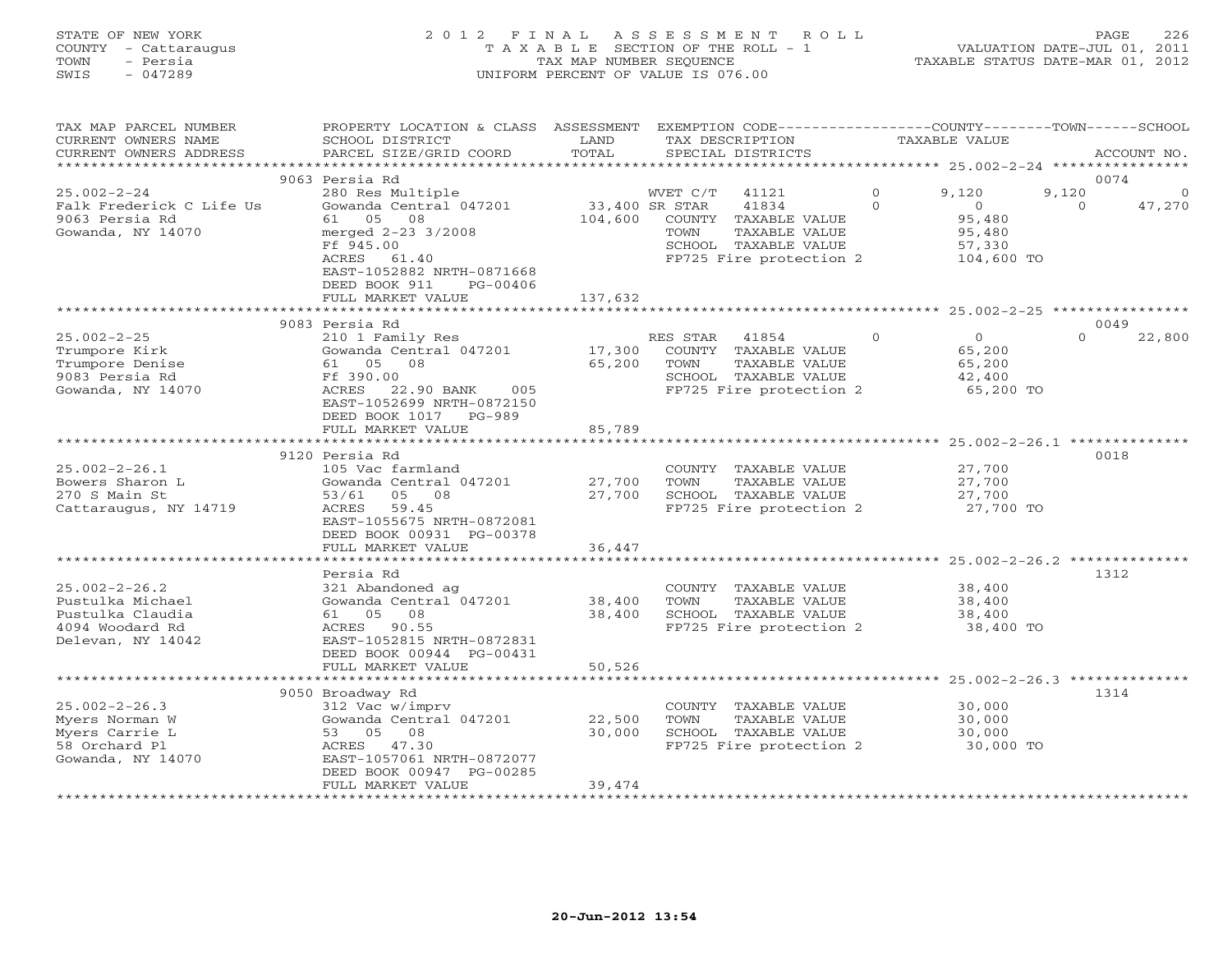# STATE OF NEW YORK 2 0 1 2 F I N A L A S S E S S M E N T R O L L PAGE 227 COUNTY - Cattaraugus T A X A B L E SECTION OF THE ROLL - 1 VALUATION DATE-JUL 01, 2011 TOWN - Persia TAX MAP NUMBER SEQUENCE TAXABLE STATUS DATE-MAR 01, 2012 SWIS - 047289 UNIFORM PERCENT OF VALUE IS 076.00UNIFORM PERCENT OF VALUE IS 076.00

| TAX MAP PARCEL NUMBER     | PROPERTY LOCATION & CLASS ASSESSMENT EXEMPTION CODE----------------COUNTY-------TOWN------SCHOOL |                  |                                               |          |                  |          |             |
|---------------------------|--------------------------------------------------------------------------------------------------|------------------|-----------------------------------------------|----------|------------------|----------|-------------|
| CURRENT OWNERS NAME       | SCHOOL DISTRICT                                                                                  | LAND             | TAX DESCRIPTION                               |          | TAXABLE VALUE    |          |             |
| CURRENT OWNERS ADDRESS    | PARCEL SIZE/GRID COORD                                                                           | TOTAL            | SPECIAL DISTRICTS                             |          |                  |          | ACCOUNT NO. |
|                           |                                                                                                  |                  |                                               |          |                  |          |             |
|                           | 9120 Persia Rd                                                                                   |                  |                                               |          |                  | 0032     |             |
| $25.002 - 2 - 27$         | 220 2 Family Res                                                                                 |                  | SR STAR<br>41834                              | $\Omega$ | $\overline{0}$   | $\Omega$ | 47,270      |
| Bowers Alan E             | Gowanda Central 047201                                                                           | 89,400           | COUNTY TAXABLE VALUE                          |          | 123,900          |          |             |
| Bowers Rosemary           | 53/61 05 08                                                                                      | 123,900          | TOWN<br>TAXABLE VALUE                         |          | 123,900          |          |             |
| 9120 Persia Rd            | ACRES 292.93                                                                                     |                  | SCHOOL TAXABLE VALUE                          |          | 76,630           |          |             |
| Gowanda, NY 14070         | EAST-1054379 NRTH-0874120                                                                        |                  | FP725 Fire protection 2                       |          | 123,900 TO       |          |             |
|                           | DEED BOOK 00971 PG-01145                                                                         |                  |                                               |          |                  |          |             |
|                           | FULL MARKET VALUE                                                                                | 163,026          |                                               |          |                  |          |             |
|                           |                                                                                                  |                  |                                               |          |                  |          |             |
|                           | Broadway Rd                                                                                      |                  |                                               |          |                  | 0072     |             |
| $25.002 - 2 - 28$         | 910 Priv forest                                                                                  |                  | COUNTY TAXABLE VALUE                          |          | 113,000          |          |             |
| Farm West, LLC            | Gowanda Central 047201 113,000                                                                   |                  | TAXABLE VALUE<br>TOWN                         |          | 113,000          |          |             |
| 150 McLean Rd             | 62 05 08                                                                                         | 113,000          | SCHOOL TAXABLE VALUE                          |          | 113,000          |          |             |
| PO Box 5478               | ACRES 374.62                                                                                     |                  | FP724 Fire protection 1                       |          | 113,000 TO       |          |             |
| Corland, NY 13045         | EAST-1053304 NRTH-0877016                                                                        |                  |                                               |          |                  |          |             |
|                           | DEED BOOK 14891 PG-6002                                                                          |                  |                                               |          |                  |          |             |
|                           | FULL MARKET VALUE                                                                                | 148,684          |                                               |          |                  |          |             |
|                           |                                                                                                  |                  |                                               |          |                  | 0115     |             |
|                           | 27 Kewley Rd                                                                                     |                  |                                               | $\Omega$ | $\overline{0}$   | $\Omega$ |             |
| $25.002 - 2 - 30$         | 271 Mfg housings                                                                                 |                  | RES STAR<br>41854                             |          |                  |          | 22,800      |
| Kewley Robert D By Will   | Gowanda Central 047201<br>63 05<br>08                                                            | 40,700<br>72,900 | COUNTY TAXABLE VALUE<br>TAXABLE VALUE<br>TOWN |          | 72,900<br>72,900 |          |             |
| 27 Kewley Rd              |                                                                                                  |                  |                                               |          |                  |          |             |
| Gowanda, NY 14070         | ACRES<br>85.85<br>EAST-1052135 NRTH-0879442                                                      |                  | SCHOOL TAXABLE VALUE                          |          | 50,100           |          |             |
|                           |                                                                                                  |                  | FP724 Fire protection 1                       |          | 72,900 TO        |          |             |
|                           | DEED BOOK 581<br>PG-00011                                                                        | 95,921           |                                               |          |                  |          |             |
|                           | FULL MARKET VALUE                                                                                |                  |                                               |          |                  |          |             |
|                           | 9039 Persia Rd                                                                                   |                  |                                               |          |                  | 0003     |             |
| $25.004 - 2 - 1$          | 116 Other stock                                                                                  |                  | AG DISTOUT 41730                              | $\circ$  | 30,722           | 30,722   | 30,722      |
| Ackley Harry              | Gowanda Central 047201                                                                           |                  | 58,600 SR STAR<br>41834                       | $\Omega$ | $\sim$ 0 $\sim$  | $\Omega$ | 47,270      |
| Ackley Elizabeth          | 60  05  08                                                                                       |                  | 86,000 COUNTY TAXABLE VALUE                   |          | 55,278           |          |             |
| 9039 Persia Rd            | ACRES 140.00                                                                                     |                  | <b>TOWN</b><br>TAXABLE VALUE                  |          | 55,278           |          |             |
| Gowanda, NY 14070         | EAST-1053779 NRTH-0870595                                                                        |                  | SCHOOL TAXABLE VALUE                          |          | 8,008            |          |             |
|                           | DEED BOOK 1302<br>PG-5002                                                                        |                  | FP725 Fire protection 2                       |          | 86,000 TO        |          |             |
| MAY BE SUBJECT TO PAYMENT | FULL MARKET VALUE                                                                                | 113,158          |                                               |          |                  |          |             |
| UNDER AGDIST LAW TIL 2019 |                                                                                                  |                  |                                               |          |                  |          |             |
|                           |                                                                                                  |                  |                                               |          |                  |          |             |
|                           | 8863 Broadway Rd                                                                                 |                  |                                               |          |                  | 0002     |             |
| $25.004 - 2 - 2$          | 112 Dairy farm                                                                                   |                  | 41720<br>AG DIST                              | $\circ$  | 32,065           | 32,065   | 32,065      |
| Ackley Douglas H          | Gowanda Central 047201                                                                           | 124,900 SR STAR  | 41834                                         | $\Omega$ | $\overline{0}$   | $\Omega$ | 47,270      |
| 8863 Broadway Rd          | 52 05<br>08                                                                                      |                  | 200,000 SILO T/C/S 42100                      | $\Omega$ | 4,500            | 4,500    | 4,500       |
| Gowanda, NY 14070         | Nys Appro Deed 1015/441-                                                                         |                  | COUNTY TAXABLE VALUE                          |          | 163,435          |          |             |
|                           | 7/24/02 For .065 Acre                                                                            |                  | TOWN<br>TAXABLE VALUE                         |          | 163,435          |          |             |
| MAY BE SUBJECT TO PAYMENT | ACRES 273.50                                                                                     |                  | SCHOOL TAXABLE VALUE                          |          | 116,165          |          |             |
| UNDER AGDIST LAW TIL 2016 | EAST-1057928 NRTH-0869324                                                                        |                  | FP725 Fire protection 2                       |          | 200,000 TO       |          |             |
|                           | DEED BOOK 01000 PG-00189                                                                         |                  |                                               |          |                  |          |             |
|                           | FULL MARKET VALUE                                                                                | 263,158          |                                               |          |                  |          |             |
|                           |                                                                                                  |                  |                                               |          |                  |          |             |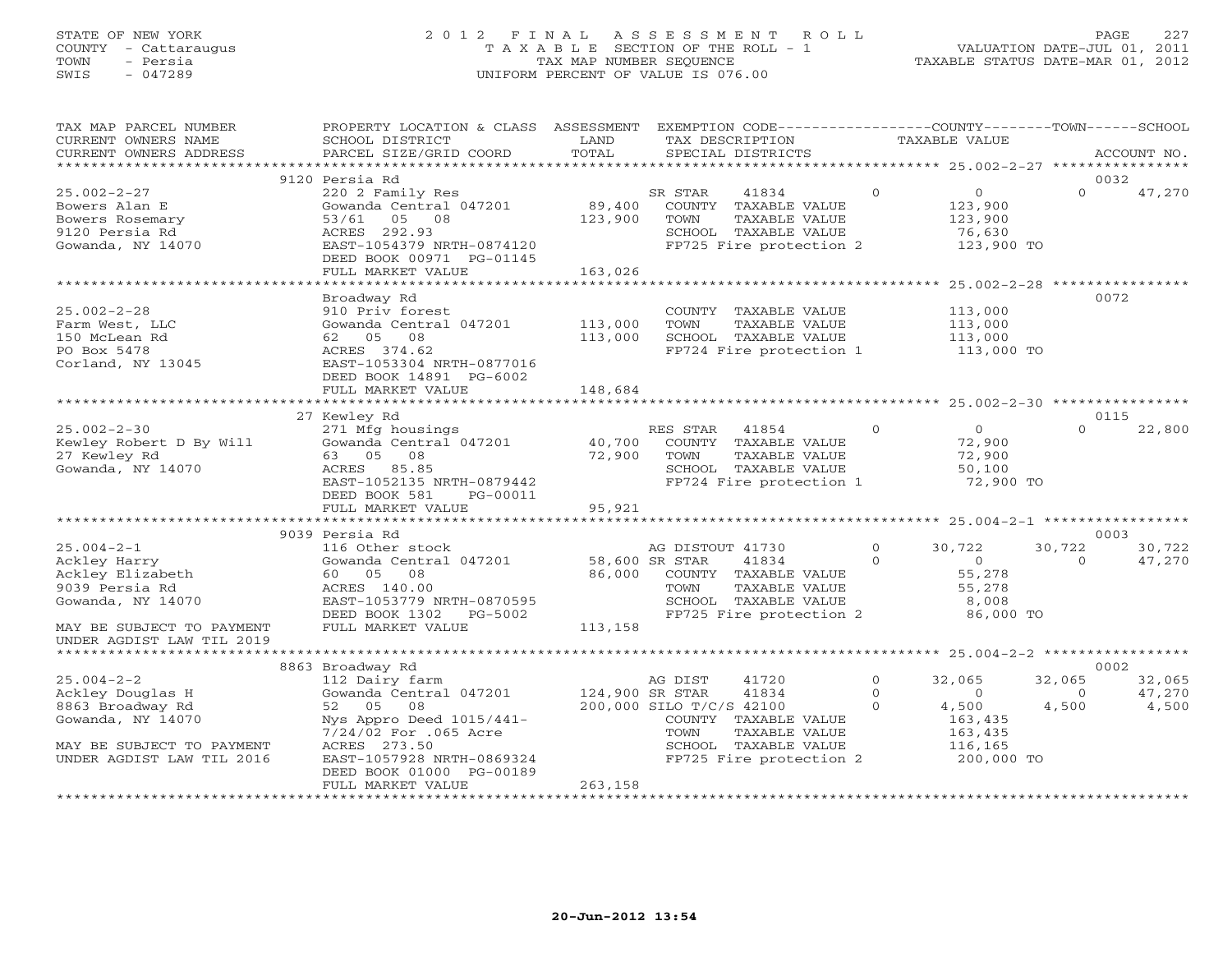# STATE OF NEW YORK 2 0 1 2 F I N A L A S S E S S M E N T R O L L PAGE 228 COUNTY - Cattaraugus T A X A B L E SECTION OF THE ROLL - 1 VALUATION DATE-JUL 01, 2011 TOWN - Persia TAX MAP NUMBER SEQUENCE TAXABLE STATUS DATE-MAR 01, 2012 SWIS - 047289 UNIFORM PERCENT OF VALUE IS 076.00UNIFORM PERCENT OF VALUE IS 076.00

| TAX MAP PARCEL NUMBER                                                                                                                                                                                            | PROPERTY LOCATION & CLASS ASSESSMENT                                                                                                                                                                                                                                              |         | EXEMPTION CODE-----------------COUNTY-------TOWN------SCHOOL                          |                        |                |                                  |                |
|------------------------------------------------------------------------------------------------------------------------------------------------------------------------------------------------------------------|-----------------------------------------------------------------------------------------------------------------------------------------------------------------------------------------------------------------------------------------------------------------------------------|---------|---------------------------------------------------------------------------------------|------------------------|----------------|----------------------------------|----------------|
| CURRENT OWNERS NAME                                                                                                                                                                                              | SCHOOL DISTRICT                                                                                                                                                                                                                                                                   | LAND    | TAX DESCRIPTION                                                                       | TAXABLE VALUE          |                |                                  |                |
| CURRENT OWNERS ADDRESS                                                                                                                                                                                           |                                                                                                                                                                                                                                                                                   |         |                                                                                       |                        |                |                                  |                |
| ******************************                                                                                                                                                                                   |                                                                                                                                                                                                                                                                                   |         |                                                                                       |                        |                |                                  |                |
|                                                                                                                                                                                                                  | Nash Hill Rd                                                                                                                                                                                                                                                                      |         |                                                                                       |                        |                | 0209                             |                |
| $25.004 - 2 - 3$                                                                                                                                                                                                 | 105 Vac farmland<br>Gowanda Central 047201 37,400                                                                                                                                                                                                                                 |         | COUNTY TAXABLE VALUE 37,400                                                           |                        |                |                                  |                |
| Stone Carlton                                                                                                                                                                                                    |                                                                                                                                                                                                                                                                                   |         |                                                                                       |                        |                |                                  |                |
| 11368 Markham-Wesley Rd                                                                                                                                                                                          |                                                                                                                                                                                                                                                                                   |         |                                                                                       |                        |                |                                  |                |
| Gowanda, NY 14070                                                                                                                                                                                                |                                                                                                                                                                                                                                                                                   |         |                                                                                       |                        |                |                                  |                |
|                                                                                                                                                                                                                  | Gowanda Central 047201 37,400 TOWN TAXABLE VALUE 37,400<br>60 05 08 37,400 SCHOOL TAXABLE VALUE 37,400<br>ACRES 170.30 FP726 Fire protection 3 37,400 TO<br>EAST-1055415 NRTH-0867507 WS720 Watershed 7,480 TO                                                                    |         |                                                                                       |                        |                |                                  |                |
|                                                                                                                                                                                                                  | DEED BOOK 657<br>PG-00041                                                                                                                                                                                                                                                         |         |                                                                                       |                        |                |                                  |                |
|                                                                                                                                                                                                                  | FULL MARKET VALUE                                                                                                                                                                                                                                                                 | 49,211  |                                                                                       |                        |                |                                  |                |
|                                                                                                                                                                                                                  |                                                                                                                                                                                                                                                                                   |         |                                                                                       |                        |                |                                  |                |
|                                                                                                                                                                                                                  | 8631 Broadway Rd                                                                                                                                                                                                                                                                  |         |                                                                                       |                        |                | 0128                             |                |
| $25.004 - 2 - 4.1$                                                                                                                                                                                               | 240 Rural res<br>Catt-LV Central 046402 21,800 COUNTY TAXABLE VALUE 59,000                                                                                                                                                                                                        |         |                                                                                       |                        |                | $\Omega$                         | 22,800         |
|                                                                                                                                                                                                                  |                                                                                                                                                                                                                                                                                   |         |                                                                                       |                        |                |                                  |                |
|                                                                                                                                                                                                                  |                                                                                                                                                                                                                                                                                   |         |                                                                                       |                        |                |                                  |                |
| Gowanda, NY 14070                                                                                                                                                                                                |                                                                                                                                                                                                                                                                                   |         | TAXABLE VALUE<br>TAXABLE VALUE 59,000<br>TAXABLE VALUE 36,200<br>SCHOOL TAXABLE VALUE |                        |                |                                  |                |
|                                                                                                                                                                                                                  | 59,000 TOWN<br>ACRES 31.08 BANK 017 59,000 TOWN<br>EAST-1057277 NRTH-0865639 FP726                                                                                                                                                                                                |         | FP726 Fire protection 3 59,000 TO                                                     |                        |                |                                  |                |
|                                                                                                                                                                                                                  | DEED BOOK 5843 PG-2001                                                                                                                                                                                                                                                            |         |                                                                                       |                        |                |                                  |                |
|                                                                                                                                                                                                                  |                                                                                                                                                                                                                                                                                   |         |                                                                                       |                        |                |                                  |                |
|                                                                                                                                                                                                                  |                                                                                                                                                                                                                                                                                   |         |                                                                                       |                        |                |                                  |                |
|                                                                                                                                                                                                                  | 8641 Broadway Rd                                                                                                                                                                                                                                                                  |         |                                                                                       |                        |                | 1110                             |                |
|                                                                                                                                                                                                                  |                                                                                                                                                                                                                                                                                   |         | CVET C/T 41131 0 6,125                                                                |                        |                | 6,125                            | $\overline{0}$ |
| 25.004-2-4.2<br>M Luce Family Trust I att-LV Central 046402 5,100 SR STAR<br>Luce Vincent 51 05 08 24,500 COUNTY T<br>8641 Broadway Rd ACRES 1.12 TOWN T<br>Gowanda, NY 14070 EAST-1058013 NRTH-0865893 SCHOOL T |                                                                                                                                                                                                                                                                                   |         |                                                                                       |                        |                | $\overline{0}$                   | 24,500         |
|                                                                                                                                                                                                                  |                                                                                                                                                                                                                                                                                   |         |                                                                                       |                        |                |                                  |                |
|                                                                                                                                                                                                                  |                                                                                                                                                                                                                                                                                   |         |                                                                                       |                        |                |                                  |                |
|                                                                                                                                                                                                                  |                                                                                                                                                                                                                                                                                   |         |                                                                                       |                        |                |                                  |                |
|                                                                                                                                                                                                                  |                                                                                                                                                                                                                                                                                   |         |                                                                                       |                        |                |                                  |                |
|                                                                                                                                                                                                                  |                                                                                                                                                                                                                                                                                   |         |                                                                                       |                        |                |                                  |                |
|                                                                                                                                                                                                                  | $\begin{tabular}{lllllllllllllllllllll} \hline 51 & 05 & 08 & 04.425 & 0 & 04.404 & 04.404 & 04.404 & 04.404 & 04.404 & 04.404 & 04.404 & 04.404 & 04.404 & 04.404 & 04.404 & 04.404 & 04.404 & 04.404 & 04.404 & 04.404 & 04.404 & 04.404 & 04.404 & 04.404 & 04.404 & 04.404 &$ |         |                                                                                       |                        |                |                                  |                |
|                                                                                                                                                                                                                  |                                                                                                                                                                                                                                                                                   |         |                                                                                       |                        |                |                                  |                |
|                                                                                                                                                                                                                  | 8622 Broadway Rd                                                                                                                                                                                                                                                                  |         |                                                                                       |                        |                | 0189                             |                |
| $25.004 - 2 - 5$                                                                                                                                                                                                 | 240 Rural res                                                                                                                                                                                                                                                                     |         | AG DISTOUT 41730                                                                      | $\Omega$               | 2,393          | 2,393 2,393                      |                |
|                                                                                                                                                                                                                  |                                                                                                                                                                                                                                                                                   |         |                                                                                       |                        |                | $\begin{array}{c} 0 \end{array}$ | 47,270         |
|                                                                                                                                                                                                                  |                                                                                                                                                                                                                                                                                   |         |                                                                                       |                        |                |                                  |                |
|                                                                                                                                                                                                                  |                                                                                                                                                                                                                                                                                   |         |                                                                                       |                        |                |                                  |                |
|                                                                                                                                                                                                                  |                                                                                                                                                                                                                                                                                   |         |                                                                                       |                        |                |                                  |                |
|                                                                                                                                                                                                                  |                                                                                                                                                                                                                                                                                   |         |                                                                                       |                        |                |                                  |                |
|                                                                                                                                                                                                                  |                                                                                                                                                                                                                                                                                   |         |                                                                                       |                        |                |                                  |                |
|                                                                                                                                                                                                                  |                                                                                                                                                                                                                                                                                   |         |                                                                                       |                        |                |                                  |                |
|                                                                                                                                                                                                                  | 8481 Broadway Rd                                                                                                                                                                                                                                                                  |         |                                                                                       |                        |                | 0188                             |                |
| $25.004 - 2 - 6$                                                                                                                                                                                                 | 240 Rural res                                                                                                                                                                                                                                                                     |         | $\overline{0}$<br>SR STAR<br>41834                                                    |                        | $\overline{0}$ | $\Omega$                         | 47,270         |
| Sargent Gary D                                                                                                                                                                                                   |                                                                                                                                                                                                                                                                                   |         |                                                                                       | $110,000$<br>$110,000$ |                |                                  |                |
| Sargent Frances                                                                                                                                                                                                  | Catt-LV Central 046402<br>50,000 COUNTY TAXABLE VALUE<br>51 05 08 110,000 TOWN TAXABLE VALUE<br>ACRES 147.02 SCHOOL TAXABLE VALUE<br>51 05 08                                                                                                                                     |         | TAXABLE VALUE                                                                         |                        |                |                                  |                |
| sargenc rrunces<br>8481 Broadway Rd<br>Gowanda, NY 14070                                                                                                                                                         | ACRES 147.02<br>EAST-1057109 NRTH-0864090                                                                                                                                                                                                                                         |         | SCHOOL TAXABLE VALUE                                                                  |                        | 62,730         |                                  |                |
|                                                                                                                                                                                                                  |                                                                                                                                                                                                                                                                                   |         | FP726 Fire protection 3                                                               |                        | 110,000 TO     |                                  |                |
|                                                                                                                                                                                                                  | DEED BOOK 735<br>PG-00515                                                                                                                                                                                                                                                         |         |                                                                                       |                        |                |                                  |                |
|                                                                                                                                                                                                                  | FULL MARKET VALUE                                                                                                                                                                                                                                                                 | 144,737 |                                                                                       |                        |                |                                  |                |
|                                                                                                                                                                                                                  |                                                                                                                                                                                                                                                                                   |         |                                                                                       |                        |                |                                  |                |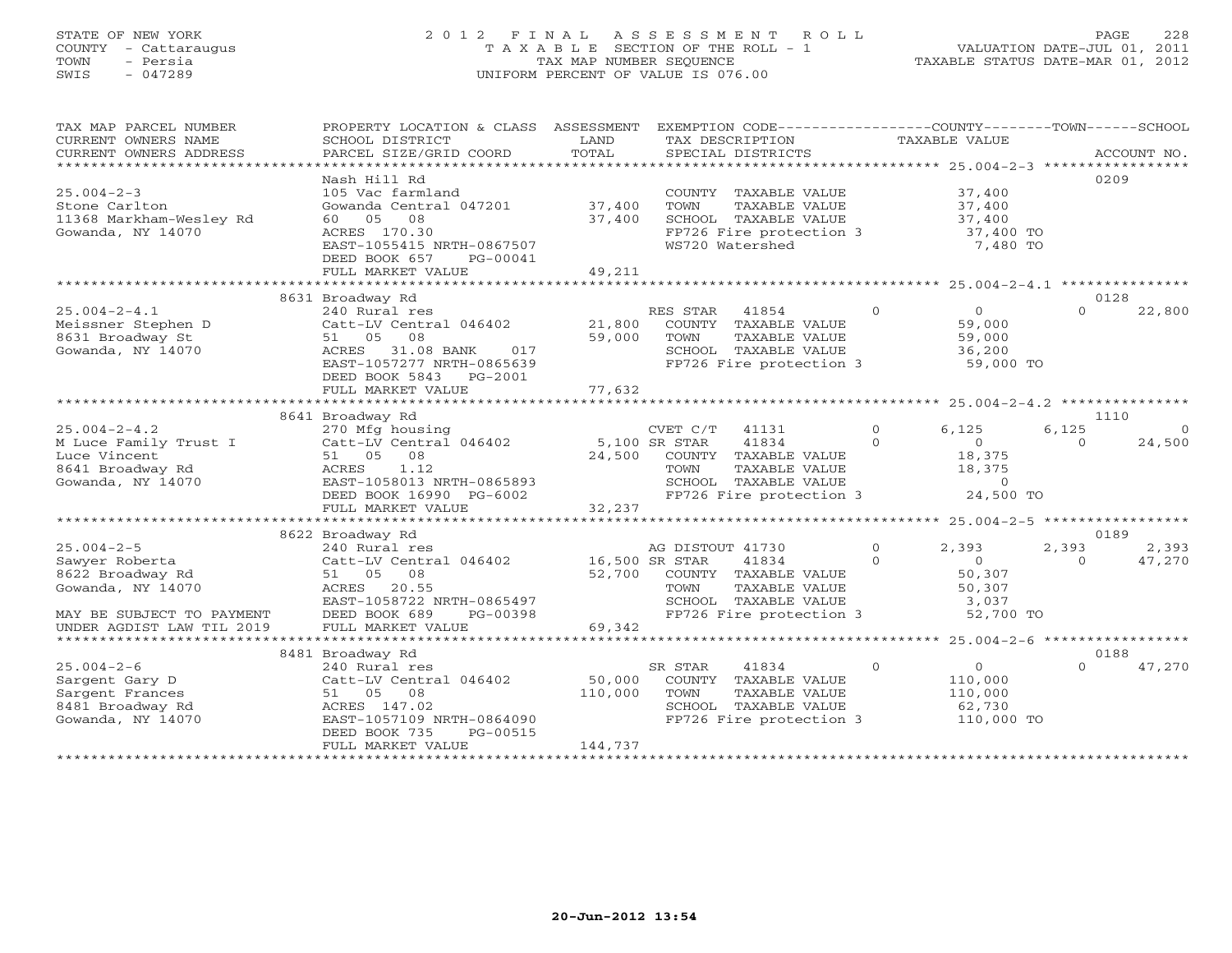# STATE OF NEW YORK 2 0 1 2 F I N A L A S S E S S M E N T R O L L PAGE 229 COUNTY - Cattaraugus T A X A B L E SECTION OF THE ROLL - 1 VALUATION DATE-JUL 01, 2011 TOWN - Persia TAX MAP NUMBER SEQUENCE TAXABLE STATUS DATE-MAR 01, 2012 SWIS - 047289 UNIFORM PERCENT OF VALUE IS 076.00UNIFORM PERCENT OF VALUE IS 076.00

| TAX MAP PARCEL NUMBER<br>CURRENT OWNERS NAME                                                                          | PROPERTY LOCATION & CLASS ASSESSMENT<br>SCHOOL DISTRICT                                                                                                                  | LAND                         | EXEMPTION CODE-----------------COUNTY-------TOWN------SCHOOL<br>TAX DESCRIPTION                                                          | TAXABLE VALUE                                                                         |                          |
|-----------------------------------------------------------------------------------------------------------------------|--------------------------------------------------------------------------------------------------------------------------------------------------------------------------|------------------------------|------------------------------------------------------------------------------------------------------------------------------------------|---------------------------------------------------------------------------------------|--------------------------|
| CURRENT OWNERS ADDRESS                                                                                                | PARCEL SIZE/GRID COORD                                                                                                                                                   | TOTAL                        | SPECIAL DISTRICTS                                                                                                                        |                                                                                       | ACCOUNT NO.              |
| ***********************                                                                                               |                                                                                                                                                                          |                              |                                                                                                                                          |                                                                                       |                          |
| $25.004 - 2 - 7$<br>Sargent Gary D<br>Sargent Frances A<br>8481 Broadway Rd<br>Gowanda, NY 14070                      | Nash Hill Rd<br>323 Vacant rural<br>Catt-LV Central 046402<br>08<br>51 05<br>9.77<br>ACRES<br>EAST-1056088 NRTH-0865603<br>DEED BOOK 878<br>PG-00124                     | 2,300<br>2,300               | COUNTY TAXABLE VALUE<br>TOWN<br>TAXABLE VALUE<br>SCHOOL TAXABLE VALUE<br>FP726 Fire protection 3 2,300 TO                                | 2,300<br>2,300<br>2,300                                                               | 0111                     |
|                                                                                                                       | FULL MARKET VALUE                                                                                                                                                        | 3,026                        |                                                                                                                                          |                                                                                       |                          |
|                                                                                                                       |                                                                                                                                                                          |                              |                                                                                                                                          |                                                                                       |                          |
| $25.004 - 2 - 8.1$<br>Studley Richard J<br>8722 Nash Hill Rd<br>Gowanda, NY 14070<br>MAY BE SUBJECT TO PAYMENT        | Nash Hill Rd<br>120 Field crops<br>Catt-LV Central 046402<br>59 05 08<br>ACRES 105.26<br>EAST-1052039 NRTH-0864359<br>DEED BOOK 794<br>PG-00868                          | 54,400<br>59,600             | AG DIST<br>41720<br>COUNTY TAXABLE VALUE<br>TAXABLE VALUE<br>TOWN<br>SCHOOL TAXABLE VALUE<br>FP726 Fire protection 3<br>WS720 Watershed  | 9,221<br>$\circ$<br>50,379<br>50,379<br>50,379<br>59,600 TO<br>11,920 TO              | 0142<br>9,221<br>9,221   |
| UNDER AGDIST LAW TIL 2016                                                                                             | FULL MARKET VALUE                                                                                                                                                        | 78,421                       |                                                                                                                                          |                                                                                       |                          |
|                                                                                                                       |                                                                                                                                                                          |                              |                                                                                                                                          |                                                                                       |                          |
| $25.004 - 2 - 8.2$                                                                                                    | 8722 Nash Hill Rd<br>112 Dairy farm                                                                                                                                      |                              | AG DIST<br>41720                                                                                                                         | $\Omega$<br>20,609                                                                    | 1060<br>20,609<br>20,609 |
| Studley Richard J<br>8722 Nash Hill Rd<br>Gowanda, NY 14070<br>MAY BE SUBJECT TO PAYMENT<br>UNDER AGDIST LAW TIL 2016 | Catt-LV Central 046402<br>59 05 08<br>ACRES 133.02<br>EAST-1054523 NRTH-0864559<br>DEED BOOK 763<br>PG-00113<br>FULL MARKET VALUE                                        | 56,200 SR STAR<br>118,500    | 41834<br>COUNTY TAXABLE VALUE<br>TAXABLE VALUE<br>TOWN<br>SCHOOL TAXABLE VALUE<br>FP726 Fire protection 3<br>155,921 WS720 Watershed     | $\Omega$<br>$\overline{0}$<br>97,891<br>97,891<br>50,621<br>118,500 TO<br>23,700 TO   | 47,270<br>$\Omega$       |
|                                                                                                                       |                                                                                                                                                                          |                              |                                                                                                                                          |                                                                                       |                          |
| $25.004 - 2 - 9.1$<br>Kibler Marjorie Ann<br>PO Box 268<br>Collins, NY 14084                                          | 8751 Nash Hill Rd<br>322 Rural vac>10<br>Gowanda Central 047201<br>59 06 08<br>ACRES 44.54<br>EAST-1052038 NRTH-0866004<br>DEED BOOK 00949 PG-00216<br>FULL MARKET VALUE | 25,800<br>25,800<br>33,947   | COUNTY TAXABLE VALUE<br>TOWN<br>TAXABLE VALUE<br>SCHOOL TAXABLE VALUE<br>FP726 Fire protection 3<br>WS720 Watershed                      | 25,800<br>25,800<br>25,800<br>25,800 TO<br>5,160 TO                                   | 0220                     |
|                                                                                                                       |                                                                                                                                                                          |                              |                                                                                                                                          |                                                                                       |                          |
| $25.004 - 2 - 9.2$<br>Toporek Doreen L Etal<br>Toporek Diane L<br>8768 Nash Hill Rd<br>Gowanda, NY 14070              | 8768 Nash Hill Rd<br>240 Rural res<br>Gowanda Central 047201<br>59 06 08<br>ACRES 96.98<br>EAST-1054061 NRTH-0866572<br>DEED BOOK 900<br>PG-01196<br>FULL MARKET VALUE   | 35,000<br>111,500<br>146,711 | RES STAR<br>41854<br>COUNTY TAXABLE VALUE<br>TOWN<br>TAXABLE VALUE<br>SCHOOL TAXABLE VALUE<br>FP726 Fire protection 3<br>WS720 Watershed | $\Omega$<br>$\overline{O}$<br>111,500<br>111,500<br>88,700<br>111,500 TO<br>22,300 TO | 1251<br>$\cap$<br>22,800 |
|                                                                                                                       |                                                                                                                                                                          |                              |                                                                                                                                          |                                                                                       |                          |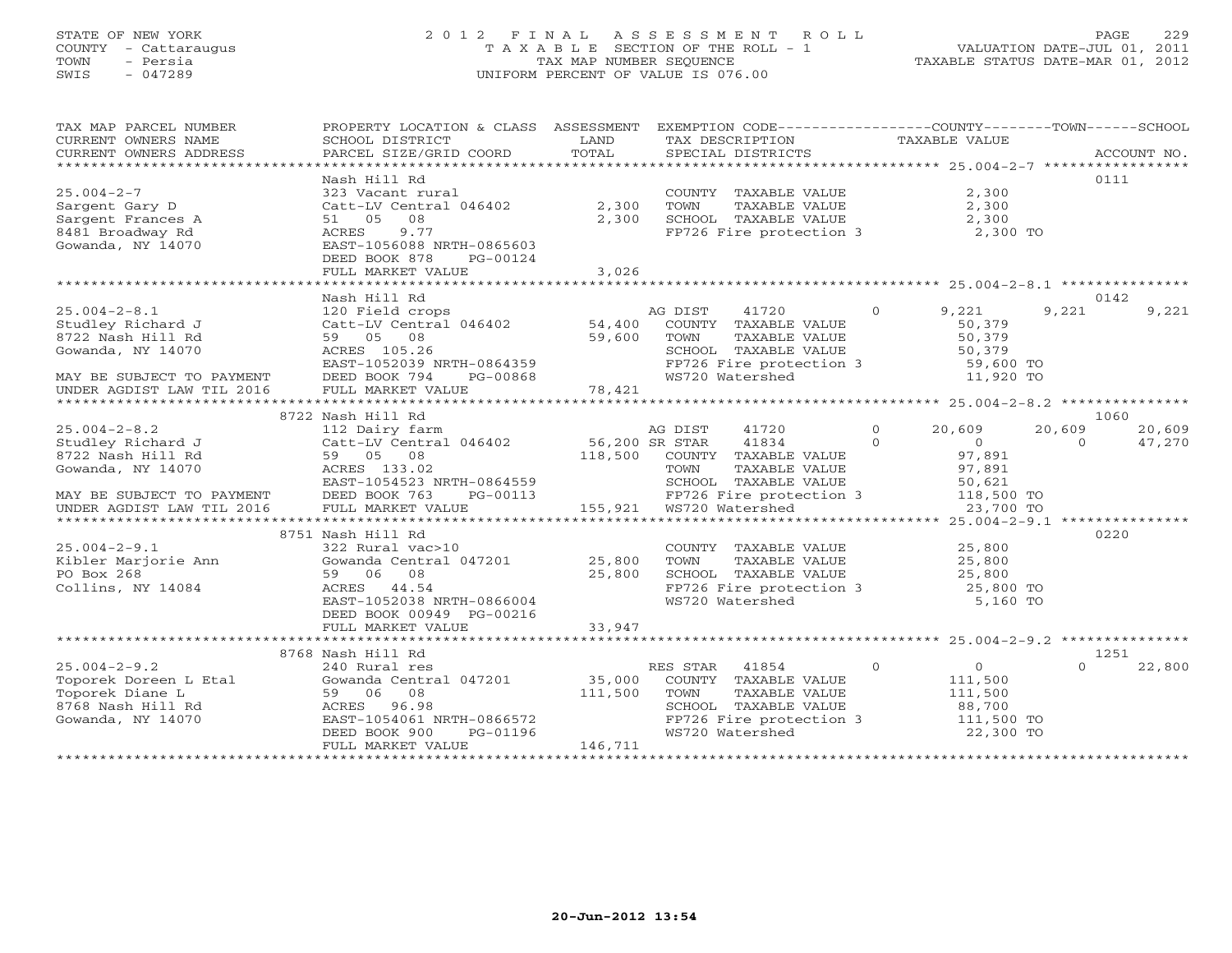# STATE OF NEW YORK 2 0 1 2 F I N A L A S S E S S M E N T R O L L PAGE 230 COUNTY - Cattaraugus T A X A B L E SECTION OF THE ROLL - 1 VALUATION DATE-JUL 01, 2011 TOWN - Persia TAX MAP NUMBER SEQUENCE TAXABLE STATUS DATE-MAR 01, 2012 SWIS - 047289 UNIFORM PERCENT OF VALUE IS 076.00UNIFORM PERCENT OF VALUE IS 076.00

| TAX MAP PARCEL NUMBER<br>CURRENT OWNERS NAME                        | PROPERTY LOCATION & CLASS ASSESSMENT<br>SCHOOL DISTRICT<br>PARCEL SIZE/GRID COORD                                                                                                                 | LAND<br>TOTAL                                                                                                                                                                                                                                                                                                                                                                                                                   | EXEMPTION CODE-----------------COUNTY-------TOWN------SCHOOL<br>TAX DESCRIPTION              |               | TAXABLE VALUE  |                          |          |             |
|---------------------------------------------------------------------|---------------------------------------------------------------------------------------------------------------------------------------------------------------------------------------------------|---------------------------------------------------------------------------------------------------------------------------------------------------------------------------------------------------------------------------------------------------------------------------------------------------------------------------------------------------------------------------------------------------------------------------------|----------------------------------------------------------------------------------------------|---------------|----------------|--------------------------|----------|-------------|
| CURRENT OWNERS ADDRESS                                              |                                                                                                                                                                                                   |                                                                                                                                                                                                                                                                                                                                                                                                                                 | SPECIAL DISTRICTS                                                                            |               |                |                          |          | ACCOUNT NO. |
|                                                                     | 8782 Nash Hill                                                                                                                                                                                    |                                                                                                                                                                                                                                                                                                                                                                                                                                 |                                                                                              |               |                |                          |          | 1377        |
| $25.004 - 2 - 9.3$                                                  | 210 1 Family Res                                                                                                                                                                                  |                                                                                                                                                                                                                                                                                                                                                                                                                                 | RES STAR 41854                                                                               |               | $\overline{0}$ | $\sim$ 0 $\sim$ 0 $\sim$ | $\Omega$ | 22,800      |
|                                                                     | Gowanda Central 047201 $\begin{array}{cccc} 6,900 & \text{COUNTY} & \text{TAXABLE VALUE} \\ 3/09-\text{split from } 2-9.1 & (\text{Ki} & 34,500 & \text{TOWN} & \text{TAXABLE VALUE} \end{array}$ |                                                                                                                                                                                                                                                                                                                                                                                                                                 |                                                                                              |               | 34,500         |                          |          |             |
| Taft Thomas<br>Oger Gretchen<br>8782 Nash Hill<br>Gowanda, NY 14070 |                                                                                                                                                                                                   |                                                                                                                                                                                                                                                                                                                                                                                                                                 |                                                                                              |               |                | 34,500                   |          |             |
|                                                                     | ACRES 4.90                                                                                                                                                                                        |                                                                                                                                                                                                                                                                                                                                                                                                                                 |                                                                                              |               |                |                          |          |             |
|                                                                     | EAST-5295886                                                                                                                                                                                      |                                                                                                                                                                                                                                                                                                                                                                                                                                 |                                                                                              |               |                | 11,700<br>34,500 TO      |          |             |
|                                                                     | FULL MARKET VALUE                                                                                                                                                                                 |                                                                                                                                                                                                                                                                                                                                                                                                                                 | SCHOOL TAXABLE VALUE<br>FP726 Fire protection 3<br>WS720 Watershed<br>45,395 WS720 Watershed |               |                | 34,500 TO                |          |             |
|                                                                     |                                                                                                                                                                                                   |                                                                                                                                                                                                                                                                                                                                                                                                                                 |                                                                                              |               |                |                          |          |             |
|                                                                     | 8925 Nash Hill Rd                                                                                                                                                                                 |                                                                                                                                                                                                                                                                                                                                                                                                                                 |                                                                                              |               |                |                          |          | 0134        |
| $25.004 - 2 - 10$                                                   | 117 Horse farm                                                                                                                                                                                    |                                                                                                                                                                                                                                                                                                                                                                                                                                 | AG DIST                                                                                      | 41720         | $\overline{0}$ | 6,385                    | 6,385    | 6,385       |
| Menoff Jeffrey D                                                    | Gowanda Central 047201                                                                                                                                                                            |                                                                                                                                                                                                                                                                                                                                                                                                                                 | 35,000 COUNTY TAXABLE VALUE                                                                  |               |                | 634,615                  |          |             |
| Menoff Lori L                                                       | 60 05<br>08                                                                                                                                                                                       | 641,000                                                                                                                                                                                                                                                                                                                                                                                                                         | TOWN                                                                                         | TAXABLE VALUE |                | 634,615                  |          |             |
| 8925 Nash Hill Rd                                                   | 032<br>ACRES 93.55 BANK                                                                                                                                                                           |                                                                                                                                                                                                                                                                                                                                                                                                                                 | SCHOOL TAXABLE VALUE                                                                         |               |                | 634,615                  |          |             |
| Gowanda, NY 14070                                                   | EAST-1052072 NRTH-0867546                                                                                                                                                                         |                                                                                                                                                                                                                                                                                                                                                                                                                                 | FP725 Fire protection 2                                                                      |               |                | 641,000 TO               |          |             |
|                                                                     | DEED BOOK 00926 PG-00246                                                                                                                                                                          |                                                                                                                                                                                                                                                                                                                                                                                                                                 | WS720 Watershed                                                                              |               |                | 641,000 TO               |          |             |
| MAY BE SUBJECT TO PAYMENT                                           | FULL MARKET VALUE                                                                                                                                                                                 | 843,421                                                                                                                                                                                                                                                                                                                                                                                                                         |                                                                                              |               |                |                          |          |             |
| UNDER AGDIST LAW TIL 2016                                           |                                                                                                                                                                                                   |                                                                                                                                                                                                                                                                                                                                                                                                                                 |                                                                                              |               |                |                          |          |             |
|                                                                     |                                                                                                                                                                                                   |                                                                                                                                                                                                                                                                                                                                                                                                                                 |                                                                                              |               |                |                          |          |             |
|                                                                     | 8973 Persia Rd                                                                                                                                                                                    |                                                                                                                                                                                                                                                                                                                                                                                                                                 |                                                                                              |               |                |                          |          | 0007        |
| $25.004 - 2 - 11$                                                   | 210 1 Family Res                                                                                                                                                                                  |                                                                                                                                                                                                                                                                                                                                                                                                                                 | SR STAR<br>41834                                                                             |               | $\Omega$       | $\Omega$                 | $\Omega$ | 47,270      |
| Allen Dorothy                                                       | Gowanda Central 047201 13,000 COUNTY TAXABLE VALUE                                                                                                                                                |                                                                                                                                                                                                                                                                                                                                                                                                                                 |                                                                                              |               |                | 48,000                   |          |             |
| Allen Wesley                                                        | 60 05 08                                                                                                                                                                                          | 48,000                                                                                                                                                                                                                                                                                                                                                                                                                          | TOWN                                                                                         | TAXABLE VALUE |                | 48,000                   |          |             |
| 8973 Persia Rd                                                      | Life Use                                                                                                                                                                                          |                                                                                                                                                                                                                                                                                                                                                                                                                                 | SCHOOL TAXABLE VALUE<br>FP725 Fire protection 2                                              |               |                | 730                      |          |             |
| Gowanda, NY 14070                                                   | ACRES 13.56                                                                                                                                                                                       |                                                                                                                                                                                                                                                                                                                                                                                                                                 |                                                                                              |               |                | 48,000 TO                |          |             |
|                                                                     | EAST-1051980 NRTH-0868805                                                                                                                                                                         |                                                                                                                                                                                                                                                                                                                                                                                                                                 |                                                                                              |               |                |                          |          |             |
|                                                                     | DEED BOOK 00945 PG-00550                                                                                                                                                                          | 63,158                                                                                                                                                                                                                                                                                                                                                                                                                          |                                                                                              |               |                |                          |          |             |
|                                                                     | FULL MARKET VALUE                                                                                                                                                                                 |                                                                                                                                                                                                                                                                                                                                                                                                                                 |                                                                                              |               |                |                          |          |             |
|                                                                     | 8997 Persia Rd                                                                                                                                                                                    |                                                                                                                                                                                                                                                                                                                                                                                                                                 |                                                                                              |               |                |                          |          | 0010        |
| $25.004 - 2 - 12$                                                   | 112 Dairy farm                                                                                                                                                                                    |                                                                                                                                                                                                                                                                                                                                                                                                                                 | RES STAR 41854                                                                               |               | $\overline{0}$ | $\Omega$                 | $\Omega$ | 22,800      |
| Allen David L                                                       |                                                                                                                                                                                                   |                                                                                                                                                                                                                                                                                                                                                                                                                                 |                                                                                              |               | $\circ$        | 3,000                    | 3,000    | 3,000       |
| Allen Sarah J                                                       | Gowanda Central 047201 $35,500$ SILO T/C/S 42100<br>60 05 08 90,200 COUNTY TAXABLE VALUE                                                                                                          |                                                                                                                                                                                                                                                                                                                                                                                                                                 |                                                                                              |               |                | 87,200                   |          |             |
| 8997 Persia Rd                                                      | ACRES 93.68                                                                                                                                                                                       |                                                                                                                                                                                                                                                                                                                                                                                                                                 |                                                                                              |               |                | 87,200                   |          |             |
| Gowanda, NY 14070                                                   | EAST-1052965 NRTH-0869559                                                                                                                                                                         |                                                                                                                                                                                                                                                                                                                                                                                                                                 | TOWN TAXABLE VALUE<br>SCHOOL TAXABLE VALUE                                                   |               |                | 64,400                   |          |             |
|                                                                     | DEED BOOK 00945 PG-00550                                                                                                                                                                          | $\begin{array}{c}\n\mathbf{1} & \mathbf{1} & \mathbf{1} & \mathbf{1} & \mathbf{1} & \mathbf{1} & \mathbf{1} & \mathbf{1} & \mathbf{1} & \mathbf{1} & \mathbf{1} & \mathbf{1} & \mathbf{1} & \mathbf{1} & \mathbf{1} & \mathbf{1} & \mathbf{1} & \mathbf{1} & \mathbf{1} & \mathbf{1} & \mathbf{1} & \mathbf{1} & \mathbf{1} & \mathbf{1} & \mathbf{1} & \mathbf{1} & \mathbf{1} & \mathbf{1} & \mathbf{1} & \mathbf{1} & \math$ |                                                                                              |               |                | 90,200 TO                |          |             |
|                                                                     | FULL MARKET VALUE                                                                                                                                                                                 |                                                                                                                                                                                                                                                                                                                                                                                                                                 | FP725 Fire protection 2<br>WS720 Watershed<br>118,684 WS720 Watershed                        |               |                | 18,040 TO                |          |             |
|                                                                     |                                                                                                                                                                                                   |                                                                                                                                                                                                                                                                                                                                                                                                                                 |                                                                                              |               |                |                          |          |             |
|                                                                     | Persia Rd                                                                                                                                                                                         |                                                                                                                                                                                                                                                                                                                                                                                                                                 |                                                                                              |               |                |                          |          | 0123        |
| $25.004 - 2 - 13$                                                   | 314 Rural vac<10                                                                                                                                                                                  |                                                                                                                                                                                                                                                                                                                                                                                                                                 | COUNTY TAXABLE VALUE                                                                         |               |                | 700                      |          |             |
| Mc Master Janet E                                                   | Gowanda Central 047201                                                                                                                                                                            | 700                                                                                                                                                                                                                                                                                                                                                                                                                             | TOWN                                                                                         | TAXABLE VALUE |                | 700                      |          |             |
| 94 Coshway Pl Box 156                                               | 60 05 08                                                                                                                                                                                          | 700                                                                                                                                                                                                                                                                                                                                                                                                                             |                                                                                              |               |                | 700                      |          |             |
| Tonawanda, NY 14150                                                 | ACRES<br>1.25                                                                                                                                                                                     |                                                                                                                                                                                                                                                                                                                                                                                                                                 | SCHOOL TAXABLE VALUE<br>FP726 Fire protection 3                                              |               |                | 700 TO                   |          |             |
|                                                                     | EAST-1051130 NRTH-0870216                                                                                                                                                                         |                                                                                                                                                                                                                                                                                                                                                                                                                                 | WS720 Watershed                                                                              |               |                | 140 TO                   |          |             |
|                                                                     | DEED BOOK 00950 PG-00201                                                                                                                                                                          |                                                                                                                                                                                                                                                                                                                                                                                                                                 |                                                                                              |               |                |                          |          |             |
|                                                                     | FULL MARKET VALUE                                                                                                                                                                                 | 921                                                                                                                                                                                                                                                                                                                                                                                                                             |                                                                                              |               |                |                          |          |             |
|                                                                     |                                                                                                                                                                                                   |                                                                                                                                                                                                                                                                                                                                                                                                                                 |                                                                                              |               |                |                          |          |             |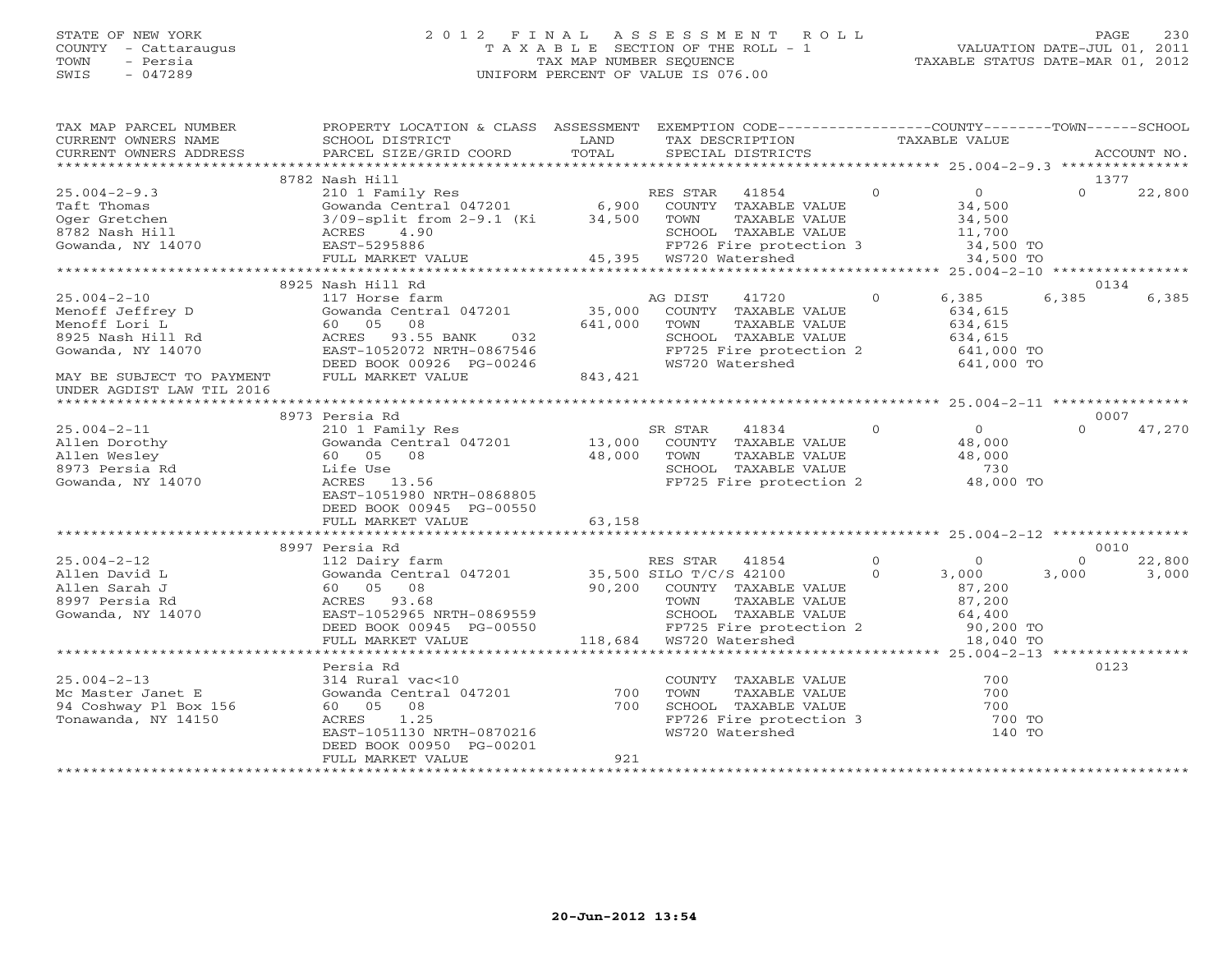# STATE OF NEW YORK 2 0 1 2 F I N A L A S S E S S M E N T R O L L PAGE 231 COUNTY - Cattaraugus T A X A B L E SECTION OF THE ROLL - 1 VALUATION DATE-JUL 01, 2011 TOWN - Persia TAX MAP NUMBER SEQUENCE TAXABLE STATUS DATE-MAR 01, 2012 SWIS - 047289 UNIFORM PERCENT OF VALUE IS 076.00UNIFORM PERCENT OF VALUE IS 076.00

| TAX MAP PARCEL NUMBER<br>CURRENT OWNERS NAME           | PROPERTY LOCATION & CLASS ASSESSMENT<br>SCHOOL DISTRICT                 | LAND    | EXEMPTION CODE-----------------COUNTY-------TOWN------SCHOOL<br>TAX DESCRIPTION |          | TAXABLE VALUE  |          |             |
|--------------------------------------------------------|-------------------------------------------------------------------------|---------|---------------------------------------------------------------------------------|----------|----------------|----------|-------------|
| CURRENT OWNERS ADDRESS<br>*******************          | PARCEL SIZE/GRID COORD                                                  | TOTAL   | SPECIAL DISTRICTS                                                               |          |                |          | ACCOUNT NO. |
| $26.001 - 1 - 1$                                       | Point Peter Rd<br>270 Mfg housing                                       |         | COUNTY TAXABLE VALUE                                                            |          | 12,800         | 0222     |             |
| Wrzesinski Steven A                                    | Gowanda Central 047201                                                  | 9,800   | TAXABLE VALUE<br>TOWN                                                           |          | 12,800         |          |             |
| Toczek Richard E                                       | 08<br>46 05                                                             | 12,800  | SCHOOL TAXABLE VALUE                                                            |          | 12,800         |          |             |
| 31 Harding Rd<br>Buffalo, NY 14220                     | 9.30<br>ACRES<br>EAST-1060864 NRTH-0877825<br>DEED BOOK 908<br>PG-00318 |         | FP725 Fire protection 2                                                         |          | 12,800 TO      |          |             |
|                                                        | FULL MARKET VALUE                                                       | 16,842  |                                                                                 |          |                |          |             |
|                                                        |                                                                         |         |                                                                                 |          |                |          |             |
|                                                        | Point Peter Rd                                                          |         |                                                                                 |          |                | 0156     |             |
| $26.001 - 1 - 2$                                       | 449 Other Storag                                                        |         | COUNTY TAXABLE VALUE                                                            |          | 51,900         |          |             |
| Brown Group Inc                                        | Gowanda Central 047201                                                  | 41,900  | TAXABLE VALUE<br>TOWN                                                           |          | 51,900         |          |             |
| 465 Palmer St                                          | 46 05 08                                                                | 51,900  | SCHOOL TAXABLE VALUE                                                            |          | 51,900         |          |             |
| Gowanda, NY 14070                                      | ACRES 166.92                                                            |         | FP725 Fire protection 2 51,900 TO                                               |          |                |          |             |
|                                                        | EAST-1061257 NRTH-0877218                                               |         |                                                                                 |          |                |          |             |
|                                                        | DEED BOOK 827<br>PG-00269                                               |         |                                                                                 |          |                |          |             |
|                                                        | FULL MARKET VALUE                                                       | 68,289  |                                                                                 |          |                |          |             |
|                                                        | 10060 Skinner Hollow Rd                                                 |         |                                                                                 |          |                | 0073     |             |
| $26.001 - 1 - 5.1$                                     | 120 Field crops                                                         |         | AG DIST<br>41720                                                                | $\Omega$ | 2,526          | 2,526    | 2,526       |
| Evans Living Trust Charles P                           | Gowanda Central 047201                                                  |         | 41834<br>27,500 SR STAR                                                         | $\Omega$ | $\Omega$       | $\Omega$ | 47,270      |
| Evans Living Trust Mary E                              | $37 - 05$ 08                                                            | 89,600  | COUNTY TAXABLE VALUE                                                            |          | 87,074         |          |             |
| 10060 Skinner Hollow Rd                                | split 271.30 acres 9/2007                                               |         | TOWN<br>TAXABLE VALUE                                                           |          | 87,074         |          |             |
| Gowanda, NY 14070                                      | ACRES 69.40                                                             |         | SCHOOL TAXABLE VALUE                                                            |          | 39,804         |          |             |
|                                                        | EAST-1064531 NRTH-0873242                                               |         | FP725 Fire protection 2                                                         |          | 89,600 TO      |          |             |
| MAY BE SUBJECT TO PAYMENT<br>UNDER AGDIST LAW TIL 2016 | DEED BOOK 11347 PG-3001<br>FULL MARKET VALUE                            |         |                                                                                 |          |                |          |             |
|                                                        |                                                                         | 117,895 |                                                                                 |          |                |          |             |
|                                                        | 10061 Skinner Hollow Rd                                                 |         |                                                                                 |          |                | 1290     |             |
| $26.001 - 1 - 5.2$                                     | 210 1 Family Res                                                        |         | RES STAR<br>41854                                                               | $\circ$  | $\overline{0}$ | $\Omega$ | 22,800      |
| Royce David Lee                                        | Gowanda Central 047201                                                  | 7,700   | COUNTY TAXABLE VALUE                                                            |          | 55,800         |          |             |
| Royce Laura Lee                                        | 37 05 08                                                                | 55,800  | TOWN<br>TAXABLE VALUE                                                           |          | 55,800         |          |             |
| 10061 Skinner Hollow Rd                                | 4.20<br>ACRES                                                           |         | SCHOOL TAXABLE VALUE                                                            |          | 33,000         |          |             |
| Gowanda, NY 14070                                      | EAST-1063872 NRTH-0872520                                               |         | FP725 Fire protection 2                                                         |          | 55,800 TO      |          |             |
|                                                        | DEED BOOK 907<br>PG-00922                                               |         |                                                                                 |          |                |          |             |
|                                                        | FULL MARKET VALUE                                                       | 73,421  |                                                                                 |          |                |          |             |
|                                                        | 10065 Skinner Hollow Rd                                                 |         |                                                                                 |          |                | 3521     |             |
| $26.001 - 1 - 5.3$                                     | 314 Rural vac<10                                                        |         | COUNTY TAXABLE VALUE                                                            |          | 5,400          |          |             |
| Royce David Lee                                        | Gowanda Central 047201                                                  | 5,400   | TAXABLE VALUE<br>TOWN                                                           |          | 5,400          |          |             |
| Royce Laura Lee                                        | 37 05 08                                                                | 5,400   | SCHOOL TAXABLE VALUE                                                            |          | 5,400          |          |             |
| 10061 Skinner Hollow Rd                                | ACRES 10.60                                                             |         | FP725 Fire protection 2                                                         |          | 5,400 TO       |          |             |
| Gowanda, NY 14070                                      | EAST-1064384 NRTH-0872335                                               |         |                                                                                 |          |                |          |             |
|                                                        | DEED BOOK 00991 PG-00335                                                |         |                                                                                 |          |                |          |             |
|                                                        | FULL MARKET VALUE                                                       | 7,105   |                                                                                 |          |                |          |             |
|                                                        |                                                                         |         |                                                                                 |          |                |          |             |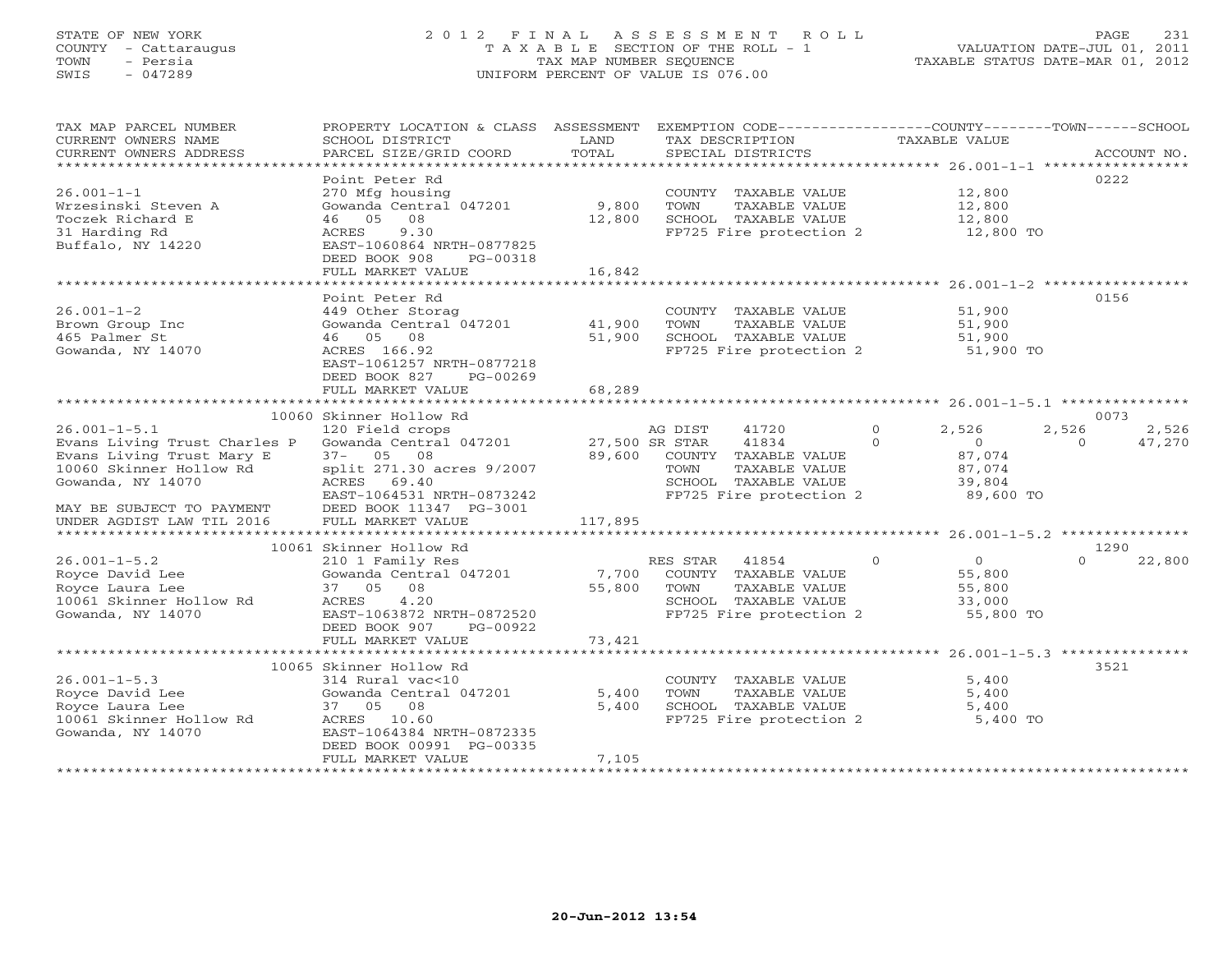# STATE OF NEW YORK 2 0 1 2 F I N A L A S S E S S M E N T R O L L PAGE 232 COUNTY - Cattaraugus T A X A B L E SECTION OF THE ROLL - 1 VALUATION DATE-JUL 01, 2011 TOWN - Persia TAX MAP NUMBER SEQUENCE TAXABLE STATUS DATE-MAR 01, 2012 SWIS - 047289 UNIFORM PERCENT OF VALUE IS 076.00UNIFORM PERCENT OF VALUE IS 076.00

| TAX MAP PARCEL NUMBER<br>CURRENT OWNERS NAME<br>CURRENT OWNERS ADDRESS | PROPERTY LOCATION & CLASS ASSESSMENT<br>SCHOOL DISTRICT<br>PARCEL SIZE/GRID COORD | LAND<br>TOTAL    | TAX DESCRIPTION<br>SPECIAL DISTRICTS          | EXEMPTION CODE-----------------COUNTY-------TOWN------SCHOOL<br><b>TAXABLE VALUE</b><br>ACCOUNT NO. |
|------------------------------------------------------------------------|-----------------------------------------------------------------------------------|------------------|-----------------------------------------------|-----------------------------------------------------------------------------------------------------|
| **********************                                                 |                                                                                   |                  |                                               |                                                                                                     |
| $26.001 - 1 - 5.4$                                                     | 10059 Skinner Hollow Rd<br>312 Vac w/imprv                                        |                  | COUNTY TAXABLE VALUE                          | 3522<br>47,600                                                                                      |
| Sprague Gary<br>7073 Boston Cross Rd                                   | Gowanda Central 047201<br>37 05 08                                                | 26,000<br>47,600 | TOWN<br>TAXABLE VALUE<br>SCHOOL TAXABLE VALUE | 47,600<br>47,600                                                                                    |
| Boston, NY 14025                                                       | ACRES<br>60.00<br>EAST-1063675 NRTH-0871986<br>DEED BOOK 00972 PG-00283           |                  | FP725 Fire protection 2                       | 47,600 TO                                                                                           |
|                                                                        | FULL MARKET VALUE<br><b>++++++++++++++++++</b>                                    | 62,632           |                                               |                                                                                                     |
|                                                                        |                                                                                   | ********         | **********************                        | $26.001 - 1 - 5.5$ **********                                                                       |
| $26.001 - 1 - 5.5$                                                     | R10060 Skinner Hollow Rd<br>322 Rural vac>10                                      |                  | COUNTY TAXABLE VALUE                          | 912<br>62,500                                                                                       |
| Brotherwoods, Inc.                                                     | Gowanda Central 047201                                                            | 62,500           | TOWN<br>TAXABLE VALUE                         | 62,500                                                                                              |
| 30 Cambridge Ave                                                       | split 9/2007 from Evans                                                           | 62,500           | SCHOOL TAXABLE VALUE                          | 62,500                                                                                              |
| West Seneca, NY 14224                                                  | ACRES 271.30<br>EAST-0645768 NRTH-0875404<br>DEED BOOK 8781<br>PG-9001            |                  |                                               |                                                                                                     |
|                                                                        | FULL MARKET VALUE                                                                 | 82,237           |                                               |                                                                                                     |
|                                                                        | *******************<br>Point Peter Rd                                             | **************   |                                               | 0013                                                                                                |
| $26.001 - 1 - 6$                                                       | 322 Rural vac>10                                                                  |                  | COUNTY TAXABLE VALUE                          | 12,900                                                                                              |
| Wrzesinski Steven A                                                    | Gowanda Central 047201                                                            | 12,900           | TAXABLE VALUE<br>TOWN                         | 12,900                                                                                              |
| Toczek Richard E                                                       | 46 05 08                                                                          | 12,900           | SCHOOL TAXABLE VALUE                          | 12,900                                                                                              |
| 31 Harding Rd<br>Buffalo, NY 14220                                     | ACRES 17.76<br>EAST-1062037 NRTH-0876087<br>DEED BOOK 145<br>PG-7001              |                  | FP725 Fire protection 2                       | 12,900 TO                                                                                           |
|                                                                        | FULL MARKET VALUE                                                                 | 16,974           |                                               |                                                                                                     |
|                                                                        |                                                                                   |                  |                                               |                                                                                                     |
|                                                                        | Point Peter Rd                                                                    |                  |                                               | 0164                                                                                                |
| $26.001 - 1 - 7$                                                       | 312 Vac w/imprv                                                                   |                  | COUNTY TAXABLE VALUE                          | 11,300                                                                                              |
| Monk Gerald R                                                          | Gowanda Central 047201                                                            | 10,500           | TOWN<br>TAXABLE VALUE                         | 11,300                                                                                              |
| 9172 Point Peter Rd                                                    | 46 05 08                                                                          | 11,300           | SCHOOL TAXABLE VALUE                          | 11,300                                                                                              |
| Gowanda, NY 14070                                                      | ACRES 11.00<br>EAST-1062023 NRTH-0875682                                          |                  | FP725 Fire protection 2                       | 11,300 TO                                                                                           |
|                                                                        | DEED BOOK 8920<br>PG-3001<br>FULL MARKET VALUE                                    | 14,868           |                                               |                                                                                                     |
|                                                                        |                                                                                   |                  |                                               |                                                                                                     |
|                                                                        | 9167 Point Peter Rd                                                               |                  |                                               | 0012                                                                                                |
| $26.001 - 1 - 8.1$                                                     | 240 Rural res                                                                     |                  | 41834<br>SR STAR                              | $\Omega$<br>$\overline{0}$<br>47,270<br>$\Omega$                                                    |
| Allen Willis G Jr                                                      | Gowanda Central 047201                                                            | 14,200           | COUNTY TAXABLE VALUE                          | 48,200                                                                                              |
| Allen Jeanette                                                         | 05 08<br>45/46                                                                    | 48,200           | TAXABLE VALUE<br>TOWN                         | 48,200                                                                                              |
| 9248 Broadway Rd                                                       | split off $50.35$ acres $4/2$                                                     |                  | SCHOOL TAXABLE VALUE                          | 930                                                                                                 |
| Gowanda, NY 14070                                                      | 27.30<br>ACRES                                                                    |                  | FP725 Fire protection 2                       | 48,200 TO                                                                                           |
|                                                                        | EAST-1060094 NRTH-0875508                                                         |                  |                                               |                                                                                                     |
|                                                                        | DEED BOOK 13603 PG-3001<br>FULL MARKET VALUE                                      | 63,421           |                                               |                                                                                                     |
|                                                                        |                                                                                   |                  |                                               |                                                                                                     |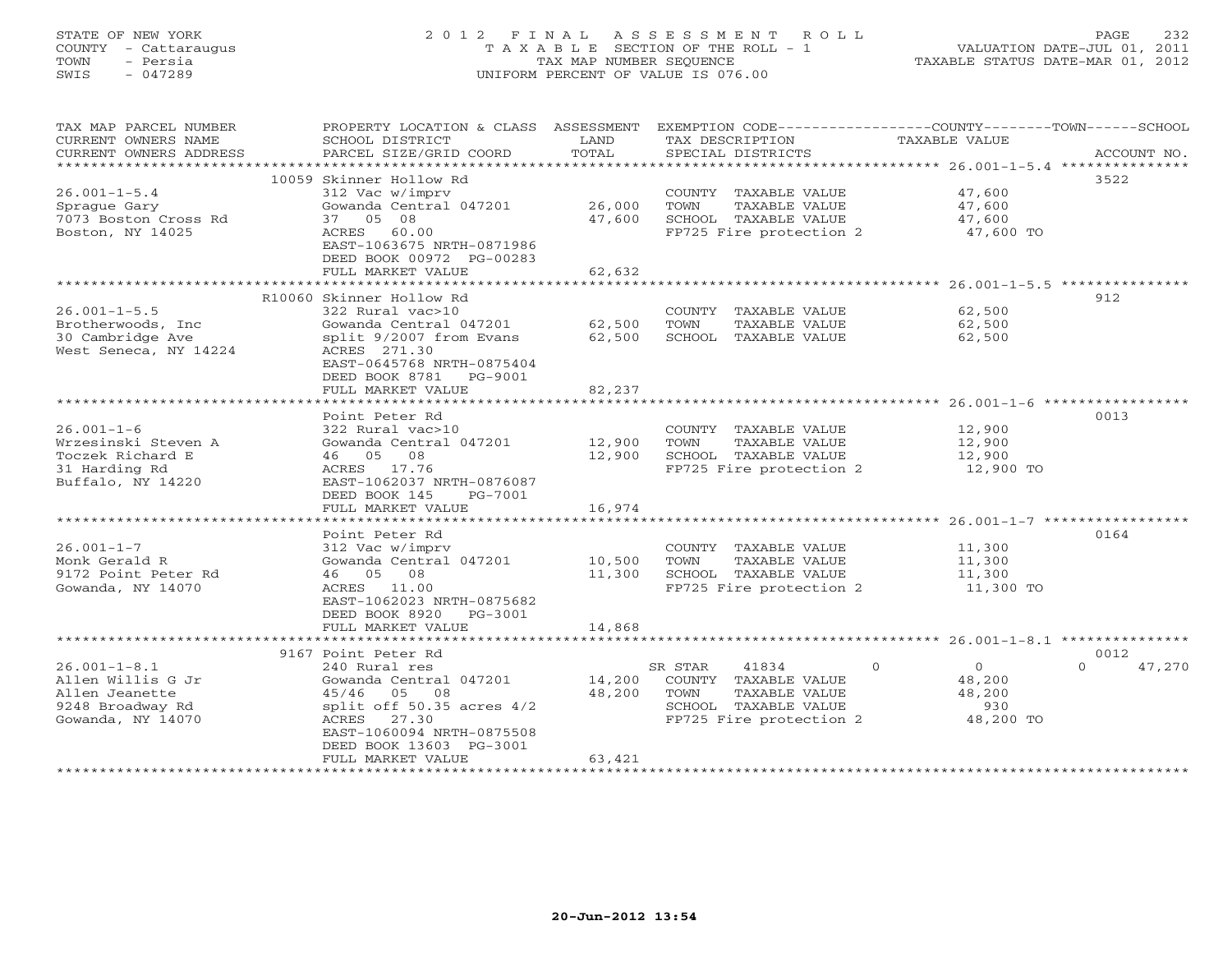# STATE OF NEW YORK 2 0 1 2 F I N A L A S S E S S M E N T R O L L PAGE 233 COUNTY - Cattaraugus T A X A B L E SECTION OF THE ROLL - 1 VALUATION DATE-JUL 01, 2011 TOWN - Persia TAX MAP NUMBER SEQUENCE TAXABLE STATUS DATE-MAR 01, 2012 SWIS - 047289 UNIFORM PERCENT OF VALUE IS 076.00UNIFORM PERCENT OF VALUE IS 076.00

| TAX MAP PARCEL NUMBER<br>CURRENT OWNERS NAME<br>CURRENT OWNERS ADDRESS<br>***********************     | PROPERTY LOCATION & CLASS ASSESSMENT<br>SCHOOL DISTRICT<br>PARCEL SIZE/GRID COORD                                                                                                                                                                 | LAND<br>TOTAL              | EXEMPTION CODE-----------------COUNTY-------TOWN-----SCHOOL<br>TAX DESCRIPTION<br>SPECIAL DISTRICTS                      | TAXABLE VALUE                                                               | ACCOUNT NO.        |
|-------------------------------------------------------------------------------------------------------|---------------------------------------------------------------------------------------------------------------------------------------------------------------------------------------------------------------------------------------------------|----------------------------|--------------------------------------------------------------------------------------------------------------------------|-----------------------------------------------------------------------------|--------------------|
|                                                                                                       | 9172 Point Peter Rd                                                                                                                                                                                                                               |                            |                                                                                                                          |                                                                             | 1276               |
| $26.001 - 1 - 8.4$<br>Allen David<br>9172 Point Peter Rd<br>Gowanda, NY 14070                         | 210 1 Family Res<br>Gowanda Central 047201 11,300<br>45 05 08<br>ACRES 10.00<br>EAST-1061347 NRTH-0874465                                                                                                                                         | 74,500                     | RES STAR<br>41854<br>COUNTY TAXABLE VALUE<br>TOWN<br>TAXABLE VALUE<br>SCHOOL TAXABLE VALUE<br>FP725 Fire protection 2    | $\Omega$<br>$\Omega$<br>74,500<br>74,500<br>51,700<br>74,500 TO             | $\Omega$<br>22,800 |
|                                                                                                       | DEED BOOK 877<br>PG-00238<br>FULL MARKET VALUE                                                                                                                                                                                                    | 98,026                     |                                                                                                                          |                                                                             |                    |
|                                                                                                       |                                                                                                                                                                                                                                                   |                            |                                                                                                                          |                                                                             |                    |
|                                                                                                       | 9165 Point Peter Rd                                                                                                                                                                                                                               |                            |                                                                                                                          |                                                                             | 1300               |
| $26.001 - 1 - 8.5$<br>Reid Deborah J<br>King Douglas<br>9165 Point Peter Rd<br>Gowanda, NY 14070      | 210 1 Family Res<br>Gowanda Central 047201<br>45 05 08<br>7.10<br>ACRES<br>EAST-1060639 NRTH-0874160<br>DEED BOOK 00956 PG-00699                                                                                                                  | 62,500                     | RES STAR 41854<br>9,800 COUNTY TAXABLE VALUE<br>TOWN<br>TAXABLE VALUE<br>SCHOOL TAXABLE VALUE<br>FP725 Fire protection 2 | $\overline{0}$<br>$\overline{0}$<br>62,500<br>62,500<br>39,700<br>62,500 TO | 22,800<br>$\Omega$ |
|                                                                                                       | FULL MARKET VALUE                                                                                                                                                                                                                                 | 82,237                     |                                                                                                                          |                                                                             |                    |
|                                                                                                       |                                                                                                                                                                                                                                                   |                            |                                                                                                                          |                                                                             |                    |
|                                                                                                       | 9198 Point Peter Rd                                                                                                                                                                                                                               |                            |                                                                                                                          |                                                                             | 1311               |
| $26.001 - 1 - 8.6$                                                                                    | 240 Rural res                                                                                                                                                                                                                                     |                            | RES STAR<br>41854                                                                                                        | $\Omega$<br>$\Omega$                                                        | $\Omega$<br>22,800 |
| Monk Gerald R                                                                                         | Gowanda Central 047201                                                                                                                                                                                                                            | 20,100                     | COUNTY TAXABLE VALUE                                                                                                     | 95,600                                                                      |                    |
| 9198 Point Peter Rd                                                                                   | 45/46<br>05 08                                                                                                                                                                                                                                    | 95,600                     | TOWN<br>TAXABLE VALUE                                                                                                    | 95,600                                                                      |                    |
| Gowanda, NY 14070                                                                                     | Merged 26.001-1-8.3 Into                                                                                                                                                                                                                          |                            | SCHOOL TAXABLE VALUE                                                                                                     | 72,800                                                                      |                    |
|                                                                                                       | FRNT 470.00 DPTH<br>ACRES 19.90 BANK<br>017<br>EAST-1062046 NRTH-0875255<br>DEED BOOK 12550 PG-7001                                                                                                                                               |                            | FP725 Fire protection 2                                                                                                  | 95,600 TO                                                                   |                    |
|                                                                                                       | FULL MARKET VALUE                                                                                                                                                                                                                                 | 125,789                    |                                                                                                                          |                                                                             |                    |
|                                                                                                       |                                                                                                                                                                                                                                                   |                            |                                                                                                                          |                                                                             |                    |
| $26.001 - 1 - 8.7$<br>Allen Michael L Sr<br>Allen Kathleen D<br>9248 Broadway Rd<br>Gowanda, NY 14070 | 9197 Point Peter Rd<br>322 Rural vac>10<br>Gowanda Central 047201<br>45/46 05<br>08<br>split off 26.001-1-8.1 on<br>4/8/2003<br>FRNT 215.00 DPTH<br>50.35<br>ACRES<br>EAST-1059955 NRTH-0875754<br>DEED BOOK 1022<br>PG-1085<br>FULL MARKET VALUE | 17,800<br>17,800<br>23,421 | COUNTY TAXABLE VALUE<br>TAXABLE VALUE<br>TOWN<br>SCHOOL TAXABLE VALUE<br>FP725 Fire protection 2                         | 17,800<br>17,800<br>17,800<br>17,800 TO                                     | 1353               |
|                                                                                                       | ********************************                                                                                                                                                                                                                  |                            |                                                                                                                          |                                                                             |                    |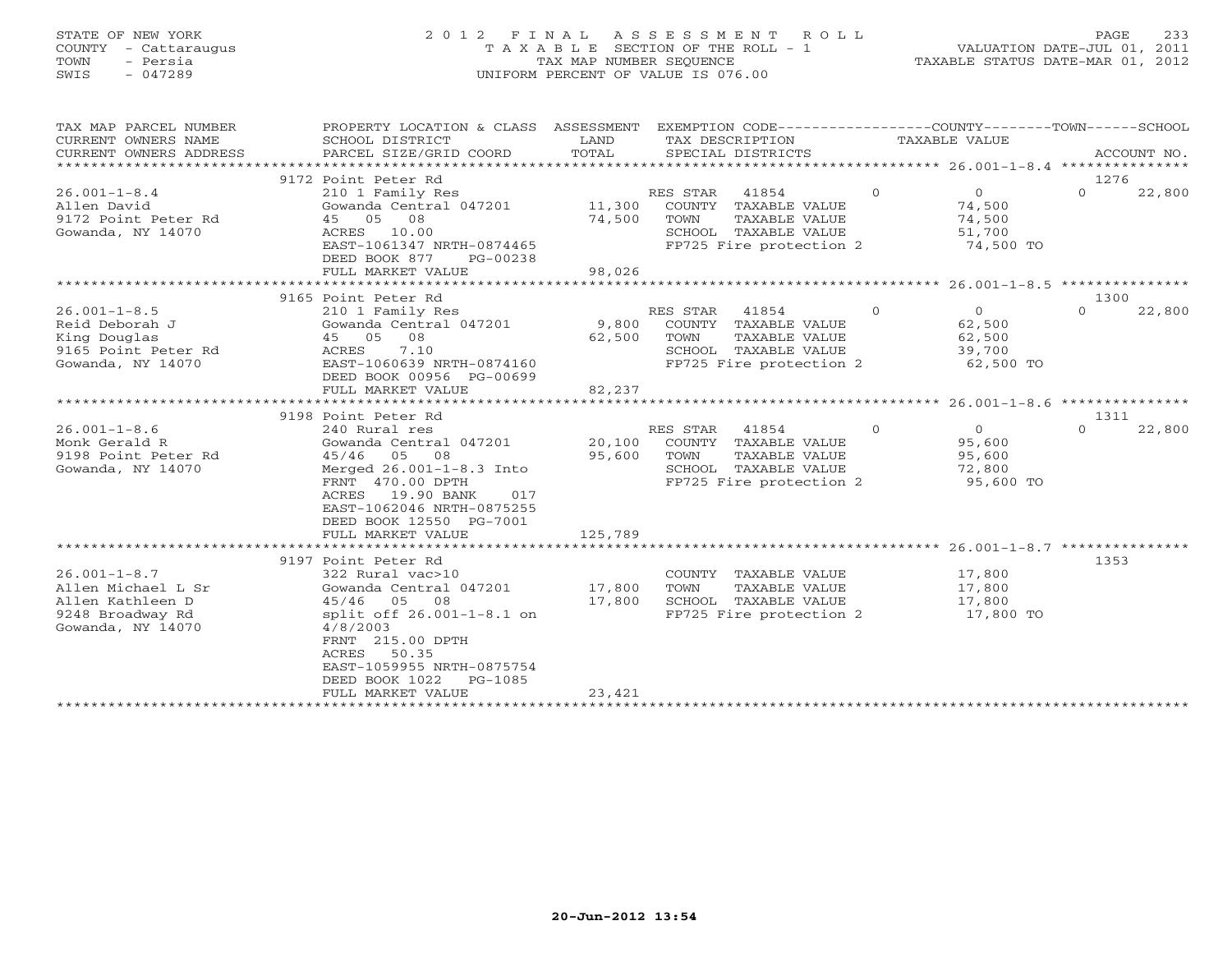# STATE OF NEW YORK 2 0 1 2 F I N A L A S S E S S M E N T R O L L PAGE 234 COUNTY - Cattaraugus T A X A B L E SECTION OF THE ROLL - 1 VALUATION DATE-JUL 01, 2011 TOWN - Persia TAX MAP NUMBER SEQUENCE TAXABLE STATUS DATE-MAR 01, 2012 SWIS - 047289 UNIFORM PERCENT OF VALUE IS 076.00UNIFORM PERCENT OF VALUE IS 076.00

| TAX MAP PARCEL NUMBER<br>CURRENT OWNERS NAME<br>CURRENT OWNERS ADDRESS                   | PROPERTY LOCATION & CLASS ASSESSMENT<br>SCHOOL DISTRICT<br>PARCEL SIZE/GRID COORD                                                    | LAND<br>TOTAL            | EXEMPTION CODE-----------------COUNTY-------TOWN------SCHOOL<br>TAX DESCRIPTION<br>SPECIAL DISTRICTS                                | TAXABLE VALUE                                                                    | ACCOUNT NO.                                                  |
|------------------------------------------------------------------------------------------|--------------------------------------------------------------------------------------------------------------------------------------|--------------------------|-------------------------------------------------------------------------------------------------------------------------------------|----------------------------------------------------------------------------------|--------------------------------------------------------------|
|                                                                                          |                                                                                                                                      |                          |                                                                                                                                     |                                                                                  |                                                              |
| $26.001 - 1 - 9$<br>Schueler Paula J                                                     | 10232 Skinner Hollow Rd<br>240 Rural res<br>Gowanda Central 047201 31,200 DVET C/T                                                   |                          | 67 PCT OF VALUE USED FOR EXEMPTION PURPOSES<br>CVET C/T<br>41131<br>41141                                                           | 12,362<br>$\circ$<br>$\circ$<br>17,306                                           | 0148<br>12,362<br>$\overline{0}$<br>17,306<br>$\overline{0}$ |
| 10232 Skinner Hollow Rd<br>Gowanda, NY 14070                                             | 45 05<br>08<br>ACRES<br>57.89<br>EAST-1062074 NRTH-0874031<br>DEED BOOK 9387 PG-9001<br>FULL MARKET VALUE                            |                          | 73,800 RES STAR<br>41854<br>COUNTY TAXABLE VALUE<br>TOWN<br>TAXABLE VALUE<br>SCHOOL TAXABLE VALUE<br>97,105 FP725 Fire protection 2 | $\Omega$<br>$\sim$ 0<br>44,132<br>44,132<br>51,000<br>73,800 TO                  | 22,800<br>$\Omega$                                           |
|                                                                                          |                                                                                                                                      |                          |                                                                                                                                     |                                                                                  |                                                              |
|                                                                                          | 10243 Skinner Hollow Rd                                                                                                              |                          |                                                                                                                                     |                                                                                  | 0069                                                         |
| $26.001 - 1 - 10$<br>Barrett John R<br>10243 Skinner Hollow Rd<br>Gowanda, NY 14070      | 210 1 Family Res<br>Gowanda Central 047201<br>45 05 08<br>3.14<br>ACRES<br>EAST-1061699 NRTH-0872984                                 | 6,800 RES STAR<br>36,900 | WVET C/T<br>41121<br>41854<br>COUNTY TAXABLE VALUE<br>TOWN<br>TAXABLE VALUE<br>SCHOOL TAXABLE VALUE                                 | $\circ$<br>5,535<br>$\mathbf{0}$<br>$\overline{0}$<br>31,365<br>31,365<br>14,100 | 5,535<br>$\circ$<br>22,800<br>$\circ$                        |
|                                                                                          | DEED BOOK 00966 PG-00802                                                                                                             |                          | FP725 Fire protection 2                                                                                                             | 36,900 TO                                                                        |                                                              |
|                                                                                          | FULL MARKET VALUE                                                                                                                    | 48,553                   |                                                                                                                                     |                                                                                  |                                                              |
|                                                                                          | ****************************<br>10169 Skinner Hollow Rd                                                                              |                          |                                                                                                                                     |                                                                                  | 0212                                                         |
| $26.001 - 1 - 11$                                                                        | 260 Seasonal res                                                                                                                     |                          | COUNTY TAXABLE VALUE                                                                                                                | 40,800                                                                           |                                                              |
| Parzynski Christine H                                                                    | Gowanda Central 047201                                                                                                               | 30,000                   | TOWN<br>TAXABLE VALUE                                                                                                               | 40,800                                                                           |                                                              |
| 23 Carmolite Dr                                                                          | 45<br>$-05$<br>$-08$                                                                                                                 | 40,800                   | SCHOOL TAXABLE VALUE                                                                                                                | 40,800                                                                           |                                                              |
| West Seneca, NY 14224                                                                    | ACRES 54.48<br>EAST-1062172 NRTH-0872115<br>DEED BOOK 795<br>PG-00116<br>FULL MARKET VALUE                                           | 53,684                   | FP725 Fire protection 2                                                                                                             | 40,800 TO                                                                        |                                                              |
|                                                                                          |                                                                                                                                      | * * * * * * * * * * *    |                                                                                                                                     | ********************** 26.001-1-12 ***********                                   |                                                              |
| $26.001 - 1 - 12$                                                                        | 10355 Skinner Hollow Rd<br>210 1 Family Res                                                                                          |                          | COUNTY TAXABLE VALUE                                                                                                                | 30,000                                                                           | 0147                                                         |
| Hojnacki Mark W                                                                          | Gowanda Central 047201                                                                                                               | 3,900                    | TAXABLE VALUE<br>TOWN                                                                                                               | 30,000                                                                           |                                                              |
| 10333 Skinner Hollow Rd<br>Gowanda, NY 14070                                             | $45 - 05 - 08$<br>FRNT 107.00 DPTH 210.00<br>ACRES<br>0.95<br>EAST-1060426 NRTH-0873036                                              | 30,000                   | SCHOOL TAXABLE VALUE<br>FP725 Fire protection 2                                                                                     | 30,000<br>30,000 TO                                                              |                                                              |
|                                                                                          | DEED BOOK 12371 PG-9001<br>FULL MARKET VALUE                                                                                         | 39,474                   |                                                                                                                                     |                                                                                  |                                                              |
|                                                                                          |                                                                                                                                      |                          |                                                                                                                                     |                                                                                  |                                                              |
|                                                                                          | 10369 Skinner Hollow Rd                                                                                                              |                          |                                                                                                                                     |                                                                                  | 0017                                                         |
| $26.001 - 1 - 13$<br>Valone Laura Koch L<br>10369 Skinner Hollow Rd<br>Gowanda, NY 14070 | 210 1 Family Res<br>Gowanda Central 047201<br>45 05 08<br>demo 2nd site 2005<br>FRNT 274.00 DPTH 135.00<br>EAST-1060327 NRTH-0873104 | 7,500<br>47,400          | RES STAR<br>41854<br>COUNTY<br>TAXABLE VALUE<br>TOWN<br>TAXABLE VALUE<br>SCHOOL TAXABLE VALUE<br>FP725 Fire protection 2            | $\Omega$<br>$\overline{0}$<br>47,400<br>47,400<br>24,600<br>47,400 TO            | $\Omega$<br>22,800                                           |
|                                                                                          | DEED BOOK 00956 PG-00554<br>FULL MARKET VALUE                                                                                        | 62,368                   |                                                                                                                                     |                                                                                  |                                                              |
|                                                                                          |                                                                                                                                      |                          |                                                                                                                                     |                                                                                  |                                                              |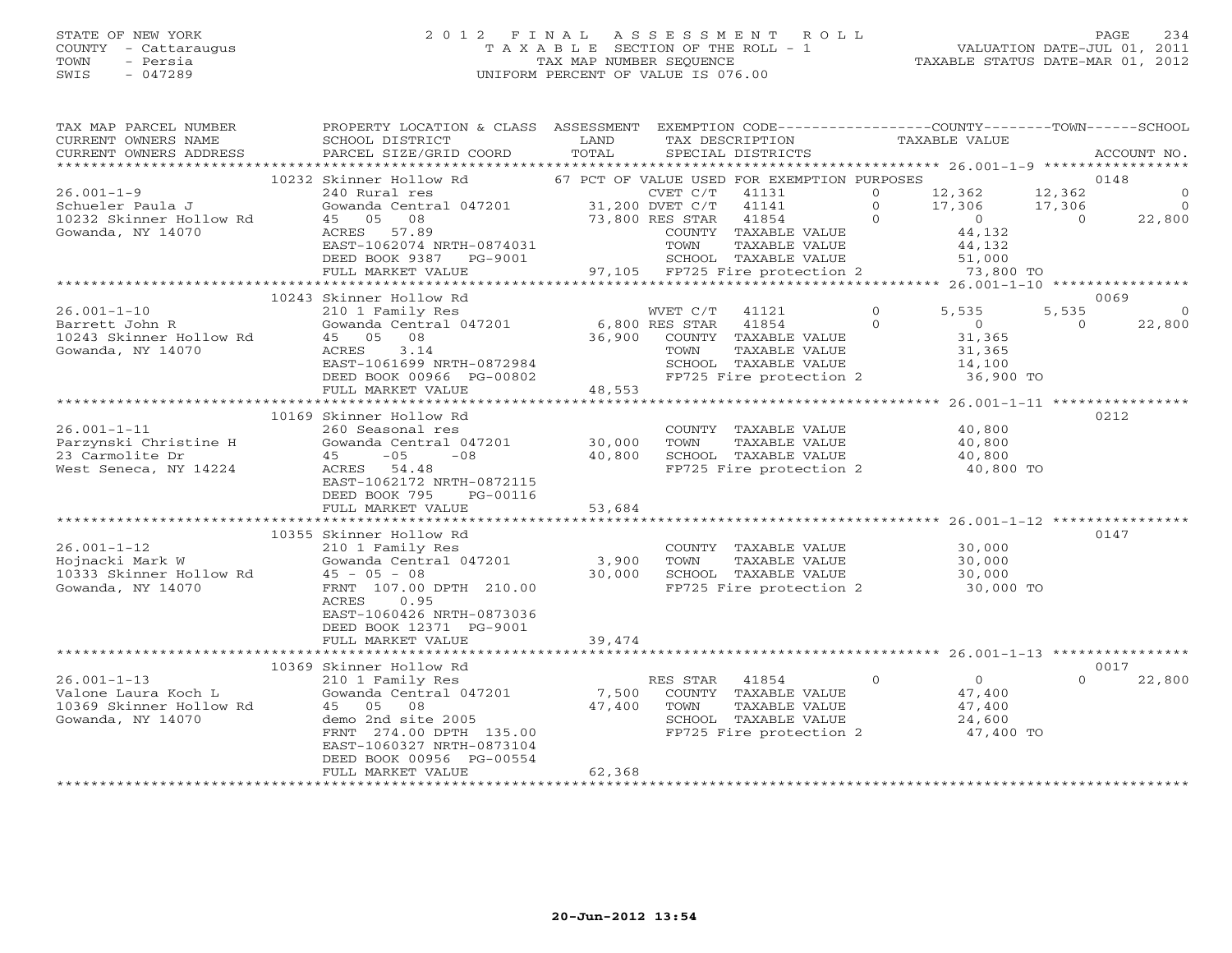# STATE OF NEW YORK 2 0 1 2 F I N A L A S S E S S M E N T R O L L PAGE 235 COUNTY - Cattaraugus T A X A B L E SECTION OF THE ROLL - 1 VALUATION DATE-JUL 01, 2011 TOWN - Persia TAX MAP NUMBER SEQUENCE TAXABLE STATUS DATE-MAR 01, 2012 SWIS - 047289 UNIFORM PERCENT OF VALUE IS 076.00UNIFORM PERCENT OF VALUE IS 076.00

| 10457 Skinner Hollow Rd<br>0119<br>$26.001 - 1 - 14$<br>322 Rural vac>10<br>COUNTY TAXABLE VALUE<br>48,100<br>Kopenski Theodore A<br>Gowanda Central 047201<br>48,100<br>TOWN<br>TAXABLE VALUE<br>48,100<br>45 05 08<br>48,100<br>Kopenski Frances<br>SCHOOL TAXABLE VALUE<br>48,100<br>369 Summit Blvd<br>ACRES 106.21<br>FP725 Fire protection 2<br>48,100 TO<br>EAST-1059566 NRTH-0873200<br>North Tonawanda, NY 14120<br>DEED BOOK 712<br>PG-01129<br>63,289<br>FULL MARKET VALUE<br>10459 Skinner Hollow Rd<br>0194<br>$26.001 - 1 - 15.1$<br>210 1 Family Res<br>38,000<br>COUNTY TAXABLE VALUE<br>8,000<br>Sharp Floyd H Life Us<br>Gowanda Central 047201<br>TOWN<br>TAXABLE VALUE<br>38,000<br>Sharp Rose M<br>45 05 08<br>38,000<br>SCHOOL TAXABLE VALUE<br>38,000<br>PO Box 223<br>Life Use<br>FP725 Fire protection 2<br>38,000 TO<br>Irving, NY 14081<br>ACRES<br>2.75<br>EAST-1059350 NRTH-0872802<br>DEED BOOK 00934 PG-00291<br>50,000<br>FULL MARKET VALUE<br>10485 Skinner Hollow Rd<br>1265<br>$26.001 - 1 - 15.2$<br>210 1 Family Res<br>COUNTY TAXABLE VALUE<br>66,000<br>Sharp Linda Martinez M<br>Gowanda Central 047201<br>7,500<br>TAXABLE VALUE<br>TOWN<br>66,000<br>PO Box 223<br>45 05 08<br>SCHOOL TAXABLE VALUE<br>66,000<br>66,000<br>4.15<br>Irving, NY 14081<br>ACRES<br>FP725 Fire protection 2<br>66,000 TO<br>EAST-1058995 NRTH-0872801<br>DEED BOOK 00926 PG-01078<br>FULL MARKET VALUE<br>86,842<br>10471 Skinner Hollow Rd<br>1335<br>$\Omega$<br>22,800<br>$26.001 - 1 - 15.3$<br>210 1 Family Res<br>RES STAR<br>41854<br>$\overline{0}$<br>$\Omega$<br>Reid Adam D<br>Gowanda Central 047201<br>6,000<br>42,000<br>COUNTY TAXABLE VALUE<br>10471 Skinner Hollow Rd<br>05<br>08<br>45<br>42,000<br>TOWN<br>TAXABLE VALUE<br>42,000<br>2.60<br>Persia, NY 14070<br>SCHOOL TAXABLE VALUE<br>ACRES<br>19,200<br>EAST-1059189 NRTH-0872801<br>DEED BOOK 9135 PG-7002<br>55,263<br>FULL MARKET VALUE<br>1047<br>10320 Skinner Hollow Rd<br>$26.001 - 1 - 16$<br>210 1 Family Res<br>COUNTY TAXABLE VALUE<br>50,100<br>Hojnacki Patricia L<br>Gowanda Central 047201<br>7,000<br>TAXABLE VALUE<br>TOWN<br>50,100<br>409 Mill St<br>45 05 08<br>50,100<br>SCHOOL TAXABLE VALUE<br>50,100<br>Springville, NY 14141<br>3.38<br>ACRES<br>FP725 Fire protection 2<br>50,100 TO<br>EAST-1060852 NRTH-0873410<br>DEED BOOK 12415 PG-7001<br>65,921<br>FULL MARKET VALUE | TAX MAP PARCEL NUMBER<br>CURRENT OWNERS NAME<br>CURRENT OWNERS ADDRESS | PROPERTY LOCATION & CLASS ASSESSMENT<br>SCHOOL DISTRICT<br>PARCEL SIZE/GRID COORD | LAND<br>TOTAL | EXEMPTION CODE-----------------COUNTY-------TOWN------SCHOOL<br>TAX DESCRIPTION<br>SPECIAL DISTRICTS | TAXABLE VALUE | ACCOUNT NO. |
|-----------------------------------------------------------------------------------------------------------------------------------------------------------------------------------------------------------------------------------------------------------------------------------------------------------------------------------------------------------------------------------------------------------------------------------------------------------------------------------------------------------------------------------------------------------------------------------------------------------------------------------------------------------------------------------------------------------------------------------------------------------------------------------------------------------------------------------------------------------------------------------------------------------------------------------------------------------------------------------------------------------------------------------------------------------------------------------------------------------------------------------------------------------------------------------------------------------------------------------------------------------------------------------------------------------------------------------------------------------------------------------------------------------------------------------------------------------------------------------------------------------------------------------------------------------------------------------------------------------------------------------------------------------------------------------------------------------------------------------------------------------------------------------------------------------------------------------------------------------------------------------------------------------------------------------------------------------------------------------------------------------------------------------------------------------------------------------------------------------------------------------------------------------------------------------------------------------------------------------------------------------------------------------------------------------------------------------------------------------------------------------------------------|------------------------------------------------------------------------|-----------------------------------------------------------------------------------|---------------|------------------------------------------------------------------------------------------------------|---------------|-------------|
|                                                                                                                                                                                                                                                                                                                                                                                                                                                                                                                                                                                                                                                                                                                                                                                                                                                                                                                                                                                                                                                                                                                                                                                                                                                                                                                                                                                                                                                                                                                                                                                                                                                                                                                                                                                                                                                                                                                                                                                                                                                                                                                                                                                                                                                                                                                                                                                                     |                                                                        |                                                                                   |               |                                                                                                      |               |             |
|                                                                                                                                                                                                                                                                                                                                                                                                                                                                                                                                                                                                                                                                                                                                                                                                                                                                                                                                                                                                                                                                                                                                                                                                                                                                                                                                                                                                                                                                                                                                                                                                                                                                                                                                                                                                                                                                                                                                                                                                                                                                                                                                                                                                                                                                                                                                                                                                     |                                                                        |                                                                                   |               |                                                                                                      |               |             |
|                                                                                                                                                                                                                                                                                                                                                                                                                                                                                                                                                                                                                                                                                                                                                                                                                                                                                                                                                                                                                                                                                                                                                                                                                                                                                                                                                                                                                                                                                                                                                                                                                                                                                                                                                                                                                                                                                                                                                                                                                                                                                                                                                                                                                                                                                                                                                                                                     |                                                                        |                                                                                   |               |                                                                                                      |               |             |
|                                                                                                                                                                                                                                                                                                                                                                                                                                                                                                                                                                                                                                                                                                                                                                                                                                                                                                                                                                                                                                                                                                                                                                                                                                                                                                                                                                                                                                                                                                                                                                                                                                                                                                                                                                                                                                                                                                                                                                                                                                                                                                                                                                                                                                                                                                                                                                                                     |                                                                        |                                                                                   |               |                                                                                                      |               |             |
|                                                                                                                                                                                                                                                                                                                                                                                                                                                                                                                                                                                                                                                                                                                                                                                                                                                                                                                                                                                                                                                                                                                                                                                                                                                                                                                                                                                                                                                                                                                                                                                                                                                                                                                                                                                                                                                                                                                                                                                                                                                                                                                                                                                                                                                                                                                                                                                                     |                                                                        |                                                                                   |               |                                                                                                      |               |             |
|                                                                                                                                                                                                                                                                                                                                                                                                                                                                                                                                                                                                                                                                                                                                                                                                                                                                                                                                                                                                                                                                                                                                                                                                                                                                                                                                                                                                                                                                                                                                                                                                                                                                                                                                                                                                                                                                                                                                                                                                                                                                                                                                                                                                                                                                                                                                                                                                     |                                                                        |                                                                                   |               |                                                                                                      |               |             |
|                                                                                                                                                                                                                                                                                                                                                                                                                                                                                                                                                                                                                                                                                                                                                                                                                                                                                                                                                                                                                                                                                                                                                                                                                                                                                                                                                                                                                                                                                                                                                                                                                                                                                                                                                                                                                                                                                                                                                                                                                                                                                                                                                                                                                                                                                                                                                                                                     |                                                                        |                                                                                   |               |                                                                                                      |               |             |
|                                                                                                                                                                                                                                                                                                                                                                                                                                                                                                                                                                                                                                                                                                                                                                                                                                                                                                                                                                                                                                                                                                                                                                                                                                                                                                                                                                                                                                                                                                                                                                                                                                                                                                                                                                                                                                                                                                                                                                                                                                                                                                                                                                                                                                                                                                                                                                                                     |                                                                        |                                                                                   |               |                                                                                                      |               |             |
|                                                                                                                                                                                                                                                                                                                                                                                                                                                                                                                                                                                                                                                                                                                                                                                                                                                                                                                                                                                                                                                                                                                                                                                                                                                                                                                                                                                                                                                                                                                                                                                                                                                                                                                                                                                                                                                                                                                                                                                                                                                                                                                                                                                                                                                                                                                                                                                                     |                                                                        |                                                                                   |               |                                                                                                      |               |             |
|                                                                                                                                                                                                                                                                                                                                                                                                                                                                                                                                                                                                                                                                                                                                                                                                                                                                                                                                                                                                                                                                                                                                                                                                                                                                                                                                                                                                                                                                                                                                                                                                                                                                                                                                                                                                                                                                                                                                                                                                                                                                                                                                                                                                                                                                                                                                                                                                     |                                                                        |                                                                                   |               |                                                                                                      |               |             |
|                                                                                                                                                                                                                                                                                                                                                                                                                                                                                                                                                                                                                                                                                                                                                                                                                                                                                                                                                                                                                                                                                                                                                                                                                                                                                                                                                                                                                                                                                                                                                                                                                                                                                                                                                                                                                                                                                                                                                                                                                                                                                                                                                                                                                                                                                                                                                                                                     |                                                                        |                                                                                   |               |                                                                                                      |               |             |
|                                                                                                                                                                                                                                                                                                                                                                                                                                                                                                                                                                                                                                                                                                                                                                                                                                                                                                                                                                                                                                                                                                                                                                                                                                                                                                                                                                                                                                                                                                                                                                                                                                                                                                                                                                                                                                                                                                                                                                                                                                                                                                                                                                                                                                                                                                                                                                                                     |                                                                        |                                                                                   |               |                                                                                                      |               |             |
|                                                                                                                                                                                                                                                                                                                                                                                                                                                                                                                                                                                                                                                                                                                                                                                                                                                                                                                                                                                                                                                                                                                                                                                                                                                                                                                                                                                                                                                                                                                                                                                                                                                                                                                                                                                                                                                                                                                                                                                                                                                                                                                                                                                                                                                                                                                                                                                                     |                                                                        |                                                                                   |               |                                                                                                      |               |             |
|                                                                                                                                                                                                                                                                                                                                                                                                                                                                                                                                                                                                                                                                                                                                                                                                                                                                                                                                                                                                                                                                                                                                                                                                                                                                                                                                                                                                                                                                                                                                                                                                                                                                                                                                                                                                                                                                                                                                                                                                                                                                                                                                                                                                                                                                                                                                                                                                     |                                                                        |                                                                                   |               |                                                                                                      |               |             |
|                                                                                                                                                                                                                                                                                                                                                                                                                                                                                                                                                                                                                                                                                                                                                                                                                                                                                                                                                                                                                                                                                                                                                                                                                                                                                                                                                                                                                                                                                                                                                                                                                                                                                                                                                                                                                                                                                                                                                                                                                                                                                                                                                                                                                                                                                                                                                                                                     |                                                                        |                                                                                   |               |                                                                                                      |               |             |
|                                                                                                                                                                                                                                                                                                                                                                                                                                                                                                                                                                                                                                                                                                                                                                                                                                                                                                                                                                                                                                                                                                                                                                                                                                                                                                                                                                                                                                                                                                                                                                                                                                                                                                                                                                                                                                                                                                                                                                                                                                                                                                                                                                                                                                                                                                                                                                                                     |                                                                        |                                                                                   |               |                                                                                                      |               |             |
|                                                                                                                                                                                                                                                                                                                                                                                                                                                                                                                                                                                                                                                                                                                                                                                                                                                                                                                                                                                                                                                                                                                                                                                                                                                                                                                                                                                                                                                                                                                                                                                                                                                                                                                                                                                                                                                                                                                                                                                                                                                                                                                                                                                                                                                                                                                                                                                                     |                                                                        |                                                                                   |               |                                                                                                      |               |             |
|                                                                                                                                                                                                                                                                                                                                                                                                                                                                                                                                                                                                                                                                                                                                                                                                                                                                                                                                                                                                                                                                                                                                                                                                                                                                                                                                                                                                                                                                                                                                                                                                                                                                                                                                                                                                                                                                                                                                                                                                                                                                                                                                                                                                                                                                                                                                                                                                     |                                                                        |                                                                                   |               |                                                                                                      |               |             |
|                                                                                                                                                                                                                                                                                                                                                                                                                                                                                                                                                                                                                                                                                                                                                                                                                                                                                                                                                                                                                                                                                                                                                                                                                                                                                                                                                                                                                                                                                                                                                                                                                                                                                                                                                                                                                                                                                                                                                                                                                                                                                                                                                                                                                                                                                                                                                                                                     |                                                                        |                                                                                   |               |                                                                                                      |               |             |
|                                                                                                                                                                                                                                                                                                                                                                                                                                                                                                                                                                                                                                                                                                                                                                                                                                                                                                                                                                                                                                                                                                                                                                                                                                                                                                                                                                                                                                                                                                                                                                                                                                                                                                                                                                                                                                                                                                                                                                                                                                                                                                                                                                                                                                                                                                                                                                                                     |                                                                        |                                                                                   |               |                                                                                                      |               |             |
|                                                                                                                                                                                                                                                                                                                                                                                                                                                                                                                                                                                                                                                                                                                                                                                                                                                                                                                                                                                                                                                                                                                                                                                                                                                                                                                                                                                                                                                                                                                                                                                                                                                                                                                                                                                                                                                                                                                                                                                                                                                                                                                                                                                                                                                                                                                                                                                                     |                                                                        |                                                                                   |               |                                                                                                      |               |             |
|                                                                                                                                                                                                                                                                                                                                                                                                                                                                                                                                                                                                                                                                                                                                                                                                                                                                                                                                                                                                                                                                                                                                                                                                                                                                                                                                                                                                                                                                                                                                                                                                                                                                                                                                                                                                                                                                                                                                                                                                                                                                                                                                                                                                                                                                                                                                                                                                     |                                                                        |                                                                                   |               |                                                                                                      |               |             |
|                                                                                                                                                                                                                                                                                                                                                                                                                                                                                                                                                                                                                                                                                                                                                                                                                                                                                                                                                                                                                                                                                                                                                                                                                                                                                                                                                                                                                                                                                                                                                                                                                                                                                                                                                                                                                                                                                                                                                                                                                                                                                                                                                                                                                                                                                                                                                                                                     |                                                                        |                                                                                   |               |                                                                                                      |               |             |
|                                                                                                                                                                                                                                                                                                                                                                                                                                                                                                                                                                                                                                                                                                                                                                                                                                                                                                                                                                                                                                                                                                                                                                                                                                                                                                                                                                                                                                                                                                                                                                                                                                                                                                                                                                                                                                                                                                                                                                                                                                                                                                                                                                                                                                                                                                                                                                                                     |                                                                        |                                                                                   |               |                                                                                                      |               |             |
|                                                                                                                                                                                                                                                                                                                                                                                                                                                                                                                                                                                                                                                                                                                                                                                                                                                                                                                                                                                                                                                                                                                                                                                                                                                                                                                                                                                                                                                                                                                                                                                                                                                                                                                                                                                                                                                                                                                                                                                                                                                                                                                                                                                                                                                                                                                                                                                                     |                                                                        |                                                                                   |               |                                                                                                      |               |             |
|                                                                                                                                                                                                                                                                                                                                                                                                                                                                                                                                                                                                                                                                                                                                                                                                                                                                                                                                                                                                                                                                                                                                                                                                                                                                                                                                                                                                                                                                                                                                                                                                                                                                                                                                                                                                                                                                                                                                                                                                                                                                                                                                                                                                                                                                                                                                                                                                     |                                                                        |                                                                                   |               |                                                                                                      |               |             |
|                                                                                                                                                                                                                                                                                                                                                                                                                                                                                                                                                                                                                                                                                                                                                                                                                                                                                                                                                                                                                                                                                                                                                                                                                                                                                                                                                                                                                                                                                                                                                                                                                                                                                                                                                                                                                                                                                                                                                                                                                                                                                                                                                                                                                                                                                                                                                                                                     |                                                                        |                                                                                   |               |                                                                                                      |               |             |
|                                                                                                                                                                                                                                                                                                                                                                                                                                                                                                                                                                                                                                                                                                                                                                                                                                                                                                                                                                                                                                                                                                                                                                                                                                                                                                                                                                                                                                                                                                                                                                                                                                                                                                                                                                                                                                                                                                                                                                                                                                                                                                                                                                                                                                                                                                                                                                                                     |                                                                        |                                                                                   |               |                                                                                                      |               |             |
|                                                                                                                                                                                                                                                                                                                                                                                                                                                                                                                                                                                                                                                                                                                                                                                                                                                                                                                                                                                                                                                                                                                                                                                                                                                                                                                                                                                                                                                                                                                                                                                                                                                                                                                                                                                                                                                                                                                                                                                                                                                                                                                                                                                                                                                                                                                                                                                                     |                                                                        |                                                                                   |               |                                                                                                      |               |             |
|                                                                                                                                                                                                                                                                                                                                                                                                                                                                                                                                                                                                                                                                                                                                                                                                                                                                                                                                                                                                                                                                                                                                                                                                                                                                                                                                                                                                                                                                                                                                                                                                                                                                                                                                                                                                                                                                                                                                                                                                                                                                                                                                                                                                                                                                                                                                                                                                     |                                                                        |                                                                                   |               |                                                                                                      |               |             |
|                                                                                                                                                                                                                                                                                                                                                                                                                                                                                                                                                                                                                                                                                                                                                                                                                                                                                                                                                                                                                                                                                                                                                                                                                                                                                                                                                                                                                                                                                                                                                                                                                                                                                                                                                                                                                                                                                                                                                                                                                                                                                                                                                                                                                                                                                                                                                                                                     |                                                                        |                                                                                   |               |                                                                                                      |               |             |
|                                                                                                                                                                                                                                                                                                                                                                                                                                                                                                                                                                                                                                                                                                                                                                                                                                                                                                                                                                                                                                                                                                                                                                                                                                                                                                                                                                                                                                                                                                                                                                                                                                                                                                                                                                                                                                                                                                                                                                                                                                                                                                                                                                                                                                                                                                                                                                                                     |                                                                        |                                                                                   |               |                                                                                                      |               |             |
|                                                                                                                                                                                                                                                                                                                                                                                                                                                                                                                                                                                                                                                                                                                                                                                                                                                                                                                                                                                                                                                                                                                                                                                                                                                                                                                                                                                                                                                                                                                                                                                                                                                                                                                                                                                                                                                                                                                                                                                                                                                                                                                                                                                                                                                                                                                                                                                                     |                                                                        |                                                                                   |               |                                                                                                      |               |             |
|                                                                                                                                                                                                                                                                                                                                                                                                                                                                                                                                                                                                                                                                                                                                                                                                                                                                                                                                                                                                                                                                                                                                                                                                                                                                                                                                                                                                                                                                                                                                                                                                                                                                                                                                                                                                                                                                                                                                                                                                                                                                                                                                                                                                                                                                                                                                                                                                     |                                                                        |                                                                                   |               |                                                                                                      |               |             |
|                                                                                                                                                                                                                                                                                                                                                                                                                                                                                                                                                                                                                                                                                                                                                                                                                                                                                                                                                                                                                                                                                                                                                                                                                                                                                                                                                                                                                                                                                                                                                                                                                                                                                                                                                                                                                                                                                                                                                                                                                                                                                                                                                                                                                                                                                                                                                                                                     |                                                                        |                                                                                   |               |                                                                                                      |               |             |
|                                                                                                                                                                                                                                                                                                                                                                                                                                                                                                                                                                                                                                                                                                                                                                                                                                                                                                                                                                                                                                                                                                                                                                                                                                                                                                                                                                                                                                                                                                                                                                                                                                                                                                                                                                                                                                                                                                                                                                                                                                                                                                                                                                                                                                                                                                                                                                                                     |                                                                        |                                                                                   |               |                                                                                                      |               |             |
|                                                                                                                                                                                                                                                                                                                                                                                                                                                                                                                                                                                                                                                                                                                                                                                                                                                                                                                                                                                                                                                                                                                                                                                                                                                                                                                                                                                                                                                                                                                                                                                                                                                                                                                                                                                                                                                                                                                                                                                                                                                                                                                                                                                                                                                                                                                                                                                                     |                                                                        |                                                                                   |               |                                                                                                      |               |             |
|                                                                                                                                                                                                                                                                                                                                                                                                                                                                                                                                                                                                                                                                                                                                                                                                                                                                                                                                                                                                                                                                                                                                                                                                                                                                                                                                                                                                                                                                                                                                                                                                                                                                                                                                                                                                                                                                                                                                                                                                                                                                                                                                                                                                                                                                                                                                                                                                     |                                                                        |                                                                                   |               |                                                                                                      |               |             |
|                                                                                                                                                                                                                                                                                                                                                                                                                                                                                                                                                                                                                                                                                                                                                                                                                                                                                                                                                                                                                                                                                                                                                                                                                                                                                                                                                                                                                                                                                                                                                                                                                                                                                                                                                                                                                                                                                                                                                                                                                                                                                                                                                                                                                                                                                                                                                                                                     |                                                                        |                                                                                   |               |                                                                                                      |               |             |
|                                                                                                                                                                                                                                                                                                                                                                                                                                                                                                                                                                                                                                                                                                                                                                                                                                                                                                                                                                                                                                                                                                                                                                                                                                                                                                                                                                                                                                                                                                                                                                                                                                                                                                                                                                                                                                                                                                                                                                                                                                                                                                                                                                                                                                                                                                                                                                                                     |                                                                        |                                                                                   |               |                                                                                                      |               |             |
|                                                                                                                                                                                                                                                                                                                                                                                                                                                                                                                                                                                                                                                                                                                                                                                                                                                                                                                                                                                                                                                                                                                                                                                                                                                                                                                                                                                                                                                                                                                                                                                                                                                                                                                                                                                                                                                                                                                                                                                                                                                                                                                                                                                                                                                                                                                                                                                                     |                                                                        |                                                                                   |               |                                                                                                      |               |             |
|                                                                                                                                                                                                                                                                                                                                                                                                                                                                                                                                                                                                                                                                                                                                                                                                                                                                                                                                                                                                                                                                                                                                                                                                                                                                                                                                                                                                                                                                                                                                                                                                                                                                                                                                                                                                                                                                                                                                                                                                                                                                                                                                                                                                                                                                                                                                                                                                     |                                                                        |                                                                                   |               |                                                                                                      |               |             |
|                                                                                                                                                                                                                                                                                                                                                                                                                                                                                                                                                                                                                                                                                                                                                                                                                                                                                                                                                                                                                                                                                                                                                                                                                                                                                                                                                                                                                                                                                                                                                                                                                                                                                                                                                                                                                                                                                                                                                                                                                                                                                                                                                                                                                                                                                                                                                                                                     |                                                                        |                                                                                   |               |                                                                                                      |               |             |
|                                                                                                                                                                                                                                                                                                                                                                                                                                                                                                                                                                                                                                                                                                                                                                                                                                                                                                                                                                                                                                                                                                                                                                                                                                                                                                                                                                                                                                                                                                                                                                                                                                                                                                                                                                                                                                                                                                                                                                                                                                                                                                                                                                                                                                                                                                                                                                                                     |                                                                        |                                                                                   |               |                                                                                                      |               |             |
|                                                                                                                                                                                                                                                                                                                                                                                                                                                                                                                                                                                                                                                                                                                                                                                                                                                                                                                                                                                                                                                                                                                                                                                                                                                                                                                                                                                                                                                                                                                                                                                                                                                                                                                                                                                                                                                                                                                                                                                                                                                                                                                                                                                                                                                                                                                                                                                                     |                                                                        |                                                                                   |               |                                                                                                      |               |             |
|                                                                                                                                                                                                                                                                                                                                                                                                                                                                                                                                                                                                                                                                                                                                                                                                                                                                                                                                                                                                                                                                                                                                                                                                                                                                                                                                                                                                                                                                                                                                                                                                                                                                                                                                                                                                                                                                                                                                                                                                                                                                                                                                                                                                                                                                                                                                                                                                     |                                                                        |                                                                                   |               |                                                                                                      |               |             |
|                                                                                                                                                                                                                                                                                                                                                                                                                                                                                                                                                                                                                                                                                                                                                                                                                                                                                                                                                                                                                                                                                                                                                                                                                                                                                                                                                                                                                                                                                                                                                                                                                                                                                                                                                                                                                                                                                                                                                                                                                                                                                                                                                                                                                                                                                                                                                                                                     |                                                                        |                                                                                   |               |                                                                                                      |               |             |
|                                                                                                                                                                                                                                                                                                                                                                                                                                                                                                                                                                                                                                                                                                                                                                                                                                                                                                                                                                                                                                                                                                                                                                                                                                                                                                                                                                                                                                                                                                                                                                                                                                                                                                                                                                                                                                                                                                                                                                                                                                                                                                                                                                                                                                                                                                                                                                                                     |                                                                        |                                                                                   |               |                                                                                                      |               |             |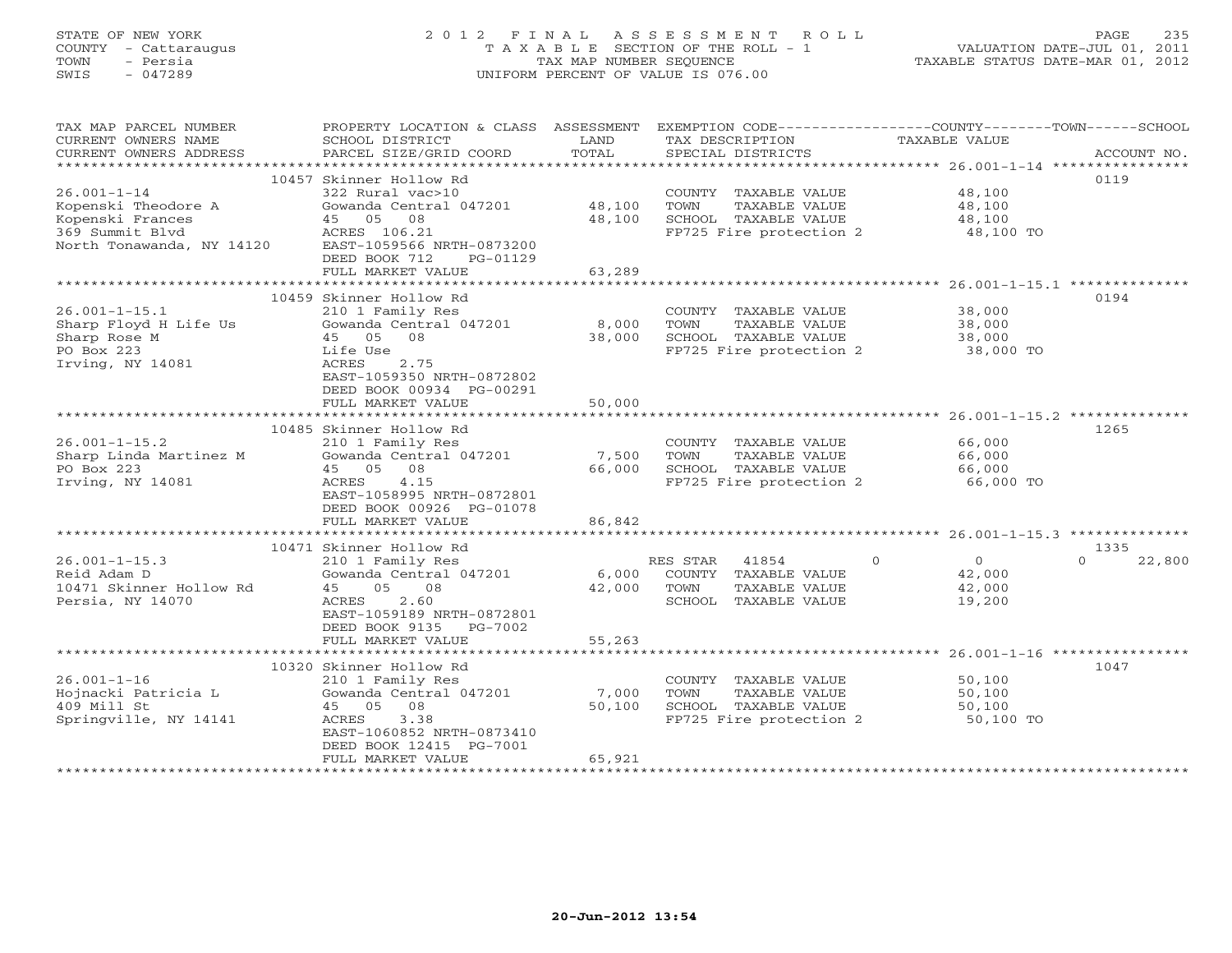# STATE OF NEW YORK 2 0 1 2 F I N A L A S S E S S M E N T R O L L PAGE 236 COUNTY - Cattaraugus T A X A B L E SECTION OF THE ROLL - 1 VALUATION DATE-JUL 01, 2011 TOWN - Persia TAX MAP NUMBER SEQUENCE TAXABLE STATUS DATE-MAR 01, 2012 SWIS - 047289 UNIFORM PERCENT OF VALUE IS 076.00UNIFORM PERCENT OF VALUE IS 076.00

| TAX MAP PARCEL NUMBER<br>CURRENT OWNERS NAME<br>CURRENT OWNERS ADDRESS | PROPERTY LOCATION & CLASS ASSESSMENT<br>SCHOOL DISTRICT<br>PARCEL SIZE/GRID COORD | LAND<br>TOTAL | EXEMPTION CODE-----------------COUNTY-------TOWN------SCHOOL<br>TAX DESCRIPTION<br>SPECIAL DISTRICTS | TAXABLE VALUE        |                | ACCOUNT NO.    |
|------------------------------------------------------------------------|-----------------------------------------------------------------------------------|---------------|------------------------------------------------------------------------------------------------------|----------------------|----------------|----------------|
| ***********************                                                |                                                                                   |               |                                                                                                      |                      |                |                |
|                                                                        | 10368 Skinner Hollow Rd                                                           |               |                                                                                                      |                      |                | 0070           |
| $26.001 - 1 - 17$                                                      | 312 Vac w/imprv                                                                   |               | COUNTY TAXABLE VALUE                                                                                 | 22,800               |                |                |
| Hojnacki David J                                                       | Gowanda Central 047201 10,800                                                     |               | TOWN<br>TAXABLE VALUE                                                                                | 22,800               |                |                |
| 9151 Point Peter Rd                                                    | 45 05 08                                                                          | 22,800        | SCHOOL TAXABLE VALUE                                                                                 | 22,800               |                |                |
| Gowanda, NY 14070                                                      | ACRES 11.81<br>EAST-1060562 NRTH-0873664                                          |               | FP725 Fire protection 2 22,800 TO                                                                    |                      |                |                |
|                                                                        | DEED BOOK 275<br>PG-2003                                                          |               |                                                                                                      |                      |                |                |
|                                                                        | FULL MARKET VALUE                                                                 | 30,000        |                                                                                                      |                      |                |                |
|                                                                        |                                                                                   |               |                                                                                                      |                      |                |                |
|                                                                        | 10333 Skinner Hollow Rd                                                           |               | 45 PCT OF VALUE USED FOR EXEMPTION PURPOSES                                                          |                      |                | 0106           |
| $26.003 - 1 - 1$                                                       |                                                                                   |               | CVET C/T 41131                                                                                       | 13,500<br>$\circ$    | 13,500         | $\overline{0}$ |
| Hojnacki William J                                                     |                                                                                   |               | 41720                                                                                                | $\Omega$<br>14,179   | 14,179         | 14,179         |
| Hojnacki Margaret M                                                    | 15/36 05 08                                                                       |               | $120,000$ SR STAR<br>STAR STAR<br>41834                                                              | $\Omega$<br>$\sim$ 0 | $\overline{0}$ | 47,270         |
| 10333 Skinner Hollow Rd                                                | ACRES 234.17                                                                      |               | SILO T/C/S 42100                                                                                     | 3,000<br>$\bigcap$   | 3,000          | 3,000          |
| Gowanda, NY 14070                                                      | EAST-1061823 NRTH-0870670<br>DEED BOOK 4853 PG-8002                               |               | COUNTY TAXABLE VALUE<br>TOWN                                                                         | 89,321               |                |                |
| MAY BE SUBJECT TO PAYMENT                                              | FULL MARKET VALUE                                                                 |               | TAXABLE VALUE<br>157,895 SCHOOL TAXABLE VALUE                                                        | 89,321               |                |                |
| UNDER AGDIST LAW TIL 2016                                              |                                                                                   |               | FP725 Fire protection 2                                                                              |                      |                |                |
|                                                                        |                                                                                   |               |                                                                                                      |                      |                |                |
|                                                                        | 10099 Skinner Hollow Rd                                                           |               |                                                                                                      |                      |                | 0061           |
| $26.003 - 1 - 2$                                                       | 323 Vacant rural                                                                  |               | COUNTY TAXABLE VALUE                                                                                 | 22,600               |                |                |
| Amitrano Vincent G                                                     | Gowanda Central 047201 22,600                                                     |               | TAXABLE VALUE<br>TOWN                                                                                | 22,600               |                |                |
| 77 Fairfax Dr                                                          | 36/37 05 08                                                                       | 22,600        | SCHOOL TAXABLE VALUE                                                                                 | 22,600               |                |                |
| West Seneca, NY 14224                                                  | ACRES 105.00                                                                      |               | FP725 Fire protection 2                                                                              | 22,600 TO            |                |                |
|                                                                        | EAST-1064561 NRTH-0869204                                                         |               |                                                                                                      |                      |                |                |
|                                                                        | DEED BOOK 888<br>PG-00131<br>FULL MARKET VALUE                                    | 29,737        |                                                                                                      |                      |                |                |
|                                                                        |                                                                                   |               |                                                                                                      |                      |                |                |
|                                                                        | 10260 Wilder Rd                                                                   |               |                                                                                                      |                      |                | 0240           |
| $26.003 - 1 - 3.1$                                                     | 311 Res vac land                                                                  |               | COUNTY TAXABLE VALUE                                                                                 | 5,300                |                |                |
| Gibbs Joshua                                                           | Gowanda Central 047201                                                            | 5,300         | TOWN<br>TAXABLE VALUE                                                                                | 5,300                |                |                |
| 8483 Route 353                                                         | 36 05 08                                                                          | 5,300         | SCHOOL TAXABLE VALUE                                                                                 | 5,300                |                |                |
| Gowanda, NY 14070                                                      | split off 159.15 acres10/                                                         |               | FP725 Fire protection 2 5,300 TO                                                                     |                      |                |                |
|                                                                        | ACRES<br>3.05                                                                     |               |                                                                                                      |                      |                |                |
|                                                                        | EAST-1060743 NRTH-0868704                                                         |               |                                                                                                      |                      |                |                |
|                                                                        | DEED BOOK 10357 PG-6011<br>FULL MARKET VALUE                                      | 6,974         |                                                                                                      |                      |                |                |
|                                                                        |                                                                                   |               |                                                                                                      |                      |                |                |
|                                                                        | 10290 Wilder Rd                                                                   |               |                                                                                                      |                      |                | 1354           |
| $26.003 - 1 - 3.2$                                                     | 322 Rural vac>10                                                                  |               | COUNTY TAXABLE VALUE                                                                                 | 32,913               |                |                |
| Lecceardone Rodney W                                                   | Gowanda Central 047201                                                            | 32,913        | TOWN<br>TAXABLE VALUE                                                                                | 32,913               |                |                |
| Lecceardone Jarrod P                                                   | split from Wilder 2003                                                            | 32,913        | SCHOOL TAXABLE VALUE                                                                                 | 32,913               |                |                |
| 4874 Route 353                                                         | ACRES 159.15                                                                      |               |                                                                                                      |                      |                |                |
| Salamanca, NY 14779                                                    | DEED BOOK 1030<br>PG-156                                                          |               |                                                                                                      |                      |                |                |
|                                                                        | FULL MARKET VALUE                                                                 | 43,307        |                                                                                                      |                      |                |                |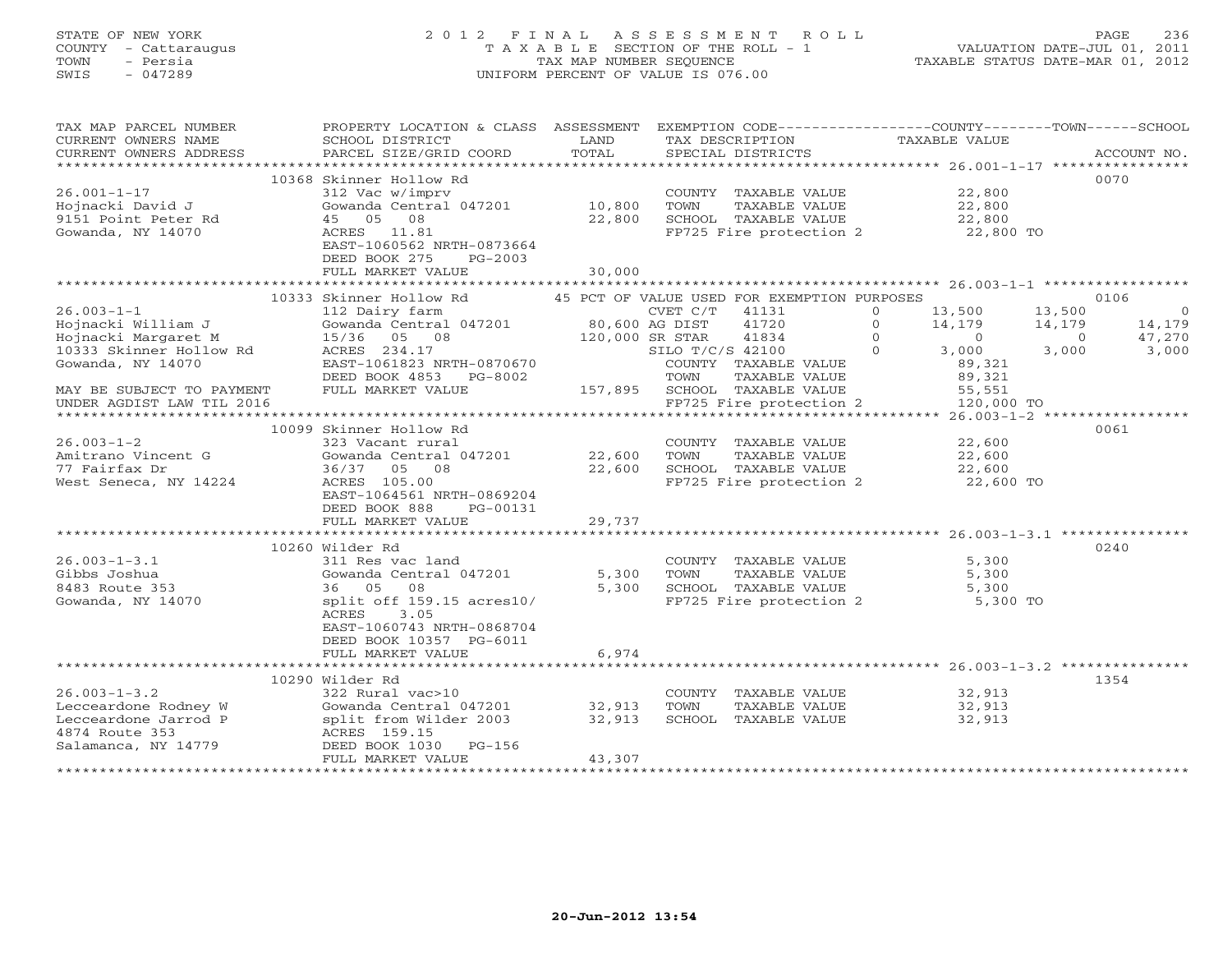# STATE OF NEW YORK 2 0 1 2 F I N A L A S S E S S M E N T R O L L PAGE 237 COUNTY - Cattaraugus T A X A B L E SECTION OF THE ROLL - 1 VALUATION DATE-JUL 01, 2011 TOWN - Persia TAX MAP NUMBER SEQUENCE TAXABLE STATUS DATE-MAR 01, 2012 SWIS - 047289 UNIFORM PERCENT OF VALUE IS 076.00UNIFORM PERCENT OF VALUE IS 076.00

| TAX MAP PARCEL NUMBER     | PROPERTY LOCATION & CLASS ASSESSMENT              |                          | EXEMPTION CODE-----------------COUNTY-------TOWN------SCHOOL |               |             |
|---------------------------|---------------------------------------------------|--------------------------|--------------------------------------------------------------|---------------|-------------|
| CURRENT OWNERS NAME       | SCHOOL DISTRICT                                   | LAND                     | TAX DESCRIPTION                                              | TAXABLE VALUE |             |
| CURRENT OWNERS ADDRESS    | PARCEL SIZE/GRID COORD                            | TOTAL                    | SPECIAL DISTRICTS                                            |               | ACCOUNT NO. |
| *********************     |                                                   |                          |                                                              |               |             |
|                           | 10261 Wilder Rd                                   |                          |                                                              |               | 1356        |
| $26.003 - 1 - 3.3$        | 210 1 Family Res                                  |                          | COUNTY TAXABLE VALUE                                         | 25,000        |             |
| Wilder Eric R             | Gowanda Central 047201                            | 8,600                    | TOWN<br>TAXABLE VALUE                                        | 25,000        |             |
| 10261 Wilder Rd           | split from 26.001-1-3.1                           | 25,000                   | SCHOOL TAXABLE VALUE                                         | 25,000        |             |
| Gowanda, NY 14070         | ACRES 19.55                                       |                          |                                                              |               |             |
|                           | EAST-1060368 NRTH-0869102                         |                          |                                                              |               |             |
|                           | DEED BOOK 1032 PG-894                             |                          |                                                              |               |             |
|                           | FULL MARKET VALUE                                 | 32,895                   |                                                              |               |             |
|                           |                                                   |                          |                                                              |               |             |
|                           | 8700 Dewey Rd                                     |                          |                                                              |               | 0054        |
| $26.003 - 1 - 4.1$        | 210 1 Family Res                                  |                          | COUNTY TAXABLE VALUE                                         | 41,000        |             |
| Mentley Linda M           | Catt-LV Central 046402                            | 8,100                    | TOWN<br>TAXABLE VALUE                                        | 41,000        |             |
| 2675 Vail Rd              | 35 05<br>08                                       | 41,000                   | SCHOOL TAXABLE VALUE                                         | 41,000        |             |
| Gowanda, NY 14070         | 4.60 BANK<br>ACRES<br>012                         |                          | FP725 Fire protection 2                                      | 41,000 TO     |             |
|                           | EAST-1063737 NRTH-0865416                         |                          |                                                              |               |             |
|                           | DEED BOOK 13741 PG-7002                           |                          |                                                              |               |             |
|                           | FULL MARKET VALUE                                 | 53,947                   |                                                              |               |             |
|                           |                                                   |                          |                                                              |               |             |
|                           | Dewey Rd                                          |                          |                                                              |               | 3520        |
| $26.003 - 1 - 4.2$        | 323 Vacant rural                                  |                          | COUNTY TAXABLE VALUE                                         | 58,200        |             |
| Mentley Linda M           | Catt-LV Central 046402                            | 58,200                   | TOWN<br>TAXABLE VALUE                                        | 58,200        |             |
| 2675 Vail Rd              | 35 05 08                                          | 58,200                   | SCHOOL TAXABLE VALUE                                         | 58,200        |             |
| Gowanda, NY 14070         | ACRES 182.25                                      |                          |                                                              |               |             |
|                           | EAST-1064358 NRTH-0865506                         |                          |                                                              |               |             |
|                           | DEED BOOK 13741 PG-7002                           |                          |                                                              |               |             |
|                           | FULL MARKET VALUE<br>**************************** | 76,579<br>************** |                                                              |               |             |
|                           |                                                   |                          |                                                              |               |             |
|                           | 8504 Dewey Rd                                     |                          |                                                              |               | 0041        |
| $26.003 - 1 - 5.1$        | 260 Seasonal res                                  |                          | COUNTY TAXABLE VALUE                                         | 74,800        |             |
| Bugenhagen Mary Lou       | Catt-LV Central 046402                            | 65,000                   | TOWN<br>TAXABLE VALUE                                        | 74,800        |             |
| Bugenhagen James T        | 34/35 05 08                                       | 74,800                   | SCHOOL TAXABLE VALUE                                         | 74,800        |             |
| 3405 N Boston Rd          | merged $35.001-1-2$ in parc                       |                          | FP726 Fire protection 3                                      | 74,800 TO     |             |
| Eden, NY 14057            | oldAT&T bld on site                               |                          |                                                              |               |             |
|                           | ACRES 193.80                                      |                          |                                                              |               |             |
|                           | EAST-1064595 NRTH-0863302                         |                          |                                                              |               |             |
|                           | DEED BOOK 7891 PG-7002                            |                          |                                                              |               |             |
|                           | FULL MARKET VALUE                                 | 98,421                   |                                                              |               |             |
|                           |                                                   |                          |                                                              |               | 1309        |
| $26.003 - 1 - 5.2$        | Dewey Rd                                          |                          |                                                              | $\Omega$      | 1,120       |
| Burgett Farm LLC          | 323 Vacant rural<br>Catt-LV Central 046402        | 1,400                    | FOREST/A74 47460<br>COUNTY TAXABLE VALUE                     | 1,120<br>280  | 1,120       |
| 2386 Route 62             | 08<br>35 05                                       | 1,400                    | TOWN<br>TAXABLE VALUE                                        | 280           |             |
| Kennedy, NY 14747         | ACRES<br>7.00                                     |                          | SCHOOL TAXABLE VALUE                                         | 280           |             |
|                           | EAST-1066636 NRTH-0863642                         |                          | FP726 Fire protection 3                                      | 1,400 TO      |             |
| MAY BE SUBJECT TO PAYMENT | DEED BOOK 15057 PG-8001                           |                          |                                                              |               |             |
| UNDER RPTL480A UNTIL 2021 | FULL MARKET VALUE                                 | 1,842                    |                                                              |               |             |
|                           |                                                   |                          |                                                              |               |             |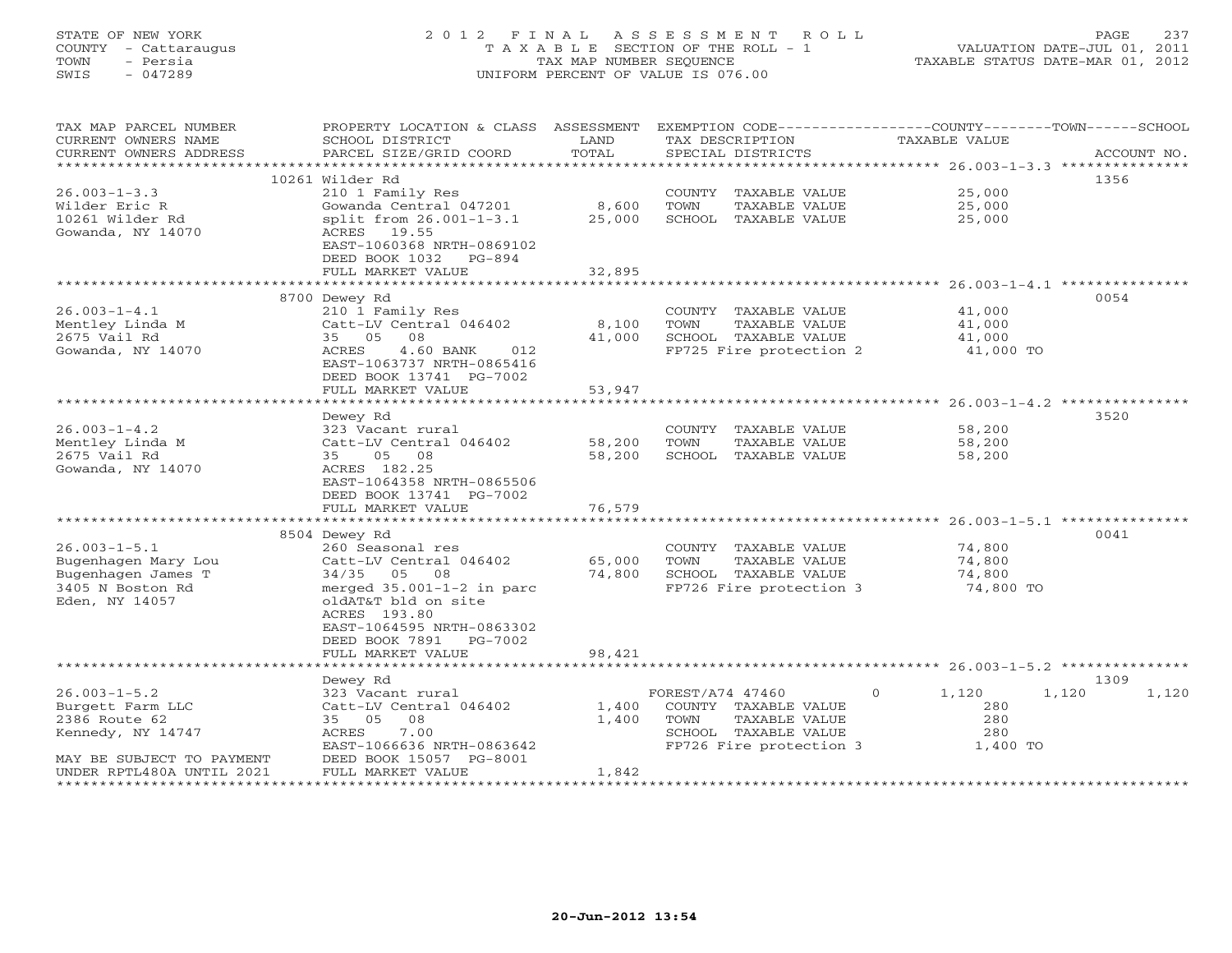# STATE OF NEW YORK 2 0 1 2 F I N A L A S S E S S M E N T R O L L PAGE 238 COUNTY - Cattaraugus T A X A B L E SECTION OF THE ROLL - 1 VALUATION DATE-JUL 01, 2011 TOWN - Persia TAX MAP NUMBER SEQUENCE TAXABLE STATUS DATE-MAR 01, 2012 SWIS - 047289 UNIFORM PERCENT OF VALUE IS 076.00UNIFORM PERCENT OF VALUE IS 076.00

| TAX MAP PARCEL NUMBER<br>CURRENT OWNERS NAME<br>CURRENT OWNERS ADDRESS | PROPERTY LOCATION & CLASS ASSESSMENT<br>SCHOOL DISTRICT<br>PARCEL SIZE/GRID COORD                                                                                | LAND<br>TOTAL       | EXEMPTION CODE-----------------COUNTY-------TOWN------SCHOOL<br>TAX DESCRIPTION<br>SPECIAL DISTRICTS |                | TAXABLE VALUE                                       |          | ACCOUNT NO. |
|------------------------------------------------------------------------|------------------------------------------------------------------------------------------------------------------------------------------------------------------|---------------------|------------------------------------------------------------------------------------------------------|----------------|-----------------------------------------------------|----------|-------------|
|                                                                        |                                                                                                                                                                  |                     |                                                                                                      |                |                                                     |          |             |
|                                                                        | 8446 Broadway Rd                                                                                                                                                 |                     | 05 PCT OF VALUE USED FOR EXEMPTION PURPOSES                                                          |                |                                                     |          | 0213        |
| $26.003 - 1 - 6$                                                       | 112 Dairy farm<br>112 Dairy farm $\begin{array}{cc}\n\text{AG DIST} & 41720 \\ \text{Cat-LV Central} & 046402 & 147,500 \text{ AGED C/T/S} & 41800\n\end{array}$ |                     |                                                                                                      | $\Omega$       | 30,845                                              | 30,845   | 30,845      |
| Studley Bertha                                                         |                                                                                                                                                                  |                     |                                                                                                      | $\Omega$       | 6,265                                               | 6,265    | 6,265       |
| 8446 Broadway Rd                                                       | $42/43$ 05 08                                                                                                                                                    | 250,600 SR STAR     | 41834                                                                                                | $\Omega$       | $\Omega$                                            | $\Omega$ | 47,270      |
| Gowanda, NY 14070                                                      | ACRES 375.86                                                                                                                                                     |                     | SILO T/C/S 42100                                                                                     | $\Omega$       | 17,000                                              | 17,000   | 17,000      |
|                                                                        | EAST-1060879 NRTH-0863979                                                                                                                                        |                     | COUNTY TAXABLE VALUE                                                                                 |                | 196,490                                             |          |             |
| MAY BE SUBJECT TO PAYMENT                                              | DEED BOOK 719<br>PG-00707                                                                                                                                        |                     | TOWN<br>TAXABLE VALUE                                                                                |                | 196,490                                             |          |             |
| UNDER AGDIST LAW TIL 2016                                              | FULL MARKET VALUE                                                                                                                                                | 329,737             | SCHOOL TAXABLE VALUE<br>FP726 Fire protection 3                                                      |                | 149,220<br>250,600 TO                               |          |             |
|                                                                        |                                                                                                                                                                  |                     |                                                                                                      |                |                                                     |          |             |
|                                                                        | 8694 Broadway Rd                                                                                                                                                 |                     |                                                                                                      |                |                                                     |          | 0020        |
| $26.003 - 1 - 7.1$                                                     | 112 Dairy farm                                                                                                                                                   |                     | RES STAR<br>41854                                                                                    | $\circ$        | $\circ$                                             | $\Omega$ | 22,800      |
| Bezeljak John                                                          | Catt-LV Central 046402                                                                                                                                           |                     | 75,200 SILO T/C/S 42100                                                                              | $\Omega$       | 3,000                                               | 3,000    | 3,000       |
| 8694 Broadway Rd                                                       | 43 05 08                                                                                                                                                         | 114,200             | COUNTY TAXABLE VALUE                                                                                 |                | 111,200                                             |          |             |
| Gowanda, NY 14070                                                      | ACRES 200.55                                                                                                                                                     |                     | TOWN<br>TAXABLE VALUE                                                                                |                | 111,200                                             |          |             |
|                                                                        | EAST-1059959 NRTH-0866616                                                                                                                                        |                     | SCHOOL TAXABLE VALUE                                                                                 |                | 88,400                                              |          |             |
|                                                                        | DEED BOOK 00933 PG-01189                                                                                                                                         |                     | FP725 Fire protection 2                                                                              |                | 114,200 TO                                          |          |             |
|                                                                        | FULL MARKET VALUE                                                                                                                                                | 150,263             |                                                                                                      |                |                                                     |          |             |
|                                                                        |                                                                                                                                                                  |                     |                                                                                                      |                |                                                     |          |             |
|                                                                        | 8681 Broadway Rd                                                                                                                                                 |                     |                                                                                                      |                |                                                     |          | 3519        |
| $26.003 - 1 - 7.4$                                                     | 314 Rural vac<10                                                                                                                                                 |                     | COUNTY TAXABLE VALUE                                                                                 |                | 6,000                                               |          |             |
| Bezeljak Joshua<br>5529 Our Rd                                         | Catt-LV Central 046402<br>51 05 08                                                                                                                               | 6,000<br>6,000      | TOWN<br>TAXABLE VALUE<br>SCHOOL TAXABLE VALUE                                                        |                | 6,000<br>6,000                                      |          |             |
| Oakwood, GA 30566                                                      | $4/11$ -fire                                                                                                                                                     |                     | FP725 Fire protection 2                                                                              |                | 6,000 TO                                            |          |             |
|                                                                        | ACRES<br>2.15                                                                                                                                                    |                     |                                                                                                      |                |                                                     |          |             |
|                                                                        | EAST-1058024 NRTH-0866304                                                                                                                                        |                     |                                                                                                      |                |                                                     |          |             |
|                                                                        | DEED BOOK 00969 PG-00285                                                                                                                                         |                     |                                                                                                      |                |                                                     |          |             |
|                                                                        | FULL MARKET VALUE                                                                                                                                                | 7,895               |                                                                                                      |                |                                                     |          |             |
|                                                                        |                                                                                                                                                                  |                     |                                                                                                      |                |                                                     |          |             |
|                                                                        | 8647 Broadway Rd                                                                                                                                                 |                     |                                                                                                      |                |                                                     |          | 0116        |
| $26.003 - 1 - 8$                                                       | 210 1 Family Res                                                                                                                                                 |                     | RES STAR 41854                                                                                       | $\Omega$       | $\overline{0}$                                      | $\Omega$ | 22,800      |
| Kilby Nancy                                                            | Catt-LV Central 046402                                                                                                                                           | 4,000               | COUNTY TAXABLE VALUE                                                                                 |                | 52,000                                              |          |             |
| Wright Travis                                                          | 51 05 08                                                                                                                                                         | 52,000              | TOWN<br>TAXABLE VALUE                                                                                |                | 52,000                                              |          |             |
| 8647 Broadway Rd                                                       | FRNT 125.00 DPTH 175.00                                                                                                                                          |                     | SCHOOL TAXABLE VALUE                                                                                 |                | 29,200                                              |          |             |
| Gowanda, NY 14070                                                      | EAST-1058069 NRTH-0865964                                                                                                                                        |                     | FP726 Fire protection 3                                                                              |                | 52,000 TO                                           |          |             |
|                                                                        | DEED BOOK 14845 PG-4002<br>FULL MARKET VALUE                                                                                                                     | 68,421              |                                                                                                      |                |                                                     |          |             |
|                                                                        |                                                                                                                                                                  | ******************* |                                                                                                      |                | ********************* 34.002-2-1 ****************** |          |             |
|                                                                        | 10961 Miller Rd                                                                                                                                                  |                     |                                                                                                      |                |                                                     |          | 0045        |
| $34.002 - 2 - 1$                                                       | 240 Rural res                                                                                                                                                    |                     | RES STAR<br>41854                                                                                    | $\overline{0}$ | $\overline{0}$                                      | $\Omega$ | 22,800      |
| Butera Joseph P                                                        | Catt-LV Central 046402                                                                                                                                           | 23,500              | COUNTY TAXABLE VALUE                                                                                 |                | 73,000                                              |          |             |
| Butera Betsey B                                                        | 58 05 08                                                                                                                                                         | 73,000              | TOWN<br>TAXABLE VALUE                                                                                |                | 73,000                                              |          |             |
| 10961 Miller Rd                                                        | ACRES 35.92                                                                                                                                                      |                     | SCHOOL TAXABLE VALUE                                                                                 |                | 50,200                                              |          |             |
| Gowanda, NY 14070                                                      | EAST-1051965 NRTH-0862699                                                                                                                                        |                     | FP726 Fire protection 3                                                                              |                | 73,000 TO                                           |          |             |
|                                                                        | DEED BOOK 823<br>PG-00050                                                                                                                                        |                     | WS720 Watershed                                                                                      |                | 14,600 TO                                           |          |             |
|                                                                        | FULL MARKET VALUE                                                                                                                                                | 96,053              |                                                                                                      |                |                                                     |          |             |
|                                                                        |                                                                                                                                                                  |                     |                                                                                                      |                |                                                     |          |             |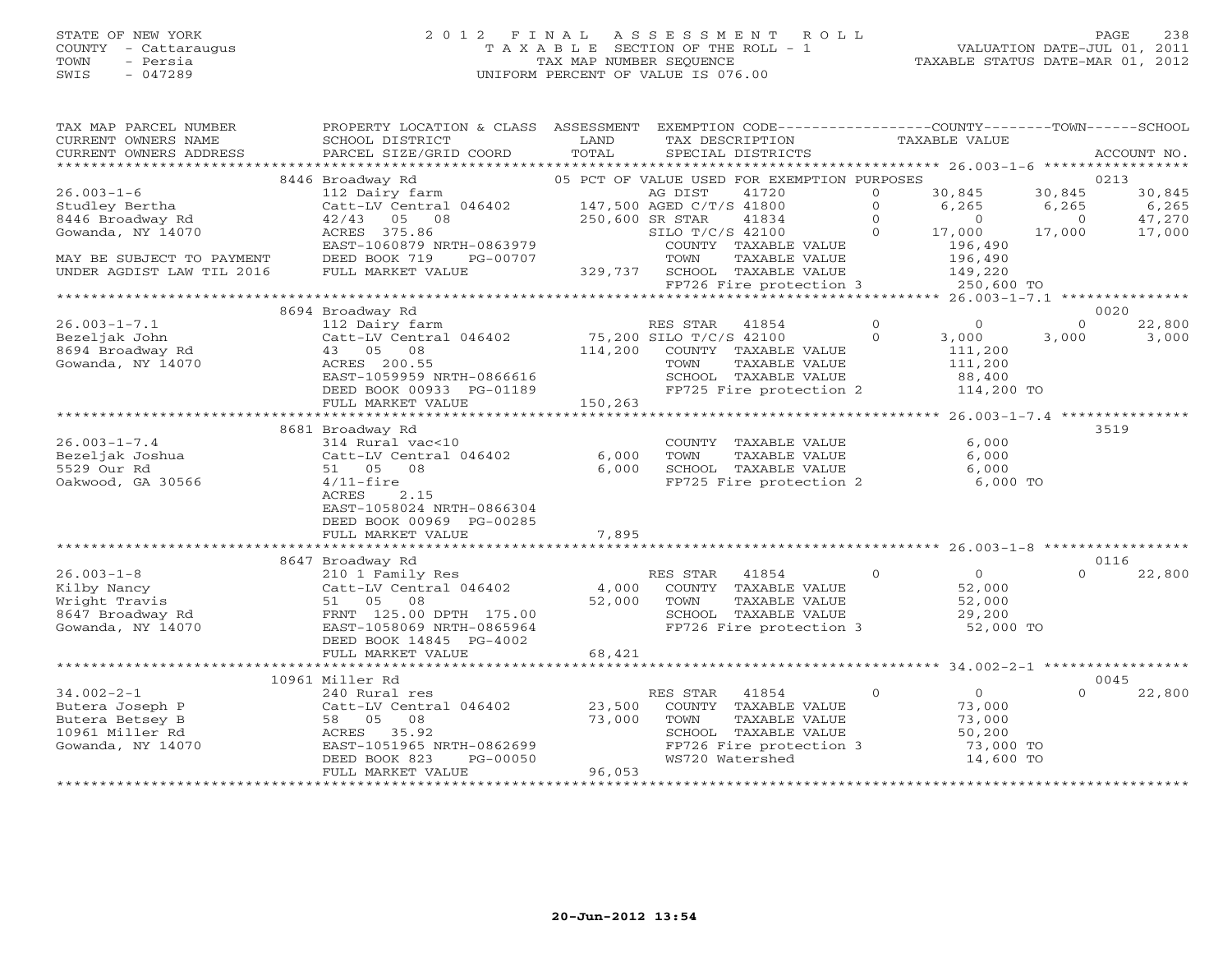# STATE OF NEW YORK 2 0 1 2 F I N A L A S S E S S M E N T R O L L PAGE 239 COUNTY - Cattaraugus T A X A B L E SECTION OF THE ROLL - 1 VALUATION DATE-JUL 01, 2011 TOWN - Persia TAX MAP NUMBER SEQUENCE TAXABLE STATUS DATE-MAR 01, 2012 SWIS - 047289 UNIFORM PERCENT OF VALUE IS 076.00UNIFORM PERCENT OF VALUE IS 076.00

| TAX MAP PARCEL NUMBER                                                                                                                                                                                                                      | PROPERTY LOCATION & CLASS ASSESSMENT EXEMPTION CODE---------------COUNTY-------TOWN------SCHOOL                                                                                                                                            |         |                                                                  |                 |          |        |
|--------------------------------------------------------------------------------------------------------------------------------------------------------------------------------------------------------------------------------------------|--------------------------------------------------------------------------------------------------------------------------------------------------------------------------------------------------------------------------------------------|---------|------------------------------------------------------------------|-----------------|----------|--------|
|                                                                                                                                                                                                                                            |                                                                                                                                                                                                                                            |         |                                                                  |                 |          |        |
|                                                                                                                                                                                                                                            |                                                                                                                                                                                                                                            |         |                                                                  |                 |          |        |
|                                                                                                                                                                                                                                            |                                                                                                                                                                                                                                            |         |                                                                  |                 |          |        |
|                                                                                                                                                                                                                                            | 10903 Miller Rd                                                                                                                                                                                                                            |         |                                                                  |                 | 1049     |        |
| $34.002 - 2 - 2$                                                                                                                                                                                                                           |                                                                                                                                                                                                                                            |         |                                                                  | $0$ 0<br>76,500 | $\Omega$ | 22,800 |
| 34.002-2-2<br>Walter Donald<br>Walter Sarah density Res (210 1 Family Res RES STA<br>Catt-LV Central 046402 10,100 COUNT<br>Malter Sarah 58 05 08 76,500 TOWN<br>10903 Miller Rd ACRES 7.78 SCHOO<br>Gowanda, NY 14070 EAST-1052805 NRTH-0 |                                                                                                                                                                                                                                            |         |                                                                  |                 |          |        |
|                                                                                                                                                                                                                                            |                                                                                                                                                                                                                                            |         |                                                                  |                 |          |        |
|                                                                                                                                                                                                                                            |                                                                                                                                                                                                                                            |         | TAXABLE VALUE<br>TAXABLE VALUE 76,500<br>TAXABLE VALUE 53,700    |                 |          |        |
|                                                                                                                                                                                                                                            |                                                                                                                                                                                                                                            |         | SCHOOL TAXABLE VALUE 53,700<br>FP726 Fire protection 3 76,500 TO |                 |          |        |
|                                                                                                                                                                                                                                            | DEED BOOK 741 PG-00608                                                                                                                                                                                                                     |         |                                                                  |                 |          |        |
|                                                                                                                                                                                                                                            | FULL MARKET VALUE                                                                                                                                                                                                                          | 100,658 |                                                                  |                 |          |        |
|                                                                                                                                                                                                                                            |                                                                                                                                                                                                                                            |         |                                                                  |                 |          |        |
|                                                                                                                                                                                                                                            |                                                                                                                                                                                                                                            |         |                                                                  |                 |          |        |
|                                                                                                                                                                                                                                            | Nash Hill Rd                                                                                                                                                                                                                               |         |                                                                  |                 | 0015     |        |
| $34.002 - 2 - 4$                                                                                                                                                                                                                           | 322 Rural vac>10<br>Catt-LV Central 046402<br>58 05 08<br>ACRES 34.94<br>ACRES 34.94<br>ACRES 34.94<br>ACRES 34.94<br>FEZ26 Fire protection 3<br>EXST-1052026 NRTH-0861888<br>DERD BOOK 781<br>PG-00049<br>ACRED BOOK 781<br>PG-00049      |         |                                                                  |                 |          |        |
| Kowal Zenon                                                                                                                                                                                                                                |                                                                                                                                                                                                                                            |         |                                                                  |                 |          |        |
| 9788 Versailles Rd                                                                                                                                                                                                                         |                                                                                                                                                                                                                                            |         |                                                                  |                 |          |        |
| Angola, NY 14006                                                                                                                                                                                                                           |                                                                                                                                                                                                                                            |         |                                                                  |                 |          |        |
|                                                                                                                                                                                                                                            |                                                                                                                                                                                                                                            |         |                                                                  |                 |          |        |
|                                                                                                                                                                                                                                            | DEED BOOK 781 PG-00049                                                                                                                                                                                                                     |         |                                                                  |                 |          |        |
|                                                                                                                                                                                                                                            | FULL MARKET VALUE 27,763                                                                                                                                                                                                                   |         |                                                                  |                 |          |        |
|                                                                                                                                                                                                                                            |                                                                                                                                                                                                                                            |         |                                                                  |                 |          |        |
|                                                                                                                                                                                                                                            | 8548 Nash Hill Rd                                                                                                                                                                                                                          |         |                                                                  |                 | 0242     |        |
| $34.002 - 2 - 5$                                                                                                                                                                                                                           | 210 1 Family Res<br>210 1 Family Res<br>Catt-LV Central 046402 8,600 COUNTY TAXABLE VALUE 58,000                                                                                                                                           |         | RES STAR 41854 0 0 0                                             |                 | $\Omega$ | 22,800 |
| $34.002-2-5$ 210 1 Fam<br>Wilder Scott<br>Wilder Marlene 58 05<br>8548 Nash Hill Rd<br>Gowanda, NY 14070 BAST-1053<br>PERD BOOK                                                                                                            |                                                                                                                                                                                                                                            |         |                                                                  |                 |          |        |
|                                                                                                                                                                                                                                            |                                                                                                                                                                                                                                            |         |                                                                  |                 |          |        |
|                                                                                                                                                                                                                                            |                                                                                                                                                                                                                                            |         |                                                                  |                 |          |        |
|                                                                                                                                                                                                                                            |                                                                                                                                                                                                                                            |         | FP726 Fire protection 3 58,000 TO                                |                 |          |        |
|                                                                                                                                                                                                                                            |                                                                                                                                                                                                                                            |         |                                                                  |                 |          |        |
|                                                                                                                                                                                                                                            | DEED BOOK 1008 PG-1037                                                                                                                                                                                                                     |         |                                                                  |                 |          |        |
|                                                                                                                                                                                                                                            | FULL MARKET VALUE                                                                                                                                                                                                                          | 76,316  |                                                                  |                 |          |        |
|                                                                                                                                                                                                                                            |                                                                                                                                                                                                                                            |         |                                                                  |                 |          |        |
|                                                                                                                                                                                                                                            | Nash Hill Rd                                                                                                                                                                                                                               |         |                                                                  |                 | 0064     |        |
| $34.002 - 2 - 6$                                                                                                                                                                                                                           |                                                                                                                                                                                                                                            |         | COUNTY TAXABLE VALUE 31,400                                      |                 |          |        |
| Lulas Donald L                                                                                                                                                                                                                             | 112 Nurai vac>10<br>Catt-LV Central 046402 31,400<br>58 05 08                                                                                                                                                                              |         |                                                                  |                 |          |        |
| Box 42 Rte 62                                                                                                                                                                                                                              |                                                                                                                                                                                                                                            |         |                                                                  |                 |          |        |
| Leon, NY 14751                                                                                                                                                                                                                             |                                                                                                                                                                                                                                            |         |                                                                  |                 |          |        |
|                                                                                                                                                                                                                                            |                                                                                                                                                                                                                                            |         |                                                                  |                 |          |        |
|                                                                                                                                                                                                                                            | DEED BOOK 00966 PG-00104                                                                                                                                                                                                                   |         |                                                                  |                 |          |        |
|                                                                                                                                                                                                                                            | FULL MARKET VALUE                                                                                                                                                                                                                          | 41,316  |                                                                  |                 |          |        |
|                                                                                                                                                                                                                                            |                                                                                                                                                                                                                                            |         |                                                                  |                 |          |        |
|                                                                                                                                                                                                                                            | Broadway Rd                                                                                                                                                                                                                                |         |                                                                  |                 | 0215     |        |
| $34.002 - 2 - 7.1$                                                                                                                                                                                                                         |                                                                                                                                                                                                                                            |         |                                                                  |                 | 10,635   | 10,635 |
| Studley Bertha                                                                                                                                                                                                                             |                                                                                                                                                                                                                                            |         |                                                                  |                 |          |        |
| 8446 Broadway Rd                                                                                                                                                                                                                           |                                                                                                                                                                                                                                            |         |                                                                  |                 |          |        |
| Gowanda, NY 14070                                                                                                                                                                                                                          |                                                                                                                                                                                                                                            |         |                                                                  |                 |          |        |
|                                                                                                                                                                                                                                            |                                                                                                                                                                                                                                            |         |                                                                  |                 |          |        |
|                                                                                                                                                                                                                                            |                                                                                                                                                                                                                                            |         |                                                                  |                 |          |        |
| MAY BE SUBJECT TO PAYMENT DEED BOOK 605 F<br>UNDER AGDIST LAW TIL 2016 FULL MARKET VALUE                                                                                                                                                   | Broadway Rd<br>105 Vac farmland<br>Catt-LV Central 046402<br>50 05 08 37,900 COUNTY TAXABLE VALUE<br>ACRES 90.46 50 05 08 37,900 TOWN TAXABLE VALUE<br>EAST-1056820 NRTH-0862675 FP726 Fire protection 3 37,900 TO<br>DEED BOOK 605 PG-002 |         |                                                                  |                 |          |        |
|                                                                                                                                                                                                                                            |                                                                                                                                                                                                                                            |         |                                                                  |                 |          |        |
|                                                                                                                                                                                                                                            |                                                                                                                                                                                                                                            |         |                                                                  |                 |          |        |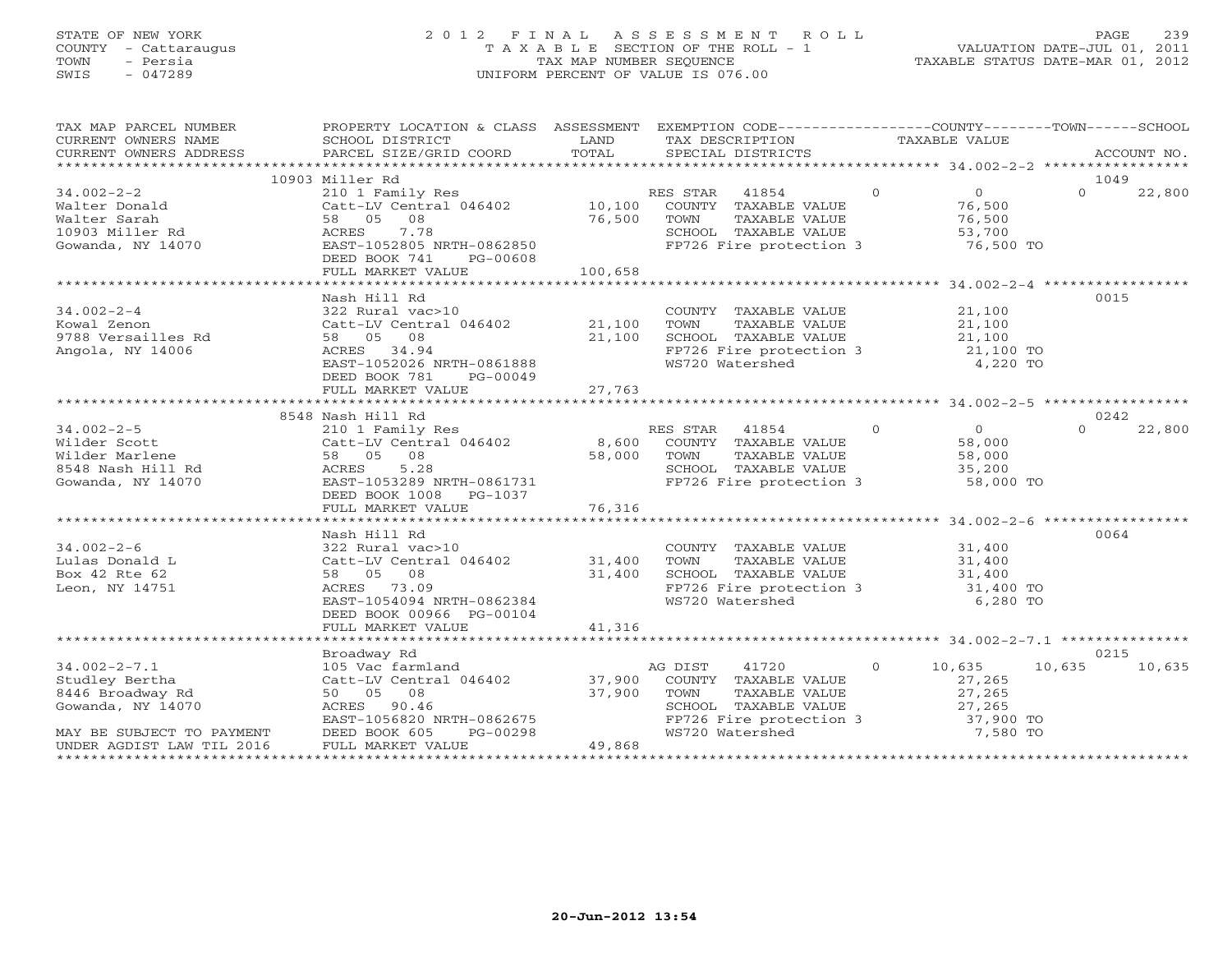# STATE OF NEW YORK 2 0 1 2 F I N A L A S S E S S M E N T R O L L PAGE 240 COUNTY - Cattaraugus T A X A B L E SECTION OF THE ROLL - 1 VALUATION DATE-JUL 01, 2011 TOWN - Persia TAX MAP NUMBER SEQUENCE TAXABLE STATUS DATE-MAR 01, 2012 SWIS - 047289 UNIFORM PERCENT OF VALUE IS 076.00UNIFORM PERCENT OF VALUE IS 076.00

| TAX MAP PARCEL NUMBER<br>CURRENT OWNERS NAME                                                                                                                 | PROPERTY LOCATION & CLASS ASSESSMENT EXEMPTION CODE----------------COUNTY-------TOWN------SCHOOL<br>SCHOOL DISTRICT                                                                                           | LAND                             | TAX DESCRIPTION TAXABLE VALUE<br>SPECIAL DISTRICTS                                                                                                                                       |                       |                                                                                |                         |                         |
|--------------------------------------------------------------------------------------------------------------------------------------------------------------|---------------------------------------------------------------------------------------------------------------------------------------------------------------------------------------------------------------|----------------------------------|------------------------------------------------------------------------------------------------------------------------------------------------------------------------------------------|-----------------------|--------------------------------------------------------------------------------|-------------------------|-------------------------|
| CURRENT OWNERS ADDRESS                                                                                                                                       | PARCEL SIZE/GRID COORD                                                                                                                                                                                        | TOTAL                            |                                                                                                                                                                                          |                       |                                                                                |                         | ACCOUNT NO.             |
| $34.002 - 2 - 7.2$<br>Studley Robert W Sr<br>Studley Marijo G<br>8446 Broadway Rd<br>Gowanda, NY 14070<br>MAY BE SUBJECT TO PAYMENT                          | 8427 Broadway Rd<br>210 1 Family Res<br>Catt-LV Central 046402<br>50 05<br>08<br>ACRES<br>5.17<br>EAST-1058742 NRTH-0862481<br>DEED BOOK 12358 PG-2001<br>FULL MARKET VALUE                                   | 8,500<br>10,000<br>13,158        | AG DIST<br>41720<br>COUNTY TAXABLE VALUE<br>TAXABLE VALUE<br>TOWN<br>SCHOOL TAXABLE VALUE<br>FP726 Fire protection 3<br>WS720 Watershed<br>WS720 Watershed                               | $\Omega$              | 2,196<br>7,804<br>7,804<br>7,804<br>10,000 TO<br>2,000 TO                      | 2,196                   | 1063<br>2,196           |
| UNDER AGDIST LAW TIL 2016                                                                                                                                    |                                                                                                                                                                                                               |                                  |                                                                                                                                                                                          |                       |                                                                                |                         |                         |
| $34.002 - 2 - 8.1$<br>Wilder Erleen Brooks<br>Wilder Jonathan R<br>45 Lincoln Ave<br>Salamanca, NY 14779                                                     | 8403 Route 353<br>210 1 Family Res<br>Catt-LV Central 046402 10,300 COUNTY TAXABLE VALUE<br>50 05 08<br>Ff 320.00<br>8.00<br>ACRES<br>EAST-1055204 NRTH-0860581<br>DEED BOOK 1015 PG-464<br>FULL MARKET VALUE | 52,500<br>69,079                 | RES STAR 41854<br>TOWN<br>TAXABLE VALUE<br>SCHOOL TAXABLE VALUE<br>FP726 Fire protection 3<br>WS720 Watershed                                                                            | $\overline{0}$        | $\overline{0}$<br>52,500<br>52,500<br>29,700<br>52,500 TO<br>10,500 TO         | $\Omega$                | 0241<br>22,800          |
|                                                                                                                                                              |                                                                                                                                                                                                               |                                  |                                                                                                                                                                                          |                       |                                                                                |                         |                         |
| $34.002 - 2 - 8.2$<br>Wilder Fredric C<br>8371 Rte 353<br>Gowanda, NY 14070<br>MAY BE SUBJECT TO PAYMENT<br>UNDER AGDIST LAW TIL 2016                        | 8371 Route 353<br>Route 333<br>270 Mfg housing<br>Catt-LV Central 046402<br>08<br>50 05<br>ACRES<br>4.77<br>EAST-1055892 NRTH-0860752<br>DEED BOOK 780<br>PG-00767<br>FULL MARKET VALUE                       | 8,200 RES STAR                   | 41720<br>AG DIST<br>41854<br>43,000 COUNTY TAXABLE VALUE<br>TAXABLE VALUE<br>TOWN<br>SCHOOL TAXABLE VALUE<br>FP726 Fire protection 3<br>56,579 WS720 Watershed<br>56,579 WS720 Watershed | $\bigcirc$<br>$\circ$ | 1,976<br>$\overline{0}$<br>41,024<br>41,024<br>18,224<br>43,000 TO<br>8,600 TO | 1,976<br>$\overline{0}$ | 1070<br>1,976<br>22,800 |
|                                                                                                                                                              | Route 353                                                                                                                                                                                                     |                                  |                                                                                                                                                                                          |                       |                                                                                |                         | 3516                    |
| $34.002 - 2 - 8.3$<br>Wilder Fredric C<br>Wilder Cheryl A<br>8371 Nys Rte 353<br>Gowanda, NY 14070<br>MAY BE SUBJECT TO PAYMENT                              | 105 Vac farmland<br>Catt-LV Central 046402<br>50 05 08<br>Ff 770.00<br>ACRES 44.90<br>EAST-1056166 NRTH-0860676<br>DEED BOOK 00952 PG-00973                                                                   | 14,600<br>14,600                 | AG DIST<br>41720<br>COUNTY TAXABLE VALUE<br>TOWN<br>TAXABLE VALUE<br>SCHOOL TAXABLE VALUE<br>FP726 Fire protection 3<br>WS720 Watershed                                                  | $\overline{O}$        | 2,305<br>12,295<br>12,295<br>12,295<br>14,600 TO<br>2,920 TO                   | 2,305                   | 2,305                   |
| UNDER AGDIST LAW TIL 2016                                                                                                                                    | FULL MARKET VALUE                                                                                                                                                                                             | 19,211                           |                                                                                                                                                                                          |                       |                                                                                |                         |                         |
| $34.002 - 2 - 8.4$<br>Wilder Fredric C<br>Wilder Cheryl A<br>8371 Nys Rte 353<br>Gowanda, NY 14070<br>MAY BE SUBJECT TO PAYMENT<br>UNDER AGDIST LAW TIL 2016 | Route 353<br>312 Vac w/imprv<br>Catt-LV Central 046402<br>50 05 08<br>Ff 765.00<br>ACRES 40.10<br>EAST-1055404 NRTH-0860694<br>DEED BOOK 00955 PG-00131<br>FULL MARKET VALUE                                  | $13,000^{P}$<br>17,600<br>23,158 | 41720<br>AG DIST<br>COUNTY TAXABLE VALUE<br>TOWN<br>TAXABLE VALUE<br>SCHOOL TAXABLE VALUE<br>FP726 Fire protection 3<br>WS720 Watershed                                                  | $\Omega$              | 1,930<br>15,670<br>15,670<br>15,670<br>17,600 TO<br>3,520 TO                   | 1,930                   | 3517<br>1,930           |
|                                                                                                                                                              |                                                                                                                                                                                                               |                                  |                                                                                                                                                                                          |                       |                                                                                |                         |                         |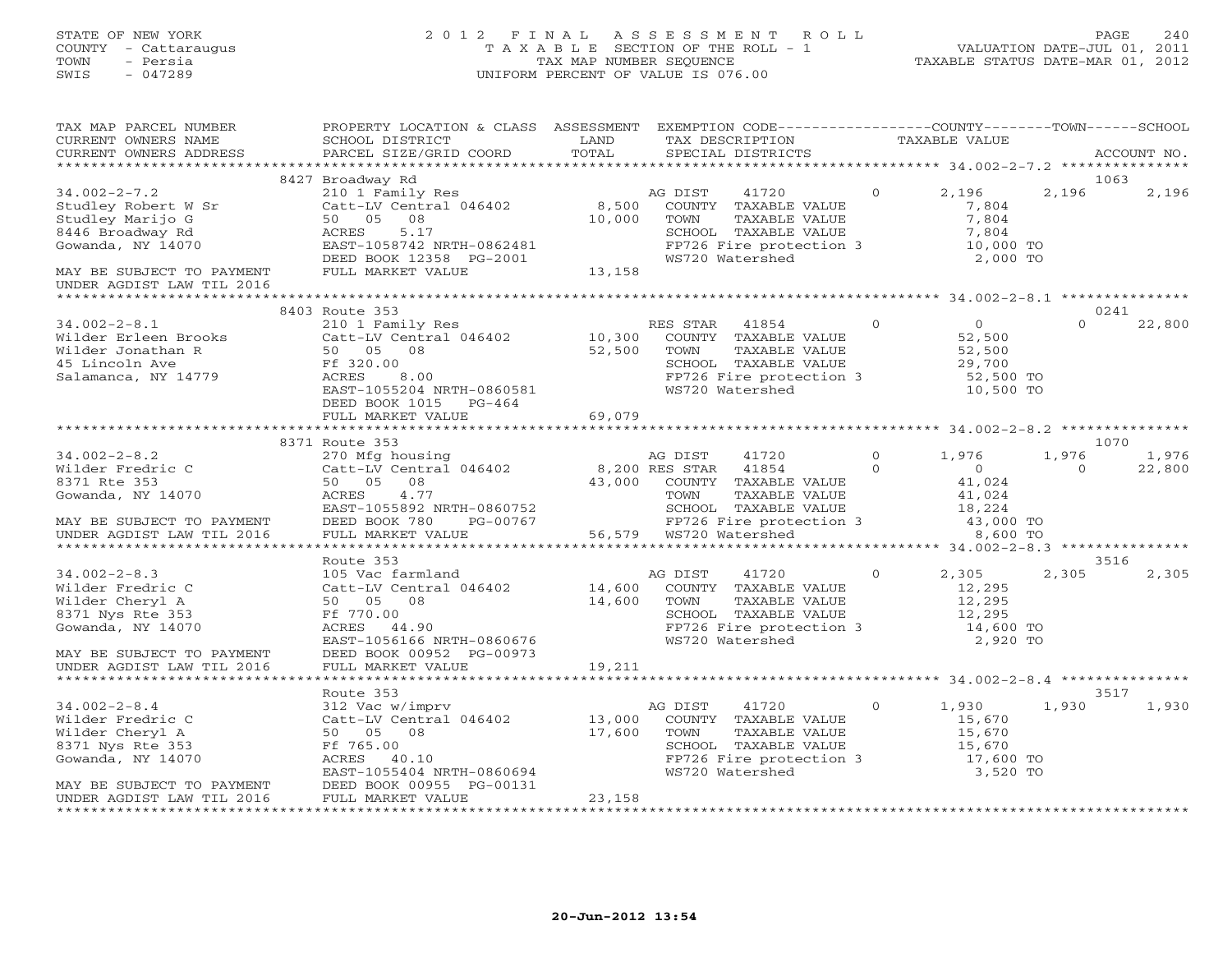# STATE OF NEW YORK 2 0 1 2 F I N A L A S S E S S M E N T R O L L PAGE 241 COUNTY - Cattaraugus T A X A B L E SECTION OF THE ROLL - 1 VALUATION DATE-JUL 01, 2011 TOWN - Persia TAX MAP NUMBER SEQUENCE TAXABLE STATUS DATE-MAR 01, 2012 SWIS - 047289 UNIFORM PERCENT OF VALUE IS 076.00UNIFORM PERCENT OF VALUE IS 076.00

| TAX MAP PARCEL NUMBER  | PROPERTY LOCATION & CLASS ASSESSMENT      |               | EXEMPTION CODE-----------------COUNTY-------TOWN------SCHOOL  |                                        |                    |
|------------------------|-------------------------------------------|---------------|---------------------------------------------------------------|----------------------------------------|--------------------|
| CURRENT OWNERS NAME    | SCHOOL DISTRICT                           | LAND          | TAX DESCRIPTION                                               | TAXABLE VALUE                          |                    |
| CURRENT OWNERS ADDRESS | PARCEL SIZE/GRID COORD                    | TOTAL         | SPECIAL DISTRICTS                                             |                                        | ACCOUNT NO.        |
|                        |                                           |               |                                                               |                                        |                    |
|                        | 8331 Route 353                            |               |                                                               |                                        | 0141               |
| $34.002 - 2 - 9$       | 322 Rural vac>10                          |               | COUNTY TAXABLE VALUE                                          | 27,800                                 |                    |
| Dermont Julie          | Catt-LV Central 046402                    | 27,800        | TOWN<br>TAXABLE VALUE                                         | 27,800                                 |                    |
| Dermont Margaret       | 50 05 08                                  | 27,800        | SCHOOL TAXABLE VALUE                                          |                                        |                    |
| % Julie                | ACRES 48.30                               |               | FP726 Fire protection 3                                       | 27,800<br>27,800 TO                    |                    |
| 7 Sebring Dr           | EAST-1056905 NRTH-0860688                 |               | WS720 Watershed                                               | 5,560 TO                               |                    |
| Depew, NY 14043        | DEED BOOK 00985 PG-00345                  |               |                                                               |                                        |                    |
|                        | FULL MARKET VALUE                         | 36,579        |                                                               |                                        |                    |
|                        |                                           |               |                                                               |                                        |                    |
|                        | 8267 Broadway Rd                          |               |                                                               |                                        | 0180               |
| $34.002 - 2 - 10$      | 210 1 Family Res                          |               | AGED C/T/S 41800                                              | $\Omega$<br>17,500                     | 17,500<br>17,500   |
| Wilkins Merl G         | Catt-LV Central 046402                    | 5,100 SR STAR | 41834                                                         | $\Omega$<br>$\overline{0}$             | 17,500<br>$\circ$  |
| Wilkins Amelia         | 50 05 08                                  | 35,000        | COUNTY TAXABLE VALUE                                          | 17,500                                 |                    |
| 8267 Broadway Rd       | Old School House                          |               |                                                               | 17,500                                 |                    |
| Cattaraugus, NY 14719  | FRNT 210.84 DPTH 185.00                   |               | TOWN      TAXABLE VALUE<br>SCHOOL   TAXABLE VALUE             | $\overline{0}$                         |                    |
|                        | EAST-1058831 NRTH-0860193                 |               | FP726 Fire protection 3                                       | 35,000 TO                              |                    |
|                        | DEED BOOK 359<br>PG-5001                  |               | WS720 Watershed                                               | 7,000 TO                               |                    |
|                        | FULL MARKET VALUE                         | 46,053        |                                                               |                                        |                    |
|                        |                                           |               |                                                               |                                        |                    |
|                        | Route 353                                 |               |                                                               |                                        | 0245               |
| $34.002 - 2 - 11$      | 105 Vac farmland                          |               | COUNTY TAXABLE VALUE                                          | 4,500                                  |                    |
| Williams Donald        | Catt-LV Central 046402                    | 4,500         | TOWN<br>TAXABLE VALUE                                         | 4,500                                  |                    |
| 5379 Williams Ave      | 50 05<br>08                               | 4,500         | SCHOOL TAXABLE VALUE                                          | 4,500                                  |                    |
| West Valley, NY 14171  | 8.89<br>ACRES                             |               |                                                               |                                        |                    |
|                        |                                           |               | FP726 Fire protection 3<br>WS720 Watershed<br>WS720 Watershed | 4,500 TO                               |                    |
|                        | EAST-1058473 NRTH-0860052                 |               |                                                               | 900 TO                                 |                    |
|                        | DEED BOOK 729<br>PG-01079                 |               |                                                               |                                        |                    |
|                        | FULL MARKET VALUE                         | 5,921         |                                                               |                                        |                    |
|                        |                                           |               |                                                               |                                        |                    |
|                        | 8329 Route 353                            |               |                                                               |                                        | 0243               |
| $34.002 - 2 - 12.1$    | 270 Mfg housing<br>Catt-LV Central 046402 |               | RES STAR 41854                                                | $\Omega$<br>$\Omega$                   | 14,000<br>$\Omega$ |
| Robbins William L      |                                           | 4,500         | COUNTY TAXABLE VALUE                                          | 14,000                                 |                    |
| 8329 Nys Rte 353       | 50 05 08                                  | 14,000        | TOWN<br>TAXABLE VALUE                                         | 14,000                                 |                    |
| Gowanda, NY 14070      | FRNT 175.00 DPTH 167.50                   |               | SCHOOL TAXABLE VALUE                                          | $\overline{0}$                         |                    |
|                        | EAST-1058394 NRTH-0859732                 |               | FP726 Fire protection 3                                       | 14,000 TO                              |                    |
|                        | DEED BOOK 00956 PG-00086                  |               | WS720 Watershed                                               | 2,800 TO                               |                    |
|                        | FULL MARKET VALUE                         | 18,421        |                                                               |                                        |                    |
|                        |                                           |               |                                                               |                                        |                    |
|                        | 8227 Snyder Hill Rd                       |               |                                                               |                                        | 1261               |
| $34.002 - 2 - 12.2$    | 210 1 Family Res                          |               | 41854<br>RES STAR                                             | $\Omega$<br>$\overline{0}$             | 22,800<br>$\Omega$ |
| Webber Donna           | Catt-LV Central 046402                    | 7,700         | COUNTY TAXABLE VALUE                                          | 52,600                                 |                    |
| Webber Michael         | 50 05 08                                  | 52,600        | TOWN<br>TAXABLE VALUE                                         | 52,600                                 |                    |
| 8227 Snyder Hill Rd    | ACRES<br>$4.20$ BANK<br>017               |               | SCHOOL TAXABLE VALUE                                          | 29,800                                 |                    |
| Cattaraugus, NY 14719  | EAST-1058685 NRTH-0859455                 |               | FP726 Fire protection 3                                       | 52,600 TO                              |                    |
|                        | DEED BOOK 00965 PG-01104                  |               | WS720 Watershed                                               | 10,520 TO                              |                    |
|                        | FULL MARKET VALUE                         | 69,211        |                                                               |                                        |                    |
|                        |                                           |               |                                                               | ************************************** |                    |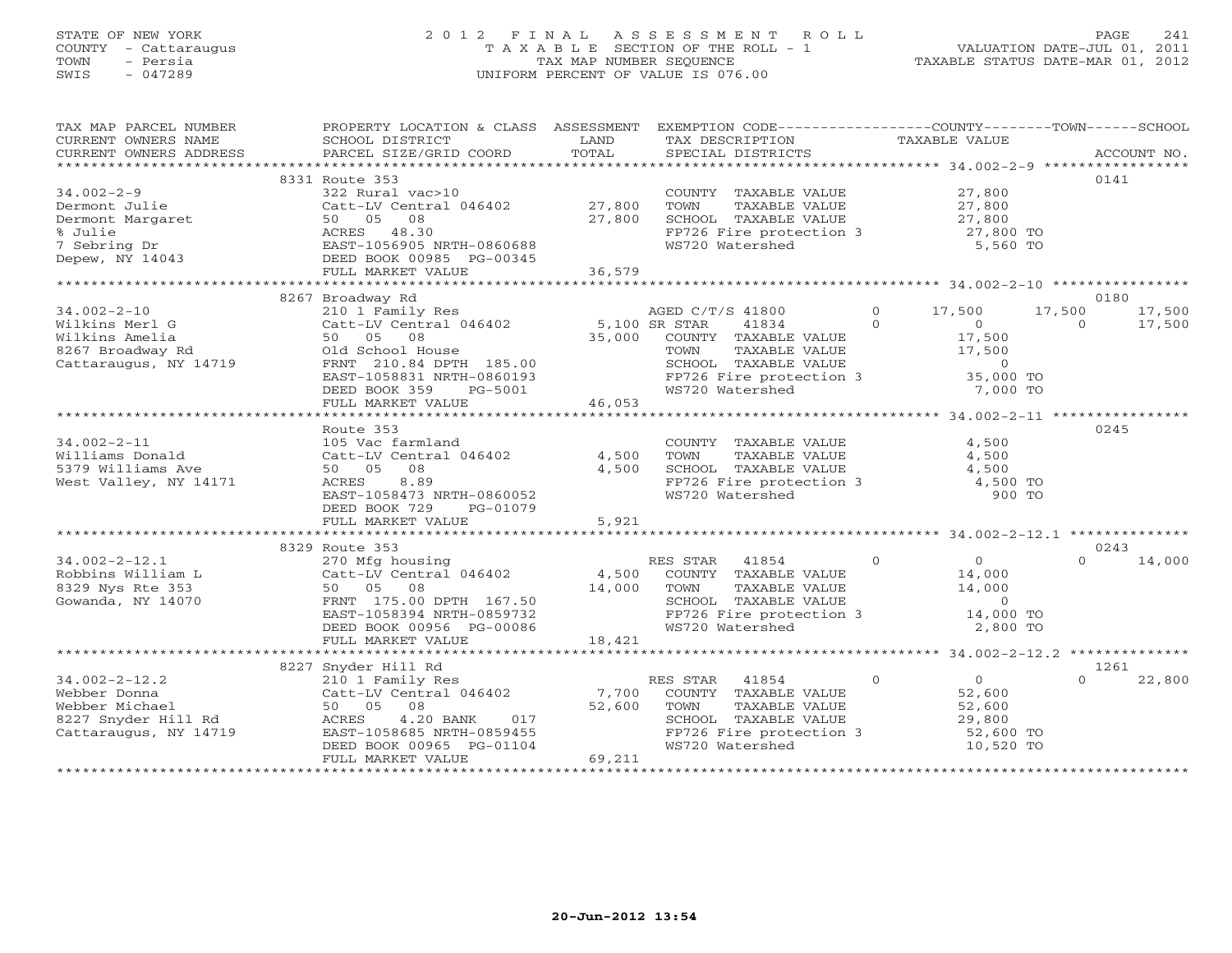# STATE OF NEW YORK 2 0 1 2 F I N A L A S S E S S M E N T R O L L PAGE 242 COUNTY - Cattaraugus T A X A B L E SECTION OF THE ROLL - 1 VALUATION DATE-JUL 01, 2011 TOWN - Persia TAX MAP NUMBER SEQUENCE TAXABLE STATUS DATE-MAR 01, 2012 SWIS - 047289 UNIFORM PERCENT OF VALUE IS 076.00UNIFORM PERCENT OF VALUE IS 076.00

| TAX MAP PARCEL NUMBER<br>TAXIN'S PARCEL SUPPORT TO A CONDUCT THE CONDUCT CONDUCT TRANSFERS TO THE CONDUCT TRANSFERS TO THE CONDUCT TRANSFERS TO THE CONDUCT TRANSFERS TO THE CONDUCT TRANSFERS PARCEL STREET TO THE SECTION TRANSFERS PARCEL STREET TO | PROPERTY LOCATION & CLASS ASSESSMENT EXEMPTION CODE---------------COUNTY-------TOWN-----SCHOOL                                                                                                                         |                  |                                                                                                                                                                |                                                                                                 |                    |
|--------------------------------------------------------------------------------------------------------------------------------------------------------------------------------------------------------------------------------------------------------|------------------------------------------------------------------------------------------------------------------------------------------------------------------------------------------------------------------------|------------------|----------------------------------------------------------------------------------------------------------------------------------------------------------------|-------------------------------------------------------------------------------------------------|--------------------|
|                                                                                                                                                                                                                                                        | Route 353                                                                                                                                                                                                              |                  |                                                                                                                                                                |                                                                                                 | 1262               |
| $34.002 - 2 - 12.3$<br>Wilder Fredric C<br>8371 Rte 353<br>Gowanda, NY 14070<br>MAY BE SUBJECT TO PAYMENT<br>UNDER AGDIST LAW TIL 2016                                                                                                                 | 105 Vac farmland and AG DIST<br>Catt-LV Central 046402 8,500 COUNTY<br>50 05 08<br>8,500 TOWN<br>SCHOC<br>ACRES 24.20<br>ACKES 24.20<br>EAST-1057777 NRTH-0859712<br>DEED BOOK 865 PG-00002<br>FULL MARKET VALUE       | 11,184           | 41720 0<br>COUNTY TAXABLE VALUE<br>TOWN TAXABLE VALUE<br>SCHOOL TAXABLE VALUE<br>FP726 Fire protection 3<br>WS720 Watershed<br>A 2009 1,700 TO                 | 1,601                                                                                           | 1,601<br>1,601     |
|                                                                                                                                                                                                                                                        |                                                                                                                                                                                                                        |                  |                                                                                                                                                                |                                                                                                 |                    |
| $34.002 - 2 - 13$<br>Clear Lake Lumber Inc<br>Attn: Attn: Sharon Stockton<br>Mill St<br>PO Box 129<br>Spartanburg, NY 16434-0129 DEED BOOK 00986 PG-00839                                                                                              | Snyder Hill Rd<br>322 Rural vac>10<br>Catt-LV Central 046402 42,000<br>$49$ 05 08 $42,000$<br>ACRES 72.50<br>EAST-1057712 NRTH-0858563<br>NY 16434-0129 DEED BOOK 00006 50.000<br>FULL MARKET VALUE                    | 55,263           | COUNTY TAXABLE VALUE 42,000<br>TOWN TAXABLE VALUE 42,000<br>SCHOOL TAXABLE VALUE 42,000<br>FP726 Fire protection 3 42,000 TO<br>WS720 Watershed 8,400 TO       |                                                                                                 | 0140               |
|                                                                                                                                                                                                                                                        |                                                                                                                                                                                                                        |                  |                                                                                                                                                                |                                                                                                 |                    |
|                                                                                                                                                                                                                                                        | 8099 Snyder Hill Rd                                                                                                                                                                                                    |                  |                                                                                                                                                                |                                                                                                 | 1045               |
| 8099 Snyder HIII Kd 210 1 Family Res 210 1 Family Res 210 1 Family Res 210 1 Family Res 210 1 Family Res 210 1 Family Res 210 1 Family Res 210 1 Family Res 210 1 Family Res 210 1 Family Res 210 1 Family Res 210 1 Family Re                         |                                                                                                                                                                                                                        |                  | SCHOOL TAXABLE VALUE 64,200<br>FP726 Fire protection 3 67,000 TO                                                                                               | $\begin{array}{c}\n0 \\ 87 \text{ } \text{cm} \end{array}$<br>TAXABLE VALUE 87,000<br>17,400 TO | $\Omega$<br>22,800 |
|                                                                                                                                                                                                                                                        | FULL MARKET VALUE                                                                                                                                                                                                      | 114,474          |                                                                                                                                                                |                                                                                                 |                    |
|                                                                                                                                                                                                                                                        |                                                                                                                                                                                                                        |                  |                                                                                                                                                                |                                                                                                 |                    |
| 34.002-2-15.1<br>Mowry Jon W<br>Mowry Melody A<br>7966 Route 353<br>Cattaraugus, NY 14719<br>Cattaraugus, NY 14719<br>Cattaraugus, NY 14719<br>Cattaraugus, NY 14719<br>Cattaraugus, NY 14719<br>Cattaraugus, NY 14719<br>Cattaraugus, NY 14719<br>C   | Snyder Hill Rd<br>DEED BOOK 00988 PG-00035                                                                                                                                                                             |                  | COUNTY TAXABLE VALUE $33,000$<br>TOWN TAXABLE VALUE $33,000$<br>SCHOOL TAXABLE VALUE $33,000$<br>FP726 Fire protection 3 33,000 TO<br>WS720 Watershed 6,600 TO |                                                                                                 | 0181               |
|                                                                                                                                                                                                                                                        | FULL MARKET VALUE                                                                                                                                                                                                      | 43,421           |                                                                                                                                                                |                                                                                                 |                    |
|                                                                                                                                                                                                                                                        |                                                                                                                                                                                                                        |                  |                                                                                                                                                                |                                                                                                 |                    |
| $34.002 - 2 - 15.2$<br>Rote Charles<br>374 Ready Rd<br>Carleton, MI 48117-9227 ACRES                                                                                                                                                                   | 10590 Gun Club Rd<br>322 Rural vac>10<br>Catt-LV Central 046402           15,500<br>49    05    08                      15,500<br>20.80<br>EAST-1057873 NRTH-0857518<br>DEED BOOK 870<br>PG-00652<br>FULL MARKET VALUE | 15,500<br>20,395 | COUNTY TAXABLE VALUE 15,500<br>TOWN<br>SCHOOL TAXABLE VALUE 15,500<br>FP726 Fire protection 3 15,500 TO<br>WS720 Watershed                                     | TAXABLE VALUE<br>TAXABLE VALUE 15,500<br>TAXABLE VALUE 15,500<br>3,100 TO                       | 1269               |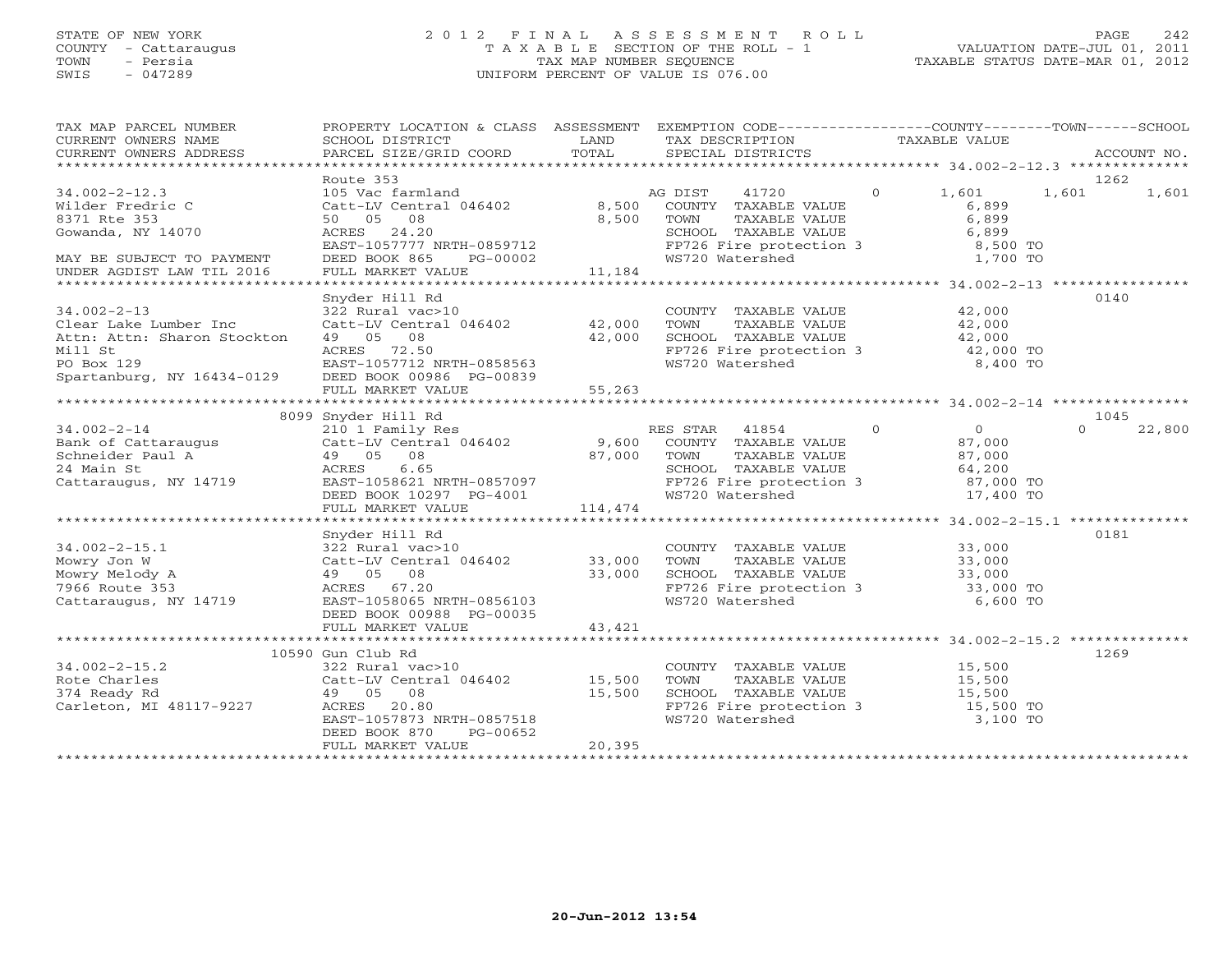# STATE OF NEW YORK 2 0 1 2 F I N A L A S S E S S M E N T R O L L PAGE 243 COUNTY - Cattaraugus T A X A B L E SECTION OF THE ROLL - 1 VALUATION DATE-JUL 01, 2011 TOWN - Persia TAX MAP NUMBER SEQUENCE TAXABLE STATUS DATE-MAR 01, 2012 SWIS - 047289 UNIFORM PERCENT OF VALUE IS 076.00UNIFORM PERCENT OF VALUE IS 076.00

| TAX MAP PARCEL NUMBER<br>CURRENT OWNERS NAME                                                                                                                                                                                 | PROPERTY LOCATION & CLASS ASSESSMENT EXEMPTION CODE----------------COUNTY-------TOWN------SCHOOL<br>SCHOOL DISTRICT | LAND                       | TAX DESCRIPTION<br>SPECIAL DISTRICTS                                                                        |                               |                    |
|------------------------------------------------------------------------------------------------------------------------------------------------------------------------------------------------------------------------------|---------------------------------------------------------------------------------------------------------------------|----------------------------|-------------------------------------------------------------------------------------------------------------|-------------------------------|--------------------|
| CURRENT OWNERS ADDRESS                                                                                                                                                                                                       | PARCEL SIZE/GRID COORD                                                                                              | TOTAL                      | SPECIAL DISTRICTS                                                                                           |                               | ACCOUNT NO.        |
|                                                                                                                                                                                                                              |                                                                                                                     |                            |                                                                                                             |                               |                    |
|                                                                                                                                                                                                                              | Snyder Hill Rd                                                                                                      |                            |                                                                                                             |                               | 1270               |
| $34.002 - 2 - 15.3$                                                                                                                                                                                                          | 314 Rural vac<10                                                                                                    |                            | COUNTY TAXABLE VALUE                                                                                        | 9,900                         |                    |
| Rote Louis Frank Jr                                                                                                                                                                                                          | Catt-LV Central 046402                                                                                              | 9,900                      |                                                                                                             | 9,900                         |                    |
| 26046 East River Rd                                                                                                                                                                                                          | 49 05<br>08                                                                                                         | 9,900                      |                                                                                                             | 9,900                         |                    |
| Gross Isle, MI 48138                                                                                                                                                                                                         | 9.40<br>ACRES<br>EAST-1058870 NRTH-0857265                                                                          |                            | FP726 Fire protection 3<br>WS720 Watershed 1,980 TO                                                         |                               |                    |
|                                                                                                                                                                                                                              | DEED BOOK 00944 PG-01012                                                                                            |                            |                                                                                                             |                               |                    |
|                                                                                                                                                                                                                              | FULL MARKET VALUE                                                                                                   | 13,026                     |                                                                                                             |                               |                    |
|                                                                                                                                                                                                                              |                                                                                                                     |                            |                                                                                                             |                               |                    |
|                                                                                                                                                                                                                              | 10586 Gun Club Rd                                                                                                   |                            |                                                                                                             |                               | 1347               |
| $34.002 - 2 - 15.4$                                                                                                                                                                                                          | 270 Mfg housing                                                                                                     |                            | RES STAR 41854                                                                                              | $\Omega$<br>$\overline{0}$    | $\Omega$<br>22,800 |
|                                                                                                                                                                                                                              |                                                                                                                     |                            | COUNTY TAXABLE VALUE                                                                                        |                               |                    |
|                                                                                                                                                                                                                              |                                                                                                                     | 5,000 COUNT<br>36,400 TOWN | TAXABLE VALUE                                                                                               | 36,400<br>36,400              |                    |
| Wilkins Kenneth F<br>Wilkins Barbara L<br>10586 Gun Club Rd<br>20586 Gun Club Rd<br>20586 Gun Club Rd<br>20586 Gun Club Rd<br>20586 Gun Club Rd<br>20586 Gun Club Rd<br>20586 Gun Club Rd<br>20586 10586 RD<br>20596 2059143 | Catt-LV Central 046402<br>49 05 08<br>ACRES 1.05                                                                    |                            | SCHOOL TAXABLE VALUE                                                                                        | 13,600                        |                    |
|                                                                                                                                                                                                                              |                                                                                                                     |                            |                                                                                                             |                               |                    |
|                                                                                                                                                                                                                              | DEED BOOK 1013 PG-298                                                                                               |                            |                                                                                                             |                               |                    |
|                                                                                                                                                                                                                              | FULL MARKET VALUE                                                                                                   | 47,895                     |                                                                                                             |                               |                    |
|                                                                                                                                                                                                                              |                                                                                                                     |                            |                                                                                                             |                               |                    |
|                                                                                                                                                                                                                              | 10760 Gun Club Rd                                                                                                   |                            |                                                                                                             |                               | 0016               |
| $34.002 - 2 - 16$                                                                                                                                                                                                            | 260 Seasonal res                                                                                                    |                            | COUNTY TAXABLE VALUE 109,400                                                                                |                               |                    |
| Baird Jean A                                                                                                                                                                                                                 | Catt-LV Central 046402                                                                                              | 95,000<br>109,400          | TOWN<br>TAXABLE VALUE                                                                                       | 109,400                       |                    |
| Baird Jean A<br>Skywater Inc<br>13665 Schang Rd                                                                                                                                                                              | 49 05 08                                                                                                            |                            | SCHOOL TAXABLE VALUE                                                                                        | $109,400$<br>$109,400$ TO     |                    |
|                                                                                                                                                                                                                              | Life Use                                                                                                            |                            | FP726 Fire protection 3<br>WS720 Watershed                                                                  |                               |                    |
| East Aurora, NY 14052                                                                                                                                                                                                        | ACRES 336.44<br>EAST-1055078 NRTH-0857372                                                                           |                            |                                                                                                             | 21,880 TO                     |                    |
|                                                                                                                                                                                                                              | DEED BOOK 00954 PG-00201                                                                                            |                            |                                                                                                             |                               |                    |
|                                                                                                                                                                                                                              | FULL MARKET VALUE                                                                                                   | 143,947                    |                                                                                                             |                               |                    |
|                                                                                                                                                                                                                              |                                                                                                                     |                            |                                                                                                             |                               |                    |
|                                                                                                                                                                                                                              | off Gun Club Rd                                                                                                     |                            |                                                                                                             |                               | 0165               |
| $34.002 - 2 - 17$                                                                                                                                                                                                            | 322 Rural vac>10                                                                                                    |                            | COUNTY TAXABLE VALUE 11,900                                                                                 |                               |                    |
| Skudlarek Donna L                                                                                                                                                                                                            |                                                                                                                     |                            |                                                                                                             |                               |                    |
| 6578 Hamilton Dr                                                                                                                                                                                                             | Catt-LV Central 046402 11,900<br>57 05 08 11,900                                                                    |                            | COUNTY TAXABLE VALUE $-$<br>TOWN TAXABLE VALUE 11,900<br>TIMOT TAXABLE VALUE 11,900<br>SCHOOL TAXABLE VALUE |                               |                    |
| Derby, NY 14047                                                                                                                                                                                                              | landlocked parcel accesse                                                                                           |                            | FP726 Fire protection 3 11,900 TO<br>WS720 Watershed 2,380 TO                                               |                               |                    |
|                                                                                                                                                                                                                              | thru 42nd St in N. Albion                                                                                           |                            |                                                                                                             |                               |                    |
|                                                                                                                                                                                                                              | ACRES 50.10                                                                                                         |                            |                                                                                                             |                               |                    |
|                                                                                                                                                                                                                              | EAST-1053771 NRTH-0855736                                                                                           |                            |                                                                                                             |                               |                    |
|                                                                                                                                                                                                                              | DEED BOOK 11635 PG-7001                                                                                             |                            |                                                                                                             |                               |                    |
|                                                                                                                                                                                                                              | FULL MARKET VALUE                                                                                                   | 15,658                     |                                                                                                             |                               |                    |
|                                                                                                                                                                                                                              |                                                                                                                     |                            |                                                                                                             |                               |                    |
|                                                                                                                                                                                                                              | 10710 Gun Club Rd<br>105 Vac farmland                                                                               |                            |                                                                                                             |                               | 0117               |
| $34.002 - 2 - 18$                                                                                                                                                                                                            |                                                                                                                     |                            | COUNTY TAXABLE VALUE 37,700                                                                                 |                               |                    |
|                                                                                                                                                                                                                              | 103 vac furnitum<br>Catt-LV Central 046402 37,700<br>F7 05 08 37,700                                                | 37,700                     | TOWN      TAXABLE VALUE<br>SCHOOL   TAXABLE VALUE                                                           |                               |                    |
| South Dayton, NY 14138                                                                                                                                                                                                       | ACRES 143.27                                                                                                        |                            |                                                                                                             | 37,700<br>37,700<br>37,700 TO |                    |
|                                                                                                                                                                                                                              | EAST-1051902 NRTH-0857062                                                                                           |                            | FP726 Fire protection 3<br>ws720 Watershed<br>WS720 Watershed                                               | 7,540 TO                      |                    |
| MAY BE SUBJECT TO PAYMENT                                                                                                                                                                                                    | DEED BOOK 00991 PG-01176                                                                                            |                            |                                                                                                             |                               |                    |
| UNDER AGDIST LAW TIL 2016                                                                                                                                                                                                    | FULL MARKET VALUE                                                                                                   | 49,605                     |                                                                                                             |                               |                    |
|                                                                                                                                                                                                                              |                                                                                                                     |                            |                                                                                                             |                               |                    |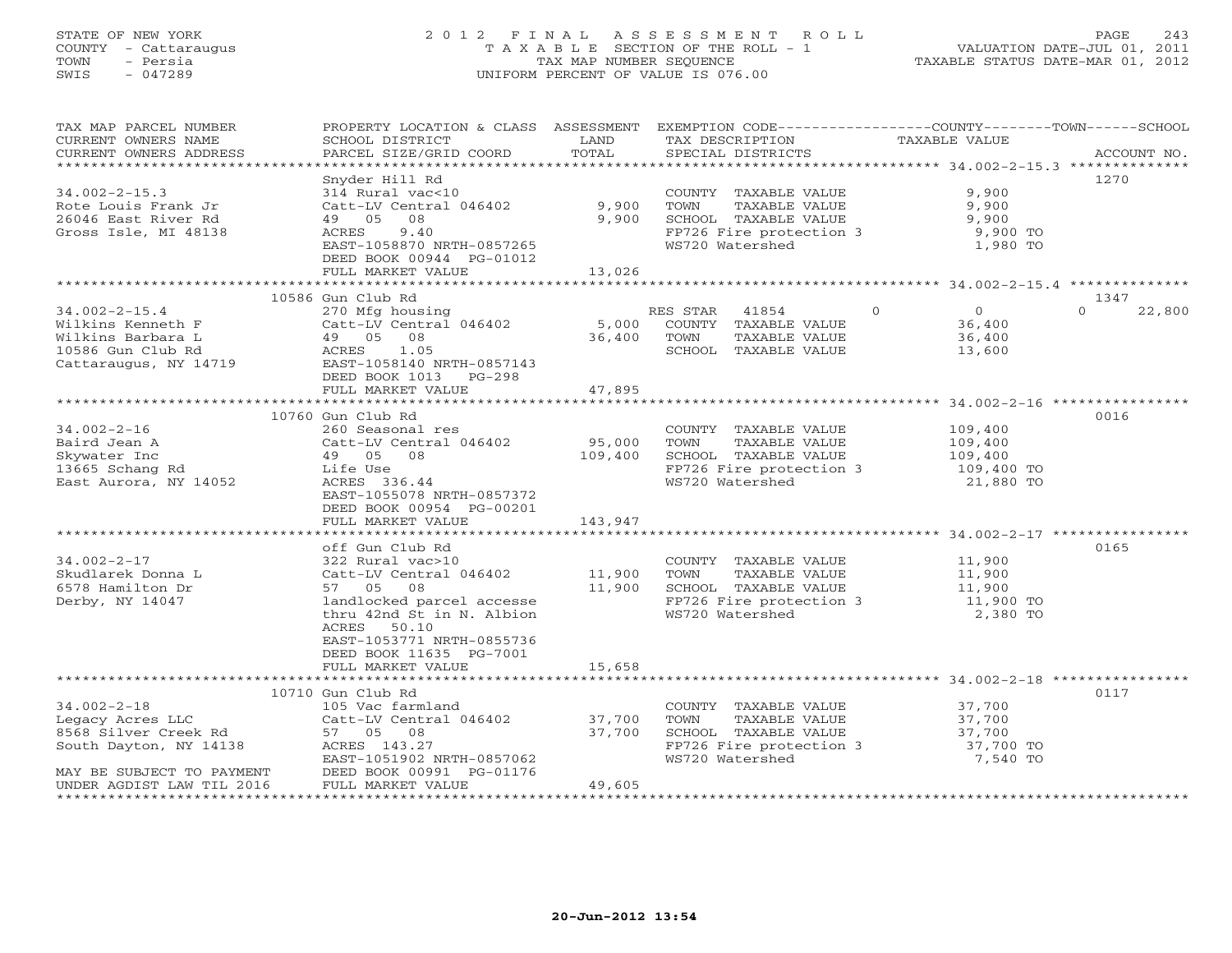# STATE OF NEW YORK 2 0 1 2 F I N A L A S S E S S M E N T R O L L PAGE 244 COUNTY - Cattaraugus T A X A B L E SECTION OF THE ROLL - 1 VALUATION DATE-JUL 01, 2011 TOWN - Persia TAX MAP NUMBER SEQUENCE TAXABLE STATUS DATE-MAR 01, 2012 SWIS - 047289 UNIFORM PERCENT OF VALUE IS 076.00UNIFORM PERCENT OF VALUE IS 076.00

| TAX MAP PARCEL NUMBER<br>CURRENT OWNERS NAME<br>CURRENT OWNERS ADDRESS                     | PROPERTY LOCATION & CLASS ASSESSMENT<br>SCHOOL DISTRICT<br>PARCEL SIZE/GRID COORD                                                                                      | LAND<br>TOTAL                | EXEMPTION CODE----------------COUNTY-------TOWN------SCHOOL<br>TAX DESCRIPTION<br>SPECIAL DISTRICTS                                                                              |                      | TAXABLE VALUE                                                              |                    | ACCOUNT NO.              |
|--------------------------------------------------------------------------------------------|------------------------------------------------------------------------------------------------------------------------------------------------------------------------|------------------------------|----------------------------------------------------------------------------------------------------------------------------------------------------------------------------------|----------------------|----------------------------------------------------------------------------|--------------------|--------------------------|
|                                                                                            |                                                                                                                                                                        |                              |                                                                                                                                                                                  |                      |                                                                            |                    |                          |
| $34.002 - 2 - 19.1$<br>Gibbs Mark M<br>8407 Route 353<br>Cattaraugus, NY 14719             | 8407 Route 353<br>240 Rural res<br>Catt-LV Central 046402<br>08<br>58 05<br>ACRES 39.55<br>EAST-1054483 NRTH-0860561<br>DEED BOOK 881<br>PG-00202<br>FULL MARKET VALUE | 20,850<br>116,200<br>152,895 | RES STAR<br>41854<br>COUNTY TAXABLE VALUE<br>TOWN<br>TAXABLE VALUE<br>SCHOOL TAXABLE VALUE<br>FP726 Fire protection 3<br>WS720 Watershed                                         | $\Omega$             | $\Omega$<br>116,200<br>116,200<br>93,400<br>116,200 TO<br>23,240 TO        | $\Omega$           | 0090<br>22,800           |
|                                                                                            |                                                                                                                                                                        |                              |                                                                                                                                                                                  |                      |                                                                            |                    |                          |
| $34.002 - 2 - 19.2$<br>Gibbs John A<br>8483 Route 353<br>Gowanda, NY 14070                 | 8483 Route 353<br>115 Bee products<br>Catt-LV Central 046402 35,000 RES STAR<br>58 05<br>08<br>65.70<br>ACRES<br>EAST-1053637 NRTH-0860181                             | 80,000                       | AG DIST<br>41720<br>41854<br>COUNTY TAXABLE VALUE<br>TOWN<br>TAXABLE VALUE<br>SCHOOL TAXABLE VALUE                                                                               | $\Omega$<br>$\Omega$ | 10,889<br>$\overline{0}$<br>69,111<br>69,111<br>46,311                     | 10,889<br>$\Omega$ | 1277<br>10,889<br>22,800 |
| MAY BE SUBJECT TO PAYMENT<br>UNDER AGDIST LAW TIL 2016                                     | DEED BOOK 56864 PG-2<br>FULL MARKET VALUE                                                                                                                              |                              | FP726 Fire protection 3<br>105,263 WS720 Watershed                                                                                                                               |                      | 80,000 TO<br>80,000 TO                                                     |                    |                          |
|                                                                                            |                                                                                                                                                                        |                              |                                                                                                                                                                                  |                      |                                                                            |                    |                          |
|                                                                                            | 8503 Route 353                                                                                                                                                         |                              |                                                                                                                                                                                  |                      |                                                                            |                    | 0150                     |
| $34.002 - 2 - 20.1$<br>Namlik Eileen J<br>8503 Route 353<br>Gowanda, NY 14070              | 270 Mfg housing<br>Catt-LV Central 046402<br>58 05<br>08<br>ACRES 82.79<br>EAST-1052192 NRTH-0859853<br>DEED BOOK 777<br>PG-00848                                      | 35,600 SR STAR<br>64,000     | WVET C/T<br>41121<br>41834<br>COUNTY TAXABLE VALUE<br>TAXABLE VALUE<br>TOWN<br>SCHOOL TAXABLE VALUE<br>FP726 Fire protection 3                                                   | $\Omega$<br>$\Omega$ | 9,120<br>$\circ$<br>54,880<br>54,880<br>16,730<br>64,000 TO                | 9,120<br>$\Omega$  | $\Omega$<br>47,270       |
|                                                                                            | FULL MARKET VALUE                                                                                                                                                      |                              | 84,211 WS720 Watershed                                                                                                                                                           |                      | 12,800 TO                                                                  |                    |                          |
|                                                                                            |                                                                                                                                                                        |                              |                                                                                                                                                                                  |                      |                                                                            |                    |                          |
|                                                                                            | 8537 Route 353                                                                                                                                                         |                              |                                                                                                                                                                                  |                      |                                                                            |                    | 1074                     |
| $34.002 - 2 - 20.2$<br>Nottis Douglas<br>Nottis Nancy<br>8537 Rte 353<br>Gowanda, NY 14070 | 270 Mfg housing<br>Catt-LV Central 046402<br>58 05<br>08<br>3.86<br>ACRES<br>EAST-1051752 NRTH-0861307<br>DEED BOOK 789<br>PG-00479<br>FULL MARKET VALUE               |                              | CW_15_VET/ 41161<br>7,400 SR STAR<br>41834<br>40,000 COUNTY TAXABLE VALUE<br>TAXABLE VALUE<br>TOWN<br>SCHOOL TAXABLE VALUE<br>FP726 Fire protection 3<br>52,632  WS720 Watershed | $\Omega$<br>$\Omega$ | 6,000<br>$\Omega$<br>34,000<br>34,000<br>$\Omega$<br>40,000 TO<br>8,000 TO | 6,000<br>$\Omega$  | $\Omega$<br>40,000       |
|                                                                                            |                                                                                                                                                                        |                              |                                                                                                                                                                                  |                      |                                                                            |                    |                          |
|                                                                                            | 8513 Route 353                                                                                                                                                         |                              |                                                                                                                                                                                  |                      |                                                                            |                    | 1099                     |
| $34.002 - 2 - 20.3$<br>Brinkmeier Karen L<br>8513 Route 353<br>Gowanda, NY 14070           | 210 1 Family Res<br>Catt-LV Central 046402<br>58 05<br>08<br>FRNT 160.00 DPTH 227.00<br>EAST-1052360 NRTH-0861254<br>DEED BOOK 10248 PG-6001<br>FULL MARKET VALUE      | 4,600<br>33,700<br>44,342    | RES STAR<br>41854<br>COUNTY TAXABLE VALUE<br>TAXABLE VALUE<br>TOWN<br>SCHOOL TAXABLE VALUE<br>FP726 Fire protection 3<br>WS720 Watershed                                         | $\circ$              | 0<br>33,700<br>33,700<br>10,900<br>33,700 TO<br>6,740 TO                   | $\Omega$           | 22,800                   |
|                                                                                            |                                                                                                                                                                        |                              |                                                                                                                                                                                  |                      |                                                                            |                    |                          |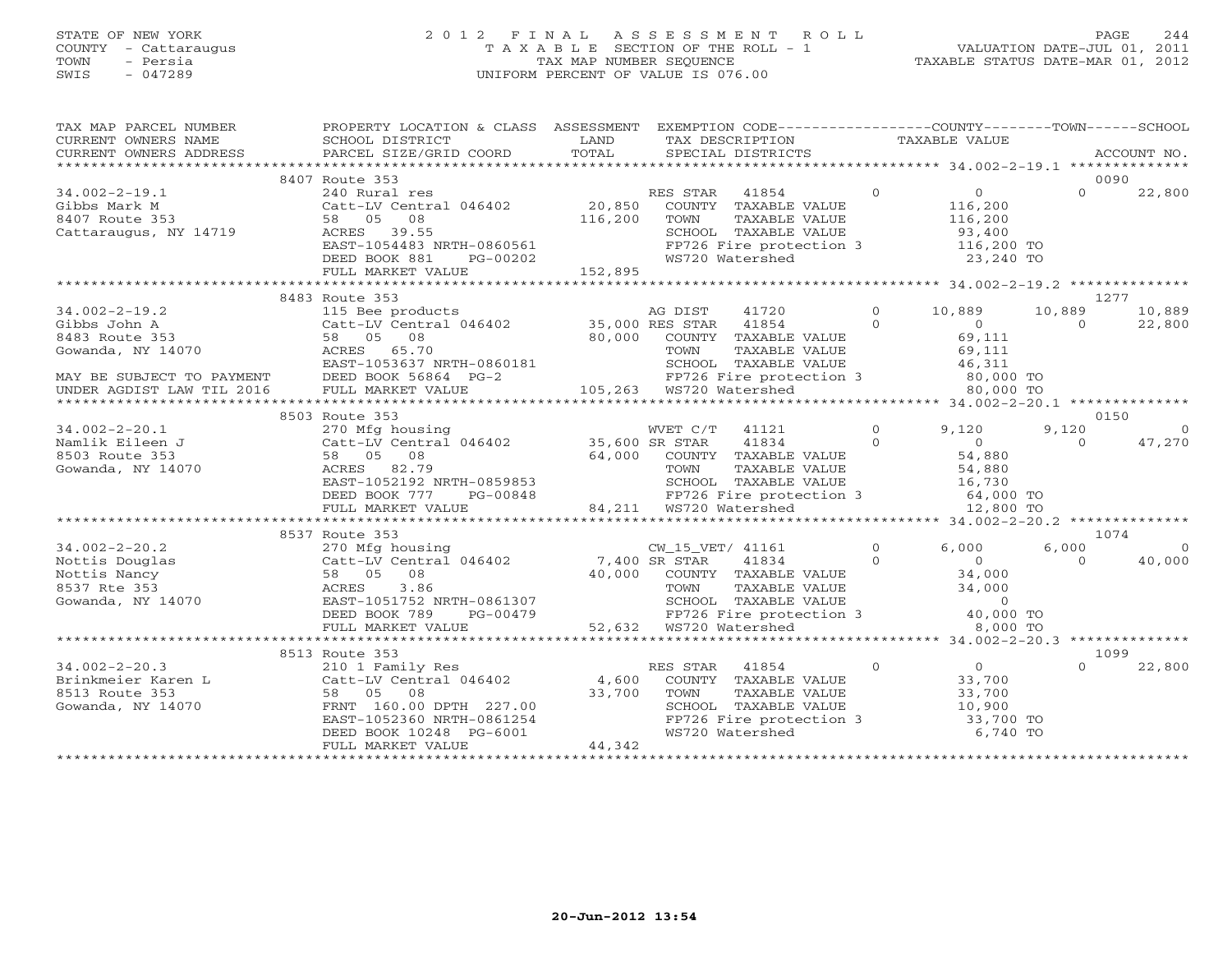# STATE OF NEW YORK 2 0 1 2 F I N A L A S S E S S M E N T R O L L PAGE 245 COUNTY - Cattaraugus T A X A B L E SECTION OF THE ROLL - 1 VALUATION DATE-JUL 01, 2011 TOWN - Persia TAX MAP NUMBER SEQUENCE TAXABLE STATUS DATE-MAR 01, 2012 SWIS - 047289 UNIFORM PERCENT OF VALUE IS 076.00UNIFORM PERCENT OF VALUE IS 076.00

| TAX MAP PARCEL NUMBER<br>CURRENT OWNERS NAME<br>CURRENT OWNERS ADDRESS                            | PROPERTY LOCATION & CLASS ASSESSMENT<br>SCHOOL DISTRICT<br>PARCEL SIZE/GRID COORD                                                                                                    | LAND<br>TOTAL             | EXEMPTION CODE-----------------COUNTY-------TOWN------SCHOOL<br>TAX DESCRIPTION<br>SPECIAL DISTRICTS                                     | TAXABLE VALUE        |                                                                         | ACCOUNT NO.       |                    |
|---------------------------------------------------------------------------------------------------|--------------------------------------------------------------------------------------------------------------------------------------------------------------------------------------|---------------------------|------------------------------------------------------------------------------------------------------------------------------------------|----------------------|-------------------------------------------------------------------------|-------------------|--------------------|
| $34.002 - 2 - 20.4$<br>Namlik Adolph C<br>8517 Route 353<br>Gowanda, NY 14070                     | Route 353<br>270 Mfg housing<br>$Cat-LV$ Central $046402$ 5,700<br>58 05 08<br>ACRES 1.86<br>EAST-1052145 NRTH-0861226<br>DEED BOOK 14994 PG-8001<br>FULL MARKET VALUE               | 16,600<br>21,842          | RES STAR<br>41854<br>COUNTY TAXABLE VALUE<br>TOWN<br>TAXABLE VALUE<br>SCHOOL TAXABLE VALUE<br>FP726 Fire protection 3<br>WS720 Watershed | $\overline{0}$       | $\overline{0}$<br>16,600<br>16,600<br>$\Omega$<br>16,600 TO<br>3,320 TO | 1100<br>$\Omega$  | 16,600             |
|                                                                                                   | Route 353                                                                                                                                                                            |                           |                                                                                                                                          |                      |                                                                         | 0231              |                    |
| $34.002 - 2 - 21$<br>Vick Leslie M<br>Vick Jeffrey D<br>1061 Wehrle Dr<br>Williamsville, NY 14220 | 314 Rural vac<10<br>Catt-LV Central 046402<br>58 05 08<br>7.81<br>ACRES<br>EAST-1051294 NRTH-0859594<br>DEED BOOK 00918 PG-00977<br>FULL MARKET VALUE                                | 4,600<br>4,600<br>6,053   | COUNTY TAXABLE VALUE<br>TOWN<br>TAXABLE VALUE<br>SCHOOL TAXABLE VALUE<br>FP726 Fire protection $3$ 4,600 TO<br>WS720 Watershed           |                      | 4,600<br>4,600<br>4,600<br>920 TO                                       |                   |                    |
|                                                                                                   | 8559 Route 353                                                                                                                                                                       |                           |                                                                                                                                          |                      |                                                                         | 0097              |                    |
| $34.002 - 2 - 22.1$<br>Harvey Harold W<br>Harvey Corliss M<br>8559 Rte 353<br>Gowanda, NY 14070   | 210 1 Family Res<br>Catt-LV Central 046402<br>58 05 08<br>FRNT 200.00 DPTH 175.00<br>EAST-1051275 NRTH-0861523                                                                       | 4,800 SR STAR             | WVET C/T 41121<br>41834<br>25,500 COUNTY TAXABLE VALUE<br>TAXABLE VALUE<br>TOWN<br>SCHOOL TAXABLE VALUE                                  | $\Omega$<br>$\Omega$ | 3,825<br>$\Omega$<br>21,675<br>21,675<br>$\overline{0}$                 | 3,825<br>$\Omega$ | $\Omega$<br>25,500 |
|                                                                                                   | DEED BOOK 798<br>PG-01098<br>FULL MARKET VALUE                                                                                                                                       |                           | FP726 Fire protection 3<br>33,553 WS720 Watershed                                                                                        |                      | 25,500 TO<br>5,100 TO                                                   |                   |                    |
| $34.002 - 2 - 22.2$<br>Beardi David A<br>8615 Route 353<br>Gowanda, NY 14070                      | Dayton-Cattaraugus Rd<br>105 Vac farmland<br>Catt-LV Central 046402<br>58 05 08<br>ACRES 19.45<br>EAST-1051294 NRTH-0860735<br>DEED BOOK 15868 PG-2001                               | 5,300<br>5,300            | COUNTY TAXABLE VALUE<br>TOWN<br>TAXABLE VALUE<br>SCHOOL TAXABLE VALUE<br>FP726 Fire protection 3<br>WS720 Watershed                      |                      | 5,300<br>5,300<br>5,300<br>5,300 TO<br>1,060 TO                         | 1095              |                    |
|                                                                                                   | FULL MARKET VALUE                                                                                                                                                                    | 6,974                     |                                                                                                                                          |                      |                                                                         |                   |                    |
| $35.001 - 1 - 1$<br>Studley Robert<br>Studley Marijo<br>8446 Broadway Rd<br>Gowanda, NY 14070     | 8446 Broadway Rd<br>210 1 Family Res<br>Catt-LV Central 046402<br>42 05 08<br>FRNT 176.94 DPTH 100.76<br>EAST-1059005 NRTH-0862954<br>DEED BOOK 815<br>PG-00805<br>FULL MARKET VALUE | 3,600<br>60,000<br>78,947 | SR STAR<br>41834<br>COUNTY TAXABLE VALUE<br>TAXABLE VALUE<br>TOWN<br>SCHOOL TAXABLE VALUE<br>FP726 Fire protection 3                     | $\Omega$             | $\overline{0}$<br>60,000<br>60,000<br>12,730<br>60,000 TO               | 0214<br>$\Omega$  | 47,270             |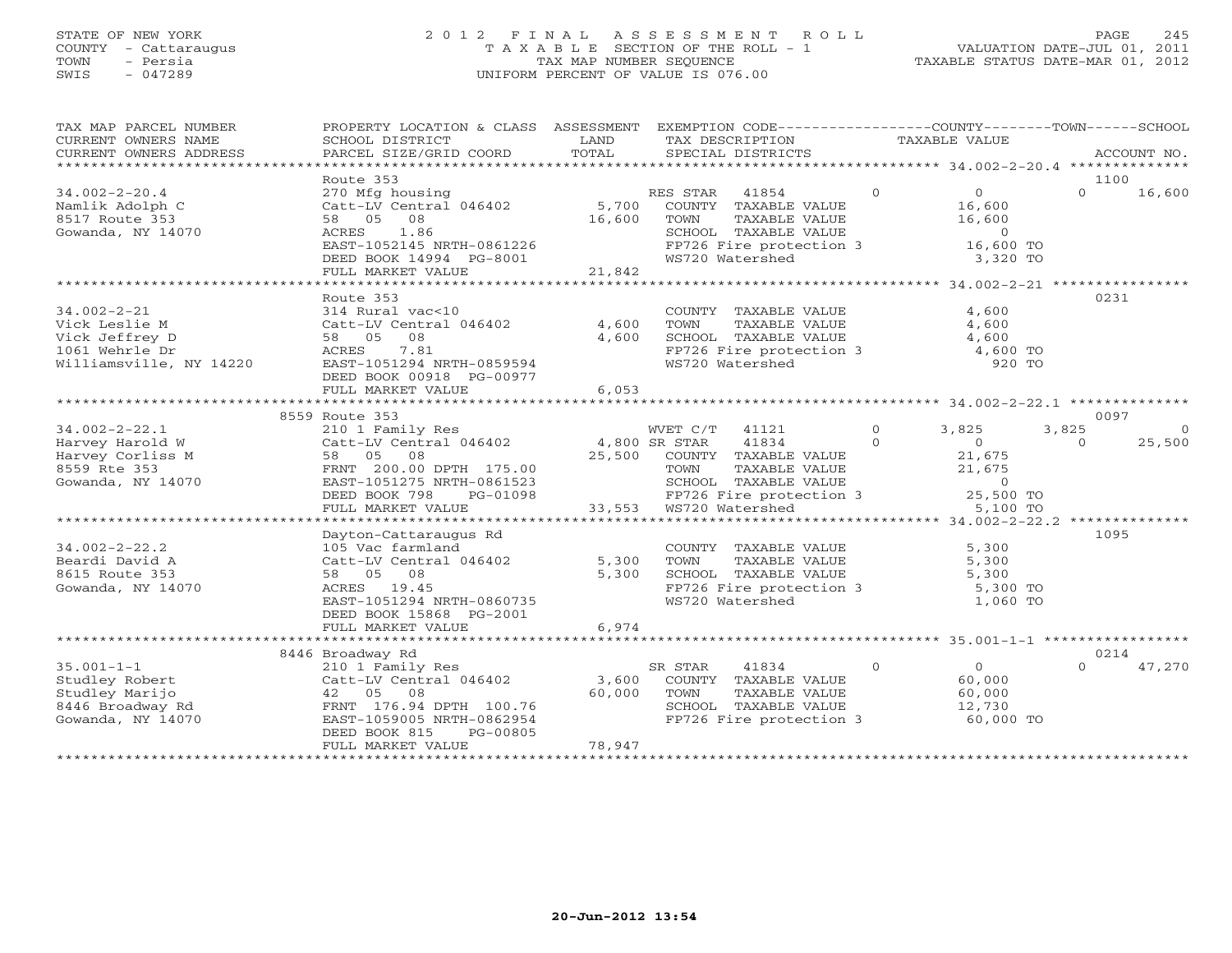# STATE OF NEW YORK 2 0 1 2 F I N A L A S S E S S M E N T R O L L PAGE 246 COUNTY - Cattaraugus T A X A B L E SECTION OF THE ROLL - 1 VALUATION DATE-JUL 01, 2011 TOWN - Persia TAX MAP NUMBER SEQUENCE TAXABLE STATUS DATE-MAR 01, 2012 SWIS - 047289 UNIFORM PERCENT OF VALUE IS 076.00UNIFORM PERCENT OF VALUE IS 076.00

| TAX MAP PARCEL NUMBER<br>CURRENT OWNERS NAME<br>CURRENT OWNERS ADDRESS                                                                                                                                                                                                           | PROPERTY LOCATION & CLASS ASSESSMENT EXEMPTION CODE---------------COUNTY-------TOWN------SCHOOL<br>SCHOOL DISTRICT<br>PARCEL SIZE/GRID COORD                                                                                             | <b>LAND</b><br>TOTAL | TAX DESCRIPTION<br>SPECIAL DISTRICTS                                                    | TAXABLE VALUE |          | ACCOUNT NO.                      |
|----------------------------------------------------------------------------------------------------------------------------------------------------------------------------------------------------------------------------------------------------------------------------------|------------------------------------------------------------------------------------------------------------------------------------------------------------------------------------------------------------------------------------------|----------------------|-----------------------------------------------------------------------------------------|---------------|----------|----------------------------------|
|                                                                                                                                                                                                                                                                                  |                                                                                                                                                                                                                                          |                      |                                                                                         |               |          |                                  |
|                                                                                                                                                                                                                                                                                  | 8378 Dewey Rd                                                                                                                                                                                                                            |                      |                                                                                         |               |          | 0216                             |
| $35.001 - 1 - 3$<br>Filock Jeffrey B Catt-LV Central 046402 28,300<br>Filock Peggy 34 05 08 91,000<br>8378 Dewey Rd ACRES 49.60<br>Cattaraugus, NY 14719-9677 EAST-1064564 NRTH-0861568                                                                                          | DEED BOOK 858 PG-00086                                                                                                                                                                                                                   |                      | SCHOOL TAXABLE VALUE 68,200<br>FP726 Fire protection 3 91,000 TO                        |               | $\Omega$ | 22,800                           |
|                                                                                                                                                                                                                                                                                  |                                                                                                                                                                                                                                          |                      |                                                                                         |               |          |                                  |
|                                                                                                                                                                                                                                                                                  | 8246 Maple Hill Rd                                                                                                                                                                                                                       |                      |                                                                                         |               |          | 0238                             |
|                                                                                                                                                                                                                                                                                  |                                                                                                                                                                                                                                          |                      |                                                                                         |               |          |                                  |
|                                                                                                                                                                                                                                                                                  |                                                                                                                                                                                                                                          |                      |                                                                                         |               |          |                                  |
|                                                                                                                                                                                                                                                                                  | 8249 Maple Hill Rd                                                                                                                                                                                                                       |                      |                                                                                         |               |          | 0137                             |
| $35.001 - 1 - 5$<br>35.001-1-5<br>35.001-1-5<br>370 Mfg housing<br>Catt-LV Central 046402<br>34 05 08<br>270 Mfg housing<br>270 Mfg housing<br>270 Mfg housing<br>35.500 TOWN TAXABLE VALUE<br>5,500 TOWN TAXABLE VALUE<br>39,500<br>39,500<br>39,500<br>29,500<br>39,500<br>29, | ACRES<br>4.60<br>EAST-1063118 NRTH-0859793<br>DEED BOOK 3574 PG-4002                                                                                                                                                                     |                      |                                                                                         |               |          |                                  |
|                                                                                                                                                                                                                                                                                  |                                                                                                                                                                                                                                          |                      |                                                                                         |               |          |                                  |
|                                                                                                                                                                                                                                                                                  |                                                                                                                                                                                                                                          |                      |                                                                                         |               |          |                                  |
|                                                                                                                                                                                                                                                                                  | 34 05 08 348,500 COUNTY TAXABLE VALUE 32,010<br>ACRES 6.70 2000 TOWN TAXABLE VALUE 32,010<br>EAST-1063223 NRTH-0859452 SCHOOL TAXABLE VALUE 32,010<br>DEED BOOK 00973 PG-00435 63,816<br>FULL MARKET VALUE 63,816<br>FULL MARKET VALUE 6 |                      | AGED C/T 41801 0 16,490 16,490<br>SR STAR 41834 0 0 0                                   |               |          | 0136<br>$\overline{0}$<br>47,270 |
|                                                                                                                                                                                                                                                                                  |                                                                                                                                                                                                                                          |                      |                                                                                         |               |          |                                  |
|                                                                                                                                                                                                                                                                                  | 8227 Maple Hill Rd                                                                                                                                                                                                                       |                      | COUNTY TAXABLE VALUE 19,900<br>TOWN TAXABLE VALUE 19,900<br>SCHOOL TAXABLE VALUE 19,900 |               |          | 1274                             |
|                                                                                                                                                                                                                                                                                  | EAST-1063739 NRTH-0859359<br>DEED BOOK 876<br>PG-01147<br>FULL MARKET VALUE                                                                                                                                                              | 26,184               | FP726 Fire protection 3 19,900 TO                                                       |               |          |                                  |
|                                                                                                                                                                                                                                                                                  |                                                                                                                                                                                                                                          |                      |                                                                                         |               |          |                                  |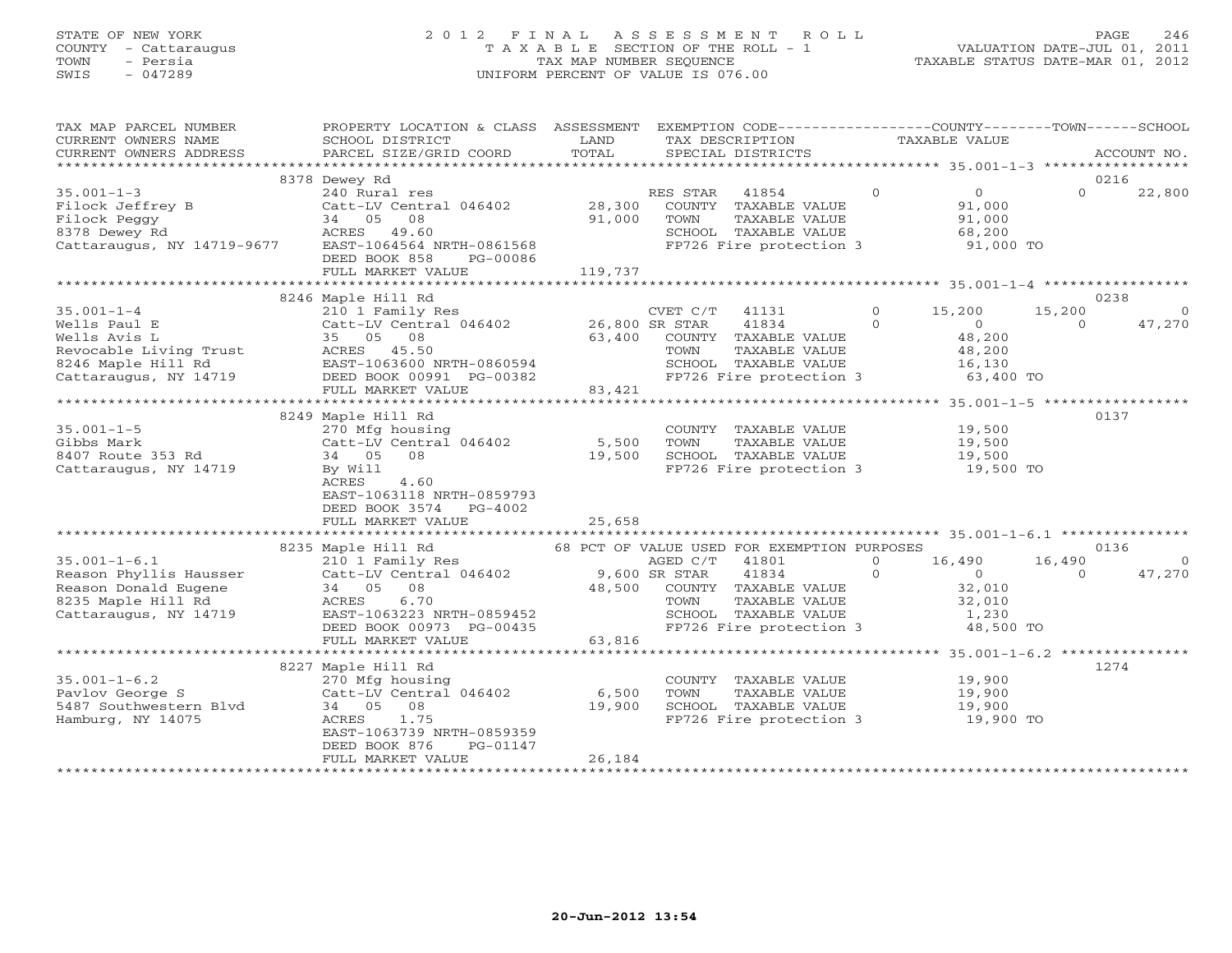# STATE OF NEW YORK 2 0 1 2 F I N A L A S S E S S M E N T R O L L PAGE 247 COUNTY - Cattaraugus T A X A B L E SECTION OF THE ROLL - 1 VALUATION DATE-JUL 01, 2011 TOWN - Persia TAX MAP NUMBER SEQUENCE TAXABLE STATUS DATE-MAR 01, 2012 SWIS - 047289 UNIFORM PERCENT OF VALUE IS 076.00UNIFORM PERCENT OF VALUE IS 076.00

| TAX MAP PARCEL NUMBER<br>CURRENT OWNERS NAME<br>CURRENT OWNERS ADDRESS                                            | PROPERTY LOCATION & CLASS ASSESSMENT<br>SCHOOL DISTRICT<br>PARCEL SIZE/GRID COORD                                                                                       | LAND<br>TOTAL              | TAX DESCRIPTION<br>SPECIAL DISTRICTS                                                                                 | EXEMPTION CODE-----------------COUNTY-------TOWN------SCHOOL<br>TAXABLE VALUE | ACCOUNT NO. |
|-------------------------------------------------------------------------------------------------------------------|-------------------------------------------------------------------------------------------------------------------------------------------------------------------------|----------------------------|----------------------------------------------------------------------------------------------------------------------|-------------------------------------------------------------------------------|-------------|
| $35.001 - 1 - 7.1$<br>Danzer Forestland, Inc.<br>119 A.I.D. Dr<br>Darlington, PA 16115                            | Maple Hill Rd<br>323 Vacant rural<br>Catt-LV Central 046402<br>34 05 08<br>ACRES 110.00<br>EAST-1065713 NRTH-0860191<br>DEED BOOK 153<br>$PG-4002$<br>FULL MARKET VALUE | 44,800<br>44,800<br>58,947 | COUNTY TAXABLE VALUE<br>TAXABLE VALUE<br>TOWN<br>SCHOOL TAXABLE VALUE<br>FP726 Fire protection 3                     | 44,800<br>44,800<br>44,800<br>44,800 TO                                       | 0021        |
| $35.001 - 1 - 7.2$<br>Bailey Denise M<br>8135 Maple Hill Rd<br>Cattaraugus, NY 14719                              | Maple Hill Rd<br>322 Rural vac>10<br>Catt-LV Central 046402<br>34 05 08<br>ACRES 13.50<br>EAST-1064193 NRTH-0859911<br>DEED BOOK 15232 PG-3001<br>FULL MARKET VALUE     | 8,000<br>8,000<br>10,526   | COUNTY TAXABLE VALUE<br>TOWN<br>TAXABLE VALUE<br>SCHOOL TAXABLE VALUE<br>FP726 Fire protection 3                     | 8,000<br>8,000<br>8,000<br>8,000 TO                                           | 0151        |
|                                                                                                                   | Dewey Rd                                                                                                                                                                |                            |                                                                                                                      |                                                                               | 0043        |
| $35.001 - 1 - 9$<br>Burgett Farm LLC<br>2386 Route 62<br>Kennedy, NY 14747<br>MAY BE SUBJECT TO PAYMENT           | 910 Priv forest<br>Catt-LV Central 046402<br>34/35 05 08<br>ACRES 207.00<br>EAST-1067188 NRTH-0862791<br>DEED BOOK 15057 PG-8001                                        | 60,000<br>60,000           | FOREST/A74 47460<br>COUNTY TAXABLE VALUE<br>TAXABLE VALUE<br>TOWN<br>SCHOOL TAXABLE VALUE<br>FP726 Fire protection 3 | $\Omega$<br>48,000<br>48,000<br>12,000<br>12,000<br>12,000<br>60,000 TO       | 48,000      |
| UNDER RPTL480A UNTIL 2021                                                                                         | FULL MARKET VALUE                                                                                                                                                       | 78,947                     |                                                                                                                      |                                                                               |             |
| $35.001 - 1 - 10$<br>Schelgel Dolores C<br>Priebe Susan E<br>77 Williamsburg Lane<br>Lancaster, NY 14086          | 8184 Maple Hill Rd<br>210 1 Family Res<br>Catt-LV Central 046402<br>33 05 08<br>ACRES 73.13<br>EAST-1065815 NRTH-0858538<br>DEED BOOK 11322 PG-6001                     | 31,200<br>150,500          | COUNTY TAXABLE VALUE<br>TOWN<br>TAXABLE VALUE<br>SCHOOL TAXABLE VALUE<br>FP726 Fire protection 3                     | 150,500<br>150,500<br>150,500<br>150,500 TO                                   | 0191        |
|                                                                                                                   | FULL MARKET VALUE                                                                                                                                                       | 198,026                    |                                                                                                                      |                                                                               |             |
| $35.001 - 1 - 11$<br>Cattaraugus Rod & Gun Club Inc Catt-LV Central 046402<br>PO Box 123<br>Cattaraugus, NY 14719 | Maple Hill Rd<br>322 Rural vac>10<br>25 05 08<br>ACRES 166.80<br>EAST-1067943 NRTH-0856897<br>DEED BOOK 913<br>PG-00922                                                 | 40,400<br>40,400           | COUNTY TAXABLE VALUE<br>TOWN<br>TAXABLE VALUE<br>SCHOOL TAXABLE VALUE<br>FP726 Fire protection 3                     | 40,400<br>40,400<br>40,400<br>40,400 TO                                       | 0177        |
| **********************                                                                                            | FULL MARKET VALUE                                                                                                                                                       | 53,158                     |                                                                                                                      |                                                                               |             |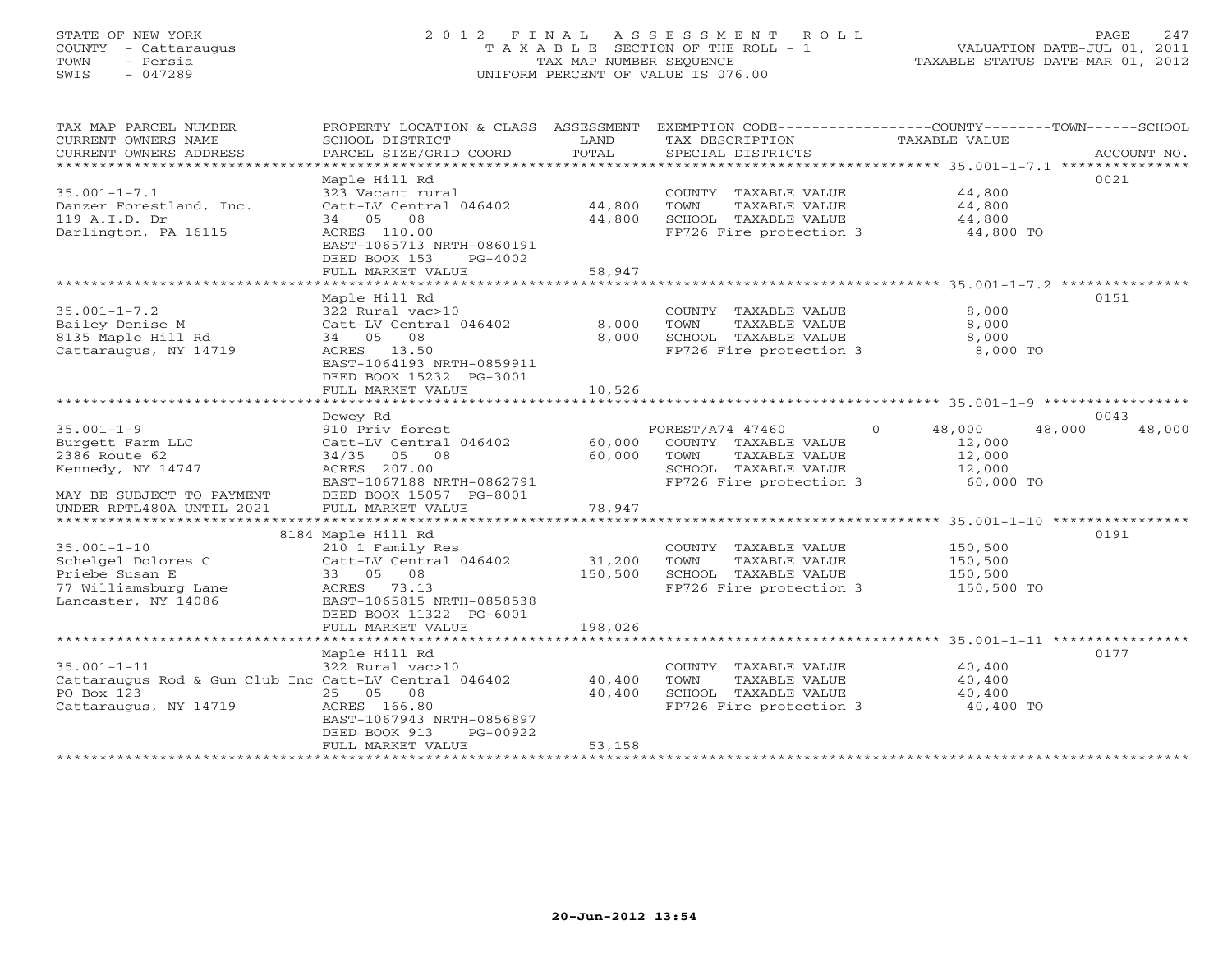# STATE OF NEW YORK 2 0 1 2 F I N A L A S S E S S M E N T R O L L PAGE 248 COUNTY - Cattaraugus T A X A B L E SECTION OF THE ROLL - 1 VALUATION DATE-JUL 01, 2011 TOWN - Persia TAX MAP NUMBER SEQUENCE TAXABLE STATUS DATE-MAR 01, 2012 SWIS - 047289 UNIFORM PERCENT OF VALUE IS 076.00UNIFORM PERCENT OF VALUE IS 076.00

| TAX MAP PARCEL NUMBER                            | PROPERTY LOCATION & CLASS ASSESSMENT EXEMPTION CODE----------------COUNTY-------TOWN------SCHOOL |         |                 |                                             |          |                |          |             |
|--------------------------------------------------|--------------------------------------------------------------------------------------------------|---------|-----------------|---------------------------------------------|----------|----------------|----------|-------------|
| CURRENT OWNERS NAME                              | SCHOOL DISTRICT                                                                                  | LAND    |                 | TAX DESCRIPTION                             |          | TAXABLE VALUE  |          |             |
| CURRENT OWNERS ADDRESS                           | PARCEL SIZE/GRID COORD                                                                           | TOTAL   |                 | SPECIAL DISTRICTS                           |          |                |          | ACCOUNT NO. |
|                                                  |                                                                                                  |         |                 |                                             |          |                |          |             |
|                                                  | Route 353                                                                                        |         |                 |                                             |          |                |          | 0005        |
| $35.001 - 1 - 13$                                | 314 Rural vac<10                                                                                 |         |                 | COUNTY TAXABLE VALUE                        |          | 1,100          |          |             |
|                                                  | Catt-LV Central 046402                                                                           | 1,100   | <b>TOWN</b>     | TAXABLE VALUE                               |          | 1,100          |          |             |
| Ackley Dennis D                                  |                                                                                                  |         |                 |                                             |          |                |          |             |
| PO Box 181                                       | 25 06<br>08                                                                                      | 1,100   |                 | SCHOOL TAXABLE VALUE                        |          | 1,100          |          |             |
| S Dayton, NY 14138                               | 1.81<br>ACRES                                                                                    |         |                 | FP726 Fire protection 3                     |          | 1,100 TO       |          |             |
|                                                  | EAST-1066935 NRTH-0855901                                                                        |         |                 |                                             |          |                |          |             |
|                                                  | DEED BOOK 1005<br>$PG-216$                                                                       |         |                 |                                             |          |                |          |             |
|                                                  | FULL MARKET VALUE                                                                                | 1,447   |                 |                                             |          |                |          |             |
|                                                  |                                                                                                  |         |                 |                                             |          |                |          |             |
|                                                  | 8133 Maple Hill Rd                                                                               |         |                 | 80 PCT OF VALUE USED FOR EXEMPTION PURPOSES |          |                |          | 0210        |
| $35.001 - 1 - 17.1$                              | 113 Cattle farm                                                                                  |         | CVET C/T        | 41131                                       | $\circ$  | 15,200         | 15,200   | $\circ$     |
| Eaton Howard M                                   | Catt-LV Central 046402                                                                           |         | 51,090 DVET C/T | 41141                                       | $\Omega$ | 8,487          | 8,487    | $\bigcirc$  |
| Eaton Brenda                                     | 33 05 08                                                                                         |         | 106,090 AG DIST | 41720                                       | $\Omega$ | 6,745          | 6,745    | 6,745       |
| 8133 Maple Hill Rd                               | merged 1-14,15 into parce                                                                        |         | SR STAR         | 41834                                       | $\Omega$ | $\overline{0}$ | $\Omega$ | 47,270      |
| Cattaraugus, NY 14719                            | ACRES 134.69                                                                                     |         |                 | COUNTY TAXABLE VALUE                        |          | 75,658         |          |             |
|                                                  | EAST-1065277 NRTH-0856679                                                                        |         | TOWN            | TAXABLE VALUE                               |          | 75,658         |          |             |
|                                                  |                                                                                                  |         |                 | SCHOOL TAXABLE VALUE                        |          |                |          |             |
| MAY BE SUBJECT TO PAYMENT                        | DEED BOOK 00934 PG-00843                                                                         |         |                 |                                             |          | 52,075         |          |             |
| UNDER AGDIST LAW TIL 2016<br>******************* | FULL MARKET VALUE<br>************************                                                    |         |                 | 139,592 FP726 Fire protection 3             |          | 106,090 TO     |          |             |
|                                                  |                                                                                                  |         |                 |                                             |          |                |          |             |
|                                                  | 8121 Maple Hill Rd                                                                               |         |                 |                                             |          |                |          | 1097        |
| $35.001 - 1 - 17.2$                              | 210 1 Family Res                                                                                 |         | RES STAR        | 41854                                       | $\Omega$ | $\Omega$       | $\Omega$ | 22,800      |
| Johnston Edward A                                | Catt-LV Central 046402                                                                           | 7,400   |                 | COUNTY TAXABLE VALUE                        |          | 60,400         |          |             |
| 8121 Maple Hill Rd                               | $33 - 05 - 08$                                                                                   | 60,400  | TOWN            | TAXABLE VALUE                               |          | 60,400         |          |             |
| Cattaraugus, NY 14719                            | 3.50<br>ACRES                                                                                    |         |                 | SCHOOL TAXABLE VALUE                        |          | 37,600         |          |             |
|                                                  | EAST-1066297 NRTH-0856700                                                                        |         |                 | FP726 Fire protection 3                     |          | 60,400 TO      |          |             |
|                                                  | DEED BOOK 00996 PG-01003                                                                         |         |                 |                                             |          |                |          |             |
|                                                  | FULL MARKET VALUE                                                                                | 79,474  |                 |                                             |          |                |          |             |
|                                                  |                                                                                                  |         |                 |                                             |          |                |          |             |
|                                                  | 8090 Maple Hill Rd                                                                               |         |                 |                                             |          |                |          | 1098        |
| $35.001 - 1 - 17.3$                              | 240 Rural res                                                                                    |         | RES STAR 41854  |                                             | $\Omega$ | $\overline{0}$ | $\Omega$ | 22,800      |
| Mack Kenneth A                                   | Catt-LV Central 046402                                                                           | 13,000  |                 | COUNTY TAXABLE VALUE                        |          | 77,500         |          |             |
| 8090 Maple Hill Rd                               | 33 05 08                                                                                         | 77,500  | TOWN            | TAXABLE VALUE                               |          | 77,500         |          |             |
| Cattaraugus, NY 14719                            | ACRES 18.40                                                                                      |         |                 | SCHOOL TAXABLE VALUE                        |          | 54,700         |          |             |
|                                                  |                                                                                                  |         |                 | FP726 Fire protection 3                     |          |                |          |             |
|                                                  | EAST-1066391 NRTH-0857236                                                                        |         |                 |                                             |          | 77,500 TO      |          |             |
|                                                  | DEED BOOK 4228<br>PG-9001                                                                        |         |                 |                                             |          |                |          |             |
|                                                  | FULL MARKET VALUE                                                                                | 101,974 |                 |                                             |          |                |          |             |
|                                                  |                                                                                                  |         |                 |                                             |          |                |          |             |
|                                                  | Maple Hill Rd                                                                                    |         |                 |                                             |          |                |          | 0175        |
| $35.001 - 1 - 18.1$                              | 314 Rural vac<10                                                                                 |         |                 | COUNTY TAXABLE VALUE                        |          | 10,500         |          |             |
| Bailey Charles L                                 | Catt-LV Central 046402                                                                           | 10,500  | TOWN            | TAXABLE VALUE                               |          | 10,500         |          |             |
| Bailey Denise M                                  | 33 05 08                                                                                         | 10,500  |                 | SCHOOL TAXABLE VALUE                        |          | 10,500         |          |             |
| 8315 Maple Hill Rd                               | ACRES 24.80                                                                                      |         |                 | FP726 Fire protection 3                     |          | 10,500 TO      |          |             |
| Cattaraugus, NY 14719                            | EAST-1063529 NRTH-0858876                                                                        |         |                 |                                             |          |                |          |             |
|                                                  | DEED BOOK 1026 PG-499                                                                            |         |                 |                                             |          |                |          |             |
|                                                  | FULL MARKET VALUE                                                                                | 13,816  |                 |                                             |          |                |          |             |
|                                                  |                                                                                                  |         |                 |                                             |          |                |          |             |
|                                                  |                                                                                                  |         |                 |                                             |          |                |          |             |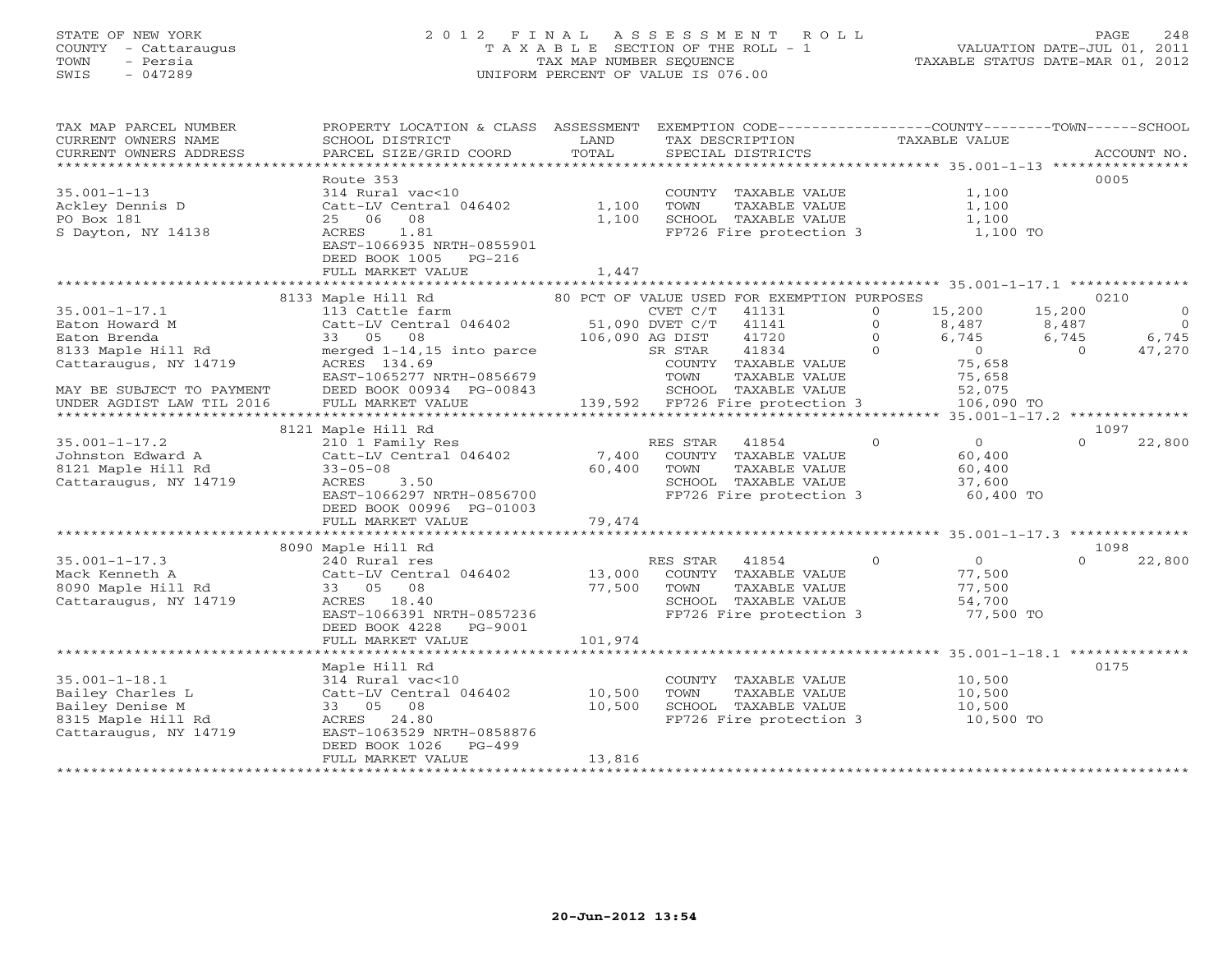# STATE OF NEW YORK 2 0 1 2 F I N A L A S S E S S M E N T R O L L PAGE 249 COUNTY - Cattaraugus T A X A B L E SECTION OF THE ROLL - 1 VALUATION DATE-JUL 01, 2011 TOWN - Persia TAX MAP NUMBER SEQUENCE TAXABLE STATUS DATE-MAR 01, 2012 SWIS - 047289 UNIFORM PERCENT OF VALUE IS 076.00UNIFORM PERCENT OF VALUE IS 076.00

| TAX MAP PARCEL NUMBER<br>CURRENT OWNERS NAME<br>CURRENT OWNERS ADDRESS                                                                                              | PROPERTY LOCATION & CLASS ASSESSMENT<br>SCHOOL DISTRICT<br>PARCEL SIZE/GRID COORD                                                                                                              | LAND<br>TOTAL               | EXEMPTION CODE-----------------COUNTY-------TOWN------SCHOOL<br>TAX DESCRIPTION<br>SPECIAL DISTRICTS                                     | TAXABLE VALUE                                                                      | ACCOUNT NO.                |
|---------------------------------------------------------------------------------------------------------------------------------------------------------------------|------------------------------------------------------------------------------------------------------------------------------------------------------------------------------------------------|-----------------------------|------------------------------------------------------------------------------------------------------------------------------------------|------------------------------------------------------------------------------------|----------------------------|
|                                                                                                                                                                     |                                                                                                                                                                                                |                             |                                                                                                                                          |                                                                                    |                            |
| $35.001 - 1 - 18.2$<br>Miller Jacob J Jr<br>Miller Jemima<br>Attn: Charles & Denise Bailey land contract C. Bailey-n<br>8315 Maple Hill Rd<br>Cattaraugus, NY 14719 | 8135 Maple Hill Rd<br>240 Rural res<br>Catt-LV Central 046402<br>33 05 08<br>home, cottage, barns<br>ACRES 49.60<br>EAST-1064041 NRTH-0858085<br>DEED BOOK 00943 PG-00401<br>FULL MARKET VALUE | 24,400<br>92,400<br>121,579 | RES STAR 41854<br>COUNTY TAXABLE VALUE<br>TOWN<br>TAXABLE VALUE<br>SCHOOL TAXABLE VALUE<br>FP726 Fire protection 3                       | $\Omega$<br>$\overline{0}$<br>92,400<br>92,400<br>69,600<br>92,400 TO              | 1307<br>$\Omega$<br>22,800 |
|                                                                                                                                                                     |                                                                                                                                                                                                |                             |                                                                                                                                          |                                                                                    |                            |
| $35.001 - 1 - 19$<br>Beverly Kenneth A<br>8068 Route 353<br>Cattaraugus, NY 14719                                                                                   | Route 353<br>720 Mine/quarry<br>Catt-LV Central 046402 12,500<br>41 05 08<br>ACRES 12.47<br>EAST-1062004 NRTH-0856777<br>DEED BOOK 10965 PG-3001                                               | 12,500                      | COUNTY TAXABLE VALUE<br>TOWN<br>TAXABLE VALUE<br>SCHOOL TAXABLE VALUE<br>FP726 Fire protection 3<br>WS720 Watershed                      | 12,500<br>12,500<br>12,500<br>12,500 TO<br>2,500 TO                                | 0092                       |
|                                                                                                                                                                     | FULL MARKET VALUE                                                                                                                                                                              | 16,447                      |                                                                                                                                          |                                                                                    |                            |
|                                                                                                                                                                     |                                                                                                                                                                                                |                             |                                                                                                                                          |                                                                                    |                            |
|                                                                                                                                                                     | 8050 Route 353                                                                                                                                                                                 |                             |                                                                                                                                          |                                                                                    | 0047                       |
| $35.001 - 1 - 20$<br>Gunsolus Norman W<br>Gunsolus Patricia M<br>8050 Route 353<br>Cattaraugus, NY 14719                                                            | 210 1 Family Res<br>Catt-LV Central 046402<br>41 05 08<br>2.13<br>ACRES<br>EAST-1061859 NRTH-0856238<br>DEED BOOK 00980 PG-00274                                                               | 6,700<br>37,400             | SR STAR<br>41834<br>COUNTY TAXABLE VALUE<br>TAXABLE VALUE<br>TOWN<br>SCHOOL TAXABLE VALUE<br>FP726 Fire protection 3                     | $\Omega$<br>$\overline{0}$<br>37,400<br>37,400<br>$\overline{0}$<br>37,400 TO      | $\Omega$<br>37,400         |
|                                                                                                                                                                     | FULL MARKET VALUE                                                                                                                                                                              | 49,211                      |                                                                                                                                          |                                                                                    |                            |
| $35.001 - 1 - 21.1$<br>Rosell Dale R<br>Rosell Suzanne M<br>8100 Route 353<br>Cattaraugus, NY 14719                                                                 | Route 353<br>322 Rural vac>10<br>Catt-LV Central 046402<br>41 05 08<br>ACRES 15.08<br>EAST-1060666 NRTH-0857040<br>DEED BOOK 8019 PG-5001<br>FULL MARKET VALUE                                 | 13,800<br>13,800<br>18,158  | COUNTY TAXABLE VALUE<br>TOWN<br>TAXABLE VALUE<br>SCHOOL TAXABLE VALUE<br>FP725 Fire protection 2<br>WS720 Watershed                      | 13,800<br>13,800<br>13,800<br>$13,800$ TO<br>2,760 TO                              | 0133                       |
|                                                                                                                                                                     |                                                                                                                                                                                                |                             |                                                                                                                                          |                                                                                    |                            |
|                                                                                                                                                                     | 8061 Route 353                                                                                                                                                                                 |                             |                                                                                                                                          |                                                                                    | 1077                       |
| $35.001 - 1 - 21.2$<br>Smith Sharon E<br>8140 NYS Route 353<br>Cattaraugus, NY 14719<br>MAY BE SUBJECT TO PAYMENT<br>UNDER AGDIST LAW TIL 2014                      | 240 Rural res<br>Catt-LV Central 046402<br>41 05 08<br>ACRES 15.34<br>EAST-1060875 NRTH-0856377<br>DEED BOOK 877<br>PG-00592<br>FULL MARKET VALUE                                              | 13,900<br>90,500<br>119,079 | 41854<br>RES STAR<br>COUNTY TAXABLE VALUE<br>TAXABLE VALUE<br>TOWN<br>SCHOOL TAXABLE VALUE<br>FP725 Fire protection 2<br>WS720 Watershed | $\Omega$<br>$\overline{0}$<br>90,500<br>90,500<br>67,700<br>90,500 TO<br>18,100 TO | $\Omega$<br>22,800         |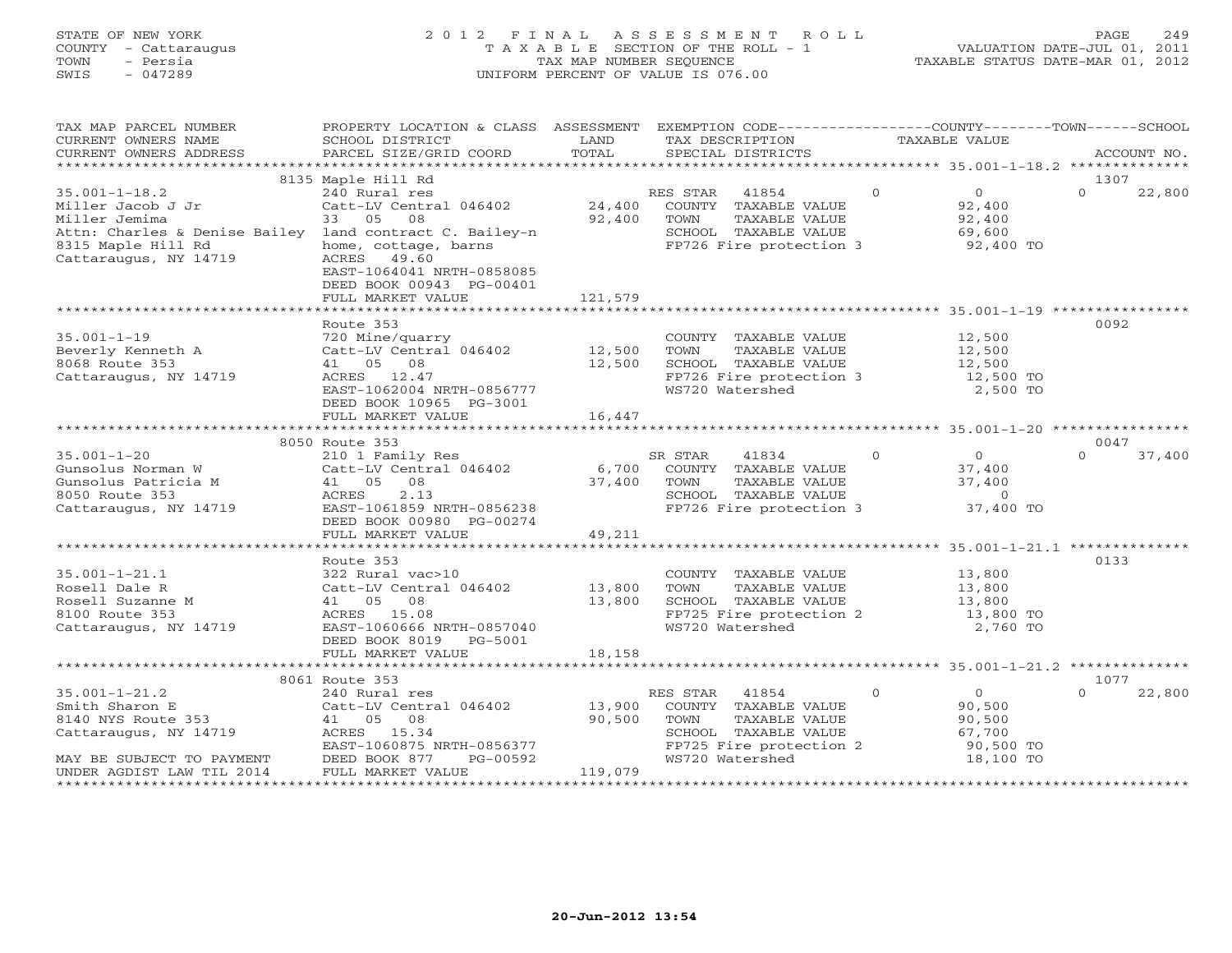# STATE OF NEW YORK 2 0 1 2 F I N A L A S S E S S M E N T R O L L PAGE 250 COUNTY - Cattaraugus T A X A B L E SECTION OF THE ROLL - 1 VALUATION DATE-JUL 01, 2011 TOWN - Persia TAX MAP NUMBER SEQUENCE TAXABLE STATUS DATE-MAR 01, 2012 SWIS - 047289 UNIFORM PERCENT OF VALUE IS 076.00UNIFORM PERCENT OF VALUE IS 076.00

| TAX MAP PARCEL NUMBER                                                                                                                                                                                                                                                                                                                                                                                                                                                   | PROPERTY LOCATION & CLASS ASSESSMENT                                                                                                                                                                                                     |        | EXEMPTION CODE----------------COUNTY-------TOWN------SCHOOL                                                                                          |           |                    |
|-------------------------------------------------------------------------------------------------------------------------------------------------------------------------------------------------------------------------------------------------------------------------------------------------------------------------------------------------------------------------------------------------------------------------------------------------------------------------|------------------------------------------------------------------------------------------------------------------------------------------------------------------------------------------------------------------------------------------|--------|------------------------------------------------------------------------------------------------------------------------------------------------------|-----------|--------------------|
| $\begin{tabular}{lllllll} \multicolumn{2}{c}{\textbf{CURRENT}} & \multicolumn{2}{c}{\textbf{WMERS}} & \multicolumn{2}{c}{\textbf{NAME}} & \multicolumn{2}{c}{\textbf{SCHOOL}} & \multicolumn{2}{c}{\textbf{ISTRICT}} & \multicolumn{2}{c}{\textbf{LAND}} & \multicolumn{2}{c}{\textbf{TAX} BESCRIPTION} & \multicolumn{2}{c}{\textbf{TAX} BLE} & \multicolumn{2}{c}{\textbf{VALUE}} & \multicolumn{2}{c}{\textbf{ACCOUNT NO.}} \\ & & & & & & & & \\ \multicolumn{2}{c$ |                                                                                                                                                                                                                                          |        |                                                                                                                                                      |           |                    |
|                                                                                                                                                                                                                                                                                                                                                                                                                                                                         |                                                                                                                                                                                                                                          |        |                                                                                                                                                      |           |                    |
|                                                                                                                                                                                                                                                                                                                                                                                                                                                                         |                                                                                                                                                                                                                                          |        |                                                                                                                                                      |           |                    |
|                                                                                                                                                                                                                                                                                                                                                                                                                                                                         | Snyder Hill Rd                                                                                                                                                                                                                           |        |                                                                                                                                                      |           | 1076               |
| $35.001 - 1 - 21.3$                                                                                                                                                                                                                                                                                                                                                                                                                                                     |                                                                                                                                                                                                                                          |        |                                                                                                                                                      |           |                    |
|                                                                                                                                                                                                                                                                                                                                                                                                                                                                         |                                                                                                                                                                                                                                          |        |                                                                                                                                                      |           |                    |
| 35.001-1-41.<br>Regan Richard J<br>Morgaret                                                                                                                                                                                                                                                                                                                                                                                                                             |                                                                                                                                                                                                                                          |        |                                                                                                                                                      |           |                    |
|                                                                                                                                                                                                                                                                                                                                                                                                                                                                         |                                                                                                                                                                                                                                          |        |                                                                                                                                                      |           |                    |
| 14130 Rosemary Ln Apt 3107<br>Largo, FL 33774                                                                                                                                                                                                                                                                                                                                                                                                                           | Singuer nii nu<br>312 Vac Wimpry<br>Catt-LV Central 046402 20,800 TOWN TAXABLE VALUE 32,200<br>41 05 08 32,200 SCHOOL TAXABLE VALUE 32,200<br>ACRES 34.01 FP725 Fire protection 2 32,200 TO<br>EAST-1059681 NRTH-0856776 WS720 Watershed |        |                                                                                                                                                      |           |                    |
|                                                                                                                                                                                                                                                                                                                                                                                                                                                                         | DEED BOOK 789 PG-00607                                                                                                                                                                                                                   |        |                                                                                                                                                      |           |                    |
|                                                                                                                                                                                                                                                                                                                                                                                                                                                                         | FULL MARKET VALUE                                                                                                                                                                                                                        | 42,368 |                                                                                                                                                      |           |                    |
|                                                                                                                                                                                                                                                                                                                                                                                                                                                                         |                                                                                                                                                                                                                                          |        |                                                                                                                                                      |           |                    |
|                                                                                                                                                                                                                                                                                                                                                                                                                                                                         | Snyder Hill Rd                                                                                                                                                                                                                           |        |                                                                                                                                                      |           | 1073               |
| $35.001 - 1 - 21.4$                                                                                                                                                                                                                                                                                                                                                                                                                                                     | $322$ Rural vac>10 $30,800$ COUNTY TAXABLE VALUE $30,800$ CALLE Catt-LV Central 046402 $30,800$ TOWN TAXABLE VALUE $30,800$                                                                                                              |        |                                                                                                                                                      |           |                    |
| McDonald Jesse J Life us                                                                                                                                                                                                                                                                                                                                                                                                                                                |                                                                                                                                                                                                                                          |        |                                                                                                                                                      |           |                    |
| McDonald Edna M Life us                                                                                                                                                                                                                                                                                                                                                                                                                                                 | 41 05 08                                                                                                                                                                                                                                 |        | 30,800 SCHOOL TAXABLE VALUE 30,800 TO<br>RTH-0855655 FP725 Fire protection 2 30,800 TO<br>RTH-0855655 WS720 Watershed 6,160 TO                       |           |                    |
| 6593 Taylor Rd                                                                                                                                                                                                                                                                                                                                                                                                                                                          | ACRES 62.58<br>EAST-1060611 NRTH-0855655                                                                                                                                                                                                 |        |                                                                                                                                                      |           |                    |
| Hamburg, NY 14075                                                                                                                                                                                                                                                                                                                                                                                                                                                       |                                                                                                                                                                                                                                          |        |                                                                                                                                                      |           |                    |
|                                                                                                                                                                                                                                                                                                                                                                                                                                                                         | DEED BOOK 1630    PG-5002                                                                                                                                                                                                                |        |                                                                                                                                                      |           |                    |
|                                                                                                                                                                                                                                                                                                                                                                                                                                                                         | FULL MARKET VALUE                                                                                                                                                                                                                        | 40,526 |                                                                                                                                                      |           |                    |
|                                                                                                                                                                                                                                                                                                                                                                                                                                                                         |                                                                                                                                                                                                                                          |        |                                                                                                                                                      |           |                    |
|                                                                                                                                                                                                                                                                                                                                                                                                                                                                         | Snyder Hill Rd                                                                                                                                                                                                                           |        |                                                                                                                                                      |           | 1283               |
| $35.001 - 1 - 21.5$<br>35.001-1-21.5<br>Krukowski Bryan D<br>Krukowski Darlene A<br>15 Ermann Dr                                                                                                                                                                                                                                                                                                                                                                        | 314 Rural vac<10<br>Catt-LV Central 046402 5,800                                                                                                                                                                                         |        |                                                                                                                                                      |           |                    |
|                                                                                                                                                                                                                                                                                                                                                                                                                                                                         |                                                                                                                                                                                                                                          |        |                                                                                                                                                      |           |                    |
|                                                                                                                                                                                                                                                                                                                                                                                                                                                                         | 41 05 08                                                                                                                                                                                                                                 | 5,800  |                                                                                                                                                      |           |                    |
| 15 Ermann Dr                                                                                                                                                                                                                                                                                                                                                                                                                                                            | ACRES 1.89                                                                                                                                                                                                                               |        | COUNTY TAXABLE VALUE 5,800<br>TOWN TAXABLE VALUE 5,800<br>SCHOOL TAXABLE VALUE 5,800<br>FP725 Fire protection 2 5,800 TO<br>WS720 Watershed 1,160 TO |           |                    |
| Tonawanda, NY 14217                                                                                                                                                                                                                                                                                                                                                                                                                                                     | EAST-1059182 NRTH-0856012                                                                                                                                                                                                                |        |                                                                                                                                                      |           |                    |
|                                                                                                                                                                                                                                                                                                                                                                                                                                                                         | DEED BOOK 17384 PG-2002                                                                                                                                                                                                                  |        |                                                                                                                                                      |           |                    |
|                                                                                                                                                                                                                                                                                                                                                                                                                                                                         |                                                                                                                                                                                                                                          |        |                                                                                                                                                      |           |                    |
|                                                                                                                                                                                                                                                                                                                                                                                                                                                                         |                                                                                                                                                                                                                                          |        |                                                                                                                                                      |           |                    |
|                                                                                                                                                                                                                                                                                                                                                                                                                                                                         | 8068 Route 353                                                                                                                                                                                                                           |        |                                                                                                                                                      |           | 0019               |
|                                                                                                                                                                                                                                                                                                                                                                                                                                                                         |                                                                                                                                                                                                                                          |        |                                                                                                                                                      |           |                    |
|                                                                                                                                                                                                                                                                                                                                                                                                                                                                         |                                                                                                                                                                                                                                          |        |                                                                                                                                                      |           |                    |
|                                                                                                                                                                                                                                                                                                                                                                                                                                                                         |                                                                                                                                                                                                                                          |        |                                                                                                                                                      |           |                    |
|                                                                                                                                                                                                                                                                                                                                                                                                                                                                         |                                                                                                                                                                                                                                          |        |                                                                                                                                                      |           |                    |
|                                                                                                                                                                                                                                                                                                                                                                                                                                                                         |                                                                                                                                                                                                                                          |        |                                                                                                                                                      |           |                    |
|                                                                                                                                                                                                                                                                                                                                                                                                                                                                         |                                                                                                                                                                                                                                          |        |                                                                                                                                                      |           |                    |
|                                                                                                                                                                                                                                                                                                                                                                                                                                                                         |                                                                                                                                                                                                                                          |        |                                                                                                                                                      |           |                    |
|                                                                                                                                                                                                                                                                                                                                                                                                                                                                         |                                                                                                                                                                                                                                          |        |                                                                                                                                                      |           |                    |
|                                                                                                                                                                                                                                                                                                                                                                                                                                                                         | 8100 Route 353                                                                                                                                                                                                                           |        |                                                                                                                                                      |           | 0076               |
|                                                                                                                                                                                                                                                                                                                                                                                                                                                                         |                                                                                                                                                                                                                                          |        |                                                                                                                                                      |           | $\Omega$<br>22,800 |
|                                                                                                                                                                                                                                                                                                                                                                                                                                                                         |                                                                                                                                                                                                                                          |        |                                                                                                                                                      |           |                    |
| 35.001-1-23<br>Rosell Dale R<br>Rosell Suzanne M<br>210 1 Family Res<br>Catt-LV Central 046402<br>249,500<br>249,500<br>26,700<br>26,700<br>26,700<br>26,700<br>26,700<br>26,700<br>26,700<br>26,700<br>26,700<br>26,700<br>26,700<br>26,700<br>26,700<br>26,700<br>26,7                                                                                                                                                                                                |                                                                                                                                                                                                                                          |        |                                                                                                                                                      |           |                    |
|                                                                                                                                                                                                                                                                                                                                                                                                                                                                         |                                                                                                                                                                                                                                          |        |                                                                                                                                                      |           |                    |
|                                                                                                                                                                                                                                                                                                                                                                                                                                                                         |                                                                                                                                                                                                                                          |        |                                                                                                                                                      | 49,500 TO |                    |
|                                                                                                                                                                                                                                                                                                                                                                                                                                                                         | DEED BOOK 888<br>PG-00941                                                                                                                                                                                                                |        |                                                                                                                                                      |           |                    |
|                                                                                                                                                                                                                                                                                                                                                                                                                                                                         | FULL MARKET VALUE                                                                                                                                                                                                                        | 65,132 |                                                                                                                                                      |           |                    |
|                                                                                                                                                                                                                                                                                                                                                                                                                                                                         |                                                                                                                                                                                                                                          |        |                                                                                                                                                      |           |                    |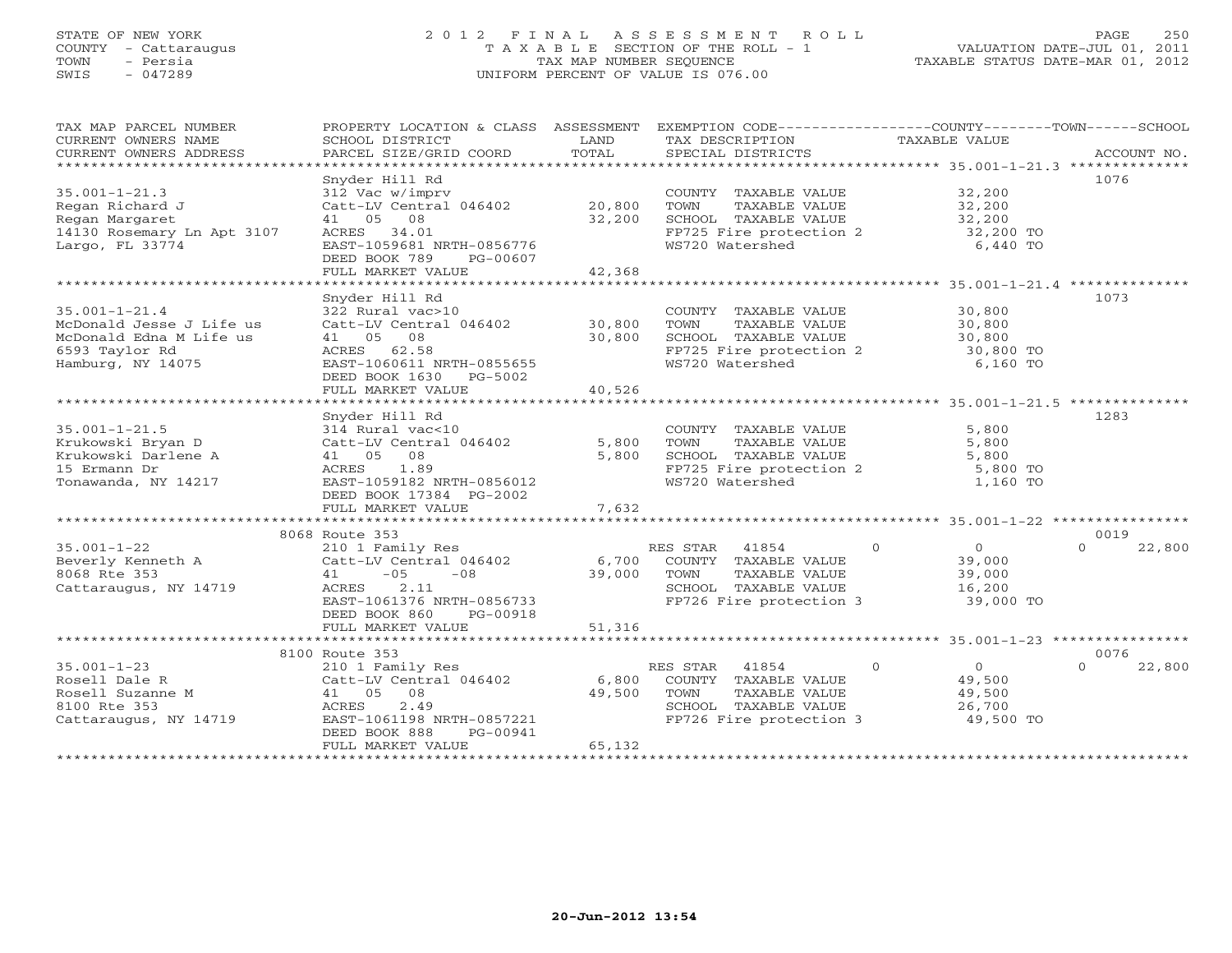# STATE OF NEW YORK 2 0 1 2 F I N A L A S S E S S M E N T R O L L PAGE 251 COUNTY - Cattaraugus T A X A B L E SECTION OF THE ROLL - 1 VALUATION DATE-JUL 01, 2011 TOWN - Persia TAX MAP NUMBER SEQUENCE TAXABLE STATUS DATE-MAR 01, 2012 SWIS - 047289 UNIFORM PERCENT OF VALUE IS 076.00UNIFORM PERCENT OF VALUE IS 076.00

| TAX MAP PARCEL NUMBER                                                                                                                                                                                                                                                                                                                                                                 | PROPERTY LOCATION & CLASS ASSESSMENT EXEMPTION CODE---------------COUNTY-------TOWN------SCHOOL |        |                                                                                                                                                                    |                    |
|---------------------------------------------------------------------------------------------------------------------------------------------------------------------------------------------------------------------------------------------------------------------------------------------------------------------------------------------------------------------------------------|-------------------------------------------------------------------------------------------------|--------|--------------------------------------------------------------------------------------------------------------------------------------------------------------------|--------------------|
|                                                                                                                                                                                                                                                                                                                                                                                       |                                                                                                 |        |                                                                                                                                                                    |                    |
|                                                                                                                                                                                                                                                                                                                                                                                       | 8141 Route 353                                                                                  |        |                                                                                                                                                                    | 0107               |
| $35.001 - 1 - 24.1$                                                                                                                                                                                                                                                                                                                                                                   | 105 Vac farmland                                                                                |        |                                                                                                                                                                    |                    |
|                                                                                                                                                                                                                                                                                                                                                                                       | Catt-LV Central 046402 4,400                                                                    |        |                                                                                                                                                                    |                    |
|                                                                                                                                                                                                                                                                                                                                                                                       | 41 08 08                                                                                        | 4,400  |                                                                                                                                                                    |                    |
| $35.001-1-24.1$<br>$5mith Michael R$<br>$6061 Route 353$<br>$6161 Catteraugus, NY 14719$<br>$7CRES$<br>$R2ST-1$                                                                                                                                                                                                                                                                       |                                                                                                 |        |                                                                                                                                                                    |                    |
|                                                                                                                                                                                                                                                                                                                                                                                       | 41 08 08<br>ACRES 8.80<br>EAST-1060287 NRTH-0857741                                             |        | COUNTY TAXABLE VALUE 4,400<br>TOWN TAXABLE VALUE 4,400<br>SCHOOL TAXABLE VALUE 4,400<br>FP726 Fire protection 3<br>WS720 Watershed 880 TO                          |                    |
| MAY BE SUBJECT TO PAYMENT DEED BOOK 7561 PG-2001                                                                                                                                                                                                                                                                                                                                      |                                                                                                 |        |                                                                                                                                                                    |                    |
|                                                                                                                                                                                                                                                                                                                                                                                       |                                                                                                 |        |                                                                                                                                                                    |                    |
| 35.001-1-24.2<br>35.001-1-24.2<br>35.001-1-24.2<br>2010 Snyder Hill Rd<br>2010 COLL Family Res<br>2010 COLL Family Res<br>2010 COLL Family Res<br>2010 COLL FAMBLE VALUE<br>21.500 COUNTY TAXABLE VALUE<br>24,500<br>3130 Snyder Hill Rd<br>41 08 08                                                                                                                                  |                                                                                                 |        |                                                                                                                                                                    |                    |
|                                                                                                                                                                                                                                                                                                                                                                                       |                                                                                                 |        |                                                                                                                                                                    | 1275               |
|                                                                                                                                                                                                                                                                                                                                                                                       |                                                                                                 |        |                                                                                                                                                                    | $\Omega$<br>22,800 |
|                                                                                                                                                                                                                                                                                                                                                                                       |                                                                                                 |        |                                                                                                                                                                    |                    |
|                                                                                                                                                                                                                                                                                                                                                                                       |                                                                                                 |        |                                                                                                                                                                    |                    |
|                                                                                                                                                                                                                                                                                                                                                                                       |                                                                                                 |        |                                                                                                                                                                    |                    |
|                                                                                                                                                                                                                                                                                                                                                                                       |                                                                                                 |        |                                                                                                                                                                    |                    |
|                                                                                                                                                                                                                                                                                                                                                                                       | DEED BOOK 1445 PG-7001<br>FULL MARKET VALUE 111,184                                             |        |                                                                                                                                                                    |                    |
|                                                                                                                                                                                                                                                                                                                                                                                       |                                                                                                 |        |                                                                                                                                                                    |                    |
|                                                                                                                                                                                                                                                                                                                                                                                       |                                                                                                 |        |                                                                                                                                                                    |                    |
|                                                                                                                                                                                                                                                                                                                                                                                       | 8110 Route 353                                                                                  |        |                                                                                                                                                                    | 1281               |
|                                                                                                                                                                                                                                                                                                                                                                                       |                                                                                                 |        |                                                                                                                                                                    |                    |
|                                                                                                                                                                                                                                                                                                                                                                                       |                                                                                                 |        |                                                                                                                                                                    |                    |
|                                                                                                                                                                                                                                                                                                                                                                                       |                                                                                                 |        |                                                                                                                                                                    |                    |
|                                                                                                                                                                                                                                                                                                                                                                                       |                                                                                                 |        |                                                                                                                                                                    |                    |
|                                                                                                                                                                                                                                                                                                                                                                                       |                                                                                                 |        |                                                                                                                                                                    |                    |
|                                                                                                                                                                                                                                                                                                                                                                                       |                                                                                                 |        |                                                                                                                                                                    |                    |
| $\begin{tabular}{lllllllllllll} 35.001-1-24.3 & 8110 \; \text{Ruler} & 17,000 & 1201 \; \text{Ruler} \\ \text{Smith Dale R} & 312 \; \text{Vac} \; \text{w/imprv} & 9,000 & \text{TOWN} & \text{TAXABLE VALUE} & 17,000 & 1201 \; \text{Gott-LU Central 046402} & 9,000 & \text{TOWN} & \text{TAXABLE VALUE} & 17,000 \; \text{Gott-LU Central 046402} & 9,000 & \text{TOWN} & \text$ |                                                                                                 |        |                                                                                                                                                                    |                    |
|                                                                                                                                                                                                                                                                                                                                                                                       | 8102 Route 353                                                                                  |        |                                                                                                                                                                    | 1282               |
|                                                                                                                                                                                                                                                                                                                                                                                       |                                                                                                 |        |                                                                                                                                                                    |                    |
|                                                                                                                                                                                                                                                                                                                                                                                       |                                                                                                 |        |                                                                                                                                                                    |                    |
|                                                                                                                                                                                                                                                                                                                                                                                       |                                                                                                 |        |                                                                                                                                                                    |                    |
|                                                                                                                                                                                                                                                                                                                                                                                       |                                                                                                 |        |                                                                                                                                                                    |                    |
|                                                                                                                                                                                                                                                                                                                                                                                       |                                                                                                 |        | COUNTY TAXABLE VALUE $86,000$<br>TOWN TAXABLE VALUE $86,000$<br>SCHOOL TAXABLE VALUE $86,000$<br>FP726 Fire protection 3 $86,000$ TO<br>WS720 Watershed 17,200 TO  |                    |
|                                                                                                                                                                                                                                                                                                                                                                                       |                                                                                                 |        |                                                                                                                                                                    |                    |
| 35.001-1-24.4<br>Smith Dale R<br>Smith Dale R<br>Smith Dale R<br>Smith Dale R<br>State 353<br>$41$ 08 08<br>Cattaraugus, NY 14719<br>MAY BE SUBJECT TO PAYMENT<br>MAY BE SUBJECT TO PAYMENT<br>MAY BE SUBJECT TO PAYMENT<br>MAY BE SUBJECT TO PAYME                                                                                                                                   |                                                                                                 |        |                                                                                                                                                                    |                    |
|                                                                                                                                                                                                                                                                                                                                                                                       |                                                                                                 |        |                                                                                                                                                                    |                    |
|                                                                                                                                                                                                                                                                                                                                                                                       | 8129 Route 353                                                                                  |        |                                                                                                                                                                    | 0120               |
|                                                                                                                                                                                                                                                                                                                                                                                       |                                                                                                 |        | COUNTY TAXABLE VALUE $23,300$<br>TOWN TAXABLE VALUE $23,300$<br>SCHOOL TAXABLE VALUE $23,300$<br>FP726 Fire protection 3 $23,300$ TO<br>WS720 Watershed $4,660$ TO |                    |
|                                                                                                                                                                                                                                                                                                                                                                                       |                                                                                                 |        |                                                                                                                                                                    |                    |
|                                                                                                                                                                                                                                                                                                                                                                                       |                                                                                                 |        |                                                                                                                                                                    |                    |
|                                                                                                                                                                                                                                                                                                                                                                                       |                                                                                                 |        |                                                                                                                                                                    |                    |
| 35.001-1-25<br>Czwojdak Kenneth M (200 Czwojdak Cynthia (200 Czwojdak Cynthia 41 05 08 23,300<br>310 N Willowlawn Pkwy ACRESS<br>Cheektowaga, NY 14206 EAST-1060718 NRTH-0857653                                                                                                                                                                                                      |                                                                                                 |        |                                                                                                                                                                    |                    |
|                                                                                                                                                                                                                                                                                                                                                                                       | DEED BOOK 1014 PG-236<br>FULL MARKET VALUE                                                      | 30,658 |                                                                                                                                                                    |                    |
|                                                                                                                                                                                                                                                                                                                                                                                       |                                                                                                 |        |                                                                                                                                                                    |                    |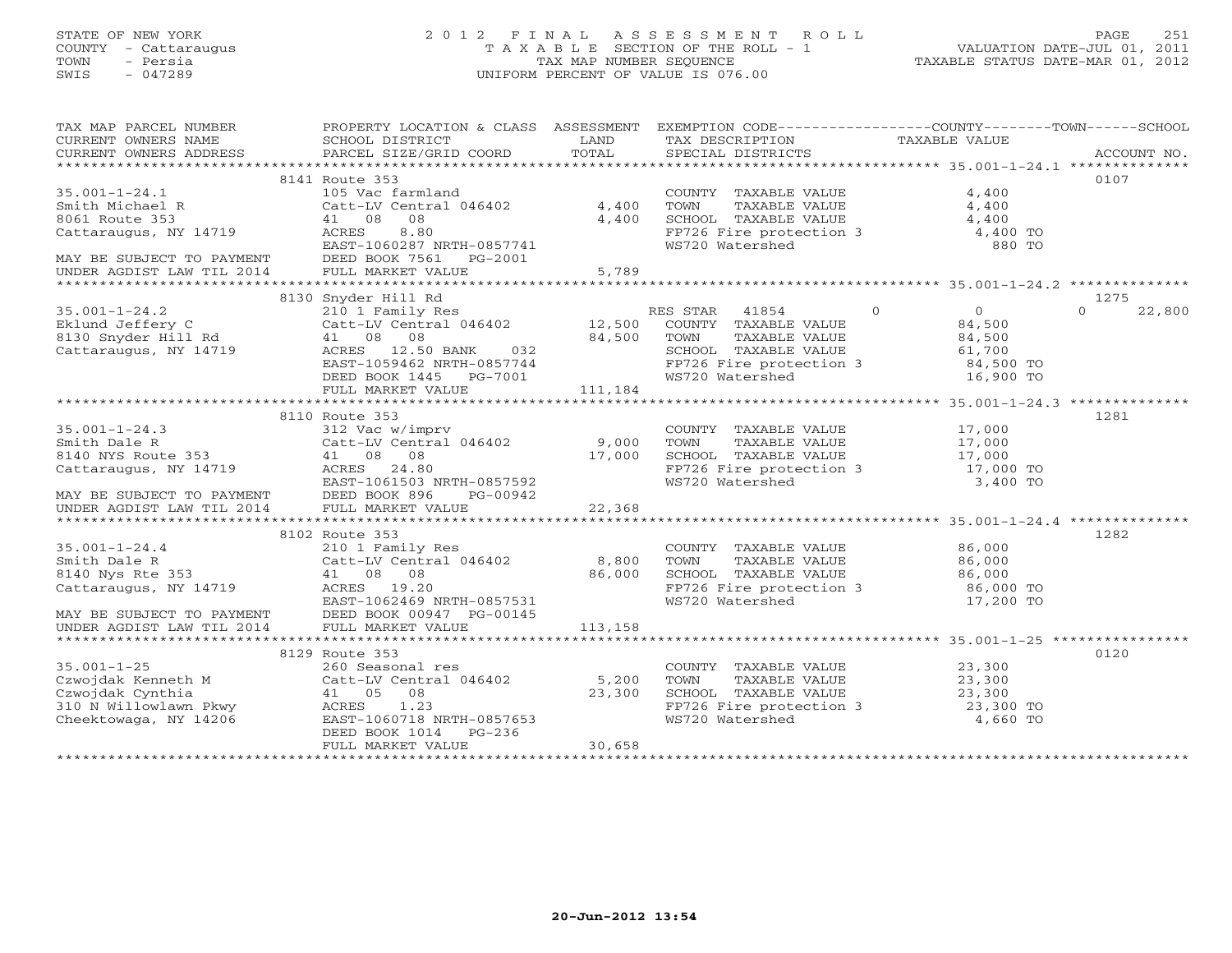# STATE OF NEW YORK 2 0 1 2 F I N A L A S S E S S M E N T R O L L PAGE 252 COUNTY - Cattaraugus T A X A B L E SECTION OF THE ROLL - 1 VALUATION DATE-JUL 01, 2011 TOWN - Persia TAX MAP NUMBER SEQUENCE TAXABLE STATUS DATE-MAR 01, 2012 SWIS - 047289 UNIFORM PERCENT OF VALUE IS 076.00UNIFORM PERCENT OF VALUE IS 076.00

| TAX MAP PARCEL NUMBER<br>CURRENT OWNERS NAME<br>CURRENT OWNERS ADDRESS | PROPERTY LOCATION & CLASS ASSESSMENT<br>SCHOOL DISTRICT<br>PARCEL SIZE/GRID COORD | LAND<br>TOTAL | EXEMPTION CODE----------------COUNTY-------TOWN-----SCHOOL<br>TAX DESCRIPTION<br>SPECIAL DISTRICTS | TAXABLE VALUE       | ACCOUNT NO.      |
|------------------------------------------------------------------------|-----------------------------------------------------------------------------------|---------------|----------------------------------------------------------------------------------------------------|---------------------|------------------|
| ***********************                                                |                                                                                   |               |                                                                                                    |                     |                  |
|                                                                        | 8151 Route 353                                                                    |               |                                                                                                    |                     | 0108             |
| $35.001 - 1 - 26.1$                                                    | 210 1 Family Res                                                                  |               | COUNTY TAXABLE VALUE                                                                               | 33,400              |                  |
| George Frank                                                           | Catt-LV Central 046402                                                            | 5,400         | TOWN<br>TAXABLE VALUE                                                                              | 33,400              |                  |
| 8151 Route 353                                                         | 41 05<br>08                                                                       | 33,400        | SCHOOL TAXABLE VALUE                                                                               | 33,400              |                  |
| Cattaraugus, NY 14719                                                  | split 40.65 acres-Smith 3                                                         |               | FP726 Fire protection 3                                                                            | 33,400 TO           |                  |
|                                                                        | 1.80<br>ACRES                                                                     |               | WS720 Watershed                                                                                    | 6,680 TO            |                  |
|                                                                        | EAST-1061456 NRTH-0858358<br>DEED BOOK 12591 PG-9004                              |               |                                                                                                    |                     |                  |
|                                                                        | FULL MARKET VALUE                                                                 | 43,947        |                                                                                                    |                     |                  |
|                                                                        | ******************************                                                    |               |                                                                                                    |                     |                  |
|                                                                        | 8171 Route 353                                                                    |               |                                                                                                    |                     | 1284             |
| $35.001 - 1 - 26.2$                                                    | 314 Rural vac<10                                                                  |               | COUNTY TAXABLE VALUE                                                                               | 4,900               |                  |
| McInerney Adam                                                         | Catt-LV Central 046402                                                            | 4,900         | TAXABLE VALUE<br>TOWN                                                                              | 4,900               |                  |
| Meahl-McInerney Melissa                                                | 41 05 08                                                                          | 4,900         | SCHOOL TAXABLE VALUE                                                                               | 4,900               |                  |
| 8180 Snyder Hill Rd                                                    | 7.24 BANK<br>ACRES<br>017                                                         |               | FP726 Fire protection 3                                                                            | 4,900 TO            |                  |
| Cattaraugus, NY 14719                                                  | EAST-1059676 NRTH-0858420                                                         |               | WS720 Watershed                                                                                    | 980 TO              |                  |
|                                                                        | DEED BOOK 1027<br>$PG-3$                                                          |               |                                                                                                    |                     |                  |
|                                                                        | FULL MARKET VALUE                                                                 | 6,447         |                                                                                                    |                     |                  |
|                                                                        |                                                                                   |               |                                                                                                    |                     |                  |
|                                                                        | 8161 Route 353                                                                    |               |                                                                                                    |                     | 1296             |
| $35.001 - 1 - 26.3$                                                    | 314 Rural vac<10                                                                  |               | COUNTY TAXABLE VALUE                                                                               | 800                 |                  |
| McInerney Adam                                                         | Catt-LV Central 046402                                                            | 800           | TOWN<br>TAXABLE VALUE                                                                              | 800                 |                  |
| Meahl-McInerney Melissa                                                | 41 05<br>08                                                                       | 800           | SCHOOL TAXABLE VALUE                                                                               | 800                 |                  |
| 8180 Snyder Hill Rd                                                    | ACRES<br>1.95 BANK<br>017                                                         |               | FP726 Fire protection 3                                                                            | 800 TO              |                  |
| Cattaraugus, NY 14719                                                  | EAST-1059936 NRTH-0858221                                                         |               | WS720 Watershed                                                                                    | 160 TO              |                  |
|                                                                        | DEED BOOK 1027 PG-3                                                               |               |                                                                                                    |                     |                  |
|                                                                        | FULL MARKET VALUE                                                                 | 1,053         |                                                                                                    |                     |                  |
|                                                                        |                                                                                   |               |                                                                                                    |                     |                  |
|                                                                        | 8160 Route 353                                                                    |               |                                                                                                    |                     | 3528             |
| $35.001 - 1 - 26.4$                                                    | 105 Vac farmland                                                                  |               | COUNTY TAXABLE VALUE                                                                               | 24,000              |                  |
| Smith Dale R                                                           | Catt-LV Central 046402                                                            | 24,000        | TOWN<br>TAXABLE VALUE                                                                              | 24,000              |                  |
| Smith Sharon E                                                         | split from Huber 3/2007                                                           | 24,000        | SCHOOL TAXABLE VALUE                                                                               | 24,000              |                  |
| 8140 NYS Route 353                                                     | ACRES 41.19                                                                       |               | FP726 Fire protection 3                                                                            | 24,000 TO           |                  |
| Cattaraugus, NY 14719                                                  | EAST-1061505 NRTH-0858370                                                         |               | WS720 Watershed                                                                                    | 24,000 TO           |                  |
|                                                                        | DEED BOOK 7494 PG-4001                                                            |               |                                                                                                    |                     |                  |
| MAY BE SUBJECT TO PAYMENT                                              | FULL MARKET VALUE                                                                 | 31,579        |                                                                                                    |                     |                  |
| UNDER AGDIST LAW TIL 2014                                              |                                                                                   |               |                                                                                                    |                     |                  |
|                                                                        |                                                                                   |               |                                                                                                    |                     |                  |
|                                                                        | 8150 Route 353                                                                    |               |                                                                                                    |                     | 3529             |
| $35.001 - 1 - 26.5$                                                    | 210 1 Family Res                                                                  |               | RES STAR<br>41854                                                                                  | $\Omega$<br>$\circ$ | 22,800<br>$\cap$ |
| Smith Michael R                                                        | Catt-LV Central 046402                                                            | 5,400         | COUNTY TAXABLE VALUE                                                                               | 55,400              |                  |
| 8150 Route 353                                                         | split from 26.4 (3/2007)                                                          | 55,400        | TOWN<br>TAXABLE VALUE                                                                              | 55,400              |                  |
| Cattaraugus, NY 14719                                                  | 1.80<br>ACRES<br>EAST-1060588 NRTH-0858207                                        |               | SCHOOL TAXABLE VALUE                                                                               | 32,600              |                  |
|                                                                        | DEED BOOK 7560<br>$PG-2000$                                                       |               |                                                                                                    |                     |                  |
|                                                                        | FULL MARKET VALUE                                                                 | 72,895        |                                                                                                    |                     |                  |
|                                                                        |                                                                                   |               |                                                                                                    |                     |                  |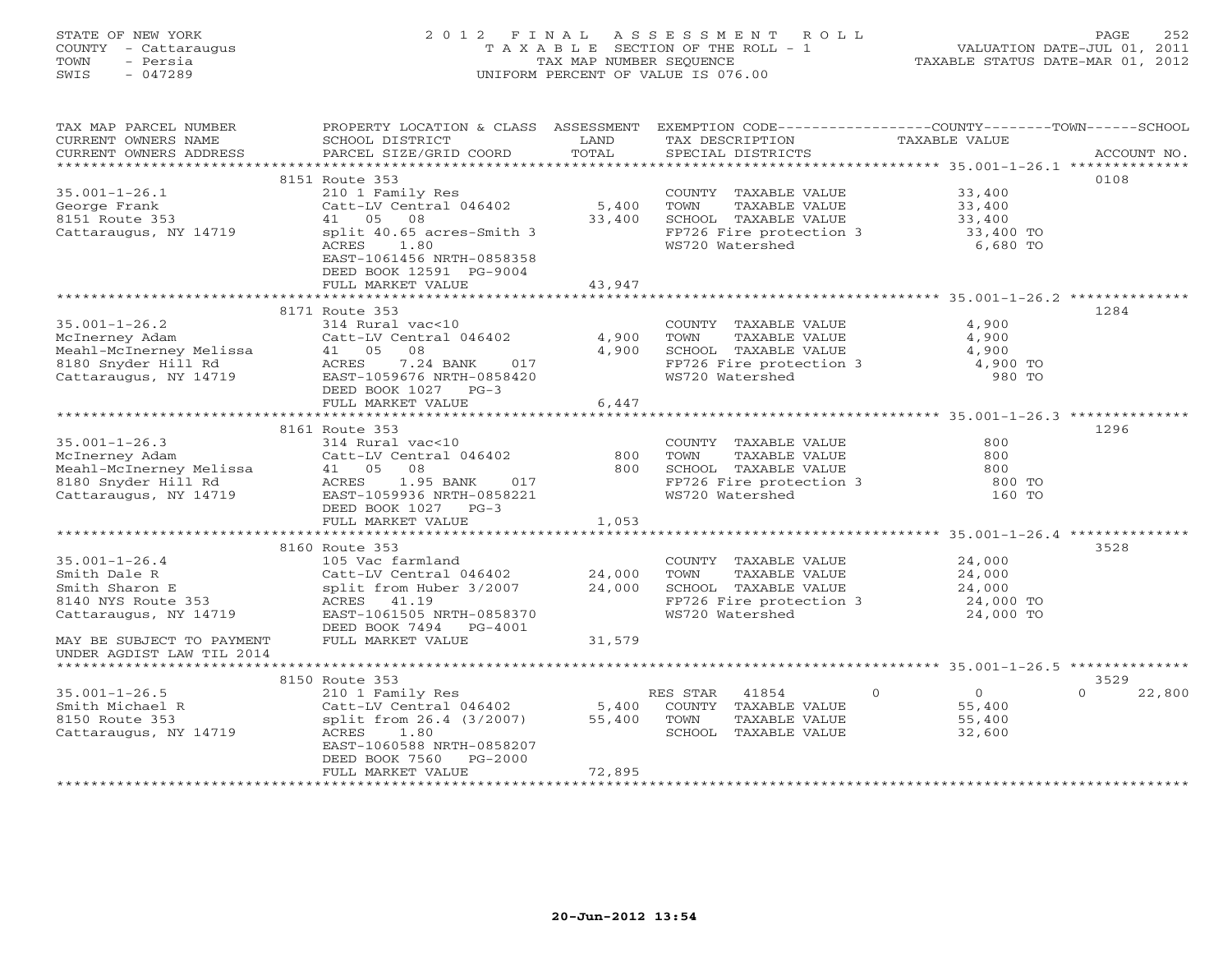## STATE OF NEW YORK 2 0 1 2 F I N A L A S S E S S M E N T R O L L PAGE 253 COUNTY - Cattaraugus T A X A B L E SECTION OF THE ROLL - 1 VALUATION DATE-JUL 01, 2011 TOWN - Persia TAX MAP NUMBER SEQUENCE TAXABLE STATUS DATE-MAR 01, 2012 SWIS - 047289 UNIFORM PERCENT OF VALUE IS 076.00UNIFORM PERCENT OF VALUE IS 076.00

| TAX MAP PARCEL NUMBER<br>CURRENT OWNERS NAME                                                                   | PROPERTY LOCATION & CLASS ASSESSMENT EXEMPTION CODE----------------COUNTY-------TOWN------SCHOOL<br>SCHOOL DISTRICT                                                               | LAND                       | TAX DESCRIPTION                                                                                                                                               |                | TAXABLE VALUE                                                          |          |             |
|----------------------------------------------------------------------------------------------------------------|-----------------------------------------------------------------------------------------------------------------------------------------------------------------------------------|----------------------------|---------------------------------------------------------------------------------------------------------------------------------------------------------------|----------------|------------------------------------------------------------------------|----------|-------------|
| CURRENT OWNERS ADDRESS                                                                                         | PARCEL SIZE/GRID COORD                                                                                                                                                            | TOTAL                      | SPECIAL DISTRICTS                                                                                                                                             |                |                                                                        |          | ACCOUNT NO. |
|                                                                                                                |                                                                                                                                                                                   |                            |                                                                                                                                                               |                |                                                                        |          |             |
|                                                                                                                | 8180 Snyder Hill Rd                                                                                                                                                               |                            |                                                                                                                                                               |                |                                                                        | 0153     |             |
| $35.001 - 1 - 27$<br>McInerney Adam<br>Meahl-McInerney Melissa<br>8180 Snyder Hill Rd<br>Cattaraugus, NY 14719 | 210 1 Family Res<br>Catt-LV Central 046402<br>49 05<br>08<br>ACRES<br>7.14 BANK<br>017<br>EAST-1059200 NRTH-0858377                                                               | 74,600                     | RES STAR<br>41854<br>9,800 COUNTY TAXABLE VALUE<br>TOWN<br>TAXABLE VALUE<br>SCHOOL TAXABLE VALUE<br>SCHOOL TAAABLE VALUE<br>FP726 Fire protection 3           | $\overline{0}$ | $\overline{0}$<br>74,600<br>74,600<br>51,800<br>74,600 TO              | $\Omega$ | 22,800      |
|                                                                                                                | DEED BOOK 1027 PG-3                                                                                                                                                               |                            | WS720 Watershed                                                                                                                                               |                | 14,920 TO                                                              |          |             |
|                                                                                                                | FULL MARKET VALUE                                                                                                                                                                 | 98,158                     |                                                                                                                                                               |                |                                                                        |          |             |
|                                                                                                                |                                                                                                                                                                                   |                            |                                                                                                                                                               |                |                                                                        |          |             |
|                                                                                                                | 8215 Route 353                                                                                                                                                                    |                            |                                                                                                                                                               |                |                                                                        | 0065     |             |
| $35.001 - 1 - 28$<br>Johnson Merilou<br>8215 Rte 353                                                           | 240 Rural res<br>Catt-LV Central 046402<br>41 05 08                                                                                                                               | 21,800<br>42,600           | SR STAR<br>41834<br>COUNTY TAXABLE VALUE<br>TOWN<br>TAXABLE VALUE                                                                                             | $\Omega$       | $\overline{0}$<br>42,600<br>42,600                                     | $\Omega$ | 42,600      |
| Cattaraugus, NY 14719                                                                                          | ACRES 47.44<br>EAST-1060986 NRTH-0858979<br>DEED BOOK 791<br>PG-00820<br>FULL MARKET VALUE                                                                                        | 56,053                     | SCHOOL TAXABLE VALUE<br>FP726 Fire protection 3<br>WS720 Watershed<br>WS720 Watershed                                                                         |                | $\sim$ 0<br>42,600 TO<br>8,520 TO                                      |          |             |
|                                                                                                                |                                                                                                                                                                                   |                            |                                                                                                                                                               |                |                                                                        |          |             |
|                                                                                                                | 8186 Route 353                                                                                                                                                                    |                            |                                                                                                                                                               |                |                                                                        | 0130     |             |
| $35.001 - 1 - 29$<br>Lulas David R<br>Lulas Lesley R<br>8186 Rte 353<br>Cattaraugus, NY 14719                  | 270 Mfg housing<br>Catt-LV Central 046402<br>08<br>41 05<br>FRNT 200.00 DPTH 185.00<br>EAST-1059817 NRTH-0858933<br>DEED BOOK 896<br>PG-00029<br>FULL MARKET VALUE                | 4,700<br>50,000<br>65,789  | RES STAR 41854<br>COUNTY TAXABLE VALUE<br>TOWN<br>TAXABLE VALUE<br>SCHOOL TAXABLE VALUE<br>SCHOOL TAXABLE VALUE<br>FP726 Fire protection 3<br>WS720 Watershed | $\Omega$       | $\overline{0}$<br>50,000<br>50,000<br>27,200<br>50,000 TO<br>10,000 TO | $\Omega$ | 22,800      |
|                                                                                                                |                                                                                                                                                                                   |                            |                                                                                                                                                               |                |                                                                        |          |             |
|                                                                                                                | 8228 Route 353                                                                                                                                                                    |                            |                                                                                                                                                               |                |                                                                        | 0246     |             |
| $35.001 - 1 - 30.1$<br>Williams Donald<br>5379 Williams Ave<br>West Valley, NY 14171                           | 112 Dairy farm<br>Catt-LV Central 046402 58,800 COUNTY TAXABLE VALUE<br>42 05 08<br>ACRES 208.15<br>EAST-1059896 NRTH-0860412<br>DEED BOOK 735<br>PG-00717<br>FULL MARKET VALUE   | 90,000<br>118,421          | SILO T/C/S 42100<br>TOWN<br>TAXABLE VALUE<br>SCHOOL TAXABLE VALUE<br>FP726 Fire protection 3<br>WS720 Watershed                                               | $\circ$        | 2,000<br>88,000<br>88,000<br>88,000<br>90,000 TO<br>18,000 TO          | 2,000    | 2,000       |
|                                                                                                                |                                                                                                                                                                                   |                            |                                                                                                                                                               |                |                                                                        |          |             |
|                                                                                                                | 8327 Maple Hill Rd                                                                                                                                                                |                            |                                                                                                                                                               |                |                                                                        | 1068     |             |
| $35.001 - 1 - 30.2$<br>Ninan Nick C<br>Ninan Regina<br>8327 Maple Hill Rd<br>Cattaraugus, NY 14719             | 210 1 Family Res<br>Catt-LV Central 046402<br>45 05<br>08<br>FRNT 230.00 DPTH 164.65<br>BANK<br>017<br>EAST-1061670 NRTH-0860654<br>DEED BOOK 00968 PG-00389<br>FULL MARKET VALUE | 5,400<br>81,000<br>106,579 | RES STAR<br>41854<br>COUNTY TAXABLE VALUE<br>TOWN<br>TAXABLE VALUE<br>SCHOOL TAXABLE VALUE<br>FP726 Fire protection 3<br>WS720 Watershed                      | $\Omega$       | $\overline{0}$<br>81,000<br>81,000<br>58,200<br>81,000 TO<br>16,200 TO | $\cap$   | 22,800      |
|                                                                                                                |                                                                                                                                                                                   |                            |                                                                                                                                                               |                |                                                                        |          |             |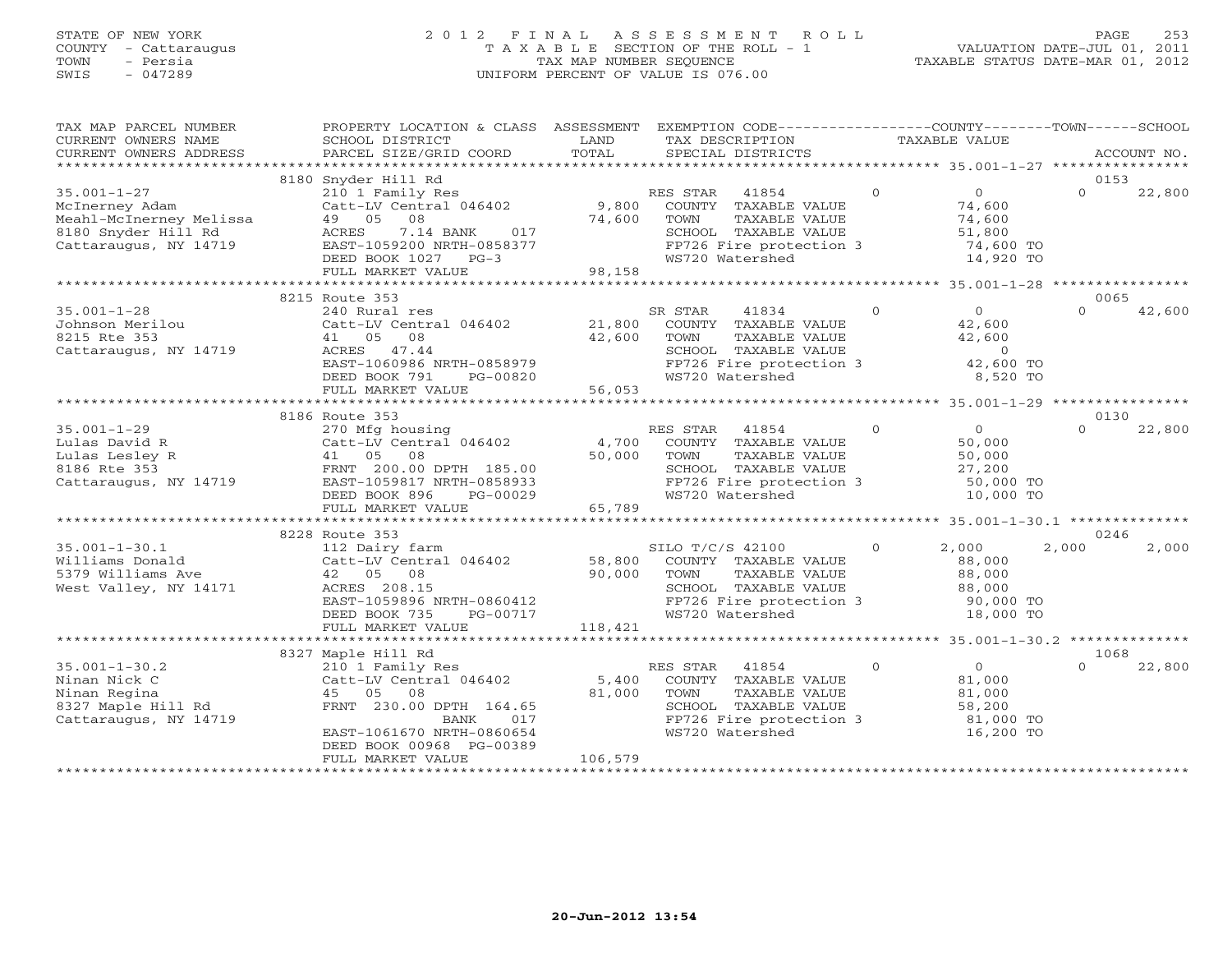## STATE OF NEW YORK 2 0 1 2 F I N A L A S S E S S M E N T R O L L PAGE 254 COUNTY - Cattaraugus T A X A B L E SECTION OF THE ROLL - 1 VALUATION DATE-JUL 01, 2011 TOWN - Persia TAX MAP NUMBER SEQUENCE TAXABLE STATUS DATE-MAR 01, 2012 SWIS - 047289 UNIFORM PERCENT OF VALUE IS 076.00UNIFORM PERCENT OF VALUE IS 076.00

| TAX MAP PARCEL NUMBER<br>CURRENT OWNERS NAME<br>CURRENT OWNERS ADDRESS | PROPERTY LOCATION & CLASS ASSESSMENT<br>SCHOOL DISTRICT<br>PARCEL SIZE/GRID COORD | LAND<br>TOTAL | EXEMPTION CODE-----------------COUNTY-------TOWN------SCHOOL<br>TAX DESCRIPTION TAXABLE VALUE<br>SPECIAL DISTRICTS |                      | ACCOUNT NO. |        |  |
|------------------------------------------------------------------------|-----------------------------------------------------------------------------------|---------------|--------------------------------------------------------------------------------------------------------------------|----------------------|-------------|--------|--|
|                                                                        |                                                                                   |               |                                                                                                                    |                      |             |        |  |
|                                                                        | 8312 Maple Hill Rd                                                                |               |                                                                                                                    |                      | 0143        |        |  |
| $35.001 - 1 - 31$                                                      | 322 Rural vac>10                                                                  |               | COUNTY TAXABLE VALUE                                                                                               | 28,300               |             |        |  |
| Miller Rosemarie                                                       | Catt-LV Central 046402                                                            | 28,300        | TAXABLE VALUE<br>TOWN                                                                                              | 28,300               |             |        |  |
| 205 Dowington Ln                                                       | 42 05 08                                                                          | 28,300        | SCHOOL TAXABLE VALUE                                                                                               | 28,300               |             |        |  |
| Cary, NC 27519                                                         | 55.43<br>ACRES                                                                    |               | FP726 Fire protection 3                                                                                            | 28,300 TO            |             |        |  |
|                                                                        | EAST-1061912 NRTH-0861282                                                         |               | WS720 Watershed                                                                                                    | 5,660 TO             |             |        |  |
|                                                                        | DEED BOOK 1005<br>PG-1022                                                         |               |                                                                                                                    |                      |             |        |  |
|                                                                        | FULL MARKET VALUE                                                                 | 37,237        |                                                                                                                    |                      |             |        |  |
|                                                                        |                                                                                   |               |                                                                                                                    |                      |             |        |  |
|                                                                        | Broadway Rd                                                                       |               |                                                                                                                    |                      | 0218        |        |  |
| $35.001 - 1 - 32$                                                      | 105 Vac farmland                                                                  |               | AG DIST<br>41720                                                                                                   | $\Omega$<br>9,542    | 9,542       | 9,542  |  |
| Studley Robert                                                         | Catt-LV Central 046402                                                            | 22,900        | COUNTY<br>TAXABLE VALUE                                                                                            | 13,358               |             |        |  |
| Studley Marijo                                                         | 42 05<br>08                                                                       | 22,900        | TAXABLE VALUE<br>TOWN                                                                                              | 13,358               |             |        |  |
| 8446 Broadway Rd                                                       | 49.49<br>ACRES                                                                    |               | SCHOOL TAXABLE VALUE                                                                                               | 13,358               |             |        |  |
| Gowanda, NY 14070                                                      | EAST-1059954 NRTH-0861337                                                         |               | FP726 Fire protection 3                                                                                            | 22,900 TO            |             |        |  |
|                                                                        | DEED BOOK 730<br>PG-00501                                                         |               |                                                                                                                    |                      |             |        |  |
| MAY BE SUBJECT TO PAYMENT                                              | FULL MARKET VALUE                                                                 | 30,132        |                                                                                                                    |                      |             |        |  |
| UNDER AGDIST LAW TIL 2016                                              |                                                                                   |               |                                                                                                                    |                      |             |        |  |
|                                                                        |                                                                                   |               |                                                                                                                    |                      |             |        |  |
|                                                                        | 8352 Broadway Rd                                                                  |               |                                                                                                                    |                      | 0118        |        |  |
| $35.001 - 1 - 33$                                                      | 210 1 Family Res                                                                  |               | RES STAR 41854                                                                                                     | $\Omega$<br>$\Omega$ | $\Omega$    | 22,800 |  |
| Pachucinski John                                                       | Catt-LV Central 046402                                                            |               | 5,600 COUNTY TAXABLE VALUE                                                                                         | 51,000               |             |        |  |
| Pachucinski Evelyn                                                     | 42 05<br>08                                                                       | 51,000        | TOWN<br>TAXABLE VALUE                                                                                              | 51,000               |             |        |  |
| 8352 Broadway Rd                                                       | 1.71<br>ACRES                                                                     |               | SCHOOL<br>TAXABLE VALUE                                                                                            | 28,200               |             |        |  |
| Gowanda, NY 14070                                                      | EAST-1059037 NRTH-0861343                                                         |               | FP726 Fire protection 3                                                                                            | 51,000 TO            |             |        |  |
|                                                                        | DEED BOOK 742<br>PG-00890<br>FULL MARKET VALUE                                    | 67,105        | WS720 Watershed                                                                                                    | 10,200 TO            |             |        |  |
|                                                                        |                                                                                   |               |                                                                                                                    |                      |             |        |  |
|                                                                        |                                                                                   |               |                                                                                                                    |                      |             |        |  |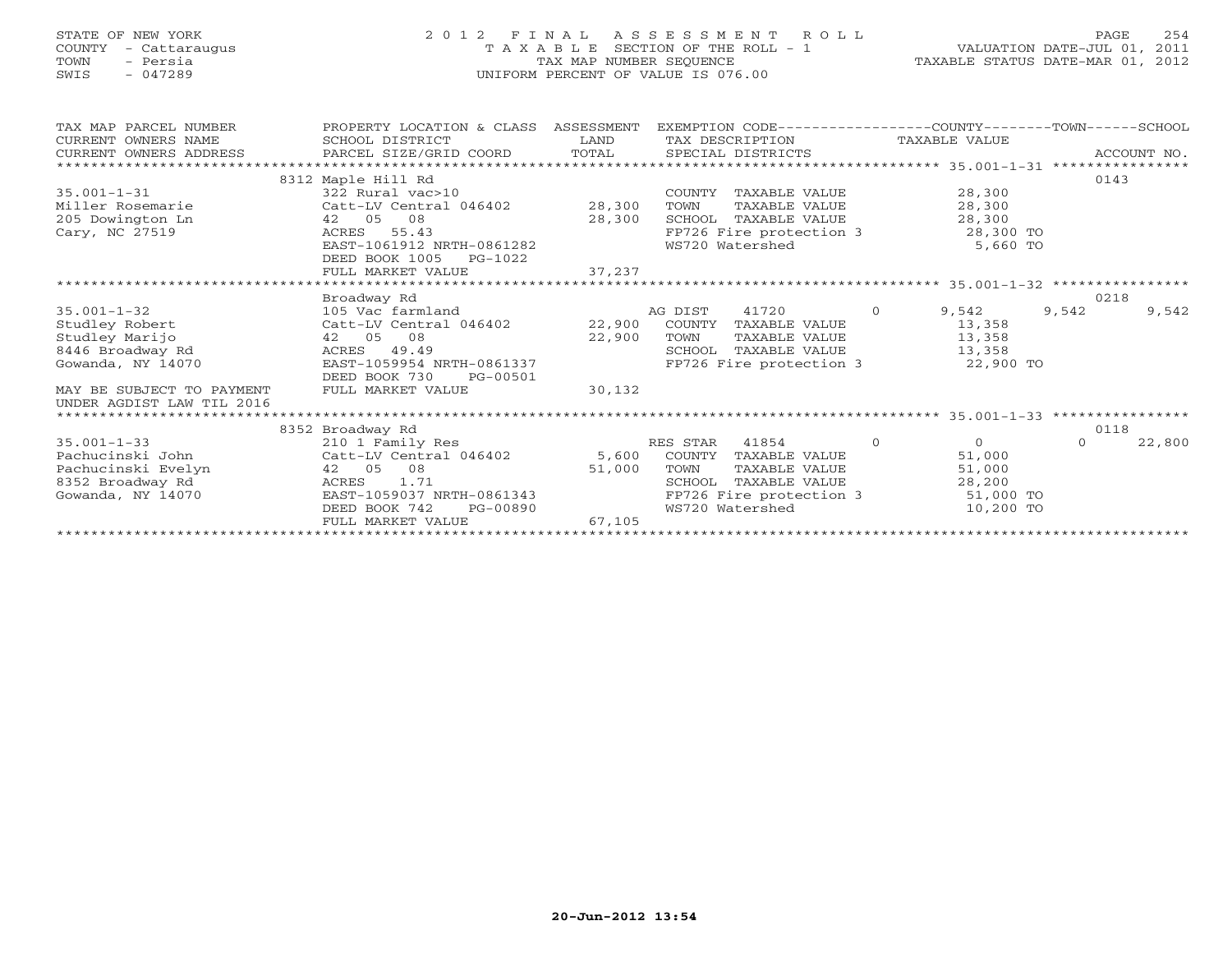|      | STATE OF NEW YORK    | 2012 FINAL ASSESSMENT ROLL            |                                  | PAGE.           | 255 |
|------|----------------------|---------------------------------------|----------------------------------|-----------------|-----|
|      | COUNTY - Cattaraugus | T A X A B L E SECTION OF THE ROLL - 1 | VALUATION DATE-JUL 01, 2011      |                 |     |
| TOWN | - Persia             |                                       | TAXABLE STATUS DATE-MAR 01, 2012 |                 |     |
| SWIS | $-047289$            |                                       |                                  | RPS150/V04/L015 |     |
|      |                      | UNIFORM PERCENT OF VALUE IS 076.00    | CURRENT DATE 6/20/2012           |                 |     |
|      |                      |                                       |                                  |                 |     |

### R O L L S U B S E C T I O N - - T O T A L S

#### \*\*\* S P E C I A L D I S T R I C T S U M M A R Y \*\*\*

|                            | TOTAL EXTENSION | EXTENSION | AD VALOREM | EXEMPT | TAXABLE  |
|----------------------------|-----------------|-----------|------------|--------|----------|
| CODE DISTRICT NAME PARCELS | TYPE            | VALUE     | VALUE      | AMOUNT | VALUE    |
|                            |                 |           |            |        |          |
| FP724 Fire protectio       | 157 TOTAL       |           | 7144,750   |        | 7144,750 |
| FP725 Fire protectio       | 74 TOTAL        |           | 4496,300   |        | 4496,300 |
| FP726 Fire protectio       | 91 TOTAL        |           | 4300,790   |        | 4300,790 |
| WS720 Watershed            | 63 TOTAL        |           | 1258,880   |        | 1258,880 |

## \*\*\* S C H O O L D I S T R I C T S U M M A R Y \*\*\*

| CODE             | DISTRICT NAME                      | TOTAL<br>PARCELS | ASSESSED<br>LAND     | ASSESSED<br>TOTAL     | EXEMPT<br>AMOUNT   | TOTAL<br>TAXABLE      | STAR<br>AMOUNT       | STAR<br>TAXABLE      |
|------------------|------------------------------------|------------------|----------------------|-----------------------|--------------------|-----------------------|----------------------|----------------------|
| 046402<br>047201 | Catt-LV Central<br>Gowanda Central | 94<br>243        | 1928,140<br>3698,113 | 4411,090<br>12100,563 | 205,772<br>220,250 | 4205,318<br>11880,313 | 1259,130<br>3647,810 | 2946,188<br>8232,503 |
|                  | $SUB - TO T AL$                    | 337              | 5626,253             | 16511,653             | 426,022            | 16085,631             | 4906,940             | 11178,691            |
|                  | TOTAL                              | 337              | 5626,253             | 16511,653             | 426,022            | 16085,631             | 4906,940             | 11178,691            |

## \*\*\* S Y S T E M C O D E S S U M M A R Y \*\*\*

#### NO SYSTEM EXEMPTIONS AT THIS LEVEL

## \*\*\* E X E M P T I O N S U M M A R Y \*\*\*

| CODE  | DESCRIPTION | TOTAL<br>PARCELS | <b>COUNTY</b> | TOWN    | SCHOOL  |
|-------|-------------|------------------|---------------|---------|---------|
| 41121 | WVET C/T    | 13               | 102,435       | 102,435 |         |
| 41131 | CVET C/T    | 20               | 248,697       | 248,697 |         |
| 41141 | DVET C/T    |                  | 69,076        | 69,076  |         |
| 41161 | CW 15 VET/  | ⌒                | 15,120        | 15,120  |         |
| 41683 | RPTL466 c   |                  |               | 4,560   |         |
| 41700 | AG BLDG     |                  | 45,000        | 45,000  | 45,000  |
| 41720 | AG DIST     | 21               | 188,780       | 188,780 | 188,780 |
| 41730 | AG DISTOUT  | 4                | 46,787        | 46,787  | 46,787  |
| 41800 | AGED C/T/S  | 4                | 53,818        | 53,818  | 63,835  |
| 41801 | AGED C/T    |                  | 37,940        | 37,940  |         |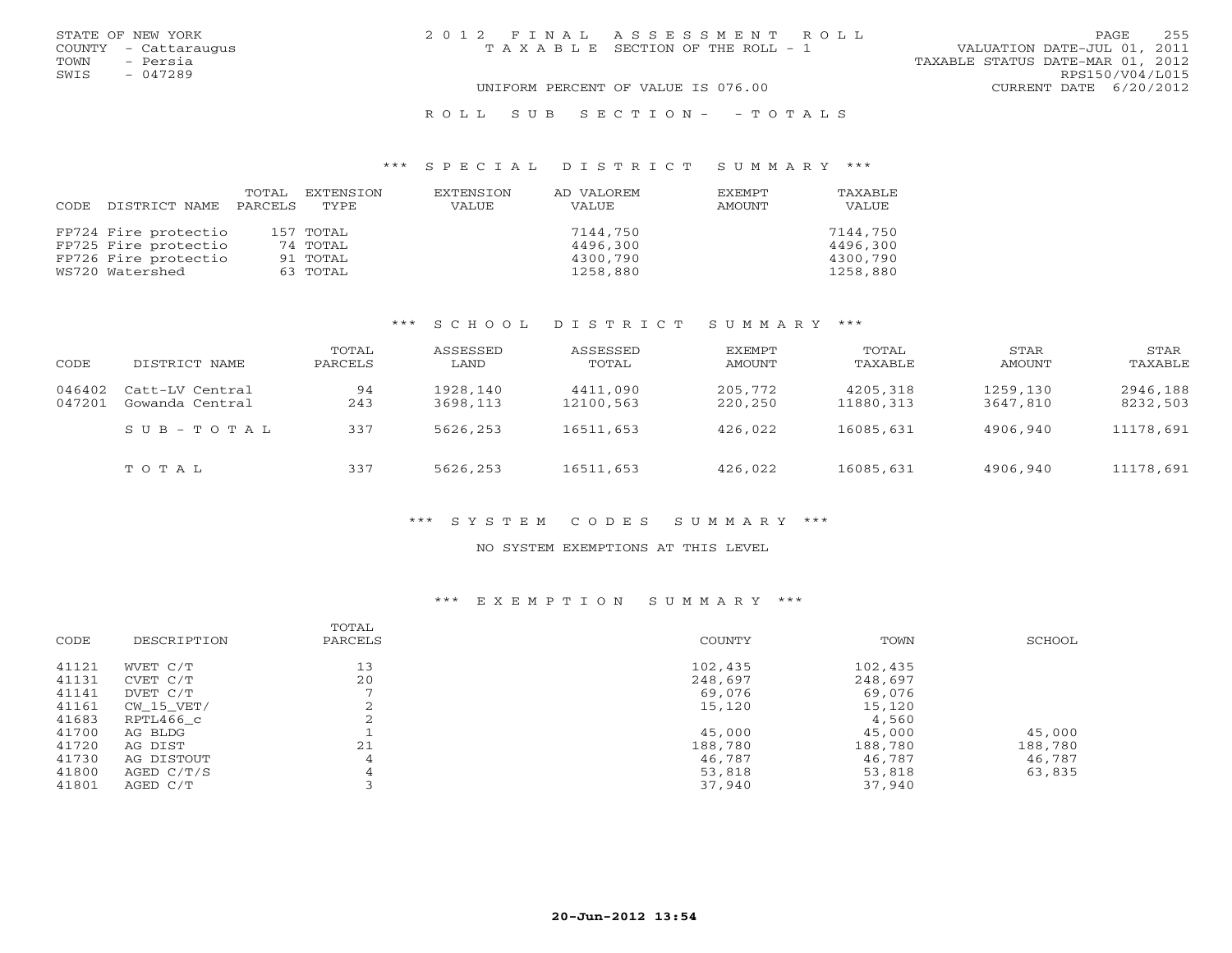|      | STATE OF NEW YORK    | 2012 FINAL ASSESSMENT ROLL            |                                  | PAGE            | 256 |
|------|----------------------|---------------------------------------|----------------------------------|-----------------|-----|
|      | COUNTY - Cattaraugus | T A X A B L E SECTION OF THE ROLL - 1 | VALUATION DATE-JUL 01, 2011      |                 |     |
| TOWN | - Persia             |                                       | TAXABLE STATUS DATE-MAR 01, 2012 |                 |     |
| SWIS | $-047289$            |                                       |                                  | RPS150/V04/L015 |     |
|      |                      | UNIFORM PERCENT OF VALUE IS 076.00    | CURRENT DATE 6/20/2012           |                 |     |
|      |                      | ROLL SUB SECTION- - TOTALS            |                                  |                 |     |

### \*\*\* E X E M P T I O N S U M M A R Y \*\*\*

| CODE           | DESCRIPTION         | TOTAL<br>PARCELS | <b>COUNTY</b> | TOWN    | SCHOOL               |
|----------------|---------------------|------------------|---------------|---------|----------------------|
| 41834<br>41854 | SR STAR<br>RES STAR | 53<br>113        |               |         | 2346,840<br>2560,100 |
| 42100          | SILO T/C/S          |                  | 32,500        | 32,500  | 32,500               |
| 47460          | FOREST/A74          | ▵                | 49,120        | 49,120  | 49,120               |
|                | TOTAL               | 251              | 889,273       | 893,833 | 5332,962             |

#### \*\*\* G R A N D T O T A L S \*\*\*

| ROLL |             | TOTAL   | ASSESSED | ASSESSED  | TAXABLE   | TAXABLE   | TAXABLE       | STAR      |
|------|-------------|---------|----------|-----------|-----------|-----------|---------------|-----------|
| SEC  | DESCRIPTION | PARCELS | LAND     | TOTAL     | COUNTY    | TOWN      | <b>SCHOOL</b> | TAXABLE   |
|      | TAXABLE     | 337     | 5626,253 | 16511,653 | 15622,380 | 15617,820 | 16085,631     | 11178,691 |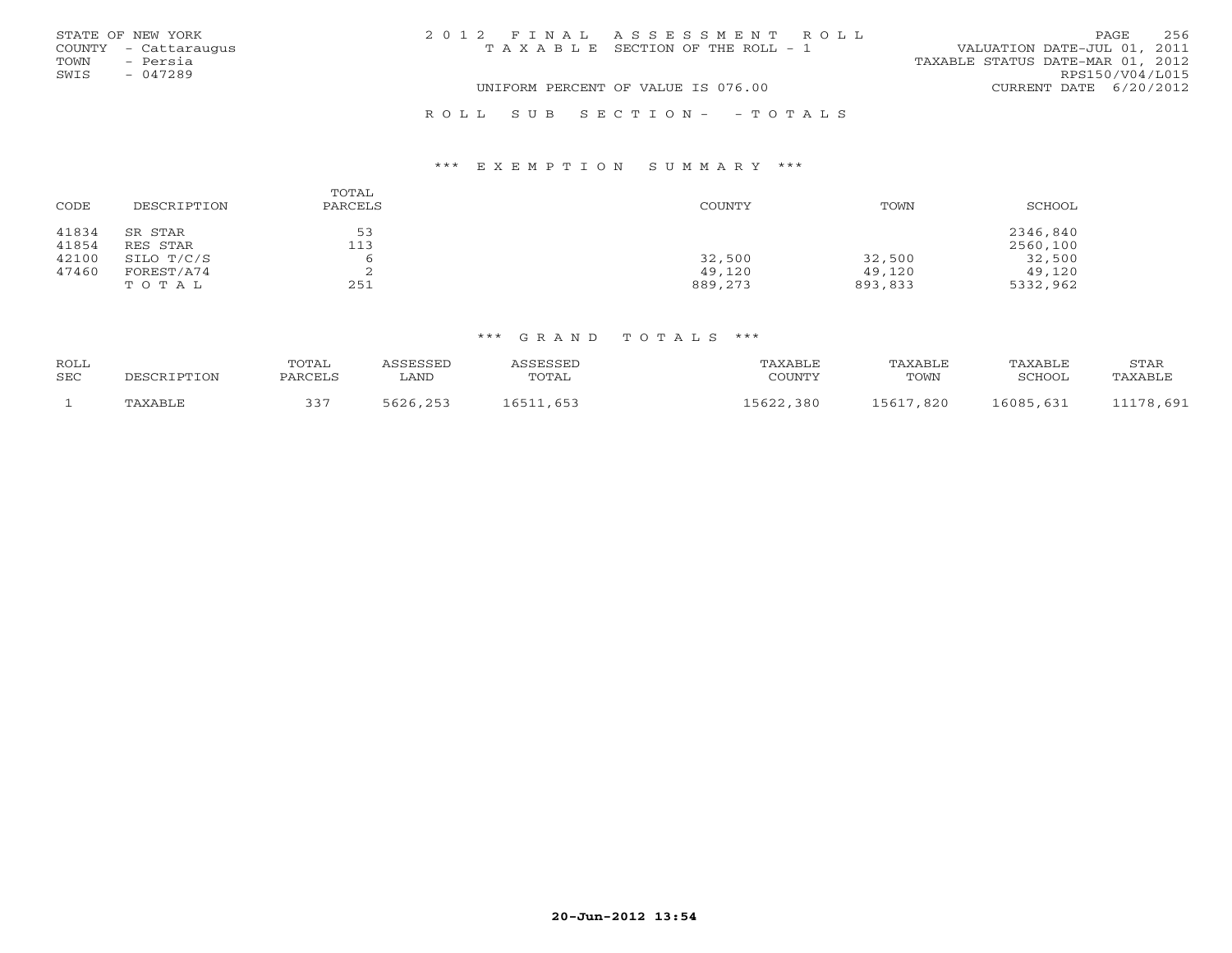## STATE OF NEW YORK 257 2012 FINAL ASSESSMENT ROLL PAGE 257 COUNTY - Cattaraugus T A X A B L E SECTION OF THE ROLL - 1 SUB-SECT - 1 VALUATION DATE-JUL 01, 2011 TOWN - Persia TAX MAP NUMBER SEQUENCE TAXABLE STATUS DATE-MAR 01, 2012 SWIS - 047289 UNIFORM PERCENT OF VALUE IS 076.00

| TAX MAP PARCEL NUMBER          | PROPERTY LOCATION & CLASS ASSESSMENT |                | EXEMPTION CODE-----------------COUNTY-------TOWN------SCHOOL |                      |             |
|--------------------------------|--------------------------------------|----------------|--------------------------------------------------------------|----------------------|-------------|
| CURRENT OWNERS NAME            | SCHOOL DISTRICT                      | LAND           | TAX DESCRIPTION                                              | <b>TAXABLE VALUE</b> |             |
| CURRENT OWNERS ADDRESS         | PARCEL SIZE/GRID COORD               | TOTAL          | SPECIAL DISTRICTS                                            |                      | ACCOUNT NO. |
| ********************           | ***********************              |                |                                                              |                      |             |
|                                | Gas Well T&F Lipinski 133            |                |                                                              |                      | 1142        |
| $16.002 - 3 - 22.1/1$          | 733 Gas well                         |                | COUNTY TAXABLE VALUE                                         | 4,575                |             |
| Seneca Resources Corp          | Gowanda Central 047201               | $\overline{0}$ | TOWN<br>TAXABLE VALUE                                        | 4,575                |             |
| McCandless Corporate Center    | $mcf$ 0                              | 4,575          | SCHOOL TAXABLE VALUE                                         | 4,575                |             |
| 5800 Corporate Dr 300          | $31 - 009$ $1528 - 1$                |                | FP724 Fire protection 1                                      | 4,575 TO             |             |
| Pittsburgh, PA 15237           | 13391                                |                |                                                              |                      |             |
|                                | ACRES<br>0.01                        |                |                                                              |                      |             |
|                                | EAST-1053980 NRTH-0888726            |                |                                                              |                      |             |
|                                | FULL MARKET VALUE                    | 6,020          |                                                              |                      |             |
|                                | ***************************          |                |                                                              |                      |             |
|                                | Gas Well Ken Hawkins 225             |                |                                                              |                      | 3518        |
| $16.002 - 4 - 14.71$           | 733 Gas well                         |                | COUNTY TAXABLE VALUE                                         | 5,112                |             |
| Texas Keystone Inc             | Gowanda Central 047201               | $\overline{0}$ | TAXABLE VALUE<br>TOWN                                        | 5,112                |             |
| 560 Epsilon Dr                 | mcf 3064                             | 5,112          | SCHOOL TAXABLE VALUE                                         | 5,112                |             |
| Pittsburg, PA 15238-2837       | $31 - 009$                           |                | FP724 Fire protection 1                                      | 5,112 TO             |             |
|                                | ACRES<br>0.01                        |                |                                                              |                      |             |
|                                | EAST-1058280 NRTH-0889216            |                |                                                              |                      |             |
|                                | FULL MARKET VALUE                    | 6,726          |                                                              |                      |             |
|                                | ***************************          |                |                                                              |                      |             |
|                                | Gas Well C VanEtten #2 16            |                |                                                              |                      | 1143        |
| $16.004 - 2 - 7.71$            | 733 Gas well                         |                | COUNTY TAXABLE VALUE                                         | 15,646               |             |
| Texas Keystone Inc             | Gowanda Central 047201               | $\Omega$       | TOWN<br>TAXABLE VALUE                                        | 15,646               |             |
| 560 Epsilon Dr                 | $mcf$ 544                            | 15,646         | SCHOOL TAXABLE VALUE                                         | 15,646               |             |
| Pittsburgh, PA 15238-2837      | $31 - 009$                           |                | FP724 Fire protection 1                                      | 15,646 TO            |             |
|                                | 0.01<br>ACRES                        |                |                                                              |                      |             |
|                                | EAST-1051770 NRTH-0885516            |                |                                                              |                      |             |
|                                | FULL MARKET VALUE                    | 20,587         |                                                              |                      |             |
| ****************************** | **************************           |                |                                                              |                      |             |
|                                | Gas Well C VanEtten #1 16            |                |                                                              |                      | 1144        |
| $16.004 - 2 - 7.72$            | 733 Gas well                         |                | COUNTY TAXABLE VALUE                                         | 5,974                |             |
| Texas Keystone Inc             | Gowanda Central 047201               | $\overline{0}$ | TOWN<br>TAXABLE VALUE                                        | 5,974                |             |
| 560 Epsilon Dr                 | mcf 798                              | 5,974          | SCHOOL TAXABLE VALUE                                         | 5,974                |             |
| Pittsburgh, PA 15238-2837      | $31 - 009$                           |                | FP724 Fire protection 1                                      | 5,974 TO             |             |
|                                | ACRES<br>0.01                        |                |                                                              |                      |             |
|                                | EAST-1051770 NRTH-0885516            |                |                                                              |                      |             |
|                                | FULL MARKET VALUE                    | 7,861          |                                                              |                      |             |
|                                |                                      |                |                                                              |                      |             |
|                                | Gas Well J Tomaszewski #1            |                |                                                              |                      | 1238        |
| $16.004 - 2 - 8.71$            | 733 Gas well                         |                | COUNTY TAXABLE VALUE                                         | 25,181               |             |
| Texas Keystone Inc             | Gowanda Central 047201               | $\circ$        | TOWN<br>TAXABLE VALUE                                        | 25,181               |             |
| 560 Epsilon Dr                 | $Mcf$ 0                              | 25,181         | SCHOOL TAXABLE VALUE                                         | 25,181               |             |
| Pittsburgh, PA 15238-2837      | $31 - 009$                           |                | FP724 Fire protection 1                                      | 25,181 TO            |             |
|                                | ACRES<br>0.01                        |                |                                                              |                      |             |
|                                | EAST-1053860 NRTH-0886306            |                |                                                              |                      |             |
|                                | FULL MARKET VALUE                    | 33,133         |                                                              |                      |             |
|                                |                                      |                |                                                              |                      |             |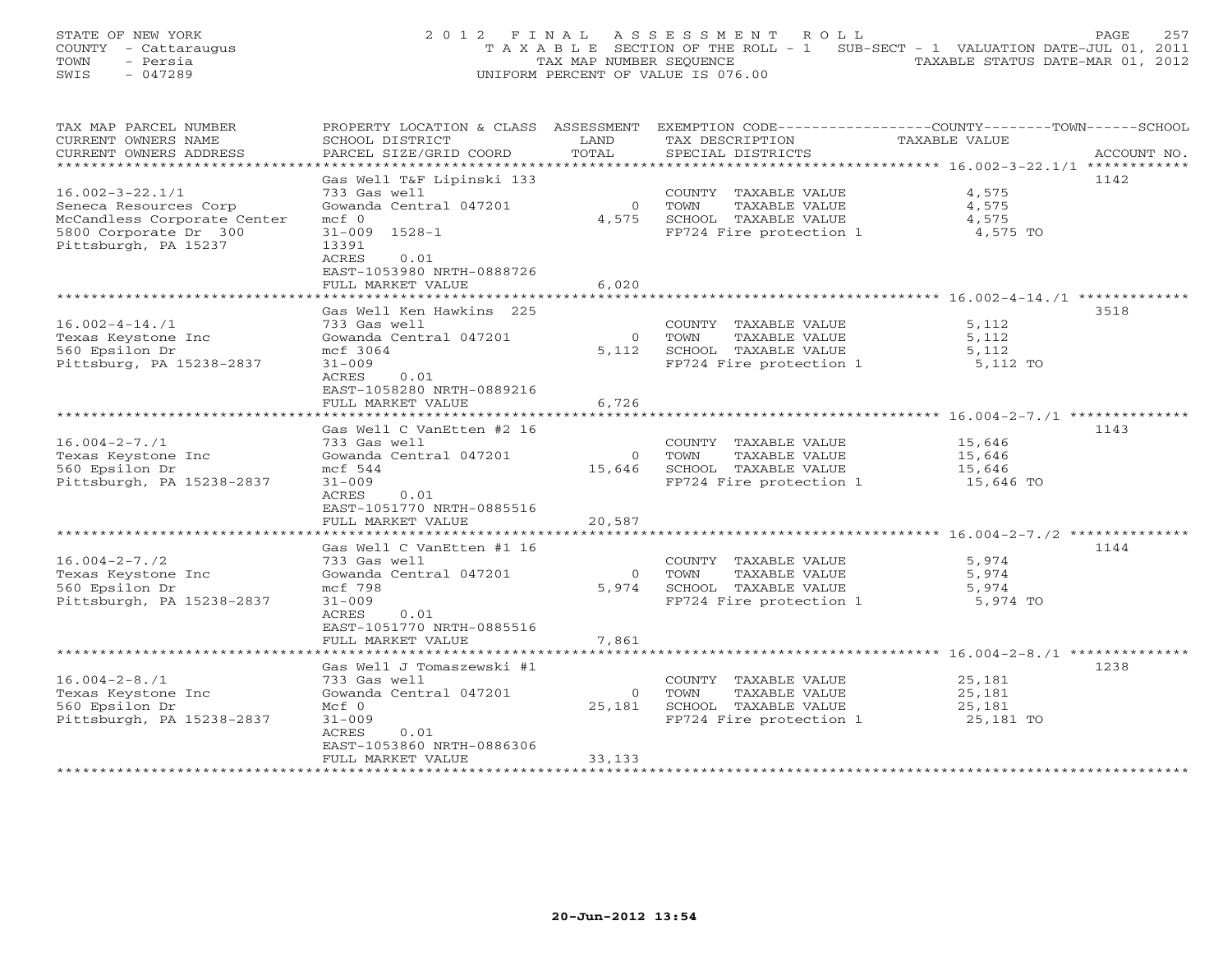STATE OF NEW YORK 258 2000 2001 2 PIN A L A S S E S S M E N T R O L L PAGE 258 COUNTY - Cattaraugus T A X A B L E SECTION OF THE ROLL - 1 SUB-SECT - 1 VALUATION DATE-JUL 01, 2011 TOWN - Persia TAX MAP NUMBER SEQUENCE TAXABLE STATUS DATE-MAR 01, 2012 SWIS - 047289 UNIFORM PERCENT OF VALUE IS 076.00

| TAX MAP PARCEL NUMBER                                | PROPERTY LOCATION & CLASS                         | ASSESSMENT        | EXEMPTION CODE-----------------COUNTY-------TOWN------SCHOOL |                                                |             |
|------------------------------------------------------|---------------------------------------------------|-------------------|--------------------------------------------------------------|------------------------------------------------|-------------|
| CURRENT OWNERS NAME                                  | SCHOOL DISTRICT                                   | LAND<br>TOTAL     | TAX DESCRIPTION                                              | TAXABLE VALUE                                  |             |
| CURRENT OWNERS ADDRESS<br>***********************    | PARCEL SIZE/GRID COORD<br>*********************** |                   | SPECIAL DISTRICTS                                            |                                                | ACCOUNT NO. |
|                                                      | Gas Well J Tomaszewski #2                         |                   |                                                              |                                                | 1297        |
|                                                      |                                                   |                   |                                                              | $\mathbf 0$                                    |             |
| $16.004 - 2 - 8.72$                                  | 733 Gas well                                      | $\Omega$          | COUNTY TAXABLE VALUE                                         | $\Omega$                                       |             |
| Texas Keystone Inc                                   | Gowanda Central 047201<br>Mcf 291                 | $\Omega$          | TOWN<br>TAXABLE VALUE                                        | $\Omega$                                       |             |
| 560 Epsilon Dr                                       |                                                   |                   | SCHOOL TAXABLE VALUE                                         |                                                |             |
| Pittsburgh, PA 15238-2837                            | $31 - 009$<br>ACRES<br>0.01                       |                   | FP724 Fire protection 1                                      | $0$ TO                                         |             |
|                                                      |                                                   |                   |                                                              |                                                |             |
|                                                      | EAST-1053477 NRTH-0886320                         | $\circ$           |                                                              |                                                |             |
|                                                      | FULL MARKET VALUE                                 |                   |                                                              |                                                |             |
|                                                      | Gas Well A & F Kota #1 16                         |                   |                                                              |                                                | 1145        |
| $16.004 - 2 - 9.71$                                  | 733 Gas well                                      |                   |                                                              | 1,958                                          |             |
|                                                      |                                                   |                   | COUNTY TAXABLE VALUE                                         |                                                |             |
| Texas Keystone Inc                                   | Gowanda Central 047201                            | $\Omega$<br>1,958 | TAXABLE VALUE<br>TOWN                                        | 1,958                                          |             |
| 560 Epsilon Dr                                       | mcf 401                                           |                   | SCHOOL TAXABLE VALUE                                         | 1,958                                          |             |
| Pittsburgh, PA 15238-2837                            | $31 - 009$                                        |                   | FP724 Fire protection 1                                      | 1,958 TO                                       |             |
|                                                      | ACRES<br>0.01                                     |                   |                                                              |                                                |             |
|                                                      | EAST-1053840 NRTH-0885186                         |                   |                                                              |                                                |             |
|                                                      | FULL MARKET VALUE                                 | 2,576             |                                                              |                                                |             |
|                                                      |                                                   |                   |                                                              |                                                |             |
|                                                      | Gas Well J Jochum #1 1693                         |                   |                                                              |                                                | 1146        |
| $16.004 - 2 - 11.71$                                 | 733 Gas well                                      |                   | COUNTY TAXABLE VALUE                                         | 16,284                                         |             |
| Texas Keystone Inc                                   | Gowanda Central 047201                            | $\overline{0}$    | TAXABLE VALUE<br>TOWN<br>16,284 SCHOOL TAXABLE VALUE         | 16,284                                         |             |
| 560 Epsilon Dr                                       | mcf 3233                                          |                   |                                                              | 16,284                                         |             |
| Pittsburgh, PA 15238-2837                            | $31 - 009$                                        |                   | FP724 Fire protection 1                                      | 16,284 TO                                      |             |
|                                                      | ACRES<br>0.01                                     |                   |                                                              |                                                |             |
|                                                      | EAST-1056500 NRTH-0885986                         |                   |                                                              |                                                |             |
|                                                      | FULL MARKET VALUE                                 | 21,426            |                                                              |                                                |             |
|                                                      |                                                   |                   |                                                              |                                                |             |
| $16.004 - 2 - 14.1/1$                                | Gas Well E Bridges #1 169                         |                   |                                                              |                                                | 1221        |
|                                                      | 733 Gas well                                      |                   | COUNTY TAXABLE VALUE                                         | 14,508                                         |             |
| Texas Keystone Inc                                   | Gowanda Central 047201<br>mcf 248                 | $\circ$           | TOWN<br>TAXABLE VALUE<br>14,508 SCHOOL TAXABLE VALUE         | 14,508                                         |             |
| 560 Epsilon Dr                                       | $31 - 009$                                        |                   |                                                              | 14,508                                         |             |
| Pittsburgh, PA 15238-2837                            | ACRES<br>0.01                                     |                   | FP724 Fire protection 1                                      | 14,508 TO                                      |             |
|                                                      | EAST-1056980 NRTH-0883516                         |                   |                                                              |                                                |             |
|                                                      | FULL MARKET VALUE                                 | 19,089            |                                                              |                                                |             |
|                                                      | *****************                                 |                   |                                                              | ********************** 16.004-2-18./1 ******** |             |
|                                                      |                                                   |                   |                                                              |                                                | 1147        |
| $16.004 - 2 - 18.71$                                 | Gas Well E Bowers 13363<br>733 Gas well           |                   |                                                              |                                                |             |
|                                                      | Gowanda Central 047201                            | $\overline{0}$    | COUNTY TAXABLE VALUE<br>TOWN<br>TAXABLE VALUE                | 1,131                                          |             |
| Seneca Resources Corp<br>McCandless Corporate Center | mcE9                                              | 1,131             | SCHOOL TAXABLE VALUE                                         | 1,131<br>1,131                                 |             |
| 5800 Corporate Dr 300                                | $31 - 009$ $1687 - 1$                             |                   | FP725 Fire protection 2                                      | 1,131 TO                                       |             |
| Pittsburgh, PA 15237                                 | 13363 Averill 1687-1                              |                   |                                                              |                                                |             |
|                                                      | ACRES<br>0.01                                     |                   |                                                              |                                                |             |
|                                                      | EAST-1057460 NRTH-0882416                         |                   |                                                              |                                                |             |
|                                                      | FULL MARKET VALUE                                 | 1,488             |                                                              |                                                |             |
|                                                      | ***********************                           |                   |                                                              |                                                |             |
|                                                      |                                                   |                   |                                                              |                                                |             |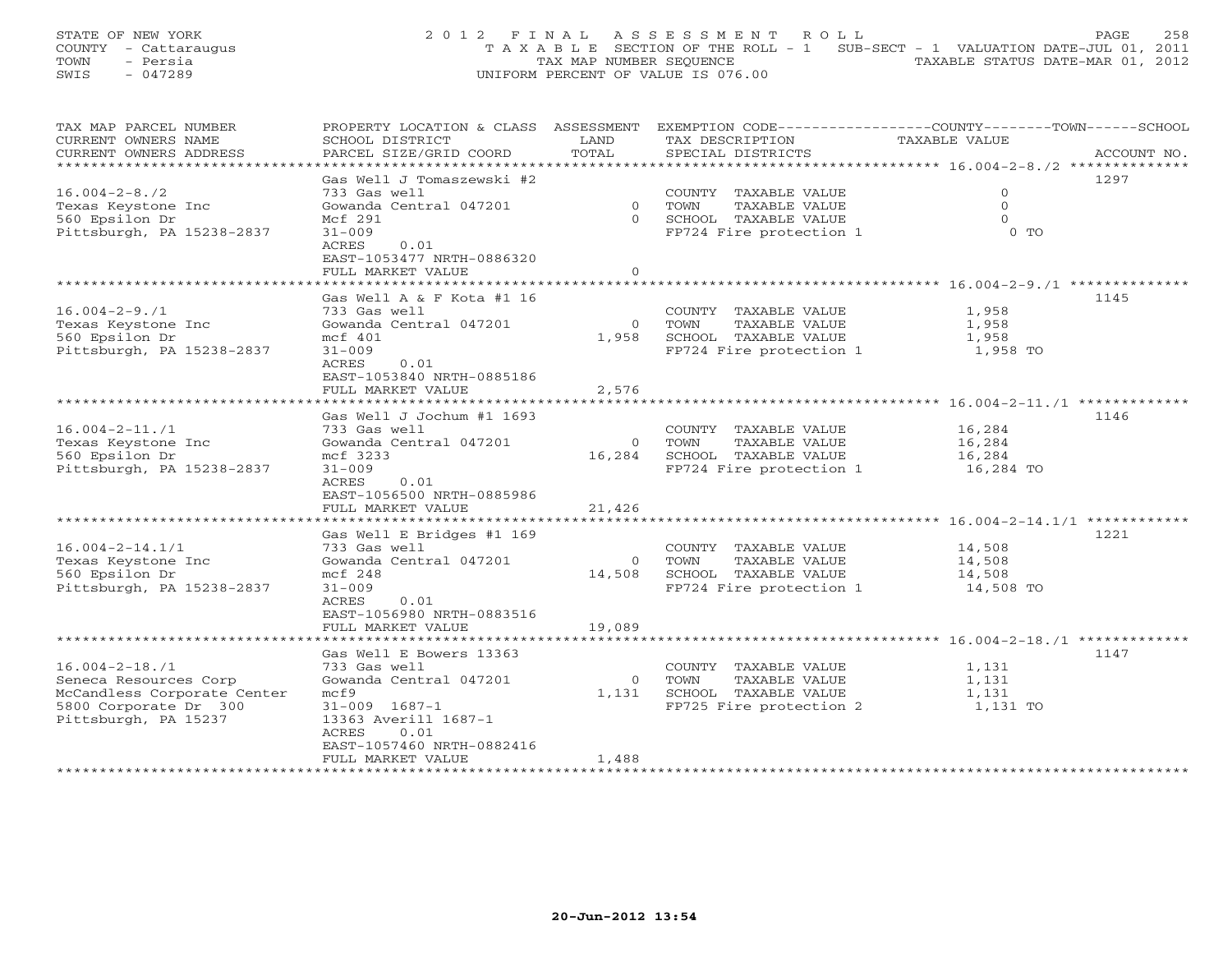STATE OF NEW YORK 259 2012 FINAL ASSESSMENT ROLL PAGE 259 COUNTY - Cattaraugus T A X A B L E SECTION OF THE ROLL - 1 SUB-SECT - 1 VALUATION DATE-JUL 01, 2011 TOWN - Persia TAX MAP NUMBER SEQUENCE TAXABLE STATUS DATE-MAR 01, 2012 SWIS - 047289 UNIFORM PERCENT OF VALUE IS 076.00

| CURRENT OWNERS NAME<br>SCHOOL DISTRICT<br>LAND<br>TAX DESCRIPTION<br>TAXABLE VALUE<br>TOTAL<br>CURRENT OWNERS ADDRESS<br>PARCEL SIZE/GRID COORD<br>SPECIAL DISTRICTS<br>ACCOUNT NO.<br>*****************************<br>Gas Well A Sthwood #1 184<br>1239<br>733 Gas well<br>COUNTY TAXABLE VALUE<br>53,994<br>Gowanda Central 047201<br>TAXABLE VALUE<br>53,994<br>Texas Keystone Inc<br>$\circ$<br>TOWN<br>560 Epsilon Dr<br>53,994<br>SCHOOL TAXABLE VALUE<br>53,994<br>$MCF$ 0<br>Pittsburgh, PA 15238-2837<br>$31 - 009$<br>FP724 Fire protection 1<br>53,994 TO<br>0.01<br>ACRES<br>EAST-1057030 NRTH-0880996<br>71,045<br>FULL MARKET VALUE<br>Gas Well Southwood #2<br>1220<br>17,705<br>$16.004 - 2 - 19.72$<br>733 Gas well<br>COUNTY TAXABLE VALUE<br>Gowanda Central 047201<br>$\overline{0}$<br>TOWN<br>TAXABLE VALUE<br>17,705<br>Texas Keystone Inc<br>560 Epsilon Dr<br>SCHOOL TAXABLE VALUE<br>17,705<br>3100 92400 20001<br>17,705<br>Pittsburgh, PA 15238-2837<br>31009240010000<br>23,296<br>FULL MARKET VALUE<br>************************************** 16.004-2-22./1 **************<br>Gas Well J Mirwald #3 177<br>1148<br>733 Gas well<br>$16.004 - 2 - 22.71$<br>COUNTY TAXABLE VALUE<br>9,527<br>Gowanda Central 047201<br>9,527<br>Texas Keystone Inc<br>$\Omega$<br>TOWN<br>TAXABLE VALUE<br>560 Epsilon Dr<br>9,527<br>9,527<br>$mcf$ 0<br>SCHOOL TAXABLE VALUE<br>Pittsburgh, PA 15238-2837<br>FP724 Fire protection 1<br>$31 - 009$<br>9,527 TO<br>0.01<br>ACRES<br>EAST-1051990 NRTH-0880756<br>12,536<br>FULL MARKET VALUE<br>Gas Well C&M VanEtten #2<br>1149<br>733 Gas well<br>COUNTY TAXABLE VALUE<br>32,250<br>Gowanda Central 047201<br>Texas Keystone Inc<br>TOWN<br>TAXABLE VALUE<br>32,250<br>$\Omega$<br>32,250<br>SCHOOL TAXABLE VALUE<br>560 Epsilon Dr<br>mcf 338<br>32,250<br>Pittsburgh, PA 15238-2837<br>$31 - 009$<br>FP724 Fire protection 1<br>32,250 TO<br>169287794<br>0.01<br>ACRES<br>EAST-1052220 NRTH-0882486<br>FULL MARKET VALUE<br>42,434<br>Gas Well Plateau Rec#1 22<br>1303<br>5,249<br>$16.004 - 2 - 24.72$<br>COUNTY TAXABLE VALUE<br>733 Gas well<br>Texas Keystone Inc<br>Gowanda Central 047201<br>TOWN<br>TAXABLE VALUE<br>5,249<br>$\Omega$<br>SCHOOL TAXABLE VALUE<br>560 Epsilon Dr<br>mcf 198<br>5,249<br>5,249<br>Pittsburgh, PA 15238-2837<br>$31 - 009$<br>FP724 Fire protection 1<br>5,249 TO<br>EAST-1052220 NRTH-0882486<br>FULL MARKET VALUE<br>6,907 | TAX MAP PARCEL NUMBER | PROPERTY LOCATION & CLASS ASSESSMENT | EXEMPTION CODE-----------------COUNTY-------TOWN------SCHOOL |  |
|-----------------------------------------------------------------------------------------------------------------------------------------------------------------------------------------------------------------------------------------------------------------------------------------------------------------------------------------------------------------------------------------------------------------------------------------------------------------------------------------------------------------------------------------------------------------------------------------------------------------------------------------------------------------------------------------------------------------------------------------------------------------------------------------------------------------------------------------------------------------------------------------------------------------------------------------------------------------------------------------------------------------------------------------------------------------------------------------------------------------------------------------------------------------------------------------------------------------------------------------------------------------------------------------------------------------------------------------------------------------------------------------------------------------------------------------------------------------------------------------------------------------------------------------------------------------------------------------------------------------------------------------------------------------------------------------------------------------------------------------------------------------------------------------------------------------------------------------------------------------------------------------------------------------------------------------------------------------------------------------------------------------------------------------------------------------------------------------------------------------------------------------------------------------------------------------------------------------------------------------------------------------------------------------------------------------------------------------------------------------------------------------------------------------------------------------|-----------------------|--------------------------------------|--------------------------------------------------------------|--|
|                                                                                                                                                                                                                                                                                                                                                                                                                                                                                                                                                                                                                                                                                                                                                                                                                                                                                                                                                                                                                                                                                                                                                                                                                                                                                                                                                                                                                                                                                                                                                                                                                                                                                                                                                                                                                                                                                                                                                                                                                                                                                                                                                                                                                                                                                                                                                                                                                                         |                       |                                      |                                                              |  |
|                                                                                                                                                                                                                                                                                                                                                                                                                                                                                                                                                                                                                                                                                                                                                                                                                                                                                                                                                                                                                                                                                                                                                                                                                                                                                                                                                                                                                                                                                                                                                                                                                                                                                                                                                                                                                                                                                                                                                                                                                                                                                                                                                                                                                                                                                                                                                                                                                                         |                       |                                      |                                                              |  |
|                                                                                                                                                                                                                                                                                                                                                                                                                                                                                                                                                                                                                                                                                                                                                                                                                                                                                                                                                                                                                                                                                                                                                                                                                                                                                                                                                                                                                                                                                                                                                                                                                                                                                                                                                                                                                                                                                                                                                                                                                                                                                                                                                                                                                                                                                                                                                                                                                                         |                       |                                      |                                                              |  |
|                                                                                                                                                                                                                                                                                                                                                                                                                                                                                                                                                                                                                                                                                                                                                                                                                                                                                                                                                                                                                                                                                                                                                                                                                                                                                                                                                                                                                                                                                                                                                                                                                                                                                                                                                                                                                                                                                                                                                                                                                                                                                                                                                                                                                                                                                                                                                                                                                                         |                       |                                      |                                                              |  |
|                                                                                                                                                                                                                                                                                                                                                                                                                                                                                                                                                                                                                                                                                                                                                                                                                                                                                                                                                                                                                                                                                                                                                                                                                                                                                                                                                                                                                                                                                                                                                                                                                                                                                                                                                                                                                                                                                                                                                                                                                                                                                                                                                                                                                                                                                                                                                                                                                                         | $16.004 - 2 - 19.71$  |                                      |                                                              |  |
|                                                                                                                                                                                                                                                                                                                                                                                                                                                                                                                                                                                                                                                                                                                                                                                                                                                                                                                                                                                                                                                                                                                                                                                                                                                                                                                                                                                                                                                                                                                                                                                                                                                                                                                                                                                                                                                                                                                                                                                                                                                                                                                                                                                                                                                                                                                                                                                                                                         |                       |                                      |                                                              |  |
|                                                                                                                                                                                                                                                                                                                                                                                                                                                                                                                                                                                                                                                                                                                                                                                                                                                                                                                                                                                                                                                                                                                                                                                                                                                                                                                                                                                                                                                                                                                                                                                                                                                                                                                                                                                                                                                                                                                                                                                                                                                                                                                                                                                                                                                                                                                                                                                                                                         |                       |                                      |                                                              |  |
|                                                                                                                                                                                                                                                                                                                                                                                                                                                                                                                                                                                                                                                                                                                                                                                                                                                                                                                                                                                                                                                                                                                                                                                                                                                                                                                                                                                                                                                                                                                                                                                                                                                                                                                                                                                                                                                                                                                                                                                                                                                                                                                                                                                                                                                                                                                                                                                                                                         |                       |                                      |                                                              |  |
|                                                                                                                                                                                                                                                                                                                                                                                                                                                                                                                                                                                                                                                                                                                                                                                                                                                                                                                                                                                                                                                                                                                                                                                                                                                                                                                                                                                                                                                                                                                                                                                                                                                                                                                                                                                                                                                                                                                                                                                                                                                                                                                                                                                                                                                                                                                                                                                                                                         |                       |                                      |                                                              |  |
|                                                                                                                                                                                                                                                                                                                                                                                                                                                                                                                                                                                                                                                                                                                                                                                                                                                                                                                                                                                                                                                                                                                                                                                                                                                                                                                                                                                                                                                                                                                                                                                                                                                                                                                                                                                                                                                                                                                                                                                                                                                                                                                                                                                                                                                                                                                                                                                                                                         |                       |                                      |                                                              |  |
|                                                                                                                                                                                                                                                                                                                                                                                                                                                                                                                                                                                                                                                                                                                                                                                                                                                                                                                                                                                                                                                                                                                                                                                                                                                                                                                                                                                                                                                                                                                                                                                                                                                                                                                                                                                                                                                                                                                                                                                                                                                                                                                                                                                                                                                                                                                                                                                                                                         |                       |                                      |                                                              |  |
|                                                                                                                                                                                                                                                                                                                                                                                                                                                                                                                                                                                                                                                                                                                                                                                                                                                                                                                                                                                                                                                                                                                                                                                                                                                                                                                                                                                                                                                                                                                                                                                                                                                                                                                                                                                                                                                                                                                                                                                                                                                                                                                                                                                                                                                                                                                                                                                                                                         |                       |                                      |                                                              |  |
|                                                                                                                                                                                                                                                                                                                                                                                                                                                                                                                                                                                                                                                                                                                                                                                                                                                                                                                                                                                                                                                                                                                                                                                                                                                                                                                                                                                                                                                                                                                                                                                                                                                                                                                                                                                                                                                                                                                                                                                                                                                                                                                                                                                                                                                                                                                                                                                                                                         |                       |                                      |                                                              |  |
|                                                                                                                                                                                                                                                                                                                                                                                                                                                                                                                                                                                                                                                                                                                                                                                                                                                                                                                                                                                                                                                                                                                                                                                                                                                                                                                                                                                                                                                                                                                                                                                                                                                                                                                                                                                                                                                                                                                                                                                                                                                                                                                                                                                                                                                                                                                                                                                                                                         |                       |                                      |                                                              |  |
|                                                                                                                                                                                                                                                                                                                                                                                                                                                                                                                                                                                                                                                                                                                                                                                                                                                                                                                                                                                                                                                                                                                                                                                                                                                                                                                                                                                                                                                                                                                                                                                                                                                                                                                                                                                                                                                                                                                                                                                                                                                                                                                                                                                                                                                                                                                                                                                                                                         |                       |                                      |                                                              |  |
|                                                                                                                                                                                                                                                                                                                                                                                                                                                                                                                                                                                                                                                                                                                                                                                                                                                                                                                                                                                                                                                                                                                                                                                                                                                                                                                                                                                                                                                                                                                                                                                                                                                                                                                                                                                                                                                                                                                                                                                                                                                                                                                                                                                                                                                                                                                                                                                                                                         |                       |                                      |                                                              |  |
|                                                                                                                                                                                                                                                                                                                                                                                                                                                                                                                                                                                                                                                                                                                                                                                                                                                                                                                                                                                                                                                                                                                                                                                                                                                                                                                                                                                                                                                                                                                                                                                                                                                                                                                                                                                                                                                                                                                                                                                                                                                                                                                                                                                                                                                                                                                                                                                                                                         |                       |                                      |                                                              |  |
|                                                                                                                                                                                                                                                                                                                                                                                                                                                                                                                                                                                                                                                                                                                                                                                                                                                                                                                                                                                                                                                                                                                                                                                                                                                                                                                                                                                                                                                                                                                                                                                                                                                                                                                                                                                                                                                                                                                                                                                                                                                                                                                                                                                                                                                                                                                                                                                                                                         |                       |                                      |                                                              |  |
|                                                                                                                                                                                                                                                                                                                                                                                                                                                                                                                                                                                                                                                                                                                                                                                                                                                                                                                                                                                                                                                                                                                                                                                                                                                                                                                                                                                                                                                                                                                                                                                                                                                                                                                                                                                                                                                                                                                                                                                                                                                                                                                                                                                                                                                                                                                                                                                                                                         |                       |                                      |                                                              |  |
|                                                                                                                                                                                                                                                                                                                                                                                                                                                                                                                                                                                                                                                                                                                                                                                                                                                                                                                                                                                                                                                                                                                                                                                                                                                                                                                                                                                                                                                                                                                                                                                                                                                                                                                                                                                                                                                                                                                                                                                                                                                                                                                                                                                                                                                                                                                                                                                                                                         |                       |                                      |                                                              |  |
|                                                                                                                                                                                                                                                                                                                                                                                                                                                                                                                                                                                                                                                                                                                                                                                                                                                                                                                                                                                                                                                                                                                                                                                                                                                                                                                                                                                                                                                                                                                                                                                                                                                                                                                                                                                                                                                                                                                                                                                                                                                                                                                                                                                                                                                                                                                                                                                                                                         |                       |                                      |                                                              |  |
|                                                                                                                                                                                                                                                                                                                                                                                                                                                                                                                                                                                                                                                                                                                                                                                                                                                                                                                                                                                                                                                                                                                                                                                                                                                                                                                                                                                                                                                                                                                                                                                                                                                                                                                                                                                                                                                                                                                                                                                                                                                                                                                                                                                                                                                                                                                                                                                                                                         |                       |                                      |                                                              |  |
|                                                                                                                                                                                                                                                                                                                                                                                                                                                                                                                                                                                                                                                                                                                                                                                                                                                                                                                                                                                                                                                                                                                                                                                                                                                                                                                                                                                                                                                                                                                                                                                                                                                                                                                                                                                                                                                                                                                                                                                                                                                                                                                                                                                                                                                                                                                                                                                                                                         |                       |                                      |                                                              |  |
|                                                                                                                                                                                                                                                                                                                                                                                                                                                                                                                                                                                                                                                                                                                                                                                                                                                                                                                                                                                                                                                                                                                                                                                                                                                                                                                                                                                                                                                                                                                                                                                                                                                                                                                                                                                                                                                                                                                                                                                                                                                                                                                                                                                                                                                                                                                                                                                                                                         |                       |                                      |                                                              |  |
|                                                                                                                                                                                                                                                                                                                                                                                                                                                                                                                                                                                                                                                                                                                                                                                                                                                                                                                                                                                                                                                                                                                                                                                                                                                                                                                                                                                                                                                                                                                                                                                                                                                                                                                                                                                                                                                                                                                                                                                                                                                                                                                                                                                                                                                                                                                                                                                                                                         |                       |                                      |                                                              |  |
|                                                                                                                                                                                                                                                                                                                                                                                                                                                                                                                                                                                                                                                                                                                                                                                                                                                                                                                                                                                                                                                                                                                                                                                                                                                                                                                                                                                                                                                                                                                                                                                                                                                                                                                                                                                                                                                                                                                                                                                                                                                                                                                                                                                                                                                                                                                                                                                                                                         |                       |                                      |                                                              |  |
|                                                                                                                                                                                                                                                                                                                                                                                                                                                                                                                                                                                                                                                                                                                                                                                                                                                                                                                                                                                                                                                                                                                                                                                                                                                                                                                                                                                                                                                                                                                                                                                                                                                                                                                                                                                                                                                                                                                                                                                                                                                                                                                                                                                                                                                                                                                                                                                                                                         |                       |                                      |                                                              |  |
|                                                                                                                                                                                                                                                                                                                                                                                                                                                                                                                                                                                                                                                                                                                                                                                                                                                                                                                                                                                                                                                                                                                                                                                                                                                                                                                                                                                                                                                                                                                                                                                                                                                                                                                                                                                                                                                                                                                                                                                                                                                                                                                                                                                                                                                                                                                                                                                                                                         |                       |                                      |                                                              |  |
|                                                                                                                                                                                                                                                                                                                                                                                                                                                                                                                                                                                                                                                                                                                                                                                                                                                                                                                                                                                                                                                                                                                                                                                                                                                                                                                                                                                                                                                                                                                                                                                                                                                                                                                                                                                                                                                                                                                                                                                                                                                                                                                                                                                                                                                                                                                                                                                                                                         |                       |                                      |                                                              |  |
|                                                                                                                                                                                                                                                                                                                                                                                                                                                                                                                                                                                                                                                                                                                                                                                                                                                                                                                                                                                                                                                                                                                                                                                                                                                                                                                                                                                                                                                                                                                                                                                                                                                                                                                                                                                                                                                                                                                                                                                                                                                                                                                                                                                                                                                                                                                                                                                                                                         |                       |                                      |                                                              |  |
|                                                                                                                                                                                                                                                                                                                                                                                                                                                                                                                                                                                                                                                                                                                                                                                                                                                                                                                                                                                                                                                                                                                                                                                                                                                                                                                                                                                                                                                                                                                                                                                                                                                                                                                                                                                                                                                                                                                                                                                                                                                                                                                                                                                                                                                                                                                                                                                                                                         | $16.004 - 2 - 24.71$  |                                      |                                                              |  |
|                                                                                                                                                                                                                                                                                                                                                                                                                                                                                                                                                                                                                                                                                                                                                                                                                                                                                                                                                                                                                                                                                                                                                                                                                                                                                                                                                                                                                                                                                                                                                                                                                                                                                                                                                                                                                                                                                                                                                                                                                                                                                                                                                                                                                                                                                                                                                                                                                                         |                       |                                      |                                                              |  |
|                                                                                                                                                                                                                                                                                                                                                                                                                                                                                                                                                                                                                                                                                                                                                                                                                                                                                                                                                                                                                                                                                                                                                                                                                                                                                                                                                                                                                                                                                                                                                                                                                                                                                                                                                                                                                                                                                                                                                                                                                                                                                                                                                                                                                                                                                                                                                                                                                                         |                       |                                      |                                                              |  |
|                                                                                                                                                                                                                                                                                                                                                                                                                                                                                                                                                                                                                                                                                                                                                                                                                                                                                                                                                                                                                                                                                                                                                                                                                                                                                                                                                                                                                                                                                                                                                                                                                                                                                                                                                                                                                                                                                                                                                                                                                                                                                                                                                                                                                                                                                                                                                                                                                                         |                       |                                      |                                                              |  |
|                                                                                                                                                                                                                                                                                                                                                                                                                                                                                                                                                                                                                                                                                                                                                                                                                                                                                                                                                                                                                                                                                                                                                                                                                                                                                                                                                                                                                                                                                                                                                                                                                                                                                                                                                                                                                                                                                                                                                                                                                                                                                                                                                                                                                                                                                                                                                                                                                                         |                       |                                      |                                                              |  |
|                                                                                                                                                                                                                                                                                                                                                                                                                                                                                                                                                                                                                                                                                                                                                                                                                                                                                                                                                                                                                                                                                                                                                                                                                                                                                                                                                                                                                                                                                                                                                                                                                                                                                                                                                                                                                                                                                                                                                                                                                                                                                                                                                                                                                                                                                                                                                                                                                                         |                       |                                      |                                                              |  |
|                                                                                                                                                                                                                                                                                                                                                                                                                                                                                                                                                                                                                                                                                                                                                                                                                                                                                                                                                                                                                                                                                                                                                                                                                                                                                                                                                                                                                                                                                                                                                                                                                                                                                                                                                                                                                                                                                                                                                                                                                                                                                                                                                                                                                                                                                                                                                                                                                                         |                       |                                      |                                                              |  |
|                                                                                                                                                                                                                                                                                                                                                                                                                                                                                                                                                                                                                                                                                                                                                                                                                                                                                                                                                                                                                                                                                                                                                                                                                                                                                                                                                                                                                                                                                                                                                                                                                                                                                                                                                                                                                                                                                                                                                                                                                                                                                                                                                                                                                                                                                                                                                                                                                                         |                       |                                      |                                                              |  |
|                                                                                                                                                                                                                                                                                                                                                                                                                                                                                                                                                                                                                                                                                                                                                                                                                                                                                                                                                                                                                                                                                                                                                                                                                                                                                                                                                                                                                                                                                                                                                                                                                                                                                                                                                                                                                                                                                                                                                                                                                                                                                                                                                                                                                                                                                                                                                                                                                                         |                       |                                      |                                                              |  |
|                                                                                                                                                                                                                                                                                                                                                                                                                                                                                                                                                                                                                                                                                                                                                                                                                                                                                                                                                                                                                                                                                                                                                                                                                                                                                                                                                                                                                                                                                                                                                                                                                                                                                                                                                                                                                                                                                                                                                                                                                                                                                                                                                                                                                                                                                                                                                                                                                                         |                       |                                      |                                                              |  |
|                                                                                                                                                                                                                                                                                                                                                                                                                                                                                                                                                                                                                                                                                                                                                                                                                                                                                                                                                                                                                                                                                                                                                                                                                                                                                                                                                                                                                                                                                                                                                                                                                                                                                                                                                                                                                                                                                                                                                                                                                                                                                                                                                                                                                                                                                                                                                                                                                                         |                       |                                      |                                                              |  |
|                                                                                                                                                                                                                                                                                                                                                                                                                                                                                                                                                                                                                                                                                                                                                                                                                                                                                                                                                                                                                                                                                                                                                                                                                                                                                                                                                                                                                                                                                                                                                                                                                                                                                                                                                                                                                                                                                                                                                                                                                                                                                                                                                                                                                                                                                                                                                                                                                                         |                       |                                      |                                                              |  |
|                                                                                                                                                                                                                                                                                                                                                                                                                                                                                                                                                                                                                                                                                                                                                                                                                                                                                                                                                                                                                                                                                                                                                                                                                                                                                                                                                                                                                                                                                                                                                                                                                                                                                                                                                                                                                                                                                                                                                                                                                                                                                                                                                                                                                                                                                                                                                                                                                                         |                       |                                      |                                                              |  |
|                                                                                                                                                                                                                                                                                                                                                                                                                                                                                                                                                                                                                                                                                                                                                                                                                                                                                                                                                                                                                                                                                                                                                                                                                                                                                                                                                                                                                                                                                                                                                                                                                                                                                                                                                                                                                                                                                                                                                                                                                                                                                                                                                                                                                                                                                                                                                                                                                                         |                       |                                      |                                                              |  |
|                                                                                                                                                                                                                                                                                                                                                                                                                                                                                                                                                                                                                                                                                                                                                                                                                                                                                                                                                                                                                                                                                                                                                                                                                                                                                                                                                                                                                                                                                                                                                                                                                                                                                                                                                                                                                                                                                                                                                                                                                                                                                                                                                                                                                                                                                                                                                                                                                                         |                       |                                      |                                                              |  |
|                                                                                                                                                                                                                                                                                                                                                                                                                                                                                                                                                                                                                                                                                                                                                                                                                                                                                                                                                                                                                                                                                                                                                                                                                                                                                                                                                                                                                                                                                                                                                                                                                                                                                                                                                                                                                                                                                                                                                                                                                                                                                                                                                                                                                                                                                                                                                                                                                                         |                       |                                      |                                                              |  |
| ******************************                                                                                                                                                                                                                                                                                                                                                                                                                                                                                                                                                                                                                                                                                                                                                                                                                                                                                                                                                                                                                                                                                                                                                                                                                                                                                                                                                                                                                                                                                                                                                                                                                                                                                                                                                                                                                                                                                                                                                                                                                                                                                                                                                                                                                                                                                                                                                                                                          |                       |                                      |                                                              |  |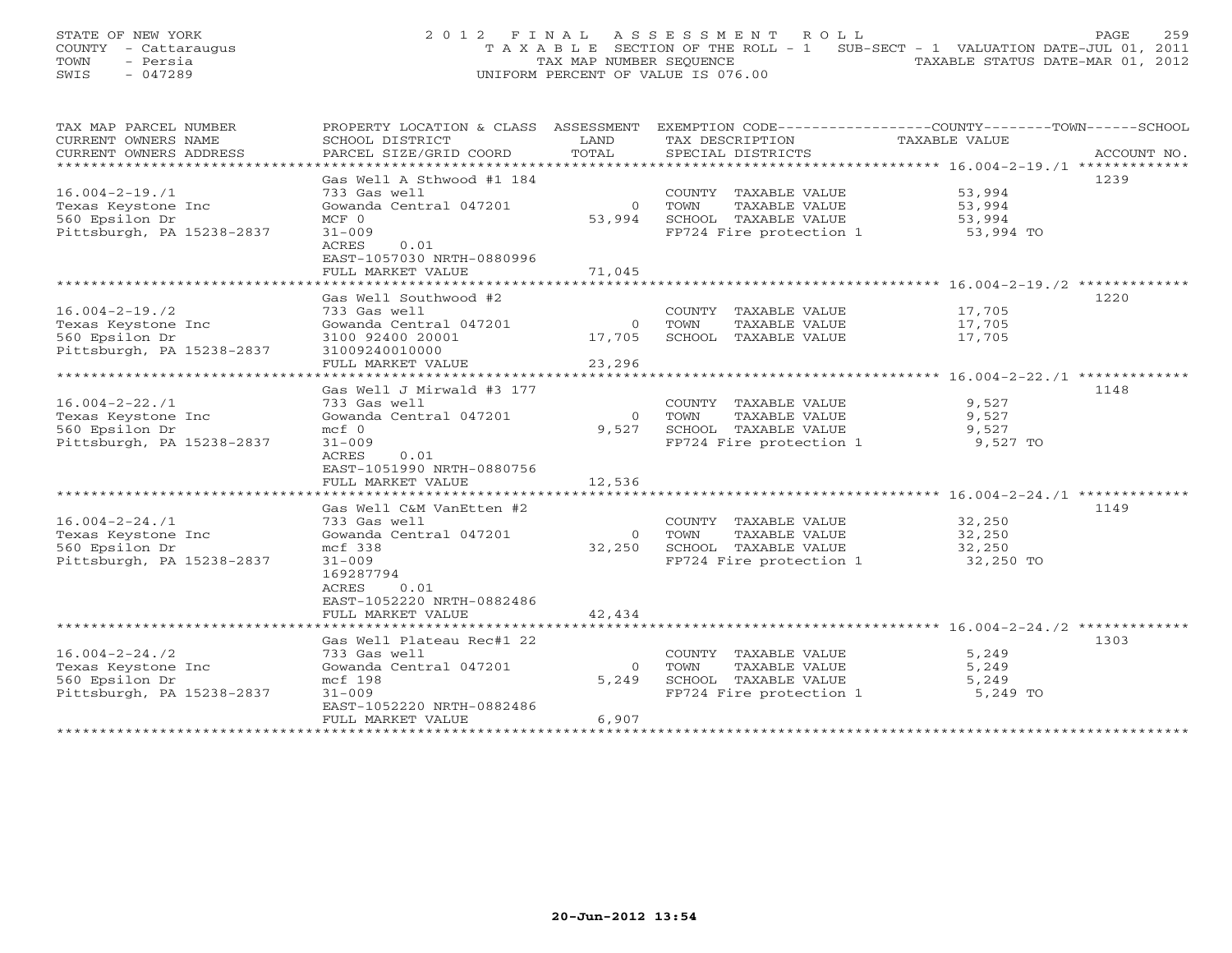STATE OF NEW YORK 260 2012 FINAL ASSESSMENT ROLL PAGE 260 COUNTY - Cattaraugus T A X A B L E SECTION OF THE ROLL - 1 SUB-SECT - 1 VALUATION DATE-JUL 01, 2011 TOWN - Persia TAX MAP NUMBER SEQUENCE TAXABLE STATUS DATE-MAR 01, 2012 SWIS - 047289 UNIFORM PERCENT OF VALUE IS 076.00

| TAX MAP PARCEL NUMBER       |                           |                | PROPERTY LOCATION & CLASS ASSESSMENT EXEMPTION CODE---------------COUNTY-------TOWN-----SCHOOL |               |             |
|-----------------------------|---------------------------|----------------|------------------------------------------------------------------------------------------------|---------------|-------------|
| CURRENT OWNERS NAME         | SCHOOL DISTRICT           | LAND           | TAX DESCRIPTION                                                                                | TAXABLE VALUE |             |
| CURRENT OWNERS ADDRESS      | PARCEL SIZE/GRID COORD    | TOTAL          | SPECIAL DISTRICTS                                                                              |               | ACCOUNT NO. |
| **************************  |                           |                |                                                                                                |               |             |
|                             | Gas Well Plateau Rec#2 22 |                |                                                                                                |               | 1322        |
| $17.001 - 1 - 2.71$         | 733 Gas well              |                | COUNTY TAXABLE VALUE                                                                           | 12,775        |             |
| Texas Keystone Inc          | Gowanda Central 047201    | $\Omega$       | TOWN<br>TAXABLE VALUE                                                                          | 12,775        |             |
| 560 Epsilon Dr              | Mcf 1940                  | 12,775         | SCHOOL TAXABLE VALUE                                                                           | 12,775        |             |
| Pittsburgh, PA 15238-2837   | $31 - 009$                |                |                                                                                                |               |             |
|                             | ACRES<br>0.01             |                |                                                                                                |               |             |
|                             |                           |                |                                                                                                |               |             |
|                             | EAST-1061330 NRTH-0889646 |                |                                                                                                |               |             |
|                             | FULL MARKET VALUE         | 16,809         |                                                                                                |               |             |
|                             |                           |                |                                                                                                |               |             |
|                             | Gas Well Plateau Rec#3 22 |                |                                                                                                |               | 1323        |
| $17.001 - 1 - 2.72$         | 733 Gas well              |                | COUNTY TAXABLE VALUE                                                                           | 9,266         |             |
| Texas Keystone Inc          | Gowanda Central 047201    | $\Omega$       | TOWN<br>TAXABLE VALUE                                                                          | 9,266         |             |
| 560 Epsilon Dr              | mcf 1293                  | 9,266          | SCHOOL TAXABLE VALUE                                                                           | 9,266         |             |
| Pittsburgh, PA 15238-2837   | $31 - 009$                |                |                                                                                                |               |             |
|                             | ACRES<br>0.01             |                |                                                                                                |               |             |
|                             | EAST-1061330 NRTH-0889646 |                |                                                                                                |               |             |
|                             | FULL MARKET VALUE         | 12,192         |                                                                                                |               |             |
|                             |                           |                |                                                                                                |               |             |
|                             | Gas Well E Kewlley 1686-1 |                |                                                                                                |               | 1150        |
| $17.003 - 1 - 6.71$         | 733 Gas well              |                | COUNTY TAXABLE VALUE                                                                           | 5,873         |             |
| Seneca Resources Corp       | Gowanda Central 047201    | $\overline{0}$ | TAXABLE VALUE<br>TOWN                                                                          | 5,873         |             |
| McCandless Corporate Center | mcf384                    | 5,873          | SCHOOL TAXABLE VALUE                                                                           | 5,873         |             |
| 5800 Corporate Dr 300       | $31 - 009$ $1686 - 1$     |                | FP725 Fire protection 2                                                                        | 5,873 TO      |             |
| Pittsburgh, PA 15237        | 0.01<br>ACRES             |                |                                                                                                |               |             |
|                             | EAST-1061510 NRTH-0884546 |                |                                                                                                |               |             |
|                             | FULL MARKET VALUE         | 7,728          |                                                                                                |               |             |
|                             |                           |                |                                                                                                |               |             |
|                             |                           |                |                                                                                                |               | 1153        |
|                             | Gas Well Nature Conservan |                |                                                                                                |               |             |
| $17.003 - 1 - 10.71$        | 733 Gas well              |                | COUNTY TAXABLE VALUE                                                                           | 1,747         |             |
| Seneca Resources Corp       | Gowanda Central 047201    | $\Omega$       | TOWN<br>TAXABLE VALUE                                                                          | 1,747         |             |
| McCandless Corporate Center | mcf30                     | 1,747          | SCHOOL TAXABLE VALUE                                                                           | 1,747         |             |
| 5800 Corporate Dr 300       | $31 - 009$ $1703 - 1$     |                | FP725 Fire protection 2                                                                        | 1,747 TO      |             |
| Pittsburgh, PA 15237        | Vedder Goodemote 14502    |                |                                                                                                |               |             |
|                             | 0.01<br>ACRES             |                |                                                                                                |               |             |
|                             | EAST-1063780 NRTH-0880226 |                |                                                                                                |               |             |
|                             | FULL MARKET VALUE         | 2,299          |                                                                                                |               |             |
|                             |                           |                |                                                                                                |               |             |
|                             | Gas Well A Goochee #1 164 |                |                                                                                                |               | 1154        |
| $17.003 - 1 - 13.71$        | 733 Gas well              |                | COUNTY TAXABLE VALUE                                                                           | 28,117        |             |
| Texas Keystone Inc          | Gowanda Central 047201    | $\circ$        | TAXABLE VALUE<br>TOWN                                                                          | 28,117        |             |
| 560 Epsilon Dr              | $mcf$ 0                   | 28,117         | SCHOOL TAXABLE VALUE                                                                           | 28,117        |             |
| Pittsburgh, PA 15238-2837   | $31 - 009$                |                | FP725 Fire protection 2                                                                        | 28,117 TO     |             |
|                             | ACRES<br>0.01             |                |                                                                                                |               |             |
|                             | EAST-1062060 NRTH-0879186 |                |                                                                                                |               |             |
|                             | FULL MARKET VALUE         | 36,996         |                                                                                                |               |             |
|                             |                           |                |                                                                                                |               |             |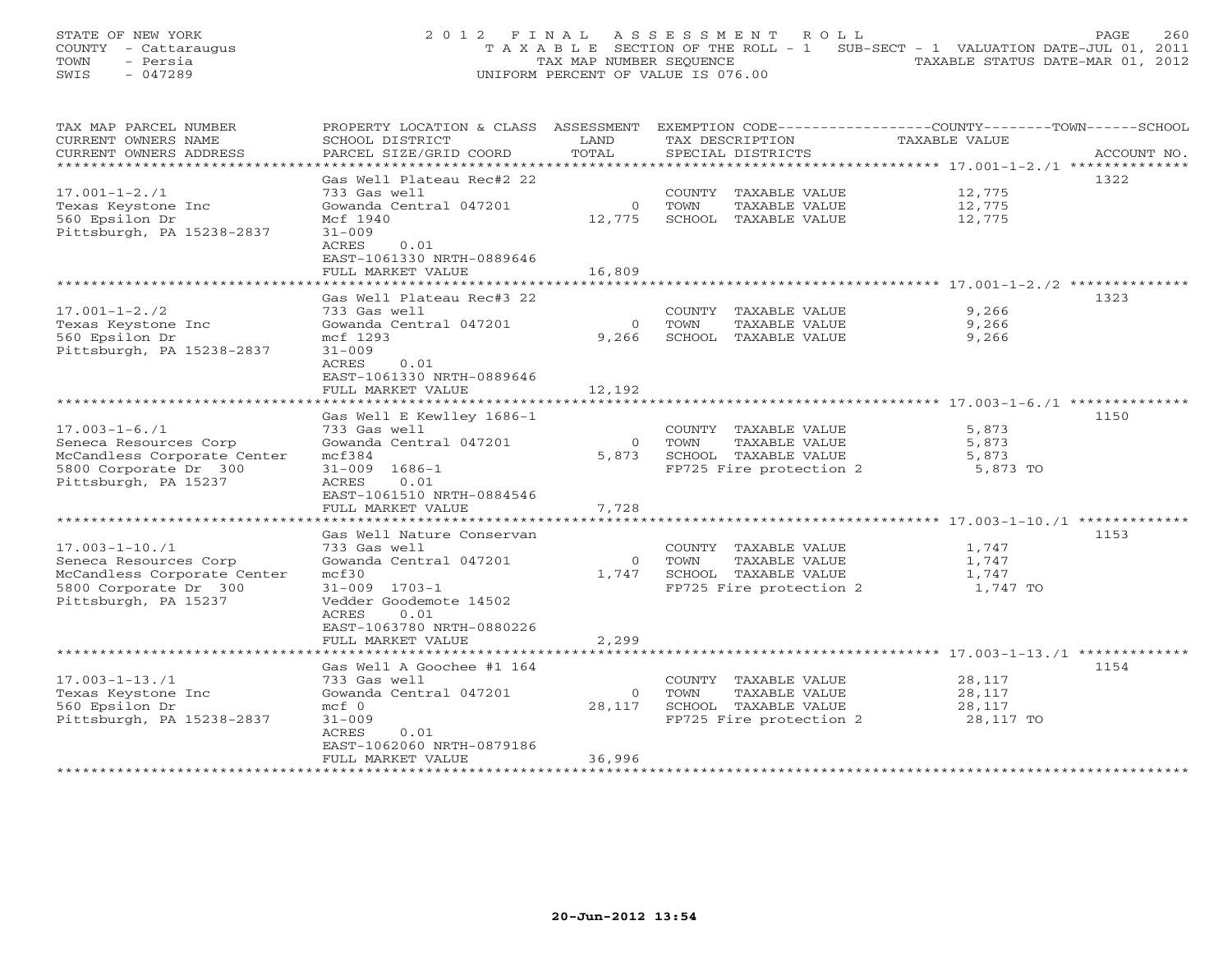STATE OF NEW YORK 261 2012 FINAL ASSESSMENT ROLL PAGE 261 COUNTY - Cattaraugus T A X A B L E SECTION OF THE ROLL - 1 SUB-SECT - 1 VALUATION DATE-JUL 01, 2011 TOWN - Persia TAX MAP NUMBER SEQUENCE TAXABLE STATUS DATE-MAR 01, 2012 SWIS - 047289 UNIFORM PERCENT OF VALUE IS 076.00

| TAX MAP PARCEL NUMBER     | PROPERTY LOCATION & CLASS ASSESSMENT |                        |                                   |               |  |
|---------------------------|--------------------------------------|------------------------|-----------------------------------|---------------|--|
| CURRENT OWNERS NAME       | SCHOOL DISTRICT                      | LAND                   | TAX DESCRIPTION                   | TAXABLE VALUE |  |
| CURRENT OWNERS ADDRESS    | PARCEL SIZE/GRID COORD               | TOTAL                  | SPECIAL DISTRICTS                 | ACCOUNT NO.   |  |
|                           |                                      |                        |                                   |               |  |
|                           | Gas Well A Goochee #2 164            |                        |                                   | 1155          |  |
| $17.003 - 1 - 13.72$      | 733 Gas well                         |                        | COUNTY TAXABLE VALUE              | 19,141        |  |
| Texas Keystone Inc        | Gowanda Central 047201               | $\circ$                | TOWN<br>TAXABLE VALUE             | 19,141        |  |
|                           |                                      |                        |                                   |               |  |
| 560 Epsilon Dr            | Mcf 611                              | 19,141                 | SCHOOL TAXABLE VALUE              | 19,141        |  |
| Pittsburgh, PA 15238-2837 | $31 - 009$                           |                        | FP725 Fire protection 2 19,141 TO |               |  |
|                           | ACRES<br>0.01                        |                        |                                   |               |  |
|                           | EAST-1062060 NRTH-0879186            |                        |                                   |               |  |
|                           | FULL MARKET VALUE                    | 25,186                 |                                   |               |  |
|                           |                                      |                        |                                   |               |  |
|                           | Gas Well J&H Didomizio #2            |                        |                                   | 1156          |  |
| $25.002 - 2 - 7.1/1$      | 733 Gas well                         |                        | COUNTY TAXABLE VALUE              | 8,657         |  |
| Texas Keystone Inc        | Gowanda Central 047201               | $\overline{0}$         | TAXABLE VALUE<br>TOWN             | 8,657         |  |
| 560 Epsilon Dr            | $mcf$ 0                              | 8,657                  | SCHOOL TAXABLE VALUE              | 8,657         |  |
|                           |                                      |                        |                                   |               |  |
| Pittsburgh, PA 15238-2837 | $31 - 009$                           |                        | FP724 Fire protection 1           | 8,657 TO      |  |
|                           | ACRES<br>0.01                        |                        |                                   |               |  |
|                           | EAST-1056680 NRTH-0879406            |                        |                                   |               |  |
|                           | FULL MARKET VALUE                    | 11,391                 |                                   |               |  |
|                           |                                      |                        |                                   |               |  |
|                           | Gas Well C Bobseine #1 17            |                        |                                   | 1157          |  |
| $25.002 - 2 - 15.1/1$     | 733 Gas well                         |                        | COUNTY TAXABLE VALUE              | 30,698        |  |
| Texas Keystone Inc        | Gowanda Central 047201               |                        | 0 TOWN<br>TAXABLE VALUE           | 30,698        |  |
| 560 Epsilon Dr            | mcf 252                              | 30,698                 | SCHOOL TAXABLE VALUE              | 30,698        |  |
| Pittsburgh, PA 15238-2837 | $31 - 009$                           |                        | FP724 Fire protection 1           | 30,698 TO     |  |
|                           | ACRES<br>0.01                        |                        |                                   |               |  |
|                           |                                      |                        |                                   |               |  |
|                           | EAST-1055800 NRTH-0875986            |                        |                                   |               |  |
|                           | FULL MARKET VALUE                    | 40,392                 |                                   |               |  |
|                           |                                      |                        |                                   |               |  |
|                           | Gas Well Sarah Burr #1               |                        |                                   | 1330          |  |
| $25.002 - 2 - 17.71$      | 733 Gas well                         |                        | COUNTY TAXABLE VALUE              | 11,100        |  |
| Texas Keystone Inc        | Gowanda Central 047201               | $\overline{0}$         | TOWN<br>TAXABLE VALUE             | 11,100        |  |
| 560 Epsilon Dr            | mcf 1588                             | 11,100                 | SCHOOL TAXABLE VALUE              | 11,100        |  |
| Pittsburgh, PA 15238-2837 | FULL MARKET VALUE                    | 14,605                 |                                   |               |  |
|                           |                                      |                        |                                   |               |  |
|                           | Gas Well Burr Sarah Unit             |                        |                                   | 1369          |  |
| $25.002 - 2 - 17.72$      | 733 Gas well                         |                        | COUNTY TAXABLE VALUE              | 16,277        |  |
|                           |                                      |                        |                                   |               |  |
| Texas Keystone Inc        | Gowanda Central 047201               | 0 TOWN<br>16,277 SCHOO | TAXABLE VALUE                     | 16,277        |  |
| 560 Epsilon Dr            | 3100 9234 33001                      |                        | SCHOOL TAXABLE VALUE              | 16,277        |  |
| Pittsburgh, PA 15238-2837 | FULL MARKET VALUE                    | 21,417                 |                                   |               |  |
|                           |                                      |                        |                                   |               |  |
|                           | Gas Well S Bowers 14501              |                        |                                   | 1313          |  |
| $25.002 - 2 - 26.1/1$     | 733 Gas well                         |                        | COUNTY TAXABLE VALUE              | $\Omega$      |  |
| Texas Keystone Inc        | Gowanda Central 047201               | $\circ$                | TAXABLE VALUE<br>TOWN             | $\circ$       |  |
| 25th Floor                | 0 Mcf                                | $\Omega$               | SCHOOL TAXABLE VALUE              | $\Omega$      |  |
| 560 Epsilon Dr            | $31 - 009$ #1690-1                   |                        | FP724 Fire protection 1           | $0$ TO        |  |
| Pittsburgh, PA 15238-2837 | EAST-1056260 NRTH-0872066            |                        |                                   |               |  |
|                           | FULL MARKET VALUE                    | $\circ$                |                                   |               |  |
|                           |                                      |                        |                                   |               |  |
|                           |                                      |                        |                                   |               |  |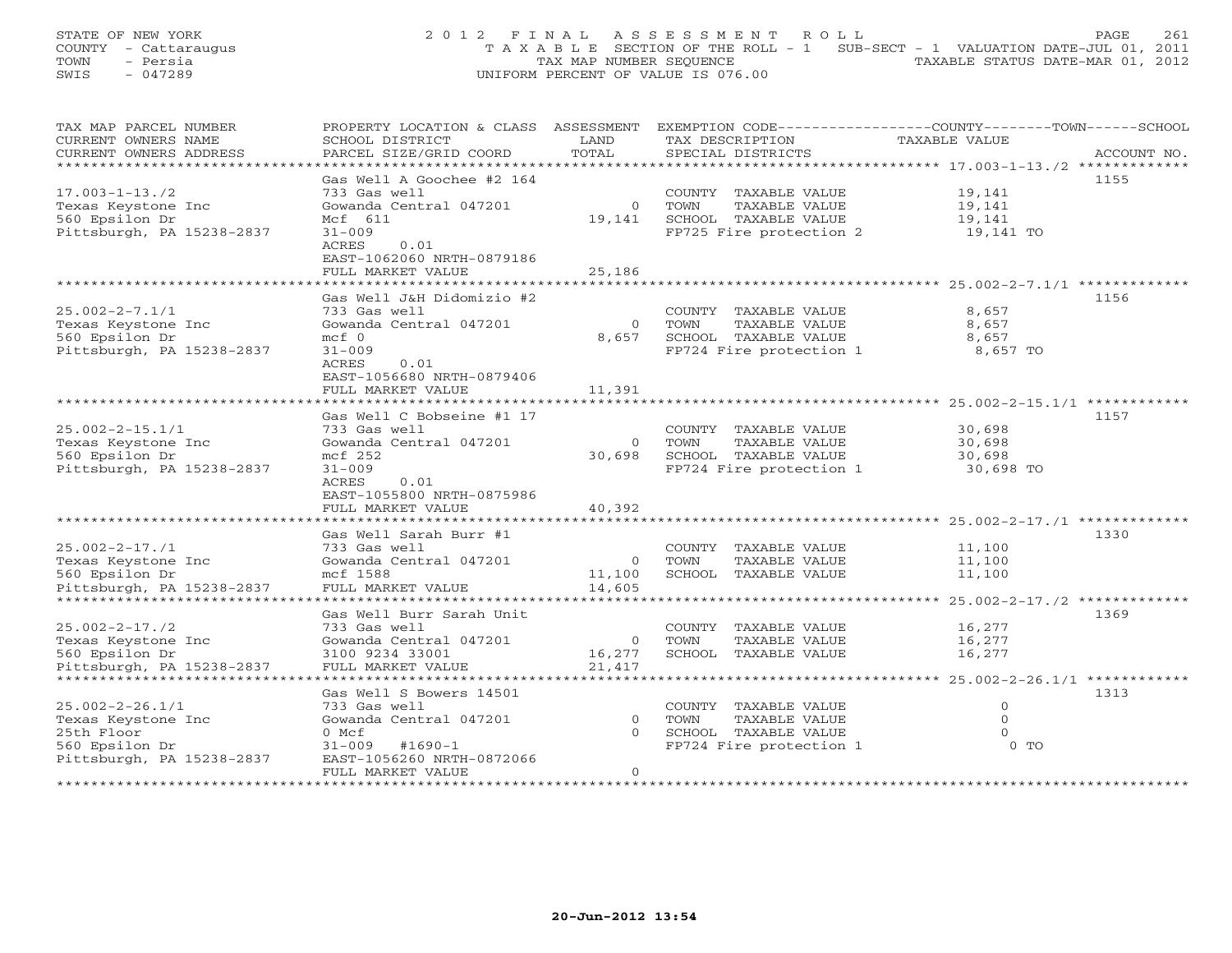STATE OF NEW YORK 262 2012 FINAL ASSESSMENT ROLL PAGE 262 COUNTY - Cattaraugus T A X A B L E SECTION OF THE ROLL - 1 SUB-SECT - 1 VALUATION DATE-JUL 01, 2011 TOWN - Persia TAX MAP NUMBER SEQUENCE TAXABLE STATUS DATE-MAR 01, 2012 SWIS - 047289 UNIFORM PERCENT OF VALUE IS 076.00

| TAX MAP PARCEL NUMBER     | PROPERTY LOCATION & CLASS ASSESSMENT EXEMPTION CODE----------------COUNTY-------TOWN------SCHOOL |          |                                                        |                     |             |
|---------------------------|--------------------------------------------------------------------------------------------------|----------|--------------------------------------------------------|---------------------|-------------|
| CURRENT OWNERS NAME       | SCHOOL DISTRICT                                                                                  | LAND     | TAX DESCRIPTION                                        | TAXABLE VALUE       |             |
| CURRENT OWNERS ADDRESS    | PARCEL SIZE/GRID COORD                                                                           | TOTAL    | SPECIAL DISTRICTS                                      |                     | ACCOUNT NO. |
|                           |                                                                                                  |          |                                                        |                     |             |
|                           | Gas Well Larimer & Norton                                                                        |          |                                                        |                     | 1160        |
| $25.002 - 2 - 28.71$      | 733 Gas well                                                                                     |          | COUNTY TAXABLE VALUE                                   | 13,138              |             |
| Texas Keystone Inc        | Gowanda Central 047201                                                                           |          | 0 TOWN<br>TAXABLE VALUE                                | 13,138              |             |
| 560 Epsilon Dr            | $mcf$ 0                                                                                          |          | 13,138 SCHOOL TAXABLE VALUE                            |                     |             |
|                           |                                                                                                  |          |                                                        | 13,138              |             |
| Pittsburgh, PA 15238-2837 | $31 - 009$                                                                                       |          | FP724 Fire protection 1                                | 13,138 TO           |             |
|                           | 0.01<br>ACRES                                                                                    |          |                                                        |                     |             |
|                           | EAST-1053210 NRTH-0877156                                                                        |          |                                                        |                     |             |
|                           | FULL MARKET VALUE                                                                                | 17,287   |                                                        |                     |             |
|                           |                                                                                                  |          |                                                        |                     |             |
|                           | Gas Well Larimer & Norton                                                                        |          |                                                        |                     | 1161        |
| $25.002 - 2 - 28.72$      | 733 Gas well                                                                                     |          | COUNTY TAXABLE VALUE                                   | 13,138              |             |
| Texas Keystone Inc        | Gowanda Central 047201                                                                           |          | 0 TOWN<br>TAXABLE VALUE                                | 13,138              |             |
| 560 Epsilon Dr            | $mcf$ 0                                                                                          |          | 13,138 SCHOOL TAXABLE VALUE                            |                     |             |
| Pittsburgh, PA 15238-2837 | $31 - 009$                                                                                       |          | FP724 Fire protection 1                                | 13,138<br>13,138 TO |             |
|                           | 0.01<br>ACRES                                                                                    |          |                                                        |                     |             |
|                           | EAST-1053210 NRTH-0877156                                                                        |          |                                                        |                     |             |
|                           | FULL MARKET VALUE                                                                                | 17,287   |                                                        |                     |             |
|                           |                                                                                                  |          |                                                        |                     |             |
|                           | Gas Well Larimer & Norton                                                                        |          |                                                        |                     | 1162        |
| $25.002 - 2 - 28.73$      | 733 Gas well                                                                                     |          | COUNTY TAXABLE VALUE                                   | 13,138              |             |
|                           |                                                                                                  |          |                                                        |                     |             |
| Texas Keystone Inc        | Gowanda Central 047201                                                                           |          | 0 TOWN<br>TAXABLE VALUE                                | 13,138              |             |
| 560 Epsilon Dr            | $mcf$ 0                                                                                          |          | 13,138 SCHOOL TAXABLE VALUE<br>FP724 Fire protection 1 | 13,138              |             |
| Pittsburgh, PA 15238-2837 | $31 - 009$                                                                                       |          |                                                        | $13,138$ TO         |             |
|                           | ACRES<br>0.01                                                                                    |          |                                                        |                     |             |
|                           | EAST-1053210 NRTH-0877156                                                                        |          |                                                        |                     |             |
|                           | FULL MARKET VALUE                                                                                | 17,287   |                                                        |                     |             |
|                           |                                                                                                  |          |                                                        |                     |             |
|                           | Gas Well Larimer & Norton                                                                        |          |                                                        |                     | 1163        |
| $25.002 - 2 - 28.74$      | 733 Gas well                                                                                     |          | COUNTY TAXABLE VALUE                                   | 13,138              |             |
| Texas Keystone Inc        | Gowanda Central 047201                                                                           |          | TAXABLE VALUE<br>0 TOWN                                | 13,138              |             |
| 560 Epsilon Dr            | $mcf$ 0                                                                                          |          | 13,138 SCHOOL TAXABLE VALUE                            | 13,138              |             |
| Pittsburgh, PA 15238-2837 | $31 - 009$                                                                                       |          | SCHOOL TAXABLE VALUE<br>FP724 Fire protection 1        | 13,138 TO           |             |
|                           | ACRES<br>0.01                                                                                    |          |                                                        |                     |             |
|                           | EAST-1053210 NRTH-0877156                                                                        |          |                                                        |                     |             |
|                           | FULL MARKET VALUE                                                                                | 17,287   |                                                        |                     |             |
|                           |                                                                                                  |          |                                                        |                     |             |
|                           | Gas Well F Kewley #1 1779                                                                        |          |                                                        |                     | 1164        |
| $25.002 - 2 - 30.71$      | 733 Gas well                                                                                     |          |                                                        | 9,273               |             |
|                           |                                                                                                  |          | COUNTY TAXABLE VALUE                                   |                     |             |
| Texas Keystone Inc        | Gowanda Central 047201                                                                           | $\Omega$ | TOWN<br>TAXABLE VALUE                                  | 9,273               |             |
| 560 Epsilon Dr            | $mcf$ 0                                                                                          | 9,273    | SCHOOL TAXABLE VALUE                                   | 9,273               |             |
| Pittsburgh, PA 15238-2837 | $31 - 009$                                                                                       |          | FP724 Fire protection 1 9,273 TO                       |                     |             |
|                           | ACRES<br>0.01                                                                                    |          |                                                        |                     |             |
|                           | EAST-1052390 NRTH-0879596                                                                        |          |                                                        |                     |             |
|                           | FULL MARKET VALUE                                                                                | 12,201   |                                                        |                     |             |
|                           |                                                                                                  |          |                                                        |                     |             |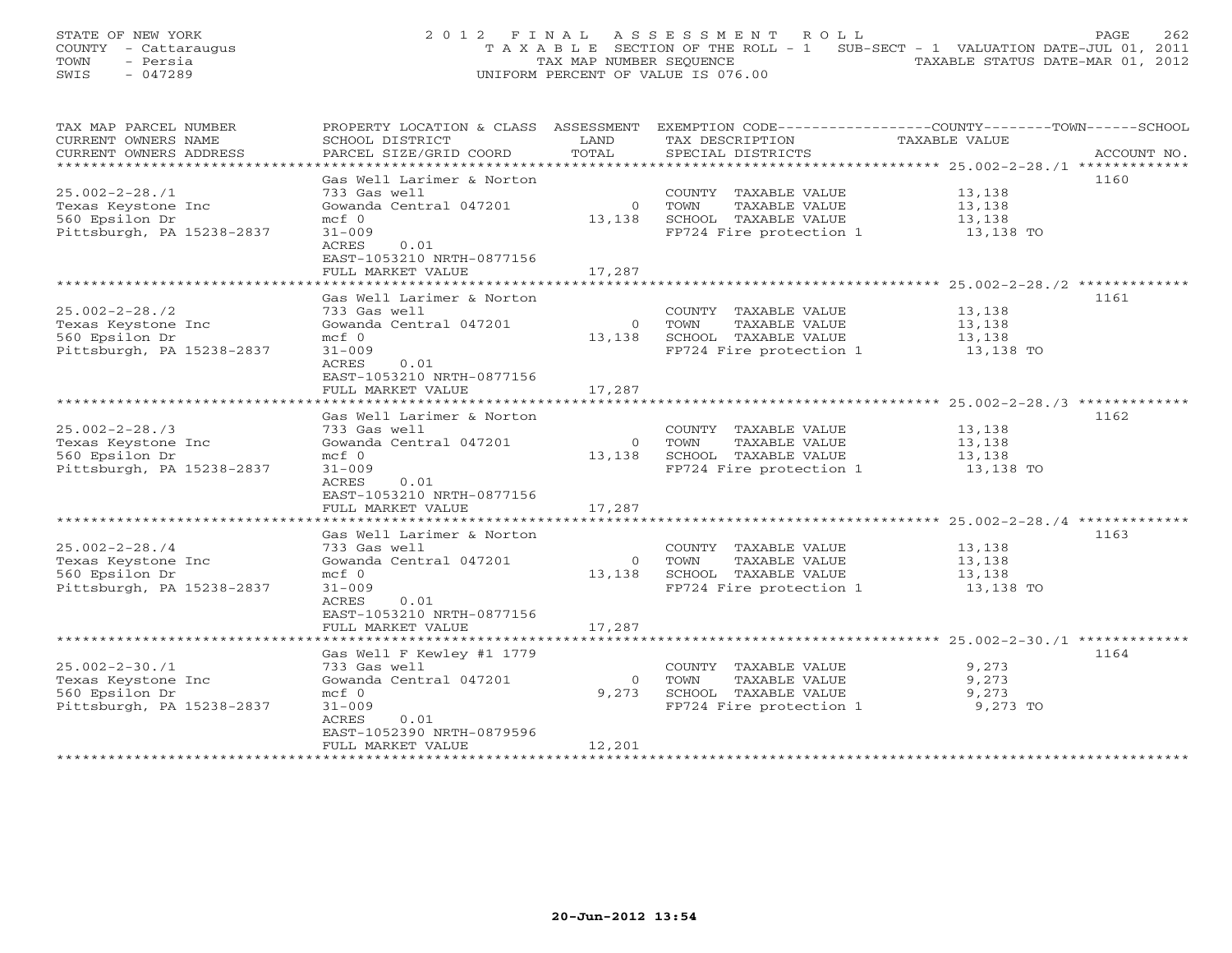STATE OF NEW YORK 263 2012 FINAL ASSESSMENT ROLL PAGE 263 COUNTY - Cattaraugus T A X A B L E SECTION OF THE ROLL - 1 SUB-SECT - 1 VALUATION DATE-JUL 01, 2011 TOWN - Persia TAX MAP NUMBER SEQUENCE TAXABLE STATUS DATE-MAR 01, 2012 SWIS - 047289 UNIFORM PERCENT OF VALUE IS 076.00

| TAX MAP PARCEL NUMBER       | PROPERTY LOCATION & CLASS ASSESSMENT EXEMPTION CODE---------------COUNTY-------TOWN-----SCHOOL |                |                                                 |               |             |
|-----------------------------|------------------------------------------------------------------------------------------------|----------------|-------------------------------------------------|---------------|-------------|
| CURRENT OWNERS NAME         | SCHOOL DISTRICT                                                                                | LAND           | TAX DESCRIPTION                                 | TAXABLE VALUE |             |
| CURRENT OWNERS ADDRESS      | PARCEL SIZE/GRID COORD                                                                         | TOTAL          | SPECIAL DISTRICTS                               |               | ACCOUNT NO. |
|                             |                                                                                                |                |                                                 |               |             |
|                             | Gas Well Harry Ackley #1                                                                       |                |                                                 |               | 1342        |
| $25.004 - 2 - 1.71$         | 733 Gas well                                                                                   |                | COUNTY TAXABLE VALUE                            | 14,254        |             |
| Texas Keystone Inc          | Gowanda Central 047201                                                                         | $\overline{0}$ | TOWN<br>TAXABLE VALUE                           | 14,254        |             |
| 560 Epsilon Dr              | mcf 6644                                                                                       | 14,254         | SCHOOL TAXABLE VALUE                            | 14,254        |             |
| Pittsburgh, PA 15238-2837   | $31 - 009 - 23334$                                                                             |                |                                                 |               |             |
|                             | Ackley #1                                                                                      |                |                                                 |               |             |
|                             | ACRES<br>0.01                                                                                  |                |                                                 |               |             |
|                             | EAST-1053790 NRTH-0870695                                                                      |                |                                                 |               |             |
|                             | FULL MARKET VALUE                                                                              | 18,755         |                                                 |               |             |
|                             |                                                                                                |                |                                                 |               |             |
|                             | Gas Well H&D Ackley #1 17                                                                      |                |                                                 |               | 1166        |
| $25.004 - 2 - 2.71$         | 733 Gas well                                                                                   |                | COUNTY TAXABLE VALUE                            | 580           |             |
| Texas Keystone Inc          | Gowanda Central 047201                                                                         | $\overline{0}$ | TOWN<br>TAXABLE VALUE                           | 580           |             |
| 560 Epsilon Dr              | mcf 244                                                                                        | 580            | SCHOOL TAXABLE VALUE                            | 580           |             |
| Pittsburgh, PA 15238-2837   | $31 - 009$                                                                                     |                | SCHOOL TAXABLE VALUE<br>FP725 Fire protection 2 | 580 TO        |             |
|                             | 0.01<br>ACRES                                                                                  |                |                                                 |               |             |
|                             | EAST-1057700 NRTH-0869416                                                                      |                |                                                 |               |             |
|                             | FULL MARKET VALUE                                                                              | 763            |                                                 |               |             |
|                             |                                                                                                |                |                                                 |               |             |
|                             | Gas Well H&D Ackley 13372                                                                      |                |                                                 |               | 1167        |
| $25.004 - 2 - 2.72$         | 733 Gas well                                                                                   |                | COUNTY TAXABLE VALUE                            | 13,232        |             |
| Seneca Resources Corp       | Gowanda Central 047201                                                                         |                | 0 TOWN<br>TAXABLE VALUE                         | 13,232        |             |
| McCandless Corporate Center | mcE556                                                                                         | 13,232         | SCHOOL TAXABLE VALUE                            | 13,232        |             |
| 5800 Corporate Dr 300       | $31 - 009$ $1705 - 1$                                                                          |                | FP725 Fire protection 2                         | 13,232 TO     |             |
| Pittsburgh, PA 15237        | 13372 Ackley 13372                                                                             |                |                                                 |               |             |
|                             | ACRES<br>0.01                                                                                  |                |                                                 |               |             |
|                             | EAST-1057700 NRTH-0869416                                                                      |                |                                                 |               |             |
|                             | FULL MARKET VALUE                                                                              | 17,411         |                                                 |               |             |
|                             |                                                                                                |                |                                                 |               |             |
|                             | Gas Well Ackley #4                                                                             |                |                                                 |               | 1222        |
| $25.004 - 2 - 2.73$         | 733 Gas well                                                                                   |                | COUNTY TAXABLE VALUE                            | 12,413        |             |
| Texas Keystone Inc          | Gowanda Central 047201                                                                         | $\overline{0}$ | TOWN<br>TAXABLE VALUE                           | 12,413        |             |
| 560 Epsilon Dr              | 3100 92400 30000                                                                               | 12,413         | SCHOOL TAXABLE VALUE                            | 12,413        |             |
| Pittsburgh, PA 15238-2837   | 31009240030000                                                                                 |                |                                                 |               |             |
|                             | FULL MARKET VALUE                                                                              | 16,333         |                                                 |               |             |
|                             |                                                                                                |                |                                                 |               |             |
|                             |                                                                                                |                |                                                 |               |             |
|                             | Gas Well Ackley #2A                                                                            |                |                                                 |               | 1223        |
| $25.004 - 2 - 2.722$        | 733 Gas well                                                                                   |                | COUNTY TAXABLE VALUE                            | 9,063         |             |
| Texas Keystone Inc          | Gowanda Central 047201                                                                         | $\overline{0}$ | TOWN<br>TAXABLE VALUE                           | 9,063         |             |
| 560 Epsilon Dr              | 31009 2400 20001                                                                               | 9,063          | SCHOOL TAXABLE VALUE                            | 9,063         |             |
| Pittsburgh, PA 15238-2837   | 31009 2400 20001                                                                               |                |                                                 |               |             |
|                             | FULL MARKET VALUE                                                                              | 11,925         |                                                 |               |             |
|                             |                                                                                                |                |                                                 |               |             |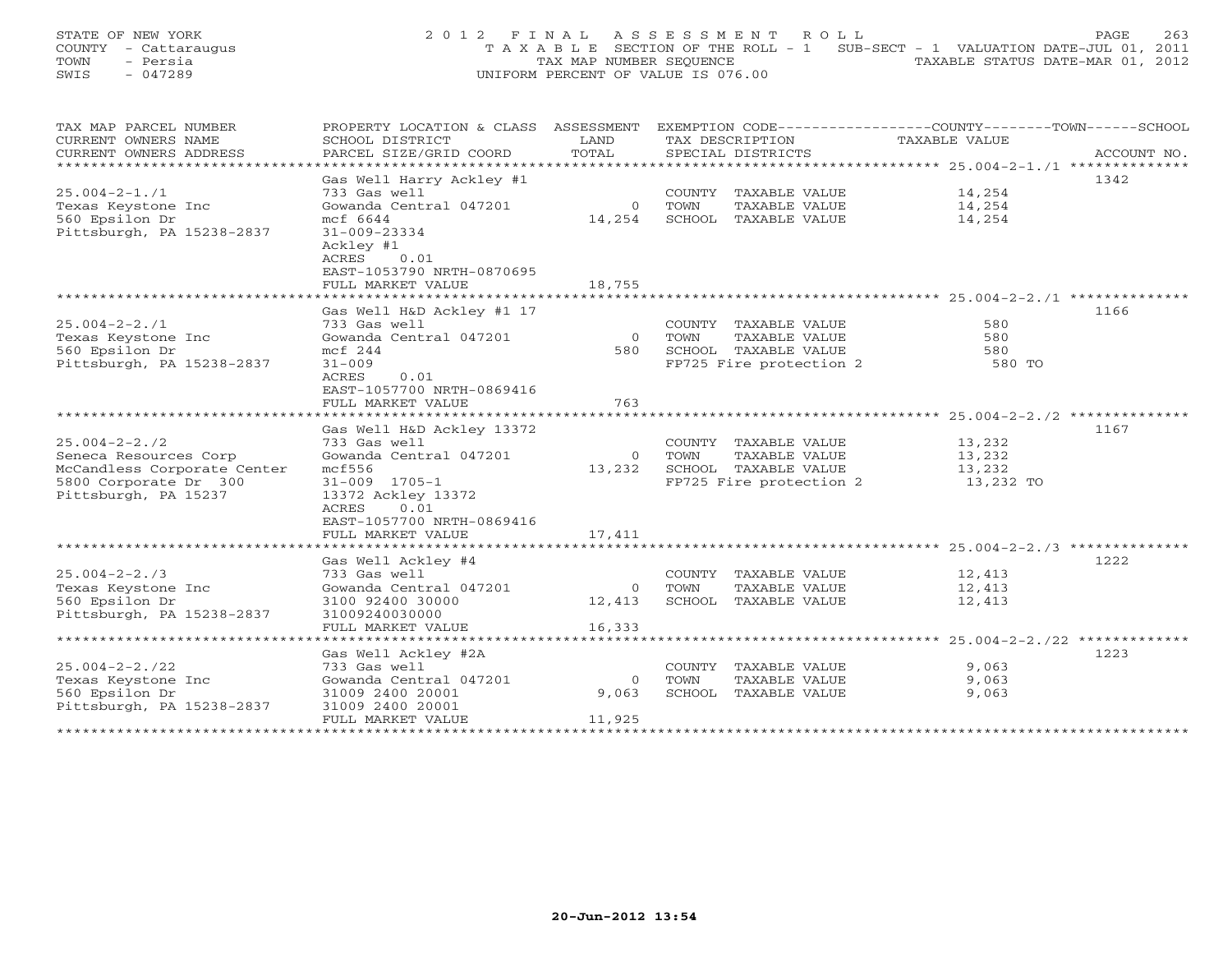## STATE OF NEW YORK 264 2012 FINAL ASSESSMENT ROLL PAGE 264 COUNTY - Cattaraugus T A X A B L E SECTION OF THE ROLL - 1 SUB-SECT - 1 VALUATION DATE-JUL 01, 2011 TOWN - Persia TAX MAP NUMBER SEQUENCE TAXABLE STATUS DATE-MAR 01, 2012 SWIS - 047289 UNIFORM PERCENT OF VALUE IS 076.00

| TAX MAP PARCEL NUMBER<br>CURRENT OWNERS NAME<br>CURRENT OWNERS ADDRESS | PROPERTY LOCATION & CLASS ASSESSMENT<br>SCHOOL DISTRICT<br>PARCEL SIZE/GRID COORD | LAND<br>TOTAL  | TAX DESCRIPTION<br>SPECIAL DISTRICTS        | EXEMPTION CODE-----------------COUNTY-------TOWN------SCHOOL<br>TAXABLE VALUE<br>ACCOUNT NO. |
|------------------------------------------------------------------------|-----------------------------------------------------------------------------------|----------------|---------------------------------------------|----------------------------------------------------------------------------------------------|
|                                                                        |                                                                                   |                |                                             |                                                                                              |
|                                                                        | Gas Well Ackley 5A                                                                |                |                                             | 1375                                                                                         |
| $25.004 - 2 - 2.723$                                                   | 733 Gas well                                                                      |                | COUNTY TAXABLE VALUE                        | 11,970                                                                                       |
| Texas Keystone Inc                                                     | Gowanda Central 047201                                                            | $\overline{O}$ | TOWN<br>TAXABLE VALUE                       | 11,970                                                                                       |
| 560 Epsilon Dr                                                         | Ackley5A                                                                          | 11,970         | SCHOOL TAXABLE VALUE                        | 11,970                                                                                       |
| Pittsburgh, PA 15238-2837                                              | FULL MARKET VALUE                                                                 | 15,750         |                                             |                                                                                              |
|                                                                        |                                                                                   |                |                                             |                                                                                              |
|                                                                        | Gas Well C Stone #2 16417                                                         |                |                                             | 1168                                                                                         |
| $25.004 - 2 - 3.71$                                                    | 733 Gas well                                                                      |                | COUNTY TAXABLE VALUE                        | 12,478<br>12,478                                                                             |
| Texas Keystone Inc                                                     | Gowanda Central 047201                                                            |                | 0 TOWN<br>TAXABLE VALUE                     |                                                                                              |
| 560 Epsilon Dr                                                         | $mcf$ 0                                                                           | 12,478         | SCHOOL TAXABLE VALUE                        | 12,478                                                                                       |
| Pittsburgh, PA 15238-2837                                              | $31 - 009$                                                                        |                | FP726 Fire protection 3<br>"19700 Watershed | 12,478 TO                                                                                    |
|                                                                        | ACRES<br>0.01                                                                     |                | WS720 Watershed                             | 12,478 TO                                                                                    |
|                                                                        | EAST-1055770 NRTH-0867655                                                         |                |                                             |                                                                                              |
|                                                                        | FULL MARKET VALUE                                                                 | 16,418         |                                             |                                                                                              |
|                                                                        |                                                                                   |                |                                             |                                                                                              |
|                                                                        | Gas Well C Stone #1 15357                                                         |                |                                             | 1169                                                                                         |
| $25.004 - 2 - 3.72$                                                    | 733 Gas well                                                                      |                | COUNTY TAXABLE VALUE                        | $\Omega$                                                                                     |
| Texas Keystone Inc                                                     | Gowanda Central 047201                                                            | $\overline{0}$ | TOWN<br>TAXABLE VALUE                       | $\Omega$                                                                                     |
| 560 Epsilon Dr                                                         | mcf 392                                                                           | $\Omega$       | SCHOOL TAXABLE VALUE                        | $\Omega$                                                                                     |
| Pittsburgh, PA 15238-2837                                              | $31 - 009$                                                                        |                | FP726 Fire protection 3                     | $0$ TO                                                                                       |
|                                                                        | 0.01<br>ACRES                                                                     |                | WS720 Watershed                             | $0$ TO                                                                                       |
|                                                                        | EAST-1055770 NRTH-0867655                                                         |                |                                             |                                                                                              |
|                                                                        | FULL MARKET VALUE                                                                 | $\Omega$       |                                             |                                                                                              |
|                                                                        |                                                                                   |                |                                             |                                                                                              |
|                                                                        | Gas Well G&F Sargent#2 17                                                         |                |                                             | 1170                                                                                         |
| $25.004 - 2 - 6.71$                                                    | 733 Gas well                                                                      |                | COUNTY TAXABLE VALUE                        | 6,482                                                                                        |
| Texas Keystone Inc                                                     | Catt-LV Central 046402                                                            |                | 0 TOWN<br>TAXABLE VALUE                     | 6,482                                                                                        |
| 560 Epsilon Dr                                                         | mcf 293                                                                           | 6,482          | SCHOOL TAXABLE VALUE                        | 6,482                                                                                        |
| Pittsburgh, PA 15238-2837                                              | $31 - 009$                                                                        |                | FP726 Fire protection 3 6,482 TO            |                                                                                              |
|                                                                        | ACRES<br>0.01                                                                     |                |                                             |                                                                                              |
|                                                                        | EAST-1057310 NRTH-0864315                                                         |                |                                             |                                                                                              |
|                                                                        | FULL MARKET VALUE                                                                 | 8,529          |                                             |                                                                                              |
|                                                                        |                                                                                   |                |                                             |                                                                                              |
| $25.004 - 2 - 6.72$                                                    | Gas Well G&F Sargent#1 16<br>733 Gas well                                         |                | COUNTY TAXABLE VALUE                        | 1171<br>$\mathbf{0}$                                                                         |
|                                                                        | Catt-LV Central 046402                                                            | $0$ TOWN       | TAXABLE VALUE                               | $\Omega$                                                                                     |
| Texas Keystone Inc<br>560 Epsilon Dr                                   |                                                                                   | $\Omega$       | SCHOOL TAXABLE VALUE                        | $\Omega$                                                                                     |
| Pittsburgh, PA 15238-2837                                              | $mcf$ 300<br>$31 - 009$                                                           |                | FP726 Fire protection 3                     | $0$ TO                                                                                       |
|                                                                        | ACRES<br>0.01                                                                     |                |                                             |                                                                                              |
|                                                                        | EAST-1057310 NRTH-0864315                                                         |                |                                             |                                                                                              |
|                                                                        | FULL MARKET VALUE                                                                 | $\Omega$       |                                             |                                                                                              |
|                                                                        |                                                                                   |                |                                             |                                                                                              |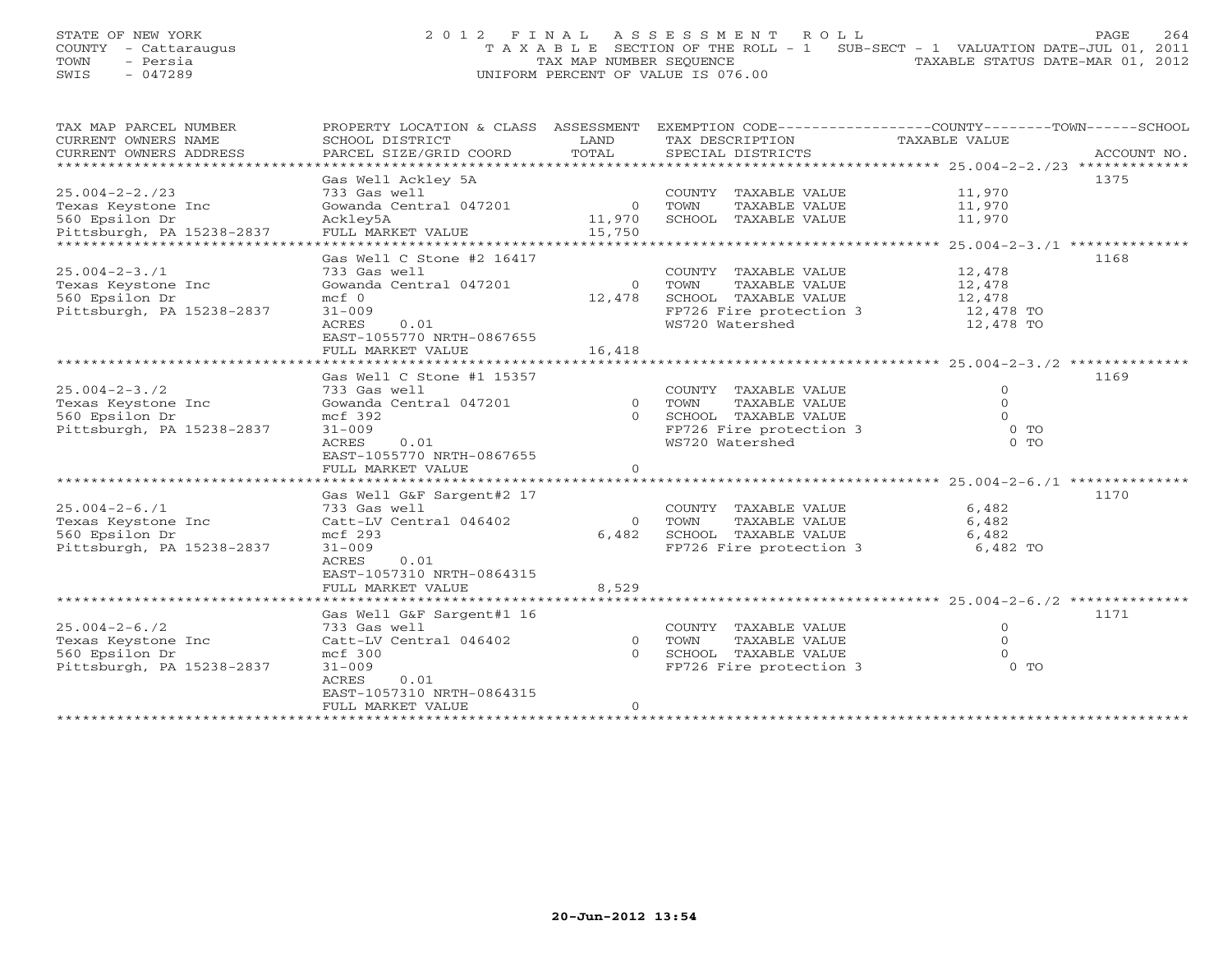STATE OF NEW YORK 2 0 1 2 F I N A L A S S E S S M E N T R O L L PAGE 265 COUNTY - Cattaraugus T A X A B L E SECTION OF THE ROLL - 1 SUB-SECT - 1 VALUATION DATE-JUL 01, 2011 TOWN - Persia TAX MAP NUMBER SEQUENCE TAXABLE STATUS DATE-MAR 01, 2012 SWIS - 047289 UNIFORM PERCENT OF VALUE IS 076.00

| TAX MAP PARCEL NUMBER          | PROPERTY LOCATION & CLASS ASSESSMENT |                | EXEMPTION CODE-----------------COUNTY-------TOWN------SCHOOL |                |             |
|--------------------------------|--------------------------------------|----------------|--------------------------------------------------------------|----------------|-------------|
| CURRENT OWNERS NAME            | SCHOOL DISTRICT                      | LAND           | TAX DESCRIPTION                                              | TAXABLE VALUE  |             |
| CURRENT OWNERS ADDRESS         | PARCEL SIZE/GRID COORD               | TOTAL          | SPECIAL DISTRICTS                                            |                | ACCOUNT NO. |
| ****************************** |                                      |                |                                                              |                |             |
|                                | Gas Well R Studley #1 181            |                |                                                              |                | 1172        |
| $25.004 - 2 - 8.2/1$           | 733 Gas well                         |                | COUNTY TAXABLE VALUE                                         | $\circ$        |             |
| Texas Keystone Inc             | Catt-LV Central 046402               | $\overline{0}$ | TOWN<br>TAXABLE VALUE                                        | $\Omega$       |             |
| 560 Epsilon Dr                 | Mcf 0                                | $\cap$         | SCHOOL TAXABLE VALUE                                         | $\Omega$       |             |
| Pittsburgh, PA 15238-2837      | $31 - 009$                           |                | FP726 Fire protection 3                                      | 0 <sub>0</sub> |             |
|                                | 0.01<br>ACRES                        |                | WS720 Watershed                                              | $0$ TO         |             |
|                                | EAST-1054810 NRTH-0864585            |                |                                                              |                |             |
|                                | FULL MARKET VALUE                    | $\Omega$       |                                                              |                |             |
|                                |                                      |                |                                                              |                |             |
|                                | Gas Well R J Studley 1336            |                |                                                              |                | 1173        |
| $25.004 - 2 - 8.2/2$           | 733 Gas well                         |                | COUNTY TAXABLE VALUE                                         | $\Omega$       |             |
| Studley Richard J              | Catt-LV Central 046402               | $\overline{0}$ | TOWN<br>TAXABLE VALUE                                        | $\Omega$       |             |
| 8722 Nash Rd                   | Mcf 0                                |                | 0 SCHOOL TAXABLE VALUE                                       | $\Omega$       |             |
| Gowanda, NY 14070              | $31 - 009$ $1694 - 1$                |                | FP726 Fire protection 3                                      | $0$ TO         |             |
|                                | home use only                        |                | WS720 Watershed                                              | 0 <sub>0</sub> |             |
|                                | 0.01<br>ACRES                        |                |                                                              |                |             |
|                                | EAST-1054810 NRTH-0864585            |                |                                                              |                |             |
|                                | FULL MARKET VALUE                    | $\Omega$       |                                                              |                |             |
|                                |                                      |                |                                                              |                |             |
|                                | Gas Well Allen D&S #2                |                |                                                              |                | 1341        |
| $25.004 - 2 - 12.72$           | 733 Gas well                         |                | COUNTY TAXABLE VALUE                                         | 16,524         |             |
| Texas Keystone Inc             | Gowanda Central 047201               | $\overline{0}$ | TOWN<br>TAXABLE VALUE                                        | 16,524         |             |
| 560 Epsilon Dr                 | mcf 6156                             | 16,524         | SCHOOL TAXABLE VALUE                                         | 16,524         |             |
| Pittsburgh, PA 15238-2837      | $31 - 009 - 08329$                   |                |                                                              |                |             |
|                                | 0.01<br>ACRES                        |                |                                                              |                |             |
|                                | EAST-1051900 NRTH-0869405            |                |                                                              |                |             |
|                                | FULL MARKET VALUE                    | 21,742         |                                                              |                |             |
|                                |                                      |                |                                                              |                |             |
|                                | Gas Well Falk Frederick #            |                |                                                              |                | 1343        |
| $25.004 - 2 - 24.71$           | 733 Gas well                         |                | COUNTY TAXABLE VALUE                                         | 3,988          |             |
| Texas Keystone Inc             | Gowanda Central 047201               | $\overline{0}$ | TOWN<br>TAXABLE VALUE                                        | 3,988          |             |
| 560 Epsilon Dr                 | mcf 1659                             | 3,988          | SCHOOL TAXABLE VALUE                                         | 3,988          |             |
| Pittsburgh, PA 15238-2837      | $31 - 009 - 08323$                   |                |                                                              |                |             |
|                                | ACRES<br>0.01                        |                |                                                              |                |             |
|                                | EAST-1052520 NRTH-0871635            |                |                                                              |                |             |
|                                | FULL MARKET VALUE                    | 5,247          |                                                              |                |             |
|                                |                                      |                |                                                              |                |             |
|                                | Gas Well Falk Frederick #            |                |                                                              |                | 1344        |
| $25.004 - 2 - 24.72$           | 733 Gas well                         |                | COUNTY TAXABLE VALUE                                         | 29,074         |             |
| Texas Keystone Inc             | Gowanda Central 047201               | $\circ$        | TOWN<br>TAXABLE VALUE                                        | 29,074         |             |
| 560 Epsilon Dr                 | Mcf 21992                            | 29,074         | SCHOOL TAXABLE VALUE                                         | 29,074         |             |
| Pittsburgh, PA 15238-2837      | 37-009-23335                         |                |                                                              |                |             |
|                                | FULL MARKET VALUE                    | 38,255         |                                                              |                |             |
| *******************            |                                      |                |                                                              |                |             |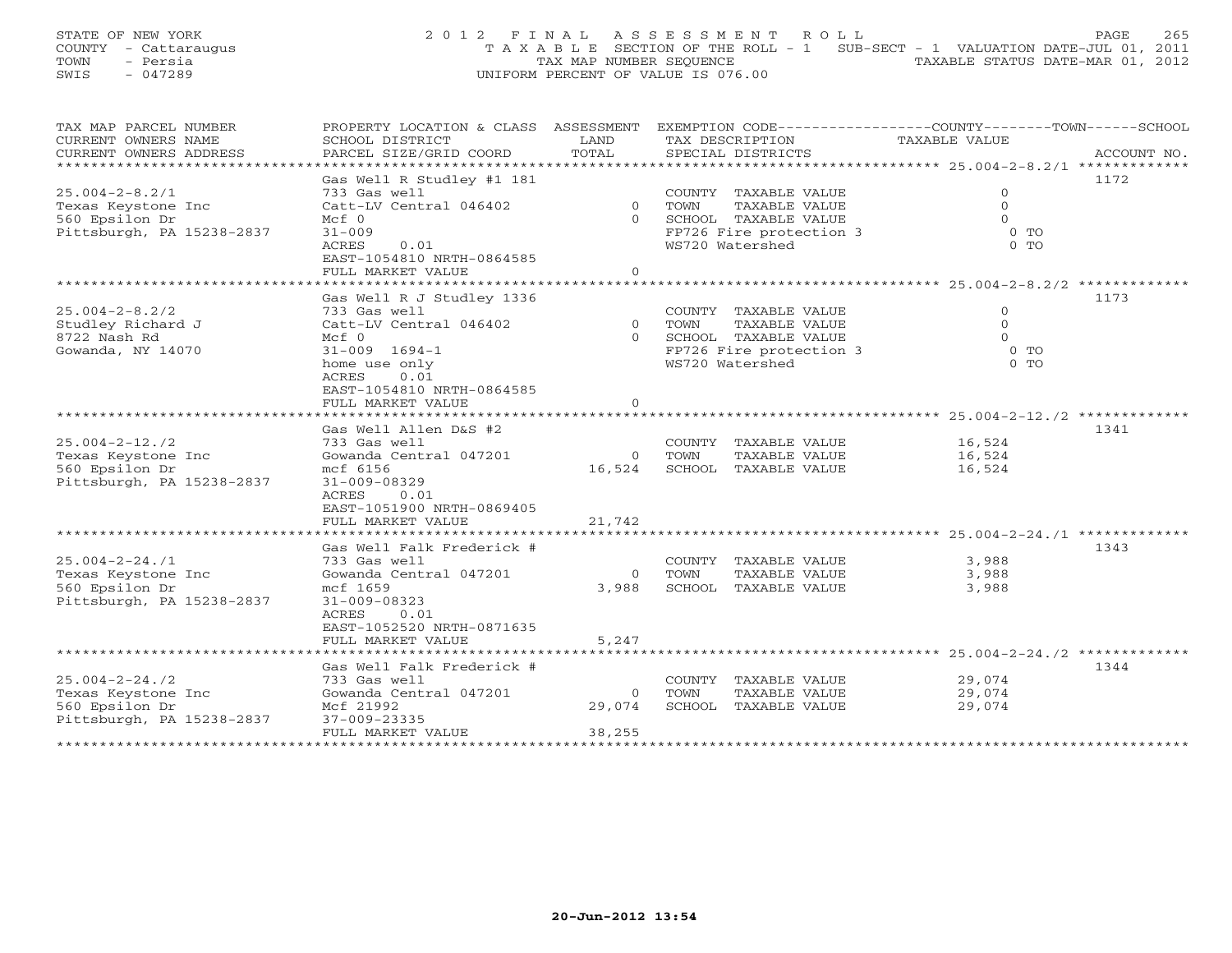## STATE OF NEW YORK 2 0 1 2 F I N A L A S S E S S M E N T R O L L PAGE 266 COUNTY - Cattaraugus T A X A B L E SECTION OF THE ROLL - 1 SUB-SECT - 1 VALUATION DATE-JUL 01, 2011 TOWN - Persia Persia Tax MAP NUMBER SEQUENCE TAXABLE STATUS DATE-MAR 01, 2012<br>
TAX MAP NUMBER SEQUENCE TAXABLE STATUS DATE-MAR 01, 2012<br>
TAXABLE STATUS DATE-MAR 01, 2012 SWIS - 047289 UNIFORM PERCENT OF VALUE IS 076.00

| TAX MAP PARCEL NUMBER                                  | PROPERTY LOCATION & CLASS ASSESSMENT |                |      |                             | EXEMPTION CODE-----------------COUNTY-------TOWN------SCHOOL |      |  |
|--------------------------------------------------------|--------------------------------------|----------------|------|-----------------------------|--------------------------------------------------------------|------|--|
| CURRENT OWNERS NAME                                    | SCHOOL DISTRICT                      | LAND           |      | TAX DESCRIPTION             | TAXABLE VALUE                                                |      |  |
|                                                        |                                      |                |      |                             |                                                              |      |  |
|                                                        |                                      |                |      |                             |                                                              |      |  |
|                                                        | Gas Well Allan Bowers #3             |                |      |                             |                                                              | 1331 |  |
| $25.004 - 2 - 27.71$                                   | 733 Gas well                         |                |      | COUNTY TAXABLE VALUE 23,665 |                                                              |      |  |
| Texas Keystone Inc                                     | Gowanda Central 047201               | $\Omega$       | TOWN | TAXABLE VALUE 23,665        |                                                              |      |  |
| 560 Epsilon Dr                                         | mcf 5413                             | 23,665         |      | SCHOOL TAXABLE VALUE        | 23,665                                                       |      |  |
| Pittsburgh, PA 15238-2837                              | 31-009-23283                         |                |      |                             |                                                              |      |  |
|                                                        | FULL MARKET VALUE 31,138             |                |      |                             |                                                              |      |  |
|                                                        |                                      |                |      |                             |                                                              |      |  |
|                                                        | Gas Well Allan Bowers #4             |                |      |                             |                                                              | 1332 |  |
| $25.004 - 2 - 27.72$                                   | 733 Gas well                         |                |      | COUNTY TAXABLE VALUE        | 9,505                                                        |      |  |
| Texas Keystone Inc                                     | Gowanda Central 047201               | $\overline{0}$ | TOWN | TAXABLE VALUE               | 9,505                                                        |      |  |
| 560 Epsilon Dr                                         | mcf 2493                             | 9,505          |      | SCHOOL TAXABLE VALUE        | 9,505                                                        |      |  |
| Pittsburgh, PA 15238-2837                              | 31-009-23284                         |                |      |                             |                                                              |      |  |
|                                                        | FULL MARKET VALUE 12,507             |                |      |                             |                                                              |      |  |
|                                                        |                                      |                |      |                             |                                                              |      |  |
|                                                        | Gas Well Allan Bowers #1             |                |      |                             |                                                              | 1333 |  |
| $25.004 - 2 - 27.73$                                   | 733 Gas well                         |                |      | COUNTY TAXABLE VALUE 10,462 |                                                              |      |  |
|                                                        | Gowanda Central 047201               | $\overline{0}$ | TOWN | TAXABLE VALUE               | 10,462                                                       |      |  |
| Texas Keystone Inc<br>560 Epsilon Dr<br>560 Epsilon Dr | mcf 4650                             | 10,462         |      | SCHOOL TAXABLE VALUE        | 10,462                                                       |      |  |
| Pittsburgh, PA 15238-2837                              | 31-009-23286                         |                |      |                             |                                                              |      |  |
|                                                        | FULL MARKET VALUE                    | 13,766         |      |                             |                                                              |      |  |
|                                                        |                                      |                |      |                             |                                                              |      |  |
|                                                        | Gas Well Allan Bowers #2             |                |      |                             |                                                              | 1334 |  |
| $25.004 - 2 - 27.74$                                   | 733 Gas well                         |                |      | COUNTY TAXABLE VALUE 14,262 |                                                              |      |  |
| Texas Keystone Inc                                     | Gowanda Central 047201               | 0 TOWN         |      | TAXABLE VALUE 14,262        |                                                              |      |  |
| 560 Epsilon Dr                                         | mcf 4024                             | 14,262         |      | SCHOOL TAXABLE VALUE        | 14,262                                                       |      |  |
| Pittsburgh, PA 15238-2837                              | 31-009-23282                         |                |      |                             |                                                              |      |  |
|                                                        | FULL MARKET VALUE 18,766             |                |      |                             |                                                              |      |  |
|                                                        |                                      |                |      |                             |                                                              |      |  |
|                                                        | Gas Well Moench Tanning #            |                |      |                             |                                                              | 1229 |  |
| $26.001 - 1 - 2.71$                                    | 733 Gas well                         |                |      | COUNTY TAXABLE VALUE        | $\mathbf{0}$                                                 |      |  |
| Texas Keystone Inc                                     | Gowanda Central 047201               | 0 TOWN         |      | TAXABLE VALUE               | $\Omega$                                                     |      |  |
| 560 Epsilon Dr                                         | $Mcf$ 0                              |                |      | 0 SCHOOL TAXABLE VALUE      | $\Omega$                                                     |      |  |
| Pittsburgh, PA 15238-2837                              | $31 - 009$                           |                |      | FP725 Fire protection 2     | $0$ TO                                                       |      |  |
|                                                        | 0.01<br>ACRES                        |                |      |                             |                                                              |      |  |
|                                                        | EAST-1060890 NRTH-0877106            |                |      |                             |                                                              |      |  |
|                                                        | FULL MARKET VALUE                    | $\Omega$       |      |                             |                                                              |      |  |
|                                                        |                                      |                |      |                             |                                                              |      |  |
|                                                        |                                      |                |      |                             |                                                              | 1219 |  |
|                                                        | Gas Well Tanning 2                   |                |      |                             |                                                              |      |  |
| $26.001 - 1 - 2.72$                                    | 733 Gas well                         |                |      | COUNTY TAXABLE VALUE        | 63,093                                                       |      |  |
| Texas Keystone Inc                                     | Gowanda Central 047201               | $\overline{0}$ | TOWN | TAXABLE VALUE               | 63,093                                                       |      |  |
| 560 Epsilon Dr                                         |                                      | 63,093         |      | SCHOOL TAXABLE VALUE        | 63,093                                                       |      |  |
| Pittsburgh, PA 15238-2837                              | FULL MARKET VALUE                    | 83,017         |      |                             |                                                              |      |  |
|                                                        |                                      |                |      |                             |                                                              |      |  |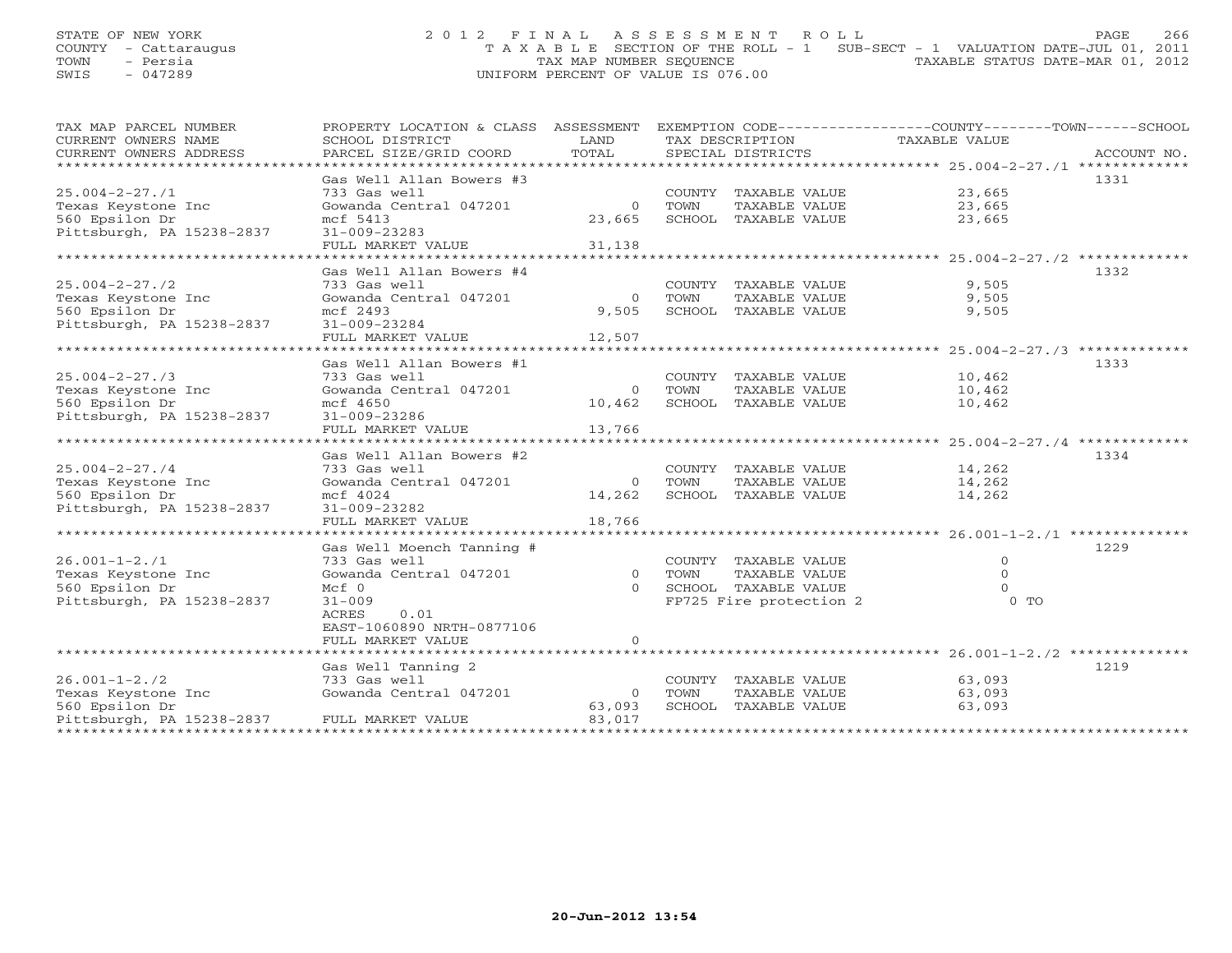| STATE OF NEW YORK    | 2012 FINAL ASSESSMENT ROLL                                                     | 267<br>PAGE                      |
|----------------------|--------------------------------------------------------------------------------|----------------------------------|
| COUNTY - Cattaraugus | T A X A B L E SECTION OF THE ROLL - 1 SUB-SECT - 1 VALUATION DATE-JUL 01, 2011 |                                  |
| TOWN<br>- Persia     | TAX MAP NUMBER SEOUENCE                                                        | TAXABLE STATUS DATE-MAR 01, 2012 |
| SWIS<br>- 047289     | UNIFORM PERCENT OF VALUE IS 076.00                                             |                                  |

| TAX MAP PARCEL NUMBER                | PROPERTY LOCATION & CLASS ASSESSMENT     |                | EXEMPTION CODE-----------------COUNTY-------TOWN-----SCHOOL |                                                |             |
|--------------------------------------|------------------------------------------|----------------|-------------------------------------------------------------|------------------------------------------------|-------------|
| CURRENT OWNERS NAME                  | SCHOOL DISTRICT                          | LAND           | TAX DESCRIPTION                                             | TAXABLE VALUE                                  |             |
| CURRENT OWNERS ADDRESS               | PARCEL SIZE/GRID COORD                   | TOTAL          | SPECIAL DISTRICTS                                           |                                                | ACCOUNT NO. |
|                                      |                                          | *********      |                                                             | ***************** 26.001-1-2./3 ************** |             |
|                                      | Gas Well Moench Tanning 3                |                |                                                             |                                                |             |
| $26.001 - 1 - 2.73$                  | 733 Gas well                             |                | COUNTY TAXABLE VALUE                                        | 20,729                                         |             |
|                                      | Gowanda Central 047201                   | $\overline{0}$ | TOWN<br>TAXABLE VALUE                                       | 20,729                                         |             |
| Texas Keystone Inc<br>560 Epsilon Dr | Moench Tanning 3                         | 20,729         | SCHOOL TAXABLE VALUE                                        | 20,729                                         |             |
|                                      |                                          |                |                                                             |                                                |             |
| Pittsburg, PA 15238-2837             | FULL MARKET VALUE<br>******************* | 27,275         |                                                             |                                                |             |
|                                      |                                          |                |                                                             | ******** 26.001-1-2./4 *********               |             |
|                                      | Gas Well Moench Tanning 4                |                |                                                             |                                                | 1376        |
| $26.001 - 1 - 2.74$                  | 733 Gas well                             |                | COUNTY TAXABLE VALUE                                        | 52,725                                         |             |
| Texas Keystone Inc                   | Gowanda Central 047201                   | $\overline{0}$ | TOWN<br>TAXABLE VALUE                                       | 52,725                                         |             |
| 560 Epsilon Dr                       |                                          | 52,725         | SCHOOL TAXABLE VALUE                                        | 52,725                                         |             |
| Pittsburgh, PA 15238-2837            | FULL MARKET VALUE                        | 69,375         |                                                             |                                                |             |
|                                      | *******************                      |                |                                                             | $26.001 - 1 - 5.71$ ************               |             |
|                                      | Gas Well C&M Evans #5 164                |                |                                                             |                                                | 1176        |
| $26.001 - 1 - 5.71$                  | 733 Gas well                             |                | COUNTY TAXABLE VALUE                                        | 4,677                                          |             |
| Texas Keystone Inc                   | Gowanda Central 047201                   | $\overline{0}$ | TOWN<br>TAXABLE VALUE                                       | 4,677                                          |             |
| 560 Epsilon Dr                       | $mcf$ 0                                  | 4,677          | SCHOOL TAXABLE VALUE                                        | 4,677                                          |             |
| Pittsburgh, PA 15238-2837            | $31 - 009$                               |                | FP725 Fire protection 2                                     | 4,677 TO                                       |             |
|                                      | ACRES<br>0.01                            |                |                                                             |                                                |             |
|                                      | EAST-1064260 NRTH-0874906                |                |                                                             |                                                |             |
|                                      | FULL MARKET VALUE                        | 6,154          |                                                             |                                                |             |
|                                      |                                          |                |                                                             | ***** 26.001-1-5./2 **                         |             |
|                                      | Gas Well C&M Evans #6 178                |                |                                                             |                                                | 1177        |
| $26.001 - 1 - 5.72$                  | 733 Gas well                             |                | COUNTY TAXABLE VALUE                                        | 2,182                                          |             |
| Texas Keystone Inc                   | Gowanda Central 047201                   | $\Omega$       | TAXABLE VALUE<br>TOWN                                       | 2,182                                          |             |
| 560 Epsilon Dr                       | $mcf$ 0                                  | 2,182          | SCHOOL TAXABLE VALUE                                        | 2,182                                          |             |
| Pittsburgh, PA 15238-2837            | $31 - 009$                               |                | FP725 Fire protection 2                                     | 2,182 TO                                       |             |
|                                      |                                          |                |                                                             |                                                |             |
|                                      | ACRES<br>0.01                            |                |                                                             |                                                |             |
|                                      | EAST-1064260 NRTH-0874906                |                |                                                             |                                                |             |
|                                      | FULL MARKET VALUE                        | 2,871          |                                                             |                                                |             |
| ******************************       |                                          |                |                                                             |                                                |             |
|                                      | Gas Well C&M Evans #4 164                |                |                                                             |                                                | 1178        |
| $26.001 - 1 - 5.73$                  | 733 Gas well                             |                | COUNTY TAXABLE VALUE                                        | $\Omega$                                       |             |
| Texas Keystone Inc                   | Gowanda Central 047201                   | $\overline{0}$ | <b>TAXABLE VALUE</b><br>TOWN                                | $\Omega$                                       |             |
| 560 Epsilon Dr                       | $mcf$ 0                                  | $\Omega$       | SCHOOL TAXABLE VALUE                                        | $\mathbf{O}$                                   |             |
| Pittsburgh, PA 15238-2837            | $31 - 009$                               |                | FP725 Fire protection 2                                     | $0$ TO                                         |             |
|                                      | ACRES<br>0.01                            |                |                                                             |                                                |             |
|                                      | EAST-1064260 NRTH-0874906                |                |                                                             |                                                |             |
|                                      | FULL MARKET VALUE                        | $\Omega$       |                                                             |                                                |             |
|                                      |                                          |                |                                                             |                                                |             |
|                                      | Gas Well C&M Evans #3 164                |                |                                                             |                                                | 1179        |
| $26.001 - 1 - 5.74$                  | 733 Gas well                             |                | COUNTY TAXABLE VALUE                                        | $\mathbf{0}$                                   |             |
| Texas Keystone Inc                   | Gowanda Central 047201                   | $\circ$        | TOWN<br>TAXABLE VALUE                                       | $\mathbf{0}$                                   |             |
| 560 Epsilon Dr                       | $mcf$ 0                                  | $\Omega$       | SCHOOL TAXABLE VALUE                                        | $\Omega$                                       |             |
| Pittsburgh, PA 15238-2837            | $31 - 009$                               |                | FP725 Fire protection 2                                     | $0$ TO                                         |             |
|                                      | ACRES<br>0.01                            |                |                                                             |                                                |             |
|                                      | EAST-1064260 NRTH-0874906                |                |                                                             |                                                |             |
|                                      | FULL MARKET VALUE                        | $\mathbf 0$    |                                                             |                                                |             |
|                                      | * * * * * * * * * * * * * * * * * * * *  |                |                                                             |                                                |             |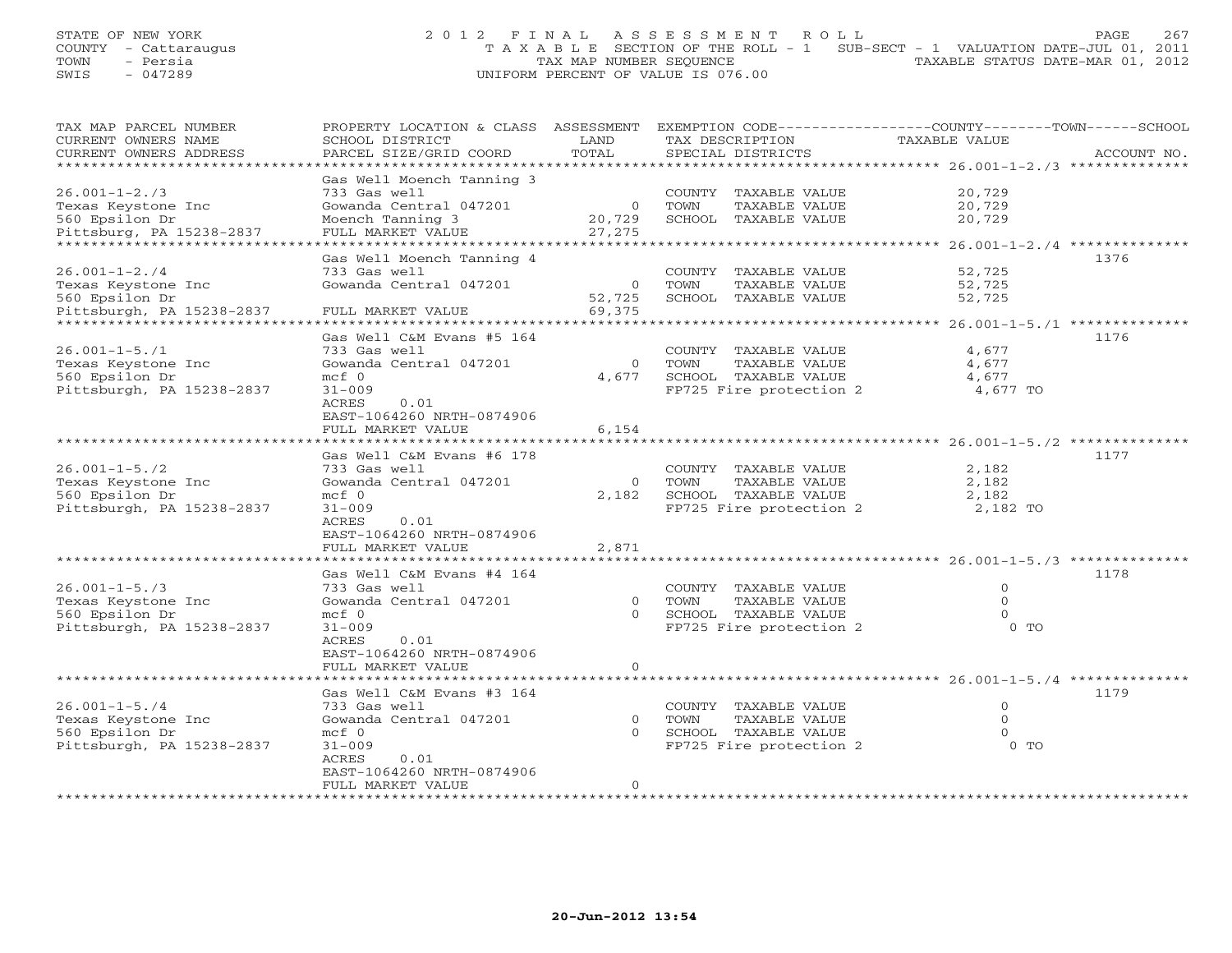STATE OF NEW YORK 2 0 1 2 F I N A L A S S E S S M E N T R O L L PAGE 268 COUNTY - Cattaraugus T A X A B L E SECTION OF THE ROLL - 1 SUB-SECT - 1 VALUATION DATE-JUL 01, 2011 TOWN - Persia TAX MAP NUMBER SEQUENCE TAXABLE STATUS DATE-MAR 01, 2012 SWIS - 047289 UNIFORM PERCENT OF VALUE IS 076.00

| TAX MAP PARCEL NUMBER     | PROPERTY LOCATION & CLASS ASSESSMENT |          | EXEMPTION CODE-----------------COUNTY-------TOWN------SCHOOL |                                            |             |
|---------------------------|--------------------------------------|----------|--------------------------------------------------------------|--------------------------------------------|-------------|
| CURRENT OWNERS NAME       | SCHOOL DISTRICT                      | LAND     | TAX DESCRIPTION                                              | TAXABLE VALUE                              |             |
| CURRENT OWNERS ADDRESS    | PARCEL SIZE/GRID COORD               | TOTAL    | SPECIAL DISTRICTS                                            |                                            | ACCOUNT NO. |
| ***********************   |                                      |          |                                                              |                                            |             |
|                           | Gas Well C&M Evans #2 164            |          |                                                              |                                            | 1180        |
| $26.001 - 1 - 5.75$       | 733 Gas well                         |          | COUNTY TAXABLE VALUE                                         | 44                                         |             |
| Texas Keystone Inc        | Gowanda Central 047201               | $\Omega$ | TOWN<br>TAXABLE VALUE                                        | 44                                         |             |
| 560 Epsilon Dr            | $mcf$ 0                              | 44       | SCHOOL TAXABLE VALUE                                         | 44                                         |             |
| Pittsburgh, PA 15238-2837 | $31 - 009$                           |          | FP725 Fire protection 2                                      | 44 TO                                      |             |
|                           | ACRES<br>0.01                        |          |                                                              |                                            |             |
|                           | EAST-1064260 NRTH-0874906            |          |                                                              |                                            |             |
|                           | FULL MARKET VALUE                    | 58       |                                                              |                                            |             |
|                           |                                      |          |                                                              |                                            |             |
|                           | Gas Well W Pharr #1 16965            |          |                                                              |                                            | 1181        |
| $26.001 - 1 - 7.71$       | 733 Gas well                         |          | COUNTY TAXABLE VALUE                                         | $\mathbf 0$                                |             |
| Texas Keystone Inc        | Gowanda Central 047201               | $\Omega$ | TOWN<br>TAXABLE VALUE                                        | $\Omega$                                   |             |
| 560 Epsilon Dr            | mcE0                                 | $\Omega$ | SCHOOL TAXABLE VALUE                                         | $\Omega$                                   |             |
| Pittsburgh, PA 15238-2837 | $31 - 009$                           |          | FP725 Fire protection 2                                      | $0$ TO                                     |             |
|                           | ACRES<br>0.01                        |          |                                                              |                                            |             |
|                           | EAST-1062010 NRTH-0875676            |          |                                                              |                                            |             |
|                           | FULL MARKET VALUE                    | $\circ$  |                                                              |                                            |             |
|                           |                                      |          |                                                              |                                            |             |
|                           | Gas Well W&J Allen #1 169            |          |                                                              |                                            | 1182        |
| $26.001 - 1 - 8.1/1$      | 733 Gas well                         |          | COUNTY TAXABLE VALUE                                         | $\Omega$                                   |             |
| Texas Keystone Inc        | Gowanda Central 047201               | $\Omega$ | TOWN<br>TAXABLE VALUE                                        | $\Omega$                                   |             |
| 560 Epsilon Dr            | $mcf$ 0                              | $\Omega$ | SCHOOL TAXABLE VALUE                                         | $\Omega$                                   |             |
| Pittsburgh, PA 15238-2837 | $31 - 009$                           |          | FP725 Fire protection 2                                      | $0$ TO                                     |             |
|                           | ACRES<br>0.01                        |          |                                                              |                                            |             |
|                           | EAST-1060630 NRTH-0875316            |          |                                                              |                                            |             |
|                           | FULL MARKET VALUE                    | $\circ$  |                                                              |                                            |             |
|                           |                                      |          |                                                              |                                            |             |
|                           | Gas Well C Schueler #1 16            |          |                                                              |                                            | 1183        |
| $26.001 - 1 - 9.71$       | 733 Gas well                         |          | COUNTY TAXABLE VALUE                                         | $\Omega$                                   |             |
| Texas Keystone Inc        | Gowanda Central 047201               | $\Omega$ | TOWN<br>TAXABLE VALUE                                        | $\Omega$                                   |             |
| 560 Epsilon Dr            | $mcf$ 0                              |          | SCHOOL TAXABLE VALUE                                         | $\Omega$                                   |             |
| Pittsburgh, PA 15238-2837 | $31 - 009$                           |          | FP725 Fire protection 2                                      | $0$ TO                                     |             |
|                           | ACRES<br>0.01                        |          |                                                              |                                            |             |
|                           | EAST-1062020 NRTH-0873956            |          |                                                              |                                            |             |
|                           | FULL MARKET VALUE                    | $\circ$  |                                                              |                                            |             |
|                           |                                      |          |                                                              | ************** 26.001-1-14./1 ************ |             |
|                           | Gas Well T Kopenski #1 1             |          |                                                              |                                            | 1184        |
| $26.001 - 1 - 14.71$      | 733 Gas well                         |          | COUNTY TAXABLE VALUE                                         | 10,731                                     |             |
| Texas Keystone Inc        | Gowanda Central 047201               | $\Omega$ | TAXABLE VALUE<br>TOWN                                        | 10,731                                     |             |
| 560 Epsilon Dr            | $Mcf$ 0                              | 10,731   | SCHOOL TAXABLE VALUE                                         | 10,731                                     |             |
| Pittsburgh, PA 15238-2837 | $31 - 009$                           |          | FP725 Fire protection 2                                      | 10,731 TO                                  |             |
|                           | ACRES<br>0.01                        |          |                                                              |                                            |             |
|                           | EAST-1059680 NRTH-0872896            |          |                                                              |                                            |             |
|                           | FULL MARKET VALUE                    | 14,120   |                                                              |                                            |             |
|                           |                                      |          |                                                              |                                            |             |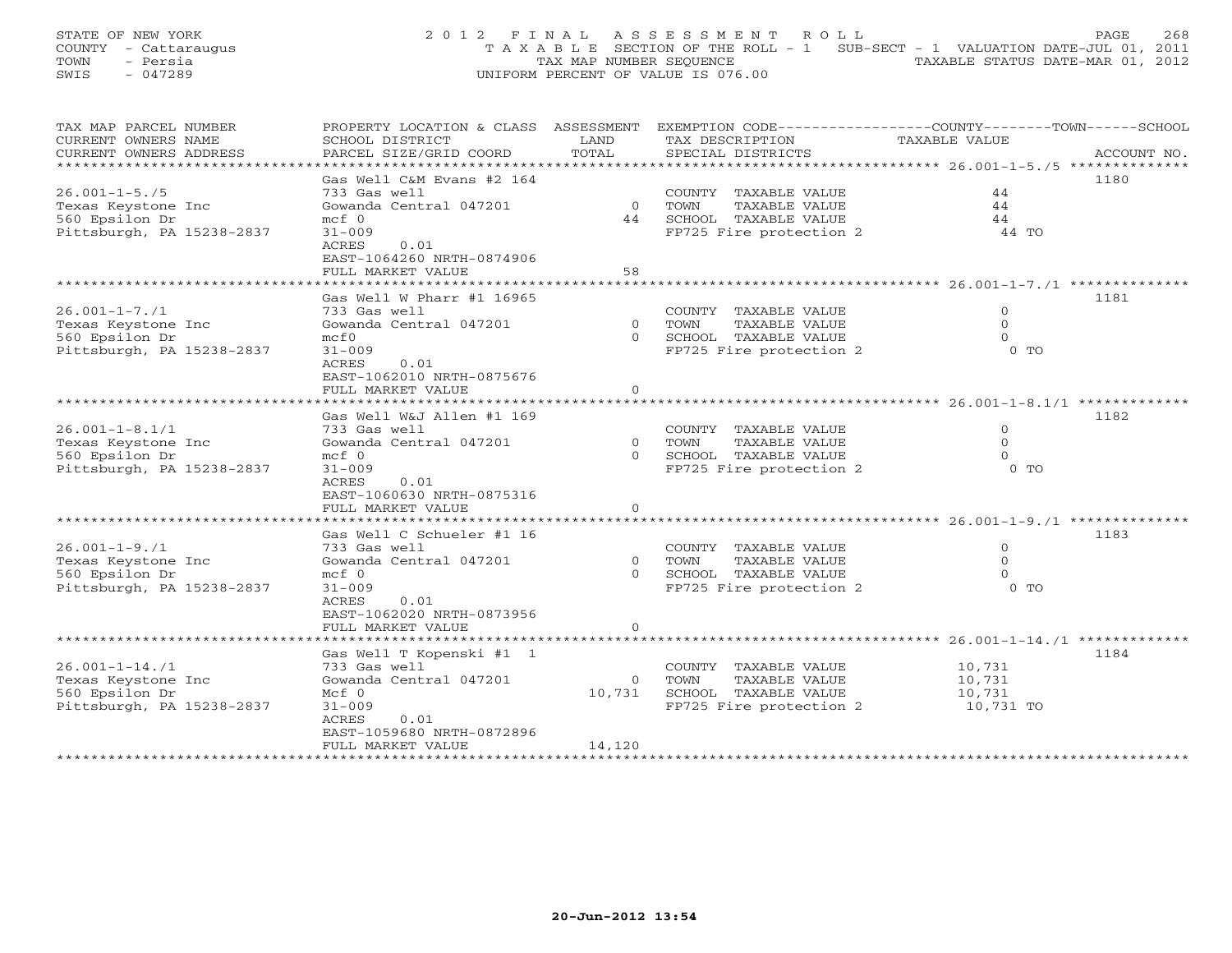|      | STATE OF NEW YORK    |  | 2012 FINAL ASSESSMENT ROLL                                                     |  |                                  | PAGE. | 269 |
|------|----------------------|--|--------------------------------------------------------------------------------|--|----------------------------------|-------|-----|
|      | COUNTY - Cattaraugus |  | T A X A B L E SECTION OF THE ROLL - 1 SUB-SECT - 1 VALUATION DATE-JUL 01, 2011 |  |                                  |       |     |
| TOWN | - Persia             |  | TAX MAP NUMBER SEOUENCE                                                        |  | TAXABLE STATUS DATE-MAR 01, 2012 |       |     |
| SWIS | - 047289             |  | UNIFORM PERCENT OF VALUE IS 076.00                                             |  |                                  |       |     |

| TAX MAP PARCEL NUMBER     | PROPERTY LOCATION & CLASS ASSESSMENT  |                      | EXEMPTION CODE-----------------COUNTY-------TOWN------SCHOOL |                                             |             |
|---------------------------|---------------------------------------|----------------------|--------------------------------------------------------------|---------------------------------------------|-------------|
| CURRENT OWNERS NAME       | SCHOOL DISTRICT                       | LAND                 | TAX DESCRIPTION                                              | TAXABLE VALUE                               |             |
| CURRENT OWNERS ADDRESS    | PARCEL SIZE/GRID COORD                | TOTAL                | SPECIAL DISTRICTS                                            |                                             | ACCOUNT NO. |
| * * * * * * * * * * * *   |                                       |                      |                                                              | ************ 26.003-1-1./1 *******          |             |
|                           | Gas Well W Hojnacki #1 16             |                      |                                                              |                                             | 1185        |
| $26.003 - 1 - 1.71$       | 733 Gas well                          |                      | COUNTY TAXABLE VALUE                                         | 1,733                                       |             |
| Texas Keystone Inc        | Gowanda Central 047201                | $\Omega$             | TOWN<br>TAXABLE VALUE                                        | 1,733                                       |             |
| 560 Epsilon Dr            | $mcf$ 0                               | 1,733                | SCHOOL TAXABLE VALUE                                         | 1,733                                       |             |
| Pittsburgh, PA 15238-2837 | $31 - 009$                            |                      | FP725 Fire protection 2                                      | 1,733 TO                                    |             |
|                           | ACRES<br>0.01                         |                      |                                                              |                                             |             |
|                           | EAST-1062310 NRTH-0870276             |                      |                                                              |                                             |             |
|                           | FULL MARKET VALUE                     | 2,280                |                                                              |                                             |             |
|                           |                                       |                      |                                                              | ************* 26.003-1-1.1/1 *************  |             |
|                           | Gas Well Hojnacki #2                  |                      |                                                              |                                             | 1552        |
| $26.003 - 1 - 1.1/1$      | 733 Gas well                          |                      | COUNTY TAXABLE VALUE                                         | 41,857                                      |             |
| Texas Keystone Inc        | Gowanda Central 047201                | $\circ$              | TOWN<br>TAXABLE VALUE                                        | 41,857                                      |             |
| 560 Epsilon Dr            | 31009254760000                        | 41,857               | SCHOOL TAXABLE VALUE                                         | 41,857                                      |             |
| Pittsburgh, PA 15238-2837 | ACRES<br>0.01                         |                      | FP725 Fire protection 2                                      | 41,857 TO                                   |             |
|                           | EAST-1061823 NRTH-0870670             |                      |                                                              |                                             |             |
|                           | FULL MARKET VALUE                     | 55,075               |                                                              |                                             |             |
|                           | * * * * * * * * * * * * * * * * * * * | ******************** |                                                              | ******************** 26.003-1-3./1 ******** |             |
|                           | Gas Well G Wilder #1 1790             |                      |                                                              |                                             | 1186        |
| $26.003 - 1 - 3.71$       | 733 Gas well                          |                      | COUNTY TAXABLE VALUE                                         | $\Omega$                                    |             |
| Texas Keystone Inc        | Gowanda Central 047201                | $\circ$              | TOWN<br>TAXABLE VALUE                                        | $\Omega$                                    |             |
| 560 Epsilon Dr            | $mcf$ 0                               | $\Omega$             | SCHOOL TAXABLE VALUE                                         | $\Omega$                                    |             |
| Pittsburgh, PA 15238-2837 | $31 - 009$                            |                      | FP725 Fire protection 2                                      | $0$ TO                                      |             |
|                           | ACRES<br>0.01                         |                      |                                                              |                                             |             |
|                           | EAST-1061960 NRTH-0868386             |                      |                                                              |                                             |             |
|                           | FULL MARKET VALUE                     | $\circ$              |                                                              |                                             |             |
|                           |                                       |                      |                                                              |                                             |             |
|                           | Gas Well R Clark #2 16921             |                      |                                                              |                                             | 1187        |
| $26.003 - 1 - 4.71$       | 733 Gas well                          |                      | COUNTY TAXABLE VALUE                                         | $\Omega$                                    |             |
| Texas Keystone Inc        | Catt-LV Central 046402                | $\Omega$             | TOWN<br>TAXABLE VALUE                                        | $\Omega$                                    |             |
| 560 Epsilon Dr            | mcf 373                               | $\Omega$             | SCHOOL TAXABLE VALUE                                         | $\Omega$                                    |             |
| Pittsburgh, PA 15238-2837 | $31 - 009$                            |                      | FP725 Fire protection 2                                      | 0 TO                                        |             |
|                           | ACRES<br>0.01                         |                      |                                                              |                                             |             |
|                           | EAST-1064240 NRTH-0865636             |                      |                                                              |                                             |             |
|                           | FULL MARKET VALUE                     | $\circ$              |                                                              |                                             |             |
|                           |                                       |                      |                                                              |                                             |             |
|                           | Gas Well R Clark #1 16920             |                      |                                                              |                                             | 1188        |
| $26.003 - 1 - 4.72$       | 733 Gas well                          |                      | COUNTY TAXABLE VALUE                                         | $\circ$                                     |             |
| Texas Keystone Inc        | Catt-LV Central 046402                | $\circ$              | TOWN<br>TAXABLE VALUE                                        | 0                                           |             |
| 560 Epsilon Dr            | mcf 120                               | $\Omega$             | SCHOOL TAXABLE VALUE                                         | $\Omega$                                    |             |
| Pittsburgh, PA 15238-2837 | $31 - 009$                            |                      | FP725 Fire protection 2                                      | $0$ TO                                      |             |
|                           | ACRES<br>0.01                         |                      |                                                              |                                             |             |
|                           | EAST-1064240 NRTH-0865636             |                      |                                                              |                                             |             |
|                           | FULL MARKET VALUE                     | $\circ$              |                                                              |                                             |             |
|                           |                                       |                      |                                                              |                                             |             |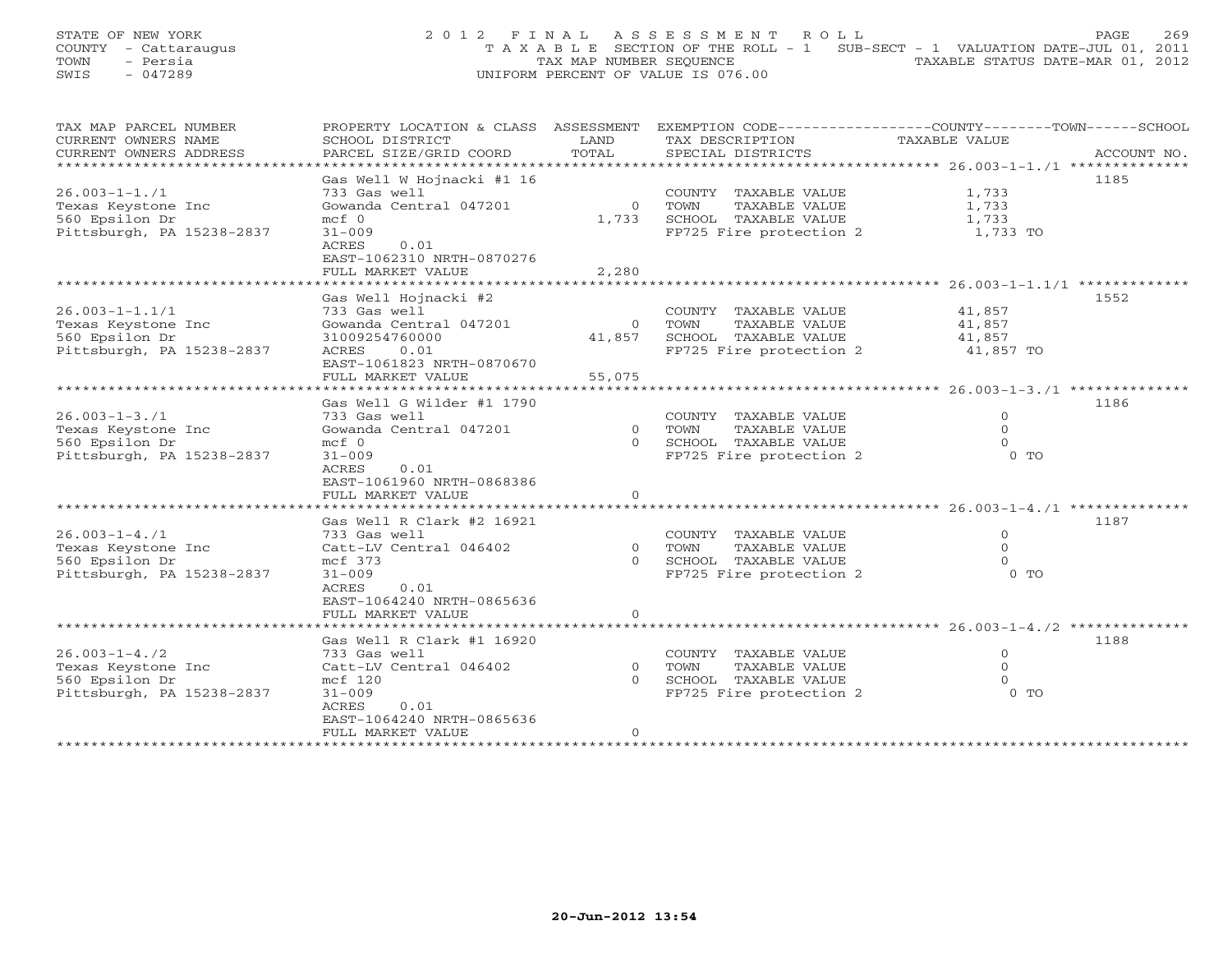STATE OF NEW YORK 200 2012 FINAL ASSESSMENT ROLL PAGE 270 COUNTY - Cattaraugus T A X A B L E SECTION OF THE ROLL - 1 SUB-SECT - 1 VALUATION DATE-JUL 01, 2011 TOWN - Persia TAX MAP NUMBER SEQUENCE TAXABLE STATUS DATE-MAR 01, 2012 SWIS - 047289 UNIFORM PERCENT OF VALUE IS 076.00

| TAX MAP PARCEL NUMBER     | PROPERTY LOCATION & CLASS ASSESSMENT |                | EXEMPTION CODE-----------------COUNTY-------TOWN------SCHOOL |                                           |             |
|---------------------------|--------------------------------------|----------------|--------------------------------------------------------------|-------------------------------------------|-------------|
| CURRENT OWNERS NAME       | SCHOOL DISTRICT                      | LAND           | TAX DESCRIPTION                                              | TAXABLE VALUE                             |             |
| CURRENT OWNERS ADDRESS    | PARCEL SIZE/GRID COORD               | TOTAL          | SPECIAL DISTRICTS                                            |                                           | ACCOUNT NO. |
| ********************      |                                      |                |                                                              |                                           |             |
|                           | Gas Well A Bghagen #2 169            |                |                                                              |                                           | 1189        |
| $26.003 - 1 - 5.71$       | 733 Gas well                         |                | COUNTY TAXABLE VALUE                                         | $\mathbf{0}$                              |             |
| Texas Keystone Inc        | Catt-LV Central 046402               | $\overline{0}$ | TOWN<br>TAXABLE VALUE                                        | $\circ$                                   |             |
| 560 Epsilon Dr            | mcf 118                              |                | 0 SCHOOL TAXABLE VALUE                                       | $\Omega$                                  |             |
| Pittsburgh, PA 15238-2837 | $31 - 009$                           |                | FP726 Fire protection 3                                      | $0$ TO                                    |             |
|                           | ACRES<br>0.01                        |                |                                                              |                                           |             |
|                           | EAST-1064410 NRTH-0863146            |                |                                                              |                                           |             |
|                           | FULL MARKET VALUE                    | $\Omega$       |                                                              |                                           |             |
|                           |                                      |                |                                                              |                                           |             |
|                           | Gas Well A Bghagen #1 169            |                |                                                              |                                           | 1190        |
| $26.003 - 1 - 5.72$       | 733 Gas well                         |                |                                                              | $\circ$                                   |             |
|                           |                                      |                | COUNTY TAXABLE VALUE                                         |                                           |             |
| Texas Keystone Inc        | Catt-LV Central 046402               | $\overline{0}$ | TOWN<br>TAXABLE VALUE                                        | $\circ$<br>$\Omega$                       |             |
| 560 Epsilon Dr            | mcf 106                              |                | 0 SCHOOL TAXABLE VALUE                                       |                                           |             |
| Pittsburgh, PA 15238-2837 | $31 - 009$                           |                | FP726 Fire protection 3                                      | $0$ TO                                    |             |
|                           | 0.01<br>ACRES                        |                |                                                              |                                           |             |
|                           | EAST-1064410 NRTH-0863146            |                |                                                              |                                           |             |
|                           | FULL MARKET VALUE                    | $\circ$        |                                                              |                                           |             |
|                           |                                      |                |                                                              |                                           |             |
|                           | Gas Well J&D Bezeljak #1             |                |                                                              |                                           | 1191        |
| $26.003 - 1 - 7.1/1$      | 733 Gas well                         |                | COUNTY TAXABLE VALUE                                         | $\circ$                                   |             |
| Texas Keystone Inc        | Catt-LV Central 046402               | $\Omega$       | TAXABLE VALUE<br>TOWN                                        | $\Omega$                                  |             |
| 560 Epsilon Dr            | mcf 100                              | $\Omega$       | SCHOOL TAXABLE VALUE                                         | $\Omega$                                  |             |
| Pittsburgh, PA 15238-2837 | $31 - 009$                           |                | FP725 Fire protection 2                                      | $0$ TO                                    |             |
|                           | ACRES<br>0.01                        |                |                                                              |                                           |             |
|                           | EAST-1060930 NRTH-0866686            |                |                                                              |                                           |             |
|                           | FULL MARKET VALUE                    | $\circ$        |                                                              |                                           |             |
|                           |                                      |                |                                                              | **************** 26.003-1-7.1/2 ********* |             |
|                           | Gas Well Bezeljak3A                  |                |                                                              |                                           | 1192        |
| $26.003 - 1 - 7.1/2$      | 733 Gas well                         |                | COUNTY TAXABLE VALUE                                         | 56,553                                    |             |
| Texas Keystone Inc        | Catt-LV Central 046402               | $\Omega$       | TOWN<br>TAXABLE VALUE                                        | 56,553                                    |             |
| 560 Epsilon Dr            | $mcf$ 0                              | 56,553         | SCHOOL TAXABLE VALUE                                         | 56,553                                    |             |
| Pittsburgh, PA 15238-2837 | $31 - 009$                           |                | FP725 Fire protection 2                                      | 56,553 TO                                 |             |
|                           | 0.01<br>ACRES                        |                |                                                              |                                           |             |
|                           | EAST-1060930 NRTH-0866686            |                |                                                              |                                           |             |
|                           |                                      |                |                                                              |                                           |             |
|                           | FULL MARKET VALUE                    | 74,412         |                                                              |                                           |             |
|                           |                                      |                |                                                              |                                           |             |
|                           | Gas Well M Johnson #1 169            |                |                                                              |                                           | 1204        |
| $34.002 - 2 - 6.71$       | 733 Gas well                         |                | COUNTY TAXABLE VALUE                                         | $\mathbf{0}$                              |             |
| Texas Keystone Inc        | Catt-LV Central 046402               | $\circ$        | TOWN<br>TAXABLE VALUE                                        | $\circ$                                   |             |
| 560 Epsilon Dr            | $mcf$ 0                              | $\Omega$       | SCHOOL TAXABLE VALUE                                         | $\Omega$                                  |             |
| Pittsburgh, PA 15238-2837 | $31 - 009$                           |                | FP726 Fire protection 3                                      | $0$ TO                                    |             |
|                           | ACRES<br>0.01                        |                | WS720 Watershed                                              | $0$ TO                                    |             |
|                           | EAST-1054110 NRTH-0862385            |                |                                                              |                                           |             |
|                           | FULL MARKET VALUE                    | $\overline{O}$ |                                                              |                                           |             |
|                           |                                      |                |                                                              |                                           |             |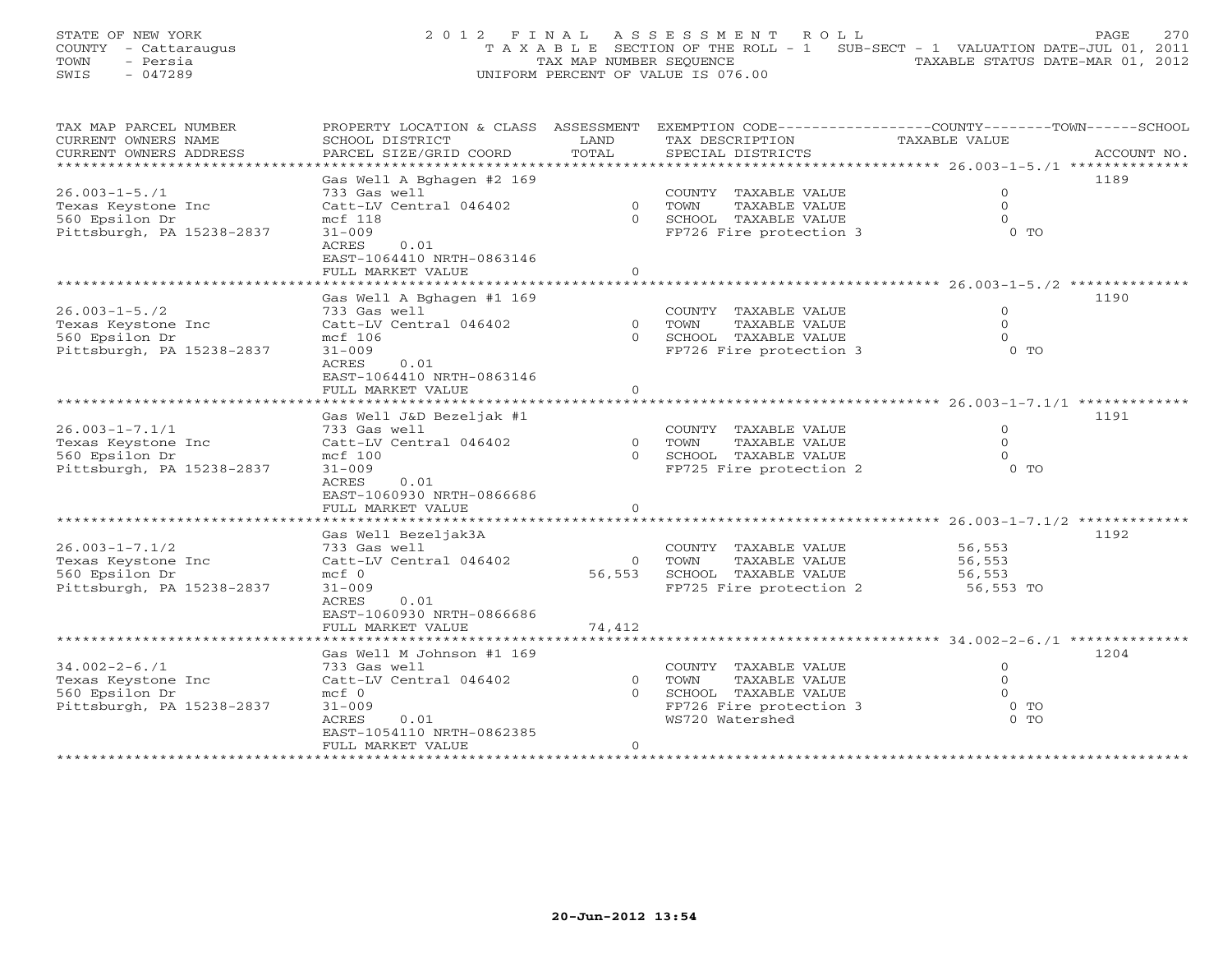STATE OF NEW YORK 2 0 1 2 F I N A L A S S E S S M E N T R O L L PAGE 271 COUNTY - Cattaraugus T A X A B L E SECTION OF THE ROLL - 1 SUB-SECT - 1 VALUATION DATE-JUL 01, 2011 TOWN - Persia TAX MAP NUMBER SEQUENCE TAXABLE STATUS DATE-MAR 01, 2012 SWIS - 047289 UNIFORM PERCENT OF VALUE IS 076.00

| TAX MAP PARCEL NUMBER       |                           |                | PROPERTY LOCATION & CLASS ASSESSMENT EXEMPTION CODE----------------COUNTY-------TOWN------SCHOOL |                |             |
|-----------------------------|---------------------------|----------------|--------------------------------------------------------------------------------------------------|----------------|-------------|
| CURRENT OWNERS NAME         | SCHOOL DISTRICT           | LAND           | TAX DESCRIPTION                                                                                  | TAXABLE VALUE  |             |
| CURRENT OWNERS ADDRESS      | PARCEL SIZE/GRID COORD    | TOTAL          | SPECIAL DISTRICTS                                                                                |                | ACCOUNT NO. |
| *************************   |                           |                |                                                                                                  |                |             |
|                             | Gas Well W&E Wilder #1 16 |                |                                                                                                  |                | 1193        |
| $34.002 - 2 - 8.1/1$        | 733 Gas well              |                | COUNTY TAXABLE VALUE                                                                             | 1,994          |             |
| Texas Keystone Inc          | Catt-LV Central 046402    | $\overline{0}$ | TOWN<br>TAXABLE VALUE                                                                            | 1,994          |             |
| 560 Epsilon Dr              | mcf                       | 1,994          | SCHOOL TAXABLE VALUE                                                                             | 1,994          |             |
| Pittsburgh, PA 15238-2837   | $31 - 009$                |                | FP726 Fire protection 3                                                                          | 1,994 TO       |             |
|                             | 0.01<br>ACRES             |                | WS720 Watershed                                                                                  | 1,994 TO       |             |
|                             | EAST-1055790 NRTH-0860745 |                |                                                                                                  |                |             |
|                             | FULL MARKET VALUE         | 2,624          |                                                                                                  |                |             |
|                             |                           |                |                                                                                                  |                |             |
|                             |                           |                |                                                                                                  |                |             |
|                             | Gas Well F Milks 13371    |                |                                                                                                  |                | 1194        |
| $34.002 - 2 - 13.71$        | 733 Gas well              |                | COUNTY TAXABLE VALUE                                                                             | 40,762         |             |
| Seneca Resources Corp       | Catt-LV Central 046402    | $\overline{0}$ | TOWN<br>TAXABLE VALUE                                                                            | 40,762         |             |
| McCandless Corporate Center | mcf2355                   | 40,762         | SCHOOL TAXABLE VALUE                                                                             | 40,762         |             |
| 5800 Corporate Dr 300       | $31 - 009$ $1704 - 1$     |                | FP726 Fire protection 3 40,762 TO                                                                |                |             |
| Pittsburgh, PA 15237        | 13371 Milks 13371         |                | WS720 Watershed                                                                                  | 8,152 TO       |             |
|                             | 0.01<br>ACRES             |                |                                                                                                  |                |             |
|                             | EAST-1057760 NRTH-0858595 |                |                                                                                                  |                |             |
|                             | FULL MARKET VALUE         | 53,634         |                                                                                                  |                |             |
|                             |                           |                |                                                                                                  |                |             |
|                             | Gas Well A Rote #1 17835  |                |                                                                                                  |                | 1195        |
| $34.002 - 2 - 15.71$        | 733 Gas well              |                | COUNTY TAXABLE VALUE                                                                             | $\Omega$       |             |
| Texas Keystone Inc          | Catt-LV Central 046402    |                | 0 TOWN<br>TAXABLE VALUE                                                                          | $\Omega$       |             |
| 560 Epsilon Dr              | mcf 0                     |                | 0 SCHOOL TAXABLE VALUE                                                                           | $\Omega$       |             |
| Pittsburgh, PA 15238-2837   | $31 - 009$                |                | FP726 Fire protection 3                                                                          | $0$ TO         |             |
|                             | 0.01<br>ACRES             |                | WS720 Watershed                                                                                  | $0$ TO         |             |
|                             | EAST-1058150 NRTH-0856545 |                |                                                                                                  |                |             |
|                             | FULL MARKET VALUE         | $\Omega$       |                                                                                                  |                |             |
|                             |                           |                |                                                                                                  |                |             |
|                             | Gas Well L Baird #1 16424 |                |                                                                                                  |                | 1196        |
| $34.002 - 2 - 16.71$        | 733 Gas well              |                | COUNTY TAXABLE VALUE                                                                             | $\overline{0}$ |             |
| Texas Keystone Inc          | Catt-LV Central 046402    |                | 0 TOWN<br>TAXABLE VALUE                                                                          | $\Omega$       |             |
| 560 Epsilon Dr              |                           |                | 0 SCHOOL TAXABLE VALUE                                                                           | $\Omega$       |             |
| Pittsburgh, PA 15238-2837   | $mcf$ 0<br>$31 - 009$     |                | FP726 Fire protection 3                                                                          | 0 <sub>T</sub> |             |
|                             |                           |                |                                                                                                  |                |             |
|                             | ACRES<br>0.01             |                | WS720 Watershed                                                                                  | $0$ TO         |             |
|                             | EAST-1055870 NRTH-0857305 |                |                                                                                                  |                |             |
|                             | FULL MARKET VALUE         | $\circ$        |                                                                                                  |                |             |
|                             |                           |                |                                                                                                  |                |             |
|                             | Gas Well L Baird #2 16423 |                |                                                                                                  |                | 1197        |
| $34.002 - 2 - 16.72$        | 733 Gas well              |                | COUNTY TAXABLE VALUE                                                                             | $\circ$        |             |
| Texas Keystone Inc          | Catt-LV Central 046402    | $\Omega$       | TAXABLE VALUE<br>TOWN                                                                            | $\Omega$       |             |
| 560 Epsilon Dr              | mcf 0                     |                | SCHOOL TAXABLE VALUE                                                                             | $\Omega$       |             |
| Pittsburgh, PA 15238-2837   | $31 - 009$                |                | FP726 Fire protection 3                                                                          | $0$ TO         |             |
|                             | 0.01<br>ACRES             |                | WS720 Watershed                                                                                  | $0$ TO         |             |
|                             | EAST-1055870 NRTH-0857305 |                |                                                                                                  |                |             |
|                             | FULL MARKET VALUE         | $\Omega$       |                                                                                                  |                |             |
|                             |                           |                |                                                                                                  |                |             |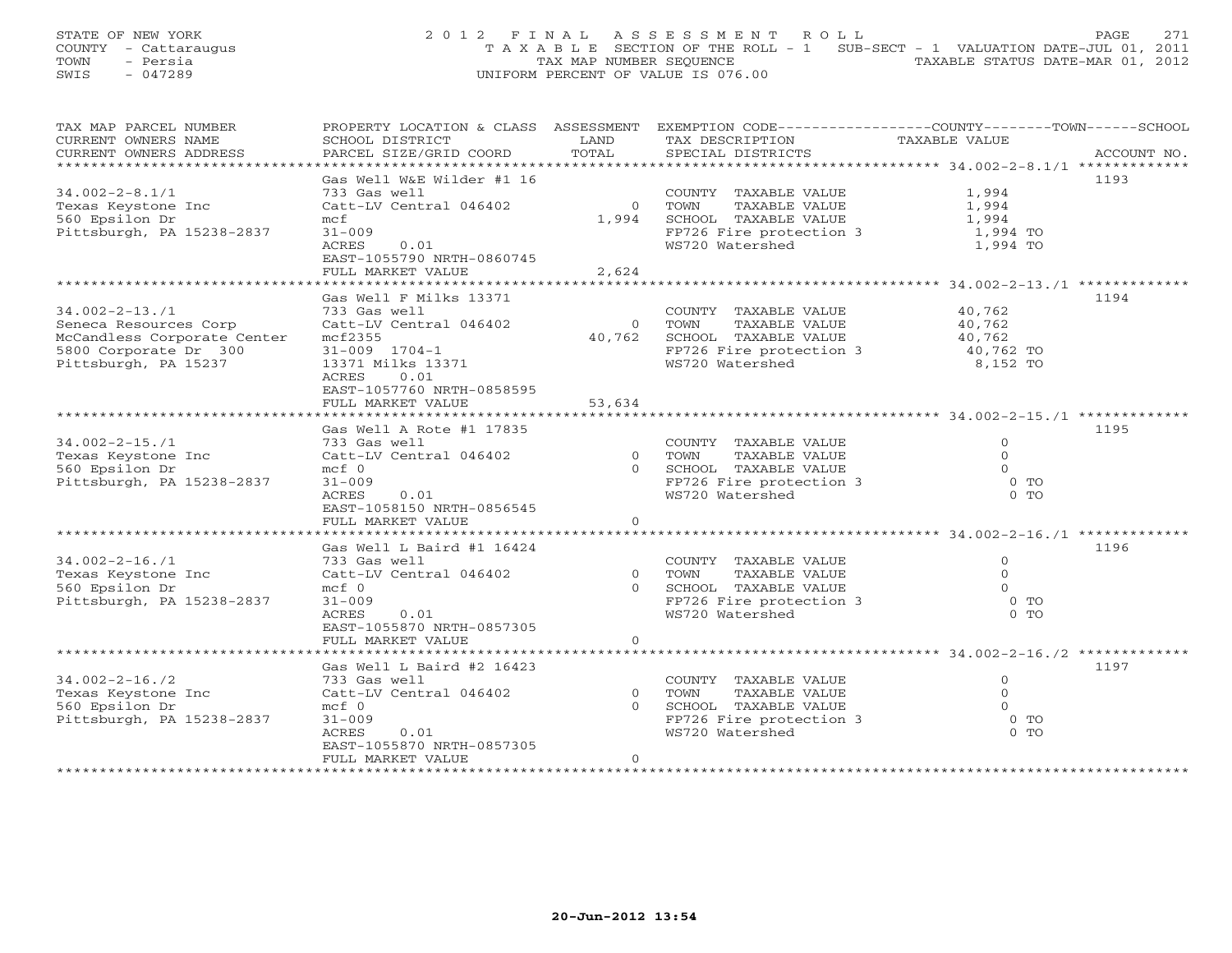STATE OF NEW YORK 22 0 1 2 F I N A L A S S E S S M E N T R O L L PAGE 272 COUNTY - Cattaraugus T A X A B L E SECTION OF THE ROLL - 1 SUB-SECT - 1 VALUATION DATE-JUL 01, 2011 TOWN - Persia TAX MAP NUMBER SEQUENCE TAXABLE STATUS DATE-MAR 01, 2012 SWIS - 047289 UNIFORM PERCENT OF VALUE IS 076.00

| TAX MAP PARCEL NUMBER                | PROPERTY LOCATION & CLASS ASSESSMENT |                | EXEMPTION CODE-----------------COUNTY-------TOWN------SCHOOL |                |             |
|--------------------------------------|--------------------------------------|----------------|--------------------------------------------------------------|----------------|-------------|
| CURRENT OWNERS NAME                  | SCHOOL DISTRICT                      | LAND           | TAX DESCRIPTION                                              | TAXABLE VALUE  |             |
| CURRENT OWNERS ADDRESS               | PARCEL SIZE/GRID COORD               | TOTAL          | SPECIAL DISTRICTS                                            |                | ACCOUNT NO. |
| ******************************       |                                      |                |                                                              |                |             |
|                                      | Gas Well L Baird #3 16859            |                |                                                              |                | 1198        |
| $34.002 - 2 - 16.73$                 | 733 Gas well                         |                | COUNTY TAXABLE VALUE                                         | $\mathbf{0}$   |             |
| Texas Keystone Inc                   | Catt-LV Central 046402               |                | 0 TOWN<br>TAXABLE VALUE                                      | $\mathbf{0}$   |             |
| 560 Epsilon Dr                       | $mcf$ 0                              |                | 0 SCHOOL TAXABLE VALUE                                       | $\Omega$       |             |
| Pittsburgh, PA 15238-2837            | $31 - 009$                           |                | FP726 Fire protection 3                                      | $0$ TO         |             |
|                                      | <b>ACRES</b><br>0.01                 |                | WS720 Watershed                                              | $0$ TO         |             |
|                                      | EAST-1055870 NRTH-0857305            |                |                                                              |                |             |
|                                      | FULL MARKET VALUE                    | $\Omega$       |                                                              |                |             |
|                                      |                                      |                |                                                              |                |             |
|                                      | Gas Well L Baird #4 16860            |                |                                                              |                | 1199        |
| $34.002 - 2 - 16.74$                 | 733 Gas well                         |                | COUNTY TAXABLE VALUE                                         | $\mathbf{0}$   |             |
| Texas Keystone Inc                   | Catt-LV Central 046402               |                | 0 TOWN<br>TAXABLE VALUE                                      | $\Omega$       |             |
| 560 Epsilon Dr                       | $mcf$ 0                              |                | 0 SCHOOL TAXABLE VALUE                                       | $\Omega$       |             |
| Pittsburgh, PA 15237-2837            | $31 - 009$                           |                | FP726 Fire protection 3                                      | $0$ TO         |             |
|                                      | ACRES<br>0.01                        |                | WS720 Watershed                                              | $0$ TO         |             |
|                                      | EAST-1055870 NRTH-0857305            |                |                                                              |                |             |
|                                      | FULL MARKET VALUE                    | $\circ$        |                                                              |                |             |
|                                      |                                      |                |                                                              |                |             |
|                                      | Gas Well L Baird #5 16861            |                |                                                              |                | 1200        |
| $34.002 - 2 - 16.75$                 | 733 Gas well                         |                | COUNTY TAXABLE VALUE                                         | $\mathbf{0}$   |             |
| Texas Keystone Inc                   | Catt-LV Central 046402               | $\Omega$       | TOWN<br>TAXABLE VALUE                                        | $\Omega$       |             |
| 560 Epsilon Dr                       | $mcf$ 0                              | $\cap$         | SCHOOL TAXABLE VALUE                                         | $\Omega$       |             |
| Pittsburgh, PA 15238-2837            | $31 - 009$                           |                | FP726 Fire protection 3                                      | $0$ TO         |             |
|                                      | 0.01<br>ACRES                        |                | WS720 Watershed                                              | 0 <sub>0</sub> |             |
|                                      | EAST-1055870 NRTH-0857305            |                |                                                              |                |             |
|                                      | FULL MARKET VALUE                    | $\overline{0}$ |                                                              |                |             |
|                                      |                                      |                |                                                              |                |             |
|                                      | Gas Well C Gibbs #1 16422            |                |                                                              |                | 1201        |
| $34.002 - 2 - 19.71$                 | 733 Gas well                         |                | COUNTY TAXABLE VALUE                                         | $\Omega$       |             |
|                                      |                                      | $\Omega$       | TOWN                                                         | $\Omega$       |             |
| Texas Keystone Inc<br>560 Epsilon Dr | Catt-LV Central 046402<br>$mcf$ 0    | $\Omega$       | TAXABLE VALUE<br>SCHOOL TAXABLE VALUE                        | $\Omega$       |             |
|                                      | $31 - 009$                           |                | FP726 Fire protection 3                                      | 0 <sub>T</sub> |             |
| Pittsburgh, PA 15238-2837            | ACRES<br>0.01                        |                | WS720 Watershed                                              | $0$ TO         |             |
|                                      |                                      |                |                                                              |                |             |
|                                      | EAST-1054020 NRTH-0860435            |                |                                                              |                |             |
|                                      | FULL MARKET VALUE                    | $\overline{0}$ |                                                              |                |             |
|                                      |                                      |                |                                                              |                |             |
|                                      | Gas Well E Namlik #1 1640            |                |                                                              |                | 1202        |
| $34.002 - 2 - 20.1/1$                | 733 Gas well                         |                | COUNTY TAXABLE VALUE                                         | $\Omega$       |             |
| Texas Keystone Inc                   | Catt-LV Central 046402               | $\Omega$       | TOWN<br>TAXABLE VALUE                                        | $\Omega$       |             |
| 560 Epsilon Dr                       | $mcf$ 20                             | $\Omega$       | SCHOOL TAXABLE VALUE                                         | $\Omega$       |             |
| Pittsburgh, PA 15238-2837            | $31 - 009$                           |                | FP726 Fire protection 3                                      | $0$ TO         |             |
|                                      | ACRES<br>0.01                        |                | WS720 Watershed                                              | $0$ TO         |             |
|                                      | EAST-1052340 NRTH-0859995            |                |                                                              |                |             |
|                                      | FULL MARKET VALUE                    | $\circ$        |                                                              |                |             |
|                                      |                                      |                |                                                              |                |             |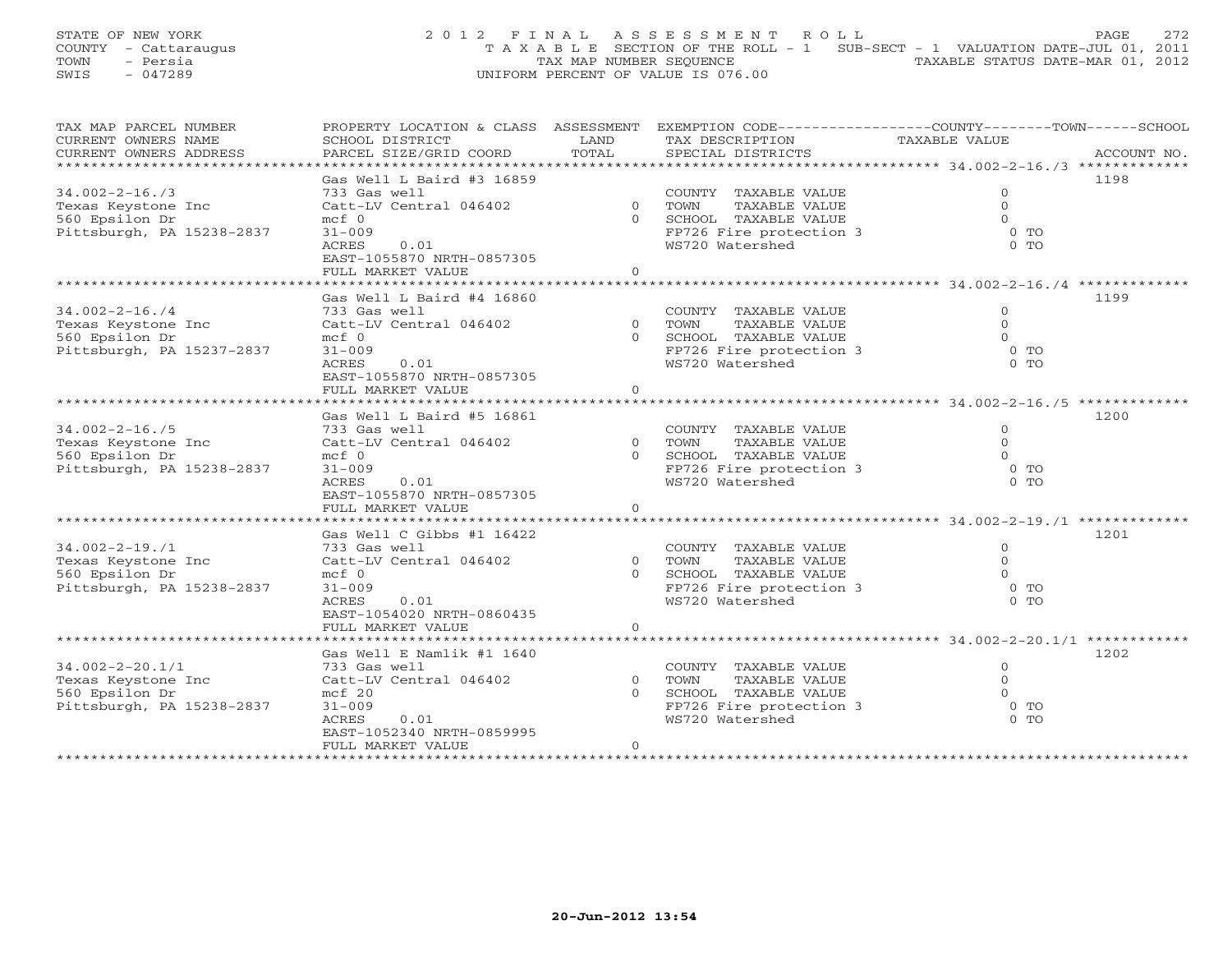STATE OF NEW YORK 273 2012 FINAL ASSESSMENT ROLL PAGE 273 COUNTY - Cattaraugus T A X A B L E SECTION OF THE ROLL - 1 SUB-SECT - 1 VALUATION DATE-JUL 01, 2011 TOWN - Persia TAX MAP NUMBER SEQUENCE TAXABLE STATUS DATE-MAR 01, 2012 SWIS - 047289 UNIFORM PERCENT OF VALUE IS 076.00

| TAX MAP PARCEL NUMBER     | PROPERTY LOCATION & CLASS ASSESSMENT |          | EXEMPTION CODE-----------------COUNTY-------TOWN------SCHOOL |               |             |
|---------------------------|--------------------------------------|----------|--------------------------------------------------------------|---------------|-------------|
| CURRENT OWNERS NAME       | SCHOOL DISTRICT                      | LAND     | TAX DESCRIPTION                                              | TAXABLE VALUE |             |
| CURRENT OWNERS ADDRESS    | PARCEL SIZE/GRID COORD               | TOTAL    | SPECIAL DISTRICTS                                            |               | ACCOUNT NO. |
| *********************     |                                      |          |                                                              |               |             |
|                           | Gas Well P Wells #1 17824            |          |                                                              |               | 1203        |
| $35.001 - 1 - 4.71$       | 733 Gas well                         |          | COUNTY TAXABLE VALUE                                         | $\mathbf{0}$  |             |
| Texas Keystone Inc        | Catt-LV Central 046402               |          | 0 TOWN<br>TAXABLE VALUE                                      | $\Omega$      |             |
| 560 Epsilon Dr            | mcf 111                              |          | 0 SCHOOL TAXABLE VALUE                                       | $\Omega$      |             |
| Pittsburgh, PA 15238-2837 | $31 - 009$                           |          | FP726 Fire protection 3                                      | $0$ TO        |             |
|                           | ACRES<br>0.01                        |          |                                                              |               |             |
|                           | EAST-1059000 NRTH-0862835            |          |                                                              |               |             |
|                           | FULL MARKET VALUE                    | $\circ$  |                                                              |               |             |
|                           |                                      |          |                                                              |               |             |
|                           | Gas Well E Bissell #1 177            |          |                                                              |               | 1205        |
| $35.001 - 1 - 7.1/1$      | 733 Gas well                         |          | COUNTY TAXABLE VALUE                                         | $\mathbf{0}$  |             |
|                           |                                      |          |                                                              | $\Omega$      |             |
| Texas Keystone Inc        | Catt-LV Central 046402               |          | 0 TOWN<br>TAXABLE VALUE                                      |               |             |
| 560 Epsilon Dr            | $mcf$ 0                              |          | 0 SCHOOL TAXABLE VALUE                                       | $\Omega$      |             |
| Pittsburgh, PA 15222-3001 | $31 - 009$                           |          | FP726 Fire protection 3                                      | $0$ TO        |             |
|                           | ACRES<br>0.01                        |          |                                                              |               |             |
|                           | EAST-1065410 NRTH-0860166            |          |                                                              |               |             |
|                           | FULL MARKET VALUE                    | $\Omega$ |                                                              |               |             |
|                           |                                      |          |                                                              |               |             |
|                           | Gas Well A Schlegel #1 17            |          |                                                              |               | 1206        |
| $35.001 - 1 - 10.71$      | 733 Gas well                         |          | COUNTY TAXABLE VALUE                                         | 12,826        |             |
| Texas Keystone Inc        | Catt-LV Central 046402               |          | 0 TOWN<br>TAXABLE VALUE                                      | 12,826        |             |
| 560 Epsilon Dr            | $mcf$ 406                            |          | 12,826 SCHOOL TAXABLE VALUE                                  | 12,826        |             |
| Pittsburgh, PA 15238-2837 | $31 - 009$                           |          | FP726 Fire protection 3                                      | 12,826 TO     |             |
|                           | ACRES<br>0.01                        |          |                                                              |               |             |
|                           | EAST-1065840 NRTH-0858556            |          |                                                              |               |             |
|                           | FULL MARKET VALUE                    | 16,876   |                                                              |               |             |
|                           |                                      |          |                                                              |               |             |
|                           | Gas Well C Rich #2 17905             |          |                                                              |               | 1207        |
| $35.001 - 1 - 11.71$      | 733 Gas well                         |          | COUNTY TAXABLE VALUE                                         | 6,917         |             |
| Texas Keystone Inc        | Catt-LV Central 046402               | $\Omega$ | TOWN<br>TAXABLE VALUE                                        | 6,917         |             |
| 560 Epsilon Dr            | $mcf$ 0                              | 6,917    | SCHOOL TAXABLE VALUE                                         | 6,917         |             |
| Pittsburgh, PA 15238-2837 | $31 - 009$                           |          | FP726 Fire protection 3                                      | 6,917 TO      |             |
|                           | 0.01<br>ACRES                        |          |                                                              |               |             |
|                           | EAST-1067840 NRTH-0856906            |          |                                                              |               |             |
|                           | FULL MARKET VALUE                    | 9,101    |                                                              |               |             |
|                           |                                      |          |                                                              |               |             |
|                           | Gas Well C Rich #1 17906             |          |                                                              |               | 1208        |
| $35.001 - 1 - 11.72$      |                                      |          |                                                              | 9,839         |             |
|                           | 733 Gas well                         |          | COUNTY TAXABLE VALUE                                         |               |             |
| Texas Keystone Inc        | Catt-LV Central 046402               | $\circ$  | TOWN<br>TAXABLE VALUE                                        | 9,839         |             |
| 560 Epsilon Dr            | mcf 253                              | 9,839    | SCHOOL TAXABLE VALUE                                         | 9,839         |             |
| Pittsburgh, PA 15238-2837 | $31 - 009$                           |          | FP726 Fire protection 3 9,839 TO                             |               |             |
|                           | ACRES<br>0.01                        |          |                                                              |               |             |
|                           | EAST-1067840 NRTH-0856906            |          |                                                              |               |             |
|                           | FULL MARKET VALUE                    | 12,946   |                                                              |               |             |
|                           |                                      |          |                                                              |               |             |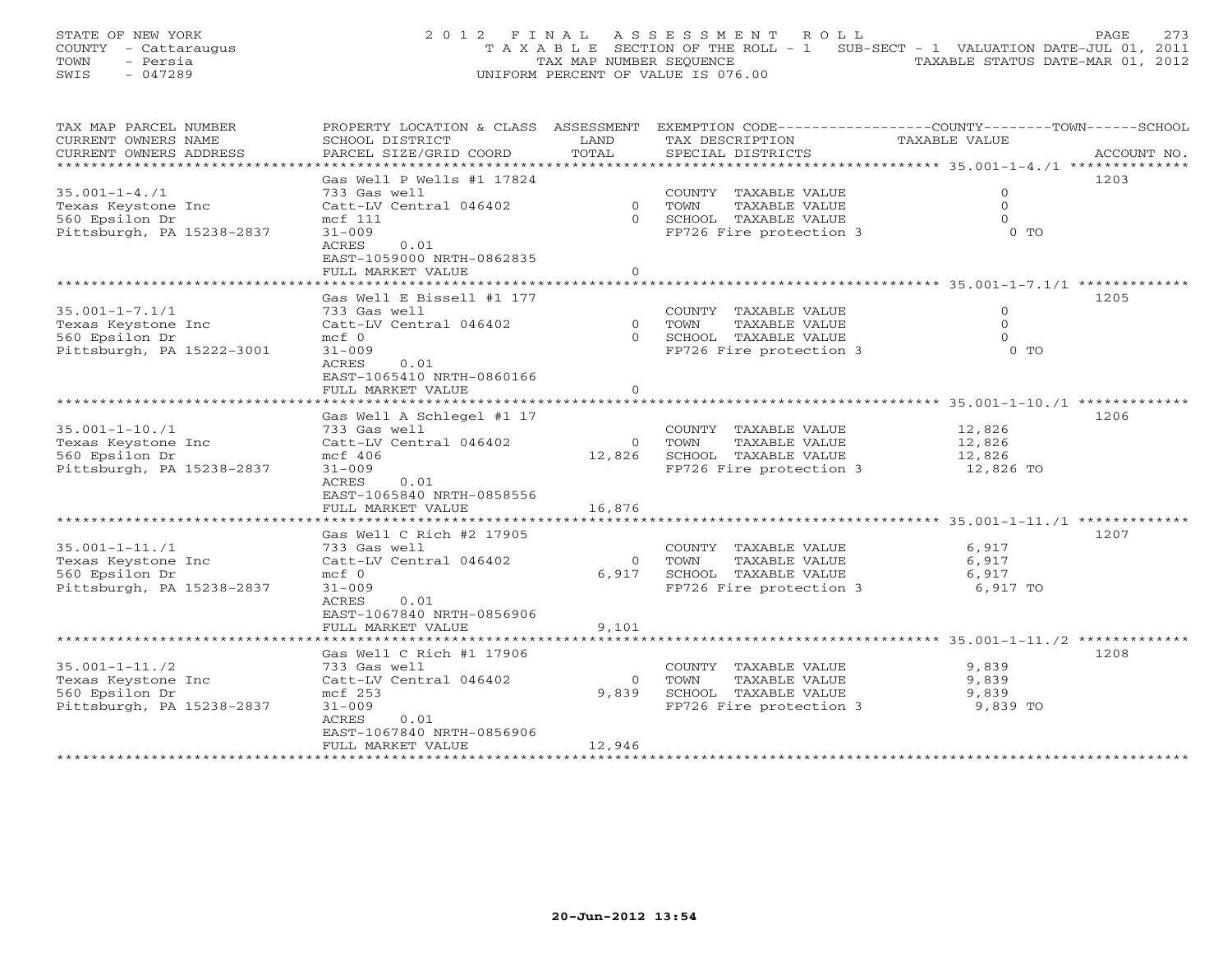STATE OF NEW YORK 2 0 1 2 F I N A L A S S E S S M E N T R O L L PAGE 274 COUNTY - Cattaraugus T A X A B L E SECTION OF THE ROLL - 1 SUB-SECT - 1 VALUATION DATE-JUL 01, 2011 TOWN - Persia TAX MAP NUMBER SEQUENCE TAXABLE STATUS DATE-MAR 01, 2012 SWIS - 047289 UNIFORM PERCENT OF VALUE IS 076.00

| TAX MAP PARCEL NUMBER<br>PROPERTY LOCATION & CLASS ASSESSMENT<br>CURRENT OWNERS NAME<br>SCHOOL DISTRICT |                                           | LAND     | EXEMPTION CODE-----------------COUNTY-------TOWN------SCHOOL<br>TAX DESCRIPTION | TAXABLE VALUE |             |
|---------------------------------------------------------------------------------------------------------|-------------------------------------------|----------|---------------------------------------------------------------------------------|---------------|-------------|
| CURRENT OWNERS ADDRESS                                                                                  | PARCEL SIZE/GRID COORD                    | TOTAL    | SPECIAL DISTRICTS                                                               |               | ACCOUNT NO. |
|                                                                                                         |                                           |          |                                                                                 |               |             |
|                                                                                                         | Gas Well H&C Eaton #1 177                 |          |                                                                                 |               | 1209        |
| $35.001 - 1 - 17.1/1$                                                                                   | 733 Gas well                              |          | COUNTY TAXABLE VALUE                                                            | 1,131         |             |
| Texas Keystone Inc                                                                                      | Catt-LV Central 046402                    | $\circ$  | TOWN<br>TAXABLE VALUE                                                           | 1,131         |             |
| 560 Epsilon Dr                                                                                          | mcf 151                                   | 1,131    | SCHOOL TAXABLE VALUE                                                            | 1,131         |             |
| Pittsburgh, PA 15238-2837                                                                               | $31 - 009$                                |          | FP726 Fire protection 3                                                         | 1,131 TO      |             |
|                                                                                                         | ACRES<br>0.01                             |          |                                                                                 |               |             |
|                                                                                                         | EAST-1064930 NRTH-0857065                 |          |                                                                                 |               |             |
|                                                                                                         | FULL MARKET VALUE                         | 1,488    |                                                                                 |               |             |
|                                                                                                         |                                           |          |                                                                                 |               |             |
|                                                                                                         | Gas Well H&C Eaton #2 177                 |          |                                                                                 |               | 1210        |
| $35.001 - 1 - 17.1/2$                                                                                   | 733 Gas well                              |          | COUNTY TAXABLE VALUE                                                            | 7,258         |             |
| Texas Keystone Inc                                                                                      | Catt-LV Central 046402                    | $\circ$  | TOWN<br>TAXABLE VALUE                                                           | 7,258         |             |
| 560 Epsilon Dr                                                                                          | mcf 188                                   | 7,258    | SCHOOL TAXABLE VALUE                                                            | 7,258         |             |
| Pittsburgh, PA 15238-2837                                                                               | $31 - 009$                                |          | FP726 Fire protection 3                                                         | 7,258 TO      |             |
|                                                                                                         | ACRES<br>0.01                             |          |                                                                                 |               |             |
|                                                                                                         | EAST-1064930 NRTH-0857065                 |          |                                                                                 |               |             |
|                                                                                                         | FULL MARKET VALUE                         | 9,550    |                                                                                 |               |             |
|                                                                                                         |                                           |          |                                                                                 |               |             |
|                                                                                                         | Gas Well Eaton #4 22672                   |          |                                                                                 |               | 1320        |
| $35.001 - 1 - 17.1/3$                                                                                   | 733 Gas well                              |          | COUNTY TAXABLE VALUE                                                            | 46,751        |             |
| Texas Keystone Inc                                                                                      | Gowanda Central 047201                    | $\circ$  | TOWN<br>TAXABLE VALUE                                                           | 46,751        |             |
| 560 Epsilon Dr                                                                                          | mcf 3795                                  | 46,751   | SCHOOL TAXABLE VALUE                                                            | 46,751        |             |
| Pittsburgh, PA 15238-2837                                                                               | $31 - 009$                                |          |                                                                                 |               |             |
|                                                                                                         | ACRES<br>0.01                             |          |                                                                                 |               |             |
|                                                                                                         | EAST-1064930 NRTH-0857065                 |          |                                                                                 |               |             |
|                                                                                                         | FULL MARKET VALUE                         | 61,514   |                                                                                 |               |             |
|                                                                                                         |                                           |          |                                                                                 |               | 1211        |
| $35.001 - 1 - 17.3/1$                                                                                   | Gas Well H&C Eaton #3 178<br>733 Gas well |          | COUNTY TAXABLE VALUE                                                            | 1,030         |             |
| Texas Keystone Inc                                                                                      | Catt-LV Central 046402                    | $\Omega$ | TAXABLE VALUE<br>TOWN                                                           | 1,030         |             |
| 560 Epsilon Dr                                                                                          | mcf 118                                   | 1,030    | SCHOOL TAXABLE VALUE                                                            | 1,030         |             |
| Pittsburgh, PA 15238-2837                                                                               | $31 - 009$                                |          | FP726 Fire protection 3                                                         | 1,030 TO      |             |
|                                                                                                         | ACRES<br>0.01                             |          |                                                                                 |               |             |
|                                                                                                         | EAST-1066190 NRTH-0857066                 |          |                                                                                 |               |             |
|                                                                                                         | FULL MARKET VALUE                         | 1,355    |                                                                                 |               |             |
|                                                                                                         |                                           |          |                                                                                 |               |             |
|                                                                                                         | Gas Well H&A Reed #1 1767                 |          |                                                                                 |               | 1212        |
| $35.001 - 1 - 18.71$                                                                                    | 733 Gas well                              |          | COUNTY TAXABLE VALUE                                                            | 2,074         |             |
| Texas Keystone Inc                                                                                      | Catt-LV Central 046402                    | $\Omega$ | TOWN<br>TAXABLE VALUE                                                           | 2,074         |             |
| 560 Epsilon Dr                                                                                          | mcf 110                                   | 2,074    | SCHOOL TAXABLE VALUE                                                            | 2,074         |             |
| Pittsburgh, PA 15238-2837                                                                               | $31 - 009$                                |          | FP726 Fire protection 3                                                         | 2,074 TO      |             |
|                                                                                                         | ACRES<br>0.01                             |          |                                                                                 |               |             |
|                                                                                                         | EAST-1063800 NRTH-0858385                 |          |                                                                                 |               |             |
|                                                                                                         | FULL MARKET VALUE                         | 2,729    |                                                                                 |               |             |
|                                                                                                         |                                           |          |                                                                                 |               |             |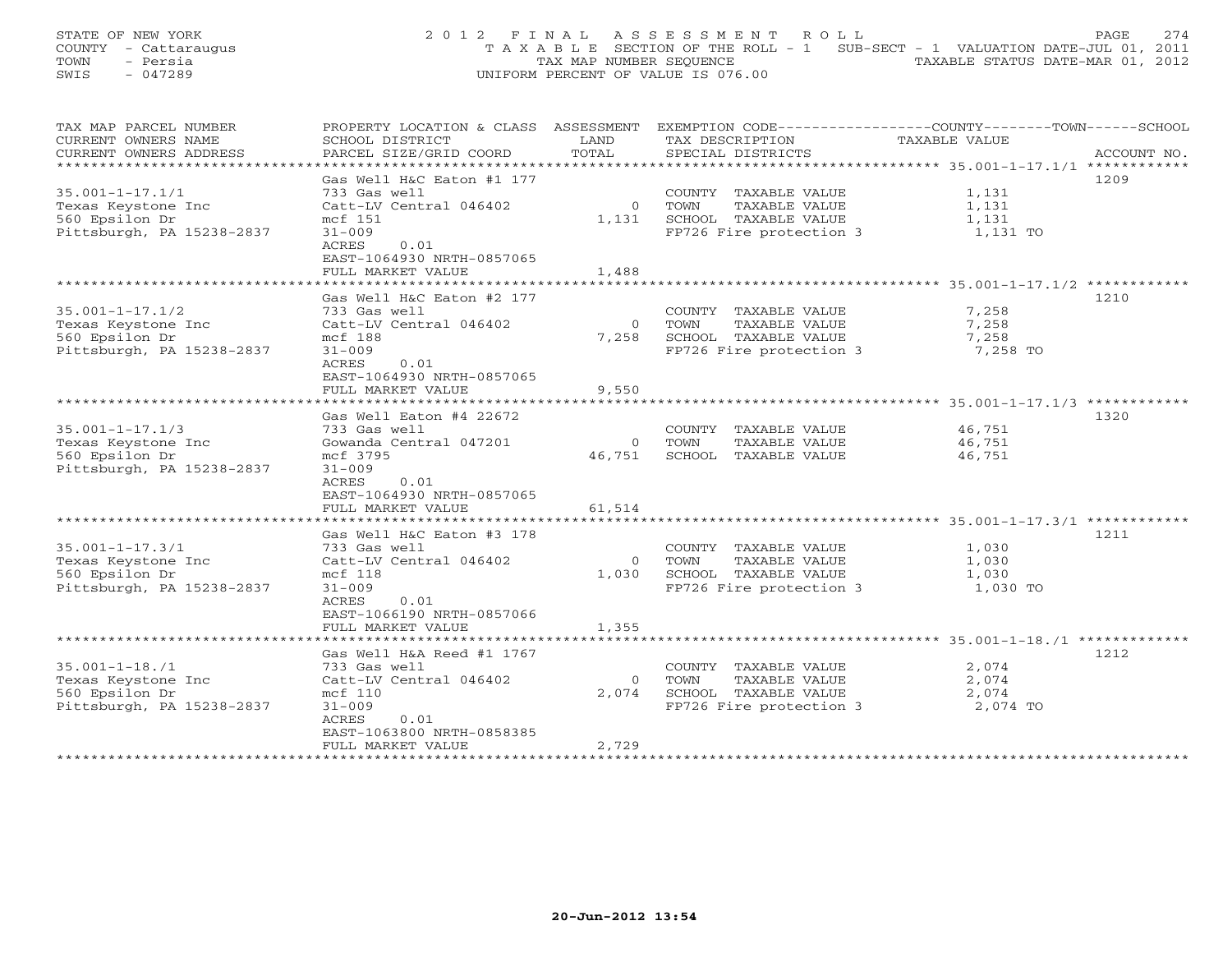STATE OF NEW YORK 2 0 1 2 F I N A L A S S E S S M E N T R O L L PAGE 275 COUNTY - Cattaraugus T A X A B L E SECTION OF THE ROLL - 1 SUB-SECT - 1 VALUATION DATE-JUL 01, 2011 TOWN - Persia TAX MAP NUMBER SEQUENCE TAXABLE STATUS DATE-MAR 01, 2012 SWIS - 047289 UNIFORM PERCENT OF VALUE IS 076.00

| CURRENT OWNERS NAME<br>SCHOOL DISTRICT<br>LAND<br>TAXABLE VALUE<br>TOTAL<br>PARCEL SIZE/GRID COORD<br>CURRENT OWNERS ADDRESS<br>SPECIAL DISTRICTS<br>ACCOUNT NO.<br>******************************<br>Gas Well P&C Kleindientis<br>1213<br>$35.001 - 1 - 21.1/1$<br>733 Gas well<br>COUNTY TAXABLE VALUE<br>4,735<br>TOWN<br>4,735<br>Texas Keystone Inc<br>Catt-LV Central 046402<br>$\Omega$<br>TAXABLE VALUE<br>560 Epsilon Dr<br>4,735<br>SCHOOL TAXABLE VALUE<br>4,735<br>$Mcf$ 0<br>Pittsburgh, PA 15238-2837<br>FP725 Fire protection 2<br>4,735 TO<br>$31 - 009$<br>WS720 Watershed<br>0.01<br>4,735 TO<br>ACRES<br>EAST-1060890 NRTH-0857045<br>6,230<br>FULL MARKET VALUE<br>Gas Well J&E Mc Donald #1<br>1214<br>$35.001 - 1 - 21.4/1$<br>733 Gas well<br>COUNTY TAXABLE VALUE<br>$\circ$<br>$\overline{0}$<br>TAXABLE VALUE<br>$\circ$<br>Texas Keystone Inc<br>Catt-LV Central 046402<br>TOWN<br>560 Epsilon Dr<br>$mcf$ 0<br>0 SCHOOL TAXABLE VALUE<br>$\Omega$<br>$0$ TO<br>Pittsburgh, PA 15238-2837<br>FP725 Fire protection 2<br>$31 - 009$<br>$0$ TO<br>ACRES<br>0.01<br>WS720 Watershed<br>EAST-1060490 NRTH-0855755<br>FULL MARKET VALUE<br>$\circ$<br>1215<br>Gas Well J&E Mc Donald #2<br>$35.001 - 1 - 21.4/2$<br>733 Gas well<br>COUNTY TAXABLE VALUE<br>$\circ$<br>Catt-LV Central 046402<br>$\overline{0}$<br>TAXABLE VALUE<br>$\Omega$<br>Texas Keystone Inc<br>TOWN<br>560 Epsilon Dr<br>$mcf$ 0<br>SCHOOL TAXABLE VALUE<br>$\Omega$<br>$\Omega$<br>$0$ TO<br>Pittsburgh, PA 15238-2837<br>FP725 Fire protection 2<br>$31 - 009$<br>WS720 Watershed<br>$0$ TO<br>ACRES<br>0.01<br>EAST-1060490 NRTH-0855755<br>FULL MARKET VALUE<br>$\circ$<br>Gas Well F Huber #1 16922<br>1216<br>$35.001 - 1 - 24.71$<br>$\circ$<br>733 Gas well<br>COUNTY TAXABLE VALUE<br>$\Omega$<br>Texas Keystone Inc<br>Catt-LV Central 046402<br>$\Omega$<br>TOWN<br>TAXABLE VALUE<br>560 Epsilon Dr<br>$mcf$ 0<br>SCHOOL TAXABLE VALUE<br>$\Omega$<br>$\cap$<br>$0$ TO<br>Pittsburgh, PA 15238-2837<br>FP726 Fire protection 3<br>$31 - 009$<br>WS720 Watershed<br>0 <sub>0</sub><br>ACRES<br>0.01<br>EAST-1061440 NRTH-0857735<br>$\overline{O}$<br>FULL MARKET VALUE<br>Gas Well D Williams #1 16<br>1217<br>$35.001 - 1 - 30.1/1$<br>733 Gas well<br>COUNTY TAXABLE VALUE<br>18,931<br>Texas Keystone Inc<br>Catt-LV Central 046402<br>$\Omega$<br>TOWN<br>TAXABLE VALUE<br>18,931<br>560 Epsilon Dr<br>18,931<br>SCHOOL TAXABLE VALUE<br>mcf 332<br>18,931<br>FP726 Fire protection 3<br>Pittsburgh, PA 15238-2837<br>$31 - 009$<br>18,931 TO<br>WS720 Watershed<br>18,931 TO<br>ACRES<br>0.01<br>EAST-1060910 NRTH-0860065<br>24,909<br>FULL MARKET VALUE | TAX MAP PARCEL NUMBER | PROPERTY LOCATION & CLASS ASSESSMENT EXEMPTION CODE----------------COUNTY-------TOWN------SCHOOL |                 |  |
|------------------------------------------------------------------------------------------------------------------------------------------------------------------------------------------------------------------------------------------------------------------------------------------------------------------------------------------------------------------------------------------------------------------------------------------------------------------------------------------------------------------------------------------------------------------------------------------------------------------------------------------------------------------------------------------------------------------------------------------------------------------------------------------------------------------------------------------------------------------------------------------------------------------------------------------------------------------------------------------------------------------------------------------------------------------------------------------------------------------------------------------------------------------------------------------------------------------------------------------------------------------------------------------------------------------------------------------------------------------------------------------------------------------------------------------------------------------------------------------------------------------------------------------------------------------------------------------------------------------------------------------------------------------------------------------------------------------------------------------------------------------------------------------------------------------------------------------------------------------------------------------------------------------------------------------------------------------------------------------------------------------------------------------------------------------------------------------------------------------------------------------------------------------------------------------------------------------------------------------------------------------------------------------------------------------------------------------------------------------------------------------------------------------------------------------------------------------------------------------------------------------------------------------------------------------------------------------------------------------------------------------------------------------------|-----------------------|--------------------------------------------------------------------------------------------------|-----------------|--|
|                                                                                                                                                                                                                                                                                                                                                                                                                                                                                                                                                                                                                                                                                                                                                                                                                                                                                                                                                                                                                                                                                                                                                                                                                                                                                                                                                                                                                                                                                                                                                                                                                                                                                                                                                                                                                                                                                                                                                                                                                                                                                                                                                                                                                                                                                                                                                                                                                                                                                                                                                                                                                                                                        |                       |                                                                                                  | TAX DESCRIPTION |  |
|                                                                                                                                                                                                                                                                                                                                                                                                                                                                                                                                                                                                                                                                                                                                                                                                                                                                                                                                                                                                                                                                                                                                                                                                                                                                                                                                                                                                                                                                                                                                                                                                                                                                                                                                                                                                                                                                                                                                                                                                                                                                                                                                                                                                                                                                                                                                                                                                                                                                                                                                                                                                                                                                        |                       |                                                                                                  |                 |  |
|                                                                                                                                                                                                                                                                                                                                                                                                                                                                                                                                                                                                                                                                                                                                                                                                                                                                                                                                                                                                                                                                                                                                                                                                                                                                                                                                                                                                                                                                                                                                                                                                                                                                                                                                                                                                                                                                                                                                                                                                                                                                                                                                                                                                                                                                                                                                                                                                                                                                                                                                                                                                                                                                        |                       |                                                                                                  |                 |  |
|                                                                                                                                                                                                                                                                                                                                                                                                                                                                                                                                                                                                                                                                                                                                                                                                                                                                                                                                                                                                                                                                                                                                                                                                                                                                                                                                                                                                                                                                                                                                                                                                                                                                                                                                                                                                                                                                                                                                                                                                                                                                                                                                                                                                                                                                                                                                                                                                                                                                                                                                                                                                                                                                        |                       |                                                                                                  |                 |  |
|                                                                                                                                                                                                                                                                                                                                                                                                                                                                                                                                                                                                                                                                                                                                                                                                                                                                                                                                                                                                                                                                                                                                                                                                                                                                                                                                                                                                                                                                                                                                                                                                                                                                                                                                                                                                                                                                                                                                                                                                                                                                                                                                                                                                                                                                                                                                                                                                                                                                                                                                                                                                                                                                        |                       |                                                                                                  |                 |  |
|                                                                                                                                                                                                                                                                                                                                                                                                                                                                                                                                                                                                                                                                                                                                                                                                                                                                                                                                                                                                                                                                                                                                                                                                                                                                                                                                                                                                                                                                                                                                                                                                                                                                                                                                                                                                                                                                                                                                                                                                                                                                                                                                                                                                                                                                                                                                                                                                                                                                                                                                                                                                                                                                        |                       |                                                                                                  |                 |  |
|                                                                                                                                                                                                                                                                                                                                                                                                                                                                                                                                                                                                                                                                                                                                                                                                                                                                                                                                                                                                                                                                                                                                                                                                                                                                                                                                                                                                                                                                                                                                                                                                                                                                                                                                                                                                                                                                                                                                                                                                                                                                                                                                                                                                                                                                                                                                                                                                                                                                                                                                                                                                                                                                        |                       |                                                                                                  |                 |  |
|                                                                                                                                                                                                                                                                                                                                                                                                                                                                                                                                                                                                                                                                                                                                                                                                                                                                                                                                                                                                                                                                                                                                                                                                                                                                                                                                                                                                                                                                                                                                                                                                                                                                                                                                                                                                                                                                                                                                                                                                                                                                                                                                                                                                                                                                                                                                                                                                                                                                                                                                                                                                                                                                        |                       |                                                                                                  |                 |  |
|                                                                                                                                                                                                                                                                                                                                                                                                                                                                                                                                                                                                                                                                                                                                                                                                                                                                                                                                                                                                                                                                                                                                                                                                                                                                                                                                                                                                                                                                                                                                                                                                                                                                                                                                                                                                                                                                                                                                                                                                                                                                                                                                                                                                                                                                                                                                                                                                                                                                                                                                                                                                                                                                        |                       |                                                                                                  |                 |  |
|                                                                                                                                                                                                                                                                                                                                                                                                                                                                                                                                                                                                                                                                                                                                                                                                                                                                                                                                                                                                                                                                                                                                                                                                                                                                                                                                                                                                                                                                                                                                                                                                                                                                                                                                                                                                                                                                                                                                                                                                                                                                                                                                                                                                                                                                                                                                                                                                                                                                                                                                                                                                                                                                        |                       |                                                                                                  |                 |  |
|                                                                                                                                                                                                                                                                                                                                                                                                                                                                                                                                                                                                                                                                                                                                                                                                                                                                                                                                                                                                                                                                                                                                                                                                                                                                                                                                                                                                                                                                                                                                                                                                                                                                                                                                                                                                                                                                                                                                                                                                                                                                                                                                                                                                                                                                                                                                                                                                                                                                                                                                                                                                                                                                        |                       |                                                                                                  |                 |  |
|                                                                                                                                                                                                                                                                                                                                                                                                                                                                                                                                                                                                                                                                                                                                                                                                                                                                                                                                                                                                                                                                                                                                                                                                                                                                                                                                                                                                                                                                                                                                                                                                                                                                                                                                                                                                                                                                                                                                                                                                                                                                                                                                                                                                                                                                                                                                                                                                                                                                                                                                                                                                                                                                        |                       |                                                                                                  |                 |  |
|                                                                                                                                                                                                                                                                                                                                                                                                                                                                                                                                                                                                                                                                                                                                                                                                                                                                                                                                                                                                                                                                                                                                                                                                                                                                                                                                                                                                                                                                                                                                                                                                                                                                                                                                                                                                                                                                                                                                                                                                                                                                                                                                                                                                                                                                                                                                                                                                                                                                                                                                                                                                                                                                        |                       |                                                                                                  |                 |  |
|                                                                                                                                                                                                                                                                                                                                                                                                                                                                                                                                                                                                                                                                                                                                                                                                                                                                                                                                                                                                                                                                                                                                                                                                                                                                                                                                                                                                                                                                                                                                                                                                                                                                                                                                                                                                                                                                                                                                                                                                                                                                                                                                                                                                                                                                                                                                                                                                                                                                                                                                                                                                                                                                        |                       |                                                                                                  |                 |  |
|                                                                                                                                                                                                                                                                                                                                                                                                                                                                                                                                                                                                                                                                                                                                                                                                                                                                                                                                                                                                                                                                                                                                                                                                                                                                                                                                                                                                                                                                                                                                                                                                                                                                                                                                                                                                                                                                                                                                                                                                                                                                                                                                                                                                                                                                                                                                                                                                                                                                                                                                                                                                                                                                        |                       |                                                                                                  |                 |  |
|                                                                                                                                                                                                                                                                                                                                                                                                                                                                                                                                                                                                                                                                                                                                                                                                                                                                                                                                                                                                                                                                                                                                                                                                                                                                                                                                                                                                                                                                                                                                                                                                                                                                                                                                                                                                                                                                                                                                                                                                                                                                                                                                                                                                                                                                                                                                                                                                                                                                                                                                                                                                                                                                        |                       |                                                                                                  |                 |  |
|                                                                                                                                                                                                                                                                                                                                                                                                                                                                                                                                                                                                                                                                                                                                                                                                                                                                                                                                                                                                                                                                                                                                                                                                                                                                                                                                                                                                                                                                                                                                                                                                                                                                                                                                                                                                                                                                                                                                                                                                                                                                                                                                                                                                                                                                                                                                                                                                                                                                                                                                                                                                                                                                        |                       |                                                                                                  |                 |  |
|                                                                                                                                                                                                                                                                                                                                                                                                                                                                                                                                                                                                                                                                                                                                                                                                                                                                                                                                                                                                                                                                                                                                                                                                                                                                                                                                                                                                                                                                                                                                                                                                                                                                                                                                                                                                                                                                                                                                                                                                                                                                                                                                                                                                                                                                                                                                                                                                                                                                                                                                                                                                                                                                        |                       |                                                                                                  |                 |  |
|                                                                                                                                                                                                                                                                                                                                                                                                                                                                                                                                                                                                                                                                                                                                                                                                                                                                                                                                                                                                                                                                                                                                                                                                                                                                                                                                                                                                                                                                                                                                                                                                                                                                                                                                                                                                                                                                                                                                                                                                                                                                                                                                                                                                                                                                                                                                                                                                                                                                                                                                                                                                                                                                        |                       |                                                                                                  |                 |  |
|                                                                                                                                                                                                                                                                                                                                                                                                                                                                                                                                                                                                                                                                                                                                                                                                                                                                                                                                                                                                                                                                                                                                                                                                                                                                                                                                                                                                                                                                                                                                                                                                                                                                                                                                                                                                                                                                                                                                                                                                                                                                                                                                                                                                                                                                                                                                                                                                                                                                                                                                                                                                                                                                        |                       |                                                                                                  |                 |  |
|                                                                                                                                                                                                                                                                                                                                                                                                                                                                                                                                                                                                                                                                                                                                                                                                                                                                                                                                                                                                                                                                                                                                                                                                                                                                                                                                                                                                                                                                                                                                                                                                                                                                                                                                                                                                                                                                                                                                                                                                                                                                                                                                                                                                                                                                                                                                                                                                                                                                                                                                                                                                                                                                        |                       |                                                                                                  |                 |  |
|                                                                                                                                                                                                                                                                                                                                                                                                                                                                                                                                                                                                                                                                                                                                                                                                                                                                                                                                                                                                                                                                                                                                                                                                                                                                                                                                                                                                                                                                                                                                                                                                                                                                                                                                                                                                                                                                                                                                                                                                                                                                                                                                                                                                                                                                                                                                                                                                                                                                                                                                                                                                                                                                        |                       |                                                                                                  |                 |  |
|                                                                                                                                                                                                                                                                                                                                                                                                                                                                                                                                                                                                                                                                                                                                                                                                                                                                                                                                                                                                                                                                                                                                                                                                                                                                                                                                                                                                                                                                                                                                                                                                                                                                                                                                                                                                                                                                                                                                                                                                                                                                                                                                                                                                                                                                                                                                                                                                                                                                                                                                                                                                                                                                        |                       |                                                                                                  |                 |  |
|                                                                                                                                                                                                                                                                                                                                                                                                                                                                                                                                                                                                                                                                                                                                                                                                                                                                                                                                                                                                                                                                                                                                                                                                                                                                                                                                                                                                                                                                                                                                                                                                                                                                                                                                                                                                                                                                                                                                                                                                                                                                                                                                                                                                                                                                                                                                                                                                                                                                                                                                                                                                                                                                        |                       |                                                                                                  |                 |  |
|                                                                                                                                                                                                                                                                                                                                                                                                                                                                                                                                                                                                                                                                                                                                                                                                                                                                                                                                                                                                                                                                                                                                                                                                                                                                                                                                                                                                                                                                                                                                                                                                                                                                                                                                                                                                                                                                                                                                                                                                                                                                                                                                                                                                                                                                                                                                                                                                                                                                                                                                                                                                                                                                        |                       |                                                                                                  |                 |  |
|                                                                                                                                                                                                                                                                                                                                                                                                                                                                                                                                                                                                                                                                                                                                                                                                                                                                                                                                                                                                                                                                                                                                                                                                                                                                                                                                                                                                                                                                                                                                                                                                                                                                                                                                                                                                                                                                                                                                                                                                                                                                                                                                                                                                                                                                                                                                                                                                                                                                                                                                                                                                                                                                        |                       |                                                                                                  |                 |  |
|                                                                                                                                                                                                                                                                                                                                                                                                                                                                                                                                                                                                                                                                                                                                                                                                                                                                                                                                                                                                                                                                                                                                                                                                                                                                                                                                                                                                                                                                                                                                                                                                                                                                                                                                                                                                                                                                                                                                                                                                                                                                                                                                                                                                                                                                                                                                                                                                                                                                                                                                                                                                                                                                        |                       |                                                                                                  |                 |  |
|                                                                                                                                                                                                                                                                                                                                                                                                                                                                                                                                                                                                                                                                                                                                                                                                                                                                                                                                                                                                                                                                                                                                                                                                                                                                                                                                                                                                                                                                                                                                                                                                                                                                                                                                                                                                                                                                                                                                                                                                                                                                                                                                                                                                                                                                                                                                                                                                                                                                                                                                                                                                                                                                        |                       |                                                                                                  |                 |  |
|                                                                                                                                                                                                                                                                                                                                                                                                                                                                                                                                                                                                                                                                                                                                                                                                                                                                                                                                                                                                                                                                                                                                                                                                                                                                                                                                                                                                                                                                                                                                                                                                                                                                                                                                                                                                                                                                                                                                                                                                                                                                                                                                                                                                                                                                                                                                                                                                                                                                                                                                                                                                                                                                        |                       |                                                                                                  |                 |  |
|                                                                                                                                                                                                                                                                                                                                                                                                                                                                                                                                                                                                                                                                                                                                                                                                                                                                                                                                                                                                                                                                                                                                                                                                                                                                                                                                                                                                                                                                                                                                                                                                                                                                                                                                                                                                                                                                                                                                                                                                                                                                                                                                                                                                                                                                                                                                                                                                                                                                                                                                                                                                                                                                        |                       |                                                                                                  |                 |  |
|                                                                                                                                                                                                                                                                                                                                                                                                                                                                                                                                                                                                                                                                                                                                                                                                                                                                                                                                                                                                                                                                                                                                                                                                                                                                                                                                                                                                                                                                                                                                                                                                                                                                                                                                                                                                                                                                                                                                                                                                                                                                                                                                                                                                                                                                                                                                                                                                                                                                                                                                                                                                                                                                        |                       |                                                                                                  |                 |  |
|                                                                                                                                                                                                                                                                                                                                                                                                                                                                                                                                                                                                                                                                                                                                                                                                                                                                                                                                                                                                                                                                                                                                                                                                                                                                                                                                                                                                                                                                                                                                                                                                                                                                                                                                                                                                                                                                                                                                                                                                                                                                                                                                                                                                                                                                                                                                                                                                                                                                                                                                                                                                                                                                        |                       |                                                                                                  |                 |  |
|                                                                                                                                                                                                                                                                                                                                                                                                                                                                                                                                                                                                                                                                                                                                                                                                                                                                                                                                                                                                                                                                                                                                                                                                                                                                                                                                                                                                                                                                                                                                                                                                                                                                                                                                                                                                                                                                                                                                                                                                                                                                                                                                                                                                                                                                                                                                                                                                                                                                                                                                                                                                                                                                        |                       |                                                                                                  |                 |  |
|                                                                                                                                                                                                                                                                                                                                                                                                                                                                                                                                                                                                                                                                                                                                                                                                                                                                                                                                                                                                                                                                                                                                                                                                                                                                                                                                                                                                                                                                                                                                                                                                                                                                                                                                                                                                                                                                                                                                                                                                                                                                                                                                                                                                                                                                                                                                                                                                                                                                                                                                                                                                                                                                        |                       |                                                                                                  |                 |  |
|                                                                                                                                                                                                                                                                                                                                                                                                                                                                                                                                                                                                                                                                                                                                                                                                                                                                                                                                                                                                                                                                                                                                                                                                                                                                                                                                                                                                                                                                                                                                                                                                                                                                                                                                                                                                                                                                                                                                                                                                                                                                                                                                                                                                                                                                                                                                                                                                                                                                                                                                                                                                                                                                        |                       |                                                                                                  |                 |  |
|                                                                                                                                                                                                                                                                                                                                                                                                                                                                                                                                                                                                                                                                                                                                                                                                                                                                                                                                                                                                                                                                                                                                                                                                                                                                                                                                                                                                                                                                                                                                                                                                                                                                                                                                                                                                                                                                                                                                                                                                                                                                                                                                                                                                                                                                                                                                                                                                                                                                                                                                                                                                                                                                        |                       |                                                                                                  |                 |  |
|                                                                                                                                                                                                                                                                                                                                                                                                                                                                                                                                                                                                                                                                                                                                                                                                                                                                                                                                                                                                                                                                                                                                                                                                                                                                                                                                                                                                                                                                                                                                                                                                                                                                                                                                                                                                                                                                                                                                                                                                                                                                                                                                                                                                                                                                                                                                                                                                                                                                                                                                                                                                                                                                        |                       |                                                                                                  |                 |  |
|                                                                                                                                                                                                                                                                                                                                                                                                                                                                                                                                                                                                                                                                                                                                                                                                                                                                                                                                                                                                                                                                                                                                                                                                                                                                                                                                                                                                                                                                                                                                                                                                                                                                                                                                                                                                                                                                                                                                                                                                                                                                                                                                                                                                                                                                                                                                                                                                                                                                                                                                                                                                                                                                        |                       |                                                                                                  |                 |  |
|                                                                                                                                                                                                                                                                                                                                                                                                                                                                                                                                                                                                                                                                                                                                                                                                                                                                                                                                                                                                                                                                                                                                                                                                                                                                                                                                                                                                                                                                                                                                                                                                                                                                                                                                                                                                                                                                                                                                                                                                                                                                                                                                                                                                                                                                                                                                                                                                                                                                                                                                                                                                                                                                        |                       |                                                                                                  |                 |  |
|                                                                                                                                                                                                                                                                                                                                                                                                                                                                                                                                                                                                                                                                                                                                                                                                                                                                                                                                                                                                                                                                                                                                                                                                                                                                                                                                                                                                                                                                                                                                                                                                                                                                                                                                                                                                                                                                                                                                                                                                                                                                                                                                                                                                                                                                                                                                                                                                                                                                                                                                                                                                                                                                        |                       |                                                                                                  |                 |  |
|                                                                                                                                                                                                                                                                                                                                                                                                                                                                                                                                                                                                                                                                                                                                                                                                                                                                                                                                                                                                                                                                                                                                                                                                                                                                                                                                                                                                                                                                                                                                                                                                                                                                                                                                                                                                                                                                                                                                                                                                                                                                                                                                                                                                                                                                                                                                                                                                                                                                                                                                                                                                                                                                        |                       |                                                                                                  |                 |  |
|                                                                                                                                                                                                                                                                                                                                                                                                                                                                                                                                                                                                                                                                                                                                                                                                                                                                                                                                                                                                                                                                                                                                                                                                                                                                                                                                                                                                                                                                                                                                                                                                                                                                                                                                                                                                                                                                                                                                                                                                                                                                                                                                                                                                                                                                                                                                                                                                                                                                                                                                                                                                                                                                        |                       |                                                                                                  |                 |  |
|                                                                                                                                                                                                                                                                                                                                                                                                                                                                                                                                                                                                                                                                                                                                                                                                                                                                                                                                                                                                                                                                                                                                                                                                                                                                                                                                                                                                                                                                                                                                                                                                                                                                                                                                                                                                                                                                                                                                                                                                                                                                                                                                                                                                                                                                                                                                                                                                                                                                                                                                                                                                                                                                        |                       |                                                                                                  |                 |  |
|                                                                                                                                                                                                                                                                                                                                                                                                                                                                                                                                                                                                                                                                                                                                                                                                                                                                                                                                                                                                                                                                                                                                                                                                                                                                                                                                                                                                                                                                                                                                                                                                                                                                                                                                                                                                                                                                                                                                                                                                                                                                                                                                                                                                                                                                                                                                                                                                                                                                                                                                                                                                                                                                        |                       |                                                                                                  |                 |  |
|                                                                                                                                                                                                                                                                                                                                                                                                                                                                                                                                                                                                                                                                                                                                                                                                                                                                                                                                                                                                                                                                                                                                                                                                                                                                                                                                                                                                                                                                                                                                                                                                                                                                                                                                                                                                                                                                                                                                                                                                                                                                                                                                                                                                                                                                                                                                                                                                                                                                                                                                                                                                                                                                        |                       |                                                                                                  |                 |  |
|                                                                                                                                                                                                                                                                                                                                                                                                                                                                                                                                                                                                                                                                                                                                                                                                                                                                                                                                                                                                                                                                                                                                                                                                                                                                                                                                                                                                                                                                                                                                                                                                                                                                                                                                                                                                                                                                                                                                                                                                                                                                                                                                                                                                                                                                                                                                                                                                                                                                                                                                                                                                                                                                        |                       |                                                                                                  |                 |  |
|                                                                                                                                                                                                                                                                                                                                                                                                                                                                                                                                                                                                                                                                                                                                                                                                                                                                                                                                                                                                                                                                                                                                                                                                                                                                                                                                                                                                                                                                                                                                                                                                                                                                                                                                                                                                                                                                                                                                                                                                                                                                                                                                                                                                                                                                                                                                                                                                                                                                                                                                                                                                                                                                        |                       |                                                                                                  |                 |  |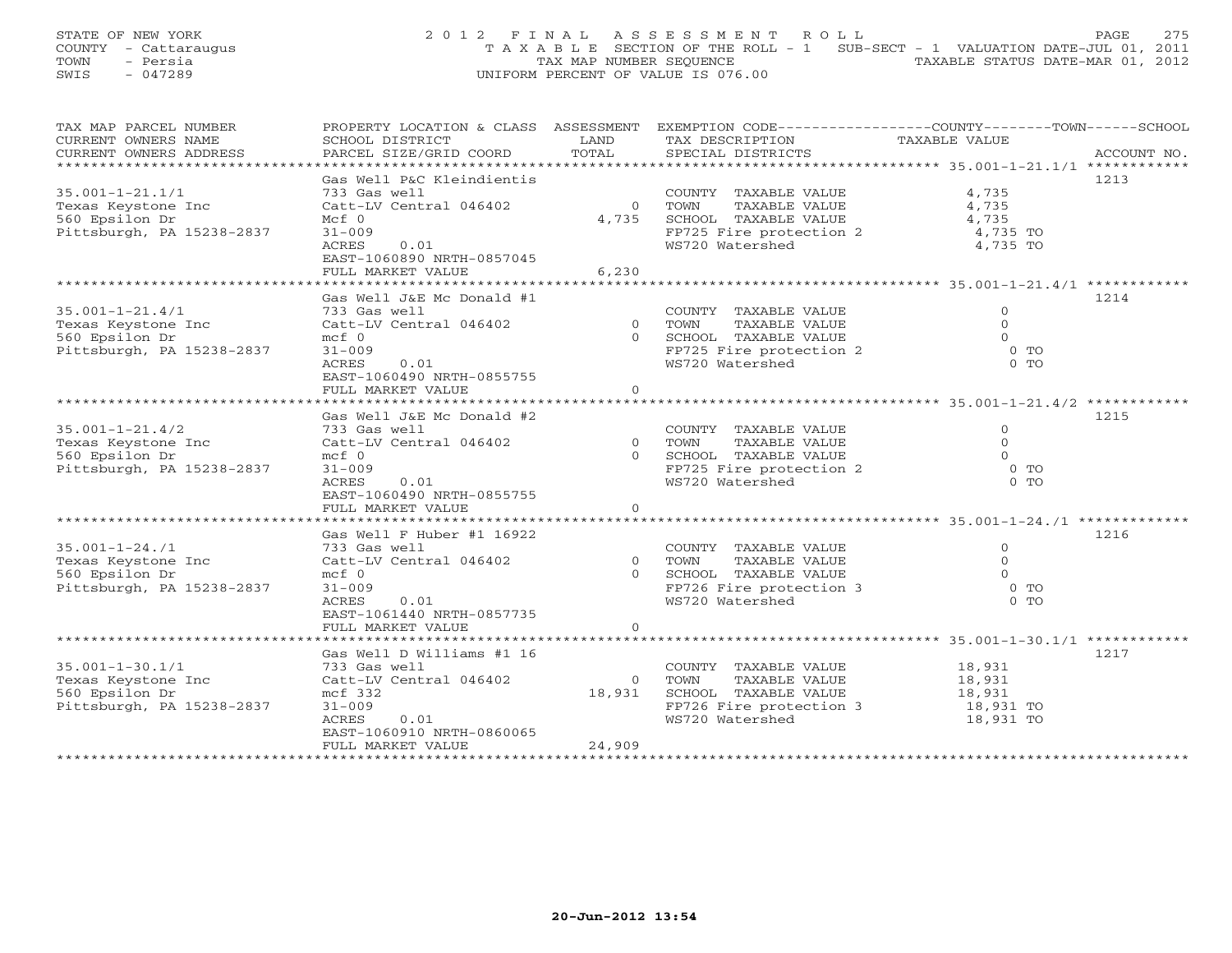| STATE OF NEW YORK<br>COUNTY<br>- Cattaraugus<br>- Persia<br>TOWN<br>$-047289$<br>SWIS       |                           |                | 2012 FINAL ASSESSMENT ROLL<br>T A X A B L E SECTION OF THE ROLL - 1 SUB-SECT - 1 VALUATION DATE-JUL 01,<br>TAX MAP NUMBER SEQUENCE TAN TAXABLE STATUS DATE-MAR 01, 2012<br>UNIFORM PERCENT OF VALUE IS 076.00 |               | 276<br>PAGE<br>2011 |
|---------------------------------------------------------------------------------------------|---------------------------|----------------|---------------------------------------------------------------------------------------------------------------------------------------------------------------------------------------------------------------|---------------|---------------------|
| TAX MAP PARCEL NUMBER                                                                       | PROPERTY LOCATION & CLASS | ASSESSMENT     | EXEMPTION CODE-----------------COUNTY-------TOWN------SCHOOL                                                                                                                                                  |               |                     |
| CURRENT OWNERS NAME                                                                         | SCHOOL DISTRICT           | LAND           | TAX DESCRIPTION                                                                                                                                                                                               | TAXABLE VALUE |                     |
| CURRENT OWNERS ADDRESS           PARCEL SIZE/GRID COORD       TOTAL       SPECIAL DISTRICTS |                           |                |                                                                                                                                                                                                               |               | ACCOUNT NO.         |
|                                                                                             |                           |                |                                                                                                                                                                                                               |               |                     |
|                                                                                             | Gas Well D Williams #2 16 |                |                                                                                                                                                                                                               |               | 1218                |
| $35.001 - 1 - 30.1/2$                                                                       | 733 Gas well              |                | TAXABLE VALUE<br>COUNTY                                                                                                                                                                                       | 3,458         |                     |
| Texas Keystone Inc Catt-LV Central 046402                                                   |                           | $\overline{0}$ | TAXABLE VALUE<br>TOWN                                                                                                                                                                                         | 3,458         |                     |
| 560 Epsilon Dr<br>mcf 687                                                                   |                           | 3,458          | TAXABLE VALUE<br>SCHOOL                                                                                                                                                                                       | 3,458         |                     |
| Pittsburgh, PA 15238-2837                                                                   | $31 - 009$                |                | FP726 Fire protection 3                                                                                                                                                                                       | 3,458 TO      |                     |
|                                                                                             | 0.01<br>ACRES             |                | WS720 Watershed                                                                                                                                                                                               | 3,458 TO      |                     |
|                                                                                             | EAST-1060910 NRTH-0860065 |                |                                                                                                                                                                                                               |               |                     |
|                                                                                             | FULL MARKET VALUE         | 4,550          |                                                                                                                                                                                                               |               |                     |
|                                                                                             |                           |                |                                                                                                                                                                                                               |               |                     |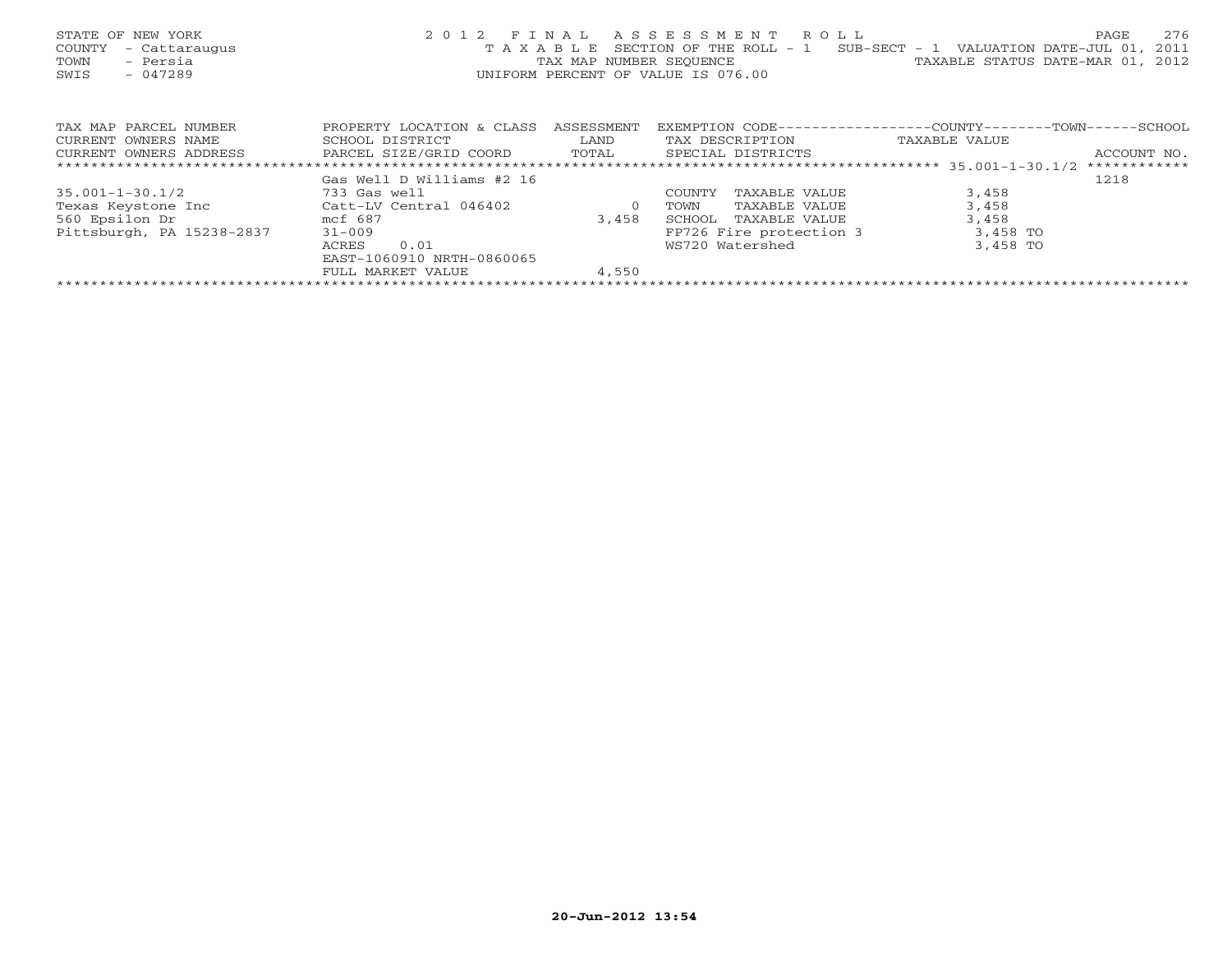|      | STATE OF NEW YORK    | 2012 FINAL ASSESSMENT ROLL |                                                                                |                                  |                        | <b>PAGE</b> | 2.77 |
|------|----------------------|----------------------------|--------------------------------------------------------------------------------|----------------------------------|------------------------|-------------|------|
|      | COUNTY - Cattaraugus |                            | T A X A B L E SECTION OF THE ROLL - 1 SUB-SECT - 1 VALUATION DATE-JUL 01, 2011 |                                  |                        |             |      |
| TOWN | - Persia             |                            |                                                                                | TAXABLE STATUS DATE-MAR 01, 2012 |                        |             |      |
| SWIS | $-047289$            |                            |                                                                                |                                  | RPS150/V04/L015        |             |      |
|      |                      |                            | UNIFORM PERCENT OF VALUE IS 076.00                                             |                                  | CURRENT DATE 6/20/2012 |             |      |
|      |                      |                            |                                                                                |                                  |                        |             |      |

#### R O L L S U B S E C T I O N - 1 - T O T A L S

#### \*\*\* S P E C I A L D I S T R I C T S U M M A R Y \*\*\*

| CODE | DISTRICT NAME        | TOTAL<br>PARCELS | EXTENSION<br>TYPE. | EXTENSION<br>VALUE | AD VALOREM<br>VALUE | <b>EXEMPT</b><br>AMOUNT | TAXABLE<br>VALUE |
|------|----------------------|------------------|--------------------|--------------------|---------------------|-------------------------|------------------|
|      | FP724 Fire protectio |                  | 21 TOTAL           |                    | 291,438             |                         | 291,438          |
|      | FP725 Fire protectio |                  | 27 TOTAL           |                    | 192,333             |                         | 192,333          |
|      | FP726 Fire protectio |                  | 31 TOTAL           |                    | 125,180             |                         | 125,180          |
|      | WS720 Watershed      |                  | 21 TOTAL           |                    | 49,748              |                         | 49,748           |

## \*\*\* S C H O O L D I S T R I C T S U M M A R Y \*\*\*

| CODE   | DISTRICT NAME                             | TOTAL<br>PARCELS | ASSESSED<br>LAND | ASSESSED<br>TOTAL  | EXEMPT<br>AMOUNT | TOTAL<br>TAXABLE   | STAR<br>AMOUNT | STAR<br>TAXABLE    |
|--------|-------------------------------------------|------------------|------------------|--------------------|------------------|--------------------|----------------|--------------------|
| 047201 | 046402 Catt-LV Central<br>Gowanda Central | 36<br>63         |                  | 173,990<br>840,562 |                  | 173,990<br>840,562 |                | 173,990<br>840,562 |
|        | $SUB - TO T AL$                           | 99               |                  | 1014,552           |                  | 1014,552           |                | 1014,552           |
|        | TOTAL                                     | 99               |                  | 1014,552           |                  | 1014,552           |                | 1014,552           |

## \*\*\* S Y S T E M C O D E S S U M M A R Y \*\*\*

#### NO SYSTEM EXEMPTIONS AT THIS LEVEL

\*\*\* E X E M P T I O N S U M M A R Y \*\*\*

#### NO EXEMPTIONS AT THIS LEVEL

## \*\*\* G R A N D T O T A L S \*\*\*

| <b>ROLL</b><br>SEC | SCRIPTION  | <b>OTAL</b><br>PARCEL | . AND | <b>CCFCCFL</b><br><b>TOTAL</b> | AXABLF<br><b>COLIMITY</b> | TAXABLF<br>TOWN | TAXABLE<br>SCHOOL | <b>STAR</b><br>'AXABLE |
|--------------------|------------|-----------------------|-------|--------------------------------|---------------------------|-----------------|-------------------|------------------------|
|                    | √ V 7∖ D T | ΩQ                    |       |                                | $\bigcap$ 1<br>-550       | ∩ 1<br>ニロー      | トロロ               | ے ب                    |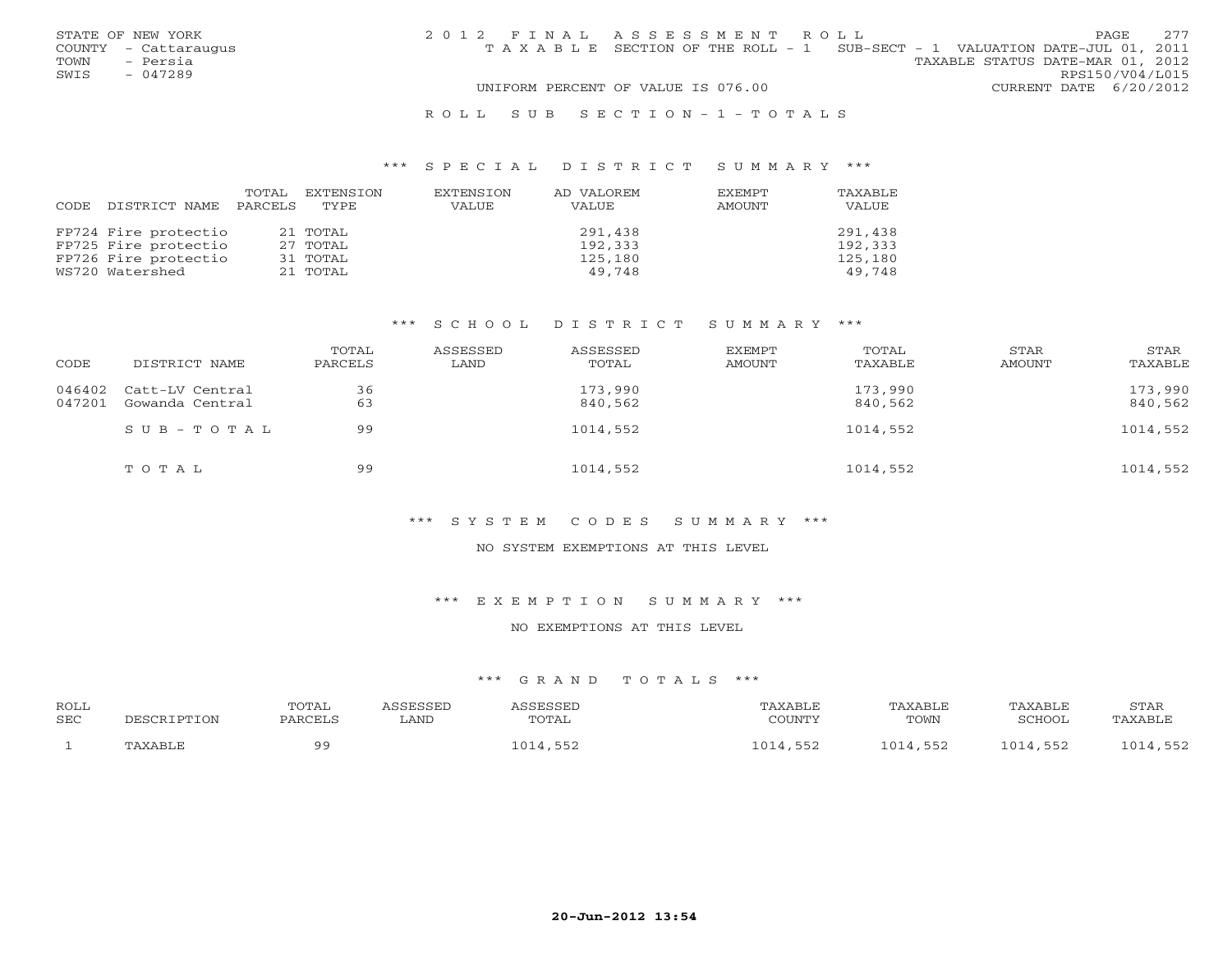| STATE OF NEW YORK<br>COUNTY<br>- Cattaraugus<br>- Persia<br>TOWN<br>$-047289$<br>SWIS | 2 0 1 2<br>TAXABLE                                   | FINAL<br>TAX MAP NUMBER SEQUENCE | A S S E S S M E N T R O L L<br>SECTION OF THE ROLL - 1<br>UNIFORM PERCENT OF VALUE IS 076.00 |                         |           | SUB-SECT - 3 VALUATION DATE-JUL 01,<br>TAXABLE STATUS DATE-MAR 01, | PAGE             | 278<br>2011<br>2012 |
|---------------------------------------------------------------------------------------|------------------------------------------------------|----------------------------------|----------------------------------------------------------------------------------------------|-------------------------|-----------|--------------------------------------------------------------------|------------------|---------------------|
| TAX MAP PARCEL NUMBER                                                                 | PROPERTY LOCATION & CLASS                            | ASSESSMENT                       |                                                                                              |                         |           | EXEMPTION CODE-----------------COUNTY-------TOWN------SCHOOL       |                  |                     |
| CURRENT OWNERS NAME                                                                   | SCHOOL DISTRICT                                      | LAND                             | TAX DESCRIPTION                                                                              |                         |           | TAXABLE VALUE                                                      |                  |                     |
| CURRENT OWNERS ADDRESS                                                                | PARCEL SIZE/GRID COORD<br>TOTAL<br>SPECIAL DISTRICTS |                                  |                                                                                              |                         |           |                                                                    | ACCOUNT NO.      |                     |
|                                                                                       |                                                      |                                  |                                                                                              |                         |           |                                                                    | **************** |                     |
|                                                                                       | Route 353                                            |                                  |                                                                                              |                         |           |                                                                    | 5003             |                     |
| $35.001 - 1 - 16$                                                                     | 962 County park                                      |                                  | XMPT CTY                                                                                     | 33302                   | $\Omega$  | 36,700                                                             | $\Omega$         | $\Omega$            |
| Cattaraugus County Forest                                                             | Catt-LV Central 046402                               | 36,700                           | COUNTY                                                                                       | TAXABLE VALUE           |           |                                                                    |                  |                     |
| 303 Court St                                                                          | 33 05<br>08                                          | 36,700                           | TOWN                                                                                         | TAXABLE VALUE           |           | 36,700                                                             |                  |                     |
| Little Valley, NY 14755                                                               | Pond                                                 |                                  | SCHOOL                                                                                       | TAXABLE VALUE           |           | 36,700                                                             |                  |                     |
|                                                                                       | 85.70<br>ACRES                                       |                                  |                                                                                              | FP726 Fire protection 3 |           | 36,700 TO                                                          |                  |                     |
|                                                                                       | EAST-1063870 NRTH-0855916                            | WS720 Watershed                  |                                                                                              |                         | 36,700 TO |                                                                    |                  |                     |
|                                                                                       | DEED BOOK 622<br>PG-00379                            |                                  |                                                                                              |                         |           |                                                                    |                  |                     |
|                                                                                       | FULL MARKET VALUE                                    | 48,289                           |                                                                                              |                         |           |                                                                    |                  |                     |
|                                                                                       |                                                      |                                  |                                                                                              |                         |           |                                                                    |                  |                     |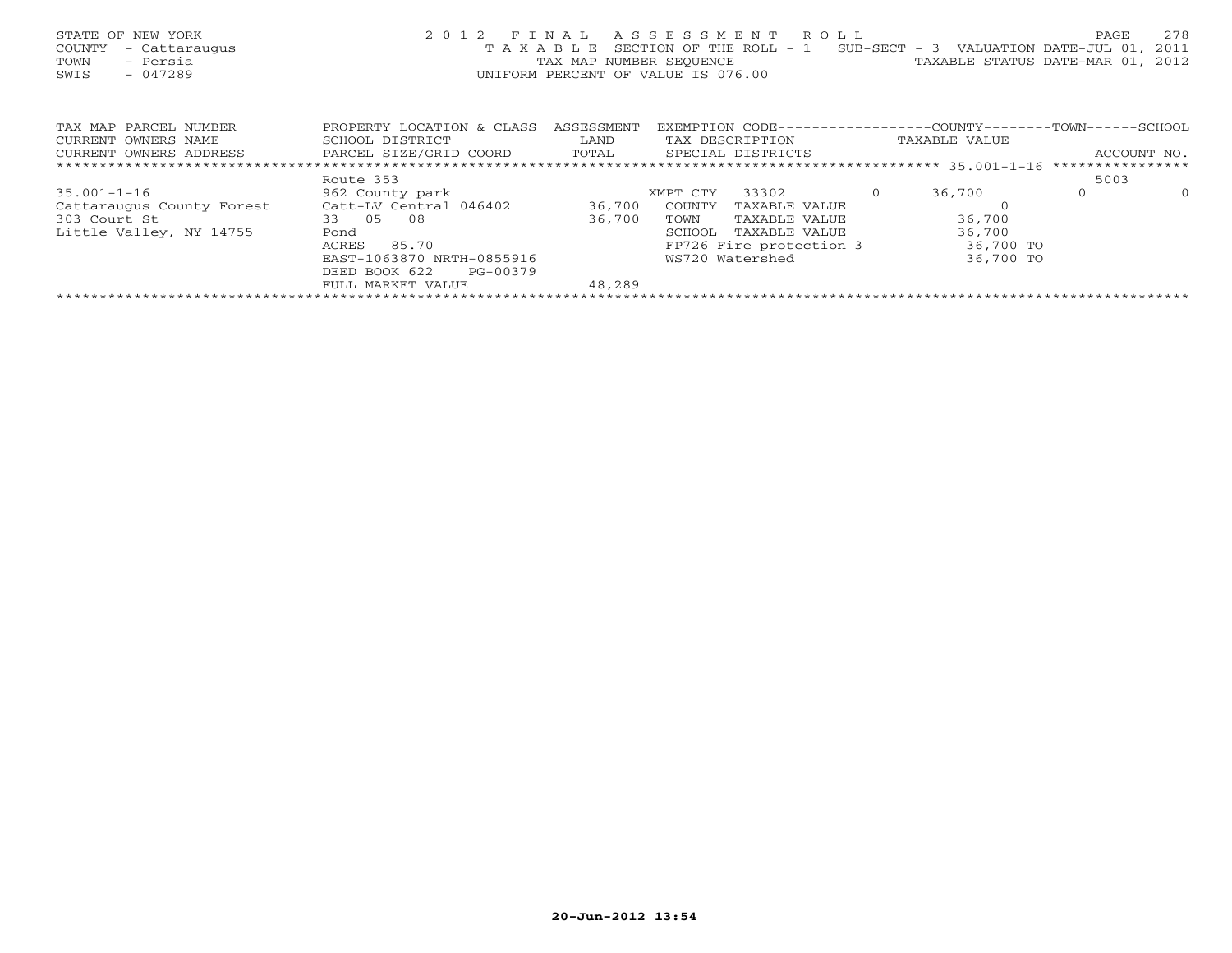|      | STATE OF NEW YORK    | 2012 FINAL ASSESSMENT ROLL |                                                                                |                                  |                        | <b>PAGE</b> | 2.79 |
|------|----------------------|----------------------------|--------------------------------------------------------------------------------|----------------------------------|------------------------|-------------|------|
|      | COUNTY - Cattaraugus |                            | T A X A B L E SECTION OF THE ROLL - 1 SUB-SECT - 3 VALUATION DATE-JUL 01, 2011 |                                  |                        |             |      |
| TOWN | - Persia             |                            |                                                                                | TAXABLE STATUS DATE-MAR 01, 2012 |                        |             |      |
| SWIS | $-047289$            |                            |                                                                                |                                  | RPS150/V04/L015        |             |      |
|      |                      |                            | UNIFORM PERCENT OF VALUE IS 076.00                                             |                                  | CURRENT DATE 6/20/2012 |             |      |
|      |                      |                            |                                                                                |                                  |                        |             |      |

#### R O L L S U B S E C T I O N - 3 - T O T A L S

#### \*\*\* S P E C I A L D I S T R I C T S U M M A R Y \*\*\*

| CODE DISTRICT NAME                      | TOTAL<br>PARCELS | EXTENSTON<br>TYPE. | <b>EXTENSION</b><br>VALUE | AD VALOREM<br>VALUE | <b>FXFMPT</b><br>AMOUNT | TAXABLE<br><b>VALUE</b> |
|-----------------------------------------|------------------|--------------------|---------------------------|---------------------|-------------------------|-------------------------|
| FP726 Fire protectio<br>WS720 Watershed |                  | 1 TOTAL<br>1 TOTAL |                           | 36,700<br>36,700    |                         | 36,700<br>36,700        |

#### \*\*\* S C H O O L D I S T R I C T S U M M A R Y \*\*\*

| CODE   | DISTRICT NAME   | TOTAL<br>PARCELS | ASSESSED<br>LAND | ASSESSED<br>TOTAL | EXEMPT<br>AMOUNT | TOTAL<br>TAXABLE | STAR<br><b>AMOUNT</b> | STAR<br>TAXABLE |
|--------|-----------------|------------------|------------------|-------------------|------------------|------------------|-----------------------|-----------------|
| 046402 | Catt-LV Central |                  | 36,700           | 36,700            |                  | 36,700           |                       | 36,700          |
|        | SUB-TOTAL       |                  | 36,700           | 36,700            |                  | 36,700           |                       | 36,700          |
|        | TOTAL           |                  | 36,700           | 36,700            |                  | 36,700           |                       | 36,700          |

### \*\*\* S Y S T E M C O D E S S U M M A R Y \*\*\*

## NO SYSTEM EXEMPTIONS AT THIS LEVEL

## \*\*\* E X E M P T I O N S U M M A R Y \*\*\*

| CODE  | <b>ION</b><br>'nг                       | TOTAL<br>PARCELS | COUNTY!          | TOWN | SCHOOL |
|-------|-----------------------------------------|------------------|------------------|------|--------|
| 33302 | XMPT<br><b>CTTV</b><br>0 T A<br>--<br>. | <b>.</b>         | 36,700<br>36,700 |      |        |

#### \*\*\* G R A N D T O T A L S \*\*\*

| ROLL       |             | TOTAL   | \SSESSED    | ASSESSED | PAXABLE | TAXABLE | TAXABLE | STAR    |
|------------|-------------|---------|-------------|----------|---------|---------|---------|---------|
| <b>SEC</b> | DESCRIPTION | PARCELS | <b>LAND</b> | TOTAL    | COUNTY  | TOWN    | SCHOOL  | TAXABLE |
|            | TAXABLE     |         | 36,700      | ,700     |         | 36,700  | 36,700  | 700     |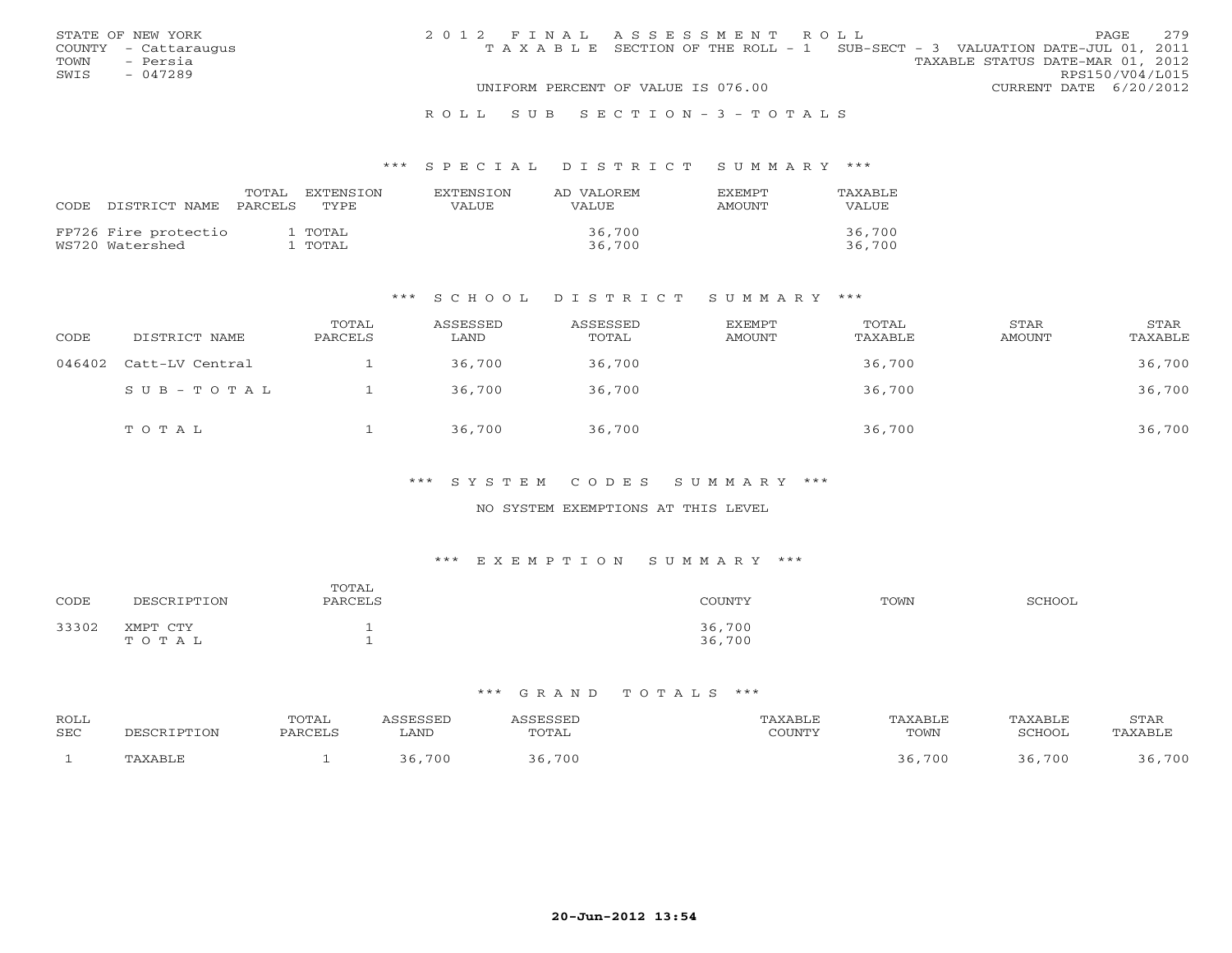|      | STATE OF NEW YORK    | 2012 FINAL ASSESSMENT ROLL            |                                  | PAGE.           | 2.80 |
|------|----------------------|---------------------------------------|----------------------------------|-----------------|------|
|      | COUNTY - Cattaraugus | T A X A B L E SECTION OF THE ROLL - 1 | VALUATION DATE-JUL 01, 2011      |                 |      |
| TOWN | - Persia             |                                       | TAXABLE STATUS DATE-MAR 01, 2012 |                 |      |
| SWIS | $-047289$            | UNIFORM PERCENT OF VALUE IS 076.00    |                                  | RPS150/V04/L015 |      |
|      |                      |                                       | CURRENT DATE 6/20/2012           |                 |      |
|      |                      |                                       |                                  |                 |      |

#### R O L L S E C T I O N T O T A L S

#### \*\*\* S P E C I A L D I S T R I C T S U M M A R Y \*\*\*

|      |                      | TOTAL   | EXTENSION | EXTENSION | AD VALOREM | EXEMPT | TAXABLE  |
|------|----------------------|---------|-----------|-----------|------------|--------|----------|
| CODE | DISTRICT NAME        | PARCELS | TYPE.     | VALUE     | VALUE      | AMOUNT | VALUE    |
|      | FP724 Fire protectio |         | 178 TOTAL |           | 7436,188   |        | 7436,188 |
|      | FP725 Fire protectio |         | 101 TOTAL |           | 4688,633   |        | 4688,633 |
|      | FP726 Fire protectio |         | 123 TOTAL |           | 4462,670   |        | 4462,670 |
|      | WS720 Watershed      |         | 85 TOTAL  |           | 1345,328   |        | 1345,328 |

## \*\*\* S C H O O L D I S T R I C T S U M M A R Y \*\*\*

| CODE             | DISTRICT NAME                      | TOTAL<br>PARCELS | ASSESSED<br>LAND     | ASSESSED<br>TOTAL     | EXEMPT<br>AMOUNT   | TOTAL<br>TAXABLE      | STAR<br>AMOUNT       | STAR<br>TAXABLE      |
|------------------|------------------------------------|------------------|----------------------|-----------------------|--------------------|-----------------------|----------------------|----------------------|
| 046402<br>047201 | Catt-LV Central<br>Gowanda Central | 131<br>306       | 1964,840<br>3698,113 | 4621,780<br>12941,125 | 205,772<br>220,250 | 4416,008<br>12720,875 | 1259,130<br>3647,810 | 3156,878<br>9073,065 |
|                  | $SUB - TO T AL$                    | 437              | 5662,953             | 17562,905             | 426,022            | 17136,883             | 4906,940             | 12229,943            |
|                  | TOTAL                              | 437              | 5662,953             | 17562,905             | 426,022            | 17136,883             | 4906,940             | 12229,943            |

## \*\*\* S Y S T E M C O D E S S U M M A R Y \*\*\*

#### NO SYSTEM EXEMPTIONS AT THIS LEVEL

## \*\*\* E X E M P T I O N S U M M A R Y \*\*\*

| CODE  | DESCRIPTION  | TOTAL<br>PARCELS | <b>COUNTY</b> | TOWN    | SCHOOL  |
|-------|--------------|------------------|---------------|---------|---------|
| 33302 | XMPT CTY     |                  | 36,700        |         |         |
| 41121 | WVET C/T     | 13               | 102,435       | 102,435 |         |
| 41131 | CVET C/T     | 20               | 248,697       | 248,697 |         |
| 41141 | DVET C/T     |                  | 69,076        | 69,076  |         |
| 41161 | CW 15 VET/   | ∠                | 15,120        | 15,120  |         |
| 41683 | RPTL466 c    |                  |               | 4,560   |         |
| 41700 | AG BLDG      |                  | 45,000        | 45,000  | 45,000  |
| 41720 | AG DIST      | 21               | 188,780       | 188,780 | 188,780 |
| 41730 | AG DISTOUT   | 4                | 46,787        | 46,787  | 46,787  |
| 41800 | AGED $C/T/S$ | 4                | 53,818        | 53,818  | 63,835  |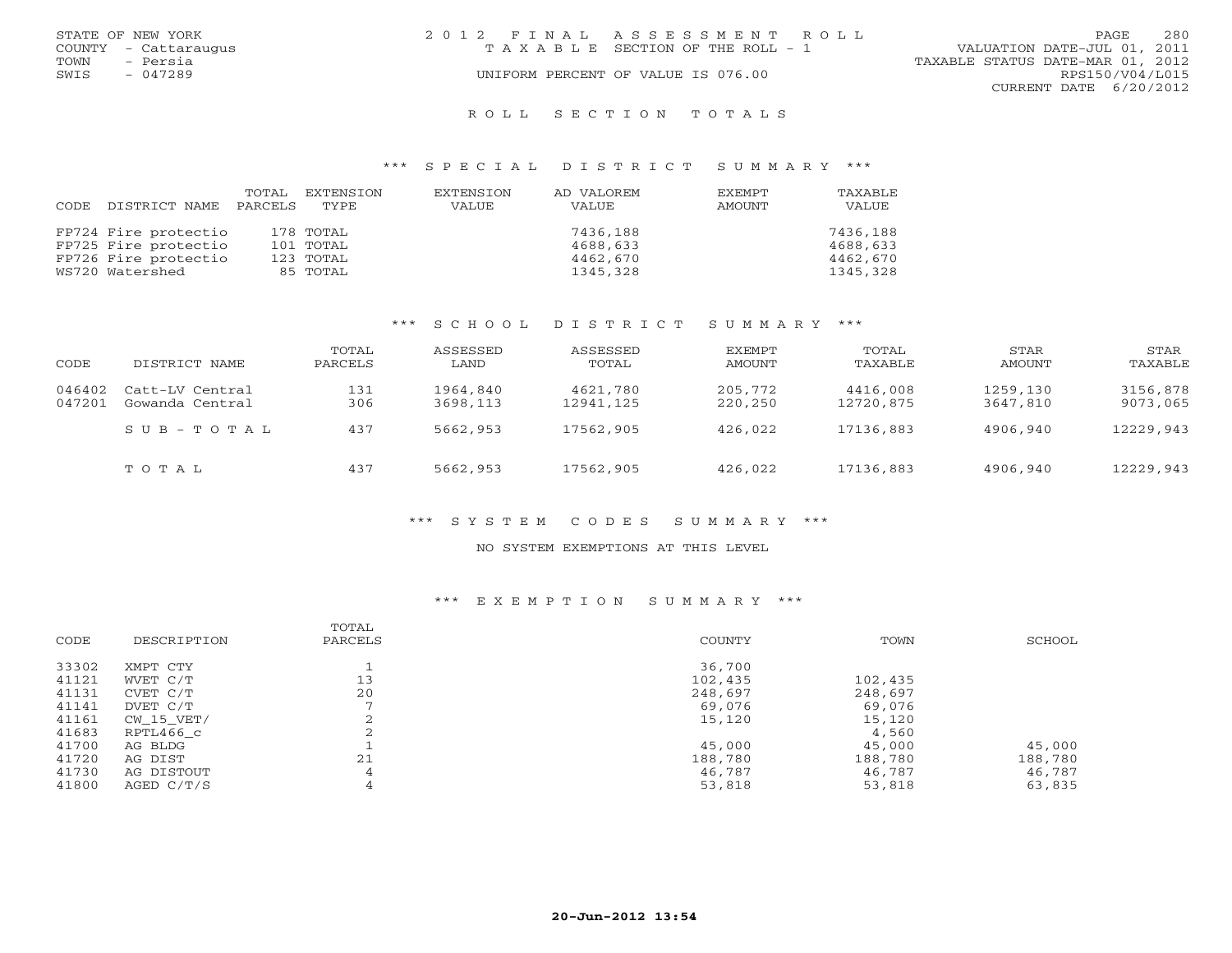|      | STATE OF NEW YORK    | 2012 FINAL ASSESSMENT ROLL |                                       |                                  | <b>PAGE</b>     | 281 |
|------|----------------------|----------------------------|---------------------------------------|----------------------------------|-----------------|-----|
|      | COUNTY - Cattaraugus |                            | T A X A B L E SECTION OF THE ROLL - 1 | VALUATION DATE-JUL 01, 2011      |                 |     |
| TOWN | - Persia             |                            |                                       | TAXABLE STATUS DATE-MAR 01, 2012 |                 |     |
| SWIS | $-047289$            |                            | UNIFORM PERCENT OF VALUE IS 076.00    |                                  | RPS150/V04/L015 |     |
|      |                      |                            |                                       | CURRENT DATE 6/20/2012           |                 |     |
|      |                      |                            |                                       |                                  |                 |     |

R O L L S E C T I O N T O T A L S

#### \*\*\* E X E M P T I O N S U M M A R Y \*\*\*

| CODE           | DESCRIPTION         | TOTAL<br>PARCELS | <b>COUNTY</b> | TOWN    | <b>SCHOOL</b> |
|----------------|---------------------|------------------|---------------|---------|---------------|
| 41801<br>41834 | AGED C/T<br>SR STAR | 53               | 37,940        | 37,940  | 2346,840      |
| 41854          | RES STAR            | 113              |               |         | 2560,100      |
| 42100          | SILO T/C/S          | 6                | 32,500        | 32,500  | 32,500        |
| 47460          | FOREST/A74          |                  | 49,120        | 49,120  | 49,120        |
|                | TOTAL               | 252              | 925,973       | 893,833 | 5332,962      |

#### \*\*\* G R A N D T O T A L S \*\*\*

| ROLL<br>SEC | DESCRIPTION | TOTAL<br>PARCELS | ASSESSED<br>∟AND | ASSESSED<br>TOTAL | TAXABLE<br>COUNTY | TAXABLE<br>TOWN | TAXABLE<br>SCHOOL | STAR<br>TAXABLE |
|-------------|-------------|------------------|------------------|-------------------|-------------------|-----------------|-------------------|-----------------|
|             | TAXABLE     |                  | 5662,953         | 17562,905         | 16636,932         | 16669,072       | 17136,883         | 12229.943       |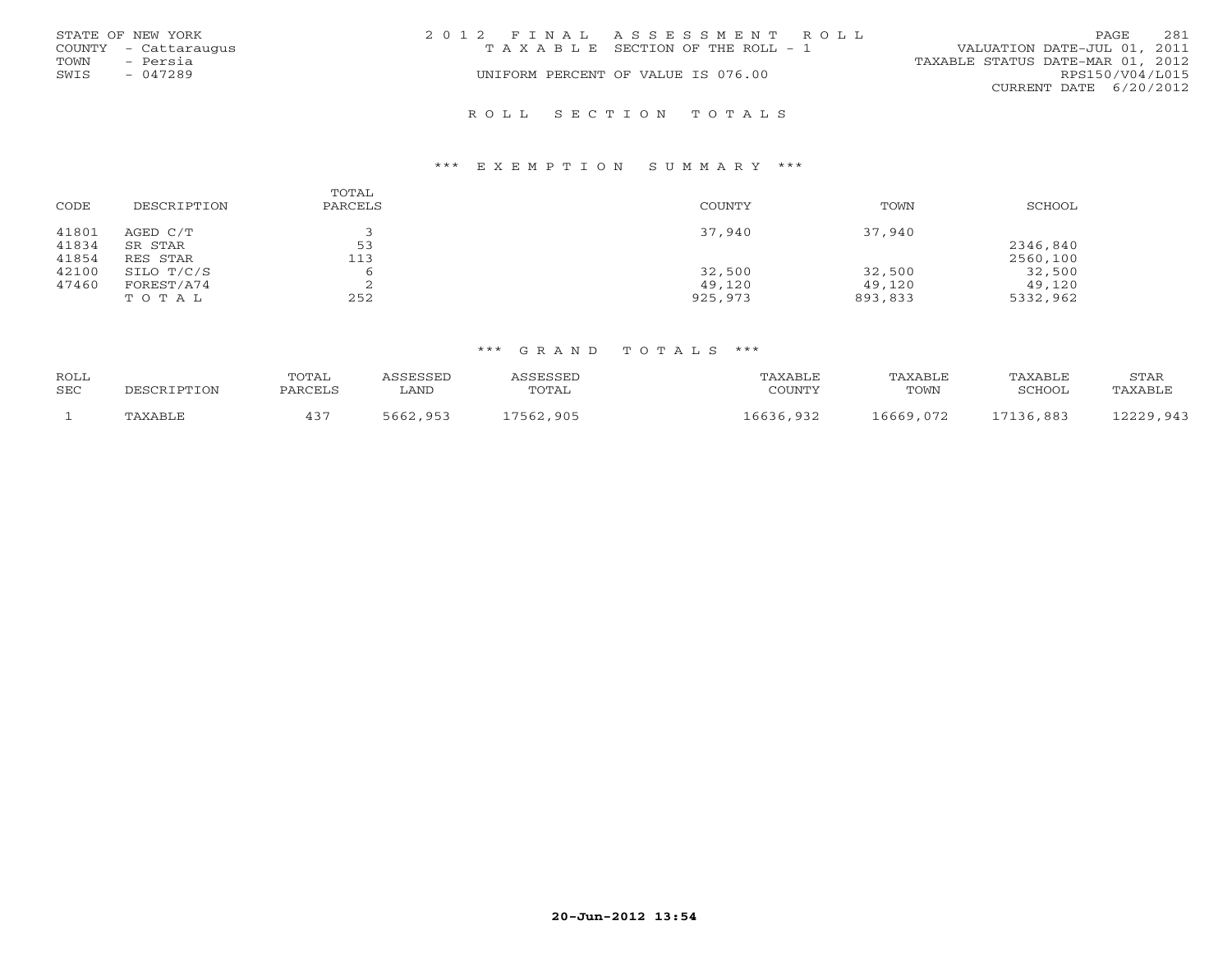## STATE OF NEW YORK 2 0 1 2 F I N A L A S S E S S M E N T R O L L PAGE 282 COUNTY - Cattaraugus SPECIAL FRANCHISE SECTION OF THE ROLL - 5 VALUATION DATE-JUL 01, 2011 TOWN - Persia TAX MAP NUMBER SEQUENCE TAXABLE STATUS DATE-MAR 01, 2012 SWIS - 047289 UNIFORM PERCENT OF VALUE IS 076.00

| TAX MAP PARCEL NUMBER                                                                                                                                                                                                                                                                                                                                                                                                                                                                                                  | PROPERTY LOCATION & CLASS ASSESSMENT EXEMPTION CODE----------------COUNTY-------TOWN------SCHOOL |                |                                                                                                                                                                                                                                                                                                                                                                                                                                                                        |                |      |
|------------------------------------------------------------------------------------------------------------------------------------------------------------------------------------------------------------------------------------------------------------------------------------------------------------------------------------------------------------------------------------------------------------------------------------------------------------------------------------------------------------------------|--------------------------------------------------------------------------------------------------|----------------|------------------------------------------------------------------------------------------------------------------------------------------------------------------------------------------------------------------------------------------------------------------------------------------------------------------------------------------------------------------------------------------------------------------------------------------------------------------------|----------------|------|
| CURRENT OWNERS NAME                                                                                                                                                                                                                                                                                                                                                                                                                                                                                                    | SCHOOL DISTRICT                                                                                  | LAND           | TAX DESCRIPTION                                                                                                                                                                                                                                                                                                                                                                                                                                                        | TAXABLE VALUE  |      |
| $\begin{minipage}{.45\textwidth} \begin{minipage}{.45\textwidth} \begin{minipage}{.45\textwidth} \begin{minipage}{.45\textwidth} \begin{minipage}{.45\textwidth} \begin{minipage}{.45\textwidth} \begin{minipage}{.45\textwidth} \begin{minipage}{.45\textwidth} \begin{minipage}{.45\textwidth} \begin{minipage}{.45\textwidth} \begin{minipage}{.45\textwidth} \begin{minipage}{.45\textwidth} \begin{minipage}{.45\textwidth} \begin{minipage}{.45\textwidth} \begin{minipage}{.45\textwidth} \begin{minipage}{.45$ |                                                                                                  | TOTAL          |                                                                                                                                                                                                                                                                                                                                                                                                                                                                        |                |      |
|                                                                                                                                                                                                                                                                                                                                                                                                                                                                                                                        |                                                                                                  |                |                                                                                                                                                                                                                                                                                                                                                                                                                                                                        |                |      |
|                                                                                                                                                                                                                                                                                                                                                                                                                                                                                                                        | Special Franchise                                                                                |                |                                                                                                                                                                                                                                                                                                                                                                                                                                                                        |                | 1093 |
| 572.089-9910-131.600                                                                                                                                                                                                                                                                                                                                                                                                                                                                                                   | 861 Elec & gas                                                                                   |                | COUNTY TAXABLE VALUE 1,329                                                                                                                                                                                                                                                                                                                                                                                                                                             |                |      |
| NYS Electric & Gas Corp                                                                                                                                                                                                                                                                                                                                                                                                                                                                                                | Catt-LV Central 046402                                                                           |                | 0 TOWN<br>TAXABLE VALUE                                                                                                                                                                                                                                                                                                                                                                                                                                                | 1,329<br>1,329 |      |
| Attn: Utility Shared Services Persia Town                                                                                                                                                                                                                                                                                                                                                                                                                                                                              |                                                                                                  | 1,329          | SCHOOL TAXABLE VALUE                                                                                                                                                                                                                                                                                                                                                                                                                                                   |                |      |
| 70 Farm View Dr                                                                                                                                                                                                                                                                                                                                                                                                                                                                                                        | $0.0100 -$ Cattaraugus                                                                           |                |                                                                                                                                                                                                                                                                                                                                                                                                                                                                        | 443 TO         |      |
| New Gloucester, ME 04260                                                                                                                                                                                                                                                                                                                                                                                                                                                                                               | FULL MARKET VALUE                                                                                |                |                                                                                                                                                                                                                                                                                                                                                                                                                                                                        | 443 TO         |      |
|                                                                                                                                                                                                                                                                                                                                                                                                                                                                                                                        |                                                                                                  |                |                                                                                                                                                                                                                                                                                                                                                                                                                                                                        | 443 TO         |      |
|                                                                                                                                                                                                                                                                                                                                                                                                                                                                                                                        |                                                                                                  |                | FP724 Fire protection 1<br>1,749 FP725 Fire protection 2<br>FP726 Fire protection 3<br>WS720 Watershed                                                                                                                                                                                                                                                                                                                                                                 | 399 TO         |      |
|                                                                                                                                                                                                                                                                                                                                                                                                                                                                                                                        |                                                                                                  |                |                                                                                                                                                                                                                                                                                                                                                                                                                                                                        |                |      |
|                                                                                                                                                                                                                                                                                                                                                                                                                                                                                                                        | Special Franchise                                                                                |                | $\begin{tabular}{lllllllll} \multicolumn{2}{l}{{\small \texttt{COUNTY}}}\quad\texttt{TAXABLE} & \texttt{v.m.} \\ \multicolumn{2}{l}{{\small \texttt{102}}}&0&{\small \texttt{TOWN}}&{\small \texttt{TAXABLE}~\texttt{VALUE}}&\texttt{0.} \\ \multicolumn{2}{l}{626}&{\small \texttt{SCHOOL}}&{\small \texttt{TAXABLE}~\texttt{VALUE}}&626\\ \multicolumn{2}{l}{626}&{\small \texttt{SCHOOL}}&{\small \texttt{TAXABLE}~\texttt{VALUE}}&626\\ \multicolumn{2}{l}{\small$ |                | 1091 |
| 572.089-9910-631.900                                                                                                                                                                                                                                                                                                                                                                                                                                                                                                   | 866 Telephone                                                                                    |                |                                                                                                                                                                                                                                                                                                                                                                                                                                                                        |                |      |
| Verizon New York Inc                                                                                                                                                                                                                                                                                                                                                                                                                                                                                                   | Catt-LV Central 046402                                                                           |                |                                                                                                                                                                                                                                                                                                                                                                                                                                                                        |                |      |
| Version New York The Catt-LV Central 04640<br>Property Tax Department<br>PO Box 152206 0.0125 - Cattaraugus<br>Irving, TX 75015-2206 FULL MARKET VALUE                                                                                                                                                                                                                                                                                                                                                                 |                                                                                                  |                |                                                                                                                                                                                                                                                                                                                                                                                                                                                                        |                |      |
|                                                                                                                                                                                                                                                                                                                                                                                                                                                                                                                        |                                                                                                  |                |                                                                                                                                                                                                                                                                                                                                                                                                                                                                        |                |      |
|                                                                                                                                                                                                                                                                                                                                                                                                                                                                                                                        |                                                                                                  |                |                                                                                                                                                                                                                                                                                                                                                                                                                                                                        |                |      |
|                                                                                                                                                                                                                                                                                                                                                                                                                                                                                                                        |                                                                                                  |                |                                                                                                                                                                                                                                                                                                                                                                                                                                                                        |                |      |
|                                                                                                                                                                                                                                                                                                                                                                                                                                                                                                                        |                                                                                                  |                |                                                                                                                                                                                                                                                                                                                                                                                                                                                                        |                |      |
|                                                                                                                                                                                                                                                                                                                                                                                                                                                                                                                        |                                                                                                  |                |                                                                                                                                                                                                                                                                                                                                                                                                                                                                        |                |      |
|                                                                                                                                                                                                                                                                                                                                                                                                                                                                                                                        | Special Franchise                                                                                |                |                                                                                                                                                                                                                                                                                                                                                                                                                                                                        |                | 1044 |
| 572.089-9911-123.700                                                                                                                                                                                                                                                                                                                                                                                                                                                                                                   | 861 Elec & gas                                                                                   |                | COUNTY TAXABLE VALUE                                                                                                                                                                                                                                                                                                                                                                                                                                                   | 46,291         |      |
| National Fuel Gas Dist                                                                                                                                                                                                                                                                                                                                                                                                                                                                                                 | Gowanda Central 047201                                                                           |                | 0 TOWN<br>TAXABLE VALUE                                                                                                                                                                                                                                                                                                                                                                                                                                                | 46,291         |      |
| Attn: Real Property Tax Dept                                                                                                                                                                                                                                                                                                                                                                                                                                                                                           | Persia Town                                                                                      | 46,291         | SCHOOL TAXABLE VALUE                                                                                                                                                                                                                                                                                                                                                                                                                                                   | 46,291         |      |
| 6363 Main St                                                                                                                                                                                                                                                                                                                                                                                                                                                                                                           | 1.0000 - Gowanda                                                                                 |                |                                                                                                                                                                                                                                                                                                                                                                                                                                                                        |                |      |
| Williamsville, NY 14221-5887 FULL MARKET VALUE 60,909                                                                                                                                                                                                                                                                                                                                                                                                                                                                  |                                                                                                  |                |                                                                                                                                                                                                                                                                                                                                                                                                                                                                        |                |      |
|                                                                                                                                                                                                                                                                                                                                                                                                                                                                                                                        |                                                                                                  |                |                                                                                                                                                                                                                                                                                                                                                                                                                                                                        |                |      |
|                                                                                                                                                                                                                                                                                                                                                                                                                                                                                                                        |                                                                                                  |                | FP724 Fire protection 1 15,429 TO<br>FP725 Fire protection 2 15,429 TO<br>FP726 Fire protection 3 28,836 TO<br>WS720 Watershed 2,315 TO                                                                                                                                                                                                                                                                                                                                |                |      |
|                                                                                                                                                                                                                                                                                                                                                                                                                                                                                                                        |                                                                                                  |                |                                                                                                                                                                                                                                                                                                                                                                                                                                                                        |                |      |
|                                                                                                                                                                                                                                                                                                                                                                                                                                                                                                                        | Special Franchise                                                                                |                |                                                                                                                                                                                                                                                                                                                                                                                                                                                                        |                | 1042 |
| 572.089-9911-131.600                                                                                                                                                                                                                                                                                                                                                                                                                                                                                                   | 861 Elec & gas                                                                                   |                | COUNTY TAXABLE VALUE                                                                                                                                                                                                                                                                                                                                                                                                                                                   | 131,577        |      |
| NYS Electric & Gas Corp                                                                                                                                                                                                                                                                                                                                                                                                                                                                                                | 861 Elec & gas<br>Gowanda Central 047201                                                         | COON           | TAXABLE VALUE                                                                                                                                                                                                                                                                                                                                                                                                                                                          | 131,577        |      |
|                                                                                                                                                                                                                                                                                                                                                                                                                                                                                                                        |                                                                                                  |                |                                                                                                                                                                                                                                                                                                                                                                                                                                                                        |                |      |
|                                                                                                                                                                                                                                                                                                                                                                                                                                                                                                                        |                                                                                                  |                |                                                                                                                                                                                                                                                                                                                                                                                                                                                                        |                |      |
|                                                                                                                                                                                                                                                                                                                                                                                                                                                                                                                        |                                                                                                  |                |                                                                                                                                                                                                                                                                                                                                                                                                                                                                        |                |      |
|                                                                                                                                                                                                                                                                                                                                                                                                                                                                                                                        |                                                                                                  |                |                                                                                                                                                                                                                                                                                                                                                                                                                                                                        |                |      |
| Attn: Utility Shared Services Persia Town<br>70 Farm View Dr. MARKET VALUE 173,128 FP724 Fire protection 1<br>New Gloucester, ME 04260 FULL MARKET VALUE 173,128 FP725 Fire protection 2 43,855 TO<br>New Gloucester, ME 04260 FULL                                                                                                                                                                                                                                                                                    |                                                                                                  |                |                                                                                                                                                                                                                                                                                                                                                                                                                                                                        |                |      |
|                                                                                                                                                                                                                                                                                                                                                                                                                                                                                                                        |                                                                                                  |                |                                                                                                                                                                                                                                                                                                                                                                                                                                                                        |                |      |
|                                                                                                                                                                                                                                                                                                                                                                                                                                                                                                                        | Special Franchise                                                                                |                |                                                                                                                                                                                                                                                                                                                                                                                                                                                                        |                | 1043 |
| 572.089-9911-631.900                                                                                                                                                                                                                                                                                                                                                                                                                                                                                                   | 866 Telephone                                                                                    |                | COUNTY TAXABLE VALUE                                                                                                                                                                                                                                                                                                                                                                                                                                                   | 49,456         |      |
| Verizon New York Inc                                                                                                                                                                                                                                                                                                                                                                                                                                                                                                   | Gowanda Central 047201                                                                           | $\overline{9}$ | TOWN<br>TAXABLE VALUE                                                                                                                                                                                                                                                                                                                                                                                                                                                  | 49,456         |      |
| Property Tax Department                                                                                                                                                                                                                                                                                                                                                                                                                                                                                                | Persia Town                                                                                      | 49,456         |                                                                                                                                                                                                                                                                                                                                                                                                                                                                        |                |      |
| PO Box 152206                                                                                                                                                                                                                                                                                                                                                                                                                                                                                                          | 0.9875 - Gowanda                                                                                 |                |                                                                                                                                                                                                                                                                                                                                                                                                                                                                        |                |      |
| Irving, TX 75015-2206                                                                                                                                                                                                                                                                                                                                                                                                                                                                                                  | FULL MARKET VALUE                                                                                | 65,074         |                                                                                                                                                                                                                                                                                                                                                                                                                                                                        |                |      |
|                                                                                                                                                                                                                                                                                                                                                                                                                                                                                                                        |                                                                                                  |                | FORM THE VALUE<br>SCHOOL TAXABLE VALUE<br>FP724 Fire protection 1 16,484 TO<br>FP725 Fire protection 2 16,484 TO<br>FP726 Fire protection 3 51,856 TO<br>WS720 Watershed 2.473 TO                                                                                                                                                                                                                                                                                      |                |      |
|                                                                                                                                                                                                                                                                                                                                                                                                                                                                                                                        |                                                                                                  |                |                                                                                                                                                                                                                                                                                                                                                                                                                                                                        |                |      |
|                                                                                                                                                                                                                                                                                                                                                                                                                                                                                                                        |                                                                                                  |                |                                                                                                                                                                                                                                                                                                                                                                                                                                                                        |                |      |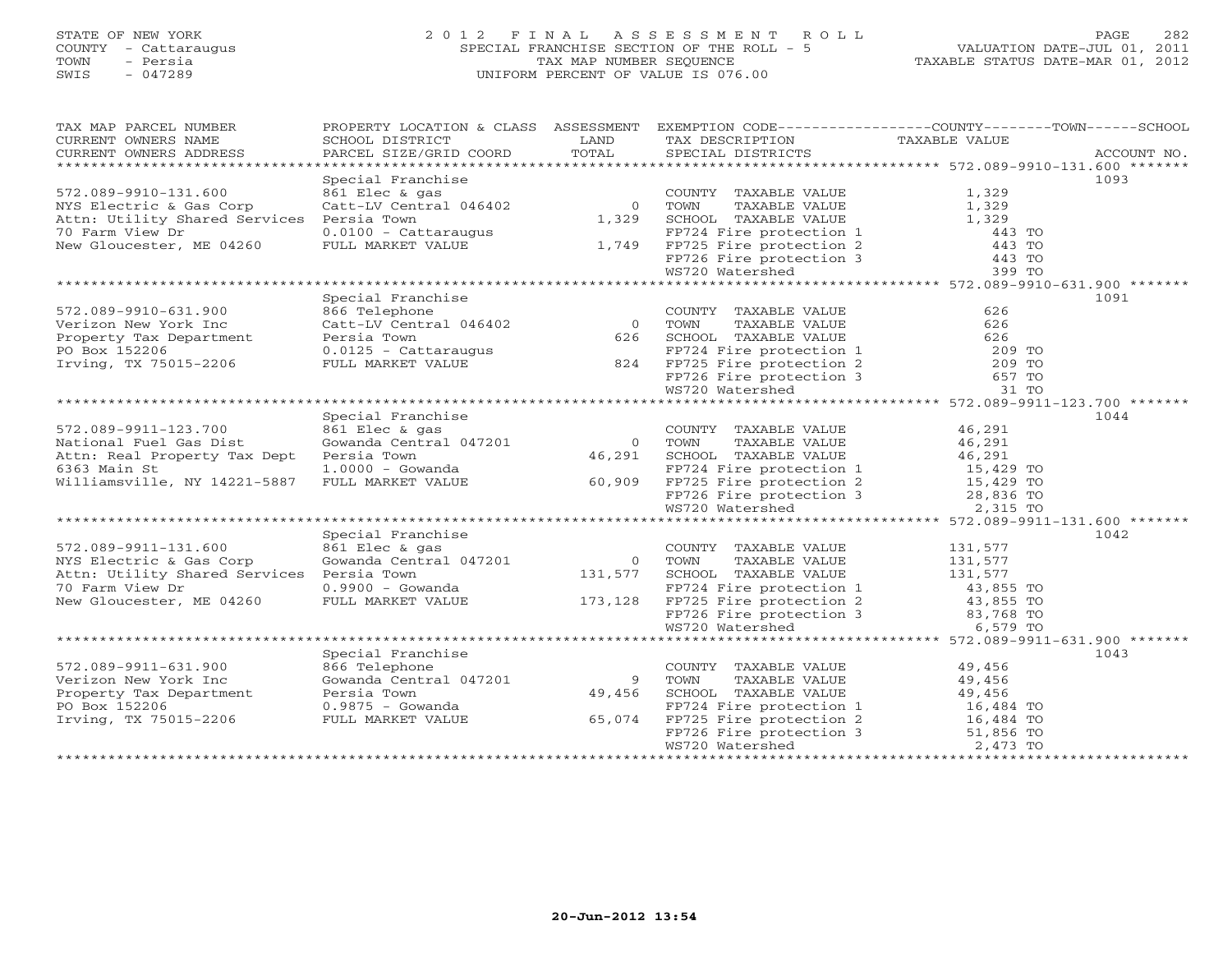| STATE OF NEW YORK |                          |                      |  |
|-------------------|--------------------------|----------------------|--|
|                   |                          | COUNTY - Cattaraugus |  |
| TOWN              |                          | - Persia             |  |
| SWIS              | $\overline{\phantom{0}}$ | 047289               |  |

## STATE OF NEW YORK 2 0 1 2 F I N A L A S S E S S M E N T R O L L PAGE 283 COUNTY - Cattaraugus SPECIAL FRANCHISE SECTION OF THE ROLL - 5 VALUATION DATE-JUL 01, 2011 TOWN - Persia TAX MAP NUMBER SEQUENCE TAXABLE STATUS DATE-MAR 01, 2012 SWIS - 047289 UNIFORM PERCENT OF VALUE IS 076.00UNIFORM PERCENT OF VALUE IS 076.00

| TAX MAP PARCEL NUMBER    | PROPERTY LOCATION & CLASS | ASSESSMENT |                         | EXEMPTION CODE-----------------COUNTY-------TOWN------SCHOOL |
|--------------------------|---------------------------|------------|-------------------------|--------------------------------------------------------------|
| CURRENT OWNERS NAME      | SCHOOL DISTRICT           | LAND       | TAX DESCRIPTION         | TAXABLE VALUE                                                |
| CURRENT OWNERS ADDRESS   | PARCEL SIZE/GRID COORD    | TOTAL      | SPECIAL DISTRICTS       | ACCOUNT NO.                                                  |
|                          |                           |            |                         |                                                              |
|                          | Special Franchise         |            |                         | 1242                                                         |
| 572.089-9911-945.280     | 869 Television            |            | TAXABLE VALUE<br>COUNTY | 7,896                                                        |
| Time Warner-Buffalo      | Gowanda Central 047201    |            | TAXABLE VALUE<br>TOWN   | 7,896                                                        |
| PO Box 7467              | Persia Town               | 7,896      | SCHOOL<br>TAXABLE VALUE | 7,896                                                        |
| Charlotte, NC 28241-7467 | $1.0000 - Gowanda$        |            | FP724 Fire protection 1 | 7,896 TO                                                     |
|                          | 0.01<br>ACRES             |            |                         |                                                              |
|                          | FULL MARKET VALUE         | 10,389     |                         |                                                              |
|                          |                           |            |                         |                                                              |
|                          | Special Franchise         |            |                         | 1359                                                         |
| 572.089-9911-950.266     | 867 Misc franchs          |            | COUNTY<br>TAXABLE VALUE | 130                                                          |
| Elantic Telecom Inc      | Gowanda Central 047201    |            | TAXABLE VALUE<br>TOWN   | 130                                                          |
| PO Box 54288             |                           | 130        | TAXABLE VALUE<br>SCHOOL | 130                                                          |
| Lexington, KY 40555      | FULL MARKET VALUE         | 171        | FP724 Fire protection 1 | 130 TO                                                       |
|                          |                           |            |                         |                                                              |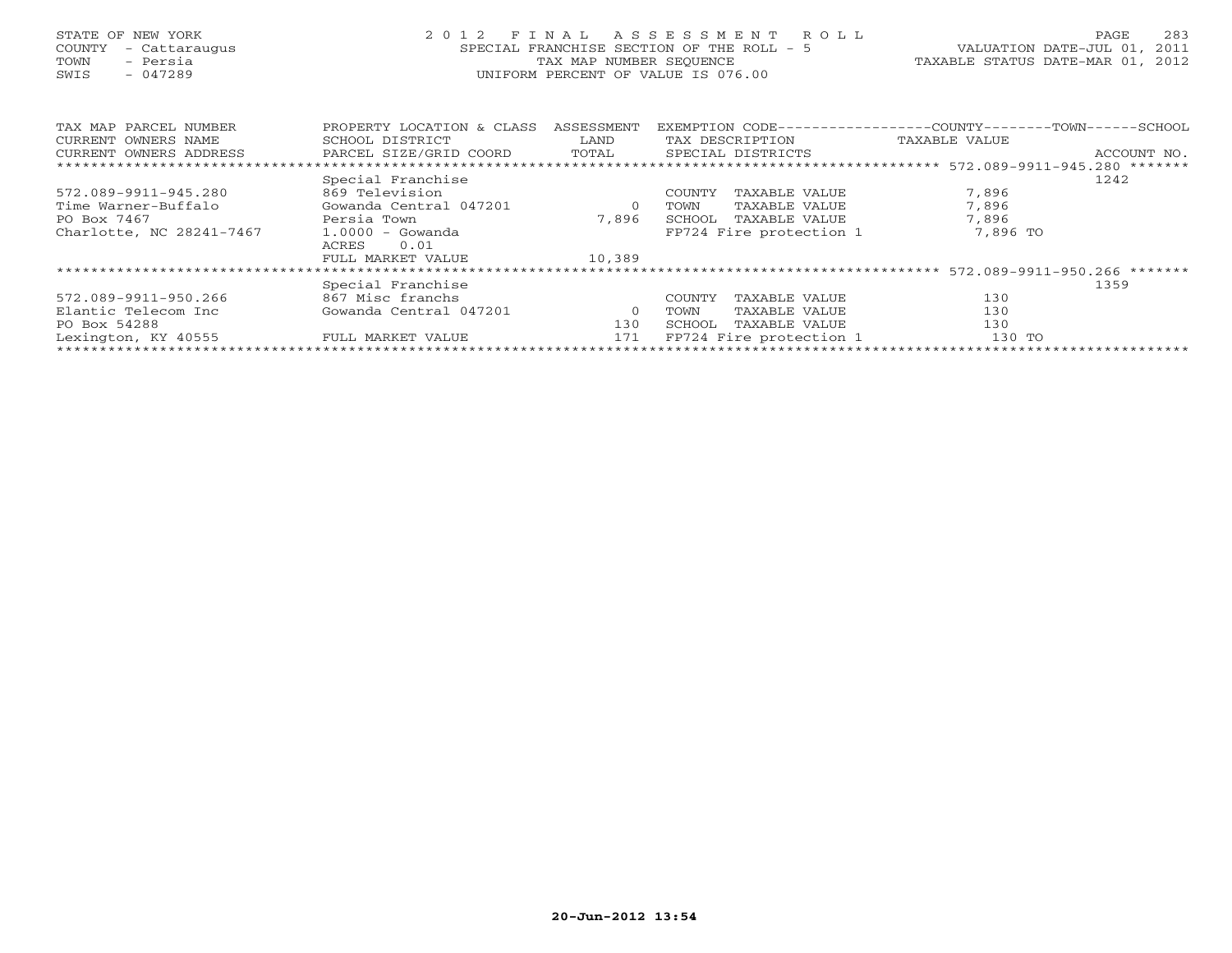| STATE OF NEW YORK    | 2012 FINAL ASSESSMENT ROLL                | 2.84<br>PAGE.                    |
|----------------------|-------------------------------------------|----------------------------------|
| COUNTY - Cattaraugus | SPECIAL FRANCHISE SECTION OF THE ROLL - 5 | VALUATION DATE-JUL 01, 2011      |
| - Persia<br>TOWN     |                                           | TAXABLE STATUS DATE-MAR 01, 2012 |
| SWIS<br>$-047289$    |                                           | RPS150/V04/L015                  |
|                      | UNIFORM PERCENT OF VALUE IS 076.00        | CURRENT DATE 6/20/2012           |
|                      | ROLL SUB SECTION- - TOTALS                |                                  |

#### \*\*\* S P E C I A L D I S T R I C T S U M M A R Y \*\*\*

|      |                      | TOTAL   | EXTENSION | EXTENSION | AD VALOREM | EXEMPT | TAXABLE |
|------|----------------------|---------|-----------|-----------|------------|--------|---------|
| CODE | DISTRICT NAME        | PARCELS | TYPE.     | VALUE     | VALUE      | AMOUNT | VALUE   |
|      |                      |         |           |           |            |        |         |
|      | FP724 Fire protectio |         | 7 TOTAL   |           | 84,446     |        | 84,446  |
|      | FP725 Fire protectio |         | 5 TOTAL   |           | 76,420     |        | 76,420  |
|      | FP726 Fire protectio |         | 5 TOTAL   |           | 165,560    |        | 165,560 |
|      | WS720 Watershed      |         | 5 TOTAL   |           | 11,797     |        | 11,797  |

## \*\*\* S C H O O L D I S T R I C T S U M M A R Y \*\*\*

| CODE             | DISTRICT NAME                      | TOTAL<br>PARCELS | ASSESSED<br>LAND | ASSESSED<br>TOTAL | <b>EXEMPT</b><br>AMOUNT | TOTAL<br>TAXABLE | STAR<br>AMOUNT | STAR<br>TAXABLE  |
|------------------|------------------------------------|------------------|------------------|-------------------|-------------------------|------------------|----------------|------------------|
| 046402<br>047201 | Catt-LV Central<br>Gowanda Central |                  | Q                | 1,955<br>235,350  |                         | 1,955<br>235,350 |                | 1,955<br>235,350 |
|                  | SUB-TOTAL                          |                  | Q                | 237,305           |                         | 237,305          |                | 237,305          |
|                  | TOTAL                              |                  | Q                | 237,305           |                         | 237,305          |                | 237,305          |

## \*\*\* S Y S T E M C O D E S S U M M A R Y \*\*\*

#### NO SYSTEM EXEMPTIONS AT THIS LEVEL

\*\*\* E X E M P T I O N S U M M A R Y \*\*\*

#### NO EXEMPTIONS AT THIS LEVEL

## \*\*\* G R A N D T O T A L S \*\*\*

| <b>ROLL</b><br><b>SEC</b> | PESCRIPTION       | TOTAL<br>PARCELS | SSESSED<br>∟AND | ASSESSEI<br>TOTAL | TAXABLE<br>COUNTY | TAXABLE<br>TOWN       | TAXABLE<br>SCHOOL | STAR<br>TAXABLE |
|---------------------------|-------------------|------------------|-----------------|-------------------|-------------------|-----------------------|-------------------|-----------------|
|                           | SPECIAL FRANCHISE |                  |                 | ,305              | 237,305           | $\cap$ $\cap$<br>,305 | 237,305           | ,305<br>つつワ     |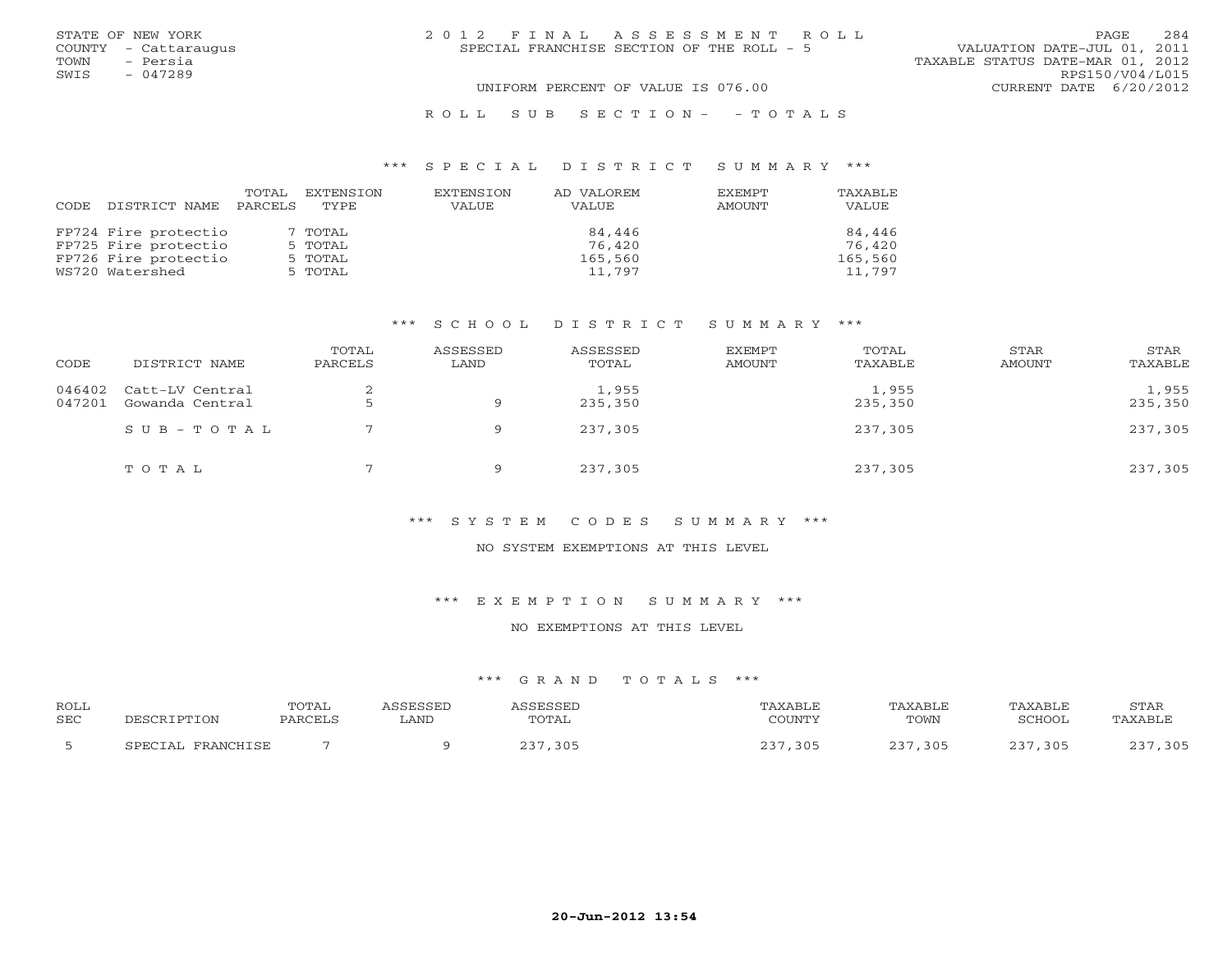|      | STATE OF NEW YORK    | 2012 FINAL ASSESSMENT ROLL                | PAGE.                       | 285 |
|------|----------------------|-------------------------------------------|-----------------------------|-----|
|      | COUNTY - Cattaraugus | SPECIAL FRANCHISE SECTION OF THE ROLL - 5 | VALUATION DATE-JUL 01, 2011 |     |
| TOWN | - Persia             | TAXABLE STATUS DATE-MAR 01, 2012          |                             |     |
| SWIS | $-047289$            | UNIFORM PERCENT OF VALUE IS 076.00        | RPS150/V04/L015             |     |
|      |                      |                                           | CURRENT DATE 6/20/2012      |     |
|      |                      |                                           |                             |     |

#### R O L L S E C T I O N T O T A L S

#### \*\*\* S P E C I A L D I S T R I C T S U M M A R Y \*\*\*

| CODE. | DISTRICT NAME        | TOTAL<br>PARCELS | EXTENSION<br>TYPE | EXTENSION<br>VALUE | AD VALOREM<br>VALUE | <b>EXEMPT</b><br>AMOUNT | TAXABLE<br>VALUE |
|-------|----------------------|------------------|-------------------|--------------------|---------------------|-------------------------|------------------|
|       | FP724 Fire protectio |                  | 7 TOTAL           |                    | 84,446              |                         | 84,446           |
|       | FP725 Fire protectio |                  | 5 TOTAL           |                    | 76,420              |                         | 76,420           |
|       | FP726 Fire protectio |                  | 5 TOTAL           |                    | 165,560             |                         | 165,560          |
|       | WS720 Watershed      |                  | 5 TOTAL           |                    | 11,797              |                         | 11,797           |

## \*\*\* S C H O O L D I S T R I C T S U M M A R Y \*\*\*

| CODE             | DISTRICT NAME                      | TOTAL<br>PARCELS | ASSESSED<br>LAND | ASSESSED<br>TOTAL | <b>EXEMPT</b><br>AMOUNT | TOTAL<br>TAXABLE | STAR<br>AMOUNT | STAR<br>TAXABLE  |
|------------------|------------------------------------|------------------|------------------|-------------------|-------------------------|------------------|----------------|------------------|
| 046402<br>047201 | Catt-LV Central<br>Gowanda Central |                  | Q                | 1,955<br>235,350  |                         | 1,955<br>235,350 |                | 1,955<br>235,350 |
|                  | $SUB - TO T AL$                    |                  | 9                | 237,305           |                         | 237,305          |                | 237,305          |
|                  | TOTAL                              |                  | Q                | 237,305           |                         | 237,305          |                | 237,305          |

## \*\*\* S Y S T E M C O D E S S U M M A R Y \*\*\*

#### NO SYSTEM EXEMPTIONS AT THIS LEVEL

\*\*\* E X E M P T I O N S U M M A R Y \*\*\*

#### NO EXEMPTIONS AT THIS LEVEL

## \*\*\* G R A N D T O T A L S \*\*\*

| <b>ROLL</b><br><b>SEC</b> | TPTION                      | TOTAL<br>PARCELS | CCFCCFT<br>∟AND | TOTAL                       | <i><b>\XABLF</b></i><br>COUNTY | AXABLF<br>TOWN | <b>TAXABLF</b><br>SCHOOL | <b>STAR</b><br>PAXABI F |
|---------------------------|-----------------------------|------------------|-----------------|-----------------------------|--------------------------------|----------------|--------------------------|-------------------------|
|                           | <b>FDANCHTCF</b><br>CDFCTAL |                  |                 | 305<br>$\sim$ $\sim$ $\sim$ | 305                            | 305            | , 305                    | ,305                    |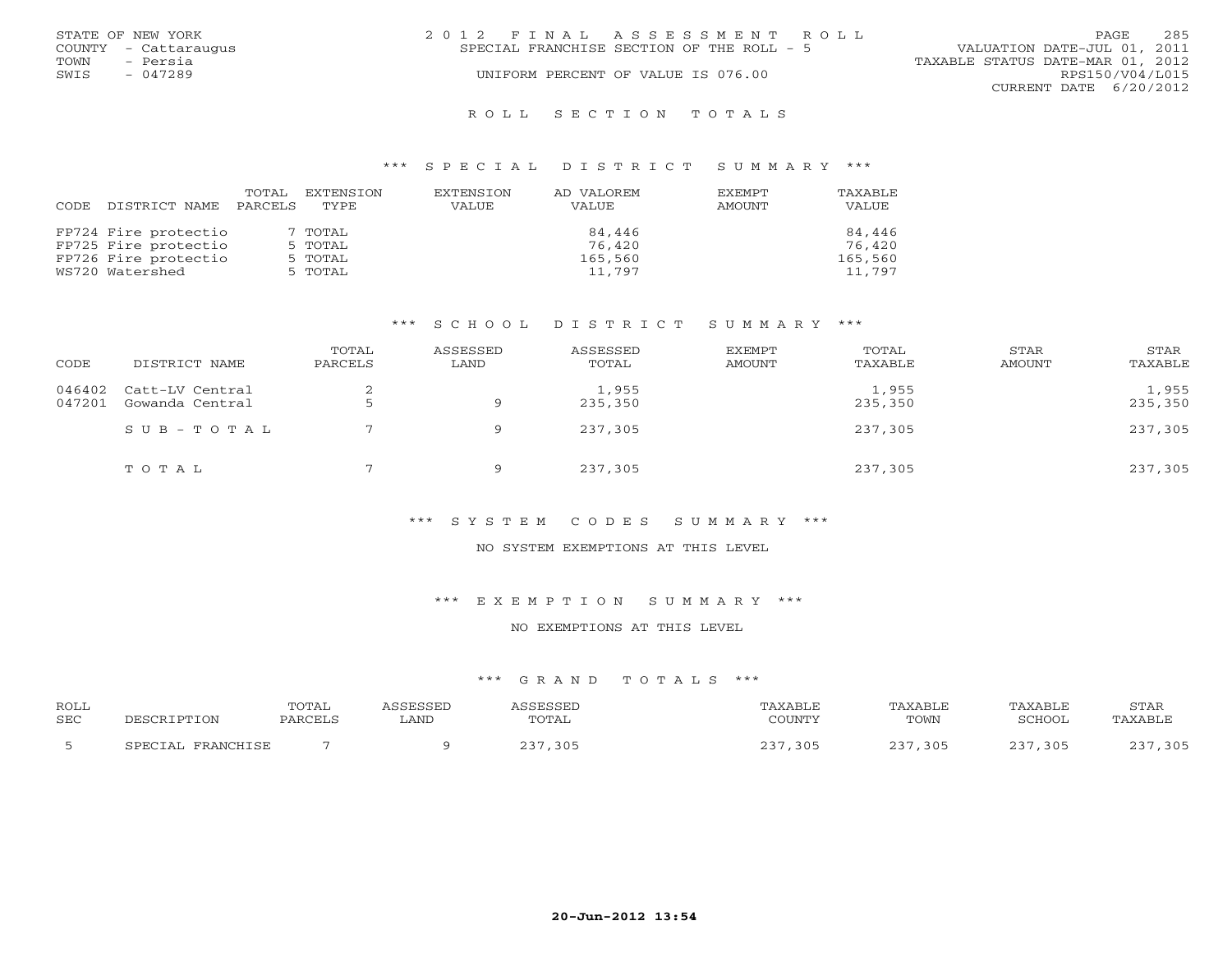# STATE OF NEW YORK 2 0 1 2 F I N A L A S S E S S M E N T R O L L PAGE 286 COUNTY - Cattaraugus UTILITY & R.R. SECTION OF THE ROLL - 6 VALUATION DATE-JUL 01, 2011 TOWN - Persia TAX MAP NUMBER SEQUENCE TAXABLE STATUS DATE-MAR 01, 2012 SWIS - 047289 UNIFORM PERCENT OF VALUE IS 076.00

| TAX MAP PARCEL NUMBER<br>CURRENT OWNERS NAME<br>CURRENT OWNERS ADDRESS<br>****************************** | PROPERTY LOCATION & CLASS ASSESSMENT<br>SCHOOL DISTRICT<br>PARCEL SIZE/GRID COORD | LAND<br>TOTAL  | TAX DESCRIPTION<br>SPECIAL DISTRICTS                     | EXEMPTION CODE-----------------COUNTY-------TOWN------SCHOOL<br>TAXABLE VALUE<br>ACCOUNT NO. |  |
|----------------------------------------------------------------------------------------------------------|-----------------------------------------------------------------------------------|----------------|----------------------------------------------------------|----------------------------------------------------------------------------------------------|--|
|                                                                                                          | Point Peter Rd                                                                    |                |                                                          | 1041                                                                                         |  |
| $26.001 - 1 - 8.2$                                                                                       | 741 Gas pipeline                                                                  |                | COUNTY TAXABLE VALUE                                     | 8,400                                                                                        |  |
| Kiantone Pipeline Corp                                                                                   | Gowanda Central 047201                                                            | 8,400          | TOWN<br>TAXABLE VALUE                                    | 8,400                                                                                        |  |
| Attn: United Refining Co Of Pa Pipeline moved to UCAR 5/                                                 |                                                                                   | 8,400          | SCHOOL TAXABLE VALUE                                     | 8,400                                                                                        |  |
| Attn Real Estate Dept                                                                                    | $0.6700 - Gowanda$                                                                |                | FP725 Fire protection 2                                  | 8,400 TO                                                                                     |  |
| PO Box 599                                                                                               | ACRES<br>4.98                                                                     |                |                                                          |                                                                                              |  |
| Warren, PA 16365                                                                                         | EAST-1060956 NRTH-0876115                                                         |                |                                                          |                                                                                              |  |
|                                                                                                          | DEED BOOK 718<br>PG-01199                                                         |                |                                                          |                                                                                              |  |
|                                                                                                          | FULL MARKET VALUE                                                                 | 11,053         |                                                          |                                                                                              |  |
|                                                                                                          |                                                                                   |                |                                                          |                                                                                              |  |
|                                                                                                          | Broadway Rd                                                                       |                |                                                          | 1112                                                                                         |  |
| $26.003 - 1 - 7.3$                                                                                       | 871 Elec-Gas Facil                                                                |                |                                                          | 150,000                                                                                      |  |
| Kiantone Pipeline Corp                                                                                   | Catt-LV Central 046402                                                            | 9,000          | COUNTY TAXABLE VALUE<br>TOWN<br>TAXABLE VALUE            | 150,000                                                                                      |  |
| Attn: United Refining Co Of Pa Loc #8 - Fac #27                                                          |                                                                                   | 150,000        | SCHOOL TAXABLE VALUE                                     | 150,000                                                                                      |  |
|                                                                                                          |                                                                                   |                |                                                          | 150,000 TO                                                                                   |  |
| Attn Real Estate Dept<br>PO Box 780                                                                      | $1.0000 - \text{Cat}$ Pump Sta&Eq<br>COURT ORDERED SETTLEMT                       |                | FP725 Fire protection 2                                  |                                                                                              |  |
| Warren, PA 16365                                                                                         | 1.70<br>ACRES                                                                     |                |                                                          |                                                                                              |  |
|                                                                                                          | EAST-1057937 NRTH-0868100                                                         |                |                                                          |                                                                                              |  |
|                                                                                                          | DEED BOOK 808                                                                     |                |                                                          |                                                                                              |  |
|                                                                                                          | PG-01000                                                                          |                |                                                          |                                                                                              |  |
|                                                                                                          | FULL MARKET VALUE                                                                 | 197,368        |                                                          |                                                                                              |  |
|                                                                                                          | Special Franchise                                                                 |                |                                                          | 1326                                                                                         |  |
| 672.089-9910-131.600/80                                                                                  | 882 Elec Trans Imp                                                                |                | COUNTY TAXABLE VALUE                                     | 4,194                                                                                        |  |
| NYS Electric & Gas Corp                                                                                  | Catt-LV Central 046402                                                            | $\overline{0}$ | TOWN<br>TAXABLE VALUE                                    | 4,194                                                                                        |  |
| Attn: c/o Utility Shared Servi 000080                                                                    |                                                                                   | 4,194          | SCHOOL TAXABLE VALUE                                     | 4,194                                                                                        |  |
| 70 Farm View Dr                                                                                          | 0.0900 - Cattaraugus                                                              |                | FP724 Fire protection 1                                  | 1,398 TO                                                                                     |  |
|                                                                                                          | Lan Gr Trans Line #80                                                             |                |                                                          | 1,398 TO                                                                                     |  |
| New Gloucester, ME 04260                                                                                 | FULL MARKET VALUE                                                                 |                | FP725 Fire protection 2<br>5,518 FP726 Fire protection 3 | $0$ TO                                                                                       |  |
|                                                                                                          |                                                                                   |                | WS720 Watershed                                          | 149 TO                                                                                       |  |
|                                                                                                          |                                                                                   |                |                                                          | ********************************* 672.089-9910-131.600/188 ***                               |  |
|                                                                                                          |                                                                                   |                |                                                          | 1109                                                                                         |  |
|                                                                                                          | Special Franchise                                                                 |                |                                                          |                                                                                              |  |
| 672.089-9910-131.600/188                                                                                 | 884 Elec Dist Out                                                                 | $\Omega$       | COUNTY TAXABLE VALUE                                     | 32,553                                                                                       |  |
| NYS Electric & Gas Corp                                                                                  | Catt-LV Central 046402                                                            |                | TOWN<br>TAXABLE VALUE                                    | 32,553                                                                                       |  |
| Attn: c/o Utility Shared Servi 888888                                                                    |                                                                                   | 32,553         | SCHOOL TAXABLE VALUE                                     | 32,553                                                                                       |  |
| 70 Farm View Dr                                                                                          | $0.0900 - \text{Cattaraugus}$                                                     |                | FP724 Fire protection 1                                  | 10,850 TO                                                                                    |  |
| New Gloucester, ME 04260                                                                                 | Total Elec Dist                                                                   |                | FP725 Fire protection 2                                  | 10,850 TO                                                                                    |  |
|                                                                                                          | FULL MARKET VALUE                                                                 | 42,833         | FP726 Fire protection 3                                  | 13,870 TO                                                                                    |  |
|                                                                                                          |                                                                                   |                | WS720 Watershed                                          | 1,159 TO                                                                                     |  |
|                                                                                                          |                                                                                   |                |                                                          |                                                                                              |  |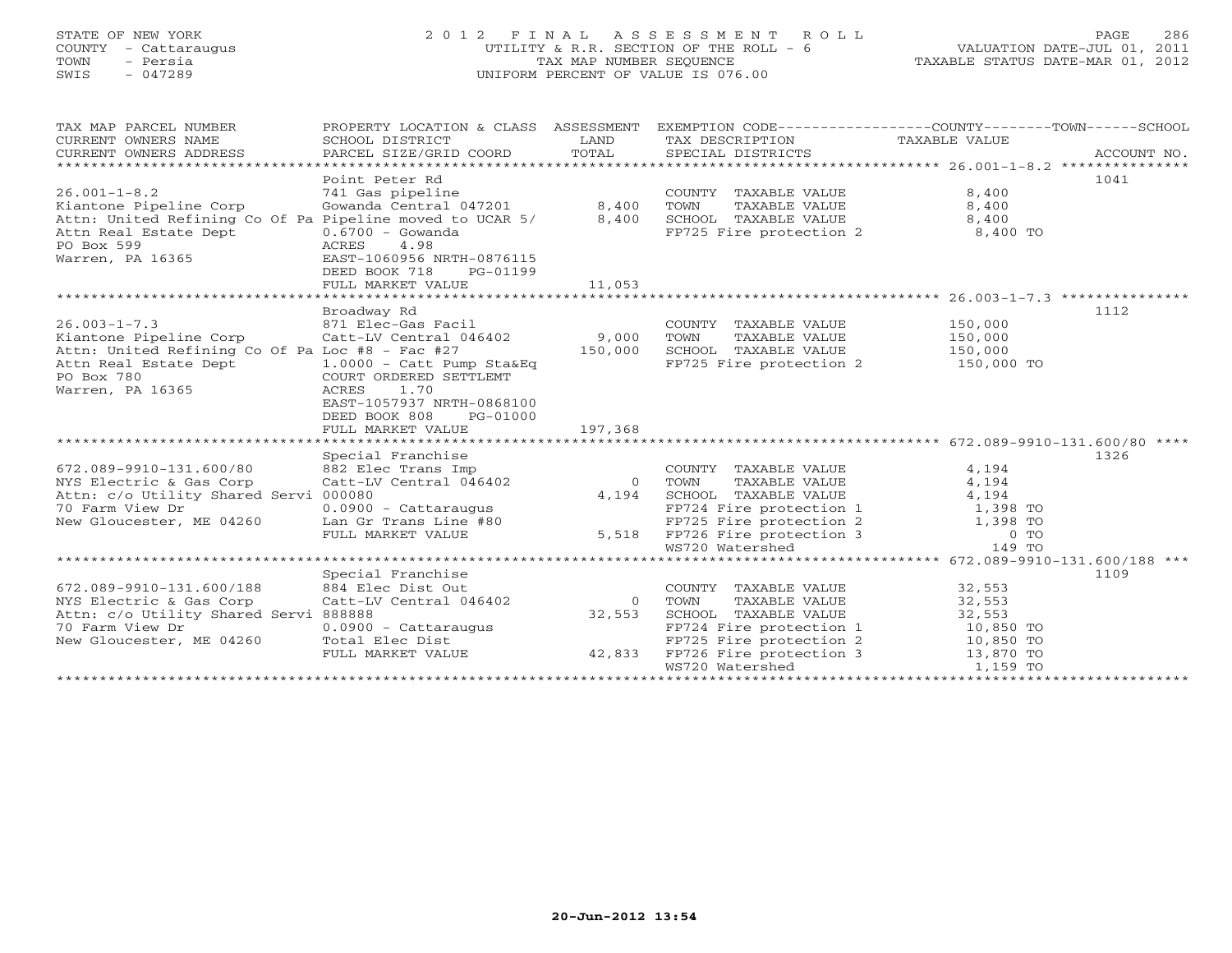## STATE OF NEW YORK 2 0 1 2 F I N A L A S S E S S M E N T R O L L PAGE 287 COUNTY - Cattaraugus UTILITY & R.R. SECTION OF THE ROLL - 6 VALUATION DATE-JUL 01, 2011 TOWN - Persia TAX MAP NUMBER SEQUENCE TAXABLE STATUS DATE-MAR 01, 2012 SWIS - 047289 UNIFORM PERCENT OF VALUE IS 076.00UNIFORM PERCENT OF VALUE IS 076.00

| 1AA MAP PARCES NOWERS ADDRESS<br>CURRENT OWNERS ADDRESS BORD BISTRICT COORD LAND TAXABLE TRIME TAXING TAXABLE VALUE<br>CURRENT OWNERS ADDRESS PARCEL SIZE/GRID COORD TOTAL SPECIAL DISTRICTS ACCOUNT NO.<br>***************************<br>Special Franchise<br>1106<br>COUNTY TAXABLE VALUE<br>5,452<br>672.089-9910-631.900/188<br>TAXABLE VALUE<br>5,452<br>Verizon New York Inc<br>Verizon New York Inc. The Catter of Catter of the MARIE VALUE<br>Property Tax Department 8888888<br>PO Box 152206 0.0600 - Cattaraugus<br>FP724 Fire protection 1 1,817 TO<br>FULL MARKET VALUE 7,174 FP726 Fire protection 3 7,502 TO |  |  |  |  |  |  |  |
|-------------------------------------------------------------------------------------------------------------------------------------------------------------------------------------------------------------------------------------------------------------------------------------------------------------------------------------------------------------------------------------------------------------------------------------------------------------------------------------------------------------------------------------------------------------------------------------------------------------------------------|--|--|--|--|--|--|--|
|                                                                                                                                                                                                                                                                                                                                                                                                                                                                                                                                                                                                                               |  |  |  |  |  |  |  |
|                                                                                                                                                                                                                                                                                                                                                                                                                                                                                                                                                                                                                               |  |  |  |  |  |  |  |
|                                                                                                                                                                                                                                                                                                                                                                                                                                                                                                                                                                                                                               |  |  |  |  |  |  |  |
|                                                                                                                                                                                                                                                                                                                                                                                                                                                                                                                                                                                                                               |  |  |  |  |  |  |  |
|                                                                                                                                                                                                                                                                                                                                                                                                                                                                                                                                                                                                                               |  |  |  |  |  |  |  |
|                                                                                                                                                                                                                                                                                                                                                                                                                                                                                                                                                                                                                               |  |  |  |  |  |  |  |
|                                                                                                                                                                                                                                                                                                                                                                                                                                                                                                                                                                                                                               |  |  |  |  |  |  |  |
|                                                                                                                                                                                                                                                                                                                                                                                                                                                                                                                                                                                                                               |  |  |  |  |  |  |  |
|                                                                                                                                                                                                                                                                                                                                                                                                                                                                                                                                                                                                                               |  |  |  |  |  |  |  |
| Special Franchise<br>1101                                                                                                                                                                                                                                                                                                                                                                                                                                                                                                                                                                                                     |  |  |  |  |  |  |  |
| COUNTY TAXABLE VALUE<br>672.089-9910-825.150/288<br>201,277                                                                                                                                                                                                                                                                                                                                                                                                                                                                                                                                                                   |  |  |  |  |  |  |  |
| Kiantone Pipeline Corp<br>TAXABLE VALUE                                                                                                                                                                                                                                                                                                                                                                                                                                                                                                                                                                                       |  |  |  |  |  |  |  |
| $201, 277$<br>201 277<br>Attn: United Refining Co Of Pa 888888<br>SCHOOL TAXABLE VALUE                                                                                                                                                                                                                                                                                                                                                                                                                                                                                                                                        |  |  |  |  |  |  |  |
|                                                                                                                                                                                                                                                                                                                                                                                                                                                                                                                                                                                                                               |  |  |  |  |  |  |  |
|                                                                                                                                                                                                                                                                                                                                                                                                                                                                                                                                                                                                                               |  |  |  |  |  |  |  |
|                                                                                                                                                                                                                                                                                                                                                                                                                                                                                                                                                                                                                               |  |  |  |  |  |  |  |
| Attn Real Estate Dept<br>Price in the protection 1<br>Warren, PA 16365 FULL MARKET VALUE<br>THE PRICE IS FORE TO EXAMPLE 264,838 FP726 Fire protection 3 121,224 TO<br>TO BOX 780 FULL MARKET VALUE 264,838 FP726 Fire protection 3 12                                                                                                                                                                                                                                                                                                                                                                                        |  |  |  |  |  |  |  |
|                                                                                                                                                                                                                                                                                                                                                                                                                                                                                                                                                                                                                               |  |  |  |  |  |  |  |
| Special Franchise<br>1336                                                                                                                                                                                                                                                                                                                                                                                                                                                                                                                                                                                                     |  |  |  |  |  |  |  |
| %85 Gas Outside Pla<br>Gowanda Central 047201 0 TOWN TAXABLE VALUE<br>161816-Fac #6,9,10,11,12 41,962 SCHOOL TAXABLE VALUE<br>COUNTY TAXABLE VALUE 41,962<br>672.089-9911-123.700/10                                                                                                                                                                                                                                                                                                                                                                                                                                          |  |  |  |  |  |  |  |
| 41,962<br>National Fuel Gas Dist                                                                                                                                                                                                                                                                                                                                                                                                                                                                                                                                                                                              |  |  |  |  |  |  |  |
| 41,962<br>41,962<br>Attn: Real Property Tax Dept                                                                                                                                                                                                                                                                                                                                                                                                                                                                                                                                                                              |  |  |  |  |  |  |  |
| 6363 Main St                                                                                                                                                                                                                                                                                                                                                                                                                                                                                                                                                                                                                  |  |  |  |  |  |  |  |
| 1.0000 - Gowanda<br>Mrs Equip & Building<br>Williamsville, NY 14221-5887                                                                                                                                                                                                                                                                                                                                                                                                                                                                                                                                                      |  |  |  |  |  |  |  |
|                                                                                                                                                                                                                                                                                                                                                                                                                                                                                                                                                                                                                               |  |  |  |  |  |  |  |
| 1.0000 - Gowanda<br>Mrs Equip & Building<br>FP724 Fire protection 1 13,990 TO<br>FP725 Fire protection 2 13,986 TO<br>FP726 Fire protection 3 13,986 TO<br>MS720 Watershed 1,259 TO<br>MS720 Watershed 1,259 TO                                                                                                                                                                                                                                                                                                                                                                                                               |  |  |  |  |  |  |  |
|                                                                                                                                                                                                                                                                                                                                                                                                                                                                                                                                                                                                                               |  |  |  |  |  |  |  |
| Special Franchise<br>1037                                                                                                                                                                                                                                                                                                                                                                                                                                                                                                                                                                                                     |  |  |  |  |  |  |  |
| 885 Gas Outside Pla<br>290,215<br>672.089-9911-123.700/288<br>$01$ $0$<br>$290,215$<br>COUNTY TAXABLE VALUE                                                                                                                                                                                                                                                                                                                                                                                                                                                                                                                   |  |  |  |  |  |  |  |
| National Fuel Gas Dist<br>Gowanda Central 047201<br>0 TOWN<br>TAXABLE VALUE<br>290,215                                                                                                                                                                                                                                                                                                                                                                                                                                                                                                                                        |  |  |  |  |  |  |  |
| Attn: Real Property Tax Dept<br>888888                                                                                                                                                                                                                                                                                                                                                                                                                                                                                                                                                                                        |  |  |  |  |  |  |  |
| TOWN TAXABLE VALUE<br>SCHOOL TAXABLE VALUE 290,215<br>PP724 Fire protection 1 96,758 TO<br>6363 Main St                                                                                                                                                                                                                                                                                                                                                                                                                                                                                                                       |  |  |  |  |  |  |  |
| Williamsville, NY 14221-5887                                                                                                                                                                                                                                                                                                                                                                                                                                                                                                                                                                                                  |  |  |  |  |  |  |  |
|                                                                                                                                                                                                                                                                                                                                                                                                                                                                                                                                                                                                                               |  |  |  |  |  |  |  |
| 1.0000 - Gowanda<br>Total Gas Dist<br>FP724 Fire protection 1<br>FP725 Fire protection 2<br>FP725 Fire protection 2<br>96,729 TO<br>96,729 TO<br>96,729 TO<br>96,729 TO<br>96,729 TO<br>96,729 TO<br>96,729 TO<br>96,729 TO<br>96,729 TO                                                                                                                                                                                                                                                                                                                                                                                      |  |  |  |  |  |  |  |
|                                                                                                                                                                                                                                                                                                                                                                                                                                                                                                                                                                                                                               |  |  |  |  |  |  |  |
| Special Franchise<br>1302                                                                                                                                                                                                                                                                                                                                                                                                                                                                                                                                                                                                     |  |  |  |  |  |  |  |
| COUNTY TAXABLE VALUE 13,248<br>TOWN TAXABLE VALUE 13,248<br>672.089-9911-123.710/188<br>883 Gas Trans Impr<br>Gowanda Central 047201                                                                                                                                                                                                                                                                                                                                                                                                                                                                                          |  |  |  |  |  |  |  |
| National Fuel Gas Supply<br>0 TOWN                                                                                                                                                                                                                                                                                                                                                                                                                                                                                                                                                                                            |  |  |  |  |  |  |  |
| 13,248<br>Real Property Tax Dept<br>888888                                                                                                                                                                                                                                                                                                                                                                                                                                                                                                                                                                                    |  |  |  |  |  |  |  |
| TOWN TAXABLE VALUE<br>SCHOOL TAXABLE VALUE<br>FP724 Fire protection 1 4,416 TO<br>FP725 Fire protection 2 4,416 TO<br>FP726 Fire protection 3 4,784 TO<br>WS720 Watershed 397 TO<br>6363 Main St                                                                                                                                                                                                                                                                                                                                                                                                                              |  |  |  |  |  |  |  |
| Williamsville, NY 14221-5887                                                                                                                                                                                                                                                                                                                                                                                                                                                                                                                                                                                                  |  |  |  |  |  |  |  |
|                                                                                                                                                                                                                                                                                                                                                                                                                                                                                                                                                                                                                               |  |  |  |  |  |  |  |
|                                                                                                                                                                                                                                                                                                                                                                                                                                                                                                                                                                                                                               |  |  |  |  |  |  |  |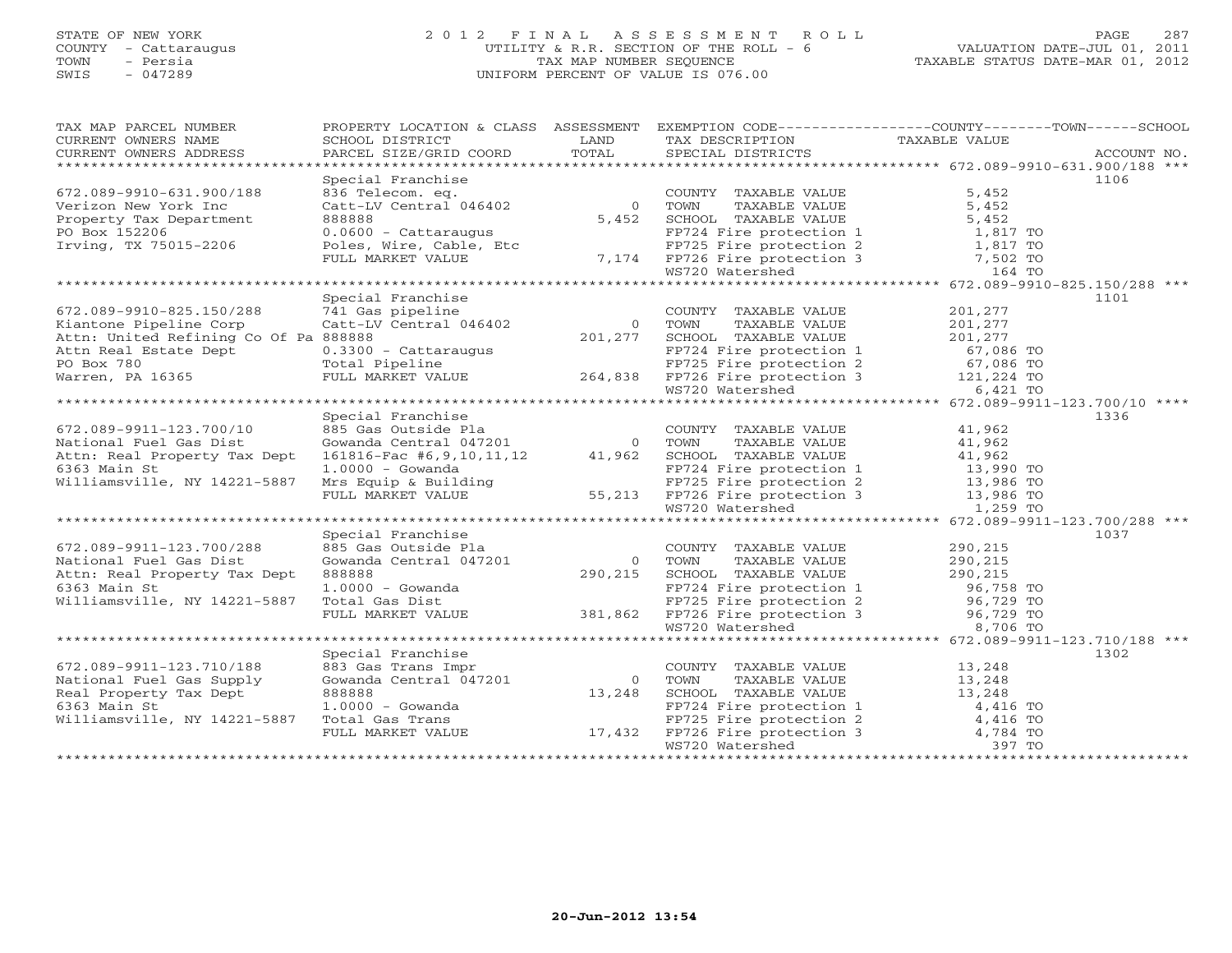## STATE OF NEW YORK 2 0 1 2 F I N A L A S S E S S M E N T R O L L PAGE 288 COUNTY - Cattaraugus UTILITY & R.R. SECTION OF THE ROLL - 6 VALUATION DATE-JUL 01, 2011 TOWN - Persia Champion of the TAX MAP NUMBER SEQUENCE TAXABLE STATUS DATE-MAR 01, 2012<br>TAXABLE STATUS DATE-MAR 01, 2012 SWIS - 047289 UNIFORM PERCENT OF VALUE IS 076.00

|                             |  | ---- |
|-----------------------------|--|------|
| ות ממש–המת המיצחי ה.yart. מ |  | 2012 |

| TAX MAP PARCEL NUMBER                          | PROPERTY LOCATION & CLASS ASSESSMENT EXEMPTION CODE---------------COUNTY-------TOWN------SCHOOL |          |                                                                                               |            |      |  |  |
|------------------------------------------------|-------------------------------------------------------------------------------------------------|----------|-----------------------------------------------------------------------------------------------|------------|------|--|--|
| CURRENT OWNERS NAME                            | SCHOOL DISTRICT                                                                                 | LAND     | TAX DESCRIPTION TAXABLE VALUE                                                                 |            |      |  |  |
| CURRENT OWNERS ADDRESS                         |                                                                                                 |          |                                                                                               |            |      |  |  |
| ******************************                 |                                                                                                 |          |                                                                                               |            |      |  |  |
|                                                | Special Franchise                                                                               |          |                                                                                               |            | 1327 |  |  |
| 672.089-9911-131.600/80                        | 882 Elec Trans Imp                                                                              |          | COUNTY TAXABLE VALUE                                                                          | 42,406     |      |  |  |
| NYS Electric & Gas Corp                        | Gowanda Central 047201                                                                          | $\Omega$ | TAXABLE VALUE<br>TOWN                                                                         | 42,406     |      |  |  |
| Attn: c/o Utility Shared Servi 000080          |                                                                                                 | 42,406   | SCHOOL TAXABLE VALUE                                                                          | 42,406     |      |  |  |
| 70 Farm View Dr                                | $0.9100 - Gowanda$                                                                              |          | FP724 Fire protection 1 14,134 TO                                                             |            |      |  |  |
| New Gloucester, ME 04260 Lan Gr Trans Line #80 |                                                                                                 |          | FP725 Fire protection 2 14,134 TO<br>FP726 Fire protection 3 0 TO<br>WS720 Watershed 1,510 TO |            |      |  |  |
|                                                | FULL MARKET VALUE                                                                               | 55,797   |                                                                                               |            |      |  |  |
|                                                |                                                                                                 |          |                                                                                               |            |      |  |  |
|                                                |                                                                                                 |          |                                                                                               |            |      |  |  |
|                                                | Special Franchise                                                                               |          |                                                                                               |            | 1038 |  |  |
| 672.089-9911-131.600/188                       | 884 Elec Dist Out                                                                               |          | COUNTY TAXABLE VALUE                                                                          | 329,147    |      |  |  |
| NYS Electric & Gas Corp                        | Gowanda Central 047201                                                                          | $\Omega$ | TOWN<br>TAXABLE VALUE                                                                         | 329,147    |      |  |  |
| Attn: c/o Utility Shared Servi 888888          |                                                                                                 | 329,147  | SCHOOL TAXABLE VALUE                                                                          | 329,147    |      |  |  |
| 70 Farm View Dr                                | 0.9100 - Gowanda                                                                                |          | FP724 Fire protection 1 109,705 TO                                                            |            |      |  |  |
| New Gloucester, ME 04260                       | Total Elec Dist                                                                                 |          | FP725 Fire protection 2 109,705 TO                                                            |            |      |  |  |
|                                                | FULL MARKET VALUE                                                                               | 433,088  | FP726 Fire protection 3 140,394 TO                                                            |            |      |  |  |
|                                                |                                                                                                 |          | WS720 Watershed 11,718 TO                                                                     |            |      |  |  |
|                                                |                                                                                                 |          |                                                                                               |            |      |  |  |
|                                                | Special Franchise                                                                               |          |                                                                                               |            | 1035 |  |  |
| 672.089-9911-631.900/188                       | 836 Telecom. eq.                                                                                |          | COUNTY TAXABLE VALUE                                                                          | 85,419     |      |  |  |
| Verizon New York Inc                           | Gowanda Central 047201                                                                          | $\circ$  | TAXABLE VALUE<br>TOWN                                                                         | 85,419     |      |  |  |
| Property Tax Department                        | 888888                                                                                          | 85,419   | SCHOOL TAXABLE VALUE                                                                          | 85,419     |      |  |  |
| PO Box 152206                                  | 0.9400 - Gowanda                                                                                |          | FP724 Fire protection 1                                                                       | 117,556 TO |      |  |  |
| Irving, TX 75015-2206                          | Poles, Wire, Cable, Etc                                                                         |          | FP725 Fire protection 2 28,470 TO                                                             |            |      |  |  |
|                                                | FULL MARKET VALUE                                                                               | 112,393  | FP726 Fire protection $3$ 28,470 TO                                                           |            |      |  |  |
|                                                |                                                                                                 |          | WS720 Watershed 2,571 TO                                                                      |            |      |  |  |
|                                                |                                                                                                 |          |                                                                                               |            |      |  |  |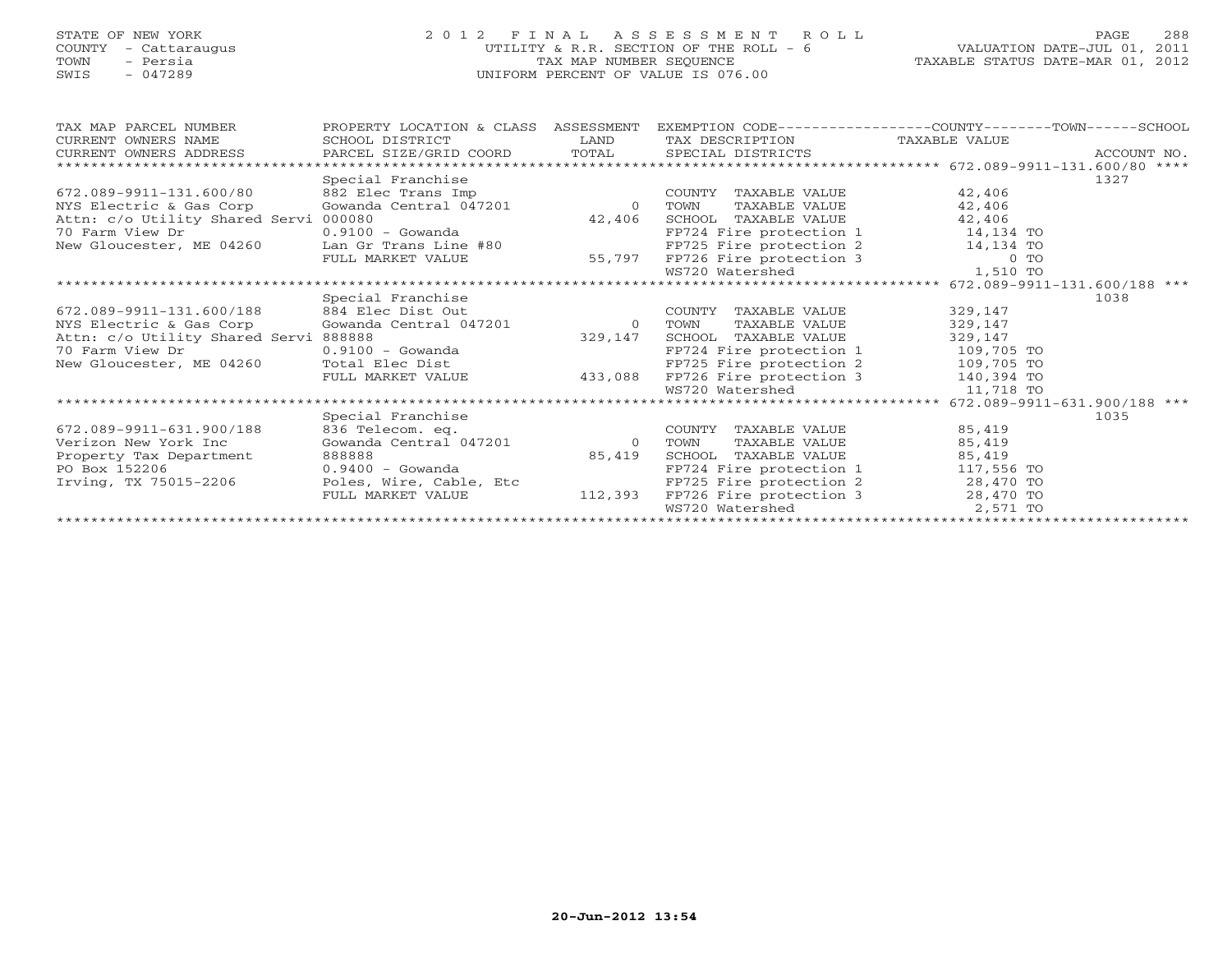| STATE OF NEW YORK    | 2012 FINAL ASSESSMENT ROLL             | PAGE                             | 289 |
|----------------------|----------------------------------------|----------------------------------|-----|
| COUNTY - Cattaraugus | UTILITY & R.R. SECTION OF THE ROLL - 6 | VALUATION DATE-JUL 01, 2011      |     |
| - Persia<br>TOWN     |                                        | TAXABLE STATUS DATE-MAR 01, 2012 |     |
| SWIS<br>$-047289$    |                                        | RPS150/V04/L015                  |     |
|                      | UNIFORM PERCENT OF VALUE IS 076.00     | CURRENT DATE $6/20/2012$         |     |
|                      | ROLL SUB SECTION- - TOTALS             |                                  |     |

# \*\*\* S P E C I A L D I S T R I C T S U M M A R Y \*\*\*

| CODE | DISTRICT NAME        | TOTAL<br>PARCELS | EXTENSION<br>TYPE | EXTENSION<br>VALUE | AD VALOREM<br>VALUE | <b>EXEMPT</b><br>AMOUNT | TAXABLE<br>VALUE |
|------|----------------------|------------------|-------------------|--------------------|---------------------|-------------------------|------------------|
|      | FP724 Fire protectio |                  | 10 TOTAL          |                    | 437,710             |                         | 437,710          |
|      | FP725 Fire protectio |                  | 12 TOTAL          |                    | 506,991             |                         | 506,991          |
|      | FP726 Fire protectio |                  | 10 TOTAL          |                    | 426,959             |                         | 426,959          |
|      | WS720 Watershed      |                  | 10 TOTAL          |                    | 34,054              |                         | 34,054           |

# \*\*\* S C H O O L D I S T R I C T S U M M A R Y \*\*\*

| CODE             | DISTRICT NAME                      | TOTAL<br>PARCELS | ASSESSED<br>LAND | ASSESSED<br>TOTAL  | <b>EXEMPT</b><br>AMOUNT | TOTAL<br>TAXABLE   | STAR<br><b>AMOUNT</b> | STAR<br>TAXABLE    |
|------------------|------------------------------------|------------------|------------------|--------------------|-------------------------|--------------------|-----------------------|--------------------|
| 046402<br>047201 | Catt-LV Central<br>Gowanda Central |                  | 9,000<br>8,400   | 393,476<br>810,797 |                         | 393,476<br>810,797 |                       | 393,476<br>810,797 |
|                  | $S \cup B - T \cup T A$            | 12               | 17,400           | 1204,273           |                         | 1204,273           |                       | 1204,273           |
|                  | TOTAL                              | 12               | 17,400           | 1204,273           |                         | 1204,273           |                       | 1204,273           |

# \*\*\* S Y S T E M C O D E S S U M M A R Y \*\*\*

#### NO SYSTEM EXEMPTIONS AT THIS LEVEL

\*\*\* E X E M P T I O N S U M M A R Y \*\*\*

## NO EXEMPTIONS AT THIS LEVEL

| <b>ROLL</b><br>SEC | DESCRIPTION      | TOTAL<br>PARCELS | <i><b>SSESSED</b></i><br>LAND | <b>ASSESSET</b><br>TOTAL | TAXABLE<br>COUNTY | TAXABLE<br>TOWN | TAXABLE<br>SCHOOL | <b>STAR</b><br>TAXABLE |
|--------------------|------------------|------------------|-------------------------------|--------------------------|-------------------|-----------------|-------------------|------------------------|
|                    | UTILITIES & N.C. |                  | .400<br>$\sim$                | 1204.273                 | 1204.273          | 1204 273        | 204,273           | 1204 273               |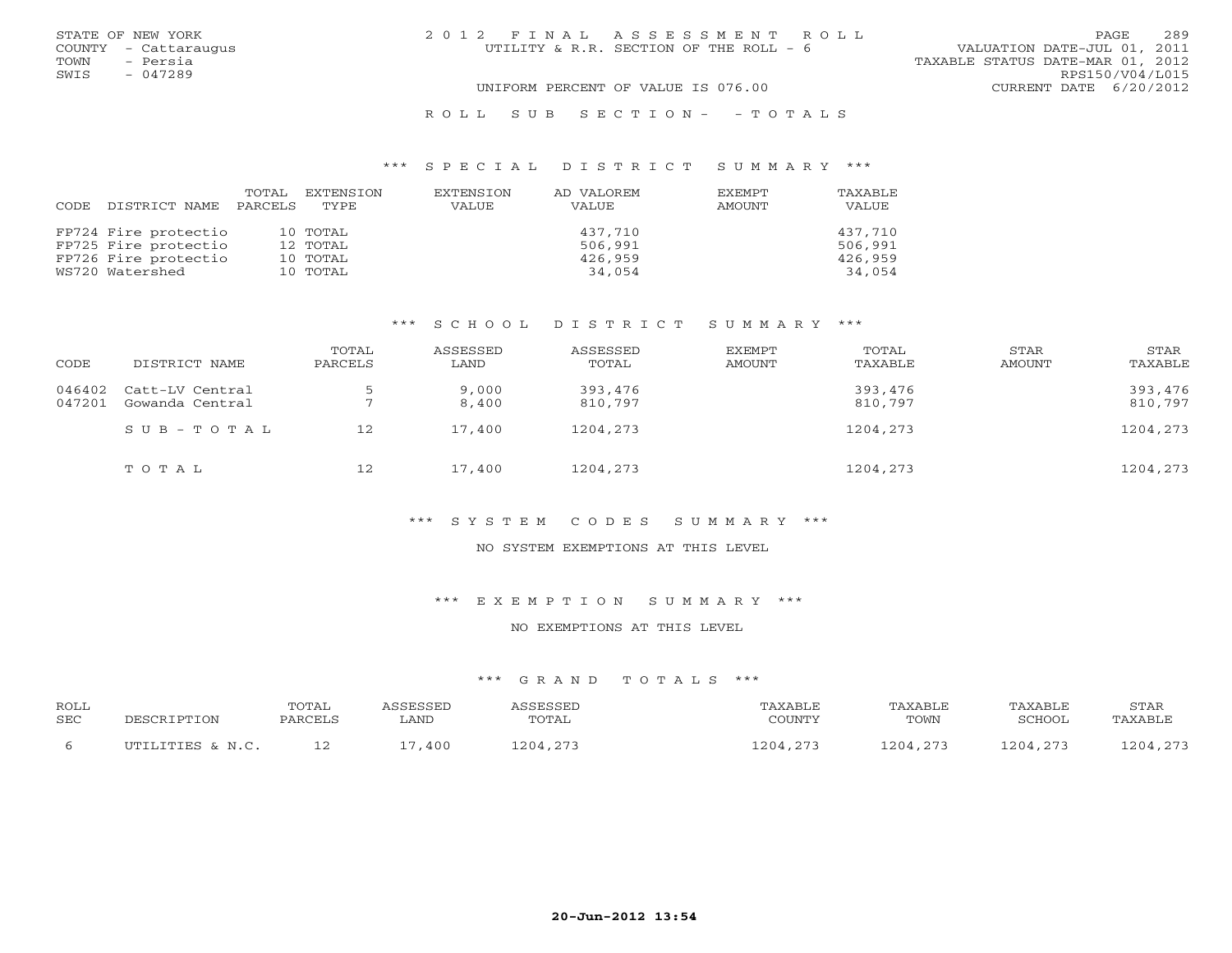|      | STATE OF NEW YORK    | 2012 FINAL ASSESSMENT ROLL             |                                  | PAGE            | 2.90 |
|------|----------------------|----------------------------------------|----------------------------------|-----------------|------|
|      | COUNTY - Cattaraugus | UTILITY & R.R. SECTION OF THE ROLL - 6 | VALUATION DATE-JUL 01, 2011      |                 |      |
| TOWN | - Persia             |                                        | TAXABLE STATUS DATE-MAR 01, 2012 |                 |      |
| SWIS | $-047289$            | UNIFORM PERCENT OF VALUE IS 076.00     |                                  | RPS150/V04/L015 |      |
|      |                      |                                        | CURRENT DATE 6/20/2012           |                 |      |
|      |                      |                                        |                                  |                 |      |

#### R O L L S E C T I O N T O T A L S

### \*\*\* S P E C I A L D I S T R I C T S U M M A R Y \*\*\*

| CODE | DISTRICT NAME        | TOTAL<br>PARCELS | EXTENSION<br>TYPE. | EXTENSION<br>VALUE | AD VALOREM<br><b>VALUE</b> | <b>EXEMPT</b><br>AMOUNT | TAXABLE<br>VALUE |
|------|----------------------|------------------|--------------------|--------------------|----------------------------|-------------------------|------------------|
|      | FP724 Fire protectio |                  | 10 TOTAL           |                    | 437,710                    |                         | 437,710          |
|      | FP725 Fire protectio |                  | 12 TOTAL           |                    | 506,991                    |                         | 506,991          |
|      | FP726 Fire protectio |                  | 10 TOTAL           |                    | 426,959                    |                         | 426,959          |
|      | WS720 Watershed      |                  | 10 TOTAL           |                    | 34,054                     |                         | 34,054           |

# \*\*\* S C H O O L D I S T R I C T S U M M A R Y \*\*\*

| CODE             | DISTRICT NAME                      | TOTAL<br>PARCELS | ASSESSED<br>LAND | ASSESSED<br>TOTAL  | EXEMPT<br>AMOUNT | TOTAL<br>TAXABLE   | STAR<br>AMOUNT | STAR<br>TAXABLE    |
|------------------|------------------------------------|------------------|------------------|--------------------|------------------|--------------------|----------------|--------------------|
| 046402<br>047201 | Catt-LV Central<br>Gowanda Central |                  | 9,000<br>8,400   | 393,476<br>810,797 |                  | 393,476<br>810,797 |                | 393,476<br>810,797 |
|                  | $SUB - TO T AL$                    | 12               | 17,400           | 1204,273           |                  | 1204,273           |                | 1204,273           |
|                  | TOTAL                              | 12               | 17,400           | 1204,273           |                  | 1204,273           |                | 1204,273           |

# \*\*\* S Y S T E M C O D E S S U M M A R Y \*\*\*

#### NO SYSTEM EXEMPTIONS AT THIS LEVEL

\*\*\* E X E M P T I O N S U M M A R Y \*\*\*

#### NO EXEMPTIONS AT THIS LEVEL

| ROLL<br><b>SEC</b> | PESCRIPTION      | TOTAL<br>PARCELS | <i><b>\SSESSED</b></i><br>LAND | <b><i>ASSESSED</i></b><br>TOTAL | PAXABLE<br>COUNTY | TAXABLE<br>TOWN | TAXABLE<br>SCHOOL | STAR<br>TAXABLE |
|--------------------|------------------|------------------|--------------------------------|---------------------------------|-------------------|-----------------|-------------------|-----------------|
|                    | UTILITIES & N.C. |                  | ,400                           | 1204,273                        | 1204.273          | 1204.273        | 1204,273          | 1204,273        |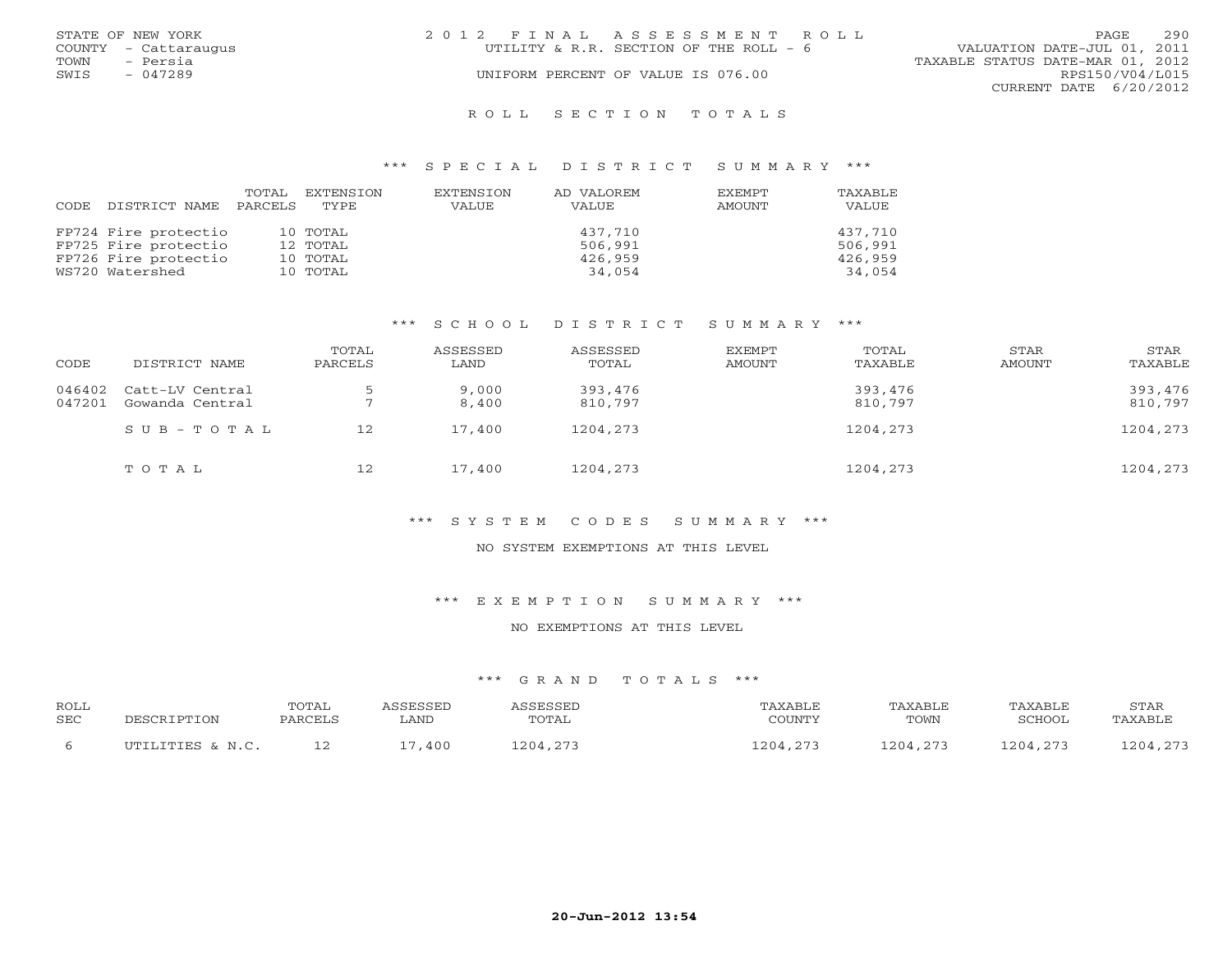# STATE OF NEW YORK 2 0 1 2 F I N A L A S S E S S M E N T R O L L PAGE 291 COUNTY - Cattaraugus WHOLLY EXEMPT SECTION OF THE ROLL - 8 VALUATION DATE-JUL 01, 2011 TOWN - Persia TAX MAP NUMBER SEQUENCE TAXABLE STATUS DATE-MAR 01, 2012 SWIS - 047289 UNIFORM PERCENT OF VALUE IS 076.00

| TAX MAP PARCEL NUMBER<br>CURRENT OWNERS NAME<br>CURRENT OWNERS ADDRESS                                                                                  | PROPERTY LOCATION & CLASS ASSESSMENT<br>SCHOOL DISTRICT<br>PARCEL SIZE/GRID COORD                                                                                                    | LAND<br>TOTAL              | EXEMPTION CODE-----------------COUNTY-------TOWN------SCHOOL<br>TAX DESCRIPTION<br>SPECIAL DISTRICTS                                     |          | <b>TAXABLE VALUE</b>                                      |                          | ACCOUNT NO. |
|---------------------------------------------------------------------------------------------------------------------------------------------------------|--------------------------------------------------------------------------------------------------------------------------------------------------------------------------------------|----------------------------|------------------------------------------------------------------------------------------------------------------------------------------|----------|-----------------------------------------------------------|--------------------------|-------------|
| ***********************                                                                                                                                 |                                                                                                                                                                                      |                            |                                                                                                                                          |          |                                                           |                          |             |
| $16.002 - 3 - 32.2$<br>Cattaraugus County<br>c/o Industrial Develop Agency<br>Attn: Oil & Gas Division-East<br>3 East Washington St<br>PO Box 1749      | Route 62<br>330 Vacant comm<br>Gowanda Central 047201<br>06<br>08<br>08<br>ACRES<br>5.00<br>EAST-1051235 NRTH-0889070<br>DEED BOOK 789<br>PG-00951                                   | 3,000<br>3,000             | 18020<br>IND DEV<br>COUNTY TAXABLE VALUE<br>TOWN<br>TAXABLE VALUE<br>SCHOOL TAXABLE VALUE<br>FP724 Fire protection 1                     | $\Omega$ | 3,000<br>$\circ$<br>$\Omega$<br>$\Omega$<br>3,000 TO      | 1226<br>3,000            | 3,000       |
| Ellicottville, NY 14731<br>**********************                                                                                                       | FULL MARKET VALUE<br>**************************                                                                                                                                      | 3,947                      |                                                                                                                                          |          |                                                           |                          |             |
|                                                                                                                                                         | Route 62                                                                                                                                                                             |                            |                                                                                                                                          |          |                                                           | 1113                     |             |
| $16.002 - 3 - 46$<br>Cattaraugus County<br>Attn: Industrial Develop Agenc 07&08-06-08<br>3 East Washington St<br>PO Box 1749<br>Ellicottville, NY 14731 | 330 Vacant comm<br>Gowanda Central 047201<br>.39<br>ACRES 14.00<br>EAST-1051320 NRTH-0890966<br>DEED BOOK 789<br>PG-00951<br>FULL MARKET VALUE                                       | 6,000<br>6,000<br>7,895    | IND DEV<br>18020<br>COUNTY TAXABLE VALUE<br>TAXABLE VALUE<br>TOWN<br>SCHOOL TAXABLE VALUE<br>FP724 Fire protection 1                     | $\circ$  | 6,000<br>$\Omega$<br>$\mathbf{0}$<br>$\Omega$<br>6,000 TO | 6,000                    | 6,000       |
|                                                                                                                                                         |                                                                                                                                                                                      |                            |                                                                                                                                          |          |                                                           |                          |             |
| $16.002 - 4 - 13.3$<br>Town Of Persia<br>8 W Main St<br>Gowanda, NY 14070                                                                               | Point Peter Rd<br>322 Rural vac>10<br>Gowanda Central 047201<br>07 06 08<br>Gravel Pit<br>ACRES 10.80<br>EAST-1057551 NRTH-0889517<br>DEED BOOK 831<br>PG-00160<br>FULL MARKET VALUE | 11,700<br>11,700<br>15,395 | TOWN-PROP 13500<br>COUNTY TAXABLE VALUE<br>TOWN<br>TAXABLE VALUE<br>SCHOOL TAXABLE VALUE<br>FP724 Fire protection 1<br>11,700 EX         | $\Omega$ | 11,700<br>$\Omega$<br>$\Omega$<br>$\cap$                  | 1227<br>11,700<br>$0$ TO | 11,700      |
|                                                                                                                                                         | **********************                                                                                                                                                               |                            |                                                                                                                                          |          |                                                           |                          |             |
|                                                                                                                                                         | 10021 Point Peter Rd                                                                                                                                                                 |                            |                                                                                                                                          |          |                                                           |                          | 5014        |
| $16.002 - 4 - 17$<br>Gowanda Water Co-Village<br>Gowanda, NY 14070                                                                                      | 822 Water supply<br>Gowanda Central 047201<br>07 05<br>08<br>ACRES 91.63<br>EAST-1056097 NRTH-0888428<br>FULL MARKET VALUE                                                           | 43,000<br>50,000<br>65,789 | VG-INSIDE 13650<br>COUNTY TAXABLE VALUE<br>TAXABLE VALUE<br>TOWN<br>SCHOOL TAXABLE VALUE<br>FP724 Fire protection 1<br>50,000 EX         | $\circ$  | 50,000<br>$\mathbf{O}$<br>$\Omega$<br>$\Omega$            | 50,000<br>$0$ TO         | 50,000      |
|                                                                                                                                                         |                                                                                                                                                                                      |                            |                                                                                                                                          |          |                                                           |                          |             |
|                                                                                                                                                         | Broadway Rd                                                                                                                                                                          |                            |                                                                                                                                          |          |                                                           | 5041                     |             |
| $16.002 - 4 - 30$<br>Town Of Persia<br>Broadway Rd<br>Gowanda, NY 14070                                                                                 | 695 Cemetery<br>Gowanda Central 047201<br>16 06<br>08<br>FRNT 132.00 DPTH 165.00<br>EAST-1055097 NRTH-0891097<br>DEED BOOK 34<br>PG-00376<br>FULL MARKET VALUE                       | 9,000<br>9,000<br>11,842   | <b>CEMETERY</b><br>27350<br>COUNTY TAXABLE VALUE<br>TOWN<br>TAXABLE VALUE<br>SCHOOL TAXABLE VALUE<br>FP724 Fire protection 1<br>9,000 EX | $\Omega$ | 9,000<br>$\circ$<br>$\Omega$                              | 9.000<br>$0$ TO          | 9,000       |
|                                                                                                                                                         | ********************                                                                                                                                                                 |                            |                                                                                                                                          |          |                                                           |                          |             |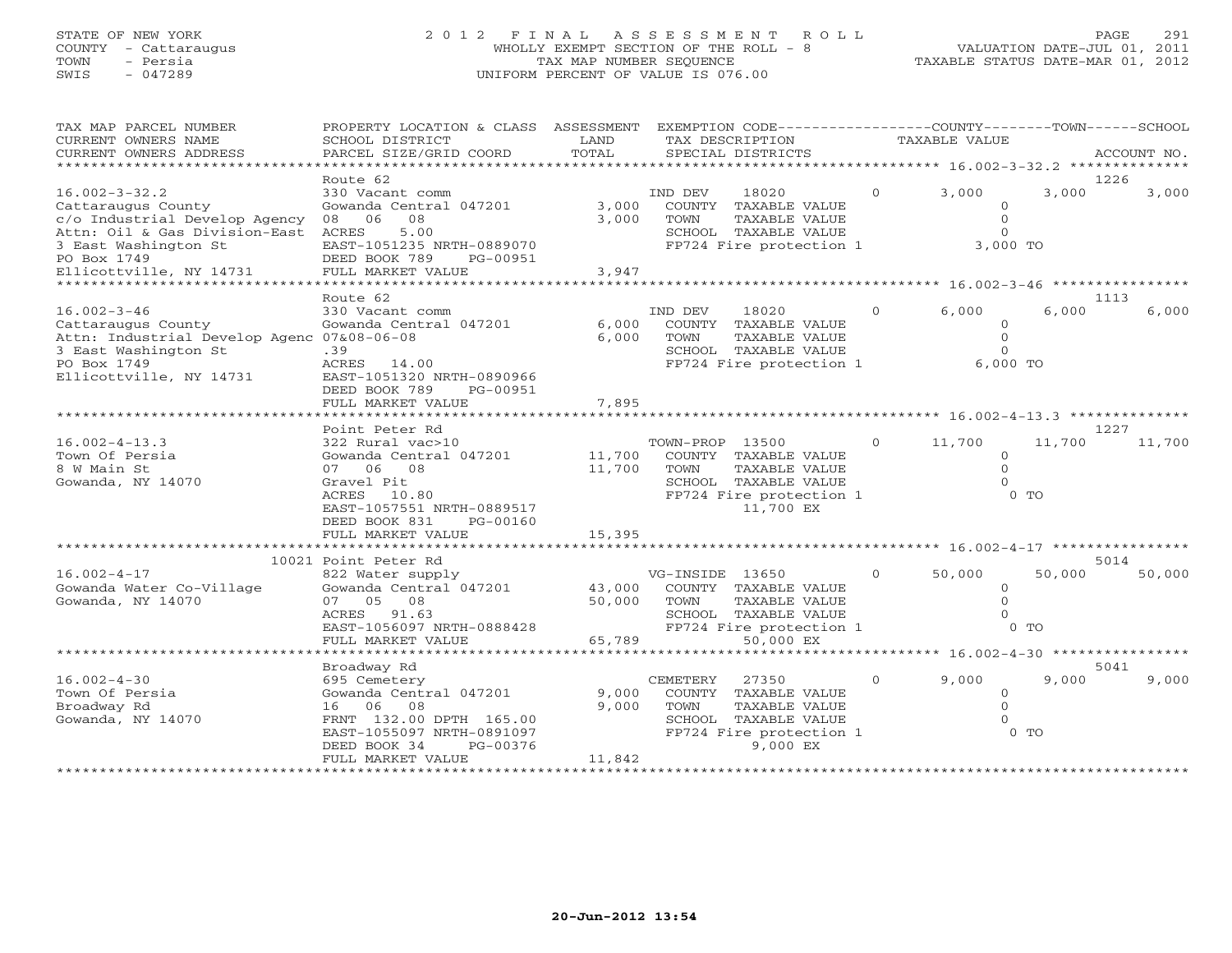# STATE OF NEW YORK 2 0 1 2 F I N A L A S S E S S M E N T R O L L PAGE 292 COUNTY - Cattaraugus WHOLLY EXEMPT SECTION OF THE ROLL - 8 VALUATION DATE-JUL 01, 2011 TOWN - Persia TAX MAP NUMBER SEQUENCE TAXABLE STATUS DATE-MAR 01, 2012 SWIS - 047289 UNIFORM PERCENT OF VALUE IS 076.00

| TAX MAP PARCEL NUMBER<br>CURRENT OWNERS NAME<br>CURRENT OWNERS ADDRESS | PROPERTY LOCATION & CLASS ASSESSMENT<br>SCHOOL DISTRICT<br>PARCEL SIZE/GRID COORD<br>**************** | LAND<br>TOTAL | EXEMPTION CODE-----------------COUNTY-------TOWN------SCHOOL<br>TAX DESCRIPTION TAXABLE VALUE<br>SPECIAL DISTRICTS |                |                                                    |         | ACCOUNT NO.     |
|------------------------------------------------------------------------|-------------------------------------------------------------------------------------------------------|---------------|--------------------------------------------------------------------------------------------------------------------|----------------|----------------------------------------------------|---------|-----------------|
|                                                                        |                                                                                                       |               |                                                                                                                    |                |                                                    |         |                 |
| $17.001 - 1 - 1$<br>Erie-Catt State Forest #1                          | Valentine Flats Rd<br>932 Forest s532b<br>Gowanda Central 047201                                      | 126,000       | NYS OWNED 12100<br>COUNTY TAXABLE VALUE                                                                            | $\Omega$       | 126,000<br>$\Omega$                                | 126,000 | 5001<br>126,000 |
| Attn: Zoar Val-Multi Use Area 06 05 08<br>Little Valley, NY 14755      | ACRES 330.41<br>EAST-1062242 NRTH-0889322                                                             | 126,000       | TOWN<br>TAXABLE VALUE<br>SCHOOL TAXABLE VALUE<br>FP724 Fire protection 1                                           |                | $\Omega$                                           | $0$ TO  |                 |
|                                                                        | FULL MARKET VALUE                                                                                     | 165,789       | 126,000 EX                                                                                                         |                |                                                    |         |                 |
|                                                                        |                                                                                                       |               |                                                                                                                    |                | ******************** 17.003-1-10 ***************** |         |                 |
|                                                                        | Forty Rd                                                                                              |               |                                                                                                                    |                |                                                    |         | 5007            |
| $17.003 - 1 - 10$                                                      | 910 Priv forest                                                                                       |               | NON-PROFIT 25300                                                                                                   | $\circ$        | 20,600                                             | 20,600  | 20,600          |
| Nature Conservancy                                                     | Gowanda Central 047201                                                                                | 20,600        | COUNTY TAXABLE VALUE                                                                                               |                | $\Omega$                                           |         |                 |
| Suite 200                                                              | $39 - 05$<br>$-08$                                                                                    | 20,600        | TOWN<br>TAXABLE VALUE                                                                                              |                | $\Omega$                                           |         |                 |
| 195 New Karner Rd                                                      | ACRES 80.80                                                                                           |               | SCHOOL TAXABLE VALUE                                                                                               |                |                                                    |         |                 |
| Albany, NY 12205                                                       | EAST-1064762 NRTH-0882158<br>DEED BOOK 650<br>PG-00274                                                |               | FP725 Fire protection 2<br>20,600 EX                                                                               |                |                                                    | $0$ TO  |                 |
|                                                                        | FULL MARKET VALUE                                                                                     | 27,105        |                                                                                                                    |                |                                                    |         |                 |
|                                                                        |                                                                                                       |               |                                                                                                                    |                |                                                    |         |                 |
|                                                                        | Point Peter Rd                                                                                        |               |                                                                                                                    |                |                                                    |         | 5002            |
| $17.003 - 1 - 12$                                                      | 910 Priv forest                                                                                       |               | NON-PROFIT 25300                                                                                                   | $\overline{0}$ | 121,700                                            | 121,700 | 121,700         |
| Nature Conservancy                                                     | Gowanda Central 047201                                                                                | 121,700       | COUNTY TAXABLE VALUE                                                                                               |                | $\circ$                                            |         |                 |
| Suite 200                                                              | $-05$<br>$-08$<br>39                                                                                  | 121,700       | TAXABLE VALUE<br>TOWN                                                                                              |                |                                                    |         |                 |
| 195 New Karner Rd                                                      | ACRES 316.70                                                                                          |               | SCHOOL TAXABLE VALUE                                                                                               |                |                                                    |         |                 |
| Albany, NY 12205                                                       | EAST-1064199 NRTH-0880517<br>DEED BOOK 609<br>PG-00134                                                |               | FP725 Fire protection 2<br>121,700 EX                                                                              |                |                                                    | $0$ TO  |                 |
|                                                                        | FULL MARKET VALUE                                                                                     | 160,132       |                                                                                                                    |                |                                                    |         |                 |
|                                                                        |                                                                                                       |               |                                                                                                                    |                |                                                    |         |                 |
|                                                                        | Broadway Rd                                                                                           |               |                                                                                                                    |                |                                                    |         | 1232            |
| $25.002 - 2 - 21$                                                      | 651 Highway gar                                                                                       |               | TOWN-PROP 13500                                                                                                    | $\circ$        | 72,000                                             | 72,000  | 72,000          |
| Town Of Persia                                                         | Gowanda Central 047201                                                                                | 7,700         | COUNTY TAXABLE VALUE                                                                                               |                | $\circ$                                            |         |                 |
|                                                                        | 53 05 08                                                                                              |               |                                                                                                                    |                | $\Omega$                                           |         |                 |
| 8 W Main St                                                            |                                                                                                       | 72,000        | TOWN<br>TAXABLE VALUE                                                                                              |                |                                                    |         |                 |
| Gowanda, NY 14070                                                      | Town Highway Barns                                                                                    |               | SCHOOL TAXABLE VALUE                                                                                               |                |                                                    |         |                 |
|                                                                        | 4.20<br>ACRES                                                                                         |               | FP725 Fire protection 2                                                                                            |                |                                                    | $0$ TO  |                 |
|                                                                        | EAST-1057735 NRTH-0871464                                                                             |               | 72,000 EX                                                                                                          |                |                                                    |         |                 |
|                                                                        | FULL MARKET VALUE                                                                                     | 94,737        |                                                                                                                    |                |                                                    |         |                 |
|                                                                        |                                                                                                       |               |                                                                                                                    |                |                                                    |         |                 |
|                                                                        | Point Peter Rd                                                                                        |               |                                                                                                                    |                |                                                    |         | 0060            |
| $26.001 - 1 - 3$                                                       | 910 Priv forest                                                                                       |               | NON-PROFIT 25300                                                                                                   | $\circ$        | 600                                                | 600     | 600             |
| Nature Sanctuary Society WNY                                           | Gowanda Central 047201                                                                                | 600           | COUNTY TAXABLE VALUE                                                                                               |                | $\Omega$                                           |         |                 |
| PO Box 828                                                             | 38 05 08                                                                                              | 600           | TOWN<br>TAXABLE VALUE                                                                                              |                |                                                    |         |                 |
| West Seneca, NY 14224                                                  | 5.00<br>ACRES                                                                                         |               | SCHOOL TAXABLE VALUE                                                                                               |                |                                                    |         |                 |
|                                                                        | EAST-1065793 NRTH-0878622                                                                             |               | FP725 Fire protection 2                                                                                            |                |                                                    | $0$ TO  |                 |
|                                                                        | PG-3002<br>DEED BOOK 6632                                                                             |               | 600 EX                                                                                                             |                |                                                    |         |                 |
|                                                                        | FULL MARKET VALUE                                                                                     | 789           |                                                                                                                    |                |                                                    |         |                 |
|                                                                        |                                                                                                       |               |                                                                                                                    |                |                                                    |         |                 |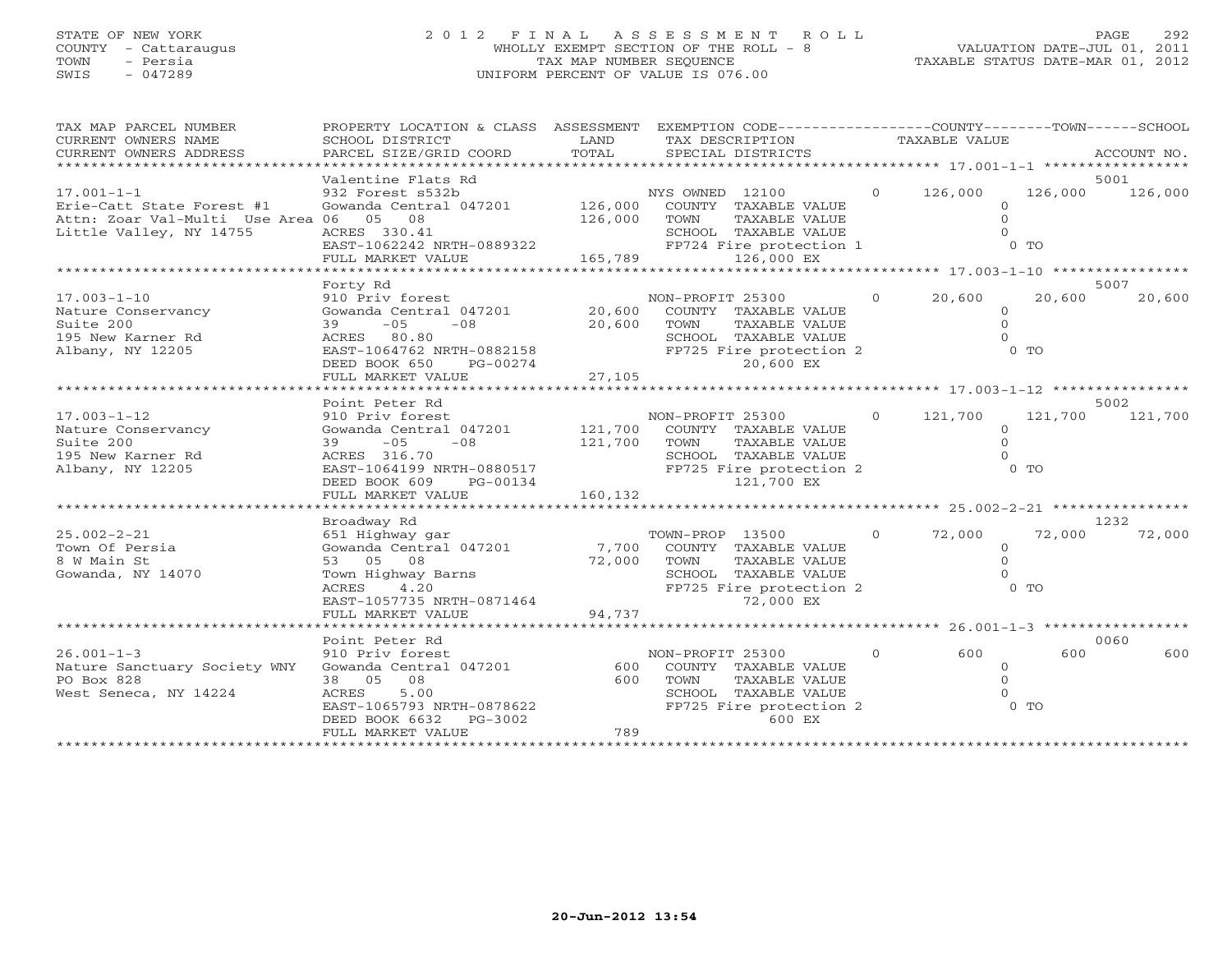# STATE OF NEW YORK 2 0 1 2 F I N A L A S S E S S M E N T R O L L PAGE 293 COUNTY - Cattaraugus WHOLLY EXEMPT SECTION OF THE ROLL - 8 VALUATION DATE-JUL 01, 2011 TOWN - Persia TAX MAP NUMBER SEQUENCE TAXABLE STATUS DATE-MAR 01, 2012 SWIS - 047289 UNIFORM PERCENT OF VALUE IS 076.00

| TAX MAP PARCEL NUMBER                                                                    | PROPERTY LOCATION & CLASS ASSESSMENT |        | EXEMPTION CODE-----------------COUNTY-------TOWN-----SCHOOL |                   |           |        |             |
|------------------------------------------------------------------------------------------|--------------------------------------|--------|-------------------------------------------------------------|-------------------|-----------|--------|-------------|
| CURRENT OWNERS NAME                                                                      | SCHOOL DISTRICT                      | LAND   | TAX DESCRIPTION TAXABLE VALUE                               |                   |           |        |             |
| CURRENT OWNERS ADDRESS         PARCEL SIZE/GRID COORD       TOTAL      SPECIAL DISTRICTS |                                      |        |                                                             |                   |           |        | ACCOUNT NO. |
|                                                                                          |                                      |        |                                                             |                   |           |        |             |
|                                                                                          | Route 353                            |        |                                                             |                   |           | 1264   |             |
| $34.002 - 2 - 23$                                                                        | 695 Cemetery                         |        | 27350<br>CEMETERY                                           | $\overline{0}$    | 6,400     | 6,400  | 6,400       |
| Rich Valley Cemetery                                                                     | Catt-LV Central 046402               | 6,000  | COUNTY<br>TAXABLE VALUE                                     |                   | $\Omega$  |        |             |
| Attn: Town Of Persia                                                                     | 08<br>50 05                          | 6,400  | TAXABLE VALUE<br>TOWN                                       |                   |           |        |             |
| 8 W Main St                                                                              | FRNT 165.00 DPTH 99.00               |        | TAXABLE VALUE<br>SCHOOL                                     |                   |           |        |             |
| Gowanda, NY 14070                                                                        | EAST-1057141 NRTH-0860557            |        | FP726 Fire protection 3                                     |                   |           | $0$ To |             |
|                                                                                          | DEED BOOK 28<br>PG-00418             |        | 6,400 EX                                                    |                   |           |        |             |
|                                                                                          | FULL MARKET VALUE                    | 8,421  |                                                             |                   |           |        |             |
|                                                                                          |                                      |        |                                                             |                   |           |        |             |
|                                                                                          | Persia Rd                            |        |                                                             |                   |           |        | 5044        |
| $35.001 - 1 - 8$                                                                         | 330 Vacant comm                      |        | 18020 000<br>IND DEV                                        | $0 \qquad \qquad$ | 23,000    | 23,000 | 23,000      |
| Cattaraugus County                                                                       | Gowanda Central 047201 23,000        |        | COUNTY<br>TAXABLE VALUE                                     |                   |           |        |             |
| Attn: Industrial Develop Agenc 34/35 05 08                                               |                                      |        | TOWN<br>TAXABLE VALUE                                       |                   |           |        |             |
|                                                                                          |                                      | 23,000 | SCHOOL<br>TAXABLE VALUE                                     |                   |           |        |             |
| PO Box 1749                                                                              |                                      |        | FP725 Fire protection 2 11,500 TO                           |                   |           |        |             |
|                                                                                          |                                      |        | FP726 Fire protection 3                                     |                   | 11,500 TO |        |             |
|                                                                                          | FULL MARKET VALUE                    | 30,263 |                                                             |                   |           |        |             |
|                                                                                          |                                      |        |                                                             |                   |           |        |             |
|                                                                                          | Maple Hill Rd                        |        |                                                             |                   |           |        | 0162        |
|                                                                                          |                                      |        |                                                             | $\overline{0}$    |           |        |             |
| $35.001 - 1 - 12$                                                                        | 910 Priv forest                      |        | NON-PROFIT 25300                                            |                   | 34,800    | 34,800 | 34,800      |
| Nature Conservancy, Inc. Catt-LV Central 046402                                          |                                      | 34,800 | COUNTY<br>TAXABLE VALUE                                     |                   | $\Omega$  |        |             |
| 195 New Karner Rd. Ste 200                                                               | 25 05 08                             | 34,800 | TAXABLE VALUE<br>TOWN                                       |                   |           |        |             |
| Albany, NY 12205                                                                         | ACRES 107.60                         |        | TAXABLE VALUE<br>SCHOOL                                     |                   |           |        |             |
|                                                                                          | EAST-1069708 NRTH-0857096            |        | FP726 Fire protection 3                                     |                   |           | $0$ TO |             |
|                                                                                          | DEED BOOK 7206<br>PG-3003            |        | 34,800 EX                                                   |                   |           |        |             |
|                                                                                          | FULL MARKET VALUE                    | 45,789 |                                                             |                   |           |        |             |
|                                                                                          |                                      |        |                                                             |                   |           |        |             |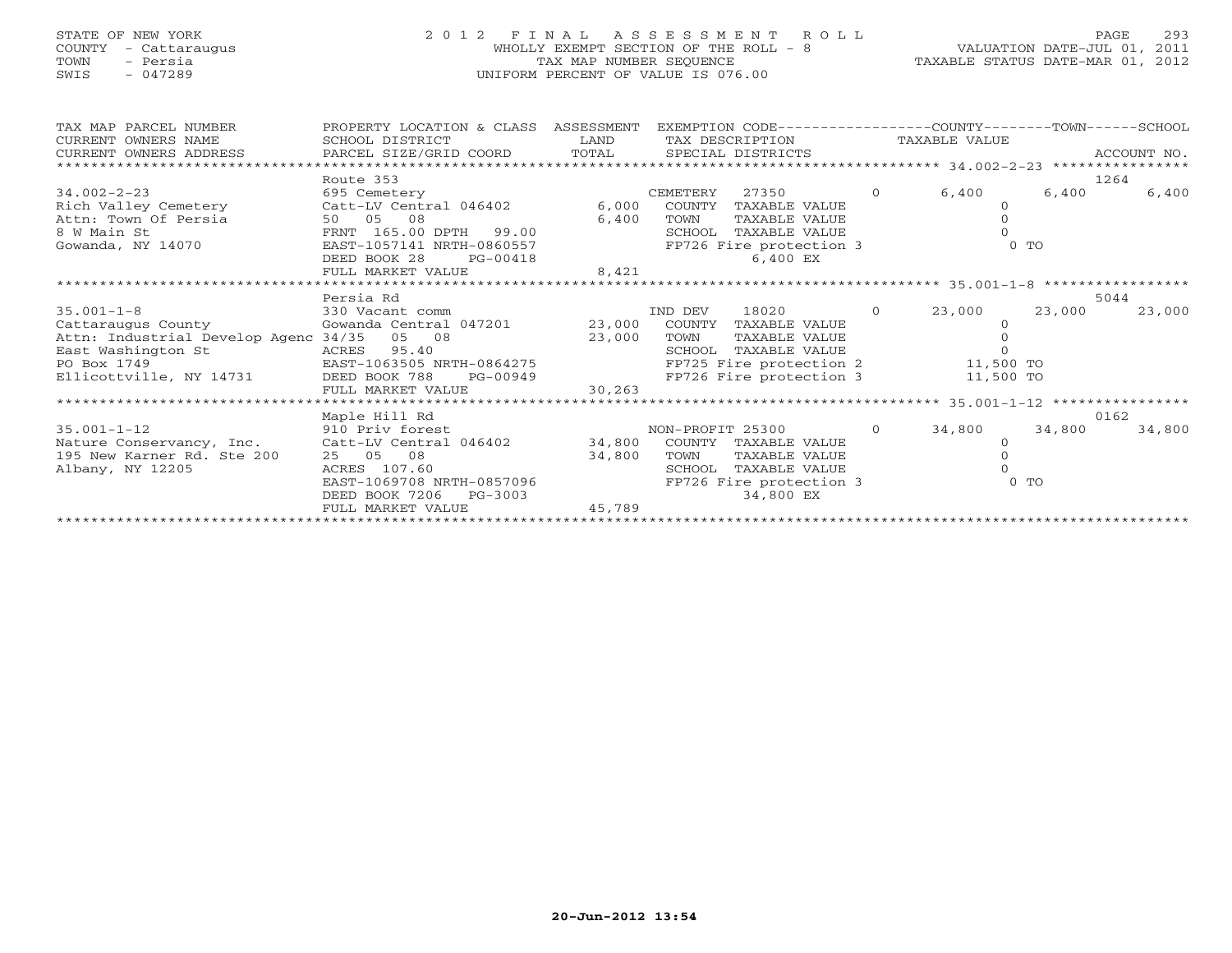| STATE OF NEW YORK    | 2012 FINAL ASSESSMENT ROLL            | 294<br><b>PAGE</b>               |
|----------------------|---------------------------------------|----------------------------------|
| COUNTY - Cattaraugus | WHOLLY EXEMPT SECTION OF THE ROLL - 8 | VALUATION DATE-JUL 01, 2011      |
| TOWN - Persia        |                                       | TAXABLE STATUS DATE-MAR 01, 2012 |
| SWIS<br>- 047289     |                                       | RPS150/V04/L015                  |
|                      | UNIFORM PERCENT OF VALUE IS 076.00    | CURRENT DATE 6/20/2012           |
|                      | ROLL SUB SECTION- - TOTALS            |                                  |

# \*\*\* S P E C I A L D I S T R I C T S U M M A R Y \*\*\*

| CODE. | DISTRICT NAME        | TOTAL<br>PARCELS | EXTENSTON<br>TYPE | EXTENSTON<br>VALUE. | AD VALOREM<br>VALUE. | <b>FXFMPT</b><br>AMOUNT | TAXABLE<br>VALUE |
|-------|----------------------|------------------|-------------------|---------------------|----------------------|-------------------------|------------------|
|       | FP724 Fire protectio |                  | 6 TOTAL           |                     | 205,700              | 196,700                 | 9,000            |
|       | FP725 Fire protectio |                  | 5 TOTAL           |                     | 226,400              | 214,900                 | 11,500           |
|       | FP726 Fire protectio |                  | 3 TOTAL           |                     | 52,700               | 41,200                  | 11,500           |

# \*\*\* S C H O O L D I S T R I C T S U M M A R Y \*\*\*

| CODE             | DISTRICT NAME                      | TOTAL<br>PARCELS | ASSESSED<br>LAND  | ASSESSED<br>TOTAL | EXEMPT<br>AMOUNT  | TOTAL<br>TAXABLE | STAR<br>AMOUNT | STAR<br>TAXABLE |
|------------------|------------------------------------|------------------|-------------------|-------------------|-------------------|------------------|----------------|-----------------|
| 046402<br>047201 | Catt-LV Central<br>Gowanda Central | ∠<br>11          | 40,800<br>372,300 | 41,200<br>443,600 | 41,200<br>443,600 |                  |                |                 |
|                  | $SUB - TO T AL$                    | 13               | 413,100           | 484,800           | 484,800           |                  |                |                 |
|                  | TOTAL                              | 13               | 413,100           | 484,800           | 484,800           |                  |                |                 |

# \*\*\* S Y S T E M C O D E S S U M M A R Y \*\*\*

#### NO SYSTEM EXEMPTIONS AT THIS LEVEL

| CODE  | DESCRIPTION | TOTAL<br>PARCELS | COUNTY  | TOWN    | SCHOOL  |
|-------|-------------|------------------|---------|---------|---------|
| 12100 | NYS OWNED   |                  | 126,000 | 126,000 | 126,000 |
| 13500 | TOWN-PROP   |                  | 83,700  | 83,700  | 83,700  |
| 13650 | VG-INSIDE   |                  | 50,000  | 50,000  | 50,000  |
| 18020 | IND DEV     |                  | 32,000  | 32,000  | 32,000  |
| 25300 | NON-PROFIT  |                  | 177,700 | 177,700 | 177,700 |
| 27350 | CEMETERY    |                  | 15,400  | 15,400  | 15,400  |
|       | TOTAL       |                  | 484,800 | 484,800 | 484,800 |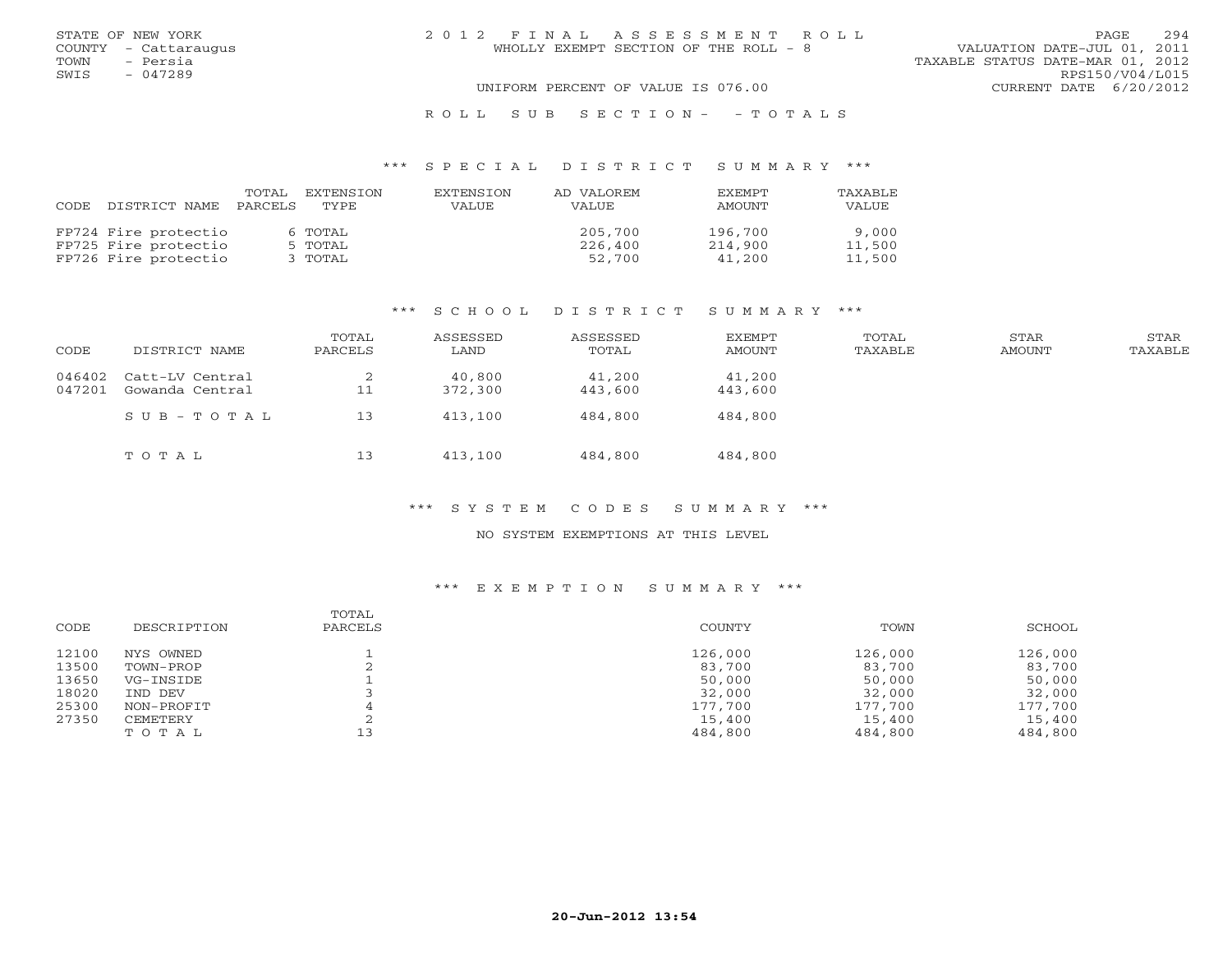|      | STATE OF NEW YORK    | 2012 FINAL ASSESSMENT ROLL            | <b>PAGE</b>                      | 295 |
|------|----------------------|---------------------------------------|----------------------------------|-----|
|      | COUNTY - Cattaraugus | WHOLLY EXEMPT SECTION OF THE ROLL - 8 | VALUATION DATE-JUL 01, 2011      |     |
| TOWN | - Persia             |                                       | TAXABLE STATUS DATE-MAR 01, 2012 |     |
| SWIS | $-047289$            |                                       | RPS150/V04/L015                  |     |
|      |                      | UNIFORM PERCENT OF VALUE IS 076.00    | CURRENT DATE 6/20/2012           |     |
|      |                      | ROLL SUB SECTION- - TOTALS            |                                  |     |

| ROLL       |          | <b>TOTA1</b> |      |            | <b>XABLF</b> | AXABLE | TAXABLE | <b>CERT</b><br>י בתיכו |
|------------|----------|--------------|------|------------|--------------|--------|---------|------------------------|
| <b>SEC</b> | TION T   | PARCELS      | LAND | utal       | COUNTY       | TOWN   | COHOOT  |                        |
|            | . דרו די | --           | 100  | 800<br>181 |              |        |         |                        |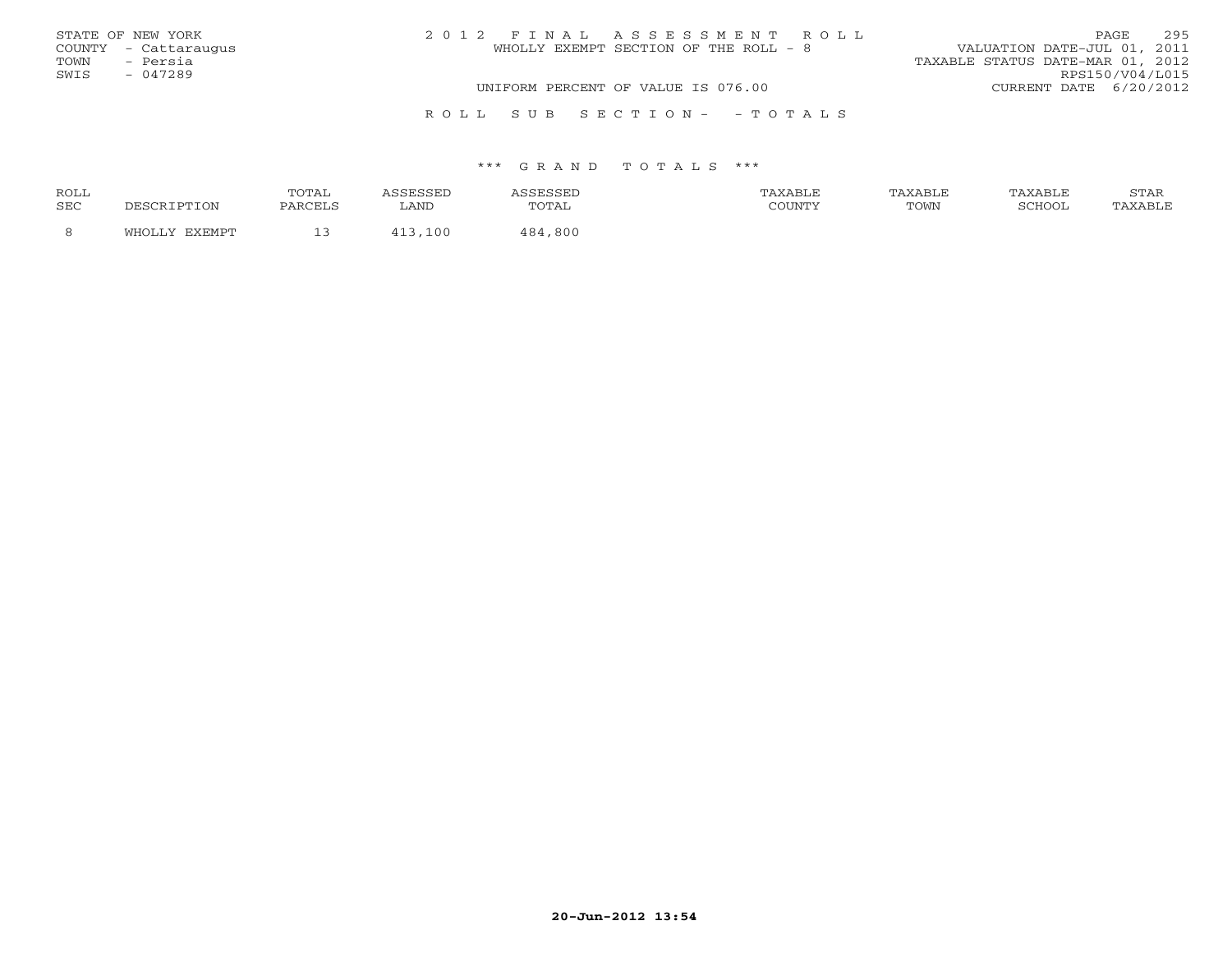|      | STATE OF NEW YORK    | 2012 FINAL ASSESSMENT ROLL |                                       |                                  | <b>PAGE</b>            | 296 |
|------|----------------------|----------------------------|---------------------------------------|----------------------------------|------------------------|-----|
|      | COUNTY - Cattaraugus |                            | WHOLLY EXEMPT SECTION OF THE ROLL - 8 | VALUATION DATE-JUL 01, 2011      |                        |     |
| TOWN | - Persia             |                            |                                       | TAXABLE STATUS DATE-MAR 01, 2012 |                        |     |
| SWIS | $-047289$            |                            | UNIFORM PERCENT OF VALUE IS 076.00    |                                  | RPS150/V04/L015        |     |
|      |                      |                            |                                       |                                  | CURRENT DATE 6/20/2012 |     |
|      |                      |                            |                                       |                                  |                        |     |

#### R O L L S E C T I O N T O T A L S

#### \*\*\* S P E C I A L D I S T R I C T S U M M A R Y \*\*\*

| CODE | DISTRICT NAME        | TOTAL<br>PARCELS | EXTENSTON<br>TYPE. | EXTENSION<br><b>VALUE</b> | AD VALOREM<br><b>VALUE</b> | <b>EXEMPT</b><br>AMOUNT | TAXABLE<br>VALUE |
|------|----------------------|------------------|--------------------|---------------------------|----------------------------|-------------------------|------------------|
|      | FP724 Fire protectio |                  | 6 TOTAL            |                           | 205,700                    | 196,700                 | 9,000            |
|      | FP725 Fire protectio |                  | 5 TOTAL            |                           | 226,400                    | 214,900                 | 11,500           |
|      | FP726 Fire protectio |                  | 3 TOTAL            |                           | 52,700                     | 41,200                  | 11,500           |

#### \*\*\* S C H O O L D I S T R I C T S U M M A R Y \*\*\*

| CODE             | DISTRICT NAME                      | TOTAL<br>PARCELS | ASSESSED<br>LAND  | ASSESSED<br>TOTAL | <b>EXEMPT</b><br>AMOUNT | TOTAL<br>TAXABLE | STAR<br>AMOUNT | STAR<br>TAXABLE |
|------------------|------------------------------------|------------------|-------------------|-------------------|-------------------------|------------------|----------------|-----------------|
| 046402<br>047201 | Catt-LV Central<br>Gowanda Central | ∠<br>11          | 40,800<br>372,300 | 41,200<br>443,600 | 41,200<br>443,600       |                  |                |                 |
|                  | $SUB - TO T AL$                    | 13               | 413,100           | 484,800           | 484,800                 |                  |                |                 |
|                  | TOTAL                              | 13               | 413,100           | 484,800           | 484,800                 |                  |                |                 |

# \*\*\* S Y S T E M C O D E S S U M M A R Y \*\*\*

#### NO SYSTEM EXEMPTIONS AT THIS LEVEL

| CODE  | DESCRIPTION | TOTAL<br>PARCELS | COUNTY  | TOWN    | SCHOOL  |
|-------|-------------|------------------|---------|---------|---------|
| 12100 | NYS OWNED   |                  | 126,000 | 126,000 | 126,000 |
| 13500 | TOWN-PROP   |                  | 83,700  | 83,700  | 83,700  |
| 13650 | VG-INSIDE   |                  | 50,000  | 50,000  | 50,000  |
| 18020 | IND DEV     |                  | 32,000  | 32,000  | 32,000  |
| 25300 | NON-PROFIT  |                  | 177,700 | 177,700 | 177,700 |
| 27350 | CEMETERY    |                  | 15,400  | 15,400  | 15,400  |
|       | TOTAL       |                  | 484,800 | 484,800 | 484,800 |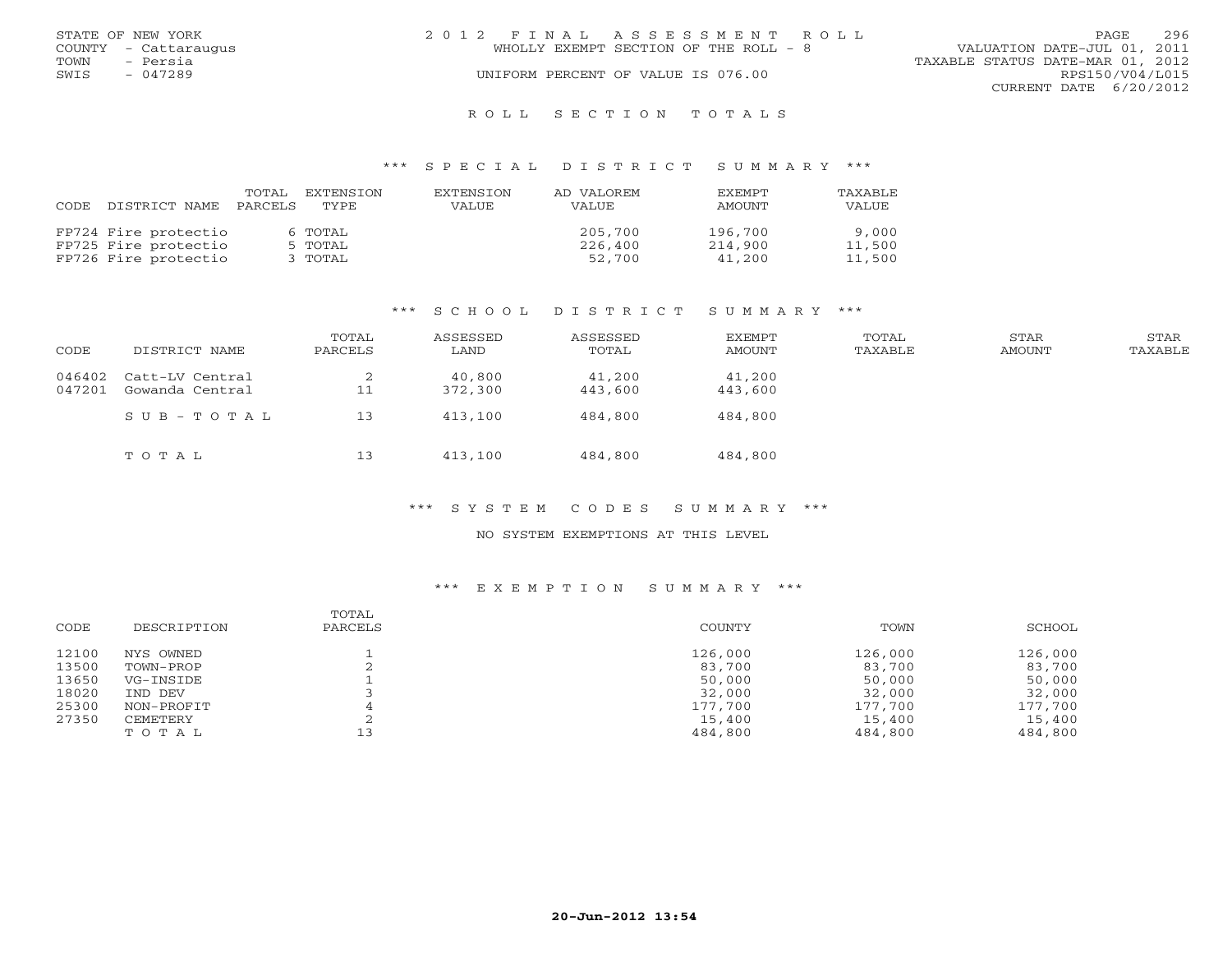|                   | STATE OF NEW YORK    | 2012 FINAL ASSESSMENT ROLL            | 297<br>PAGE                      |  |  |
|-------------------|----------------------|---------------------------------------|----------------------------------|--|--|
|                   | COUNTY - Cattaraugus | WHOLLY EXEMPT SECTION OF THE ROLL - 8 | VALUATION DATE-JUL 01, 2011      |  |  |
| TOWN              | - Persia             |                                       | TAXABLE STATUS DATE-MAR 01, 2012 |  |  |
| SWIS<br>$-047289$ |                      | UNIFORM PERCENT OF VALUE IS 076.00    | RPS150/V04/L015                  |  |  |
|                   |                      |                                       | CURRENT DATE $6/20/2012$         |  |  |
|                   |                      | ROLL SECTION TOTALS                   |                                  |  |  |

| ROLL       |        | <b>OTAL</b> |       |                                | TAXABLF |      | TAXABLE | $cm\pi$<br>י בתיכו |
|------------|--------|-------------|-------|--------------------------------|---------|------|---------|--------------------|
| <b>SEC</b> |        | PARCELS     | LAND  | $\cdot$ $\cdot$<br><u>UIII</u> | CCTINTM | TOWN | COHOOT  |                    |
|            | $\sim$ | -- -        | 1 N C | ,800<br>1 O 1                  |         |      |         |                    |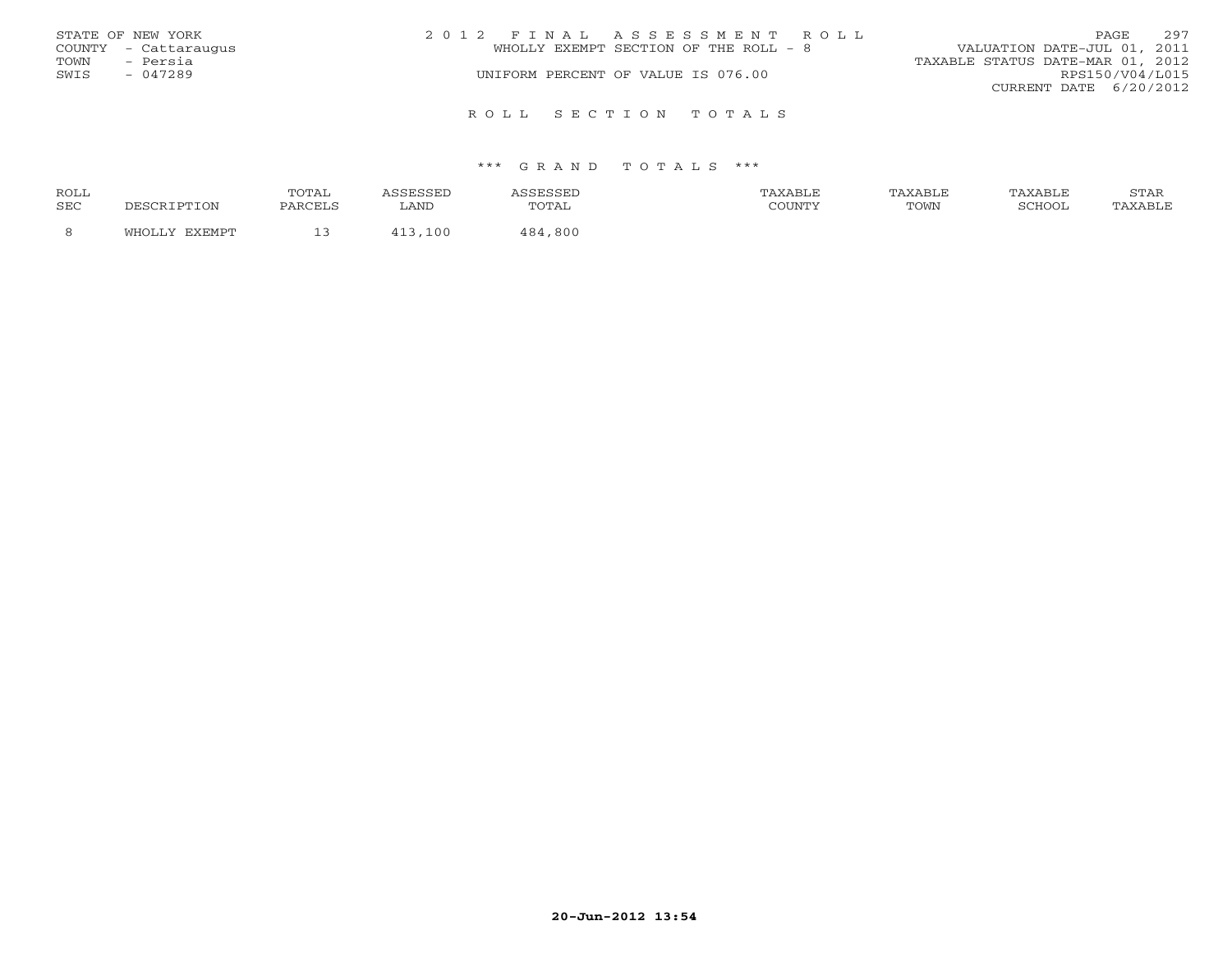| STATE OF NEW YORK    | 2012 FINAL ASSESSMENT ROLL         | 298<br>PAGE                      |
|----------------------|------------------------------------|----------------------------------|
| COUNTY - Cattaraugus |                                    | VALUATION DATE-JUL 01, 2011      |
| TOWN<br>- Persia     | SWIS TOTALS                        | TAXABLE STATUS DATE-MAR 01, 2012 |
| SWIS<br>$-047289$    | UNIFORM PERCENT OF VALUE IS 076.00 | RPS150/V04/L015                  |

CURRENT DATE 6/20/2012

## \*\*\* S P E C I A L D I S T R I C T S U M M A R Y \*\*\*

|      |                      | TOTAL   | EXTENSION | EXTENSION | AD VALOREM   | <b>FXEMPT</b> | <b>TAXABLE</b> |
|------|----------------------|---------|-----------|-----------|--------------|---------------|----------------|
| CODE | DISTRICT NAME        | PARCELS | TYPE      | VALUE     | <b>VALUE</b> | AMOUNT        | VALUE          |
|      |                      |         |           |           |              |               |                |
|      | FP724 Fire protectio |         | 201 TOTAL |           | 8164,044     | 196,700       | 7967,344       |
|      | FP725 Fire protectio |         | 123 TOTAL |           | 5498,444     | 214,900       | 5283,544       |
|      | FP726 Fire protectio |         | 141 TOTAL |           | 5107,889     | 41,200        | 5066,689       |
|      | WS720 Watershed      |         | 100 TOTAL |           | 1391,179     |               | 1391,179       |

# \*\*\* S C H O O L D I S T R I C T S U M M A R Y \*\*\*

| CODE             | DISTRICT NAME                      | TOTAL<br>PARCELS | ASSESSED<br>LAND     | ASSESSED<br>TOTAL     | EXEMPT<br>AMOUNT   | TOTAL<br>TAXABLE      | STAR<br>AMOUNT       | STAR<br>TAXABLE       |
|------------------|------------------------------------|------------------|----------------------|-----------------------|--------------------|-----------------------|----------------------|-----------------------|
| 046402<br>047201 | Catt-LV Central<br>Gowanda Central | 140<br>329       | 2014,640<br>4078,822 | 5058,411<br>14430,872 | 246,972<br>663,850 | 4811,439<br>13767,022 | 1259,130<br>3647,810 | 3552,309<br>10119,212 |
|                  | SUB-TOTAL                          | 469              | 6093,462             | 19489,283             | 910,822            | 18578,461             | 4906,940             | 13671,521             |
|                  | TOTAL                              | 469              | 6093,462             | 19489,283             | 910,822            | 18578,461             | 4906,940             | 13671,521             |

## \*\*\* S Y S T E M C O D E S S U M M A R Y \*\*\*

## NO SYSTEM EXEMPTIONS AT THIS LEVEL

|       |             | TOTAL   |         |         |         |
|-------|-------------|---------|---------|---------|---------|
| CODE  | DESCRIPTION | PARCELS | COUNTY  | TOWN    | SCHOOL  |
| 12100 | NYS OWNED   |         | 126,000 | 126,000 | 126,000 |
| 13500 | TOWN-PROP   |         | 83,700  | 83,700  | 83,700  |
| 13650 | VG-INSIDE   |         | 50,000  | 50,000  | 50,000  |
| 18020 | IND DEV     |         | 32,000  | 32,000  | 32,000  |
| 25300 | NON-PROFIT  | 4       | 177,700 | 177,700 | 177,700 |
| 27350 | CEMETERY    |         | 15,400  | 15,400  | 15,400  |
| 33302 | XMPT CTY    |         | 36,700  |         |         |
| 41121 | WVET C/T    | 13      | 102,435 | 102,435 |         |
| 41131 | CVET C/T    | 20      | 248,697 | 248,697 |         |
| 41141 | DVET C/T    |         | 69,076  | 69,076  |         |
|       |             |         |         |         |         |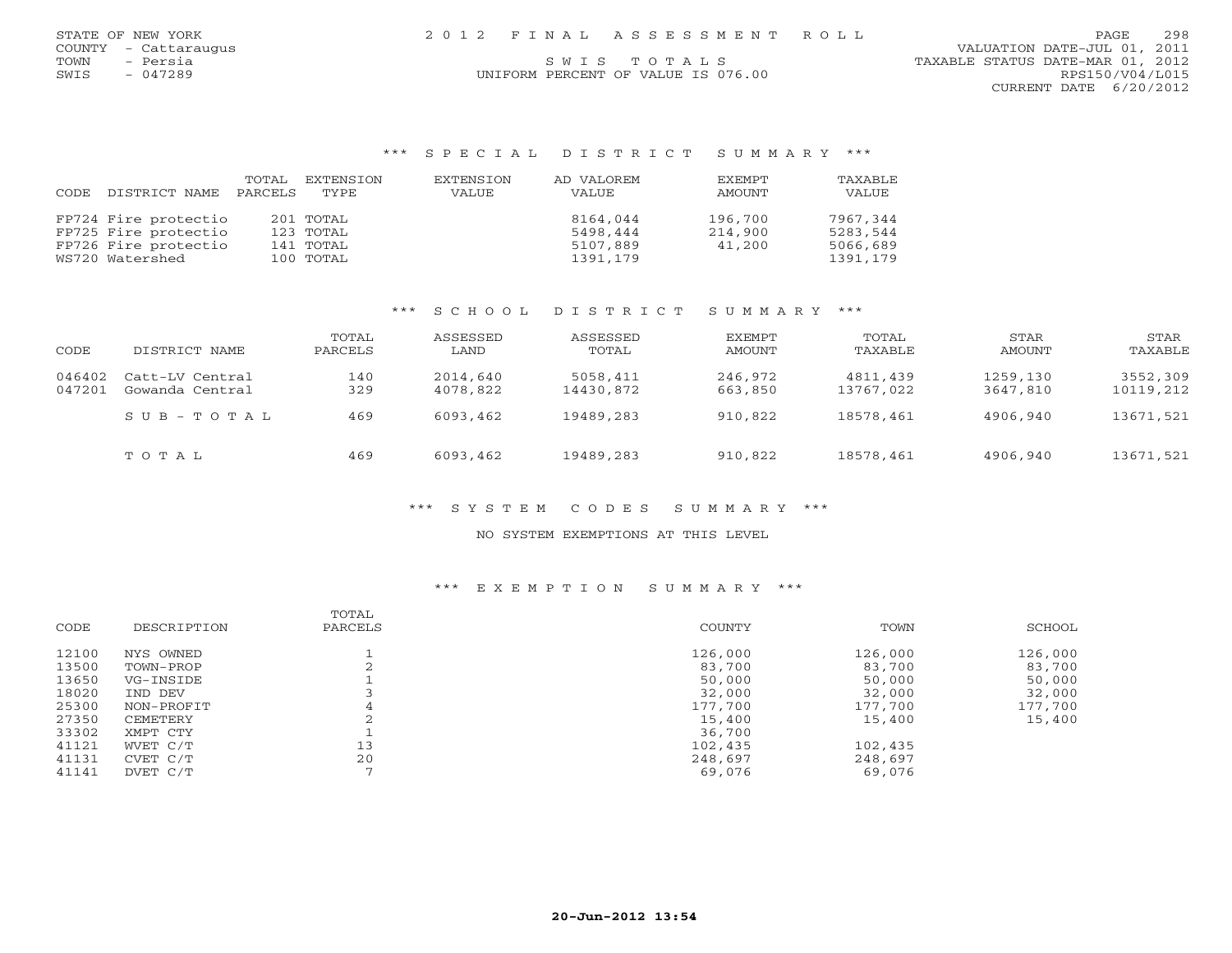|      | STATE OF NEW YORK    |  | 2012 FINAL ASSESSMENT ROLL         |                                  | PAGE            | 299 |
|------|----------------------|--|------------------------------------|----------------------------------|-----------------|-----|
|      | COUNTY - Cattaraugus |  |                                    | VALUATION DATE-JUL 01, 2011      |                 |     |
| TOWN | - Persia             |  | SWIS TOTALS                        | TAXABLE STATUS DATE-MAR 01, 2012 |                 |     |
| SWIS | - 047289             |  | UNIFORM PERCENT OF VALUE IS 076.00 |                                  | RPS150/V04/L015 |     |
|      |                      |  |                                    | CURRENT DATE 6/20/2012           |                 |     |

\*\*\* E X E M P T I O N S U M M A R Y \*\*\*

| CODE  | DESCRIPTION  | TOTAL<br>PARCELS | COUNTY   | TOWN     | SCHOOL   |
|-------|--------------|------------------|----------|----------|----------|
| 41161 | $CW_15_VET/$ |                  | 15,120   | 15,120   |          |
| 41683 | RPTL466 c    |                  |          | 4,560    |          |
| 41700 | AG BLDG      |                  | 45,000   | 45,000   | 45,000   |
| 41720 | AG DIST      | 21               | 188,780  | 188,780  | 188,780  |
| 41730 | AG DISTOUT   | 4                | 46,787   | 46,787   | 46,787   |
| 41800 | AGED C/T/S   | 4                | 53,818   | 53,818   | 63,835   |
| 41801 | AGED C/T     |                  | 37,940   | 37,940   |          |
| 41834 | SR STAR      | 53               |          |          | 2346,840 |
| 41854 | RES STAR     | 113              |          |          | 2560,100 |
| 42100 | SILO T/C/S   | 6                | 32,500   | 32,500   | 32,500   |
| 47460 | FOREST/A74   | $\bigcap$        | 49,120   | 49,120   | 49,120   |
|       | TOTAL        | 265              | 1410,773 | 1378,633 | 5817,762 |
|       |              |                  |          |          |          |

| ROLL<br>SEC  | DESCRIPTION         | TOTAL<br>PARCELS | ASSESSED<br>LAND | ASSESSED<br>TOTAL | TAXABLE<br>COUNTY | TAXABLE<br>TOWN | TAXABLE<br>SCHOOL | STAR<br>TAXABLE |
|--------------|---------------------|------------------|------------------|-------------------|-------------------|-----------------|-------------------|-----------------|
| $\mathbf{1}$ | TAXABLE             | 437              | 5662,953         | 17562,905         | 16636,932         | 16669,072       | 17136,883         | 12229,943       |
| 5            | SPECIAL FRANCHISE   | 7                | 9                | 237,305           | 237,305           | 237,305         | 237,305           | 237,305         |
| 6            | UTILITIES & N.C.    | 12               | 17,400           | 1204,273          | 1204,273          | 1204,273        | 1204,273          | 1204,273        |
| 8            | WHOLLY EXEMPT       | 13               | 413,100          | 484,800           |                   |                 |                   |                 |
| $\star$      | TOTAL<br><b>SUB</b> | 469              | 6093,462         | 19489,283         | 18078,510         | 18110,650       | 18578,461         | 13671,521       |
| $***$        | GRAND TOTAL         | 469              | 6093,462         | 19489,283         | 18078,510         | 18110,650       | 18578,461         | 13671,521       |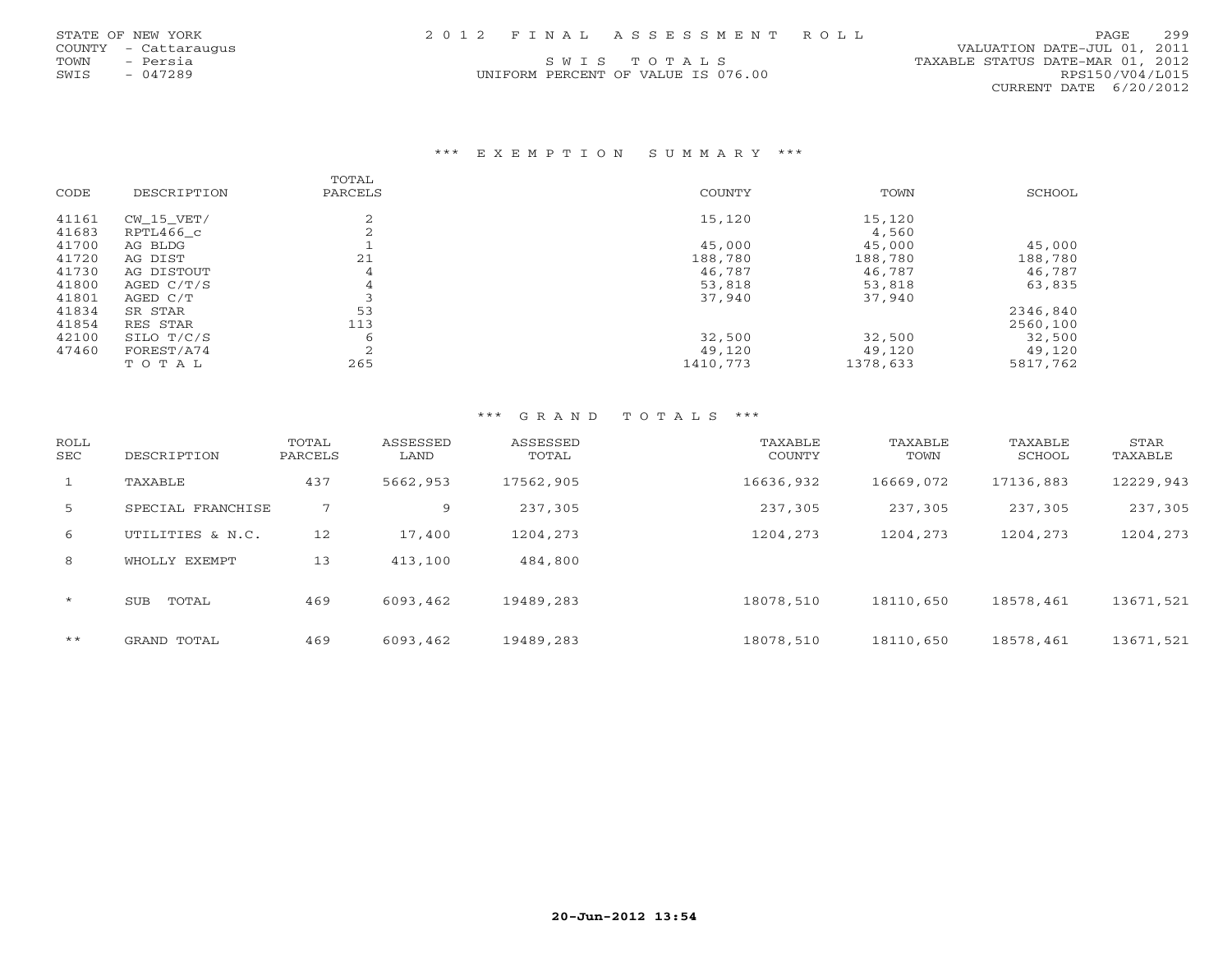|      | STATE OF NEW YORK    | 2012 FINAL ASSESSMENT ROLL         | 300<br>PAGE.                     |
|------|----------------------|------------------------------------|----------------------------------|
|      | COUNTY - Cattaraugus | TOWN TOTALS                        | VALUATION DATE-JUL 01, 2011      |
| TOWN | - Persia             |                                    | TAXABLE STATUS DATE-MAR 01, 2012 |
| SWIS | $-0472$              | UNIFORM PERCENT OF VALUE IS 076.00 | RPS150/V04/L015                  |
|      |                      |                                    | CURRENT DATE 6/20/2012           |

## \*\*\* S P E C I A L D I S T R I C T S U M M A R Y \*\*\*

|       |                       | TOTAL | EXTENSION | EXTENSION | AD VALOREM | <b>FXFMPT</b> | TAXABLE  |
|-------|-----------------------|-------|-----------|-----------|------------|---------------|----------|
| CODE. | DISTRICT NAME PARCELS |       | TYPE      | VALUE     | VALUE      | AMOUNT        | VALUE    |
|       | FP724 Fire protectio  |       | 201 TOTAL |           | 8164,044   | 196,700       | 7967,344 |
|       |                       |       |           |           |            |               |          |
|       | FP725 Fire protectio  |       | 124 TOTAL |           | 5901,015   | 214,900       | 5686,115 |
|       | FP726 Fire protectio  |       | 141 TOTAL |           | 5107,889   | 41,200        | 5066,689 |
|       | WS720 Watershed       |       | 100 TOTAL |           | 1391,179   |               | 1391,179 |

# \*\*\* S C H O O L D I S T R I C T S U M M A R Y \*\*\*

| CODE             | DISTRICT NAME                      | TOTAL<br>PARCELS | ASSESSED<br>LAND     | ASSESSED<br>TOTAL     | EXEMPT<br>AMOUNT     | TOTAL<br>TAXABLE      | STAR<br>AMOUNT        | STAR<br>TAXABLE       |
|------------------|------------------------------------|------------------|----------------------|-----------------------|----------------------|-----------------------|-----------------------|-----------------------|
| 046402<br>047201 | Catt-LV Central<br>Gowanda Central | 140<br>L,160     | 2014,640<br>9004,175 | 5058,411<br>66564,245 | 246,972<br>11032,793 | 4811,439<br>55531,452 | 1259,130<br>16373,105 | 3552,309<br>39158,347 |
|                  | SUB-TOTAL                          | 1,300            | 11018,815            | 71622,656             | 11279,765            | 60342,891             | 17632,235             | 42710,656             |
|                  | TOTAL                              | 1,300            | 11018,815            | 71622,656             | 11279,765            | 60342,891             | 17632,235             | 42710,656             |

## \*\*\* S Y S T E M C O D E S S U M M A R Y \*\*\*

## NO SYSTEM EXEMPTIONS AT THIS LEVEL

| CODE  | DESCRIPTION | TOTAL<br>PARCELS | COUNTY   | TOWN     | SCHOOL   |
|-------|-------------|------------------|----------|----------|----------|
| 12100 | NYS OWNED   |                  | 2251,093 | 2251,093 | 2251,093 |
| 13500 | TOWN-PROP   |                  | 122,600  | 122,600  | 122,600  |
| 13650 | VG-INSIDE   | 35               | 706,200  | 706,200  | 706,200  |
| 13800 | SCH-DIST    |                  | 13,600   | 13,600   | 13,600   |
| 14110 | USA-PROP    |                  | 74,200   | 74,200   | 74,200   |
| 18020 | IND DEV     |                  | 665,600  | 665,600  | 665,600  |
| 25110 | RELIGIOUS   | 13               | 1274,100 | 1274,100 | 1274,100 |
| 25130 | NON-PROFIT  |                  | 2424,400 | 2424,400 | 2424,400 |
| 25300 | NON-PROFIT  | 12               | 2681,900 | 2681,900 | 2681,900 |
| 27350 | CEMETERY    |                  | 29,400   | 29,400   | 29,400   |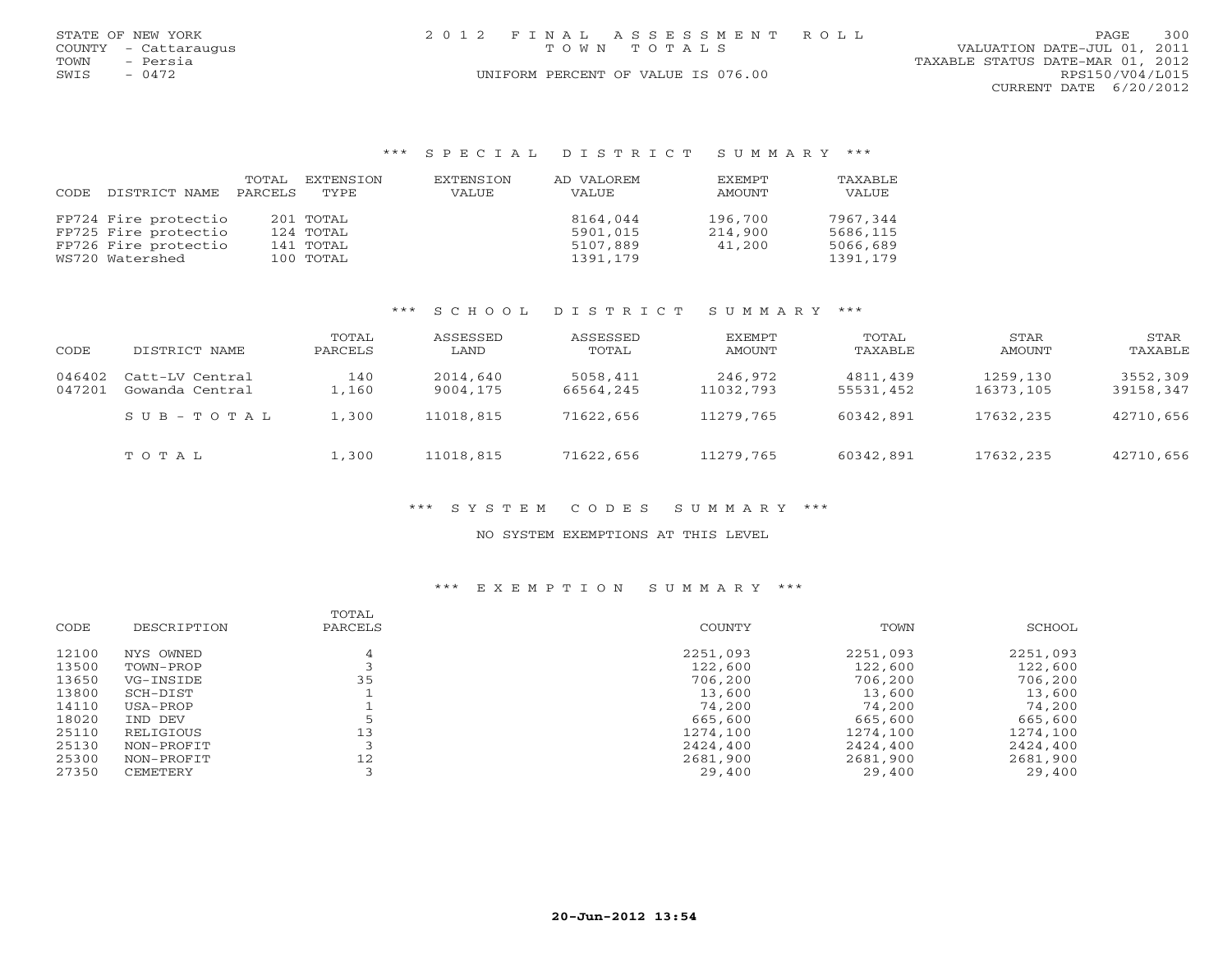|      | STATE OF NEW YORK    | 2012 FINAL ASSESSMENT ROLL         | PAGE                             | 301 |
|------|----------------------|------------------------------------|----------------------------------|-----|
|      | COUNTY - Cattaraugus | TOWN TOTALS                        | VALUATION DATE-JUL 01, 2011      |     |
| TOWN | - Persia             |                                    | TAXABLE STATUS DATE-MAR 01, 2012 |     |
| SWIS | - 0472               | UNIFORM PERCENT OF VALUE IS 076.00 | RPS150/V04/L015                  |     |
|      |                      |                                    | CURRENT DATE $6/20/2012$         |     |

### \*\*\* E X E M P T I O N S U M M A R Y \*\*\*

| CODE  | DESCRIPTION  | TOTAL<br>PARCELS | COUNTY    | TOWN      | SCHOOL    |
|-------|--------------|------------------|-----------|-----------|-----------|
| 29700 | Withdrawal   |                  | 31,500    | 31,500    | 31,500    |
| 33201 | XMPT C/T     |                  | 1,500     | 1,500     |           |
| 33302 | XMPT CTY     |                  | 36,700    |           |           |
| 41101 | VET C/T      | $\overline{2}$   | 10,000    | 10,000    |           |
| 41121 | WVET C/T     | 51               | 376,463   | 376,463   |           |
| 41131 | CVET C/T     | 67               | 869,297   | 869,297   |           |
| 41141 | DVET C/T     | 17               | 202,131   | 202,131   |           |
| 41161 | $CW_15_VET/$ | 8                | 58,725    | 58,725    |           |
| 41400 | CLERGY       |                  | 1,500     | 1,500     | 1,500     |
| 41683 | RPTL466_c    | 6                |           | 13,680    |           |
| 41700 | AG BLDG      |                  | 45,000    | 45,000    | 45,000    |
| 41720 | AG DIST      | 21               | 188,780   | 188,780   | 188,780   |
| 41730 | AG DISTOUT   | 4                | 46,787    | 46,787    | 46,787    |
| 41800 | AGED C/T/S   | 20               | 428,705   | 428,705   | 474,685   |
| 41801 | AGED C/T     | 16               | 235,830   | 235,830   |           |
| 41834 | SR STAR      | 179              |           |           | 7671,935  |
| 41854 | RES STAR     | 438              |           |           | 9960,300  |
| 42100 | SILO T/C/S   | 6                | 32,500    | 32,500    | 32,500    |
| 47460 | FOREST/A74   | 2                | 49,120    | 49,120    | 49,120    |
| 47610 | BUS C/T/S    | $\overline{c}$   | 166,800   | 166,800   | 166,800   |
|       | TOTAL        | 924              | 13024,431 | 13001,411 | 28912,000 |

#### \*\*\* G R A N D T O T A L S \*\*\*

| ROLL<br><b>SEC</b> | DESCRIPTION         | TOTAL<br>PARCELS | ASSESSED<br>LAND | ASSESSED<br>TOTAL | TAXABLE<br>COUNTY | TAXABLE<br>TOWN | TAXABLE<br>SCHOOL | STAR<br>TAXABLE |
|--------------------|---------------------|------------------|------------------|-------------------|-------------------|-----------------|-------------------|-----------------|
| $\mathbf{1}$       | TAXABLE             | 1,184            | 10108,006        | 57649,900         | 54868,562         | 54891,582       | 56613,228         | 38980,993       |
| 5                  | SPECIAL FRANCHISE   | 15               | 9                | 1505,611          | 1505,611          | 1505,611        | 1505,611          | 1505,611        |
| 6                  | UTILITIES & N.C.    | 21               | 38,100           | 2224,052          | 2224,052          | 2224,052        | 2224,052          | 2224,052        |
| 8                  | WHOLLY EXEMPT       | 80               | 872,700          | 10243,093         |                   |                 |                   |                 |
| $\star$            | <b>SUB</b><br>TOTAL | 1,300            | 11018,815        | 71622,656         | 58598,225         | 58621,245       | 60342,891         | 42710,656       |
| $***$              | GRAND TOTAL         | 1,300            | 11018,815        | 71622,656         | 58598,225         | 58621,245       | 60342,891         | 42710,656       |

|         |  |  |  |  |  |  |  |                              | *COPYRIGHT * * * * * * * * * * * * * NEW YORK STATE REAL PROPERTY SYSTEM* * * * * * * * * * * * * * * * * * * |  |  |  |  |  |  |  |
|---------|--|--|--|--|--|--|--|------------------------------|---------------------------------------------------------------------------------------------------------------|--|--|--|--|--|--|--|
|         |  |  |  |  |  |  |  |                              |                                                                                                               |  |  |  |  |  |  |  |
| $\star$ |  |  |  |  |  |  |  | PROPRIETARY PROGRAM MATERIAL |                                                                                                               |  |  |  |  |  |  |  |
|         |  |  |  |  |  |  |  |                              |                                                                                                               |  |  |  |  |  |  |  |
| $\star$ |  |  |  |  |  |  |  |                              | THIS MATERIAL IS PROPRIETARY TO THE NEW YORK STATE OFFICE OF REAL PROPERTY SERVICES (OFFICE)                  |  |  |  |  |  |  |  |
| $\star$ |  |  |  |  |  |  |  |                              | AND IS NOT TO BE REPRODUCED, USED OR DISCLOSED EXCEPT IN ACCORDANCE WITH PROGRAM LICENSE OR                   |  |  |  |  |  |  |  |

# **20-Jun-2012 13:54**